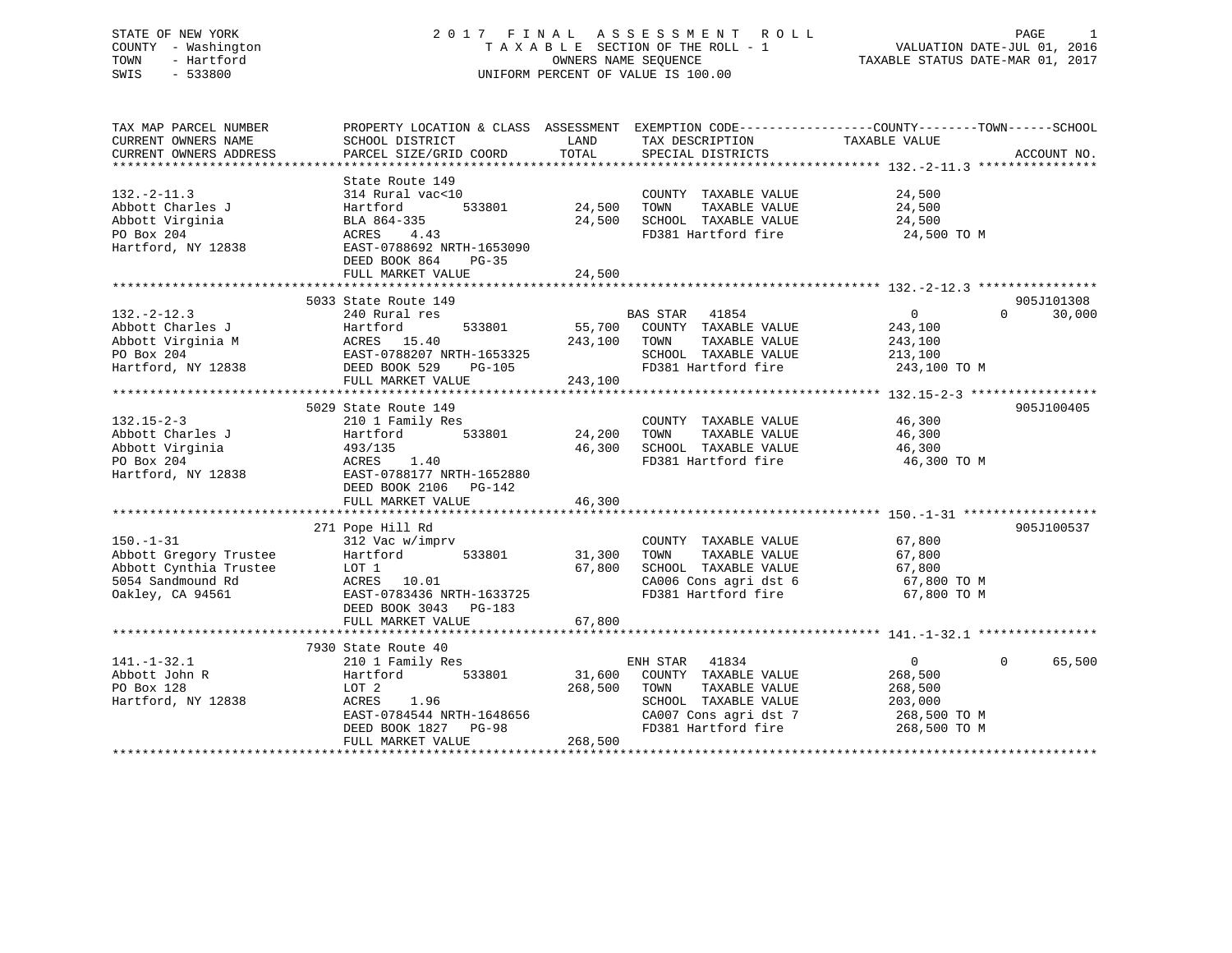# STATE OF NEW YORK 2 0 1 7 F I N A L A S S E S S M E N T R O L L PAGE 2 COUNTY - Washington T A X A B L E SECTION OF THE ROLL - 1 VALUATION DATE-JUL 01, 2016 TOWN - Hartford OWNERS NAME SEQUENCE TAXABLE STATUS DATE-MAR 01, 2017 SWIS - 533800 UNIFORM PERCENT OF VALUE IS 100.00

| TAX MAP PARCEL NUMBER  | PROPERTY LOCATION & CLASS ASSESSMENT EXEMPTION CODE---------------COUNTY-------TOWN-----SCHOOL |                |                             |                |                    |
|------------------------|------------------------------------------------------------------------------------------------|----------------|-----------------------------|----------------|--------------------|
| CURRENT OWNERS NAME    | SCHOOL DISTRICT                                                                                | LAND           | TAX DESCRIPTION             | TAXABLE VALUE  |                    |
| CURRENT OWNERS ADDRESS |                                                                                                |                |                             |                |                    |
|                        |                                                                                                |                |                             |                | 905J100010         |
| $142. - 1 - 20$        | Blood St<br>311 Res vac land                                                                   |                | COUNTY TAXABLE VALUE        | 1,000          |                    |
| Abbott Stephen A       | Hartford<br>533801                                                                             |                | TAXABLE VALUE<br>TOWN       | 1,000          |                    |
| Duval Angelia L        | FRNT 235.00 DPTH 196.00                                                                        | 1,000<br>1,000 | SCHOOL TAXABLE VALUE        | 1,000          |                    |
| 199 Blood St           | EAST-0792886 NRTH-1645514                                                                      |                | FD381 Hartford fire         | 1,000 TO M     |                    |
| Granville, NY 12832    | DEED BOOK 2448 PG-113                                                                          |                |                             |                |                    |
|                        | FULL MARKET VALUE                                                                              | 1,000          |                             |                |                    |
|                        |                                                                                                |                |                             |                |                    |
|                        | 199 Blood St                                                                                   |                |                             |                | 905J100334         |
| $142. - 1 - 21$        | 210 1 Family Res                                                                               |                | BAS STAR<br>41854           | 0              | 30,000<br>$\Omega$ |
| Abbott Stephen A       | Hartford<br>533801                                                                             | 27,100         | COUNTY TAXABLE VALUE        | 195,000        |                    |
| Duval Angelia L        | 2.08<br>ACRES                                                                                  | 195,000        | TOWN<br>TAXABLE VALUE       | 195,000        |                    |
| 199 Blood St           |                                                                                                |                | SCHOOL TAXABLE VALUE        | 165,000        |                    |
| Granville, NY 12832    |                                                                                                |                | FD381 Hartford fire         | 195,000 TO M   |                    |
|                        | FULL MARKET VALUE                                                                              | 195,000        |                             |                |                    |
|                        |                                                                                                |                |                             |                |                    |
|                        | 52 Baker Rd                                                                                    |                |                             |                | 905J101050         |
| $132. - 2 - 19.3$      | 210 1 Family Res                                                                               |                | ENH STAR 41834              | $\overline{0}$ | $\Omega$<br>65,500 |
| Abolafia Andrew        | 533801<br>Hartford                                                                             | 25,300         | COUNTY TAXABLE VALUE        | 119,200        |                    |
| 52 Baker Rd            | ACRES<br>1.60                                                                                  | 119,200        | TOWN<br>TAXABLE VALUE       | 119,200        |                    |
| Granville, NY 12832    | EAST-0791802 NRTH-1653391                                                                      |                | SCHOOL TAXABLE VALUE        | 53,700         |                    |
|                        | DEED BOOK 821<br>$PG-119$                                                                      |                | FD381 Hartford fire         | 119,200 TO M   |                    |
|                        | FULL MARKET VALUE                                                                              | 119,200        |                             |                |                    |
|                        |                                                                                                |                |                             |                |                    |
|                        | 48 Gilchrist Hill Ext                                                                          |                |                             |                | 905J100547         |
| $141. - 3 - 8$         | 210 1 Family Res                                                                               |                | BAS STAR 41854              | 0              | $\Omega$<br>30,000 |
| Adams Robert L         | 533801<br>Hartford                                                                             |                | 28,500 COUNTY TAXABLE VALUE | 200,000        |                    |
| Higgins Betty A        | 2.44<br>ACRES                                                                                  | 200,000        | TOWN<br>TAXABLE VALUE       | 200,000        |                    |
|                        |                                                                                                |                | SCHOOL TAXABLE VALUE        | 170,000        |                    |
| Hartford, NY 12838     | DEED BOOK 3112 PG-309                                                                          |                | FD381 Hartford fire         | 200,000 TO M   |                    |
|                        | FULL MARKET VALUE                                                                              | 200,000        |                             |                |                    |
|                        |                                                                                                |                |                             |                |                    |
|                        | 39 Country Ln                                                                                  |                |                             |                | 905J101126         |
| $122. - 1 - 42$        | 322 Rural vac>10                                                                               |                | COUNTY TAXABLE VALUE        | 45,700         |                    |
| Aquero Victor          | Hartford<br>533801                                                                             | 45,700         | TOWN<br>TAXABLE VALUE       | 45,700         |                    |
| Aquero Maria           | ACRES 15.20                                                                                    | 45,700         | SCHOOL TAXABLE VALUE        | 45,700         |                    |
| 690 Deweys Bridge Rd   | EAST-0770062 NRTH-1658307                                                                      |                | CA007 Cons agri dst 7       | 45,700 TO M    |                    |
| Whitehall, NY 12887    | DEED BOOK 3717 PG-24                                                                           |                | FD381 Hartford fire         | 45,700 TO M    |                    |
|                        | FULL MARKET VALUE                                                                              | 45,700         |                             |                |                    |
|                        |                                                                                                |                |                             |                |                    |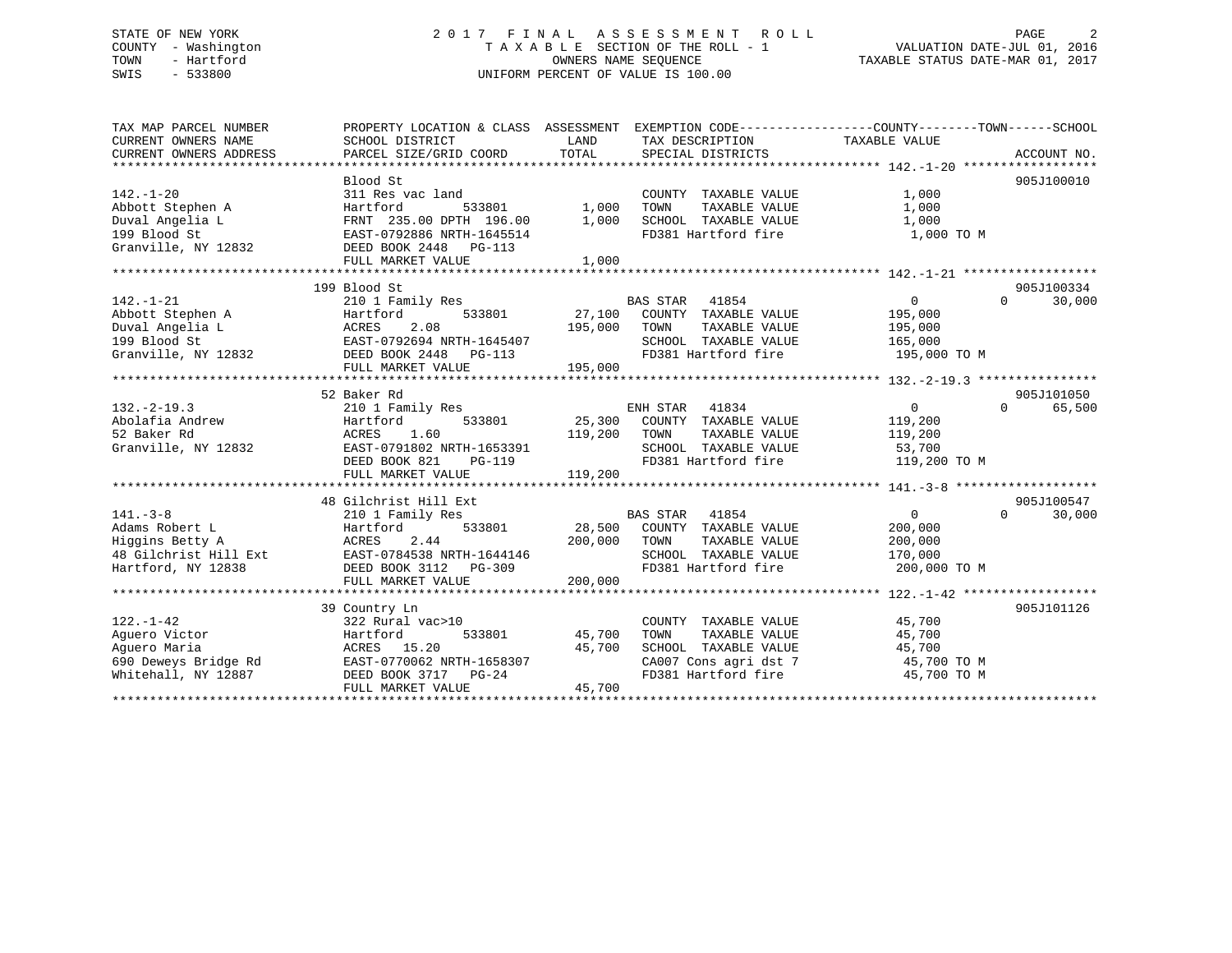# STATE OF NEW YORK 2 0 1 7 F I N A L A S S E S S M E N T R O L L PAGE 3 COUNTY - Washington T A X A B L E SECTION OF THE ROLL - 1 VALUATION DATE-JUL 01, 2016 TOWN - Hartford **TAXABLE STATUS DATE-MAR 01, 2017** SWIS - 533800 UNIFORM PERCENT OF VALUE IS 100.00

| TAX MAP PARCEL NUMBER<br>CURRENT OWNERS NAME<br>CURRENT OWNERS ADDRESS                            | SCHOOL DISTRICT<br>PARCEL SIZE/GRID COORD                                                                                                                                                      | PROPERTY LOCATION & CLASS ASSESSMENT EXEMPTION CODE----------------COUNTY-------TOWN------SCHOOL<br>LAND<br>TAX DESCRIPTION<br>TOTAL<br>SPECIAL DISTRICTS                                         | TAXABLE VALUE<br>ACCOUNT NO.                                                      |                |
|---------------------------------------------------------------------------------------------------|------------------------------------------------------------------------------------------------------------------------------------------------------------------------------------------------|---------------------------------------------------------------------------------------------------------------------------------------------------------------------------------------------------|-----------------------------------------------------------------------------------|----------------|
| $123. - 1 - 15.1$<br>Alan Investments III LLC<br>16 Berryhill Rd Ste 200<br>Columbia, SC 29210    | 8309 State Route 40<br>210 1 Family Res<br>533801<br>Hartford<br>Trans Exempt Repay 2017<br>FRNT 191.00 DPTH 263.00<br>EAST-0789706 NRTH-1656892<br>DEED BOOK 3732 PG-226<br>FULL MARKET VALUE | $\frac{13801}{23,600}$<br>COUNTY TAXABLE VALUE<br>TOWN<br>TAXABLE VALUE<br>81,600<br>SCHOOL TAXABLE VALUE<br>CA007 Cons agri dst 7<br>FD381 Hartford fire<br>TE533 Trans exmt repay-flg<br>81,600 | 81,600<br>81,600<br>81,600<br>81,600 TO M<br>81,600 TO M<br>$.00$ MT              |                |
| $150. - 1 - 8.2$<br>Allen John<br>Allen Rebecca<br>41 Lily Pond Rd<br>Granville, NY 12832         | 41 Lily Pond Rd<br>210 1 Family Res<br>533801<br>Hartford<br>Sub Div Lot 2<br>ACRES<br>7.93<br>EAST-0792100 NRTH-1641838<br>DEED BOOK 2801 PG-309                                              | AG BUILD 41700<br>27,500 AG BUILD<br>41700<br>184,700 COUNTY TAXABLE VALUE<br>TAXABLE VALUE<br>TOWN<br>SCHOOL TAXABLE VALUE<br>CA008 Cons agri dst 8                                              | 3,800<br>3,800<br>5,800<br>5,800<br>175,100<br>175,100<br>175,100<br>184,700 TO M | 3,800<br>5,800 |
| MAY BE SUBJECT TO PAYMENT<br>UNDER RPTL483 UNTIL 2022                                             | FULL MARKET VALUE                                                                                                                                                                              | 184,700 FD381 Hartford fire                                                                                                                                                                       | 184,700 TO M                                                                      |                |
|                                                                                                   | 109 & 135 North Rd                                                                                                                                                                             |                                                                                                                                                                                                   | 905J101075                                                                        |                |
| $140. - 1 - 16$<br>Allen Sheryl E<br>109 North Rd<br>Fort Ann, NY 12827                           | 280 Res Multiple<br>533801<br>Hartford<br>ACRES 41.34<br>EAST-0772323 NRTH-1641619<br>DEED BOOK 2115 PG-120<br>FULL MARKET VALUE                                                               | BAS STAR 41854<br>96,700 COUNTY TAXABLE VALUE<br>---- ---- ---- ---- TAXABLE VALUE<br>425,200<br>TAXABLE VALUE<br>TOWN<br>SCHOOL TAXABLE VALUE<br>FD381 Hartford fire<br>425,200                  | $\overline{0}$<br>$\Omega$<br>425,200<br>425,200<br>395,200<br>425,200 TO M       | 30,000         |
|                                                                                                   |                                                                                                                                                                                                |                                                                                                                                                                                                   |                                                                                   |                |
| $141. - 1 - 1.6$<br>Almy Shelby S<br>Boyea Mark J<br>46 Townsend Rd<br>Hartford, NY 12838         | 46 Townsend Rd<br>210 1 Family Res<br>Hartford<br>533801<br>ACRES<br>4.97<br>EAST-0782536 NRTH-1647458<br>DEED BOOK 3722 PG-59                                                                 | COUNTY TAXABLE VALUE<br>34,900<br>TAXABLE VALUE<br>TOWN<br>132,700<br>SCHOOL TAXABLE VALUE<br>CA007 Cons agri dst 7<br>FD381 Hartford fire                                                        | 132,700<br>132,700<br>132,700<br>132,700 TO M<br>132,700 TO M                     |                |
|                                                                                                   | FULL MARKET VALUE                                                                                                                                                                              | 132,700                                                                                                                                                                                           |                                                                                   |                |
|                                                                                                   |                                                                                                                                                                                                |                                                                                                                                                                                                   |                                                                                   |                |
| $121. -4 - 7.1$<br>Amato Giulio<br>Amato Loretta<br>1374 Baldwin Corners Rd<br>Fort Ann, NY 12827 | 1400 Baldwin Corners Rd<br>323 Vacant rural<br>533801<br>Hartford<br>121.-1-7.1<br>ACRES 77.00<br>EAST-0768880 NRTH-1662034<br>DEED BOOK 940<br>PG-163                                         | AG DIST<br>41720<br>81,900<br>COUNTY TAXABLE VALUE<br>81,900<br>TOWN<br>TAXABLE VALUE<br>SCHOOL TAXABLE VALUE<br>CA007 Cons agri dst 7<br>34,796 EX                                               | 34,796<br>34,796<br>47,104<br>47,104<br>47,104<br>47,104 TO M                     | 34,796         |
| MAY BE SUBJECT TO PAYMENT<br>UNDER AGDIST LAW TIL 2021                                            | FULL MARKET VALUE                                                                                                                                                                              | 81,900 FD381 Hartford fire                                                                                                                                                                        | 81,900 TO M                                                                       |                |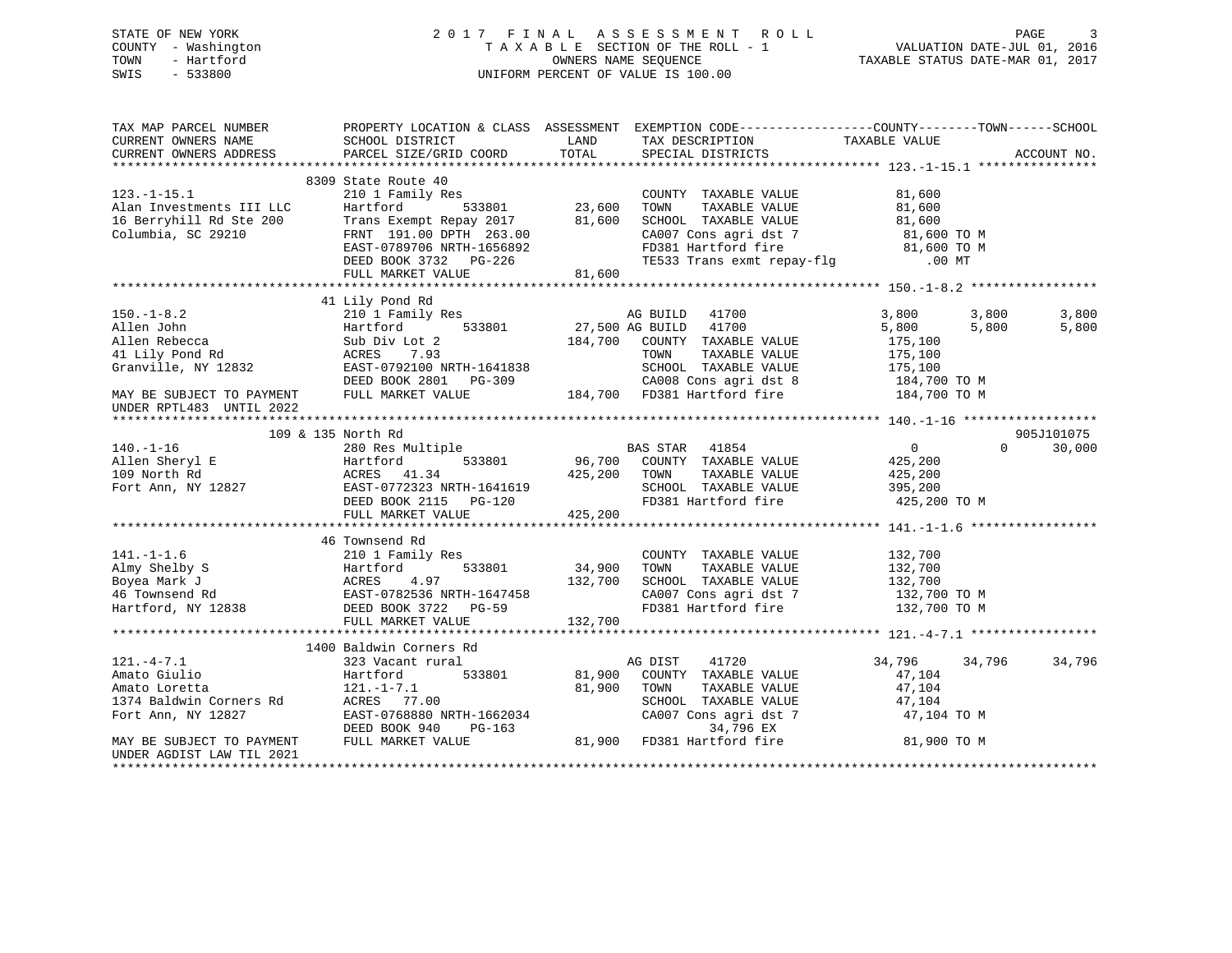# STATE OF NEW YORK 2 0 1 7 F I N A L A S S E S S M E N T R O L L PAGE 4 COUNTY - Washington T A X A B L E SECTION OF THE ROLL - 1 VALUATION DATE-JUL 01, 2016 TOWN - Hartford **TAXABLE STATUS DATE-MAR 01, 2017** SWIS - 533800 UNIFORM PERCENT OF VALUE IS 100.00

| TAX MAP PARCEL NUMBER                                                                             |                                                                                                                                                                                                                                                    |                                                                                                                                                                                   | PROPERTY LOCATION & CLASS ASSESSMENT EXEMPTION CODE---------------COUNTY-------TOWN-----SCHOOL                                                   |
|---------------------------------------------------------------------------------------------------|----------------------------------------------------------------------------------------------------------------------------------------------------------------------------------------------------------------------------------------------------|-----------------------------------------------------------------------------------------------------------------------------------------------------------------------------------|--------------------------------------------------------------------------------------------------------------------------------------------------|
| $121. -4 - 7.2$<br>Amato Giulio<br>Amato Loretta<br>1374 Baldwin Corners Rd<br>Fort Ann, NY 12827 | 1374 Baldwin Corners Rd<br>210 1 Family Res<br>Hartford<br>Hartford<br>28A-130<br>ACRES<br>EAST-0<br>3.04<br>EAST-0768122 NRTH-1662129<br>DEED BOOK 940 PG-163                                                                                     | BAS STAR<br>41854<br>533801 30,800 COUNTY TAXABLE VALUE<br>230,700<br>TOWN<br>TAXABLE VALUE<br>SCHOOL TAXABLE VALUE<br>CA007 Cons agri dst 7<br>FD381 Hartford fire               | $\Omega$<br>$\Omega$<br>30,000<br>230,700<br>230,700<br>200,700<br>230,700 TO M<br>230,700 TO M                                                  |
|                                                                                                   | 171 Gilchrist Hill Rd                                                                                                                                                                                                                              |                                                                                                                                                                                   | 905J100674                                                                                                                                       |
| $141. - 3 - 19$<br>141.-3-19<br>Andersen Bruce<br>Andersen April                                  | LOT H<br>171 Gilchrist Hill Rd               ACRES       6.80<br>Hartford, NY 12838                     EAST-0784795 NRTH-1643114<br>DEED BOOK 496<br>PG-302<br>FULL MARKET VALUE                                                                  | 96,000<br>TOWN<br>FD381 Hartford fire<br>96,000                                                                                                                                   | $\overline{0}$<br>$\Omega$<br>30,000<br>96,000<br>TAXABLE VALUE<br>96,000<br>66,000<br>96,000 TO M                                               |
|                                                                                                   | 176 Baker Rd                                                                                                                                                                                                                                       |                                                                                                                                                                                   |                                                                                                                                                  |
|                                                                                                   | 210 1 Family Res<br>132.-4-4.5<br>Anderson Charles E (1994)<br>Anderson Lorraine (1994)<br>EAST-0794494 NRTH-1654282 (1993)<br>TOM (1994)<br>EAST-0794494 NRTH-1654282 (1993)<br>PG-22 (1993)<br>PG-22 (1993)<br>PG-22 (1993)<br>FULL MARKET VALUE | ENH STAR 41834<br>533801 25,900 COUNTY TAXABLE VALUE<br>133,300                                                                                                                   | $\overline{0}$<br>65,500<br>$\Omega$<br>133,300<br>TOWN TAXABLE VALUE 133,300<br>SCHOOL TAXABLE VALUE 67,800<br>FD381 Hartford fire 133,300 TO M |
|                                                                                                   | Mcdougal Rd OFF                                                                                                                                                                                                                                    |                                                                                                                                                                                   | 905J100005                                                                                                                                       |
| $148. - 1 - 19$<br>Anderson Neil R<br>Anderson Lulumae<br>PO Box 65<br>Hudson Falls, NY 12839     | 314 Rural vac<10<br>Hartford<br>5.90<br>ACRES<br>EAST-0766352 NRTH-1631946<br>DEED BOOK 431<br>PG-383<br>FULL MARKET VALUE                                                                                                                         | COUNTY TAXABLE VALUE<br>TOWN TAXABLE VALUE<br>533801 3,800<br>3,800<br>SCHOOL TAXABLE VALUE<br>CA006 Cons agri dst 6<br>FD381 Hartford fire<br>3,800                              | 3,800<br>3,800<br>3,800<br>3,800 TO M<br>3,800 TO M                                                                                              |
|                                                                                                   |                                                                                                                                                                                                                                                    |                                                                                                                                                                                   |                                                                                                                                                  |
| $123. - 1 - 11.9$<br>Andrews Daniel L<br>427 Hasting Rd<br>Granville, NY 12832                    | Warren Rd<br>260 Seasonal res<br>Hartford<br>ACRES<br>5.00<br>EAST-0792303 NRTH-1664006<br>DEED BOOK 3004 PG-20<br>FULL MARKET VALUE                                                                                                               | COUNTY TAXABLE VALUE<br>533801 15,600<br>TOWN<br>TAXABLE VALUE<br>31,000<br>SCHOOL TAXABLE VALUE<br>CA007 Cons agri dst 7<br>ED381 Hartford fire<br>FD381 Hartford fire<br>31,000 | 31,000<br>31,000<br>31,000<br>31,000 TO M<br>31,000 TO M                                                                                         |
|                                                                                                   |                                                                                                                                                                                                                                                    |                                                                                                                                                                                   |                                                                                                                                                  |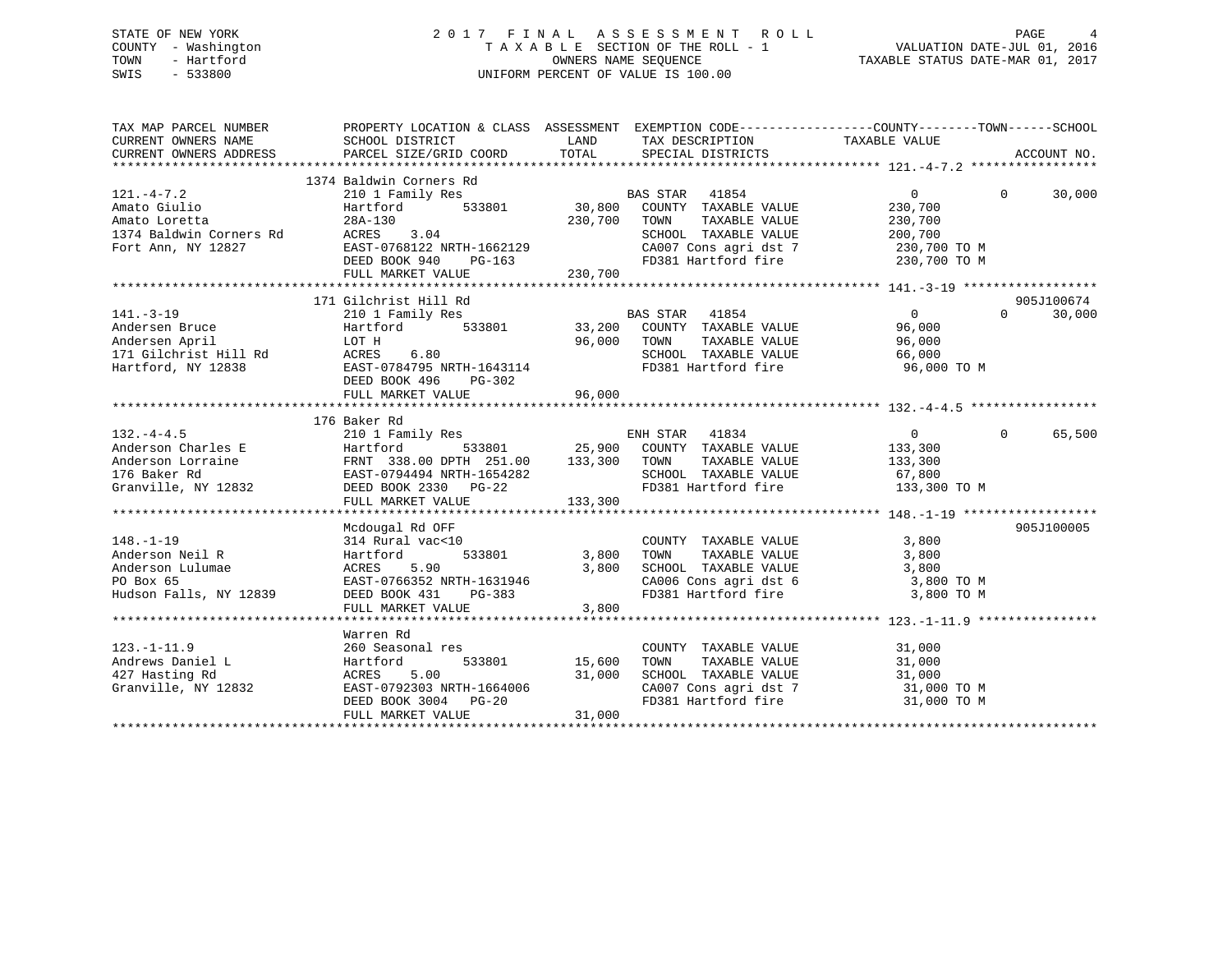# STATE OF NEW YORK 2 0 1 7 F I N A L A S S E S S M E N T R O L L PAGE 5 COUNTY - Washington T A X A B L E SECTION OF THE ROLL - 1 VALUATION DATE-JUL 01, 2016 TOWN - Hartford **TAXABLE STATUS DATE-MAR 01, 2017** SWIS - 533800 UNIFORM PERCENT OF VALUE IS 100.00

| TAX MAP PARCEL NUMBER<br>CURRENT OWNERS NAME<br>CURRENT OWNERS ADDRESS                                       | SCHOOL DISTRICT<br>PARCEL SIZE/GRID COORD                                                                                                                                           | LAND<br>TAX DESCRIPTION<br>TOTAL<br>SPECIAL DISTRICTS                                                                                                                                             | PROPERTY LOCATION & CLASS ASSESSMENT EXEMPTION CODE---------------COUNTY-------TOWN------SCHOOL<br>TAXABLE VALUE<br>ACCOUNT NO. |
|--------------------------------------------------------------------------------------------------------------|-------------------------------------------------------------------------------------------------------------------------------------------------------------------------------------|---------------------------------------------------------------------------------------------------------------------------------------------------------------------------------------------------|---------------------------------------------------------------------------------------------------------------------------------|
| $132. - 1 - 11.1$<br>Andrews George M Sr<br>Andrews Kathleen E<br>46 Hastings Rd<br>Granville, NY 12832      | 46 Hastings Rd<br>210 1 Family Res<br>Hartford<br>533801<br>BLA 764/233<br>ACRES<br>8.30<br>EAST-0787585 NRTH-1656818<br>$PG-224$<br>DEED BOOK 401<br>FULL MARKET VALUE             | ENH STAR<br>41834<br>25,300<br>COUNTY TAXABLE VALUE<br>166,000<br>TOWN<br>TAXABLE VALUE<br>SCHOOL TAXABLE VALUE<br>CA007 Cons agri dst 7<br>Theod Hartford fire<br>FD381 Hartford fire<br>166,000 | 905J100006<br>$\overline{0}$<br>$\Omega$<br>65,500<br>166,000<br>166,000<br>100,500<br>166,000 TO M<br>166,000 TO M             |
|                                                                                                              |                                                                                                                                                                                     |                                                                                                                                                                                                   |                                                                                                                                 |
| $132. - 1 - 8$<br>Andrews Robert F<br>95 Hastings Rd<br>Granville, NY 12832                                  | 95 Hastings Rd<br>210 1 Family Res<br>533801<br>Hartford<br>FRNT 116.00 DPTH 300.00<br>EAST-0786485 NRTH-1657274<br>DEED BOOK 423<br>PG-751<br>FULL MARKET VALUE                    | ENH STAR 41834<br>21,200 COUNTY TAXABLE VALUE<br>51,600<br>TAXABLE VALUE<br>TOWN<br>SCHOOL TAXABLE VALUE<br>$CAO07$ Cons agri dst $7$<br>51,600 FD381 Hartford fire                               | 905J100007<br>$0 \qquad \qquad$<br>$\Omega$<br>51,600<br>51,600<br>51,600<br>$\Omega$<br>51,600 TO M<br>51,600 TO M             |
|                                                                                                              |                                                                                                                                                                                     |                                                                                                                                                                                                   |                                                                                                                                 |
| $132. - 1 - 18.3$<br>Appling William<br>8291 State Route 40<br>Granville, NY 12832                           | 8291 State Route 40<br>210 1 Family Res<br>533801<br>Hartford<br>3.97<br>ACRES<br>EAST-0789463 NRTH-1656596<br>DEED BOOK 858<br>PG-308                                              | COUNTY TAXABLE VALUE<br>31,900<br>TAXABLE VALUE<br>TOWN<br>178,500<br>SCHOOL TAXABLE VALUE<br>CA007 Cons agri dst 7<br>FD381 Hartford fire                                                        | 905J101231<br>178,500<br>178,500<br>178,500<br>178,500 TO M<br>178,500 TO M                                                     |
|                                                                                                              | FULL MARKET VALUE                                                                                                                                                                   | 178,500                                                                                                                                                                                           |                                                                                                                                 |
|                                                                                                              |                                                                                                                                                                                     |                                                                                                                                                                                                   | 905J100102                                                                                                                      |
| $141. - 3 - 24.1$<br>Arberger Shawn<br>177 Marlboro Country Rd<br>Hartford, NY 12838                         | 177 Marlboro Country Rd<br>210 1 Family Res<br>533801<br>Hartford<br>2567/321<br>FRNT 102.00 DPTH 199.00<br>EAST-0785144 NRTH-1643279<br>DEED BOOK 3027 PG-174<br>FULL MARKET VALUE | BAS STAR<br>41854<br>16,600 COUNTY TAXABLE VALUE<br>101,400<br>TOWN<br>TAXABLE VALUE<br>SCHOOL TAXABLE VALUE<br>FD381 Hartford fire<br>101,400                                                    | $\overline{0}$<br>30,000<br>$\Omega$<br>101,400<br>101,400<br>71,400<br>101,400 TO M                                            |
|                                                                                                              |                                                                                                                                                                                     |                                                                                                                                                                                                   |                                                                                                                                 |
|                                                                                                              | 416 Gilchrist Hill Rd                                                                                                                                                               |                                                                                                                                                                                                   | 905J101243                                                                                                                      |
| $150. - 1 - 48$<br>Archambault Michael B<br>Archambault Nancy<br>416 Gilchrist Hill Rd<br>Hartford, NY 12838 | 210 1 Family Res<br>533801<br>Hartford<br>6.84<br>ACRES<br>EAST-0783139 NRTH-1639291<br>PG-752<br>DEED BOOK 507<br>FULL MARKET VALUE                                                | BAS STAR 41854<br>33,800 COUNTY TAXABLE VALUE<br>148,600<br>TOWN<br>TAXABLE VALUE<br>SCHOOL TAXABLE VALUE<br>FD381 Hartford fire<br>148,600                                                       | $\Omega$<br>30,000<br>$\Omega$<br>148,600<br>148,600<br>118,600<br>148,600 TO M                                                 |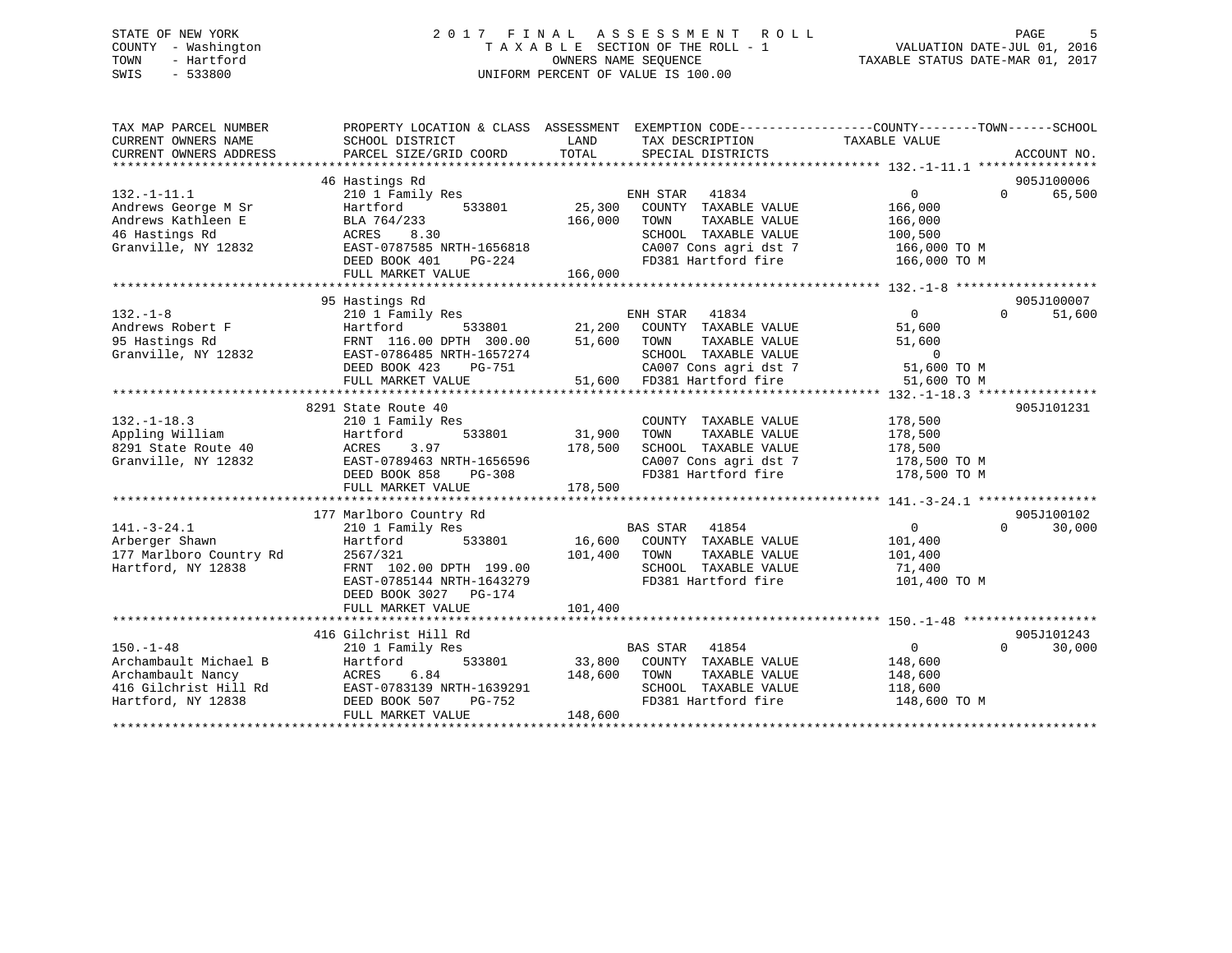# STATE OF NEW YORK 2 0 1 7 F I N A L A S S E S S M E N T R O L L PAGE 6 COUNTY - Washington T A X A B L E SECTION OF THE ROLL - 1 VALUATION DATE-JUL 01, 2016 TOWN - Hartford OWNERS NAME SEQUENCE TAXABLE STATUS DATE-MAR 01, 2017 SWIS - 533800 UNIFORM PERCENT OF VALUE IS 100.00

| TAX MAP PARCEL NUMBER                                  |                                                                                             |               |                                             | PROPERTY LOCATION & CLASS ASSESSMENT EXEMPTION CODE--------------COUNTY-------TOWN------SCHOOL                                                                                      |
|--------------------------------------------------------|---------------------------------------------------------------------------------------------|---------------|---------------------------------------------|-------------------------------------------------------------------------------------------------------------------------------------------------------------------------------------|
| CURRENT OWNERS NAME                                    | SCHOOL DISTRICT                                                                             | LAND          | TAX DESCRIPTION                             | TAXABLE VALUE                                                                                                                                                                       |
|                                                        |                                                                                             |               |                                             |                                                                                                                                                                                     |
|                                                        |                                                                                             |               |                                             | CURRENT OWNERS ADDRESS PARCEL SIZE/GRID COORD TOTAL SPECIAL DISTRICTS AND ACCOUNT NO.<br>TOTAL SPECIAL DISTRICTS ADDRESS PARCEL SIZE/GRID COORD TOTAL SPECIAL DISTRICTS ACCOUNT NO. |
|                                                        | State Route 40                                                                              |               |                                             | 905J100254                                                                                                                                                                          |
| $141. - 1 - 20.1$                                      | 323 Vacant rural                                                                            |               | COUNTY TAXABLE VALUE 56,400                 |                                                                                                                                                                                     |
| Arlen Darwin J                                         | Hartford                                                                                    | 533801 56,400 | TOWN                                        | TAXABLE VALUE 56,400                                                                                                                                                                |
| Arlen Rebecca                                          | ACRES 38.90                                                                                 | 56,400        |                                             |                                                                                                                                                                                     |
|                                                        | 54 Gilchrist Hill Rd EAST-0782539 NRTH-1644799                                              |               | SCHOOL TAXABLE VALUE<br>FD381 Hartford fire | 56,400<br>56,400 TO M                                                                                                                                                               |
| Hartford, NY 12838                                     | DEED BOOK 786<br>PG-119                                                                     |               |                                             |                                                                                                                                                                                     |
|                                                        |                                                                                             |               |                                             |                                                                                                                                                                                     |
|                                                        |                                                                                             |               |                                             |                                                                                                                                                                                     |
|                                                        | 54 Gilchrist Hill Rd                                                                        |               |                                             | 905J101077                                                                                                                                                                          |
| $141. - 1 - 20.2$                                      | 210 1 Family Res                                                                            |               | BAS STAR 41854                              | $\Omega$<br>$\Omega$<br>30,000                                                                                                                                                      |
| Arlen Darwin J                                         | 210 1 Family Res<br>Hartford 533801 30,200 COUNTY TAXABLE VALUE<br>100 COUNTY TAXABLE VALUE |               |                                             | 156,100                                                                                                                                                                             |
| Arlen A. Rebecca                                       |                                                                                             | 156,100       | TOWN<br>TAXABLE VALUE                       | 156,100                                                                                                                                                                             |
| 54 Gilchrist Hill Rd                                   |                                                                                             |               | SCHOOL TAXABLE VALUE                        |                                                                                                                                                                                     |
|                                                        | 510/265<br>ACRES       3.40<br>EAST-0783349 NRTH-1644949                                    |               | FD381 Hartford fire 156,100 TO M            | 126,100                                                                                                                                                                             |
| Hartford, NY 12838                                     |                                                                                             |               |                                             |                                                                                                                                                                                     |
|                                                        | DEED BOOK 462<br>PG-126                                                                     |               |                                             |                                                                                                                                                                                     |
|                                                        | FULL MARKET VALUE                                                                           | 156,100       |                                             |                                                                                                                                                                                     |
|                                                        |                                                                                             |               |                                             |                                                                                                                                                                                     |
|                                                        | 29 Gibson Rd                                                                                |               |                                             |                                                                                                                                                                                     |
| $141. - 1 - 20.5$                                      | 714 Lite Ind Man                                                                            |               | COUNTY TAXABLE VALUE                        | 136,600                                                                                                                                                                             |
| Arlen Darwin J                                         | Hartford 533801 28,000                                                                      |               | TOWN<br>TAXABLE VALUE                       | 136,600                                                                                                                                                                             |
| Arlen Rebecca<br>Arıen Rebecca<br>54 Gilchrist Hill Rd | 3090/292                                                                                    | 136,600       | SCHOOL TAXABLE VALUE                        | 136,600                                                                                                                                                                             |
|                                                        | ACRES 3.00                                                                                  |               | FD381 Hartford fire                         | 136,600 TO M                                                                                                                                                                        |
| Hartford, NY 12838                                     | EAST-0783120 NRTH-1645902                                                                   |               |                                             |                                                                                                                                                                                     |
|                                                        | DEED BOOK 841<br>PG-185                                                                     |               |                                             |                                                                                                                                                                                     |
|                                                        | FULL MARKET VALUE                                                                           | 136,600       |                                             |                                                                                                                                                                                     |
|                                                        |                                                                                             |               |                                             |                                                                                                                                                                                     |
|                                                        | 10 Hinck Ln                                                                                 |               |                                             |                                                                                                                                                                                     |
| $149. - 1 - 24.8$                                      | 210 1 Family Res                                                                            |               | BAS STAR 41854                              | $\overline{0}$<br>30,000<br>$\Omega$                                                                                                                                                |
|                                                        |                                                                                             |               | 533801 39,200 COUNTY TAXABLE VALUE 177,200  |                                                                                                                                                                                     |
|                                                        |                                                                                             | 177,200       | TOWN<br>TAXABLE VALUE                       | 177,200                                                                                                                                                                             |
|                                                        |                                                                                             |               | SCHOOL TAXABLE VALUE                        | 147,200                                                                                                                                                                             |
|                                                        | DEED BOOK 841<br>PG-188                                                                     |               | FD381 Hartford fire                         | 177,200 TO M                                                                                                                                                                        |
|                                                        | FULL MARKET VALUE                                                                           | 177,200       |                                             |                                                                                                                                                                                     |
|                                                        |                                                                                             |               |                                             |                                                                                                                                                                                     |
|                                                        | 8774 State Route 40                                                                         |               |                                             | 905J100092                                                                                                                                                                          |
| $114. - 1 - 11$                                        | blate Route 40<br>210 1 Family Res                                                          |               | BAS STAR 41854                              | $\Omega$<br>$\Omega$<br>30,000                                                                                                                                                      |
| Armenio Matthew W                                      | Hartford                                                                                    |               | 533801 41,500 COUNTY TAXABLE VALUE          | 165,000                                                                                                                                                                             |
| 8774 State Route 40                                    |                                                                                             |               | 165,000 TOWN TAXABLE VALUE                  |                                                                                                                                                                                     |
| Fort Ann, NY 12827                                     |                                                                                             |               | SCHOOL TAXABLE VALUE                        | 165,000<br>135,000                                                                                                                                                                  |
|                                                        | ACRES 7.10<br>EAST-0792355 NRTH-1666962<br>محمد حديث من 103–103<br>DEED BOOK 2743 PG-103    |               | CA007 Cons agri dst 7 165,000 TO M          |                                                                                                                                                                                     |
|                                                        | FULL MARKET VALUE                                                                           |               | 165,000 FD381 Hartford fire                 | 165,000 TO M                                                                                                                                                                        |
|                                                        |                                                                                             |               |                                             |                                                                                                                                                                                     |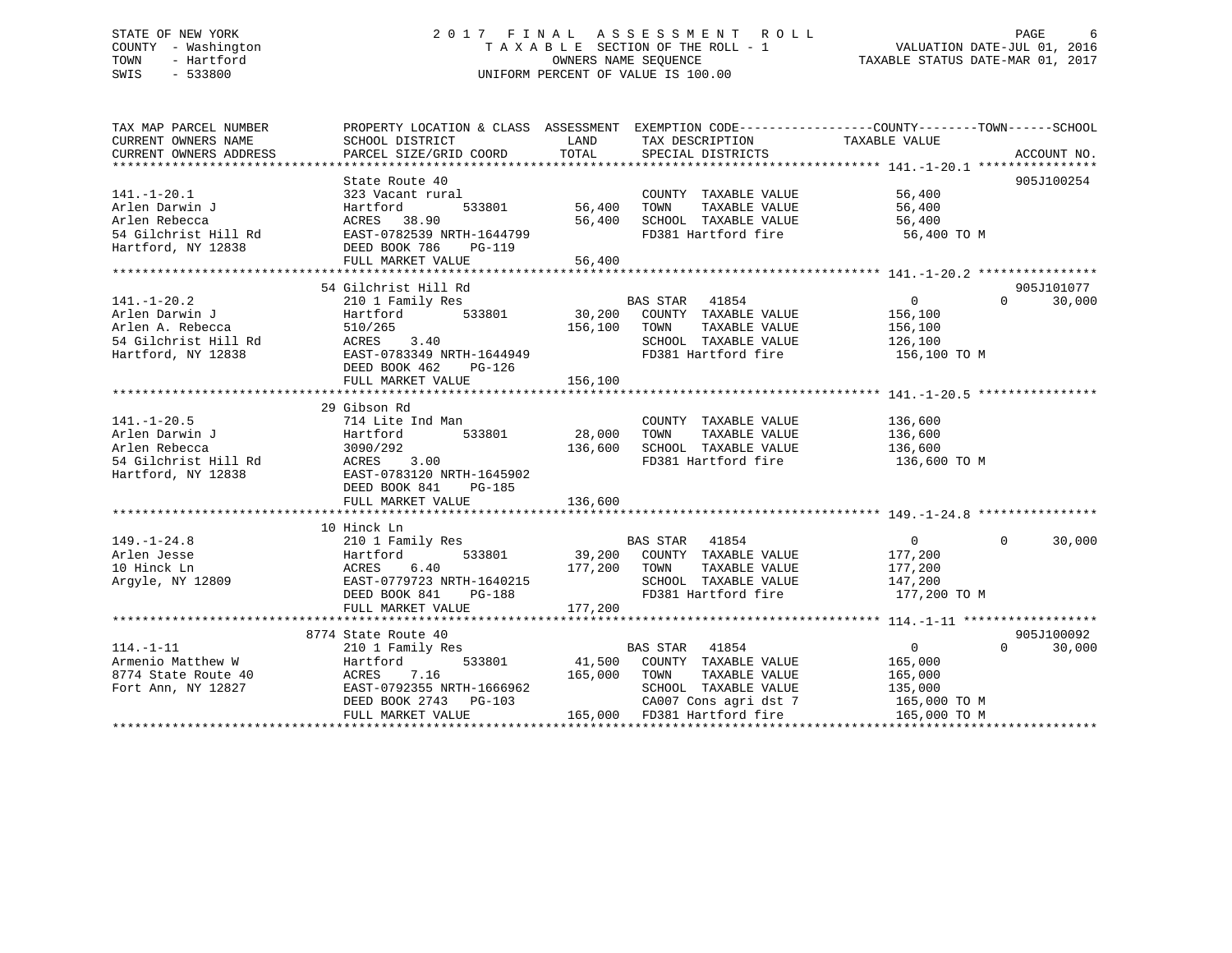# STATE OF NEW YORK 2 0 1 7 F I N A L A S S E S S M E N T R O L L PAGE 7 COUNTY - Washington T A X A B L E SECTION OF THE ROLL - 1 VALUATION DATE-JUL 01, 2016 TOWN - Hartford **TAXABLE STATUS DATE-MAR 01, 2017** SWIS - 533800 UNIFORM PERCENT OF VALUE IS 100.00

| PARCEL SIZE/GRID COORD<br>SPECIAL DISTRICTS<br>ACCOUNT NO.<br>92 Hartford Main St<br>905J100402<br>27,075<br>$132.15 - 2 - 39$<br>210 1 Family Res<br>27,075<br>$\overline{0}$<br>VET COM CT 41131<br>20,900 ENH STAR<br>$\Omega$<br>65,500<br>Armstrong Donald H<br>Hartford<br>533801<br>41834<br>$\Omega$<br>81,225<br>Armstrong Sharon L<br>FRNT 150.00 DPTH 225.00<br>108,300<br>COUNTY TAXABLE VALUE<br>TAXABLE VALUE<br>PO Box 117<br>EAST-0786910 NRTH-1653697<br>81,225<br>TOWN<br>Hartford, NY 12838<br>SCHOOL TAXABLE VALUE<br>DEED BOOK 464<br>PG-311<br>42,800<br>108,300 CA007 Cons agri dst 7<br>FULL MARKET VALUE<br>108,300 TO M<br>FD381 Hartford fire<br>108,300 TO M<br>143 Wright Rd<br>905J100012<br>112 Dairy farm<br>199,453<br>AG DIST<br>41720<br>199,453<br>199,453<br>Armstrong Family Irrevoc Trust Hartford<br>533801<br>349,200 ENH STAR<br>41834<br>65,500<br>$\overline{0}$<br>$\Omega$<br>294,247<br>Pruiksma, Trustee Trudy Life Estate to house & 1<br>493,700<br>COUNTY TAXABLE VALUE<br>Care of: Richard L Armstrong 440/719 470/915<br>TAXABLE VALUE<br>TOWN<br>294,247<br>SCHOOL TAXABLE VALUE<br>ACRES 318.60<br>228,747<br>Granville, NY 12832<br>EAST-0782125 NRTH-1655051<br>CA007 Cons agri dst 7<br>294,247 TO M<br>199,453 EX<br>DEED BOOK 3198<br>$PG-173$<br>493,700 FD381 Hartford fire<br>FULL MARKET VALUE<br>493,700 TO M<br>MAY BE SUBJECT TO PAYMENT<br>905J100304<br>98 Hartford Main St<br>$132.15 - 2 - 41$<br>$\mathbf{0}$<br>$\Omega$<br>30,000<br>210 1 Family Res<br>BAS STAR<br>41854<br>Armstrong Kevin D<br>Hartford<br>533801<br>21,000<br>COUNTY TAXABLE VALUE<br>68,800<br>PO Box 72<br>68,800<br>TAXABLE VALUE<br>Survey12595<br>TOWN<br>68,800<br>Hartford, NY 12838<br>FRNT 147.00 DPTH<br>SCHOOL TAXABLE VALUE<br>38,800<br>ACRES<br>0.78<br>CA007 Cons agri dst 7<br>68,800 TO M<br>FD381 Hartford fire<br>EAST-0786974 NRTH-1653891<br>68,800 TO M<br>DEED BOOK 3414 PG-54<br>68,800<br>FULL MARKET VALUE<br>69 Rowe Hill Rd<br>905J100627<br>$141. - 1 - 37$<br><b>BAS STAR</b><br>41854<br>$\overline{0}$<br>$\Omega$<br>30,000<br>210 1 Family Res<br>Armstrong Kyle<br>Hartford<br>533801<br>24,400 COUNTY TAXABLE VALUE<br>165,800<br>165,800<br>TAXABLE VALUE<br>ACRES<br>1.48<br>TOWN<br>165,800<br>EAST-0786011 NRTH-1649767<br>SCHOOL TAXABLE VALUE<br>135,800<br>DEED BOOK 2439 PG-348<br>CA007 Cons agri dst 7<br>165,800 TO M<br>FD381 Hartford fire<br>FULL MARKET VALUE<br>165,800<br>165,800 TO M<br>***************************<br>905J100014<br>1156 Lundy Rd<br>87 PCT OF VALUE USED FOR EXEMPTION PURPOSES<br>VET COM CT 41131<br>22,620<br>22,620<br>240 Rural res<br>0<br>533801<br>38,300 VET DIS CT 41141<br>45,240<br>$\overline{0}$<br>Hartford<br>45,240<br>104,000 ENH STAR<br>65,500<br>$158. - 1 - 4$<br>41834<br>$\overline{0}$<br>$\Omega$<br>Granville, NY 12832<br>ACRES 10.01<br>COUNTY TAXABLE VALUE<br>36,140<br>EAST-0787008 NRTH-1633456<br>TAXABLE VALUE<br>TOWN<br>36,140<br>PG-868<br>SCHOOL TAXABLE VALUE<br>DEED BOOK 504<br>38,500<br>104,000 FD381 Hartford fire<br>104,000 TO M<br>FULL MARKET VALUE | TAX MAP PARCEL NUMBER<br>CURRENT OWNERS NAME | SCHOOL DISTRICT | PROPERTY LOCATION & CLASS ASSESSMENT EXEMPTION CODE----------------COUNTY-------TOWN------SCHOOL<br>LAND<br>TAX DESCRIPTION | TAXABLE VALUE |
|------------------------------------------------------------------------------------------------------------------------------------------------------------------------------------------------------------------------------------------------------------------------------------------------------------------------------------------------------------------------------------------------------------------------------------------------------------------------------------------------------------------------------------------------------------------------------------------------------------------------------------------------------------------------------------------------------------------------------------------------------------------------------------------------------------------------------------------------------------------------------------------------------------------------------------------------------------------------------------------------------------------------------------------------------------------------------------------------------------------------------------------------------------------------------------------------------------------------------------------------------------------------------------------------------------------------------------------------------------------------------------------------------------------------------------------------------------------------------------------------------------------------------------------------------------------------------------------------------------------------------------------------------------------------------------------------------------------------------------------------------------------------------------------------------------------------------------------------------------------------------------------------------------------------------------------------------------------------------------------------------------------------------------------------------------------------------------------------------------------------------------------------------------------------------------------------------------------------------------------------------------------------------------------------------------------------------------------------------------------------------------------------------------------------------------------------------------------------------------------------------------------------------------------------------------------------------------------------------------------------------------------------------------------------------------------------------------------------------------------------------------------------------------------------------------------------------------------------------------------------------------------------------------------------------------------------------------------------------------------------------------------------------------------------------------------------------------------------------------------------------|----------------------------------------------|-----------------|-----------------------------------------------------------------------------------------------------------------------------|---------------|
|                                                                                                                                                                                                                                                                                                                                                                                                                                                                                                                                                                                                                                                                                                                                                                                                                                                                                                                                                                                                                                                                                                                                                                                                                                                                                                                                                                                                                                                                                                                                                                                                                                                                                                                                                                                                                                                                                                                                                                                                                                                                                                                                                                                                                                                                                                                                                                                                                                                                                                                                                                                                                                                                                                                                                                                                                                                                                                                                                                                                                                                                                                                              | CURRENT OWNERS ADDRESS                       |                 | TOTAL                                                                                                                       |               |
|                                                                                                                                                                                                                                                                                                                                                                                                                                                                                                                                                                                                                                                                                                                                                                                                                                                                                                                                                                                                                                                                                                                                                                                                                                                                                                                                                                                                                                                                                                                                                                                                                                                                                                                                                                                                                                                                                                                                                                                                                                                                                                                                                                                                                                                                                                                                                                                                                                                                                                                                                                                                                                                                                                                                                                                                                                                                                                                                                                                                                                                                                                                              |                                              |                 |                                                                                                                             |               |
|                                                                                                                                                                                                                                                                                                                                                                                                                                                                                                                                                                                                                                                                                                                                                                                                                                                                                                                                                                                                                                                                                                                                                                                                                                                                                                                                                                                                                                                                                                                                                                                                                                                                                                                                                                                                                                                                                                                                                                                                                                                                                                                                                                                                                                                                                                                                                                                                                                                                                                                                                                                                                                                                                                                                                                                                                                                                                                                                                                                                                                                                                                                              |                                              |                 |                                                                                                                             |               |
|                                                                                                                                                                                                                                                                                                                                                                                                                                                                                                                                                                                                                                                                                                                                                                                                                                                                                                                                                                                                                                                                                                                                                                                                                                                                                                                                                                                                                                                                                                                                                                                                                                                                                                                                                                                                                                                                                                                                                                                                                                                                                                                                                                                                                                                                                                                                                                                                                                                                                                                                                                                                                                                                                                                                                                                                                                                                                                                                                                                                                                                                                                                              |                                              |                 |                                                                                                                             |               |
|                                                                                                                                                                                                                                                                                                                                                                                                                                                                                                                                                                                                                                                                                                                                                                                                                                                                                                                                                                                                                                                                                                                                                                                                                                                                                                                                                                                                                                                                                                                                                                                                                                                                                                                                                                                                                                                                                                                                                                                                                                                                                                                                                                                                                                                                                                                                                                                                                                                                                                                                                                                                                                                                                                                                                                                                                                                                                                                                                                                                                                                                                                                              |                                              |                 |                                                                                                                             |               |
|                                                                                                                                                                                                                                                                                                                                                                                                                                                                                                                                                                                                                                                                                                                                                                                                                                                                                                                                                                                                                                                                                                                                                                                                                                                                                                                                                                                                                                                                                                                                                                                                                                                                                                                                                                                                                                                                                                                                                                                                                                                                                                                                                                                                                                                                                                                                                                                                                                                                                                                                                                                                                                                                                                                                                                                                                                                                                                                                                                                                                                                                                                                              |                                              |                 |                                                                                                                             |               |
|                                                                                                                                                                                                                                                                                                                                                                                                                                                                                                                                                                                                                                                                                                                                                                                                                                                                                                                                                                                                                                                                                                                                                                                                                                                                                                                                                                                                                                                                                                                                                                                                                                                                                                                                                                                                                                                                                                                                                                                                                                                                                                                                                                                                                                                                                                                                                                                                                                                                                                                                                                                                                                                                                                                                                                                                                                                                                                                                                                                                                                                                                                                              |                                              |                 |                                                                                                                             |               |
|                                                                                                                                                                                                                                                                                                                                                                                                                                                                                                                                                                                                                                                                                                                                                                                                                                                                                                                                                                                                                                                                                                                                                                                                                                                                                                                                                                                                                                                                                                                                                                                                                                                                                                                                                                                                                                                                                                                                                                                                                                                                                                                                                                                                                                                                                                                                                                                                                                                                                                                                                                                                                                                                                                                                                                                                                                                                                                                                                                                                                                                                                                                              |                                              |                 |                                                                                                                             |               |
|                                                                                                                                                                                                                                                                                                                                                                                                                                                                                                                                                                                                                                                                                                                                                                                                                                                                                                                                                                                                                                                                                                                                                                                                                                                                                                                                                                                                                                                                                                                                                                                                                                                                                                                                                                                                                                                                                                                                                                                                                                                                                                                                                                                                                                                                                                                                                                                                                                                                                                                                                                                                                                                                                                                                                                                                                                                                                                                                                                                                                                                                                                                              |                                              |                 |                                                                                                                             |               |
|                                                                                                                                                                                                                                                                                                                                                                                                                                                                                                                                                                                                                                                                                                                                                                                                                                                                                                                                                                                                                                                                                                                                                                                                                                                                                                                                                                                                                                                                                                                                                                                                                                                                                                                                                                                                                                                                                                                                                                                                                                                                                                                                                                                                                                                                                                                                                                                                                                                                                                                                                                                                                                                                                                                                                                                                                                                                                                                                                                                                                                                                                                                              |                                              |                 |                                                                                                                             |               |
|                                                                                                                                                                                                                                                                                                                                                                                                                                                                                                                                                                                                                                                                                                                                                                                                                                                                                                                                                                                                                                                                                                                                                                                                                                                                                                                                                                                                                                                                                                                                                                                                                                                                                                                                                                                                                                                                                                                                                                                                                                                                                                                                                                                                                                                                                                                                                                                                                                                                                                                                                                                                                                                                                                                                                                                                                                                                                                                                                                                                                                                                                                                              |                                              |                 |                                                                                                                             |               |
|                                                                                                                                                                                                                                                                                                                                                                                                                                                                                                                                                                                                                                                                                                                                                                                                                                                                                                                                                                                                                                                                                                                                                                                                                                                                                                                                                                                                                                                                                                                                                                                                                                                                                                                                                                                                                                                                                                                                                                                                                                                                                                                                                                                                                                                                                                                                                                                                                                                                                                                                                                                                                                                                                                                                                                                                                                                                                                                                                                                                                                                                                                                              | $132. - 1 - 31$                              |                 |                                                                                                                             |               |
|                                                                                                                                                                                                                                                                                                                                                                                                                                                                                                                                                                                                                                                                                                                                                                                                                                                                                                                                                                                                                                                                                                                                                                                                                                                                                                                                                                                                                                                                                                                                                                                                                                                                                                                                                                                                                                                                                                                                                                                                                                                                                                                                                                                                                                                                                                                                                                                                                                                                                                                                                                                                                                                                                                                                                                                                                                                                                                                                                                                                                                                                                                                              |                                              |                 |                                                                                                                             |               |
|                                                                                                                                                                                                                                                                                                                                                                                                                                                                                                                                                                                                                                                                                                                                                                                                                                                                                                                                                                                                                                                                                                                                                                                                                                                                                                                                                                                                                                                                                                                                                                                                                                                                                                                                                                                                                                                                                                                                                                                                                                                                                                                                                                                                                                                                                                                                                                                                                                                                                                                                                                                                                                                                                                                                                                                                                                                                                                                                                                                                                                                                                                                              |                                              |                 |                                                                                                                             |               |
|                                                                                                                                                                                                                                                                                                                                                                                                                                                                                                                                                                                                                                                                                                                                                                                                                                                                                                                                                                                                                                                                                                                                                                                                                                                                                                                                                                                                                                                                                                                                                                                                                                                                                                                                                                                                                                                                                                                                                                                                                                                                                                                                                                                                                                                                                                                                                                                                                                                                                                                                                                                                                                                                                                                                                                                                                                                                                                                                                                                                                                                                                                                              |                                              |                 |                                                                                                                             |               |
|                                                                                                                                                                                                                                                                                                                                                                                                                                                                                                                                                                                                                                                                                                                                                                                                                                                                                                                                                                                                                                                                                                                                                                                                                                                                                                                                                                                                                                                                                                                                                                                                                                                                                                                                                                                                                                                                                                                                                                                                                                                                                                                                                                                                                                                                                                                                                                                                                                                                                                                                                                                                                                                                                                                                                                                                                                                                                                                                                                                                                                                                                                                              | 143 Wright Rd                                |                 |                                                                                                                             |               |
|                                                                                                                                                                                                                                                                                                                                                                                                                                                                                                                                                                                                                                                                                                                                                                                                                                                                                                                                                                                                                                                                                                                                                                                                                                                                                                                                                                                                                                                                                                                                                                                                                                                                                                                                                                                                                                                                                                                                                                                                                                                                                                                                                                                                                                                                                                                                                                                                                                                                                                                                                                                                                                                                                                                                                                                                                                                                                                                                                                                                                                                                                                                              |                                              |                 |                                                                                                                             |               |
|                                                                                                                                                                                                                                                                                                                                                                                                                                                                                                                                                                                                                                                                                                                                                                                                                                                                                                                                                                                                                                                                                                                                                                                                                                                                                                                                                                                                                                                                                                                                                                                                                                                                                                                                                                                                                                                                                                                                                                                                                                                                                                                                                                                                                                                                                                                                                                                                                                                                                                                                                                                                                                                                                                                                                                                                                                                                                                                                                                                                                                                                                                                              |                                              |                 |                                                                                                                             |               |
|                                                                                                                                                                                                                                                                                                                                                                                                                                                                                                                                                                                                                                                                                                                                                                                                                                                                                                                                                                                                                                                                                                                                                                                                                                                                                                                                                                                                                                                                                                                                                                                                                                                                                                                                                                                                                                                                                                                                                                                                                                                                                                                                                                                                                                                                                                                                                                                                                                                                                                                                                                                                                                                                                                                                                                                                                                                                                                                                                                                                                                                                                                                              | UNDER AGDIST LAW TIL 2021                    |                 |                                                                                                                             |               |
|                                                                                                                                                                                                                                                                                                                                                                                                                                                                                                                                                                                                                                                                                                                                                                                                                                                                                                                                                                                                                                                                                                                                                                                                                                                                                                                                                                                                                                                                                                                                                                                                                                                                                                                                                                                                                                                                                                                                                                                                                                                                                                                                                                                                                                                                                                                                                                                                                                                                                                                                                                                                                                                                                                                                                                                                                                                                                                                                                                                                                                                                                                                              |                                              |                 |                                                                                                                             |               |
|                                                                                                                                                                                                                                                                                                                                                                                                                                                                                                                                                                                                                                                                                                                                                                                                                                                                                                                                                                                                                                                                                                                                                                                                                                                                                                                                                                                                                                                                                                                                                                                                                                                                                                                                                                                                                                                                                                                                                                                                                                                                                                                                                                                                                                                                                                                                                                                                                                                                                                                                                                                                                                                                                                                                                                                                                                                                                                                                                                                                                                                                                                                              |                                              |                 |                                                                                                                             |               |
|                                                                                                                                                                                                                                                                                                                                                                                                                                                                                                                                                                                                                                                                                                                                                                                                                                                                                                                                                                                                                                                                                                                                                                                                                                                                                                                                                                                                                                                                                                                                                                                                                                                                                                                                                                                                                                                                                                                                                                                                                                                                                                                                                                                                                                                                                                                                                                                                                                                                                                                                                                                                                                                                                                                                                                                                                                                                                                                                                                                                                                                                                                                              |                                              |                 |                                                                                                                             |               |
|                                                                                                                                                                                                                                                                                                                                                                                                                                                                                                                                                                                                                                                                                                                                                                                                                                                                                                                                                                                                                                                                                                                                                                                                                                                                                                                                                                                                                                                                                                                                                                                                                                                                                                                                                                                                                                                                                                                                                                                                                                                                                                                                                                                                                                                                                                                                                                                                                                                                                                                                                                                                                                                                                                                                                                                                                                                                                                                                                                                                                                                                                                                              |                                              |                 |                                                                                                                             |               |
|                                                                                                                                                                                                                                                                                                                                                                                                                                                                                                                                                                                                                                                                                                                                                                                                                                                                                                                                                                                                                                                                                                                                                                                                                                                                                                                                                                                                                                                                                                                                                                                                                                                                                                                                                                                                                                                                                                                                                                                                                                                                                                                                                                                                                                                                                                                                                                                                                                                                                                                                                                                                                                                                                                                                                                                                                                                                                                                                                                                                                                                                                                                              |                                              |                 |                                                                                                                             |               |
|                                                                                                                                                                                                                                                                                                                                                                                                                                                                                                                                                                                                                                                                                                                                                                                                                                                                                                                                                                                                                                                                                                                                                                                                                                                                                                                                                                                                                                                                                                                                                                                                                                                                                                                                                                                                                                                                                                                                                                                                                                                                                                                                                                                                                                                                                                                                                                                                                                                                                                                                                                                                                                                                                                                                                                                                                                                                                                                                                                                                                                                                                                                              |                                              |                 |                                                                                                                             |               |
|                                                                                                                                                                                                                                                                                                                                                                                                                                                                                                                                                                                                                                                                                                                                                                                                                                                                                                                                                                                                                                                                                                                                                                                                                                                                                                                                                                                                                                                                                                                                                                                                                                                                                                                                                                                                                                                                                                                                                                                                                                                                                                                                                                                                                                                                                                                                                                                                                                                                                                                                                                                                                                                                                                                                                                                                                                                                                                                                                                                                                                                                                                                              |                                              |                 |                                                                                                                             |               |
|                                                                                                                                                                                                                                                                                                                                                                                                                                                                                                                                                                                                                                                                                                                                                                                                                                                                                                                                                                                                                                                                                                                                                                                                                                                                                                                                                                                                                                                                                                                                                                                                                                                                                                                                                                                                                                                                                                                                                                                                                                                                                                                                                                                                                                                                                                                                                                                                                                                                                                                                                                                                                                                                                                                                                                                                                                                                                                                                                                                                                                                                                                                              |                                              |                 |                                                                                                                             |               |
|                                                                                                                                                                                                                                                                                                                                                                                                                                                                                                                                                                                                                                                                                                                                                                                                                                                                                                                                                                                                                                                                                                                                                                                                                                                                                                                                                                                                                                                                                                                                                                                                                                                                                                                                                                                                                                                                                                                                                                                                                                                                                                                                                                                                                                                                                                                                                                                                                                                                                                                                                                                                                                                                                                                                                                                                                                                                                                                                                                                                                                                                                                                              |                                              |                 |                                                                                                                             |               |
|                                                                                                                                                                                                                                                                                                                                                                                                                                                                                                                                                                                                                                                                                                                                                                                                                                                                                                                                                                                                                                                                                                                                                                                                                                                                                                                                                                                                                                                                                                                                                                                                                                                                                                                                                                                                                                                                                                                                                                                                                                                                                                                                                                                                                                                                                                                                                                                                                                                                                                                                                                                                                                                                                                                                                                                                                                                                                                                                                                                                                                                                                                                              |                                              |                 |                                                                                                                             |               |
|                                                                                                                                                                                                                                                                                                                                                                                                                                                                                                                                                                                                                                                                                                                                                                                                                                                                                                                                                                                                                                                                                                                                                                                                                                                                                                                                                                                                                                                                                                                                                                                                                                                                                                                                                                                                                                                                                                                                                                                                                                                                                                                                                                                                                                                                                                                                                                                                                                                                                                                                                                                                                                                                                                                                                                                                                                                                                                                                                                                                                                                                                                                              |                                              |                 |                                                                                                                             |               |
|                                                                                                                                                                                                                                                                                                                                                                                                                                                                                                                                                                                                                                                                                                                                                                                                                                                                                                                                                                                                                                                                                                                                                                                                                                                                                                                                                                                                                                                                                                                                                                                                                                                                                                                                                                                                                                                                                                                                                                                                                                                                                                                                                                                                                                                                                                                                                                                                                                                                                                                                                                                                                                                                                                                                                                                                                                                                                                                                                                                                                                                                                                                              |                                              |                 |                                                                                                                             |               |
|                                                                                                                                                                                                                                                                                                                                                                                                                                                                                                                                                                                                                                                                                                                                                                                                                                                                                                                                                                                                                                                                                                                                                                                                                                                                                                                                                                                                                                                                                                                                                                                                                                                                                                                                                                                                                                                                                                                                                                                                                                                                                                                                                                                                                                                                                                                                                                                                                                                                                                                                                                                                                                                                                                                                                                                                                                                                                                                                                                                                                                                                                                                              |                                              |                 |                                                                                                                             |               |
|                                                                                                                                                                                                                                                                                                                                                                                                                                                                                                                                                                                                                                                                                                                                                                                                                                                                                                                                                                                                                                                                                                                                                                                                                                                                                                                                                                                                                                                                                                                                                                                                                                                                                                                                                                                                                                                                                                                                                                                                                                                                                                                                                                                                                                                                                                                                                                                                                                                                                                                                                                                                                                                                                                                                                                                                                                                                                                                                                                                                                                                                                                                              | 69 Rowe Hill Rd                              |                 |                                                                                                                             |               |
|                                                                                                                                                                                                                                                                                                                                                                                                                                                                                                                                                                                                                                                                                                                                                                                                                                                                                                                                                                                                                                                                                                                                                                                                                                                                                                                                                                                                                                                                                                                                                                                                                                                                                                                                                                                                                                                                                                                                                                                                                                                                                                                                                                                                                                                                                                                                                                                                                                                                                                                                                                                                                                                                                                                                                                                                                                                                                                                                                                                                                                                                                                                              | Hartford, NY 12838                           |                 |                                                                                                                             |               |
|                                                                                                                                                                                                                                                                                                                                                                                                                                                                                                                                                                                                                                                                                                                                                                                                                                                                                                                                                                                                                                                                                                                                                                                                                                                                                                                                                                                                                                                                                                                                                                                                                                                                                                                                                                                                                                                                                                                                                                                                                                                                                                                                                                                                                                                                                                                                                                                                                                                                                                                                                                                                                                                                                                                                                                                                                                                                                                                                                                                                                                                                                                                              |                                              |                 |                                                                                                                             |               |
|                                                                                                                                                                                                                                                                                                                                                                                                                                                                                                                                                                                                                                                                                                                                                                                                                                                                                                                                                                                                                                                                                                                                                                                                                                                                                                                                                                                                                                                                                                                                                                                                                                                                                                                                                                                                                                                                                                                                                                                                                                                                                                                                                                                                                                                                                                                                                                                                                                                                                                                                                                                                                                                                                                                                                                                                                                                                                                                                                                                                                                                                                                                              |                                              |                 |                                                                                                                             |               |
|                                                                                                                                                                                                                                                                                                                                                                                                                                                                                                                                                                                                                                                                                                                                                                                                                                                                                                                                                                                                                                                                                                                                                                                                                                                                                                                                                                                                                                                                                                                                                                                                                                                                                                                                                                                                                                                                                                                                                                                                                                                                                                                                                                                                                                                                                                                                                                                                                                                                                                                                                                                                                                                                                                                                                                                                                                                                                                                                                                                                                                                                                                                              |                                              |                 |                                                                                                                             |               |
|                                                                                                                                                                                                                                                                                                                                                                                                                                                                                                                                                                                                                                                                                                                                                                                                                                                                                                                                                                                                                                                                                                                                                                                                                                                                                                                                                                                                                                                                                                                                                                                                                                                                                                                                                                                                                                                                                                                                                                                                                                                                                                                                                                                                                                                                                                                                                                                                                                                                                                                                                                                                                                                                                                                                                                                                                                                                                                                                                                                                                                                                                                                              |                                              |                 |                                                                                                                             |               |
|                                                                                                                                                                                                                                                                                                                                                                                                                                                                                                                                                                                                                                                                                                                                                                                                                                                                                                                                                                                                                                                                                                                                                                                                                                                                                                                                                                                                                                                                                                                                                                                                                                                                                                                                                                                                                                                                                                                                                                                                                                                                                                                                                                                                                                                                                                                                                                                                                                                                                                                                                                                                                                                                                                                                                                                                                                                                                                                                                                                                                                                                                                                              | $158. - 2 - 4$                               |                 |                                                                                                                             |               |
|                                                                                                                                                                                                                                                                                                                                                                                                                                                                                                                                                                                                                                                                                                                                                                                                                                                                                                                                                                                                                                                                                                                                                                                                                                                                                                                                                                                                                                                                                                                                                                                                                                                                                                                                                                                                                                                                                                                                                                                                                                                                                                                                                                                                                                                                                                                                                                                                                                                                                                                                                                                                                                                                                                                                                                                                                                                                                                                                                                                                                                                                                                                              | Arnado Edward P                              |                 |                                                                                                                             |               |
|                                                                                                                                                                                                                                                                                                                                                                                                                                                                                                                                                                                                                                                                                                                                                                                                                                                                                                                                                                                                                                                                                                                                                                                                                                                                                                                                                                                                                                                                                                                                                                                                                                                                                                                                                                                                                                                                                                                                                                                                                                                                                                                                                                                                                                                                                                                                                                                                                                                                                                                                                                                                                                                                                                                                                                                                                                                                                                                                                                                                                                                                                                                              | 1156 Lundy Rd                                |                 |                                                                                                                             |               |
|                                                                                                                                                                                                                                                                                                                                                                                                                                                                                                                                                                                                                                                                                                                                                                                                                                                                                                                                                                                                                                                                                                                                                                                                                                                                                                                                                                                                                                                                                                                                                                                                                                                                                                                                                                                                                                                                                                                                                                                                                                                                                                                                                                                                                                                                                                                                                                                                                                                                                                                                                                                                                                                                                                                                                                                                                                                                                                                                                                                                                                                                                                                              |                                              |                 |                                                                                                                             |               |
|                                                                                                                                                                                                                                                                                                                                                                                                                                                                                                                                                                                                                                                                                                                                                                                                                                                                                                                                                                                                                                                                                                                                                                                                                                                                                                                                                                                                                                                                                                                                                                                                                                                                                                                                                                                                                                                                                                                                                                                                                                                                                                                                                                                                                                                                                                                                                                                                                                                                                                                                                                                                                                                                                                                                                                                                                                                                                                                                                                                                                                                                                                                              |                                              |                 |                                                                                                                             |               |
|                                                                                                                                                                                                                                                                                                                                                                                                                                                                                                                                                                                                                                                                                                                                                                                                                                                                                                                                                                                                                                                                                                                                                                                                                                                                                                                                                                                                                                                                                                                                                                                                                                                                                                                                                                                                                                                                                                                                                                                                                                                                                                                                                                                                                                                                                                                                                                                                                                                                                                                                                                                                                                                                                                                                                                                                                                                                                                                                                                                                                                                                                                                              |                                              |                 |                                                                                                                             |               |
|                                                                                                                                                                                                                                                                                                                                                                                                                                                                                                                                                                                                                                                                                                                                                                                                                                                                                                                                                                                                                                                                                                                                                                                                                                                                                                                                                                                                                                                                                                                                                                                                                                                                                                                                                                                                                                                                                                                                                                                                                                                                                                                                                                                                                                                                                                                                                                                                                                                                                                                                                                                                                                                                                                                                                                                                                                                                                                                                                                                                                                                                                                                              |                                              |                 |                                                                                                                             |               |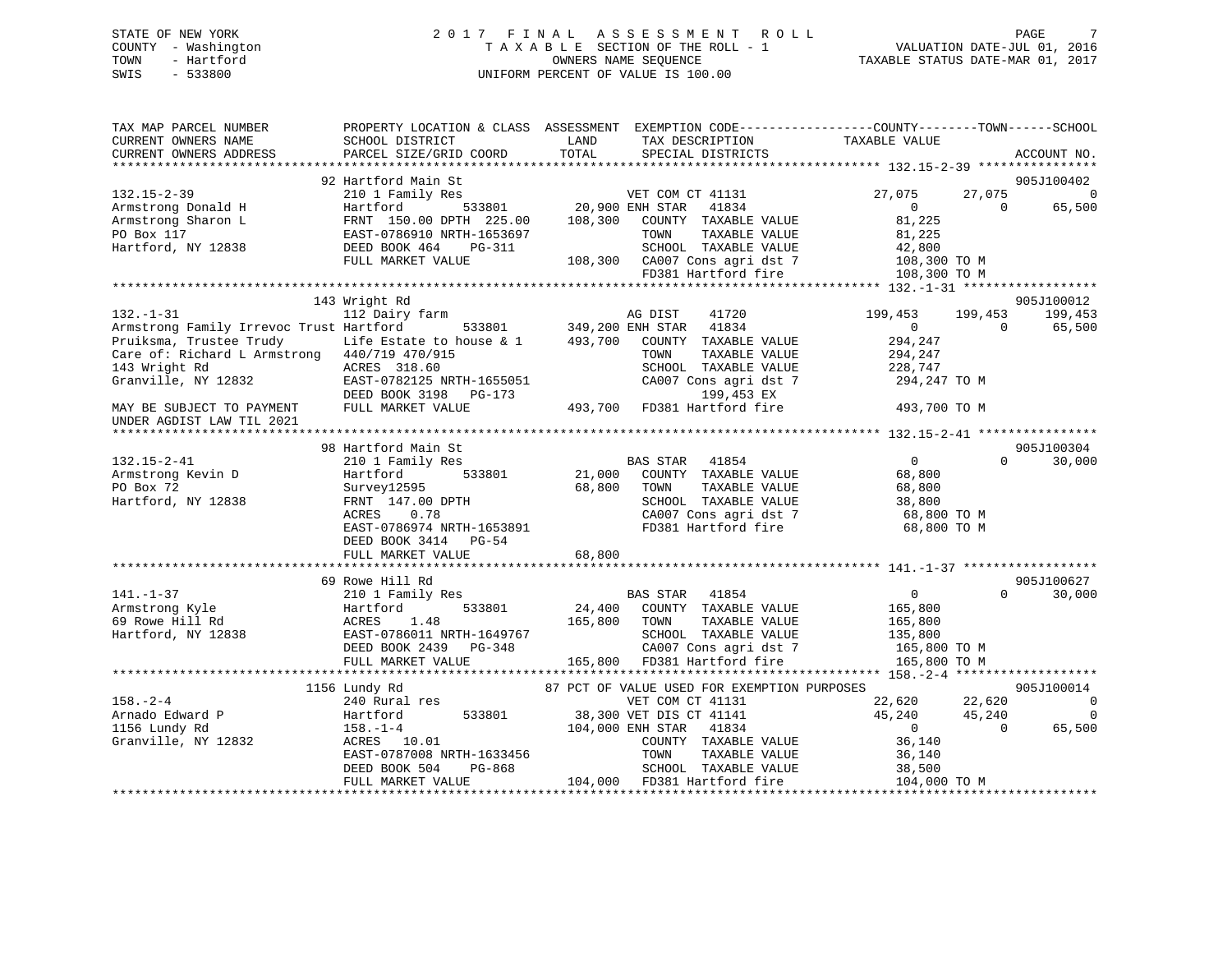# STATE OF NEW YORK 2 0 1 7 F I N A L A S S E S S M E N T R O L L PAGE 8 COUNTY - Washington T A X A B L E SECTION OF THE ROLL - 1 VALUATION DATE-JUL 01, 2016 TOWN - Hartford OWNERS NAME SEQUENCE TAXABLE STATUS DATE-MAR 01, 2017 SWIS - 533800 UNIFORM PERCENT OF VALUE IS 100.00

| TAX MAP PARCEL NUMBER                         | PROPERTY LOCATION & CLASS ASSESSMENT EXEMPTION CODE-----------------COUNTY-------TOWN------SCHOOL<br>SCHOOL DISTRICT                         LAND       TAX DESCRIPTION         TAXABLE VALUE                                                                                                                                                                                                                  |                                                                   |                                                                                                        |                    |
|-----------------------------------------------|----------------------------------------------------------------------------------------------------------------------------------------------------------------------------------------------------------------------------------------------------------------------------------------------------------------------------------------------------------------------------------------------------------------|-------------------------------------------------------------------|--------------------------------------------------------------------------------------------------------|--------------------|
| CURRENT OWNERS NAME<br>CURRENT OWNERS ADDRESS |                                                                                                                                                                                                                                                                                                                                                                                                                | LAND TAX DESCRIPTION TAXABLE VALUE COORD TOTAL SPECIAL DISTRICTS  |                                                                                                        |                    |
|                                               | PARCEL SIZE/GRID COORD                                                                                                                                                                                                                                                                                                                                                                                         |                                                                   |                                                                                                        | ACCOUNT NO.        |
|                                               |                                                                                                                                                                                                                                                                                                                                                                                                                |                                                                   |                                                                                                        | 905J100694         |
| $140. - 1 - 39$                               | 3470 State Route 196                                                                                                                                                                                                                                                                                                                                                                                           |                                                                   |                                                                                                        |                    |
|                                               | 210 1 Family Res                                                                                                                                                                                                                                                                                                                                                                                               |                                                                   | $\overline{0}$                                                                                         | $0 \t 30,000$      |
|                                               |                                                                                                                                                                                                                                                                                                                                                                                                                |                                                                   |                                                                                                        |                    |
|                                               |                                                                                                                                                                                                                                                                                                                                                                                                                |                                                                   |                                                                                                        |                    |
|                                               |                                                                                                                                                                                                                                                                                                                                                                                                                |                                                                   |                                                                                                        |                    |
|                                               |                                                                                                                                                                                                                                                                                                                                                                                                                |                                                                   |                                                                                                        |                    |
|                                               |                                                                                                                                                                                                                                                                                                                                                                                                                |                                                                   |                                                                                                        |                    |
|                                               |                                                                                                                                                                                                                                                                                                                                                                                                                |                                                                   |                                                                                                        |                    |
|                                               | 3466 State Route 196                                                                                                                                                                                                                                                                                                                                                                                           |                                                                   |                                                                                                        | 905J101342         |
| $140. - 1 - 41.1$                             | 210 1 Family Res                                                                                                                                                                                                                                                                                                                                                                                               | ENH STAR 41834                                                    | $\overline{0}$                                                                                         | $\Omega$<br>65,500 |
|                                               |                                                                                                                                                                                                                                                                                                                                                                                                                |                                                                   |                                                                                                        |                    |
|                                               |                                                                                                                                                                                                                                                                                                                                                                                                                |                                                                   |                                                                                                        |                    |
|                                               |                                                                                                                                                                                                                                                                                                                                                                                                                |                                                                   |                                                                                                        |                    |
|                                               |                                                                                                                                                                                                                                                                                                                                                                                                                |                                                                   |                                                                                                        |                    |
|                                               |                                                                                                                                                                                                                                                                                                                                                                                                                |                                                                   |                                                                                                        |                    |
|                                               | $\begin{tabular}{lllllllllllllllllllll} \hline 140.-1-41.1 & 210\text{ 1 Family Res} & \text{ENH STAR} & 41834 & 0 & 65,500 \\ \hline \text{Ashe Michael K} & Hartford & 533801 & 35,000 & \text{COUNTY} & \text{TAXABLE VALUE} & 148,900 \\ \hline 3466 State Route 196 & ACERES & 5.01 & 148,900 & \text{TQWIN} & \text{TAXABLE VALUE} & 48,400 \\ \hline \text{Fort Ann, NY 12827} & EABST-0770439 NRTH-16$ |                                                                   |                                                                                                        |                    |
| 142.-1-30.1<br>Ashe Philip<br>$\frac{1}{2}$   | 23 Blood St                                                                                                                                                                                                                                                                                                                                                                                                    |                                                                   |                                                                                                        |                    |
|                                               | 210 1 Family Res<br>Hartford 533801 28,500<br>LOT 1 123,700<br>ACRES 2.45 123,700                                                                                                                                                                                                                                                                                                                              |                                                                   |                                                                                                        |                    |
|                                               |                                                                                                                                                                                                                                                                                                                                                                                                                | COUNTY TAXABLE VALUE<br>TOWN      TAXABLE VALUE                   | 123,700<br>123,700                                                                                     |                    |
|                                               |                                                                                                                                                                                                                                                                                                                                                                                                                |                                                                   |                                                                                                        |                    |
|                                               |                                                                                                                                                                                                                                                                                                                                                                                                                |                                                                   | SCHOOL TAXABLE VALUE 123,700<br>CA008 Cons agri dst 8 123,700 TO M<br>FD381 Hartford fire 123,700 TO M |                    |
| Granville, NY 12832                           |                                                                                                                                                                                                                                                                                                                                                                                                                |                                                                   |                                                                                                        |                    |
|                                               | EAST-0790171 NRTH-1642362                                                                                                                                                                                                                                                                                                                                                                                      |                                                                   |                                                                                                        |                    |
|                                               | DEED BOOK 3427 PG-84                                                                                                                                                                                                                                                                                                                                                                                           |                                                                   |                                                                                                        |                    |
|                                               |                                                                                                                                                                                                                                                                                                                                                                                                                |                                                                   |                                                                                                        |                    |
|                                               |                                                                                                                                                                                                                                                                                                                                                                                                                |                                                                   |                                                                                                        |                    |
|                                               | 3245 State Route 196 33 PCT OF VALUE USED FOR EXEMPTION PURPOSES<br>State Route 196 33 FOI OF VALUE ONLY 11730<br>280 Res Multiple AGRI-D IND 41730<br>Hartford 533801 181,400 AGED-CO/TN 41801<br>244 500 ENH STAR 41834                                                                                                                                                                                      |                                                                   |                                                                                                        | 905J100024         |
|                                               |                                                                                                                                                                                                                                                                                                                                                                                                                |                                                                   |                                                                                                        | 78,976             |
| $149.-1-2$<br>Authors Doris                   |                                                                                                                                                                                                                                                                                                                                                                                                                |                                                                   | $78,976$<br>$56,843$<br>$56,843$<br>$0$<br>$0$                                                         | $\sim$ 0           |
|                                               |                                                                                                                                                                                                                                                                                                                                                                                                                |                                                                   |                                                                                                        | 65,500             |
|                                               |                                                                                                                                                                                                                                                                                                                                                                                                                |                                                                   |                                                                                                        |                    |
|                                               |                                                                                                                                                                                                                                                                                                                                                                                                                |                                                                   |                                                                                                        |                    |
|                                               |                                                                                                                                                                                                                                                                                                                                                                                                                |                                                                   |                                                                                                        |                    |
|                                               | CORSER MAN Atty and the state of the state of the state of the state of the state of the state of the state of the state of the state of the state of the state of the state of the state of the state of the state of the sta                                                                                                                                                                                 |                                                                   |                                                                                                        |                    |
|                                               |                                                                                                                                                                                                                                                                                                                                                                                                                |                                                                   |                                                                                                        |                    |
| UNDER AGDIST LAW TIL 2024                     |                                                                                                                                                                                                                                                                                                                                                                                                                |                                                                   |                                                                                                        |                    |
|                                               |                                                                                                                                                                                                                                                                                                                                                                                                                |                                                                   |                                                                                                        |                    |
|                                               | 141 Baker Rd                                                                                                                                                                                                                                                                                                                                                                                                   | 90 PCT OF VALUE USED FOR EXEMPTION PURPOSES<br>AGED-CO/TN 41801 1 | MPTION PURPOSES<br>109,665         109,665                                                             | 905J100595         |
| $132. -4-1$                                   | 240 Rural res                                                                                                                                                                                                                                                                                                                                                                                                  | AGED-CO/TN 41801                                                  |                                                                                                        | $\sim$ 0           |
|                                               |                                                                                                                                                                                                                                                                                                                                                                                                                | 533801 46,900 AGED-SCH 41804                                      | $\overline{0}$<br>$\Omega$                                                                             | 87,732             |
|                                               | Aubrey Jean<br>Aubrey Robert B<br>PO Box 57<br>Hartford, NY 12838<br>ACRES 28.00<br>EAST-0793942 NRTH-1655225<br>Hartford, NY 12838<br>DEED BOOK 449<br>PG-761<br>FRD ROST PR-761                                                                                                                                                                                                                              | 243,700 ENH STAR 41834                                            | 0<br>$\Omega$                                                                                          | 65,500             |
|                                               |                                                                                                                                                                                                                                                                                                                                                                                                                | COUNTY TAXABLE VALUE 134,035                                      |                                                                                                        |                    |
|                                               |                                                                                                                                                                                                                                                                                                                                                                                                                | TOWN                                                              |                                                                                                        |                    |
|                                               |                                                                                                                                                                                                                                                                                                                                                                                                                |                                                                   | TAXABLE VALUE 134,035<br>TAXABLE VALUE 90,468                                                          |                    |
|                                               |                                                                                                                                                                                                                                                                                                                                                                                                                |                                                                   | FD381 Hartford fire 243,700 TO M                                                                       |                    |
|                                               |                                                                                                                                                                                                                                                                                                                                                                                                                |                                                                   |                                                                                                        |                    |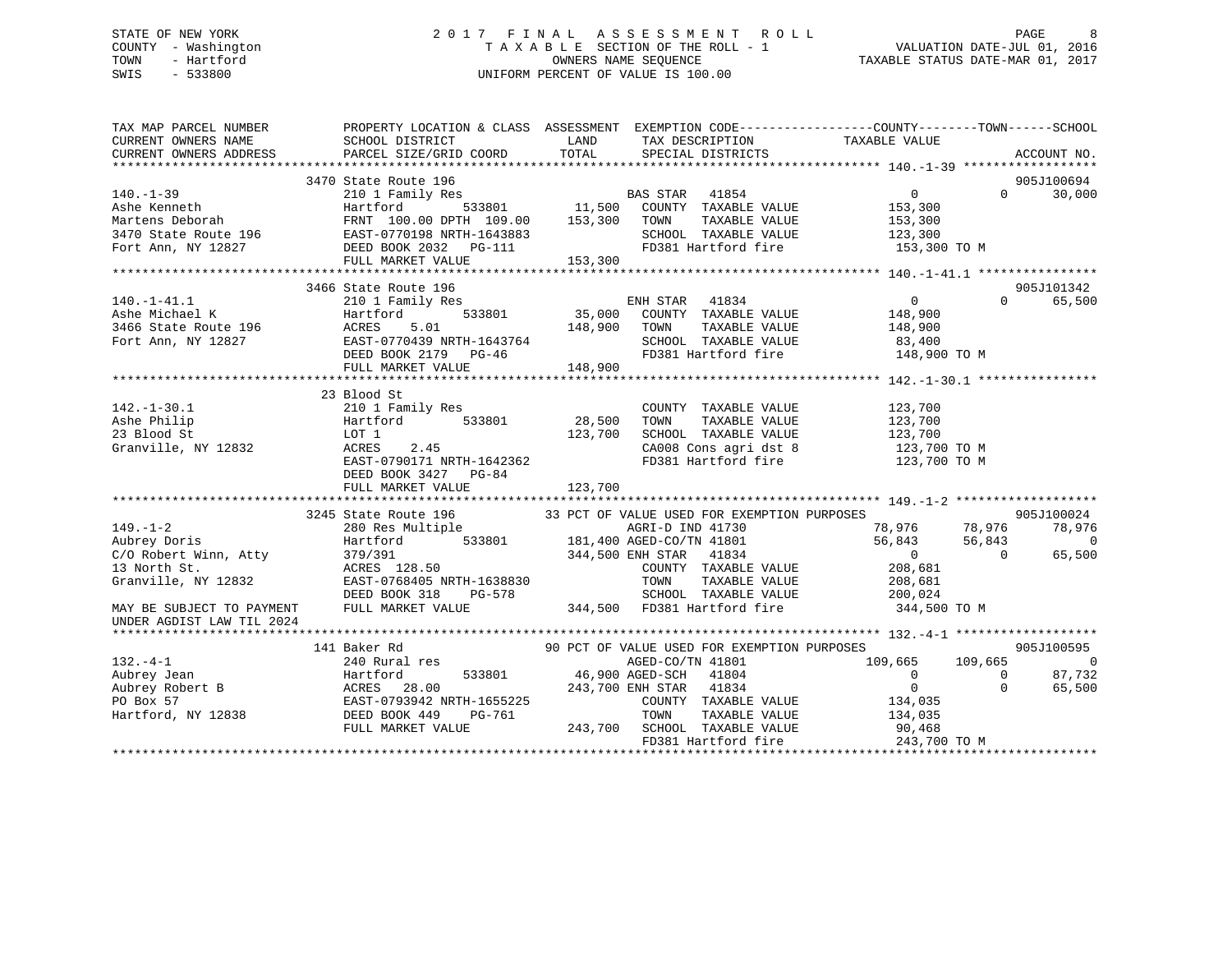# STATE OF NEW YORK 2 0 1 7 F I N A L A S S E S S M E N T R O L L PAGE 9 COUNTY - Washington T A X A B L E SECTION OF THE ROLL - 1 VALUATION DATE-JUL 01, 2016 TOWN - Hartford **TAXABLE STATUS DATE-MAR 01, 2017** SWIS - 533800 UNIFORM PERCENT OF VALUE IS 100.00

| TAX MAP PARCEL NUMBER  | PROPERTY LOCATION & CLASS ASSESSMENT EXEMPTION CODE---------------COUNTY-------TOWN-----SCHOOL           |              |                                  |                |                    |
|------------------------|----------------------------------------------------------------------------------------------------------|--------------|----------------------------------|----------------|--------------------|
| CURRENT OWNERS NAME    | SCHOOL DISTRICT                                                                                          | LAND         | TAX DESCRIPTION                  | TAXABLE VALUE  |                    |
| CURRENT OWNERS ADDRESS | PARCEL SIZE/GRID COORD                                                                                   | TOTAL        | SPECIAL DISTRICTS                |                | ACCOUNT NO.        |
|                        |                                                                                                          |              |                                  |                |                    |
|                        | 41 Winch Way                                                                                             |              |                                  |                |                    |
| $149. - 1 - 26.19$     | 210 1 Family Res                                                                                         |              | COUNTY TAXABLE VALUE             | 108,200        |                    |
| Aubrey Joshua S        | Hartford<br>533801                                                                                       | 22,900       | TOWN<br>TAXABLE VALUE            | 108,200        |                    |
| 41 Winch Way           | 1.57<br>ACRES                                                                                            | 108,200      | SCHOOL TAXABLE VALUE             | 108,200        |                    |
| Argyle, NY 12809       | EAST-0779557 NRTH-1636342                                                                                |              | FD381 Hartford fire              | 108,200 TO M   |                    |
|                        | DEED BOOK 3605 PG-101                                                                                    |              |                                  |                |                    |
|                        | FULL MARKET VALUE                                                                                        | 108,200      |                                  |                |                    |
|                        |                                                                                                          |              |                                  |                |                    |
|                        | Hall Rd                                                                                                  |              |                                  |                |                    |
| $122. - 1 - 27.3$      | 314 Rural vac<10                                                                                         |              | COUNTY TAXABLE VALUE             | 20,000         |                    |
| Aubrey Nathan H        | 533801<br>Hartford                                                                                       | 20,000       | TAXABLE VALUE<br>TOWN            | 20,000         |                    |
| Aubrey Amy L           | LOT 3                                                                                                    | 20,000       | SCHOOL TAXABLE VALUE             | 20,000         |                    |
| 295 Hall Rd            | ACRES<br>3.17                                                                                            |              | CA007 Cons agri dst 7            | 20,000 TO M    |                    |
| Fort Ann, NY 12827     | EAST-0772925 NRTH-1661894                                                                                |              | FD381 Hartford fire              | 20,000 TO M    |                    |
|                        | DEED BOOK 935<br>PG-213                                                                                  |              |                                  |                |                    |
|                        | FULL MARKET VALUE                                                                                        | 20,000       |                                  |                |                    |
|                        |                                                                                                          |              |                                  |                |                    |
|                        | 295 Hall Rd                                                                                              |              |                                  |                |                    |
| $122. - 1 - 27.4$      | 210 1 Family Res                                                                                         |              | <b>BAS STAR</b><br>41854         | $\overline{0}$ | $\Omega$<br>30,000 |
| Aubrey Nathan H        | 533801<br>Hartford                                                                                       | BZ<br>34,200 | COUNTY TAXABLE VALUE             | 226,600        |                    |
| Aubrey Amy L           | LOT 3                                                                                                    | 226,600      | TAXABLE VALUE<br>TOWN            | 226,600        |                    |
| 295 Hall Rd            | 4.73<br>ACRES                                                                                            |              | SCHOOL TAXABLE VALUE             | 196,600        |                    |
| Fort Ann, NY 12827     | EAST-0772649 NRTH-1661913                                                                                |              | $CAO07$ Cons agri dst 7          | $226,600$ TO M |                    |
|                        | DEED BOOK 935<br>PG-213                                                                                  |              | FD381 Hartford fire 226,600 TO M |                |                    |
|                        | FULL MARKET VALUE                                                                                        | 226,600      |                                  |                |                    |
|                        |                                                                                                          |              |                                  |                |                    |
|                        | 5625 County Route 30                                                                                     |              |                                  |                |                    |
| $141. - 3 - 29.4$      | 240 Rural res                                                                                            |              | COUNTY TAXABLE VALUE             | 127,900        |                    |
| Aubrey Rebecca M       | 533801<br>Hartford                                                                                       | 36,000       | TOWN<br>TAXABLE VALUE            | 127,900        |                    |
| 5625 County Route 30   | LOT 3                                                                                                    | 127,900      | SCHOOL TAXABLE VALUE             | 127,900        |                    |
| Granville, NY 12832    | ACRES 13.94                                                                                              |              | CA008 Cons agri dst 8            | 127,900 TO M   |                    |
|                        | EAST-0787486 NRTH-1643420                                                                                |              | FD381 Hartford fire              | 127,900 TO M   |                    |
|                        | DEED BOOK 3474<br><b>PG-151</b>                                                                          |              |                                  |                |                    |
|                        | FULL MARKET VALUE                                                                                        | 127,900      |                                  |                |                    |
|                        |                                                                                                          |              |                                  |                |                    |
|                        | 3236 County Route 43                                                                                     |              |                                  |                | 905J100020         |
| $148. - 1 - 5.1$       | 240 Rural res                                                                                            |              | ENH STAR 41834                   | $\overline{0}$ | 65,500<br>$\Omega$ |
| Aubrey Richard J       | 533801<br>Hartford                                                                                       | 106,200      | COUNTY TAXABLE VALUE             | 243,000        |                    |
| Aubrey Betty Ann       |                                                                                                          | 243,000      | TAXABLE VALUE<br>TOWN            | 243,000        |                    |
| 3236 County Route 43   |                                                                                                          |              | SCHOOL TAXABLE VALUE             | 177,500        |                    |
| Fort Ann, NY 12827     | ACRES 65.00<br>H3 EAST-0766163 NRTH-1640451<br>DEED BOOK 341<br>DEED BOOK 341<br>DEED BOOK 341<br>PG-482 |              | CA007 Cons agri dst 7            | 243,000 TO M   |                    |
|                        | FULL MARKET VALUE                                                                                        |              | 243,000 FD381 Hartford fire      | 243,000 TO M   |                    |
|                        |                                                                                                          |              |                                  |                |                    |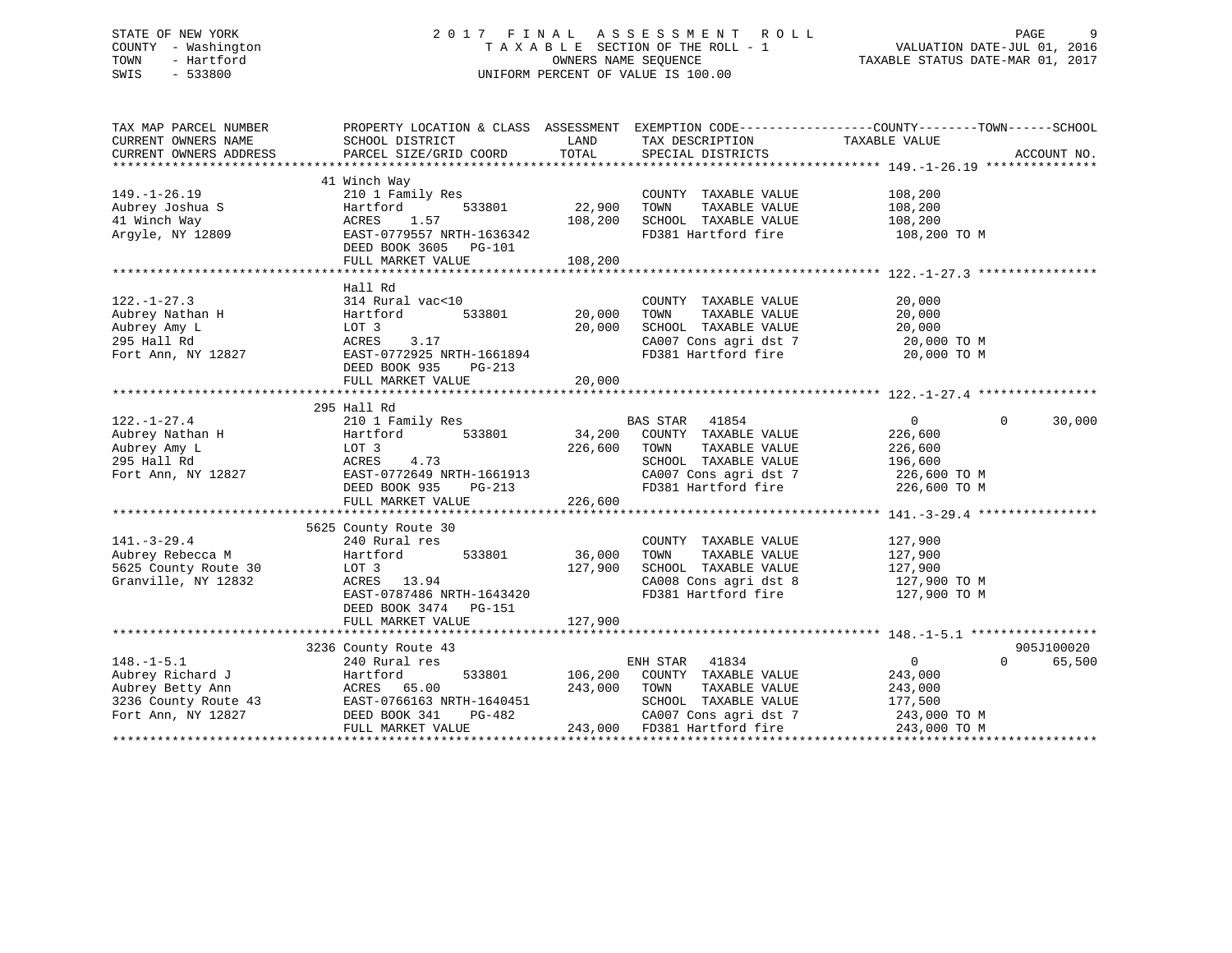# STATE OF NEW YORK 2 0 1 7 F I N A L A S S E S S M E N T R O L L PAGE 10 COUNTY - Washington T A X A B L E SECTION OF THE ROLL - 1 VALUATION DATE-JUL 01, 2016 TOWN - Hartford **TAXABLE STATUS DATE-MAR 01, 2017** SWIS - 533800 UNIFORM PERCENT OF VALUE IS 100.00

| TAX MAP PARCEL NUMBER                                                                                                                                                                                                                                                                                                                                                                           | PROPERTY LOCATION & CLASS ASSESSMENT EXEMPTION CODE---------------COUNTY-------TOWN-----SCHOOL                                    |     |                                                                                                                                                            |          |                   |          |
|-------------------------------------------------------------------------------------------------------------------------------------------------------------------------------------------------------------------------------------------------------------------------------------------------------------------------------------------------------------------------------------------------|-----------------------------------------------------------------------------------------------------------------------------------|-----|------------------------------------------------------------------------------------------------------------------------------------------------------------|----------|-------------------|----------|
|                                                                                                                                                                                                                                                                                                                                                                                                 |                                                                                                                                   |     |                                                                                                                                                            |          |                   |          |
|                                                                                                                                                                                                                                                                                                                                                                                                 | 13 Rowe Hill Rd                                                                                                                   |     |                                                                                                                                                            |          | 905J100396        |          |
| $[141.-1-42] \begin{tabular}{lcccc} 141.-1-42 & 101 Family Res & BAS STAR & 41854 & 0 \\ \text{Aubrey Robert} & Hartford & 533801 & 18,200 COUNT TAXABLE VALUE & 152,700 \\ \text{Aubrey Lynch I} & FRNT & 165.00 DPTH & 150.00 & 152,700 TOWN & TAXABLE VALUE & 152,700 \\ \text{TRNT} & 165.00 DPTH & 150.00 & 152,700 TOWN & TAXABLE VALUE & 152,700 \\ \text{Granville, NY} & 12832 & DEED$ |                                                                                                                                   |     |                                                                                                                                                            |          | $0 \qquad \qquad$ | 30,000   |
|                                                                                                                                                                                                                                                                                                                                                                                                 |                                                                                                                                   |     |                                                                                                                                                            |          |                   |          |
|                                                                                                                                                                                                                                                                                                                                                                                                 |                                                                                                                                   |     |                                                                                                                                                            |          |                   |          |
|                                                                                                                                                                                                                                                                                                                                                                                                 |                                                                                                                                   |     |                                                                                                                                                            |          |                   |          |
|                                                                                                                                                                                                                                                                                                                                                                                                 |                                                                                                                                   |     |                                                                                                                                                            |          |                   |          |
|                                                                                                                                                                                                                                                                                                                                                                                                 |                                                                                                                                   |     |                                                                                                                                                            |          |                   |          |
|                                                                                                                                                                                                                                                                                                                                                                                                 |                                                                                                                                   |     |                                                                                                                                                            |          |                   |          |
|                                                                                                                                                                                                                                                                                                                                                                                                 | Rowe Hill Rd                                                                                                                      |     |                                                                                                                                                            |          |                   |          |
|                                                                                                                                                                                                                                                                                                                                                                                                 |                                                                                                                                   |     |                                                                                                                                                            |          |                   |          |
|                                                                                                                                                                                                                                                                                                                                                                                                 |                                                                                                                                   |     |                                                                                                                                                            |          |                   |          |
|                                                                                                                                                                                                                                                                                                                                                                                                 |                                                                                                                                   |     |                                                                                                                                                            |          |                   |          |
|                                                                                                                                                                                                                                                                                                                                                                                                 |                                                                                                                                   |     |                                                                                                                                                            |          |                   |          |
|                                                                                                                                                                                                                                                                                                                                                                                                 |                                                                                                                                   |     |                                                                                                                                                            |          |                   |          |
|                                                                                                                                                                                                                                                                                                                                                                                                 |                                                                                                                                   |     |                                                                                                                                                            |          |                   |          |
|                                                                                                                                                                                                                                                                                                                                                                                                 |                                                                                                                                   |     |                                                                                                                                                            |          |                   |          |
|                                                                                                                                                                                                                                                                                                                                                                                                 | 186 Gilchrist Hill Rd                                                                                                             |     |                                                                                                                                                            |          | 905J100030        |          |
|                                                                                                                                                                                                                                                                                                                                                                                                 |                                                                                                                                   |     |                                                                                                                                                            |          |                   |          |
|                                                                                                                                                                                                                                                                                                                                                                                                 |                                                                                                                                   |     |                                                                                                                                                            |          |                   |          |
|                                                                                                                                                                                                                                                                                                                                                                                                 |                                                                                                                                   |     |                                                                                                                                                            |          |                   |          |
|                                                                                                                                                                                                                                                                                                                                                                                                 |                                                                                                                                   |     |                                                                                                                                                            |          |                   |          |
|                                                                                                                                                                                                                                                                                                                                                                                                 |                                                                                                                                   |     |                                                                                                                                                            |          |                   |          |
|                                                                                                                                                                                                                                                                                                                                                                                                 |                                                                                                                                   |     |                                                                                                                                                            |          |                   |          |
|                                                                                                                                                                                                                                                                                                                                                                                                 |                                                                                                                                   |     |                                                                                                                                                            |          |                   |          |
|                                                                                                                                                                                                                                                                                                                                                                                                 |                                                                                                                                   |     |                                                                                                                                                            |          |                   |          |
|                                                                                                                                                                                                                                                                                                                                                                                                 | 93 Dick Hill Rd                                                                                                                   |     |                                                                                                                                                            |          | 905J100025        |          |
| $141. - 1 - 67$                                                                                                                                                                                                                                                                                                                                                                                 |                                                                                                                                   |     |                                                                                                                                                            |          |                   | $\Omega$ |
|                                                                                                                                                                                                                                                                                                                                                                                                 | 210 1 Family Res<br>Hartford 533801 28,400 BAS STAR 41854 19,425 19,425 19,425<br>ACRES 7.50 129,500 COUNTY TAXABLE VALUE 110,075 |     |                                                                                                                                                            |          |                   | 30,000   |
|                                                                                                                                                                                                                                                                                                                                                                                                 |                                                                                                                                   |     |                                                                                                                                                            |          |                   |          |
|                                                                                                                                                                                                                                                                                                                                                                                                 |                                                                                                                                   |     |                                                                                                                                                            |          |                   |          |
|                                                                                                                                                                                                                                                                                                                                                                                                 |                                                                                                                                   |     |                                                                                                                                                            |          |                   |          |
|                                                                                                                                                                                                                                                                                                                                                                                                 |                                                                                                                                   |     | 1648391 TOWN TAXABLE VALUE 110,075<br>3-1023 SCHOOL TAXABLE VALUE 99,500<br>129,500 CA007 Cons agri dst 7 129,500 TO M<br>FD381 Hartford fire 129,500 TO M |          |                   |          |
|                                                                                                                                                                                                                                                                                                                                                                                                 |                                                                                                                                   |     |                                                                                                                                                            |          |                   |          |
|                                                                                                                                                                                                                                                                                                                                                                                                 |                                                                                                                                   |     |                                                                                                                                                            |          |                   |          |
|                                                                                                                                                                                                                                                                                                                                                                                                 |                                                                                                                                   |     |                                                                                                                                                            |          |                   |          |
|                                                                                                                                                                                                                                                                                                                                                                                                 |                                                                                                                                   |     |                                                                                                                                                            |          |                   |          |
|                                                                                                                                                                                                                                                                                                                                                                                                 |                                                                                                                                   |     |                                                                                                                                                            |          |                   |          |
|                                                                                                                                                                                                                                                                                                                                                                                                 |                                                                                                                                   |     |                                                                                                                                                            |          |                   |          |
| 311 Res vac 1and 2008<br>Backus Curtis 311 Res vac 1and 2008<br>Backus E Jean FRNT 165.00 DPTH 50.00 500 SCHOO<br>7841 State Route 40 EAST-0783386 NRTH-1647315 2A007<br>Hartford, NY 12838 DEED BOOK 875 PG-76 FD381<br>FRNT MARKET MAR                                                                                                                                                        |                                                                                                                                   |     | COUNTY TAXABLE VALUE 500<br>TOWN TAXABLE VALUE 500<br>SCHOOL TAXABLE VALUE 500<br>CA007 Cons agri dst 7 500 TO M<br>FD381 Hartford fire 500 TO M           | 500 TO M |                   |          |
|                                                                                                                                                                                                                                                                                                                                                                                                 | FULL MARKET VALUE                                                                                                                 | 500 |                                                                                                                                                            |          |                   |          |
|                                                                                                                                                                                                                                                                                                                                                                                                 |                                                                                                                                   |     |                                                                                                                                                            |          |                   |          |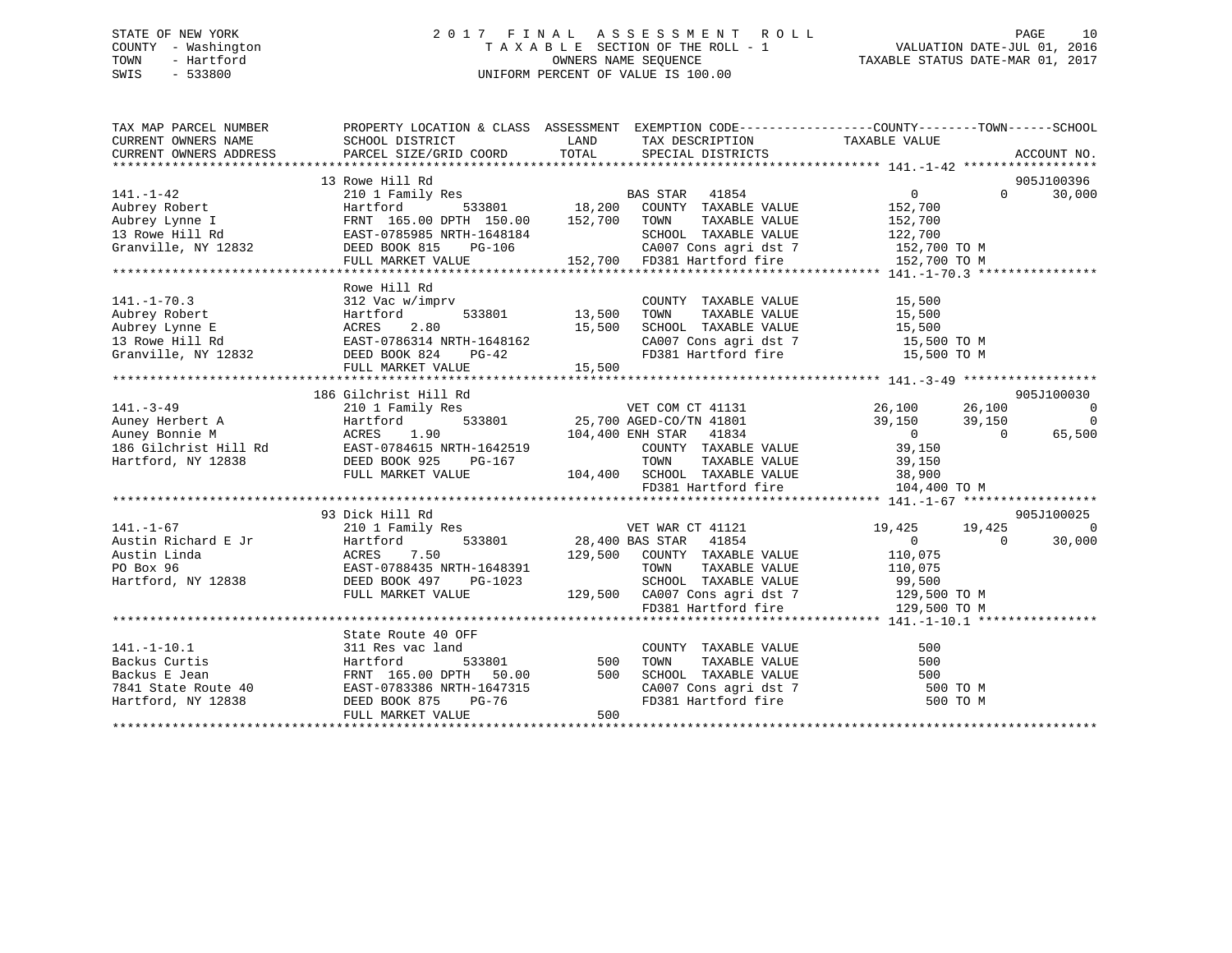# STATE OF NEW YORK 2 0 1 7 F I N A L A S S E S S M E N T R O L L PAGE 11 COUNTY - Washington T A X A B L E SECTION OF THE ROLL - 1 VALUATION DATE-JUL 01, 2016 TOWN - Hartford **TAXABLE STATUS DATE-MAR 01, 2017** SWIS - 533800 UNIFORM PERCENT OF VALUE IS 100.00

| TAX MAP PARCEL NUMBER                                                 | PROPERTY LOCATION & CLASS ASSESSMENT EXEMPTION CODE---------------COUNTY-------TOWN-----SCHOOL                                                                                                                                                   |                                                                                                                       |                                                                    |                       |                |                          |
|-----------------------------------------------------------------------|--------------------------------------------------------------------------------------------------------------------------------------------------------------------------------------------------------------------------------------------------|-----------------------------------------------------------------------------------------------------------------------|--------------------------------------------------------------------|-----------------------|----------------|--------------------------|
| CURRENT OWNERS NAME                                                   | SCHOOL DISTRICT                                                                                                                                                                                                                                  | <b>EXAMPLE DESCRIPTION OF STREET AND STREET AND STREET AND STREET AND STREET AND STREET AND STREET AND STREET AND</b> | TAX DESCRIPTION                                                    | TAXABLE VALUE         |                |                          |
| CURRENT OWNERS ADDRESS                                                | PARCEL SIZE/GRID COORD                                                                                                                                                                                                                           |                                                                                                                       | TOTAL SPECIAL DISTRICTS                                            |                       |                | ACCOUNT NO.              |
|                                                                       | 7841 State Route 40                                                                                                                                                                                                                              |                                                                                                                       |                                                                    |                       |                | 905J100265               |
| $141. - 1 - 11$                                                       | 433 Auto body                                                                                                                                                                                                                                    |                                                                                                                       | ENH STAR 41834<br>533801 43,900 COUNTY TAXABLE VALUE               | $\overline{0}$        | $\Omega$       | 65,500                   |
| Backus Curtis                                                         |                                                                                                                                                                                                                                                  |                                                                                                                       |                                                                    | 194,300               |                |                          |
|                                                                       |                                                                                                                                                                                                                                                  | 194,300 TOWN                                                                                                          |                                                                    | TAXABLE VALUE 194,300 |                |                          |
|                                                                       |                                                                                                                                                                                                                                                  |                                                                                                                       |                                                                    |                       |                |                          |
|                                                                       |                                                                                                                                                                                                                                                  |                                                                                                                       | SCHOOL TAXABLE VALUE 128,800<br>CA007 Cons agri dst 7 194,300 TO M |                       |                |                          |
|                                                                       | Backus Curtis Martford 533801 43,900<br>Backus E Jean ACRES 2.30 194,300<br>7841 State Route 40 EAST-0783321 NRTH-1647356<br>Hartford, NY 12838 DEED BOOK 585 PG-1<br>FULL MARKET VALUE 194,300<br>FULL MARKET VALUE 194,300 FD381 Hartford fire |                                                                                                                       |                                                                    | 194,300 TO M          |                |                          |
|                                                                       |                                                                                                                                                                                                                                                  |                                                                                                                       |                                                                    |                       |                |                          |
|                                                                       | 11 Hartford Main St                                                                                                                                                                                                                              |                                                                                                                       |                                                                    |                       |                |                          |
| $132. - 1 - 27.6$                                                     | 210 1 Family Res                                                                                                                                                                                                                                 |                                                                                                                       |                                                                    | $\overline{0}$        | $\overline{0}$ | 30,000                   |
|                                                                       |                                                                                                                                                                                                                                                  |                                                                                                                       | BAS STAR 41854<br>27,200 COUNTY TAXABLE VALUE                      | 178,500               |                |                          |
| 11 Hartford Main St<br>Hartford, NY 12838<br>Factor Main St<br>BACRES |                                                                                                                                                                                                                                                  | 178,500 TOWN                                                                                                          |                                                                    | TAXABLE VALUE 178,500 |                |                          |
|                                                                       | 861/10<br>ACRES 2.00                                                                                                                                                                                                                             |                                                                                                                       | SCHOOL TAXABLE VALUE 148,500<br>CA007 Cons agri dst 7 178,500 TO M |                       |                |                          |
|                                                                       | $2.00$<br>EAST-0785908 NRTH-1651975<br>END 2221 02:00                                                                                                                                                                                            |                                                                                                                       |                                                                    |                       |                |                          |
|                                                                       | DEED BOOK 3242 PG-214                                                                                                                                                                                                                            |                                                                                                                       | FD381 Hartford fire 178,500 TO M                                   |                       |                |                          |
|                                                                       | FULL MARKET VALUE                                                                                                                                                                                                                                | 178,500                                                                                                               |                                                                    |                       |                |                          |
|                                                                       |                                                                                                                                                                                                                                                  |                                                                                                                       |                                                                    |                       |                |                          |
|                                                                       | 7823 State Route 40                                                                                                                                                                                                                              |                                                                                                                       |                                                                    |                       |                | 905J101041               |
| $141. - 1 - 2.3$                                                      |                                                                                                                                                                                                                                                  |                                                                                                                       |                                                                    | 20,205                | 20,205         | $\overline{\phantom{0}}$ |
|                                                                       |                                                                                                                                                                                                                                                  |                                                                                                                       |                                                                    |                       |                |                          |
|                                                                       |                                                                                                                                                                                                                                                  |                                                                                                                       |                                                                    |                       |                |                          |
|                                                                       |                                                                                                                                                                                                                                                  |                                                                                                                       |                                                                    |                       |                |                          |
|                                                                       |                                                                                                                                                                                                                                                  |                                                                                                                       |                                                                    |                       |                |                          |
|                                                                       | 141.-1-2<br>Backus Maximi (1864)<br>Text 1 Femility Research 2010 26,600 BAS STAR 41854<br>Text 10 FRNT 355.00 DPTH 270.00 134,700 COUNTY TAXABLE VALUE 114,495<br>TEXT -0783285 NRTH-1646950 TOWN TAXABLE VALUE 114,495<br>DEED BOOK            |                                                                                                                       |                                                                    |                       |                |                          |
|                                                                       |                                                                                                                                                                                                                                                  |                                                                                                                       |                                                                    |                       |                | 905J101359               |
| $122. - 1 - 33.2$                                                     | Baldwin Corners Rd<br>323 Vacant rural                                                                                                                                                                                                           |                                                                                                                       | COUNTY TAXABLE VALUE                                               | 55,000                |                |                          |
| Bacon Newell                                                          | Hartford                                                                                                                                                                                                                                         | 1 COUNT<br>533801 55,000 TOWN                                                                                         | TAXABLE VALUE                                                      | 55,000                |                |                          |
| Bacon Nancy                                                           | ACRES 54.45                                                                                                                                                                                                                                      | 55,000                                                                                                                |                                                                    |                       |                |                          |
| 1546 County Route 42 Rd                                               | EAST-0770350 NRTH-1662044                                                                                                                                                                                                                        |                                                                                                                       | SCHOOL TAXABLE VALUE 55,000<br>CA007 Cons agri dst 7 55,000 TO M   |                       |                |                          |
| Fort Edward, NY 12828                                                 | DEED BOOK 2873 PG-136                                                                                                                                                                                                                            |                                                                                                                       | FD381 Hartford fire                                                | 55,000 TO M           |                |                          |
|                                                                       | FULL MARKET VALUE                                                                                                                                                                                                                                | 55,000                                                                                                                |                                                                    |                       |                |                          |
|                                                                       |                                                                                                                                                                                                                                                  |                                                                                                                       |                                                                    |                       |                |                          |
|                                                                       | Baldwin Corners Rd                                                                                                                                                                                                                               |                                                                                                                       |                                                                    |                       |                |                          |
| $122. - 1 - 33.7$                                                     | 311 Res vac land                                                                                                                                                                                                                                 |                                                                                                                       | COUNTY TAXABLE VALUE                                               | 1,500                 |                |                          |
|                                                                       | Hartford                                                                                                                                                                                                                                         | 533801 1,500                                                                                                          | TAXABLE VALUE<br>TOWN                                              | 1,500                 |                |                          |
| Bacon Newell<br>Bacon Nancy<br>1546 County Route 42 Rd                |                                                                                                                                                                                                                                                  |                                                                                                                       |                                                                    |                       |                |                          |
|                                                                       | 2041/166 2873/136 1,500<br>FRNT 37.00 DPTH 583.00 1,500                                                                                                                                                                                          |                                                                                                                       | SCHOOL TAXABLE VALUE $1,500$<br>CA007 Cons agri dst 7 1,500 TO M   |                       |                |                          |
| Fort Edward, NY 12828                                                 | EAST-0770899 NRTH-1663290                                                                                                                                                                                                                        |                                                                                                                       | FD381 Hartford fire 1,500 TO M                                     |                       |                |                          |
|                                                                       | DEED BOOK 2873 PG-136                                                                                                                                                                                                                            |                                                                                                                       |                                                                    |                       |                |                          |
|                                                                       | FULL MARKET VALUE                                                                                                                                                                                                                                | 1,500                                                                                                                 |                                                                    |                       |                |                          |
|                                                                       |                                                                                                                                                                                                                                                  |                                                                                                                       |                                                                    |                       |                |                          |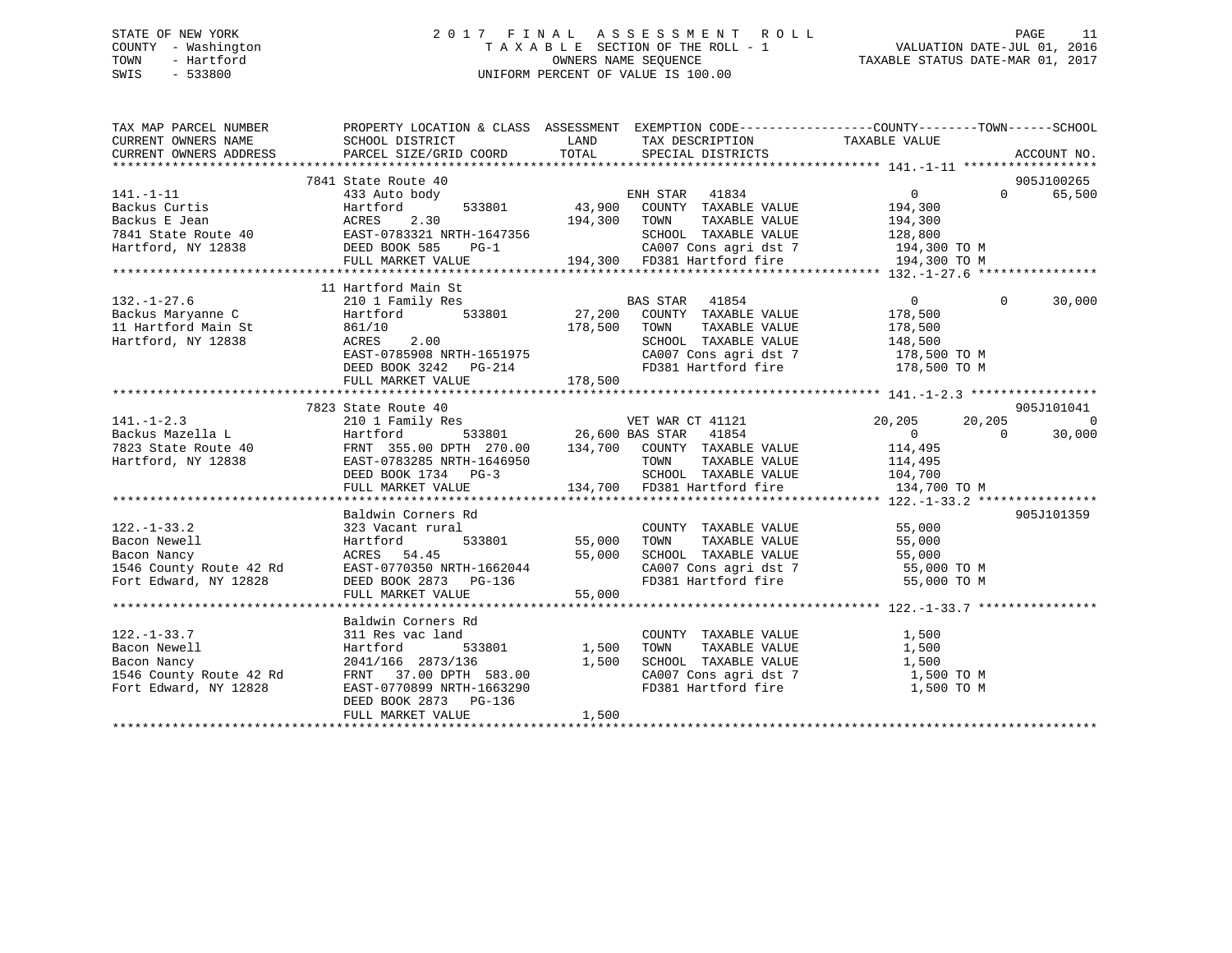# STATE OF NEW YORK 2 0 1 7 F I N A L A S S E S S M E N T R O L L PAGE 12 COUNTY - Washington T A X A B L E SECTION OF THE ROLL - 1 VALUATION DATE-JUL 01, 2016 TOWN - Hartford **TAXABLE STATUS DATE-MAR 01, 2017** SWIS - 533800 UNIFORM PERCENT OF VALUE IS 100.00

| TAX MAP PARCEL NUMBER<br>CURRENT OWNERS NAME<br>CURRENT OWNERS ADDRESS                           | SCHOOL DISTRICT<br>PARCEL SIZE/GRID COORD                                                                                                                          | <b>LAND</b><br>TAX DESCRIPTION TAXABLE VALUE<br>TOTAL SPECIAL DISTRICTS                                                                                                                                                                                       | PROPERTY LOCATION & CLASS ASSESSMENT EXEMPTION CODE---------------COUNTY-------TOWN------SCHOOL<br>ACCOUNT NO.                          |
|--------------------------------------------------------------------------------------------------|--------------------------------------------------------------------------------------------------------------------------------------------------------------------|---------------------------------------------------------------------------------------------------------------------------------------------------------------------------------------------------------------------------------------------------------------|-----------------------------------------------------------------------------------------------------------------------------------------|
|                                                                                                  |                                                                                                                                                                    | Bailey James<br>Bailey Shirley<br>Bailey Shirley<br>Bailey Shirley<br>Bailey Shirley<br>ERST-0793709 NRTH-1646501<br>Granville, NY 12832<br>ERST-0793709 NRTH-1646501<br>EED BOOK 1898 PG-161<br>FULL MARKET VALUE<br>FULL MARKET VALUE<br>TOWN TAXA          | 905J100609<br>17,450 17,450<br>17,450<br>$\begin{array}{c} 0 \\ 17,450 \end{array}$<br>17,450<br>$\overline{0}$<br>TAXABLE VALUE 17,450 |
| $142.-1-16.1$<br>Bailey James M<br>260 Blood St<br>Granville, NY 12832                           | 258 Blood St<br>311 Res vac land<br>Hartford<br>FRNT 120.00 DPTH 140.00<br>BANK<br>35<br>EAST-0793834 NRTH-1646509<br>DEED BOOK 777 PG-118<br>FULL MARKET VALUE    | COUNTY TAXABLE VALUE<br>533801 2,100 TOWN<br>DPTH 140.00 2,100 SCHOOL<br>$\begin{tabular}{lllllllllllll} 2,100 & TOWN & TAXABLE VALUE & & & & 2,100 \\ 2,100 & SCHOOL & TAXABLE VALUE & & & 2,100 \end{tabular}$<br>2,100                                     | 905J101258<br>2,100<br>FD381 Hartford fire 2,100 TO M                                                                                   |
| $140. - 2 - 11$<br>Bain Loanne<br>275 Street Rd<br>Argyle, NY 12809                              | 7791 State Route 40<br>210 1 Family Res<br>FULL MARKET VALUE                                                                                                       | COUNTY TAXABLE VALUE<br>And the 19,200 TOWN TAXABLE VALUE<br>Hartford 533801 9,200 TOWN TAXABLE VALUE<br>FRNT 54.00 DPTH 165.00 57,700 SCHOOL TAXABLE VALUE 57,700<br>EAST-0702 890 PG-241 FD381 Hartford fire 57,700<br>FD381 Hartford fire 57,700<br>57,700 | 905J100579<br>57,700<br>57,700<br>57,700 TO M                                                                                           |
| $132. - 1 - 25.1$<br>132.-1-25.1<br>Baker Amanda M<br>8185 State Route 40<br>Granville, NY 12832 | 8185 State Route 40<br>210 1 Family Res<br>Hartford<br>ACRES<br>7.71<br>EAST-0787949 NRTH-1654311<br>DEED BOOK 3446 PG-72<br>FULL MARKET VALUE                     | s<br>533801                           43,100<br>COUNTY TAXABLE VALUE 188,100<br>TAXABLE VALUE<br>TOWN<br>188,100<br>SCHOOL TAXABLE VALUE<br>188,100                                                                                                           | 905J100319<br>188,100<br>188,100<br>188,100 TO M<br>CA007 Cons agri dst 7 188,100 TO M<br>FD381 Hartford fire 188,100 TO M              |
| $132 - 2 - 4$<br>Baker Dennis J<br>129 Baker Rd<br>Granville, NY 12832                           | 129 Baker Rd<br>240 Rural res<br>Hartford<br>ACRES 33.90<br>EAST-0793312 N<br>533801<br>EAST-0793312 NRTH-1655207<br>DEED BOOK 507<br>$PG-43$<br>FULL MARKET VALUE | 75 PCT OF VALUE USED FOR EXEMPTION PURPOSES<br>AGED-ALL<br>41800<br>81,300 ENH STAR 41834<br>156,000 COUNTY TAXABLE VALUE<br>TAXABLE VALUE<br>TOWN<br>SCHOOL TAXABLE VALUE<br>156,000 CA007 Cons agri dst 7 156,000 TO M<br>FD381 Hartford fire               | 905J100028<br>58,500<br>58,500<br>58,500<br>$\overline{0}$<br>$\Omega$<br>65,500<br>97,500<br>97,500<br>32,000<br>156,000 TO M          |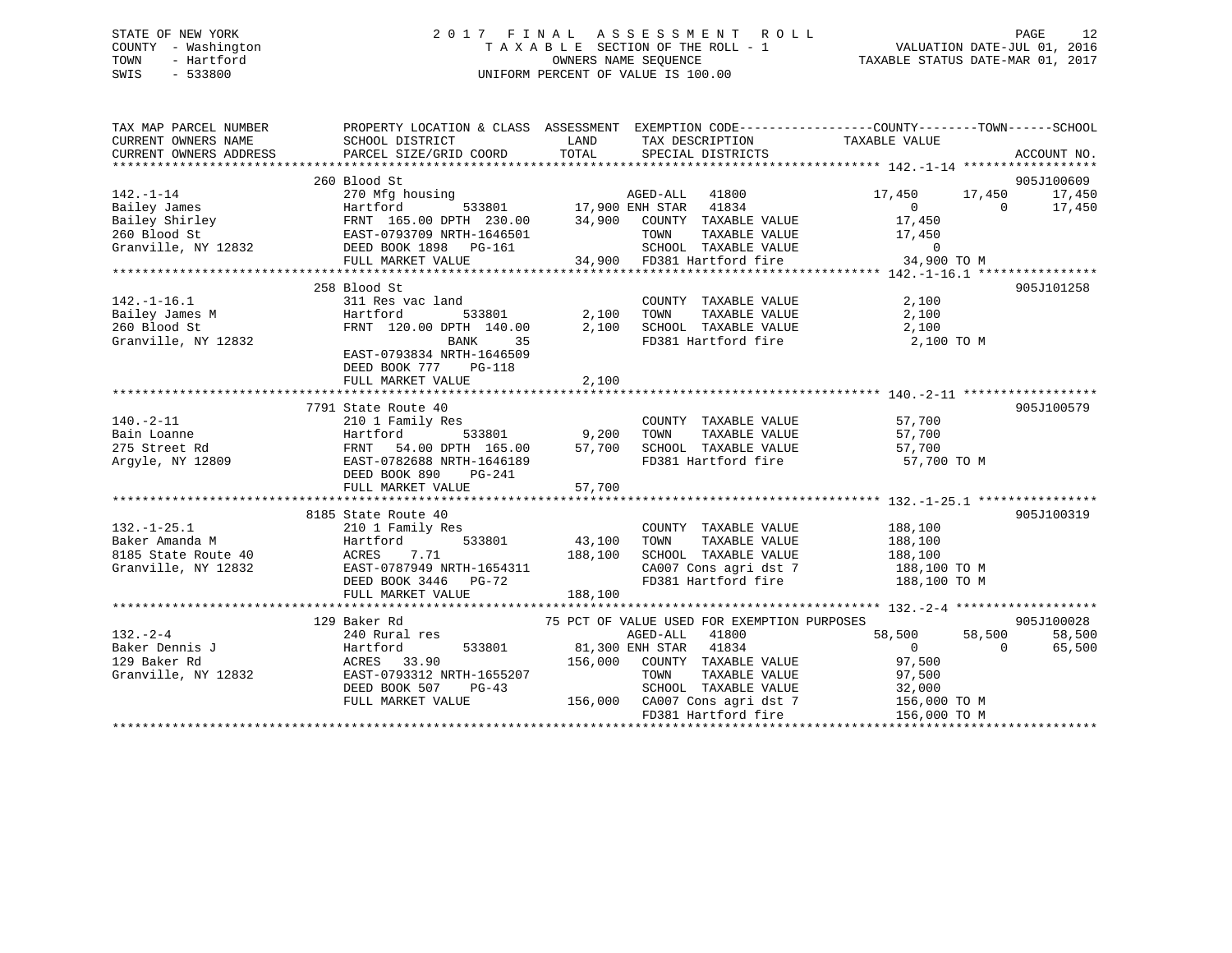# STATE OF NEW YORK 2 0 1 7 F I N A L A S S E S S M E N T R O L L PAGE 13 COUNTY - Washington T A X A B L E SECTION OF THE ROLL - 1 VALUATION DATE-JUL 01, 2016 TOWN - Hartford **TAXABLE STATUS DATE-MAR 01, 2017** SWIS - 533800 UNIFORM PERCENT OF VALUE IS 100.00

| TAX MAP PARCEL NUMBER                                                                                                                                                   | PROPERTY LOCATION & CLASS ASSESSMENT EXEMPTION CODE----------------COUNTY-------TOWN------SCHOOL                                                                                                                                                    |                         |                                                                                                                          |                                                             |                                                |
|-------------------------------------------------------------------------------------------------------------------------------------------------------------------------|-----------------------------------------------------------------------------------------------------------------------------------------------------------------------------------------------------------------------------------------------------|-------------------------|--------------------------------------------------------------------------------------------------------------------------|-------------------------------------------------------------|------------------------------------------------|
|                                                                                                                                                                         | 7797 State Route 40<br>140.-2-10<br>Baker Jeffrey W 311 Res vac land<br>408 Pooles Hill Rd FRNT 78.00 DPTH 165.00 3,000<br>Ancram, NY 12502 EAST-0782727 NRTH-1646241<br>DEED BOOK 815<br>PG-306<br>FULL MARKET VALUE                               | 3,000                   | COUNTY TAXABLE VALUE<br>TOWN TAXABLE VALUE 3,000<br>SCHOOL TAXABLE VALUE 3,000<br>TOWN<br>FD381 Hartford fire 3,000 TO M | 3,000                                                       | 905J100040                                     |
|                                                                                                                                                                         |                                                                                                                                                                                                                                                     |                         |                                                                                                                          |                                                             |                                                |
| 140.-1-29 210 1 Family Res<br>Baker Joseph M Hartford 53<br>Baker Tina M LOT 1<br>3583 State Route 196 SubvAband3475/191<br>Fort Ann, NY 12827 ACRES 9.28<br>ACRES 9.28 | 3583 State Route 196<br>210 1 Family Res<br>210 1 Family Res<br>533801 29,100 VET DIS CT 41141 28,410 27,000<br>29,100 VET DIS CT 41141 256,820 56,820<br>29,400 COUNTY TAXABLE VALUE 104,170<br>EAST-0772264 NRTH-1645346<br>DEED BOOK 3518 PG-343 |                         | TOWN<br>SCHOOL TAXABLE VALUE 189,400<br>FD381 Hartford fire 189,400 TO M                                                 | 104,170<br>TAXABLE VALUE 105,580<br>TAXABLE VALUE 189,400   | 905J100203<br>$\overline{0}$<br>$\overline{0}$ |
|                                                                                                                                                                         | FULL MARKET VALUE                                                                                                                                                                                                                                   | 189,400                 |                                                                                                                          |                                                             |                                                |
| $132. - 2 - 32$                                                                                                                                                         | 236 Dick Hill Rd<br>323 Vacant rural<br>DEED BOOK 3441 PG-164                                                                                                                                                                                       | 533801 34,700 TOWN      | COUNTY TAXABLE VALUE 34,700                                                                                              |                                                             | 905J100496                                     |
|                                                                                                                                                                         |                                                                                                                                                                                                                                                     |                         |                                                                                                                          |                                                             |                                                |
|                                                                                                                                                                         | Dick Hill Rd OFF<br>132.-2-32.1<br>Baker Richard C<br>360 Rock City Rd<br>Hudson Falls, NY 12839<br>EAST-0792731 NRTH-1651300<br>$533801$ 8,400<br>DEED BOOK 3441 PG-164<br>FULL MARKET VALUE                                                       | 8,400<br>8,400          | COUNTY TAXABLE VALUE<br>TOWN<br>SCHOOL TAXABLE VALUE<br>FD381 Hartford fire                                              | 8,400<br>TAXABLE VALUE 8,400<br>8,400<br>8,400 TO M         |                                                |
|                                                                                                                                                                         |                                                                                                                                                                                                                                                     |                         |                                                                                                                          |                                                             |                                                |
| $132 - 2 - 32.2$                                                                                                                                                        | 244 Dick Hill Rd<br>$322$ Rural vac>10<br>External paint of the Martford<br>360 Rock City Rd (1993) ACRES 17.00<br>Hudson Falls, NY 12839 (2017-0792245 NRTH-1651289<br>DEED BOOK 3441    PG-164<br>FULL MARKET VALUE                               | 533801 11,100<br>11,100 | COUNTY TAXABLE VALUE 11,100<br>TOWN<br>11,100 SCHOOL TAXABLE VALUE<br>FD381 Hartford fire                                | TAXABLE VALUE 11,100<br>TAXABLE VALUE 11,100<br>11,100 TO M |                                                |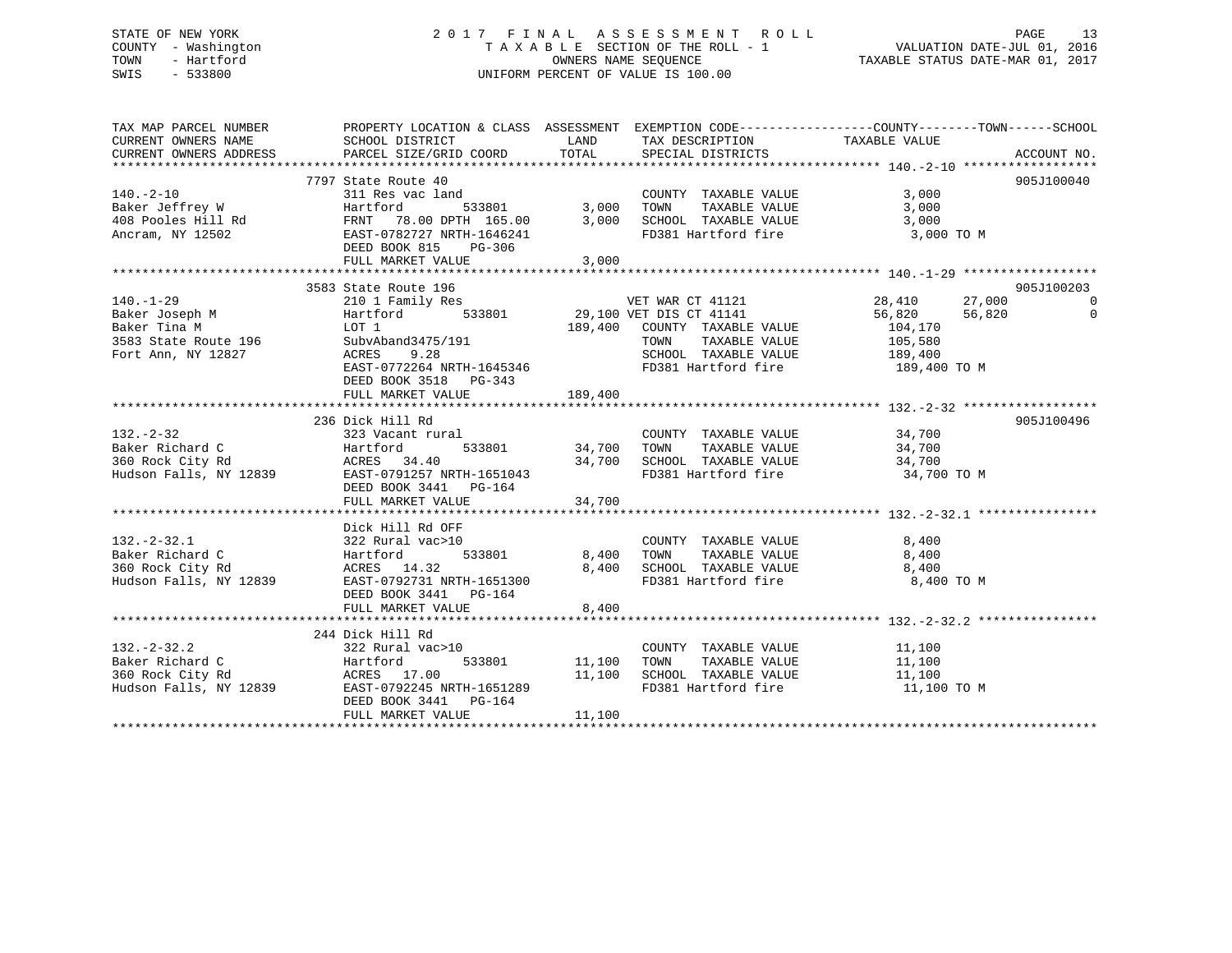# STATE OF NEW YORK 2 0 1 7 F I N A L A S S E S S M E N T R O L L PAGE 14 COUNTY - Washington T A X A B L E SECTION OF THE ROLL - 1 VALUATION DATE-JUL 01, 2016 TOWN - Hartford OWNERS NAME SEQUENCE TAXABLE STATUS DATE-MAR 01, 2017 SWIS - 533800 UNIFORM PERCENT OF VALUE IS 100.00

| TAX MAP PARCEL NUMBER<br>CURRENT OWNERS NAME<br>CURRENT OWNERS ADDRESS             | SCHOOL DISTRICT<br>PARCEL SIZE/GRID COORD                                                                                                                                                    | LAND<br>TOTAL              | TAX DESCRIPTION<br>SPECIAL DISTRICTS                                                         | PROPERTY LOCATION & CLASS ASSESSMENT EXEMPTION CODE----------------COUNTY-------TOWN------SCHOOL<br>TAXABLE VALUE<br>ACCOUNT NO. |  |
|------------------------------------------------------------------------------------|----------------------------------------------------------------------------------------------------------------------------------------------------------------------------------------------|----------------------------|----------------------------------------------------------------------------------------------|----------------------------------------------------------------------------------------------------------------------------------|--|
|                                                                                    |                                                                                                                                                                                              |                            |                                                                                              |                                                                                                                                  |  |
| $132. - 2 - 32.3$<br>Baker Richard C<br>360 Rock City Rd<br>Hudson Falls, NY 12839 | 242 Dick Hill Rd<br>311 Res vac land<br>Hartford<br>533801<br>FRNT 105.00 DPTH 170.00<br>EAST-0790917 NRTH-1650735<br>DEED BOOK 3441 PG-164<br>FULL MARKET VALUE<br>************************ | 300<br>300<br>300          | COUNTY TAXABLE VALUE<br>TAXABLE VALUE<br>TOWN<br>SCHOOL TAXABLE VALUE<br>FD381 Hartford fire | 300<br>300<br>300<br>300 TO M                                                                                                    |  |
|                                                                                    | 221 Dick Hill Rd                                                                                                                                                                             |                            |                                                                                              |                                                                                                                                  |  |
| $132. - 2 - 32.4$<br>Baker Richard C<br>360 Rock City Rd<br>Hudson Falls, NY 12839 | 323 Vacant rural<br>Hartford<br>533801<br>ACRES 33.59<br>EAST-0790131 NRTH-1651501<br>DEED BOOK 3441 PG-164<br>FULL MARKET VALUE                                                             | 33,400<br>33,400<br>33,400 | COUNTY TAXABLE VALUE<br>TAXABLE VALUE<br>TOWN<br>SCHOOL TAXABLE VALUE<br>FD381 Hartford fire | 33,400<br>33,400<br>33,400<br>33,400 TO M                                                                                        |  |
|                                                                                    |                                                                                                                                                                                              |                            |                                                                                              |                                                                                                                                  |  |
| $132 - 2 - 38.3$<br>Baker Richard C<br>360 Rock City Rd<br>Hudson Falls, NY 12839  | Dick Hill Rd OFF<br>314 Rural vac<10<br>533801<br>Hartford<br>7.43<br>ACRES<br>EAST-0789913 NRTH-1651228<br>DEED BOOK 3441<br>PG-164<br>FULL MARKET VALUE                                    | 4,800<br>4,800<br>4,800    | COUNTY TAXABLE VALUE<br>TOWN<br>TAXABLE VALUE<br>SCHOOL TAXABLE VALUE<br>FD381 Hartford fire | 905J101211<br>4,800<br>4,800<br>4,800<br>4,800 TO M                                                                              |  |
|                                                                                    |                                                                                                                                                                                              |                            |                                                                                              |                                                                                                                                  |  |
| $132. - 2 - 38.8$<br>Baker Richard C<br>360 Rock City Rd<br>Hudson Falls, NY 12839 | State Route 149 OFF<br>314 Rural vac<10<br>Hartford<br>533801<br><b>ACRES</b><br>2.91<br>EAST-0789365 NRTH-1651867<br>DEED BOOK 3540 PG-226<br>FULL MARKET VALUE                             | 1,900<br>1,900<br>1,900    | COUNTY TAXABLE VALUE<br>TOWN<br>TAXABLE VALUE<br>SCHOOL TAXABLE VALUE<br>FD381 Hartford fire | 915J101387<br>1,900<br>1,900<br>1,900<br>1,900 TO M                                                                              |  |
|                                                                                    |                                                                                                                                                                                              |                            |                                                                                              |                                                                                                                                  |  |
| $132 - 4 - 5$<br>Baker Richard C<br>360 Rock City Rd<br>Hudson Falls, NY 12839     | Blood St<br>311 Res vac land<br>Hartford<br>533801<br>$P/O$ Lot 5<br>FRNT 256.00 DPTH 22.00<br>EAST-0794742 NRTH-1653560<br>DEED BOOK 3540 PG-241                                            | 1,000<br>1,000             | COUNTY TAXABLE VALUE<br>TAXABLE VALUE<br>TOWN<br>SCHOOL TAXABLE VALUE<br>FD381 Hartford fire | 905J100564<br>1,000<br>1,000<br>1,000<br>1,000 TO M                                                                              |  |
|                                                                                    | FULL MARKET VALUE                                                                                                                                                                            | 1,000                      |                                                                                              |                                                                                                                                  |  |
|                                                                                    |                                                                                                                                                                                              | **********                 |                                                                                              | ************************************* 141.-3-45 *******************                                                              |  |
| $141. - 3 - 45$<br>Baker Richard C<br>360 Rock City Rd<br>Hudson Falls, NY 12839   | Gilchrist Hill Rd<br>323 Vacant rural<br>Hartford<br>533801<br>ACRES 43.40<br>EAST-0784497 NRTH-1641651<br>DEED BOOK 2184 PG-311<br>FULL MARKET VALUE                                        | 40,600<br>40,600<br>40,600 | COUNTY TAXABLE VALUE<br>TOWN<br>TAXABLE VALUE<br>SCHOOL TAXABLE VALUE<br>FD381 Hartford fire | 905J100234<br>40,600<br>40,600<br>40,600<br>40,600 TO M                                                                          |  |
|                                                                                    |                                                                                                                                                                                              |                            |                                                                                              |                                                                                                                                  |  |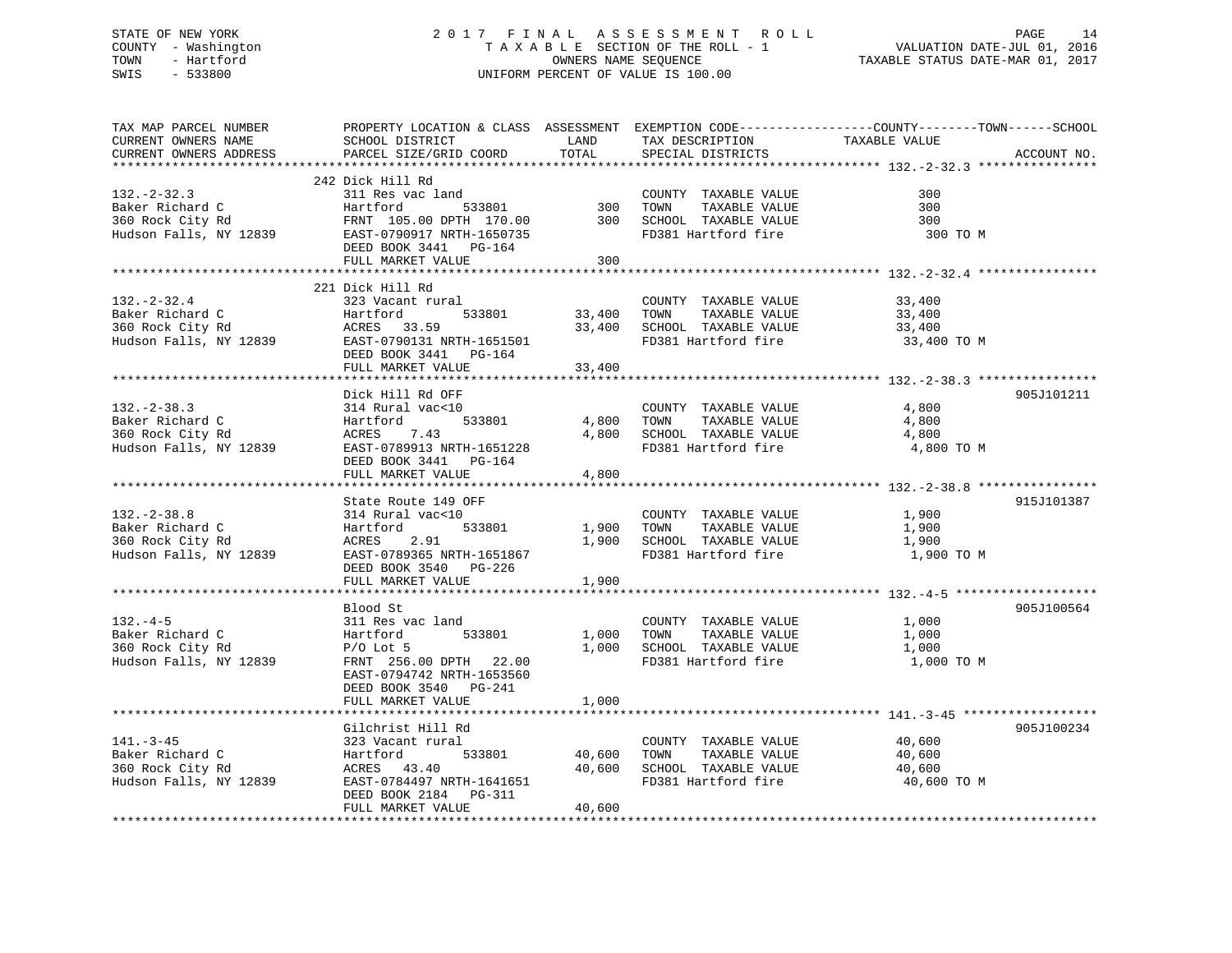| STATE OF NEW YORK<br>COUNTY - Washington<br>- Hartford<br>TOWN<br>SWIS<br>$-533800$        |                                                                                                  | OWNERS NAME SEOUENCE | 2017 FINAL ASSESSMENT ROLL<br>TAXABLE SECTION OF THE ROLL - 1<br>UNIFORM PERCENT OF VALUE IS 100.00 | VALUATION DATE-JUL 01, 2016<br>TAXABLE STATUS DATE-MAR 01, 2017 | PAGE<br>15                       |
|--------------------------------------------------------------------------------------------|--------------------------------------------------------------------------------------------------|----------------------|-----------------------------------------------------------------------------------------------------|-----------------------------------------------------------------|----------------------------------|
| TAX MAP PARCEL NUMBER                                                                      | PROPERTY LOCATION & CLASS ASSESSMENT EXEMPTION CODE----------------COUNTY-------TOWN------SCHOOL |                      |                                                                                                     |                                                                 |                                  |
| CURRENT OWNERS NAME                                                                        | SCHOOL DISTRICT                                                                                  | <b>LAND</b>          | TAX DESCRIPTION TAXABLE VALUE                                                                       |                                                                 |                                  |
| CURRENT OWNERS ADDRESS                                                                     | PARCEL SIZE/GRID COORD                                                                           | TOTAL                | SPECIAL DISTRICTS                                                                                   |                                                                 | ACCOUNT NO.                      |
|                                                                                            |                                                                                                  |                      |                                                                                                     |                                                                 |                                  |
| $158. - 2 - 9$                                                                             | 501 Halls Pond Rd<br>323 Vacant rural                                                            |                      | COUNTY TAXABLE VALUE                                                                                |                                                                 | 905J100649                       |
| Baker Richard P                                                                            | Hartford 533801                                                                                  |                      | 48,400 TOWN TAXABLE VALUE                                                                           | 48,400<br>48,400                                                |                                  |
| 9400 Woodington Dr                                                                         | 891/193 + 196+ 198                                                                               |                      | 48,400 SCHOOL TAXABLE VALUE                                                                         | 48,400                                                          |                                  |
| Potomac, MD 20850                                                                          | $158. - 1 - 9$                                                                                   |                      | CA008 Cons agri dst 8                                                                               | 48,400 TO M                                                     |                                  |
|                                                                                            | ACRES 50.90<br>EAST-0789445 NRTH-1632303                                                         |                      | FD381 Hartford fire                                                                                 | 48,400 TO M                                                     |                                  |
|                                                                                            | DEED BOOK 891 PG-198                                                                             |                      |                                                                                                     |                                                                 |                                  |
|                                                                                            | FULL MARKET VALUE                                                                                | 48,400               |                                                                                                     |                                                                 |                                  |
|                                                                                            | 122 Gilchrist Hill Rd                                                                            |                      |                                                                                                     |                                                                 |                                  |
| $141.-3-53.1$                                                                              | 210 1 Family Res                                                                                 |                      | ENH STAR 41834                                                                                      | $\overline{0}$                                                  | 65,500<br>$\Omega$               |
| Baker Walter L                                                                             | 533801<br>Hartford                                                                               |                      | 23,800 COUNTY TAXABLE VALUE                                                                         | 79,400                                                          |                                  |
| Baker Marilyn J                                                                            | Lot A                                                                                            |                      | 79,400 TOWN TAXABLE VALUE                                                                           | 79,400                                                          |                                  |
|                                                                                            | ACRES 1.27                                                                                       |                      | SCHOOL TAXABLE VALUE                                                                                | 13,900                                                          |                                  |
| 122 Gilchrist Hill Rd<br>Hartford, NY 12838                                                | EAST-0783574 NRTH-1643334                                                                        |                      | FD381 Hartford fire                                                                                 | 79,400 TO M                                                     |                                  |
|                                                                                            | DEED BOOK 3139 PG-147                                                                            |                      |                                                                                                     |                                                                 |                                  |
|                                                                                            | FULL MARKET VALUE                                                                                | 79,400               |                                                                                                     |                                                                 |                                  |
|                                                                                            |                                                                                                  |                      |                                                                                                     |                                                                 |                                  |
|                                                                                            | 79 Gilchrist Hill Ext<br>210 1 Family Res                                                        |                      | BAS STAR 41854                                                                                      | $\overline{0}$                                                  | 905J100171<br>$\Omega$<br>30,000 |
| 141.-3-11<br>Baldwin Karen                                                                 | 533801<br>Hartford                                                                               |                      | $26,800$ COUNTY TAXABLE VALUE                                                                       | 154,500                                                         |                                  |
| 79 Gilchrist Hill Ext                                                                      | ACRES 1.89                                                                                       |                      | 154,500 TOWN TAXABLE VALUE                                                                          | 154,500                                                         |                                  |
| Hartford, NY 12838                                                                         | EAST-0785020 NRTH-1644850                                                                        |                      | SCHOOL TAXABLE VALUE                                                                                | 124,500                                                         |                                  |
|                                                                                            | DEED BOOK 2878 PG-144                                                                            |                      | FD381 Hartford fire                                                                                 | 154,500 TO M                                                    |                                  |
|                                                                                            | FULL MARKET VALUE                                                                                | 154,500              |                                                                                                     |                                                                 |                                  |
|                                                                                            |                                                                                                  |                      |                                                                                                     |                                                                 |                                  |
|                                                                                            | 3568 State Route 196                                                                             |                      |                                                                                                     |                                                                 | 905J100063                       |
| $140. - 1 - 26$<br>Bank of New York Mellon Trust Hartford 533801 21,700 TOWN TAXABLE VALUE | 210 1 Family Res                                                                                 |                      | COUNTY TAXABLE VALUE                                                                                | 132,400                                                         |                                  |
| 7105 Corporate Dr PTX-C35 FRNT 150.00 DPTH 250.00 132,400 SCHOOL TAXABLE VALUE             |                                                                                                  |                      |                                                                                                     | 132,400                                                         |                                  |
| Plano, TX 75024                                                                            | EAST-0772351 NRTH-1644731                                                                        |                      | FD381 Hartford fire                                                                                 | 132,400<br>132,400 TO M                                         |                                  |
|                                                                                            | DEED BOOK 3655 PG-86                                                                             |                      |                                                                                                     |                                                                 |                                  |
|                                                                                            | FULL MARKET VALUE                                                                                | 132,400              |                                                                                                     |                                                                 |                                  |
|                                                                                            |                                                                                                  |                      |                                                                                                     |                                                                 |                                  |
|                                                                                            | 172 Washburn Hill Rd                                                                             |                      |                                                                                                     |                                                                 |                                  |
| 151.-2-14.3<br>Bardin Louise                                                               | 210 1 Family Res                                                                                 |                      | BAS STAR 41854                                                                                      | 0                                                               | 30,000<br>$\Omega$               |
|                                                                                            | 533801<br>Hartford                                                                               |                      | 24,400 COUNTY TAXABLE VALUE                                                                         | 80,400                                                          |                                  |
| 172 Washburn Hill Rd<br>Granville, NY 12832                                                | $151. - 1 - 14.3$                                                                                |                      | 80,400 TOWN TAXABLE VALUE                                                                           | 80,400                                                          |                                  |
|                                                                                            | FRNT 215.00 DPTH 300.00                                                                          |                      | SCHOOL TAXABLE VALUE                                                                                | 50,400                                                          |                                  |
|                                                                                            | EAST-0793317 NRTH-1637620<br>PG-293<br>DEED BOOK 658                                             |                      | CA008 Cons agri dst 8<br>FD381 Hartford fire                                                        | 80,400 TO M<br>80,400 TO M                                      |                                  |
|                                                                                            | FULL MARKET VALUE                                                                                | 80,400               |                                                                                                     |                                                                 |                                  |
|                                                                                            |                                                                                                  |                      |                                                                                                     |                                                                 |                                  |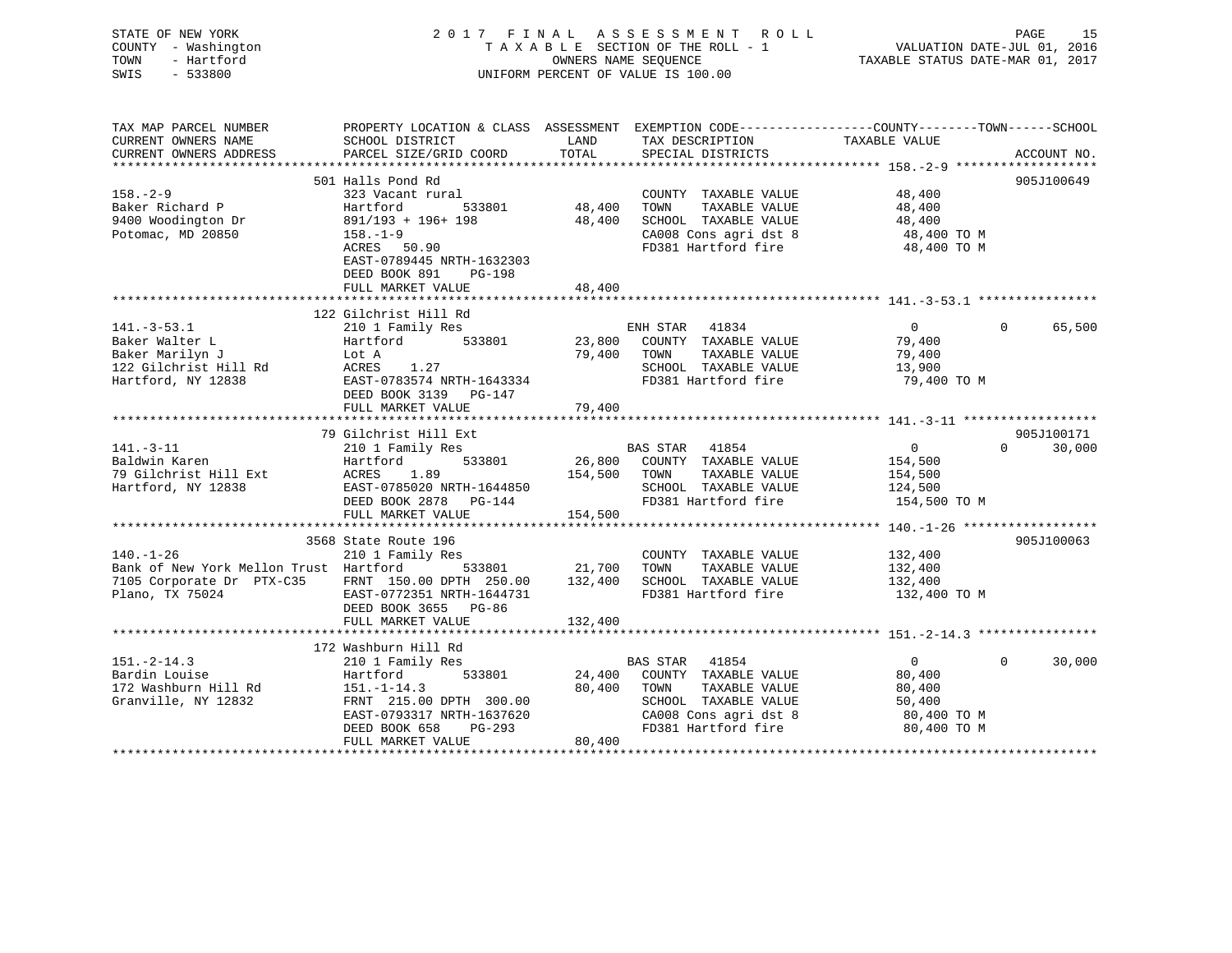# STATE OF NEW YORK 2 0 1 7 F I N A L A S S E S S M E N T R O L L PAGE 16 COUNTY - Washington T A X A B L E SECTION OF THE ROLL - 1 VALUATION DATE-JUL 01, 2016 TOWN - Hartford **TAXABLE STATUS DATE-MAR 01, 2017** SWIS - 533800 UNIFORM PERCENT OF VALUE IS 100.00

| TAX MAP PARCEL NUMBER<br>CURRENT OWNERS NAME<br>CURRENT OWNERS ADDRESS | PROPERTY LOCATION & CLASS ASSESSMENT<br>SCHOOL DISTRICT<br>PARCEL SIZE/GRID COORD | LAND<br>TOTAL      | EXEMPTION CODE-----------------COUNTY-------TOWN------SCHOOL<br>TAX DESCRIPTION<br>SPECIAL DISTRICTS | TAXABLE VALUE      | ACCOUNT NO.        |
|------------------------------------------------------------------------|-----------------------------------------------------------------------------------|--------------------|------------------------------------------------------------------------------------------------------|--------------------|--------------------|
| $122. - 1 - 33.1$                                                      | 1427 Baldwin Corners Rd<br>210 1 Family Res                                       |                    | COUNTY TAXABLE VALUE                                                                                 | 120,600            | 905J101320         |
| Bardin Michael R                                                       | Hartford<br>533801                                                                | 13,500             |                                                                                                      |                    |                    |
| Bardin Janice L                                                        | ACRES<br>2.00                                                                     | 120,600            | TAXABLE VALUE<br>TOWN<br>SCHOOL TAXABLE VALUE                                                        | 120,600<br>120,600 |                    |
| 2106 State Route 4                                                     | EAST-0769557 NRTH-1663478                                                         |                    | FD381 Hartford fire                                                                                  | 120,600 TO M       |                    |
| Fort Edward, NY 12828                                                  | DEED BOOK 3489 PG-308                                                             |                    |                                                                                                      |                    |                    |
|                                                                        | FULL MARKET VALUE                                                                 | 120,600            |                                                                                                      |                    |                    |
|                                                                        |                                                                                   |                    |                                                                                                      |                    |                    |
|                                                                        | Washburn Hill Rd                                                                  |                    |                                                                                                      |                    | 905J100273         |
| $151 - 2 - 13$                                                         | 323 Vacant rural                                                                  |                    | AG DIST<br>41720                                                                                     | 68,555<br>68,555   | 68,555             |
|                                                                        | 533801<br>Hartford                                                                |                    | COUNTY TAXABLE VALUE                                                                                 | 47,945             |                    |
| Bardin Raymond A<br>Gibson Jane                                        | $151. - 1 - 13$                                                                   | 116,500<br>116,500 | TAXABLE VALUE<br>TOWN                                                                                | 47,945             |                    |
| 702 Halls Pond Rd                                                      | ACRES 86.40                                                                       |                    |                                                                                                      |                    |                    |
|                                                                        | EAST-0793037 NRTH-1636812                                                         |                    | SCHOOL TAXABLE VALUE                                                                                 | 47,945             |                    |
| Granville, NY 12832                                                    | <b>PG-179</b>                                                                     |                    | CA008 Cons agri dst 8<br>68,555 EX                                                                   | 47,945 TO M        |                    |
|                                                                        | DEED BOOK 3775                                                                    |                    | FD381 Hartford fire                                                                                  |                    |                    |
| PRIOR OWNER ON 3/01/2017<br>Bardin Raymond etal                        | FULL MARKET VALUE                                                                 | 116,500            |                                                                                                      | 116,500 TO M       |                    |
| MAY BE SUBJECT TO PAYMENT<br>UNDER AGDIST LAW TIL 2021                 |                                                                                   |                    |                                                                                                      |                    |                    |
|                                                                        | 702 Halls Pond Rd                                                                 |                    |                                                                                                      |                    | 905J101398         |
| $151. - 2 - 14.1$                                                      | 210 1 Family Res                                                                  |                    | BAS STAR 41854                                                                                       | $\overline{0}$     | $\Omega$<br>30,000 |
| Bardin Raymond A                                                       | Hartford<br>533801                                                                |                    | 38,200 COUNTY TAXABLE VALUE                                                                          | 148,300            |                    |
| Bardin Elizabeth A                                                     | $151.-1-14.1$                                                                     | 148,300            | TOWN<br>TAXABLE VALUE                                                                                | 148,300            |                    |
| 702 Halls Pond Rd                                                      | ACRES<br>2.23                                                                     |                    | SCHOOL TAXABLE VALUE                                                                                 | 118,300            |                    |
| Granville, NY 12832                                                    | EAST-0791929 NRTH-1636298                                                         |                    | CA008 Cons agri dst 8                                                                                | 148,300 TO M       |                    |
|                                                                        | $PG-229$<br>DEED BOOK 595                                                         |                    | FD381 Hartford fire                                                                                  | 148,300 TO M       |                    |
|                                                                        | FULL MARKET VALUE                                                                 | 148,300            |                                                                                                      |                    |                    |
|                                                                        |                                                                                   |                    |                                                                                                      |                    |                    |
|                                                                        | 748 Halls Pond Rd                                                                 |                    |                                                                                                      |                    |                    |
| $151. - 2 - 14.2$                                                      | 210 1 Family Res                                                                  |                    | COUNTY TAXABLE VALUE                                                                                 | 50,300             |                    |
| Bardin Raymond A                                                       | 533801<br>Hartford                                                                | 17,000             | TOWN<br>TAXABLE VALUE                                                                                | 50,300             |                    |
| Bardin Elizabeth                                                       | $151. - 1 - 14.2$                                                                 | 50,300             | SCHOOL TAXABLE VALUE                                                                                 | 50,300             |                    |
| 702 Halls Pond Rd                                                      | FRNT 130.00 DPTH 165.00                                                           |                    | CA008 Cons agri dst 8                                                                                | 50,300 TO M        |                    |
| Granville, NY 12832                                                    | EAST-0791526 NRTH-1637320                                                         |                    | FD381 Hartford fire                                                                                  | 50,300 TO M        |                    |
|                                                                        | DEED BOOK 658<br>PG-290                                                           |                    |                                                                                                      |                    |                    |
|                                                                        | FULL MARKET VALUE                                                                 | 50,300             |                                                                                                      |                    |                    |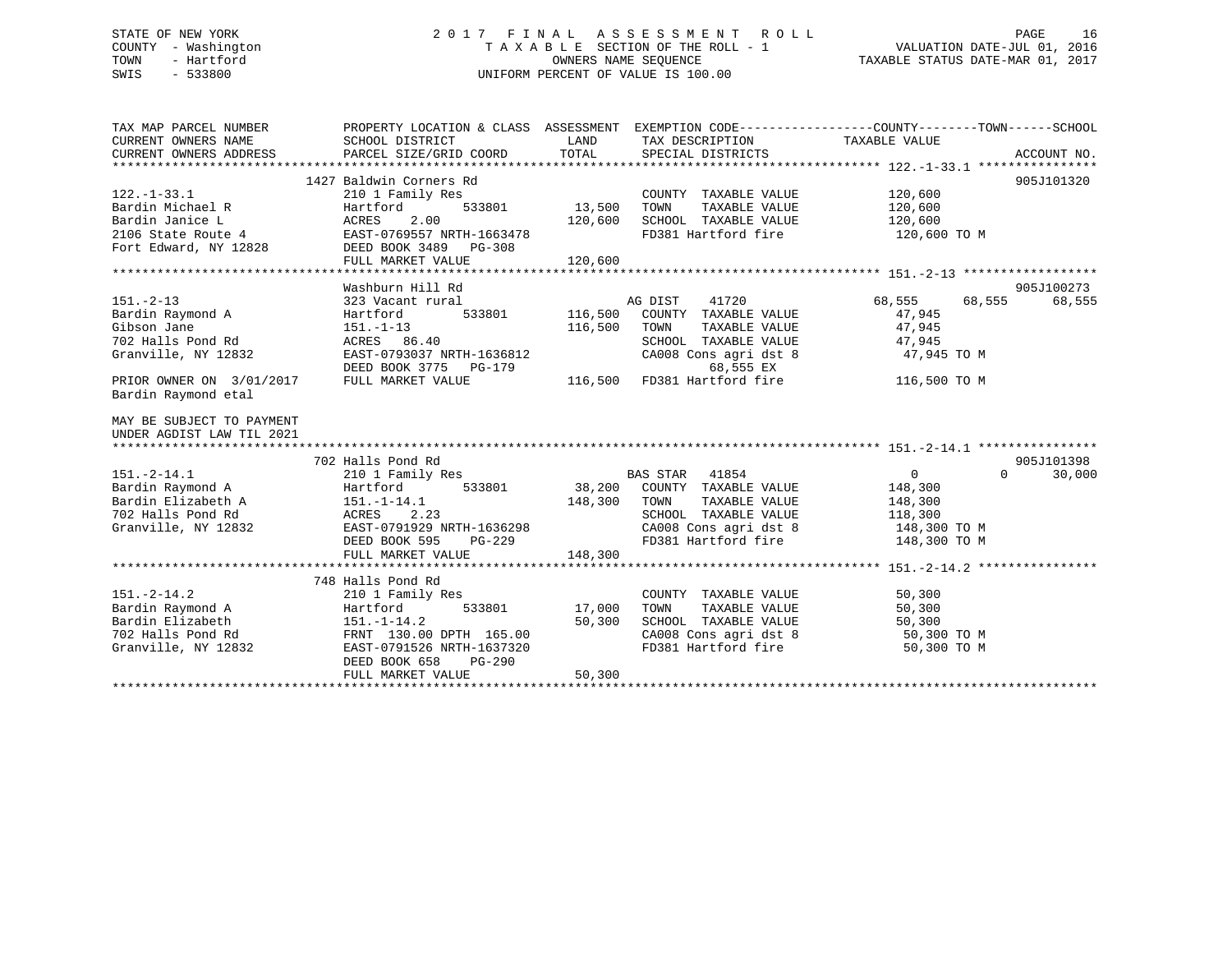# STATE OF NEW YORK 2 0 1 7 F I N A L A S S E S S M E N T R O L L PAGE 17 COUNTY - Washington T A X A B L E SECTION OF THE ROLL - 1 VALUATION DATE-JUL 01, 2016 TOWN - Hartford OWNERS NAME SEQUENCE TAXABLE STATUS DATE-MAR 01, 2017 SWIS - 533800 UNIFORM PERCENT OF VALUE IS 100.00

| TAX MAP PARCEL NUMBER<br>CURRENT OWNERS NAME<br>CURRENT OWNERS ADDRESS | SCHOOL DISTRICT<br>PARCEL SIZE/GRID COORD            | LAND<br>TAX DESCRIPTION<br>TOTAL<br>SPECIAL DISTRICTS | PROPERTY LOCATION & CLASS ASSESSMENT EXEMPTION CODE---------------COUNTY-------TOWN------SCHOOL<br>TAXABLE VALUE<br>ACCOUNT NO. |
|------------------------------------------------------------------------|------------------------------------------------------|-------------------------------------------------------|---------------------------------------------------------------------------------------------------------------------------------|
|                                                                        |                                                      |                                                       |                                                                                                                                 |
|                                                                        | Washburn Hill Rd                                     |                                                       | 905J100033                                                                                                                      |
| $151. - 2 - 14$                                                        | 120 Field crops                                      | 41720<br>AG DIST                                      | 143,995<br>143,995 143,995                                                                                                      |
| Bardin Raymond etal                                                    | 533801<br>Hartford                                   | 269,000<br>COUNTY TAXABLE VALUE                       | 135,005                                                                                                                         |
| Bardin Louise                                                          | $151. - 1 - 14$                                      | 279,000<br>TOWN<br>TAXABLE VALUE                      | 135,005                                                                                                                         |
| 702 Halls Pond Rd                                                      | ACRES 248.00                                         | SCHOOL TAXABLE VALUE                                  | 135,005                                                                                                                         |
| Granville, NY 12832                                                    | EAST-0793207 NRTH-1638376<br>DEED BOOK 658<br>PG-302 | CA008 Cons agri dst 8<br>143,995 EX                   | 135,005 TO M                                                                                                                    |
| MAY BE SUBJECT TO PAYMENT                                              | FULL MARKET VALUE                                    | 279,000<br>FD381 Hartford fire                        | 279,000 TO M                                                                                                                    |
| UNDER AGDIST LAW TIL 2021                                              |                                                      |                                                       |                                                                                                                                 |
|                                                                        |                                                      |                                                       |                                                                                                                                 |
|                                                                        | 1624 Burch Rd                                        |                                                       | 905J100036                                                                                                                      |
| $151 - 2 - 5$                                                          | 210 1 Family Res                                     | VET WAR CT 41121                                      | 17,325<br>17,325<br>$\overline{0}$                                                                                              |
| Bardwell Lewis G                                                       | Hartford<br>533801                                   | 33,900 ENH STAR 41834                                 | 65,500<br>$\overline{0}$<br>$\Omega$                                                                                            |
| Bardwell Carol A                                                       | $151.-1-5$                                           | 115,500<br>COUNTY TAXABLE VALUE                       | 98,175                                                                                                                          |
| 1624 Burch Rd                                                          | 3.86<br>ACRES                                        | TAXABLE VALUE<br>TOWN                                 | 98,175                                                                                                                          |
| Granville, NY 12832                                                    | EAST-0795981 NRTH-1639524                            | SCHOOL TAXABLE VALUE                                  | 50,000                                                                                                                          |
|                                                                        | DEED BOOK 950<br>PG-86                               | CA008 Cons agri dst 8                                 | 115,500 TO M                                                                                                                    |
|                                                                        | FULL MARKET VALUE                                    | 115,500 FD381 Hartford fire                           | 115,500 TO M                                                                                                                    |
|                                                                        |                                                      |                                                       |                                                                                                                                 |
|                                                                        | 153 Gulf Ln                                          |                                                       | 905J100037                                                                                                                      |
| $139. -4 - 6$                                                          | 280 Res Multiple                                     | ENH STAR 41834                                        | $\overline{0}$<br>$\Omega$<br>65,500                                                                                            |
| Barker C.Dale LE<br>Barker Elaine G LE                                 | 533801<br>Hartford<br>449/90                         | 29,600<br>COUNTY TAXABLE VALUE<br>84,300<br>TOWN      | 84,300                                                                                                                          |
| 153 Gulf Ln                                                            | Bdy Line Agmt 805-119                                | TAXABLE VALUE<br>SCHOOL TAXABLE VALUE                 | 84,300<br>18,800                                                                                                                |
| Fort Ann, NY 12827                                                     | $139. - 1 - 6$                                       | CA007 Cons agri dst 7                                 | 84,300 TO M                                                                                                                     |
|                                                                        | 3.20<br>ACRES                                        | FD381 Hartford fire                                   | 84,300 TO M                                                                                                                     |
|                                                                        | EAST-0764733 NRTH-1643722                            |                                                       |                                                                                                                                 |
|                                                                        | DEED BOOK 3624 PG-246                                |                                                       |                                                                                                                                 |
|                                                                        | FULL MARKET VALUE                                    | 84,300                                                |                                                                                                                                 |
|                                                                        |                                                      |                                                       |                                                                                                                                 |
|                                                                        | State Route 196                                      |                                                       | 905J100039                                                                                                                      |
| $140. - 2 - 5$                                                         | 311 Res vac land                                     | COUNTY TAXABLE VALUE                                  | 300                                                                                                                             |
| Barker Deborah                                                         | 533801<br>Hartford                                   | 300<br>TOWN<br>TAXABLE VALUE                          | 300                                                                                                                             |
| 503 Blood St                                                           | FRNT 200.00 DPTH 156.00                              | 300<br>SCHOOL TAXABLE VALUE                           | 300                                                                                                                             |
| Granville, NY 12832                                                    | EAST-0781575 NRTH-1645661                            | CA007 Cons agri dst 7                                 | 300 TO M                                                                                                                        |
|                                                                        | DEED BOOK 684<br>PG-66                               | FD381 Hartford fire                                   | 300 TO M                                                                                                                        |
|                                                                        | FULL MARKET VALUE                                    | 300                                                   |                                                                                                                                 |
|                                                                        |                                                      |                                                       |                                                                                                                                 |
|                                                                        | 1787 Burch Rd                                        |                                                       | 905J100041                                                                                                                      |
| $150. - 1 - 11$                                                        | 210 1 Family Res<br>533801                           | AGED-CO/TN 41801<br>24,200 ENH STAR 41834             | 16,025<br>16,025<br>$\Omega$<br>64,100<br>$\Omega$<br>$\Omega$                                                                  |
| Barnes William M Sr -LE-<br>Barnes William II<br>1787 Burch Rd         | Hartford<br>1.40<br>ACRES                            | 64,100<br>COUNTY TAXABLE VALUE                        | 48,075                                                                                                                          |
|                                                                        | EAST-0792673 NRTH-1641232                            | TOWN<br>TAXABLE VALUE                                 | 48,075                                                                                                                          |
| Granville, NY 12832                                                    | DEED BOOK 2737 PG-260                                | SCHOOL TAXABLE VALUE                                  | $\mathbf 0$                                                                                                                     |
|                                                                        | FULL MARKET VALUE                                    | 64,100 CA008 Cons agri dst 8                          | 64,100 TO M                                                                                                                     |
|                                                                        |                                                      | FD381 Hartford fire                                   | 64,100 TO M                                                                                                                     |
|                                                                        |                                                      |                                                       |                                                                                                                                 |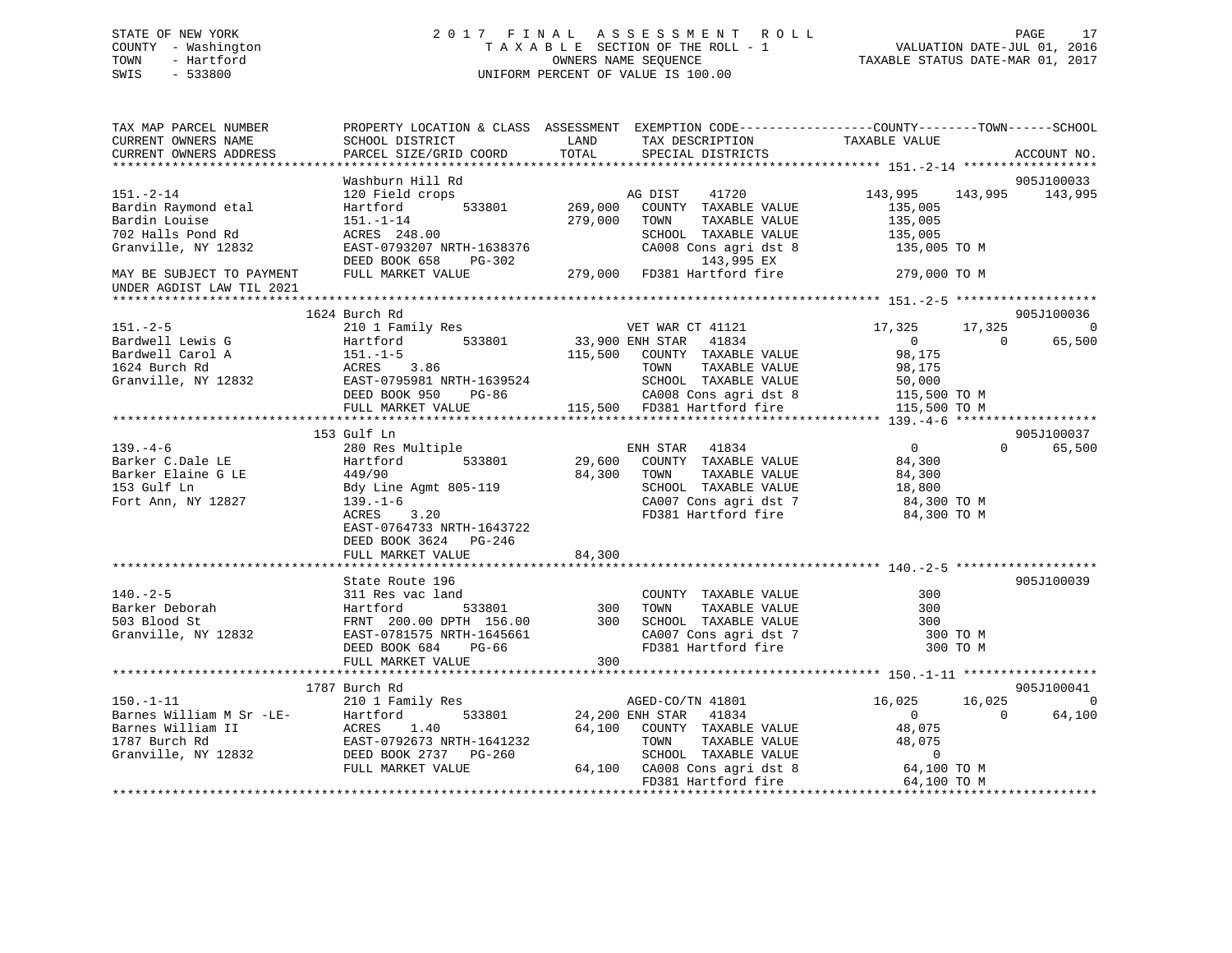# STATE OF NEW YORK 2 0 1 7 F I N A L A S S E S S M E N T R O L L PAGE 18 COUNTY - Washington T A X A B L E SECTION OF THE ROLL - 1 VALUATION DATE-JUL 01, 2016 TOWN - Hartford OWNERS NAME SEQUENCE TAXABLE STATUS DATE-MAR 01, 2017 SWIS - 533800 UNIFORM PERCENT OF VALUE IS 100.00

| TAX MAP PARCEL NUMBER     | PROPERTY LOCATION & CLASS ASSESSMENT EXEMPTION CODE----------------COUNTY-------TOWN------SCHOOL                                                                                                       |                     |                                 |                         |                    |
|---------------------------|--------------------------------------------------------------------------------------------------------------------------------------------------------------------------------------------------------|---------------------|---------------------------------|-------------------------|--------------------|
| CURRENT OWNERS NAME       | SCHOOL DISTRICT                                                                                                                                                                                        | LAND<br>TOTAL       | TAX DESCRIPTION                 | TAXABLE VALUE           |                    |
| CURRENT OWNERS ADDRESS    | PARCEL SIZE/GRID COORD                                                                                                                                                                                 |                     | SPECIAL DISTRICTS               |                         | ACCOUNT NO.        |
|                           |                                                                                                                                                                                                        |                     |                                 |                         |                    |
| $122. - 1 - 46.2$         | 125 Country Ln<br>210 1 Family Res                                                                                                                                                                     |                     | BAS STAR 41854                  | $\overline{0}$          | $0 \t 30,000$      |
|                           |                                                                                                                                                                                                        | 533801 25,000       | COUNTY TAXABLE VALUE            | 151,100                 |                    |
|                           | Exercise of Partial Pressure of Partial Pressure of the Barrachina Deborah<br>125 Country Ln<br>125 Country Ln<br>126 Country Ln<br>12827 EAST-0769283 NRTH-1659625<br>12827 EAST-0769283 NRTH-1659625 | 151,100             | TOWN<br>TAXABLE VALUE           | 151,100                 |                    |
|                           |                                                                                                                                                                                                        |                     |                                 | 121, 100                |                    |
|                           |                                                                                                                                                                                                        |                     | SCHOOL TAXABLE VALUE            |                         |                    |
|                           |                                                                                                                                                                                                        | =-1059025<br>PG-252 | CA007 Cons agri dst 7           | 151,100 TO M            |                    |
|                           | DEED BOOK 684                                                                                                                                                                                          |                     | FD381 Hartford fire             | 151,100 TO M            |                    |
|                           | FULL MARKET VALUE                                                                                                                                                                                      | 151,100             |                                 |                         |                    |
|                           |                                                                                                                                                                                                        |                     |                                 |                         |                    |
|                           | 3519 State Route 196                                                                                                                                                                                   |                     |                                 |                         | 905J101076         |
| $140. - 1 - 33$           | 210 1 Family Res                                                                                                                                                                                       |                     | ENH STAR 41834                  | $\overline{0}$          | $\Omega$<br>65,500 |
| Barrett Danny L           | Hartford                                                                                                                                                                                               | 533801 24,200       | COUNTY TAXABLE VALUE            | 83,500                  |                    |
|                           |                                                                                                                                                                                                        |                     | TOWN                            |                         |                    |
|                           |                                                                                                                                                                                                        |                     | SCHOOL TAXABLE VALUE            |                         |                    |
|                           | Barrett Jonna L<br>Barrett Jonna L<br>3519 State Route 196 EAST-0771204 NRTH-1644680<br>Fort Ann, NY 12827 DEED BOOK 2291 PG-90                                                                        |                     | FD381 Hartford fire 33,500 TO M |                         |                    |
|                           | FULL MARKET VALUE                                                                                                                                                                                      | 83,500              |                                 |                         |                    |
|                           |                                                                                                                                                                                                        |                     |                                 |                         |                    |
|                           | 7741 State Route 40                                                                                                                                                                                    |                     |                                 |                         | 905J100641         |
| $140. - 2 - 31$           | 312 Vac w/imprv                                                                                                                                                                                        |                     | COUNTY TAXABLE VALUE            | 13,500                  |                    |
|                           | 533801 10,000                                                                                                                                                                                          |                     | TOWN<br>TAXABLE VALUE           | 13,500                  |                    |
|                           |                                                                                                                                                                                                        | 13,500              | SCHOOL TAXABLE VALUE            | 13,500                  |                    |
| Hartford, NY 12838        | FRNT 42.00 DPTH 340.00                                                                                                                                                                                 |                     | FD381 Hartford fire             | 13,500 TO M             |                    |
|                           | EAST-0781869 NRTH-1645209                                                                                                                                                                              |                     |                                 |                         |                    |
|                           | DEED BOOK 2158 PG-226                                                                                                                                                                                  |                     |                                 |                         |                    |
|                           | FULL MARKET VALUE                                                                                                                                                                                      | 13,500              |                                 |                         |                    |
|                           |                                                                                                                                                                                                        |                     |                                 |                         |                    |
|                           | 7737 State Route 40                                                                                                                                                                                    |                     |                                 |                         | 905J100076         |
| $140. -2 - 32$            | 210 1 Family Res                                                                                                                                                                                       |                     | <b>BAS STAR</b> 41854           | $\overline{0}$          | $\Omega$<br>30,000 |
| Barrett Lorri A           |                                                                                                                                                                                                        | 533801 12,100       | COUNTY TAXABLE VALUE 75,800     |                         |                    |
| 7737 State Route 40       |                                                                                                                                                                                                        |                     | TOWN<br>TAXABLE VALUE           | 75,800                  |                    |
| Hartford, NY 12838        | Hartford 533801<br>40 FRNT 57.00 DPTH 345.00<br>88 EAST-0781834 NRTH-1645172                                                                                                                           | 75,800              | SCHOOL TAXABLE VALUE            | 45,800                  |                    |
|                           | DEED BOOK 1731 PG-49                                                                                                                                                                                   |                     | FD381 Hartford fire             | 75,800 TO M             |                    |
|                           | FULL MARKET VALUE                                                                                                                                                                                      | 75,800              |                                 |                         |                    |
|                           |                                                                                                                                                                                                        |                     |                                 |                         |                    |
|                           | 3696 State Route 149                                                                                                                                                                                   |                     |                                 |                         | 905J100109         |
|                           |                                                                                                                                                                                                        |                     | AG DIST<br>41720                | 79,292                  | 79,292<br>79,292   |
|                           |                                                                                                                                                                                                        | 159,400             | COUNTY TAXABLE VALUE            | 131,608                 |                    |
|                           |                                                                                                                                                                                                        | 210,900             | TAXABLE VALUE<br>TOWN           | 131,608                 |                    |
|                           |                                                                                                                                                                                                        |                     | SCHOOL TAXABLE VALUE            |                         |                    |
|                           |                                                                                                                                                                                                        |                     | CA007 Cons agri dst 7           | 131,608<br>131,608 TO M |                    |
|                           | FULL MARKET VALUE                                                                                                                                                                                      |                     | 210,900 79,292 EX               |                         |                    |
| MAY BE SUBJECT TO PAYMENT |                                                                                                                                                                                                        |                     | FD381 Hartford fire             | 210,900 TO M            |                    |
| UNDER AGDIST LAW TIL 2021 |                                                                                                                                                                                                        |                     |                                 |                         |                    |
|                           |                                                                                                                                                                                                        |                     |                                 |                         |                    |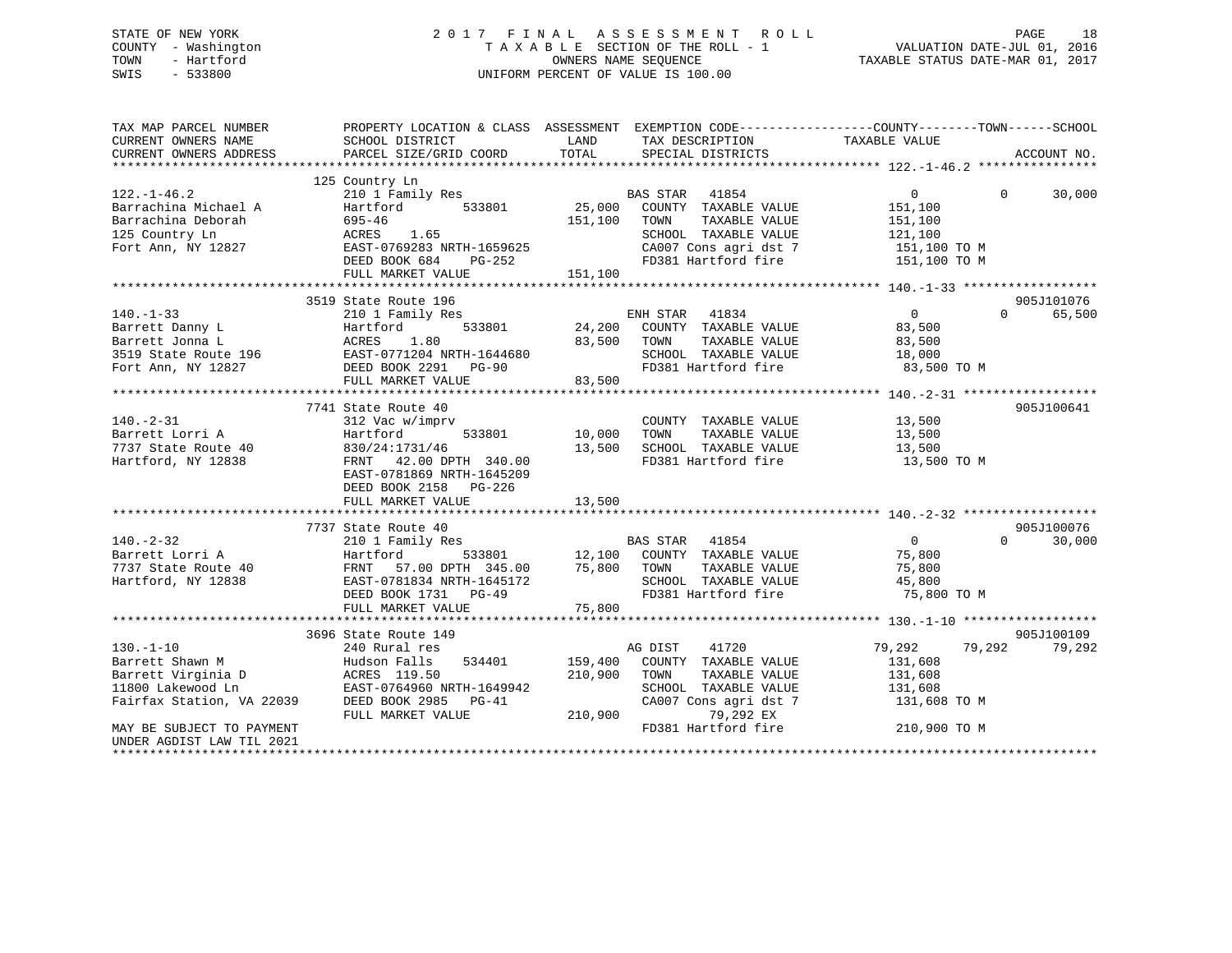# STATE OF NEW YORK 2 0 1 7 F I N A L A S S E S S M E N T R O L L PAGE 19 COUNTY - Washington T A X A B L E SECTION OF THE ROLL - 1 VALUATION DATE-JUL 01, 2016 TOWN - Hartford **TAXABLE STATUS DATE-MAR 01, 2017** SWIS - 533800 UNIFORM PERCENT OF VALUE IS 100.00

| TAX MAP PARCEL NUMBER                       |                                                                                                                       |                                                                                                       | PROPERTY LOCATION & CLASS ASSESSMENT EXEMPTION CODE---------------COUNTY-------TOWN------SCHOOL |
|---------------------------------------------|-----------------------------------------------------------------------------------------------------------------------|-------------------------------------------------------------------------------------------------------|-------------------------------------------------------------------------------------------------|
| CURRENT OWNERS NAME                         | SCHOOL DISTRICT                                                                                                       | LAND<br>TAX DESCRIPTION                                                                               | TAXABLE VALUE                                                                                   |
| CURRENT OWNERS ADDRESS                      | PARCEL SIZE/GRID COORD                                                                                                | TOTAL<br>SPECIAL DISTRICTS                                                                            | ACCOUNT NO.                                                                                     |
|                                             |                                                                                                                       |                                                                                                       | 905L100541                                                                                      |
| $142. - 1 - 16$                             | 256 Blood St<br>270 Mfg housing                                                                                       | AGED-ALL 41800                                                                                        | 19,050 19,050<br>19,050                                                                         |
|                                             | 533801<br>Hartford                                                                                                    | 27,400 ENH STAR 41834                                                                                 | 19,050                                                                                          |
| Bassett Vaughn M<br>256 Blood St            | ACRES<br>4.80                                                                                                         | 38,100 COUNTY TAXABLE VALUE                                                                           | $\begin{matrix}0&&&&0\end{matrix}$ 19,050                                                       |
|                                             | Granville, NY 12832 EAST-0793625 NRTH-1646157                                                                         | TOWN                                                                                                  | TAXABLE VALUE 19,050                                                                            |
|                                             | DEED BOOK 718<br>$PG-19$                                                                                              |                                                                                                       |                                                                                                 |
|                                             | FULL MARKET VALUE                                                                                                     | SCHOOL TAXABLE VALUE 0<br>38,100 FD381 Hartford fire 38,100 TO M                                      |                                                                                                 |
|                                             |                                                                                                                       |                                                                                                       |                                                                                                 |
|                                             | 1508 Baldwin Corners Rd                                                                                               |                                                                                                       | 905J101319                                                                                      |
| $122. - 1 - 31.3$                           | 210 1 Family Res                                                                                                      | <b>BAS STAR 41854</b>                                                                                 | $\overline{0}$<br>$\Omega$<br>30,000                                                            |
|                                             |                                                                                                                       | 533801 34,100 COUNTY TAXABLE VALUE                                                                    | 224,900                                                                                         |
|                                             |                                                                                                                       | 40 224,900 TOWN<br>TAXABLE VALUE                                                                      | 224,900                                                                                         |
|                                             |                                                                                                                       | SCHOOL TAXABLE VALUE 194,900                                                                          |                                                                                                 |
| Fort Ann, NY 12827                          | DEED BOOK 579<br>$PG-83$                                                                                              | 224,900 FD381 Hartford fire<br>G-83 224,900 FD381 Hartford fire<br>CA007 Cons agri dst 7 224,900 TO M |                                                                                                 |
|                                             | FULL MARKET VALUE                                                                                                     |                                                                                                       | 224,900 TO M                                                                                    |
|                                             |                                                                                                                       |                                                                                                       |                                                                                                 |
|                                             | 103 Gilchrist Hill Rd                                                                                                 |                                                                                                       | 905J100561                                                                                      |
| $141. - 3 - 2$                              | 210 1 Family Res                                                                                                      | <b>BAS STAR</b> 41854                                                                                 | $\overline{0}$<br>$\Omega$<br>30,000                                                            |
| Bates Janet R                               | Hartford                                                                                                              | 533801 33,300 COUNTY TAXABLE VALUE                                                                    | 129,500                                                                                         |
| 103 Gilchrist Hill Rd<br>Hartford, NY 12838 | ACRES<br>6.00                                                                                                         | 129,500 TOWN<br>TAXABLE VALUE                                                                         | 129,500                                                                                         |
|                                             | EAST-0783992 NRTH-1644115                                                                                             | SCHOOL TAXABLE VALUE<br>FD381 Hartford fire<br>H-1644115<br>PG-197                                    | 99,500                                                                                          |
|                                             | DEED BOOK 851                                                                                                         |                                                                                                       | 129,500 TO M                                                                                    |
|                                             | FULL MARKET VALUE                                                                                                     | 129,500                                                                                               |                                                                                                 |
|                                             | 20 Hartford Main St                                                                                                   |                                                                                                       | 9079900736                                                                                      |
| $132.15 - 2 - 19$                           | 210 1 Family Res                                                                                                      | COUNTY TAXABLE VALUE                                                                                  | 74,800                                                                                          |
| Bates Judith B                              | Hartford                                                                                                              | TAXABLE VALUE<br>TOWN                                                                                 | 74,800                                                                                          |
| 19 Smith St                                 | $\begin{array}{cccc} 1 & 533801 & 16,100 \\ 0 & \text{DPTH} & 195.00 & 74,800 \end{array}$<br>FRNT 100.00 DPTH 195.00 | SCHOOL TAXABLE VALUE                                                                                  | 74,800                                                                                          |
| Fort Edward, NY 12828                       | EAST-0786308 NRTH-1651940                                                                                             | CA007 Cons agri dst 7 74,800 TO M                                                                     |                                                                                                 |
|                                             | DEED BOOK 2084 PG-154                                                                                                 | FD381 Hartford fire                                                                                   | 74,800 TO M                                                                                     |
|                                             | FULL MARKET VALUE                                                                                                     | 74,800                                                                                                |                                                                                                 |
|                                             |                                                                                                                       |                                                                                                       |                                                                                                 |
|                                             | Swamp Ln                                                                                                              |                                                                                                       | 905J101266                                                                                      |
| $149. - 1 - 30.7$                           | 314 Rural vac<10                                                                                                      | COUNTY TAXABLE VALUE 27,500                                                                           |                                                                                                 |
| Bates Stephanie A                           | Hartford<br>533801                                                                                                    | 27,500<br>TOWN<br>TAXABLE VALUE                                                                       | 27,500                                                                                          |
| Bates James M                               | LOT 7                                                                                                                 | 27,500<br>SCHOOL TAXABLE VALUE 27,500<br>CA006 Cons agri dst 6 27,500 TO M                            |                                                                                                 |
| 114 Swamp Ln                                | 6.29<br>ACRES                                                                                                         |                                                                                                       |                                                                                                 |
| Argyle, NY 12809                            | EAST-0775956 NRTH-1634437                                                                                             | FD381 Hartford fire                                                                                   | 27,500 TO M                                                                                     |
|                                             | DEED BOOK 3011    PG-117                                                                                              |                                                                                                       |                                                                                                 |
|                                             |                                                                                                                       |                                                                                                       |                                                                                                 |
|                                             |                                                                                                                       |                                                                                                       |                                                                                                 |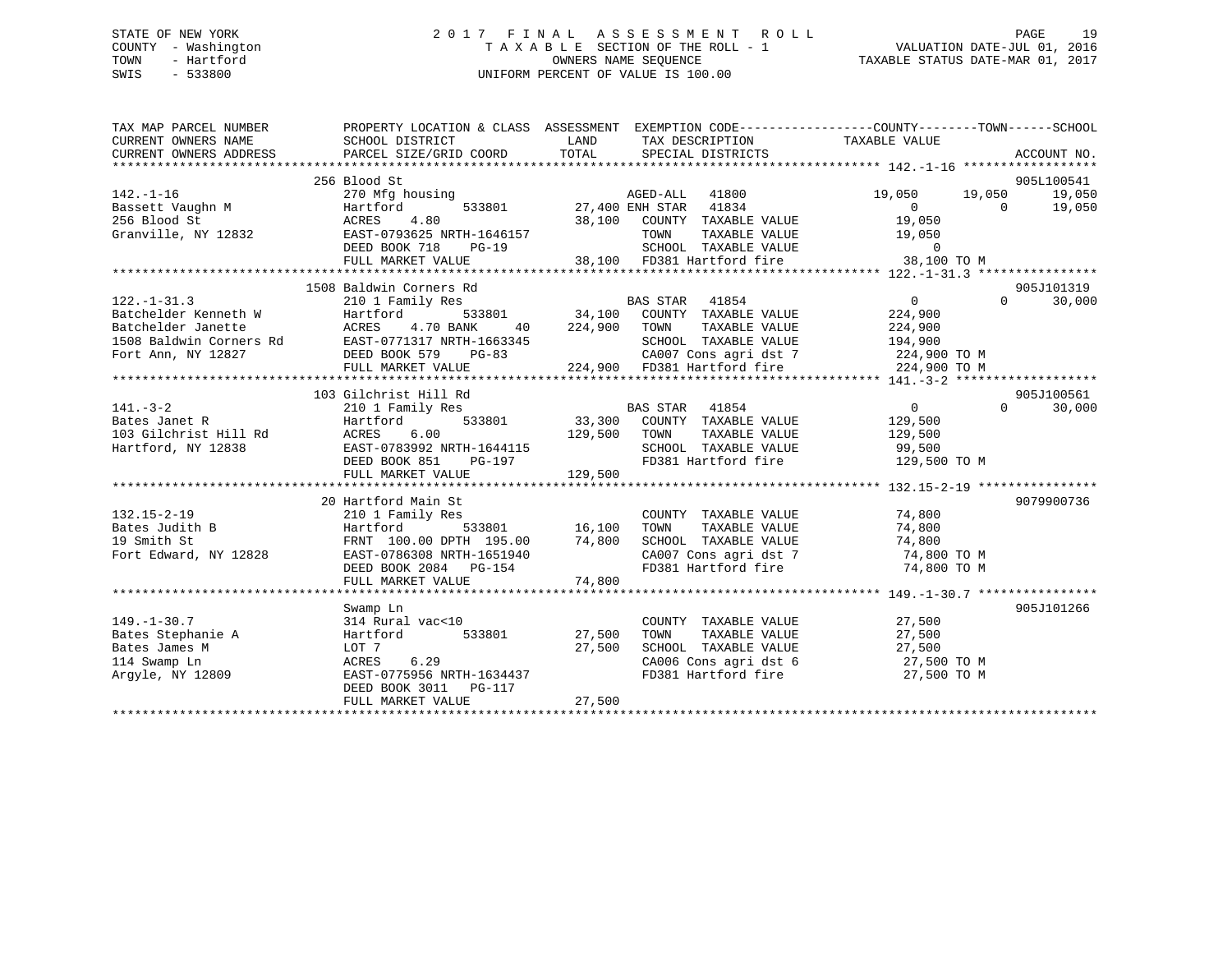# STATE OF NEW YORK 20 17 FINAL ASSESSMENT ROLL PAGE 20 COUNTY - Washington  $T A X A B L E$  SECTION OF THE ROLL - 1<br>TOWN - Hartford SWIS - 533800 UNIFORM PERCENT OF VALUE IS 100.00

| TAX MAP PARCEL NUMBER                                                |                           | PROPERTY LOCATION & CLASS ASSESSMENT EXEMPTION CODE---------------COUNTY-------TOWN------SCHOOL                                                                                                                                                                                      |                                                                         |                          |
|----------------------------------------------------------------------|---------------------------|--------------------------------------------------------------------------------------------------------------------------------------------------------------------------------------------------------------------------------------------------------------------------------------|-------------------------------------------------------------------------|--------------------------|
|                                                                      |                           |                                                                                                                                                                                                                                                                                      |                                                                         |                          |
|                                                                      |                           |                                                                                                                                                                                                                                                                                      |                                                                         |                          |
|                                                                      |                           |                                                                                                                                                                                                                                                                                      |                                                                         |                          |
|                                                                      |                           |                                                                                                                                                                                                                                                                                      |                                                                         | 905J100046               |
|                                                                      |                           |                                                                                                                                                                                                                                                                                      |                                                                         | 21,049                   |
|                                                                      |                           |                                                                                                                                                                                                                                                                                      |                                                                         |                          |
|                                                                      |                           |                                                                                                                                                                                                                                                                                      |                                                                         |                          |
|                                                                      |                           |                                                                                                                                                                                                                                                                                      |                                                                         |                          |
|                                                                      |                           |                                                                                                                                                                                                                                                                                      |                                                                         |                          |
|                                                                      |                           |                                                                                                                                                                                                                                                                                      |                                                                         |                          |
|                                                                      |                           |                                                                                                                                                                                                                                                                                      |                                                                         |                          |
|                                                                      |                           | 132.-1-26.1<br>21,049<br>21,049<br>21,049<br>21,049<br>21,049<br>21,049<br>21,049<br>21,049<br>21,049<br>21,049<br>21,049<br>21,049<br>21,049<br>21,049<br>21,049<br>21,049<br>21,049<br>21,049<br>21,049<br>21,049<br>21,049<br>21,049<br>21,049<br>21,049<br>21,049<br>21,049<br>2 |                                                                         |                          |
|                                                                      | 8098 State Route 40       |                                                                                                                                                                                                                                                                                      |                                                                         | 905J100045               |
| $132 - 2 - 39$                                                       | 240 Rural res             | res<br>533801 144,000 COUNTY TAXABLE VALUE<br>533801 144,000 COUNTY TAXABLE VALUE<br>57,823                                                                                                                                                                                          | 41720 82,177 82,177                                                     | 82,177                   |
|                                                                      |                           |                                                                                                                                                                                                                                                                                      |                                                                         |                          |
|                                                                      |                           | TAXABLE VALUE<br>240,000 TOWN                                                                                                                                                                                                                                                        | 157,823                                                                 |                          |
| Partease Adrienne S<br>Po Box 103<br>Hartford, NY 12838<br>SUBJ TO E | SUBJ TO EASEMENT 2417/216 | SCHOOL TAXABLE VALUE 157,823                                                                                                                                                                                                                                                         |                                                                         |                          |
|                                                                      |                           |                                                                                                                                                                                                                                                                                      |                                                                         |                          |
| MAY BE SUBJECT TO PAYMENT                                            |                           |                                                                                                                                                                                                                                                                                      |                                                                         |                          |
| UNDER AGDIST LAW TIL 2021                                            |                           |                                                                                                                                                                                                                                                                                      |                                                                         |                          |
|                                                                      |                           | Trans Exempt Repay 2017<br>Trans Exempt Repay 2017<br>RES 94.90<br>EAST-0787927 NRTH-1650975<br>DEED BOOK 448 PG-990<br>FULL MARKET VALUE 240,000<br>PD381 Hartford fire 240,000 TO M<br>TE533 Trans exmt repay-flg .00 MT<br>PULL MARKET VALU                                       |                                                                         |                          |
|                                                                      |                           |                                                                                                                                                                                                                                                                                      |                                                                         |                          |
|                                                                      |                           |                                                                                                                                                                                                                                                                                      |                                                                         |                          |
|                                                                      |                           | 1/10 Burd in the country TAXABLE VALUE<br>240 Rural res<br>Baumgartner Johann Hartford 533801 94,600 COUNTY TAXABLE VALUE<br>94,600 COUNTY TAXABLE VALUE 155,600<br>9 Lindberg Ct EAST-0794585 NRTH-1642055<br>Northport, NY 11768 DEED                                              |                                                                         | 905J100194               |
|                                                                      |                           |                                                                                                                                                                                                                                                                                      |                                                                         | 42,300                   |
|                                                                      |                           |                                                                                                                                                                                                                                                                                      |                                                                         |                          |
|                                                                      |                           |                                                                                                                                                                                                                                                                                      |                                                                         |                          |
|                                                                      |                           |                                                                                                                                                                                                                                                                                      |                                                                         |                          |
|                                                                      |                           |                                                                                                                                                                                                                                                                                      |                                                                         |                          |
|                                                                      |                           |                                                                                                                                                                                                                                                                                      |                                                                         |                          |
|                                                                      |                           |                                                                                                                                                                                                                                                                                      |                                                                         |                          |
|                                                                      |                           |                                                                                                                                                                                                                                                                                      |                                                                         |                          |
|                                                                      |                           |                                                                                                                                                                                                                                                                                      |                                                                         |                          |
|                                                                      |                           | 7188 State Route 40 71 PCT OF VALUE USED FOR EXEMPTION PURPOSES                                                                                                                                                                                                                      |                                                                         |                          |
|                                                                      |                           |                                                                                                                                                                                                                                                                                      |                                                                         | $\overline{\phantom{0}}$ |
|                                                                      |                           |                                                                                                                                                                                                                                                                                      |                                                                         | $\overline{0}$           |
|                                                                      |                           | 149.-1-37.3<br>240 Rural res<br>Beadnell Patrick<br>Beadnell Brenda<br>240 Rural res<br>240 Rural res<br>240 Rural res<br>242,000 RCES<br>242,000 RG DIST<br>242,000 RG DIST<br>242,000 RG DIST<br>242,000 RG DIST<br>242,000 RG DIST<br>242,000 RG DIST                             |                                                                         | 33,483                   |
|                                                                      |                           |                                                                                                                                                                                                                                                                                      |                                                                         | 65,500                   |
|                                                                      |                           |                                                                                                                                                                                                                                                                                      |                                                                         |                          |
|                                                                      |                           |                                                                                                                                                                                                                                                                                      |                                                                         |                          |
| MAY BE SUBJECT TO PAYMENT                                            |                           |                                                                                                                                                                                                                                                                                      |                                                                         |                          |
| UNDER AGDIST LAW TIL 2021                                            |                           |                                                                                                                                                                                                                                                                                      | SCHOOL TAXABLE VALUE<br>CA006 Cons agri dst 6 208,517 TO M<br>33.483 EX |                          |
|                                                                      |                           | 33,483 EX                                                                                                                                                                                                                                                                            |                                                                         |                          |
|                                                                      |                           | FD381 Hartford fire                                                                                                                                                                                                                                                                  | 242,000 TO M                                                            |                          |
|                                                                      |                           |                                                                                                                                                                                                                                                                                      |                                                                         |                          |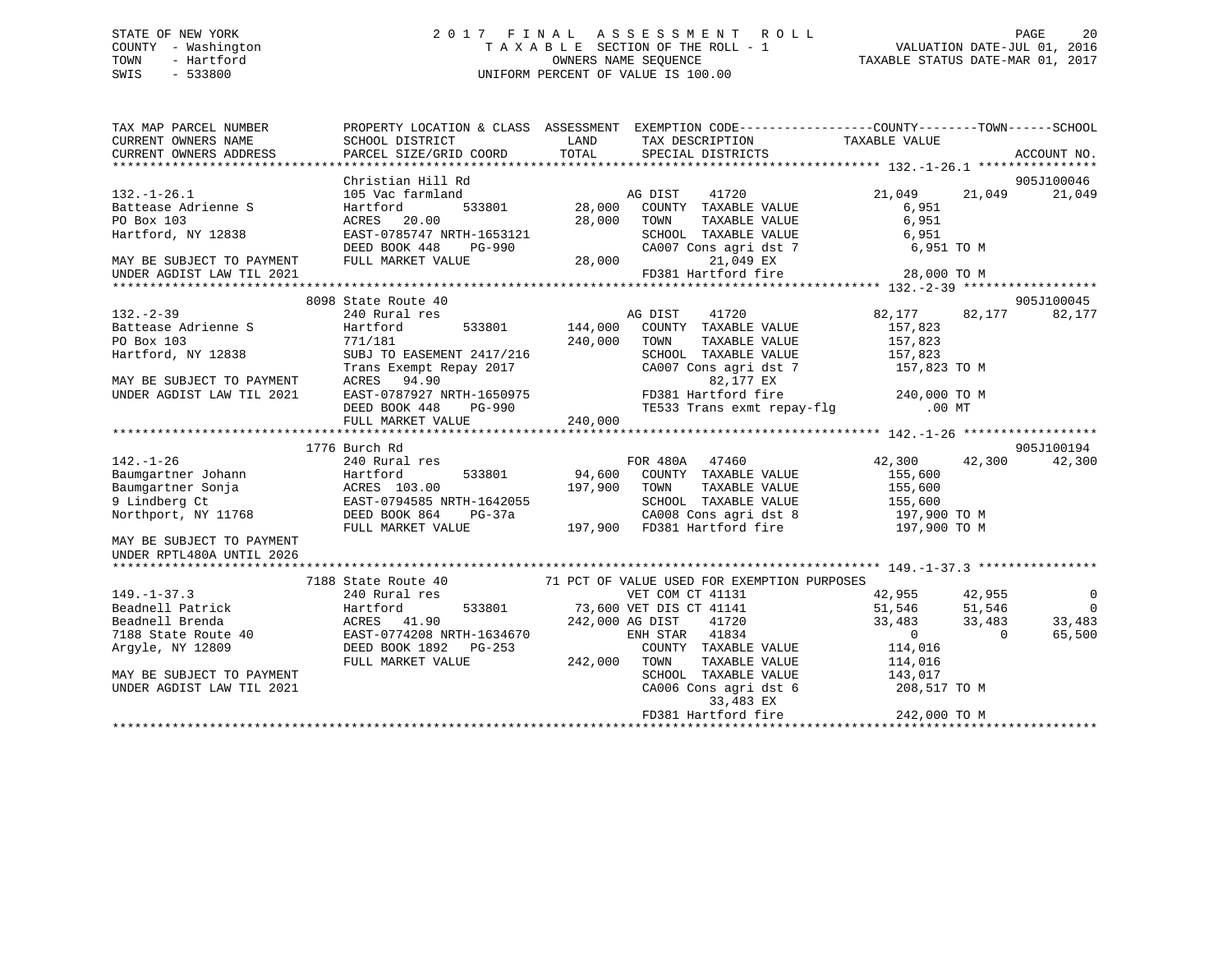# STATE OF NEW YORK 2 0 1 7 F I N A L A S S E S S M E N T R O L L PAGE 21 COUNTY - Washington T A X A B L E SECTION OF THE ROLL - 1 VALUATION DATE-JUL 01, 2016 TOWN - Hartford **TAXABLE STATUS DATE-MAR 01, 2017** SWIS - 533800 UNIFORM PERCENT OF VALUE IS 100.00

| TAX MAP PARCEL NUMBER<br>CURRENT OWNERS NAME                                               | SCHOOL DISTRICT                                                                                                                                                         | PROPERTY LOCATION & CLASS ASSESSMENT EXEMPTION CODE---------------COUNTY-------TOWN------SCHOOL<br>LAND<br>TAX DESCRIPTION<br>TOTAL                                                                             | TAXABLE VALUE<br>ACCOUNT NO.                                                                                                                                                                            |
|--------------------------------------------------------------------------------------------|-------------------------------------------------------------------------------------------------------------------------------------------------------------------------|-----------------------------------------------------------------------------------------------------------------------------------------------------------------------------------------------------------------|---------------------------------------------------------------------------------------------------------------------------------------------------------------------------------------------------------|
| CURRENT OWNERS ADDRESS                                                                     | PARCEL SIZE/GRID COORD                                                                                                                                                  | SPECIAL DISTRICTS                                                                                                                                                                                               |                                                                                                                                                                                                         |
|                                                                                            | 124 Rowe Hill Rd                                                                                                                                                        |                                                                                                                                                                                                                 | 905J100049                                                                                                                                                                                              |
| $141. - 1 - 48$<br>Bebo Patricia J<br>PO Box 85<br>Hartford, NY 12838                      | 210 1 Family Res<br>Hartford<br>533801<br>4.10<br>ACRES<br>EAST-0786744 NRTH-1651017<br>DEED BOOK 658<br>PG-45                                                          | ENH STAR 41834<br>32,300 COUNTY TAXABLE VALUE<br>120,500 TOWN<br>TAXABLE VALUE<br>SCHOOL TAXABLE VALUE 55,000<br>CA007 Cons agri dst 7 120,500 TO M<br>120,500 FD381 Hartford fire 120,500 TO M                 | $0 \qquad \qquad$<br>65,500<br>$\Omega$<br>120,500<br>120,500                                                                                                                                           |
|                                                                                            | FULL MARKET VALUE                                                                                                                                                       |                                                                                                                                                                                                                 |                                                                                                                                                                                                         |
|                                                                                            |                                                                                                                                                                         |                                                                                                                                                                                                                 |                                                                                                                                                                                                         |
| $140. -2 - 2.4$<br>Bedford John<br>3939 State Route 196<br>Fort Ann, NY 12827              | 3939 State Route 196<br>210 1 Family Res<br>Hartford<br>ACRES<br>1.34<br>EAST-0780868 NRTH-1645889<br>DEED BOOK 2378 PG-116<br>FULL MARKET VALUE                        | 3<br>533801 24,000 VET DIS CT 41141<br>121,700 AGED-CO 41802<br>ENH STAR 41834<br>COUNTY TAXABLE VALUE<br>121,700 TOWN<br>TAXABLE VALUE<br>SCHOOL TAXABLE VALUE<br>CA007 Cons agri dst 7<br>FD381 Hartford fire | 18,255<br>18,255<br>60,850<br>$\overline{0}$<br>60,850<br>17,038<br>$\overline{\phantom{0}}$<br>0<br>$\Omega$<br>65,500<br>$\overline{0}$<br>25,557<br>42,595<br>56,200<br>121,700 TO M<br>121,700 TO M |
|                                                                                            |                                                                                                                                                                         |                                                                                                                                                                                                                 |                                                                                                                                                                                                         |
| $150.-1-30.1$<br>Beebe Donald V<br>Beebe Crystal D<br>221 Pope Hill Rd<br>Arqyle, NY 12809 | 221 Pope Hill Rd<br>240 Rural res<br>Hartford 533801<br>LOT 1<br>ACRES 13.14<br>EAST-0782152 N<br>EAST-0782152 NRTH-1634901<br>DEED BOOK 554<br>$PG-215$                | BAS STAR 41854<br>40,600 COUNTY TAXABLE VALUE<br>242,300 TOWN<br>TAXABLE VALUE<br>SCHOOL TAXABLE VALUE 212,300<br>FD381 Hartford fire                                                                           | 905J101333<br>$\overline{0}$<br>$\Omega$<br>30,000<br>242,300<br>242,300<br>242,300 TO M                                                                                                                |
|                                                                                            | FULL MARKET VALUE                                                                                                                                                       | 242,300                                                                                                                                                                                                         |                                                                                                                                                                                                         |
|                                                                                            |                                                                                                                                                                         |                                                                                                                                                                                                                 |                                                                                                                                                                                                         |
| $140. - 2 - 20$<br>Beebe Eleanor<br>7774 State Route 40<br>Hartford, NY 12838              | 7774 State Route 40<br>210 1 Family Res<br>Hartford 533801<br>40 FRNT 63.00 DPTH 186.00<br>38 EAST-0782617 NRTH-1645638<br>DEED BOOK 390<br>PG-549<br>FULL MARKET VALUE | AGED-CO/TN 41801<br>533801 12,000 ENH STAR<br>41834<br>FRNT 63.00 DPTH $186.00$ 82,800 COUNTY TAXABLE VALUE<br>TOWN TAXABLE VALUE 41,400<br>SCHOOL TAXABLE VALUE 17,300<br>82,800 FD381 Hartford fire 82,800    | 905J100051<br>$\overline{0}$<br>41,400<br>41,400<br>$\overline{0}$<br>65,500<br>$\Omega$<br>41,400<br>82,800 TO M                                                                                       |
|                                                                                            |                                                                                                                                                                         |                                                                                                                                                                                                                 |                                                                                                                                                                                                         |
| $123. - 1 - 8.1$<br>Beecher Bridget<br>390 Gibbs Rd<br>Fort Ann, NY 12827                  | 390 Gibbs Rd<br>210 1 Family Res<br>533801<br>Hartford<br>2.95<br>ACRES<br>EAST-0788554 NRTH-1663730<br>DEED BOOK 2758 PG-80<br>FULL MARKET VALUE                       | BAS STAR<br>41854<br>25,300 COUNTY TAXABLE VALUE<br>136,700<br>TOWN<br>TAXABLE VALUE<br>SCHOOL TAXABLE VALUE<br>CA007 Cons agri dst 7<br>136,700 FD381 Hartford fire                                            | 30,000<br>$\overline{0}$<br>$\Omega$<br>136,700<br>136,700<br>106,700<br>$136,700$ TO M<br>136,700 TO M                                                                                                 |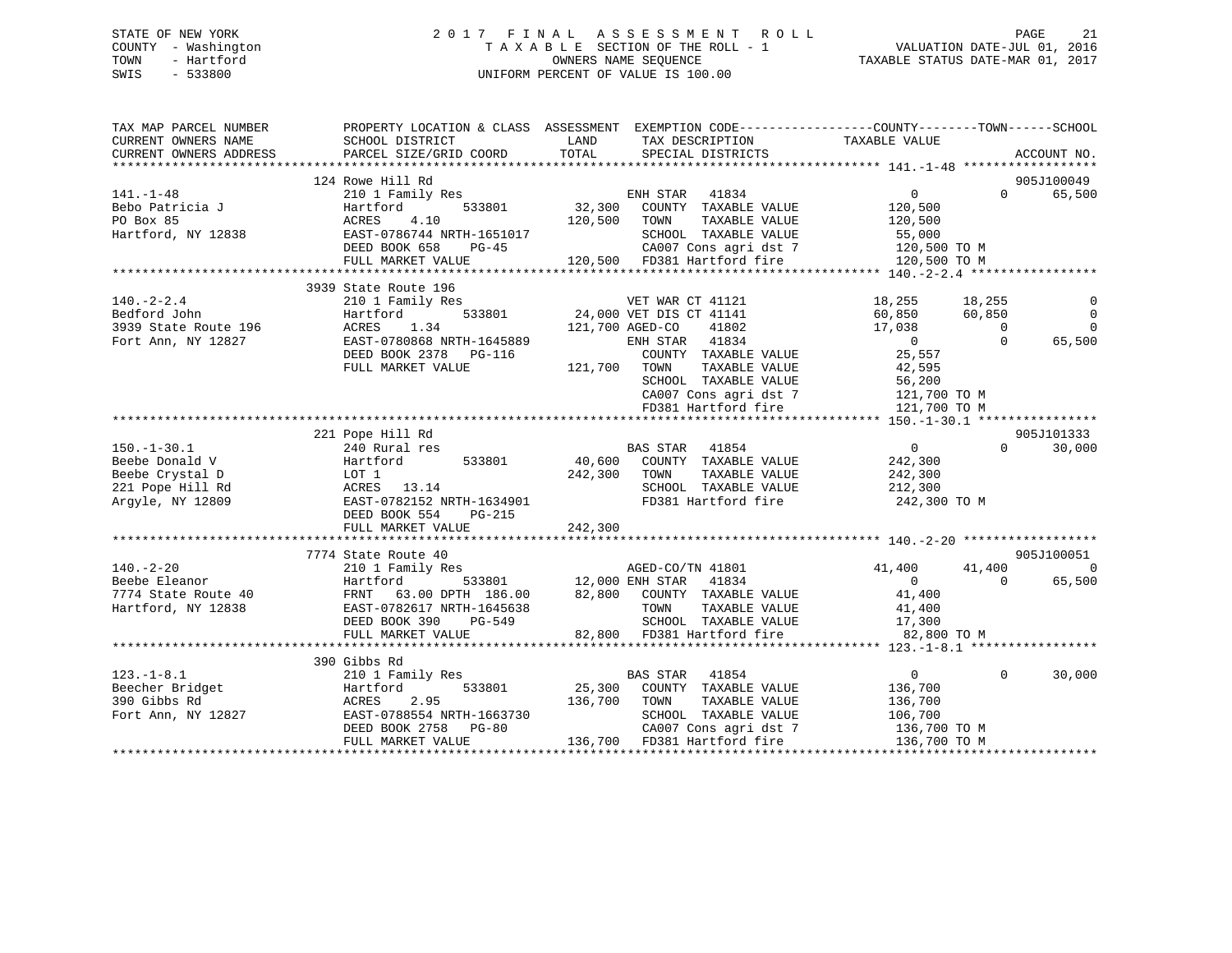# STATE OF NEW YORK 2 0 1 7 F I N A L A S S E S S M E N T R O L L PAGE 22 COUNTY - Washington T A X A B L E SECTION OF THE ROLL - 1 VALUATION DATE-JUL 01, 2016 TOWN - Hartford **TAXABLE STATUS DATE-MAR 01, 2017** SWIS - 533800 UNIFORM PERCENT OF VALUE IS 100.00

| TAX MAP PARCEL NUMBER<br>CURRENT OWNERS NAME<br>CURRENT OWNERS ADDRESS | SCHOOL DISTRICT<br>PARCEL SIZE/GRID COORD                                                                           | LAND<br>TAX DESCRIPTION<br>TOTAL<br>SPECIAL DISTRICTS           | PROPERTY LOCATION & CLASS ASSESSMENT EXEMPTION CODE----------------COUNTY-------TOWN------SCHOOL<br>TAXABLE VALUE<br>ACCOUNT NO. |
|------------------------------------------------------------------------|---------------------------------------------------------------------------------------------------------------------|-----------------------------------------------------------------|----------------------------------------------------------------------------------------------------------------------------------|
|                                                                        |                                                                                                                     |                                                                 |                                                                                                                                  |
| $123. - 1 - 8$                                                         | 590 Warren Rd<br>112 Dairy farm                                                                                     | 46 PCT OF VALUE USED FOR EXEMPTION PURPOSES<br>VET COM CT 41131 | 905J100565<br>43,781<br>43,781<br>$\sim$ 0                                                                                       |
| Beecher Lawrence W                                                     | Hartford<br>533801                                                                                                  | 159,500 AG DIST<br>41720                                        | 79,457<br>79,457<br>79,457                                                                                                       |
| Beecher Barbara S                                                      | 440-489                                                                                                             | 380,700 ENH STAR 41834                                          | $\overline{0}$<br>$\bigcap$<br>65,500                                                                                            |
| 590 Warren Rd                                                          | ACRES 96.80                                                                                                         | COUNTY TAXABLE VALUE                                            | 257,462                                                                                                                          |
| Fort Ann, NY 12827                                                     | EAST-0790039 NRTH-1663456                                                                                           | TOWN<br>TAXABLE VALUE                                           | 257,462                                                                                                                          |
|                                                                        | DEED BOOK 589<br>PG-225                                                                                             | SCHOOL TAXABLE VALUE                                            | 235,743                                                                                                                          |
| MAY BE SUBJECT TO PAYMENT                                              | FULL MARKET VALUE                                                                                                   | 380,700 CA007 Cons agri dst 7                                   | 301,243 TO M                                                                                                                     |
| UNDER AGDIST LAW TIL 2021                                              |                                                                                                                     | 79,457 EX                                                       |                                                                                                                                  |
|                                                                        |                                                                                                                     |                                                                 |                                                                                                                                  |
|                                                                        |                                                                                                                     |                                                                 |                                                                                                                                  |
|                                                                        | 68 Blood St                                                                                                         |                                                                 | 905J100055                                                                                                                       |
| $142. - 1 - 28$                                                        | 280 Res Multiple                                                                                                    | COUNTY TAXABLE VALUE                                            | 90,000                                                                                                                           |
| Belden Dorothy                                                         | Hartford<br>533801                                                                                                  | 43,500<br>TAXABLE VALUE<br>TOWN                                 | 90,000                                                                                                                           |
| Belden Estate Foster Jr                                                | Prior Owner-Dorothy Belde                                                                                           | 90,000<br>SCHOOL TAXABLE VALUE                                  | 90,000                                                                                                                           |
| 70 Blood St                                                            | ACRES 24.30                                                                                                         | CA008 Cons agri dst 8                                           | 90,000 TO M                                                                                                                      |
| Granville, NY 12832                                                    | EAST-0791003 NRTH-1642333                                                                                           |                                                                 | FD381 Hartford fire 90,000 TO M                                                                                                  |
|                                                                        | DEED BOOK 3505 PG-84                                                                                                |                                                                 |                                                                                                                                  |
|                                                                        | FULL MARKET VALUE                                                                                                   | 90,000                                                          |                                                                                                                                  |
|                                                                        |                                                                                                                     |                                                                 |                                                                                                                                  |
|                                                                        | 51 Skyview Meadows Ln                                                                                               |                                                                 | 905J101016                                                                                                                       |
| $141. - 1 - 53$                                                        | 210 1 Family Res<br>210 1 Family Res<br>Hartford 533801<br>ACRES 1.90<br>EAST-0787312 NRTH-1648897<br>DEED BOOK 775 | VET COM CT 41131 36,350                                         | 36,350<br>$\sim$ 0<br>16,358<br>$\overline{0}$                                                                                   |
| Benincasa Elaine I -LE-<br>Benincasa Michael K                         |                                                                                                                     | 31,500 AGED-CO/TN 41801                                         | 16,358<br>$\overline{0}$<br>$\Omega$                                                                                             |
| PO Box 123                                                             |                                                                                                                     | 145,400 ENH STAR 41834<br>COUNTY TAXABLE VALUE                  | 65,500<br>92,692                                                                                                                 |
| Hartford, NY 12838                                                     |                                                                                                                     | TOWN<br>TAXABLE VALUE                                           | 92,692                                                                                                                           |
|                                                                        | FULL MARKET VALUE                                                                                                   | 145,400 SCHOOL TAXABLE VALUE                                    |                                                                                                                                  |
|                                                                        |                                                                                                                     |                                                                 |                                                                                                                                  |
|                                                                        |                                                                                                                     | CA007 Cons agri dst 7<br>FD381 Hartford fire                    | 79,900<br>145,400 TO M<br>1100 TO M                                                                                              |
|                                                                        |                                                                                                                     |                                                                 |                                                                                                                                  |
|                                                                        | 276 Eldridge Ln                                                                                                     | 95 PCT OF VALUE USED FOR EXEMPTION PURPOSES                     | 905J100483                                                                                                                       |
| $140. -1 - 1.1$                                                        | 210 1 Family Res                                                                                                    | VET WAR CT 41121                                                | $\Omega$<br>25,622<br>25,622                                                                                                     |
| Bennett Gordon J                                                       | Hartford                                                                                                            | 533801 37,800 ENH STAR 41834                                    | $\overline{0}$<br>$\Omega$<br>65,500                                                                                             |
| 276 Eldridge Ln                                                        | ACRES<br>9.68                                                                                                       | 179,800 COUNTY TAXABLE VALUE                                    | 154,178                                                                                                                          |
| Fort Ann, NY 12827                                                     | EAST-0770738 NRTH-1650212                                                                                           | TOWN<br>TAXABLE VALUE                                           | 154,178                                                                                                                          |
|                                                                        | DEED BOOK 795 PG-204                                                                                                | SCHOOL TAXABLE VALUE                                            | 114,300                                                                                                                          |
|                                                                        | FULL MARKET VALUE                                                                                                   | 179,800 FD381 Hartford fire                                     | 179,800 TO M                                                                                                                     |
|                                                                        |                                                                                                                     |                                                                 |                                                                                                                                  |
|                                                                        | 71 Christian Hill Rd                                                                                                |                                                                 | 905J100079                                                                                                                       |
| $132.15 - 1 - 28$                                                      | 220 2 Family Res                                                                                                    | COUNTY TAXABLE VALUE                                            | 46,300                                                                                                                           |
| Bennett William A                                                      | Hartford<br>533801                                                                                                  | 22,300<br>TOWN<br>TAXABLE VALUE                                 | 46,300                                                                                                                           |
| Bennett Christie A                                                     | FRNT 134.00 DPTH 298.00                                                                                             | 46,300<br>SCHOOL TAXABLE VALUE                                  | 46,300                                                                                                                           |
| 473 Dix Ave                                                            | EAST-0785871 NRTH-1652509                                                                                           | CA007 Cons agri dst 7                                           | 46,300 TO M                                                                                                                      |
| Oueensbury, NY 12804                                                   | DEED BOOK 586<br>PG-161                                                                                             | FD381 Hartford fire                                             | 46,300 TO M                                                                                                                      |
|                                                                        | FULL MARKET VALUE                                                                                                   | 46,300                                                          |                                                                                                                                  |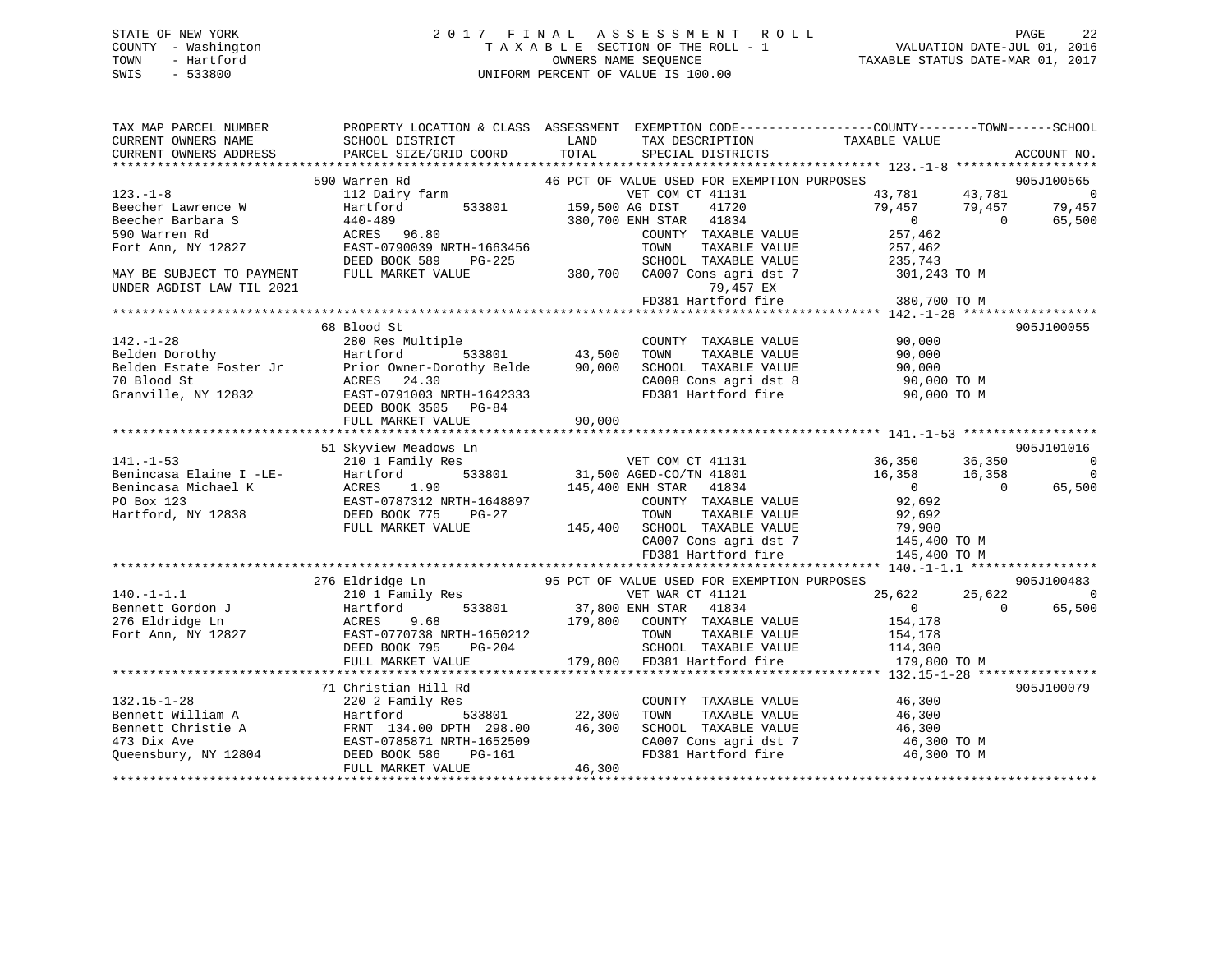# STATE OF NEW YORK 2 0 1 7 F I N A L A S S E S S M E N T R O L L PAGE 23 COUNTY - Washington T A X A B L E SECTION OF THE ROLL - 1 VALUATION DATE-JUL 01, 2016 TOWN - Hartford **TAXABLE STATUS DATE-MAR 01, 2017** SWIS - 533800 UNIFORM PERCENT OF VALUE IS 100.00

| TAX MAP PARCEL NUMBER<br>CURRENT OWNERS NAME<br>CURRENT OWNERS ADDRESS                | PROPERTY LOCATION & CLASS ASSESSMENT EXEMPTION CODE----------------COUNTY-------TOWN------SCHOOL<br>SCHOOL DISTRICT<br>PARCEL SIZE/GRID COORD | LAND<br>TOTAL    | TAX DESCRIPTION<br>SPECIAL DISTRICTS                                                                                            | TAXABLE VALUE                                                  | ACCOUNT NO.            |
|---------------------------------------------------------------------------------------|-----------------------------------------------------------------------------------------------------------------------------------------------|------------------|---------------------------------------------------------------------------------------------------------------------------------|----------------------------------------------------------------|------------------------|
| $141. - 3 - 44.1$                                                                     | 8 Marlboro Country Rd<br>210 1 Family Res                                                                                                     |                  | VET COM CT 41131                                                                                                                | 29,250<br>29,250                                               | 905J100624<br>$\Omega$ |
| Benson Dennis F<br>Benson Shirley<br>8 Marlboro Country Rd EAST-0785542 NRTH-1641355  | 533801<br>Hartford<br>3.39<br>ACRES                                                                                                           | 117,000          | 30,200 ENH STAR 41834<br>COUNTY TAXABLE VALUE<br>TOWN<br>TAXABLE VALUE                                                          | $\overline{0}$<br>87,750<br>87,750                             | $\Omega$<br>65,500     |
| Hartford, NY 12838                                                                    | DEED BOOK 466<br>PG-631<br>FULL MARKET VALUE                                                                                                  |                  | SCHOOL TAXABLE VALUE<br>117,000 FD381 Hartford fire                                                                             | 51,500<br>117,000 TO M                                         |                        |
|                                                                                       | 5584 County Route 30                                                                                                                          |                  |                                                                                                                                 |                                                                | 905J100612             |
| $141. - 3 - 31$<br>Benson Jacob A                                                     | 210 1 Family Res<br>533801<br>Hartford                                                                                                        |                  | <b>BAS STAR</b> 41854<br>33,100 COUNTY TAXABLE VALUE                                                                            | $\overline{0}$<br>142,400                                      | $\Omega$<br>30,000     |
| 5584 County Route 30<br>Granville, NY 12832                                           | ACRES<br>3.98<br>EAST-0788694 NRTH-1643126<br>DEED BOOK 3262 PG-180                                                                           |                  | 142,400 TOWN TAXABLE VALUE<br>SCHOOL TAXABLE VALUE                                                                              | 142,400<br>112,400<br>CA008 Cons agri dst 8 142,400 TO M       |                        |
|                                                                                       | FULL MARKET VALUE                                                                                                                             |                  | 142,400 FD381 Hartford fire                                                                                                     | 142,400 TO M                                                   |                        |
|                                                                                       |                                                                                                                                               |                  |                                                                                                                                 |                                                                |                        |
|                                                                                       | State Route 40                                                                                                                                |                  |                                                                                                                                 |                                                                | 905J101149             |
| $132 - 2 - 2.4$<br>Bentley Schult Lucille N LE                                        | 312 Vac w/imprv<br>533801                                                                                                                     | 11,000           | COUNTY TAXABLE VALUE                                                                                                            | 16,000                                                         |                        |
| Schult Eric S                                                                         | Hartford<br>ACRES<br>1.20                                                                                                                     | 16,000           | TOWN<br>TAXABLE VALUE<br>SCHOOL TAXABLE VALUE                                                                                   | 16,000<br>16,000                                               |                        |
| 6 Hillcrest Way                                                                       | EAST-0790057 NRTH-1656892                                                                                                                     |                  | FD381 Hartford fire                                                                                                             | 16,000 TO M                                                    |                        |
| Granville, NY 12832                                                                   | DEED BOOK 3472 PG-196<br>FULL MARKET VALUE                                                                                                    | 16,000           |                                                                                                                                 |                                                                |                        |
|                                                                                       |                                                                                                                                               |                  |                                                                                                                                 |                                                                |                        |
|                                                                                       | 1215 Baldwin Corners Rd                                                                                                                       |                  |                                                                                                                                 |                                                                | 905J101065             |
| $121. - 4 - 12$<br>Blanford Sharon M<br>1215 Baldwin Corners Rd<br>Fort Ann, NY 12827 | 210 1 Family Res<br>Fort Ann<br>532802<br>$121. - 1 - 12$<br>ACRES<br>4.71<br>EAST-0764696 NRTH-1661636<br>DEED BOOK 461<br>PG-444            | 116,900          | ENH STAR 41834<br>34,100 COUNTY TAXABLE VALUE<br>TAXABLE VALUE<br>TOWN<br>SCHOOL TAXABLE VALUE<br>FD381 Hartford fire           | $\overline{0}$<br>116,900<br>116,900<br>51,400<br>116,900 TO M | $\Omega$<br>65,500     |
|                                                                                       | FULL MARKET VALUE                                                                                                                             | 116,900          |                                                                                                                                 |                                                                |                        |
|                                                                                       |                                                                                                                                               |                  |                                                                                                                                 |                                                                |                        |
|                                                                                       | 61 Winch Way                                                                                                                                  |                  |                                                                                                                                 |                                                                | 905J100259             |
| $149. - 1 - 26.17$<br>Bleau Shirley A<br>61 Winch Way<br>Argyle, NY 12809             | 240 Rural res<br>Hartford<br>533801<br>ACRES 10.14<br>EAST-0780424 NRTH-1636975<br>DEED BOOK 892<br>PG-162<br>FULL MARKET VALUE               | 77,100<br>77,100 | <b>BAS STAR</b><br>41854<br>27,000 COUNTY TAXABLE VALUE<br>TOWN<br>TAXABLE VALUE<br>SCHOOL TAXABLE VALUE<br>FD381 Hartford fire | $\overline{0}$<br>77,100<br>77,100<br>47,100<br>77,100 TO M    | $\Omega$<br>30,000     |
|                                                                                       |                                                                                                                                               |                  |                                                                                                                                 |                                                                |                        |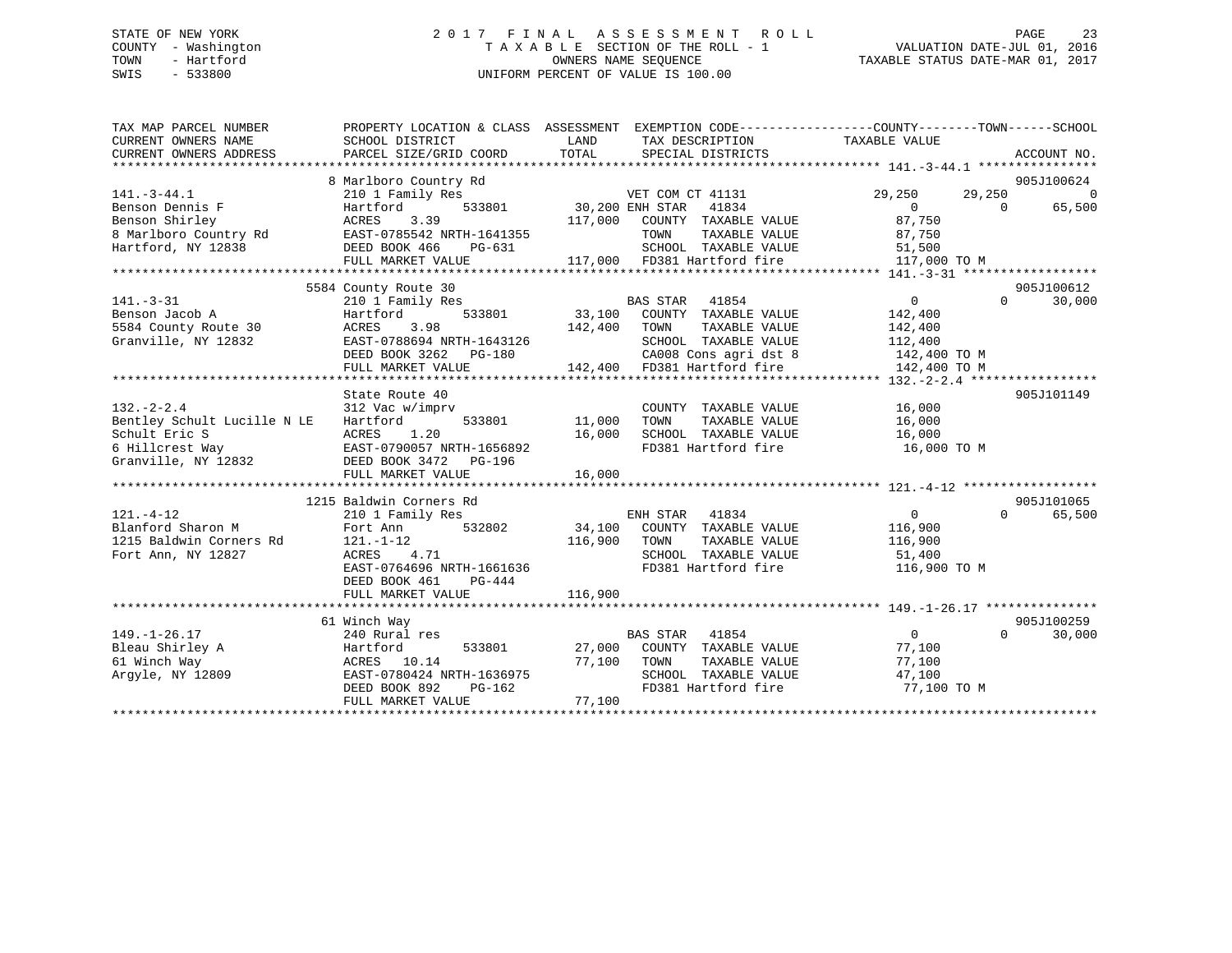# STATE OF NEW YORK 2 0 1 7 F I N A L A S S E S S M E N T R O L L PAGE 24 COUNTY - Washington T A X A B L E SECTION OF THE ROLL - 1 VALUATION DATE-JUL 01, 2016 TOWN - Hartford **TAXABLE STATUS DATE-MAR 01, 2017** SWIS - 533800 UNIFORM PERCENT OF VALUE IS 100.00

| TAX MAP PARCEL NUMBER<br>CURRENT OWNERS NAME<br>CURRENT OWNERS ADDRESS | SCHOOL DISTRICT<br>PARCEL SIZE/GRID COORD                                                                            | LAND<br>TAX DESCRIPTION<br>TOTAL<br>SPECIAL DISTRICTS                  | PROPERTY LOCATION & CLASS ASSESSMENT EXEMPTION CODE----------------COUNTY-------TOWN------SCHOOL<br>TAXABLE VALUE<br>ACCOUNT NO. |
|------------------------------------------------------------------------|----------------------------------------------------------------------------------------------------------------------|------------------------------------------------------------------------|----------------------------------------------------------------------------------------------------------------------------------|
|                                                                        |                                                                                                                      |                                                                        |                                                                                                                                  |
|                                                                        | 2064 County Route 43                                                                                                 |                                                                        |                                                                                                                                  |
| $148. - 1 - 25.2$                                                      | 270 Mfg housing                                                                                                      | ENH STAR 41834                                                         | $\overline{0}$<br>$\Omega$<br>61,000                                                                                             |
| Bogardus Harry F                                                       | 533801<br>Hartford                                                                                                   | 28,600<br>COUNTY TAXABLE VALUE                                         | 61,000                                                                                                                           |
| Bogardus Peggy A                                                       | LOT 3                                                                                                                | 61,000<br>TOWN<br>TAXABLE VALUE                                        | 61,000                                                                                                                           |
| 2064 County Route 43                                                   | ACRES<br>6.00                                                                                                        | SCHOOL TAXABLE VALUE                                                   | $\overline{0}$                                                                                                                   |
| Fort Edward, NY 12828                                                  | EAST-0765727 NRTH-1635313                                                                                            | CA006 Cons agri dst 6                                                  | 61,000 TO M                                                                                                                      |
|                                                                        | DEED BOOK 726<br>PG-347<br>FULL MARKET VALUE                                                                         | FD381 Hartford fire<br>61,000                                          | 61,000 TO M                                                                                                                      |
|                                                                        |                                                                                                                      |                                                                        |                                                                                                                                  |
|                                                                        | 8360 State Route 40                                                                                                  |                                                                        | 905J101230                                                                                                                       |
| $123. - 1 - 13.4$                                                      | 210 1 Family Res                                                                                                     | COUNTY TAXABLE VALUE                                                   | 90,500                                                                                                                           |
| Boisvenue Albert L                                                     | Hartford<br>533801                                                                                                   | 23,000<br>TAXABLE VALUE<br>TOWN                                        | 90,500                                                                                                                           |
|                                                                        |                                                                                                                      | 90,500<br>SCHOOL TAXABLE VALUE                                         | 90,500                                                                                                                           |
|                                                                        |                                                                                                                      | FD381 Hartford fire                                                    | 90,500 TO M                                                                                                                      |
|                                                                        | Boisvenue Joan MCRES 1.00<br>140 Glenwood Dr SW EAST-0790567 NRTH-1657743<br>Concord, NC 28025 DEED BOOK 3652 PG-242 |                                                                        |                                                                                                                                  |
|                                                                        | FULL MARKET VALUE                                                                                                    | 90,500                                                                 |                                                                                                                                  |
|                                                                        |                                                                                                                      |                                                                        |                                                                                                                                  |
|                                                                        | 326 Warren Rd                                                                                                        |                                                                        | 905J100634                                                                                                                       |
| $123. - 1 - 18$                                                        | 210 1 Family Res                                                                                                     | COUNTY TAXABLE VALUE                                                   | 112,000                                                                                                                          |
| Boisvenue Albert L                                                     | 533801                                                                                                               | 37,400<br>TAXABLE VALUE<br>TOWN                                        | 112,000                                                                                                                          |
| Boisvenue Joan R                                                       | Hartford 533801<br>ACRES 5.80<br>EAST-0785708 NRTH-1662411<br>DEED BOOK 1774 PG-270                                  | 112,000<br>SCHOOL TAXABLE VALUE                                        | 112,000                                                                                                                          |
| 140 Glenwood Dr SW                                                     |                                                                                                                      | CA007 Cons agri dst 7                                                  | 112,000 TO M                                                                                                                     |
| Concord, NC 28025                                                      |                                                                                                                      | FD381 Hartford fire                                                    | 112,000 TO M                                                                                                                     |
|                                                                        | FULL MARKET VALUE                                                                                                    | 112,000                                                                |                                                                                                                                  |
|                                                                        |                                                                                                                      |                                                                        |                                                                                                                                  |
|                                                                        | 7849 State Route 40                                                                                                  |                                                                        | 905J100266                                                                                                                       |
| $141. - 1 - 10$                                                        | 270 Mfg housing                                                                                                      | VET WAR CT 41121<br>533801 16,600 AGED-CO/TN 41801<br>VET WAR CT 41121 | 5,625<br>$\overline{0}$                                                                                                          |
| Bonner Violet E                                                        | Hartford                                                                                                             |                                                                        | 5,625<br>15,938<br>15,938<br>$\overline{\phantom{0}}$                                                                            |
| 7849 State Route 40                                                    | FRNT 165.00 DPTH 125.00                                                                                              | 37,500 AGED-SCH 41804                                                  | 7,500<br>$\overline{0}$<br>$\Omega$                                                                                              |
| Hartford, NY 12838                                                     | EAST-0783463 NRTH-1647288                                                                                            | ENH STAR 41834                                                         | $\overline{0}$<br>$\Omega$<br>30,000                                                                                             |
|                                                                        | DEED BOOK 606<br>$PG-213$                                                                                            | COUNTY TAXABLE VALUE                                                   | 15,937                                                                                                                           |
|                                                                        | FULL MARKET VALUE                                                                                                    | 37,500 TOWN                                                            |                                                                                                                                  |
|                                                                        |                                                                                                                      | TOWN      TAXABLE  VALUE<br>SCHOOL   TAXABLE  VALUE                    | 15,937<br>0                                                                                                                      |
|                                                                        |                                                                                                                      |                                                                        | 37,500 TO M                                                                                                                      |
|                                                                        |                                                                                                                      | CA007 Cons agri dst 7<br>ED381 Hartford fire<br>FD381 Hartford fire    | 37,500 TO M                                                                                                                      |
|                                                                        |                                                                                                                      |                                                                        |                                                                                                                                  |
|                                                                        | 275 Blood St                                                                                                         |                                                                        | 905J100070                                                                                                                       |
| $142. - 1 - 13$                                                        | 240 Rural res                                                                                                        | ENH STAR<br>41834                                                      | $\sim$ 0<br>$\Omega$<br>65,400                                                                                                   |
| Borden Phyllis                                                         | Hartford<br>533801                                                                                                   | 39,300<br>COUNTY TAXABLE VALUE                                         | 65,400                                                                                                                           |
| 275 Blood St                                                           | ACRES 16.60                                                                                                          | 65,400<br>TAXABLE VALUE<br>TOWN                                        | 65,400                                                                                                                           |
| Granville, NY 12832                                                    | EAST-0793307 NRTH-1646778                                                                                            |                                                                        | $\overline{0}$                                                                                                                   |
|                                                                        | DEED BOOK 913<br>PG-51                                                                                               | SCHOOL TAXABLE VALUE<br>FD381 Hartford fire                            | 65,400 TO M                                                                                                                      |
|                                                                        | FULL MARKET VALUE                                                                                                    | 65,400                                                                 |                                                                                                                                  |
|                                                                        |                                                                                                                      |                                                                        |                                                                                                                                  |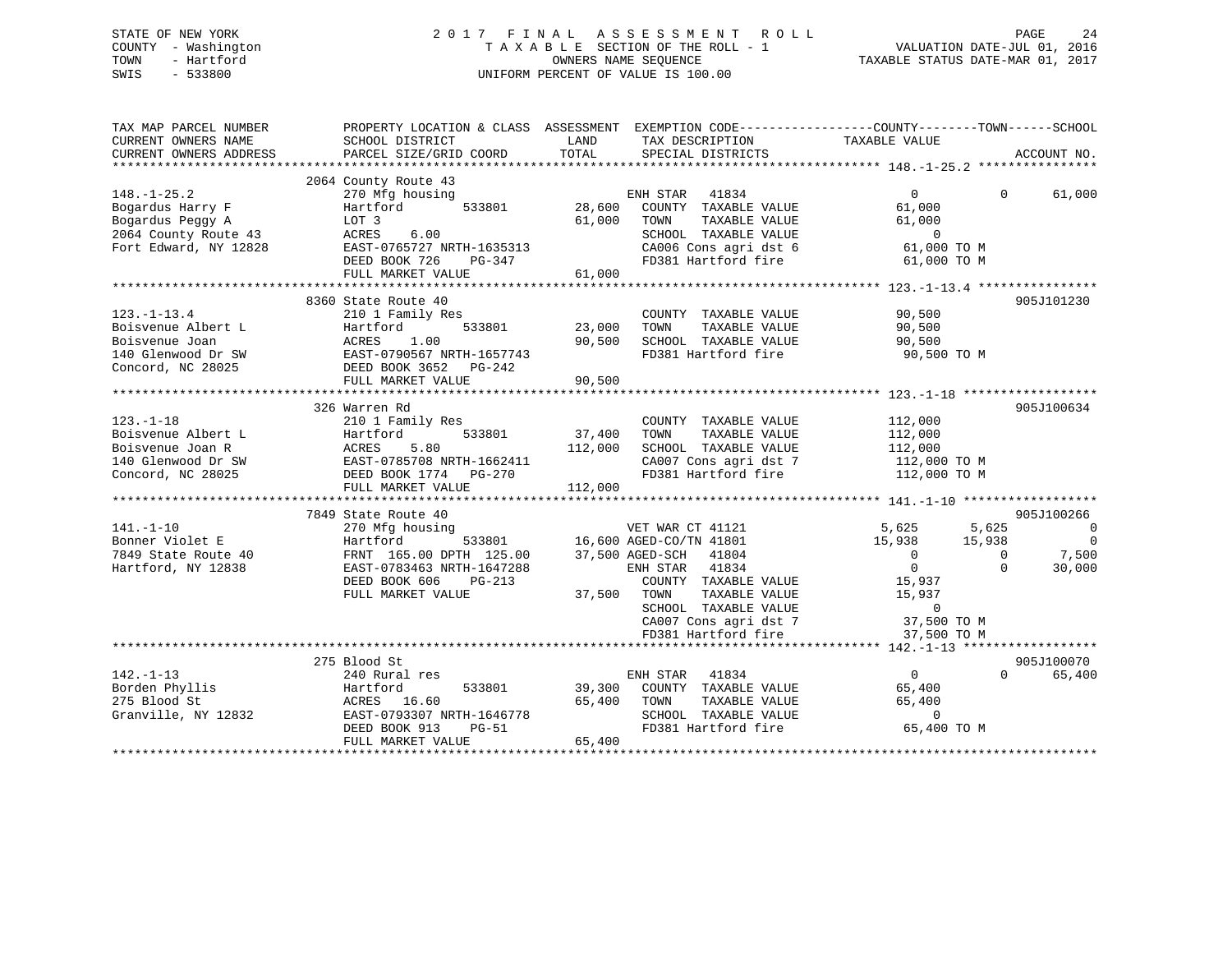| STATE OF NEW YORK<br>COUNTY - Washington<br>- Hartford<br>TOWN<br>SWIS<br>$-533800$ | 2017 FINAL                                                                                                        | TAXABLE SECTION OF THE ROLL - 1<br>OWNERS NAME SEOUENCE<br>UNIFORM PERCENT OF VALUE IS 100.00 | A S S E S S M E N T | R O L L               | VALUATION DATE-JUL 01, 2016<br>TAXABLE STATUS DATE-MAR 01, 2017 | PAGE<br>25             |
|-------------------------------------------------------------------------------------|-------------------------------------------------------------------------------------------------------------------|-----------------------------------------------------------------------------------------------|---------------------|-----------------------|-----------------------------------------------------------------|------------------------|
| TAX MAP PARCEL NUMBER<br>CURRENT OWNERS NAME                                        | PROPERTY LOCATION & CLASS ASSESSMENT EXEMPTION CODE---------------COUNTY-------TOWN-----SCHOOL<br>SCHOOL DISTRICT | LAND                                                                                          |                     | TAX DESCRIPTION       | TAXABLE VALUE                                                   |                        |
| CURRENT OWNERS ADDRESS<br>**********************                                    | PARCEL SIZE/GRID COORD<br>************************                                                                | TOTAL                                                                                         |                     | SPECIAL DISTRICTS     |                                                                 | ACCOUNT NO.            |
|                                                                                     | 7787&7789 State Route 40                                                                                          |                                                                                               |                     |                       |                                                                 | 905J100280             |
| $140. -2 - 12$                                                                      | 280 Res Multiple                                                                                                  |                                                                                               |                     | COUNTY TAXABLE VALUE  | 136,100                                                         |                        |
| Boucher Brian D                                                                     | Hartford<br>533801                                                                                                | 23,000                                                                                        | TOWN                | TAXABLE VALUE         | 136,100                                                         |                        |
| 7785 State Route 40                                                                 | 1 Bldg comml w/apt                                                                                                | 136,100                                                                                       |                     | SCHOOL TAXABLE VALUE  | 136,100                                                         |                        |
| Hartford, NY 12838                                                                  | 2nd bldg 2 family<br>FRNT 132.00 DPTH 165.00<br>EAST-0782632 NRTH-1646114<br>DEED BOOK 561<br>$PG-135$            | 136,100                                                                                       |                     | FD381 Hartford fire   | 136,100 TO M                                                    |                        |
|                                                                                     | FULL MARKET VALUE<br>******************************                                                               |                                                                                               |                     |                       |                                                                 |                        |
|                                                                                     | 7785 State Route 40                                                                                               |                                                                                               |                     |                       |                                                                 | 905J100248             |
| $140. - 2 - 13$                                                                     | 210 1 Family Res                                                                                                  |                                                                                               | <b>BAS STAR</b>     | 41854                 | $\overline{0}$                                                  | $\Omega$<br>30,000     |
| Boucher Brian D                                                                     | Hartford<br>533801                                                                                                | 12,000                                                                                        |                     | COUNTY TAXABLE VALUE  | 100,700                                                         |                        |
| 7785 State Route 40                                                                 | FRNT<br>61.00 DPTH 191.00                                                                                         | 100,700                                                                                       | TOWN                | TAXABLE VALUE         | 100,700                                                         |                        |
| Hartford, NY 12838                                                                  | EAST-0782587 NRTH-1646027                                                                                         |                                                                                               |                     | SCHOOL TAXABLE VALUE  | 70,700                                                          |                        |
|                                                                                     | DEED BOOK 529<br>$PG-15$                                                                                          |                                                                                               |                     | FD381 Hartford fire   | 100,700 TO M                                                    |                        |
|                                                                                     | FULL MARKET VALUE                                                                                                 | 100,700                                                                                       |                     |                       |                                                                 |                        |
|                                                                                     | ***************************                                                                                       |                                                                                               |                     |                       |                                                                 |                        |
| $141. - 1 - 13$                                                                     | 7804 State Route 40                                                                                               |                                                                                               |                     | 41854                 | $\overline{0}$                                                  | 905J100681<br>$\Omega$ |
| Boucher Delores C                                                                   | 210 1 Family Res<br>Hartford<br>533801                                                                            | 21,800                                                                                        | <b>BAS STAR</b>     | COUNTY TAXABLE VALUE  | 220,600                                                         | 30,000                 |
| 7804 State Route 40                                                                 | FRNT 192.00 DPTH 198.00                                                                                           | 220,600                                                                                       | TOWN                | TAXABLE VALUE         | 220,600                                                         |                        |
| Hartford, NY 12838                                                                  | EAST-0782986 NRTH-1646219                                                                                         |                                                                                               |                     | SCHOOL TAXABLE VALUE  | 190,600                                                         |                        |
|                                                                                     | DEED BOOK 3264<br>$PG-29$                                                                                         |                                                                                               |                     | FD381 Hartford fire   | 220,600 TO M                                                    |                        |
|                                                                                     | FULL MARKET VALUE                                                                                                 | 220,600                                                                                       |                     |                       |                                                                 |                        |
|                                                                                     |                                                                                                                   |                                                                                               |                     |                       | ********************* 132.-1-20 *******************             |                        |
|                                                                                     | 208 Hartford Main St                                                                                              |                                                                                               |                     |                       |                                                                 | 905J100408             |
| $132. - 1 - 20$                                                                     | 270 Mfg housing                                                                                                   |                                                                                               | ENH STAR 41834      |                       | $\overline{0}$                                                  | $\Omega$<br>65,500     |
| Boucher Douglas                                                                     | 533801<br>Hartford                                                                                                | 14,000                                                                                        |                     | COUNTY TAXABLE VALUE  | 78,500                                                          |                        |
| Boucher Zoeann                                                                      | 685/176                                                                                                           | 78,500                                                                                        | TOWN                | TAXABLE VALUE         | 78,500                                                          |                        |
| 208 Hartford Main St                                                                | FRNT 126.00 DPTH 126.00                                                                                           |                                                                                               |                     | SCHOOL TAXABLE VALUE  | 13,000                                                          |                        |
| Granville, NY 12832                                                                 | EAST-0788676 NRTH-1655743                                                                                         |                                                                                               |                     | CA007 Cons agri dst 7 | 78,500 TO M                                                     |                        |
|                                                                                     | DEED BOOK 3226 PG-343                                                                                             |                                                                                               |                     | FD381 Hartford fire   | 78,500 TO M                                                     |                        |
|                                                                                     | FULL MARKET VALUE                                                                                                 | 78,500                                                                                        |                     |                       |                                                                 |                        |
|                                                                                     | 27 East St                                                                                                        |                                                                                               |                     |                       |                                                                 | 905J100074             |
| $132.15 - 2 - 6$                                                                    | 210 1 Family Res                                                                                                  |                                                                                               | <b>BAS STAR</b>     | 41854                 | $\overline{0}$                                                  | 30,000<br>$\Omega$     |
| Boucher Janet E                                                                     | Hartford<br>533801                                                                                                | 27,200                                                                                        |                     | COUNTY TAXABLE VALUE  | 134,300                                                         |                        |
| 27 East St                                                                          | 2.40<br>ACRES                                                                                                     | 134,300                                                                                       | TOWN                | TAXABLE VALUE         | 134,300                                                         |                        |
| Hartford, NY 12838                                                                  | EAST-0787070 NRTH-1652470                                                                                         |                                                                                               |                     | SCHOOL TAXABLE VALUE  | 104,300                                                         |                        |
|                                                                                     | DEED BOOK 931<br><b>PG-80</b>                                                                                     |                                                                                               |                     | CA007 Cons agri dst 7 | 134,300 TO M                                                    |                        |

FULL MARKET VALUE 134,300 FD381 Hartford fire 134,300 TO M

\*\*\*\*\*\*\*\*\*\*\*\*\*\*\*\*\*\*\*\*\*\*\*\*\*\*\*\*\*\*\*\*\*\*\*\*\*\*\*\*\*\*\*\*\*\*\*\*\*\*\*\*\*\*\*\*\*\*\*\*\*\*\*\*\*\*\*\*\*\*\*\*\*\*\*\*\*\*\*\*\*\*\*\*\*\*\*\*\*\*\*\*\*\*\*\*\*\*\*\*\*\*\*\*\*\*\*\*\*\*\*\*\*\*\*\*\*\*\*\*\*\*\*\*\*\*\*\*\*\*\*\*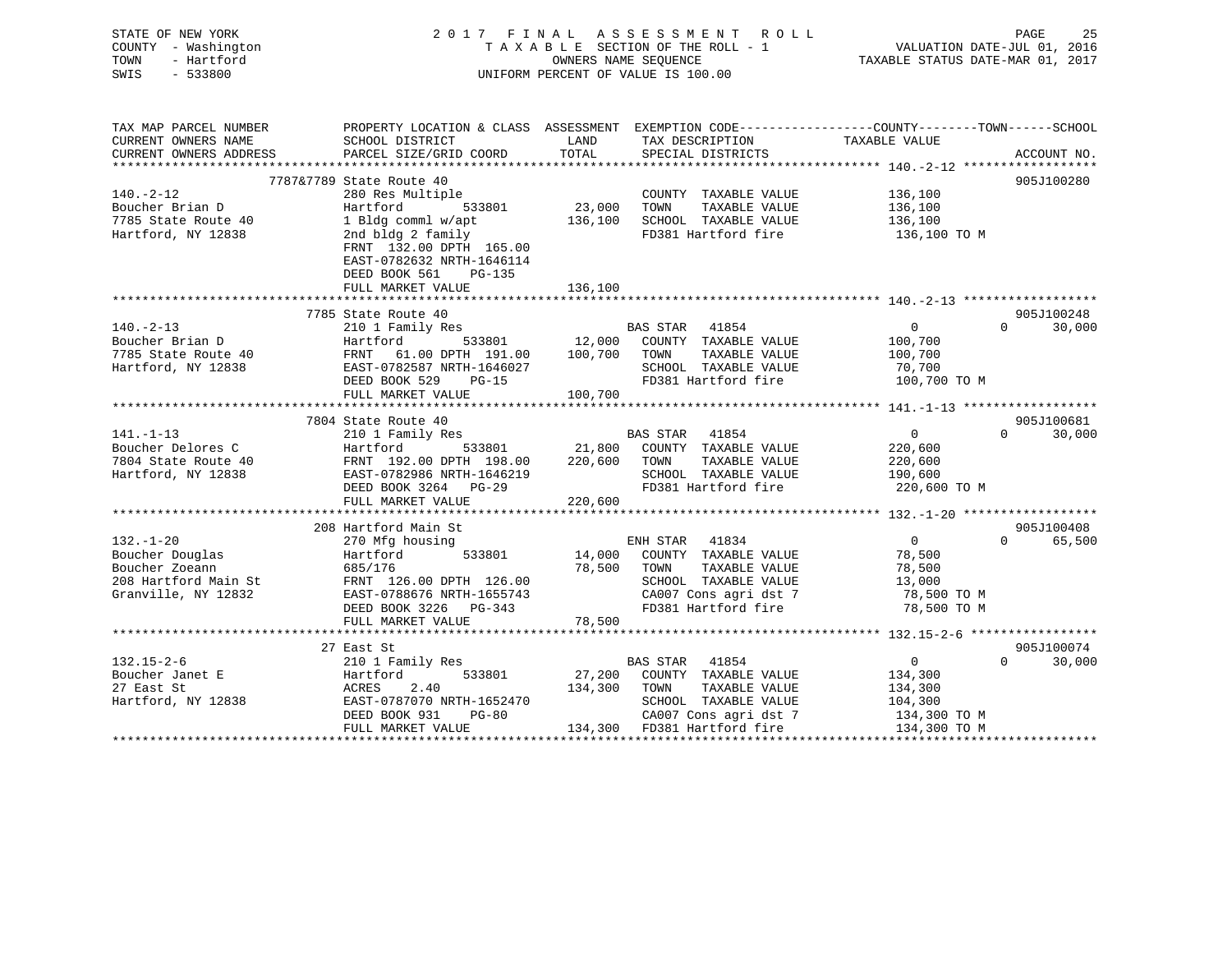# STATE OF NEW YORK 2 0 1 7 F I N A L A S S E S S M E N T R O L L PAGE 26 COUNTY - Washington T A X A B L E SECTION OF THE ROLL - 1 VALUATION DATE-JUL 01, 2016 TOWN - Hartford **TAXABLE STATUS DATE-MAR 01, 2017** SWIS - 533800 UNIFORM PERCENT OF VALUE IS 100.00

| SCHOOL DISTRICT<br>CURRENT OWNERS ADDRESS                                                                                                                            |         |                                                                |                                                                                                                                                                                                                                           | ACCOUNT NO.                                                                                                                                                                                                                                                                                                                                                                                                                                                                                                                                                                                                                                                                                                                                                                                                                                                                                                                                                                                                                                                                                                                                                                                                                                |
|----------------------------------------------------------------------------------------------------------------------------------------------------------------------|---------|----------------------------------------------------------------|-------------------------------------------------------------------------------------------------------------------------------------------------------------------------------------------------------------------------------------------|--------------------------------------------------------------------------------------------------------------------------------------------------------------------------------------------------------------------------------------------------------------------------------------------------------------------------------------------------------------------------------------------------------------------------------------------------------------------------------------------------------------------------------------------------------------------------------------------------------------------------------------------------------------------------------------------------------------------------------------------------------------------------------------------------------------------------------------------------------------------------------------------------------------------------------------------------------------------------------------------------------------------------------------------------------------------------------------------------------------------------------------------------------------------------------------------------------------------------------------------|
| 7941 State Route 40<br>1-1.-1.-/<br>Boucher Scott<br>7941 State Route 40<br>Hartford, NY 12838<br>626/57<br>ACRES 1.80<br>DEED BOOK 2745 PG-215<br>FULL MARKET VALUE | 187,700 |                                                                | 187,700 TO M                                                                                                                                                                                                                              | 905J100075                                                                                                                                                                                                                                                                                                                                                                                                                                                                                                                                                                                                                                                                                                                                                                                                                                                                                                                                                                                                                                                                                                                                                                                                                                 |
| State Route 40<br>FULL MARKET VALUE                                                                                                                                  |         |                                                                |                                                                                                                                                                                                                                           | 905J101389                                                                                                                                                                                                                                                                                                                                                                                                                                                                                                                                                                                                                                                                                                                                                                                                                                                                                                                                                                                                                                                                                                                                                                                                                                 |
| 1418 Burch Rd<br>ACRES 5.15<br>EAST-0796847 NRTH-1634775<br>DEED BOOK 3427 PG-4<br>FULL MARKET VALUE                                                                 | 84,100  |                                                                |                                                                                                                                                                                                                                           |                                                                                                                                                                                                                                                                                                                                                                                                                                                                                                                                                                                                                                                                                                                                                                                                                                                                                                                                                                                                                                                                                                                                                                                                                                            |
|                                                                                                                                                                      |         |                                                                |                                                                                                                                                                                                                                           |                                                                                                                                                                                                                                                                                                                                                                                                                                                                                                                                                                                                                                                                                                                                                                                                                                                                                                                                                                                                                                                                                                                                                                                                                                            |
| ACRES<br>1.42                                                                                                                                                        |         | TOWN                                                           | $22,250$ $22,250$<br>0 0<br>26,700                                                                                                                                                                                                        | 905L100303<br>$\overline{0}$<br>65,500                                                                                                                                                                                                                                                                                                                                                                                                                                                                                                                                                                                                                                                                                                                                                                                                                                                                                                                                                                                                                                                                                                                                                                                                     |
|                                                                                                                                                                      |         |                                                                |                                                                                                                                                                                                                                           |                                                                                                                                                                                                                                                                                                                                                                                                                                                                                                                                                                                                                                                                                                                                                                                                                                                                                                                                                                                                                                                                                                                                                                                                                                            |
| 5545 County Route 30<br>DEED BOOK 2364 PG-21<br>FULL MARKET VALUE                                                                                                    |         |                                                                | $\begin{array}{c} 0 \\ 117,900 \end{array}$<br>87,900                                                                                                                                                                                     | 30,000<br>$\Omega$                                                                                                                                                                                                                                                                                                                                                                                                                                                                                                                                                                                                                                                                                                                                                                                                                                                                                                                                                                                                                                                                                                                                                                                                                         |
|                                                                                                                                                                      |         | PARCEL SIZE/GRID COORD<br>EAST-0784643 NRTH-1649376<br>117,900 | <b>EXAMPLE EXAMPLE THE EXAMPLE EXAMPLE EXAMPLE EXAMPLE EXAMPLE EXAMPLE EXAMPLE EXAMPLE EXAMPLE EXAMPLE EXAMPLE E</b><br>TOTAL<br>210 1 Family Res<br>Hartford 533801 27,200 TOWN<br>187,700<br>1,000<br>36/8/1<br>FRNT 136.00 DPTH 202.00 | PROPERTY LOCATION & CLASS ASSESSMENT EXEMPTION CODE----------------COUNTY-------TOWN------SCHOOL<br>TAX DESCRIPTION TAXABLE VALUE SPECIAL DISTRICTS<br>COUNTY TAXABLE VALUE 187,700<br>TAXABLE VALUE 187,700<br>SCHOOL TAXABLE VALUE 187,700<br>CA007 Cons agri dst 7 187,700 TO M<br>FD381 Hartford fire<br>CA008 Cons agri dst 8 34,100 TO M<br>FD381 Hartford fire 34,100 TO M<br>132.-1-24<br>190 Hartford Main St<br>270 Mfg housing<br>290 Martford 533801<br>24,300 VET COM CT 41131<br>24,300 VET COM CT 41131<br>24,300 VET COM CT 41131<br>24,300 VET COM CT 41131<br>24,300 VET COM CT 41131<br>29,000 ENH STAR 41834<br>29,<br>TAXABLE VALUE 26,700<br>TAXABLE VALUE 23,500<br>ACRES 1.42<br>EAST-0788354 NRTH-1655458<br>DEED BOOK 1887 PG-171 29,000 FD381 Hartford fire 23,500<br>FULL MARKET VALUE 29,000 FD381 Hartford fire 89,000 TO M<br>FULL MARKET VALUE 29,000 FD381 Hartford fire 89,000 TO M<br>5945 COUNTY ROUTE 31,900<br>BAS STAR 41854<br>BOWER Philip Hartford 533801<br>BOWER STAR 41854<br>BAS STAR 41854<br>BAS STAR 41854<br>BAS STAR 41854<br>BAS STAR 41854<br>COUNTY TAXABLE VALUE<br>BOWER TAXABLE VALUE<br>SCHOOL TAXABLE VALUE<br>SCH<br>TAXABLE VALUE 117,900<br>FD381 Hartford fire 117,900 TO M |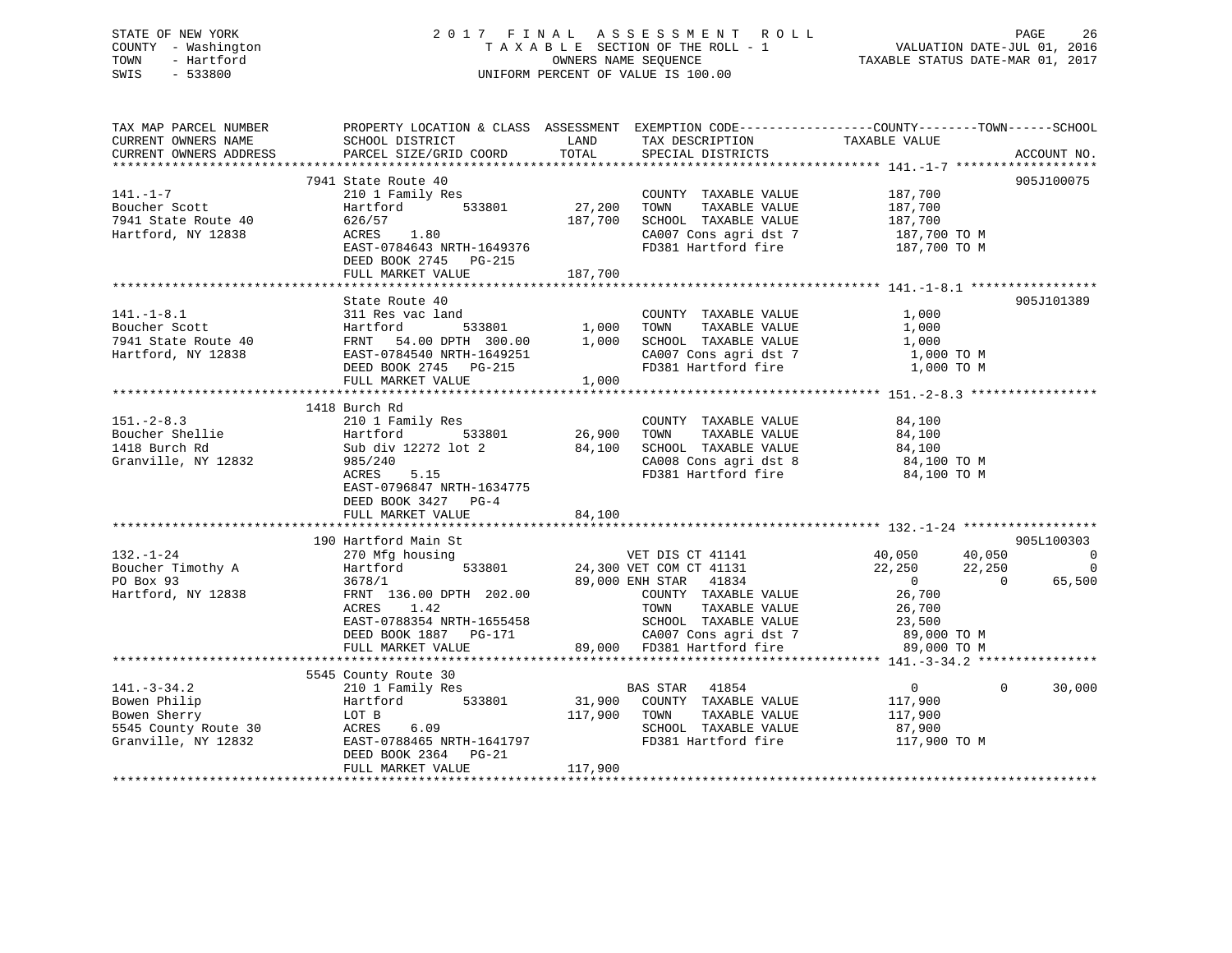# STATE OF NEW YORK 2 0 1 7 F I N A L A S S E S S M E N T R O L L PAGE 27 COUNTY - Washington T A X A B L E SECTION OF THE ROLL - 1 VALUATION DATE-JUL 01, 2016 TOWN - Hartford **TAXABLE STATUS DATE-MAR 01, 2017** SWIS - 533800 UNIFORM PERCENT OF VALUE IS 100.00

| TAX MAP PARCEL NUMBER<br>CURRENT OWNERS NAME<br>CURRENT OWNERS ADDRESS                                                                           | PROPERTY LOCATION & CLASS ASSESSMENT EXEMPTION CODE----------------COUNTY-------TOWN------SCHOOL<br>SCHOOL DISTRICT<br>PARCEL SIZE/GRID COORD                                                                                     | LAND<br>TOTAL                          | TAX DESCRIPTION<br>SPECIAL DISTRICTS                                                                                             | TAXABLE VALUE                                            | ACCOUNT NO. |
|--------------------------------------------------------------------------------------------------------------------------------------------------|-----------------------------------------------------------------------------------------------------------------------------------------------------------------------------------------------------------------------------------|----------------------------------------|----------------------------------------------------------------------------------------------------------------------------------|----------------------------------------------------------|-------------|
| $141. - 3 - 35$<br>Bowen Philip<br>Bowen Sherry<br>5545 County Route 30<br>Granville, NY 12832                                                   | 5537 County Route 30<br>311 Res vac land<br>Hartford<br>533801<br>74.00 DPTH 99.00<br>FRNT<br>EAST-0788839 NRTH-1642034<br>DEED BOOK 2771 PG-291<br>FULL MARKET VALUE                                                             | 500<br>500<br>500                      | COUNTY TAXABLE VALUE<br>TAXABLE VALUE<br>TOWN<br>SCHOOL TAXABLE VALUE<br>FD381 Hartford fire                                     | 500<br>500<br>500<br>500 TO M                            | 905J100173  |
| $150. - 1 - 3.2$<br>Bowen Philip<br>Bowen Sherry<br>5545 County Route 30<br>Granville, NY 12832                                                  | County Route 30<br>314 Rural vac<10<br>Hartford<br>533801<br>2011 to be combined $w/34$ .<br>2.28<br>ACRES<br>EAST-0788807 NRTH-1641803<br>DEED BOOK 2706<br>PG-164<br>FULL MARKET VALUE                                          | 13,800<br>13,800<br>13,800             | COUNTY TAXABLE VALUE<br>TOWN<br>TAXABLE VALUE<br>SCHOOL TAXABLE VALUE<br>CA008 Cons agri dst 8<br>FD381 Hartford fire            | 13,800<br>13,800<br>13,800<br>13,800 TO M<br>13,800 TO M |             |
| $150. - 1 - 59$<br>Bradley Stanley H Jr<br>421 Gilchrist Hill Rd<br>Hartford, NY 12838<br>MAY BE SUBJECT TO PAYMENT<br>UNDER AGDIST LAW TIL 2021 | Gilchrist Hill Rd OFF<br>322 Rural vac>10<br>533801<br>Hartford<br>LOT 12<br>ACRES 10.53<br>EAST-0783783 NRTH-1638480<br>DEED BOOK 666<br>$PG-29$<br>FULL MARKET VALUE                                                            | 6,800<br>6,800<br>6,800<br>*********** | COUNTY TAXABLE VALUE<br>TAXABLE VALUE<br>TOWN<br>SCHOOL TAXABLE VALUE<br>FD381 Hartford fire                                     | 6,800<br>6,800<br>6,800<br>6,800 ТО М                    | 905J101295  |
| $150. - 1 - 60$<br>Bradley Stanley H Jr<br>421 Gilchrist Hill Rd<br>Hartford, NY 12838                                                           | Gilchrist Hill Rd OFF<br>312 Vac w/imprv<br>533801<br>Hartford<br>LOT 13<br>3.91<br>ACRES<br>EAST-0783867 NRTH-1638099<br>DEED BOOK 854<br>$PG-235$<br>FULL MARKET VALUE                                                          | 24,100<br>50,700<br>50,700             | COUNTY TAXABLE VALUE<br>TOWN<br>TAXABLE VALUE<br>SCHOOL TAXABLE VALUE<br>FD381 Hartford fire                                     | 50,700<br>50,700<br>50,700<br>50,700 TO M                | 905J101296  |
| $150. - 1 - 62$<br>Bradley Stanley H Jr<br>421 Gilchrist Hill Rd<br>Hartford, NY 12838                                                           | Gilchrist Hill Rd OFF<br>322 Rural vac>10<br>Hartford<br>533801<br>LOTS 14 & 15<br>517/212 622/340<br>ACRES 22.87<br>EAST-0783927 NRTH-1637540<br>DEED BOOK 513<br><b>PG-220</b><br>FULL MARKET VALUE<br>************************ | 21,400<br>21,400<br>21,400             | COUNTY TAXABLE VALUE<br>TOWN<br>TAXABLE VALUE<br>SCHOOL TAXABLE VALUE<br>FD381 Hartford fire<br>******************************** | 21,400<br>21,400<br>21,400<br>21,400 TO M                | 905J101297  |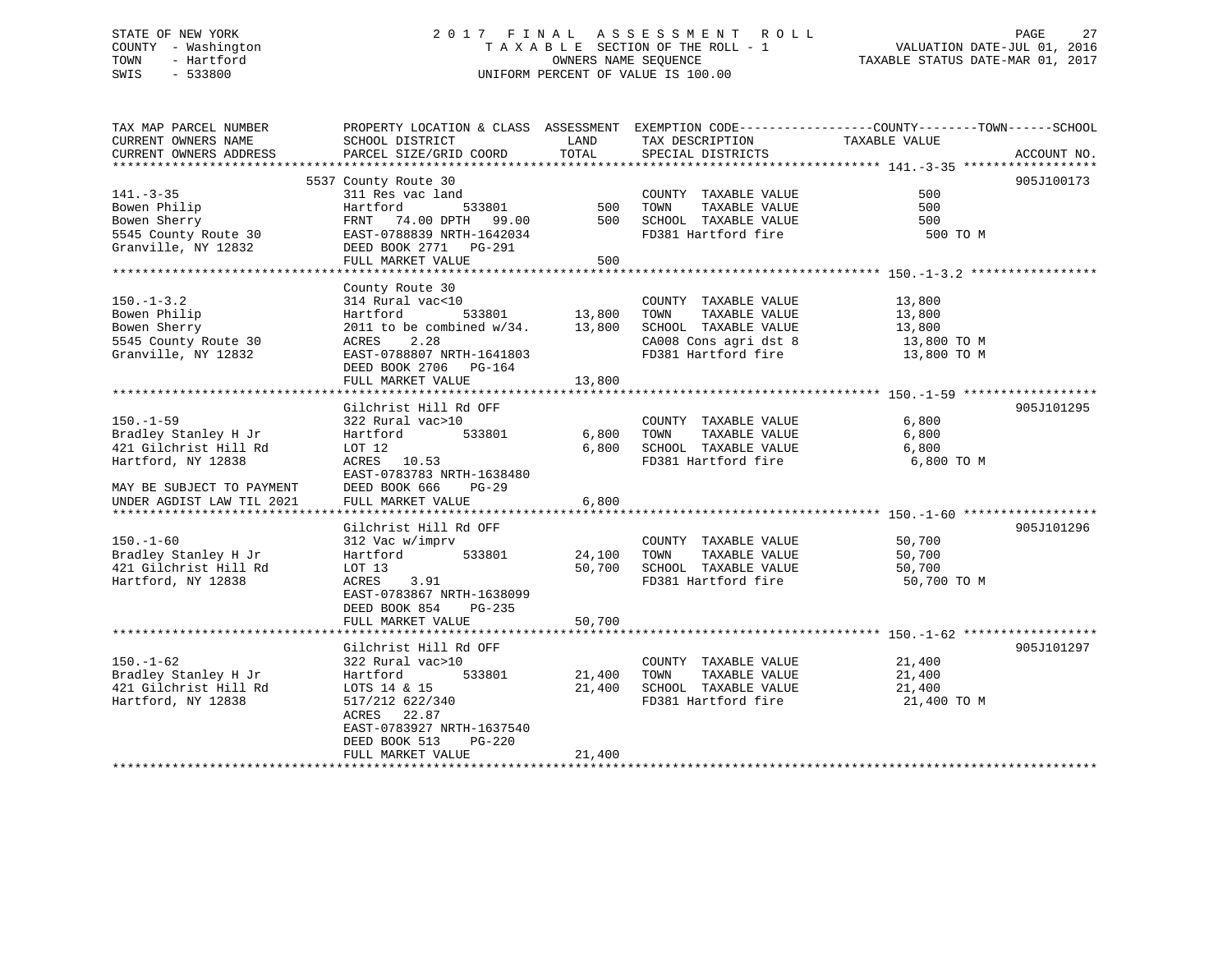# STATE OF NEW YORK 2 0 1 7 F I N A L A S S E S S M E N T R O L L PAGE 28 COUNTY - Washington T A X A B L E SECTION OF THE ROLL - 1 VALUATION DATE-JUL 01, 2016 TOWN - Hartford **TAXABLE STATUS DATE-MAR 01, 2017** SWIS - 533800 UNIFORM PERCENT OF VALUE IS 100.00

| TAX MAP PARCEL NUMBER                                                                                                                                                                                                                                                                                                             | PROPERTY LOCATION & CLASS ASSESSMENT EXEMPTION CODE---------------COUNTY-------TOWN-----SCHOOL                                                                                                         |              |                                                                                     |                                                       |                    |
|-----------------------------------------------------------------------------------------------------------------------------------------------------------------------------------------------------------------------------------------------------------------------------------------------------------------------------------|--------------------------------------------------------------------------------------------------------------------------------------------------------------------------------------------------------|--------------|-------------------------------------------------------------------------------------|-------------------------------------------------------|--------------------|
| CURRENT OWNERS NAME                                                                                                                                                                                                                                                                                                               | SCHOOL DISTRICT                                                                                                                                                                                        | LAND         | TAX DESCRIPTION                                                                     | TAXABLE VALUE                                         |                    |
| CURRENT OWNERS ADDRESS                                                                                                                                                                                                                                                                                                            | PARCEL SIZE/GRID COORD                                                                                                                                                                                 | TOTAL        | SPECIAL DISTRICTS                                                                   |                                                       | ACCOUNT NO.        |
|                                                                                                                                                                                                                                                                                                                                   |                                                                                                                                                                                                        |              |                                                                                     |                                                       |                    |
|                                                                                                                                                                                                                                                                                                                                   |                                                                                                                                                                                                        |              |                                                                                     |                                                       | 905J101295         |
| $150. - 1 - 64$                                                                                                                                                                                                                                                                                                                   |                                                                                                                                                                                                        |              |                                                                                     | $\overline{0}$                                        | 30,000<br>$\Omega$ |
| Bradley Stanley H Jr                                                                                                                                                                                                                                                                                                              |                                                                                                                                                                                                        |              |                                                                                     | 265,300                                               |                    |
| 421 Gilchrist Hill Rd                                                                                                                                                                                                                                                                                                             | P/O LOT 11 & LOTS 16, 17 265,300 TOWN<br>ACRES 15.70 SCHOOL                                                                                                                                            |              |                                                                                     | TAXABLE VALUE 265,300<br>TAXABLE VALUE 235,300        |                    |
| Hartford, NY 12838                                                                                                                                                                                                                                                                                                                |                                                                                                                                                                                                        |              | SCHOOL TAXABLE VALUE                                                                |                                                       |                    |
|                                                                                                                                                                                                                                                                                                                                   | EAST-0783360 NRTH-1637861                                                                                                                                                                              |              | FD381 Hartford fire 265,300 TO M                                                    |                                                       |                    |
|                                                                                                                                                                                                                                                                                                                                   | DEED BOOK 609 PG-312                                                                                                                                                                                   |              |                                                                                     |                                                       |                    |
| MAY BE SUBJECT TO PAYMENT<br>UNDER AGDIST LAW TIL 2020                                                                                                                                                                                                                                                                            |                                                                                                                                                                                                        |              |                                                                                     |                                                       |                    |
|                                                                                                                                                                                                                                                                                                                                   |                                                                                                                                                                                                        |              |                                                                                     |                                                       |                    |
|                                                                                                                                                                                                                                                                                                                                   | 4221 State Route 149                                                                                                                                                                                   |              |                                                                                     |                                                       | 905J101362         |
| $131. - 1 - 8.2$                                                                                                                                                                                                                                                                                                                  | 210 1 Family Res                                                                                                                                                                                       |              | BAS STAR 41854                                                                      | $\overline{0}$                                        | $\Omega$<br>30,000 |
|                                                                                                                                                                                                                                                                                                                                   |                                                                                                                                                                                                        |              | 533801 19,000 COUNTY TAXABLE VALUE 151,700<br>73 151,700 TOWN TAXABLE VALUE 151,700 |                                                       |                    |
|                                                                                                                                                                                                                                                                                                                                   |                                                                                                                                                                                                        |              |                                                                                     |                                                       |                    |
|                                                                                                                                                                                                                                                                                                                                   |                                                                                                                                                                                                        |              | SCHOOL TAXABLE VALUE 121,700                                                        |                                                       |                    |
|                                                                                                                                                                                                                                                                                                                                   | 131.-1-8.2 210 1 Family Res<br>Braundsdorf Wayne R<br>Braundsdorf Shirley ACRES 3.73 151,700<br>PO Box 131 EAST-0776101 NRTH-1653718<br>Hartford, NY 12838 DEED BOOK 579 PG-117<br>THE BOOK 579 PG-117 |              |                                                                                     |                                                       |                    |
|                                                                                                                                                                                                                                                                                                                                   | FULL MARKET VALUE                                                                                                                                                                                      |              | CA007 Cons agri dst 7 151,700 TO M<br>151,700 FD381 Hartford fire 151,700 TO M      |                                                       |                    |
|                                                                                                                                                                                                                                                                                                                                   |                                                                                                                                                                                                        |              |                                                                                     |                                                       |                    |
|                                                                                                                                                                                                                                                                                                                                   | 3151 State Route 196                                                                                                                                                                                   |              |                                                                                     |                                                       | 905J100703         |
| $\begin{tabular}{llllll} 148.-1-8 & 240 Rural res \\ \hline \texttt{Brayman} \; \texttt{Mickey} & \texttt{Hartford} \\ \texttt{3151} \; \texttt{State} \; \texttt{Route 196} & \texttt{ACRES} & \texttt{54.40} \\ \texttt{Fort Ann, NY 12827} & \texttt{EAST-0766241 N} \\ & \texttt{DEED BOOK} \; \; \texttt{688} \end{tabular}$ |                                                                                                                                                                                                        |              |                                                                                     | $\begin{array}{c}\n0 \\ 300\n\end{array}$<br>$\Omega$ | 30,000             |
|                                                                                                                                                                                                                                                                                                                                   |                                                                                                                                                                                                        |              | BAS STAR 41854<br>533801 103,900 COUNTY TAXABLE VALUE                               |                                                       |                    |
|                                                                                                                                                                                                                                                                                                                                   |                                                                                                                                                                                                        |              |                                                                                     | TAXABLE VALUE 300,000                                 |                    |
|                                                                                                                                                                                                                                                                                                                                   |                                                                                                                                                                                                        |              |                                                                                     |                                                       |                    |
|                                                                                                                                                                                                                                                                                                                                   |                                                                                                                                                                                                        |              |                                                                                     |                                                       |                    |
|                                                                                                                                                                                                                                                                                                                                   |                                                                                                                                                                                                        |              |                                                                                     |                                                       |                    |
|                                                                                                                                                                                                                                                                                                                                   | FULL MARKET VALUE                                                                                                                                                                                      | 300,000      |                                                                                     |                                                       |                    |
|                                                                                                                                                                                                                                                                                                                                   |                                                                                                                                                                                                        |              |                                                                                     |                                                       |                    |
|                                                                                                                                                                                                                                                                                                                                   | State Route 196                                                                                                                                                                                        |              |                                                                                     |                                                       |                    |
| $148. - 1 - 14.1$                                                                                                                                                                                                                                                                                                                 | 314 Rural vac<10                                                                                                                                                                                       |              | SOL/WINDSY 49500                                                                    | 18,300 18,300 18,300                                  |                    |
|                                                                                                                                                                                                                                                                                                                                   | Hartford                                                                                                                                                                                               |              | 533801 18,300 COUNTY TAXABLE VALUE                                                  | 18,300                                                |                    |
|                                                                                                                                                                                                                                                                                                                                   |                                                                                                                                                                                                        |              |                                                                                     | TAXABLE VALUE 18,300                                  |                    |
|                                                                                                                                                                                                                                                                                                                                   |                                                                                                                                                                                                        |              |                                                                                     |                                                       |                    |
| 148.-1-14.1<br>Brayman Mickey<br>Brayman Nancy<br>3151 State Route 196<br>Fort Ann, NY 12827                                                                                                                                                                                                                                      | ACRES 2.75 36,600 TOWN<br>EAST-0766697 NRTH-1637495 36,600 TOWN<br>DEED BOOK 805 PG-168 FD381                                                                                                          |              | SCHOOL TAXABLE VALUE 18,300<br>FD381 Hartford fire 16,600 TO M                      |                                                       |                    |
|                                                                                                                                                                                                                                                                                                                                   |                                                                                                                                                                                                        |              |                                                                                     |                                                       |                    |
|                                                                                                                                                                                                                                                                                                                                   |                                                                                                                                                                                                        |              |                                                                                     |                                                       |                    |
|                                                                                                                                                                                                                                                                                                                                   | State Route 196                                                                                                                                                                                        |              |                                                                                     |                                                       | 905J101394         |
| $148. - 1 - 27$                                                                                                                                                                                                                                                                                                                   | 314 Rural vac<10                                                                                                                                                                                       |              |                                                                                     | 1,600                                                 |                    |
| Brayman Mickey                                                                                                                                                                                                                                                                                                                    | Hartford                                                                                                                                                                                               | 533801 1,600 | COUNTY TAXABLE VALUE<br>TOWN TAXABLE VALUE                                          | 1,600                                                 |                    |
| Griffin Mary S<br>3151 State Route 196                                                                                                                                                                                                                                                                                            | 688/240                                                                                                                                                                                                | 1,600        | SCHOOL TAXABLE VALUE 1,600                                                          |                                                       |                    |
|                                                                                                                                                                                                                                                                                                                                   | 688/127 Thru 130                                                                                                                                                                                       |              | FD381 Hartford fire                                                                 | 1,600 TO M                                            |                    |
| Fort Ann, NY 12827                                                                                                                                                                                                                                                                                                                | FRNT 204.00 DPTH 234.00                                                                                                                                                                                |              |                                                                                     |                                                       |                    |
|                                                                                                                                                                                                                                                                                                                                   | EAST-0766978 NRTH-1637659                                                                                                                                                                              |              |                                                                                     |                                                       |                    |
|                                                                                                                                                                                                                                                                                                                                   | DEED BOOK 407<br>$PG-112$                                                                                                                                                                              |              |                                                                                     |                                                       |                    |
|                                                                                                                                                                                                                                                                                                                                   | FULL MARKET VALUE                                                                                                                                                                                      | 1,600        |                                                                                     |                                                       |                    |
|                                                                                                                                                                                                                                                                                                                                   |                                                                                                                                                                                                        |              |                                                                                     |                                                       |                    |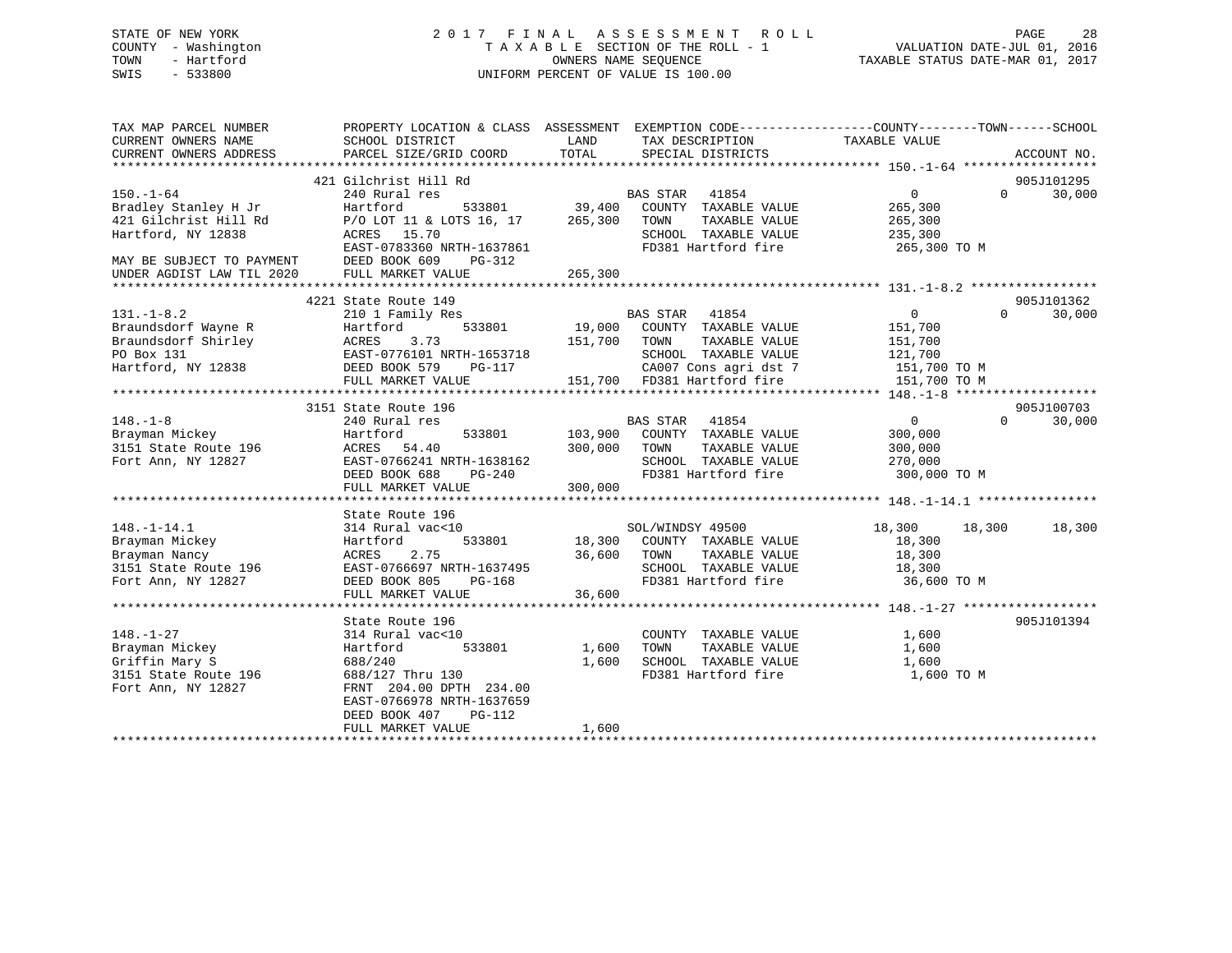# STATE OF NEW YORK 2 0 1 7 F I N A L A S S E S S M E N T R O L L PAGE 29 COUNTY - Washington T A X A B L E SECTION OF THE ROLL - 1 VALUATION DATE-JUL 01, 2016 TOWN - Hartford **TAXABLE STATUS DATE-MAR 01, 2017** SWIS - 533800 UNIFORM PERCENT OF VALUE IS 100.00

| TAX MAP PARCEL NUMBER<br>CURRENT OWNERS NAME<br>CURRENT OWNERS ADDRESS                                                | PROPERTY LOCATION & CLASS ASSESSMENT EXEMPTION CODE---------------COUNTY-------TOWN-----SCHOOL<br>SCHOOL DISTRICT                                                                    | LAND                           | TAX DESCRIPTION TAXABLE VALUE                                                                                                                                                      |                                                                                          |                                                          |
|-----------------------------------------------------------------------------------------------------------------------|--------------------------------------------------------------------------------------------------------------------------------------------------------------------------------------|--------------------------------|------------------------------------------------------------------------------------------------------------------------------------------------------------------------------------|------------------------------------------------------------------------------------------|----------------------------------------------------------|
| $132. -4 - 3.1$<br>Breault Dale L<br>163 Baker Rd<br>Granville, NY 12832                                              | Baker Rd<br>314 Rural vac<10<br>Hartford<br>ACRES 1.00<br>EAST-0794449 NRTH-1654574<br>DEED BOOK 819<br>$PG-143$<br>FULL MARKET VALUE                                                | 533801 6,500<br>6,500<br>6,500 | COUNTY TAXABLE VALUE<br>TAXABLE VALUE<br>TOWN<br>SCHOOL TAXABLE VALUE<br>FD381 Hartford fire                                                                                       | 6,500<br>6,500<br>6,500<br>6,500 TO M                                                    | 905J100689                                               |
| $132. - 4 - 3.2$<br>re L<br>Rd<br>Breault Dale L<br>163 Baker Rd<br>Granville, NY 12832                               | 163 Baker Rd<br>210 1 Family Res<br>Hartford<br>1.00<br>ACRES<br>EAST-0794296 NRTH-1654592<br>DEED BOOK 819 PG-143<br>FULL MARKET VALUE                                              |                                | VET WAR CT 41121<br>533801 23,000 ENH STAR 41834<br>114,800 COUNTY TAXABLE VALUE 97,580<br>TOWN TAXABLE VALUE 97,580<br>SCHOOL TAXABLE VALUE 49,300<br>114,800 FD381 Hartford fire | 17,220<br>17,220<br>$\overline{0}$<br>114,800 TO M                                       | 905J101133<br>$\overline{0}$<br>65,500<br>$\overline{0}$ |
| $132. -4 - 4.1$<br>Breault Dale L<br>Breault Linda<br>163 Baker Rd<br>Granville, NY 12832                             | Baker Rd<br>314 Rural vac<10<br>533801<br>Hartford<br>4.70<br>ACRES<br>EAST-0794402 NRTH-1654921<br>DEED BOOK 2483 PG-1                                                              | 10,200<br>10,200               | COUNTY TAXABLE VALUE<br>TOWN TAXABLE VALUE $10,200$<br>SCHOOL TAXABLE VALUE $10,200$<br>FD381 Hartford fire $10,200$ TO M                                                          | 10, 200                                                                                  | 905J101218                                               |
|                                                                                                                       |                                                                                                                                                                                      |                                |                                                                                                                                                                                    |                                                                                          |                                                          |
| $122. - 1 - 46$<br>Breault Emma L LE<br>Hadrick Susan D<br>Hadrick Susan D<br>8 Cedar Ridge Way<br>Fort Ann, NY 12827 | 8 Cedar Ridge Way<br>2001 Namily Res<br>210 1 Family Res<br>33801 27,300 ENH STAR 41834<br>3467/329<br>ACRES 3.97<br>EAST-0769553 NRTH-1659533<br>DEED BOOK 875<br>FULL MARKET VALUE |                                | AGED-CO/TN 41801<br>125,900 COUNTY TAXABLE VALUE<br>TOWN TAXABLE VALUE<br>SCHOOL TAXABLE VALUE<br>PG-252 CA007 Cons agri dst 7<br>LLUE 125,900 FD381 Hartford fire                 | 50,360<br>$\overline{0}$<br>75,540<br>75,540<br>60,400<br>$125,900$ TO M<br>125,900 TO M | 905J101127<br>50,360 0<br>65,500<br>$\overline{0}$       |
|                                                                                                                       |                                                                                                                                                                                      |                                |                                                                                                                                                                                    |                                                                                          |                                                          |
| $122. - 1 - 46.1$                                                                                                     | 32 Cedar Ridge Way<br>210 1 Family Res                                                                                                                                               |                                | <b>BAS STAR</b> 41854                                                                                                                                                              | $\overline{0}$<br>159,000<br>159,000<br>129,000<br>159,000 TO M<br>159,000 TO M          | 905J101382<br>$\Omega$<br>30,000                         |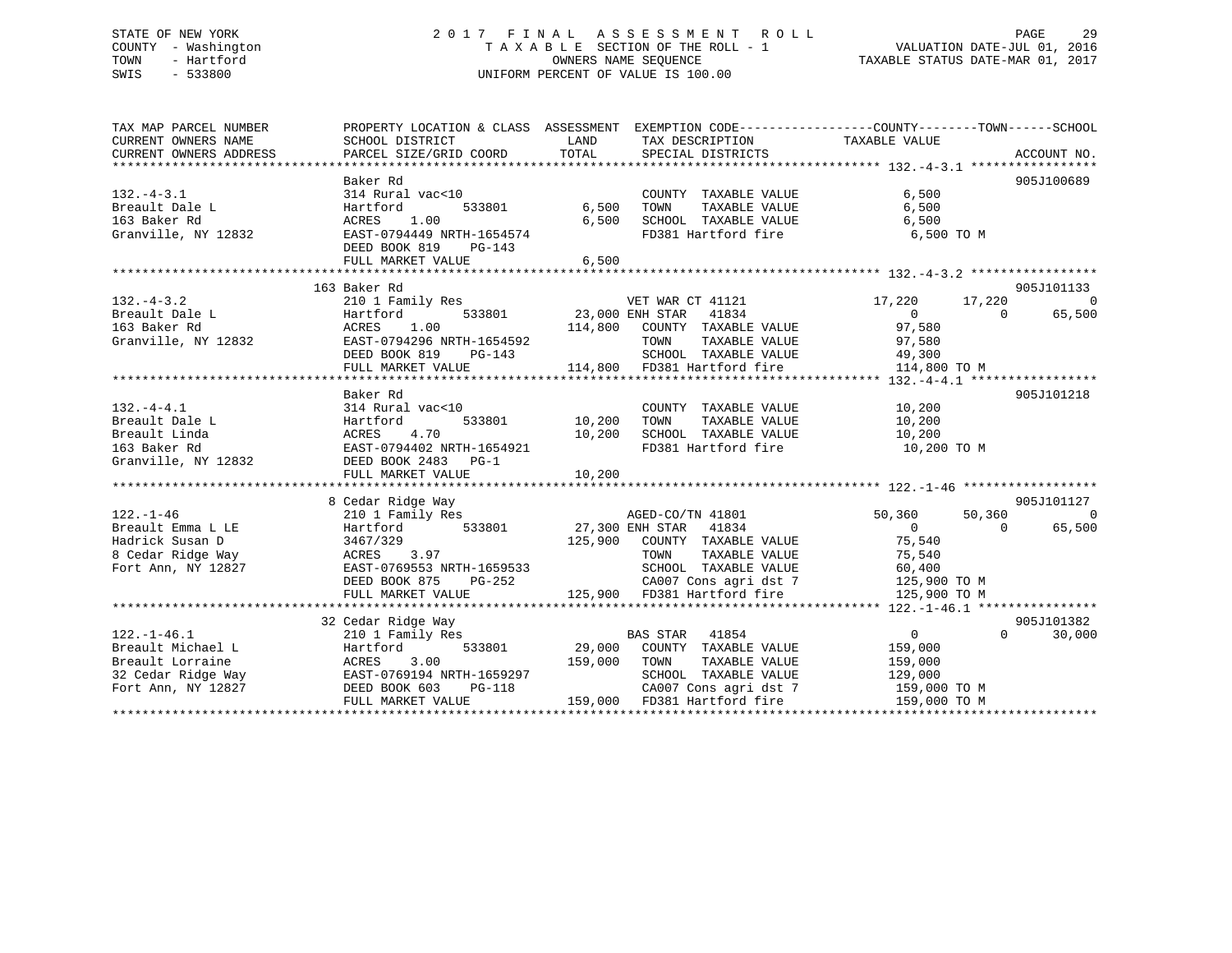# STATE OF NEW YORK 2 0 1 7 F I N A L A S S E S S M E N T R O L L PAGE 30 COUNTY - Washington T A X A B L E SECTION OF THE ROLL - 1 VALUATION DATE-JUL 01, 2016 TOWN - Hartford **TAXABLE STATUS DATE-MAR 01, 2017** SWIS - 533800 UNIFORM PERCENT OF VALUE IS 100.00

| TAX MAP PARCEL NUMBER                         |                                           |                                                       | PROPERTY LOCATION & CLASS ASSESSMENT EXEMPTION CODE-----------------COUNTY--------TOWN------SCHOOL |
|-----------------------------------------------|-------------------------------------------|-------------------------------------------------------|----------------------------------------------------------------------------------------------------|
| CURRENT OWNERS NAME<br>CURRENT OWNERS ADDRESS | SCHOOL DISTRICT<br>PARCEL SIZE/GRID COORD | TAX DESCRIPTION<br>LAND<br>TOTAL<br>SPECIAL DISTRICTS | TAXABLE VALUE<br>ACCOUNT NO.                                                                       |
|                                               |                                           |                                                       |                                                                                                    |
|                                               | 8329 State Route 40                       |                                                       |                                                                                                    |
| $123. - 1 - 15.3$                             | 210 1 Family Res                          | BAS STAR 41854                                        | $\overline{0}$<br>$\Omega$<br>30,000                                                               |
| Britton David B                               | 533801<br>Hartford                        | 27,600 COUNTY TAXABLE VALUE                           | 127,400                                                                                            |
| Britton Diana M                               | Lot 2                                     | 127,400<br>TOWN<br>TAXABLE VALUE                      | 127,400                                                                                            |
| 8329 State Route 40                           | 2.20<br>ACRES                             | SCHOOL TAXABLE VALUE                                  | 97,400                                                                                             |
| Granville, NY 12832                           | EAST-0789957 NRTH-1657569                 | CA007 Cons agri dst 7                                 | 127,400 TO M                                                                                       |
|                                               | DEED BOOK 2554 PG-225                     | FD381 Hartford fire                                   | 127,400 TO M                                                                                       |
|                                               | FULL MARKET VALUE                         | 127,400                                               |                                                                                                    |
|                                               |                                           |                                                       |                                                                                                    |
|                                               | 336 County Route 19                       |                                                       | 905J101379                                                                                         |
| $149. - 1 - 32.6$                             | 210 1 Family Res                          | VET WAR CT 41121<br>35,400 ENH STAR 41834             | 11,700<br>11,700<br>0                                                                              |
| Bromley Harry J                               | Hartford 533801                           |                                                       | 65,500<br>$\overline{0}$<br>$\Omega$                                                               |
| Bromley Euphrosine M                          | LOT 3                                     | 78,000 COUNTY TAXABLE VALUE                           | 66,300                                                                                             |
| 336 County Route 19                           | ACRES 5.41                                | TAXABLE VALUE<br>TOWN                                 | 66,300                                                                                             |
| Fort Ann, NY 12827                            | EAST-0774769 NRTH-1637956                 | SCHOOL TAXABLE VALUE                                  | 12,500                                                                                             |
|                                               | DEED BOOK 813<br>PG-348                   | CA006 Cons agri dst 6<br>78,000 FD381 Hartford fire   | 78,000 TO M                                                                                        |
|                                               | FULL MARKET VALUE                         |                                                       | 78,000 TO M                                                                                        |
|                                               |                                           |                                                       |                                                                                                    |
|                                               | 24 North Rd                               |                                                       | 905J100521                                                                                         |
| $149. - 1 - 12$                               | 210 1 Family Res                          | COUNTY TAXABLE VALUE                                  | 127,000                                                                                            |
| Brooking Gary                                 | Hartford<br>533801                        | 29,000<br>TOWN<br>TAXABLE VALUE                       | 127,000                                                                                            |
| Brooking Kelly                                | ACRES<br>EAST-<br>3.00                    | 127,000<br>SCHOOL TAXABLE VALUE                       | 127,000                                                                                            |
| 24 North Rd                                   | EAST-0773861 NRTH-1639530                 | FD381 Hartford fire                                   | 127,000 TO M                                                                                       |
| Fort Ann, NY 12827 DEED BOOK 2260             | $PG-53$                                   |                                                       |                                                                                                    |
|                                               | FULL MARKET VALUE                         | 127,000                                               |                                                                                                    |
|                                               |                                           |                                                       | 905J100400                                                                                         |
| $158. - 2 - 5$                                | 1100 Lundy Rd/OFF<br>240 Rural res        | BAS STAR 41854                                        | 30,000<br>$\overline{0}$<br>$\Omega$                                                               |
| Brophy Thomas                                 | 533801<br>Hartford                        | 37,800 COUNTY TAXABLE VALUE                           | 135,000                                                                                            |
| 1100 Lundy Rd                                 | ROW 609/102                               | 135,000<br>TAXABLE VALUE<br>TOWN                      | 135,000                                                                                            |
| Granville, NY 12832                           | $158. - 1 - 5$                            | SCHOOL TAXABLE VALUE                                  | 105,000                                                                                            |
|                                               | ACRES 10.09                               | FD381 Hartford fire                                   | 135,000 TO M                                                                                       |
|                                               | EAST-0787646 NRTH-1633541                 |                                                       |                                                                                                    |
|                                               | DEED BOOK 3445 PG-169                     |                                                       |                                                                                                    |
|                                               | FULL MARKET VALUE                         | 135,000                                               |                                                                                                    |
|                                               |                                           |                                                       |                                                                                                    |
|                                               | 212 West Starbuck Ln                      |                                                       | 905J101054                                                                                         |
| $112. - 2 - 4$                                | 210 1 Family Res                          | BAS STAR 41854                                        | $\overline{0}$<br>$\Omega$<br>30,000                                                               |
| Brown Douglas                                 | 532802<br>Fort Ann                        | 21,500<br>COUNTY TAXABLE VALUE                        | 128,000                                                                                            |
| 212 West Starbuck Ln                          | $112. - 1 - 4$                            | 128,000<br>TAXABLE VALUE<br>TOWN                      | 128,000                                                                                            |
| Fort Ann, NY 12827                            | FRNT 364.00 DPTH 100.00                   | SCHOOL TAXABLE VALUE                                  | 98,000                                                                                             |
|                                               | EAST-0768168 NRTH-1668338                 | FD381 Hartford fire                                   | 128,000 TO M                                                                                       |
|                                               | DEED BOOK 664<br>PG-217                   |                                                       |                                                                                                    |
|                                               | FULL MARKET VALUE                         | 128,000                                               |                                                                                                    |
|                                               |                                           |                                                       |                                                                                                    |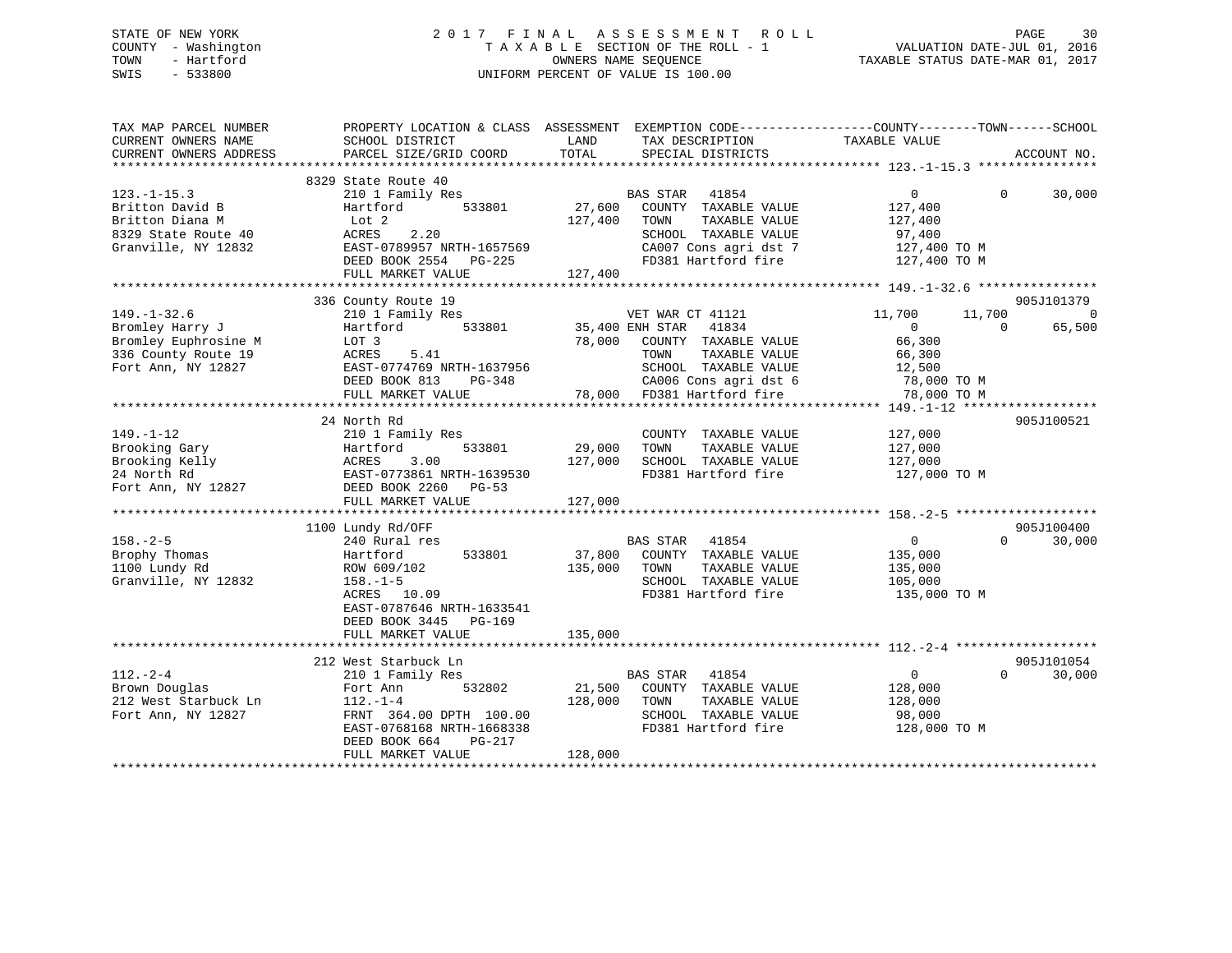# STATE OF NEW YORK 2 0 1 7 F I N A L A S S E S S M E N T R O L L PAGE 31 COUNTY - Washington T A X A B L E SECTION OF THE ROLL - 1 VALUATION DATE-JUL 01, 2016 TOWN - Hartford **TAXABLE STATUS DATE-MAR 01, 2017** SWIS - 533800 UNIFORM PERCENT OF VALUE IS 100.00

| TAX MAP PARCEL NUMBER  | PROPERTY LOCATION & CLASS ASSESSMENT EXEMPTION CODE---------------COUNTY-------TOWN------SCHOOL |               |                                                                  |                   |                    |
|------------------------|-------------------------------------------------------------------------------------------------|---------------|------------------------------------------------------------------|-------------------|--------------------|
| CURRENT OWNERS NAME    | SCHOOL DISTRICT                                                                                 | LAND<br>TOTAL | TAX DESCRIPTION                                                  | TAXABLE VALUE     |                    |
| CURRENT OWNERS ADDRESS | PARCEL SIZE/GRID COORD                                                                          |               | SPECIAL DISTRICTS                                                |                   | ACCOUNT NO.        |
|                        | 39 Brayton Rd                                                                                   |               |                                                                  |                   | 905J101227         |
| $113. - 2 - 3.1$       | 210 1 Family Res                                                                                |               | BAS STAR 41854                                                   | $0 \qquad \qquad$ | 30,000<br>$\Omega$ |
| Brown Gregory F        | 533801<br>Hartford                                                                              | 22,400        | COUNTY TAXABLE VALUE                                             | 132,000           |                    |
| Brown Susan            | $113.-1-3.1$                                                                                    | 132,000       | TOWN<br>TAXABLE VALUE                                            | 132,000           |                    |
| 39 Brayton Rd          | FRNT 203.00 DPTH 200.00                                                                         |               | SCHOOL TAXABLE VALUE                                             | 102,000           |                    |
| Fort Ann, NY 12827     | EAST-0779821 NRTH-1668368                                                                       |               | CA007 Cons agri dst 7 132,000 TO M                               |                   |                    |
|                        | DEED BOOK 501<br>$PG-140$                                                                       |               | FD381 Hartford fire                                              | 132,000 TO M      |                    |
|                        | FULL MARKET VALUE                                                                               | 132,000       |                                                                  |                   |                    |
|                        |                                                                                                 |               |                                                                  |                   |                    |
|                        | 5069 State Route 149                                                                            |               |                                                                  |                   | 905J101236         |
| $132. - 2 - 11.2$      | 210 1 Family Res                                                                                |               | BAS STAR 41854                                                   | $\overline{0}$    | $\Omega$<br>30,000 |
| Brown Gregory W        | 533801<br>Hartford                                                                              | 35,600        | COUNTY TAXABLE VALUE                                             | 230,000           |                    |
| Brown Suzanne          | 1833/209 3207/326                                                                               | 230,000       | TAXABLE VALUE<br>TOWN                                            | 230,000           |                    |
| 5069 State Route 149   | 6.81<br>ACRES                                                                                   |               | SCHOOL TAXABLE VALUE                                             | 200,000           |                    |
| Granville, NY 12832    | EAST-0788988 NRTH-1653810                                                                       |               | FD381 Hartford fire                                              | 230,000 TO M      |                    |
|                        | DEED BOOK 1833 PG-213                                                                           |               |                                                                  |                   |                    |
|                        | FULL MARKET VALUE                                                                               | 230,000       |                                                                  |                   |                    |
|                        |                                                                                                 |               |                                                                  |                   |                    |
|                        | 160 West Starbuck Ln                                                                            |               |                                                                  |                   |                    |
| $112. - 2 - 5.2$       | 210 1 Family Res                                                                                |               | COUNTY TAXABLE VALUE                                             | 127,100           |                    |
| Brown Jeremiah         | Fort Ann<br>532802                                                                              | 27,100        | TOWN<br>TAXABLE VALUE                                            | 127,100           |                    |
| 160 West Starbuck Ln   | LOT 2                                                                                           | 127,100       | SCHOOL TAXABLE VALUE                                             | 127,100           |                    |
| Fort Ann, NY 12827     | $112. - 1 - 5.2$                                                                                |               | FD381 Hartford fire                                              | 127,100 TO M      |                    |
|                        | ACRES<br>2.08                                                                                   |               |                                                                  |                   |                    |
|                        | EAST-0766864 NRTH-1667986                                                                       |               |                                                                  |                   |                    |
|                        | DEED BOOK 3572 PG-70                                                                            |               |                                                                  |                   |                    |
|                        | FULL MARKET VALUE                                                                               | 127,100       |                                                                  |                   |                    |
|                        |                                                                                                 |               |                                                                  |                   |                    |
|                        | Pope Hill Rd                                                                                    |               |                                                                  |                   |                    |
| $150. - 1 - 29.12$     | 314 Rural vac<10                                                                                |               | COUNTY TAXABLE VALUE                                             | 33,500            |                    |
| Brown Terry L          | 532001<br>Arqyle                                                                                | 33,500        | TOWN<br>TAXABLE VALUE                                            | 33,500            |                    |
| Brown Carol N          | ACRES<br>6.01                                                                                   | 33,500        |                                                                  |                   |                    |
| 402 Luzerne Rd         | EAST-0782141 NRTH-1633528                                                                       |               | SCHOOL TAXABLE VALUE 33,500<br>CA006 Cons agri dst 6 33,500 TO M |                   |                    |
| Queensbury, NY 12804   | DEED BOOK 660<br>PG-235                                                                         |               | FD381 Hartford fire                                              | 33,500 TO M       |                    |
|                        | FULL MARKET VALUE                                                                               | 33,500        |                                                                  |                   |                    |
|                        |                                                                                                 |               |                                                                  |                   |                    |
|                        | 77 Country Ln                                                                                   |               |                                                                  |                   | 905J101177         |
| $122. - 1 - 44$        | 210 1 Family Res                                                                                |               | COUNTY TAXABLE VALUE                                             | 89,900            |                    |
| Brown Travis B         | Hartford<br>533801                                                                              | 35,000        | TAXABLE VALUE<br>TOWN                                            | 89,900            |                    |
| Brown Natalie G        | ACRES<br>5.00                                                                                   | 89,900        | SCHOOL TAXABLE VALUE                                             | 89,900            |                    |
| 77 Country Ln          | EAST-0770126 NRTH-1658943                                                                       |               | CA007 Cons agri dst 7                                            | 89,900 TO M       |                    |
| Fort Ann, NY 12827     | EAST-0770126 NN111 1999.<br>DEED BOOK 3509 PG-231                                               |               | FD381 Hartford fire                                              | 89,900 TO M       |                    |
|                        | FULL MARKET VALUE                                                                               | 89,900        |                                                                  |                   |                    |
|                        |                                                                                                 |               |                                                                  |                   |                    |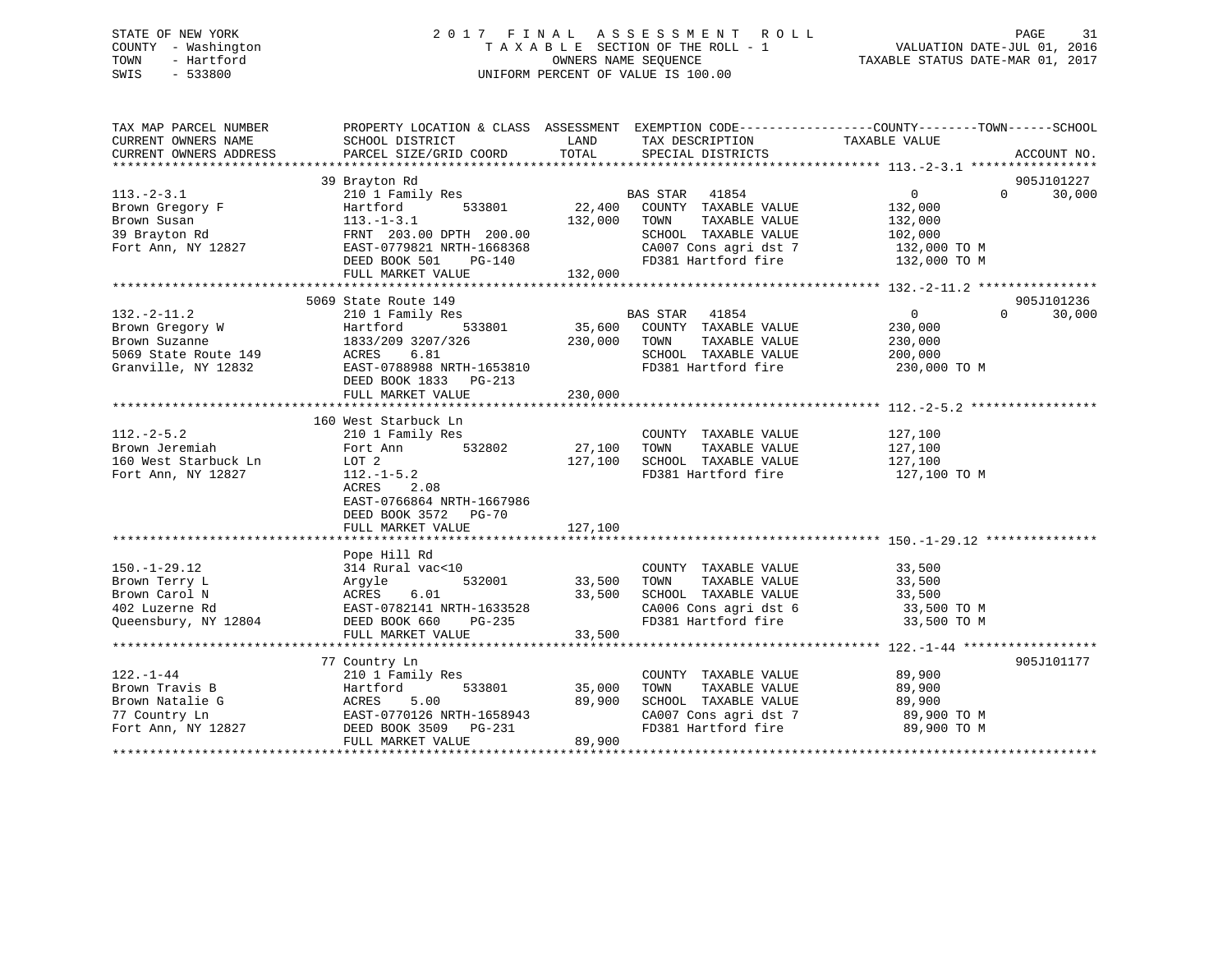# STATE OF NEW YORK 2 0 1 7 F I N A L A S S E S S M E N T R O L L PAGE 32 COUNTY - Washington T A X A B L E SECTION OF THE ROLL - 1 VALUATION DATE-JUL 01, 2016 TOWN - Hartford **TAXABLE STATUS DATE-MAR 01, 2017** SWIS - 533800 UNIFORM PERCENT OF VALUE IS 100.00

| TAX MAP PARCEL NUMBER<br>CURRENT OWNERS NAME<br>CURRENT OWNERS ADDRESS                            | PROPERTY LOCATION & CLASS ASSESSMENT EXEMPTION CODE---------------COUNTY-------TOWN-----SCHOOL<br>SCHOOL DISTRICT<br>PARCEL SIZE/GRID COORD                          | LAND<br>TOTAL              | TAX DESCRIPTION TAXABLE VALUE<br>SPECIAL DISTRICTS                                                                                                                              |                                                                                 | ACCOUNT NO.                      |
|---------------------------------------------------------------------------------------------------|----------------------------------------------------------------------------------------------------------------------------------------------------------------------|----------------------------|---------------------------------------------------------------------------------------------------------------------------------------------------------------------------------|---------------------------------------------------------------------------------|----------------------------------|
| $132. - 1 - 27.2$<br>Brucculeri Michele<br>Donovan Breanna<br>PO Box 71<br>Hartford, NY 12838     | Christian Hill Rd<br>311 Res vac land<br>533801<br>Hartford<br>FRNT 30.00 DPTH 143.00<br>EAST-0785583 NRTH-1652234<br>DEED BOOK 3691 PG-288<br>FULL MARKET VALUE     | 500<br>500<br>500          | COUNTY TAXABLE VALUE<br>TOWN<br>TAXABLE VALUE<br>SCHOOL TAXABLE VALUE<br>FD381 Hartford fire                                                                                    | 500<br>500<br>500<br>500 TO M                                                   | 905J101415                       |
| $132.15 - 1 - 24$<br>Brucculeri Michele<br>Donovan Breanna C<br>PO Box 71<br>Hartford, NY 12838   | 62 Christian Hill Rd<br>210 1 Family Res<br>533801<br>Hartford<br>FRNT 117.00 DPTH 202.00<br>EAST-0785645 NRTH-1652223<br>DEED BOOK 3691 PG-288<br>FULL MARKET VALUE | 22,300<br>97,900<br>97,900 | COUNTY TAXABLE VALUE<br>TOWN<br>TAXABLE VALUE<br>SCHOOL TAXABLE VALUE<br>CA007 Cons agri dst 7<br>The lightford fire                                                            | 97,900<br>97,900<br>97,900<br>97,900 TO M<br>97,900 TO M                        | 905J100123                       |
| $122. - 1 - 41.1$<br>Brummaqyn Bo<br>srummagyn Bo<br>23 Country Ln<br>Fort Ann, NY 12827          | 23 Country Ln<br>240 Rural res<br>533801<br>Hartford<br>ACRES 15.88<br>EAST-0770157 NRTH-1658015<br>DEED BOOK 2744 PG-99<br>FULL MARKET VALUE                        | 202,600                    | BAS STAR 41854<br>31,000 COUNTY TAXABLE VALUE<br>TOWN<br>TAXABLE VALUE<br>SCHOOL TAXABLE VALUE<br>CA007 Cons agri dst 7<br>CA007 Cons agri dst 7<br>202,600 FD381 Hartford fire | $\overline{0}$<br>202,600<br>202,600<br>172,600<br>202,600 TO M<br>202,600 TO M | $\Omega$<br>30,000               |
| $132.15 - 1 - 30$<br>Brummagyn LLC<br>19 Country Ln<br>Fort Ann, NY 12827                         | 77 Christian Hill Rd<br>425 Bar<br>533801 33,800<br>Hartford<br>FRNT 120.00 DPTH 200.00<br>EAST-0786041 NRTH-1652524<br>DEED BOOK 3118 PG-174<br>FULL MARKET VALUE   | 120,000<br>120,000         | COUNTY TAXABLE VALUE<br>TOWN<br>TAXABLE VALUE<br>SCHOOL TAXABLE VALUE<br>CA007 Cons agri dst 7 120,000 TO M<br>FD381 Hartford fire 120,000 TO M                                 | 120,000<br>120,000<br>120,000                                                   | 905J100482                       |
| $122. - 1 - 40$<br>Brummaqyn Paul F<br>Brummaqyn Cecilia S<br>19 Country Ln<br>Fort Ann, NY 12827 | 19 Country Ln<br>240 Rural res<br>Hartford<br>519/3,860/237<br>ACRES 16.30<br>EAST-0770229 NRTH-1657724<br>DEED BOOK 519<br>$PG-3$<br>FULL MARKET VALUE              | 234,000<br>234,000         | BAS STAR 41854<br>533801 31,400 COUNTY TAXABLE VALUE<br>TOWN<br>TAXABLE VALUE<br>SCHOOL TAXABLE VALUE<br>CA007 Cons agri dst 7 234,000 TO M<br>FD381 Hartford fire 234,000 TO M | $\overline{0}$<br>234,000<br>234,000<br>204,000                                 | 905J101195<br>$\Omega$<br>30,000 |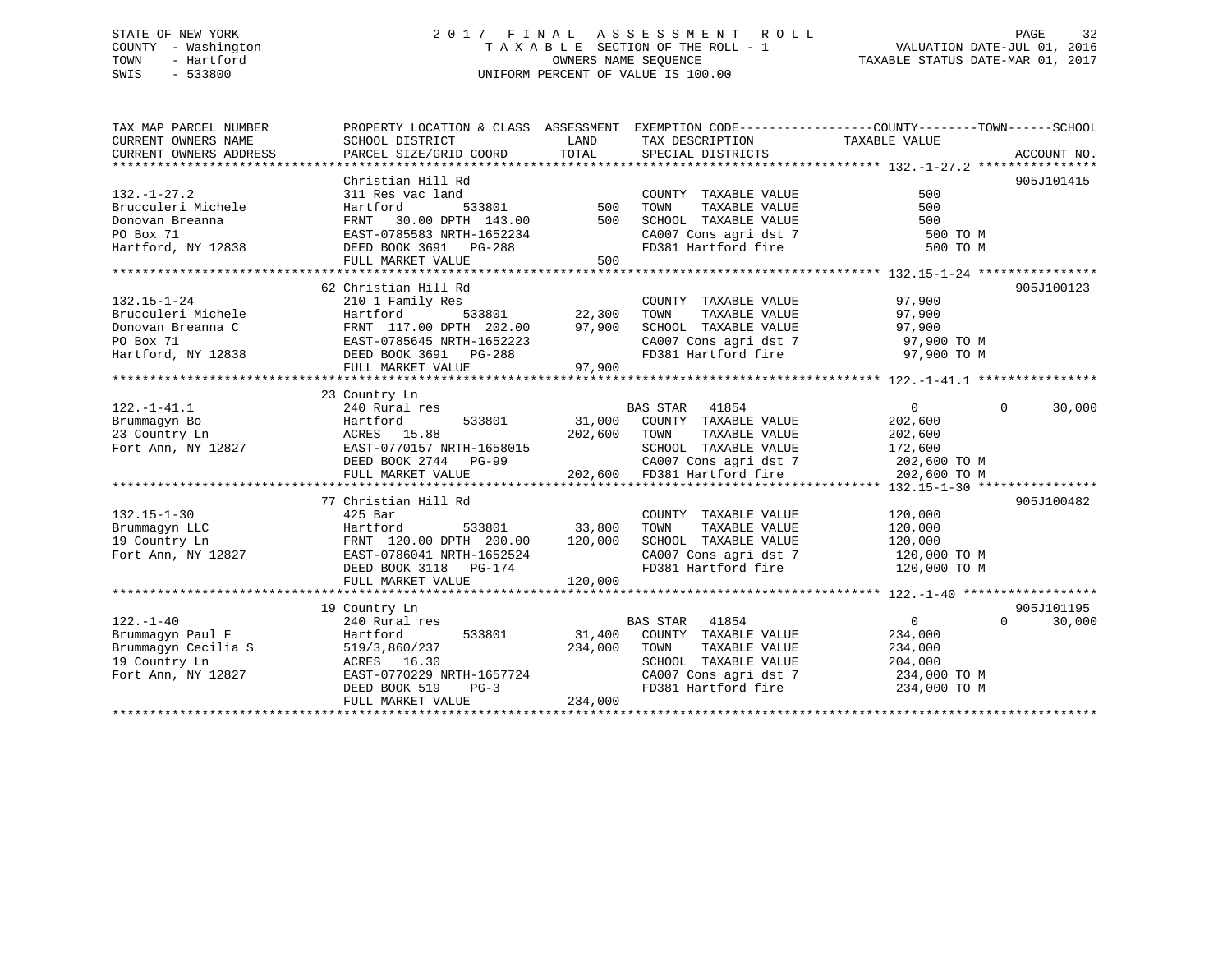# STATE OF NEW YORK 2 0 1 7 F I N A L A S S E S S M E N T R O L L PAGE 33 COUNTY - Washington T A X A B L E SECTION OF THE ROLL - 1 VALUATION DATE-JUL 01, 2016 TOWN - Hartford **TAXABLE STATUS DATE-MAR 01, 2017** SWIS - 533800 UNIFORM PERCENT OF VALUE IS 100.00

| TAX MAP PARCEL NUMBER<br>CURRENT OWNERS NAME | PROPERTY LOCATION & CLASS ASSESSMENT EXEMPTION CODE---------------COUNTY-------TOWN-----SCHOOL<br>SCHOOL DISTRICT | LAND                   | TAX DESCRIPTION                    | TAXABLE VALUE  |                    |
|----------------------------------------------|-------------------------------------------------------------------------------------------------------------------|------------------------|------------------------------------|----------------|--------------------|
| CURRENT OWNERS ADDRESS                       | PARCEL SIZE/GRID COORD                                                                                            | TOTAL                  | SPECIAL DISTRICTS                  |                | ACCOUNT NO.        |
|                                              |                                                                                                                   |                        |                                    |                |                    |
|                                              | 137 Townsend Rd                                                                                                   |                        |                                    |                | 905J101369         |
| $141. - 1 - 1.2$                             | 210 1 Family Res                                                                                                  |                        | BAS STAR 41854                     | $\overline{0}$ | 30,000<br>$\Omega$ |
| Bryer Arthur E                               | Hartford<br>533801                                                                                                | $27,800$ <sup>BZ</sup> | COUNTY TAXABLE VALUE               | 121,600        |                    |
| Bryer Susan K                                | 2.61<br>ACRES                                                                                                     | 121,600 TOWN           | TAXABLE VALUE                      | 121,600        |                    |
| 137 Townsend Rd                              | EAST-0780806 NRTH-1648910                                                                                         |                        | SCHOOL TAXABLE VALUE               | 91,600         |                    |
| Hartford, NY 12838                           | DEED BOOK 569<br>PG-280                                                                                           |                        | CA007 Cons agri dst 7 121,600 TO M |                |                    |
|                                              | FULL MARKET VALUE                                                                                                 |                        | 121,600 FD381 Hartford fire        | 121,600 TO M   |                    |
|                                              |                                                                                                                   |                        |                                    |                |                    |
|                                              | 12 Old Mill Ln                                                                                                    |                        |                                    |                | 905J100495         |
| $141. - 1 - 23$                              | 210 1 Family Res                                                                                                  |                        | COUNTY TAXABLE VALUE               | 107,000        |                    |
| Brynes Keith R                               | 533801<br>Hartford                                                                                                | 23,700                 | TAXABLE VALUE<br>TOWN              | 107,000        |                    |
|                                              | 543/223                                                                                                           | 107,000                | SCHOOL TAXABLE VALUE               | 107,000        |                    |
| Brynes Marlene L<br>PO Box 26                | FRNT 185.00 DPTH 224.00                                                                                           |                        | FD381 Hartford fire                | 107,000 TO M   |                    |
| Hartford, NY 12838                           | EAST-0783414 NRTH-1646313                                                                                         |                        |                                    |                |                    |
|                                              | DEED BOOK 3350 PG-59                                                                                              |                        |                                    |                |                    |
|                                              | FULL MARKET VALUE                                                                                                 | 107,000                |                                    |                |                    |
|                                              |                                                                                                                   |                        |                                    |                |                    |
|                                              | 13 Old Mill Ln                                                                                                    |                        |                                    |                | 905J100436         |
| $141. - 1 - 25$                              | 210 1 Family Res                                                                                                  |                        | BAS STAR<br>41854                  | $\overline{0}$ | $\Omega$<br>30,000 |
| Brynes Keith R                               | 533801<br>Hartford                                                                                                |                        | 37,800 COUNTY TAXABLE VALUE        | 191,800        |                    |
| Brynes Marlene                               | 9.05<br>ACRES                                                                                                     | 191,800 TOWN           | TAXABLE VALUE                      | 191,800        |                    |
|                                              | EAST-0783788 NRTH-1646477                                                                                         |                        | SCHOOL TAXABLE VALUE               | 161,800        |                    |
|                                              | DEED BOOK 764<br>PG-219                                                                                           |                        | FD381 Hartford fire                | 191,800 TO M   |                    |
| ro BOX 26<br>Hartford, NY 12838              |                                                                                                                   | 191,800                |                                    |                |                    |
|                                              | FULL MARKET VALUE                                                                                                 |                        |                                    |                |                    |
|                                              |                                                                                                                   |                        |                                    |                | 905J101310         |
|                                              | Old Mill Ln OFF                                                                                                   |                        |                                    |                |                    |
| $141. - 1 - 25.1$                            | 311 Res vac land                                                                                                  |                        | COUNTY TAXABLE VALUE               | 500            |                    |
| Brynes Keith R                               | 533801<br>Hartford                                                                                                | 500                    | TOWN<br>TAXABLE VALUE              | 500            |                    |
| Brynes Marlene L                             | 570/113-133                                                                                                       | 500                    | SCHOOL TAXABLE VALUE               | 500            |                    |
| PO Box 26                                    | FRNT 37.00 DPTH 69.00                                                                                             |                        | FD381 Hartford fire                | 500 TO M       |                    |
| Hartford, NY 12838                           | EAST-0783534 NRTH-1646362                                                                                         |                        |                                    |                |                    |
|                                              | DEED BOOK 3350 PG-59                                                                                              |                        |                                    |                |                    |
|                                              | FULL MARKET VALUE                                                                                                 | 500                    |                                    |                |                    |
|                                              |                                                                                                                   |                        |                                    |                |                    |
|                                              | 5622 County Route 30                                                                                              |                        |                                    |                |                    |
| $141. - 3 - 29.1$                            | 210 1 Family Res                                                                                                  |                        | COUNTY TAXABLE VALUE               | 230,200        |                    |
| Bulzomi Michael                              | 533801<br>Hartford                                                                                                | 28,700                 | TOWN<br>TAXABLE VALUE              | 230,200        |                    |
| 5622 County Route 30                         | 4.00<br>ACRES                                                                                                     | 230,200                | SCHOOL TAXABLE VALUE               | 230,200        |                    |
| Granville, NY 12832                          | EAST-0788271 NRTH-1643859                                                                                         |                        | CA008 Cons agri dst 8              | 230,200 TO M   |                    |
|                                              | DEED BOOK 3672 PG-73                                                                                              |                        | FD381 Hartford fire                | 230,200 TO M   |                    |
| MAY BE SUBJECT TO PAYMENT                    | FULL MARKET VALUE                                                                                                 | 230,200                |                                    |                |                    |
| UNDER RPTL483 UNTIL 2021                     |                                                                                                                   |                        |                                    |                |                    |
|                                              |                                                                                                                   |                        |                                    |                |                    |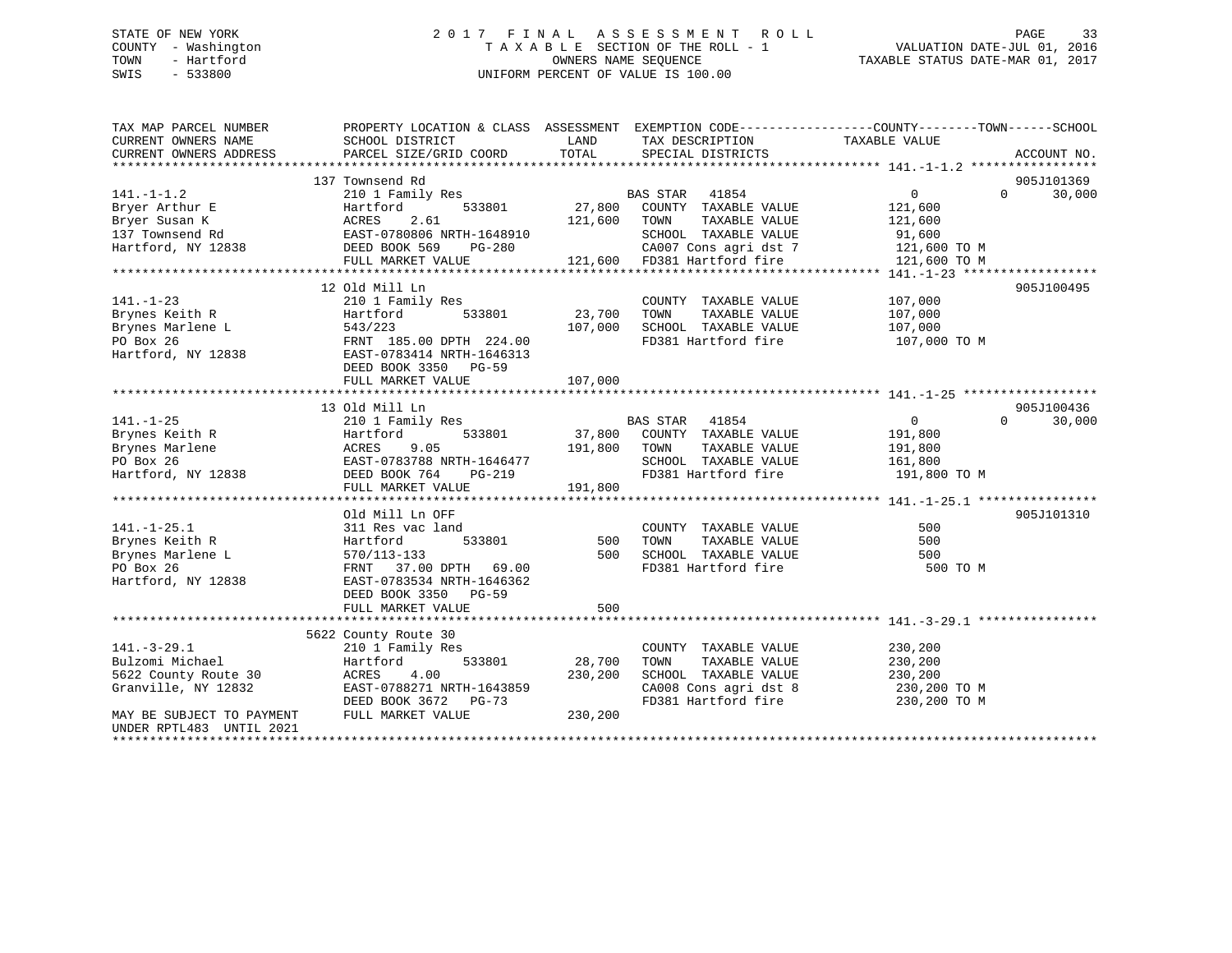# STATE OF NEW YORK 2 0 1 7 F I N A L A S S E S S M E N T R O L L PAGE 34 COUNTY - Washington T A X A B L E SECTION OF THE ROLL - 1 VALUATION DATE-JUL 01, 2016 TOWN - Hartford **TAXABLE STATUS DATE-MAR 01, 2017** SWIS - 533800 UNIFORM PERCENT OF VALUE IS 100.00

| TAX MAP PARCEL NUMBER<br>CURRENT OWNERS NAME<br>CURRENT OWNERS ADDRESS                                            | SCHOOL DISTRICT<br>PARCEL SIZE/GRID COORD                                                                                                             | LAND<br>TOTAL              | TAX DESCRIPTION TAXABLE VALUE<br>SPECIAL DISTRICTS                                                                                      | PROPERTY LOCATION & CLASS ASSESSMENT EXEMPTION CODE---------------COUNTY-------TOWN------SCHOOL<br>ACCOUNT NO.      |
|-------------------------------------------------------------------------------------------------------------------|-------------------------------------------------------------------------------------------------------------------------------------------------------|----------------------------|-----------------------------------------------------------------------------------------------------------------------------------------|---------------------------------------------------------------------------------------------------------------------|
| $151 - 2 - 4.5$<br>Burch Benjamin C<br>28 Big Burch Hill Rd<br>Granville, NY 12832                                | 28 Big Burch Hill Rd<br>210 1 Family Res<br>Hartford<br>533801<br>$151. - 1 - 4.5$<br>ACRES 1.40<br>EAST-0796557 NRTH-1638635<br>DEED BOOK 2703 PG-59 | 24,200<br>114,900          | COUNTY TAXABLE VALUE<br>TOWN<br>TAXABLE VALUE<br>SCHOOL TAXABLE VALUE<br>FD381 Hartford fire                                            | 114,900<br>114,900<br>114,900<br>CA008 Cons agri dst 8 114,900 TO M<br>114,900 TO M                                 |
|                                                                                                                   |                                                                                                                                                       |                            |                                                                                                                                         |                                                                                                                     |
| $151. - 2 - 4.10$<br>Burch Benjamin C<br>28 Big Burch Hill Rd<br>Granville, NY 12832<br>MAY BE SUBJECT TO PAYMENT | Burch Rd<br>323 Vacant rural<br>Hartford<br>Sub div Lot 2<br>ACRES 29.59<br>EAST-0796237 NRTH-1637977<br>DEED BOOK 3618 PG-163                        | 33,500 TOWN                | AG DIST<br>41720<br>533801 33,500 COUNTY TAXABLE VALUE<br>TAXABLE VALUE<br>SCHOOL TAXABLE VALUE 10,851<br>22,649 EX                     | 22,649<br>22,649<br>22,649<br>10,851<br>10,851<br>CA008 Cons agri dst 8 10,851 TO M                                 |
| UNDER AGDIST LAW TIL 2021                                                                                         | FULL MARKET VALUE                                                                                                                                     |                            | 33,500 FD381 Hartford fire                                                                                                              | 33,500 TO M                                                                                                         |
|                                                                                                                   |                                                                                                                                                       |                            |                                                                                                                                         | ********************* 150.-1-28 ******************                                                                  |
| $150. - 1 - 28$<br>Burch Brian S<br>Burch Linda<br>183 Pope Hill Rd<br>Arqyle, NY 12809                           | 183 Pope Hill Rd<br>210 1 Family Res<br>Arqyle<br>532001<br>ACRES<br>2.00<br>EAST-0781123 NRTH-1633887<br>DEED BOOK 2747 PG-269<br>FULL MARKET VALUE  | 27,200<br>160,800 TOWN     | BAS STAR 41854<br>COUNTY TAXABLE VALUE<br>TAXABLE VALUE<br>SCHOOL TAXABLE VALUE<br>CA006 Cons agri dst 6<br>160,800 FD381 Hartford fire | 905J100222<br>$\overline{0}$<br>$\Omega$<br>30,000<br>160,800<br>160,800<br>130,800<br>160,800 TO M<br>160,800 TO M |
|                                                                                                                   | Pope Hill Rd                                                                                                                                          |                            |                                                                                                                                         |                                                                                                                     |
| $150. - 1 - 29.11$<br>Burch Brian S<br>183 Pope Hill Rd<br>Arqyle, NY 12809                                       | 314 Rural vac<10<br>532001<br>Argyle<br>2.36<br>ACRES<br>EAST-0781287 NRTH-1634023<br>DEED BOOK 1976 PG-142<br>FULL MARKET VALUE                      | 30,000<br>30,000<br>30,000 | COUNTY TAXABLE VALUE<br>TAXABLE VALUE<br>TOWN<br>SCHOOL TAXABLE VALUE<br>FD381 Hartford fire                                            | 30,000<br>30,000<br>30,000<br>CA006 Cons agri dst 6 30,000 TO M<br>30,000 TO M                                      |
|                                                                                                                   | Burch Rd OFF                                                                                                                                          |                            |                                                                                                                                         | 905J100105                                                                                                          |
| $151. - 2 - 9$<br>Burch Brian S<br>King David J<br>183 Pope Hill Rd<br>Argyle, NY 12809                           | 314 Rural vac<10<br>533801<br>Hartford<br>$151.-1-9$<br>ACRES 9.50<br>EAST-0794791 NRTH-1634249<br>DEED BOOK 2190 PG-338<br>FULL MARKET VALUE         | 5,800<br>5,800<br>5,800    | COUNTY TAXABLE VALUE<br>TAXABLE VALUE<br>TOWN<br>SCHOOL TAXABLE VALUE<br>CA008 Cons agri dst 8<br>CA008 Cons agri dst 8                 | 5,800<br>5,800<br>5,800<br>5,800 TO M<br>5,800 TO M                                                                 |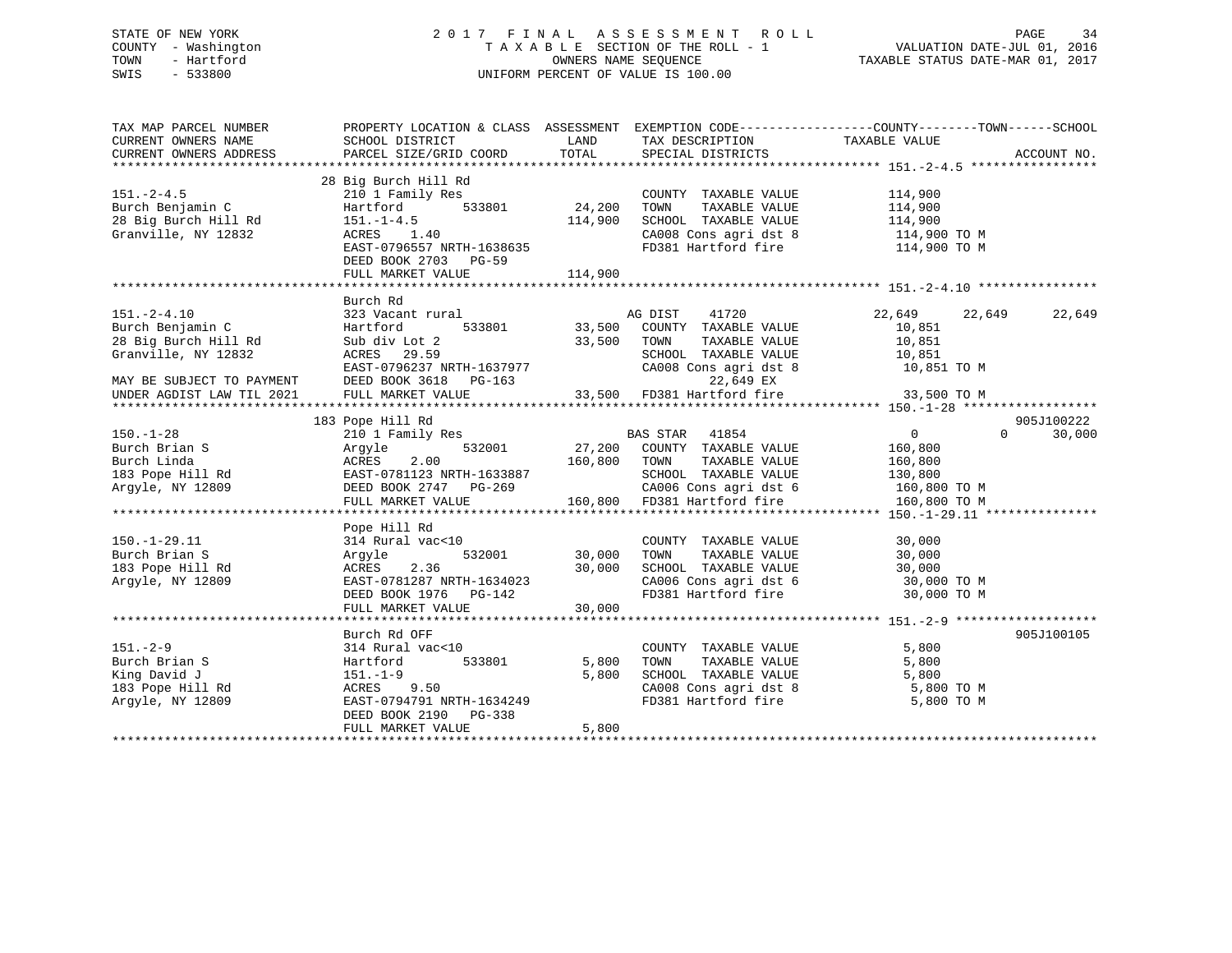# STATE OF NEW YORK 2 0 1 7 F I N A L A S S E S S M E N T R O L L PAGE 35 COUNTY - Washington T A X A B L E SECTION OF THE ROLL - 1 VALUATION DATE-JUL 01, 2016 TOWN - Hartford **TAXABLE STATUS DATE-MAR 01, 2017** SWIS - 533800 UNIFORM PERCENT OF VALUE IS 100.00

| TAX MAP PARCEL NUMBER<br>CURRENT OWNERS NAME<br>CURRENT OWNERS ADDRESS                                                                                                                           | PROPERTY LOCATION & CLASS ASSESSMENT EXEMPTION CODE----------------COUNTY-------TOWN------SCHOOL<br>SCHOOL DISTRICT<br>PARCEL SIZE/GRID COORD                                                                          | LAND<br>TOTAL                  | TAX DESCRIPTION<br>SPECIAL DISTRICTS                                                                                                                                  | TAXABLE VALUE                                                                      | ACCOUNT NO.                         |
|--------------------------------------------------------------------------------------------------------------------------------------------------------------------------------------------------|------------------------------------------------------------------------------------------------------------------------------------------------------------------------------------------------------------------------|--------------------------------|-----------------------------------------------------------------------------------------------------------------------------------------------------------------------|------------------------------------------------------------------------------------|-------------------------------------|
| $151. - 2 - 10$<br>Burch Brian S<br>King David J<br>151.-1-10<br>183 Pope Hill Rd<br>183 Pope Hill Rd<br>200<br>Argyle, NY 12809                                                                 | Burch Rd OFF<br>322 Rural vac>10<br>EAST-0794932 NRTH-1634572<br>DEED BOOK 2190 PG-338<br>FULL MARKET VALUE                                                                                                            | 533801 7,400<br>7,400<br>7,400 | COUNTY TAXABLE VALUE 7,400<br>TOWN<br>SCHOOL TAXABLE VALUE 7,400<br>CA008 Cons agri dst 8 7,400 TO M<br>FD381 Hartford fire 7,400 TO M                                | TAXABLE VALUE 7,400                                                                | 905J100062                          |
| $132.-2-11.1$<br>Burch Bruce<br>Burch Bruce<br>Burch Carolyn<br>533801<br>Burch Carolyn<br>5059 State Route 149<br>Granville, NY 12832<br>EAST-0789004 NRTH-1653173<br>EAST-0789004 NRTH-1653173 | 5059 State Route 149<br>230 3 Family Res<br>Hartford 533801 37,300 TOWN<br>DEED BOOK 3183 PG-67<br>FULL MARKET VALUE                                                                                                   | 134,500                        | COUNTY TAXABLE VALUE 134,500<br>134,500 SCHOOL TAXABLE VALUE 134,500<br>FD381 Hartford fire 134,500 TO M                                                              | TAXABLE VALUE 134,500                                                              | 905J101210                          |
| $131. - 1 - 16$                                                                                                                                                                                  | 4388 State Route 149<br>State Route 149<br>210 1 Family Res                                                                                                                                                            |                                | edity:<br>102,600 BAS STAR 41854 (1954)<br>533801 31,500 COUNTY TAXABLE VALUE 102,600                                                                                 | $\overline{0}$                                                                     | 905J101067<br>$\Omega$<br>30,000    |
| $140. - 2 - 15$<br>Burch Daniel H<br>4388 State Route 149<br>Fort Ann, NY 12827                                                                                                                  | State Route 196<br>311 Res vac land<br>Hartford - 533801 3,000 TOWN<br>FRNT 65.00 DPTH 307.00 3,000 SCHOOL<br>EAST-0782353 NRTH-1645943<br>DEED BOOK 530 PG-87<br>FULL MARKET VALUE                                    | 3,000                          | COUNTY TAXABLE VALUE 3,000<br>FD381 Hartford fire                                                                                                                     | 3,000 TO M                                                                         | 905J100104                          |
| $151. - 2 - 4.2$<br>Burch Duane L<br>Burch Stephanie<br>1466 Burch Rd<br>1466 Burch Rd<br>Granville, NY 12832                                                                                    | 1466 Burch Rd<br>210 1 Family Res<br>Hartford 533801 25,000 ENH STAR 41834<br>$1741/00$<br>$151. -1-4.2$<br>$151. -1$<br>ACRES 1.65<br>EAST-0796229 NRTH-1635848<br>DEED BOOK 466 PG-305<br>FIILL MARKET VALUE 119,800 |                                | AGED-CO/TN 41801<br>119,800 COUNTY TAXABLE VALUE<br>TAXABLE VALUE<br>TOWN<br>SCHOOL TAXABLE VALUE 54,300<br>CA008 Cons agri dst 8 119,800 TO M<br>FD381 Hartford fire | 47,920<br>47,920<br>$\overline{0}$<br>$\Omega$<br>71,880<br>71,880<br>119,800 TO M | 905J101089<br>$\mathbf 0$<br>65,500 |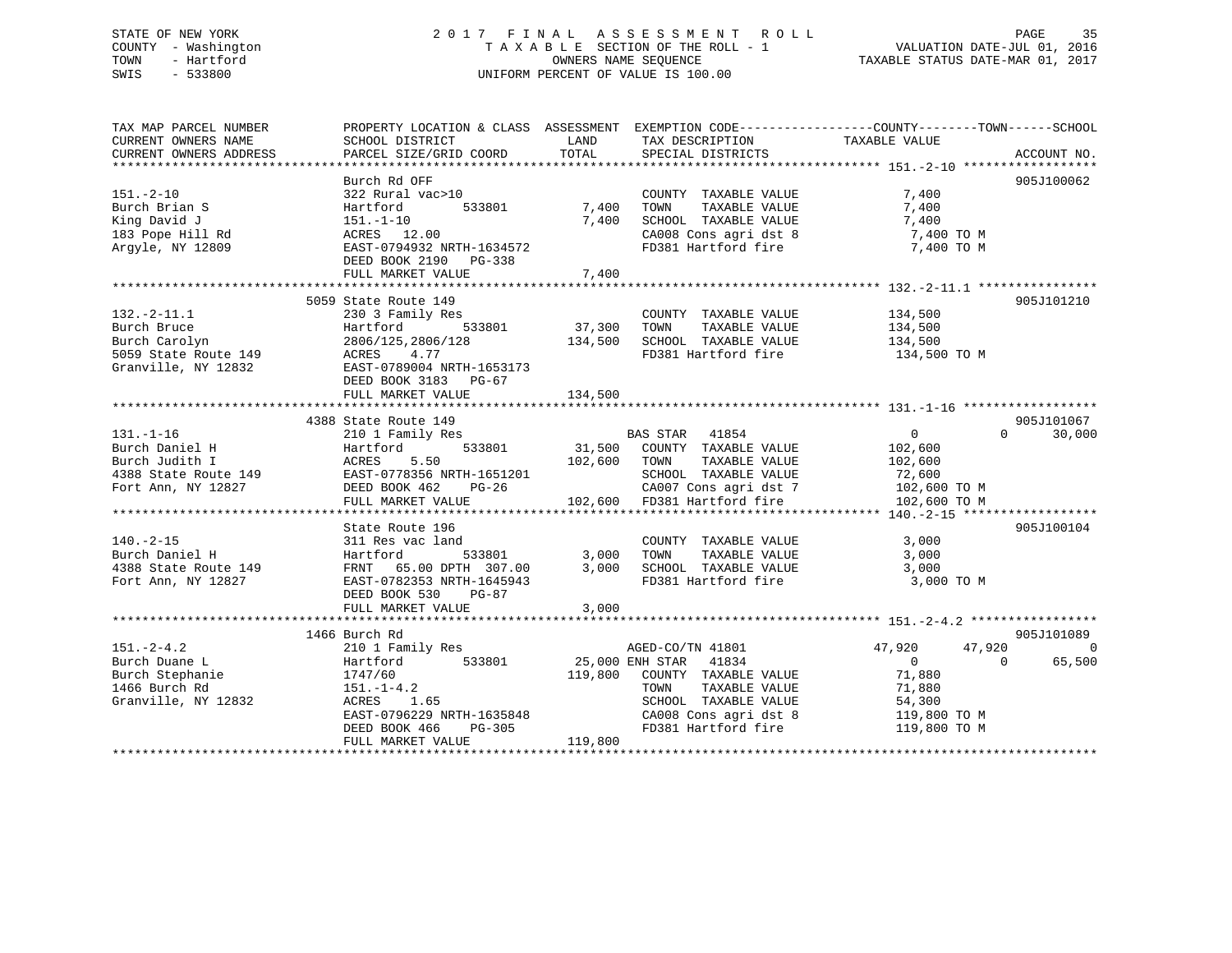# STATE OF NEW YORK 2 0 1 7 F I N A L A S S E S S M E N T R O L L PAGE 36 COUNTY - Washington T A X A B L E SECTION OF THE ROLL - 1 VALUATION DATE-JUL 01, 2016 TOWN - Hartford **TAXABLE STATUS DATE-MAR 01, 2017** SWIS - 533800 UNIFORM PERCENT OF VALUE IS 100.00

| TAX MAP PARCEL NUMBER<br>CURRENT OWNERS NAME                                                                                                                                                                                                                                                                                                                                                                          | SCHOOL DISTRICT LAND                                                                                                                                                                                                                   |        | TAX DESCRIPTION   | PROPERTY LOCATION & CLASS ASSESSMENT EXEMPTION CODE----------------COUNTY-------TOWN------SCHOOL<br>TAXABLE VALUE |                                |
|-----------------------------------------------------------------------------------------------------------------------------------------------------------------------------------------------------------------------------------------------------------------------------------------------------------------------------------------------------------------------------------------------------------------------|----------------------------------------------------------------------------------------------------------------------------------------------------------------------------------------------------------------------------------------|--------|-------------------|-------------------------------------------------------------------------------------------------------------------|--------------------------------|
| CURRENT OWNERS ADDRESS                                                                                                                                                                                                                                                                                                                                                                                                | PARCEL SIZE/GRID COORD                                                                                                                                                                                                                 | TOTAL  | SPECIAL DISTRICTS |                                                                                                                   | ACCOUNT NO.                    |
|                                                                                                                                                                                                                                                                                                                                                                                                                       |                                                                                                                                                                                                                                        |        |                   |                                                                                                                   | 905J100094                     |
| $\begin{tabular}{lllllllllll} \textbf{181.}-2-8 & & & 1471 & \texttt{Duc} \\ \texttt{Rurch Dune L} & & & 120\text{ Field crops} & & & 1711. \\ \texttt{Burch Dune L} & & & 120\text{ Field crops} & & 101,300 & \texttt{TONIN} \\ \texttt{Burch Dune L} & & & 895/240 & & & 101,300 & \texttt{TONIN} \\ \texttt{Granville, NY 12832} & & & & 8008 & \texttt{CMBOR} & & 37,472 & \texttt{EX} \\ \texttt{Granville, NY$ |                                                                                                                                                                                                                                        |        |                   |                                                                                                                   | 37,472                         |
|                                                                                                                                                                                                                                                                                                                                                                                                                       |                                                                                                                                                                                                                                        |        |                   |                                                                                                                   |                                |
|                                                                                                                                                                                                                                                                                                                                                                                                                       |                                                                                                                                                                                                                                        |        |                   |                                                                                                                   |                                |
|                                                                                                                                                                                                                                                                                                                                                                                                                       |                                                                                                                                                                                                                                        |        |                   |                                                                                                                   |                                |
|                                                                                                                                                                                                                                                                                                                                                                                                                       |                                                                                                                                                                                                                                        |        |                   |                                                                                                                   | 905J100628                     |
|                                                                                                                                                                                                                                                                                                                                                                                                                       |                                                                                                                                                                                                                                        |        |                   |                                                                                                                   | 2,500 2,500                    |
|                                                                                                                                                                                                                                                                                                                                                                                                                       |                                                                                                                                                                                                                                        |        |                   |                                                                                                                   |                                |
|                                                                                                                                                                                                                                                                                                                                                                                                                       |                                                                                                                                                                                                                                        |        |                   |                                                                                                                   |                                |
|                                                                                                                                                                                                                                                                                                                                                                                                                       |                                                                                                                                                                                                                                        |        |                   |                                                                                                                   |                                |
|                                                                                                                                                                                                                                                                                                                                                                                                                       |                                                                                                                                                                                                                                        |        |                   |                                                                                                                   |                                |
|                                                                                                                                                                                                                                                                                                                                                                                                                       |                                                                                                                                                                                                                                        |        |                   | 70,125 70,125<br>0 0<br>$70,125$                                                                                  | 905J100100<br>70,125<br>65,500 |
| 3985 State Route 196 55 PCT OF VALUE USED FOR EXEMPTION PURPOSES<br>210 1 Family Res AGED-ALL 41800 70,125<br>3985 State Route 196 533801 92,500 ENH STAR 41834 0<br>3985 State Route 196 371/767 455/817 732/242 255,000 COUNTY TAX                                                                                                                                                                                  | ACRES 8.50 TOWN TAXABLE VALUE 184,875<br>EAST-0781952 NRTH-1645847 SCHOOL TAXABLE VALUE 119,375<br>DEED BOOK 1874 PG-91 CA007 Cons agri dst 7 255,000 TO M<br>FULL MARKET VALUE 255,000 FD381 Hartford fire 255,000 TO M<br>FULL MARKE |        |                   |                                                                                                                   |                                |
|                                                                                                                                                                                                                                                                                                                                                                                                                       |                                                                                                                                                                                                                                        |        |                   |                                                                                                                   |                                |
|                                                                                                                                                                                                                                                                                                                                                                                                                       |                                                                                                                                                                                                                                        |        |                   |                                                                                                                   |                                |
|                                                                                                                                                                                                                                                                                                                                                                                                                       | 1678 Burch Rd                                                                                                                                                                                                                          |        |                   |                                                                                                                   | 905J101137                     |
|                                                                                                                                                                                                                                                                                                                                                                                                                       |                                                                                                                                                                                                                                        |        |                   |                                                                                                                   | $20,520$ 0<br>0 65.500         |
|                                                                                                                                                                                                                                                                                                                                                                                                                       |                                                                                                                                                                                                                                        |        |                   | $\sim$ 0                                                                                                          | 65,500                         |
|                                                                                                                                                                                                                                                                                                                                                                                                                       |                                                                                                                                                                                                                                        |        |                   |                                                                                                                   |                                |
|                                                                                                                                                                                                                                                                                                                                                                                                                       | Burch Rd                                                                                                                                                                                                                               |        |                   |                                                                                                                   |                                |
| 151.-2-4.4<br>Burch Gary E<br>Burch Donna<br>15,100<br>Durch Donna<br>1678 Burch Rd<br>18,900 COUNTY TAXABLE VALUE<br>1678 Burch Rd<br>1678 Burch Rd<br>18,900 TOWN TAXABLE VALUE<br>18,900 TOWN TAXABLE VALUE<br>18,900 TOWN TAXABLE VALUE<br>18,900                                                                                                                                                                 |                                                                                                                                                                                                                                        |        |                   | 15,100 15,100<br>CA008 Cons agri dst 8 18,900 TO M<br>FD381 Hartford fire 18,900 TO M                             | 15,100                         |
| UNDER RPTL480A UNTIL 2026                                                                                                                                                                                                                                                                                                                                                                                             | FULL MARKET VALUE                                                                                                                                                                                                                      | 18,900 |                   |                                                                                                                   |                                |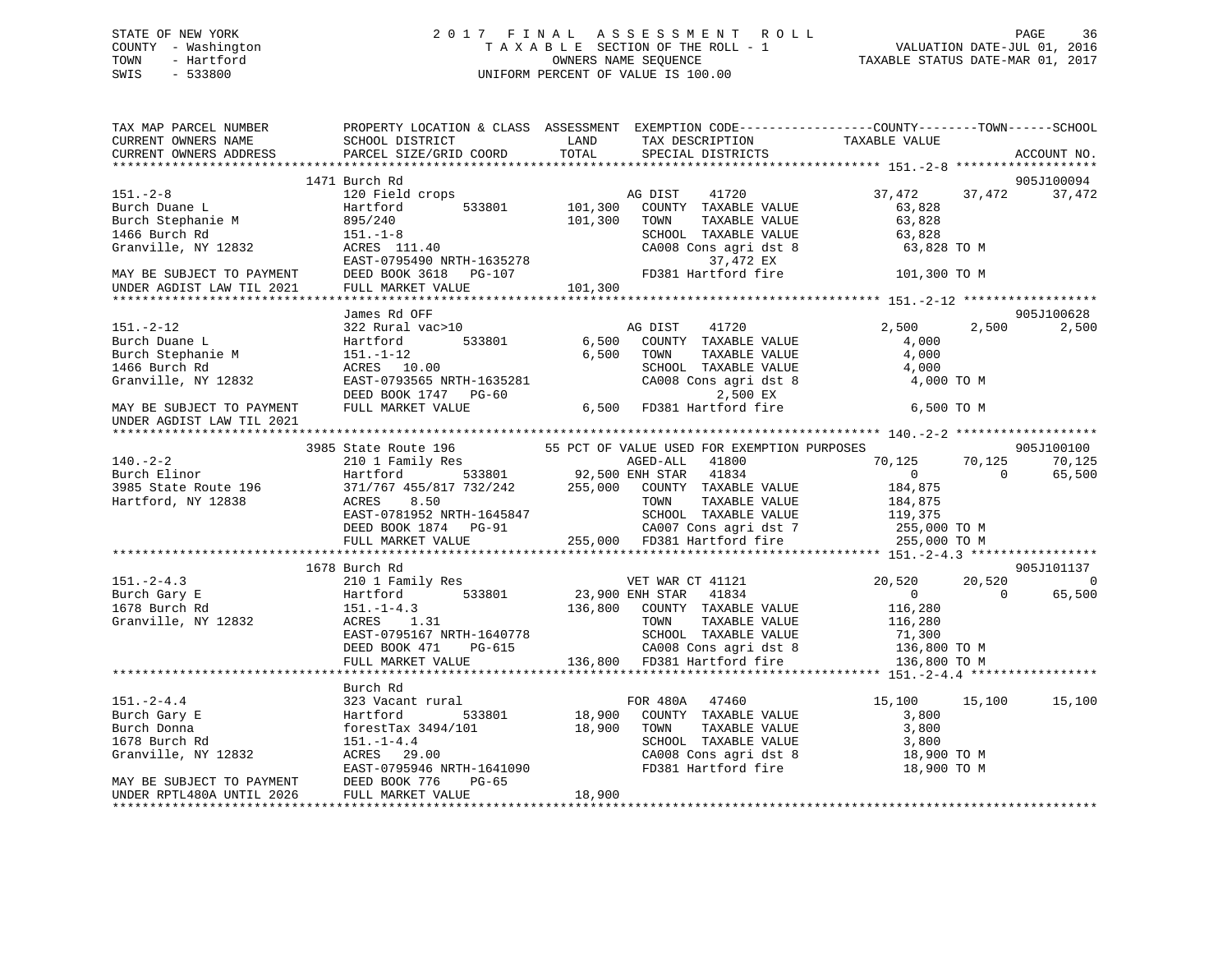### STATE OF NEW YORK 2 0 1 7 F I N A L A S S E S S M E N T R O L L PAGE 37 COUNTY - Washington T A X A B L E SECTION OF THE ROLL - 1 VALUATION DATE-JUL 01, 2016 TOWN - Hartford **TAXABLE STATUS DATE-MAR 01, 2017** SWIS - 533800 UNIFORM PERCENT OF VALUE IS 100.00

| TAX MAP PARCEL NUMBER<br>CURRENT OWNERS NAME<br>CURRENT OWNERS ADDRESS | SCHOOL DISTRICT<br>PARCEL SIZE/GRID COORD                                                                                   | LAND<br>TAX DESCRIPTION<br>TOTAL<br>SPECIAL DISTRICTS                                                                                                           | PROPERTY LOCATION & CLASS ASSESSMENT EXEMPTION CODE---------------COUNTY-------TOWN-----SCHOOL<br>TAXABLE VALUE<br>ACCOUNT NO. |
|------------------------------------------------------------------------|-----------------------------------------------------------------------------------------------------------------------------|-----------------------------------------------------------------------------------------------------------------------------------------------------------------|--------------------------------------------------------------------------------------------------------------------------------|
|                                                                        |                                                                                                                             |                                                                                                                                                                 |                                                                                                                                |
| $151. - 2 - 8.2$                                                       | 1395 Burch Rd<br>270 Mfg housing                                                                                            | <b>BAS STAR</b><br>41854                                                                                                                                        | $\overline{0}$<br>30,000<br>$\Omega$                                                                                           |
|                                                                        | 533801<br>Hartford                                                                                                          | 27,300<br>COUNTY TAXABLE VALUE                                                                                                                                  | 76,800                                                                                                                         |
| Burch Gary E Jr<br>Burch Keri A<br>Burch Keri A                        | $151.-1-8.2$                                                                                                                | 76,800<br>TAXABLE VALUE<br>TOWN                                                                                                                                 | 76,800                                                                                                                         |
| 1395 Burch Rd                                                          |                                                                                                                             |                                                                                                                                                                 |                                                                                                                                |
| Granville, NY 12832                                                    | ACRES 4.79<br>2832 EAST-0796800 NRTH-1633964                                                                                |                                                                                                                                                                 |                                                                                                                                |
|                                                                        | DEED BOOK 2708 PG-303                                                                                                       |                                                                                                                                                                 | SCHOOL TAXABLE VALUE 46,800<br>CA008 Cons agri dst 8 76,800 TO M<br>FD381 Hartford fire 76,800 TO M                            |
|                                                                        |                                                                                                                             |                                                                                                                                                                 |                                                                                                                                |
|                                                                        |                                                                                                                             |                                                                                                                                                                 |                                                                                                                                |
|                                                                        | 4437 State Route 149                                                                                                        |                                                                                                                                                                 | 905J100296                                                                                                                     |
| $131. - 1 - 6$                                                         | 210 1 Family Res                                                                                                            | BAS STAR 41854<br>$\begin{tabular}{lllllllllll} \texttt{BAS STAR} & 41854 \\ \texttt{533801} & 27,100 & \texttt{COUNTY} & \texttt{TAXABLE VALUE} \end{tabular}$ | $\overline{0}$<br>30,000<br>$\Omega$                                                                                           |
| Burch Heide                                                            | Hartford                                                                                                                    |                                                                                                                                                                 | 70,500                                                                                                                         |
| 4437 State Route 149                                                   | ACRES<br>2.38                                                                                                               | 70,500 TOWN<br>TAXABLE VALUE                                                                                                                                    | 70,500                                                                                                                         |
| Fort Ann, NY 12827                                                     | EAST-0779353 NRTH-1651555                                                                                                   | SCHOOL TAXABLE VALUE                                                                                                                                            | 40,500                                                                                                                         |
|                                                                        | DEED BOOK 2965 PG-191                                                                                                       | $\overline{a}$                                                                                                                                                  | CA007 Cons agri dst 7 70,500 TO M                                                                                              |
|                                                                        | FULL MARKET VALUE                                                                                                           | 70,500 FD381 Hartford fire                                                                                                                                      | 70,500 TO M                                                                                                                    |
|                                                                        |                                                                                                                             |                                                                                                                                                                 |                                                                                                                                |
|                                                                        | 12 Mcdougal Rd                                                                                                              |                                                                                                                                                                 | 905J100660                                                                                                                     |
| $148. - 1 - 13$                                                        | 210 1 Family Res                                                                                                            | VET WAR CT 41121                                                                                                                                                | $\overline{0}$<br>14,955<br>14,955                                                                                             |
| Burch James A                                                          | Hartford                                                                                                                    | 533801 10,900 ENH STAR 41834                                                                                                                                    | $\overline{0}$<br>65,500<br>$\overline{0}$                                                                                     |
| 12 Mcdougal Rd                                                         |                                                                                                                             |                                                                                                                                                                 |                                                                                                                                |
| Fort Ann, NY 12827                                                     | EAST-0766673 NRTH-1636923                                                                                                   | $PG-251$                                                                                                                                                        |                                                                                                                                |
|                                                                        | DEED BOOK 521                                                                                                               | 36923 TOWN TAXABLE VALUE 84,745<br>251 SCHOOL TAXABLE VALUE 34,200<br>99,700 FD381 Hartford fire 99,700                                                         |                                                                                                                                |
|                                                                        | FULL MARKET VALUE                                                                                                           |                                                                                                                                                                 | 99,700 TO M                                                                                                                    |
|                                                                        |                                                                                                                             |                                                                                                                                                                 | 905J100002                                                                                                                     |
| $132 - 2 - 12.2$                                                       | 8137 State Route 40                                                                                                         |                                                                                                                                                                 | $\overline{0}$<br>$\Omega$<br>30,000                                                                                           |
| Burch Justin Patrick                                                   | 210 1 Family Res<br>210 1 Family Res<br>Hartford 533801<br>ACRES 1.70<br>EAST-0787502 NRTH-1653280<br>DEED BOOK 3442 PG-102 | BAS STAR 41854<br>25,700 COUNTY TAXABLE VALUE                                                                                                                   | 160,300                                                                                                                        |
| Carroll Heather Ann                                                    |                                                                                                                             | 160,300<br>TAXABLE VALUE<br>TOWN                                                                                                                                | 160,300                                                                                                                        |
| 8137 State Route 40                                                    |                                                                                                                             |                                                                                                                                                                 |                                                                                                                                |
| Granville, NY 12832                                                    |                                                                                                                             | SCHOOL TAXABLE VALUE 130,300<br>CA007 Cons agri dst 7 160,300 TO M<br>$\sim$ 0                                                                                  |                                                                                                                                |
|                                                                        | FULL MARKET VALUE                                                                                                           | 160,300 FD381 Hartford fire                                                                                                                                     | 160,300 TO M                                                                                                                   |
|                                                                        |                                                                                                                             |                                                                                                                                                                 |                                                                                                                                |
|                                                                        | 82 Camp A Way                                                                                                               |                                                                                                                                                                 | 905J101113                                                                                                                     |
| $142. - 1 - 46$                                                        | 260 Seasonal res                                                                                                            | COUNTY TAXABLE VALUE                                                                                                                                            | 59,600                                                                                                                         |
| Burch Ronald F                                                         | Hartford<br>533801                                                                                                          | 13,700<br>TOWN<br>TAXABLE VALUE                                                                                                                                 | 59,600                                                                                                                         |
| Burch Patricia                                                         | LOT K                                                                                                                       | SCHOOL TAXABLE VALUE<br>59,600                                                                                                                                  | 59,600                                                                                                                         |
| 36 Burch Rd                                                            | ACRES 10.06                                                                                                                 | FD381 Hartford fire                                                                                                                                             | 59,600 TO M                                                                                                                    |
| Queensbury, NY 12804                                                   | EAST-0791147 NRTH-1646997                                                                                                   |                                                                                                                                                                 |                                                                                                                                |
|                                                                        | DEED BOOK 539<br>$PG-1$                                                                                                     |                                                                                                                                                                 |                                                                                                                                |
|                                                                        | FULL MARKET VALUE                                                                                                           | 59,600                                                                                                                                                          |                                                                                                                                |
|                                                                        |                                                                                                                             |                                                                                                                                                                 |                                                                                                                                |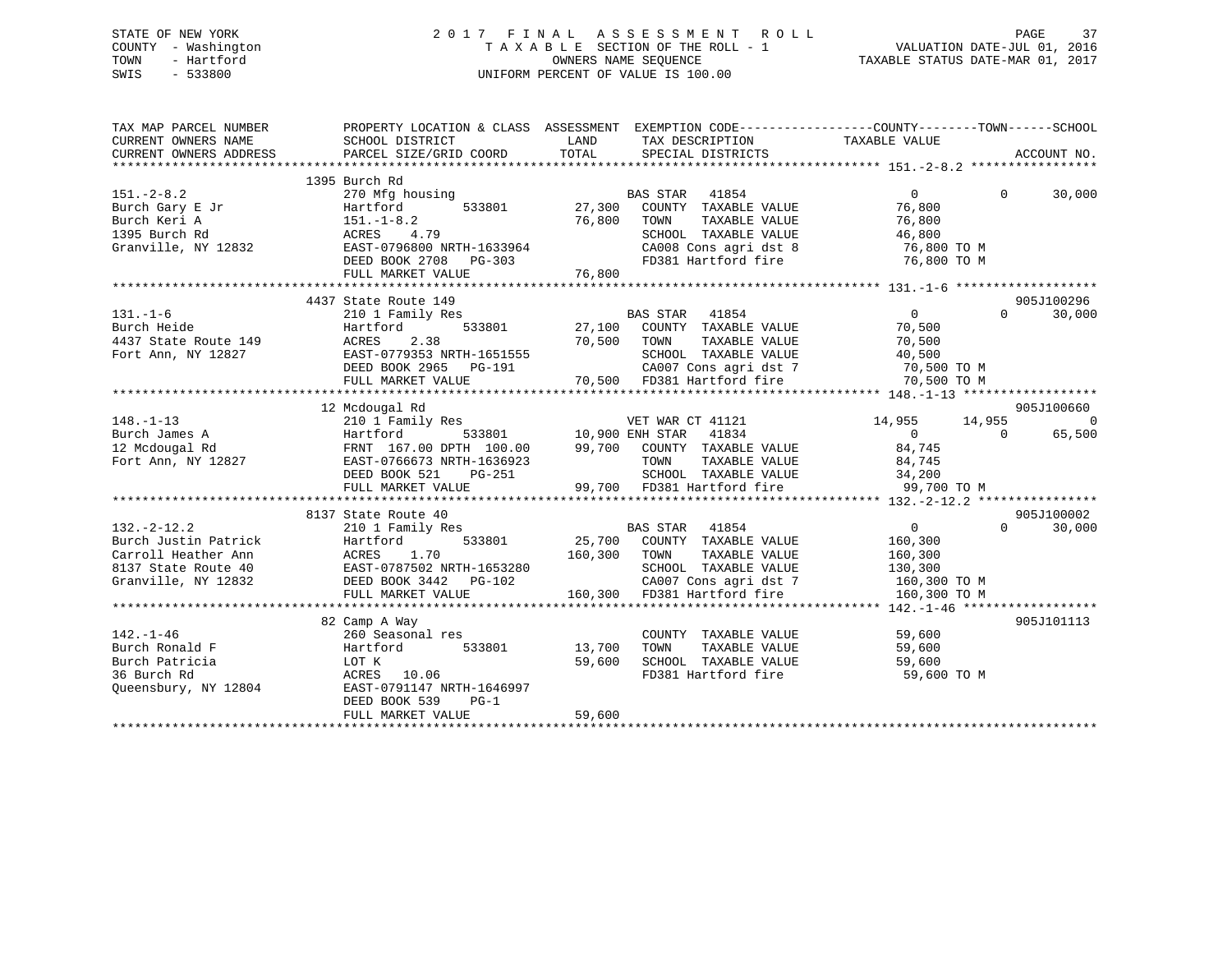### STATE OF NEW YORK 2 0 1 7 F I N A L A S S E S S M E N T R O L L PAGE 38 COUNTY - Washington T A X A B L E SECTION OF THE ROLL - 1 VALUATION DATE-JUL 01, 2016 TOWN - Hartford OWNERS NAME SEQUENCE TAXABLE STATUS DATE-MAR 01, 2017 SWIS - 533800 UNIFORM PERCENT OF VALUE IS 100.00

| TAX MAP PARCEL NUMBER<br>CURRENT OWNERS NAME                                                                                                                                                                                                                | PROPERTY LOCATION & CLASS ASSESSMENT EXEMPTION CODE----------------COUNTY-------TOWN-----SCHOOL<br>SCHOOL DISTRICT<br><b>EXAMPLE EXAMPLE EXAMPLE EXAMPLE EXAMPLE EXAMPLE EXAMPLE EXAMPLE EXAMPLE EXAMPLE EXAMPLE EXAMPLE EXAMPLE EXAMPLE E</b> |                                         | TAX DESCRIPTION TAXABLE VALUE<br>SPECIAL DISTRICTS                                  |                                                       |             |                |
|-------------------------------------------------------------------------------------------------------------------------------------------------------------------------------------------------------------------------------------------------------------|------------------------------------------------------------------------------------------------------------------------------------------------------------------------------------------------------------------------------------------------|-----------------------------------------|-------------------------------------------------------------------------------------|-------------------------------------------------------|-------------|----------------|
| CURRENT OWNERS ADDRESS                                                                                                                                                                                                                                      | PARCEL SIZE/GRID COORD                                                                                                                                                                                                                         | TOTAL                                   |                                                                                     |                                                       | ACCOUNT NO. |                |
|                                                                                                                                                                                                                                                             | 255 Wright Rd                                                                                                                                                                                                                                  |                                         |                                                                                     |                                                       | 905J100664  |                |
| $122. - 1 - 15$                                                                                                                                                                                                                                             | 112 Dairy farm                                                                                                                                                                                                                                 |                                         | AG DIST 41720                                                                       | 48,360 48,360                                         |             | 48,360         |
| $122. -1 - 15$<br>Burch Thomas E<br>PO Box 183<br>Hartford, NY 12838                                                                                                                                                                                        | Hartford 533801 170,500 BAS STAR 41854                                                                                                                                                                                                         |                                         |                                                                                     |                                                       | $\bigcap$   | 30,000         |
|                                                                                                                                                                                                                                                             |                                                                                                                                                                                                                                                |                                         | 292,100 COUNTY TAXABLE VALUE                                                        | $\begin{smallmatrix}&&0\0&243\,,740\end{smallmatrix}$ |             |                |
|                                                                                                                                                                                                                                                             | 958/315<br>ACRES 113.10                                                                                                                                                                                                                        |                                         | TOWN<br>TAXABLE VALUE                                                               | 243,740                                               |             |                |
|                                                                                                                                                                                                                                                             | EAST-0780686 NRTH-1657090                                                                                                                                                                                                                      |                                         |                                                                                     |                                                       |             |                |
|                                                                                                                                                                                                                                                             |                                                                                                                                                                                                                                                |                                         | SCHOOL TAXABLE VALUE 213,740<br>CA007 Cons agri dst 7 243,740 TO M                  |                                                       |             |                |
| MAY BE SUBJECT TO PAYMENT DEED BOOK 753 P<br>UNDER AGDIST LAW TIL 2021 FULL MARKET VALUE                                                                                                                                                                    |                                                                                                                                                                                                                                                |                                         | 48,360 EX                                                                           |                                                       |             |                |
|                                                                                                                                                                                                                                                             |                                                                                                                                                                                                                                                | $PG-112$ CA007 C<br>LUE 292,100 FD381 H | FD381 Hartford fire                                                                 | 292,100 TO M                                          |             |                |
|                                                                                                                                                                                                                                                             |                                                                                                                                                                                                                                                |                                         |                                                                                     |                                                       |             |                |
|                                                                                                                                                                                                                                                             | 3985 State Route 196                                                                                                                                                                                                                           |                                         |                                                                                     |                                                       |             |                |
| $140. -2 - 2.6$                                                                                                                                                                                                                                             | 105 Vac farmland                                                                                                                                                                                                                               |                                         | AG DIST 41720                                                                       | 129,555 129,555                                       |             | 129,555        |
|                                                                                                                                                                                                                                                             |                                                                                                                                                                                                                                                |                                         |                                                                                     | 45,760 45,760 45,760                                  |             |                |
|                                                                                                                                                                                                                                                             |                                                                                                                                                                                                                                                |                                         | 1991 - 1991 - 1992<br>Thand 533801 - 331,600 FOR 480A - 47460<br>Ann COUNTY TAXABLE |                                                       |             |                |
|                                                                                                                                                                                                                                                             |                                                                                                                                                                                                                                                |                                         |                                                                                     |                                                       |             |                |
|                                                                                                                                                                                                                                                             |                                                                                                                                                                                                                                                |                                         |                                                                                     |                                                       |             |                |
|                                                                                                                                                                                                                                                             |                                                                                                                                                                                                                                                |                                         |                                                                                     |                                                       |             |                |
|                                                                                                                                                                                                                                                             |                                                                                                                                                                                                                                                |                                         |                                                                                     |                                                       |             |                |
| 140.-2-2.6<br>Burch Thomas E<br>Burch Thomas E<br>Burch Thomas E<br>Burch Holly M<br>For Box 183<br>Po Box 183<br>Po Box 183<br>Po Box 183<br>Po Box 183<br>Po Box 183<br>Po Box 183<br>Po Box 183<br>Po Box 183<br>Po Box 183<br>EAST-0779305 NRTH-1647855 |                                                                                                                                                                                                                                                |                                         |                                                                                     |                                                       |             |                |
|                                                                                                                                                                                                                                                             |                                                                                                                                                                                                                                                |                                         |                                                                                     |                                                       |             |                |
|                                                                                                                                                                                                                                                             |                                                                                                                                                                                                                                                |                                         |                                                                                     |                                                       | 905J100200  |                |
|                                                                                                                                                                                                                                                             |                                                                                                                                                                                                                                                |                                         |                                                                                     | 19,305 19,305                                         |             | $\overline{0}$ |
|                                                                                                                                                                                                                                                             |                                                                                                                                                                                                                                                |                                         |                                                                                     | $\begin{array}{ccc} & & 0 & \quad & 0 \end{array}$    |             | 65,500         |
|                                                                                                                                                                                                                                                             |                                                                                                                                                                                                                                                |                                         |                                                                                     |                                                       |             |                |
|                                                                                                                                                                                                                                                             |                                                                                                                                                                                                                                                |                                         |                                                                                     |                                                       |             |                |
|                                                                                                                                                                                                                                                             |                                                                                                                                                                                                                                                |                                         |                                                                                     |                                                       |             |                |
|                                                                                                                                                                                                                                                             |                                                                                                                                                                                                                                                |                                         |                                                                                     |                                                       |             |                |
|                                                                                                                                                                                                                                                             |                                                                                                                                                                                                                                                |                                         |                                                                                     |                                                       |             |                |
|                                                                                                                                                                                                                                                             |                                                                                                                                                                                                                                                |                                         |                                                                                     |                                                       |             |                |
|                                                                                                                                                                                                                                                             | 34 Deer Run Way                                                                                                                                                                                                                                |                                         |                                                                                     |                                                       | 905J101350  |                |
| $141. -3 - 59$                                                                                                                                                                                                                                              |                                                                                                                                                                                                                                                |                                         | COUNTY TAXABLE VALUE 198,000                                                        |                                                       |             |                |
|                                                                                                                                                                                                                                                             |                                                                                                                                                                                                                                                |                                         | TOWN<br>TAXABLE VALUE                                                               | 198,000                                               |             |                |
|                                                                                                                                                                                                                                                             | $\frac{1}{198,000}$<br>533001<br>198,000                                                                                                                                                                                                       |                                         | SCHOOL TAXABLE VALUE 198,000                                                        |                                                       |             |                |
| 141.-3-59<br>Burns Daniel (10.1 Family Res<br>Burns Kendra (10.7 10)<br>34 Deer Run Way (10.8 RAST-0783337 NRTH-1642556<br>Hartford, NY 12838 (10.1 RAST-0783337 NRTH-1642556                                                                               |                                                                                                                                                                                                                                                |                                         | FD381 Hartford fire                                                                 | 198,000 TO M                                          |             |                |
|                                                                                                                                                                                                                                                             |                                                                                                                                                                                                                                                |                                         |                                                                                     |                                                       |             |                |
|                                                                                                                                                                                                                                                             | DEED BOOK 3522 PG-294                                                                                                                                                                                                                          |                                         |                                                                                     |                                                       |             |                |
|                                                                                                                                                                                                                                                             |                                                                                                                                                                                                                                                |                                         |                                                                                     |                                                       |             |                |
|                                                                                                                                                                                                                                                             |                                                                                                                                                                                                                                                |                                         |                                                                                     |                                                       |             |                |
|                                                                                                                                                                                                                                                             | 9 East St                                                                                                                                                                                                                                      |                                         |                                                                                     |                                                       | 905J100429  |                |
|                                                                                                                                                                                                                                                             |                                                                                                                                                                                                                                                |                                         | COUNTY TAXABLE VALUE 96,800                                                         |                                                       |             |                |
|                                                                                                                                                                                                                                                             |                                                                                                                                                                                                                                                |                                         | TOWN                                                                                | TAXABLE VALUE 96,800                                  |             |                |
|                                                                                                                                                                                                                                                             |                                                                                                                                                                                                                                                |                                         | SCHOOL TAXABLE VALUE                                                                | 96,800                                                |             |                |
|                                                                                                                                                                                                                                                             |                                                                                                                                                                                                                                                |                                         | CA007 Cons agri dst 7 96,800 TO M                                                   |                                                       |             |                |
|                                                                                                                                                                                                                                                             |                                                                                                                                                                                                                                                |                                         | FD381 Hartford fire                                                                 | 96,800 TO M                                           |             |                |
|                                                                                                                                                                                                                                                             |                                                                                                                                                                                                                                                |                                         |                                                                                     |                                                       |             |                |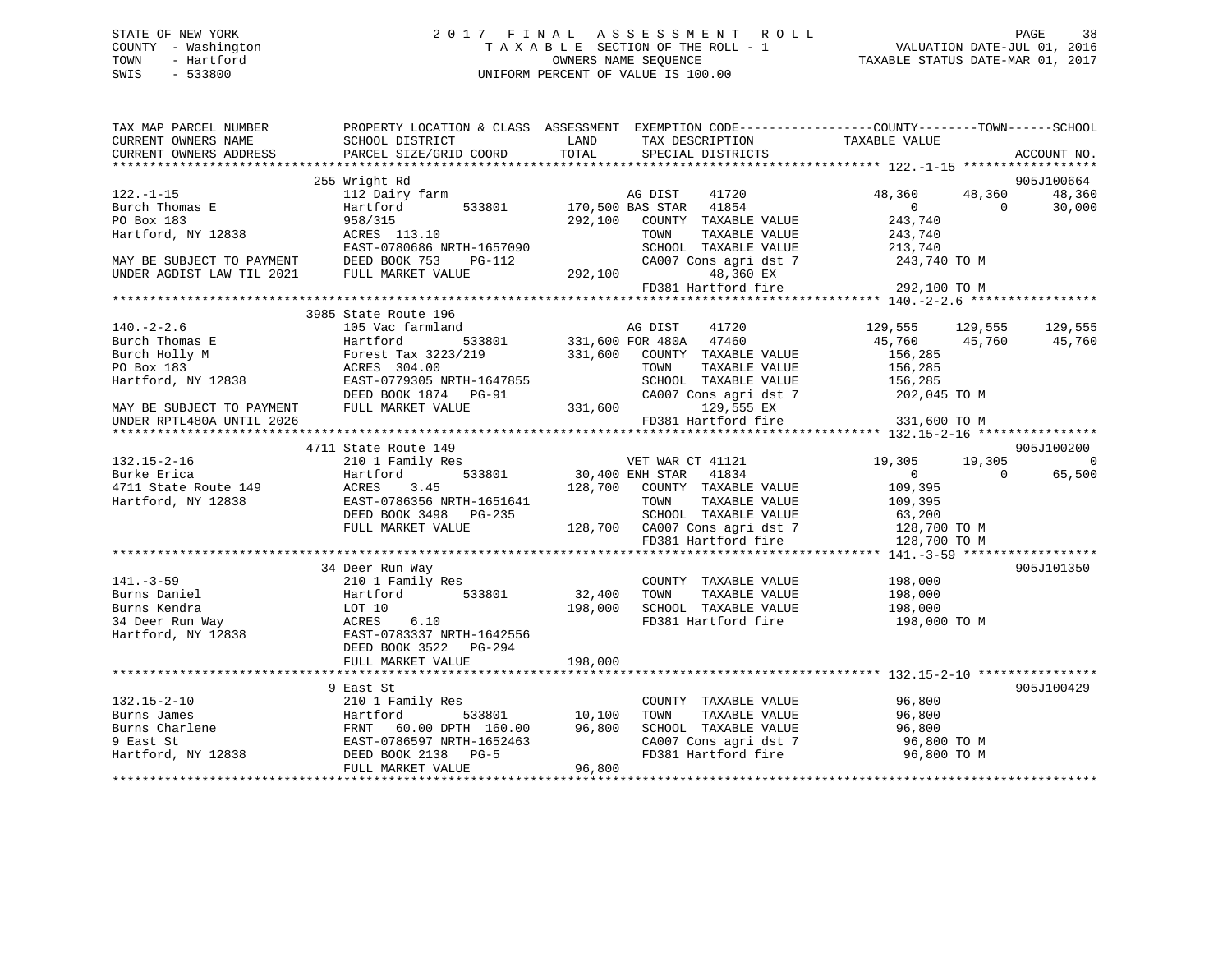### STATE OF NEW YORK 2 0 1 7 F I N A L A S S E S S M E N T R O L L PAGE 39 COUNTY - Washington T A X A B L E SECTION OF THE ROLL - 1 VALUATION DATE-JUL 01, 2016 TOWN - Hartford OWNERS NAME SEQUENCE TAXABLE STATUS DATE-MAR 01, 2017 SWIS - 533800 UNIFORM PERCENT OF VALUE IS 100.00

| TAX MAP PARCEL NUMBER                                                                                                                                                                                                                |                                                                             |        |                                                                    | PROPERTY LOCATION & CLASS ASSESSMENT EXEMPTION CODE---------------COUNTY-------TOWN------SCHOOL |            |
|--------------------------------------------------------------------------------------------------------------------------------------------------------------------------------------------------------------------------------------|-----------------------------------------------------------------------------|--------|--------------------------------------------------------------------|-------------------------------------------------------------------------------------------------|------------|
|                                                                                                                                                                                                                                      |                                                                             |        |                                                                    |                                                                                                 |            |
|                                                                                                                                                                                                                                      | Camp A Way                                                                  |        |                                                                    |                                                                                                 | 905J100236 |
| $142. - 1 - 38$                                                                                                                                                                                                                      |                                                                             |        | COUNTY TAXABLE VALUE 14,900                                        |                                                                                                 |            |
| Burt Frank                                                                                                                                                                                                                           | 322 Rural vac>10<br>Hartford 533801 14,900 TOWN<br>ACRES 12.36 14,900 SCHOC |        |                                                                    |                                                                                                 |            |
| 1066 Route 9                                                                                                                                                                                                                         |                                                                             |        |                                                                    |                                                                                                 |            |
| Fort Edward, NY 12828                                                                                                                                                                                                                | EAST-0790537 NRTH-1645601                                                   |        | FD381 Hartford fire                                                | 14,900 TO M                                                                                     |            |
|                                                                                                                                                                                                                                      | DEED BOOK 2736 PG-118                                                       |        |                                                                    |                                                                                                 |            |
|                                                                                                                                                                                                                                      |                                                                             |        |                                                                    |                                                                                                 |            |
|                                                                                                                                                                                                                                      |                                                                             |        |                                                                    |                                                                                                 |            |
|                                                                                                                                                                                                                                      | 3814 State Route 196                                                        |        |                                                                    |                                                                                                 | 905J100244 |
|                                                                                                                                                                                                                                      |                                                                             |        |                                                                    | AG DIST 41720 116,471 116,471 116,471<br>BAS STAR 41854 0 0 30 116,471                          |            |
|                                                                                                                                                                                                                                      |                                                                             |        |                                                                    |                                                                                                 |            |
| Bush Jeffrey L<br>3814 State Route 196 (489/908 152,000 COUNTY TAXABLE VALUE 235,529<br>Fort Ann, NY 12827 (EAST-0777229 NRTH-1645299 SCHOOL TAXABLE VALUE 205,529<br>MAY BE SUBJECT TO PAYMENT DEED BOOK 3410 PG-49 (A007 Cons agri |                                                                             |        | 352,000 COUNTY TAXABLE VALUE 235,529<br>TOWN TAXABLE VALUE 235,529 |                                                                                                 |            |
|                                                                                                                                                                                                                                      |                                                                             |        |                                                                    |                                                                                                 |            |
|                                                                                                                                                                                                                                      |                                                                             |        |                                                                    |                                                                                                 |            |
|                                                                                                                                                                                                                                      |                                                                             |        |                                                                    |                                                                                                 |            |
|                                                                                                                                                                                                                                      |                                                                             |        |                                                                    |                                                                                                 |            |
|                                                                                                                                                                                                                                      |                                                                             |        |                                                                    |                                                                                                 |            |
|                                                                                                                                                                                                                                      |                                                                             |        |                                                                    |                                                                                                 |            |
|                                                                                                                                                                                                                                      | 17 Miller Rdg                                                               |        |                                                                    |                                                                                                 | 905J101140 |
|                                                                                                                                                                                                                                      |                                                                             |        |                                                                    | $\overline{0}$<br>$\Omega$                                                                      | 30,000     |
|                                                                                                                                                                                                                                      |                                                                             |        |                                                                    |                                                                                                 |            |
|                                                                                                                                                                                                                                      |                                                                             |        |                                                                    |                                                                                                 |            |
|                                                                                                                                                                                                                                      |                                                                             |        | SCHOOL TAXABLE VALUE                                               | TAXABLE VALUE 77,000<br>TAXABLE VALUE 47,000<br>47,000                                          |            |
|                                                                                                                                                                                                                                      |                                                                             |        |                                                                    | FD381 Hartford fire 77,000 TO M                                                                 |            |
|                                                                                                                                                                                                                                      |                                                                             |        |                                                                    |                                                                                                 |            |
|                                                                                                                                                                                                                                      |                                                                             |        |                                                                    |                                                                                                 |            |
|                                                                                                                                                                                                                                      |                                                                             |        |                                                                    |                                                                                                 |            |
|                                                                                                                                                                                                                                      | 3776 State Route 149                                                        |        |                                                                    |                                                                                                 | 905J101130 |
|                                                                                                                                                                                                                                      |                                                                             |        |                                                                    | $\Omega$                                                                                        | 30,000     |
|                                                                                                                                                                                                                                      |                                                                             |        |                                                                    |                                                                                                 |            |
|                                                                                                                                                                                                                                      |                                                                             |        |                                                                    |                                                                                                 |            |
|                                                                                                                                                                                                                                      |                                                                             |        |                                                                    |                                                                                                 |            |
|                                                                                                                                                                                                                                      |                                                                             |        |                                                                    |                                                                                                 |            |
|                                                                                                                                                                                                                                      |                                                                             |        |                                                                    |                                                                                                 |            |
|                                                                                                                                                                                                                                      |                                                                             |        |                                                                    |                                                                                                 |            |
|                                                                                                                                                                                                                                      | 41 Townsend Rd                                                              |        |                                                                    |                                                                                                 |            |
| $140. -2 - 2.3$                                                                                                                                                                                                                      | 312 Vac w/imprv                                                             |        | COUNTY TAXABLE VALUE                                               |                                                                                                 |            |
|                                                                                                                                                                                                                                      | $\frac{1}{23}$ ,000<br>533801 23,000                                        |        | TOWN                                                               | TAXABLE VALUE 24,000<br>TAXABLE VALUE 24,000                                                    |            |
| 140.-2-2.3<br>Bush Leonard L<br>3776 State Route 149<br>FRNT 208.00 DPTH 210.00<br>Fort Ann, NY 12827<br>FRNT 208.00 DPTH 210.00<br>EAST-0782139 NRTH-1647136<br>FRNT 208.00 DPTH 210.00                                             |                                                                             | 24,000 | SCHOOL TAXABLE VALUE 24,000                                        |                                                                                                 |            |
|                                                                                                                                                                                                                                      |                                                                             |        |                                                                    |                                                                                                 |            |
|                                                                                                                                                                                                                                      | EAST-0782139 NRTH-1647136<br>DEED BOOK 3428 PG-229                          |        |                                                                    | CA007 Cons agri dst 7<br>FD381 Hartford fire 24,000 TO M<br>24,000 TO M                         |            |
|                                                                                                                                                                                                                                      | FULL MARKET VALUE                                                           | 24,000 |                                                                    |                                                                                                 |            |
|                                                                                                                                                                                                                                      |                                                                             |        |                                                                    |                                                                                                 |            |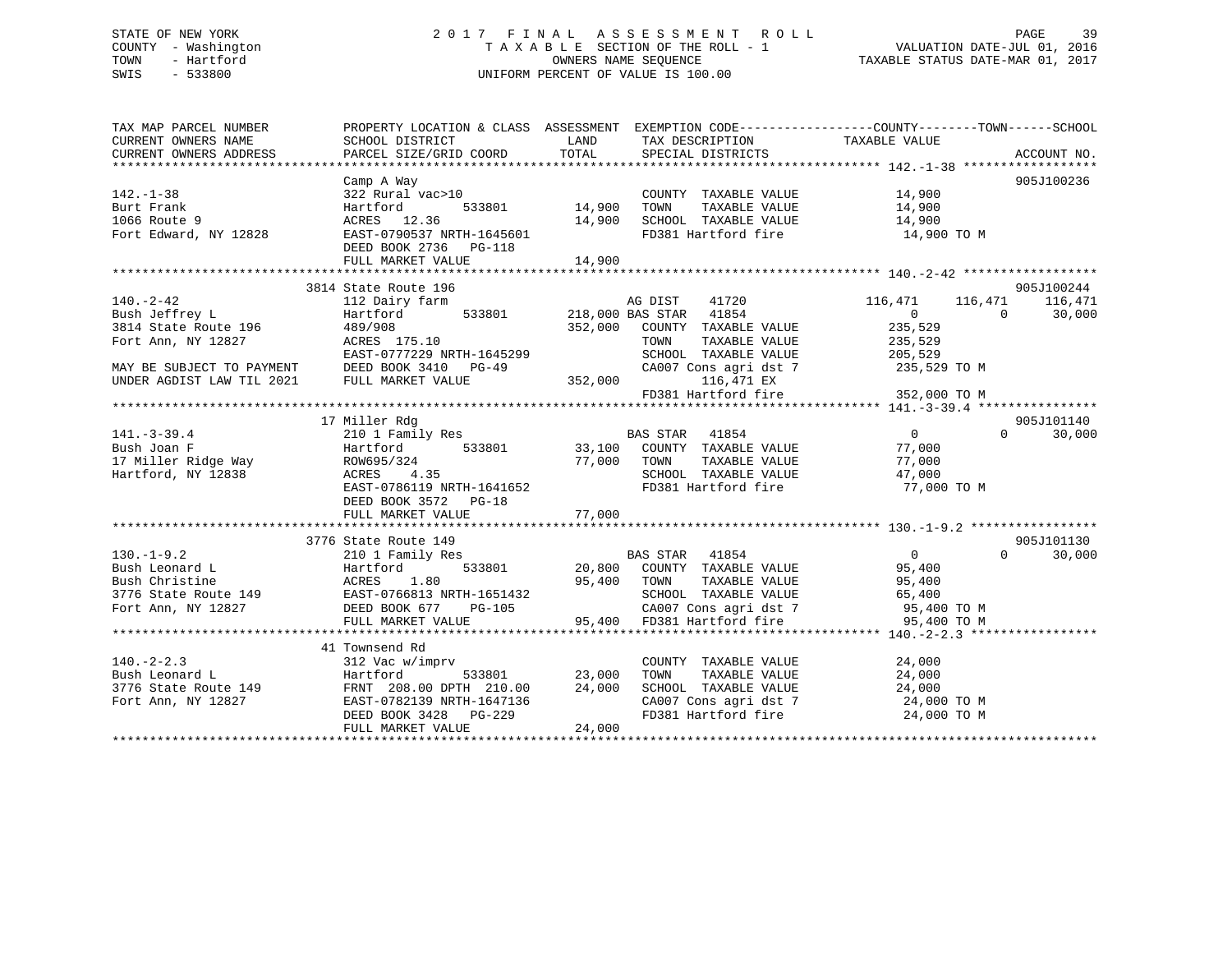### STATE OF NEW YORK 2 0 1 7 F I N A L A S S E S S M E N T R O L L PAGE 40 COUNTY - Washington T A X A B L E SECTION OF THE ROLL - 1 VALUATION DATE-JUL 01, 2016 TOWN - Hartford **TAXABLE STATUS DATE-MAR 01, 2017** SWIS - 533800 UNIFORM PERCENT OF VALUE IS 100.00

| TAX MAP PARCEL NUMBER                                                                                                                                                                                                                                                | PROPERTY LOCATION & CLASS ASSESSMENT EXEMPTION CODE-----------------COUNTY-------TOWN------SCHOOL |         |                                                                          |                              |            |
|----------------------------------------------------------------------------------------------------------------------------------------------------------------------------------------------------------------------------------------------------------------------|---------------------------------------------------------------------------------------------------|---------|--------------------------------------------------------------------------|------------------------------|------------|
| CURRENT OWNERS NAME SCHOOL DISTRICT                                                                                                                                                                                                                                  |                                                                                                   |         | LAND TAX DESCRIPTION TAXABLE VALUE                                       |                              |            |
|                                                                                                                                                                                                                                                                      |                                                                                                   |         |                                                                          |                              |            |
|                                                                                                                                                                                                                                                                      |                                                                                                   |         |                                                                          |                              |            |
|                                                                                                                                                                                                                                                                      | 3739 State Route 196<br>te 196<br>ily Res 533801 16,800 TOWN                                      |         |                                                                          |                              | 905J101136 |
|                                                                                                                                                                                                                                                                      |                                                                                                   |         |                                                                          |                              |            |
|                                                                                                                                                                                                                                                                      |                                                                                                   |         |                                                                          |                              |            |
|                                                                                                                                                                                                                                                                      |                                                                                                   |         |                                                                          |                              |            |
|                                                                                                                                                                                                                                                                      |                                                                                                   |         |                                                                          |                              |            |
|                                                                                                                                                                                                                                                                      |                                                                                                   |         |                                                                          |                              |            |
| 140.-2-1.3<br>210 1 Family Res<br>210 1 Family Res<br>210 1 Family Res<br>210 1 Family Res<br>215 Gore St<br>215 Gore St<br>215 Gore St<br>215 Gore St<br>215 Gore St<br>215 Gore St<br>215 Gore St<br>215 Gore St<br>215 Gore St<br>215 Gore St<br>215 Gore         |                                                                                                   |         |                                                                          |                              |            |
|                                                                                                                                                                                                                                                                      |                                                                                                   |         |                                                                          |                              |            |
|                                                                                                                                                                                                                                                                      | 26 Hastings Rd                                                                                    |         |                                                                          |                              | 905J100638 |
|                                                                                                                                                                                                                                                                      |                                                                                                   |         |                                                                          |                              |            |
|                                                                                                                                                                                                                                                                      |                                                                                                   |         |                                                                          |                              |            |
|                                                                                                                                                                                                                                                                      |                                                                                                   |         |                                                                          |                              |            |
|                                                                                                                                                                                                                                                                      |                                                                                                   |         | CA007 Cons agri dst 7 and 28,000 TO M<br>FD381 Hartford fire 28,000 TO M |                              |            |
|                                                                                                                                                                                                                                                                      |                                                                                                   |         |                                                                          |                              |            |
|                                                                                                                                                                                                                                                                      |                                                                                                   |         |                                                                          |                              |            |
|                                                                                                                                                                                                                                                                      | FULL MARKET VALUE                                                                                 | 28,000  |                                                                          |                              |            |
|                                                                                                                                                                                                                                                                      |                                                                                                   |         |                                                                          |                              |            |
|                                                                                                                                                                                                                                                                      |                                                                                                   |         |                                                                          |                              |            |
|                                                                                                                                                                                                                                                                      |                                                                                                   |         |                                                                          |                              |            |
|                                                                                                                                                                                                                                                                      |                                                                                                   |         |                                                                          |                              |            |
|                                                                                                                                                                                                                                                                      |                                                                                                   |         |                                                                          |                              |            |
|                                                                                                                                                                                                                                                                      |                                                                                                   |         |                                                                          |                              |            |
|                                                                                                                                                                                                                                                                      |                                                                                                   |         |                                                                          |                              |            |
|                                                                                                                                                                                                                                                                      |                                                                                                   |         |                                                                          |                              |            |
| 32.-2-22<br>32.-2-22<br>37.900<br>37.900<br>37.900<br>37.900<br>37.900<br>37.900<br>20001 Tamily Res<br>37.900<br>20001 Tamily Res<br>37.900<br>20001 TAXABLE VALUE<br>37.200<br>20001 TAXABLE VALUE<br>37.200<br>37.900<br>20001 TAXABLE VALUE<br>37.200<br>2127.20 |                                                                                                   |         |                                                                          |                              |            |
|                                                                                                                                                                                                                                                                      | Blood St                                                                                          |         |                                                                          |                              |            |
|                                                                                                                                                                                                                                                                      |                                                                                                   |         |                                                                          |                              |            |
|                                                                                                                                                                                                                                                                      |                                                                                                   |         |                                                                          |                              |            |
|                                                                                                                                                                                                                                                                      |                                                                                                   |         | 19,800 SCHOOL TAXABLE VALUE 19,800<br>FD381 Hartford fire 19,800 TO M    |                              |            |
|                                                                                                                                                                                                                                                                      |                                                                                                   |         |                                                                          |                              |            |
| 132.-4-8.5<br>22 Rural vac>10 COUNTY<br>26 Rural vac>10 19,800 TOWN<br>266 Main St<br>266 Main St<br>266 Main St<br>266 Main St<br>266 Main St<br>266 Main St<br>266 Main St<br>266 Main St<br>266 Main St<br>266 Main St<br>268 282 RURA<br>2682 PG-24<br>2         |                                                                                                   |         |                                                                          |                              |            |
|                                                                                                                                                                                                                                                                      | FULL MARKET VALUE                                                                                 | 19,800  |                                                                          |                              |            |
|                                                                                                                                                                                                                                                                      |                                                                                                   |         |                                                                          |                              |            |
|                                                                                                                                                                                                                                                                      | 284 Hall Rd                                                                                       |         |                                                                          |                              |            |
|                                                                                                                                                                                                                                                                      |                                                                                                   |         |                                                                          |                              |            |
|                                                                                                                                                                                                                                                                      |                                                                                                   |         |                                                                          |                              |            |
| 122.-1-16.3<br>Country Cameron Pamela (10.1 Family Res (210 1 Family Res (2000)<br>284 Hall Rd (217,000 SCHOOL POT A 217,000 SCHOOL POT A 217,000 SCHOOL POT A 217,000 SCHOOL POT A 217,000 SCHOOL POT A 217,000 SCHOOL POT A 217                                    |                                                                                                   |         | 217,000 SCHOOL TAXABLE VALUE 217,000                                     |                              |            |
|                                                                                                                                                                                                                                                                      |                                                                                                   |         | CA007 Cons agri dst 7<br>FD381 Hartford fire                             | 217,000 TO M<br>217,000 TO M |            |
|                                                                                                                                                                                                                                                                      | ACRES 4.76<br>EAST-0773584 NRTH-1661450                                                           |         |                                                                          |                              |            |
|                                                                                                                                                                                                                                                                      | DEED BOOK 3624 PG-13                                                                              |         |                                                                          |                              |            |
|                                                                                                                                                                                                                                                                      | FULL MARKET VALUE                                                                                 | 217,000 |                                                                          |                              |            |
|                                                                                                                                                                                                                                                                      |                                                                                                   |         |                                                                          |                              |            |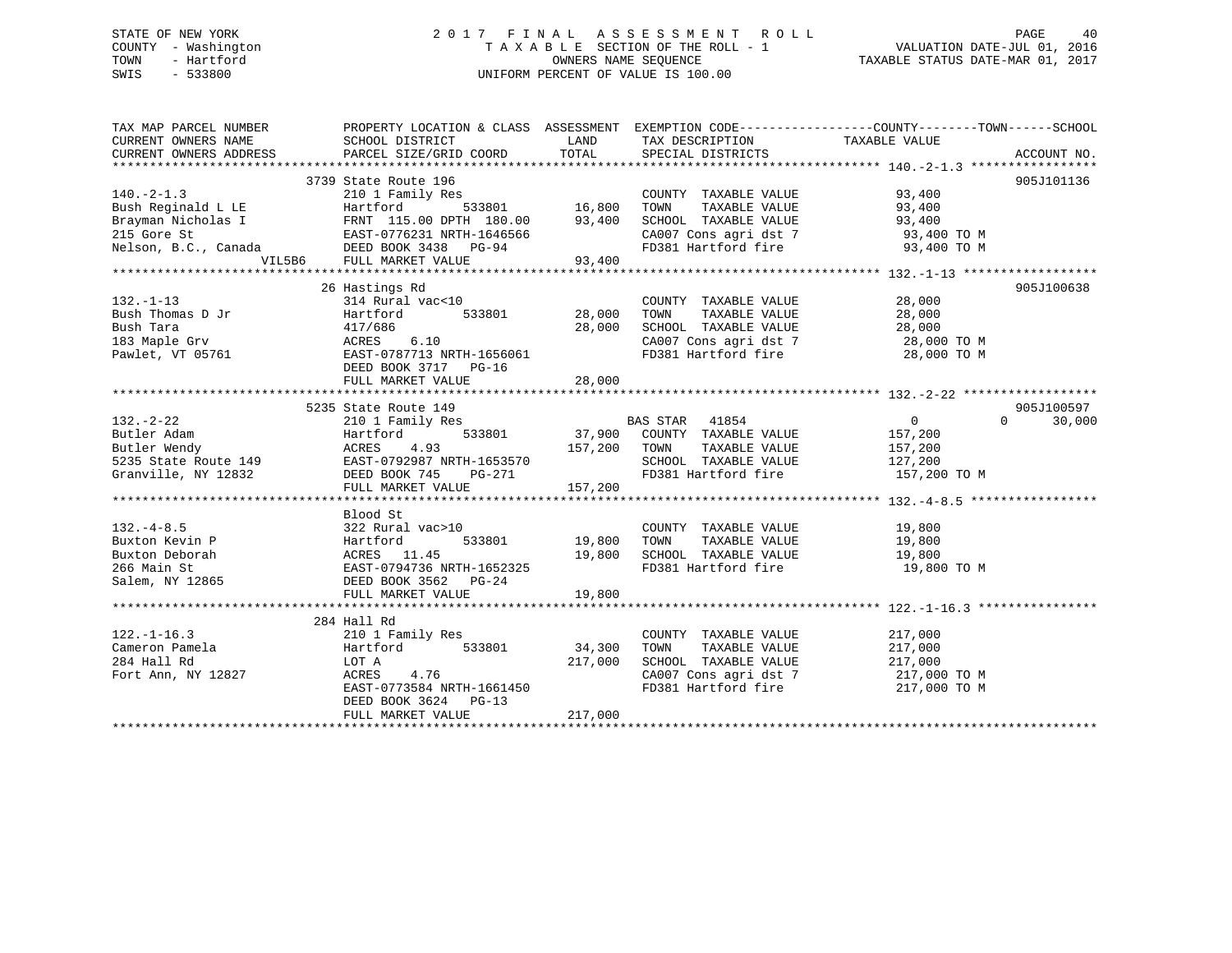| STATE OF NEW YORK<br>COUNTY - Washington<br>TOWN<br>- Hartford<br>SWIS<br>$-533800$ |                                                                               | 2017 FINAL ASSESSMENT ROLL<br>TAXABLE SECTION OF THE ROLL - 1<br>OWNERS NAME SEOUENCE<br>UNIFORM PERCENT OF VALUE IS 100.00 | PAGE 41<br>VALUATION DATE-JUL 01, 2016<br>TAXABLE STATUS DATE VILLET                             |
|-------------------------------------------------------------------------------------|-------------------------------------------------------------------------------|-----------------------------------------------------------------------------------------------------------------------------|--------------------------------------------------------------------------------------------------|
| TAX MAP PARCEL NUMBER                                                               |                                                                               |                                                                                                                             | PROPERTY LOCATION & CLASS ASSESSMENT EXEMPTION CODE----------------COUNTY-------TOWN------SCHOOL |
| CURRENT OWNERS NAME                                                                 | SCHOOL DISTRICT                                                               | LAND<br>TAX DESCRIPTION TAXABLE VALUE<br>TOTAL                                                                              |                                                                                                  |
| CURRENT OWNERS ADDRESS                                                              | PARCEL SIZE/GRID COORD                                                        | SPECIAL DISTRICTS                                                                                                           | ACCOUNT NO.                                                                                      |
|                                                                                     | 1098 Lundy Rd                                                                 |                                                                                                                             | 905J101100                                                                                       |
| $158. - 2 - 6.6$                                                                    | 210 1 Family Res                                                              | BAS STAR<br>41854                                                                                                           | $\Omega$<br>30,000<br>$\overline{0}$                                                             |
| Campbell James                                                                      | 533801<br>Hartford                                                            | 42,000<br>COUNTY TAXABLE VALUE                                                                                              | 122,500                                                                                          |
| Campbell Kelly                                                                      | ROW 834/247                                                                   | 122,500 TOWN<br>TAXABLE VALUE                                                                                               | 122,500                                                                                          |
| 1098 Lundy Rd                                                                       | $158. - 1 - 6.6$                                                              | SCHOOL TAXABLE VALUE                                                                                                        | 92,500                                                                                           |
| Granville, NY 12832                                                                 | ACRES<br>6.00 BANK 26<br>EAST-0786853 NRTH-1632943<br>DEED BOOK 942<br>PG-232 | FD381 Hartford fire                                                                                                         | 122,500 TO M                                                                                     |
|                                                                                     | FULL MARKET VALUE                                                             | 122,500                                                                                                                     |                                                                                                  |
|                                                                                     |                                                                               |                                                                                                                             |                                                                                                  |
|                                                                                     | 451 Gilchrist Hill Rd                                                         |                                                                                                                             | 905J100017                                                                                       |
| $150. - 1 - 43$                                                                     | 210 1 Family Res                                                              | AGED-CO/TN 41801                                                                                                            | 50,700<br>50,700<br>$\overline{0}$                                                               |
| Capone Gerry J                                                                      | 533801<br>Hartford                                                            | 26,600 AGED-SCH 41804                                                                                                       | $\mathbf{0}$<br>20,280<br>$\mathbf{0}$                                                           |
| 451 Gilchrist Hill Rd                                                               | 2.20<br>ACRES                                                                 | 101,400 ENH STAR 41834                                                                                                      | $\overline{0}$<br>65,500<br>$\Omega$                                                             |
| Hartford, NY 12838                                                                  | EAST-0782029 NRTH-1639068                                                     | COUNTY TAXABLE VALUE                                                                                                        | 50,700                                                                                           |
|                                                                                     | DEED BOOK 2852 PG-84<br>FULL MARKET VALUE                                     | TOWN<br>TAXABLE VALUE<br>101,400 SCHOOL TAXABLE VALUE                                                                       | 50,700<br>15,620                                                                                 |
|                                                                                     |                                                                               | FD381 Hartford fire                                                                                                         | 101,400 TO M                                                                                     |
|                                                                                     |                                                                               |                                                                                                                             |                                                                                                  |
|                                                                                     | 549 Warren Rd                                                                 |                                                                                                                             | 905J100118                                                                                       |
| $114. - 1 - 16$                                                                     | 210 1 Family Res                                                              | COUNTY TAXABLE VALUE                                                                                                        | 100,800                                                                                          |
| Caprood James W Jr                                                                  | Hartford<br>533801                                                            | 32,000<br>TAXABLE VALUE<br>TOWN                                                                                             | 100,800                                                                                          |
| Jabot Deborah M                                                                     | ACRES<br>4.00                                                                 | 100,800<br>SCHOOL TAXABLE VALUE                                                                                             | 100,800                                                                                          |
| ATT: Jabot Deborah M                                                                | EAST-0790411 NRTH-1664489                                                     | CA007 Cons agri dst 7                                                                                                       | 100,800 TO M                                                                                     |
| Box 74                                                                              | DEED BOOK 1893 PG-347                                                         | FD381 Hartford fire                                                                                                         | 100,800 TO M                                                                                     |
| 118 East St                                                                         | FULL MARKET VALUE                                                             | 100,800                                                                                                                     |                                                                                                  |
| Hartford, NY 12838                                                                  |                                                                               |                                                                                                                             |                                                                                                  |
|                                                                                     | 339 Pope Hill Rd                                                              |                                                                                                                             | 905J100072                                                                                       |
| $150. - 1 - 32$                                                                     | 210 1 Family Res                                                              | VET WAR CT 41121                                                                                                            | 16,185<br>16,185<br>$\overline{0}$                                                               |
| Carabeau Vernon                                                                     | 533801<br>Hartford                                                            | 26,800 ENH STAR 41834                                                                                                       | 65,500<br>$\overline{0}$<br>$\Omega$                                                             |
| Carabeau Mildred                                                                    | 7.58<br>ACRES                                                                 | 107,900<br>COUNTY TAXABLE VALUE                                                                                             | 91,715                                                                                           |
| 339 Pope Hill Rd                                                                    | EAST-0784599 NRTH-1632867                                                     | TOWN<br>TAXABLE VALUE                                                                                                       | 91,715                                                                                           |
| Granville, NY 12832                                                                 | DEED BOOK 3288 PG-46                                                          | SCHOOL TAXABLE VALUE                                                                                                        | 42,400                                                                                           |
|                                                                                     | FULL MARKET VALUE                                                             | 107,900 FD381 Hartford fire                                                                                                 | 107,900 TO M                                                                                     |
|                                                                                     |                                                                               |                                                                                                                             |                                                                                                  |
|                                                                                     | 211 Dick Hill Rd                                                              |                                                                                                                             | 905J101432                                                                                       |
| $142. - 1 - 1.1$                                                                    | 270 Mfg housing                                                               | BAS STAR 41854                                                                                                              | $\overline{0}$<br>$\Omega$<br>30,000                                                             |
| Carlton George E<br>PO Box 32<br>PO Box 32                                          | 533801<br>Hartford<br>ACRES<br>2.90                                           | 28,700<br>COUNTY TAXABLE VALUE<br>34,300<br>TOWN<br>TAXABLE VALUE                                                           | 34,300<br>34,300                                                                                 |
| Hartford, NY 12838                                                                  | EAST-0789891 NRTH-1650400                                                     | SCHOOL TAXABLE VALUE                                                                                                        | 4,300                                                                                            |
|                                                                                     | DEED BOOK 633<br>PG-122                                                       | CA007 Cons agri dst 7                                                                                                       | 34,300 TO M                                                                                      |
|                                                                                     | FULL MARKET VALUE                                                             | 34,300 FD381 Hartford fire                                                                                                  | 34,300 TO M                                                                                      |
|                                                                                     |                                                                               |                                                                                                                             |                                                                                                  |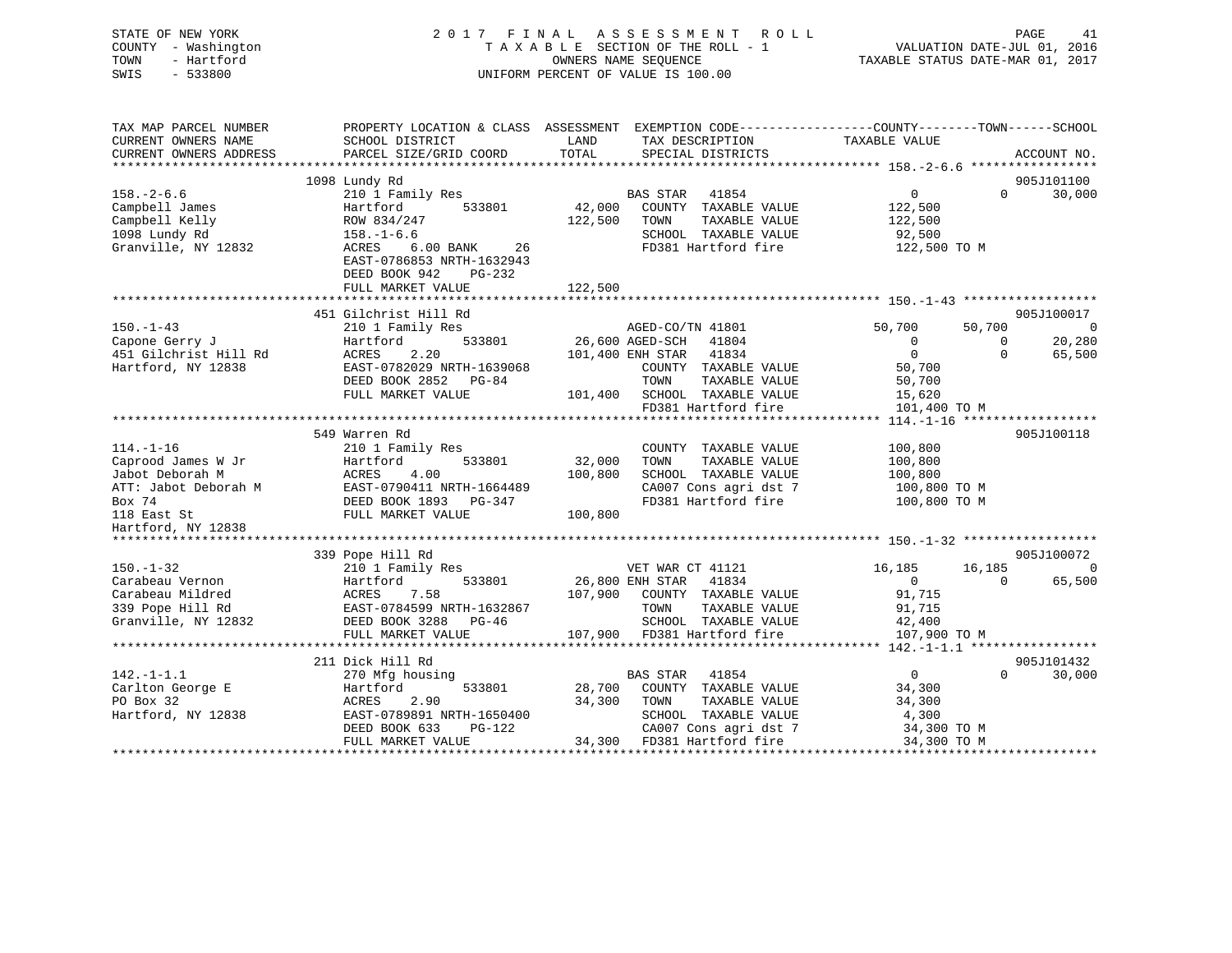### STATE OF NEW YORK 2 0 1 7 F I N A L A S S E S S M E N T R O L L PAGE 42 COUNTY - Washington T A X A B L E SECTION OF THE ROLL - 1 VALUATION DATE-JUL 01, 2016 TOWN - Hartford **TAXABLE STATUS DATE-MAR 01, 2017** SWIS - 533800 UNIFORM PERCENT OF VALUE IS 100.00

| TAX MAP PARCEL NUMBER<br>CURRENT OWNERS NAME<br>CURRENT OWNERS ADDRESS | PROPERTY LOCATION & CLASS ASSESSMENT EXEMPTION CODE----------------COUNTY-------TOWN-----SCHOOL<br>SCHOOL DISTRICT<br>PARCEL SIZE/GRID COORD | LAND<br>TOTAL | TAX DESCRIPTION<br>SPECIAL DISTRICTS                            | TAXABLE VALUE    | ACCOUNT NO.        |
|------------------------------------------------------------------------|----------------------------------------------------------------------------------------------------------------------------------------------|---------------|-----------------------------------------------------------------|------------------|--------------------|
|                                                                        | 163 Dick Hill Rd                                                                                                                             |               |                                                                 |                  | 905J101206         |
| $142. - 1 - 1$                                                         | 240 Rural res                                                                                                                                |               | BAS STAR 41854                                                  | $\overline{0}$   | 30,000<br>$\Omega$ |
| Carlton James R                                                        | 533801<br>Hartford                                                                                                                           | 37,500        | COUNTY TAXABLE VALUE                                            | 47,300           |                    |
| PO Box 43                                                              | Ex & Res 489/817                                                                                                                             | 47,300        | TOWN<br>TAXABLE VALUE                                           | 47,300           |                    |
| Hartford, NY 12838                                                     | 23.10<br>ACRES                                                                                                                               |               | SCHOOL TAXABLE VALUE                                            | 17,300           |                    |
|                                                                        | EAST-0789304 NRTH-1649939                                                                                                                    |               | CA007 Cons agri dst 7                                           | 47,300 TO M      |                    |
|                                                                        | DEED BOOK 441<br>PG-856                                                                                                                      |               | FD381 Hartford fire                                             | 47,300 TO M      |                    |
|                                                                        | FULL MARKET VALUE                                                                                                                            | 47,300        |                                                                 |                  |                    |
|                                                                        | 391 Gilchrist Hill Rd                                                                                                                        |               |                                                                 |                  | 905J101397         |
| $150. - 1 - 57.1$                                                      | 210 1 Family Res                                                                                                                             |               | BAS STAR 41854                                                  | $\overline{0}$   | 30,000<br>$\Omega$ |
| Carpenter Loren E                                                      | 533801<br>Hartford                                                                                                                           | 27,500        | COUNTY TAXABLE VALUE                                            | 127,000          |                    |
| Carpenter Sharon L                                                     | LOT 1                                                                                                                                        | 127,000       | TAXABLE VALUE<br>TOWN                                           | 127,000          |                    |
| 391 Gilchrist Hill Rd                                                  | 2.50<br>ACRES                                                                                                                                |               | SCHOOL TAXABLE VALUE                                            | 97,000           |                    |
| Hartford, NY 12838                                                     | EAST-0783665 NRTH-1639104                                                                                                                    |               | FD381 Hartford fire                                             | 127,000 TO M     |                    |
|                                                                        | DEED BOOK 939<br><b>PG-118</b>                                                                                                               |               |                                                                 |                  |                    |
|                                                                        | FULL MARKET VALUE                                                                                                                            | 127,000       |                                                                 |                  |                    |
|                                                                        |                                                                                                                                              |               |                                                                 |                  |                    |
|                                                                        | 54 Pope Hill Rd                                                                                                                              |               |                                                                 |                  | 905J100669         |
| $149. - 1 - 28.1$                                                      | 210 1 Family Res                                                                                                                             |               | COUNTY TAXABLE VALUE                                            | 124,900          |                    |
| Carpenter Matthew                                                      | 533801<br>Hartford                                                                                                                           | 26,800        | TOWN<br>TAXABLE VALUE                                           | 124,900          |                    |
| 54 Pope Hill Rd                                                        | Sub Div Lot 1                                                                                                                                | 124,900       | SCHOOL TAXABLE VALUE                                            | 124,900          |                    |
| Argyle, NY 12809                                                       | 2.25<br>ACRES                                                                                                                                |               | FD381 Hartford fire                                             | 124,900 TO M     |                    |
|                                                                        | EAST-0778506 NRTH-1632679                                                                                                                    |               |                                                                 |                  |                    |
|                                                                        | DEED BOOK 2692 PG-196                                                                                                                        |               |                                                                 |                  |                    |
|                                                                        | FULL MARKET VALUE                                                                                                                            | 124,900       |                                                                 |                  |                    |
|                                                                        |                                                                                                                                              |               |                                                                 |                  |                    |
|                                                                        | 8555 State Route 40                                                                                                                          |               |                                                                 |                  | 905J101383         |
| $123. - 1 - 11.6$                                                      | 210 1 Family Res                                                                                                                             |               | VET WAR CT 41121<br>26,900 VET DIS CT 41141<br>VET WAR CT 41121 | 27,015<br>27,000 | $\overline{0}$     |
| Carpenter Michael J                                                    | 533801<br>Hartford                                                                                                                           |               |                                                                 | 90,050<br>90,000 | $\overline{0}$     |
| 8555 State Route 40                                                    | 1993/219                                                                                                                                     |               | 180,100 BAS STAR 41854                                          | $\overline{0}$   | 30,000<br>$\Omega$ |
| Granville, NY 12832                                                    | 7.00<br>ACRES                                                                                                                                |               | COUNTY TAXABLE VALUE                                            | 63,035           |                    |
|                                                                        | EAST-0792399 NRTH-1661836                                                                                                                    |               | TOWN<br>TAXABLE VALUE                                           | 63,100           |                    |
|                                                                        | DEED BOOK 3027 PG-338                                                                                                                        |               | SCHOOL TAXABLE VALUE                                            | 150,100          |                    |
|                                                                        | FULL MARKET VALUE                                                                                                                            |               | 180,100 CA007 Cons agri dst 7                                   | 180,100 TO M     |                    |
|                                                                        |                                                                                                                                              |               | FD381 Hartford fire                                             | 180,100 TO M     |                    |
|                                                                        | State Route 40                                                                                                                               |               |                                                                 |                  | 905J101407         |
| $123. - 1 - 11.7$                                                      | 314 Rural vac<10                                                                                                                             |               | COUNTY TAXABLE VALUE                                            | 13,500           |                    |
| Carpenter Michael J                                                    | 533801<br>Hartford                                                                                                                           | 13,500        | TOWN<br>TAXABLE VALUE                                           | 13,500           |                    |
| Bradley Grace                                                          | ACRES<br>5.50                                                                                                                                | 13,500        | SCHOOL TAXABLE VALUE                                            | 13,500           |                    |
| 8555 State Route 40                                                    | EAST-0792409 NRTH-1662055                                                                                                                    |               | CA007 Cons agri dst 7                                           | 13,500 TO M      |                    |
| Granville, NY 12832                                                    | DEED BOOK 1993 PG-219                                                                                                                        |               | FD381 Hartford fire                                             | 13,500 TO M      |                    |
|                                                                        | FULL MARKET VALUE                                                                                                                            | 13,500        |                                                                 |                  |                    |
|                                                                        |                                                                                                                                              |               |                                                                 |                  |                    |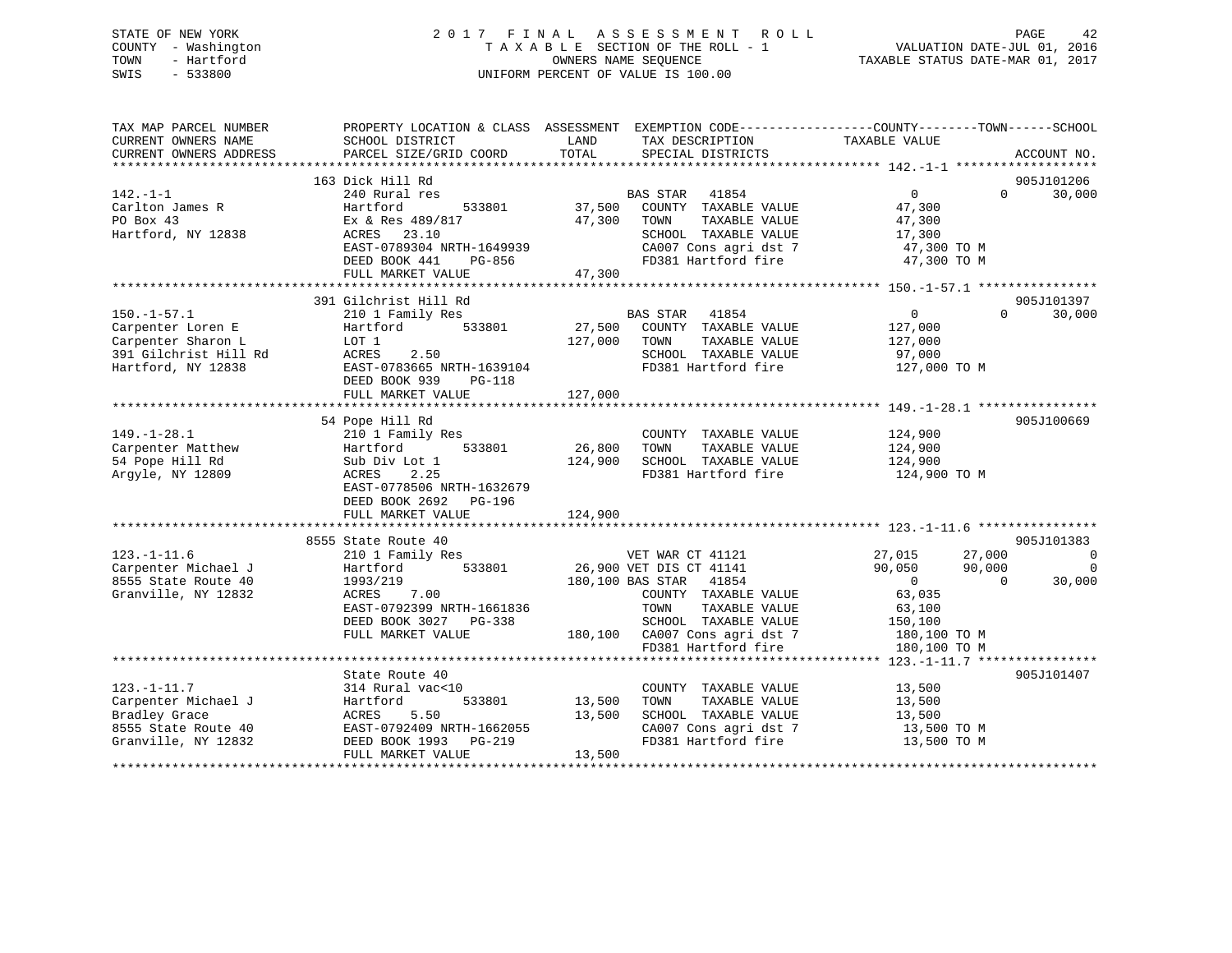### STATE OF NEW YORK 2 0 1 7 F I N A L A S S E S S M E N T R O L L PAGE 43 COUNTY - Washington T A X A B L E SECTION OF THE ROLL - 1 VALUATION DATE-JUL 01, 2016 TOWN - Hartford OWNERS NAME SEQUENCE TAXABLE STATUS DATE-MAR 01, 2017 SWIS - 533800 UNIFORM PERCENT OF VALUE IS 100.00

| TAX MAP PARCEL NUMBER<br>CURRENT OWNERS NAME<br>CURRENT OWNERS ADDRESS                               | PROPERTY LOCATION & CLASS ASSESSMENT EXEMPTION CODE---------------COUNTY-------TOWN-----SCHOOL<br>SCHOOL DISTRICT<br>PARCEL SIZE/GRID COORD                             | LAND<br>TOTAL                       | TAX DESCRIPTION TAXABLE VALUE<br>SPECIAL DISTRICTS                                                                                                                 |                                                                                     |                    | ACCOUNT NO.          |
|------------------------------------------------------------------------------------------------------|-------------------------------------------------------------------------------------------------------------------------------------------------------------------------|-------------------------------------|--------------------------------------------------------------------------------------------------------------------------------------------------------------------|-------------------------------------------------------------------------------------|--------------------|----------------------|
| $140. - 1 - 41.7$<br>Carroll Robert<br>Carroll Helen<br>59 Slate Way<br>Fort Ann, NY 12827           | 59 Slate Way<br>210 1 Family Res<br>533801<br>Hartford<br>LOT 1<br>6.91<br>ACRES<br>EAST-0770525 NRTH-1641806<br>DEED BOOK 715<br>PG-325                                | 45,500<br>77,600                    | <b>BAS STAR</b><br>41854<br>COUNTY TAXABLE VALUE<br>TOWN<br>TAXABLE VALUE<br>SCHOOL TAXABLE VALUE<br>FD381 Hartford fire                                           | $\Omega$<br>77,600<br>77,600<br>47,600<br>77,600 TO M                               | $\Omega$           | 30,000               |
|                                                                                                      |                                                                                                                                                                         |                                     |                                                                                                                                                                    |                                                                                     |                    |                      |
| $141. - 1 - 8.2$<br>Case Bridget<br>7935 State Route 40<br>Hartford, NY 12838                        | 7935 State Route 40<br>210 1 Family Res<br>Hartford<br>ROW released @2826/99<br>ACRES<br>1.74<br>EAST-0784340 NRTH-1648989<br>DEED BOOK 2733 PG-27<br>FULL MARKET VALUE | 533801 24,400<br>146,700<br>146,700 | COUNTY TAXABLE VALUE<br>TOWN<br>TAXABLE VALUE<br>SCHOOL TAXABLE VALUE<br>CA007 Cons agri dst 7<br>FD381 Hartford fire                                              | 146,700<br>146,700<br>146,700<br>146,700 TO M<br>146,700 TO M                       |                    | 905J101390           |
| $149. - 1 - 22.6$<br>Case Paul E<br>7395 State Route 40<br>Fort Ann, NY 12827                        | 7395 State Route 40<br>210 1 Family Res<br>533801<br>Hartford<br>FRNT 139.00 DPTH 300.00<br>EAST-0775956 NRTH-1639215<br>DEED BOOK 3049 PG-125<br>FULL MARKET VALUE     | 22,600<br>103,800<br>103,800        | COUNTY TAXABLE VALUE<br>TOWN<br>TAXABLE VALUE<br>SCHOOL TAXABLE VALUE 103,800<br>FD381 Hartford fire                                                               | 103,800<br>103,800<br>103,800 TO M                                                  |                    |                      |
|                                                                                                      | 22 Skyview Meadows Ln                                                                                                                                                   |                                     |                                                                                                                                                                    |                                                                                     |                    |                      |
| $141. - 1 - 66.5$<br>Casey Timothy P<br>Casey Colleen E<br>22 Skyview Meadows<br>Granville, NY 12832 | 210 1 Family Res<br>Hartford<br>ACRES 1.52<br>EAST-0787448 NRTH-1648201<br>DEED BOOK 2570 PG-200<br>FULL MARKET VALUE                                                   | 533801 24,600 BAS STAR              | VET COM CT 41131<br>41854<br>224,600 COUNTY TAXABLE VALUE<br>TOWN<br>TAXABLE VALUE<br>SCHOOL TAXABLE VALUE<br>224,600 CA007 Cons agri dst 7<br>FD381 Hartford fire | 55,000<br>$\Omega$<br>169,600<br>179,600<br>194,600<br>224,600 TO M<br>224,600 TO M | 45,000<br>$\Omega$ | $\Omega$<br>30,000   |
|                                                                                                      |                                                                                                                                                                         |                                     |                                                                                                                                                                    |                                                                                     |                    |                      |
| $141. - 3 - 23$<br>Cassant Lawrence<br>Cassant Vicki<br>34 Toad Ln<br>Hartford, NY 12838             | 34 Toad Ln<br>210 1 Family Res<br>Hartford<br>533801<br>2.00<br>ACRES<br>EAST-0785501 NRTH-1644167<br>DEED BOOK 444<br>PG-1093<br>FULL MARKET VALUE                     | 118,300<br>118,300                  | BAS STAR<br>41854<br>26,000 COUNTY TAXABLE VALUE<br>TAXABLE VALUE<br>TOWN<br>SCHOOL TAXABLE VALUE<br>FD381 Hartford fire                                           | $\overline{0}$<br>118,300<br>118,300<br>88,300<br>118,300 TO M                      | $\Omega$           | 905J100126<br>30,000 |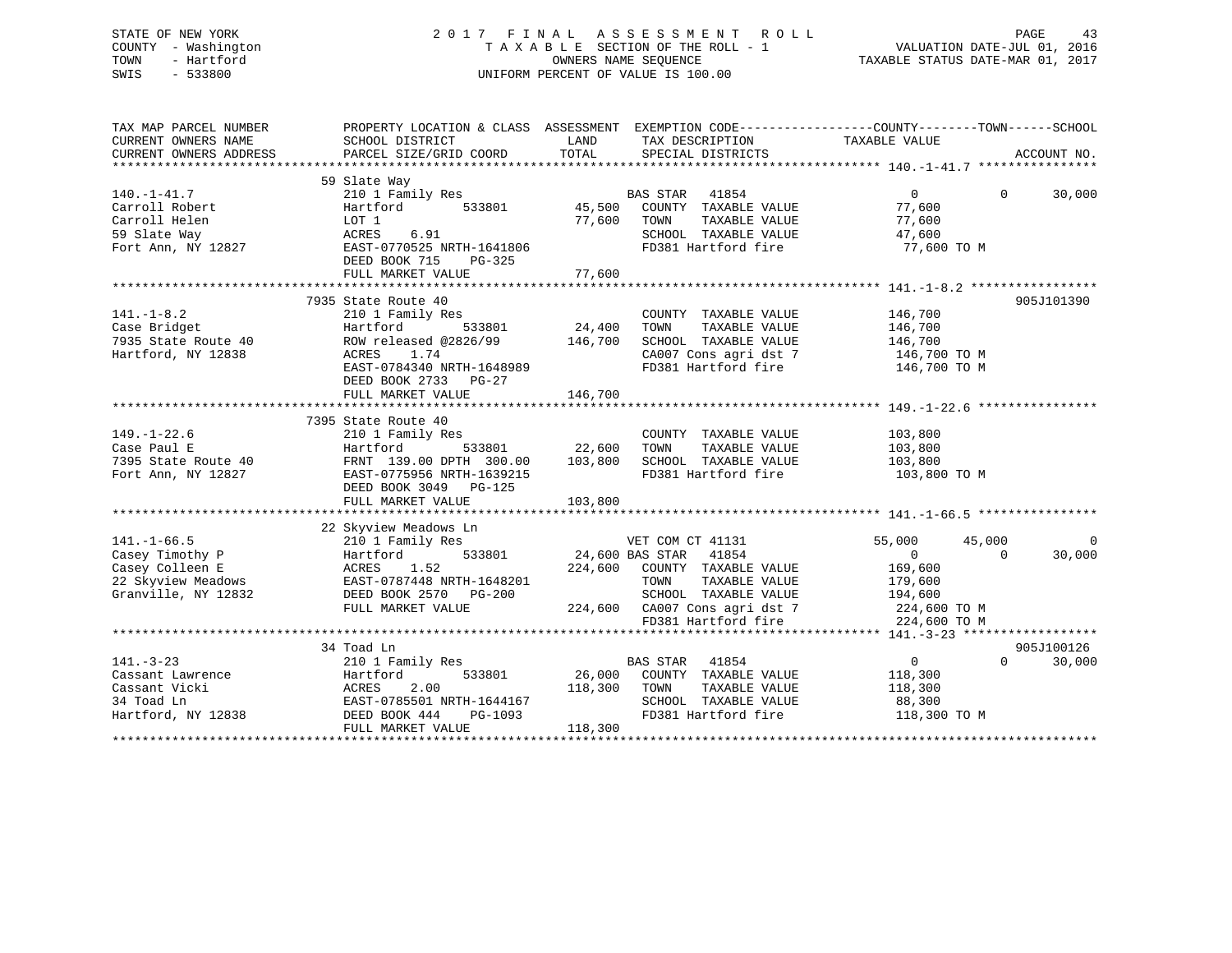### STATE OF NEW YORK 2 0 1 7 F I N A L A S S E S S M E N T R O L L PAGE 44 COUNTY - Washington T A X A B L E SECTION OF THE ROLL - 1 VALUATION DATE-JUL 01, 2016 TOWN - Hartford **TAXABLE STATUS DATE-MAR 01, 2017** SWIS - 533800 UNIFORM PERCENT OF VALUE IS 100.00

| TAX MAP PARCEL NUMBER<br>CURRENT OWNERS NAME<br>CURRENT OWNERS ADDRESS                          | PROPERTY LOCATION & CLASS ASSESSMENT<br>SCHOOL DISTRICT<br>PARCEL SIZE/GRID COORD                                                                                   | LAND<br>TOTAL                     | EXEMPTION CODE-----------------COUNTY-------TOWN------SCHOOL<br>TAX DESCRIPTION<br>SPECIAL DISTRICTS                                                                               | TAXABLE VALUE                                                                     | ACCOUNT NO.                      |
|-------------------------------------------------------------------------------------------------|---------------------------------------------------------------------------------------------------------------------------------------------------------------------|-----------------------------------|------------------------------------------------------------------------------------------------------------------------------------------------------------------------------------|-----------------------------------------------------------------------------------|----------------------------------|
| $141. - 3 - 24.6$<br>Catone Anthony<br>5 Marlboro Country Rd<br>Hartford, NY 12838              | Gilchrist Hill Rd OFF<br>322 Rural vac>10<br>Hartford<br>ACRES 24.00<br>EAST-0785672 NRTH-1643041                                                                   | 533801 34,500<br>34,500           | COUNTY TAXABLE VALUE<br>TOWN<br>TAXABLE VALUE<br>SCHOOL TAXABLE VALUE<br>FD381 Hartford fire                                                                                       | 34,500<br>34,500<br>34,500<br>34,500 TO M                                         | 905J101199                       |
|                                                                                                 | DEED BOOK 2834 PG-332<br>FULL MARKET VALUE                                                                                                                          | 34,500                            |                                                                                                                                                                                    |                                                                                   |                                  |
|                                                                                                 | 5 Marlboro Country Rd                                                                                                                                               |                                   |                                                                                                                                                                                    |                                                                                   | 905J100388                       |
| $141. - 3 - 43$<br>Catone Anthony<br>5 Marlboro Country Rd<br>Hartford, NY 12838                | 210 1 Family Res<br>Hartford<br>6.10<br>ACRES<br>EAST-0785539 NRTH-1642305<br>DEED BOOK 2834 PG-332<br>FULL MARKET VALUE                                            | 147,800<br>147,800                | BAS STAR 41854<br>533801 44,100 COUNTY TAXABLE VALUE<br>TAXABLE VALUE<br>TOWN<br>SCHOOL TAXABLE VALUE 117,800<br>FD381 Hartford fire                                               | 0<br>147,800<br>147,800<br>147,800 TO M                                           | $\Omega$<br>30,000               |
|                                                                                                 |                                                                                                                                                                     |                                   |                                                                                                                                                                                    |                                                                                   |                                  |
| $132. - 1 - 21.1$<br>Catone Karin E<br>1 Kittie Mae Way<br>Granville, NY 12832                  | 1 Kittie Mae Way<br>210 1 Family Res<br>533801<br>Hartford<br>1.76<br>ACRES<br>EAST-0788431 NRTH-1654571<br>DEED BOOK 3098 PG-325                                   | 173,600 TOWN                      | BAS STAR 41854<br>25,300 COUNTY TAXABLE VALUE<br>TAXABLE VALUE<br>SCHOOL TAXABLE VALUE<br>CA007 Cons agri dst 7                                                                    | $\overline{0}$<br>173,600<br>173,600<br>143,600<br>173,600 TO M                   | 905J101235<br>$\Omega$<br>30,000 |
|                                                                                                 | FULL MARKET VALUE                                                                                                                                                   |                                   | 173,600 FD381 Hartford fire                                                                                                                                                        | 173,600 TO M                                                                      |                                  |
| $150. - 1 - 29.5$<br>Cavanaugh Robert Jr<br>Mello Tracy<br>232 Pope Hill Rd<br>Argyle, NY 12809 | 264 Pope Hill Rd<br>314 Rural vac<10<br>Hartford<br>5.08<br>ACRES<br>ACRES 5.08 25,200<br>EAST-0782917 NRTH-1633125<br>DEED BOOK 825 PG-53<br>FULL MARKET VALUE     | 533801 25,200<br>25,200<br>25,200 | COUNTY TAXABLE VALUE<br>TOWN<br>TAXABLE VALUE<br>SCHOOL TAXABLE VALUE<br>SCHOOL TAXABLE VALUE $25,200$<br>CA006 Cons agri dst 6 $25,200$ TO M<br>FD381 Hartford fire $25,200$ TO M | 25,200<br>25,200<br>25,200                                                        |                                  |
| $150. - 1 - 29.13$<br>Cavanaugh Robert Jr<br>232 Pope Hill Rd<br>Argyle, NY 12809               | 232 Pope Hill Rd<br>210 1 Family Res<br>532001<br>Argyle<br>ACRES 522<br>5.32<br>ACRES<br>EAST-0782543 NRTH-1633468<br>DEED BOOK 737<br>PG-341<br>FULL MARKET VALUE | 178,400                           | BAS STAR 41854<br>37,100 COUNTY TAXABLE VALUE<br>TOWN<br>TAXABLE VALUE<br>SCHOOL TAXABLE VALUE<br>CA006 Cons agri dst 6<br>178,400 FD381 Hartford fire                             | $\overline{0}$<br>178,400<br>178,400<br>148,400<br>$178,400$ TO M<br>178,400 TO M | $\mathbf{0}$<br>30,000           |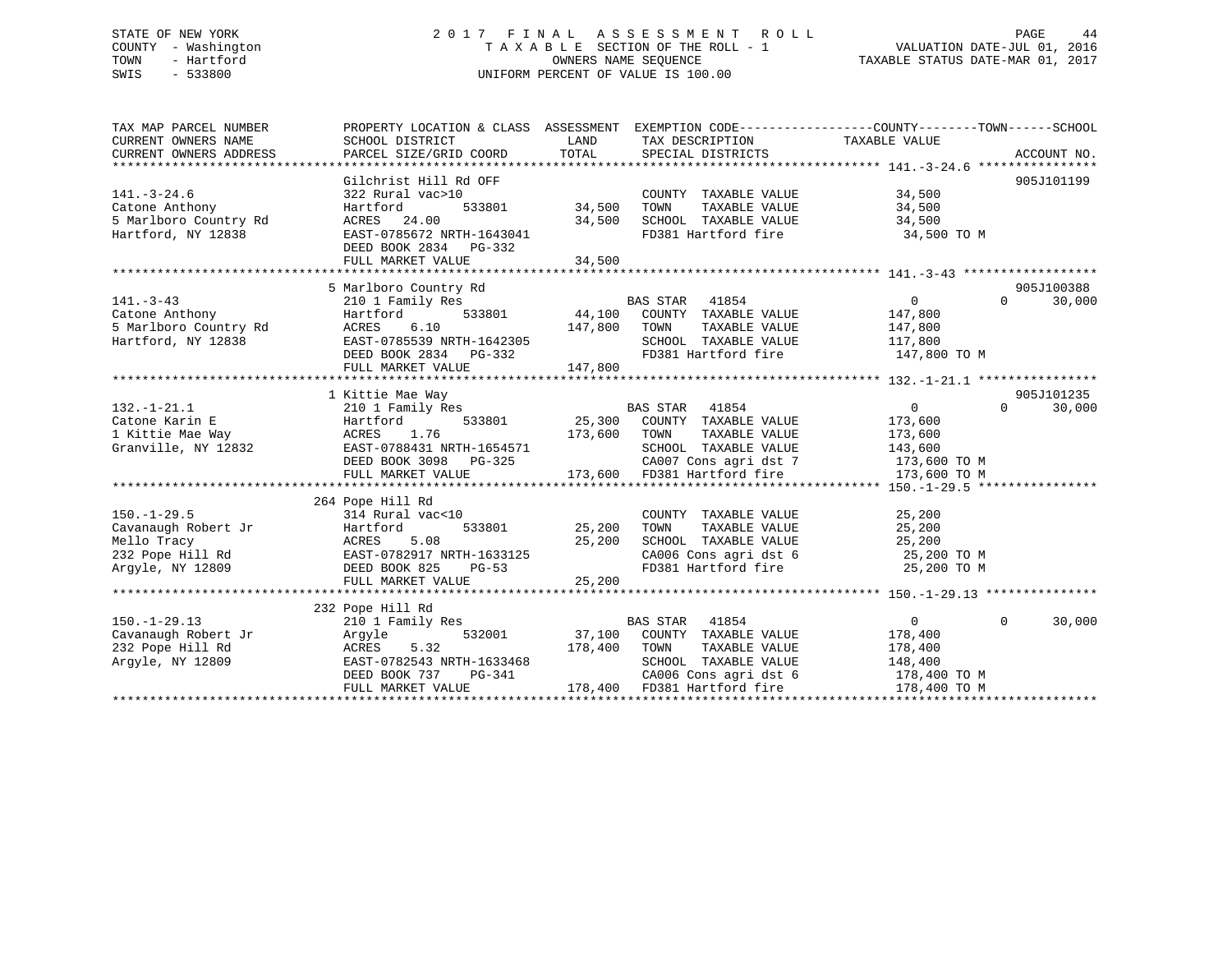### STATE OF NEW YORK 2 0 1 7 F I N A L A S S E S S M E N T R O L L PAGE 45 COUNTY - Washington T A X A B L E SECTION OF THE ROLL - 1 VALUATION DATE-JUL 01, 2016 TOWN - Hartford **TAXABLE STATUS DATE-MAR 01, 2017** SWIS - 533800 UNIFORM PERCENT OF VALUE IS 100.00

| TAX MAP PARCEL NUMBER<br>CURRENT OWNERS NAME<br>CURRENT OWNERS ADDRESS                                                     | SCHOOL DISTRICT<br>PARCEL SIZE/GRID COORD                                                                                                                          | LAND<br>TAX DESCRIPTION TAXABLE VALUE<br>TOTAL<br>SPECIAL DISTRICTS                                                                                                                           | PROPERTY LOCATION & CLASS ASSESSMENT EXEMPTION CODE----------------COUNTY-------TOWN-----SCHOOL<br>ACCOUNT NO.                |
|----------------------------------------------------------------------------------------------------------------------------|--------------------------------------------------------------------------------------------------------------------------------------------------------------------|-----------------------------------------------------------------------------------------------------------------------------------------------------------------------------------------------|-------------------------------------------------------------------------------------------------------------------------------|
| $140. -2 - 41.2$<br>Cenate Patricia<br>Cenate Michael A -LE-<br>3890 State Route 196<br>Fort Ann, NY 12827                 | 3890 State Route 196<br>270 Mfg housing<br>Hartford<br>ACRES<br>5.90<br>EAST-0779794 NRTH-1645283<br>DEED BOOK 1889    PG-293<br>FULL MARKET VALUE                 | VET WAR CT 41121<br>533801 41,600 ENH STAR<br>41834<br>82,900<br>COUNTY TAXABLE VALUE<br>TAXABLE VALUE<br>TOWN<br>SCHOOL TAXABLE VALUE<br>82,900 CA007 Cons agri dst 7<br>FD381 Hartford fire | $\Omega$<br>12,435 12,435<br>$\overline{0}$<br>65,500<br>$\Omega$<br>70,465<br>70,465<br>17,400<br>82,900 TO M<br>82,900 TO M |
| $140. - 1 - 25$<br>Chadwick Laura B<br>Chadwick Rock E<br>3562 State Route 196<br>Fort Ann, NY 12827<br>Fort Ann, NY 12827 | 3562 State Route 196<br>210 1 Family Res<br>Hartford 533801<br>3422/114<br>ACRES 3.50<br>EAST-0772373 NRTH-1644503<br>DEED BOOK 574<br>PG-116<br>FULL MARKET VALUE | BAS STAR 41854<br>30,500 COUNTY TAXABLE VALUE<br>148,000<br>TOWN<br>TAXABLE VALUE<br>SCHOOL TAXABLE VALUE<br>FD381 Hartford fire<br>148,000                                                   | 905J100695<br>$\overline{0}$<br>$\Omega$<br>30,000<br>148,000<br>148,000<br>118,000<br>148,000 TO M                           |
| $140. - 2 - 9$<br>Chadwick Richard<br>Chadwick Janice<br>7799 State Route 40<br>Hartford, NY 12838                         | 7799 State Route 40<br>210 1 Family Res<br>Hartford<br>FRNT 79.00 DPTH 165.00 93,600 TOWN<br>EAST-0782774 NRTH-1646303<br>DEED BOOK 447 PG-72<br>FULL MARKET VALUE | BAS STAR 41854<br>533801 12,700 COUNTY TAXABLE VALUE<br>TAXABLE VALUE<br>SCHOOL TAXABLE VALUE 63,600<br>FD381 Hartford fire 93,600 TO M<br>93,600                                             | 905J100127<br>$\overline{0}$<br>$\Omega$<br>30,000<br>93,600<br>93,600                                                        |
| $132.15 - 1 - 25$<br>Chadwick Robert C LE<br>Chadwick Leona M LE<br>PO Box 53<br>Hartford, NY 12838                        | 66 Christian Hill Rd<br>210 1 Family Res<br>Hartford<br>FRNT 100.00 DPTH 110.00<br>EAST-0785760 NRTH-1652293<br>DEED BOOK 3155 PG-150<br>FULL MARKET VALUE         | s<br>533801 11,500 COUNTY TAXABLE VALUE<br>72,000 TOWN<br>TAXABLE VALUE<br>SCHOOL TAXABLE VALUE<br>CA007 Cons agri dst 7<br>72,000 FD381 Hartford fire                                        | 905J100130<br>$\overline{0}$<br>$\Omega$<br>65,500<br>72,000<br>72,000<br>6,500<br>72,000 TO M<br>72,000 TO M                 |
| $132. -4 - 8$<br>Chadwick Royal C<br>Chadwick Stephanie M<br>462 Blood St<br>Granville, NY 12832                           | Blood St<br>314 Rural vac<10<br>533801<br>Hartford<br>ACRES 10.00<br>EAST-0794963 NRTH-1650395<br>DEED BOOK 2807 PG-21<br>FULL MARKET VALUE                        | COUNTY TAXABLE VALUE<br>18,900<br>TOWN<br>TAXABLE VALUE<br>18,900<br>SCHOOL TAXABLE VALUE<br>FD381 Hartford fire<br>18,900                                                                    | 905J100128<br>18,900<br>18,900<br>18,900<br>18,900 TO M                                                                       |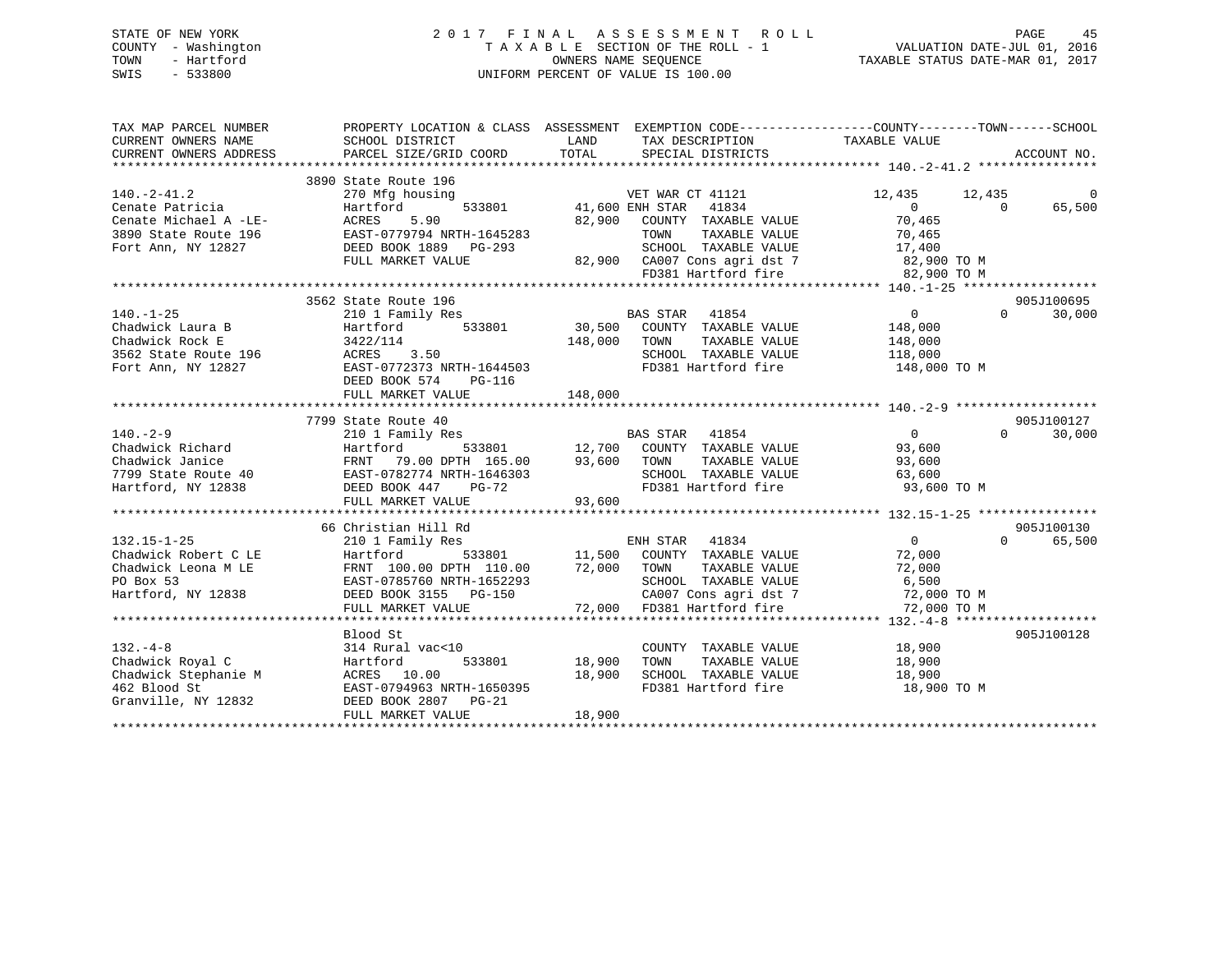### STATE OF NEW YORK 2 0 1 7 F I N A L A S S E S S M E N T R O L L PAGE 46 COUNTY - Washington T A X A B L E SECTION OF THE ROLL - 1 VALUATION DATE-JUL 01, 2016 TOWN - Hartford **TAXABLE STATUS DATE-MAR 01, 2017** SWIS - 533800 UNIFORM PERCENT OF VALUE IS 100.00

| TAX MAP PARCEL NUMBER<br>CURRENT OWNERS NAME<br>CURRENT OWNERS ADDRESS                                                                                                                                                                                                            | PROPERTY LOCATION & CLASS ASSESSMENT EXEMPTION CODE----------------COUNTY-------TOWN-----SCHOOL<br>SCHOOL DISTRICT<br>PARCEL SIZE/GRID COORD                                                                                                                                                                     | LAND<br>TOTAL | TAX DESCRIPTION<br>SPECIAL DISTRICTS                                                                                                                                              | TAXABLE VALUE      | ACCOUNT NO.              |
|-----------------------------------------------------------------------------------------------------------------------------------------------------------------------------------------------------------------------------------------------------------------------------------|------------------------------------------------------------------------------------------------------------------------------------------------------------------------------------------------------------------------------------------------------------------------------------------------------------------|---------------|-----------------------------------------------------------------------------------------------------------------------------------------------------------------------------------|--------------------|--------------------------|
|                                                                                                                                                                                                                                                                                   |                                                                                                                                                                                                                                                                                                                  |               |                                                                                                                                                                                   |                    |                          |
|                                                                                                                                                                                                                                                                                   | 462 Blood St                                                                                                                                                                                                                                                                                                     |               |                                                                                                                                                                                   |                    | 905J101366               |
| $132.-4-8.1$                                                                                                                                                                                                                                                                      | $210 \t1 \t Family Res \t\t BAS \t STAR \t\t 41854 \t\t 41854 \t\t 533801 \t\t 32,600 \t 1.600 \t\t CDUNTY \t TAXABLE \t VALUE \t\t 33801 \t\t 34,600 \t\t 353801 \t\t 3680 \t\t 3780 \t\t 3880 \t\t 3880 \t\t 3980 \t\t 3080 \t\t 3080 \t\t 3180 \t\t 3280 \t\t 3380 \t\t 3480 \t\t 3580 \t\t 3680 \t\t 3780 \$ |               | BAS STAR 41854 0<br>COUNTY TAXABLE VALUE 180,000                                                                                                                                  |                    | $\Omega$<br>30,000       |
|                                                                                                                                                                                                                                                                                   |                                                                                                                                                                                                                                                                                                                  |               |                                                                                                                                                                                   |                    |                          |
| Chadwick Royal C<br>Chadwick Royal C<br>Chadwick Stephanie<br>462 Blood St<br>462 Blood St<br>Granville, NY 12832<br>EAST-0794913 NRTH-1651222<br>FRST-0794913 NRTH-1651222<br>FRST-0794913 NRTH-1651222                                                                          |                                                                                                                                                                                                                                                                                                                  | 180,000 TOWN  | TAXABLE VALUE                                                                                                                                                                     | 180,000<br>150,000 |                          |
|                                                                                                                                                                                                                                                                                   |                                                                                                                                                                                                                                                                                                                  |               | SCHOOL TAXABLE VALUE                                                                                                                                                              |                    |                          |
|                                                                                                                                                                                                                                                                                   | ACRES 8.48<br>EAST-0794913 NRTH-1651222                                                                                                                                                                                                                                                                          |               | FD381 Hartford fire 180,000 TO M                                                                                                                                                  |                    |                          |
|                                                                                                                                                                                                                                                                                   | DEED BOOK 604 PG-220                                                                                                                                                                                                                                                                                             |               |                                                                                                                                                                                   |                    |                          |
|                                                                                                                                                                                                                                                                                   | FULL MARKET VALUE 180,000                                                                                                                                                                                                                                                                                        |               |                                                                                                                                                                                   |                    |                          |
|                                                                                                                                                                                                                                                                                   |                                                                                                                                                                                                                                                                                                                  |               |                                                                                                                                                                                   |                    |                          |
|                                                                                                                                                                                                                                                                                   | 8395 State Route 40 61 PCT OF VALUE USED FOR EXEMPTION PURPOSES                                                                                                                                                                                                                                                  |               |                                                                                                                                                                                   |                    |                          |
| $123. - 1 - 13.6$<br>123.-1-13.6<br>Chaney Kyle T<br>Chaney Kyle T<br>Chaney Kim L<br>24.492 24.4<br>Chaney Kim L<br>24.492 24.4<br>Chaney Kyle T<br>24.492 24.4<br>24.492 24.4<br>24.492 24.4<br>24.492 24.4<br>24.492 24.4<br>24.492 24.4<br>24.492 24.4<br>24.492 24.4<br>24.4 | 240 Rural res                                                                                                                                                                                                                                                                                                    |               | VET COM CT 41131                                                                                                                                                                  | 24,492             | 24,492<br>$\Omega$       |
|                                                                                                                                                                                                                                                                                   |                                                                                                                                                                                                                                                                                                                  |               |                                                                                                                                                                                   |                    | $\overline{0}$<br>30,000 |
|                                                                                                                                                                                                                                                                                   |                                                                                                                                                                                                                                                                                                                  |               |                                                                                                                                                                                   |                    |                          |
|                                                                                                                                                                                                                                                                                   |                                                                                                                                                                                                                                                                                                                  |               |                                                                                                                                                                                   |                    |                          |
|                                                                                                                                                                                                                                                                                   |                                                                                                                                                                                                                                                                                                                  |               |                                                                                                                                                                                   |                    |                          |
|                                                                                                                                                                                                                                                                                   |                                                                                                                                                                                                                                                                                                                  |               |                                                                                                                                                                                   |                    |                          |
|                                                                                                                                                                                                                                                                                   |                                                                                                                                                                                                                                                                                                                  |               | FD381 Hartford fire                                                                                                                                                               | 160,600 TO M       |                          |
|                                                                                                                                                                                                                                                                                   |                                                                                                                                                                                                                                                                                                                  |               |                                                                                                                                                                                   |                    |                          |
|                                                                                                                                                                                                                                                                                   | Brayton Rd                                                                                                                                                                                                                                                                                                       |               |                                                                                                                                                                                   |                    | 905J100083               |
| $114. - 1 - 1$                                                                                                                                                                                                                                                                    | 120 Field crops MG DIST 41720<br>Hartford 533801 138,300 COUNTY TAXABLE VALUE                                                                                                                                                                                                                                    |               |                                                                                                                                                                                   | 74,102 74,102      | 74,102                   |
| Chapin Raymond Trustee                                                                                                                                                                                                                                                            |                                                                                                                                                                                                                                                                                                                  |               |                                                                                                                                                                                   | 78,398             |                          |
| Chapin Sharon Trustee                                                                                                                                                                                                                                                             | 572/243<br>ACRES 103.90                                                                                                                                                                                                                                                                                          | 152,500       | TOWN      TAXABLE VALUE<br>SCHOOL   TAXABLE VALUE                                                                                                                                 | 78,398             |                          |
| 18 Chapin Farm Ln                                                                                                                                                                                                                                                                 |                                                                                                                                                                                                                                                                                                                  |               |                                                                                                                                                                                   | 78,398             |                          |
| Fort Ann, NY 12827                                                                                                                                                                                                                                                                |                                                                                                                                                                                                                                                                                                                  |               |                                                                                                                                                                                   |                    |                          |
|                                                                                                                                                                                                                                                                                   |                                                                                                                                                                                                                                                                                                                  |               |                                                                                                                                                                                   |                    |                          |
| MAY BE SUBJECT TO PAYMENT                                                                                                                                                                                                                                                         | ACRES 103.90<br>EAST-0781148 NRTH-1669673 CA007 Cons agri dst 7 78,398 TO M<br>DEED BOOK 3087 PG-296 74,102 EX<br>FULL MARKET VALUE 152,500 FD381 Hartford fire 152,500 TO M                                                                                                                                     |               |                                                                                                                                                                                   |                    |                          |
| UNDER AGDIST LAW TIL 2021                                                                                                                                                                                                                                                         |                                                                                                                                                                                                                                                                                                                  |               |                                                                                                                                                                                   |                    |                          |
|                                                                                                                                                                                                                                                                                   |                                                                                                                                                                                                                                                                                                                  |               |                                                                                                                                                                                   |                    |                          |
|                                                                                                                                                                                                                                                                                   |                                                                                                                                                                                                                                                                                                                  |               |                                                                                                                                                                                   |                    | 905J100133               |
| $114. - 1 - 2$                                                                                                                                                                                                                                                                    |                                                                                                                                                                                                                                                                                                                  |               |                                                                                                                                                                                   | 122,429 122,429    | 122,429                  |
| Chapin Raymond Trustee                                                                                                                                                                                                                                                            |                                                                                                                                                                                                                                                                                                                  |               |                                                                                                                                                                                   | 53,884 53,884      | $\overline{\phantom{0}}$ |
| Chapin Sharon Trustee                                                                                                                                                                                                                                                             | Hartford<br>442/1071 533801 245,400 AGED-CO/TN 41801<br>354,500 ENH STAR 41834<br>COUNTY TAXABLE VALUE                                                                                                                                                                                                           |               |                                                                                                                                                                                   | $\overline{0}$     | 65,500<br>$\sim$ 0       |
| 18 Chapin Farm Ln                                                                                                                                                                                                                                                                 |                                                                                                                                                                                                                                                                                                                  |               |                                                                                                                                                                                   |                    |                          |
| Fort Ann, NY 12827                                                                                                                                                                                                                                                                | EAST-0781931 NRTH-1667443                                                                                                                                                                                                                                                                                        |               |                                                                                                                                                                                   |                    |                          |
|                                                                                                                                                                                                                                                                                   | DEED BOOK 3087 PG-291                                                                                                                                                                                                                                                                                            |               | COUNTY TAXABLE VALUE 178,187<br>-1667443 TOWN TAXABLE VALUE 178,187<br>-291 SCHOOL TAXABLE VALUE 166,571<br>354,500 CA007 Cons agri dst 7 232,071 TO M<br>129 429 FV 232,071 TO M |                    |                          |
| MAY BE SUBJECT TO PAYMENT                                                                                                                                                                                                                                                         | FULL MARKET VALUE                                                                                                                                                                                                                                                                                                |               |                                                                                                                                                                                   |                    |                          |
| UNDER AGDIST LAW TIL 2021                                                                                                                                                                                                                                                         |                                                                                                                                                                                                                                                                                                                  |               | 122,429 EX<br>FD381 Hartford fire                                                                                                                                                 |                    |                          |
|                                                                                                                                                                                                                                                                                   |                                                                                                                                                                                                                                                                                                                  |               |                                                                                                                                                                                   | 354,500 TO M       |                          |
|                                                                                                                                                                                                                                                                                   |                                                                                                                                                                                                                                                                                                                  |               |                                                                                                                                                                                   |                    |                          |
|                                                                                                                                                                                                                                                                                   | 8327 State Route 40<br>314 Rural vac<10                                                                                                                                                                                                                                                                          |               |                                                                                                                                                                                   |                    |                          |
| $123. - 1 - 15.2$                                                                                                                                                                                                                                                                 |                                                                                                                                                                                                                                                                                                                  |               | COUNTY TAXABLE VALUE 13,500                                                                                                                                                       |                    |                          |
| Chapman Carlene C<br>25 Hillview Ave                                                                                                                                                                                                                                              | Hartford 533801                                                                                                                                                                                                                                                                                                  |               | 13,500 TOWN<br>13,500 TOWN TAXABLE VALUE 13,500<br>13,500 SCHOOL TAXABLE VALUE 13,500<br>CA007 Cons agri dst 7 13,500 TO M                                                        |                    |                          |
| 25 Hillview Ave                                                                                                                                                                                                                                                                   | LOT 1                                                                                                                                                                                                                                                                                                            |               |                                                                                                                                                                                   |                    |                          |
| Fort Edward, NY 12828                                                                                                                                                                                                                                                             | 1.28<br>ACRES                                                                                                                                                                                                                                                                                                    |               | FD381 Hartford fire 13,500 TO M                                                                                                                                                   |                    |                          |
|                                                                                                                                                                                                                                                                                   | EAST-0789851 NRTH-1657378                                                                                                                                                                                                                                                                                        |               |                                                                                                                                                                                   |                    |                          |
|                                                                                                                                                                                                                                                                                   | DEED BOOK 2066 PG-14                                                                                                                                                                                                                                                                                             | 13,500        |                                                                                                                                                                                   |                    |                          |
|                                                                                                                                                                                                                                                                                   | FULL MARKET VALUE                                                                                                                                                                                                                                                                                                |               |                                                                                                                                                                                   |                    |                          |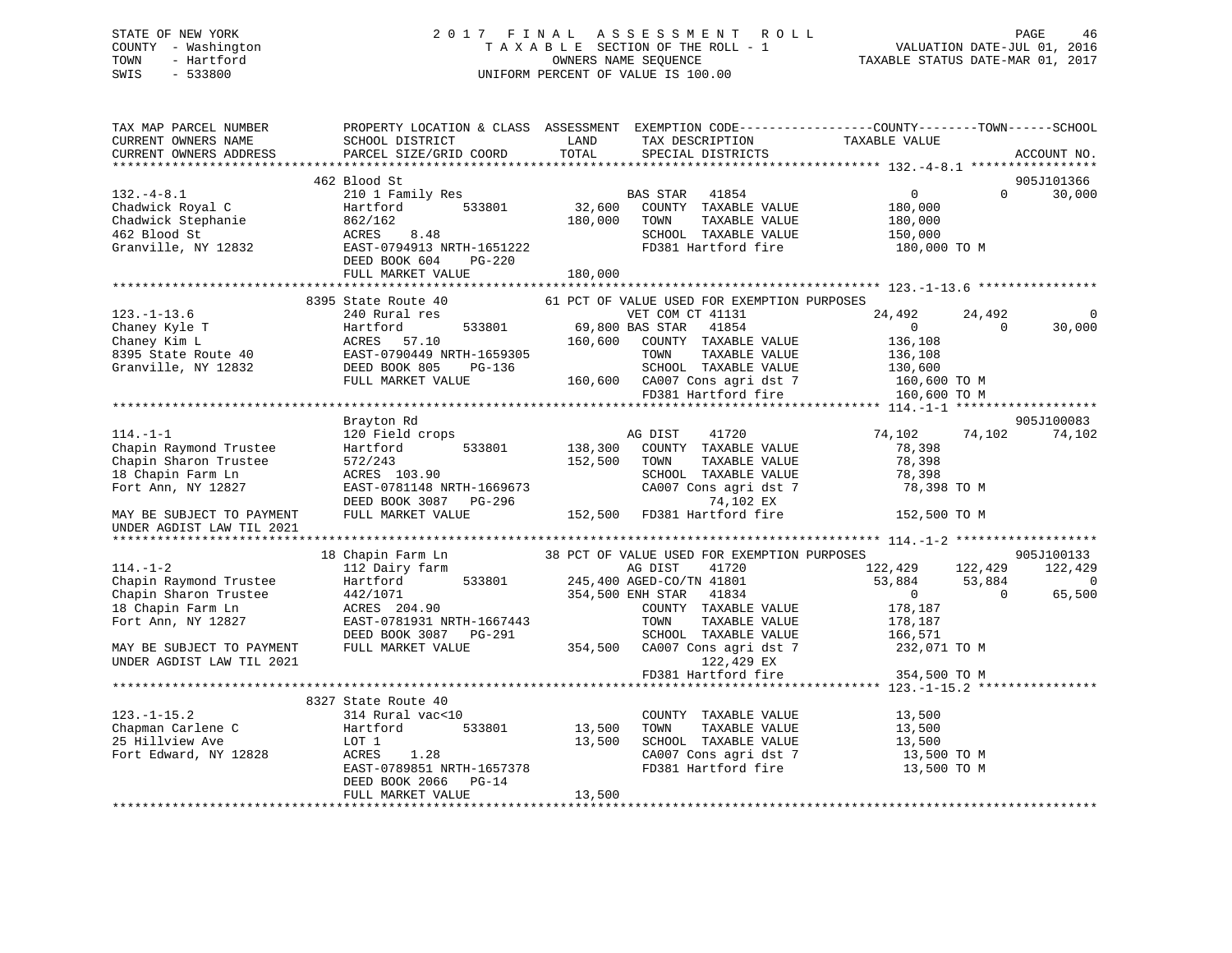### STATE OF NEW YORK 2 0 1 7 F I N A L A S S E S S M E N T R O L L PAGE 47 COUNTY - Washington T A X A B L E SECTION OF THE ROLL - 1 VALUATION DATE-JUL 01, 2016 TOWN - Hartford **TAXABLE STATUS DATE-MAR 01, 2017** SWIS - 533800 UNIFORM PERCENT OF VALUE IS 100.00

| TOTAL<br>CURRENT OWNERS ADDRESS<br>PARCEL SIZE/GRID COORD<br>SPECIAL DISTRICTS<br>ACCOUNT NO.<br>State Route 40<br>$123. - 1 - 15.5$<br>311 Res vac land<br>COUNTY TAXABLE VALUE<br>11,500<br>Chapman Carlene C<br>Hartford<br>533801<br>11,500<br>TAXABLE VALUE<br>11,500<br>TOWN<br>25 Hillview Ave<br>33.00 DPTH 387.00<br>11,500<br>SCHOOL TAXABLE VALUE<br>11,500<br>FRNT<br>CA007 Cons agri dst 7<br>Fort Edward, NY 12828<br>EAST-0789797 NRTH-1657267<br>11,500 TO M<br>DEED BOOK 2268 PG-245<br>FD381 Hartford fire<br>11,500 TO M<br>FULL MARKET VALUE<br>11,500<br>5235 County Route 30<br>905J100135<br>$150. - 1 - 37.1$<br>240 Rural res<br>AG DIST<br>41720<br>12,200<br>12,200<br>12,200<br>41834<br>Chapman Cathy<br>Hartford<br>533801<br>40,800 ENH STAR<br>$\Omega$<br>65,500<br>$\Omega$<br>5235 County Route 30<br>66,500<br>ACRES 13.20<br>78,700<br>COUNTY TAXABLE VALUE<br>EAST-0787822 NRTH-1635483<br>Granville, NY 12832<br>TAXABLE VALUE<br>TOWN<br>66,500<br>DEED BOOK 750<br>$PG-180$<br>SCHOOL TAXABLE VALUE<br>1,000<br>MAY BE SUBJECT TO PAYMENT<br>FULL MARKET VALUE<br>78,700<br>CA008 Cons agri dst 8<br>66,500 TO M<br>12,200 EX<br>FD381 Hartford fire<br>78,700 TO M<br>905J100516<br>Camp A Way<br>314 Rural vac<10<br>8,300<br>COUNTY TAXABLE VALUE<br>Hartford<br>533801<br>8,300<br>TOWN<br>TAXABLE VALUE<br>8,300<br>2.30<br>8,300<br>SCHOOL TAXABLE VALUE<br>8,300<br>ACRES<br>EAST-0790488 NRTH-1646238<br>FD381 Hartford fire<br>8,300 TO M<br>DEED BOOK 545<br>PG-168<br>FULL MARKET VALUE<br>8,300<br>*************<br>905J100386<br>96 Camp A Way<br>$142. - 1 - 43$<br>260 Seasonal res<br>COUNTY TAXABLE VALUE<br>31,000<br>Chapman John P ETAL<br>Hartford<br>533801<br>8,400<br>TOWN<br>TAXABLE VALUE<br>31,000<br>2.31<br>Flores Frank D<br>ACRES<br>31,000<br>SCHOOL TAXABLE VALUE<br>31,000<br>C/O Loran Chapman<br>EAST-0790760 NRTH-1646254<br>FD381 Hartford fire<br>31,000 TO M<br>73 Perkins Dr<br>DEED BOOK 545<br>PG-164<br>Hudson Falls, NY 12839<br>FULL MARKET VALUE<br>31,000<br>905J101351<br>7180 State Route 40<br>$149. - 1 - 38.1$<br>COUNTY TAXABLE VALUE<br>44,300<br>210 1 Family Res<br>Chapman Marcus M<br>44,300<br>Hartford<br>533801<br>25,300<br>TAXABLE VALUE<br>TOWN<br>7180 State Route 40<br>890/238<br>44,300<br>SCHOOL TAXABLE VALUE<br>44,300<br>Argyle, NY 12809<br>ACRES<br>1.60<br>CA006 Cons agri dst 6<br>44,300 TO M<br>FD381 Hartford fire<br>EAST-0772808 NRTH-1634756<br>44,300 TO M<br>DEED BOOK 2538<br>PG-188 | TAX MAP PARCEL NUMBER<br>CURRENT OWNERS NAME | PROPERTY LOCATION & CLASS ASSESSMENT<br>SCHOOL DISTRICT | LAND   | TAX DESCRIPTION | EXEMPTION CODE-----------------COUNTY-------TOWN------SCHOOL<br>TAXABLE VALUE |  |
|---------------------------------------------------------------------------------------------------------------------------------------------------------------------------------------------------------------------------------------------------------------------------------------------------------------------------------------------------------------------------------------------------------------------------------------------------------------------------------------------------------------------------------------------------------------------------------------------------------------------------------------------------------------------------------------------------------------------------------------------------------------------------------------------------------------------------------------------------------------------------------------------------------------------------------------------------------------------------------------------------------------------------------------------------------------------------------------------------------------------------------------------------------------------------------------------------------------------------------------------------------------------------------------------------------------------------------------------------------------------------------------------------------------------------------------------------------------------------------------------------------------------------------------------------------------------------------------------------------------------------------------------------------------------------------------------------------------------------------------------------------------------------------------------------------------------------------------------------------------------------------------------------------------------------------------------------------------------------------------------------------------------------------------------------------------------------------------------------------------------------------------------------------------------------------------------------------------------------------------------------------------------------------------------------------------------------------------------------------------------------------------------------------------------------------------------------------------------------------------------------------------------|----------------------------------------------|---------------------------------------------------------|--------|-----------------|-------------------------------------------------------------------------------|--|
|                                                                                                                                                                                                                                                                                                                                                                                                                                                                                                                                                                                                                                                                                                                                                                                                                                                                                                                                                                                                                                                                                                                                                                                                                                                                                                                                                                                                                                                                                                                                                                                                                                                                                                                                                                                                                                                                                                                                                                                                                                                                                                                                                                                                                                                                                                                                                                                                                                                                                                                     |                                              |                                                         |        |                 |                                                                               |  |
|                                                                                                                                                                                                                                                                                                                                                                                                                                                                                                                                                                                                                                                                                                                                                                                                                                                                                                                                                                                                                                                                                                                                                                                                                                                                                                                                                                                                                                                                                                                                                                                                                                                                                                                                                                                                                                                                                                                                                                                                                                                                                                                                                                                                                                                                                                                                                                                                                                                                                                                     |                                              |                                                         |        |                 |                                                                               |  |
|                                                                                                                                                                                                                                                                                                                                                                                                                                                                                                                                                                                                                                                                                                                                                                                                                                                                                                                                                                                                                                                                                                                                                                                                                                                                                                                                                                                                                                                                                                                                                                                                                                                                                                                                                                                                                                                                                                                                                                                                                                                                                                                                                                                                                                                                                                                                                                                                                                                                                                                     |                                              |                                                         |        |                 |                                                                               |  |
|                                                                                                                                                                                                                                                                                                                                                                                                                                                                                                                                                                                                                                                                                                                                                                                                                                                                                                                                                                                                                                                                                                                                                                                                                                                                                                                                                                                                                                                                                                                                                                                                                                                                                                                                                                                                                                                                                                                                                                                                                                                                                                                                                                                                                                                                                                                                                                                                                                                                                                                     |                                              |                                                         |        |                 |                                                                               |  |
|                                                                                                                                                                                                                                                                                                                                                                                                                                                                                                                                                                                                                                                                                                                                                                                                                                                                                                                                                                                                                                                                                                                                                                                                                                                                                                                                                                                                                                                                                                                                                                                                                                                                                                                                                                                                                                                                                                                                                                                                                                                                                                                                                                                                                                                                                                                                                                                                                                                                                                                     |                                              |                                                         |        |                 |                                                                               |  |
|                                                                                                                                                                                                                                                                                                                                                                                                                                                                                                                                                                                                                                                                                                                                                                                                                                                                                                                                                                                                                                                                                                                                                                                                                                                                                                                                                                                                                                                                                                                                                                                                                                                                                                                                                                                                                                                                                                                                                                                                                                                                                                                                                                                                                                                                                                                                                                                                                                                                                                                     |                                              |                                                         |        |                 |                                                                               |  |
|                                                                                                                                                                                                                                                                                                                                                                                                                                                                                                                                                                                                                                                                                                                                                                                                                                                                                                                                                                                                                                                                                                                                                                                                                                                                                                                                                                                                                                                                                                                                                                                                                                                                                                                                                                                                                                                                                                                                                                                                                                                                                                                                                                                                                                                                                                                                                                                                                                                                                                                     |                                              |                                                         |        |                 |                                                                               |  |
|                                                                                                                                                                                                                                                                                                                                                                                                                                                                                                                                                                                                                                                                                                                                                                                                                                                                                                                                                                                                                                                                                                                                                                                                                                                                                                                                                                                                                                                                                                                                                                                                                                                                                                                                                                                                                                                                                                                                                                                                                                                                                                                                                                                                                                                                                                                                                                                                                                                                                                                     |                                              |                                                         |        |                 |                                                                               |  |
|                                                                                                                                                                                                                                                                                                                                                                                                                                                                                                                                                                                                                                                                                                                                                                                                                                                                                                                                                                                                                                                                                                                                                                                                                                                                                                                                                                                                                                                                                                                                                                                                                                                                                                                                                                                                                                                                                                                                                                                                                                                                                                                                                                                                                                                                                                                                                                                                                                                                                                                     |                                              |                                                         |        |                 |                                                                               |  |
|                                                                                                                                                                                                                                                                                                                                                                                                                                                                                                                                                                                                                                                                                                                                                                                                                                                                                                                                                                                                                                                                                                                                                                                                                                                                                                                                                                                                                                                                                                                                                                                                                                                                                                                                                                                                                                                                                                                                                                                                                                                                                                                                                                                                                                                                                                                                                                                                                                                                                                                     |                                              |                                                         |        |                 |                                                                               |  |
|                                                                                                                                                                                                                                                                                                                                                                                                                                                                                                                                                                                                                                                                                                                                                                                                                                                                                                                                                                                                                                                                                                                                                                                                                                                                                                                                                                                                                                                                                                                                                                                                                                                                                                                                                                                                                                                                                                                                                                                                                                                                                                                                                                                                                                                                                                                                                                                                                                                                                                                     |                                              |                                                         |        |                 |                                                                               |  |
|                                                                                                                                                                                                                                                                                                                                                                                                                                                                                                                                                                                                                                                                                                                                                                                                                                                                                                                                                                                                                                                                                                                                                                                                                                                                                                                                                                                                                                                                                                                                                                                                                                                                                                                                                                                                                                                                                                                                                                                                                                                                                                                                                                                                                                                                                                                                                                                                                                                                                                                     |                                              |                                                         |        |                 |                                                                               |  |
|                                                                                                                                                                                                                                                                                                                                                                                                                                                                                                                                                                                                                                                                                                                                                                                                                                                                                                                                                                                                                                                                                                                                                                                                                                                                                                                                                                                                                                                                                                                                                                                                                                                                                                                                                                                                                                                                                                                                                                                                                                                                                                                                                                                                                                                                                                                                                                                                                                                                                                                     |                                              |                                                         |        |                 |                                                                               |  |
|                                                                                                                                                                                                                                                                                                                                                                                                                                                                                                                                                                                                                                                                                                                                                                                                                                                                                                                                                                                                                                                                                                                                                                                                                                                                                                                                                                                                                                                                                                                                                                                                                                                                                                                                                                                                                                                                                                                                                                                                                                                                                                                                                                                                                                                                                                                                                                                                                                                                                                                     |                                              |                                                         |        |                 |                                                                               |  |
|                                                                                                                                                                                                                                                                                                                                                                                                                                                                                                                                                                                                                                                                                                                                                                                                                                                                                                                                                                                                                                                                                                                                                                                                                                                                                                                                                                                                                                                                                                                                                                                                                                                                                                                                                                                                                                                                                                                                                                                                                                                                                                                                                                                                                                                                                                                                                                                                                                                                                                                     |                                              |                                                         |        |                 |                                                                               |  |
|                                                                                                                                                                                                                                                                                                                                                                                                                                                                                                                                                                                                                                                                                                                                                                                                                                                                                                                                                                                                                                                                                                                                                                                                                                                                                                                                                                                                                                                                                                                                                                                                                                                                                                                                                                                                                                                                                                                                                                                                                                                                                                                                                                                                                                                                                                                                                                                                                                                                                                                     |                                              |                                                         |        |                 |                                                                               |  |
|                                                                                                                                                                                                                                                                                                                                                                                                                                                                                                                                                                                                                                                                                                                                                                                                                                                                                                                                                                                                                                                                                                                                                                                                                                                                                                                                                                                                                                                                                                                                                                                                                                                                                                                                                                                                                                                                                                                                                                                                                                                                                                                                                                                                                                                                                                                                                                                                                                                                                                                     | UNDER AGDIST LAW TIL 2021                    |                                                         |        |                 |                                                                               |  |
|                                                                                                                                                                                                                                                                                                                                                                                                                                                                                                                                                                                                                                                                                                                                                                                                                                                                                                                                                                                                                                                                                                                                                                                                                                                                                                                                                                                                                                                                                                                                                                                                                                                                                                                                                                                                                                                                                                                                                                                                                                                                                                                                                                                                                                                                                                                                                                                                                                                                                                                     |                                              |                                                         |        |                 |                                                                               |  |
|                                                                                                                                                                                                                                                                                                                                                                                                                                                                                                                                                                                                                                                                                                                                                                                                                                                                                                                                                                                                                                                                                                                                                                                                                                                                                                                                                                                                                                                                                                                                                                                                                                                                                                                                                                                                                                                                                                                                                                                                                                                                                                                                                                                                                                                                                                                                                                                                                                                                                                                     |                                              |                                                         |        |                 |                                                                               |  |
|                                                                                                                                                                                                                                                                                                                                                                                                                                                                                                                                                                                                                                                                                                                                                                                                                                                                                                                                                                                                                                                                                                                                                                                                                                                                                                                                                                                                                                                                                                                                                                                                                                                                                                                                                                                                                                                                                                                                                                                                                                                                                                                                                                                                                                                                                                                                                                                                                                                                                                                     |                                              |                                                         |        |                 |                                                                               |  |
|                                                                                                                                                                                                                                                                                                                                                                                                                                                                                                                                                                                                                                                                                                                                                                                                                                                                                                                                                                                                                                                                                                                                                                                                                                                                                                                                                                                                                                                                                                                                                                                                                                                                                                                                                                                                                                                                                                                                                                                                                                                                                                                                                                                                                                                                                                                                                                                                                                                                                                                     | $142. - 1 - 42$                              |                                                         |        |                 |                                                                               |  |
|                                                                                                                                                                                                                                                                                                                                                                                                                                                                                                                                                                                                                                                                                                                                                                                                                                                                                                                                                                                                                                                                                                                                                                                                                                                                                                                                                                                                                                                                                                                                                                                                                                                                                                                                                                                                                                                                                                                                                                                                                                                                                                                                                                                                                                                                                                                                                                                                                                                                                                                     | Chapman John P                               |                                                         |        |                 |                                                                               |  |
|                                                                                                                                                                                                                                                                                                                                                                                                                                                                                                                                                                                                                                                                                                                                                                                                                                                                                                                                                                                                                                                                                                                                                                                                                                                                                                                                                                                                                                                                                                                                                                                                                                                                                                                                                                                                                                                                                                                                                                                                                                                                                                                                                                                                                                                                                                                                                                                                                                                                                                                     | Brooks Robert                                |                                                         |        |                 |                                                                               |  |
|                                                                                                                                                                                                                                                                                                                                                                                                                                                                                                                                                                                                                                                                                                                                                                                                                                                                                                                                                                                                                                                                                                                                                                                                                                                                                                                                                                                                                                                                                                                                                                                                                                                                                                                                                                                                                                                                                                                                                                                                                                                                                                                                                                                                                                                                                                                                                                                                                                                                                                                     | C/O Loran Chapman                            |                                                         |        |                 |                                                                               |  |
|                                                                                                                                                                                                                                                                                                                                                                                                                                                                                                                                                                                                                                                                                                                                                                                                                                                                                                                                                                                                                                                                                                                                                                                                                                                                                                                                                                                                                                                                                                                                                                                                                                                                                                                                                                                                                                                                                                                                                                                                                                                                                                                                                                                                                                                                                                                                                                                                                                                                                                                     | 73 Perkins Dr                                |                                                         |        |                 |                                                                               |  |
|                                                                                                                                                                                                                                                                                                                                                                                                                                                                                                                                                                                                                                                                                                                                                                                                                                                                                                                                                                                                                                                                                                                                                                                                                                                                                                                                                                                                                                                                                                                                                                                                                                                                                                                                                                                                                                                                                                                                                                                                                                                                                                                                                                                                                                                                                                                                                                                                                                                                                                                     | Hudson Falls, NY 12839                       |                                                         |        |                 |                                                                               |  |
|                                                                                                                                                                                                                                                                                                                                                                                                                                                                                                                                                                                                                                                                                                                                                                                                                                                                                                                                                                                                                                                                                                                                                                                                                                                                                                                                                                                                                                                                                                                                                                                                                                                                                                                                                                                                                                                                                                                                                                                                                                                                                                                                                                                                                                                                                                                                                                                                                                                                                                                     |                                              |                                                         |        |                 |                                                                               |  |
|                                                                                                                                                                                                                                                                                                                                                                                                                                                                                                                                                                                                                                                                                                                                                                                                                                                                                                                                                                                                                                                                                                                                                                                                                                                                                                                                                                                                                                                                                                                                                                                                                                                                                                                                                                                                                                                                                                                                                                                                                                                                                                                                                                                                                                                                                                                                                                                                                                                                                                                     |                                              |                                                         |        |                 |                                                                               |  |
|                                                                                                                                                                                                                                                                                                                                                                                                                                                                                                                                                                                                                                                                                                                                                                                                                                                                                                                                                                                                                                                                                                                                                                                                                                                                                                                                                                                                                                                                                                                                                                                                                                                                                                                                                                                                                                                                                                                                                                                                                                                                                                                                                                                                                                                                                                                                                                                                                                                                                                                     |                                              |                                                         |        |                 |                                                                               |  |
|                                                                                                                                                                                                                                                                                                                                                                                                                                                                                                                                                                                                                                                                                                                                                                                                                                                                                                                                                                                                                                                                                                                                                                                                                                                                                                                                                                                                                                                                                                                                                                                                                                                                                                                                                                                                                                                                                                                                                                                                                                                                                                                                                                                                                                                                                                                                                                                                                                                                                                                     |                                              |                                                         |        |                 |                                                                               |  |
|                                                                                                                                                                                                                                                                                                                                                                                                                                                                                                                                                                                                                                                                                                                                                                                                                                                                                                                                                                                                                                                                                                                                                                                                                                                                                                                                                                                                                                                                                                                                                                                                                                                                                                                                                                                                                                                                                                                                                                                                                                                                                                                                                                                                                                                                                                                                                                                                                                                                                                                     |                                              |                                                         |        |                 |                                                                               |  |
|                                                                                                                                                                                                                                                                                                                                                                                                                                                                                                                                                                                                                                                                                                                                                                                                                                                                                                                                                                                                                                                                                                                                                                                                                                                                                                                                                                                                                                                                                                                                                                                                                                                                                                                                                                                                                                                                                                                                                                                                                                                                                                                                                                                                                                                                                                                                                                                                                                                                                                                     |                                              |                                                         |        |                 |                                                                               |  |
|                                                                                                                                                                                                                                                                                                                                                                                                                                                                                                                                                                                                                                                                                                                                                                                                                                                                                                                                                                                                                                                                                                                                                                                                                                                                                                                                                                                                                                                                                                                                                                                                                                                                                                                                                                                                                                                                                                                                                                                                                                                                                                                                                                                                                                                                                                                                                                                                                                                                                                                     |                                              |                                                         |        |                 |                                                                               |  |
|                                                                                                                                                                                                                                                                                                                                                                                                                                                                                                                                                                                                                                                                                                                                                                                                                                                                                                                                                                                                                                                                                                                                                                                                                                                                                                                                                                                                                                                                                                                                                                                                                                                                                                                                                                                                                                                                                                                                                                                                                                                                                                                                                                                                                                                                                                                                                                                                                                                                                                                     |                                              |                                                         |        |                 |                                                                               |  |
|                                                                                                                                                                                                                                                                                                                                                                                                                                                                                                                                                                                                                                                                                                                                                                                                                                                                                                                                                                                                                                                                                                                                                                                                                                                                                                                                                                                                                                                                                                                                                                                                                                                                                                                                                                                                                                                                                                                                                                                                                                                                                                                                                                                                                                                                                                                                                                                                                                                                                                                     |                                              |                                                         |        |                 |                                                                               |  |
|                                                                                                                                                                                                                                                                                                                                                                                                                                                                                                                                                                                                                                                                                                                                                                                                                                                                                                                                                                                                                                                                                                                                                                                                                                                                                                                                                                                                                                                                                                                                                                                                                                                                                                                                                                                                                                                                                                                                                                                                                                                                                                                                                                                                                                                                                                                                                                                                                                                                                                                     |                                              |                                                         |        |                 |                                                                               |  |
|                                                                                                                                                                                                                                                                                                                                                                                                                                                                                                                                                                                                                                                                                                                                                                                                                                                                                                                                                                                                                                                                                                                                                                                                                                                                                                                                                                                                                                                                                                                                                                                                                                                                                                                                                                                                                                                                                                                                                                                                                                                                                                                                                                                                                                                                                                                                                                                                                                                                                                                     |                                              |                                                         |        |                 |                                                                               |  |
|                                                                                                                                                                                                                                                                                                                                                                                                                                                                                                                                                                                                                                                                                                                                                                                                                                                                                                                                                                                                                                                                                                                                                                                                                                                                                                                                                                                                                                                                                                                                                                                                                                                                                                                                                                                                                                                                                                                                                                                                                                                                                                                                                                                                                                                                                                                                                                                                                                                                                                                     |                                              |                                                         |        |                 |                                                                               |  |
|                                                                                                                                                                                                                                                                                                                                                                                                                                                                                                                                                                                                                                                                                                                                                                                                                                                                                                                                                                                                                                                                                                                                                                                                                                                                                                                                                                                                                                                                                                                                                                                                                                                                                                                                                                                                                                                                                                                                                                                                                                                                                                                                                                                                                                                                                                                                                                                                                                                                                                                     |                                              |                                                         |        |                 |                                                                               |  |
|                                                                                                                                                                                                                                                                                                                                                                                                                                                                                                                                                                                                                                                                                                                                                                                                                                                                                                                                                                                                                                                                                                                                                                                                                                                                                                                                                                                                                                                                                                                                                                                                                                                                                                                                                                                                                                                                                                                                                                                                                                                                                                                                                                                                                                                                                                                                                                                                                                                                                                                     |                                              |                                                         |        |                 |                                                                               |  |
|                                                                                                                                                                                                                                                                                                                                                                                                                                                                                                                                                                                                                                                                                                                                                                                                                                                                                                                                                                                                                                                                                                                                                                                                                                                                                                                                                                                                                                                                                                                                                                                                                                                                                                                                                                                                                                                                                                                                                                                                                                                                                                                                                                                                                                                                                                                                                                                                                                                                                                                     |                                              |                                                         |        |                 |                                                                               |  |
|                                                                                                                                                                                                                                                                                                                                                                                                                                                                                                                                                                                                                                                                                                                                                                                                                                                                                                                                                                                                                                                                                                                                                                                                                                                                                                                                                                                                                                                                                                                                                                                                                                                                                                                                                                                                                                                                                                                                                                                                                                                                                                                                                                                                                                                                                                                                                                                                                                                                                                                     |                                              | FULL MARKET VALUE                                       | 44,300 |                 |                                                                               |  |
|                                                                                                                                                                                                                                                                                                                                                                                                                                                                                                                                                                                                                                                                                                                                                                                                                                                                                                                                                                                                                                                                                                                                                                                                                                                                                                                                                                                                                                                                                                                                                                                                                                                                                                                                                                                                                                                                                                                                                                                                                                                                                                                                                                                                                                                                                                                                                                                                                                                                                                                     |                                              |                                                         |        |                 |                                                                               |  |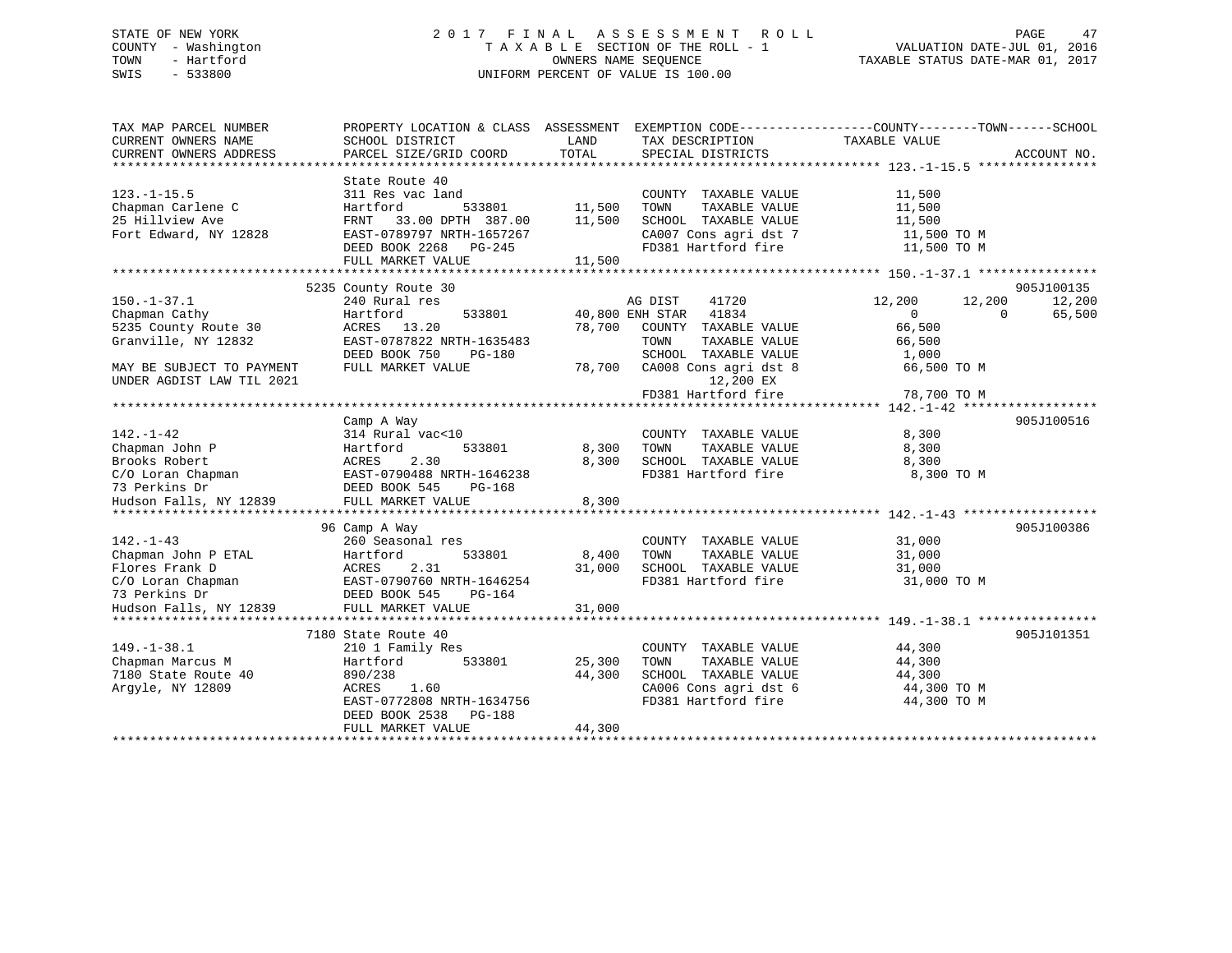### STATE OF NEW YORK 2 0 1 7 F I N A L A S S E S S M E N T R O L L PAGE 48 COUNTY - Washington T A X A B L E SECTION OF THE ROLL - 1 VALUATION DATE-JUL 01, 2016 TOWN - Hartford **TAXABLE STATUS DATE-MAR 01, 2017** SWIS - 533800 UNIFORM PERCENT OF VALUE IS 100.00

| TOTAL<br>PARCEL SIZE/GRID COORD<br>CURRENT OWNERS ADDRESS<br>SPECIAL DISTRICTS<br>ACCOUNT NO.<br>7166 State Route 40<br>905J100134<br>$149. - 1 - 38$<br>$\overline{0}$<br>$\Omega$<br>65,500<br>The California Medicine of the Hartford 533801<br>Chapman Webster L<br>T166 State Route 40 ACRES 1.50<br>Argyle, NY 12809 EAST-0772637 NRTH-1634571<br>130,500<br>130,500 TOWN<br>TAXABLE VALUE<br>130,500<br>65,000<br>SCHOOL TAXABLE VALUE<br>CA006 Cons agri dst 6<br>DEED BOOK 592<br>PG-87<br>130,500 TO M<br>130,500 FD381 Hartford fire<br>FULL MARKET VALUE<br>130,500 TO M<br>3665 State Route 196<br>$140. - 1 - 4.1$<br>323 Vacant rural<br>AG DIST 41720<br>23,007<br>23,007<br>23,007<br>533801<br>49,300<br>COUNTY TAXABLE VALUE<br>49,300 TOWN TAXABLE VALUE<br>Charles Michaela L<br>Charles Kaitlyn N<br>3814 State Route 196<br>Fort Ann, NY 12827<br>DEED BOOK 3537<br>26,293<br> | TAX MAP PARCEL NUMBER<br>CURRENT OWNERS NAME | PROPERTY LOCATION & CLASS ASSESSMENT EXEMPTION CODE---------------COUNTY-------TOWN-----SCHOOL<br>SCHOOL DISTRICT | LAND | TAX DESCRIPTION | TAXABLE VALUE |  |
|-------------------------------------------------------------------------------------------------------------------------------------------------------------------------------------------------------------------------------------------------------------------------------------------------------------------------------------------------------------------------------------------------------------------------------------------------------------------------------------------------------------------------------------------------------------------------------------------------------------------------------------------------------------------------------------------------------------------------------------------------------------------------------------------------------------------------------------------------------------------------------------------------------|----------------------------------------------|-------------------------------------------------------------------------------------------------------------------|------|-----------------|---------------|--|
|                                                                                                                                                                                                                                                                                                                                                                                                                                                                                                                                                                                                                                                                                                                                                                                                                                                                                                       |                                              |                                                                                                                   |      |                 |               |  |
|                                                                                                                                                                                                                                                                                                                                                                                                                                                                                                                                                                                                                                                                                                                                                                                                                                                                                                       |                                              |                                                                                                                   |      |                 |               |  |
|                                                                                                                                                                                                                                                                                                                                                                                                                                                                                                                                                                                                                                                                                                                                                                                                                                                                                                       |                                              |                                                                                                                   |      |                 |               |  |
|                                                                                                                                                                                                                                                                                                                                                                                                                                                                                                                                                                                                                                                                                                                                                                                                                                                                                                       |                                              |                                                                                                                   |      |                 |               |  |
|                                                                                                                                                                                                                                                                                                                                                                                                                                                                                                                                                                                                                                                                                                                                                                                                                                                                                                       |                                              |                                                                                                                   |      |                 |               |  |
|                                                                                                                                                                                                                                                                                                                                                                                                                                                                                                                                                                                                                                                                                                                                                                                                                                                                                                       |                                              |                                                                                                                   |      |                 |               |  |
|                                                                                                                                                                                                                                                                                                                                                                                                                                                                                                                                                                                                                                                                                                                                                                                                                                                                                                       |                                              |                                                                                                                   |      |                 |               |  |
|                                                                                                                                                                                                                                                                                                                                                                                                                                                                                                                                                                                                                                                                                                                                                                                                                                                                                                       |                                              |                                                                                                                   |      |                 |               |  |
|                                                                                                                                                                                                                                                                                                                                                                                                                                                                                                                                                                                                                                                                                                                                                                                                                                                                                                       |                                              |                                                                                                                   |      |                 |               |  |
|                                                                                                                                                                                                                                                                                                                                                                                                                                                                                                                                                                                                                                                                                                                                                                                                                                                                                                       |                                              |                                                                                                                   |      |                 |               |  |
|                                                                                                                                                                                                                                                                                                                                                                                                                                                                                                                                                                                                                                                                                                                                                                                                                                                                                                       |                                              |                                                                                                                   |      |                 |               |  |
|                                                                                                                                                                                                                                                                                                                                                                                                                                                                                                                                                                                                                                                                                                                                                                                                                                                                                                       |                                              |                                                                                                                   |      |                 |               |  |
|                                                                                                                                                                                                                                                                                                                                                                                                                                                                                                                                                                                                                                                                                                                                                                                                                                                                                                       |                                              |                                                                                                                   |      |                 |               |  |
|                                                                                                                                                                                                                                                                                                                                                                                                                                                                                                                                                                                                                                                                                                                                                                                                                                                                                                       |                                              |                                                                                                                   |      |                 |               |  |
|                                                                                                                                                                                                                                                                                                                                                                                                                                                                                                                                                                                                                                                                                                                                                                                                                                                                                                       |                                              |                                                                                                                   |      |                 |               |  |
|                                                                                                                                                                                                                                                                                                                                                                                                                                                                                                                                                                                                                                                                                                                                                                                                                                                                                                       |                                              |                                                                                                                   |      |                 |               |  |
|                                                                                                                                                                                                                                                                                                                                                                                                                                                                                                                                                                                                                                                                                                                                                                                                                                                                                                       |                                              |                                                                                                                   |      |                 |               |  |
|                                                                                                                                                                                                                                                                                                                                                                                                                                                                                                                                                                                                                                                                                                                                                                                                                                                                                                       |                                              |                                                                                                                   |      |                 |               |  |
|                                                                                                                                                                                                                                                                                                                                                                                                                                                                                                                                                                                                                                                                                                                                                                                                                                                                                                       |                                              |                                                                                                                   |      |                 |               |  |
|                                                                                                                                                                                                                                                                                                                                                                                                                                                                                                                                                                                                                                                                                                                                                                                                                                                                                                       |                                              |                                                                                                                   |      |                 |               |  |
|                                                                                                                                                                                                                                                                                                                                                                                                                                                                                                                                                                                                                                                                                                                                                                                                                                                                                                       |                                              |                                                                                                                   |      |                 |               |  |
|                                                                                                                                                                                                                                                                                                                                                                                                                                                                                                                                                                                                                                                                                                                                                                                                                                                                                                       |                                              |                                                                                                                   |      |                 |               |  |
|                                                                                                                                                                                                                                                                                                                                                                                                                                                                                                                                                                                                                                                                                                                                                                                                                                                                                                       |                                              |                                                                                                                   |      |                 |               |  |
|                                                                                                                                                                                                                                                                                                                                                                                                                                                                                                                                                                                                                                                                                                                                                                                                                                                                                                       |                                              |                                                                                                                   |      |                 |               |  |
|                                                                                                                                                                                                                                                                                                                                                                                                                                                                                                                                                                                                                                                                                                                                                                                                                                                                                                       |                                              |                                                                                                                   |      |                 |               |  |
|                                                                                                                                                                                                                                                                                                                                                                                                                                                                                                                                                                                                                                                                                                                                                                                                                                                                                                       |                                              |                                                                                                                   |      |                 |               |  |
|                                                                                                                                                                                                                                                                                                                                                                                                                                                                                                                                                                                                                                                                                                                                                                                                                                                                                                       |                                              |                                                                                                                   |      |                 |               |  |
|                                                                                                                                                                                                                                                                                                                                                                                                                                                                                                                                                                                                                                                                                                                                                                                                                                                                                                       |                                              |                                                                                                                   |      |                 |               |  |
|                                                                                                                                                                                                                                                                                                                                                                                                                                                                                                                                                                                                                                                                                                                                                                                                                                                                                                       |                                              |                                                                                                                   |      |                 |               |  |
|                                                                                                                                                                                                                                                                                                                                                                                                                                                                                                                                                                                                                                                                                                                                                                                                                                                                                                       |                                              |                                                                                                                   |      |                 |               |  |
|                                                                                                                                                                                                                                                                                                                                                                                                                                                                                                                                                                                                                                                                                                                                                                                                                                                                                                       |                                              |                                                                                                                   |      |                 |               |  |
|                                                                                                                                                                                                                                                                                                                                                                                                                                                                                                                                                                                                                                                                                                                                                                                                                                                                                                       |                                              |                                                                                                                   |      |                 |               |  |
|                                                                                                                                                                                                                                                                                                                                                                                                                                                                                                                                                                                                                                                                                                                                                                                                                                                                                                       |                                              |                                                                                                                   |      |                 |               |  |
|                                                                                                                                                                                                                                                                                                                                                                                                                                                                                                                                                                                                                                                                                                                                                                                                                                                                                                       |                                              |                                                                                                                   |      |                 |               |  |
|                                                                                                                                                                                                                                                                                                                                                                                                                                                                                                                                                                                                                                                                                                                                                                                                                                                                                                       |                                              |                                                                                                                   |      |                 |               |  |
|                                                                                                                                                                                                                                                                                                                                                                                                                                                                                                                                                                                                                                                                                                                                                                                                                                                                                                       |                                              |                                                                                                                   |      |                 |               |  |
|                                                                                                                                                                                                                                                                                                                                                                                                                                                                                                                                                                                                                                                                                                                                                                                                                                                                                                       |                                              |                                                                                                                   |      |                 |               |  |
|                                                                                                                                                                                                                                                                                                                                                                                                                                                                                                                                                                                                                                                                                                                                                                                                                                                                                                       |                                              |                                                                                                                   |      |                 |               |  |
|                                                                                                                                                                                                                                                                                                                                                                                                                                                                                                                                                                                                                                                                                                                                                                                                                                                                                                       |                                              |                                                                                                                   |      |                 |               |  |
|                                                                                                                                                                                                                                                                                                                                                                                                                                                                                                                                                                                                                                                                                                                                                                                                                                                                                                       |                                              |                                                                                                                   |      |                 |               |  |
|                                                                                                                                                                                                                                                                                                                                                                                                                                                                                                                                                                                                                                                                                                                                                                                                                                                                                                       |                                              |                                                                                                                   |      |                 |               |  |
|                                                                                                                                                                                                                                                                                                                                                                                                                                                                                                                                                                                                                                                                                                                                                                                                                                                                                                       |                                              |                                                                                                                   |      |                 |               |  |
|                                                                                                                                                                                                                                                                                                                                                                                                                                                                                                                                                                                                                                                                                                                                                                                                                                                                                                       |                                              |                                                                                                                   |      |                 |               |  |
|                                                                                                                                                                                                                                                                                                                                                                                                                                                                                                                                                                                                                                                                                                                                                                                                                                                                                                       |                                              |                                                                                                                   |      |                 |               |  |
|                                                                                                                                                                                                                                                                                                                                                                                                                                                                                                                                                                                                                                                                                                                                                                                                                                                                                                       |                                              |                                                                                                                   |      |                 |               |  |
|                                                                                                                                                                                                                                                                                                                                                                                                                                                                                                                                                                                                                                                                                                                                                                                                                                                                                                       |                                              |                                                                                                                   |      |                 |               |  |
|                                                                                                                                                                                                                                                                                                                                                                                                                                                                                                                                                                                                                                                                                                                                                                                                                                                                                                       |                                              |                                                                                                                   |      |                 |               |  |
|                                                                                                                                                                                                                                                                                                                                                                                                                                                                                                                                                                                                                                                                                                                                                                                                                                                                                                       |                                              |                                                                                                                   |      |                 |               |  |
|                                                                                                                                                                                                                                                                                                                                                                                                                                                                                                                                                                                                                                                                                                                                                                                                                                                                                                       |                                              |                                                                                                                   |      |                 |               |  |
|                                                                                                                                                                                                                                                                                                                                                                                                                                                                                                                                                                                                                                                                                                                                                                                                                                                                                                       |                                              |                                                                                                                   |      |                 |               |  |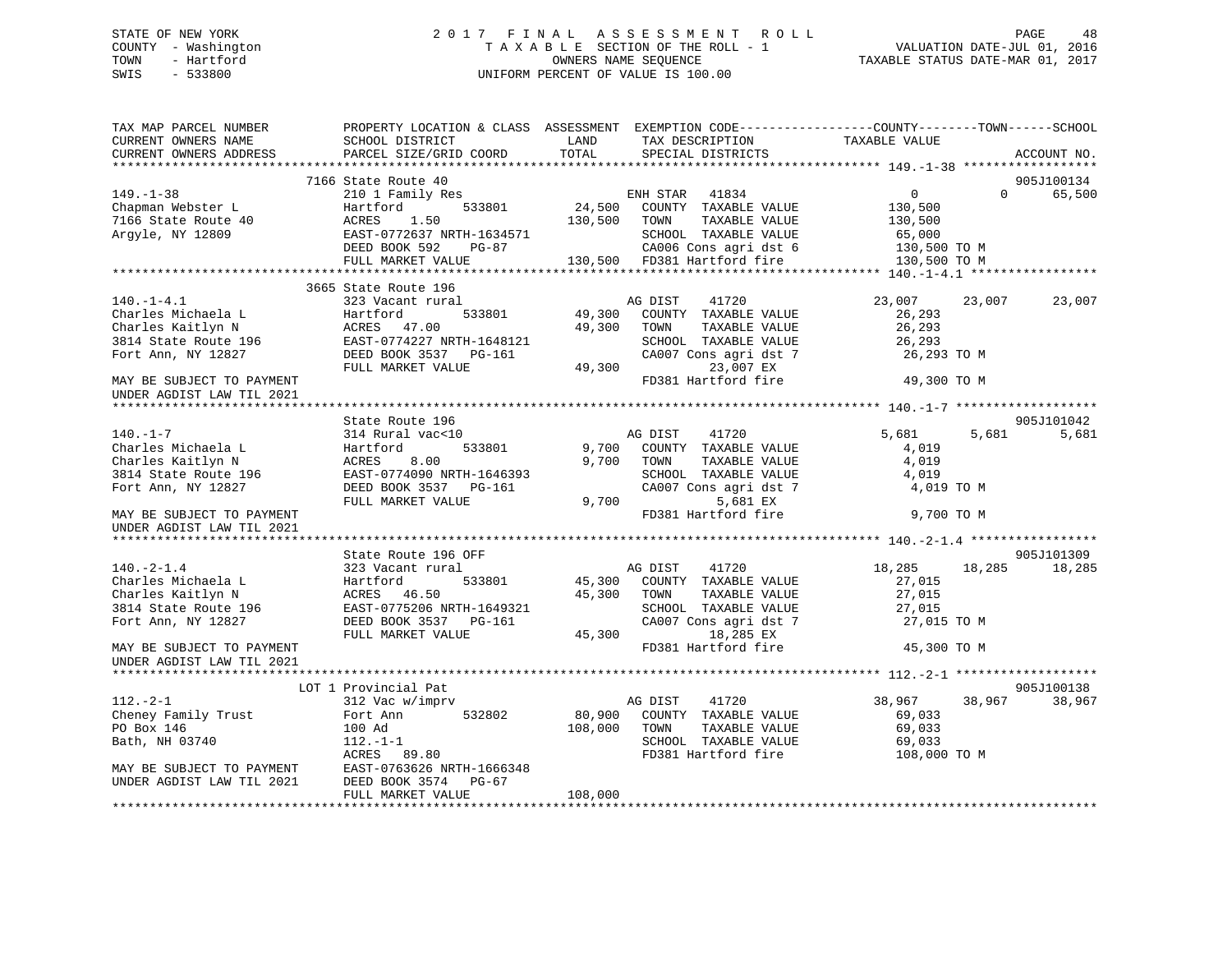### STATE OF NEW YORK 2 0 1 7 F I N A L A S S E S S M E N T R O L L PAGE 49 COUNTY - Washington T A X A B L E SECTION OF THE ROLL - 1 VALUATION DATE-JUL 01, 2016 TOWN - Hartford **TAXABLE STATUS DATE-MAR 01, 2017** SWIS - 533800 UNIFORM PERCENT OF VALUE IS 100.00

| TAX MAP PARCEL NUMBER<br>CURRENT OWNERS NAME<br>CURRENT OWNERS ADDRESS                                                                                       | SCHOOL DISTRICT<br>PARCEL SIZE/GRID COORD                                                                                                                             | PROPERTY LOCATION & CLASS ASSESSMENT EXEMPTION CODE----------------COUNTY-------TOWN------SCHOOL<br>LAND<br>TAX DESCRIPTION<br>TOTAL<br>SPECIAL DISTRICTS                               | TAXABLE VALUE<br>ACCOUNT NO.                                                                        |
|--------------------------------------------------------------------------------------------------------------------------------------------------------------|-----------------------------------------------------------------------------------------------------------------------------------------------------------------------|-----------------------------------------------------------------------------------------------------------------------------------------------------------------------------------------|-----------------------------------------------------------------------------------------------------|
| $112 - 2 - 3$<br>Cheney Revocable Trust<br>Cheney Arthur F Trustee<br>PO Box 146<br>Bath, NH 03740<br>MAY BE SUBJECT TO PAYMENT<br>UNDER AGDIST LAW TIL 2021 | West Starbuck Ln OFF<br>314 Rural vac<10<br>Fort Ann<br>$112. - 1 - 3$<br>ACRES 6.60<br>EAST-0764620 NRTH-1667643<br>DEED BOOK 3570 PG-179<br>FULL MARKET VALUE       | AG DIST<br>41720<br>532802 12,500<br>COUNTY TAXABLE VALUE<br>12,500<br>TOWN<br>TAXABLE VALUE<br>SCHOOL TAXABLE VALUE<br>CA007 Cons agri dst 7<br>9,028 EX<br>12,500 FD381 Hartford fire | 905J100646<br>9,028<br>9,028<br>9,028<br>3,472<br>3,472<br>3,472<br>3,472 TO M<br>12,500 TO M       |
| $132. - 1 - 4$<br>Churchill Glen H Jr -LE-                                                                                                                   | 125 Hartford Main St<br>210 1 Family Res<br>533801<br>Hartford                                                                                                        | VET WAR CT 41121<br>27,500 ENH STAR 41834                                                                                                                                               | 905J100139<br>19,620<br>19,620<br>$\overline{0}$<br>65,500<br>$\overline{0}$<br>$\Omega$            |
| Ward Glen H<br>125 Hartford Main St<br>Granville, NY 12832                                                                                                   | ACRES<br>3.80<br>EAST-0786999 NRTH-1654688<br>DEED BOOK 1678 PG-136<br>FULL MARKET VALUE                                                                              | 130,800<br>COUNTY TAXABLE VALUE<br>TAXABLE VALUE<br>TOWN<br>SCHOOL TAXABLE VALUE<br>130,800 CA007 Cons agri dst 7<br>FD381 Hartford fire                                                | 111,180<br>111,180<br>65,300<br>130,800 TO M<br>130,800 TO M                                        |
| $132 - 2 - 8$                                                                                                                                                | 65 Baker Rd<br>240 Rural res<br>FULL MARKET VALUE                                                                                                                     | COUNTY TAXABLE VALUE<br>30,500<br>TOWN<br>TAXABLE VALUE<br>182,100<br>SCHOOL TAXABLE VALUE<br>FD381 Hartford fire<br>182,100                                                            | 905J100448<br>182,100<br>182,100<br>182,100<br>182,100 TO M                                         |
| $132. - 2 - 9.1$<br>Cirino Richard P<br>Cirino Margot<br>11 South St<br>Glens Falls, NY 12801                                                                | Baker Rd<br>311 Res vac land<br>Hartford<br>ACRES 1.24<br>EAST-0791198 NRTH-1653583<br>EAST-0791198 NRTH-1653583<br>DEED BOOK 662<br>PG-102                           | COUNTY TAXABLE VALUE<br>13,900<br>TAXABLE VALUE<br>TOWN<br>13,900<br>SCHOOL TAXABLE VALUE<br>FD381 Hartford fire                                                                        | 13,900<br>13,900<br>13,900<br>13,900 TO M                                                           |
| $141. - 3 - 39.2$<br>Cirino William P<br>Cirino Debra<br>38 Marlboro Country Rd<br>Hartford, NY 12838                                                        | 38 Marlboro Country Rd<br>240 Rural res<br>Hartford<br>533801<br>1683-292<br>ACRES 35.23<br>EAST-0787443 NRTH-1641971<br>DEED BOOK 474<br>PG-453<br>FULL MARKET VALUE | <b>BAS STAR</b><br>41854<br>50,500<br>COUNTY TAXABLE VALUE<br>172,000<br>TOWN<br>TAXABLE VALUE<br>SCHOOL TAXABLE VALUE<br>FD381 Hartford fire<br>172,000                                | 905J101116<br>$\overline{0}$<br>$\Omega$<br>30,000<br>172,000<br>172,000<br>142,000<br>172,000 TO M |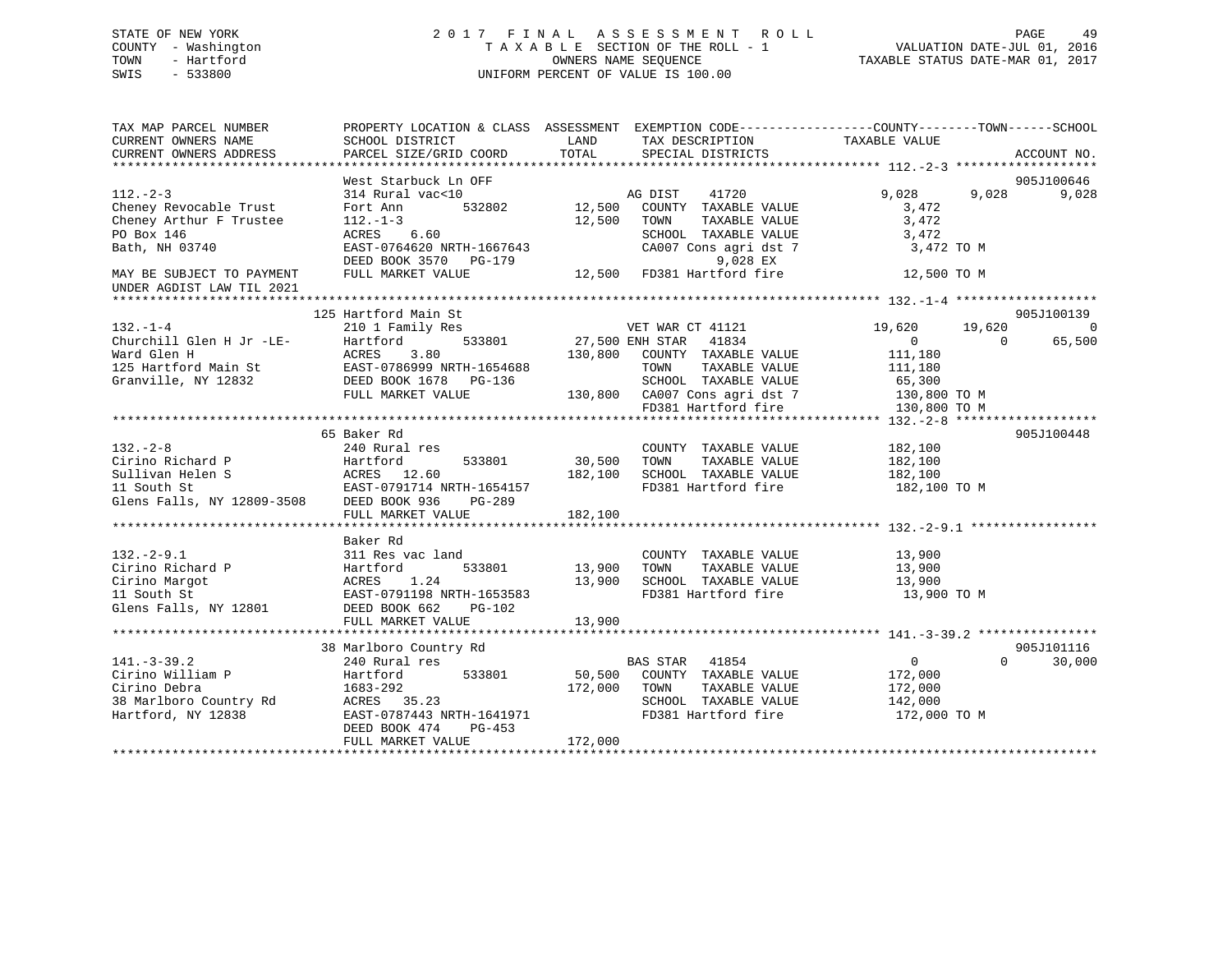## STATE OF NEW YORK 2 0 1 7 F I N A L A S S E S S M E N T R O L L PAGE 50 COUNTY - Washington T A X A B L E SECTION OF THE ROLL - 1 VALUATION DATE-JUL 01, 2016 TOWN - Hartford OWNERS NAME SEQUENCE TAXABLE STATUS DATE-MAR 01, 2017 SWIS - 533800 UNIFORM PERCENT OF VALUE IS 100.00

TAX MAP PARCEL NUMBER PROPERTY LOCATION & CLASS ASSESSMENT EXEMPTION CODE------------------COUNTY--------TOWN------SCHOOL CURRENT OWNERS NAME SCHOOL DISTRICT LAND TAX DESCRIPTION TAXABLE VALUE CURRENT OWNERS ADDRESS PARCEL SIZE/GRID COORD TOTAL SPECIAL DISTRICTS ACCOUNT NO. \*\*\*\*\*\*\*\*\*\*\*\*\*\*\*\*\*\*\*\*\*\*\*\*\*\*\*\*\*\*\*\*\*\*\*\*\*\*\*\*\*\*\*\*\*\*\*\*\*\*\*\*\*\*\*\*\*\*\*\*\*\*\*\*\*\*\*\*\*\*\*\*\*\*\*\*\*\*\*\*\*\*\*\*\*\*\*\*\*\*\*\*\*\*\*\*\*\*\*\*\*\*\* 141.-3-39.6 \*\*\*\*\*\*\*\*\*\*\*\*\*\*\*\* Marlboro Country Rd 905J101431 141.-3-39.6 311 Res vac land COUNTY TAXABLE VALUE 1,000 Cirino William P Hartford 533801 1,000 TOWN TAXABLE VALUE 1,000 38 Marlboro Country Rd FRNT 284.00 DPTH 73.00 1,000 SCHOOL TAXABLE VALUE 1,000 Hartford, NY 12838 EAST-0786031 NRTH-1642021 FD381 Hartford fire 1,000 TO M DEED BOOK 635 PG-213 FULL MARKET VALUE 1,000 \*\*\*\*\*\*\*\*\*\*\*\*\*\*\*\*\*\*\*\*\*\*\*\*\*\*\*\*\*\*\*\*\*\*\*\*\*\*\*\*\*\*\*\*\*\*\*\*\*\*\*\*\*\*\*\*\*\*\*\*\*\*\*\*\*\*\*\*\*\*\*\*\*\*\*\*\*\*\*\*\*\*\*\*\*\*\*\*\*\*\*\*\*\*\*\*\*\*\*\*\*\*\* 149.-1-17 \*\*\*\*\*\*\*\*\*\*\*\*\*\*\*\*\*\* 7369 State Route 40 905J100004149.-1-17 210 1 Family Res COUNTY TAXABLE VALUE 234,000 Citimortgage, Inc Hartford 533801 42,300 TOWN TAXABLE VALUE 234,000 1000 Technology Dr ACRES 9.10 234,000 SCHOOL TAXABLE VALUE 234,000 O'Fallon, MO 63368 EAST-0775395 NRTH-1638719 FD381 Hartford fire 234,000 TO M DEED BOOK 3765 PG-177PRIOR OWNER ON 3/01/2017 FULL MARKET VALUE 234,000 Sosnowski Victor P \*\*\*\*\*\*\*\*\*\*\*\*\*\*\*\*\*\*\*\*\*\*\*\*\*\*\*\*\*\*\*\*\*\*\*\*\*\*\*\*\*\*\*\*\*\*\*\*\*\*\*\*\*\*\*\*\*\*\*\*\*\*\*\*\*\*\*\*\*\*\*\*\*\*\*\*\*\*\*\*\*\*\*\*\*\*\*\*\*\*\*\*\*\*\*\*\*\*\*\*\*\*\* 141.-3-39.7 \*\*\*\*\*\*\*\*\*\*\*\*\*\*\*\* 8 Miller Rdg 141.-3-39.7 210 1 Family Res ENH STAR 41834 0 0 65,500 Clairmont Forrest Hartford 533801 28,200 COUNTY TAXABLE VALUE 128,600 Croff Helena FRNT 298.00 DPTH 401.00 128,600 TOWN TAXABLE VALUE 128,600 8 Miller Ridge Way EAST-0785767 NRTH-1641628 SCHOOL TAXABLE VALUE 63,100 Hartford, NY 12838 DEED BOOK 778 PG-85 FD381 Hartford fire 128,600 TO M FULL MARKET VALUE 128,600 \*\*\*\*\*\*\*\*\*\*\*\*\*\*\*\*\*\*\*\*\*\*\*\*\*\*\*\*\*\*\*\*\*\*\*\*\*\*\*\*\*\*\*\*\*\*\*\*\*\*\*\*\*\*\*\*\*\*\*\*\*\*\*\*\*\*\*\*\*\*\*\*\*\*\*\*\*\*\*\*\*\*\*\*\*\*\*\*\*\*\*\*\*\*\*\*\*\*\*\*\*\*\* 149.-1-30.23 \*\*\*\*\*\*\*\*\*\*\*\*\*\*\* 125 Swamp Ln 905J101281 149.-1-30.23 270 Mfg housing BAS STAR 41854 0 0 30,000 Clark Cynthia M Hartford 533801 26,900 COUNTY TAXABLE VALUE 46,400 125 Swamp Ln LOT 23 46,400 TOWN TAXABLE VALUE 46,400 Argyle, NY 12809 ACRES 6.14 SCHOOL TAXABLE VALUE 16,400 EAST-0776848 NRTH-1635219 CA006 Cons agri dst 6 46,400 TO M DEED BOOK 810 PG-248 FD381 Hartford fire 46,400 TO M FULL MARKET VALUE 46,400 \*\*\*\*\*\*\*\*\*\*\*\*\*\*\*\*\*\*\*\*\*\*\*\*\*\*\*\*\*\*\*\*\*\*\*\*\*\*\*\*\*\*\*\*\*\*\*\*\*\*\*\*\*\*\*\*\*\*\*\*\*\*\*\*\*\*\*\*\*\*\*\*\*\*\*\*\*\*\*\*\*\*\*\*\*\*\*\*\*\*\*\*\*\*\*\*\*\*\*\*\*\*\* 132.-1-15.2 \*\*\*\*\*\*\*\*\*\*\*\*\*\*\*\*905J100008 176 Hartford Main St  $0 \t30.000$ 132.-1-15.2 210 1 Family Res BAS STAR 41854 0 0 30,000 Clark Joshua J Hartford 533801 22,600 COUNTY TAXABLE VALUE 101,000 176 Hartford Main St Sub Div Lot 1 101,000 TOWN TAXABLE VALUE 101,000 Granville, NY 12832 ACRES 2.01 SCHOOL TAXABLE VALUE 71,000 EAST-0788117 NRTH-1655202 CA007 Cons agri dst 7 101,000 TO M DEED BOOK 2917 PG-252 FD381 Hartford fire 101,000 TO M DEED BOOK 2917 PG-252<br>FULL MARKET VALUE 101,000 \*\*\*\*\*\*\*\*\*\*\*\*\*\*\*\*\*\*\*\*\*\*\*\*\*\*\*\*\*\*\*\*\*\*\*\*\*\*\*\*\*\*\*\*\*\*\*\*\*\*\*\*\*\*\*\*\*\*\*\*\*\*\*\*\*\*\*\*\*\*\*\*\*\*\*\*\*\*\*\*\*\*\*\*\*\*\*\*\*\*\*\*\*\*\*\*\*\*\*\*\*\*\*\*\*\*\*\*\*\*\*\*\*\*\*\*\*\*\*\*\*\*\*\*\*\*\*\*\*\*\*\*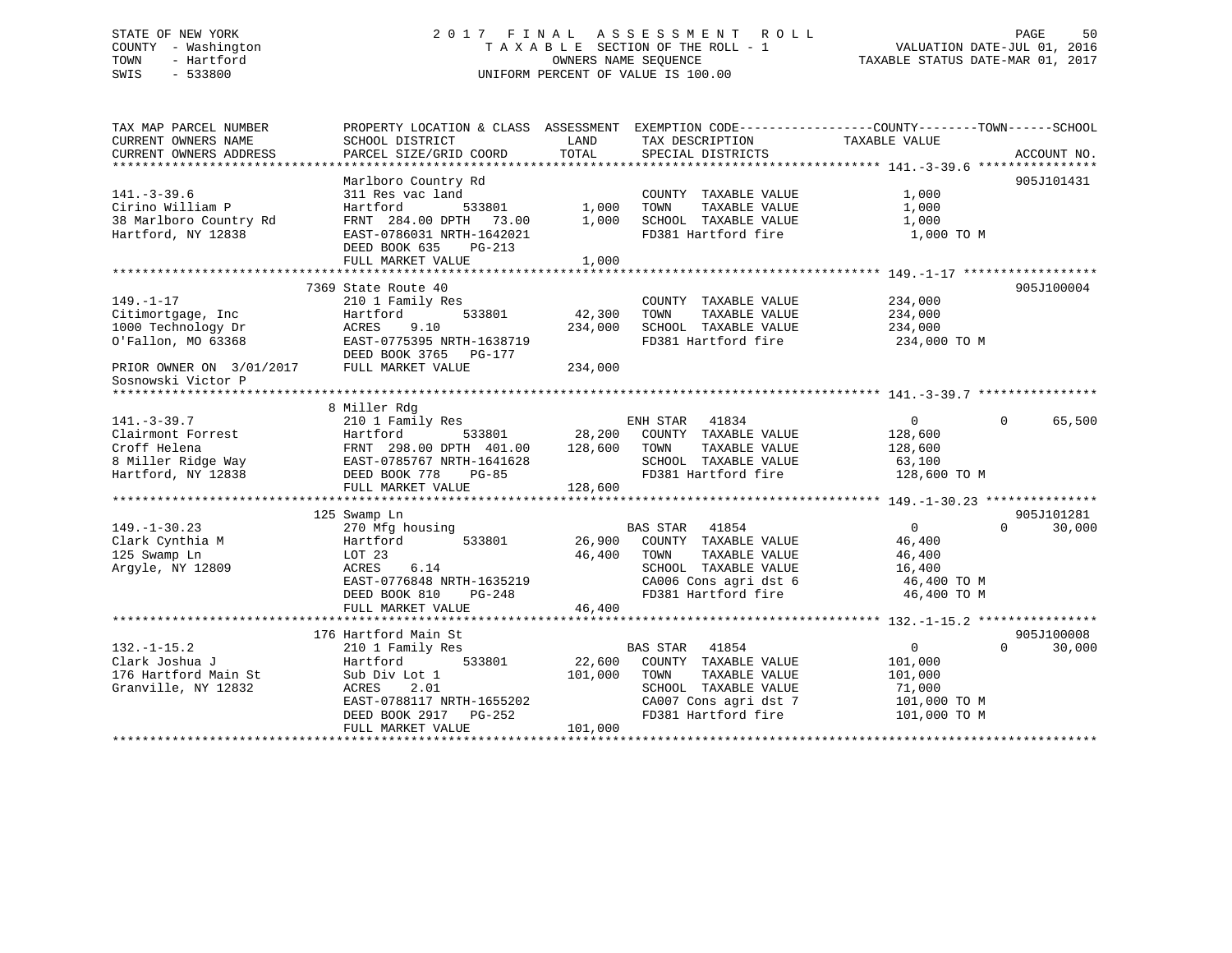### STATE OF NEW YORK 2 0 1 7 F I N A L A S S E S S M E N T R O L L PAGE 51 COUNTY - Washington T A X A B L E SECTION OF THE ROLL - 1 VALUATION DATE-JUL 01, 2016 TOWN - Hartford **TAXABLE STATUS DATE-MAR 01, 2017** SWIS - 533800 UNIFORM PERCENT OF VALUE IS 100.00

| TAX MAP PARCEL NUMBER<br>CURRENT OWNERS NAME<br>CURRENT OWNERS ADDRESS                                                                                                          | PROPERTY LOCATION & CLASS ASSESSMENT<br>SCHOOL DISTRICT<br>PARCEL SIZE/GRID COORD                                                                        | LAND<br>TOTAL                                                                                                                                                                                                                        | EXEMPTION CODE-----------------COUNTY-------TOWN------SCHOOL<br>TAX DESCRIPTION TAXABLE VALUE<br>SPECIAL DISTRICTS                |                                                                    |                              | ACCOUNT NO.                                              |
|---------------------------------------------------------------------------------------------------------------------------------------------------------------------------------|----------------------------------------------------------------------------------------------------------------------------------------------------------|--------------------------------------------------------------------------------------------------------------------------------------------------------------------------------------------------------------------------------------|-----------------------------------------------------------------------------------------------------------------------------------|--------------------------------------------------------------------|------------------------------|----------------------------------------------------------|
| $132. - 2 - 11$<br>Clark Kenneth<br>Clark Audrey<br>Black Audrey<br>Black Audrey<br>Black Audrey<br>BLAGT-0788614 NRTH-1653819<br>Granville, NY 12832<br>DEED BOOK 3229 PG-283  | 8186 State Route 40<br>210 1 Family Res<br>Hartford<br>FULL MARKET VALUE                                                                                 | FRIED STRAIN THE STRAIN VERSION STRAIN THE STRAIN STRAIN STRAIN THE STRAIN STRAIN THE STRAIN STRAIN STRAIN STR<br>157,400 ENH STRAIN THE STRAIN STRAIN STRAIN STRAIN STRAIN STRAIN STRAIN STRAIN STRAIN STRAIN STRAIN STRAIN STR<br> | COUNTY TAXABLE VALUE<br>TOWN<br>TAXABLE VALUE<br>157,400 SCHOOL TAXABLE VALUE                                                     | 23,610<br>13,379<br>$\overline{0}$<br>120,411<br>120,411<br>91,900 | 23,610<br>13,379<br>$\Omega$ | 905J100090<br>$\overline{0}$<br>$\overline{0}$<br>65,500 |
| $149. - 1 - 26.15$<br>Clark Kent<br>Clark Beth<br>3054 Coach Rd<br>Argyle, NY 12809                                                                                             | 3054 Coach Rd<br>240 Rural res<br>Hartford<br>533801<br>495/331<br>ACRES 10.04<br>BAST-0779208 NRTH-1635416<br>DEED BOOK 495<br>PG-329                   | 145,900 TOWN                                                                                                                                                                                                                         | BAS STAR 41854<br>50,100 COUNTY TAXABLE VALUE<br>TAXABLE VALUE<br>SCHOOL TAXABLE VALUE<br>FD381 Hartford fire                     | $\overline{0}$<br>145,900<br>145,900<br>115,900<br>145,900 TO M    | $\Omega$                     | 905J101222<br>30,000                                     |
|                                                                                                                                                                                 | FULL MARKET VALUE                                                                                                                                        | 145,900                                                                                                                                                                                                                              |                                                                                                                                   |                                                                    |                              |                                                          |
| $132 - 2 - 38.2$<br>Clark Russell A and Hartford 533801<br>Clark Lori A acres 10.00<br>5052 State Route 149 EAST-0788873 NRTH-1652398<br>Granville, NY 12832                    | 5052 State Route 149<br>240 Rural res<br>DEED BOOK 3481 PG-82<br>FULL MARKET VALUE                                                                       | 143,500<br>TOWN<br>143,500                                                                                                                                                                                                           | BAS STAR 41854<br>533801 28,900 COUNTY TAXABLE VALUE<br>TAXABLE VALUE<br>SCHOOL TAXABLE VALUE<br>FD381 Hartford fire 143,500 TO M | $\overline{0}$<br>143,500<br>143,500<br>$\frac{1}{113}, 500$       | $\Omega$                     | 905J101224<br>30,000                                     |
| $150. - 1 - 43.1$<br>Clark Steven<br>Clark Linda<br>432 Gilchrist Hill Rd EAST-0782533 NRTH-1639331<br>Hartford, NY 12838                                                       | 432 Gilchrist Hill Rd<br>210 1 Family Res<br>533801<br>Hartford<br>5.80<br>ACRES<br>DEED BOOK 2224 PG-350<br>FULL MARKET VALUE                           | 193,200 TOWN<br>193,200                                                                                                                                                                                                              | ENH STAR 41834<br>37,400 COUNTY TAXABLE VALUE<br>TAXABLE VALUE<br>SCHOOL TAXABLE VALUE 127,700<br>FD381 Hartford fire             | $\overline{0}$<br>193,200<br>193,200<br>193,200 TO M               | $\Omega$                     | 905J101242<br>65,500                                     |
| $112. - 2 - 6$<br>Clay Hill Estates LLC<br>LLC $\begin{array}{ccc} \text{Fort} & \text{Ann} \\ 112.-1-6 \end{array}$<br>7 Mary Ann Ln<br>Wallingford, CT 06492-4914 ACRES 11.60 | LOT 1 Provincial Pat<br>322 Rural vac>10<br>532802<br>$112. - 1 - 6$<br>EAST-0762628 NRTH-1667117<br>DEED BOOK 2696<br><b>PG-55</b><br>FULL MARKET VALUE | 16,200<br>16,200<br>16,200                                                                                                                                                                                                           | COUNTY TAXABLE VALUE<br>TOWN<br>TAXABLE VALUE<br>SCHOOL TAXABLE VALUE<br>FD381 Hartford fire                                      | 16,200<br>16,200<br>16,200<br>16,200 TO M                          |                              | 905J101147                                               |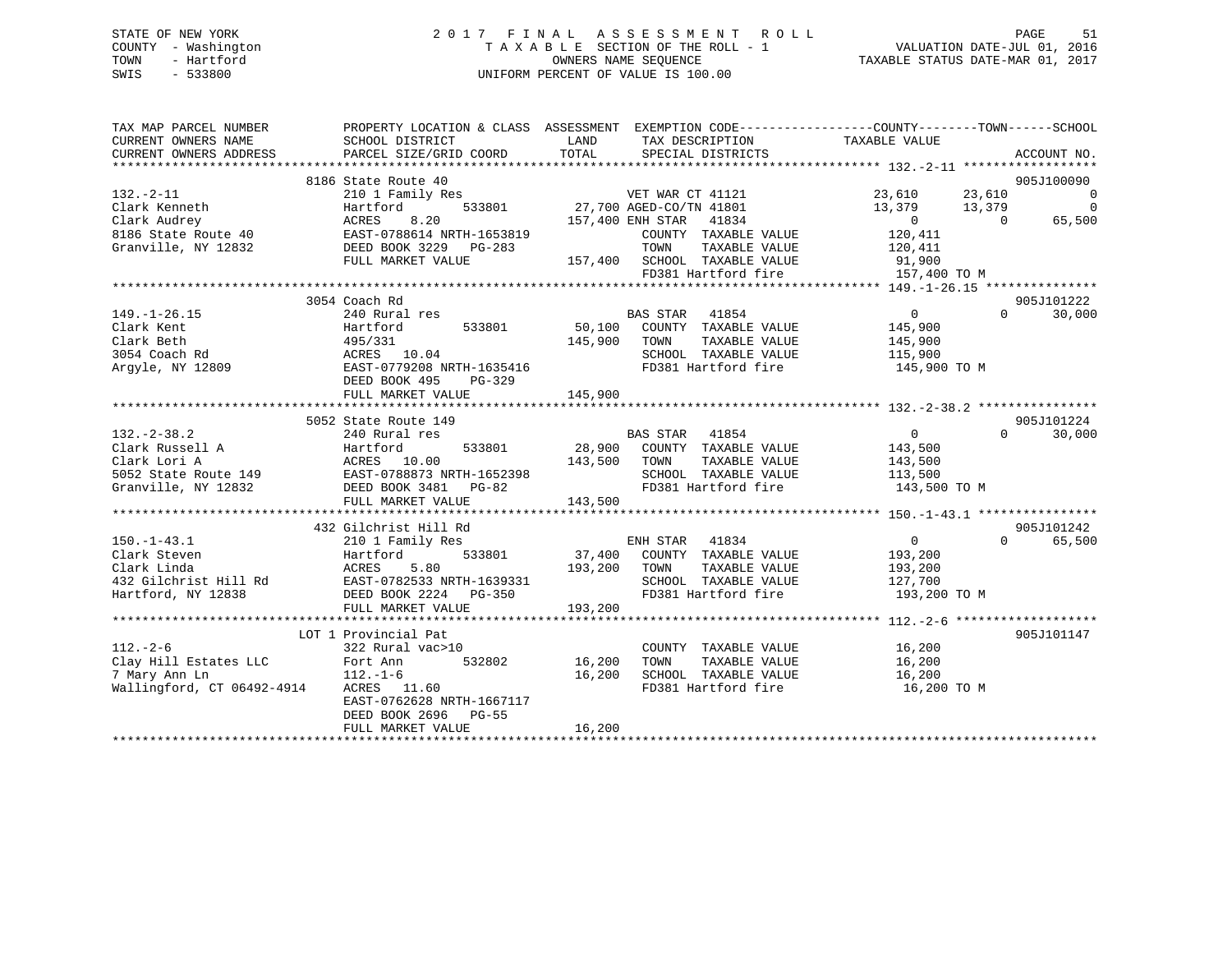| STATE OF NEW YORK<br>COUNTY - Washington<br>TOWN<br>- Hartford<br>$-533800$<br>SWIS                                                                                                                                                               |                                                                                                                   |                   | 2017 FINAL ASSESSMENT ROLL<br>T A X A B L E SECTION OF THE ROLL - 1<br>OWNERS NAME SEQUENCE<br>UNIFORM PERCENT OF VALUE IS 100.00 | VALUATION DATE-JUL 01, 2016<br>TAXABLE STATUS DATE-MAR 01, 2017 | PAGE<br>52    |
|---------------------------------------------------------------------------------------------------------------------------------------------------------------------------------------------------------------------------------------------------|-------------------------------------------------------------------------------------------------------------------|-------------------|-----------------------------------------------------------------------------------------------------------------------------------|-----------------------------------------------------------------|---------------|
| TAX MAP PARCEL NUMBER<br>CURRENT OWNERS NAME                                                                                                                                                                                                      | PROPERTY LOCATION & CLASS ASSESSMENT EXEMPTION CODE---------------COUNTY-------TOWN-----SCHOOL<br>SCHOOL DISTRICT | LAND              | TAX DESCRIPTION TAXABLE VALUE                                                                                                     |                                                                 |               |
| CURRENT OWNERS ADDRESS                                                                                                                                                                                                                            | PARCEL SIZE/GRID COORD                                                                                            | TOTAL             | SPECIAL DISTRICTS                                                                                                                 |                                                                 | ACCOUNT NO.   |
|                                                                                                                                                                                                                                                   | LOT 1 Provincial Pat                                                                                              |                   |                                                                                                                                   |                                                                 | 905J101148    |
| $112. - 2 - 7$                                                                                                                                                                                                                                    | 314 Rural vac<10                                                                                                  |                   | COUNTY TAXABLE VALUE                                                                                                              | 3,800                                                           |               |
|                                                                                                                                                                                                                                                   | Fort Ann 532802                                                                                                   |                   | TAXABLE VALUE<br>3,800 TOWN                                                                                                       | 3,800                                                           |               |
|                                                                                                                                                                                                                                                   |                                                                                                                   |                   | 3,800 SCHOOL TAXABLE VALUE                                                                                                        | 3,800                                                           |               |
| Clay Hill Estates LLC Fort Ann 532802<br>7 Mary Ann Ln 112.-1-7<br>Wallingford, CT 06492-4914 ACRES                                                                                                                                               |                                                                                                                   |                   | FD381 Hartford fire                                                                                                               | 3,800 TO M                                                      |               |
|                                                                                                                                                                                                                                                   | EAST-0763069 NRTH-1667266                                                                                         |                   |                                                                                                                                   |                                                                 |               |
|                                                                                                                                                                                                                                                   | DEED BOOK 2696 PG-55                                                                                              |                   |                                                                                                                                   |                                                                 |               |
|                                                                                                                                                                                                                                                   | FULL MARKET VALUE                                                                                                 | 3,800             |                                                                                                                                   |                                                                 |               |
|                                                                                                                                                                                                                                                   | 3124 Coach Rd                                                                                                     |                   |                                                                                                                                   |                                                                 | 905J101188    |
| $149. - 1 - 26.11$                                                                                                                                                                                                                                | 210 1 Family Res                                                                                                  |                   | BAS STAR 41854                                                                                                                    | $\Omega$<br>$\overline{0}$                                      | 30,000        |
|                                                                                                                                                                                                                                                   |                                                                                                                   |                   | 111y Res 533801 35,000 COUNTY TAXABLE VALUE                                                                                       | 183,200                                                         |               |
|                                                                                                                                                                                                                                                   |                                                                                                                   |                   | 183,200 TOWN TAXABLE VALUE                                                                                                        | 183,200                                                         |               |
|                                                                                                                                                                                                                                                   |                                                                                                                   |                   | SCHOOL TAXABLE VALUE                                                                                                              | 153, 200                                                        |               |
| Clearwater Roger<br>Clearwater Stephanie Martford 533801 35,000<br>3124 Coach Rd EARES 5.01 183,200<br>Argyle, NY 12809 BEED BOOK 2195 PG-296<br>THIT MARGET CORP PG-296                                                                          |                                                                                                                   |                   | FD381 Hartford fire                                                                                                               | 183,200 TO M                                                    |               |
|                                                                                                                                                                                                                                                   | FULL MARKET VALUE 183,200                                                                                         |                   |                                                                                                                                   |                                                                 |               |
|                                                                                                                                                                                                                                                   |                                                                                                                   |                   |                                                                                                                                   |                                                                 |               |
|                                                                                                                                                                                                                                                   | 7115 State Route 40                                                                                               |                   |                                                                                                                                   |                                                                 | 905J100210    |
| 149. - 1 - 43. 1<br>Collins Garth E                                                                                                                                                                                                               | 210 1 Family Res<br>Hartford 533801                                                                               |                   | COUNTY TAXABLE VALUE                                                                                                              | 144,000<br>144,000                                              |               |
| 7115 State Route 40                                                                                                                                                                                                                               | Lot 1                                                                                                             | 32,900<br>144,000 | TAXABLE VALUE<br>TOWN<br>SCHOOL TAXABLE VALUE                                                                                     | 144,000                                                         |               |
| Argyle, NY 12809                                                                                                                                                                                                                                  |                                                                                                                   |                   | CA006 Cons agri dst 6                                                                                                             | 144,000 TO M                                                    |               |
|                                                                                                                                                                                                                                                   | ACRES 0.01<br>EAST-0771528 NRTH-1633650<br>CAST 2000 DG-220                                                       |                   | FD381 Hartford fire                                                                                                               | 144,000 TO M                                                    |               |
|                                                                                                                                                                                                                                                   |                                                                                                                   |                   |                                                                                                                                   |                                                                 |               |
| MAY BE SUBJECT TO PAYMENT DEED BOOK 3289 PG-220<br>UNDER AGDIST LAW TIL 2017 FULL MARKET VALUE                                                                                                                                                    |                                                                                                                   | 144,000           |                                                                                                                                   |                                                                 |               |
|                                                                                                                                                                                                                                                   |                                                                                                                   |                   |                                                                                                                                   |                                                                 |               |
|                                                                                                                                                                                                                                                   | 3164 County Route 43                                                                                              |                   |                                                                                                                                   |                                                                 | 905J101421    |
| $148. - 1 - 8.3$                                                                                                                                                                                                                                  | 210 1 Family Res                                                                                                  |                   | BAS STAR 41854                                                                                                                    | $\overline{0}$                                                  | $0 \t 30,000$ |
|                                                                                                                                                                                                                                                   |                                                                                                                   |                   |                                                                                                                                   | 199,000                                                         |               |
|                                                                                                                                                                                                                                                   |                                                                                                                   |                   |                                                                                                                                   | 199,000<br>169,000                                              |               |
|                                                                                                                                                                                                                                                   |                                                                                                                   |                   | FD381 Hartford fire 199,000 TO M                                                                                                  |                                                                 |               |
| 148.-1-8.3<br>Collins Thomas E<br>Collins Dawn M<br>MACRES 3.84<br>3164 County Route 43<br>Fort Ann, NY 12827<br>210 1 Family Res<br>32,700 COUNTY TAXABLE VALUE<br>32,700 COUNTY TAXABLE VALUE<br>32,700 COUNTY TAXABLE VALUE<br>32,700 COUNTY T |                                                                                                                   |                   |                                                                                                                                   |                                                                 |               |
|                                                                                                                                                                                                                                                   |                                                                                                                   |                   |                                                                                                                                   |                                                                 |               |
|                                                                                                                                                                                                                                                   | 7312 State Route 40                                                                                               |                   |                                                                                                                                   |                                                                 | 905J100337    |
| $149. - 1 - 33$                                                                                                                                                                                                                                   | 210 1 Family Res                                                                                                  |                   | COUNTY TAXABLE VALUE                                                                                                              | 157,000                                                         |               |
|                                                                                                                                                                                                                                                   |                                                                                                                   |                   | TOWN TAXABLE VALUE                                                                                                                | 157,000<br>157,000                                              |               |
| Colton Brian<br>Colton Grace<br>Colton Grace<br>Trans Exempt Repay 2017 157,000<br>7312 State Route 40<br>Fort Ann, NY 12827 EAST-0775199 NRTH-1637214                                                                                            |                                                                                                                   |                   | SCHOOL TAXABLE VALUE                                                                                                              |                                                                 |               |
|                                                                                                                                                                                                                                                   |                                                                                                                   |                   |                                                                                                                                   |                                                                 |               |
|                                                                                                                                                                                                                                                   |                                                                                                                   |                   |                                                                                                                                   |                                                                 |               |
|                                                                                                                                                                                                                                                   | DEED BOOK 3671 PG-43<br>FULL MARKET VALUE                                                                         | 157,000           | FD381 Hartford fire<br>FD381 Hartford fire<br>TE533 Trans exmt repay-flg<br>TE533 Trans exmt repay-flg<br>.00 MT                  |                                                                 |               |
|                                                                                                                                                                                                                                                   |                                                                                                                   |                   |                                                                                                                                   |                                                                 |               |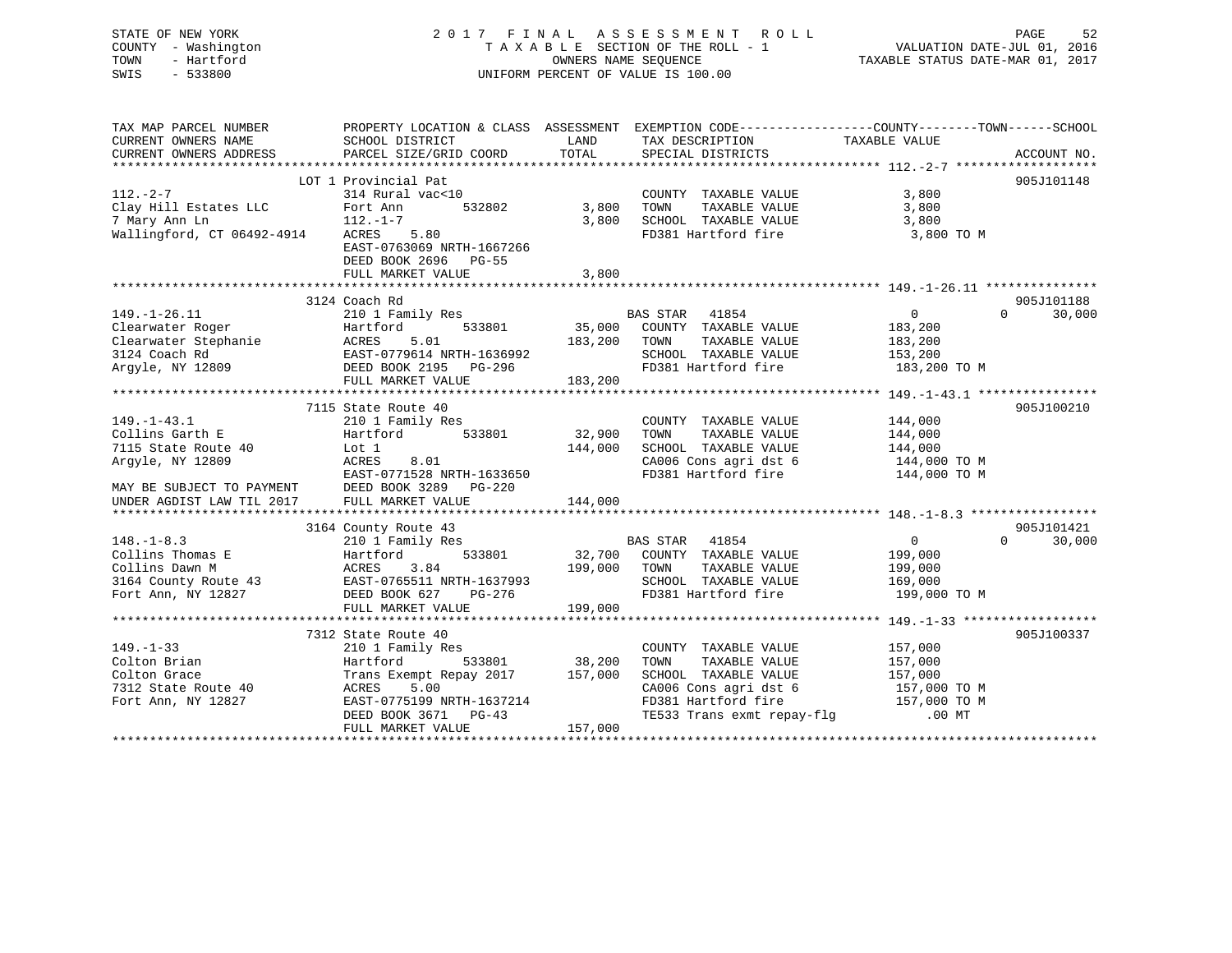### STATE OF NEW YORK 2 0 1 7 F I N A L A S S E S S M E N T R O L L PAGE 53 COUNTY - Washington T A X A B L E SECTION OF THE ROLL - 1 VALUATION DATE-JUL 01, 2016 TOWN - Hartford **TAXABLE STATUS DATE-MAR 01, 2017** SWIS - 533800 UNIFORM PERCENT OF VALUE IS 100.00

| TAX MAP PARCEL NUMBER<br>CURRENT OWNERS NAME<br>CURRENT OWNERS ADDRESS                                                                                                                                                                                     | PROPERTY LOCATION & CLASS ASSESSMENT EXEMPTION CODE----------------COUNTY-------TOWN-----SCHOOL<br>SCHOOL DISTRICT<br>PARCEL SIZE/GRID COORD                                                                                                                                                                                                                                                                                                   | LAND<br>TOTAL                            | TAX DESCRIPTION<br>SPECIAL DISTRICTS                                                                | TAXABLE VALUE            |                | ACCOUNT NO.        |
|------------------------------------------------------------------------------------------------------------------------------------------------------------------------------------------------------------------------------------------------------------|------------------------------------------------------------------------------------------------------------------------------------------------------------------------------------------------------------------------------------------------------------------------------------------------------------------------------------------------------------------------------------------------------------------------------------------------|------------------------------------------|-----------------------------------------------------------------------------------------------------|--------------------------|----------------|--------------------|
|                                                                                                                                                                                                                                                            |                                                                                                                                                                                                                                                                                                                                                                                                                                                |                                          |                                                                                                     |                          |                |                    |
|                                                                                                                                                                                                                                                            | 1488 Baldwin Corners Rd                                                                                                                                                                                                                                                                                                                                                                                                                        |                                          |                                                                                                     |                          |                | 905J100115         |
| $122. - 1 - 31.1$                                                                                                                                                                                                                                          | 270 Mfg housing                                                                                                                                                                                                                                                                                                                                                                                                                                |                                          | EXECUTE BAS STAR 41854<br>533801 27,400 COUNTY TAXABLE VALUE                                        | $\overline{0}$           | $\Omega$       | 30,000             |
| 122.-1-31.1<br>Columbetti Wendy<br>1488 Baldwin Corners Rd<br>Fort Ann. NY 12827                                                                                                                                                                           | Hartford                                                                                                                                                                                                                                                                                                                                                                                                                                       |                                          |                                                                                                     | 83,800                   |                |                    |
|                                                                                                                                                                                                                                                            | ACRES<br>2.46                                                                                                                                                                                                                                                                                                                                                                                                                                  |                                          | 83,800 TOWN<br>TAXABLE VALUE                                                                        | 83,800                   |                |                    |
|                                                                                                                                                                                                                                                            |                                                                                                                                                                                                                                                                                                                                                                                                                                                |                                          | TOWN TAXABLE VALUE<br>SCHOOL TAXABLE VALUE 53,800<br>CALOR Constant dst 7 53,800 TO M               |                          |                |                    |
|                                                                                                                                                                                                                                                            |                                                                                                                                                                                                                                                                                                                                                                                                                                                |                                          |                                                                                                     |                          |                |                    |
|                                                                                                                                                                                                                                                            | EAST-0771025 NRTH-1663200<br>DEED BOOK 939 PG-294 83,800 CA007 Cons agri dst 7 83,800 TO M<br>FULL MARKET VALUE 83,800 FD381 Hartford fire 83,800 TO M<br>FULL MARKET VALUE 83,800 FD381 Hartford fire 83,800 TO M                                                                                                                                                                                                                             |                                          |                                                                                                     |                          |                |                    |
|                                                                                                                                                                                                                                                            |                                                                                                                                                                                                                                                                                                                                                                                                                                                |                                          |                                                                                                     |                          |                |                    |
|                                                                                                                                                                                                                                                            | 5068 State Route 149                                                                                                                                                                                                                                                                                                                                                                                                                           |                                          |                                                                                                     |                          |                | 905J101237         |
| $132. - 2 - 38.4$                                                                                                                                                                                                                                          | 210 1 Family Res                                                                                                                                                                                                                                                                                                                                                                                                                               | 3<br>533801 MGED-CO/T<br>24,500 ENH STAR | AGED-CO/TN 41801                                                                                    | 19,500                   | 19,500         | $\overline{0}$     |
| Colvin Joan M LE                                                                                                                                                                                                                                           | Hartford                                                                                                                                                                                                                                                                                                                                                                                                                                       |                                          | 41834                                                                                               | $\overline{0}$<br>58,500 | $\overline{0}$ | 65,500             |
| Colvin Ronald J LE<br>PO Box 134<br>Hartford, NY 12838                                                                                                                                                                                                     | 612/23<br>ACRES 1.40                                                                                                                                                                                                                                                                                                                                                                                                                           |                                          | 78,000 COUNTY TAXABLE VALUE<br>TOWN<br>TAXABLE VALUE                                                | 58,500                   |                |                    |
|                                                                                                                                                                                                                                                            | EAST-0789259 NRTH-1652734                                                                                                                                                                                                                                                                                                                                                                                                                      |                                          |                                                                                                     |                          |                |                    |
|                                                                                                                                                                                                                                                            | DEED BOOK 3365 PG-66                                                                                                                                                                                                                                                                                                                                                                                                                           |                                          |                                                                                                     |                          |                |                    |
|                                                                                                                                                                                                                                                            |                                                                                                                                                                                                                                                                                                                                                                                                                                                | 78,000                                   |                                                                                                     |                          |                |                    |
|                                                                                                                                                                                                                                                            | FULL MARKET VALUE                                                                                                                                                                                                                                                                                                                                                                                                                              |                                          |                                                                                                     |                          |                |                    |
|                                                                                                                                                                                                                                                            | 41 Guilder Hollow Rd                                                                                                                                                                                                                                                                                                                                                                                                                           |                                          |                                                                                                     |                          |                | 905J101361         |
| $123. - 1 - 11.4$                                                                                                                                                                                                                                          | 240 Rural res                                                                                                                                                                                                                                                                                                                                                                                                                                  |                                          | ENH STAR 41834                                                                                      | $\overline{0}$           |                | 65,500<br>$\Omega$ |
|                                                                                                                                                                                                                                                            |                                                                                                                                                                                                                                                                                                                                                                                                                                                |                                          | 533801 43,900 COUNTY TAXABLE VALUE                                                                  | 286,300                  |                |                    |
|                                                                                                                                                                                                                                                            |                                                                                                                                                                                                                                                                                                                                                                                                                                                |                                          | TAXABLE VALUE                                                                                       | 286,300                  |                |                    |
|                                                                                                                                                                                                                                                            |                                                                                                                                                                                                                                                                                                                                                                                                                                                |                                          | SCHOOL TAXABLE VALUE 220,800                                                                        |                          |                |                    |
|                                                                                                                                                                                                                                                            |                                                                                                                                                                                                                                                                                                                                                                                                                                                |                                          |                                                                                                     | 286,300 TO M             |                |                    |
|                                                                                                                                                                                                                                                            | $\begin{tabular}{lllllllllllllllllll} \multicolumn{4}{c l} \multicolumn{4}{c l} \multicolumn{4}{c l} \multicolumn{4}{c l} \multicolumn{4}{c l} \multicolumn{4}{c l} \multicolumn{4}{c l} \multicolumn{4}{c l} \multicolumn{4}{c l} \multicolumn{4}{c l} \multicolumn{4}{c l} \multicolumn{4}{c l} \multicolumn{4}{c l} \multicolumn{4}{c l} \multicolumn{4}{c l} \multicolumn{4}{c l} \multicolumn{4}{c l} \multicolumn{4}{c l} \multicolumn{$ |                                          | 3-297 CA007 Cons agri dst 7 286,300 TO M<br>286,300 FD381 Hartford fire 286,300 TO M                |                          |                |                    |
| Combs Ronald                                                                                                                                                                                                                                               |                                                                                                                                                                                                                                                                                                                                                                                                                                                |                                          |                                                                                                     |                          |                |                    |
|                                                                                                                                                                                                                                                            |                                                                                                                                                                                                                                                                                                                                                                                                                                                |                                          |                                                                                                     |                          |                |                    |
|                                                                                                                                                                                                                                                            | 43 Guilder Hollow Rd                                                                                                                                                                                                                                                                                                                                                                                                                           |                                          |                                                                                                     |                          |                |                    |
| $123. - 1 - 11.13$                                                                                                                                                                                                                                         | 444 Lumber yd/ml                                                                                                                                                                                                                                                                                                                                                                                                                               |                                          | COUNTY TAXABLE VALUE 114,400                                                                        |                          |                |                    |
| Combs Ronald                                                                                                                                                                                                                                               | Hartford 533801                                                                                                                                                                                                                                                                                                                                                                                                                                | 52,100                                   | TOWN<br>TAXABLE VALUE                                                                               |                          |                |                    |
| PO Box 171                                                                                                                                                                                                                                                 | Survey 12923                                                                                                                                                                                                                                                                                                                                                                                                                                   | 114,400                                  | SCHOOL TAXABLE VALUE                                                                                | 114,400<br>114,400       |                |                    |
| Hartford, NY 12838                                                                                                                                                                                                                                         | Subdyd Lot 1                                                                                                                                                                                                                                                                                                                                                                                                                                   |                                          | CA007 Cons agri dst 7 114,400 TO M                                                                  |                          |                |                    |
|                                                                                                                                                                                                                                                            | ACRES<br>1.69                                                                                                                                                                                                                                                                                                                                                                                                                                  |                                          | FD381 Hartford fire                                                                                 | 114,400 TO M             |                |                    |
|                                                                                                                                                                                                                                                            | PRIOR OWNER ON 3/01/2017 EAST-0793591 NRTH-1660053                                                                                                                                                                                                                                                                                                                                                                                             |                                          |                                                                                                     |                          |                |                    |
| Combs Ronald                                                                                                                                                                                                                                               | DEED BOOK 3769 PG-298                                                                                                                                                                                                                                                                                                                                                                                                                          |                                          |                                                                                                     |                          |                |                    |
|                                                                                                                                                                                                                                                            | FULL MARKET VALUE                                                                                                                                                                                                                                                                                                                                                                                                                              | 114,400                                  |                                                                                                     |                          |                |                    |
|                                                                                                                                                                                                                                                            |                                                                                                                                                                                                                                                                                                                                                                                                                                                |                                          |                                                                                                     |                          |                |                    |
|                                                                                                                                                                                                                                                            | 7798 State Route 40                                                                                                                                                                                                                                                                                                                                                                                                                            |                                          |                                                                                                     |                          |                | 905J100605         |
| $141. - 1 - 15$                                                                                                                                                                                                                                            | 280 Res Multiple                                                                                                                                                                                                                                                                                                                                                                                                                               |                                          | COUNTY TAXABLE VALUE                                                                                | 145,000                  |                |                    |
|                                                                                                                                                                                                                                                            |                                                                                                                                                                                                                                                                                                                                                                                                                                                | 533801 16,100                            | TOWN                                                                                                | TAXABLE VALUE 145,000    |                |                    |
| Congdon Rodney H<br>19 Goggins Rd<br>19 Goggins Rd<br>19 Goggins Rd<br>19 Goggins Rd<br>19 Goggins Rd<br>19 Goggins Rd<br>19 Goggins Rd<br>19 Goggins Rd<br>19 Goggins Rd<br>19 Goggins Rd<br>19 Goggins Rd<br>19 Goggins Rd<br>19 Goggins Rd<br>19 Goggin |                                                                                                                                                                                                                                                                                                                                                                                                                                                | 145,000                                  | SCHOOL TAXABLE VALUE                  145,000<br>FD381 Hartford fire                   145,000 TO M |                          |                |                    |
|                                                                                                                                                                                                                                                            | FRNT 85.00 DPTH 179.00                                                                                                                                                                                                                                                                                                                                                                                                                         |                                          |                                                                                                     |                          |                |                    |
|                                                                                                                                                                                                                                                            | EAST-0782891 NRTH-1646044                                                                                                                                                                                                                                                                                                                                                                                                                      |                                          |                                                                                                     |                          |                |                    |
|                                                                                                                                                                                                                                                            | DEED BOOK 3540 PG-40                                                                                                                                                                                                                                                                                                                                                                                                                           |                                          |                                                                                                     |                          |                |                    |
|                                                                                                                                                                                                                                                            | FULL MARKET VALUE                                                                                                                                                                                                                                                                                                                                                                                                                              | 145,000                                  |                                                                                                     |                          |                |                    |
|                                                                                                                                                                                                                                                            |                                                                                                                                                                                                                                                                                                                                                                                                                                                |                                          |                                                                                                     |                          |                |                    |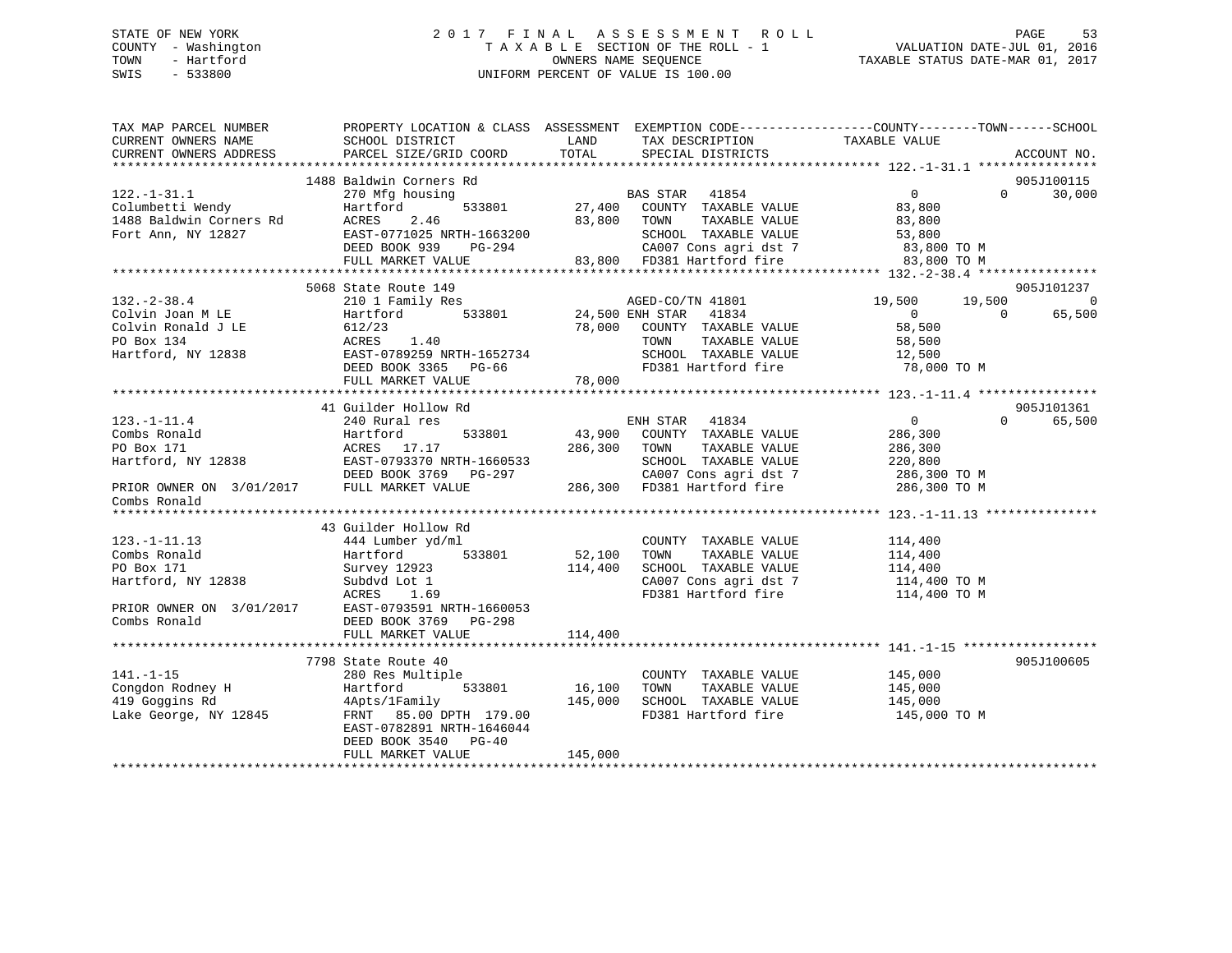### STATE OF NEW YORK 2 0 1 7 F I N A L A S S E S S M E N T R O L L PAGE 54 COUNTY - Washington T A X A B L E SECTION OF THE ROLL - 1 VALUATION DATE-JUL 01, 2016 TOWN - Hartford **TAXABLE STATUS DATE-MAR 01, 2017** SWIS - 533800 UNIFORM PERCENT OF VALUE IS 100.00

| TAX MAP PARCEL NUMBER<br>CURRENT OWNERS NAME | SCHOOL DISTRICT           | PROPERTY LOCATION & CLASS ASSESSMENT EXEMPTION CODE----------------COUNTY-------TOWN------SCHOOL<br>LAND<br>TAX DESCRIPTION | TAXABLE VALUE                        |
|----------------------------------------------|---------------------------|-----------------------------------------------------------------------------------------------------------------------------|--------------------------------------|
| CURRENT OWNERS ADDRESS                       | PARCEL SIZE/GRID COORD    | TOTAL<br>SPECIAL DISTRICTS                                                                                                  | ACCOUNT NO.                          |
|                                              | 7792 State Route 40       |                                                                                                                             | 905J100292                           |
| $141. - 1 - 16$                              | 312 Vac w/imprv           | COUNTY TAXABLE VALUE                                                                                                        | 5,100                                |
| Congdon Rodney H                             | Hartford<br>533801        | 1,200<br>TOWN<br>TAXABLE VALUE                                                                                              | 5,100                                |
| 419 Goggins Rd                               | FRNT<br>46.00 DPTH 84.00  | 5,100<br>SCHOOL TAXABLE VALUE                                                                                               | 5,100                                |
| Lake George, NY 12845                        | EAST-0782823 NRTH-1646028 | FD381 Hartford fire                                                                                                         | 5,100 TO M                           |
|                                              | DEED BOOK 3540 PG-36      |                                                                                                                             |                                      |
|                                              | FULL MARKET VALUE         | 5,100                                                                                                                       |                                      |
|                                              |                           |                                                                                                                             |                                      |
|                                              | 8958 State Route 40       |                                                                                                                             | 905J100159                           |
| $114. - 1 - 5$                               | 210 1 Family Res          | AGED-CO/TN 41801                                                                                                            | 43,800<br>43,800<br>$\overline{0}$   |
| Conklin Richard E                            | 533801<br>Hartford        | 28,600 ENH STAR<br>41834                                                                                                    | $\overline{0}$<br>$\Omega$<br>65,500 |
| Conklin Carol                                | 2.88<br>ACRES             | 87,600<br>COUNTY TAXABLE VALUE                                                                                              | 43,800                               |
| 8958 State Route 40                          | EAST-0791985 NRTH-1670729 | TOWN<br>TAXABLE VALUE                                                                                                       | 43,800                               |
|                                              | DEED BOOK 466             | SCHOOL TAXABLE VALUE                                                                                                        |                                      |
| Fort Ann, NY 12827                           | PG-155                    |                                                                                                                             | 22,100                               |
|                                              | FULL MARKET VALUE         | 87,600 CA007 Cons agri dst 7                                                                                                | 87,600 TO M                          |
|                                              |                           | FD381 Hartford fire                                                                                                         | 87,600 TO M                          |
|                                              |                           |                                                                                                                             |                                      |
|                                              | 54 Skyview Meadows Ln     |                                                                                                                             | 905J101022                           |
| $141. - 1 - 60$                              | 210 1 Family Res          | COUNTY TAXABLE VALUE                                                                                                        | 179,500                              |
| Connor Mark D                                | Hartford<br>533801        | 23,000<br>TOWN<br>TAXABLE VALUE                                                                                             | 179,500                              |
| Connor Renee J                               | LOT 13                    | 179,500<br>SCHOOL TAXABLE VALUE                                                                                             | 179,500                              |
| 54 Skyview Meadows Ln                        | ACRES<br>1.00             | CA007 Cons agri dst 7                                                                                                       | 179,500 TO M                         |
| Granville, NY 12832                          | EAST-0787725 NRTH-1648753 | FD381 Hartford fire                                                                                                         | 179,500 TO M                         |
|                                              | DEED BOOK 3609 PG-126     |                                                                                                                             |                                      |
|                                              | FULL MARKET VALUE         | 179,500                                                                                                                     |                                      |
|                                              |                           |                                                                                                                             |                                      |
|                                              | 533 Scott Hill Rd         |                                                                                                                             | 905J100676                           |
| $158. - 2 - 2$                               | 240 Rural res             | AG DIST<br>41720                                                                                                            | 17,001<br>17,001<br>17,001           |
| Conte Darryl Jr                              | 533801<br>Hartford        | 82,100 BAS STAR<br>41854                                                                                                    | 30,000<br>$\overline{0}$<br>$\Omega$ |
| Perez Jennifer M                             | ACRES 75.47               | 223,500<br>COUNTY TAXABLE VALUE                                                                                             | 206,499                              |
| 533 Scott Hill Rd                            | EAST-0783376 NRTH-1631133 | TOWN<br>TAXABLE VALUE                                                                                                       | 206,499                              |
| Granville, NY 12832                          | DEED BOOK 3242 PG-318     | SCHOOL TAXABLE VALUE                                                                                                        | 176,499                              |
|                                              | FULL MARKET VALUE         | 223,500<br>CA008 Cons agri dst 8                                                                                            | 206,499 TO M                         |
| MAY BE SUBJECT TO PAYMENT                    |                           | 17,001 EX                                                                                                                   |                                      |
| UNDER AGDIST LAW TIL 2021                    |                           | FD381 Hartford fire                                                                                                         | 223,500 TO M                         |
|                                              |                           |                                                                                                                             |                                      |
|                                              | 34 Skyview Meadows Ln     |                                                                                                                             | 905J101063                           |
| $141. - 1 - 66.2$                            | 210 1 Family Res          | <b>BAS STAR</b><br>41854                                                                                                    | $\mathbf{0}$<br>$\Omega$<br>30,000   |
| Cook Andrew                                  | 533801<br>Hartford        | 26,600<br>COUNTY TAXABLE VALUE                                                                                              | 223,000                              |
| Cook Elizabeth                               | 2.21<br>ACRES             | 223,000<br>TOWN<br>TAXABLE VALUE                                                                                            | 223,000                              |
| 34 Skyview Meadows Ln                        | EAST-0787511 NRTH-1648381 | SCHOOL TAXABLE VALUE                                                                                                        | 193,000                              |
| Granville, NY 12832                          | DEED BOOK 3283 PG-259     | CA007 Cons agri dst 7                                                                                                       | 223,000 TO M                         |
|                                              | FULL MARKET VALUE         | 223,000 FD381 Hartford fire                                                                                                 | 223,000 TO M                         |
|                                              |                           |                                                                                                                             |                                      |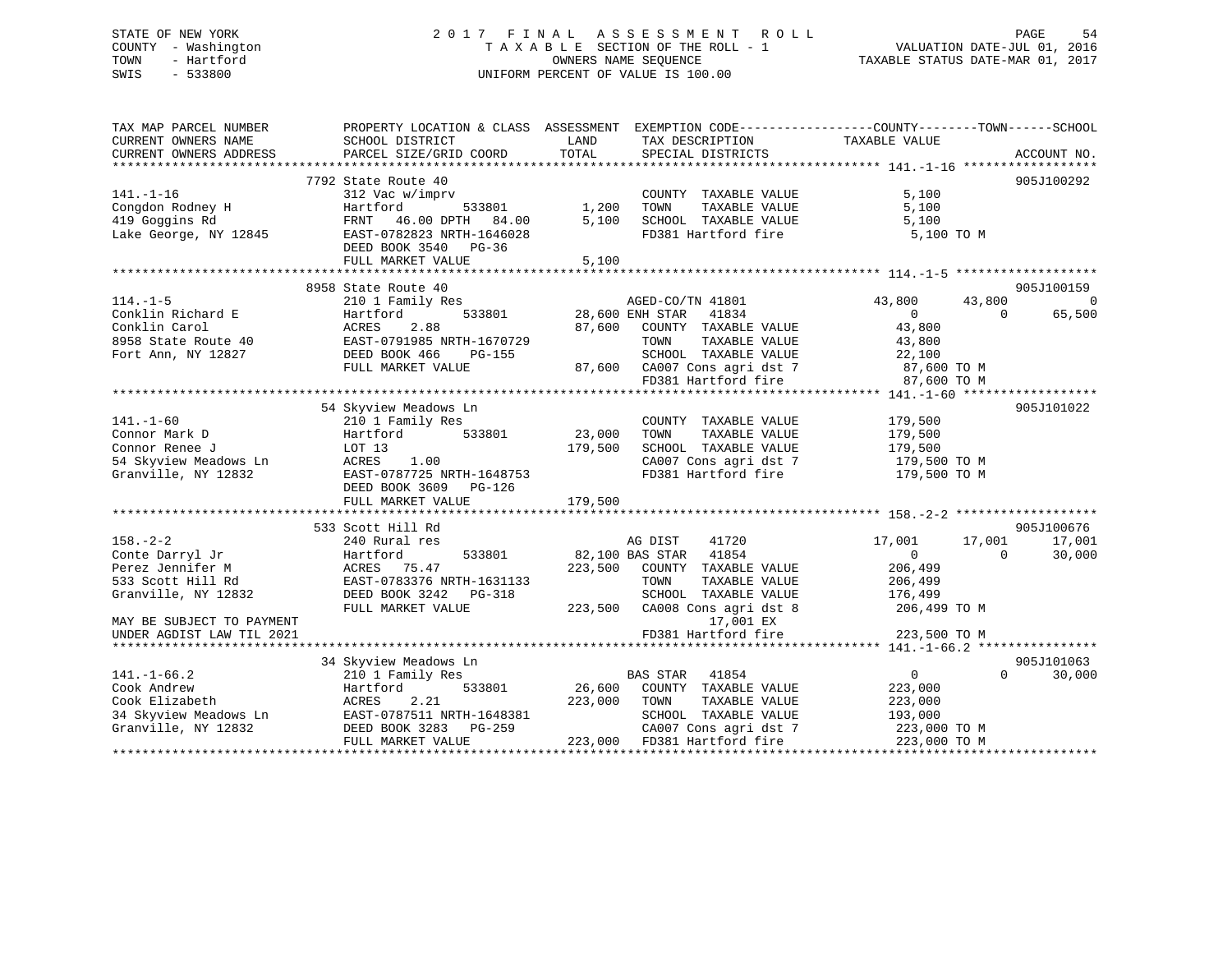### STATE OF NEW YORK 2 0 1 7 F I N A L A S S E S S M E N T R O L L PAGE 55 COUNTY - Washington T A X A B L E SECTION OF THE ROLL - 1 VALUATION DATE-JUL 01, 2016 TOWN - Hartford OWNERS NAME SEQUENCE TAXABLE STATUS DATE-MAR 01, 2017 SWIS - 533800 UNIFORM PERCENT OF VALUE IS 100.00

| TAX MAP PARCEL NUMBER                         | PROPERTY LOCATION & CLASS ASSESSMENT EXEMPTION CODE---------------COUNTY-------TOWN-----SCHOOL |               |                                       |                            |             |
|-----------------------------------------------|------------------------------------------------------------------------------------------------|---------------|---------------------------------------|----------------------------|-------------|
| CURRENT OWNERS NAME<br>CURRENT OWNERS ADDRESS | SCHOOL DISTRICT<br>PARCEL SIZE/GRID COORD                                                      | LAND<br>TOTAL | TAX DESCRIPTION<br>SPECIAL DISTRICTS  | TAXABLE VALUE              | ACCOUNT NO. |
| *************************                     |                                                                                                |               |                                       |                            |             |
|                                               | County Route 19                                                                                |               |                                       |                            | 905J101372  |
| $149. - 1 - 32.5$                             | 314 Rural vac<10                                                                               |               | COUNTY TAXABLE VALUE                  | 15,500                     |             |
| Cook Craig M                                  | 533801<br>Hartford                                                                             | 15,500        | TOWN<br>TAXABLE VALUE                 | 15,500                     |             |
| 9 Woodcrest Dr                                | $P/O$ LOT $2$                                                                                  | 15,500        | SCHOOL TAXABLE VALUE                  | 15,500                     |             |
| Hudson, NH 03051                              | 2.80<br>ACRES                                                                                  |               | CA006 Cons agri dst 6                 | 15,500 TO M                |             |
|                                               | EAST-0774433 NRTH-1637941                                                                      |               | FD381 Hartford fire                   | 15,500 TO M                |             |
|                                               | DEED BOOK 860<br>$PG-3$                                                                        |               |                                       |                            |             |
|                                               | FULL MARKET VALUE                                                                              | 15,500        |                                       |                            |             |
|                                               |                                                                                                |               |                                       |                            |             |
|                                               | 44 Marlboro Country Rd                                                                         |               |                                       |                            | 905J100206  |
| $141. - 3 - 40$                               | 210 1 Family Res                                                                               |               | BAS STAR<br>41854                     | $\circ$<br>$\Omega$        | 30,000      |
| Cook Robert N                                 | 533801<br>Hartford                                                                             | 29,600        | COUNTY TAXABLE VALUE                  | 195,000                    |             |
| Cook Carol A                                  | 812/217                                                                                        | 195,000       | TOWN<br>TAXABLE VALUE                 | 195,000                    |             |
| 44 Marlboro Country Rd                        | ACRES<br>3.20                                                                                  |               | SCHOOL TAXABLE VALUE                  | 165,000                    |             |
| Hartford, NY 12838                            | EAST-0786266 NRTH-1642075                                                                      |               | FD381 Hartford fire                   | 195,000 TO M               |             |
|                                               | DEED BOOK 3776 PG-180                                                                          |               |                                       |                            |             |
| PRIOR OWNER ON 3/01/2017                      | FULL MARKET VALUE                                                                              | 195,000       |                                       |                            |             |
| Boucher Robbie                                |                                                                                                |               |                                       |                            |             |
|                                               |                                                                                                |               |                                       |                            |             |
|                                               | 318 County Route 19                                                                            |               |                                       |                            | 905J101371  |
| $149. - 1 - 32.4$                             | 210 1 Family Res                                                                               |               | BAS STAR 41854                        | $\Omega$<br>$\circ$        | 30,000      |
| Coppens Thomas B                              | 533801<br>Hartford                                                                             |               | 37,700 SOL/WINDSY 49500               | 4,500<br>4,500             | 4,500       |
| Coppens Elizabeth M                           | LOT 1                                                                                          | 244,100       | COUNTY TAXABLE VALUE                  | 239,600                    |             |
| 318 County Route 19                           | ACRES<br>5.50                                                                                  |               | TOWN<br>TAXABLE VALUE                 | 239,600                    |             |
| Fort Ann, NY 12827                            | EAST-0774258 NRTH-1638213                                                                      |               | SCHOOL TAXABLE VALUE                  | 209,600                    |             |
|                                               | DEED BOOK 645<br>$PG-65$                                                                       |               | CA006 Cons agri dst 6                 | 244,100 TO M               |             |
|                                               | FULL MARKET VALUE                                                                              | 244,100       | FD381 Hartford fire                   | 244,100 TO M               |             |
|                                               |                                                                                                |               |                                       |                            |             |
|                                               | County Route 19                                                                                |               |                                       |                            | 905J101395  |
| $149. - 1 - 32.8$<br>Coppens Thomas B         | 314 Rural vac<10<br>533801                                                                     | 14,700        | COUNTY TAXABLE VALUE<br>TOWN          | 14,700                     |             |
| Coppens Elizabeth M                           | Hartford                                                                                       |               | TAXABLE VALUE<br>SCHOOL TAXABLE VALUE | 14,700                     |             |
|                                               | $P/O$ LOT 2B                                                                                   | 14,700        | CA006 Cons agri dst 6                 | 14,700                     |             |
| 318 County Route 19                           | 1.57<br>ACRES<br>EAST-0774568 NRTH-1638165                                                     |               | FD381 Hartford fire                   | 14,700 TO M<br>14,700 TO M |             |
| Fort Ann, NY 12827                            | DEED BOOK 866<br>PG-136                                                                        |               |                                       |                            |             |
|                                               | FULL MARKET VALUE                                                                              | 14,700        |                                       |                            |             |
|                                               |                                                                                                |               |                                       |                            |             |
|                                               | County Route 19                                                                                |               |                                       |                            |             |
| $149. - 1 - 32.16$                            | 311 Res vac land                                                                               |               | COUNTY TAXABLE VALUE                  | 500                        |             |
| Coppens Thomas B                              | 533801<br>Hartford                                                                             | 500           | TOWN<br>TAXABLE VALUE                 | 500                        |             |
| Coppens Elizabeth M                           | 778/253 876/194                                                                                | 500           | SCHOOL TAXABLE VALUE                  | 500                        |             |
| 318 County Route 19                           | FRNT 31.00 DPTH 1342.00                                                                        |               | CA006 Cons agri dst 6                 | 500 TO M                   |             |
| Fort Ann, NY 12827                            | EAST-0773412 NRTH-1638176                                                                      |               | FD381 Hartford fire                   | 500 TO M                   |             |
|                                               | DEED BOOK 1986<br>PG-321                                                                       |               |                                       |                            |             |
|                                               | FULL MARKET VALUE                                                                              | 500           |                                       |                            |             |
|                                               |                                                                                                |               |                                       |                            |             |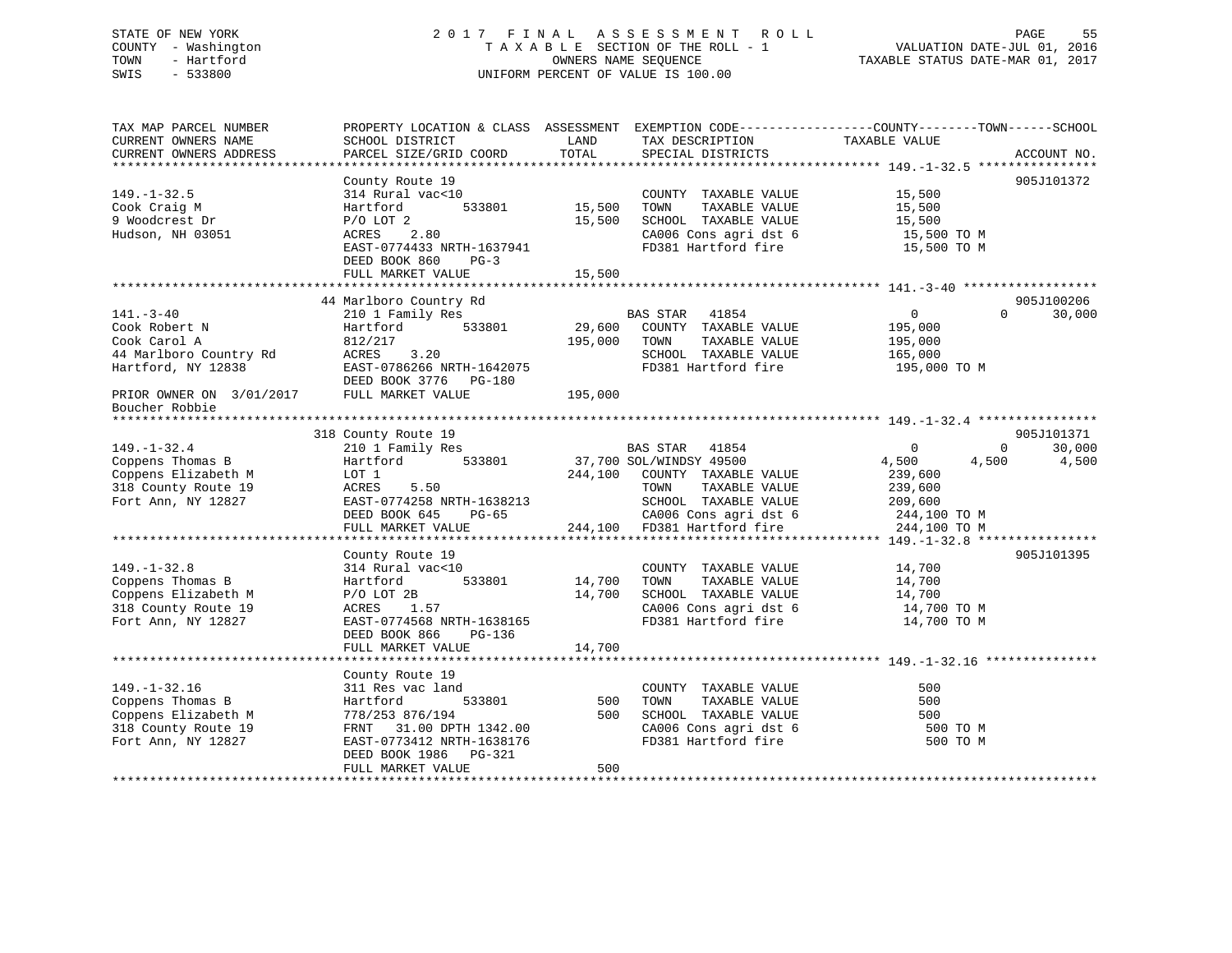### STATE OF NEW YORK 2 0 1 7 F I N A L A S S E S S M E N T R O L L PAGE 56 COUNTY - Washington T A X A B L E SECTION OF THE ROLL - 1 VALUATION DATE-JUL 01, 2016 TOWN - Hartford **TAXABLE STATUS DATE-MAR 01, 2017** SWIS - 533800 UNIFORM PERCENT OF VALUE IS 100.00

| TAX MAP PARCEL NUMBER<br>CURRENT OWNERS NAME | SCHOOL DISTRICT                            | LAND    | TAX DESCRIPTION                  | PROPERTY LOCATION & CLASS ASSESSMENT EXEMPTION CODE----------------COUNTY-------TOWN------SCHOOL<br>TAXABLE VALUE |             |
|----------------------------------------------|--------------------------------------------|---------|----------------------------------|-------------------------------------------------------------------------------------------------------------------|-------------|
| CURRENT OWNERS ADDRESS                       | PARCEL SIZE/GRID COORD                     | TOTAL   | SPECIAL DISTRICTS                |                                                                                                                   | ACCOUNT NO. |
|                                              |                                            |         |                                  |                                                                                                                   |             |
|                                              | County Route 19/OFF                        |         |                                  |                                                                                                                   |             |
| $149. - 1 - 52.1$                            | 311 Res vac land                           |         | COUNTY TAXABLE VALUE             | 5,100                                                                                                             |             |
| Coppens Thomas B                             | 533801<br>Hartford                         | 5,100   | TOWN<br>TAXABLE VALUE            | 5,100                                                                                                             |             |
| Coppens Elizabeth M                          | 7.80<br>ACRES                              | 5,100   | SCHOOL TAXABLE VALUE             | 5,100                                                                                                             |             |
| 318 County Route 19                          | EAST-0773034 NRTH-1637140                  |         | CA006 Cons agri dst 6            | 5,100 TO M                                                                                                        |             |
| Fort Ann, NY 12827                           | DEED BOOK 3292 PG-173                      |         | FD381 Hartford fire              | 5,100 TO M                                                                                                        |             |
|                                              | FULL MARKET VALUE                          | 5,100   |                                  |                                                                                                                   |             |
|                                              | County Route 19                            |         |                                  |                                                                                                                   |             |
| $149. - 1 - 53.8$                            | 314 Rural vac<10                           |         | COUNTY TAXABLE VALUE             | 17,600                                                                                                            |             |
| Coppens Thomas B                             | 533801<br>Hartford                         | 17,600  | TAXABLE VALUE<br>TOWN            | 17,600                                                                                                            |             |
| Coppens Elizabeth                            | LOT 1                                      | 17,600  | SCHOOL TAXABLE VALUE             | 17,600                                                                                                            |             |
| 318 County Route 19                          | 876-70                                     |         | CA006 Cons agri dst 6            | 17,600 TO M                                                                                                       |             |
| Fort Ann, NY 12827                           | 8.10<br>ACRES                              |         | FD381 Hartford fire              | 17,600 TO M                                                                                                       |             |
|                                              | EAST-0773885 NRTH-1638361                  |         |                                  |                                                                                                                   |             |
|                                              |                                            |         |                                  |                                                                                                                   |             |
|                                              | DEED BOOK 2723 PG-133                      | 17,600  |                                  |                                                                                                                   |             |
|                                              | FULL MARKET VALUE                          |         |                                  |                                                                                                                   |             |
|                                              | 8149 State Route 40                        |         |                                  |                                                                                                                   | 905J100260  |
| $132. - 2 - 12.1$                            | 210 1 Family Res                           |         | COUNTY TAXABLE VALUE             | 160,300                                                                                                           |             |
| Corey Donna R                                | 533801<br>Hartford                         | 30,600  | TOWN<br>TAXABLE VALUE            | 160,300                                                                                                           |             |
| 8149 State Route 40                          | 650/126-130                                | 160,300 | SCHOOL TAXABLE VALUE             |                                                                                                                   |             |
| Granville, NY 12832                          | ACRES 3.00                                 |         | CA007 Cons agri dst 7            | 160,300<br>160,300 TO M                                                                                           |             |
|                                              | EAST-0787639 NRTH-1653621                  |         | FD381 Hartford fire 160,300 TO M |                                                                                                                   |             |
|                                              |                                            |         |                                  |                                                                                                                   |             |
|                                              | DEED BOOK 3508 PG-275<br>FULL MARKET VALUE | 160,300 |                                  |                                                                                                                   |             |
|                                              |                                            |         |                                  |                                                                                                                   |             |
|                                              | State Route 196                            |         |                                  |                                                                                                                   |             |
| $148. - 1 - 6.4$                             | 314 Rural vac<10                           |         | COUNTY TAXABLE VALUE             | 15,100                                                                                                            |             |
| Cornell Carol                                | 533801<br>Hartford                         | 15,100  | TOWN<br>TAXABLE VALUE            | 15,100                                                                                                            |             |
| Cornell Jeffrey J                            | LOT 4                                      | 15,100  | SCHOOL TAXABLE VALUE             | 15,100                                                                                                            |             |
| 3341 State Route 196                         | ACRES<br>5.10                              |         | FD381 Hartford fire              | 15,100 TO M                                                                                                       |             |
| Fort Ann, NY 12827                           | EAST-0768648 NRTH-1640162                  |         |                                  |                                                                                                                   |             |
|                                              | DEED BOOK 815<br>$PG-8$                    |         |                                  |                                                                                                                   |             |
|                                              | FULL MARKET VALUE                          | 15,100  |                                  |                                                                                                                   |             |
|                                              |                                            |         |                                  |                                                                                                                   |             |
|                                              | 3341 State Route 196                       |         |                                  |                                                                                                                   | 905J100150  |
| $148. - 1 - 7$                               | 210 1 Family Res                           |         | BAS STAR 41854                   | $\overline{0}$<br>$\Omega$                                                                                        | 30,000      |
| Cornell Donald J LE                          | 533801<br>Hartford                         | 39,000  | COUNTY TAXABLE VALUE             | 182,000                                                                                                           |             |
| Cornell Carol A LE                           | 3293/213                                   | 182,000 | TOWN<br>TAXABLE VALUE            | 182,000                                                                                                           |             |
| 3341 State Route 196                         | ACRES<br>9.00                              |         | SCHOOL TAXABLE VALUE             | 152,000                                                                                                           |             |
| Fort Ann, NY 12827                           | EAST-0768897 NRTH-1640653                  |         | FD381 Hartford fire              | 182,000 TO M                                                                                                      |             |
|                                              | DEED BOOK 3345 PG-131                      |         |                                  |                                                                                                                   |             |
|                                              | FULL MARKET VALUE                          | 182,000 |                                  |                                                                                                                   |             |
|                                              |                                            |         |                                  |                                                                                                                   |             |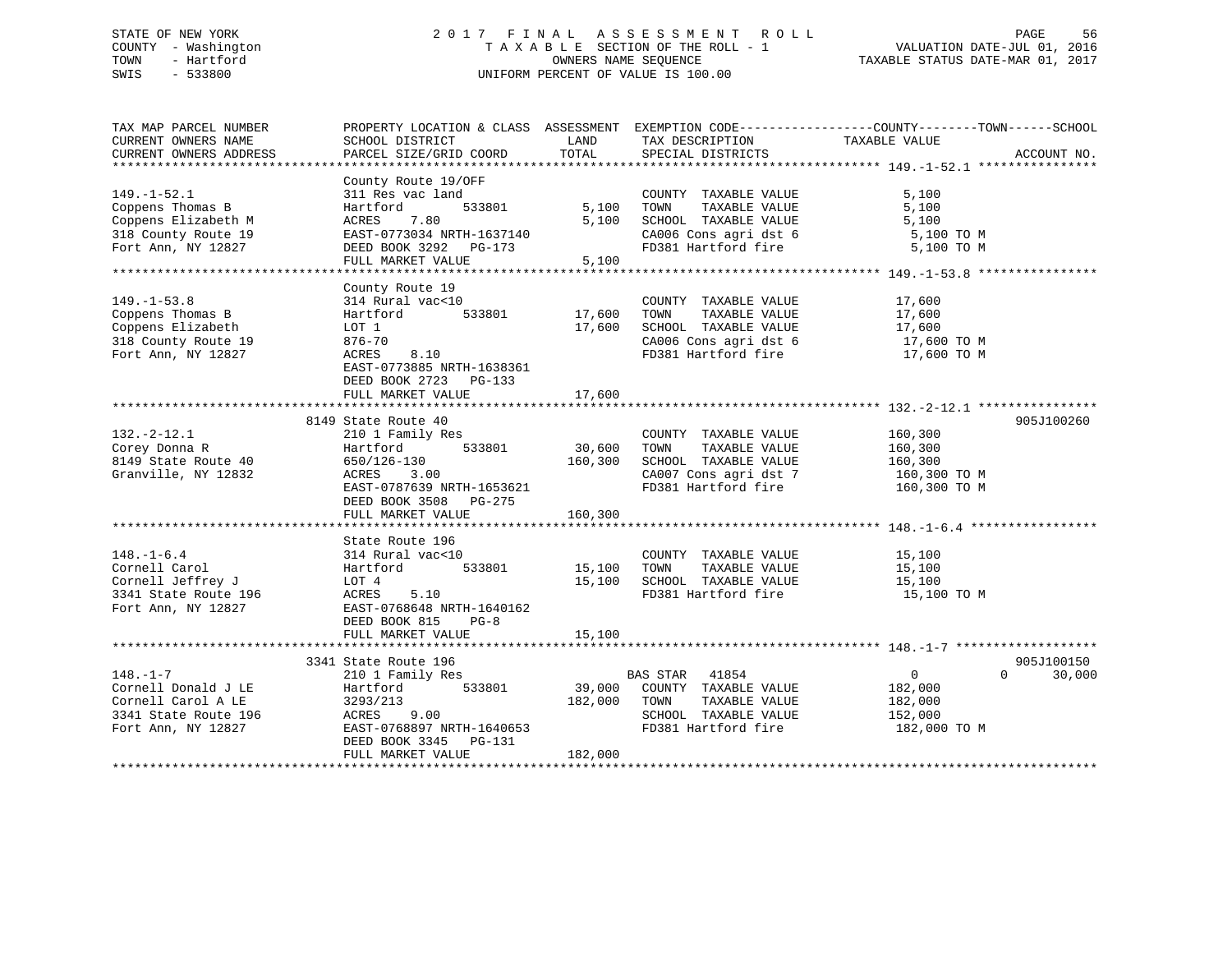### STATE OF NEW YORK 2 0 1 7 F I N A L A S S E S S M E N T R O L L PAGE 57 COUNTY - Washington T A X A B L E SECTION OF THE ROLL - 1 VALUATION DATE-JUL 01, 2016 TOWN - Hartford OWNERS NAME SEQUENCE TAXABLE STATUS DATE-MAR 01, 2017 SWIS - 533800 UNIFORM PERCENT OF VALUE IS 100.00

| TAX MAP PARCEL NUMBER<br>CURRENT OWNERS NAME<br>CURRENT OWNERS ADDRESS | PROPERTY LOCATION & CLASS ASSESSMENT EXEMPTION CODE----------------COUNTY-------TOWN-----SCHOOL<br>SCHOOL DISTRICT<br>PARCEL SIZE/GRID COORD | LAND<br>TOTAL | TAX DESCRIPTION<br>SPECIAL DISTRICTS          | TAXABLE VALUE    | ACCOUNT NO.                        |
|------------------------------------------------------------------------|----------------------------------------------------------------------------------------------------------------------------------------------|---------------|-----------------------------------------------|------------------|------------------------------------|
|                                                                        |                                                                                                                                              |               |                                               |                  |                                    |
|                                                                        | 3188 County Route 43                                                                                                                         |               |                                               |                  | 905J101422                         |
| $148. - 1 - 8.1$                                                       | 240 Rural res                                                                                                                                |               | BAS STAR 41854                                | $\overline{0}$   | 30,000<br>$\Omega$                 |
| Cornell Jeffrey J                                                      | Hartford<br>533801                                                                                                                           |               | 49,600 COUNTY TAXABLE VALUE                   | 179,600          |                                    |
| Cornell Lisa                                                           | 621/261                                                                                                                                      |               | 179,600 TOWN<br>TAXABLE VALUE                 | 179,600          |                                    |
| 3188 County Route 43                                                   | ACRES 20.73                                                                                                                                  |               | SCHOOL TAXABLE VALUE                          | 149,600          |                                    |
| Fort Ann, NY 12827                                                     | EAST-0765538 NRTH-1638891                                                                                                                    |               | FD381 Hartford fire                           | 179,600 TO M     |                                    |
|                                                                        | DEED BOOK 621<br>PG-263                                                                                                                      |               |                                               |                  |                                    |
|                                                                        | FULL MARKET VALUE                                                                                                                            | 179,600       |                                               |                  |                                    |
|                                                                        |                                                                                                                                              |               |                                               |                  |                                    |
|                                                                        | Swamp Ln                                                                                                                                     |               |                                               |                  | 905J101280                         |
| $149. - 1 - 30.22$                                                     | 314 Rural vac<10                                                                                                                             | 26,500        | COUNTY TAXABLE VALUE                          | 26,500           |                                    |
| Cornell Jeffrey J<br>Cornell Lisa                                      | Hartford<br>533801                                                                                                                           | 26,500        | TOWN<br>TAXABLE VALUE<br>SCHOOL TAXABLE VALUE | 26,500<br>26,500 |                                    |
| 3188 County Route 43                                                   | LOT 22<br>5.13<br>ACRES                                                                                                                      |               | CA006 Cons agri dst 6                         | 26,500 TO M      |                                    |
| Fort Ann, NY 12827                                                     | EAST-0776658 NRTH-1635314                                                                                                                    |               | FD381 Hartford fire                           | 26,500 TO M      |                                    |
|                                                                        | DEED BOOK 531 PG-267                                                                                                                         |               |                                               |                  |                                    |
|                                                                        | FULL MARKET VALUE                                                                                                                            | 26,500        |                                               |                  |                                    |
|                                                                        |                                                                                                                                              |               |                                               |                  |                                    |
|                                                                        | 3391 State Route 196                                                                                                                         |               |                                               |                  | 905J101166                         |
| $139. -4 - 4.2$                                                        | 240 Rural res                                                                                                                                |               | COUNTY TAXABLE VALUE                          | 59,300           |                                    |
| Cosey Marguerite M                                                     | Hartford<br>533801                                                                                                                           | 26,400        | TOWN<br>TAXABLE VALUE                         | 59,300           |                                    |
| Bannon Leslie M                                                        | $139. - 1 - 4.2$                                                                                                                             | 59,300        | SCHOOL TAXABLE VALUE                          | 59,300           |                                    |
| 10501 State Route 22                                                   | ACRES 13.80                                                                                                                                  |               | FD381 Hartford fire                           | 59,300 TO M      |                                    |
| Granville, NY 12832                                                    | EAST-0767508 NRTH-1642280                                                                                                                    |               |                                               |                  |                                    |
|                                                                        | DEED BOOK 2155 PG-321                                                                                                                        |               |                                               |                  |                                    |
|                                                                        | FULL MARKET VALUE                                                                                                                            | 59,300        |                                               |                  |                                    |
|                                                                        |                                                                                                                                              |               |                                               |                  |                                    |
|                                                                        | State Route 196                                                                                                                              |               |                                               |                  |                                    |
| $139. -4 - 4.6$                                                        | 692 Road/str/hwy                                                                                                                             |               | RPTL1138<br>29700                             | 1,200            | 1,200<br>1,200                     |
| Cosey Marquerite M                                                     | Hartford<br>533801                                                                                                                           |               | 1,200 COUNTY TAXABLE VALUE                    | $\mathbf 0$      |                                    |
| Bannon Leslie E                                                        | Roadway                                                                                                                                      | 1,200 TOWN    | TAXABLE VALUE                                 | $\Omega$         |                                    |
| 10501 State Route 22                                                   | $139. - 1 - 4.6$                                                                                                                             |               | SCHOOL TAXABLE VALUE                          | $\Omega$         |                                    |
| Granville, NY 12832                                                    | 2.67<br>ACRES                                                                                                                                |               | FD381 Hartford fire                           | 0 TO M           |                                    |
|                                                                        | EAST-0768994 NRTH-1642270                                                                                                                    |               | 1,200 EX                                      |                  |                                    |
|                                                                        | DEED BOOK 847<br>PG-117                                                                                                                      |               |                                               |                  |                                    |
|                                                                        | FULL MARKET VALUE                                                                                                                            | 1,200         |                                               |                  |                                    |
|                                                                        | 83 Camp A Way                                                                                                                                |               |                                               |                  | 905J100531                         |
| $142. - 1 - 36$                                                        | 240 Rural res                                                                                                                                |               | VET WAR CT 41121                              | 11,805 11,805    | 0                                  |
| Courville Mark ETAL                                                    | 533801<br>Hartford                                                                                                                           |               | 14,800 AGED-CO/TN 41801                       | 33,448           | 33,448<br>$\overline{\phantom{0}}$ |
| Courville Eileen ETAL                                                  | ACRES 11.75                                                                                                                                  |               | 78,700 ENH STAR 41834                         | $\overline{0}$   | 65,500<br>$\overline{0}$           |
| PO Box 205                                                             | EAST-0791613 NRTH-1646377                                                                                                                    |               | COUNTY TAXABLE VALUE                          | 33,447           |                                    |
| Hartford, NY 12838                                                     | DEED BOOK 2635 PG-195                                                                                                                        |               | TOWN<br>TAXABLE VALUE                         | 33,447           |                                    |
|                                                                        | FULL MARKET VALUE                                                                                                                            |               | 78,700 SCHOOL TAXABLE VALUE                   | 13,200           |                                    |
|                                                                        |                                                                                                                                              |               | FD381 Hartford fire                           | 78,700 TO M      |                                    |
|                                                                        |                                                                                                                                              |               |                                               |                  |                                    |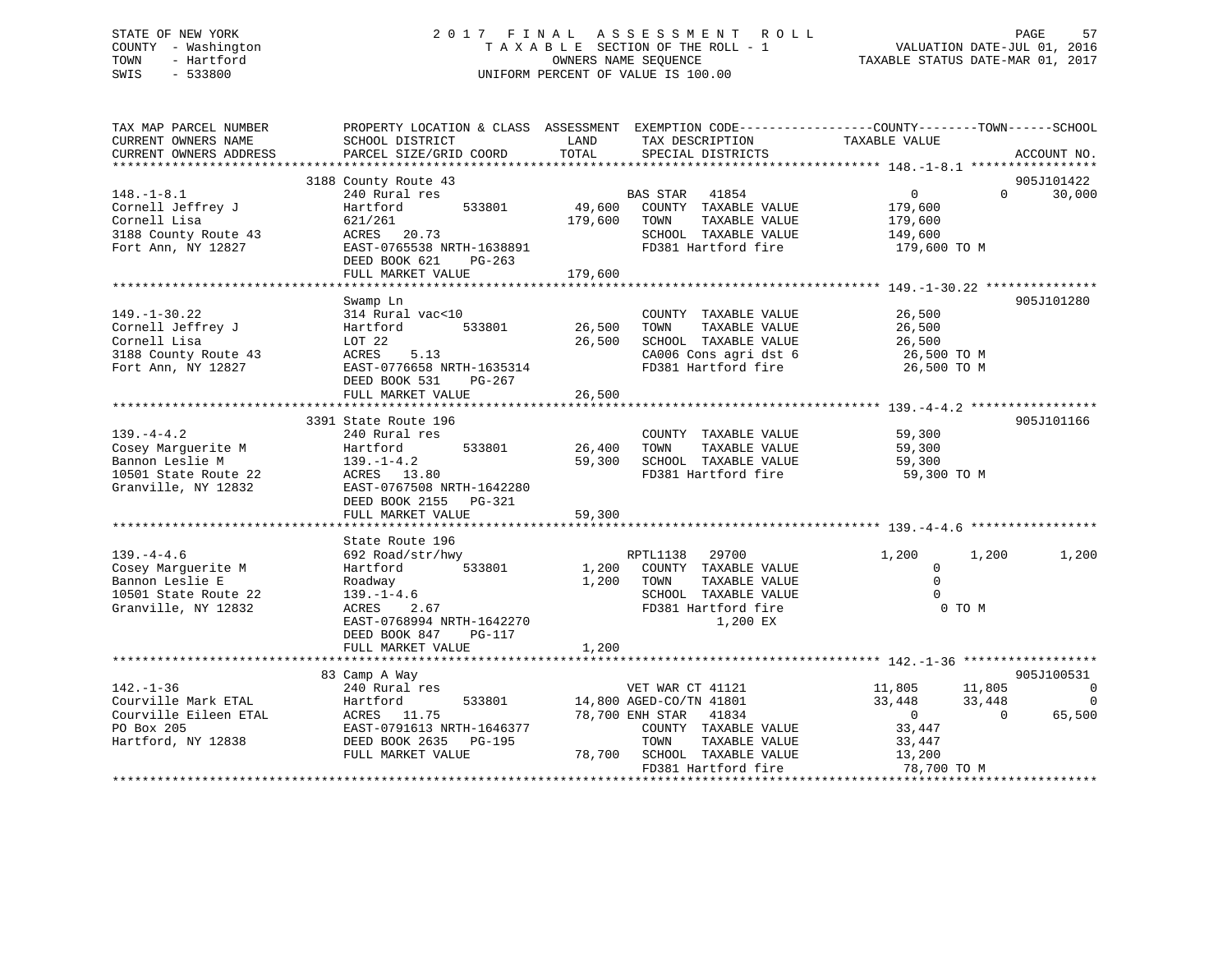#### STATE OF NEW YORK STATE OF NEW YORK SEE SOMETHER A S S E S S M E N T R O L L S AGE S S M E N T R O L L COUNTY - Washington T A X A B L E SECTION OF THE ROLL - 1 VALUATION DATE-JUL 01, 2016 OWNERS NAME SEQUENCE TAXABLE STATUS DATE-MAR 01, 2017 SWIS - 533800 UNIFORM PERCENT OF VALUE IS 100.00

| TAX MAP PARCEL NUMBER<br>CURRENT OWNERS NAME<br>CURRENT OWNERS ADDRESS | PROPERTY LOCATION & CLASS ASSESSMENT EXEMPTION CODE----------------COUNTY-------TOWN------SCHOOL<br>SCHOOL DISTRICT<br>PARCEL SIZE/GRID COORD | LAND<br>TOTAL | TAX DESCRIPTION<br>SPECIAL DISTRICTS          | TAXABLE VALUE                 | ACCOUNT NO. |
|------------------------------------------------------------------------|-----------------------------------------------------------------------------------------------------------------------------------------------|---------------|-----------------------------------------------|-------------------------------|-------------|
|                                                                        |                                                                                                                                               |               |                                               |                               |             |
|                                                                        | 172 Gilchrist Hill Rd                                                                                                                         |               |                                               |                               | 905J100137  |
| $141. - 3 - 50$                                                        | 210 1 Family Res                                                                                                                              |               | BAS STAR 41854                                | $\overline{0}$<br>$\Omega$    | 30,000      |
| Crawford Wayne M                                                       | 533801<br>Hartford                                                                                                                            | 26,800        | COUNTY TAXABLE VALUE                          | 111,400                       |             |
| 172 Gilchrist Hill Rd                                                  | LOT 1<br>2.25                                                                                                                                 | 111,400       | TOWN<br>TAXABLE VALUE<br>SCHOOL TAXABLE VALUE | 111,400                       |             |
| Hartford, NY 12838                                                     | ACRES<br>EAST-0784535 NRTH-1642766                                                                                                            |               | FD381 Hartford fire                           | 81,400<br>111,400 TO M        |             |
|                                                                        | DEED BOOK 738<br>$PG-211$                                                                                                                     |               |                                               |                               |             |
|                                                                        | FULL MARKET VALUE                                                                                                                             | 111,400       |                                               |                               |             |
|                                                                        |                                                                                                                                               |               |                                               |                               |             |
|                                                                        | 8136 State Route 40                                                                                                                           |               |                                               |                               | 905J100425  |
| $132.15 - 2 - 4$                                                       | 442 MiniWhseSelf                                                                                                                              |               | COUNTY TAXABLE VALUE                          | 144,400                       |             |
| CRN Self Storage, LLC                                                  | 533801<br>Hartford                                                                                                                            | 39,600        | TOWN<br>TAXABLE VALUE                         | 144,400                       |             |
| PO Box 42                                                              | 2.69<br>ACRES                                                                                                                                 | 144,400       | SCHOOL TAXABLE VALUE                          | 144,400                       |             |
| Arqyle, NY 12809                                                       | EAST-0787801 NRTH-1652888                                                                                                                     |               | CA007 Cons agri dst 7                         | 144,400 TO M                  |             |
|                                                                        | DEED BOOK 3464 PG-208                                                                                                                         |               | FD381 Hartford fire                           | 144,400 TO M                  |             |
|                                                                        | FULL MARKET VALUE                                                                                                                             | 144,400       |                                               |                               |             |
|                                                                        |                                                                                                                                               |               |                                               |                               |             |
|                                                                        | 477 Blood St                                                                                                                                  |               |                                               |                               | 905J100354  |
| $132. - 4 - 11.1$                                                      | 240 Rural res                                                                                                                                 |               | BAS STAR 41854                                | $\overline{0}$<br>$\Omega$    | 30,000      |
| Crumley Timothy S                                                      | 533801<br>Hartford                                                                                                                            | 80,500        | COUNTY TAXABLE VALUE                          | 189,200                       |             |
| Crumley Hannah R                                                       | BLA 802/21-23                                                                                                                                 | 189,200       | TAXABLE VALUE<br>TOWN                         | 189,200                       |             |
| 477 Blood St                                                           | ACRES 74.80                                                                                                                                   |               | SCHOOL TAXABLE VALUE                          | 159,200                       |             |
| Granville, NY 12832                                                    | EAST-0793679 NRTH-1650980                                                                                                                     |               | FD381 Hartford fire                           | 189,200 TO M                  |             |
|                                                                        | DEED BOOK 882<br>PG-144                                                                                                                       |               |                                               |                               |             |
|                                                                        | FULL MARKET VALUE                                                                                                                             | 189,200       |                                               |                               |             |
|                                                                        |                                                                                                                                               |               |                                               |                               |             |
|                                                                        | 1660 Burch Rd                                                                                                                                 |               |                                               |                               |             |
| $151. - 2 - 4.8$<br>Cuddy William                                      | 240 Rural res<br>533801                                                                                                                       | 33,800        | COUNTY TAXABLE VALUE<br>TOWN                  | 209,800                       |             |
| Cuddy Mary                                                             | Hartford<br>Subdiv 12357 Lot 3                                                                                                                | 209,800       | TAXABLE VALUE<br>SCHOOL TAXABLE VALUE         | 209,800<br>209,800            |             |
| 1660 Burch Rd                                                          | ACRES 10.01                                                                                                                                   |               | CA008 Cons agri dst 8                         | 209,800 TO M                  |             |
| Granville, NY 12832                                                    | EAST-0795595 NRTH-1640527                                                                                                                     |               | FD381 Hartford fire                           | 209,800 TO M                  |             |
|                                                                        | DEED BOOK 3718 PG-215                                                                                                                         |               |                                               |                               |             |
|                                                                        | FULL MARKET VALUE                                                                                                                             | 209,800       |                                               |                               |             |
|                                                                        |                                                                                                                                               |               |                                               |                               |             |
|                                                                        | 1886 Burch Rd                                                                                                                                 |               |                                               |                               |             |
| $150. - 1 - 8.1$                                                       | 240 Rural res                                                                                                                                 |               | <b>BAS STAR</b><br>41854                      | $0 \qquad \qquad$<br>$\Omega$ | 30,000      |
| Cummings Joshua                                                        | Hartford<br>533801                                                                                                                            | 46,700        | COUNTY TAXABLE VALUE                          | 100,200                       |             |
| Oswald Emily H                                                         | Rel Of Option 775/119                                                                                                                         | 100,200       | TAXABLE VALUE<br>TOWN                         | 100,200                       |             |
| 1886 Burch Rd                                                          | 2535/194                                                                                                                                      |               | SCHOOL TAXABLE VALUE                          | 70,200                        |             |
| Granville, NY 12832                                                    | ACRES 25.93                                                                                                                                   |               | CA008 Cons agri dst 8                         | 100,200 TO M                  |             |
|                                                                        | EAST-0790871 NRTH-1641526                                                                                                                     |               | FD381 Hartford fire                           | 100,200 TO M                  |             |
|                                                                        | DEED BOOK 2752 PG-75                                                                                                                          |               |                                               |                               |             |
|                                                                        | FULL MARKET VALUE                                                                                                                             | 100,200       |                                               |                               |             |
|                                                                        |                                                                                                                                               |               |                                               |                               |             |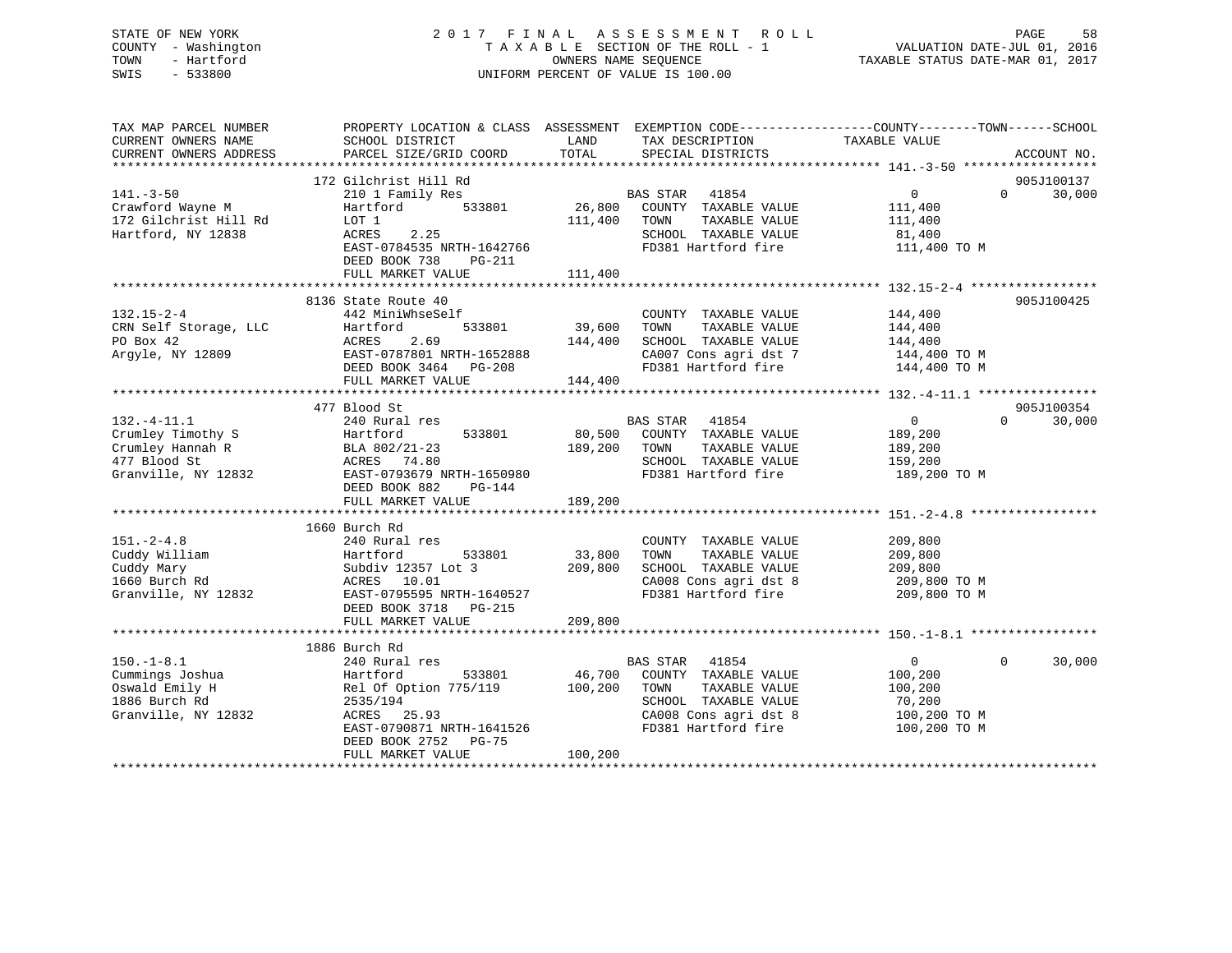| STATE OF NEW YORK<br>COUNTY - Washington               |                                                   |         | 2017 FINAL ASSESSMENT ROLL<br>TAXABLE SECTION OF THE ROLL - 1 | PAGE<br>59<br>VALUATION DATE-JUL 01, 2016<br>TAXABLE STATUS DATE-MAR 01, 2017                  |
|--------------------------------------------------------|---------------------------------------------------|---------|---------------------------------------------------------------|------------------------------------------------------------------------------------------------|
| TOWN<br>- Hartford                                     |                                                   |         | OWNERS NAME SEQUENCE                                          |                                                                                                |
| SWIS<br>$-533800$                                      |                                                   |         | UNIFORM PERCENT OF VALUE IS 100.00                            |                                                                                                |
|                                                        |                                                   |         |                                                               |                                                                                                |
|                                                        |                                                   |         |                                                               |                                                                                                |
| TAX MAP PARCEL NUMBER                                  |                                                   |         |                                                               | PROPERTY LOCATION & CLASS ASSESSMENT EXEMPTION CODE---------------COUNTY-------TOWN-----SCHOOL |
| CURRENT OWNERS NAME                                    | SCHOOL DISTRICT                                   | LAND    | THE DESCRIPTION<br>TAXABLE VALUE<br>CONGILIATION              |                                                                                                |
| CURRENT OWNERS ADDRESS                                 | PARCEL SIZE/GRID COORD                            | TOTAL   | SPECIAL DISTRICTS                                             | ACCOUNT NO.                                                                                    |
|                                                        |                                                   |         |                                                               |                                                                                                |
|                                                        | Burch Rd                                          |         |                                                               |                                                                                                |
| $150. - 1 - 8.3$                                       | 323 Vacant rural                                  |         | COUNTY TAXABLE VALUE                                          | 42,500                                                                                         |
| Cummings Joshua                                        | 533801<br>Hartford                                | 42,500  | TOWN<br>TAXABLE VALUE                                         | 42,500                                                                                         |
| Oswald Emily H                                         | Sub Div Lot 3                                     | 42,500  | SCHOOL TAXABLE VALUE                                          | 42,500                                                                                         |
| 1886 Burch Rd                                          | to be combined in 2011 w/                         |         | CA008 Cons agri dst 8                                         | 42,500 TO M                                                                                    |
| Granville, NY 12832                                    | ACRES<br>46.36                                    |         | FD381 Hartford fire                                           | 42,500 TO M                                                                                    |
|                                                        | EAST-0791647 NRTH-1640631                         |         |                                                               |                                                                                                |
|                                                        | DEED BOOK 2752 PG-75<br>FULL MARKET VALUE         | 42,500  |                                                               |                                                                                                |
|                                                        |                                                   |         |                                                               |                                                                                                |
|                                                        | 83 Rojcewicz Ln                                   |         |                                                               | 905J100550                                                                                     |
| $140. - 1 - 11$                                        | 270 Mfg housing                                   |         | COUNTY TAXABLE VALUE                                          | 53,000                                                                                         |
| Cuomo Properties                                       | Hartford<br>533801                                | 23,000  | TOWN<br>TAXABLE VALUE                                         | 53,000                                                                                         |
| C/O Frank McFarren                                     | $Ex$ & Res $466/115$                              |         | 53,000 SCHOOL TAXABLE VALUE                                   | 53,000                                                                                         |
| 83 Rojcewicz Ln                                        | Hartfo<br>Ex & R<br>ACRES<br>1.00                 |         | CA007 Cons agri dst 7                                         | 53,000 TO M                                                                                    |
| Fort Ann, NY 12827 EAST-0775448 NRTH-1644198           |                                                   |         | FD381 Hartford fire                                           | 53,000 TO M                                                                                    |
|                                                        | DEED BOOK 2724 PG-288                             |         |                                                               |                                                                                                |
|                                                        | FULL MARKET VALUE                                 | 53,000  |                                                               |                                                                                                |
|                                                        |                                                   |         |                                                               |                                                                                                |
|                                                        | 289 Hall Rd                                       |         |                                                               |                                                                                                |
| $122. - 1 - 27.2$                                      | 210 1 Family Res                                  |         | COUNTY TAXABLE VALUE                                          | 198,900                                                                                        |
| Curlis Karen I                                         | Hartford<br>533801                                | 29,900  | TOWN<br>TAXABLE VALUE                                         | 198,900                                                                                        |
| 289 Hall Rd                                            | LOT 1                                             | 198,900 | SCHOOL TAXABLE VALUE                                          | 198,900                                                                                        |
| Fort Ann, NY 12827                                     | ACRES 4.45                                        |         | CA007 Cons agri dst 7                                         | 198,900 TO M                                                                                   |
|                                                        | EAST-0772849 NRTH-1661684                         |         | FD381 Hartford fire                                           | 198,900 TO M                                                                                   |
|                                                        | DEED BOOK 3594 PG-46                              |         |                                                               |                                                                                                |
|                                                        | FULL MARKET VALUE                                 | 198,900 |                                                               |                                                                                                |
|                                                        |                                                   |         |                                                               |                                                                                                |
|                                                        | 1+2+54 Wooddell Ln                                |         |                                                               | 905J100163                                                                                     |
| $114. - 1 - 4$                                         | 113 Cattle farm                                   |         | 41720<br>AG DIST                                              | 123,872<br>123,872 123,872                                                                     |
| Curtis Lloyd D                                         | Hartford                                          |         | 533801 329,000 BAS STAR 41854                                 | $\sim$ 0<br>$\Omega$<br>30,000                                                                 |
| Curtis Cynthia                                         | ACRES 326.80                                      |         | 390,600 COUNTY TAXABLE VALUE                                  | 266,728                                                                                        |
| 1 Woodell Ln                                           | EAST-0787656 NRTH-1669195<br>DEED BOOK 662 PG-331 |         | TOWN<br>TAXABLE VALUE                                         | 266,728                                                                                        |
| Fort Ann, NY 12827                                     |                                                   |         | SCHOOL TAXABLE VALUE                                          | 236,728                                                                                        |
|                                                        | FULL MARKET VALUE                                 |         | 390,600 CA007 Cons agri dst 7                                 | 266,728 TO M                                                                                   |
| MAY BE SUBJECT TO PAYMENT<br>UNDER AGDIST LAW TIL 2021 |                                                   |         | 123,872 EX<br>FD381 Hartford fire                             | 390,600 TO M                                                                                   |
|                                                        |                                                   |         |                                                               |                                                                                                |
|                                                        | 56 North Rd                                       |         |                                                               |                                                                                                |
| $149. - 1 - 9.2$                                       | 210 1 Family Res                                  |         | ENH STAR 41834                                                | $\mathbf{0}$<br>65,500<br>$\overline{0}$                                                       |
| Cushine Jon                                            | Hartford<br>533801                                |         | 26,100 COUNTY TAXABLE VALUE                                   | 205,500                                                                                        |
|                                                        | 28A-127                                           |         | 205,500 TOWN<br>TAXABLE VALUE                                 | 205,500                                                                                        |
| Cushine Melinda<br>- Chinak na<br>56 North Rd          | ACRES<br>2.03                                     |         | SCHOOL TAXABLE VALUE                                          | 140,000                                                                                        |
| Fort Ann, NY 12827                                     | EAST-0773748 NRTH-1640175                         |         | FD381 Hartford fire                                           | 205,500 TO M                                                                                   |
|                                                        | DEED BOOK 2636<br>PG-342                          |         |                                                               |                                                                                                |
|                                                        | FULL MARKET VALUE                                 | 205,500 |                                                               |                                                                                                |
|                                                        |                                                   |         |                                                               |                                                                                                |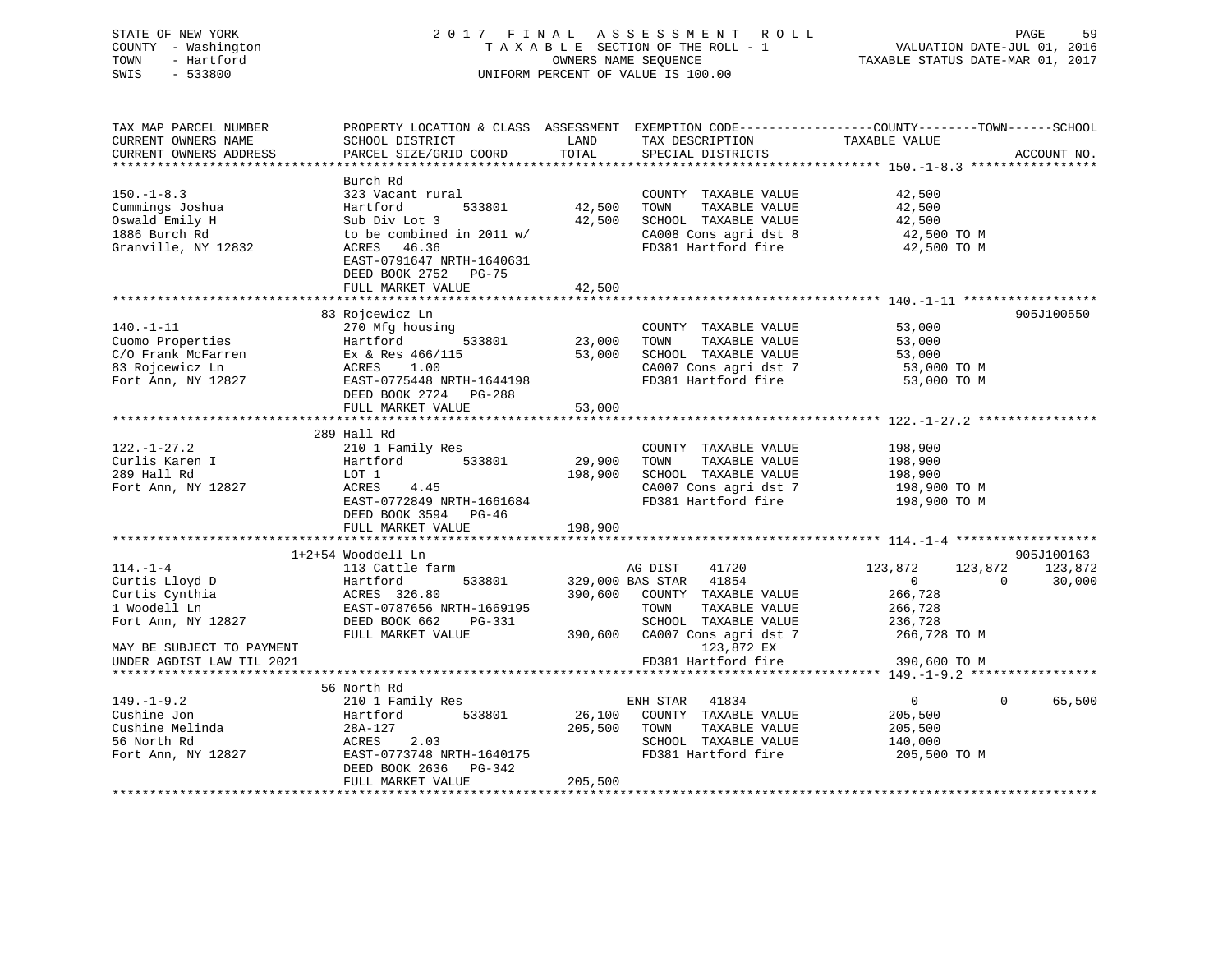### STATE OF NEW YORK 2 0 1 7 F I N A L A S S E S S M E N T R O L L PAGE 60 COUNTY - Washington T A X A B L E SECTION OF THE ROLL - 1 VALUATION DATE-JUL 01, 2016 TOWN - Hartford **TAXABLE STATUS DATE-MAR 01, 2017** SWIS - 533800 UNIFORM PERCENT OF VALUE IS 100.00

| TAX MAP PARCEL NUMBER<br>CURRENT OWNERS NAME<br>CURRENT OWNERS ADDRESS                                                                                                                                                                                                                                                      | PROPERTY LOCATION & CLASS ASSESSMENT EXEMPTION CODE----------------COUNTY-------TOWN------SCHOOL<br>SCHOOL DISTRICT<br>PARCEL SIZE/GRID COORD TOTAL SPECIAL DISTRICTS |        | LAND TAX DESCRIPTION                                             | TAXABLE VALUE                                  |           | ACCOUNT NO.    |
|-----------------------------------------------------------------------------------------------------------------------------------------------------------------------------------------------------------------------------------------------------------------------------------------------------------------------------|-----------------------------------------------------------------------------------------------------------------------------------------------------------------------|--------|------------------------------------------------------------------|------------------------------------------------|-----------|----------------|
|                                                                                                                                                                                                                                                                                                                             |                                                                                                                                                                       |        |                                                                  |                                                |           |                |
|                                                                                                                                                                                                                                                                                                                             | 57 Country Ln                                                                                                                                                         |        |                                                                  |                                                |           | 905J101095     |
|                                                                                                                                                                                                                                                                                                                             |                                                                                                                                                                       |        |                                                                  |                                                |           |                |
|                                                                                                                                                                                                                                                                                                                             |                                                                                                                                                                       |        |                                                                  |                                                |           |                |
|                                                                                                                                                                                                                                                                                                                             |                                                                                                                                                                       |        |                                                                  |                                                |           |                |
|                                                                                                                                                                                                                                                                                                                             |                                                                                                                                                                       |        |                                                                  |                                                |           |                |
|                                                                                                                                                                                                                                                                                                                             |                                                                                                                                                                       |        |                                                                  |                                                |           |                |
|                                                                                                                                                                                                                                                                                                                             |                                                                                                                                                                       |        |                                                                  |                                                |           |                |
|                                                                                                                                                                                                                                                                                                                             |                                                                                                                                                                       |        |                                                                  |                                                |           |                |
|                                                                                                                                                                                                                                                                                                                             | 3180 Coach Rd                                                                                                                                                         |        |                                                                  |                                                |           | 905J100167     |
|                                                                                                                                                                                                                                                                                                                             |                                                                                                                                                                       |        |                                                                  |                                                |           |                |
|                                                                                                                                                                                                                                                                                                                             |                                                                                                                                                                       |        |                                                                  |                                                |           |                |
|                                                                                                                                                                                                                                                                                                                             |                                                                                                                                                                       |        |                                                                  |                                                |           |                |
|                                                                                                                                                                                                                                                                                                                             |                                                                                                                                                                       |        |                                                                  |                                                |           |                |
|                                                                                                                                                                                                                                                                                                                             |                                                                                                                                                                       |        |                                                                  |                                                |           |                |
|                                                                                                                                                                                                                                                                                                                             |                                                                                                                                                                       |        |                                                                  |                                                |           |                |
|                                                                                                                                                                                                                                                                                                                             |                                                                                                                                                                       |        |                                                                  |                                                |           |                |
|                                                                                                                                                                                                                                                                                                                             |                                                                                                                                                                       |        |                                                                  |                                                |           |                |
|                                                                                                                                                                                                                                                                                                                             | 4083 State Route 149                                                                                                                                                  |        |                                                                  |                                                |           |                |
| $131. - 1 - 2.1$                                                                                                                                                                                                                                                                                                            | 210 1 Family Res                                                                                                                                                      |        | AGED-CO/TN 41801                                                 | 84,100                                         | 84,100    | $\overline{0}$ |
|                                                                                                                                                                                                                                                                                                                             |                                                                                                                                                                       |        | Res<br>533801 23,900 ENH STAR 41834<br>0 169.200 COUNTING TARREL |                                                | $\bigcap$ | 65,500         |
|                                                                                                                                                                                                                                                                                                                             |                                                                                                                                                                       |        | 168,200 COUNTY TAXABLE VALUE                                     | $\begin{array}{c} 0 \\ 84,100 \end{array}$     |           |                |
|                                                                                                                                                                                                                                                                                                                             |                                                                                                                                                                       |        |                                                                  |                                                |           |                |
|                                                                                                                                                                                                                                                                                                                             |                                                                                                                                                                       |        |                                                                  |                                                |           |                |
|                                                                                                                                                                                                                                                                                                                             | FULL MARKET VALUE                                                                                                                                                     |        | 168,200 CA007 Cons agri dst 7 168,200 TO M                       |                                                |           |                |
|                                                                                                                                                                                                                                                                                                                             |                                                                                                                                                                       |        | FD381 Hartford fire                                              | 168,200 TO M                                   |           |                |
|                                                                                                                                                                                                                                                                                                                             |                                                                                                                                                                       |        |                                                                  |                                                |           |                |
|                                                                                                                                                                                                                                                                                                                             | 46 Hartford Main St                                                                                                                                                   |        |                                                                  |                                                |           | 905J100329     |
|                                                                                                                                                                                                                                                                                                                             |                                                                                                                                                                       |        | COUNTY TAXABLE VALUE 130,900                                     |                                                |           |                |
|                                                                                                                                                                                                                                                                                                                             |                                                                                                                                                                       |        | TOWN                                                             |                                                |           |                |
|                                                                                                                                                                                                                                                                                                                             |                                                                                                                                                                       |        | SCHOOL TAXABLE VALUE                                             | TAXABLE VALUE 130,900<br>TAXABLE VALUE 130,900 |           |                |
|                                                                                                                                                                                                                                                                                                                             |                                                                                                                                                                       |        | CA007 Cons agri dst 7 130,900 TO M                               |                                                |           |                |
|                                                                                                                                                                                                                                                                                                                             |                                                                                                                                                                       |        | FD381 Hartford fire                                              |                                                |           |                |
|                                                                                                                                                                                                                                                                                                                             |                                                                                                                                                                       |        |                                                                  | 130,900 TO M                                   |           |                |
|                                                                                                                                                                                                                                                                                                                             |                                                                                                                                                                       |        |                                                                  |                                                |           |                |
| 132.15-2-28<br>Daigle Dwayne<br>Daigle Elaine<br>90 Honey Hill Ln<br>Granville, NY 12832<br>2020 EAST-0786454 NRTH-1652561<br>2020 EAST-0786454 NRTH-1652561<br>2020 EAST-0786454 NRTH-1652561<br>2020 EAST-0786454 NRTH-1652561<br>2020 EAST-0                                                                             |                                                                                                                                                                       |        |                                                                  |                                                |           |                |
|                                                                                                                                                                                                                                                                                                                             |                                                                                                                                                                       |        |                                                                  |                                                |           |                |
|                                                                                                                                                                                                                                                                                                                             | Gilchrist Hill Ext                                                                                                                                                    |        |                                                                  |                                                |           |                |
|                                                                                                                                                                                                                                                                                                                             |                                                                                                                                                                       |        | COUNTY TAXABLE VALUE 13,500                                      |                                                |           |                |
| $\frac{1}{2}$ $\frac{1}{2}$ , $\frac{1}{2}$ , $\frac{1}{2}$ , $\frac{1}{2}$ , $\frac{1}{2}$ , $\frac{1}{2}$ , $\frac{1}{2}$ , $\frac{1}{2}$ , $\frac{1}{2}$ , $\frac{1}{2}$ , $\frac{1}{2}$ , $\frac{1}{2}$ , $\frac{1}{2}$ , $\frac{1}{2}$ , $\frac{1}{2}$ , $\frac{1}{2}$ , $\frac{1}{2}$ , $\frac{1}{2}$ , $\frac{1}{2}$ |                                                                                                                                                                       |        | TOWN                                                             | TAXABLE VALUE 13,500<br>TAXABLE VALUE 13,500   |           |                |
|                                                                                                                                                                                                                                                                                                                             | 13,500                                                                                                                                                                |        |                                                                  |                                                |           |                |
| Fort Edward, NY 12828                                                                                                                                                                                                                                                                                                       | ACRES 1.21                                                                                                                                                            |        |                                                                  |                                                |           |                |
|                                                                                                                                                                                                                                                                                                                             | EAST-0784791 NRTH-1643815                                                                                                                                             |        |                                                                  |                                                |           |                |
|                                                                                                                                                                                                                                                                                                                             | DEED BOOK 2059 PG-284                                                                                                                                                 |        |                                                                  |                                                |           |                |
|                                                                                                                                                                                                                                                                                                                             | FULL MARKET VALUE                                                                                                                                                     | 13,500 |                                                                  |                                                |           |                |
|                                                                                                                                                                                                                                                                                                                             |                                                                                                                                                                       |        |                                                                  |                                                |           |                |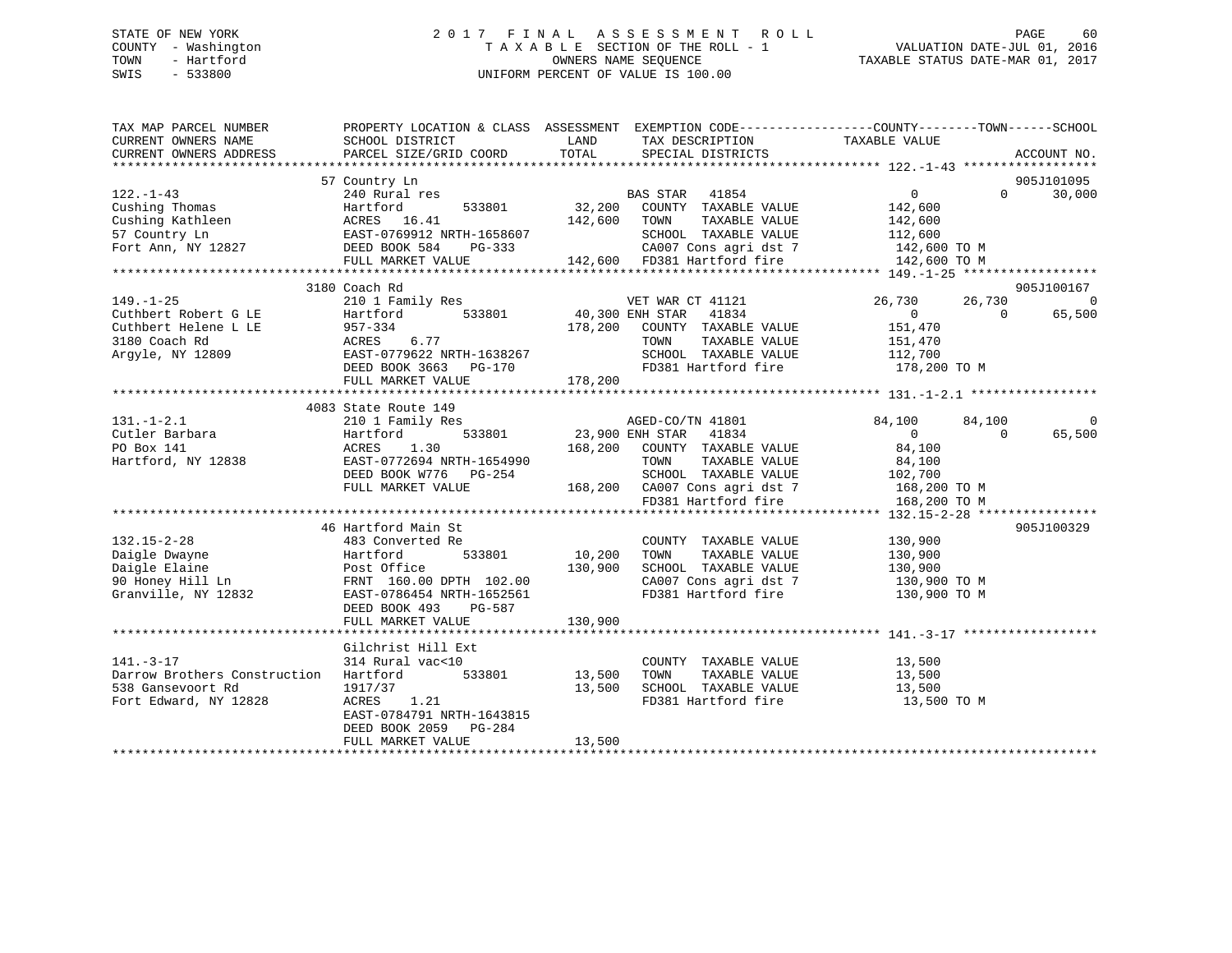### STATE OF NEW YORK 2 0 1 7 F I N A L A S S E S S M E N T R O L L PAGE 61 COUNTY - Washington T A X A B L E SECTION OF THE ROLL - 1 VALUATION DATE-JUL 01, 2016 TOWN - Hartford **TAXABLE STATUS DATE-MAR 01, 2017** SWIS - 533800 UNIFORM PERCENT OF VALUE IS 100.00

| TAX DESCRIPTION TAXABLE VALUE<br>SPECIAL DISTRICTS<br>SCHOOL DISTRICT<br>LAND<br>PARCEL SIZE/GRID COORD TOTAL SPECIAL DISTRICTS<br>ACCOUNT NO.<br>CURRENT OWNERS ADDRESS<br>3759 State Route 149<br>$\texttt{CW\_10\_VET/~41151} \\ \texttt{533801} \\ \texttt{77,200 BAS STAR} \\ \texttt{41854}$<br>$130.-1-9.61$<br>240 Rural res<br>8,000<br>8,000<br>Davidson Richard E Martford 533801<br>Davidson Kerry L ACRES 59.10<br>PO Box 2557 EAST-0766089 NRTH-1651947<br>$\overline{0}$<br>$\bigcirc$<br>30,000<br>346,400 COUNTY TAXABLE VALUE<br>338,400<br>TOWN<br>TAXABLE VALUE<br>338,400<br>Glens Falls, NY 12801 DEED BOOK 2925 PG-287<br>7<br>SCHOOL TAXABLE VALUE<br>346,400 CA007 Cons agri dst 7<br>FD381 Hartford fire<br>ED381 Hartford fire<br>SCHOOL TAXABLE VALUE 316,400<br>CA007 Cons agri dst 7 346,400 TO M<br>FULL MARKET VALUE<br>346,400 TO M<br>State Route 149<br>0<br>534401 19,400<br>314 Rural vac<10<br>COUNTY TAXABLE VALUE<br>19,400<br>130.-1-10.2<br>Davidson Richard E<br>Davidson Kerry L<br>PO Box 2557<br>Clens Falls, NY 12801<br>PO Box 2557<br>Clens Falls, NY 12801<br>PO BOX 2925<br>PO BOX 2925<br>PO BOX 2925<br>PO BOX 2925<br>PO BOX 2925<br>PO BOX 2925<br>PO BOX 2925<br>PO BOX<br>TAXABLE VALUE<br>TOWN<br>19,400<br>SCHOOL TAXABLE VALUE 19,400<br>CA007 Cons agri dst 7 19,400 TO M<br>FD381 Hartford fire 19,400 TO M<br>51 Rowe Hill Rd<br>905J100422<br>141.-1-39<br>Davis Joel P 210 1 Family Res<br>53801 22,100<br>51 Rowe Hill Rd FRNT 152.00 DPTH 259.00 150,200<br>Hartford, NY 12838 EAST-0785791 NRTH-1649260<br>150,200<br>COUNTY TAXABLE VALUE<br>$533801$ 22,100<br>TOWN<br>TAXABLE VALUE<br>150,200<br>SCHOOL TAXABLE VALUE 150,200<br>CA007 Cons agri dst 7 150,200 TO M<br>FD381 Hartford fire 150,200 TO M<br>EAST-0785791 NRTH-1649260<br>DEED BOOK 3715 PG-221<br>FULL MARKET VALUE 150,200<br>905J100336<br>331 County Route 19<br>$0 \qquad \qquad$<br>$\Omega$<br>30,000<br>240 Rural res<br>BAS STAR 41854<br>149.-1-13<br>DeBolt Gary<br>DeBolt Gwendolyn C<br><sup>221</sup> County Route 19<br>533801 39,500 COUNTY TAXABLE VALUE<br>Hartford<br>338,000<br>338,000 TOWN<br>ACRES 11.98<br>TAXABLE VALUE<br>338,000<br>EAST-0774614 NRTH-1638988<br>SCHOOL TAXABLE VALUE 308,000<br>CA007 Cons agri dst 7 338,000 TO M<br>331 County Route 19<br>DEED BOOK 3288 PG-138<br>FULL MARKET WATTER<br>Fort Ann, NY 12827<br>338,000 FD381 Hartford fire<br>FULL MARKET VALUE<br>338,000 TO M<br>MAY BE SUBJECT TO PAYMENT<br>UNDER AGDIST LAW TIL 2018<br>78 PCT OF VALUE USED FOR EXEMPTION PURPOSES<br>905J101174<br>24 Winch Way<br>ninch way<br>240 Rural res<br>15,023 15,023<br>$149. - 1 - 26.2$<br>$\sim$ 0<br>VET WAR CT 41121<br>533801 34,600 AGED-CO/TN 41801<br>128,400 AGED-SCH 41804<br>42,565<br>42,565<br>$\overline{\phantom{0}}$<br>42,565<br>0<br>128,400 AGED-SCH 41804<br>$\overline{0}$<br>40,061<br>$\overline{0}$<br>$\Omega$<br>65,500<br>41834<br>ENH STAR<br>70,812<br>COUNTY TAXABLE VALUE<br>FULL MARKET VALUE<br>128,400 TOWN<br>TAXABLE VALUE<br>70,812<br>SCHOOL TAXABLE VALUE<br>22,839<br>FD381 Hartford fire<br>128,400 TO M | TAX MAP PARCEL NUMBER | PROPERTY LOCATION & CLASS ASSESSMENT EXEMPTION CODE-----------------COUNTY--------TOWN------SCHOOL |  |  |  |
|------------------------------------------------------------------------------------------------------------------------------------------------------------------------------------------------------------------------------------------------------------------------------------------------------------------------------------------------------------------------------------------------------------------------------------------------------------------------------------------------------------------------------------------------------------------------------------------------------------------------------------------------------------------------------------------------------------------------------------------------------------------------------------------------------------------------------------------------------------------------------------------------------------------------------------------------------------------------------------------------------------------------------------------------------------------------------------------------------------------------------------------------------------------------------------------------------------------------------------------------------------------------------------------------------------------------------------------------------------------------------------------------------------------------------------------------------------------------------------------------------------------------------------------------------------------------------------------------------------------------------------------------------------------------------------------------------------------------------------------------------------------------------------------------------------------------------------------------------------------------------------------------------------------------------------------------------------------------------------------------------------------------------------------------------------------------------------------------------------------------------------------------------------------------------------------------------------------------------------------------------------------------------------------------------------------------------------------------------------------------------------------------------------------------------------------------------------------------------------------------------------------------------------------------------------------------------------------------------------------------------------------------------------------------------------------------------------------------------------------------------------------------------------------------------------------------------------------------------------------------------------------------------------------------------------------------------------------------------------------------------------------------------------------------------------------------------------------------------------------------------------------|-----------------------|----------------------------------------------------------------------------------------------------|--|--|--|
|                                                                                                                                                                                                                                                                                                                                                                                                                                                                                                                                                                                                                                                                                                                                                                                                                                                                                                                                                                                                                                                                                                                                                                                                                                                                                                                                                                                                                                                                                                                                                                                                                                                                                                                                                                                                                                                                                                                                                                                                                                                                                                                                                                                                                                                                                                                                                                                                                                                                                                                                                                                                                                                                                                                                                                                                                                                                                                                                                                                                                                                                                                                                          | CURRENT OWNERS NAME   |                                                                                                    |  |  |  |
|                                                                                                                                                                                                                                                                                                                                                                                                                                                                                                                                                                                                                                                                                                                                                                                                                                                                                                                                                                                                                                                                                                                                                                                                                                                                                                                                                                                                                                                                                                                                                                                                                                                                                                                                                                                                                                                                                                                                                                                                                                                                                                                                                                                                                                                                                                                                                                                                                                                                                                                                                                                                                                                                                                                                                                                                                                                                                                                                                                                                                                                                                                                                          |                       |                                                                                                    |  |  |  |
|                                                                                                                                                                                                                                                                                                                                                                                                                                                                                                                                                                                                                                                                                                                                                                                                                                                                                                                                                                                                                                                                                                                                                                                                                                                                                                                                                                                                                                                                                                                                                                                                                                                                                                                                                                                                                                                                                                                                                                                                                                                                                                                                                                                                                                                                                                                                                                                                                                                                                                                                                                                                                                                                                                                                                                                                                                                                                                                                                                                                                                                                                                                                          |                       |                                                                                                    |  |  |  |
|                                                                                                                                                                                                                                                                                                                                                                                                                                                                                                                                                                                                                                                                                                                                                                                                                                                                                                                                                                                                                                                                                                                                                                                                                                                                                                                                                                                                                                                                                                                                                                                                                                                                                                                                                                                                                                                                                                                                                                                                                                                                                                                                                                                                                                                                                                                                                                                                                                                                                                                                                                                                                                                                                                                                                                                                                                                                                                                                                                                                                                                                                                                                          |                       |                                                                                                    |  |  |  |
|                                                                                                                                                                                                                                                                                                                                                                                                                                                                                                                                                                                                                                                                                                                                                                                                                                                                                                                                                                                                                                                                                                                                                                                                                                                                                                                                                                                                                                                                                                                                                                                                                                                                                                                                                                                                                                                                                                                                                                                                                                                                                                                                                                                                                                                                                                                                                                                                                                                                                                                                                                                                                                                                                                                                                                                                                                                                                                                                                                                                                                                                                                                                          |                       |                                                                                                    |  |  |  |
|                                                                                                                                                                                                                                                                                                                                                                                                                                                                                                                                                                                                                                                                                                                                                                                                                                                                                                                                                                                                                                                                                                                                                                                                                                                                                                                                                                                                                                                                                                                                                                                                                                                                                                                                                                                                                                                                                                                                                                                                                                                                                                                                                                                                                                                                                                                                                                                                                                                                                                                                                                                                                                                                                                                                                                                                                                                                                                                                                                                                                                                                                                                                          |                       |                                                                                                    |  |  |  |
|                                                                                                                                                                                                                                                                                                                                                                                                                                                                                                                                                                                                                                                                                                                                                                                                                                                                                                                                                                                                                                                                                                                                                                                                                                                                                                                                                                                                                                                                                                                                                                                                                                                                                                                                                                                                                                                                                                                                                                                                                                                                                                                                                                                                                                                                                                                                                                                                                                                                                                                                                                                                                                                                                                                                                                                                                                                                                                                                                                                                                                                                                                                                          |                       |                                                                                                    |  |  |  |
|                                                                                                                                                                                                                                                                                                                                                                                                                                                                                                                                                                                                                                                                                                                                                                                                                                                                                                                                                                                                                                                                                                                                                                                                                                                                                                                                                                                                                                                                                                                                                                                                                                                                                                                                                                                                                                                                                                                                                                                                                                                                                                                                                                                                                                                                                                                                                                                                                                                                                                                                                                                                                                                                                                                                                                                                                                                                                                                                                                                                                                                                                                                                          |                       |                                                                                                    |  |  |  |
|                                                                                                                                                                                                                                                                                                                                                                                                                                                                                                                                                                                                                                                                                                                                                                                                                                                                                                                                                                                                                                                                                                                                                                                                                                                                                                                                                                                                                                                                                                                                                                                                                                                                                                                                                                                                                                                                                                                                                                                                                                                                                                                                                                                                                                                                                                                                                                                                                                                                                                                                                                                                                                                                                                                                                                                                                                                                                                                                                                                                                                                                                                                                          |                       |                                                                                                    |  |  |  |
|                                                                                                                                                                                                                                                                                                                                                                                                                                                                                                                                                                                                                                                                                                                                                                                                                                                                                                                                                                                                                                                                                                                                                                                                                                                                                                                                                                                                                                                                                                                                                                                                                                                                                                                                                                                                                                                                                                                                                                                                                                                                                                                                                                                                                                                                                                                                                                                                                                                                                                                                                                                                                                                                                                                                                                                                                                                                                                                                                                                                                                                                                                                                          |                       |                                                                                                    |  |  |  |
|                                                                                                                                                                                                                                                                                                                                                                                                                                                                                                                                                                                                                                                                                                                                                                                                                                                                                                                                                                                                                                                                                                                                                                                                                                                                                                                                                                                                                                                                                                                                                                                                                                                                                                                                                                                                                                                                                                                                                                                                                                                                                                                                                                                                                                                                                                                                                                                                                                                                                                                                                                                                                                                                                                                                                                                                                                                                                                                                                                                                                                                                                                                                          |                       |                                                                                                    |  |  |  |
|                                                                                                                                                                                                                                                                                                                                                                                                                                                                                                                                                                                                                                                                                                                                                                                                                                                                                                                                                                                                                                                                                                                                                                                                                                                                                                                                                                                                                                                                                                                                                                                                                                                                                                                                                                                                                                                                                                                                                                                                                                                                                                                                                                                                                                                                                                                                                                                                                                                                                                                                                                                                                                                                                                                                                                                                                                                                                                                                                                                                                                                                                                                                          |                       |                                                                                                    |  |  |  |
|                                                                                                                                                                                                                                                                                                                                                                                                                                                                                                                                                                                                                                                                                                                                                                                                                                                                                                                                                                                                                                                                                                                                                                                                                                                                                                                                                                                                                                                                                                                                                                                                                                                                                                                                                                                                                                                                                                                                                                                                                                                                                                                                                                                                                                                                                                                                                                                                                                                                                                                                                                                                                                                                                                                                                                                                                                                                                                                                                                                                                                                                                                                                          |                       |                                                                                                    |  |  |  |
|                                                                                                                                                                                                                                                                                                                                                                                                                                                                                                                                                                                                                                                                                                                                                                                                                                                                                                                                                                                                                                                                                                                                                                                                                                                                                                                                                                                                                                                                                                                                                                                                                                                                                                                                                                                                                                                                                                                                                                                                                                                                                                                                                                                                                                                                                                                                                                                                                                                                                                                                                                                                                                                                                                                                                                                                                                                                                                                                                                                                                                                                                                                                          |                       |                                                                                                    |  |  |  |
|                                                                                                                                                                                                                                                                                                                                                                                                                                                                                                                                                                                                                                                                                                                                                                                                                                                                                                                                                                                                                                                                                                                                                                                                                                                                                                                                                                                                                                                                                                                                                                                                                                                                                                                                                                                                                                                                                                                                                                                                                                                                                                                                                                                                                                                                                                                                                                                                                                                                                                                                                                                                                                                                                                                                                                                                                                                                                                                                                                                                                                                                                                                                          |                       |                                                                                                    |  |  |  |
|                                                                                                                                                                                                                                                                                                                                                                                                                                                                                                                                                                                                                                                                                                                                                                                                                                                                                                                                                                                                                                                                                                                                                                                                                                                                                                                                                                                                                                                                                                                                                                                                                                                                                                                                                                                                                                                                                                                                                                                                                                                                                                                                                                                                                                                                                                                                                                                                                                                                                                                                                                                                                                                                                                                                                                                                                                                                                                                                                                                                                                                                                                                                          |                       |                                                                                                    |  |  |  |
|                                                                                                                                                                                                                                                                                                                                                                                                                                                                                                                                                                                                                                                                                                                                                                                                                                                                                                                                                                                                                                                                                                                                                                                                                                                                                                                                                                                                                                                                                                                                                                                                                                                                                                                                                                                                                                                                                                                                                                                                                                                                                                                                                                                                                                                                                                                                                                                                                                                                                                                                                                                                                                                                                                                                                                                                                                                                                                                                                                                                                                                                                                                                          |                       |                                                                                                    |  |  |  |
|                                                                                                                                                                                                                                                                                                                                                                                                                                                                                                                                                                                                                                                                                                                                                                                                                                                                                                                                                                                                                                                                                                                                                                                                                                                                                                                                                                                                                                                                                                                                                                                                                                                                                                                                                                                                                                                                                                                                                                                                                                                                                                                                                                                                                                                                                                                                                                                                                                                                                                                                                                                                                                                                                                                                                                                                                                                                                                                                                                                                                                                                                                                                          |                       |                                                                                                    |  |  |  |
|                                                                                                                                                                                                                                                                                                                                                                                                                                                                                                                                                                                                                                                                                                                                                                                                                                                                                                                                                                                                                                                                                                                                                                                                                                                                                                                                                                                                                                                                                                                                                                                                                                                                                                                                                                                                                                                                                                                                                                                                                                                                                                                                                                                                                                                                                                                                                                                                                                                                                                                                                                                                                                                                                                                                                                                                                                                                                                                                                                                                                                                                                                                                          |                       |                                                                                                    |  |  |  |
|                                                                                                                                                                                                                                                                                                                                                                                                                                                                                                                                                                                                                                                                                                                                                                                                                                                                                                                                                                                                                                                                                                                                                                                                                                                                                                                                                                                                                                                                                                                                                                                                                                                                                                                                                                                                                                                                                                                                                                                                                                                                                                                                                                                                                                                                                                                                                                                                                                                                                                                                                                                                                                                                                                                                                                                                                                                                                                                                                                                                                                                                                                                                          |                       |                                                                                                    |  |  |  |
|                                                                                                                                                                                                                                                                                                                                                                                                                                                                                                                                                                                                                                                                                                                                                                                                                                                                                                                                                                                                                                                                                                                                                                                                                                                                                                                                                                                                                                                                                                                                                                                                                                                                                                                                                                                                                                                                                                                                                                                                                                                                                                                                                                                                                                                                                                                                                                                                                                                                                                                                                                                                                                                                                                                                                                                                                                                                                                                                                                                                                                                                                                                                          |                       |                                                                                                    |  |  |  |
|                                                                                                                                                                                                                                                                                                                                                                                                                                                                                                                                                                                                                                                                                                                                                                                                                                                                                                                                                                                                                                                                                                                                                                                                                                                                                                                                                                                                                                                                                                                                                                                                                                                                                                                                                                                                                                                                                                                                                                                                                                                                                                                                                                                                                                                                                                                                                                                                                                                                                                                                                                                                                                                                                                                                                                                                                                                                                                                                                                                                                                                                                                                                          |                       |                                                                                                    |  |  |  |
|                                                                                                                                                                                                                                                                                                                                                                                                                                                                                                                                                                                                                                                                                                                                                                                                                                                                                                                                                                                                                                                                                                                                                                                                                                                                                                                                                                                                                                                                                                                                                                                                                                                                                                                                                                                                                                                                                                                                                                                                                                                                                                                                                                                                                                                                                                                                                                                                                                                                                                                                                                                                                                                                                                                                                                                                                                                                                                                                                                                                                                                                                                                                          |                       |                                                                                                    |  |  |  |
|                                                                                                                                                                                                                                                                                                                                                                                                                                                                                                                                                                                                                                                                                                                                                                                                                                                                                                                                                                                                                                                                                                                                                                                                                                                                                                                                                                                                                                                                                                                                                                                                                                                                                                                                                                                                                                                                                                                                                                                                                                                                                                                                                                                                                                                                                                                                                                                                                                                                                                                                                                                                                                                                                                                                                                                                                                                                                                                                                                                                                                                                                                                                          |                       |                                                                                                    |  |  |  |
|                                                                                                                                                                                                                                                                                                                                                                                                                                                                                                                                                                                                                                                                                                                                                                                                                                                                                                                                                                                                                                                                                                                                                                                                                                                                                                                                                                                                                                                                                                                                                                                                                                                                                                                                                                                                                                                                                                                                                                                                                                                                                                                                                                                                                                                                                                                                                                                                                                                                                                                                                                                                                                                                                                                                                                                                                                                                                                                                                                                                                                                                                                                                          |                       |                                                                                                    |  |  |  |
|                                                                                                                                                                                                                                                                                                                                                                                                                                                                                                                                                                                                                                                                                                                                                                                                                                                                                                                                                                                                                                                                                                                                                                                                                                                                                                                                                                                                                                                                                                                                                                                                                                                                                                                                                                                                                                                                                                                                                                                                                                                                                                                                                                                                                                                                                                                                                                                                                                                                                                                                                                                                                                                                                                                                                                                                                                                                                                                                                                                                                                                                                                                                          |                       |                                                                                                    |  |  |  |
|                                                                                                                                                                                                                                                                                                                                                                                                                                                                                                                                                                                                                                                                                                                                                                                                                                                                                                                                                                                                                                                                                                                                                                                                                                                                                                                                                                                                                                                                                                                                                                                                                                                                                                                                                                                                                                                                                                                                                                                                                                                                                                                                                                                                                                                                                                                                                                                                                                                                                                                                                                                                                                                                                                                                                                                                                                                                                                                                                                                                                                                                                                                                          |                       |                                                                                                    |  |  |  |
|                                                                                                                                                                                                                                                                                                                                                                                                                                                                                                                                                                                                                                                                                                                                                                                                                                                                                                                                                                                                                                                                                                                                                                                                                                                                                                                                                                                                                                                                                                                                                                                                                                                                                                                                                                                                                                                                                                                                                                                                                                                                                                                                                                                                                                                                                                                                                                                                                                                                                                                                                                                                                                                                                                                                                                                                                                                                                                                                                                                                                                                                                                                                          |                       |                                                                                                    |  |  |  |
|                                                                                                                                                                                                                                                                                                                                                                                                                                                                                                                                                                                                                                                                                                                                                                                                                                                                                                                                                                                                                                                                                                                                                                                                                                                                                                                                                                                                                                                                                                                                                                                                                                                                                                                                                                                                                                                                                                                                                                                                                                                                                                                                                                                                                                                                                                                                                                                                                                                                                                                                                                                                                                                                                                                                                                                                                                                                                                                                                                                                                                                                                                                                          |                       |                                                                                                    |  |  |  |
|                                                                                                                                                                                                                                                                                                                                                                                                                                                                                                                                                                                                                                                                                                                                                                                                                                                                                                                                                                                                                                                                                                                                                                                                                                                                                                                                                                                                                                                                                                                                                                                                                                                                                                                                                                                                                                                                                                                                                                                                                                                                                                                                                                                                                                                                                                                                                                                                                                                                                                                                                                                                                                                                                                                                                                                                                                                                                                                                                                                                                                                                                                                                          |                       |                                                                                                    |  |  |  |
|                                                                                                                                                                                                                                                                                                                                                                                                                                                                                                                                                                                                                                                                                                                                                                                                                                                                                                                                                                                                                                                                                                                                                                                                                                                                                                                                                                                                                                                                                                                                                                                                                                                                                                                                                                                                                                                                                                                                                                                                                                                                                                                                                                                                                                                                                                                                                                                                                                                                                                                                                                                                                                                                                                                                                                                                                                                                                                                                                                                                                                                                                                                                          |                       |                                                                                                    |  |  |  |
|                                                                                                                                                                                                                                                                                                                                                                                                                                                                                                                                                                                                                                                                                                                                                                                                                                                                                                                                                                                                                                                                                                                                                                                                                                                                                                                                                                                                                                                                                                                                                                                                                                                                                                                                                                                                                                                                                                                                                                                                                                                                                                                                                                                                                                                                                                                                                                                                                                                                                                                                                                                                                                                                                                                                                                                                                                                                                                                                                                                                                                                                                                                                          |                       |                                                                                                    |  |  |  |
|                                                                                                                                                                                                                                                                                                                                                                                                                                                                                                                                                                                                                                                                                                                                                                                                                                                                                                                                                                                                                                                                                                                                                                                                                                                                                                                                                                                                                                                                                                                                                                                                                                                                                                                                                                                                                                                                                                                                                                                                                                                                                                                                                                                                                                                                                                                                                                                                                                                                                                                                                                                                                                                                                                                                                                                                                                                                                                                                                                                                                                                                                                                                          |                       |                                                                                                    |  |  |  |
|                                                                                                                                                                                                                                                                                                                                                                                                                                                                                                                                                                                                                                                                                                                                                                                                                                                                                                                                                                                                                                                                                                                                                                                                                                                                                                                                                                                                                                                                                                                                                                                                                                                                                                                                                                                                                                                                                                                                                                                                                                                                                                                                                                                                                                                                                                                                                                                                                                                                                                                                                                                                                                                                                                                                                                                                                                                                                                                                                                                                                                                                                                                                          |                       |                                                                                                    |  |  |  |
|                                                                                                                                                                                                                                                                                                                                                                                                                                                                                                                                                                                                                                                                                                                                                                                                                                                                                                                                                                                                                                                                                                                                                                                                                                                                                                                                                                                                                                                                                                                                                                                                                                                                                                                                                                                                                                                                                                                                                                                                                                                                                                                                                                                                                                                                                                                                                                                                                                                                                                                                                                                                                                                                                                                                                                                                                                                                                                                                                                                                                                                                                                                                          |                       |                                                                                                    |  |  |  |
|                                                                                                                                                                                                                                                                                                                                                                                                                                                                                                                                                                                                                                                                                                                                                                                                                                                                                                                                                                                                                                                                                                                                                                                                                                                                                                                                                                                                                                                                                                                                                                                                                                                                                                                                                                                                                                                                                                                                                                                                                                                                                                                                                                                                                                                                                                                                                                                                                                                                                                                                                                                                                                                                                                                                                                                                                                                                                                                                                                                                                                                                                                                                          |                       |                                                                                                    |  |  |  |
|                                                                                                                                                                                                                                                                                                                                                                                                                                                                                                                                                                                                                                                                                                                                                                                                                                                                                                                                                                                                                                                                                                                                                                                                                                                                                                                                                                                                                                                                                                                                                                                                                                                                                                                                                                                                                                                                                                                                                                                                                                                                                                                                                                                                                                                                                                                                                                                                                                                                                                                                                                                                                                                                                                                                                                                                                                                                                                                                                                                                                                                                                                                                          |                       |                                                                                                    |  |  |  |
|                                                                                                                                                                                                                                                                                                                                                                                                                                                                                                                                                                                                                                                                                                                                                                                                                                                                                                                                                                                                                                                                                                                                                                                                                                                                                                                                                                                                                                                                                                                                                                                                                                                                                                                                                                                                                                                                                                                                                                                                                                                                                                                                                                                                                                                                                                                                                                                                                                                                                                                                                                                                                                                                                                                                                                                                                                                                                                                                                                                                                                                                                                                                          |                       |                                                                                                    |  |  |  |
|                                                                                                                                                                                                                                                                                                                                                                                                                                                                                                                                                                                                                                                                                                                                                                                                                                                                                                                                                                                                                                                                                                                                                                                                                                                                                                                                                                                                                                                                                                                                                                                                                                                                                                                                                                                                                                                                                                                                                                                                                                                                                                                                                                                                                                                                                                                                                                                                                                                                                                                                                                                                                                                                                                                                                                                                                                                                                                                                                                                                                                                                                                                                          |                       |                                                                                                    |  |  |  |
|                                                                                                                                                                                                                                                                                                                                                                                                                                                                                                                                                                                                                                                                                                                                                                                                                                                                                                                                                                                                                                                                                                                                                                                                                                                                                                                                                                                                                                                                                                                                                                                                                                                                                                                                                                                                                                                                                                                                                                                                                                                                                                                                                                                                                                                                                                                                                                                                                                                                                                                                                                                                                                                                                                                                                                                                                                                                                                                                                                                                                                                                                                                                          |                       |                                                                                                    |  |  |  |
|                                                                                                                                                                                                                                                                                                                                                                                                                                                                                                                                                                                                                                                                                                                                                                                                                                                                                                                                                                                                                                                                                                                                                                                                                                                                                                                                                                                                                                                                                                                                                                                                                                                                                                                                                                                                                                                                                                                                                                                                                                                                                                                                                                                                                                                                                                                                                                                                                                                                                                                                                                                                                                                                                                                                                                                                                                                                                                                                                                                                                                                                                                                                          |                       |                                                                                                    |  |  |  |
|                                                                                                                                                                                                                                                                                                                                                                                                                                                                                                                                                                                                                                                                                                                                                                                                                                                                                                                                                                                                                                                                                                                                                                                                                                                                                                                                                                                                                                                                                                                                                                                                                                                                                                                                                                                                                                                                                                                                                                                                                                                                                                                                                                                                                                                                                                                                                                                                                                                                                                                                                                                                                                                                                                                                                                                                                                                                                                                                                                                                                                                                                                                                          |                       |                                                                                                    |  |  |  |
|                                                                                                                                                                                                                                                                                                                                                                                                                                                                                                                                                                                                                                                                                                                                                                                                                                                                                                                                                                                                                                                                                                                                                                                                                                                                                                                                                                                                                                                                                                                                                                                                                                                                                                                                                                                                                                                                                                                                                                                                                                                                                                                                                                                                                                                                                                                                                                                                                                                                                                                                                                                                                                                                                                                                                                                                                                                                                                                                                                                                                                                                                                                                          |                       |                                                                                                    |  |  |  |
|                                                                                                                                                                                                                                                                                                                                                                                                                                                                                                                                                                                                                                                                                                                                                                                                                                                                                                                                                                                                                                                                                                                                                                                                                                                                                                                                                                                                                                                                                                                                                                                                                                                                                                                                                                                                                                                                                                                                                                                                                                                                                                                                                                                                                                                                                                                                                                                                                                                                                                                                                                                                                                                                                                                                                                                                                                                                                                                                                                                                                                                                                                                                          |                       |                                                                                                    |  |  |  |
|                                                                                                                                                                                                                                                                                                                                                                                                                                                                                                                                                                                                                                                                                                                                                                                                                                                                                                                                                                                                                                                                                                                                                                                                                                                                                                                                                                                                                                                                                                                                                                                                                                                                                                                                                                                                                                                                                                                                                                                                                                                                                                                                                                                                                                                                                                                                                                                                                                                                                                                                                                                                                                                                                                                                                                                                                                                                                                                                                                                                                                                                                                                                          |                       |                                                                                                    |  |  |  |
|                                                                                                                                                                                                                                                                                                                                                                                                                                                                                                                                                                                                                                                                                                                                                                                                                                                                                                                                                                                                                                                                                                                                                                                                                                                                                                                                                                                                                                                                                                                                                                                                                                                                                                                                                                                                                                                                                                                                                                                                                                                                                                                                                                                                                                                                                                                                                                                                                                                                                                                                                                                                                                                                                                                                                                                                                                                                                                                                                                                                                                                                                                                                          |                       |                                                                                                    |  |  |  |
|                                                                                                                                                                                                                                                                                                                                                                                                                                                                                                                                                                                                                                                                                                                                                                                                                                                                                                                                                                                                                                                                                                                                                                                                                                                                                                                                                                                                                                                                                                                                                                                                                                                                                                                                                                                                                                                                                                                                                                                                                                                                                                                                                                                                                                                                                                                                                                                                                                                                                                                                                                                                                                                                                                                                                                                                                                                                                                                                                                                                                                                                                                                                          |                       |                                                                                                    |  |  |  |
|                                                                                                                                                                                                                                                                                                                                                                                                                                                                                                                                                                                                                                                                                                                                                                                                                                                                                                                                                                                                                                                                                                                                                                                                                                                                                                                                                                                                                                                                                                                                                                                                                                                                                                                                                                                                                                                                                                                                                                                                                                                                                                                                                                                                                                                                                                                                                                                                                                                                                                                                                                                                                                                                                                                                                                                                                                                                                                                                                                                                                                                                                                                                          |                       |                                                                                                    |  |  |  |
|                                                                                                                                                                                                                                                                                                                                                                                                                                                                                                                                                                                                                                                                                                                                                                                                                                                                                                                                                                                                                                                                                                                                                                                                                                                                                                                                                                                                                                                                                                                                                                                                                                                                                                                                                                                                                                                                                                                                                                                                                                                                                                                                                                                                                                                                                                                                                                                                                                                                                                                                                                                                                                                                                                                                                                                                                                                                                                                                                                                                                                                                                                                                          |                       |                                                                                                    |  |  |  |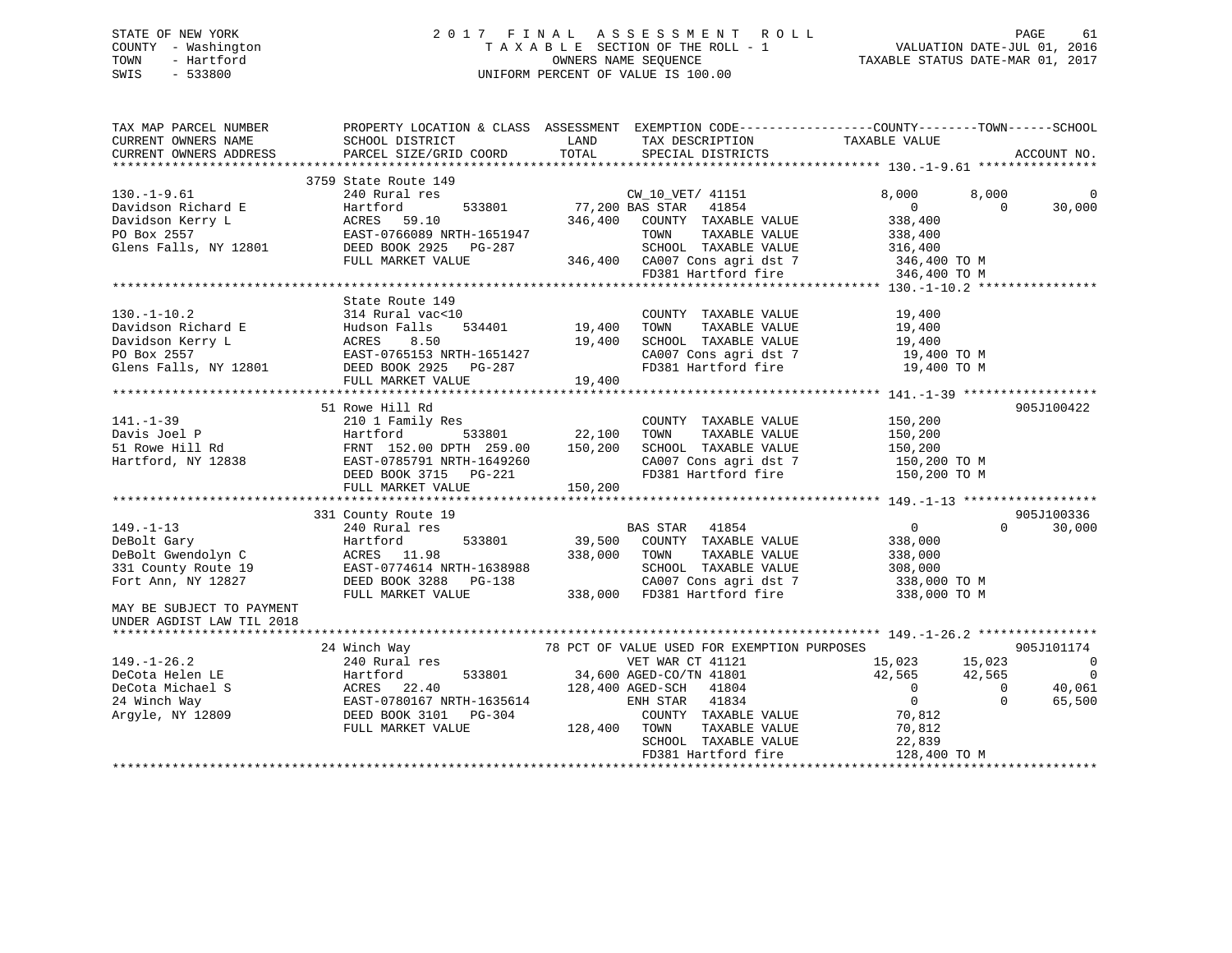### STATE OF NEW YORK 2 0 1 7 F I N A L A S S E S S M E N T R O L L PAGE 62 COUNTY - Washington T A X A B L E SECTION OF THE ROLL - 1 VALUATION DATE-JUL 01, 2016 TOWN - Hartford **TAXABLE STATUS DATE-MAR 01, 2017** SWIS - 533800 UNIFORM PERCENT OF VALUE IS 100.00

| TAX MAP PARCEL NUMBER<br>CURRENT OWNERS NAME                                                                    | PROPERTY LOCATION & CLASS ASSESSMENT<br>SCHOOL DISTRICT                                                                                  | LAND                         | EXEMPTION CODE----------------COUNTY-------TOWN------SCHOOL<br>TAX DESCRIPTION                                                                 | TAXABLE VALUE                                                                   |                                            |
|-----------------------------------------------------------------------------------------------------------------|------------------------------------------------------------------------------------------------------------------------------------------|------------------------------|------------------------------------------------------------------------------------------------------------------------------------------------|---------------------------------------------------------------------------------|--------------------------------------------|
| CURRENT OWNERS ADDRESS<br>************************                                                              | PARCEL SIZE/GRID COORD                                                                                                                   | TOTAL                        | SPECIAL DISTRICTS                                                                                                                              |                                                                                 | ACCOUNT NO.                                |
|                                                                                                                 | State Route 196                                                                                                                          |                              |                                                                                                                                                |                                                                                 | 905J101109                                 |
| $140. - 1 - 10$<br>Delacruz Jesse Jr<br>Scuderi-Delacruz Alicia Ann<br>110 Rojcewicz Ln<br>Fort Ann, NY 12827   | 322 Rural vac>10<br>533801<br>Hartford<br>730/268 Hwy App<br>ACRES 11.90<br>EAST-0775271 NRTH-1645742<br>DEED BOOK 3423 PG-89            | 20,100<br>20,100             | COUNTY TAXABLE VALUE<br>TAXABLE VALUE<br>TOWN<br>SCHOOL TAXABLE VALUE<br>CA007 Cons agri dst 7<br>FD381 Hartford fire                          | 20,100<br>20,100<br>20,100<br>20,100 TO M<br>20,100 TO M                        |                                            |
|                                                                                                                 | FULL MARKET VALUE                                                                                                                        | 20,100                       |                                                                                                                                                |                                                                                 |                                            |
|                                                                                                                 |                                                                                                                                          |                              |                                                                                                                                                |                                                                                 |                                            |
| $140. - 1 - 12.1$<br>Delacruz Jesse Jr<br>Scuderi-Delacruz Alicia Ann<br>110 Rojcewicz Ln<br>Fort Ann, NY 12827 | 110 Rojcewicz Ln<br>210 1 Family Res<br>533801<br>Hartford<br>1.11<br>ACRES<br>EAST-0775294 NRTH-1643691<br>DEED BOOK 2544 PG-53         |                              | VET COM CT 41131<br>23,300 VET DIS CT 41141<br>178,300 BAS STAR 41854<br>COUNTY TAXABLE VALUE<br>TOWN<br>TAXABLE VALUE                         | 44,575<br>44,575<br>53,490<br>53,490<br>$\overline{0}$<br>80,235<br>80,235      | 905J101437<br>0<br>0<br>$\Omega$<br>30,000 |
|                                                                                                                 | FULL MARKET VALUE                                                                                                                        |                              | 178,300 SCHOOL TAXABLE VALUE<br>CA007 Cons agri dst 7<br>FD381 Hartford fire                                                                   | 148,300<br>178,300 TO M<br>178,300 TO M                                         |                                            |
|                                                                                                                 |                                                                                                                                          |                              |                                                                                                                                                |                                                                                 |                                            |
|                                                                                                                 | 30 Mcdougal Rd                                                                                                                           |                              |                                                                                                                                                |                                                                                 |                                            |
| $148. - 1 - 25.1$<br>Delisle Anthony J II<br>Delisle Verna L<br>30 McDougal Rd<br>Fort Ann, NY 12827            | 210 1 Family Res<br>Hartford<br>533801<br>LOT 2<br>897/249<br>ACRES<br>1.90<br>EAST-0766490 NRTH-1636481                                 | 346,400                      | BAS STAR 41854<br>25,700 COUNTY TAXABLE VALUE<br>TOWN<br>TAXABLE VALUE<br>SCHOOL TAXABLE VALUE<br>CA006 Cons agri dst 6<br>FD381 Hartford fire | $\overline{0}$<br>346,400<br>346,400<br>316,400<br>346,400 TO M<br>346,400 TO M | $\Omega$<br>30,000                         |
|                                                                                                                 | DEED BOOK 3378 PG-131<br>FULL MARKET VALUE                                                                                               | 346,400                      |                                                                                                                                                |                                                                                 |                                            |
|                                                                                                                 | 7201 State Route 40                                                                                                                      |                              |                                                                                                                                                |                                                                                 | 905J101114                                 |
| $149. - 1 - 37.2$<br>Deluca Lucy<br>Cavallari Vito<br>7201 State Route 40<br>Argyle, NY 12809                   | 240 Rural res<br>Hartford<br>533801<br>ACRES<br>59.30<br>EAST-0772648 NRTH-1636179<br>DEED BOOK 473<br>PG-177<br>FULL MARKET VALUE       | 64,000<br>150,000<br>150,000 | BAS STAR 41854<br>COUNTY TAXABLE VALUE<br>TOWN<br>TAXABLE VALUE<br>SCHOOL TAXABLE VALUE<br>CA006 Cons agri dst 6<br>FD381 Hartford fire        | $\overline{0}$<br>150,000<br>150,000<br>120,000<br>150,000 TO M<br>150,000 TO M | 30,000<br>$\Omega$                         |
|                                                                                                                 |                                                                                                                                          |                              |                                                                                                                                                |                                                                                 |                                            |
| $141. - 3 - 55$<br>Demarsh Tina M<br>81 Old West Rd<br>Gansevoort, NY 12831                                     | 66 Deer Run Way<br>210 1 Family Res<br>533801<br>Hartford<br>LOT 6<br>8.11<br>ACRES<br>EAST-0783056 NRTH-1643152<br>DEED BOOK 2643 PG-16 | 50,000<br>208,300            | COUNTY TAXABLE VALUE<br>TOWN<br>TAXABLE VALUE<br>SCHOOL TAXABLE VALUE<br>FD381 Hartford fire                                                   | 208,300<br>208,300<br>208,300<br>208,300 TO M                                   | 905J101347                                 |
|                                                                                                                 | FULL MARKET VALUE                                                                                                                        | 208,300                      |                                                                                                                                                |                                                                                 |                                            |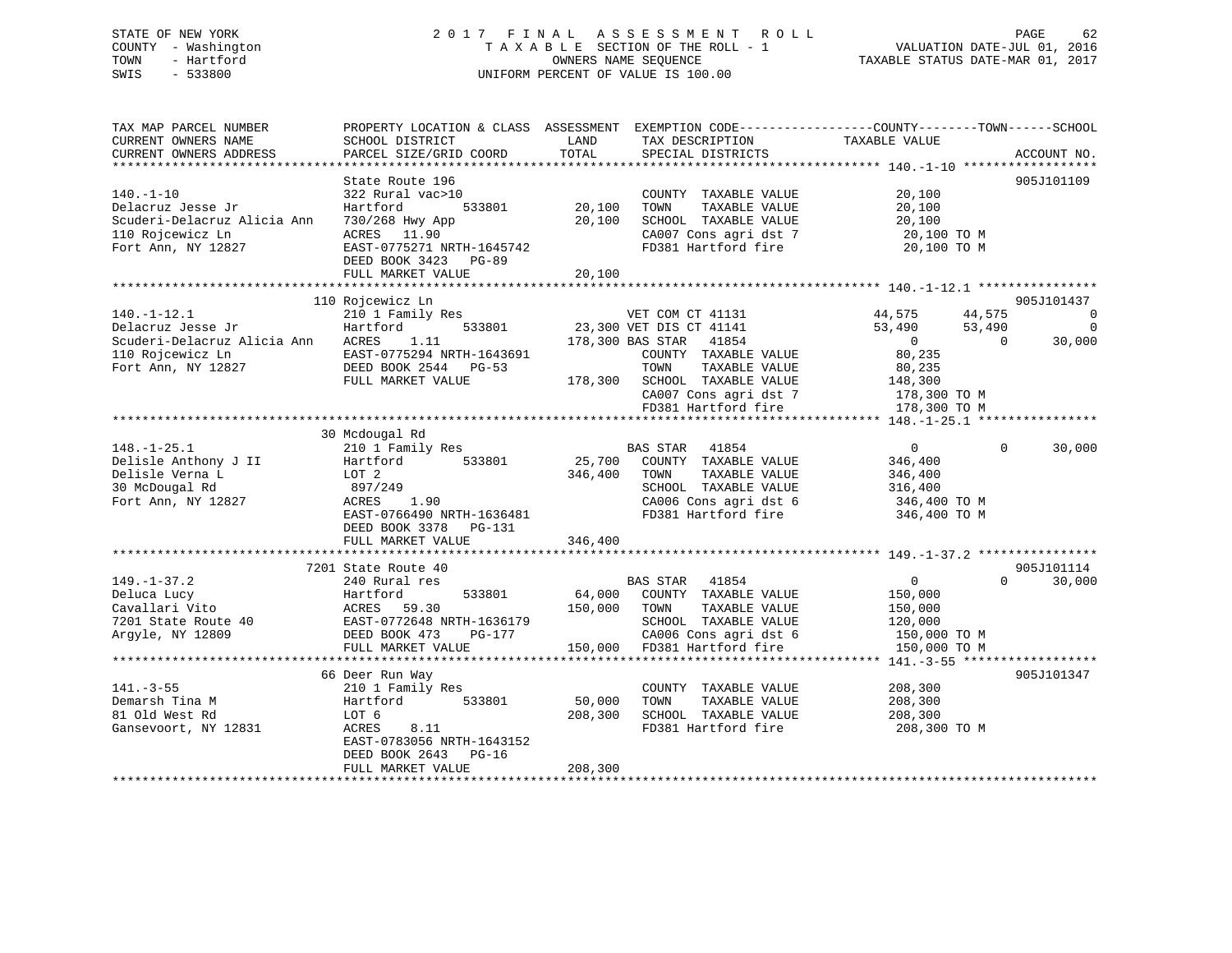### STATE OF NEW YORK 2 0 1 7 F I N A L A S S E S S M E N T R O L L PAGE 63 COUNTY - Washington T A X A B L E SECTION OF THE ROLL - 1 VALUATION DATE-JUL 01, 2016 TOWN - Hartford **TAXABLE STATUS DATE-MAR 01, 2017** SWIS - 533800 UNIFORM PERCENT OF VALUE IS 100.00

| TAX MAP PARCEL NUMBER<br>CURRENT OWNERS NAME<br>CURRENT OWNERS ADDRESS | PROPERTY LOCATION & CLASS ASSESSMENT EXEMPTION CODE----------------COUNTY-------TOWN-----SCHOOL<br>SCHOOL DISTRICT<br>PARCEL SIZE/GRID COORD | LAND<br>TOTAL   | TAX DESCRIPTION TAXABLE VALUE<br>SPECIAL DISTRICTS    |                                                                         |          | ACCOUNT NO.    |
|------------------------------------------------------------------------|----------------------------------------------------------------------------------------------------------------------------------------------|-----------------|-------------------------------------------------------|-------------------------------------------------------------------------|----------|----------------|
|                                                                        |                                                                                                                                              |                 |                                                       |                                                                         |          |                |
|                                                                        | 59 Dick Hill Rd                                                                                                                              |                 |                                                       |                                                                         | $\Omega$ | 905J100375     |
| $141. - 1 - 66.1$                                                      | 210 1 Family Res                                                                                                                             |                 | <b>BAS STAR</b><br>41854                              | $\overline{0}$                                                          |          | 30,000         |
| Dessaint Jeffrey W<br>59 Dick Hill Rd                                  | 533801<br>Hartford<br>7.30                                                                                                                   | 41,900          | COUNTY TAXABLE VALUE                                  | 217,900                                                                 |          |                |
|                                                                        | ACRES                                                                                                                                        | 217,900         | TAXABLE VALUE<br>TOWN<br>SCHOOL TAXABLE VALUE         | 217,900                                                                 |          |                |
| Granville, NY 12832                                                    | EAST-0787862 NRTH-1648144                                                                                                                    |                 | CA007 Cons agri dst 7                                 | 187,900                                                                 |          |                |
|                                                                        | DEED BOOK 489<br>PG-807<br>FULL MARKET VALUE                                                                                                 |                 | 217,900 FD381 Hartford fire                           | 217,900 TO M<br>217,900 TO M                                            |          |                |
|                                                                        |                                                                                                                                              |                 |                                                       |                                                                         |          |                |
|                                                                        |                                                                                                                                              |                 |                                                       |                                                                         |          |                |
|                                                                        | 5 Skyview Meadows Ln                                                                                                                         |                 |                                                       |                                                                         |          | 905J101081     |
| $141. - 1 - 70.2$                                                      | 210 1 Family Res                                                                                                                             |                 | ENH STAR<br>41834                                     | $\overline{0}$                                                          | $\Omega$ | 65,500         |
| Dessaint Raymond G                                                     | Hartford<br>9.71 BANK                                                                                                                        |                 | 533801 33,700 COUNTY TAXABLE VALUE                    | 149,700                                                                 |          |                |
| Dessaint Linda J<br>5 Skyview Meadows Ln EAST-0786734 NRTH-1647982     | ACRES<br>185                                                                                                                                 | 149,700         | TOWN<br>TAXABLE VALUE                                 | 149,700                                                                 |          |                |
|                                                                        |                                                                                                                                              |                 | SCHOOL TAXABLE VALUE                                  | 84,200<br>149,700 TO M                                                  |          |                |
| Granville, NY 12832                                                    | DEED BOOK 892<br>PG-297                                                                                                                      |                 |                                                       |                                                                         |          |                |
|                                                                        | FULL MARKET VALUE                                                                                                                            |                 | CAUU / Cons agri dst 7<br>149,700 FD381 Hartford fire | 149,700 TO M                                                            |          |                |
|                                                                        |                                                                                                                                              |                 |                                                       |                                                                         |          |                |
|                                                                        | 5521 County Route 30                                                                                                                         |                 |                                                       |                                                                         |          | 905J100172     |
| $150. - 1 - 4$                                                         | 210 1 Family Res                                                                                                                             |                 | COUNTY TAXABLE VALUE                                  | 117,200                                                                 |          |                |
| Dewey Michael A                                                        | Hartford                                                                                                                                     | 533801 18,600   | TAXABLE VALUE<br>TOWN                                 | 117,200                                                                 |          |                |
| 5521 State Route 40                                                    | FRNT 155.00 DPTH 170.00                                                                                                                      | 117,200         | SCHOOL TAXABLE VALUE                                  | 117,200                                                                 |          |                |
| Argyle, NY 12809                                                       | EAST-0789058 NRTH-1641711                                                                                                                    |                 | CA008 Cons agri dst 8                                 | 117,200 TO M                                                            |          |                |
|                                                                        | DEED BOOK 538<br>PG-132                                                                                                                      |                 |                                                       | FD381 Hartford fire 117,200 TO M                                        |          |                |
|                                                                        | FULL MARKET VALUE                                                                                                                            | 117,200         |                                                       |                                                                         |          |                |
|                                                                        |                                                                                                                                              |                 |                                                       |                                                                         |          |                |
|                                                                        | County Route 30                                                                                                                              |                 |                                                       |                                                                         |          | 905J100699     |
| $150. - 1 - 5$                                                         | 312 Vac w/imprv                                                                                                                              |                 | COUNTY TAXABLE VALUE                                  | 5,900                                                                   |          |                |
| Dewey Michael A                                                        | Hartford<br>533801                                                                                                                           | 4,300           | TOWN<br>TAXABLE VALUE                                 | 5,900                                                                   |          |                |
| 5521 State Route 40                                                    | FRNT 71.00 DPTH 201.00                                                                                                                       | 5,900           | SCHOOL TAXABLE VALUE                                  | 5,900<br>SCHOOL TAXABLE VALUE 5,900<br>CA008 Cons agri dst 8 5,900 TO M |          |                |
| Argyle, NY 12809                                                       | EAST-0788991 NRTH-1641792                                                                                                                    |                 | FD381 Hartford fire                                   |                                                                         |          |                |
|                                                                        | DEED BOOK 1754 PG-105                                                                                                                        |                 |                                                       | 5,900 TO M                                                              |          |                |
|                                                                        | FULL MARKET VALUE                                                                                                                            | 5,900           |                                                       |                                                                         |          |                |
|                                                                        |                                                                                                                                              |                 |                                                       |                                                                         |          | 905J101046     |
|                                                                        | 58 Hastings Rd                                                                                                                               |                 | 73 PCT OF VALUE USED FOR EXEMPTION PURPOSES           |                                                                         | 19,382   |                |
| $132. - 1 - 11.2$                                                      | 281 Multiple res<br>533801                                                                                                                   |                 | VET COM CT 41131                                      | 19,382<br>$\Omega$                                                      | $\Omega$ | $\overline{0}$ |
| Dewey Milton M LE                                                      | Hartford                                                                                                                                     | 13,400 ENH STAR | 41834                                                 | $\overline{0}$                                                          |          | 65,500         |
| Blackstone Cindy M                                                     | BLA 764/233                                                                                                                                  |                 | 106,200 B STAR MH 41864                               | 86,818                                                                  | $\Omega$ | 28,000         |
| PO Box 4                                                               | 2 Star exemptions                                                                                                                            |                 | COUNTY TAXABLE VALUE                                  |                                                                         |          |                |
| Hartford, NY 12828                                                     | ACRES<br>2.00<br>EAST-0787358 NRTH-1656868                                                                                                   |                 | TAXABLE VALUE<br>TOWN<br>SCHOOL TAXABLE VALUE         | 86,818<br>12,700                                                        |          |                |
|                                                                        |                                                                                                                                              |                 |                                                       |                                                                         |          |                |
|                                                                        | DEED BOOK 3561 PG-48                                                                                                                         | 106,200         | CA007 Cons agri dst 7<br>FD381 Hartford fire          | 106,200 TO M                                                            |          |                |
|                                                                        | FULL MARKET VALUE                                                                                                                            |                 |                                                       | 106,200 TO M                                                            |          |                |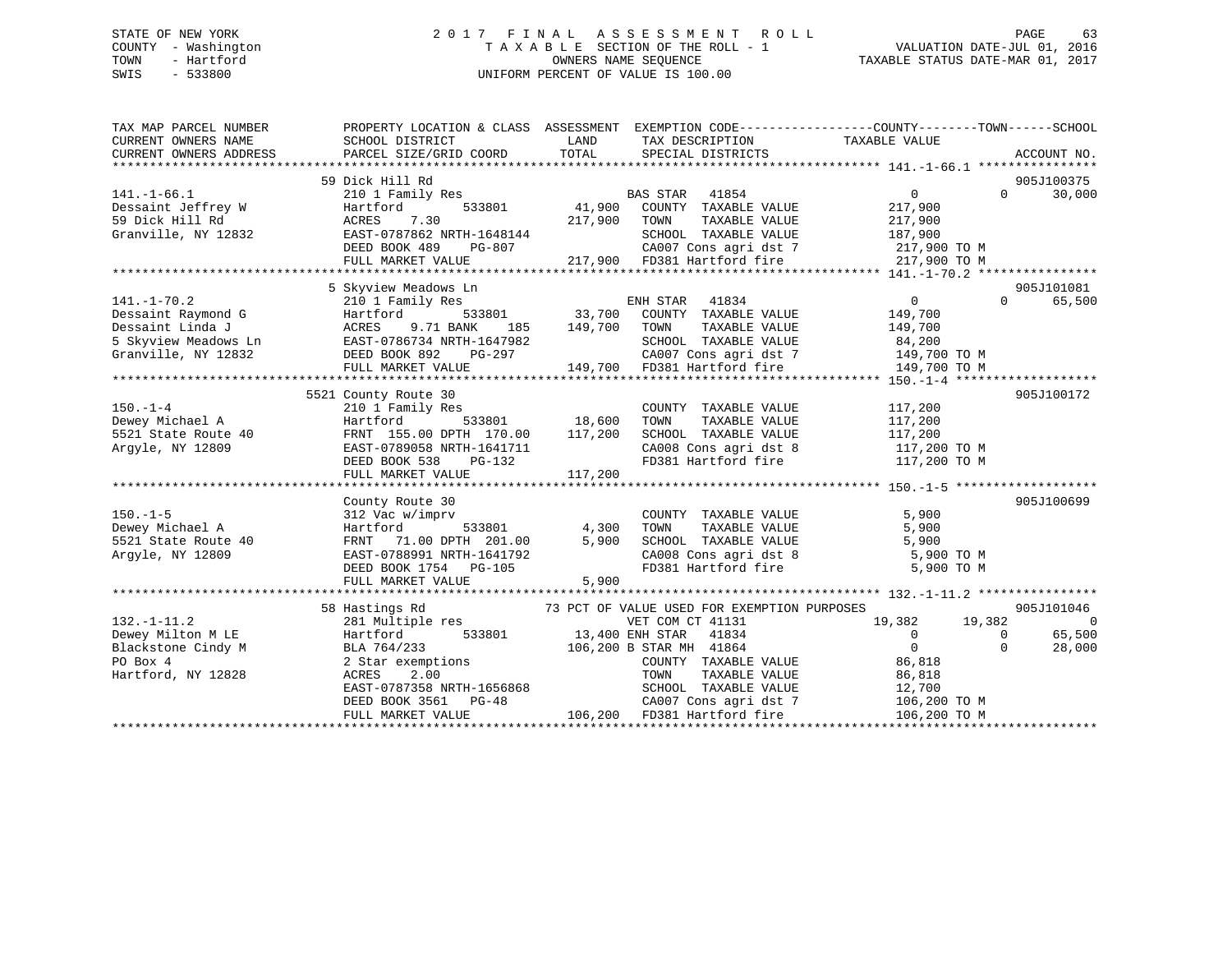### STATE OF NEW YORK 2 0 1 7 F I N A L A S S E S S M E N T R O L L PAGE 64 COUNTY - Washington T A X A B L E SECTION OF THE ROLL - 1 VALUATION DATE-JUL 01, 2016 TOWN - Hartford **TAXABLE STATUS DATE-MAR 01, 2017** SWIS - 533800 UNIFORM PERCENT OF VALUE IS 100.00

| TAX MAP PARCEL NUMBER<br>CURRENT OWNERS NAME<br>CURRENT OWNERS ADDRESS                          | PROPERTY LOCATION & CLASS ASSESSMENT<br>SCHOOL DISTRICT<br>PARCEL SIZE/GRID COORD                                                                                                 | LAND<br>TOTAL                | EXEMPTION CODE-----------------COUNTY-------TOWN------SCHOOL<br>TAX DESCRIPTION<br>SPECIAL DISTRICTS                                              | TAXABLE VALUE                                                                 | ACCOUNT NO.                      |
|-------------------------------------------------------------------------------------------------|-----------------------------------------------------------------------------------------------------------------------------------------------------------------------------------|------------------------------|---------------------------------------------------------------------------------------------------------------------------------------------------|-------------------------------------------------------------------------------|----------------------------------|
| $150. - 1 - 23.3$<br>Dewey Scott H<br>Dewey Arlene B<br>340 Pope Hill Rd<br>Granville, NY 12832 | 340 Pope Hill Rd<br>210 1 Family Res<br>Hartford<br>533801<br>LOT 3<br>ACRES<br>5.02<br>EAST-0784559 NRTH-1632120<br>DEED BOOK 763<br>PG-142<br>FULL MARKET VALUE                 | 35,100<br>102,800<br>102,800 | COUNTY TAXABLE VALUE<br>TOWN<br>TAXABLE VALUE<br>SCHOOL TAXABLE VALUE<br>FD381 Hartford fire                                                      | 102,800<br>102,800<br>102,800<br>102,800 TO M                                 |                                  |
| $150. - 1 - 23.4$<br>Dewey Scott H<br>Dewey Arlene B<br>340 Pope Hill Rd<br>Granville, NY 12832 | Pope Hill Rd<br>314 Rural vac<10<br>533801<br>Hartford<br>LOT 2B<br>ACRES<br>3.14<br>EAST-0784207 NRTH-1632055<br>DEED BOOK 2564 PG-6<br>FULL MARKET VALUE                        | 19,400<br>19,400<br>19,400   | COUNTY TAXABLE VALUE<br>TOWN<br>TAXABLE VALUE<br>SCHOOL TAXABLE VALUE<br>FD381 Hartford fire                                                      | 19,400<br>19,400<br>19,400<br>19,400 TO M                                     |                                  |
| $141. - 1 - 43.1$<br>Deyoe Michael J<br>Deyoe Joanne L<br>12 Rowe Hill Rd<br>Hartford, NY 12838 | 12 Rowe Hill Rd<br>210 1 Family Res<br>533801<br>Hartford<br>4.47<br>ACRES<br>EAST-0786420 NRTH-1648498<br>DEED BOOK 923<br><b>PG-92</b>                                          | 32,400<br>279,000            | BAS STAR 41854<br>COUNTY TAXABLE VALUE<br>TOWN<br>TAXABLE VALUE<br>SCHOOL TAXABLE VALUE<br>CA007 Cons agri dst 7                                  | $\overline{0}$<br>279,000<br>279,000<br>249,000<br>279,000 TO M               | 905J101327<br>30,000<br>$\Omega$ |
|                                                                                                 | FULL MARKET VALUE                                                                                                                                                                 |                              | 279,000 FD381 Hartford fire                                                                                                                       | 279,000 TO M                                                                  |                                  |
| $141. - 3 - 29$<br>Dibble Daniel W<br>5641 County Route 30<br>Granville, NY 12832               | 5641 County Route 30<br>210 1 Family Res<br>533801<br>Hartford<br>LOT 1<br>ACRES<br>5.13 BANK<br>185<br>EAST-0787468 NRTH-1644245<br>DEED BOOK 858<br>PG-272<br>FULL MARKET VALUE | 35,400<br>166,800<br>166,800 | <b>BAS STAR</b><br>41854<br>COUNTY TAXABLE VALUE<br>TOWN<br>TAXABLE VALUE<br>SCHOOL TAXABLE VALUE<br>CA008 Cons agri dst 8<br>FD381 Hartford fire | $\mathsf{O}$<br>166,800<br>166,800<br>136,800<br>166,800 TO M<br>166,800 TO M | 905J100576<br>$\Omega$<br>30,000 |
| $141. - 3 - 29.3$<br>Dibble Daniel W<br>5641 County Route 30<br>Granville, NY 12832             | County Route 30<br>314 Rural vac<10<br>533801<br>Hartford<br>LOT 2<br>ACRES<br>7.73<br>EAST-0787324 NRTH-1643795<br>DEED BOOK 2402<br>PG-312<br>FULL MARKET VALUE                 | 29,000<br>29,000<br>29,000   | COUNTY TAXABLE VALUE<br>TOWN<br>TAXABLE VALUE<br>SCHOOL TAXABLE VALUE<br>CA008 Cons agri dst 8<br>FD381 Hartford fire                             | 29,000<br>29,000<br>29,000<br>29,000 TO M<br>29,000 TO M                      |                                  |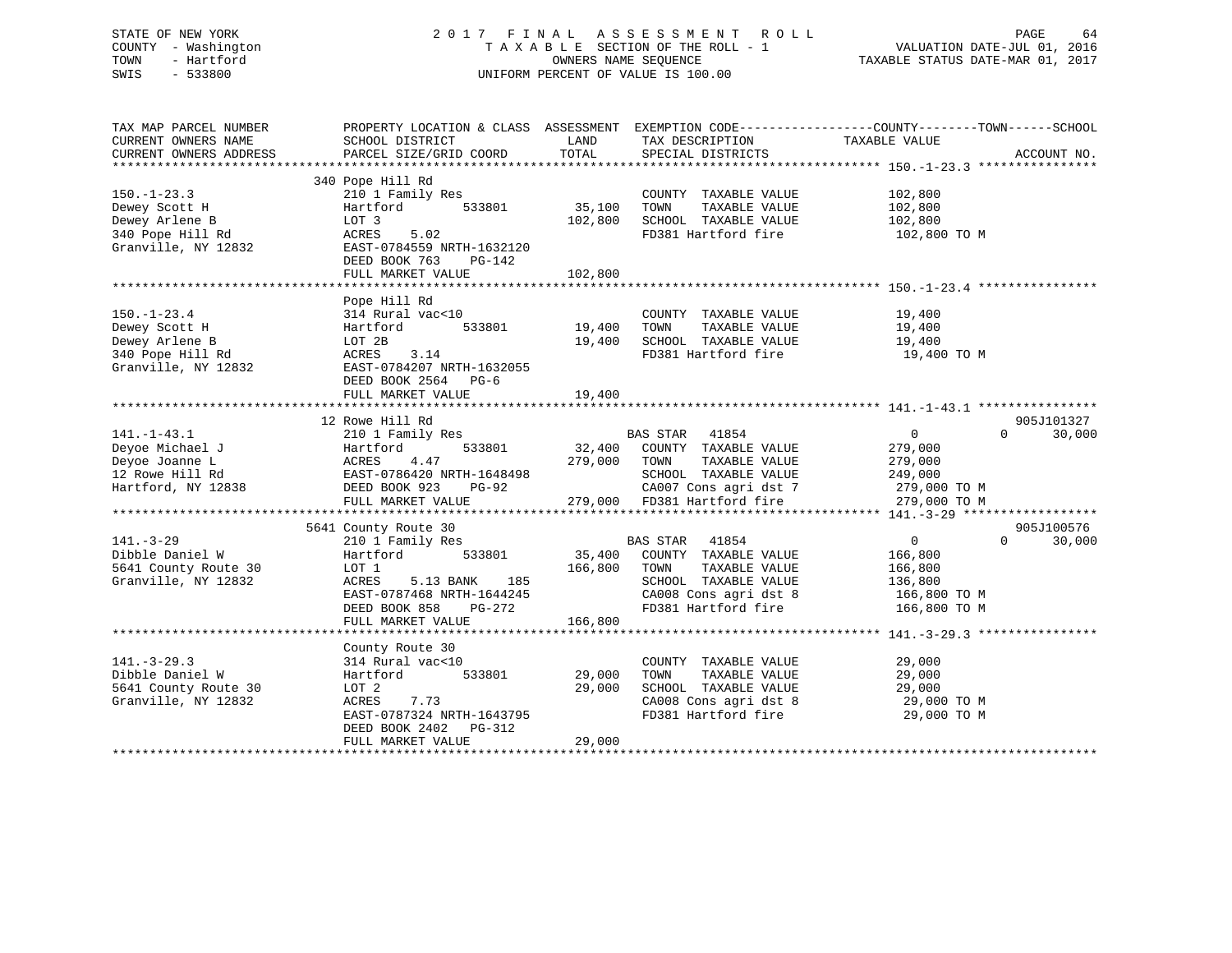### STATE OF NEW YORK 2 0 1 7 F I N A L A S S E S S M E N T R O L L PAGE 65 COUNTY - Washington T A X A B L E SECTION OF THE ROLL - 1 VALUATION DATE-JUL 01, 2016 TOWN - Hartford **TAXABLE STATUS DATE-MAR 01, 2017** SWIS - 533800 UNIFORM PERCENT OF VALUE IS 100.00

| TAX MAP PARCEL NUMBER<br>CURRENT OWNERS NAME<br>CURRENT OWNERS ADDRESS                                                                                                                                                                                   | PROPERTY LOCATION & CLASS ASSESSMENT EXEMPTION CODE---------------COUNTY-------TOWN-----SCHOOL<br>SCHOOL DISTRICT<br>PARCEL SIZE/GRID COORD | LAND<br>TOTAL | TAX DESCRIPTION TAXABLE VALUE SPECIAL DISTRICTS                                   |                                    | ACCOUNT NO.        |
|----------------------------------------------------------------------------------------------------------------------------------------------------------------------------------------------------------------------------------------------------------|---------------------------------------------------------------------------------------------------------------------------------------------|---------------|-----------------------------------------------------------------------------------|------------------------------------|--------------------|
|                                                                                                                                                                                                                                                          |                                                                                                                                             |               |                                                                                   |                                    |                    |
|                                                                                                                                                                                                                                                          | 1486 Baldwin Corners Rd                                                                                                                     |               |                                                                                   |                                    |                    |
| $122. - 1 - 33.6$                                                                                                                                                                                                                                        | 210 1 Family Res                                                                                                                            |               | ENH STAR 41834<br>801 37,900 COUNTY TAXABLE VALUE                                 | $0 \qquad \qquad$                  | $\Omega$<br>65,500 |
|                                                                                                                                                                                                                                                          |                                                                                                                                             |               |                                                                                   | 156,700                            |                    |
|                                                                                                                                                                                                                                                          | 156,700 TOWN                                                                                                                                |               | TAXABLE VALUE                                                                     | 156,700                            |                    |
|                                                                                                                                                                                                                                                          |                                                                                                                                             |               | SCHOOL TAXABLE VALUE                                                              | 91,200                             |                    |
| Pickinson Dennis C<br>Dickinson Dennis C<br>Dickinson Linda A<br>27,900<br>1486 Baldwin Corners Rd<br>Fort Ann, NY 12827<br>ELEM BOOK 2070<br>DEED BOOK 2070<br>DEED BOOK 2070<br>PG-261<br>TH-1662478<br>Fort Ann, NY 12827<br>DEED BOOK 2070<br>PG-261 |                                                                                                                                             |               |                                                                                   | CA007 Cons agri dst 7 156,700 TO M |                    |
|                                                                                                                                                                                                                                                          | FULL MARKET VALUE                                                                                                                           |               | 156,700 FD381 Hartford fire                                                       | 156,700 TO M                       |                    |
|                                                                                                                                                                                                                                                          |                                                                                                                                             |               |                                                                                   |                                    |                    |
|                                                                                                                                                                                                                                                          | 71 Marlboro Country Rd                                                                                                                      |               |                                                                                   |                                    | 905J101091         |
| $141. - 3 - 24.5$                                                                                                                                                                                                                                        | 210 1 Family Res                                                                                                                            |               | <b>BAS STAR</b> 41854                                                             | $\overline{0}$                     | 30,000<br>$\Omega$ |
|                                                                                                                                                                                                                                                          |                                                                                                                                             |               | Y Res<br>533801 37,700 COUNTY TAXABLE VALUE<br>533801 37,700 COUNTY TAXABLE VALUE | 174,300                            |                    |
|                                                                                                                                                                                                                                                          |                                                                                                                                             |               |                                                                                   | 174,300                            |                    |
|                                                                                                                                                                                                                                                          |                                                                                                                                             |               | SCHOOL TAXABLE VALUE 144,300                                                      |                                    |                    |
| Find Margaret A<br>Didas Margaret A<br>Didas J Stephen Margaret A<br>T1 Marlboro Country Rd<br>Hartford, NY 12838<br>ERST-0786404 NRTH-1643106<br>Hartford, NY 12838<br>PULL MARKET VALUE                                                                |                                                                                                                                             |               | FD381 Hartford fire                                                               | 174,300 TO M                       |                    |
|                                                                                                                                                                                                                                                          | FULL MARKET VALUE                                                                                                                           | 174,300       |                                                                                   |                                    |                    |
|                                                                                                                                                                                                                                                          |                                                                                                                                             |               |                                                                                   |                                    |                    |
|                                                                                                                                                                                                                                                          | 23 Acorn Hill Way                                                                                                                           |               |                                                                                   |                                    | 905J100144         |
| $150. - 1 - 40$                                                                                                                                                                                                                                          | 210 1 Family Res                                                                                                                            |               |                                                                                   | $\overline{0}$                     | $\Omega$<br>65,500 |
| Dillon Robert E                                                                                                                                                                                                                                          |                                                                                                                                             |               | ENH STAR 41834<br>45,800 COUNTY TAXABLE VALUE                                     | 162,700                            |                    |
| PO Box 5                                                                                                                                                                                                                                                 | LOT 1                                                                                                                                       | 162,700 TOWN  |                                                                                   | TAXABLE VALUE 162,700              |                    |
| Hartford, NY 12838                                                                                                                                                                                                                                       | ACRES<br>8.21                                                                                                                               |               | SCHOOL TAXABLE VALUE                                                              | 97,200                             |                    |
|                                                                                                                                                                                                                                                          | EAST-0782651 NRTH-1639874                                                                                                                   |               |                                                                                   | FD381 Hartford fire 162,700 TO M   |                    |
|                                                                                                                                                                                                                                                          | DEED BOOK 518<br>PG-330                                                                                                                     |               |                                                                                   |                                    |                    |
|                                                                                                                                                                                                                                                          | FULL MARKET VALUE                                                                                                                           | 162,700       |                                                                                   |                                    |                    |
|                                                                                                                                                                                                                                                          |                                                                                                                                             |               |                                                                                   |                                    |                    |
|                                                                                                                                                                                                                                                          | Gilchrist Hill Rd                                                                                                                           |               |                                                                                   |                                    | 905J101287         |
| $150. - 1 - 50$                                                                                                                                                                                                                                          | 314 Rural vac<10                                                                                                                            |               | COUNTY TAXABLE VALUE 16,300                                                       |                                    |                    |
| Dillon Robert E                                                                                                                                                                                                                                          | Hartford 533801                                                                                                                             | 16,300 TOWN   | TAXABLE VALUE                                                                     | 16,300                             |                    |
| PO Box 5                                                                                                                                                                                                                                                 | LOT 3                                                                                                                                       | 16,300        | SCHOOL TAXABLE VALUE 16,300                                                       |                                    |                    |
| Hartford, NY 12838                                                                                                                                                                                                                                       | ACRES 6.60                                                                                                                                  |               | FD381 Hartford fire                                                               | 16,300 TO M                        |                    |
|                                                                                                                                                                                                                                                          | EAST-0783247 NRTH-1639642                                                                                                                   |               |                                                                                   |                                    |                    |
|                                                                                                                                                                                                                                                          | DEED BOOK 836<br>PG-322                                                                                                                     |               |                                                                                   |                                    |                    |
|                                                                                                                                                                                                                                                          | FULL MARKET VALUE                                                                                                                           | 16,300        |                                                                                   |                                    |                    |
|                                                                                                                                                                                                                                                          |                                                                                                                                             |               |                                                                                   |                                    |                    |
|                                                                                                                                                                                                                                                          | 5 Smith Ln                                                                                                                                  |               |                                                                                   |                                    | 905J100175         |
| $148. - 1 - 16$                                                                                                                                                                                                                                          | 240 Rural res                                                                                                                               |               | COUNTY TAXABLE VALUE                                                              | 130,500                            |                    |
|                                                                                                                                                                                                                                                          | 533801<br>Hartford                                                                                                                          | 94,300        | TAXABLE VALUE<br>TOWN                                                             | 130,500                            |                    |
|                                                                                                                                                                                                                                                          | ACRES 63.20                                                                                                                                 | 130,500       | SCHOOL TAXABLE VALUE 130,500                                                      |                                    |                    |
| Doetsch Francis B LE<br>Graham Joan M<br>5 Smith Ln<br>Argyle, NY 12809                                                                                                                                                                                  | EAST-0768858 NRTH-1635181                                                                                                                   |               |                                                                                   | 130,500 TO M                       |                    |
|                                                                                                                                                                                                                                                          | DEED BOOK 3228<br>PG-291                                                                                                                    |               | CA006 Cons agri dst 6<br>FD381 Hartford fire                                      | 130,500 TO M                       |                    |
|                                                                                                                                                                                                                                                          | FULL MARKET VALUE                                                                                                                           | 130,500       |                                                                                   |                                    |                    |
| MAY BE SUBJECT TO PAYMENT                                                                                                                                                                                                                                |                                                                                                                                             |               |                                                                                   |                                    |                    |
| UNDER AGDIST LAW TIL 2020                                                                                                                                                                                                                                |                                                                                                                                             |               |                                                                                   |                                    |                    |
|                                                                                                                                                                                                                                                          |                                                                                                                                             |               |                                                                                   |                                    |                    |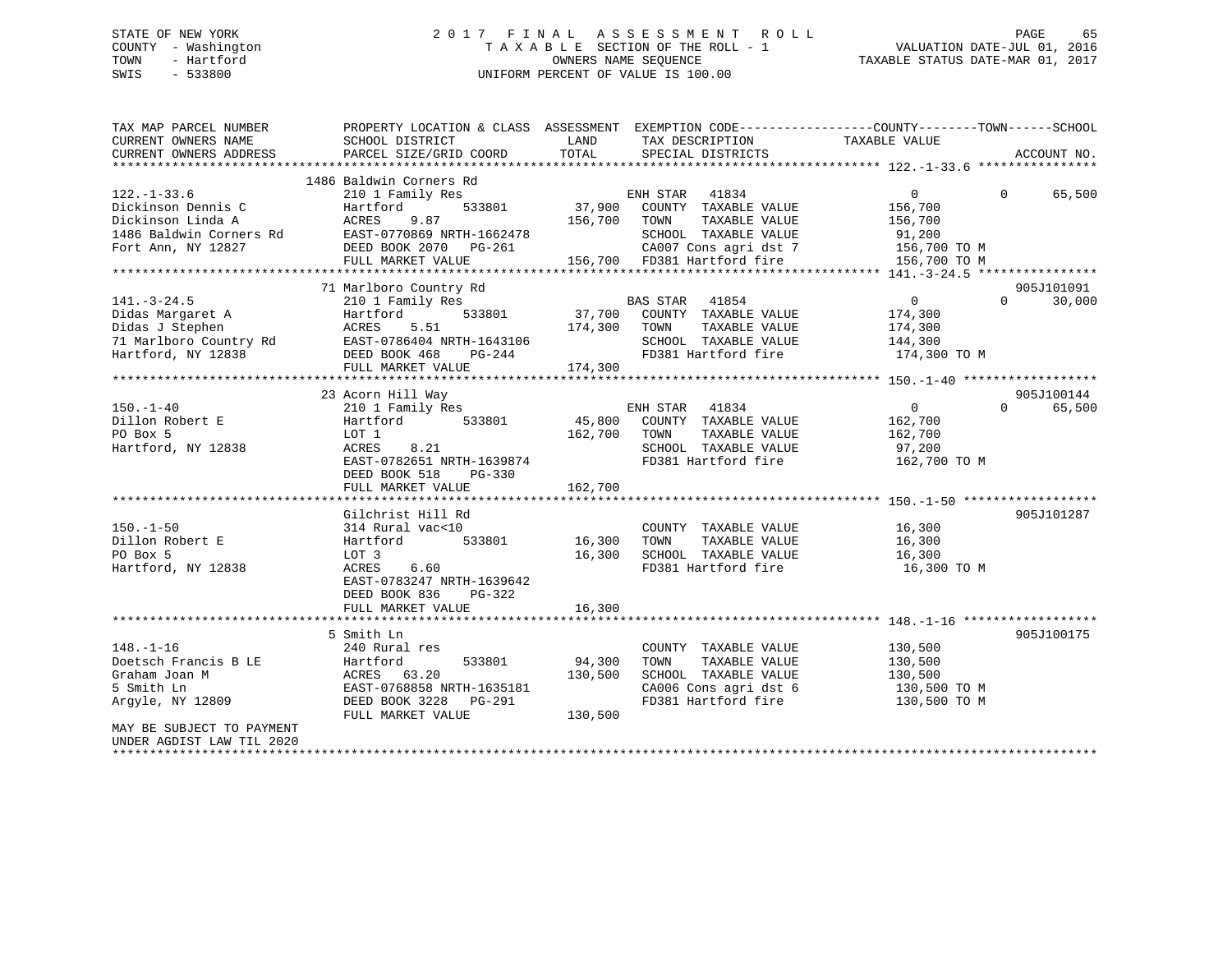| STATE OF NEW YORK |                     | 2017 FINAL ASSESSMENT ROLL |                                    |                                  | PAGE | 66 |
|-------------------|---------------------|----------------------------|------------------------------------|----------------------------------|------|----|
|                   | COUNTY - Washington |                            | TAXABLE SECTION OF THE ROLL - 1    | VALUATION DATE-JUL 01, 2016      |      |    |
| TOWN              | - Hartford          |                            | OWNERS NAME SEOUENCE               | TAXABLE STATUS DATE-MAR 01, 2017 |      |    |
| SWIS              | - 533800            |                            | UNIFORM PERCENT OF VALUE IS 100.00 |                                  |      |    |
|                   |                     |                            |                                    |                                  |      |    |
|                   |                     |                            |                                    |                                  |      |    |

| TAX MAP PARCEL NUMBER<br>CURRENT OWNERS NAME                                                                                               | PROPERTY LOCATION & CLASS ASSESSMENT EXEMPTION CODE---------------COUNTY-------TOWN------SCHOOL<br>SCHOOL DISTRICT                                                                                                 | LAND               | TAX DESCRIPTION                                                                                                                    | TAXABLE VALUE                                                   |                    |
|--------------------------------------------------------------------------------------------------------------------------------------------|--------------------------------------------------------------------------------------------------------------------------------------------------------------------------------------------------------------------|--------------------|------------------------------------------------------------------------------------------------------------------------------------|-----------------------------------------------------------------|--------------------|
| CURRENT OWNERS ADDRESS                                                                                                                     | PARCEL SIZE/GRID COORD                                                                                                                                                                                             | TOTAL              | SPECIAL DISTRICTS                                                                                                                  |                                                                 | ACCOUNT NO.        |
|                                                                                                                                            |                                                                                                                                                                                                                    |                    |                                                                                                                                    |                                                                 |                    |
| $150. - 1 - 47$<br>Dolderer Theodore<br>Dolderer Nancy<br>97-15 76th St<br>Ozone Park, NY 11416                                            | 360 Gilchrist Hill Rd<br>240 Rural res<br>533801 54,000<br>Hartford<br>528/200 531/174 533/149 192,800<br>572/125 866/64<br>ACRES 17.20<br>EAST-0783599 NRTH-1640478<br>DEED BOOK 3024 PG-126<br>FULL MARKET VALUE | 192,800            | COUNTY TAXABLE VALUE 192,800<br>TOWN<br>TAXABLE VALUE<br>SCHOOL TAXABLE VALUE<br>FD381 Hartford fire                               | 192,800<br>192,800<br>192,800 TO M                              | 905J101233         |
|                                                                                                                                            |                                                                                                                                                                                                                    |                    |                                                                                                                                    |                                                                 |                    |
| $149. - 1 - 1$<br>Donaldson Paul P<br>3360 State Route 196<br>Fort Ann, NY 12827<br>MAY BE SUBJECT TO PAYMENT<br>UNDER AGDIST LAW TIL 2023 | State Route 196<br>323 Vacant rural<br>533801<br>Hartford<br>sub div 12299<br>ACRES 63.16<br>EAST-0770477 NRTH-1640154<br>DEED BOOK 462<br>PG-691<br>FULL MARKET VALUE                                             | 74,800<br>74,800   | COUNTY TAXABLE VALUE 74,800<br>TOWN<br>TAXABLE VALUE<br>74,800 SCHOOL TAXABLE VALUE<br>FD381 Hartford fire 74,800 TO M             | 74,800<br>74,800                                                | 905J100176         |
|                                                                                                                                            | 3360 State Route 196                                                                                                                                                                                               |                    |                                                                                                                                    |                                                                 |                    |
| $149. - 1 - 1.2$<br>Donaldson Paul P<br>3360 State Route 196<br>Fort Ann, NY 12827                                                         | 210 1 Family Res<br>Hartford 533801<br>Subdiv 12299 Lot 1<br>ACRES<br>4.92<br>EAST-0769769 NRTH-1641284<br>DEED BOOK 462<br>PG-691                                                                                 |                    | ENH STAR 41834<br>34,800 COUNTY TAXABLE VALUE<br>194,800 TOWN TAXABLE VALUE<br>SCHOOL TAXABLE VALUE 129,300<br>FD381 Hartford fire | $\overline{0}$<br>194,800<br>194,800<br>194,800 TO M            | 65,500<br>$\Omega$ |
|                                                                                                                                            | FULL MARKET VALUE                                                                                                                                                                                                  | 194,800            |                                                                                                                                    |                                                                 |                    |
| $149. - 1 - 1.3$<br>Donaldson Paul P<br>3360 State Route 196<br>Fort Ann, NY 12827                                                         | State Route 196<br>323 Vacant rural<br>533801<br>Hartford<br>ACRES 22.82<br>EAST-0770638 NRTH-1641207<br>DEED BOOK 462<br>PG-691<br>FULL MARKET VALUE                                                              | 26,800<br>26,800   | COUNTY TAXABLE VALUE 26,800<br>TOWN<br>TAXABLE VALUE<br>26,800 SCHOOL TAXABLE VALUE<br>FD381 Hartford fire                         | 26,800<br>26,800<br>26,800 TO M                                 |                    |
|                                                                                                                                            |                                                                                                                                                                                                                    |                    |                                                                                                                                    |                                                                 |                    |
|                                                                                                                                            | 3302 State Route 196                                                                                                                                                                                               |                    |                                                                                                                                    |                                                                 |                    |
| $149. - 1 - 1.1$<br>Donaldson William R<br>3302 State Route 196<br>Fort Ann, NY 12827                                                      | 240 Rural res<br>533801<br>Hartford<br>ACRES 18.80<br>EAST-0769319 NRTH-1639840<br>DEED BOOK 2496 PG-219<br>FULL MARKET VALUE                                                                                      | 228,500<br>228,500 | BAS STAR 41854<br>49,100 COUNTY TAXABLE VALUE<br>TOWN<br>TAXABLE VALUE<br>SCHOOL TAXABLE VALUE<br>FD381 Hartford fire              | $\overline{0}$<br>228,500<br>228,500<br>198,500<br>228,500 TO M | 30,000<br>$\Omega$ |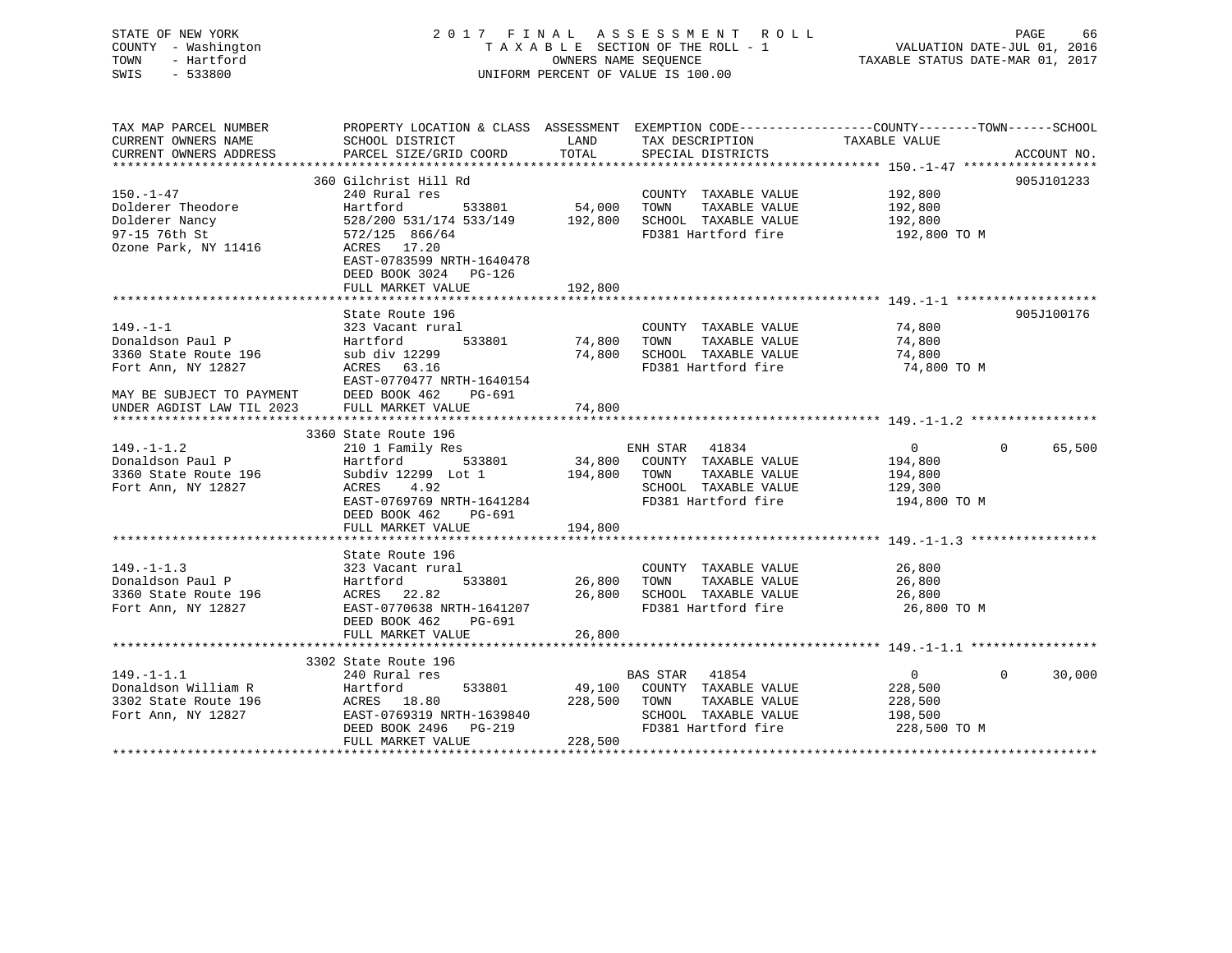STATE OF NEW YORK 2 0 1 7 F I N A L A S S E S S M E N T R O L L PAGE 67 COUNTY - Washington T A X A B L E SECTION OF THE ROLL - 1 VALUATION DATE-JUL 01, 2016 TOWN - Hartford **TAXABLE STATUS DATE-MAR 01, 2017** 

# SWIS - 533800 UNIFORM PERCENT OF VALUE IS 100.00

| TAX MAP PARCEL NUMBER                   | PROPERTY LOCATION & CLASS ASSESSMENT EXEMPTION CODE---------------COUNTY-------TOWN------SCHOOL                                                                                                                                                                                                                                                                               |             |                                                                                                                                                                                                |                               |          |                                    |
|-----------------------------------------|-------------------------------------------------------------------------------------------------------------------------------------------------------------------------------------------------------------------------------------------------------------------------------------------------------------------------------------------------------------------------------|-------------|------------------------------------------------------------------------------------------------------------------------------------------------------------------------------------------------|-------------------------------|----------|------------------------------------|
| CURRENT OWNERS NAME                     | SCHOOL DISTRICT                                                                                                                                                                                                                                                                                                                                                               | <b>LAND</b> | TAX DESCRIPTION                                                                                                                                                                                | TAXABLE VALUE                 |          |                                    |
| CURRENT OWNERS ADDRESS                  | PARCEL SIZE/GRID COORD                                                                                                                                                                                                                                                                                                                                                        | TOTAL       | SPECIAL DISTRICTS                                                                                                                                                                              |                               |          | ACCOUNT NO.                        |
|                                         |                                                                                                                                                                                                                                                                                                                                                                               |             |                                                                                                                                                                                                |                               |          |                                    |
| $140. -2 - 39$                          |                                                                                                                                                                                                                                                                                                                                                                               |             |                                                                                                                                                                                                | $116,643$ $116,643$ $116,643$ |          | 905J100177                         |
|                                         |                                                                                                                                                                                                                                                                                                                                                                               |             |                                                                                                                                                                                                |                               |          |                                    |
| Doniguian Michel<br>7405 State Route 40 |                                                                                                                                                                                                                                                                                                                                                                               |             |                                                                                                                                                                                                | $51,177$ $51,177$ 0           |          | $\overline{\phantom{0}}$<br>65,500 |
| Fort Ann, NY 12827                      | $\begin{tabular}{lllllllllllll} \bf 7405 \text{ State Route 40} & \tt 42 PCT OF VALUE USED FOR EXEMPITION PURPOSES \\ \bf 280 Res Multiple & \tt 437,500 AGED-CO/TN 41801 & \tt 140120 & \tt 14401286 & \tt 487,400 ENH STR & \tt 41834 \\ \bf  ACRES & \tt 319.60 & \tt 1407286 & \tt 1487,400 ENH STR & \tt 41834 & \tt 14834 & \tt 14834 & \tt 14834 & \tt 14834 & \tt 14$ |             |                                                                                                                                                                                                |                               |          |                                    |
|                                         | EAST-0776876 NRTH-1641181                                                                                                                                                                                                                                                                                                                                                     |             | TOWN                                                                                                                                                                                           |                               |          |                                    |
|                                         |                                                                                                                                                                                                                                                                                                                                                                               |             |                                                                                                                                                                                                |                               |          |                                    |
|                                         | MAY BE SUBJECT TO PAYMENT DEED BOOK 3040 PG-112<br>UNDER AGDIST LAW TIL 2021 FULL MARKET VALUE                                                                                                                                                                                                                                                                                |             |                                                                                                                                                                                                |                               |          |                                    |
|                                         |                                                                                                                                                                                                                                                                                                                                                                               |             | 305,257<br>487,400 CA007 Cons agri dst 7<br>487,400 CA007 Cons agri dst 7<br>487,400 CA007 Cons agri dst 7<br>487,400 TD 116,643 EX<br>487,400 TO M                                            |                               |          |                                    |
|                                         |                                                                                                                                                                                                                                                                                                                                                                               |             |                                                                                                                                                                                                |                               |          |                                    |
|                                         |                                                                                                                                                                                                                                                                                                                                                                               |             |                                                                                                                                                                                                |                               |          |                                    |
|                                         | 3445 State Route 196 75 PCT OF VALUE USED FOR EXEMPTION PURPOSES<br>280 Res Multiple 75 PCT OF VALUE USED FOR EXEMPTION PURPOSES                                                                                                                                                                                                                                              |             |                                                                                                                                                                                                |                               |          | 905J101399                         |
| $140. - 1 - 47.1$                       |                                                                                                                                                                                                                                                                                                                                                                               |             |                                                                                                                                                                                                | 19,283 19,283                 |          | $\overline{\phantom{0}}$           |
| Donovan Charles P                       |                                                                                                                                                                                                                                                                                                                                                                               |             |                                                                                                                                                                                                |                               |          | $\overline{0}$                     |
| 3445 State Route 196                    |                                                                                                                                                                                                                                                                                                                                                                               |             |                                                                                                                                                                                                | $54,634$ $54,634$ 0           |          | 38,565                             |
| Fort Ann, NY 12827                      |                                                                                                                                                                                                                                                                                                                                                                               |             |                                                                                                                                                                                                |                               | $\Omega$ | 65,500                             |
|                                         |                                                                                                                                                                                                                                                                                                                                                                               |             |                                                                                                                                                                                                |                               |          |                                    |
|                                         |                                                                                                                                                                                                                                                                                                                                                                               |             |                                                                                                                                                                                                |                               |          |                                    |
|                                         |                                                                                                                                                                                                                                                                                                                                                                               |             |                                                                                                                                                                                                |                               |          |                                    |
|                                         |                                                                                                                                                                                                                                                                                                                                                                               |             |                                                                                                                                                                                                | 171,400 TO M                  |          |                                    |
|                                         | 3445 State Route 196<br>280 Res Multiple 75 PCT or wave WIT WAR CT 41121<br>Hartford 533801 51,500 AGED-CO/TN 41801 54,634<br>775/218 Hwy Appr 171,400 AGED-SCH 41804 0<br>ACRES 2.96 ENH STAR 41834 0<br>EAST-0769838 NRTH-1643356 COUN                                                                                                                                      |             |                                                                                                                                                                                                |                               |          |                                    |
|                                         | 503 Blood St                                                                                                                                                                                                                                                                                                                                                                  |             |                                                                                                                                                                                                |                               |          | 905J100086                         |
| $132. - 4 - 12$                         |                                                                                                                                                                                                                                                                                                                                                                               |             |                                                                                                                                                                                                | $\overline{0}$                | $\Omega$ | 65,500                             |
|                                         |                                                                                                                                                                                                                                                                                                                                                                               |             |                                                                                                                                                                                                |                               |          |                                    |
|                                         |                                                                                                                                                                                                                                                                                                                                                                               |             |                                                                                                                                                                                                |                               |          |                                    |
|                                         |                                                                                                                                                                                                                                                                                                                                                                               |             |                                                                                                                                                                                                |                               |          |                                    |
|                                         | 132.-4-12<br>Downing Brian D<br>533801 533801 533801 535,100 COONTINABLE VALUE<br>503 Blood St<br>Granville, NY 12832 EAST-0793764 NRTH-1652034 SCHOOL TAXABLE VALUE<br>DEED BOOK 632 PG-21 FD381 Hartford fire 125,500 TO M<br>TEED BOOK                                                                                                                                     |             |                                                                                                                                                                                                |                               |          |                                    |
|                                         |                                                                                                                                                                                                                                                                                                                                                                               |             |                                                                                                                                                                                                |                               |          |                                    |
|                                         | Camp A Way                                                                                                                                                                                                                                                                                                                                                                    |             |                                                                                                                                                                                                |                               |          | 905J100567                         |
| $142. - 1 - 48$                         | $322$ Rural vac>10                                                                                                                                                                                                                                                                                                                                                            |             |                                                                                                                                                                                                |                               |          |                                    |
|                                         |                                                                                                                                                                                                                                                                                                                                                                               |             | $\begin{tabular}{lllllllllll} \multicolumn{2}{c}{\text{COUNTY}} & \text{TAXABLE VALUE} & & & 13\,400 \\ \multicolumn{2}{c}{\text{TOWN}} & \text{TAXABLE VALUE} & & & 13\,400 \\ \end{tabular}$ |                               |          |                                    |
| 503 Blood St                            |                                                                                                                                                                                                                                                                                                                                                                               |             |                                                                                                                                                                                                |                               |          |                                    |
| Granville, NY 12832                     | ACRES 10.08 13,400 SCHOOL TAXABLE VALUE 13,400<br>EAST-0792161 NRTH-1647663 FD381 Hartford fire 13,400 TO M                                                                                                                                                                                                                                                                   |             |                                                                                                                                                                                                |                               |          |                                    |
|                                         | DEED BOOK 632 PG-19                                                                                                                                                                                                                                                                                                                                                           |             |                                                                                                                                                                                                |                               |          |                                    |
|                                         |                                                                                                                                                                                                                                                                                                                                                                               |             |                                                                                                                                                                                                |                               |          |                                    |
|                                         |                                                                                                                                                                                                                                                                                                                                                                               |             |                                                                                                                                                                                                |                               |          |                                    |
|                                         | North Rd                                                                                                                                                                                                                                                                                                                                                                      |             |                                                                                                                                                                                                |                               |          | 905J100178                         |
|                                         |                                                                                                                                                                                                                                                                                                                                                                               |             |                                                                                                                                                                                                |                               |          |                                    |
|                                         |                                                                                                                                                                                                                                                                                                                                                                               |             |                                                                                                                                                                                                |                               |          |                                    |
|                                         |                                                                                                                                                                                                                                                                                                                                                                               |             |                                                                                                                                                                                                |                               |          |                                    |
|                                         |                                                                                                                                                                                                                                                                                                                                                                               |             |                                                                                                                                                                                                | 35,500 TO M                   |          |                                    |
|                                         | DEED BOOK 480<br><b>PG-508</b>                                                                                                                                                                                                                                                                                                                                                |             |                                                                                                                                                                                                |                               |          |                                    |
|                                         | FULL MARKET VALUE                                                                                                                                                                                                                                                                                                                                                             | 35,500      |                                                                                                                                                                                                |                               |          |                                    |
|                                         |                                                                                                                                                                                                                                                                                                                                                                               |             |                                                                                                                                                                                                |                               |          |                                    |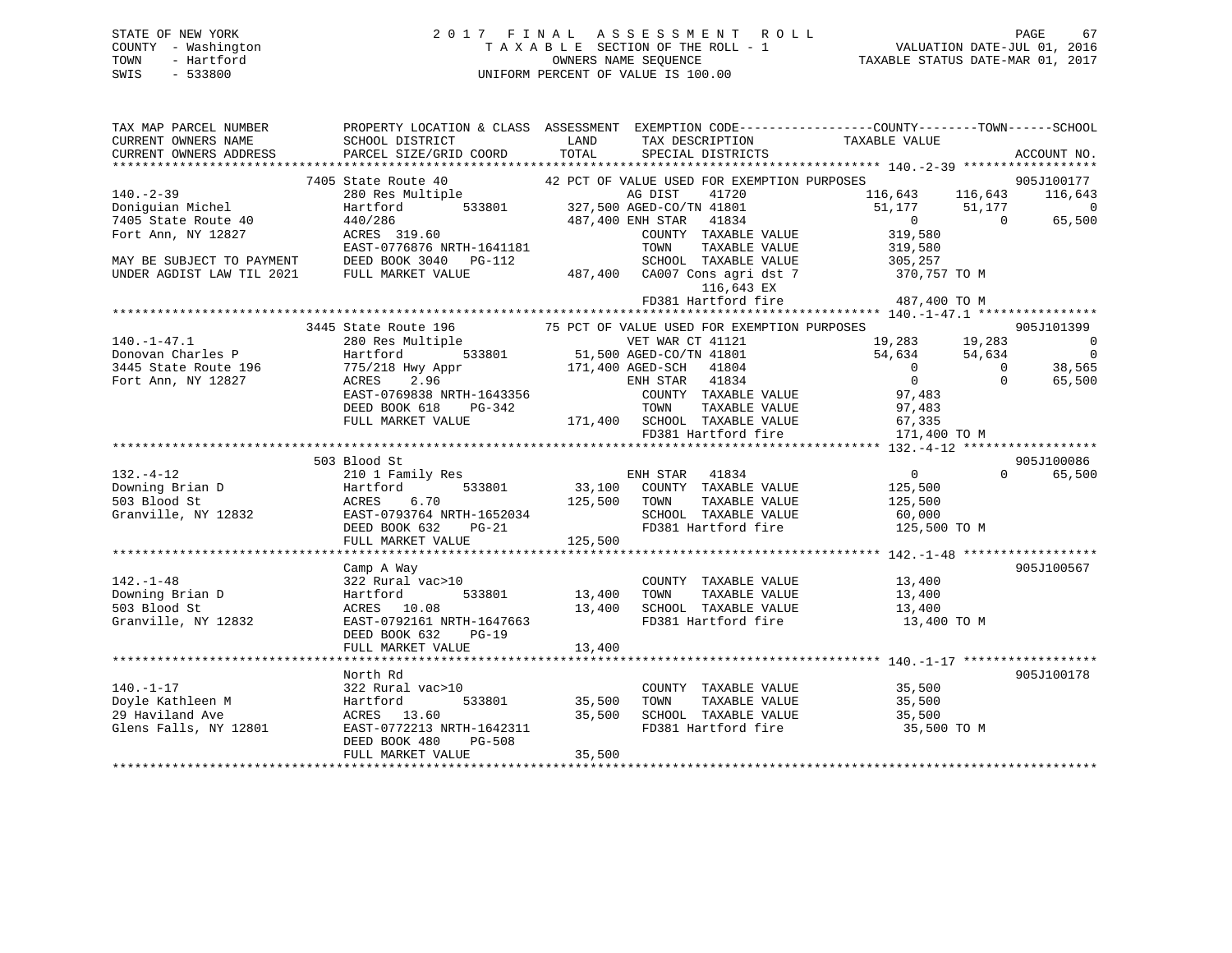### STATE OF NEW YORK 2 0 1 7 F I N A L A S S E S S M E N T R O L L PAGE 68 COUNTY - Washington T A X A B L E SECTION OF THE ROLL - 1 VALUATION DATE-JUL 01, 2016 TOWN - Hartford **TAXABLE STATUS DATE-MAR 01, 2017** SWIS - 533800 UNIFORM PERCENT OF VALUE IS 100.00

| TAX MAP PARCEL NUMBER<br>CURRENT OWNERS NAME<br>CURRENT OWNERS ADDRESS | SCHOOL DISTRICT<br>PARCEL SIZE/GRID COORD | PROPERTY LOCATION & CLASS ASSESSMENT EXEMPTION CODE---------------COUNTY-------TOWN-----SCHOOL<br>LAND<br>TAX DESCRIPTION<br>TOTAL<br>SPECIAL DISTRICTS | TAXABLE VALUE<br>ACCOUNT NO.               |
|------------------------------------------------------------------------|-------------------------------------------|---------------------------------------------------------------------------------------------------------------------------------------------------------|--------------------------------------------|
|                                                                        |                                           |                                                                                                                                                         |                                            |
| $148. - 1 - 25.6$                                                      | 76 Mcdougal Rd<br>210 1 Family Res        | VET WAR CT 41121                                                                                                                                        | 14,970<br>14,970<br>0                      |
| Dudley Russell E Sr                                                    | Hartford<br>533801                        | 29,400 ENH STAR 41834                                                                                                                                   | $\overline{0}$<br>65,500<br>$\overline{0}$ |
| 76 McDougall Rd                                                        | LOT 4                                     | 99,800<br>COUNTY TAXABLE VALUE                                                                                                                          | 84,830                                     |
| Fort Ann, NY 12827                                                     | 7.50<br>ACRES                             | TOWN<br>TAXABLE VALUE                                                                                                                                   | 84,830                                     |
|                                                                        | EAST-0766383 NRTH-1635085                 | SCHOOL TAXABLE VALUE                                                                                                                                    | 34,300                                     |
|                                                                        | DEED BOOK 2241 PG-93                      | CA006 Cons agri dst 6 99,800 TO M                                                                                                                       |                                            |
|                                                                        | FULL MARKET VALUE                         | 99,800 FD381 Hartford fire                                                                                                                              | 99,800 TO M                                |
|                                                                        |                                           |                                                                                                                                                         |                                            |
|                                                                        | 7 Winch Way                               |                                                                                                                                                         | 905J101221                                 |
| $149. - 1 - 26.13$                                                     | 314 Rural vac<10                          | COUNTY TAXABLE VALUE                                                                                                                                    | 14,500                                     |
| Duffy Devin                                                            | 533801<br>Hartford                        | 14,500<br>TAXABLE VALUE<br>TOWN                                                                                                                         | 14,500                                     |
| Morrow Sarah                                                           | 1.57 BANK<br>ACRES<br>185                 | SCHOOL TAXABLE VALUE<br>14,500                                                                                                                          | 14,500                                     |
| 5 Winch Wa                                                             | EAST-0779312 NRTH-1636083                 | FD381 Hartford fire                                                                                                                                     | 14,500 TO M                                |
| Argyle, NY 12809                                                       | DEED BOOK 2325 PG-37                      |                                                                                                                                                         |                                            |
|                                                                        | FULL MARKET VALUE                         | 14,500                                                                                                                                                  |                                            |
|                                                                        |                                           |                                                                                                                                                         |                                            |
|                                                                        | 5 Winch Way                               |                                                                                                                                                         |                                            |
| $149. - 1 - 26.20$                                                     | 210 1 Family Res                          | BAS STAR 41854                                                                                                                                          | $\overline{0}$<br>$\Omega$<br>30,000       |
| Duffy Devin                                                            | 533801<br>Hartford                        | 22,400 COUNTY TAXABLE VALUE                                                                                                                             | 74,700                                     |
| Morrow Sarah                                                           | 1.56 BANK<br>ACRES                        | 185 74,700 TOWN<br>TAXABLE VALUE                                                                                                                        | 74,700                                     |
| 5 Winch Wa                                                             | EAST-0779132 NRTH-1635825                 | SCHOOL TAXABLE VALUE                                                                                                                                    | 44,700                                     |
| Argyle, NY 12809                                                       | DEED BOOK 2325 PG-37                      | FD381 Hartford fire                                                                                                                                     | 74,700 TO M                                |
|                                                                        | FULL MARKET VALUE                         | 74,700                                                                                                                                                  |                                            |
|                                                                        |                                           |                                                                                                                                                         |                                            |
|                                                                        | 58 Brayton Rd                             |                                                                                                                                                         |                                            |
| $114. - 1 - 1.3$                                                       | 210 1 Family Res                          | BAS STAR 41854                                                                                                                                          | $\Omega$<br>$\Omega$<br>30,000             |
| DuFore Thomas                                                          | Hartford<br>533801                        | 30,200 COUNTY TAXABLE VALUE                                                                                                                             | 201,800                                    |
| DuFore Tanya                                                           | ACRES<br>3.41                             | 201,800<br>TOWN<br>TAXABLE VALUE                                                                                                                        | 201,800                                    |
| 58 Brayton Rd                                                          | EAST-0780028 NRTH-1669072                 | SCHOOL TAXABLE VALUE<br>$\frac{1}{2}$                                                                                                                   | 171,800                                    |
| Ft Ann, NY 12827                                                       | DEED BOOK 3267<br>$PG-113$                | CA007 Cons agri dst 7                                                                                                                                   | 201,800 TO M                               |
|                                                                        | FULL MARKET VALUE                         | 201,800 FD381 Hartford fire                                                                                                                             | 201,800 TO M                               |
|                                                                        |                                           |                                                                                                                                                         |                                            |
|                                                                        | 241 Pope Hill Rd                          |                                                                                                                                                         | 905J101334                                 |
| $150. - 1 - 30.2$                                                      | 240 Rural res                             | <b>BAS STAR</b><br>41854                                                                                                                                | 30,000<br>$0 \qquad \qquad$<br>$\Omega$    |
| Dufour Michael                                                         | 533801<br>Hartford                        | 42,500 COUNTY TAXABLE VALUE                                                                                                                             | 212,000                                    |
| Dufour Sherry                                                          | LOT 2                                     | 212,000<br>TOWN<br>TAXABLE VALUE                                                                                                                        | 212,000                                    |
| 241 Pope Hill Rd                                                       | ACRES 13.78                               | SCHOOL TAXABLE VALUE                                                                                                                                    | 182,000                                    |
| Argyle, NY 12809                                                       | EAST-0782425 NRTH-1634873                 | FD381 Hartford fire                                                                                                                                     | 212,000 TO M                               |
|                                                                        | DEED BOOK 706<br>PG-54                    |                                                                                                                                                         |                                            |
|                                                                        | FULL MARKET VALUE                         | 212,000                                                                                                                                                 |                                            |
|                                                                        |                                           |                                                                                                                                                         |                                            |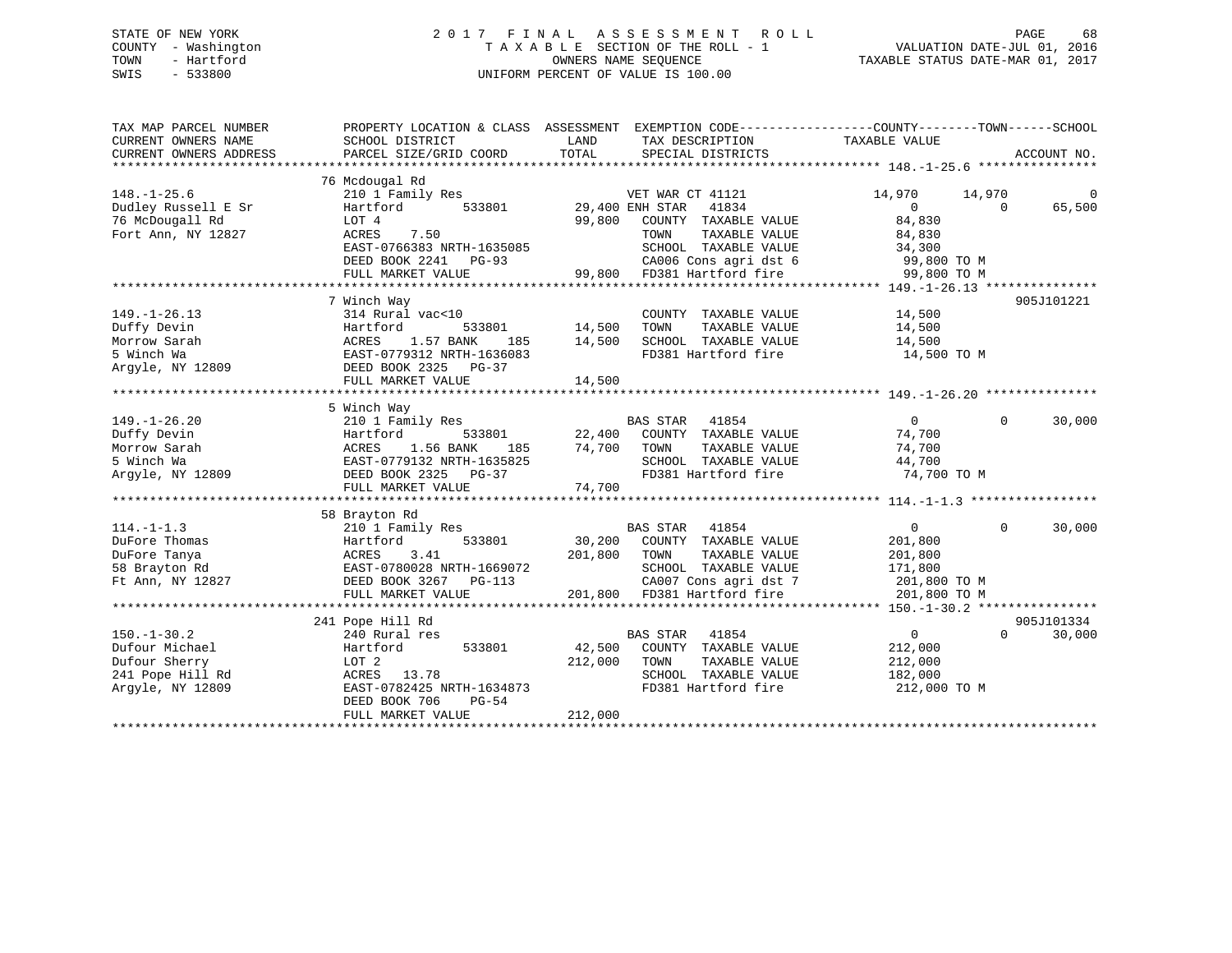### STATE OF NEW YORK 2 0 1 7 F I N A L A S S E S S M E N T R O L L PAGE 69 COUNTY - Washington T A X A B L E SECTION OF THE ROLL - 1 VALUATION DATE-JUL 01, 2016 TOWN - Hartford **TAXABLE STATUS DATE-MAR 01, 2017** SWIS - 533800 UNIFORM PERCENT OF VALUE IS 100.00

| TAX MAP PARCEL NUMBER<br>CURRENT OWNERS NAME<br>CURRENT OWNERS ADDRESS | PROPERTY LOCATION & CLASS ASSESSMENT EXEMPTION CODE----------------COUNTY-------TOWN-----SCHOOL<br>SCHOOL DISTRICT<br>PARCEL SIZE/GRID COORD | LAND<br>TOTAL | TAX DESCRIPTION TAXABLE VALUE<br>SPECIAL DISTRICTS                                                                             |                |          | ACCOUNT NO. |
|------------------------------------------------------------------------|----------------------------------------------------------------------------------------------------------------------------------------------|---------------|--------------------------------------------------------------------------------------------------------------------------------|----------------|----------|-------------|
|                                                                        | 501 Blood St                                                                                                                                 |               |                                                                                                                                |                |          | 905J101203  |
| $132. - 4 - 11.3$                                                      | 210 1 Family Res                                                                                                                             |               | ENH STAR 41834                                                                                                                 | 0              | $\Omega$ | 65,500      |
| Dunster Richard                                                        | Hartford                                                                                                                                     | 533801 28,100 | COUNTY TAXABLE VALUE                                                                                                           | 153,300        |          |             |
| Dunster Marsha                                                         | 2.70<br>ACRES                                                                                                                                | 153,300       | TAXABLE VALUE<br>TOWN                                                                                                          | 153,300        |          |             |
| 501 Blood St                                                           | EAST-0794219 NRTH-1651831                                                                                                                    |               | SCHOOL TAXABLE VALUE                                                                                                           | 87,800         |          |             |
| Granville, NY 12832                                                    | DEED BOOK 488<br>PG-695                                                                                                                      |               | FD381 Hartford fire 153,300 TO M                                                                                               |                |          |             |
|                                                                        | FULL MARKET VALUE                                                                                                                            | 153,300       |                                                                                                                                |                |          |             |
|                                                                        |                                                                                                                                              |               |                                                                                                                                |                |          |             |
|                                                                        | 46 Pope Hill Rd                                                                                                                              |               |                                                                                                                                |                |          | 905J101232  |
| $149. - 1 - 29.4$                                                      | 210 1 Family Res                                                                                                                             |               | COUNTY TAXABLE VALUE                                                                                                           | 90,600         |          |             |
| Durant Michael J Jr                                                    | 533801<br>Hartford                                                                                                                           | 22,300        | TAXABLE VALUE<br>TOWN                                                                                                          | 90,600         |          |             |
| Durant Rhonda M                                                        | FRNT 100.00 DPTH 400.00                                                                                                                      | 90,600        | SCHOOL TAXABLE VALUE                                                                                                           | 90,600         |          |             |
| 46 Pope Hill Rd                                                        | EAST-0778180 NRTH-1632997                                                                                                                    |               |                                                                                                                                | 90,600 TO M    |          |             |
| Arqyle, NY 12809                                                       | DEED BOOK 3550 PG-34                                                                                                                         |               | onvoc coms agri dst 6<br>FD381 Hartford fire                                                                                   | 90,600 TO M    |          |             |
|                                                                        | FULL MARKET VALUE                                                                                                                            | 90,600        |                                                                                                                                |                |          |             |
|                                                                        |                                                                                                                                              |               |                                                                                                                                |                |          |             |
|                                                                        | 198 County Route 17                                                                                                                          |               |                                                                                                                                |                |          | 905J100620  |
| $122. - 1 - 18$                                                        | 210 1 Family Res                                                                                                                             |               | <b>BAS STAR</b><br>41854                                                                                                       | $\overline{0}$ | $\Omega$ | 30,000      |
| Durkee Dale R                                                          | 533801<br>Hartford                                                                                                                           |               | 25,700 COUNTY TAXABLE VALUE                                                                                                    | 165,600        |          |             |
| Durkee Sonia R                                                         | ACRES<br>1.89                                                                                                                                | 165,600 TOWN  | TAXABLE VALUE                                                                                                                  | 165,600        |          |             |
| 198 County Route 17                                                    | EAST-0773348 NRTH-1658413                                                                                                                    |               | SCHOOL TAXABLE VALUE                                                                                                           | 135,600        |          |             |
| Fort Ann, NY 12827                                                     | DEED BOOK 3438 PG-45                                                                                                                         |               |                                                                                                                                |                |          |             |
|                                                                        | FULL MARKET VALUE                                                                                                                            |               | CA007 Cons agri dst 7<br>CA007 Cons agri dst 7 165,600 TO M<br>----- "---ford fire 165,600 TO M<br>165,600 FD381 Hartford fire |                |          |             |
|                                                                        |                                                                                                                                              |               |                                                                                                                                |                |          |             |
|                                                                        | 143 County Route 17                                                                                                                          |               |                                                                                                                                |                |          |             |
| $122. - 1 - 17.1$                                                      | 210 1 Family Res                                                                                                                             |               | BAS STAR 41854                                                                                                                 | $\overline{0}$ | $\Omega$ | 30,000      |
| Durkee Douglas W                                                       | Hartford                                                                                                                                     |               | 533801 34,900 COUNTY TAXABLE VALUE                                                                                             | 201,700        |          |             |
| Durkee Sandra L                                                        | 3.83<br>ACRES                                                                                                                                | 201,700       | TOWN<br>TAXABLE VALUE                                                                                                          | 201,700        |          |             |
|                                                                        |                                                                                                                                              |               | SCHOOL TAXABLE VALUE                                                                                                           | 171,700        |          |             |
| Fort Ann, NY 12827                                                     | DEED BOOK 722<br>PG-82                                                                                                                       |               | CA007 Cons agri dst 7                                                                                                          | 201,700 TO M   |          |             |
|                                                                        | FULL MARKET VALUE                                                                                                                            |               | 201,700 FD381 Hartford fire                                                                                                    | 201,700 TO M   |          |             |
|                                                                        |                                                                                                                                              |               |                                                                                                                                |                |          |             |
|                                                                        | Hartford Main St                                                                                                                             |               |                                                                                                                                |                |          | 905J101099  |
| $132. - 1 - 18.2$                                                      | 323 Vacant rural                                                                                                                             |               | COUNTY TAXABLE VALUE                                                                                                           | 75,700         |          |             |
| Durkee Gordon                                                          | 533801<br>Hartford                                                                                                                           | 75,700        | TAXABLE VALUE<br>TOWN                                                                                                          | 75,700         |          |             |
| Durkee Mary Lou                                                        | 507/453                                                                                                                                      | 75,700        | SCHOOL TAXABLE VALUE                                                                                                           | 75,700         |          |             |
| PO Box 44                                                              | ACRES 55.10                                                                                                                                  |               | CA007 Cons agri dst 7<br>CA007 Cons agri dst 7                                                                                 | 75,700 TO M    |          |             |
| Fort Ann, NY 12827                                                     | EAST-0788482 NRTH-1657504                                                                                                                    |               | FD381 Hartford fire                                                                                                            | 75,700 TO M    |          |             |
|                                                                        | DEED BOOK 502<br>PG-248                                                                                                                      |               |                                                                                                                                |                |          |             |
|                                                                        | FULL MARKET VALUE                                                                                                                            | 75,700        |                                                                                                                                |                |          |             |
|                                                                        |                                                                                                                                              |               |                                                                                                                                |                |          |             |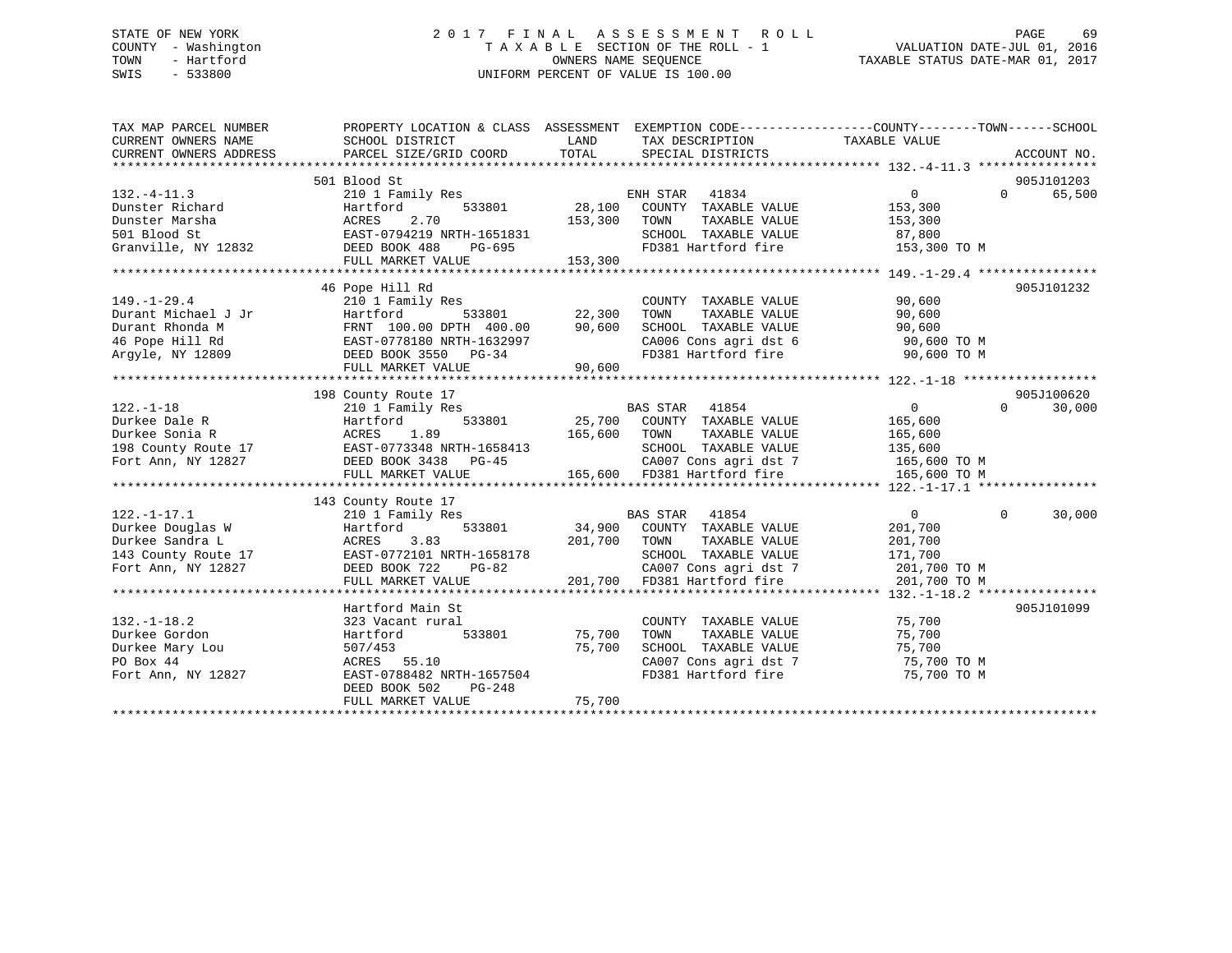### STATE OF NEW YORK 2 0 1 7 F I N A L A S S E S S M E N T R O L L PAGE 70 COUNTY - Washington T A X A B L E SECTION OF THE ROLL - 1 VALUATION DATE-JUL 01, 2016 TOWN - Hartford **TAXABLE STATUS DATE-MAR 01, 2017** SWIS - 533800 UNIFORM PERCENT OF VALUE IS 100.00

| TAX MAP PARCEL NUMBER<br>CURRENT OWNERS NAME<br>CURRENT OWNERS ADDRESS                                                        | SCHOOL DISTRICT<br>PARCEL SIZE/GRID COORD TOTAL                               | LAND<br>TAX DESCRIPTION TAXABLE VALUE<br>SPECIAL DISTRICTS       | PROPERTY LOCATION & CLASS ASSESSMENT EXEMPTION CODE---------------COUNTY-------TOWN------SCHOOL<br>ACCOUNT NO.       |
|-------------------------------------------------------------------------------------------------------------------------------|-------------------------------------------------------------------------------|------------------------------------------------------------------|----------------------------------------------------------------------------------------------------------------------|
|                                                                                                                               |                                                                               |                                                                  |                                                                                                                      |
|                                                                                                                               | 56 Durkee Ln                                                                  | 17 PCT OF VALUE USED FOR EXEMPTION PURPOSES                      | $53,435$<br>$15,768$<br>$53,435$<br>$15,768$<br>$15,768$<br>$15,768$<br>$15,768$<br>$15,768$<br>$15,768$<br>$15,500$ |
| $114. - 1 - 20$                                                                                                               | 112 Dairy farm                                                                | AG DIST<br>41720                                                 |                                                                                                                      |
|                                                                                                                               |                                                                               | AG DIST 41720<br>533801 123,800 AGED-ALL 41800                   |                                                                                                                      |
|                                                                                                                               | 2628/181Covenants&Restric                                                     | 185,500 ENH STAR 41834                                           |                                                                                                                      |
|                                                                                                                               | 1955/39WRP eastment 2865/                                                     | COUNTY TAXABLE VALUE                                             | 116,297                                                                                                              |
| 114.-1-20<br>Durkee Irrov Living Trust<br>Durkee Cecil M<br>56 Durkee Ln<br>Fort Ann, NY 12827 (ACRES 8<br>Fort Ann, NY 12827 | ACRES 85.86                                                                   | TOWN<br>TAXABLE VALUE                                            | 116,297                                                                                                              |
|                                                                                                                               | EAST-0785053 NRTH-1665808                                                     | SCHOOL TAXABLE VALUE                                             | 50,797                                                                                                               |
| MAY BE SUBJECT TO PAYMENT                                                                                                     | DEED BOOK 1955 PG-39                                                          | CA007 Cons agri dst 7                                            | 132,065 TO M                                                                                                         |
|                                                                                                                               | FULL MARKET VALUE                                                             | 53,435 EX                                                        |                                                                                                                      |
|                                                                                                                               |                                                                               | FD381 Hartford fire                                              | 185,500 TO M                                                                                                         |
|                                                                                                                               |                                                                               |                                                                  |                                                                                                                      |
|                                                                                                                               | County Route 17                                                               |                                                                  | 905J100339                                                                                                           |
| $122. - 1 - 26$                                                                                                               | 314 Rural vac<10                                                              | COUNTY TAXABLE VALUE                                             | 15,500                                                                                                               |
| Durkee Sandra L                                                                                                               | Hartford                                                                      | 533801 15,500<br>TOWN<br>TAXABLE VALUE                           | 15,500                                                                                                               |
|                                                                                                                               | 870/72                                                                        | 15,500                                                           |                                                                                                                      |
| Durkee Douglas W<br>143 County Route 17                                                                                       | 4.00<br>ACRES                                                                 | SCHOOL TAXABLE VALUE 15,500<br>CA007 Cons agri dst 7 15,500 TO M |                                                                                                                      |
| Fort Ann, NY 12827                                                                                                            | EAST-0771824 NRTH-1658138                                                     | FD381 Hartford fire 15,500 TO M                                  |                                                                                                                      |
|                                                                                                                               | DEED BOOK 3741 PG-289                                                         |                                                                  |                                                                                                                      |
|                                                                                                                               |                                                                               |                                                                  |                                                                                                                      |
|                                                                                                                               |                                                                               |                                                                  |                                                                                                                      |
|                                                                                                                               | 231 County Route 17                                                           |                                                                  | 905J100189                                                                                                           |
| $122. - 1 - 17$                                                                                                               | 112 Dairy farm                                                                | AG BUILD 41700                                                   | 54,000 54,000<br>54,000                                                                                              |
| Durkee Willard L                                                                                                              | Hartford                                                                      | AG BUILD<br>533801 434,800 AG DIST<br>41720                      | $192,055$ 192,055<br>192,055                                                                                         |
| Durkee Beverly A                                                                                                              |                                                                               |                                                                  | 50,000<br>50,000<br>50,000                                                                                           |
| 143 Hall Rd                                                                                                                   | 449/1049 424/105-408/245 759,400 TEMP GRHSE 42120<br>LC3541/105<br>LC3541/105 | COUNTY TAXABLE VALUE                                             | 463,345                                                                                                              |
| Fort Ann, NY 12827                                                                                                            | ACRES 383.40                                                                  | TOWN<br>TAXABLE VALUE                                            | 463,345                                                                                                              |
|                                                                                                                               | EAST-0773790 NRTH-1658697                                                     | SCHOOL TAXABLE VALUE                                             |                                                                                                                      |
|                                                                                                                               | FULL MARKET VALUE                                                             | 759,400                                                          | 463, 345                                                                                                             |
| MAY BE SUBJECT TO PAYMENT<br>UNDER AGDIST LAW TIL 2026                                                                        |                                                                               | CA007 Cons agri dst 7<br>242,055 EX                              | 517,345 TO M                                                                                                         |
|                                                                                                                               |                                                                               | FD381 Hartford fire                                              | 709,400 TO M                                                                                                         |
|                                                                                                                               |                                                                               |                                                                  |                                                                                                                      |
|                                                                                                                               |                                                                               | 50,000 EX                                                        |                                                                                                                      |
|                                                                                                                               |                                                                               |                                                                  |                                                                                                                      |
|                                                                                                                               | 143 Hall Rd                                                                   |                                                                  | 905J100275                                                                                                           |
|                                                                                                                               | 210 1 Family Res                                                              | ENH STAR<br>41834                                                | $0 \qquad \qquad$<br>$\Omega$<br>65,500                                                                              |
|                                                                                                                               |                                                                               | 533801 23,600 COUNTY TAXABLE VALUE                               | 167,600                                                                                                              |
|                                                                                                                               |                                                                               | 167,600<br>TOWN<br>TAXABLE VALUE                                 | 167,600                                                                                                              |
|                                                                                                                               | EAST-0773484 NRTH-1658225                                                     | SCHOOL TAXABLE VALUE                                             | 102,100<br>102,100<br>167,600 TO M                                                                                   |
|                                                                                                                               | $PG-75$                                                                       | CA007 Cons agri dst 7                                            |                                                                                                                      |
|                                                                                                                               | FULL MARKET VALUE                                                             | 167,600<br>FD381 Hartford fire                                   | 167,600 TO M                                                                                                         |
|                                                                                                                               |                                                                               |                                                                  |                                                                                                                      |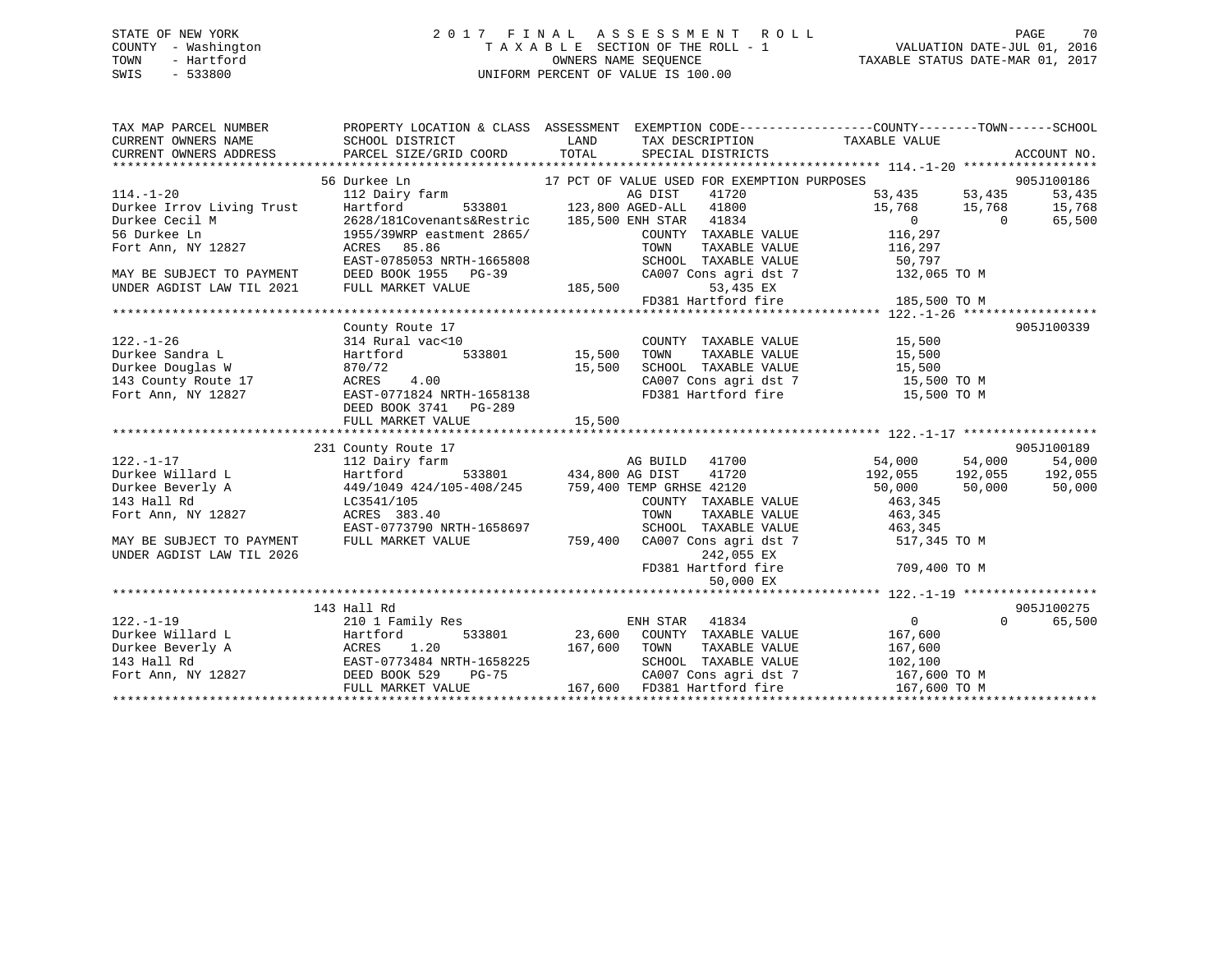STATE OF NEW YORK 2 0 1 7 F I N A L A S S E S S M E N T R O L L PAGE 71VALUATION DATE-JUL 01, 2016 COUNTY - Washington T A X A B L E SECTION OF THE ROLL - 1 TOWN - Hartford OWNERS NAME SEQUENCE TAXABLE STATUS DATE-MAR 01, 2017 SWIS - 533800 UNIFORM PERCENT OF VALUE IS 100.00 TAX MAP PARCEL NUMBER PROPERTY LOCATION & CLASS ASSESSMENT EXEMPTION CODE------------------COUNTY--------TOWN------SCHOOL CURRENT OWNERS NAME SCHOOL DISTRICT LAND TAX DESCRIPTION TAXABLE VALUECURRENT OWNERS ADDRESS PARCEL SIZE/GRID COORD TOTAL SPECIAL DISTRICTS ACCOUNT NO. \*\*\*\*\*\*\*\*\*\*\*\*\*\*\*\*\*\*\*\*\*\*\*\*\*\*\*\*\*\*\*\*\*\*\*\*\*\*\*\*\*\*\*\*\*\*\*\*\*\*\*\*\*\*\*\*\*\*\*\*\*\*\*\*\*\*\*\*\*\*\*\*\*\*\*\*\*\*\*\*\*\*\*\*\*\*\*\*\*\*\*\*\*\*\*\*\*\*\*\*\*\*\* 150.-1-31.2 \*\*\*\*\*\*\*\*\*\*\*\*\*\*\*\* Pope Hill Rd 150.-1-31.2 322 Rural vac>10 AG DIST 41720 4,584 4,584 4,584 Durling Paul A **Hartford** 533801 22,000 COUNTY TAXABLE VALUE 17,416 Durling Marjorie M LOT 3 22,000 TOWN TAXABLE VALUE 17,416 37 Old Town Way **ACRES** 10.28 SCHOOL TAXABLE VALUE 17,416 Granville, NY 12832 EAST-0783935 NRTH-1633358 CA006 Cons agri dst 6 17,416 TO M<br>DEED BOOK 3779 PG-346 1,584 EX DEED BOOK 3779 PG-346<br>FULL MARKET VALUE PRIOR OWNER ON 3/01/2017 FULL MARKET VALUE 22,000 FD381 Hartford fire 22,000 TO M Durling Paul A MAY BE SUBJECT TO PAYMENTUNDER AGDIST LAW TIL 2021 \*\*\*\*\*\*\*\*\*\*\*\*\*\*\*\*\*\*\*\*\*\*\*\*\*\*\*\*\*\*\*\*\*\*\*\*\*\*\*\*\*\*\*\*\*\*\*\*\*\*\*\*\*\*\*\*\*\*\*\*\*\*\*\*\*\*\*\*\*\*\*\*\*\*\*\*\*\*\*\*\*\*\*\*\*\*\*\*\*\*\*\*\*\*\*\*\*\*\*\*\*\*\* 150.-1-34.2 \*\*\*\*\*\*\*\*\*\*\*\*\*\*\*\* Old Town Way 905J101191 150.-1-34.2 314 Rural vac<10 AGRI-D IND 41730 8,795 8,795 8,795 Durling Paul A **Hartford** 533801 33,400 COUNTY TAXABLE VALUE 89,505 Durling Marjorie M ACRES 22.00 98,300 TOWN TAXABLE VALUE 89,505 EAST-0784648 NRTH-1633567 Granville, NY 12832 DEED BOOK 3779 PG-337 FD381 Hartford fire 98,300 TO M FULL MARKET VALUE 98,300 PRIOR OWNER ON 3/01/2017 Durling John D MAY BE SUBJECT TO PAYMENTUNDER AGDIST LAW TIL 2024 \*\*\*\*\*\*\*\*\*\*\*\*\*\*\*\*\*\*\*\*\*\*\*\*\*\*\*\*\*\*\*\*\*\*\*\*\*\*\*\*\*\*\*\*\*\*\*\*\*\*\*\*\*\*\*\*\*\*\*\*\*\*\*\*\*\*\*\*\*\*\*\*\*\*\*\*\*\*\*\*\*\*\*\*\*\*\*\*\*\*\*\*\*\*\*\*\*\*\*\*\*\*\* 150.-1-34.5 \*\*\*\*\*\*\*\*\*\*\*\*\*\*\*\* 37 Old Town Way 905J101401 150.-1-34.5 240 Rural res AGRI-D IND 41730 9,060 9,060 9,060 Durling Paul A Hartford 533801 41,200 ENH STAR 41834 0 0 65,500 Durling Marjorie M ACRES 18.00 173,600 COUNTY TAXABLE VALUE 164,540 37 Old Town Way EAST-0784764 NRTH-1634419 TOWN TAXABLE VALUE 164,540 Granville, NY 12832 **DEED BOOK 3780** PG-1 SCHOOL TAXABLE VALUE 99,040 FULL MARKET VALUE 173,600 FD381 Hartford fire 173,600 TO M PRIOR OWNER ON 3/01/2017 Durling Paul A MAY BE SUBJECT TO PAYMENTUNDER AGDIST LAW TIL 2024 \*\*\*\*\*\*\*\*\*\*\*\*\*\*\*\*\*\*\*\*\*\*\*\*\*\*\*\*\*\*\*\*\*\*\*\*\*\*\*\*\*\*\*\*\*\*\*\*\*\*\*\*\*\*\*\*\*\*\*\*\*\*\*\*\*\*\*\*\*\*\*\*\*\*\*\*\*\*\*\*\*\*\*\*\*\*\*\*\*\*\*\*\*\*\*\*\*\*\*\*\*\*\* 150.-1-34.6 \*\*\*\*\*\*\*\*\*\*\*\*\*\*\*\* 27 Old Town Way 150.-1-34.6 210 1 Family Res BAS STAR 41854 0 0 30,000 Durling Paul A Hartford 533801 36,200 COUNTY TAXABLE VALUE 157,000 Durling Marjorie M ACRES 5.00 157,000 TOWN TAXABLE VALUE 157,000 37 Old Town Way EAST-0785104 NRTH-1633965 SCHOOL TAXABLE VALUE 127,000 Granville, NY 12832 DEED BOOK 3779 PG-342 FD381 Hartford fire 157,000 TO M FULL MARKET VALUE 157,000 PRIOR OWNER ON 3/01/2017 Durling John D \*\*\*\*\*\*\*\*\*\*\*\*\*\*\*\*\*\*\*\*\*\*\*\*\*\*\*\*\*\*\*\*\*\*\*\*\*\*\*\*\*\*\*\*\*\*\*\*\*\*\*\*\*\*\*\*\*\*\*\*\*\*\*\*\*\*\*\*\*\*\*\*\*\*\*\*\*\*\*\*\*\*\*\*\*\*\*\*\*\*\*\*\*\*\*\*\*\*\*\*\*\*\*\*\*\*\*\*\*\*\*\*\*\*\*\*\*\*\*\*\*\*\*\*\*\*\*\*\*\*\*\*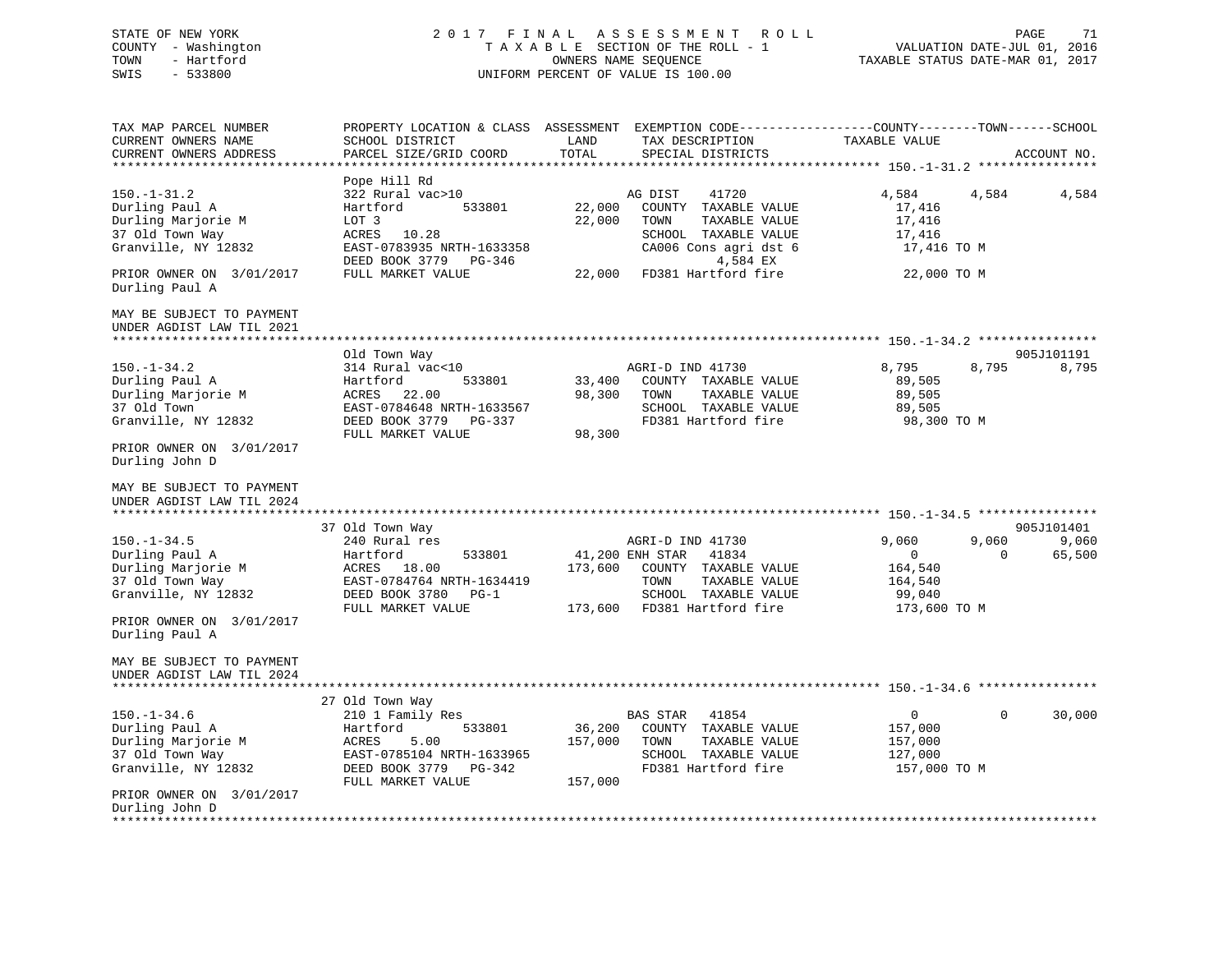| STATE OF NEW YORK<br>COUNTY - Washington<br>- Hartford<br>TOWN<br>$-533800$<br>SWIS | 2017 FINAL ASSESSMENT ROLL<br>TAXABLE SECTION OF THE ROLL - 1<br>OWNERS NAME SEOUENCE<br>UNIFORM PERCENT OF VALUE IS 100.00 | 72<br>PAGE<br>VALUATION DATE-JUL 01, 2016<br>TAXABLE STATUS DATE-MAR 01, 2017 |
|-------------------------------------------------------------------------------------|-----------------------------------------------------------------------------------------------------------------------------|-------------------------------------------------------------------------------|
| TAX MAP PARCEL NUMBER                                                               | PROPERTY LOCATION & CLASS ASSESSMENT EXEMPTION CODE---------------COUNTY-------TOWN------SCHOOL                             |                                                                               |

| CURRENT OWNERS NAME               | SCHOOL DISTRICT                              | LAND                                   | TAX DESCRIPTION                               | TAXABLE VALUE              |             |
|-----------------------------------|----------------------------------------------|----------------------------------------|-----------------------------------------------|----------------------------|-------------|
| CURRENT OWNERS ADDRESS            | PARCEL SIZE/GRID COORD                       | TOTAL                                  | SPECIAL DISTRICTS                             |                            | ACCOUNT NO. |
|                                   |                                              |                                        |                                               |                            |             |
|                                   | Lundy Rd OFF                                 |                                        |                                               |                            | 905J100154  |
| $158. - 2 - 6.3$                  | 312 Vac w/imprv                              |                                        | COUNTY TAXABLE VALUE                          | 18,900                     |             |
| Durling Paul A                    | 533801<br>Hartford                           | 6,500                                  | TAXABLE VALUE<br>TOWN                         | 18,900                     |             |
| Durling Marjorie                  | 3206/57                                      | 18,900                                 | SCHOOL TAXABLE VALUE                          | 18,900                     |             |
| 37 Old Town Way                   | $158. - 1 - 6.3$                             |                                        | FD381 Hartford fire                           | 18,900 TO M                |             |
| Granville, NY 12832               | ACRES 9.94                                   |                                        |                                               |                            |             |
|                                   | EAST-0788191 NRTH-1632351                    |                                        |                                               |                            |             |
|                                   | DEED BOOK 3271 PG-95                         |                                        |                                               |                            |             |
|                                   | FULL MARKET VALUE                            | 18,900                                 |                                               |                            |             |
|                                   |                                              |                                        |                                               |                            |             |
|                                   | 201 Blood St                                 |                                        |                                               |                            | 905J101311  |
| $142. - 1 - 21.1$                 | 210 1 Family Res                             |                                        | BAS STAR<br>41854                             | 0<br>$\Omega$              | 30,000      |
| Duval Andre E II                  | 533801<br>Hartford                           |                                        | 30,500 COUNTY TAXABLE VALUE                   | 127,700                    |             |
| Duval Linda                       | ROW 551/180                                  | 127,700                                | TAXABLE VALUE<br>TOWN                         | 127,700                    |             |
| 201 Blood St                      | ACRES<br>3.50                                |                                        | SCHOOL TAXABLE VALUE                          | 97,700                     |             |
| Granville, NY 12832               | EAST-0792624 NRTH-1645784                    |                                        | FD381 Hartford fire                           | 127,700 TO M               |             |
|                                   | DEED BOOK 551<br>PG-179                      |                                        |                                               |                            |             |
|                                   | FULL MARKET VALUE                            | 127,700<br>* * * * * * * * * * * * * * |                                               |                            |             |
|                                   |                                              |                                        |                                               |                            |             |
|                                   | 322 Blood St                                 |                                        |                                               |                            | 905J101200  |
| $142. - 1 - 9$                    | 210 1 Family Res                             |                                        | BAS STAR<br>41854                             | $\overline{0}$<br>$\Omega$ | 30,000      |
| Duval Pierre                      | 533801<br>Hartford                           |                                        | 37,100 COUNTY TAXABLE VALUE                   | 78,600                     |             |
| Duval Pauline                     | $142. - 1 - 9. - 1$                          | 78,600                                 | TAXABLE VALUE<br>TOWN                         | 78,600                     |             |
| 322 Blood St                      | ACRES 5.70                                   |                                        | SCHOOL TAXABLE VALUE                          | 48,600                     |             |
| Granville, NY 12832               | EAST-0794934 NRTH-1647854                    |                                        | FD381 Hartford fire                           | 78,600 TO M                |             |
|                                   | DEED BOOK 488<br>$PG-620$                    |                                        |                                               |                            |             |
|                                   | FULL MARKET VALUE                            | 78,600                                 |                                               |                            |             |
|                                   |                                              |                                        |                                               |                            | 905J100124  |
|                                   | 4229 State Route 149                         |                                        |                                               | $\Omega$                   | 30,000      |
| $131. - 1 - 8$                    | 210 1 Family Res                             |                                        | BAS STAR 41854                                | $\overline{0}$             |             |
| Dyer Christy A                    | 533801<br>Hartford                           |                                        | 39,700 COUNTY TAXABLE VALUE                   | 150,900                    |             |
| 4229 State Route 149              | ACRES<br>6.55                                | 150,900                                | TOWN<br>TAXABLE VALUE                         | 150,900                    |             |
| Fort Ann, NY 12827                | EAST-0776085 NRTH-1653418                    |                                        | SCHOOL TAXABLE VALUE<br>CA007 Cons agri dst 7 | 120,900<br>150,900 TO M    |             |
|                                   | DEED BOOK 916<br>PG-246                      |                                        |                                               |                            |             |
|                                   | FULL MARKET VALUE                            |                                        | 150,900 FD381 Hartford fire                   | 150,900 TO M               |             |
|                                   |                                              |                                        |                                               |                            |             |
|                                   | Baldwin Corners Rd                           |                                        |                                               |                            | 905J100345  |
| $122. - 1 - 3$<br>Eagles Nest LLC | 720 Mine/quarry<br>533801                    |                                        | COUNTY TAXABLE VALUE<br>TAXABLE VALUE<br>TOWN | 140,700                    |             |
|                                   | Hartford                                     | 140,700                                |                                               | 140,700                    |             |
| 648 Truesdale Hill Rd             | 815/212                                      | 140,700                                | SCHOOL TAXABLE VALUE                          | 140,700                    |             |
| Lake George, NY 12845             | ACRES 49.00                                  |                                        | CA007 Cons agri dst 7<br>FD381 Hartford fire  | 140,700 TO M               |             |
|                                   | EAST-0771630 NRTH-1664545                    |                                        |                                               | 140,700 TO M               |             |
|                                   | DEED BOOK 794<br>PG-315<br>FULL MARKET VALUE |                                        |                                               |                            |             |
|                                   |                                              | 140,700                                |                                               |                            |             |
|                                   |                                              |                                        |                                               |                            |             |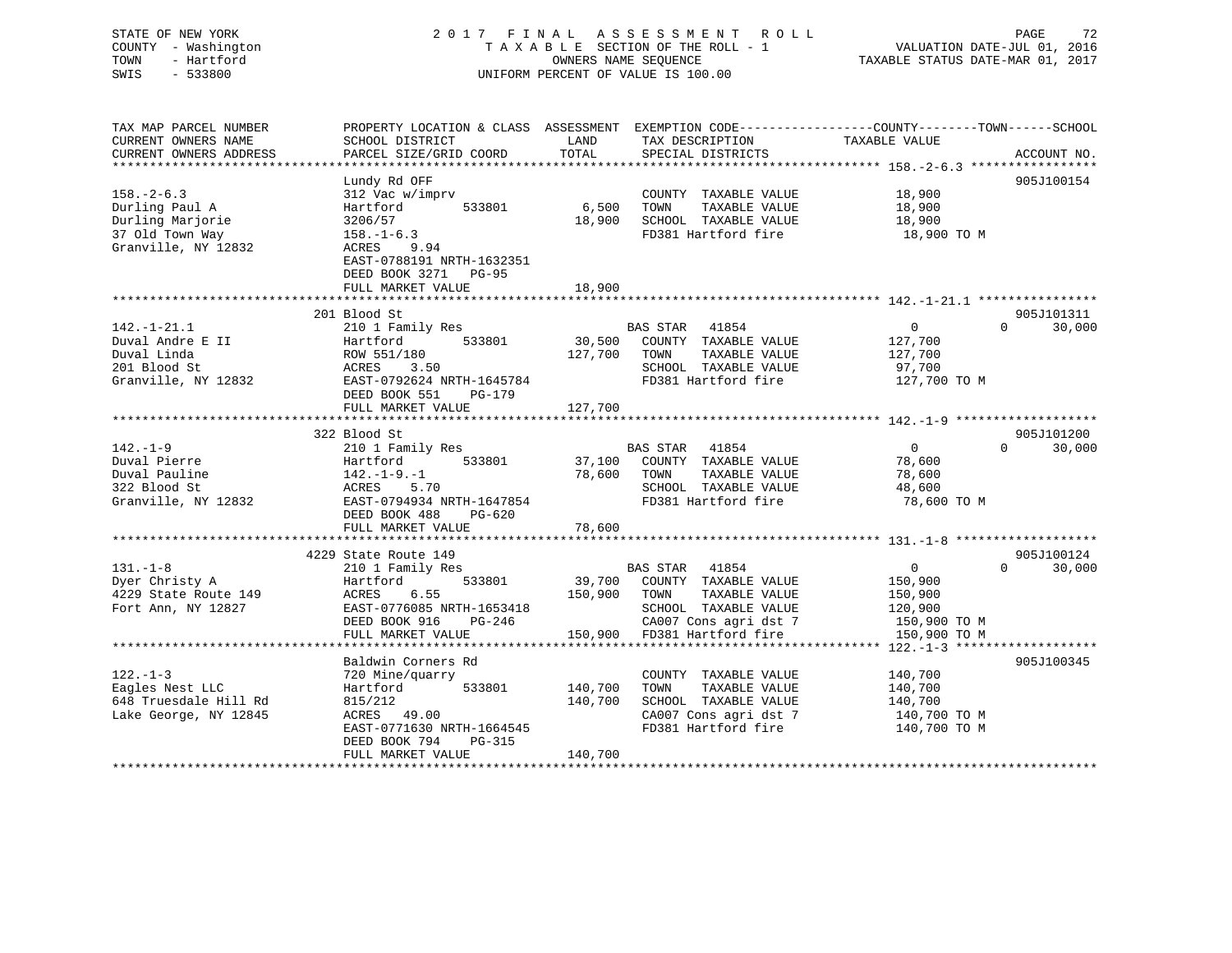# STATE OF NEW YORK 2 0 1 7 F I N A L A S S E S S M E N T R O L L PAGE 73 COUNTY - Washington T A X A B L E SECTION OF THE ROLL - 1 VALUATION DATE-JUL 01, 2016 TOWN - Hartford **TAXABLE STATUS DATE-MAR 01, 2017** SWIS - 533800 UNIFORM PERCENT OF VALUE IS 100.00

| TAX MAP PARCEL NUMBER                                                                                                                                                                                                                                                                                                                                                                                                                  | PROPERTY LOCATION & CLASS ASSESSMENT EXEMPTION CODE-----------------COUNTY--------TOWN------SCHOOL                                                                                                                                                         |                            |                                                                                                                                                                                                 |                                                                                                    |                                                       |
|----------------------------------------------------------------------------------------------------------------------------------------------------------------------------------------------------------------------------------------------------------------------------------------------------------------------------------------------------------------------------------------------------------------------------------------|------------------------------------------------------------------------------------------------------------------------------------------------------------------------------------------------------------------------------------------------------------|----------------------------|-------------------------------------------------------------------------------------------------------------------------------------------------------------------------------------------------|----------------------------------------------------------------------------------------------------|-------------------------------------------------------|
| CURRENT OWNERS NAME<br>CURRENT OWNERS ADDRESS                                                                                                                                                                                                                                                                                                                                                                                          | SCHOOL DISTRICT<br>PARCEL SIZE/GRID COORD                                                                                                                                                                                                                  | LAND<br>TOTAL              | TAX DESCRIPTION<br>SPECIAL DISTRICTS                                                                                                                                                            | TAXABLE VALUE                                                                                      | ACCOUNT NO.                                           |
|                                                                                                                                                                                                                                                                                                                                                                                                                                        |                                                                                                                                                                                                                                                            |                            |                                                                                                                                                                                                 |                                                                                                    |                                                       |
| $141. - 3 - 39.3$<br>Efficacy Holdings LLC<br>8216 Revels Rd<br>Riverview, FL 33569                                                                                                                                                                                                                                                                                                                                                    | Miller Rdg<br>311 Res vac land<br>Hartford<br>FRNT 97.00 DPTH 66.00<br>EAST-0785866 NRTH-1641408<br>DEED BOOK 3020 PG-317<br>FULL MARKET VALUE                                                                                                             | 533801 500<br>500          | COUNTY TAXABLE VALUE<br>TOWN<br>TAXABLE VALUE<br>500 SCHOOL TAXABLE VALUE<br>FD381 Hartford fire                                                                                                | 500<br>500<br>500<br>500 TO M                                                                      | 905J101143                                            |
|                                                                                                                                                                                                                                                                                                                                                                                                                                        |                                                                                                                                                                                                                                                            |                            |                                                                                                                                                                                                 |                                                                                                    |                                                       |
| $132. - 2 - 38.7$<br>Efthimiou Basil<br>Efthimiou Claudia<br>95 Stratford Ave<br>Garden City, NY 11530                                                                                                                                                                                                                                                                                                                                 | State Route 149 OFF<br>314 Rural vac<10<br>533801 10,500<br>Hartford<br>Ease 611/238<br>ACRES<br>3.15<br>EAST-0788993 NRTH-1651690<br>DEED BOOK 609 PG-243                                                                                                 |                            | COUNTY TAXABLE VALUE 10,500<br>TOWN<br>10,500 SCHOOL TAXABLE VALUE                                                                                                                              | TAXABLE VALUE 10,500<br>TAXABLE VALUE 10,500<br>FD381 Hartford fire 10,500 TO M                    | 905J101386                                            |
|                                                                                                                                                                                                                                                                                                                                                                                                                                        | FULL MARKET VALUE                                                                                                                                                                                                                                          | 10,500                     |                                                                                                                                                                                                 |                                                                                                    |                                                       |
|                                                                                                                                                                                                                                                                                                                                                                                                                                        | 1944 Burch Rd                                                                                                                                                                                                                                              |                            |                                                                                                                                                                                                 |                                                                                                    | 905L100427                                            |
| $150. - 1 - 6$<br>Ellis Mark<br>Ellis Sarah<br>1944 Burch Rd<br>Granville, NY 12832                                                                                                                                                                                                                                                                                                                                                    | 210 1 Family Res<br>210 1 1 2001<br>Hartford 533801 18,500 BAS STAR 41854<br>FRNT 157.00 DPTH 234.00 100,000 COUNTY TAXABLE VALUE<br>EAST-0789233 NRTH-1641799 TOWN TAXABLE VALUE<br>COUNTY TAXABLE VALUE<br>DEED BOOK 2951    PG-131<br>FULL MARKET VALUE |                            | ver COM CT 41131<br>533801 18,500 BAS STAR 41854<br>VET COM CT 41131<br>BAS STAR 41854<br>SCHOOL TAXABLE VALUE<br>CA008 Cons agri dst 8<br>100,000 CA008 Cons agri dst 8<br>FD381 Hartford fire | 25,000<br>25,000<br>$\overline{0}$<br>$\frac{0}{75,000}$<br>70,000<br>100,000 TO M<br>100,000 TO M | $\overline{0}$<br>30,000                              |
|                                                                                                                                                                                                                                                                                                                                                                                                                                        |                                                                                                                                                                                                                                                            |                            |                                                                                                                                                                                                 |                                                                                                    |                                                       |
| $\begin{tabular}{lllllllll} \textbf{7748 State Route 40} & \textbf{EAST-0782130 NRTH-1645061} & \textbf{TOWN} & \textbf{TXABLE VALUE} & \textbf{49,045} \\ \textbf{Hartford, NY 12838} & \textbf{DEED BOOK 846} & \textbf{PG-338} & \textbf{SCHOOL TAXABLE VALUE} & 0 \\ & & \textbf{FULL MARKET VALUE} & \textbf{57,700} & \textbf{FD381 Hartford fire} & \textbf{57,700 TO M} \\ & & \textbf{57,700} & \textbf{FD381 Hartford fire}$ | 7748 State Route 40                                                                                                                                                                                                                                        |                            | 9 VET WAR CT 41121<br>533801 14,800 ENH STAR 41834                                                                                                                                              | 8,655                                                                                              | 905J100286<br>8,655<br>$\Omega$<br>57,700<br>$\Omega$ |
|                                                                                                                                                                                                                                                                                                                                                                                                                                        |                                                                                                                                                                                                                                                            |                            |                                                                                                                                                                                                 |                                                                                                    |                                                       |
| $158. - 2 - 1$<br>Ely Joseph L<br>4304 County Route 30<br>Granville, NY 12832                                                                                                                                                                                                                                                                                                                                                          | County Route 30 OFF<br>322 Rural vac>10<br>Hartford<br>$158. -1 - 1$<br>158.-1-1<br>ACRES 10.00<br>EAST-0782374 NRTH-1631886                                                                                                                               | 533801 6,500 TOWN<br>6,500 | COUNTY TAXABLE VALUE<br>IAXABLE VALUE<br>TAXABLE VALUE<br>SCHOOL TAXABLE VALUE 6,500<br>FD381 Hartford fire                                                                                     | 6,500<br>6,500<br>6,500 TO M                                                                       | 905J100208                                            |
|                                                                                                                                                                                                                                                                                                                                                                                                                                        | DEED BOOK 2137 PG-67<br>FULL MARKET VALUE                                                                                                                                                                                                                  | 6,500                      |                                                                                                                                                                                                 |                                                                                                    |                                                       |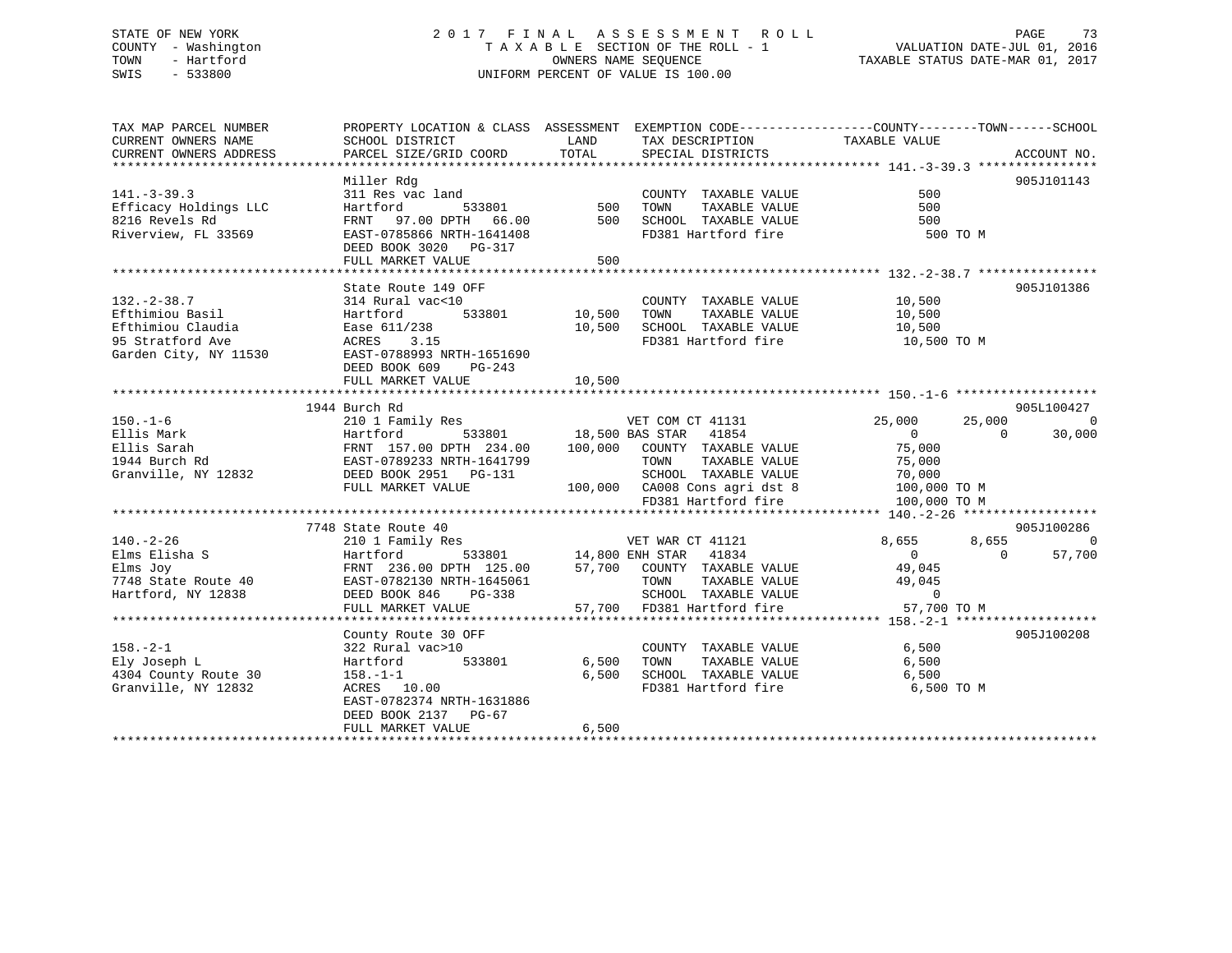# STATE OF NEW YORK 2 0 1 7 F I N A L A S S E S S M E N T R O L L PAGE 74 COUNTY - Washington T A X A B L E SECTION OF THE ROLL - 1 VALUATION DATE-JUL 01, 2016 TOWN - Hartford **TAXABLE STATUS DATE-MAR 01, 2017** SWIS - 533800 UNIFORM PERCENT OF VALUE IS 100.00

| TAX MAP PARCEL NUMBER<br>CURRENT OWNERS NAME<br>CURRENT OWNERS ADDRESS                                                                                           | SCHOOL DISTRICT<br>PARCEL SIZE/GRID COORD                                                                                                                               | LAND<br>TOTAL              | PROPERTY LOCATION & CLASS ASSESSMENT EXEMPTION CODE---------------COUNTY-------TOWN-----SCHOOL<br>TAX DESCRIPTION<br>SPECIAL DISTRICTS                                                                                                           | TAXABLE VALUE                                                                                                                         | ACCOUNT NO.                                      |
|------------------------------------------------------------------------------------------------------------------------------------------------------------------|-------------------------------------------------------------------------------------------------------------------------------------------------------------------------|----------------------------|--------------------------------------------------------------------------------------------------------------------------------------------------------------------------------------------------------------------------------------------------|---------------------------------------------------------------------------------------------------------------------------------------|--------------------------------------------------|
| $149. - 1 - 53.2$<br>Engler Werner LE<br>LaPoint Jeffrey S<br>C/O Catherine A Burkly ACRES 25.16<br>74 Broad St<br>Schuylerville, NY 12871 DEED BOOK 3258 PG-286 | 216+218 County Route 19<br>280 Res Multiple<br>Hartford<br>Trans Exempt Repay 2017 304,300<br>EAST-0771976 NRTH-1638335<br>FULL MARKET VALUE                            | 533801 71,000<br>304,300   | COUNTY TAXABLE VALUE<br>TOWN<br>TAXABLE VALUE<br>SCHOOL TAXABLE VALUE<br>CA006 Cons agri dst 6 304,300 TO M<br>FD381 Hartford fire 30<br>TE533 Trans exmt repay-flg 30                                                                           | 304,300<br>304,300<br>304,300<br>304,300 TO M<br>$.00$ MT                                                                             | 905J101396                                       |
| $151. - 2 - 11$<br>Eppley-Hill Suzanne M<br>1269 James Ln<br>Salem, NY 12865<br>MAY BE SUBJECT TO PAYMENT<br>UNDER AGDIST LAW TIL 2021                           | 1269 James Rd<br>240 Rural res<br>533801<br>Hartford<br>$151. - 1 - 11$<br>ACRES 162.50<br>EAST-0793178 NRTH-1633536<br>DEED BOOK 789<br>$PG-5$<br>FULL MARKET VALUE    | 162,300 AG DIST            | 57 PCT OF VALUE USED FOR EXEMPTION PURPOSES<br>VET COM CT 41131<br>41720<br>283,800 ENH STAR 41834<br>COUNTY TAXABLE VALUE<br>TAXABLE VALUE<br>TOWN<br>SCHOOL TAXABLE VALUE<br>283,800 CA008 Cons agri dst 8<br>54,225 EX<br>FD381 Hartford fire | 40,442<br>40,442<br>54,225<br>54,225<br>$\overline{0}$<br>$\bigcirc$<br>189,133<br>189,133<br>164,075<br>229,575 TO M<br>283,800 TO M | 905J100528<br>$\overline{0}$<br>54,225<br>65,500 |
| $149. - 1 - 44$<br>Evans Carl<br>Evans Catherine<br>32 Russell Ln<br>Argyle, NY 12809                                                                            | 32 Russell Ln<br>210 1 Family Res<br>Hartford<br>533801<br>402/1161 474/529<br>2.90<br>ACRES<br>EAST-0771976 NRTH-1635390<br>FULL MARKET VALUE                          | 69,900                     | ENH STAR<br>41834<br>24,000 COUNTY TAXABLE VALUE<br>TAXABLE VALUE<br>TOWN<br>SCHOOL TAXABLE VALUE<br>CA006 Cons agri dst 6<br>69,900 FD381 Hartford fire                                                                                         | $\overline{0}$<br>$\Omega$<br>69,900<br>69,900<br>4,400<br>69,900 TO M<br>69,900 TO M                                                 | 905J100209<br>65,500                             |
| $148. - 1 - 10$<br>Evens Family Trust<br>ATT:Jared L Evens Trustee<br>3107 State Route 196<br>Fort Ann, NY 12827                                                 | 3107 State Route 196<br>210 1 Family Res<br>533801<br>Hartford<br>869-308<br>ACRES<br>2.80<br>EAST-0765592 NRTH-1636880<br>DEED BOOK 835<br>PG-161<br>FULL MARKET VALUE | 28,400<br>60,200<br>60,200 | COUNTY TAXABLE VALUE<br>TOWN<br>TAXABLE VALUE<br>SCHOOL TAXABLE VALUE<br>FD381 Hartford fire                                                                                                                                                     | 60,200<br>60,200<br>60,200<br>60,200 TO M                                                                                             | 905J100268                                       |
| $142. - 1 - 40$<br>FAB Revocable Trust dated Oct Hartford<br>1606 Route 9<br>Fort Edward, NY 12828                                                               | 107 Camp A Way<br>314 Rural vac<10<br>533801<br>ACRES<br>3.30<br>EAST-0789752 NRTH-1646254<br>DEED BOOK 2629 PG-215<br>FULL MARKET VALUE                                | 2,000<br>2,000<br>2,000    | COUNTY TAXABLE VALUE<br>TAXABLE VALUE<br>TOWN<br>SCHOOL TAXABLE VALUE<br>FD381 Hartford fire                                                                                                                                                     | 2,000<br>2,000<br>2,000<br>2,000 TO M                                                                                                 | 905J100707                                       |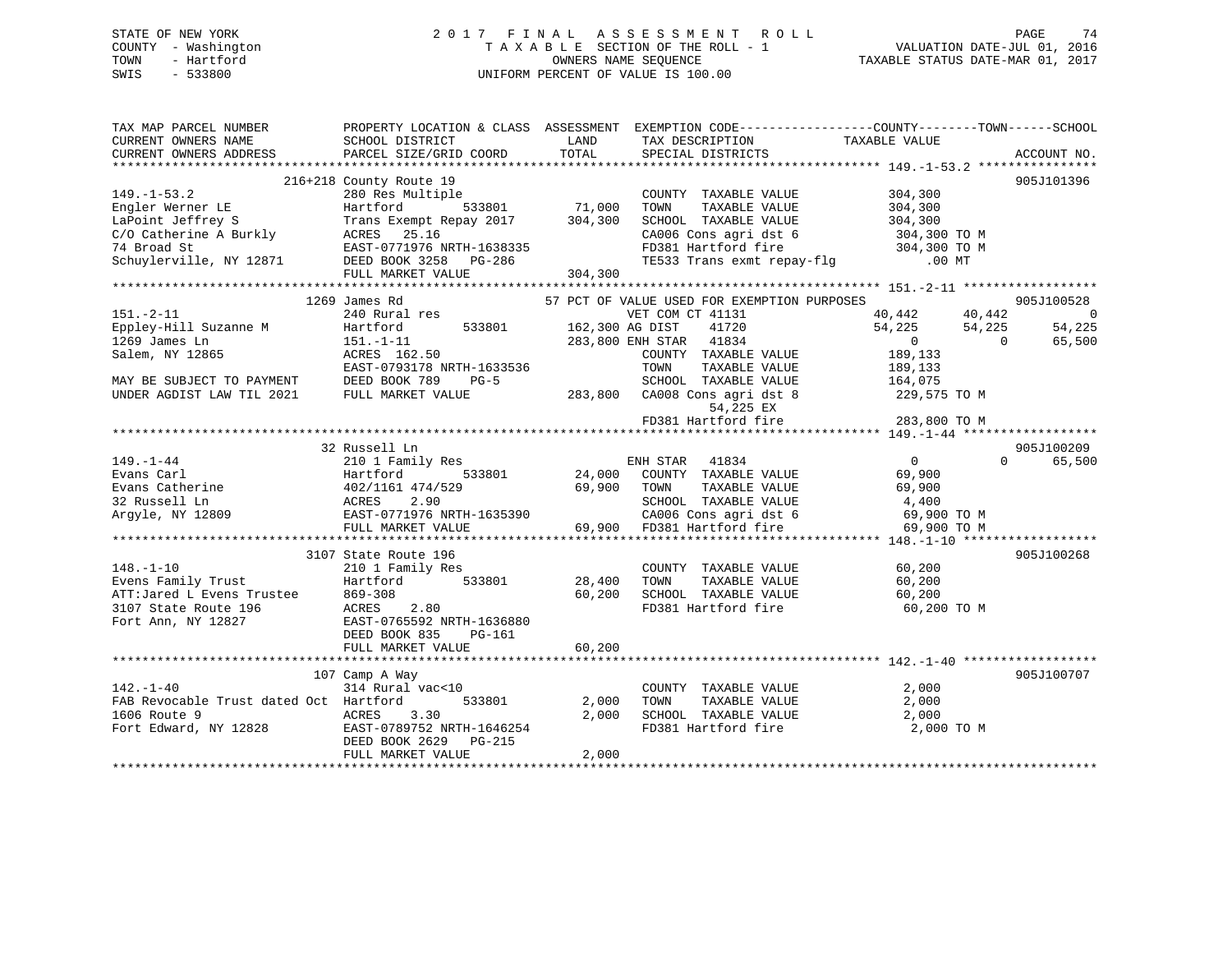# STATE OF NEW YORK 2 0 1 7 F I N A L A S S E S S M E N T R O L L PAGE 75 COUNTY - Washington T A X A B L E SECTION OF THE ROLL - 1 VALUATION DATE-JUL 01, 2016 TOWN - Hartford **TAXABLE STATUS DATE-MAR 01, 2017** SWIS - 533800 UNIFORM PERCENT OF VALUE IS 100.00

| TAX MAP PARCEL NUMBER<br>CURRENT OWNERS NAME<br>CURRENT OWNERS ADDRESS                                                                                                                                                                                   | PROPERTY LOCATION & CLASS ASSESSMENT EXEMPTION CODE----------------COUNTY-------TOWN------SCHOOL<br>SCHOOL DISTRICT<br><b>LAND</b><br>PARCEL SIZE/GRID COORD TOTAL SPECIAL DISTRICTS                      |        | TAX DESCRIPTION TAXABLE VALUE SPECIAL DISTRICTS                                                                                     |                                                 | ACCOUNT NO.     |
|----------------------------------------------------------------------------------------------------------------------------------------------------------------------------------------------------------------------------------------------------------|-----------------------------------------------------------------------------------------------------------------------------------------------------------------------------------------------------------|--------|-------------------------------------------------------------------------------------------------------------------------------------|-------------------------------------------------|-----------------|
| 142.-1-40.1<br>FAB Revocable Trust dated Oct Hartford<br>FAB Revocable Trust dated Oct Hartford<br>1606 Route 9<br>FORES 3.28<br>FORES 3.28<br>FORES 3.28<br>FORES 3.28<br>FORES 3.28<br>FORES 3.28<br>FORES 3.28<br>FORES 44,400<br>FORES 44,400<br>FOR | 109 Camp A Way<br>DEED BOOK 2629 PG-215<br>FULL MARKET VALUE                                                                                                                                              | 44,400 | COUNTY TAXABLE VALUE<br>FD381 Hartford fire 44,400 TO M                                                                             | 44,400                                          |                 |
|                                                                                                                                                                                                                                                          |                                                                                                                                                                                                           |        |                                                                                                                                     |                                                 |                 |
| $142. - 1 - 41$<br>FAB Revocable Trust dated Oct Hartford<br>1606 Route 9<br>Fort Edward, NY 12828 EAST-0790002 NRTH-1646646<br>DEED BOOK 2629 PG-215<br>DEED BOOK 2629 PG-215                                                                           | 115 Camp A Way<br>$314 \text{ Rural vac} \leq 10$ $314 \text{Rural vac} \leq 533801$ $11,200 \text{ Town}$                                                                                                |        |                                                                                                                                     |                                                 | 905J100708      |
|                                                                                                                                                                                                                                                          | FULL MARKET VALUE                                                                                                                                                                                         | 11,200 |                                                                                                                                     |                                                 |                 |
|                                                                                                                                                                                                                                                          |                                                                                                                                                                                                           |        |                                                                                                                                     |                                                 |                 |
| $114. -1-3$<br>UNDER AGDIST LAW TIL 2021                                                                                                                                                                                                                 | 924 County Route 17<br>113 Cattle farm                                                                                                                                                                    |        | 533801 250,400 COUNTY TAXABLE VALUE 381,481<br>CA007 Cons agri dst 7 381,481 TO M<br>126,619 EX<br>FD381 Hartford fire 508,100 TO M | 20,619 126,619 126,619 AG DIST 41720            | 905J100352      |
|                                                                                                                                                                                                                                                          |                                                                                                                                                                                                           |        |                                                                                                                                     |                                                 |                 |
| $114. - 1 - 20.3$<br>Faille Mark L<br>1932 US Highway 206<br>Skillman, NJ 08558                                                                                                                                                                          | County Route 17 OFF<br>105 Vac farmland<br>105 Vac 18<br>Hartford<br>ACRES 78.17<br>ACRES 78.17 90,600 COMN<br>EAST-0785441 NRTH-1668543 SCHOOL<br>DEED BOOK 2830 PG-1 CA007 CONNECT VALUE 90,600 FOND PT |        | SCHOOL TAXABLE VALUE 38,486<br>CA007 Cons agri dst 7 38,486 TO M                                                                    | 52,114 52,114<br>38,486<br>TAXABLE VALUE 38,486 | 52,114          |
| MAY BE SUBJECT TO PAYMENT<br>UNDER AGDIST LAW TIL 2021                                                                                                                                                                                                   |                                                                                                                                                                                                           |        | 52,114 EX<br>FD381 Hartford fire 90,600 TO M                                                                                        |                                                 |                 |
|                                                                                                                                                                                                                                                          | 65 Gibbs Rd                                                                                                                                                                                               |        |                                                                                                                                     |                                                 | 905J100491      |
|                                                                                                                                                                                                                                                          |                                                                                                                                                                                                           |        |                                                                                                                                     |                                                 | 104,469 104,469 |
|                                                                                                                                                                                                                                                          |                                                                                                                                                                                                           |        |                                                                                                                                     |                                                 |                 |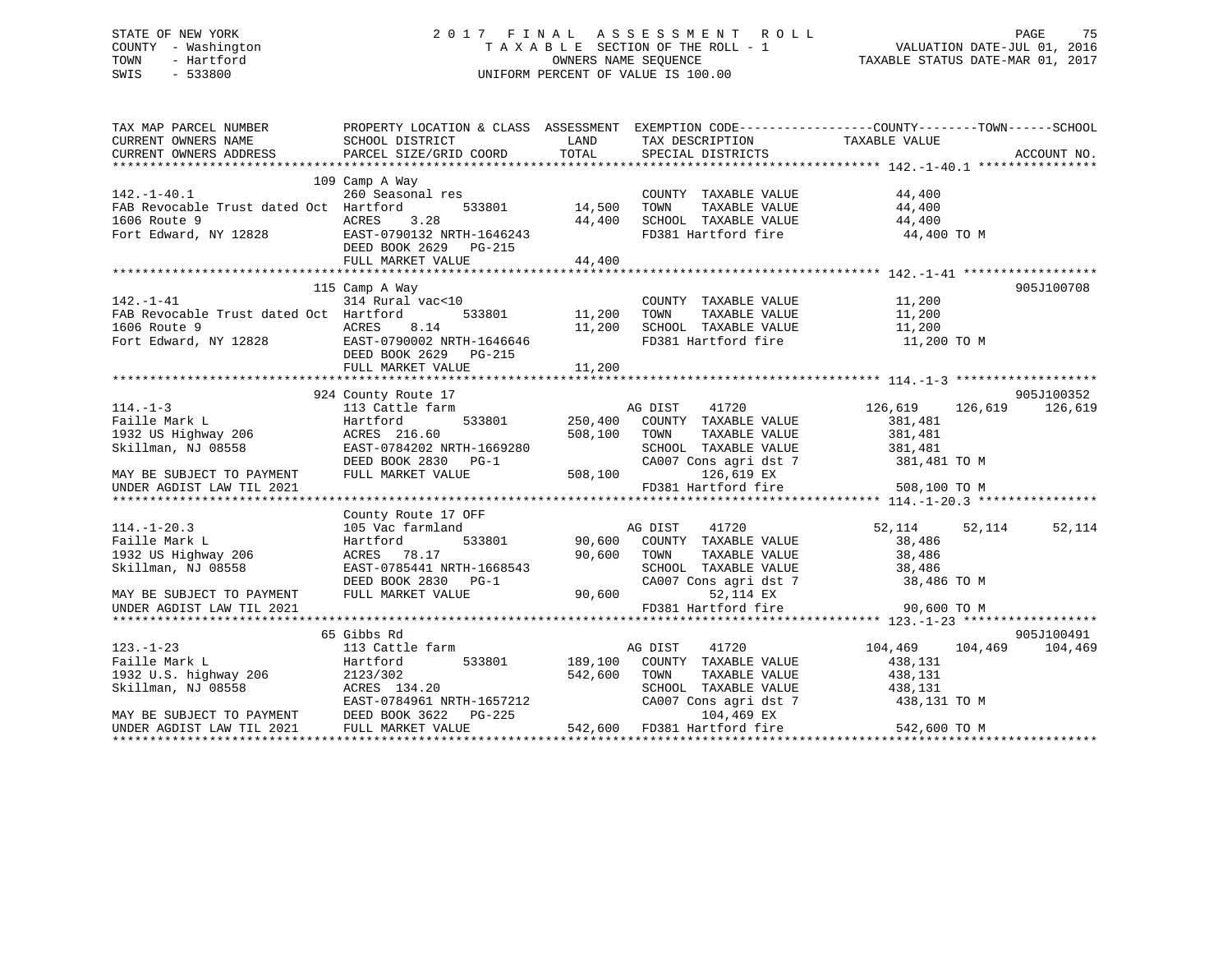### STATE OF NEW YORK 2 0 1 7 F I N A L A S S E S S M E N T R O L L PAGE 76COUNTY - Washington T A X A B L E SECTION OF THE ROLL - 1<br>TOWN - Hartford COUNTERS NAME SEQUENCE OWNERS NAME SEQUENCE TAXABLE STATUS DATE-MAR 01, 2017 SWIS - 533800 UNIFORM PERCENT OF VALUE IS 100.00

| TAX MAP PARCEL NUMBER     |                               |                                  | PROPERTY LOCATION & CLASS ASSESSMENT EXEMPTION CODE--------------COUNTY-------TOWN-----SCHOOL |
|---------------------------|-------------------------------|----------------------------------|-----------------------------------------------------------------------------------------------|
| CURRENT OWNERS NAME       | SCHOOL DISTRICT               | LAND<br>TAX DESCRIPTION          | TAXABLE VALUE                                                                                 |
| CURRENT OWNERS ADDRESS    | PARCEL SIZE/GRID COORD        | TOTAL<br>SPECIAL DISTRICTS       | ACCOUNT NO.                                                                                   |
|                           |                               |                                  |                                                                                               |
|                           | 21 Kittie Mae Way             |                                  |                                                                                               |
| $132. - 1 - 21.4$         | 210 1 Family Res              | BAS STAR 41854                   | $\overline{0}$<br>30,000<br>$\Omega$                                                          |
| Falk Kathy K              | 533801<br>Hartford            | 29,200<br>COUNTY TAXABLE VALUE   | 97,000                                                                                        |
| 21 Kittie Mae Way         | ACRES<br>2.68 BANK<br>107     | 97,000<br>TOWN<br>TAXABLE VALUE  | 97,000                                                                                        |
| Granville, NY 12832       | EAST-0788507 NRTH-1655145     | SCHOOL TAXABLE VALUE             | 67,000                                                                                        |
|                           | DEED BOOK 782<br>PG-329       | CA007 Cons agri dst 7            | 97,000 TO M                                                                                   |
|                           | FULL MARKET VALUE             | 97,000 FD381 Hartford fire       | 97,000 TO M                                                                                   |
|                           | ***************************** |                                  |                                                                                               |
|                           | 3114 Coach Rd                 |                                  | 905J101220                                                                                    |
| $149. - 1 - 26.12$        | 210 1 Family Res              | BAS STAR 41854                   | $\overline{0}$<br>$\Omega$<br>30,000                                                          |
| Farley Sean M             | Hartford<br>533801            | 41,900<br>COUNTY TAXABLE VALUE   | 221,300                                                                                       |
| Farley Jenifer M          | 7.29<br>ACRES                 | 221,300<br>TOWN<br>TAXABLE VALUE | 221,300                                                                                       |
| 3114 Coach Rd             | EAST-0779705 NRTH-1636665     | SCHOOL TAXABLE VALUE             | 191,300                                                                                       |
| Argyle, NY 12809          | DEED BOOK 786<br>PG-86        | FD381 Hartford fire              | 221,300 TO M                                                                                  |
|                           | FULL MARKET VALUE             | 221,300                          |                                                                                               |
|                           |                               |                                  |                                                                                               |
|                           | 264 Gilchrist Hill Rd         |                                  | 905J101292                                                                                    |
| $150. - 1 - 55$           | 210 1 Family Res              | VET COM CT 41131                 | 27,500<br>27,500<br>$\bigcirc$                                                                |
| Fassler Joan M            | 533801<br>Hartford            | 35,600 BAS STAR<br>41854         | $\overline{0}$<br>$\Omega$<br>30,000                                                          |
| 264 Gilchrist Hill Rd     | LOT 8                         | 110,000<br>COUNTY TAXABLE VALUE  | 82,500                                                                                        |
| Hartford, NY 12838        | ACRES<br>5.20                 | TOWN<br>TAXABLE VALUE            | 82,500                                                                                        |
|                           | EAST-0784951 NRTH-1640820     | SCHOOL TAXABLE VALUE             | 80,000                                                                                        |
|                           | DEED BOOK 3483 PG-246         | FD381 Hartford fire              | 110,000 TO M                                                                                  |
|                           | FULL MARKET VALUE             | 110,000                          |                                                                                               |
|                           |                               |                                  |                                                                                               |
|                           | 228 Pope Hill Rd              |                                  | 905J101001                                                                                    |
| $150. - 1 - 25$           | 240 Rural res                 | COUNTY TAXABLE VALUE             | 171,400                                                                                       |
| Felice Laurie             | Hartford<br>533801            | 53,000<br>TAXABLE VALUE<br>TOWN  | 171,400                                                                                       |
| 33 Manross Rd             | ACRES 15.00                   | 171,400<br>SCHOOL TAXABLE VALUE  | 171,400                                                                                       |
| Bristol, CT 06010         | EAST-0782114 NRTH-1632640     | FD381 Hartford fire              | 171,400 TO M                                                                                  |
|                           | DEED BOOK 2715<br>PG-135      |                                  |                                                                                               |
|                           | FULL MARKET VALUE             | 171,400                          |                                                                                               |
|                           |                               |                                  |                                                                                               |
|                           | 5173 County Route 30          |                                  | 905J100211                                                                                    |
| $150. - 1 - 35$           | 240 Rural res                 | 41720<br>AG DIST                 | 69,508<br>69,508<br>69,508                                                                    |
| Fessenden Janet A         | 533801<br>Hartford            | 206,700<br>COUNTY TAXABLE VALUE  | 216,092                                                                                       |
| Robbins Sarah J Trustee   | ACRES 223.10                  | 285,600<br>TOWN<br>TAXABLE VALUE | 216,092                                                                                       |
| C/O Sarah J Robbins       | EAST-0786041 NRTH-1636341     | SCHOOL TAXABLE VALUE             | 216,092                                                                                       |
| 16 E State St             | DEED BOOK 2723 PG-20          | CA008 Cons agri dst 8            | 216,092 TO M                                                                                  |
| Glens Falls, NY 12801     | FULL MARKET VALUE             | 69,508 EX<br>285,600             |                                                                                               |
|                           |                               | FD381 Hartford fire              | 285,600 TO M                                                                                  |
| MAY BE SUBJECT TO PAYMENT |                               |                                  |                                                                                               |
| UNDER AGDIST LAW TIL 2021 |                               |                                  |                                                                                               |
|                           |                               |                                  |                                                                                               |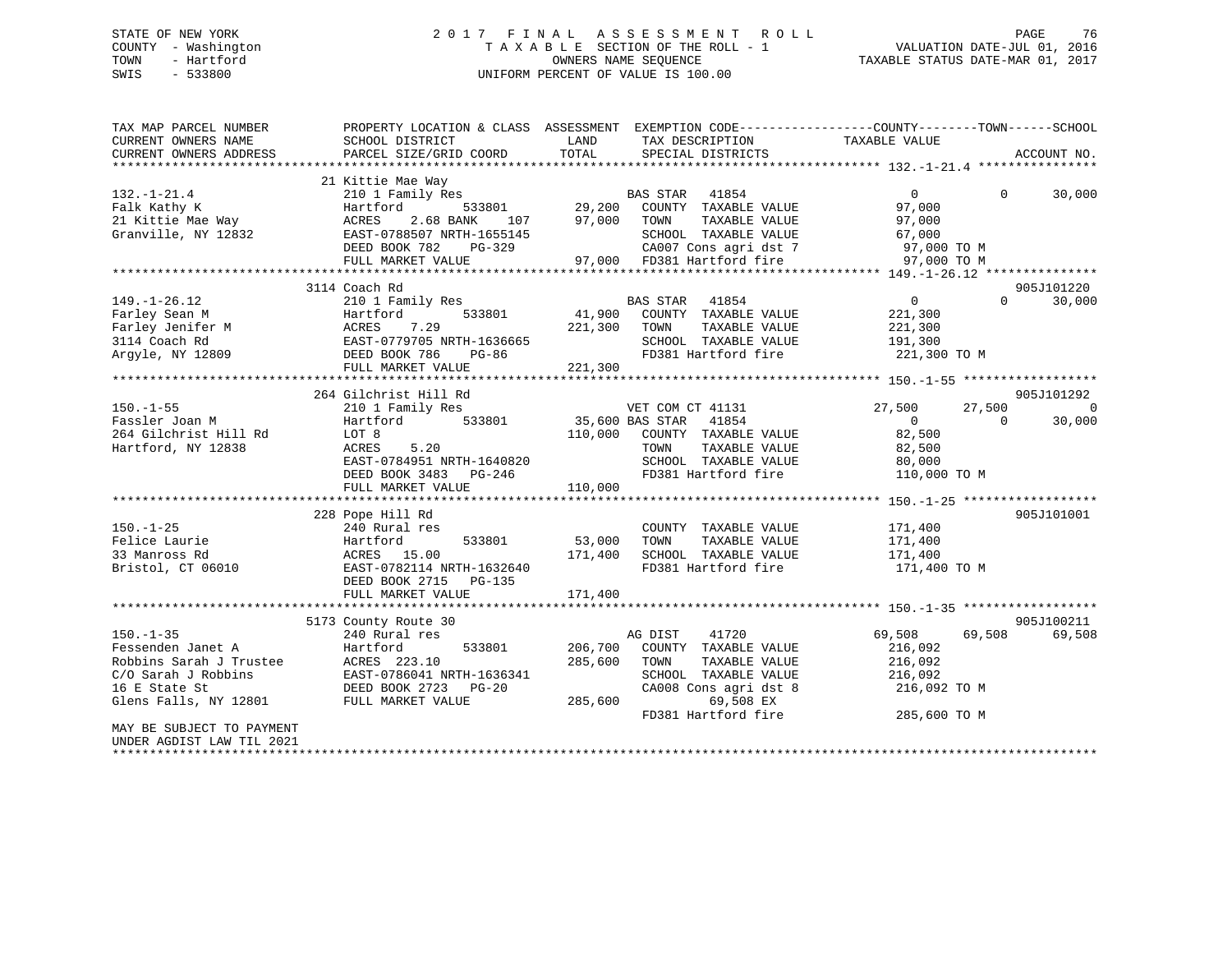# STATE OF NEW YORK 2 0 1 7 F I N A L A S S E S S M E N T R O L L PAGE 77 COUNTY - Washington T A X A B L E SECTION OF THE ROLL - 1 VALUATION DATE-JUL 01, 2016 TOWN - Hartford **TAXABLE STATUS DATE-MAR 01, 2017** SWIS - 533800 UNIFORM PERCENT OF VALUE IS 100.00

| 7381 State Route 40<br>905J100324<br>AG BUILD 41700<br>533801 33,500 AG BUILD 41700<br>633.500 AG BUILD 41700<br>$149. - 1 - 18$<br>473 Greenhouse<br>25,000 25,000<br>25,000<br>2,500<br>2,500<br>Fiddlehead Creek LLC<br>Hartford<br>2,500<br>ACRES<br>1.70<br>303,500 BAS STAR 41854<br>$\overline{0}$<br>30,000<br>7381 State Route 40<br>$\bigcap$<br>EAST-0775738 NRTH-1638931<br>276,000<br>Fort Ann, NY 12827<br>COUNTY TAXABLE VALUE<br>DEED BOOK 3260 PG-27<br>TOWN<br>TAXABLE VALUE<br>276,000<br>MAY BE SUBJECT TO PAYMENT<br>FULL MARKET VALUE<br>303,500 SCHOOL TAXABLE VALUE<br>246,000<br>CA007 Cons agri dst 7 303,500 TO M<br>UNDER RPTL483 UNTIL 2024<br>FD381 Hartford fire<br>303,500 TO M<br>State Route 40 OFF<br>905J101303<br>47,600<br>47,600<br>$149. - 1 - 18.1$<br>COUNTY TAXABLE VALUE<br>312 Vac w/imprv<br>Hartford<br>17,700 TOWN<br>533801<br>Fiddlehead Creek LLC<br>TAXABLE VALUE<br>47,600<br>ACRES 15.30<br>47,600 SCHOOL TAXABLE VALUE<br>7381 State Route 40<br>47,600<br>47,600 TO M<br>CA007 Cons agri dst 7<br>Fort Ann, NY 12827<br>EAST-0775273 NRTH-1639283<br>47,600<br>DEED BOOK 3260 PG-27<br>FD381 Hartford fire<br>47,600 TO M<br>FULL MARKET VALUE<br>289 Gilchrist Hill Rd<br>905J101301<br>$150. - 1 - 67$<br>32,400<br>COUNTY TAXABLE VALUE<br>312 Vac w/imprv<br>32,400<br>533801 22,200<br>Field Charles E Jr<br>TAXABLE VALUE<br>Hartford<br>TOWN<br>32,400 SCHOOL TAXABLE VALUE<br>Field Janet A<br>PO Box 631<br>Shelter Island, NY 11964<br>EAST-0785049 NRTH-1638473<br>32,400<br>FD381 Hartford fire<br>32,400 TO M<br>DEED BOOK 952<br>PG-43<br>32,400<br>FULL MARKET VALUE<br>905J100220<br>3812 State Route 149<br>112 Dairy farm<br>$130. - 1 - 7.1$<br>AG DIST<br>41720<br>79,753<br>79,753<br>79,753<br>$\sim$ 0<br>$\overline{0}$<br>30,000<br>350,400 COUNTY TAXABLE VALUE<br>270,647<br>TAXABLE VALUE<br>270,647<br>Fort Ann, NY 12827<br>DEED BOOK 1789 PG-334<br>SCHOOL TAXABLE VALUE 240,647<br>350,400 CA007 Cons agri dst 7 270,647 TO M<br>FULL MARKET VALUE<br>79,753 EX<br>MAY BE SUBJECT TO PAYMENT<br>FD381 Hartford fire<br>UNDER AGDIST LAW TIL 2021<br>350,400 TO M<br>LOT 59 Provincial Pat<br>905J100218<br>$130. - 1 - 8$<br>105 Vac farmland<br>41720<br>29,150 29,150<br>29,150<br>AG DIST<br>130.-1-8<br>Fioretti Edward J<br>Tissetti Lora Lin (ACRES 13.00)<br>Tissetti Lora Lin (ACRES 156404)<br>533801<br>50,500 COUNTY TAXABLE VALUE<br>21,350<br>50,500 TOWN<br>TAXABLE VALUE<br>21,350<br>Fioretti Lora Lin<br>3812 State Route 149<br>The Mass of the CAST-0768434 NRTH-1649558<br>DEED BOOK 1789 PG-334<br>SCHOOL TAXABLE VALUE<br>21,350<br>DEED BOOK 1789 PG-334<br>CA007 Cons agri dst 7<br>21,350 TO M<br>50,500<br>29,150 EX<br>FULL MARKET VALUE<br>FD381 Hartford fire<br>50,500 TO M<br>MAY BE SUBJECT TO PAYMENT<br>UNDER AGDIST LAW TIL 2021 | TAX MAP PARCEL NUMBER<br>CURRENT OWNERS NAME<br>CURRENT OWNERS ADDRESS | SCHOOL DISTRICT<br>PARCEL SIZE/GRID COORD | PROPERTY LOCATION & CLASS ASSESSMENT EXEMPTION CODE---------------COUNTY-------TOWN-----SCHOOL<br>LAND<br>TAX DESCRIPTION<br>TOTAL<br>SPECIAL DISTRICTS | TAXABLE VALUE<br>ACCOUNT NO. |
|-------------------------------------------------------------------------------------------------------------------------------------------------------------------------------------------------------------------------------------------------------------------------------------------------------------------------------------------------------------------------------------------------------------------------------------------------------------------------------------------------------------------------------------------------------------------------------------------------------------------------------------------------------------------------------------------------------------------------------------------------------------------------------------------------------------------------------------------------------------------------------------------------------------------------------------------------------------------------------------------------------------------------------------------------------------------------------------------------------------------------------------------------------------------------------------------------------------------------------------------------------------------------------------------------------------------------------------------------------------------------------------------------------------------------------------------------------------------------------------------------------------------------------------------------------------------------------------------------------------------------------------------------------------------------------------------------------------------------------------------------------------------------------------------------------------------------------------------------------------------------------------------------------------------------------------------------------------------------------------------------------------------------------------------------------------------------------------------------------------------------------------------------------------------------------------------------------------------------------------------------------------------------------------------------------------------------------------------------------------------------------------------------------------------------------------------------------------------------------------------------------------------------------------------------------------------------------------------------------------------------------------------------------------------------------------------------------------------------------------------------------------------------------------------------------------------------------------------------------------|------------------------------------------------------------------------|-------------------------------------------|---------------------------------------------------------------------------------------------------------------------------------------------------------|------------------------------|
|                                                                                                                                                                                                                                                                                                                                                                                                                                                                                                                                                                                                                                                                                                                                                                                                                                                                                                                                                                                                                                                                                                                                                                                                                                                                                                                                                                                                                                                                                                                                                                                                                                                                                                                                                                                                                                                                                                                                                                                                                                                                                                                                                                                                                                                                                                                                                                                                                                                                                                                                                                                                                                                                                                                                                                                                                                                             |                                                                        |                                           |                                                                                                                                                         |                              |
|                                                                                                                                                                                                                                                                                                                                                                                                                                                                                                                                                                                                                                                                                                                                                                                                                                                                                                                                                                                                                                                                                                                                                                                                                                                                                                                                                                                                                                                                                                                                                                                                                                                                                                                                                                                                                                                                                                                                                                                                                                                                                                                                                                                                                                                                                                                                                                                                                                                                                                                                                                                                                                                                                                                                                                                                                                                             |                                                                        |                                           |                                                                                                                                                         |                              |
|                                                                                                                                                                                                                                                                                                                                                                                                                                                                                                                                                                                                                                                                                                                                                                                                                                                                                                                                                                                                                                                                                                                                                                                                                                                                                                                                                                                                                                                                                                                                                                                                                                                                                                                                                                                                                                                                                                                                                                                                                                                                                                                                                                                                                                                                                                                                                                                                                                                                                                                                                                                                                                                                                                                                                                                                                                                             |                                                                        |                                           |                                                                                                                                                         |                              |
|                                                                                                                                                                                                                                                                                                                                                                                                                                                                                                                                                                                                                                                                                                                                                                                                                                                                                                                                                                                                                                                                                                                                                                                                                                                                                                                                                                                                                                                                                                                                                                                                                                                                                                                                                                                                                                                                                                                                                                                                                                                                                                                                                                                                                                                                                                                                                                                                                                                                                                                                                                                                                                                                                                                                                                                                                                                             |                                                                        |                                           |                                                                                                                                                         |                              |
|                                                                                                                                                                                                                                                                                                                                                                                                                                                                                                                                                                                                                                                                                                                                                                                                                                                                                                                                                                                                                                                                                                                                                                                                                                                                                                                                                                                                                                                                                                                                                                                                                                                                                                                                                                                                                                                                                                                                                                                                                                                                                                                                                                                                                                                                                                                                                                                                                                                                                                                                                                                                                                                                                                                                                                                                                                                             |                                                                        |                                           |                                                                                                                                                         |                              |
|                                                                                                                                                                                                                                                                                                                                                                                                                                                                                                                                                                                                                                                                                                                                                                                                                                                                                                                                                                                                                                                                                                                                                                                                                                                                                                                                                                                                                                                                                                                                                                                                                                                                                                                                                                                                                                                                                                                                                                                                                                                                                                                                                                                                                                                                                                                                                                                                                                                                                                                                                                                                                                                                                                                                                                                                                                                             |                                                                        |                                           |                                                                                                                                                         |                              |
|                                                                                                                                                                                                                                                                                                                                                                                                                                                                                                                                                                                                                                                                                                                                                                                                                                                                                                                                                                                                                                                                                                                                                                                                                                                                                                                                                                                                                                                                                                                                                                                                                                                                                                                                                                                                                                                                                                                                                                                                                                                                                                                                                                                                                                                                                                                                                                                                                                                                                                                                                                                                                                                                                                                                                                                                                                                             |                                                                        |                                           |                                                                                                                                                         |                              |
|                                                                                                                                                                                                                                                                                                                                                                                                                                                                                                                                                                                                                                                                                                                                                                                                                                                                                                                                                                                                                                                                                                                                                                                                                                                                                                                                                                                                                                                                                                                                                                                                                                                                                                                                                                                                                                                                                                                                                                                                                                                                                                                                                                                                                                                                                                                                                                                                                                                                                                                                                                                                                                                                                                                                                                                                                                                             |                                                                        |                                           |                                                                                                                                                         |                              |
|                                                                                                                                                                                                                                                                                                                                                                                                                                                                                                                                                                                                                                                                                                                                                                                                                                                                                                                                                                                                                                                                                                                                                                                                                                                                                                                                                                                                                                                                                                                                                                                                                                                                                                                                                                                                                                                                                                                                                                                                                                                                                                                                                                                                                                                                                                                                                                                                                                                                                                                                                                                                                                                                                                                                                                                                                                                             |                                                                        |                                           |                                                                                                                                                         |                              |
|                                                                                                                                                                                                                                                                                                                                                                                                                                                                                                                                                                                                                                                                                                                                                                                                                                                                                                                                                                                                                                                                                                                                                                                                                                                                                                                                                                                                                                                                                                                                                                                                                                                                                                                                                                                                                                                                                                                                                                                                                                                                                                                                                                                                                                                                                                                                                                                                                                                                                                                                                                                                                                                                                                                                                                                                                                                             |                                                                        |                                           |                                                                                                                                                         |                              |
|                                                                                                                                                                                                                                                                                                                                                                                                                                                                                                                                                                                                                                                                                                                                                                                                                                                                                                                                                                                                                                                                                                                                                                                                                                                                                                                                                                                                                                                                                                                                                                                                                                                                                                                                                                                                                                                                                                                                                                                                                                                                                                                                                                                                                                                                                                                                                                                                                                                                                                                                                                                                                                                                                                                                                                                                                                                             |                                                                        |                                           |                                                                                                                                                         |                              |
|                                                                                                                                                                                                                                                                                                                                                                                                                                                                                                                                                                                                                                                                                                                                                                                                                                                                                                                                                                                                                                                                                                                                                                                                                                                                                                                                                                                                                                                                                                                                                                                                                                                                                                                                                                                                                                                                                                                                                                                                                                                                                                                                                                                                                                                                                                                                                                                                                                                                                                                                                                                                                                                                                                                                                                                                                                                             |                                                                        |                                           |                                                                                                                                                         |                              |
|                                                                                                                                                                                                                                                                                                                                                                                                                                                                                                                                                                                                                                                                                                                                                                                                                                                                                                                                                                                                                                                                                                                                                                                                                                                                                                                                                                                                                                                                                                                                                                                                                                                                                                                                                                                                                                                                                                                                                                                                                                                                                                                                                                                                                                                                                                                                                                                                                                                                                                                                                                                                                                                                                                                                                                                                                                                             |                                                                        |                                           |                                                                                                                                                         |                              |
|                                                                                                                                                                                                                                                                                                                                                                                                                                                                                                                                                                                                                                                                                                                                                                                                                                                                                                                                                                                                                                                                                                                                                                                                                                                                                                                                                                                                                                                                                                                                                                                                                                                                                                                                                                                                                                                                                                                                                                                                                                                                                                                                                                                                                                                                                                                                                                                                                                                                                                                                                                                                                                                                                                                                                                                                                                                             |                                                                        |                                           |                                                                                                                                                         |                              |
|                                                                                                                                                                                                                                                                                                                                                                                                                                                                                                                                                                                                                                                                                                                                                                                                                                                                                                                                                                                                                                                                                                                                                                                                                                                                                                                                                                                                                                                                                                                                                                                                                                                                                                                                                                                                                                                                                                                                                                                                                                                                                                                                                                                                                                                                                                                                                                                                                                                                                                                                                                                                                                                                                                                                                                                                                                                             |                                                                        |                                           |                                                                                                                                                         |                              |
|                                                                                                                                                                                                                                                                                                                                                                                                                                                                                                                                                                                                                                                                                                                                                                                                                                                                                                                                                                                                                                                                                                                                                                                                                                                                                                                                                                                                                                                                                                                                                                                                                                                                                                                                                                                                                                                                                                                                                                                                                                                                                                                                                                                                                                                                                                                                                                                                                                                                                                                                                                                                                                                                                                                                                                                                                                                             |                                                                        |                                           |                                                                                                                                                         |                              |
|                                                                                                                                                                                                                                                                                                                                                                                                                                                                                                                                                                                                                                                                                                                                                                                                                                                                                                                                                                                                                                                                                                                                                                                                                                                                                                                                                                                                                                                                                                                                                                                                                                                                                                                                                                                                                                                                                                                                                                                                                                                                                                                                                                                                                                                                                                                                                                                                                                                                                                                                                                                                                                                                                                                                                                                                                                                             |                                                                        |                                           |                                                                                                                                                         |                              |
|                                                                                                                                                                                                                                                                                                                                                                                                                                                                                                                                                                                                                                                                                                                                                                                                                                                                                                                                                                                                                                                                                                                                                                                                                                                                                                                                                                                                                                                                                                                                                                                                                                                                                                                                                                                                                                                                                                                                                                                                                                                                                                                                                                                                                                                                                                                                                                                                                                                                                                                                                                                                                                                                                                                                                                                                                                                             |                                                                        |                                           |                                                                                                                                                         |                              |
|                                                                                                                                                                                                                                                                                                                                                                                                                                                                                                                                                                                                                                                                                                                                                                                                                                                                                                                                                                                                                                                                                                                                                                                                                                                                                                                                                                                                                                                                                                                                                                                                                                                                                                                                                                                                                                                                                                                                                                                                                                                                                                                                                                                                                                                                                                                                                                                                                                                                                                                                                                                                                                                                                                                                                                                                                                                             |                                                                        |                                           |                                                                                                                                                         |                              |
|                                                                                                                                                                                                                                                                                                                                                                                                                                                                                                                                                                                                                                                                                                                                                                                                                                                                                                                                                                                                                                                                                                                                                                                                                                                                                                                                                                                                                                                                                                                                                                                                                                                                                                                                                                                                                                                                                                                                                                                                                                                                                                                                                                                                                                                                                                                                                                                                                                                                                                                                                                                                                                                                                                                                                                                                                                                             |                                                                        |                                           |                                                                                                                                                         |                              |
|                                                                                                                                                                                                                                                                                                                                                                                                                                                                                                                                                                                                                                                                                                                                                                                                                                                                                                                                                                                                                                                                                                                                                                                                                                                                                                                                                                                                                                                                                                                                                                                                                                                                                                                                                                                                                                                                                                                                                                                                                                                                                                                                                                                                                                                                                                                                                                                                                                                                                                                                                                                                                                                                                                                                                                                                                                                             |                                                                        |                                           |                                                                                                                                                         |                              |
|                                                                                                                                                                                                                                                                                                                                                                                                                                                                                                                                                                                                                                                                                                                                                                                                                                                                                                                                                                                                                                                                                                                                                                                                                                                                                                                                                                                                                                                                                                                                                                                                                                                                                                                                                                                                                                                                                                                                                                                                                                                                                                                                                                                                                                                                                                                                                                                                                                                                                                                                                                                                                                                                                                                                                                                                                                                             |                                                                        |                                           |                                                                                                                                                         |                              |
|                                                                                                                                                                                                                                                                                                                                                                                                                                                                                                                                                                                                                                                                                                                                                                                                                                                                                                                                                                                                                                                                                                                                                                                                                                                                                                                                                                                                                                                                                                                                                                                                                                                                                                                                                                                                                                                                                                                                                                                                                                                                                                                                                                                                                                                                                                                                                                                                                                                                                                                                                                                                                                                                                                                                                                                                                                                             |                                                                        |                                           |                                                                                                                                                         |                              |
|                                                                                                                                                                                                                                                                                                                                                                                                                                                                                                                                                                                                                                                                                                                                                                                                                                                                                                                                                                                                                                                                                                                                                                                                                                                                                                                                                                                                                                                                                                                                                                                                                                                                                                                                                                                                                                                                                                                                                                                                                                                                                                                                                                                                                                                                                                                                                                                                                                                                                                                                                                                                                                                                                                                                                                                                                                                             |                                                                        |                                           |                                                                                                                                                         |                              |
|                                                                                                                                                                                                                                                                                                                                                                                                                                                                                                                                                                                                                                                                                                                                                                                                                                                                                                                                                                                                                                                                                                                                                                                                                                                                                                                                                                                                                                                                                                                                                                                                                                                                                                                                                                                                                                                                                                                                                                                                                                                                                                                                                                                                                                                                                                                                                                                                                                                                                                                                                                                                                                                                                                                                                                                                                                                             |                                                                        |                                           |                                                                                                                                                         |                              |
|                                                                                                                                                                                                                                                                                                                                                                                                                                                                                                                                                                                                                                                                                                                                                                                                                                                                                                                                                                                                                                                                                                                                                                                                                                                                                                                                                                                                                                                                                                                                                                                                                                                                                                                                                                                                                                                                                                                                                                                                                                                                                                                                                                                                                                                                                                                                                                                                                                                                                                                                                                                                                                                                                                                                                                                                                                                             |                                                                        |                                           |                                                                                                                                                         |                              |
|                                                                                                                                                                                                                                                                                                                                                                                                                                                                                                                                                                                                                                                                                                                                                                                                                                                                                                                                                                                                                                                                                                                                                                                                                                                                                                                                                                                                                                                                                                                                                                                                                                                                                                                                                                                                                                                                                                                                                                                                                                                                                                                                                                                                                                                                                                                                                                                                                                                                                                                                                                                                                                                                                                                                                                                                                                                             |                                                                        |                                           |                                                                                                                                                         |                              |
|                                                                                                                                                                                                                                                                                                                                                                                                                                                                                                                                                                                                                                                                                                                                                                                                                                                                                                                                                                                                                                                                                                                                                                                                                                                                                                                                                                                                                                                                                                                                                                                                                                                                                                                                                                                                                                                                                                                                                                                                                                                                                                                                                                                                                                                                                                                                                                                                                                                                                                                                                                                                                                                                                                                                                                                                                                                             |                                                                        |                                           |                                                                                                                                                         |                              |
|                                                                                                                                                                                                                                                                                                                                                                                                                                                                                                                                                                                                                                                                                                                                                                                                                                                                                                                                                                                                                                                                                                                                                                                                                                                                                                                                                                                                                                                                                                                                                                                                                                                                                                                                                                                                                                                                                                                                                                                                                                                                                                                                                                                                                                                                                                                                                                                                                                                                                                                                                                                                                                                                                                                                                                                                                                                             |                                                                        |                                           |                                                                                                                                                         |                              |
|                                                                                                                                                                                                                                                                                                                                                                                                                                                                                                                                                                                                                                                                                                                                                                                                                                                                                                                                                                                                                                                                                                                                                                                                                                                                                                                                                                                                                                                                                                                                                                                                                                                                                                                                                                                                                                                                                                                                                                                                                                                                                                                                                                                                                                                                                                                                                                                                                                                                                                                                                                                                                                                                                                                                                                                                                                                             |                                                                        |                                           |                                                                                                                                                         |                              |
|                                                                                                                                                                                                                                                                                                                                                                                                                                                                                                                                                                                                                                                                                                                                                                                                                                                                                                                                                                                                                                                                                                                                                                                                                                                                                                                                                                                                                                                                                                                                                                                                                                                                                                                                                                                                                                                                                                                                                                                                                                                                                                                                                                                                                                                                                                                                                                                                                                                                                                                                                                                                                                                                                                                                                                                                                                                             |                                                                        |                                           |                                                                                                                                                         |                              |
|                                                                                                                                                                                                                                                                                                                                                                                                                                                                                                                                                                                                                                                                                                                                                                                                                                                                                                                                                                                                                                                                                                                                                                                                                                                                                                                                                                                                                                                                                                                                                                                                                                                                                                                                                                                                                                                                                                                                                                                                                                                                                                                                                                                                                                                                                                                                                                                                                                                                                                                                                                                                                                                                                                                                                                                                                                                             |                                                                        |                                           |                                                                                                                                                         |                              |
|                                                                                                                                                                                                                                                                                                                                                                                                                                                                                                                                                                                                                                                                                                                                                                                                                                                                                                                                                                                                                                                                                                                                                                                                                                                                                                                                                                                                                                                                                                                                                                                                                                                                                                                                                                                                                                                                                                                                                                                                                                                                                                                                                                                                                                                                                                                                                                                                                                                                                                                                                                                                                                                                                                                                                                                                                                                             |                                                                        |                                           |                                                                                                                                                         |                              |
|                                                                                                                                                                                                                                                                                                                                                                                                                                                                                                                                                                                                                                                                                                                                                                                                                                                                                                                                                                                                                                                                                                                                                                                                                                                                                                                                                                                                                                                                                                                                                                                                                                                                                                                                                                                                                                                                                                                                                                                                                                                                                                                                                                                                                                                                                                                                                                                                                                                                                                                                                                                                                                                                                                                                                                                                                                                             |                                                                        |                                           |                                                                                                                                                         |                              |
|                                                                                                                                                                                                                                                                                                                                                                                                                                                                                                                                                                                                                                                                                                                                                                                                                                                                                                                                                                                                                                                                                                                                                                                                                                                                                                                                                                                                                                                                                                                                                                                                                                                                                                                                                                                                                                                                                                                                                                                                                                                                                                                                                                                                                                                                                                                                                                                                                                                                                                                                                                                                                                                                                                                                                                                                                                                             |                                                                        |                                           |                                                                                                                                                         |                              |
|                                                                                                                                                                                                                                                                                                                                                                                                                                                                                                                                                                                                                                                                                                                                                                                                                                                                                                                                                                                                                                                                                                                                                                                                                                                                                                                                                                                                                                                                                                                                                                                                                                                                                                                                                                                                                                                                                                                                                                                                                                                                                                                                                                                                                                                                                                                                                                                                                                                                                                                                                                                                                                                                                                                                                                                                                                                             |                                                                        |                                           |                                                                                                                                                         |                              |
|                                                                                                                                                                                                                                                                                                                                                                                                                                                                                                                                                                                                                                                                                                                                                                                                                                                                                                                                                                                                                                                                                                                                                                                                                                                                                                                                                                                                                                                                                                                                                                                                                                                                                                                                                                                                                                                                                                                                                                                                                                                                                                                                                                                                                                                                                                                                                                                                                                                                                                                                                                                                                                                                                                                                                                                                                                                             |                                                                        |                                           |                                                                                                                                                         |                              |
|                                                                                                                                                                                                                                                                                                                                                                                                                                                                                                                                                                                                                                                                                                                                                                                                                                                                                                                                                                                                                                                                                                                                                                                                                                                                                                                                                                                                                                                                                                                                                                                                                                                                                                                                                                                                                                                                                                                                                                                                                                                                                                                                                                                                                                                                                                                                                                                                                                                                                                                                                                                                                                                                                                                                                                                                                                                             |                                                                        |                                           |                                                                                                                                                         |                              |
|                                                                                                                                                                                                                                                                                                                                                                                                                                                                                                                                                                                                                                                                                                                                                                                                                                                                                                                                                                                                                                                                                                                                                                                                                                                                                                                                                                                                                                                                                                                                                                                                                                                                                                                                                                                                                                                                                                                                                                                                                                                                                                                                                                                                                                                                                                                                                                                                                                                                                                                                                                                                                                                                                                                                                                                                                                                             |                                                                        |                                           |                                                                                                                                                         |                              |
|                                                                                                                                                                                                                                                                                                                                                                                                                                                                                                                                                                                                                                                                                                                                                                                                                                                                                                                                                                                                                                                                                                                                                                                                                                                                                                                                                                                                                                                                                                                                                                                                                                                                                                                                                                                                                                                                                                                                                                                                                                                                                                                                                                                                                                                                                                                                                                                                                                                                                                                                                                                                                                                                                                                                                                                                                                                             |                                                                        |                                           |                                                                                                                                                         |                              |
|                                                                                                                                                                                                                                                                                                                                                                                                                                                                                                                                                                                                                                                                                                                                                                                                                                                                                                                                                                                                                                                                                                                                                                                                                                                                                                                                                                                                                                                                                                                                                                                                                                                                                                                                                                                                                                                                                                                                                                                                                                                                                                                                                                                                                                                                                                                                                                                                                                                                                                                                                                                                                                                                                                                                                                                                                                                             |                                                                        |                                           |                                                                                                                                                         |                              |
|                                                                                                                                                                                                                                                                                                                                                                                                                                                                                                                                                                                                                                                                                                                                                                                                                                                                                                                                                                                                                                                                                                                                                                                                                                                                                                                                                                                                                                                                                                                                                                                                                                                                                                                                                                                                                                                                                                                                                                                                                                                                                                                                                                                                                                                                                                                                                                                                                                                                                                                                                                                                                                                                                                                                                                                                                                                             |                                                                        |                                           |                                                                                                                                                         |                              |
|                                                                                                                                                                                                                                                                                                                                                                                                                                                                                                                                                                                                                                                                                                                                                                                                                                                                                                                                                                                                                                                                                                                                                                                                                                                                                                                                                                                                                                                                                                                                                                                                                                                                                                                                                                                                                                                                                                                                                                                                                                                                                                                                                                                                                                                                                                                                                                                                                                                                                                                                                                                                                                                                                                                                                                                                                                                             |                                                                        |                                           |                                                                                                                                                         |                              |
|                                                                                                                                                                                                                                                                                                                                                                                                                                                                                                                                                                                                                                                                                                                                                                                                                                                                                                                                                                                                                                                                                                                                                                                                                                                                                                                                                                                                                                                                                                                                                                                                                                                                                                                                                                                                                                                                                                                                                                                                                                                                                                                                                                                                                                                                                                                                                                                                                                                                                                                                                                                                                                                                                                                                                                                                                                                             |                                                                        |                                           |                                                                                                                                                         |                              |
|                                                                                                                                                                                                                                                                                                                                                                                                                                                                                                                                                                                                                                                                                                                                                                                                                                                                                                                                                                                                                                                                                                                                                                                                                                                                                                                                                                                                                                                                                                                                                                                                                                                                                                                                                                                                                                                                                                                                                                                                                                                                                                                                                                                                                                                                                                                                                                                                                                                                                                                                                                                                                                                                                                                                                                                                                                                             |                                                                        |                                           |                                                                                                                                                         |                              |
|                                                                                                                                                                                                                                                                                                                                                                                                                                                                                                                                                                                                                                                                                                                                                                                                                                                                                                                                                                                                                                                                                                                                                                                                                                                                                                                                                                                                                                                                                                                                                                                                                                                                                                                                                                                                                                                                                                                                                                                                                                                                                                                                                                                                                                                                                                                                                                                                                                                                                                                                                                                                                                                                                                                                                                                                                                                             |                                                                        |                                           |                                                                                                                                                         |                              |
|                                                                                                                                                                                                                                                                                                                                                                                                                                                                                                                                                                                                                                                                                                                                                                                                                                                                                                                                                                                                                                                                                                                                                                                                                                                                                                                                                                                                                                                                                                                                                                                                                                                                                                                                                                                                                                                                                                                                                                                                                                                                                                                                                                                                                                                                                                                                                                                                                                                                                                                                                                                                                                                                                                                                                                                                                                                             |                                                                        |                                           |                                                                                                                                                         |                              |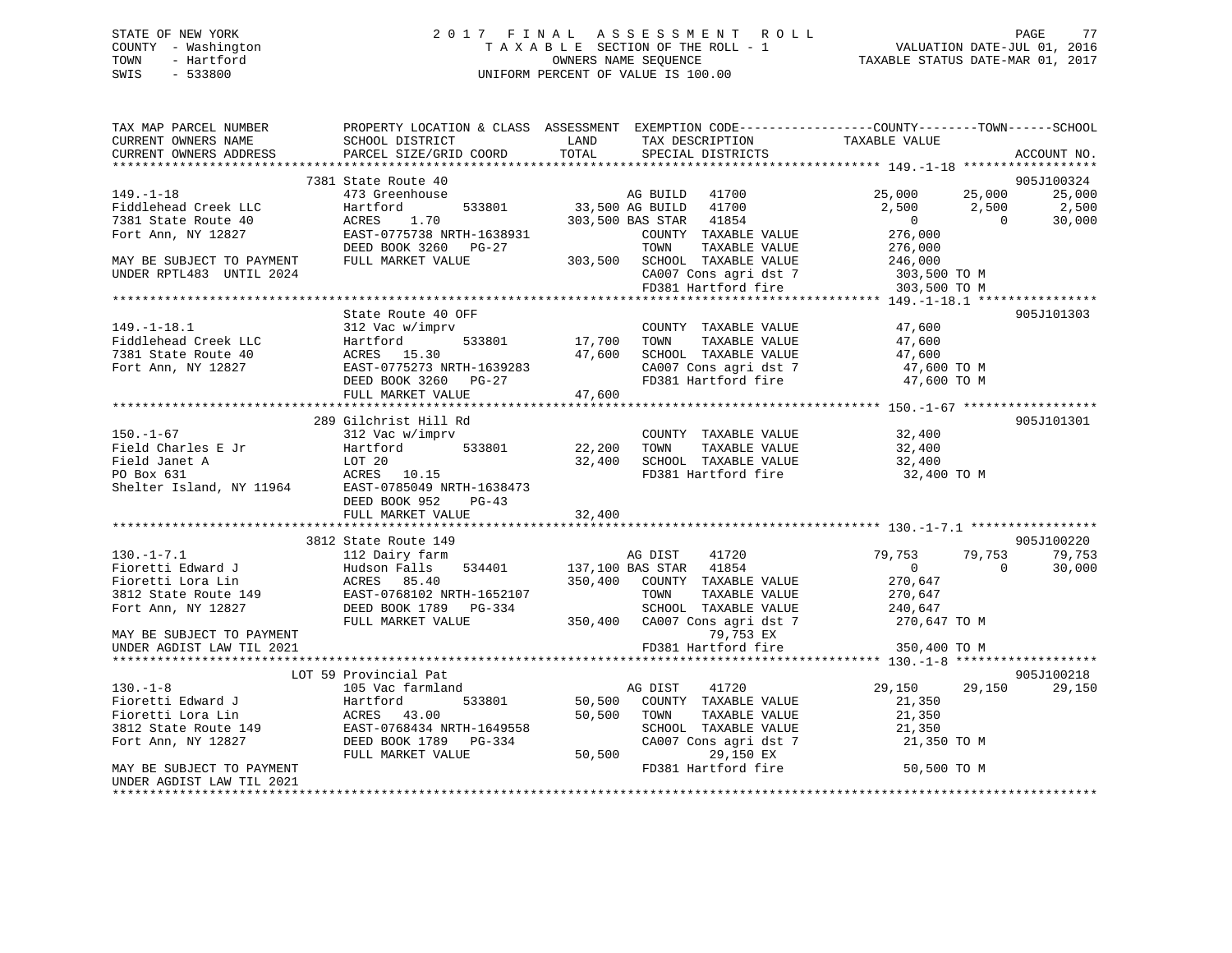# STATE OF NEW YORK 2 0 1 7 F I N A L A S S E S S M E N T R O L L PAGE 78 COUNTY - Washington T A X A B L E SECTION OF THE ROLL - 1 VALUATION DATE-JUL 01, 2016 TOWN - Hartford **TAXABLE STATUS DATE-MAR 01, 2017** SWIS - 533800 UNIFORM PERCENT OF VALUE IS 100.00

| TAX MAP PARCEL NUMBER                       | PROPERTY LOCATION & CLASS ASSESSMENT EXEMPTION CODE---------------COUNTY-------TOWN-----SCHOOL                                                                                                                                                                                                                                                                                                                                                                                                           |                    |                                                    |                      |                    |
|---------------------------------------------|----------------------------------------------------------------------------------------------------------------------------------------------------------------------------------------------------------------------------------------------------------------------------------------------------------------------------------------------------------------------------------------------------------------------------------------------------------------------------------------------------------|--------------------|----------------------------------------------------|----------------------|--------------------|
| CURRENT OWNERS NAME                         | SCHOOL DISTRICT                                                                                                                                                                                                                                                                                                                                                                                                                                                                                          | LAND               | TAX DESCRIPTION TAXABLE VALUE<br>SERCIAL DISTRICTS |                      |                    |
| CURRENT OWNERS ADDRESS                      | PARCEL SIZE/GRID COORD                                                                                                                                                                                                                                                                                                                                                                                                                                                                                   | TOTAL              | SPECIAL DISTRICTS                                  |                      | ACCOUNT NO.        |
|                                             |                                                                                                                                                                                                                                                                                                                                                                                                                                                                                                          |                    |                                                    |                      |                    |
|                                             | 3758 State Route 149                                                                                                                                                                                                                                                                                                                                                                                                                                                                                     |                    |                                                    |                      | 905J100110         |
| $130.-1-9.1$                                | 113 Cattle farm                                                                                                                                                                                                                                                                                                                                                                                                                                                                                          | $533801$ $105,700$ | AG DIST<br>41720                                   | 62,220 62,220 62,220 |                    |
| Fioretti Edward J                           | Hartford                                                                                                                                                                                                                                                                                                                                                                                                                                                                                                 |                    | COUNTY TAXABLE VALUE                               | 98,480               |                    |
|                                             |                                                                                                                                                                                                                                                                                                                                                                                                                                                                                                          | 160,700            | TOWN<br>TAXABLE VALUE                              | 98,480               |                    |
|                                             |                                                                                                                                                                                                                                                                                                                                                                                                                                                                                                          |                    |                                                    | 98,480               |                    |
|                                             | Fioretti Lora Lin Field Survey 12839<br>3812 State Route 149 ACRES 72.60<br>Fort Ann, NY 12827 EAST-0767212 NRTH-1650433<br>DEED BOOK 1789 PG-330                                                                                                                                                                                                                                                                                                                                                        |                    | SCHOOL TAXABLE VALUE<br>CA007 Cons agri dst 7      |                      |                    |
|                                             |                                                                                                                                                                                                                                                                                                                                                                                                                                                                                                          |                    |                                                    | 98,480 TO M          |                    |
|                                             |                                                                                                                                                                                                                                                                                                                                                                                                                                                                                                          |                    | 62,220 EX                                          |                      |                    |
| MAY BE SUBJECT TO PAYMENT FULL MARKET VALUE |                                                                                                                                                                                                                                                                                                                                                                                                                                                                                                          |                    | 160,700 FD381 Hartford fire                        | 160,700 TO M         |                    |
| UNDER AGDIST LAW TIL 2021                   |                                                                                                                                                                                                                                                                                                                                                                                                                                                                                                          |                    |                                                    |                      |                    |
|                                             |                                                                                                                                                                                                                                                                                                                                                                                                                                                                                                          |                    |                                                    |                      |                    |
|                                             | 3784 State Route 149                                                                                                                                                                                                                                                                                                                                                                                                                                                                                     |                    |                                                    |                      |                    |
| $130.-1-9.8$                                | ily Res<br>533801 22,500<br>210 1 Family Res                                                                                                                                                                                                                                                                                                                                                                                                                                                             |                    | COUNTY TAXABLE VALUE                               | 232,100              |                    |
|                                             | 130.-1-9.8 210 1 Family Res<br>Fioretti Robert E Hartford 533801 22,500<br>Fioretti Jeanne J Field Survey 12839 232,100<br>3784 State Route 149 ACRES 4.16<br>Ft Ann, NY 12827 EAST-0767203 NRTH-1651640                                                                                                                                                                                                                                                                                                 |                    | TOWN<br>TAXABLE VALUE                              | 232,100              |                    |
|                                             |                                                                                                                                                                                                                                                                                                                                                                                                                                                                                                          |                    | SCHOOL TAXABLE VALUE                               | 232,100              |                    |
|                                             |                                                                                                                                                                                                                                                                                                                                                                                                                                                                                                          |                    | CA007 Cons agri dst 7                              | 232,100 TO M         |                    |
|                                             |                                                                                                                                                                                                                                                                                                                                                                                                                                                                                                          |                    | FD381 Hartford fire 232,100 TO M                   |                      |                    |
|                                             | DEED BOOK 3649 PG-22                                                                                                                                                                                                                                                                                                                                                                                                                                                                                     |                    |                                                    |                      |                    |
|                                             | FULL MARKET VALUE                                                                                                                                                                                                                                                                                                                                                                                                                                                                                        | 232,100            |                                                    |                      |                    |
|                                             |                                                                                                                                                                                                                                                                                                                                                                                                                                                                                                          |                    |                                                    |                      |                    |
|                                             | 7236 State Route 40                                                                                                                                                                                                                                                                                                                                                                                                                                                                                      |                    |                                                    |                      | 905J100016         |
| $149. - 1 - 36$                             | 210 1 Family Res                                                                                                                                                                                                                                                                                                                                                                                                                                                                                         |                    | ENH STAR 41834                                     | $\overline{0}$       | $\Omega$<br>65,500 |
|                                             |                                                                                                                                                                                                                                                                                                                                                                                                                                                                                                          |                    | 533801 25,400 COUNTY TAXABLE VALUE 92,400          |                      |                    |
|                                             |                                                                                                                                                                                                                                                                                                                                                                                                                                                                                                          |                    |                                                    | 92,400               |                    |
|                                             |                                                                                                                                                                                                                                                                                                                                                                                                                                                                                                          |                    |                                                    | 26,900               |                    |
|                                             |                                                                                                                                                                                                                                                                                                                                                                                                                                                                                                          |                    |                                                    | 92,400 TO M          |                    |
|                                             |                                                                                                                                                                                                                                                                                                                                                                                                                                                                                                          |                    |                                                    |                      |                    |
|                                             | $\begin{tabular}{lllllllllllllllllll} \textbf{149.}-1-36 & \textbf{25,400} & \textbf{1.80} & \textbf{25,400} & \textbf{1.91} & \textbf{1.92} & \textbf{1.93} & \textbf{2.9} & \textbf{2.9} & \textbf{2.9} & \textbf{2.9} & \textbf{2.9} & \textbf{2.9} & \textbf{2.9} & \textbf{2.9} & \textbf{2.9} & \textbf{2.9} & \textbf{2.9} & \textbf{2.9} & \textbf{2.9} & \textbf{2.9}$                                                                                                                          |                    |                                                    | 92,400 TO M          |                    |
|                                             |                                                                                                                                                                                                                                                                                                                                                                                                                                                                                                          |                    |                                                    |                      |                    |
|                                             | 70 Townsend Rd                                                                                                                                                                                                                                                                                                                                                                                                                                                                                           |                    |                                                    |                      |                    |
|                                             |                                                                                                                                                                                                                                                                                                                                                                                                                                                                                                          |                    | res<br>533801 533801 38,300 COUNTY TAXABLE VALUE   | $\overline{0}$       | $\Omega$<br>30,000 |
|                                             |                                                                                                                                                                                                                                                                                                                                                                                                                                                                                                          |                    |                                                    | 286,200              |                    |
|                                             |                                                                                                                                                                                                                                                                                                                                                                                                                                                                                                          |                    | TOWN<br>TAXABLE VALUE                              | 286,200              |                    |
|                                             |                                                                                                                                                                                                                                                                                                                                                                                                                                                                                                          |                    | SCHOOL TAXABLE VALUE                               | 256,200              |                    |
|                                             |                                                                                                                                                                                                                                                                                                                                                                                                                                                                                                          |                    | CA007 Cons agri dst 7 286,200 TO M                 |                      |                    |
|                                             |                                                                                                                                                                                                                                                                                                                                                                                                                                                                                                          |                    | FD381 Hartford fire                                | 286,200 TO M         |                    |
|                                             |                                                                                                                                                                                                                                                                                                                                                                                                                                                                                                          |                    |                                                    |                      |                    |
|                                             |                                                                                                                                                                                                                                                                                                                                                                                                                                                                                                          |                    |                                                    |                      |                    |
|                                             | 169 North Rd                                                                                                                                                                                                                                                                                                                                                                                                                                                                                             |                    |                                                    |                      | 905J100221         |
|                                             |                                                                                                                                                                                                                                                                                                                                                                                                                                                                                                          |                    |                                                    | 17,640<br>17,640     | $\overline{0}$     |
|                                             |                                                                                                                                                                                                                                                                                                                                                                                                                                                                                                          |                    |                                                    | $\overline{0}$       | 65,500<br>$\Omega$ |
|                                             |                                                                                                                                                                                                                                                                                                                                                                                                                                                                                                          |                    | 117,600 COUNTY TAXABLE VALUE                       | 99,960               |                    |
|                                             |                                                                                                                                                                                                                                                                                                                                                                                                                                                                                                          |                    | TAXABLE VALUE                                      | 99,960               |                    |
|                                             |                                                                                                                                                                                                                                                                                                                                                                                                                                                                                                          |                    |                                                    | 52,100               |                    |
|                                             |                                                                                                                                                                                                                                                                                                                                                                                                                                                                                                          |                    | SCHOOL TAXABLE VALUE<br>FD381 Hartford fire        | 117,600 TO M         |                    |
|                                             | $\begin{tabular}{lllllllllllllllllllll} \multicolumn{3}{l}{} & \multicolumn{3}{l}{} & \multicolumn{3}{l}{} & \multicolumn{3}{l}{} & \multicolumn{3}{l}{} & \multicolumn{3}{l}{} & \multicolumn{3}{l}{} & \multicolumn{3}{l}{} & \multicolumn{3}{l}{} & \multicolumn{3}{l}{} & \multicolumn{3}{l}{} & \multicolumn{3}{l}{} & \multicolumn{3}{l}{} & \multicolumn{3}{l}{} & \multicolumn{3}{l}{} & \multicolumn{3}{l}{} & \multicolumn{3}{l}{} & \multicolumn{3}{l}{} & \multicolumn$<br>FULL MARKET VALUE | 117,600            |                                                    |                      |                    |
|                                             |                                                                                                                                                                                                                                                                                                                                                                                                                                                                                                          |                    |                                                    |                      |                    |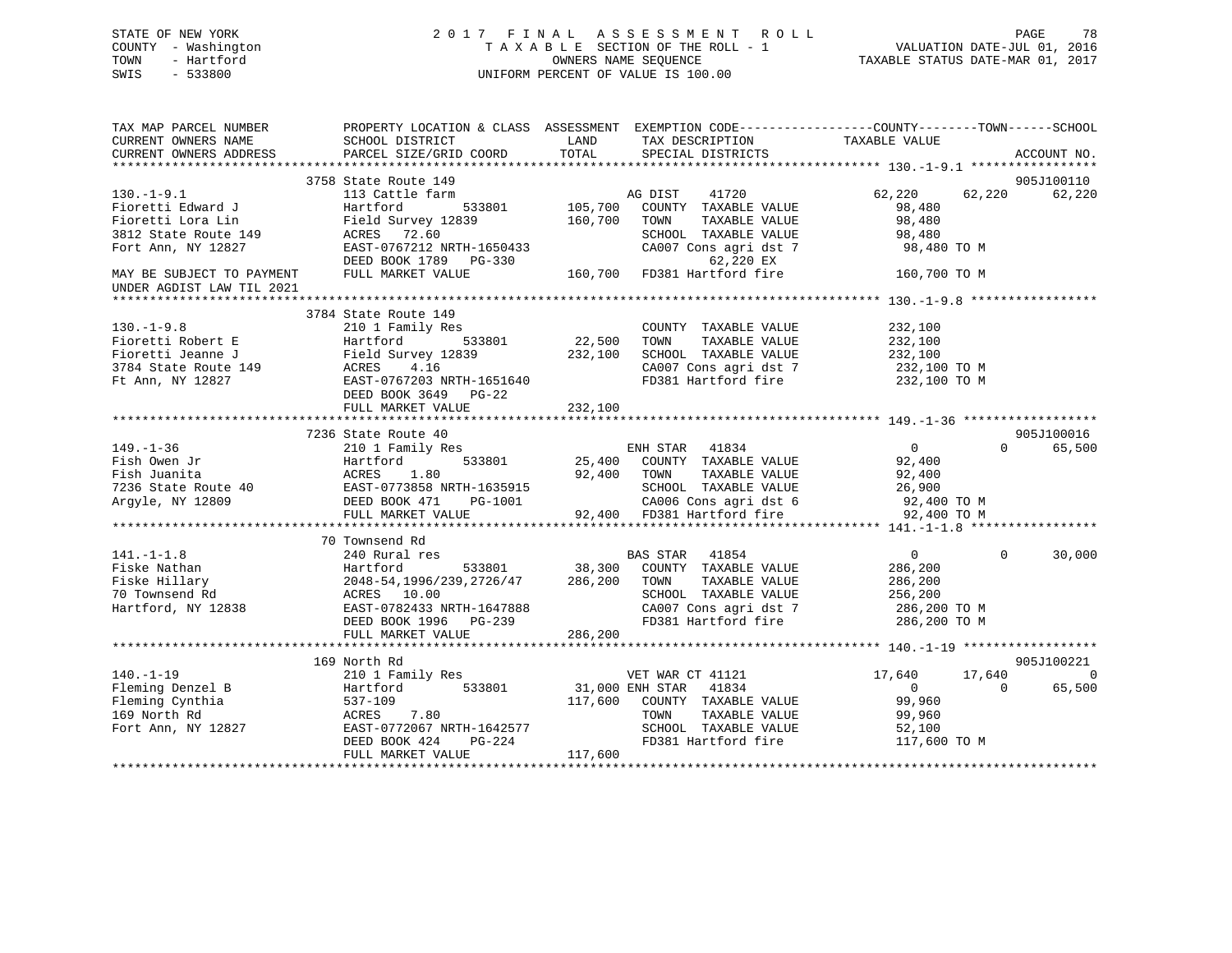# STATE OF NEW YORK 2 0 1 7 F I N A L A S S E S S M E N T R O L L PAGE 79 COUNTY - Washington T A X A B L E SECTION OF THE ROLL - 1 VALUATION DATE-JUL 01, 2016 TOWN - Hartford OWNERS NAME SEQUENCE TAXABLE STATUS DATE-MAR 01, 2017 SWIS - 533800 UNIFORM PERCENT OF VALUE IS 100.00

| TAX MAP PARCEL NUMBER                                  | PROPERTY LOCATION & CLASS ASSESSMENT EXEMPTION CODE----------------COUNTY-------TOWN------SCHOOL |             |                                                                                                                                                                                       |                    |                          |
|--------------------------------------------------------|--------------------------------------------------------------------------------------------------|-------------|---------------------------------------------------------------------------------------------------------------------------------------------------------------------------------------|--------------------|--------------------------|
| CURRENT OWNERS NAME                                    | SCHOOL DISTRICT                                                                                  | LAND        | TAX DESCRIPTION                                                                                                                                                                       | TAXABLE VALUE      |                          |
| CURRENT OWNERS ADDRESS                                 | PARCEL SIZE/GRID COORD                                                                           | TOTAL       | SPECIAL DISTRICTS                                                                                                                                                                     |                    | ACCOUNT NO.              |
|                                                        |                                                                                                  |             |                                                                                                                                                                                       |                    |                          |
| $131. - 1 - 19$                                        | State Route 149<br>311 Res vac land                                                              |             | COUNTY TAXABLE VALUE                                                                                                                                                                  | 100                | 905J101307               |
| l31.-1-1<br>Florian Lori F<br>ריייי                    | 533801<br>Hartford                                                                               |             | TOWN<br>TAXABLE VALUE                                                                                                                                                                 | 100                |                          |
|                                                        | Roadway                                                                                          | 100         | 100 SCHOOL TAXABLE VALUE                                                                                                                                                              | 100                |                          |
| Queensbury, NY 12804                                   | FRNT 17.00 DPTH 900.00                                                                           |             |                                                                                                                                                                                       | 100 TO M           |                          |
|                                                        | EAST-0776312 NRTH-1651221                                                                        |             | CA007 Cons agri dst 7<br>FD381 Hartford fire                                                                                                                                          | 100 TO M           |                          |
|                                                        | DEED BOOK 679 PG-343                                                                             |             |                                                                                                                                                                                       |                    |                          |
|                                                        | FULL MARKET VALUE                                                                                | 100         |                                                                                                                                                                                       |                    |                          |
|                                                        |                                                                                                  |             |                                                                                                                                                                                       |                    |                          |
|                                                        | State Route 196                                                                                  |             |                                                                                                                                                                                       |                    | 905J101105               |
| $140. - 1 - 4$                                         | 323 Vacant rural                                                                                 |             | COUNTY TAXABLE VALUE                                                                                                                                                                  |                    |                          |
| Florian Lori F                                         | rural<br>533801 111,100<br>Hartford                                                              |             | TAXABLE VALUE<br>TOWN                                                                                                                                                                 | 111,100<br>111,100 |                          |
| 92 Tee Hill Rd                                         | Green Mountain Explosives 111,100                                                                |             | SCHOOL TAXABLE VALUE                                                                                                                                                                  |                    |                          |
| Queensbury, NY 12804                                   | ACRES 40.20                                                                                      |             | SCHOOL TAXABLE VALUE 111,100<br>CA007 Cons agri dst 7 111,100 TO M                                                                                                                    |                    |                          |
|                                                        | EAST-0773581 NRTH-1647654                                                                        |             | FD381 Hartford fire                                                                                                                                                                   | 111,100 TO M       |                          |
|                                                        | DEED BOOK 2468 PG-259                                                                            |             |                                                                                                                                                                                       |                    |                          |
|                                                        | FULL MARKET VALUE                                                                                | 111,100     |                                                                                                                                                                                       |                    |                          |
|                                                        |                                                                                                  |             |                                                                                                                                                                                       |                    |                          |
|                                                        | Townsend Rd                                                                                      |             |                                                                                                                                                                                       |                    | 905J100640               |
| $141. - 1 - 1$                                         | 105 Vac farmland                                                                                 |             | AG DIST<br>41720                                                                                                                                                                      | 54,156             | 54,156<br>54,156         |
| Foot-Hill Farm LLC                                     | Hartford                                                                                         |             | 533801 93,200 COUNTY TAXABLE VALUE                                                                                                                                                    | 39,044             |                          |
| 7969 State Route 40                                    | ACRES 80.70                                                                                      | 93,200 TOWN | TAXABLE VALUE                                                                                                                                                                         | 39,044             |                          |
| Hartford, NY 12838                                     | EAST-0780527 NRTH-1648665                                                                        |             |                                                                                                                                                                                       | 39,044             |                          |
|                                                        | RTH-1648665<br>PG-250<br>DEED BOOK 920                                                           |             | SCHOOL TAXABLE VALUE<br>CA007 Cons agri dst 7                                                                                                                                         | 39,044 TO M        |                          |
| MAY BE SUBJECT TO PAYMENT                              | FULL MARKET VALUE                                                                                | 93,200      | 54,156 EX                                                                                                                                                                             |                    |                          |
| UNDER AGDIST LAW TIL 2021                              |                                                                                                  |             | FD381 Hartford fire                                                                                                                                                                   | 93,200 TO M        |                          |
|                                                        |                                                                                                  |             |                                                                                                                                                                                       |                    |                          |
|                                                        | 7969 State Route 40                                                                              |             |                                                                                                                                                                                       |                    | 905J100196               |
| $141. - 1 - 2.1$                                       | 112 Dairy farm                                                                                   |             | AG DIST<br>41720                                                                                                                                                                      |                    | 159,100 159,100 159,100  |
| Foot-Hill Farm LLC                                     | Hartford                                                                                         |             | 533801 311,100 BAS STAR 41854                                                                                                                                                         | $\overline{0}$     | $\overline{0}$<br>30,000 |
| 7969 State Route 40                                    | ACRES 255.40                                                                                     |             | 480,900 COUNTY TAXABLE VALUE                                                                                                                                                          | 321,800<br>321,800 |                          |
| Hartford, NY 12838                                     | EAST-0783582 NRTH-1650070                                                                        |             | TAXABLE VALUE<br>TOWN                                                                                                                                                                 |                    |                          |
|                                                        | DEED BOOK 920<br>PG-250                                                                          |             | 99-250 SCHOOL TAXABLE VALUE 291,800<br>480,900 CA007 Cons agri dst 7 321,800 TO M                                                                                                     |                    |                          |
| MAY BE SUBJECT TO PAYMENT                              | FULL MARKET VALUE                                                                                |             |                                                                                                                                                                                       |                    |                          |
| UNDER AGDIST LAW TIL 2021                              |                                                                                                  |             | 159,100 EX                                                                                                                                                                            |                    |                          |
|                                                        |                                                                                                  |             | FD381 Hartford fire                                                                                                                                                                   | 480,900 TO M       |                          |
|                                                        |                                                                                                  |             |                                                                                                                                                                                       |                    |                          |
|                                                        | State Route 40                                                                                   |             |                                                                                                                                                                                       |                    | 905J100099               |
| $141. - 1 - 8$                                         | 105 Vac farmland                                                                                 | AG DIST     | 41720                                                                                                                                                                                 | 9,276              | 9,276 9,276              |
| Foot-Hill Farm LLC                                     | Hartford                                                                                         |             | 533801 16,800 COUNTY TAXABLE VALUE                                                                                                                                                    | 7,524              |                          |
| 7969 State Route 40                                    | ACRES 12.00                                                                                      | 16,800 TOWN | $\begin{tabular}{lllllllll} \textsc{TONN} & \textsc{TAXABLE} & \textsc{VALUE} & \textsc{7,524} \\ \textsc{SCHOOL} & \textsc{TAXABLE} & \textsc{VALUE} & \textsc{7,524} \end{tabular}$ |                    |                          |
| Hartford, NY 12838                                     | EAST-0783838 NRTH-1648219                                                                        |             |                                                                                                                                                                                       |                    |                          |
|                                                        |                                                                                                  |             | CA007 Cons agri dst 7                                                                                                                                                                 | 7,524 TO M         |                          |
| MAY BE SUBJECT TO PAYMENT<br>UNDER AGDIST LAW TIL 2021 |                                                                                                  |             | 9,276 EX<br>FD381 Hartford fire                                                                                                                                                       | 16,800 TO M        |                          |
|                                                        |                                                                                                  |             |                                                                                                                                                                                       |                    |                          |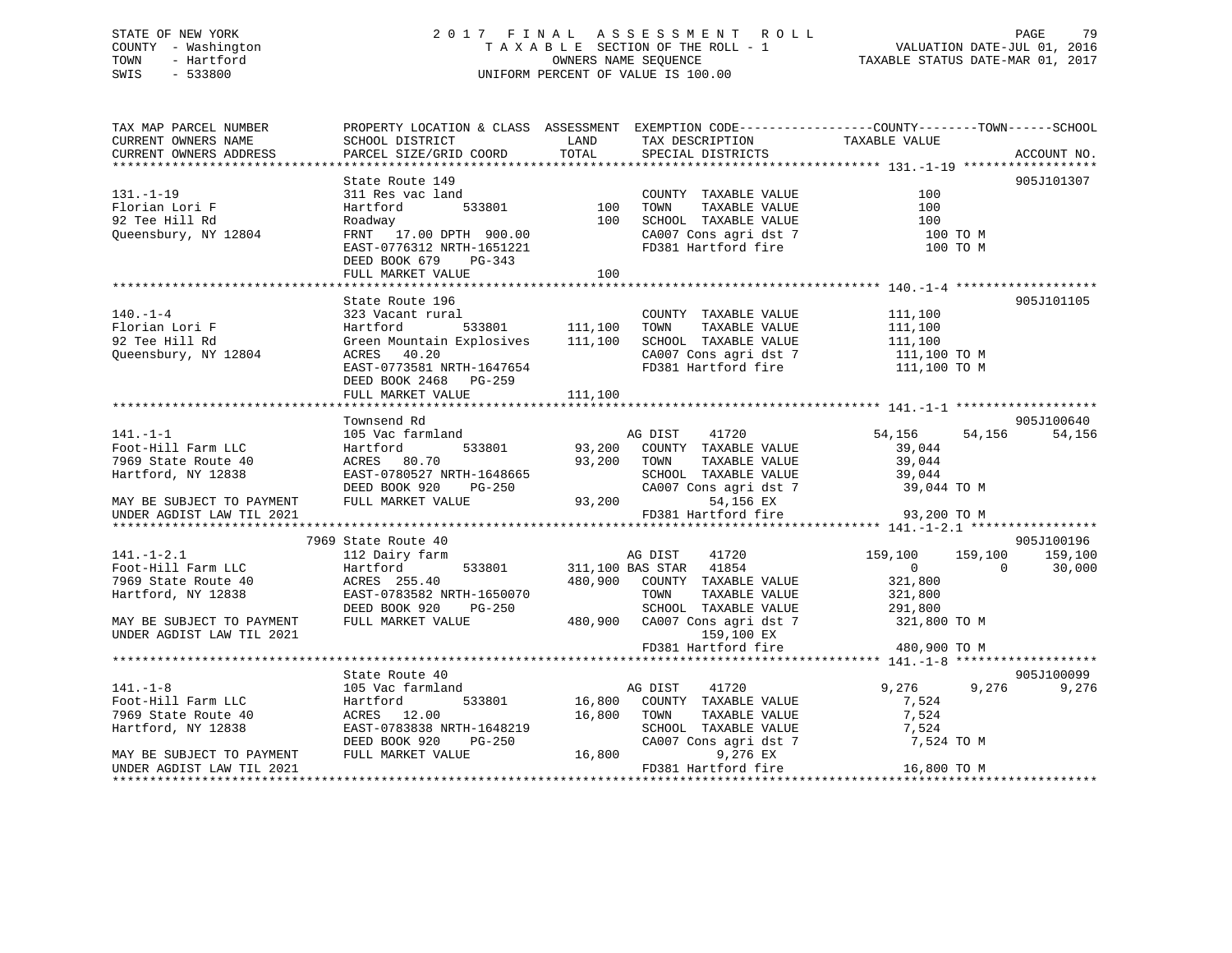# STATE OF NEW YORK 2 0 1 7 F I N A L A S S E S S M E N T R O L L PAGE 80 COUNTY - Washington T A X A B L E SECTION OF THE ROLL - 1 VALUATION DATE-JUL 01, 2016 TOWN - Hartford **TAXABLE STATUS DATE-MAR 01, 2017** SWIS - 533800 UNIFORM PERCENT OF VALUE IS 100.00

| TAX MAP PARCEL NUMBER<br>CURRENT OWNERS NAME    | SCHOOL DISTRICT                 | LAND                    | TAX DESCRIPTION                               | PROPERTY LOCATION & CLASS ASSESSMENT EXEMPTION CODE---------------COUNTY-------TOWN-----SCHOOL<br>TAXABLE VALUE |                  |
|-------------------------------------------------|---------------------------------|-------------------------|-----------------------------------------------|-----------------------------------------------------------------------------------------------------------------|------------------|
| CURRENT OWNERS ADDRESS                          | PARCEL SIZE/GRID COORD          | TOTAL                   | SPECIAL DISTRICTS                             |                                                                                                                 | ACCOUNT NO.      |
|                                                 |                                 |                         |                                               |                                                                                                                 | 905J100363       |
|                                                 | 7635 State Route 40             |                         |                                               |                                                                                                                 |                  |
| 140.-2-40                                       | 112 Dairy farm<br>533801        |                         | AG BUILD 41700<br>41720                       | 100,000<br>100,000                                                                                              | 100,000          |
| Foote Wayne E<br>Foote Elizabeth                | Hartford                        |                         | 124,700 AG DIST<br>319,400 BAS STAR 41854     | 61,545<br>61,545<br>$\overline{0}$<br>$\overline{0}$                                                            | 61,545<br>30,000 |
| 7635 State Route 40                             | $ACRES$ 86.41                   |                         | COUNTY TAXABLE VALUE                          | 157,855                                                                                                         |                  |
| Hartford, NY 12838                              | EAST-0779309 NRTH-1643203       |                         | TOWN<br>TAXABLE VALUE                         | 157,855                                                                                                         |                  |
|                                                 | DEED BOOK 623<br>PG-313         |                         | SCHOOL TAXABLE VALUE                          |                                                                                                                 |                  |
| MAY BE SUBJECT TO PAYMENT                       | FULL MARKET VALUE               |                         | 319,400 CA007 Cons agri dst 7                 | 127,855<br>257,855 TO M                                                                                         |                  |
| UNDER AGDIST LAW TIL 2025                       |                                 |                         | 61,545 EX                                     |                                                                                                                 |                  |
|                                                 |                                 |                         | FD381 Hartford fire                           | 319,400 TO M                                                                                                    |                  |
|                                                 |                                 |                         |                                               |                                                                                                                 |                  |
|                                                 | James Rd OFF                    |                         |                                               |                                                                                                                 | 905J100442       |
| $151 - 2 - 7.1$                                 | 322 Rural vac>10                |                         | FOR 480A 47460                                | 9,300                                                                                                           | 9,300 9,300      |
| Foran Richard P                                 | Hartford 533801                 |                         | 14,200 COUNTY TAXABLE VALUE                   | 4,900                                                                                                           |                  |
| PO Box 456                                      | Forest Tax 3219/160 14,200 TOWN |                         | TAXABLE VALUE                                 | 4,900                                                                                                           |                  |
| Fort Ann, NY 12827                              | $151. - 1 - 7.1$                |                         | SCHOOL TAXABLE VALUE                          | 4,900                                                                                                           |                  |
|                                                 | ACRES 21.90                     |                         |                                               |                                                                                                                 |                  |
| MAY BE SUBJECT TO PAYMENT                       | EAST-0793944 NRTH-1632624       |                         |                                               | CA008 Cons agri dst 8 14,200 TO M<br>FD381 Hartford fire 14,200 TO M                                            |                  |
| UNDER RPTL480A UNTIL 2026                       | DEED BOOK 675<br>PG-154         |                         |                                               |                                                                                                                 |                  |
|                                                 | FULL MARKET VALUE               | 14,200                  |                                               |                                                                                                                 |                  |
|                                                 |                                 |                         |                                               |                                                                                                                 |                  |
|                                                 | Burch Rd OFF                    |                         |                                               |                                                                                                                 | 905J101062       |
| $151 - 2 - 7.2$                                 | 314 Rural vac<10                |                         | FOR 480A 47460                                | 2,400<br>2,400                                                                                                  | 2,400            |
| Foran Richard P                                 | Hartford<br>533801              |                         | 3,000 COUNTY TAXABLE VALUE                    | 600                                                                                                             |                  |
| PO Box 456                                      | Forest Tax 3219/160 3,000       |                         | TOWN<br>TAXABLE VALUE                         | 600                                                                                                             |                  |
| Fort Ann, NY 12827                              | $151. - 1 - 7.2$                |                         | SCHOOL TAXABLE VALUE                          | 600                                                                                                             |                  |
|                                                 | ACRES 4.60                      |                         | CA008 Cons agri dst 8                         | 3,000 TO M                                                                                                      |                  |
| MAY BE SUBJECT TO PAYMENT                       | EAST-0795652 NRTH-1633053       |                         | FD381 Hartford fire                           | 3,000 TO M                                                                                                      |                  |
| UNDER RPTL480A UNTIL 2026                       | DEED BOOK 886 PG-128            |                         |                                               |                                                                                                                 |                  |
|                                                 | FULL MARKET VALUE               | 3,000                   |                                               |                                                                                                                 |                  |
|                                                 |                                 |                         |                                               |                                                                                                                 |                  |
|                                                 | James Rd OFF                    |                         |                                               |                                                                                                                 | 905J101070       |
| $151 - 2 - 7.3$                                 | 323 Vacant rural                |                         | FOR 480A 47460                                | 14,480<br>14,480                                                                                                | 14,480           |
| Foran Richard P                                 | Hartford<br>533801              |                         | 18,100 COUNTY TAXABLE VALUE                   | 3,620                                                                                                           |                  |
| PO Box 456                                      | Forest Tax 3219/60              |                         | 18,100 TOWN<br>TAXABLE VALUE                  | 3,620                                                                                                           |                  |
| Fort Ann, NY 12827                              | $151. - 1 - 7.3$                |                         | SCHOOL TAXABLE VALUE                          | 3,620                                                                                                           |                  |
| MAY BE SUBJECT TO PAYMENT<br>-- 1000 UNTIL 2026 | ACRES 27.80                     |                         | CA008 Cons agri dst 8                         | 18,100 TO M                                                                                                     |                  |
|                                                 | EAST-0795025 NRTH-1632962       |                         | FD381 Hartford fire                           | 18,100 TO M                                                                                                     |                  |
|                                                 | DEED BOOK 524<br>PG-86          |                         |                                               |                                                                                                                 |                  |
|                                                 | FULL MARKET VALUE               | 18,100                  |                                               |                                                                                                                 |                  |
|                                                 |                                 |                         |                                               |                                                                                                                 |                  |
| $141. - 3 - 56$                                 | 65 Deer Run Way                 |                         |                                               |                                                                                                                 | 905J101328       |
| Ford Paul                                       | 322 Rural vac>10<br>Hartford    |                         | COUNTY TAXABLE VALUE<br>TAXABLE VALUE<br>TOWN | 19,500<br>19,500                                                                                                |                  |
| Ford Carol L                                    | LOT 7                           | 533801 19,500<br>19,500 | SCHOOL TAXABLE VALUE                          | 19,500                                                                                                          |                  |
| 45 Lorraine St                                  | ACRES 10.97                     |                         | FD381 Hartford fire                           | 19,500 TO M                                                                                                     |                  |
| PO Box 878                                      | EAST-0782616 NRTH-1642344       |                         |                                               |                                                                                                                 |                  |
| Crystal Beach, FL 34681-0878 DEED BOOK 562      | $PG-38$                         |                         |                                               |                                                                                                                 |                  |
|                                                 | FULL MARKET VALUE               | 19,500                  |                                               |                                                                                                                 |                  |
|                                                 |                                 |                         |                                               |                                                                                                                 |                  |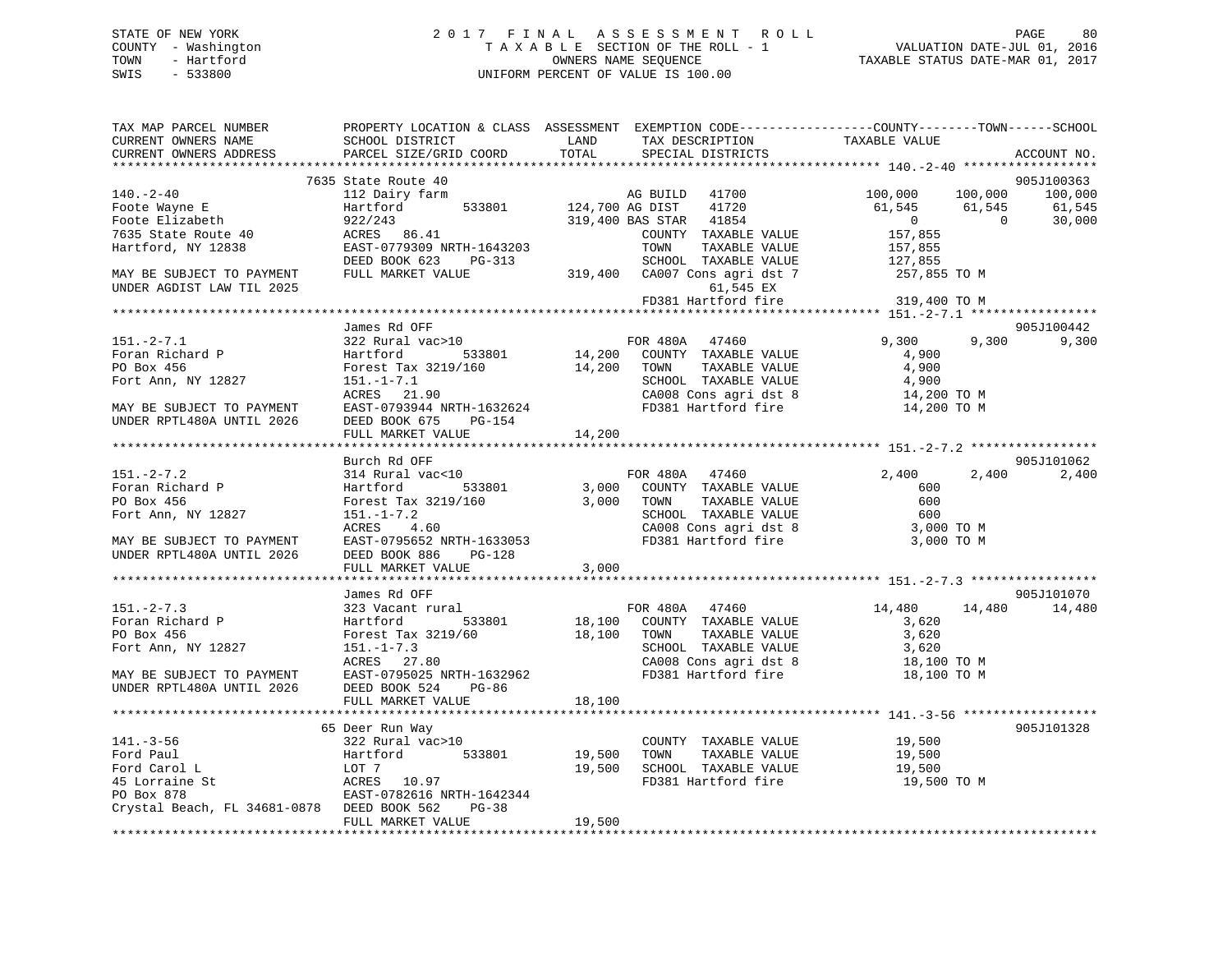# STATE OF NEW YORK 2 0 1 7 F I N A L A S S E S S M E N T R O L L PAGE 81 COUNTY - Washington T A X A B L E SECTION OF THE ROLL - 1 VALUATION DATE-JUL 01, 2016 TOWN - Hartford **TAXABLE STATUS DATE-MAR 01, 2017** SWIS - 533800 UNIFORM PERCENT OF VALUE IS 100.00

| TAX MAP PARCEL NUMBER<br>CURRENT OWNERS NAME | PROPERTY LOCATION & CLASS ASSESSMENT EXEMPTION CODE---------------COUNTY-------TOWN-----SCHOOL<br>SCHOOL DISTRICT                                                                                                                                                                                       |        | LAND TAX DESCRIPTION                                                   |                       |                             |
|----------------------------------------------|---------------------------------------------------------------------------------------------------------------------------------------------------------------------------------------------------------------------------------------------------------------------------------------------------------|--------|------------------------------------------------------------------------|-----------------------|-----------------------------|
| CURRENT OWNERS ADDRESS                       | PARCEL SIZE/GRID COORD                                                                                                                                                                                                                                                                                  |        | TOTAL SPECIAL DISTRICTS                                                | TAXABLE VALUE         | ACCOUNT NO.                 |
|                                              |                                                                                                                                                                                                                                                                                                         |        |                                                                        |                       |                             |
|                                              | 82 Hartford Main St                                                                                                                                                                                                                                                                                     |        |                                                                        |                       | 905J100023                  |
|                                              | 132.15-2-37 62 Hartford Main St<br>Forrest William B<br>82 Hartford Main St<br>Hartford, NY 12838 EAST-0786812 NRTH-1653381 62007<br>DEED BOOK 3706 PG-30 FD381 FD381                                                                                                                                   |        |                                                                        |                       |                             |
|                                              |                                                                                                                                                                                                                                                                                                         |        |                                                                        |                       |                             |
|                                              |                                                                                                                                                                                                                                                                                                         |        |                                                                        |                       |                             |
|                                              |                                                                                                                                                                                                                                                                                                         |        | CA007 Cons agri dst 7 83,800 TO M<br>FD381 Hartford fire 83,800 TO M   |                       |                             |
|                                              |                                                                                                                                                                                                                                                                                                         |        |                                                                        |                       |                             |
|                                              | FULL MARKET VALUE                                                                                                                                                                                                                                                                                       | 83,800 |                                                                        |                       |                             |
|                                              |                                                                                                                                                                                                                                                                                                         |        |                                                                        |                       |                             |
|                                              | 14 Russell Ln                                                                                                                                                                                                                                                                                           |        |                                                                        |                       |                             |
|                                              |                                                                                                                                                                                                                                                                                                         |        |                                                                        |                       |                             |
|                                              |                                                                                                                                                                                                                                                                                                         |        |                                                                        |                       |                             |
|                                              |                                                                                                                                                                                                                                                                                                         |        |                                                                        |                       |                             |
|                                              |                                                                                                                                                                                                                                                                                                         |        | CA006 Cons agri dst 6 103,100 TO M<br>FD381 Hartford fire 103,100 TO M |                       |                             |
|                                              |                                                                                                                                                                                                                                                                                                         |        |                                                                        |                       |                             |
|                                              | 149.-1-37.4<br>Fort Edward Supply Inc 714 Lite Ind Man<br>Fort Edward Supply Inc Hartford 533801 69,500 TOWN TAXABLE VALUE 103,100<br>TOWN TAXABLE VALUE 103,100<br>Fort Edward, NY 12828 EAST-0772462 NRTH-1635097 CA006 Cons agri ds                                                                  |        |                                                                        |                       |                             |
|                                              |                                                                                                                                                                                                                                                                                                         |        |                                                                        |                       |                             |
|                                              | 60 County Route 17                                                                                                                                                                                                                                                                                      |        |                                                                        |                       | 905J100224                  |
| $131. - 1 - 21$                              | 210 1 Family Res                                                                                                                                                                                                                                                                                        |        | BAS STAR 41854                                                         | $\overline{0}$        | $0 \qquad \qquad$<br>30,000 |
| Fountaine Craig M<br>60 County Route 17      |                                                                                                                                                                                                                                                                                                         |        |                                                                        |                       |                             |
|                                              | Hartford 533801 26,600 COUNTY TAXABLE VALUE<br>870/80 148,500 TOWN TAXABLE VALUE<br>870/80 1.80 148,500 TOWN TAXABLE VALUE 148,500<br>ACRES 1.80 SCHOOL TAXABLE VALUE 118,500<br>EAST-0771338 NRTH-1656138 CA007 Cons agri dst 7 148,500 TOWN<br>DEED BOOK 3481 PG-260 FD381 Hartford fire 148,500 TO M |        |                                                                        | 148,500<br>148,500    |                             |
| Hartford, NY 12827                           |                                                                                                                                                                                                                                                                                                         |        |                                                                        |                       |                             |
|                                              |                                                                                                                                                                                                                                                                                                         |        |                                                                        |                       |                             |
|                                              |                                                                                                                                                                                                                                                                                                         |        |                                                                        |                       |                             |
|                                              |                                                                                                                                                                                                                                                                                                         |        |                                                                        |                       |                             |
|                                              |                                                                                                                                                                                                                                                                                                         |        |                                                                        |                       |                             |
|                                              | East St                                                                                                                                                                                                                                                                                                 |        |                                                                        |                       | 905J100428                  |
|                                              |                                                                                                                                                                                                                                                                                                         |        |                                                                        |                       |                             |
|                                              |                                                                                                                                                                                                                                                                                                         |        |                                                                        |                       |                             |
|                                              |                                                                                                                                                                                                                                                                                                         |        |                                                                        |                       |                             |
|                                              | 132.15-2-11<br>Fowler Jessica Hartford 533801 500 TOWN TAXABLE VALUE 1,700<br>1887 Hinds Rd FRNT 41.00 DPTH 52.00 1,700 SCHOOL TAXABLE VALUE 1,700<br>Fort Edward, NY 12828 EAST-0786585 NRTH-1652302 CA007 Cons agri dst 7 1,700<br>                                                                   |        |                                                                        | 1,700 TO M            |                             |
|                                              |                                                                                                                                                                                                                                                                                                         |        |                                                                        | 1,700 TO M            |                             |
|                                              | FULL MARKET VALUE                                                                                                                                                                                                                                                                                       | 1,700  |                                                                        |                       |                             |
|                                              |                                                                                                                                                                                                                                                                                                         |        |                                                                        |                       |                             |
|                                              | 4352 State Route 149                                                                                                                                                                                                                                                                                    |        |                                                                        |                       | 905J101410                  |
| $131. -1 - 5.2$                              | 240 Rural res                                                                                                                                                                                                                                                                                           |        | AGED-ALL 41800                                                         | $131,600$ $131,600$ 0 | 131,600                     |
| Fox John F                                   |                                                                                                                                                                                                                                                                                                         |        |                                                                        |                       | 65,500                      |
| 4352 State Route 149                         | 240 Rural res<br>Hartford 533801 50,000 ENH STAR 41834<br>LOT 4 263,200 COUNTY TAXABLE VALUE 131,600<br>RCRES 10.00 TOWN TAXABLE VALUE 131,600<br>EAST-0777234 NRTH-1650785 SCHOOL TAXABLE VALUE 66,100<br>CROSS CRES 200 COUNTY TAXABLE                                                                |        |                                                                        |                       |                             |
| Fort Ann, NY 12827                           |                                                                                                                                                                                                                                                                                                         |        |                                                                        |                       |                             |
|                                              |                                                                                                                                                                                                                                                                                                         |        |                                                                        |                       |                             |
|                                              | DEED BOOK 2444 PG-115<br>FULL MARKET VALUE 263,200 FD381 Hartford fire                                                                                                                                                                                                                                  |        | CA007 Cons agri dst 7 263,200 TO M                                     |                       |                             |
|                                              |                                                                                                                                                                                                                                                                                                         |        |                                                                        | 263,200 TO M          |                             |
|                                              |                                                                                                                                                                                                                                                                                                         |        |                                                                        |                       |                             |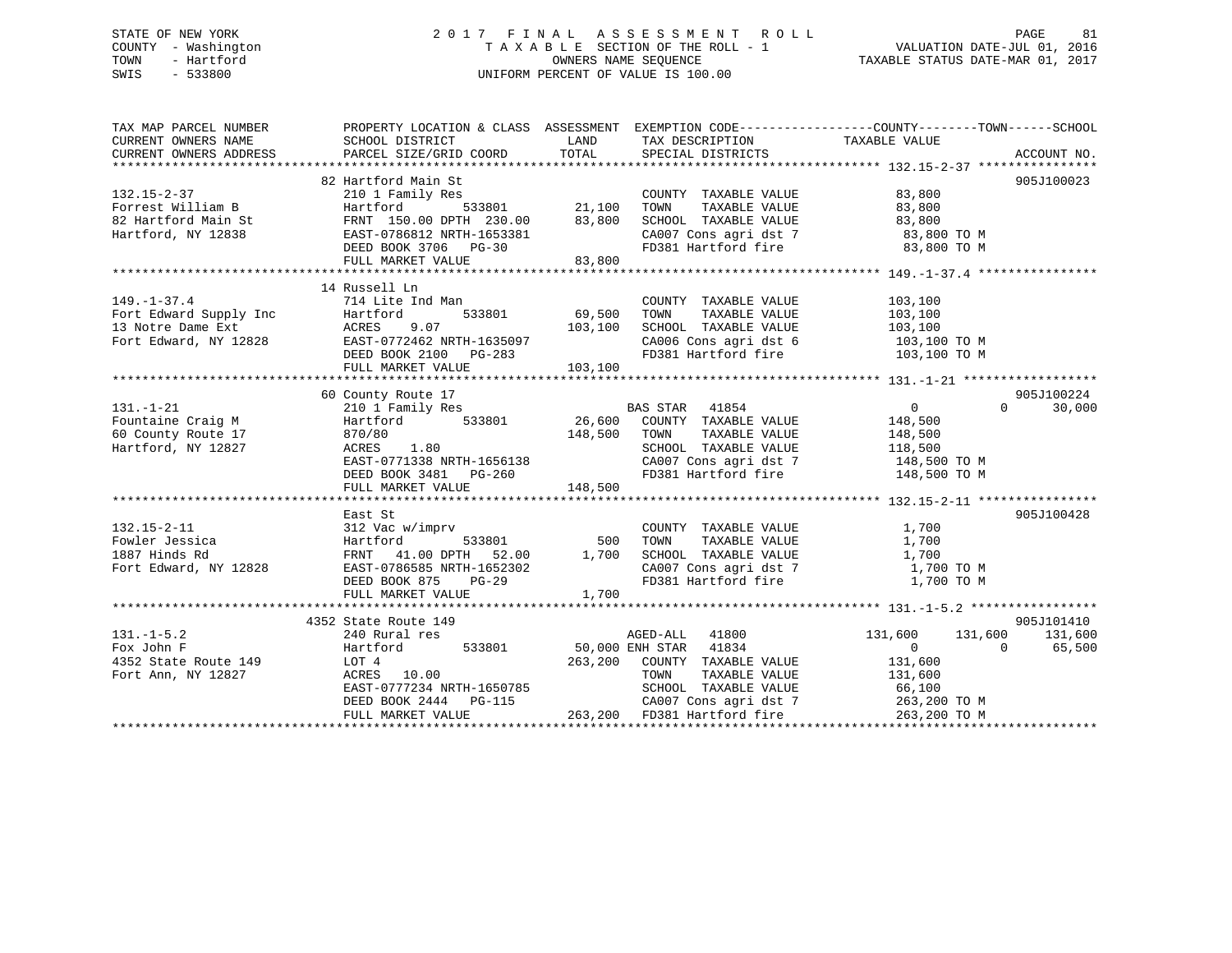# STATE OF NEW YORK 2 0 1 7 F I N A L A S S E S S M E N T R O L L PAGE 82 COUNTY - Washington T A X A B L E SECTION OF THE ROLL - 1 VALUATION DATE-JUL 01, 2016 TOWN - Hartford **TAXABLE STATUS DATE-MAR 01, 2017** SWIS - 533800 UNIFORM PERCENT OF VALUE IS 100.00

| TAX MAP PARCEL NUMBER<br>CURRENT OWNERS NAME<br>CURRENT OWNERS ADDRESS                                                                                                                                                                        | PROPERTY LOCATION & CLASS ASSESSMENT EXEMPTION CODE----------------COUNTY-------TOWN------SCHOOL<br>SCHOOL DISTRICT<br>PARCEL SIZE/GRID COORD | LAND<br>TOTAL | TAX DESCRIPTION TAXABLE VALUE<br>SPECIAL DISTRICTS                       |                                    |           | ACCOUNT NO.        |
|-----------------------------------------------------------------------------------------------------------------------------------------------------------------------------------------------------------------------------------------------|-----------------------------------------------------------------------------------------------------------------------------------------------|---------------|--------------------------------------------------------------------------|------------------------------------|-----------|--------------------|
|                                                                                                                                                                                                                                               | 194 Hartford Main St                                                                                                                          |               |                                                                          |                                    |           | 905J100227         |
| $132. - 1 - 23.1$                                                                                                                                                                                                                             | 210 1 Family Res                                                                                                                              |               |                                                                          | $\Omega$                           |           | 30,000<br>$\Omega$ |
| Fraley John                                                                                                                                                                                                                                   |                                                                                                                                               |               | BAS STAR 41854<br>533801 14,700 COUNTY TAXABLE VALUE                     | 65,000                             |           |                    |
| 194 Hartford Main St                                                                                                                                                                                                                          | Hartford                                                                                                                                      |               | TAXABLE VALUE                                                            | 65,000                             |           |                    |
| Granville, NY 12832                                                                                                                                                                                                                           | EAST-0788448 NRTH-1655593<br>EAST-0788448 NRTH-1655593<br>DEED BOOK 2387 PG-177 CA007<br>FULL MARKET VALUE                                    |               | SCHOOL TAXABLE VALUE                                                     | 35,000                             |           |                    |
|                                                                                                                                                                                                                                               |                                                                                                                                               |               |                                                                          |                                    |           |                    |
|                                                                                                                                                                                                                                               |                                                                                                                                               |               |                                                                          | CA007 Cons agri dst 7 65,000 TO M  |           |                    |
|                                                                                                                                                                                                                                               |                                                                                                                                               |               | 65,000 FD381 Hartford fire                                               | 65,000 TO M                        |           |                    |
|                                                                                                                                                                                                                                               |                                                                                                                                               |               |                                                                          |                                    |           |                    |
|                                                                                                                                                                                                                                               | 8802 State Route 40                                                                                                                           |               |                                                                          |                                    |           |                    |
| $114.-1-9.4$                                                                                                                                                                                                                                  | 210 1 Family Res                                                                                                                              |               | BAS STAR 41854                                                           | $\overline{0}$                     | $\Omega$  | 30,000             |
| Franck Ruth R                                                                                                                                                                                                                                 | 533801<br>Hartford                                                                                                                            |               | 24,100 COUNTY TAXABLE VALUE                                              | 159,500                            |           |                    |
|                                                                                                                                                                                                                                               |                                                                                                                                               | 159,500 TOWN  | TAXABLE VALUE                                                            | 159,500                            |           |                    |
|                                                                                                                                                                                                                                               |                                                                                                                                               |               | SCHOOL TAXABLE VALUE                                                     | 129,500                            |           |                    |
|                                                                                                                                                                                                                                               |                                                                                                                                               |               |                                                                          | CA007 Cons agri dst 7 159,500 TO M |           |                    |
| Framer, under the MCRES 1.36 and the MCRES 1.36 and the MCRES 1.36 and the MCRES 1.36 and the MCRES 1.36 and the MCRES 1.36 and the MCRES 1.36 and the MCRES 1.36 and the MCRES 159,500 and the MCRED BOOK 2039 and the MCRED                 |                                                                                                                                               |               | 159,500 FD381 Hartford fire                                              | 159,500 TO M                       |           |                    |
|                                                                                                                                                                                                                                               |                                                                                                                                               |               |                                                                          |                                    |           |                    |
|                                                                                                                                                                                                                                               | 18 Miller Rdg                                                                                                                                 |               |                                                                          |                                    |           | 905J101160         |
| $141. - 3 - 44.2$                                                                                                                                                                                                                             | 210 1 Family Res                                                                                                                              |               | COUNTY TAXABLE VALUE                                                     | 60,600                             |           |                    |
|                                                                                                                                                                                                                                               |                                                                                                                                               | 23,000        | TOWN<br>TAXABLE VALUE                                                    | 60,600                             |           |                    |
|                                                                                                                                                                                                                                               |                                                                                                                                               | 60,600        | SCHOOL TAXABLE VALUE                                                     | 60,600                             |           |                    |
|                                                                                                                                                                                                                                               |                                                                                                                                               |               |                                                                          | FD381 Hartford fire 60,600 TO M    |           |                    |
|                                                                                                                                                                                                                                               |                                                                                                                                               |               |                                                                          |                                    |           |                    |
| 141.-3-44.2<br>Pranck William II<br>Franck William II<br>Example 10 1 Family Res<br>Example 10 533801<br>294 Gilchrist Hill Rd<br>EAST-0785732 NRTH-1641344<br>Hartford, NY 12828<br>DEED BOOK 3420 PG-36<br>PRES BOOK 3420 PG-36<br>PRES BOO | FULL MARKET VALUE                                                                                                                             | 60,600        |                                                                          |                                    |           |                    |
|                                                                                                                                                                                                                                               |                                                                                                                                               |               |                                                                          |                                    |           |                    |
|                                                                                                                                                                                                                                               | 291 & 294 Gilchrist Hill Rd 79 PCT OF VALUE USED FOR EXEMPTION PURPOSES                                                                       |               |                                                                          |                                    |           | 905J101207         |
| $150. - 1 - 46$                                                                                                                                                                                                                               | 240 Rural res                                                                                                                                 |               | VET COM CT 41131                                                         | 52,515<br>45,000                   |           | $\overline{0}$     |
|                                                                                                                                                                                                                                               |                                                                                                                                               |               |                                                                          |                                    |           | $\mathbf 0$        |
| Franck William Scott                                                                                                                                                                                                                          | Hartford                                                                                                                                      |               | 533801 98,300 VET DIS CT 41141                                           | 105,031 90,000                     |           |                    |
|                                                                                                                                                                                                                                               |                                                                                                                                               |               | 265,900 ENH STAR 41834                                                   | $\overline{0}$                     | $\bigcap$ | 65,500             |
|                                                                                                                                                                                                                                               |                                                                                                                                               |               | COUNTY TAXABLE VALUE 108,354                                             |                                    |           |                    |
| Hartford, NY 12838                                                                                                                                                                                                                            | EAST-0785059 NRTH-1639356                                                                                                                     |               | TOWN                                                                     | TAXABLE VALUE 130,900              |           |                    |
|                                                                                                                                                                                                                                               | DEED BOOK 2700 PG-294                                                                                                                         |               | SCHOOL TAXABLE VALUE 200,400<br>265,900 FD381 Hartford fire 265,900 TO M |                                    |           |                    |
|                                                                                                                                                                                                                                               | FULL MARKET VALUE                                                                                                                             |               |                                                                          |                                    |           |                    |
|                                                                                                                                                                                                                                               |                                                                                                                                               |               |                                                                          |                                    |           |                    |
|                                                                                                                                                                                                                                               | 97 Gilchrist Hill Ext                                                                                                                         |               |                                                                          |                                    |           | 905J100103         |
| $141.-3-10.1$                                                                                                                                                                                                                                 | 210 1 Family Res                                                                                                                              |               | COUNTY TAXABLE VALUE                                                     | 96,000                             |           |                    |
| Frawley Donna C                                                                                                                                                                                                                               | 533801<br>Hartford                                                                                                                            | 27,200        | TOWN<br>TAXABLE VALUE                                                    | $96,000$<br>$96.000$               |           |                    |
| 95 Gilchrist Hill Ext                                                                                                                                                                                                                         | ACRES<br>2.40                                                                                                                                 | 96,000        |                                                                          | 96,000                             |           |                    |
| Hartford, NY 12838                                                                                                                                                                                                                            | EAST-0785257 NRTH-1645260                                                                                                                     |               | SCHOOL TAXABLE VALUE<br>FD381 Hartford fire                              | 96,000 TO M                        |           |                    |
|                                                                                                                                                                                                                                               | DEED BOOK 698<br>PG-76                                                                                                                        |               |                                                                          |                                    |           |                    |
|                                                                                                                                                                                                                                               | FULL MARKET VALUE                                                                                                                             | 96,000        |                                                                          |                                    |           |                    |
|                                                                                                                                                                                                                                               |                                                                                                                                               |               |                                                                          |                                    |           |                    |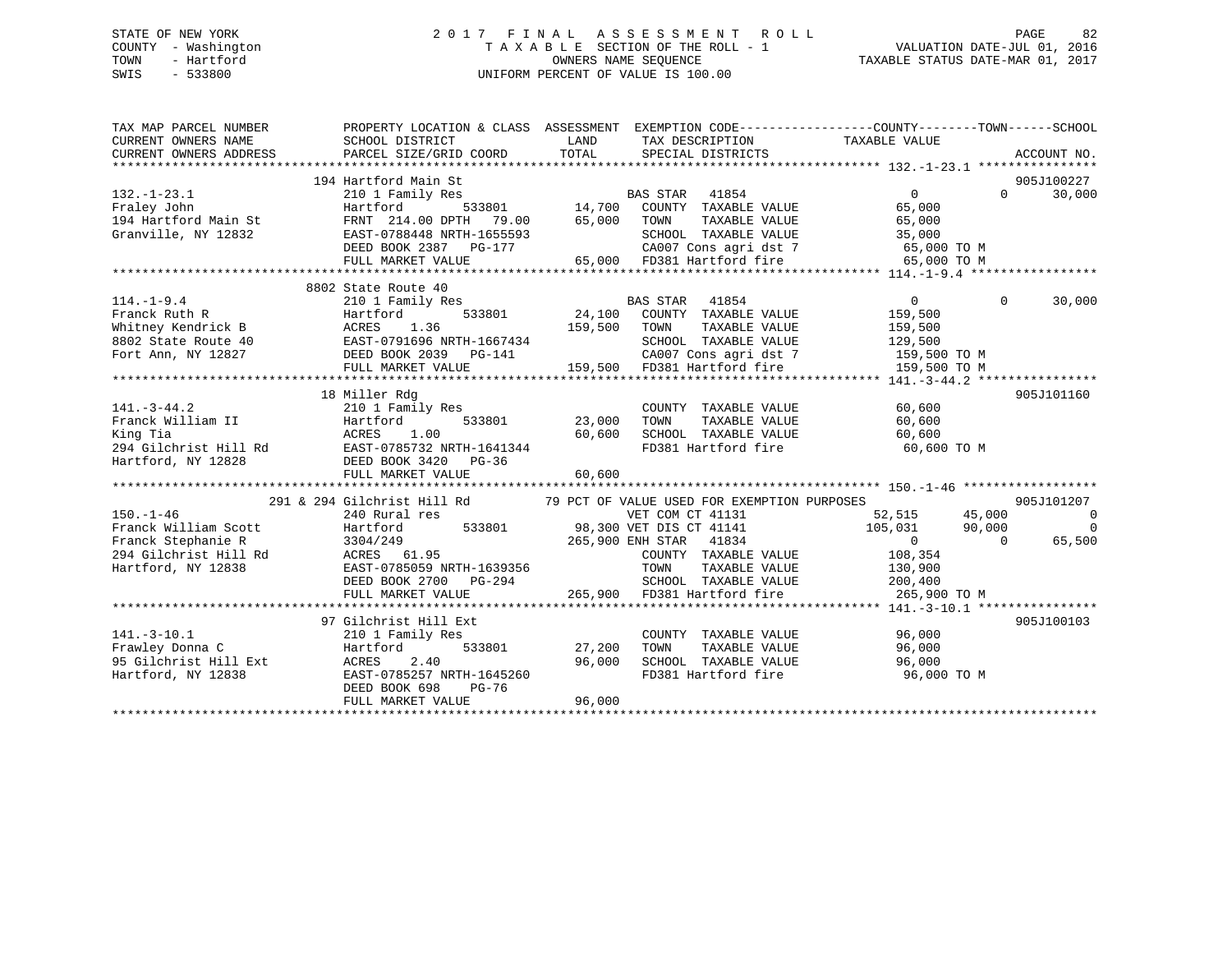# STATE OF NEW YORK 2 0 1 7 F I N A L A S S E S S M E N T R O L L PAGE 83 COUNTY - Washington T A X A B L E SECTION OF THE ROLL - 1 VALUATION DATE-JUL 01, 2016 TOWN - Hartford OWNERS NAME SEQUENCE TAXABLE STATUS DATE-MAR 01, 2017 SWIS - 533800 UNIFORM PERCENT OF VALUE IS 100.00

| TAX MAP PARCEL NUMBER<br>CURRENT OWNERS NAME<br>CURRENT OWNERS ADDRESS | SCHOOL DISTRICT<br>PARCEL SIZE/GRID COORD | LAND<br>TOTAL | TAX DESCRIPTION<br>SPECIAL DISTRICTS | PROPERTY LOCATION & CLASS ASSESSMENT EXEMPTION CODE----------------COUNTY-------TOWN------SCHOOL<br>TAXABLE VALUE | ACCOUNT NO.    |
|------------------------------------------------------------------------|-------------------------------------------|---------------|--------------------------------------|-------------------------------------------------------------------------------------------------------------------|----------------|
|                                                                        |                                           |               |                                      |                                                                                                                   |                |
|                                                                        | 95 Gilchrist Hill Ext                     |               |                                      |                                                                                                                   | 905J100229     |
| $141. - 3 - 12$                                                        | 210 1 Family Res                          |               | ENH STAR 41834                       | $\overline{0}$<br>$\Omega$                                                                                        | 65,500         |
| Frawley Donna C                                                        | 533801<br>Hartford                        | 26,100        | COUNTY TAXABLE VALUE                 | 179,100                                                                                                           |                |
| 95 Gilchrist Hill Ext                                                  | ACRES 1.65                                | 179,100       | TOWN<br>TAXABLE VALUE                | 179,100                                                                                                           |                |
| Hartford, NY 12838                                                     | EAST-0785123 NRTH-1645029                 |               | SCHOOL TAXABLE VALUE                 | 113,600                                                                                                           |                |
|                                                                        | DEED BOOK 567<br>PG-252                   |               | FD381 Hartford fire                  | 179,100 TO M                                                                                                      |                |
|                                                                        | FULL MARKET VALUE                         | 179,100       |                                      |                                                                                                                   |                |
|                                                                        | Marlboro Country Rd                       |               |                                      |                                                                                                                   | 905J101074     |
| $141. - 3 - 24.4$                                                      | 323 Vacant rural                          |               | COUNTY TAXABLE VALUE                 | 83,000                                                                                                            |                |
| Frawley Donna C                                                        | 533801<br>Hartford                        | 83,000        | TAXABLE VALUE<br>TOWN                | 83,000                                                                                                            |                |
| 95 Gilchrist Hill Ext                                                  | ACRES 62.30                               | 83,000        | SCHOOL TAXABLE VALUE                 | 83,000                                                                                                            |                |
| Hartford, NY 12838                                                     | EAST-0786302 NRTH-1644606                 |               | FD381 Hartford fire                  | 83,000 TO M                                                                                                       |                |
|                                                                        | DEED BOOK 567<br>PG-254                   |               |                                      |                                                                                                                   |                |
|                                                                        | FULL MARKET VALUE                         | 83,000        |                                      |                                                                                                                   |                |
|                                                                        |                                           |               |                                      |                                                                                                                   |                |
|                                                                        | 7212 State Route 40                       |               |                                      |                                                                                                                   | 905J100365     |
| $149. - 1 - 37.1$                                                      | 312 Vac w/imprv                           |               | 41720<br>AG DIST                     | 8,952<br>8,952                                                                                                    | 8,952          |
| Friedman Charles E                                                     | Hartford<br>533801                        | 55,000        | COUNTY TAXABLE VALUE                 | 66,748                                                                                                            |                |
| 54 North St                                                            | ACRES 25.50                               | 75,700        | TOWN<br>TAXABLE VALUE                | 66,748                                                                                                            |                |
| Hudson Falls, NY 12839                                                 | EAST-0774140 NRTH-1635460                 |               | SCHOOL TAXABLE VALUE                 | 66,748                                                                                                            |                |
|                                                                        | DEED BOOK 2841 PG-150                     |               | CA006 Cons agri dst 6                | 66,748 TO M                                                                                                       |                |
| MAY BE SUBJECT TO PAYMENT                                              | FULL MARKET VALUE                         | 75,700        | 8,952 EX                             |                                                                                                                   |                |
| UNDER AGDIST LAW TIL 2021                                              |                                           |               | FD381 Hartford fire                  | 75,700 TO M                                                                                                       |                |
|                                                                        | 5 Wright Rd                               |               |                                      |                                                                                                                   | 905J100349     |
| $132.11 - 3 - 1$                                                       | 210 1 Family Res                          |               | BAS STAR 41854                       | $\Omega$<br>$0 \qquad \qquad$                                                                                     | 30,000         |
| Fronhofer Leonard V                                                    | 533801<br>Hartford                        | 28,900        | COUNTY TAXABLE VALUE                 | 120,000                                                                                                           |                |
| PO Box 23                                                              | 3312/305                                  | 120,000       | TOWN<br>TAXABLE VALUE                | 120,000                                                                                                           |                |
| Hartford, NY 12838                                                     | survey 12420 lot 2                        |               | SCHOOL TAXABLE VALUE                 | 90,000                                                                                                            |                |
|                                                                        | $132 - 3 - 1$                             |               | CA007 Cons agri dst 7                | 120,000 TO M                                                                                                      |                |
|                                                                        | 5.20<br>ACRES                             |               | FD381 Hartford fire                  | 120,000 TO M                                                                                                      |                |
|                                                                        | EAST-0786691 NRTH-1654155                 |               |                                      |                                                                                                                   |                |
|                                                                        | DEED BOOK 766<br>$PG-298$                 |               |                                      |                                                                                                                   |                |
|                                                                        | FULL MARKET VALUE                         | 120,000       |                                      |                                                                                                                   |                |
|                                                                        |                                           |               |                                      |                                                                                                                   |                |
|                                                                        | 3152 County Route 43                      |               |                                      |                                                                                                                   |                |
| $148. - 1 - 8.5$                                                       | 210 1 Family Res                          |               | CW_10_VET/ 41151                     | 8,000<br>8,000                                                                                                    | 0              |
| Fuller Daniel Sr                                                       | 533801<br>Hartford                        |               | 31,000 AGED-CO/TN 41801              | 77,450<br>77,450                                                                                                  | $\overline{0}$ |
| 3152 County Route 43                                                   | ACRES<br>3.66                             |               | 162,900 ENH STAR 41834               | $\Omega$<br>$\Omega$                                                                                              | 65,500         |
| Fort Ann, NY 12827                                                     | EAST-0765495 NRTH-1637688                 |               | COUNTY TAXABLE VALUE                 | 77,450                                                                                                            |                |
|                                                                        | DEED BOOK 677<br>PG-102                   |               | TOWN<br>TAXABLE VALUE                | 77,450                                                                                                            |                |
|                                                                        | FULL MARKET VALUE                         |               | 162,900 SCHOOL TAXABLE VALUE         | 97,400                                                                                                            |                |
|                                                                        |                                           |               | FD381 Hartford fire                  | 162,900 TO M                                                                                                      |                |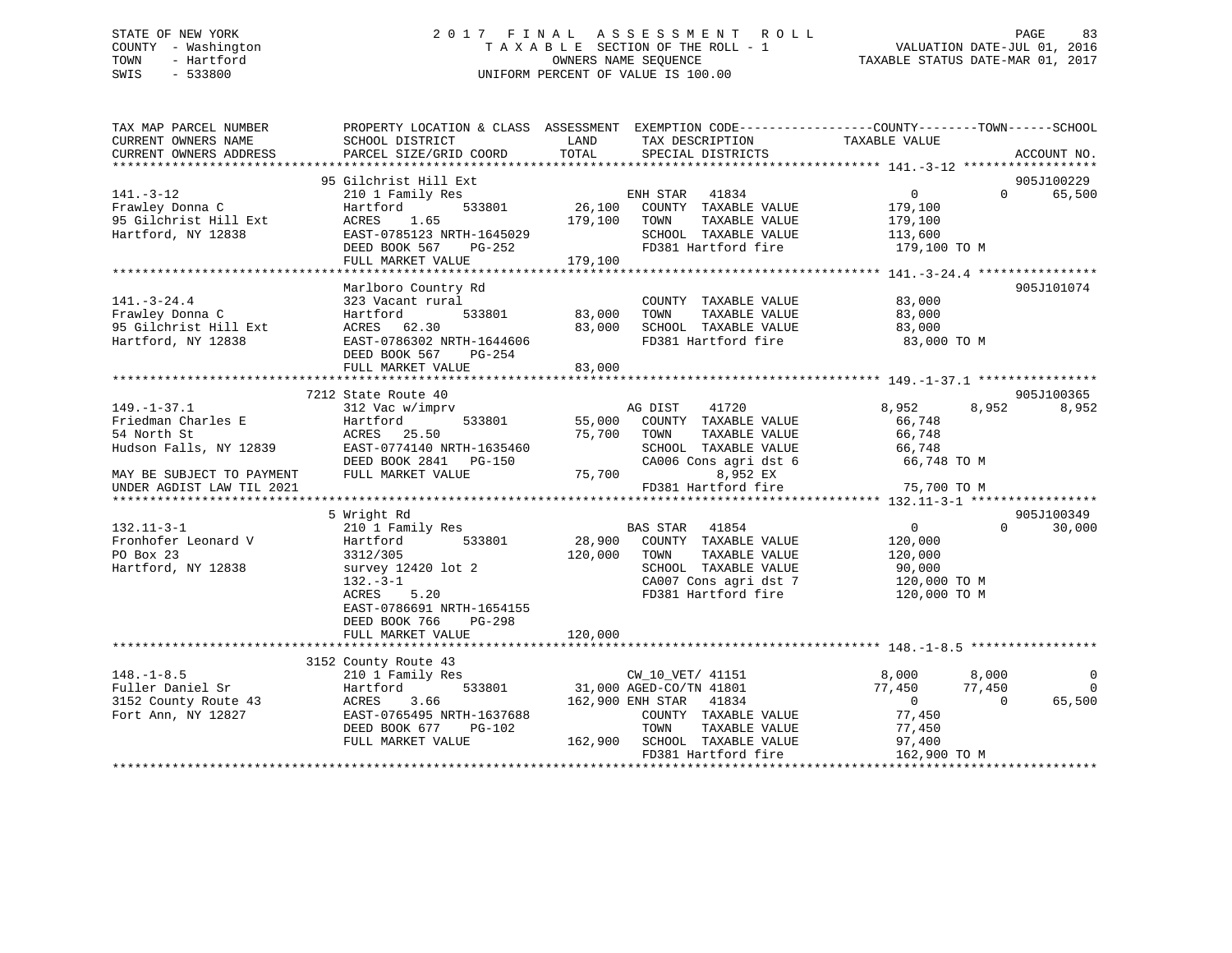# STATE OF NEW YORK 2 0 1 7 F I N A L A S S E S S M E N T R O L L PAGE 84 COUNTY - Washington T A X A B L E SECTION OF THE ROLL - 1 VALUATION DATE-JUL 01, 2016 TOWN - Hartford **TAXABLE STATUS DATE-MAR 01, 2017** SWIS - 533800 UNIFORM PERCENT OF VALUE IS 100.00

| TAX MAP PARCEL NUMBER<br>CURRENT OWNERS NAME<br>CURRENT OWNERS ADDRESS | SCHOOL DISTRICT<br>PARCEL SIZE/GRID COORD                        | LAND<br>TOTAL | TAX DESCRIPTION<br>SPECIAL DISTRICTS          | PROPERTY LOCATION & CLASS ASSESSMENT EXEMPTION CODE----------------COUNTY-------TOWN------SCHOOL<br>TAXABLE VALUE | ACCOUNT NO. |
|------------------------------------------------------------------------|------------------------------------------------------------------|---------------|-----------------------------------------------|-------------------------------------------------------------------------------------------------------------------|-------------|
|                                                                        |                                                                  |               |                                               |                                                                                                                   |             |
|                                                                        | 7389 State Route 40                                              |               |                                               |                                                                                                                   | 905J100267  |
| $149. - 1 - 20$                                                        | 210 1 Family Res                                                 |               | ENH STAR 41834                                | $0 \qquad \qquad$<br>$\Omega$                                                                                     | 65,500      |
| Fuller Marjorie M                                                      | Hartford                                                         | 533801 25,400 | COUNTY TAXABLE VALUE                          | 86,600                                                                                                            |             |
| 7389 State Route 40                                                    | 451/483-461/309                                                  | 86,600        | TOWN<br>TAXABLE VALUE                         | 86,600                                                                                                            |             |
| Fort Ann, NY 12827                                                     | ACRES<br>1.80                                                    |               | SCHOOL TAXABLE VALUE                          | 21,100                                                                                                            |             |
|                                                                        | EAST-0775834 NRTH-1639094                                        |               | FD381 Hartford fire                           | 86,600 TO M                                                                                                       |             |
|                                                                        | DEED BOOK 740<br>$PG-148$                                        |               |                                               |                                                                                                                   |             |
|                                                                        | FULL MARKET VALUE                                                | 86,600        |                                               |                                                                                                                   |             |
|                                                                        |                                                                  |               |                                               |                                                                                                                   |             |
|                                                                        | Eldridge Ln                                                      |               |                                               |                                                                                                                   | 905J100202  |
| $140. - 1 - 1$                                                         | 105 Vac farmland<br>Hartford 533801 268,700 COUNTY TAXABLE VALUE |               |                                               | 150,038<br>150,038                                                                                                | 150,038     |
| Fullerton Farms, LLC                                                   |                                                                  |               |                                               | 118,662                                                                                                           |             |
| Fullerton Ellen C                                                      | Filed Survey: 3038 & 3042 268,700                                |               | TOWN<br>TAXABLE VALUE                         | 118,662                                                                                                           |             |
| 382 County Route 44                                                    | 662/73 663/272                                                   |               | SCHOOL TAXABLE VALUE                          | 118,662                                                                                                           |             |
| Argyle, NY 12809                                                       | ACRES 241.40                                                     |               | FD381 Hartford fire                           | 268,700 TO M                                                                                                      |             |
|                                                                        | EAST-0770455 NRTH-1649233                                        |               |                                               |                                                                                                                   |             |
| MAY BE SUBJECT TO PAYMENT                                              | DEED BOOK 3381 PG-129                                            |               |                                               |                                                                                                                   |             |
| UNDER AGDIST LAW TIL 2024                                              | FULL MARKET VALUE                                                | 268,700       |                                               |                                                                                                                   |             |
|                                                                        |                                                                  |               |                                               |                                                                                                                   |             |
|                                                                        | Eldridge Ln                                                      |               |                                               |                                                                                                                   |             |
| $140. - 1 - 1.2$                                                       | 105 Vac farmland                                                 |               | COUNTY TAXABLE VALUE                          | 200                                                                                                               |             |
| Fullerton Farms, LLC                                                   | 533801<br>Hartford                                               | 200           | TAXABLE VALUE<br>TOWN<br>SCHOOL TAXABLE VALUE | 200                                                                                                               |             |
| Fullerton Ellen C                                                      | Ts #14715                                                        | 200           |                                               | 200                                                                                                               |             |
| 382 County Route 44                                                    | FRNT 335.00 DPTH 40.00                                           |               | FD381 Hartford fire                           | 200 TO M                                                                                                          |             |
| Argyle, NY 12809                                                       | EAST-0772285 NRTH-1648828                                        |               |                                               |                                                                                                                   |             |
|                                                                        | DEED BOOK 3381 PG-122                                            | 200           |                                               |                                                                                                                   |             |
|                                                                        | FULL MARKET VALUE                                                |               |                                               |                                                                                                                   |             |
|                                                                        | Eldridge Ln                                                      |               |                                               |                                                                                                                   |             |
| $140. - 1 - 1.4$                                                       | 311 Res vac land                                                 |               | COUNTY TAXABLE VALUE                          | 12,200                                                                                                            |             |
| Fullerton Farms, LLC                                                   | Hartford                                                         | 533801 12,200 | TAXABLE VALUE<br>TOWN                         | 12,200                                                                                                            |             |
| Fullerton Ellen C                                                      | FRNT 249.00 DPTH 165.00                                          | 12,200        | SCHOOL TAXABLE VALUE                          | 12,200                                                                                                            |             |
| 382 County Route 44                                                    | EAST-0772083 NRTH-1644791                                        |               | FD381 Hartford fire                           | 12,200 TO M                                                                                                       |             |
| Argyle, NY 12809                                                       | DEED BOOK 3381 PG-129                                            |               |                                               |                                                                                                                   |             |
|                                                                        | FULL MARKET VALUE                                                | 12,200        |                                               |                                                                                                                   |             |
|                                                                        |                                                                  |               |                                               |                                                                                                                   |             |
|                                                                        | Eldridge Ln                                                      |               |                                               |                                                                                                                   |             |
| $140. - 1 - 1.6$                                                       | 105 Vac farmland                                                 |               | AGRI-D IND 41730                              | 66,715<br>66,715                                                                                                  | 66,715      |
| Fullerton Farms, LLC                                                   | 533801<br>Hartford                                               | 121,700       | COUNTY TAXABLE VALUE                          | 54,985                                                                                                            |             |
| Fullerton Ellen C                                                      | Filed Survey 3039&3042                                           | 121,700       | TOWN<br>TAXABLE VALUE                         | 54,985                                                                                                            |             |
| 382 County Route 44                                                    | ACRES 114.50                                                     |               | SCHOOL TAXABLE VALUE                          | 54,985                                                                                                            |             |
| Argyle, NY 12809                                                       | EAST-0771261 NRTH-1646702                                        |               | FD381 Hartford fire                           | 121,700 TO M                                                                                                      |             |
|                                                                        | DEED BOOK 3381 PG-129                                            |               |                                               |                                                                                                                   |             |
| MAY BE SUBJECT TO PAYMENT                                              | FULL MARKET VALUE                                                | 121,700       |                                               |                                                                                                                   |             |
| UNDER AGDIST LAW TIL 2024                                              |                                                                  |               |                                               |                                                                                                                   |             |
|                                                                        |                                                                  |               |                                               |                                                                                                                   |             |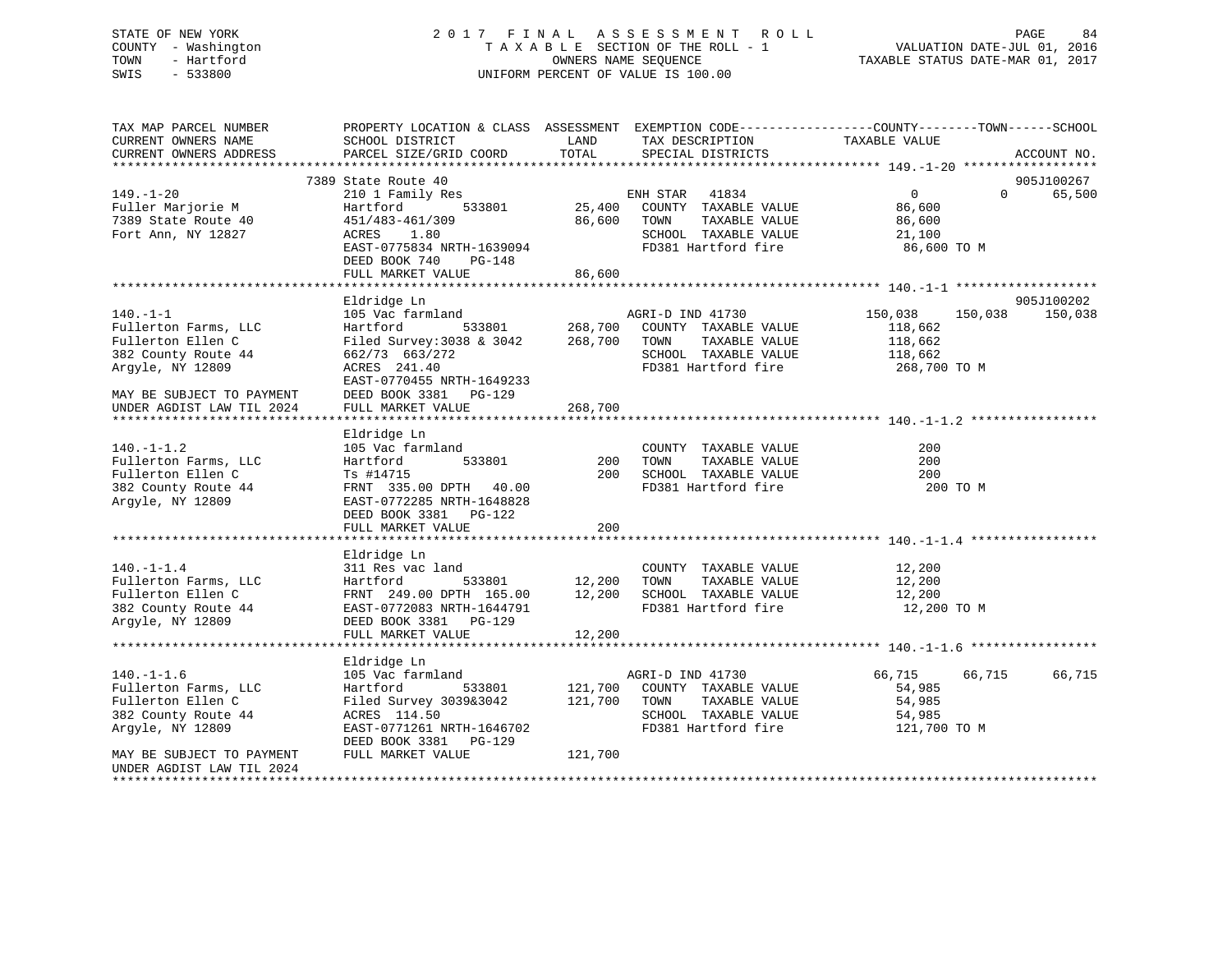| STATE OF NEW YORK<br>COUNTY - Washington<br>TOWN<br>- Hartford<br>SWIS<br>$-533800$ |                                                                                                  | TAXABLE SECTION OF THE ROLL - 1<br>OWNERS NAME SEOUENCE<br>UNIFORM PERCENT OF VALUE IS 100.00 |                  | 2017 FINAL ASSESSMENT ROLL           | VALUATION DATE-JUL 01, 2016<br>TAXABLE STATUS DATE-MAR 01, 2017 | PAGE                                | 85          |
|-------------------------------------------------------------------------------------|--------------------------------------------------------------------------------------------------|-----------------------------------------------------------------------------------------------|------------------|--------------------------------------|-----------------------------------------------------------------|-------------------------------------|-------------|
| TAX MAP PARCEL NUMBER                                                               | PROPERTY LOCATION & CLASS ASSESSMENT EXEMPTION CODE----------------COUNTY-------TOWN------SCHOOL |                                                                                               |                  |                                      |                                                                 |                                     |             |
| CURRENT OWNERS NAME<br>CURRENT OWNERS ADDRESS                                       | SCHOOL DISTRICT<br>PARCEL SIZE/GRID COORD                                                        | LAND<br>TOTAL                                                                                 |                  | TAX DESCRIPTION<br>SPECIAL DISTRICTS | TAXABLE VALUE                                                   |                                     | ACCOUNT NO. |
| ******************                                                                  |                                                                                                  |                                                                                               |                  |                                      |                                                                 |                                     |             |
|                                                                                     | Eldridge Ln                                                                                      |                                                                                               |                  |                                      |                                                                 |                                     |             |
| $140. - 1 - 1.7$                                                                    | 105 Vac farmland                                                                                 |                                                                                               | AGRI-D IND 41730 |                                      | 74,902                                                          | 74,902                              | 74,902      |
| Fullerton Farms, LLC                                                                | 533801<br>Hartford                                                                               | 139,100                                                                                       |                  | COUNTY TAXABLE VALUE                 | 64,198                                                          |                                     |             |
| Fullerton Ellen C                                                                   | field Survey3041;3042;124                                                                        | 139,100                                                                                       | TOWN             | TAXABLE VALUE                        | 64,198                                                          |                                     |             |
| 382 County Route 44                                                                 | ACRES 129.38                                                                                     |                                                                                               |                  | SCHOOL TAXABLE VALUE                 | 64,198                                                          |                                     |             |
| Argyle, NY 12809                                                                    | EAST-0769062 NRTH-1645655<br>DEED BOOK 3381 PG-136                                               |                                                                                               |                  | FD381 Hartford fire                  | 139,100 TO M                                                    |                                     |             |
| MAY BE SUBJECT TO PAYMENT                                                           | FULL MARKET VALUE                                                                                | 139,100                                                                                       |                  |                                      |                                                                 |                                     |             |
| UNDER AGDIST LAW TIL 2024                                                           |                                                                                                  |                                                                                               |                  |                                      |                                                                 |                                     |             |
|                                                                                     | 5549 County Route 30                                                                             |                                                                                               |                  |                                      |                                                                 |                                     |             |
| $141. - 3 - 34.1$                                                                   | 210 1 Family Res                                                                                 |                                                                                               | BAS STAR 41854   |                                      | $\overline{0}$                                                  | $\Omega$                            | 30,000      |
| Gage Richard                                                                        | 533801<br>Hartford                                                                               | 25,100                                                                                        |                  | COUNTY TAXABLE VALUE                 | 91,000                                                          |                                     |             |
| Gage Kathy J                                                                        | LOT A                                                                                            | 91,000                                                                                        | TOWN             | TAXABLE VALUE                        | 91,000                                                          |                                     |             |
| 5549 County Route 30                                                                | 937/305                                                                                          |                                                                                               |                  | SCHOOL TAXABLE VALUE                 | 61,000                                                          |                                     |             |
| Granville, NY 12832                                                                 | ACRES<br>1.71                                                                                    |                                                                                               |                  | FD381 Hartford fire                  | 91,000 TO M                                                     |                                     |             |
|                                                                                     | EAST-0788452 NRTH-1642062                                                                        |                                                                                               |                  |                                      |                                                                 |                                     |             |
|                                                                                     | DEED BOOK 937<br>PG-307                                                                          |                                                                                               |                  |                                      |                                                                 |                                     |             |
|                                                                                     | FULL MARKET VALUE                                                                                | 91,000                                                                                        |                  |                                      |                                                                 |                                     |             |
|                                                                                     | County Route 30                                                                                  |                                                                                               |                  |                                      |                                                                 |                                     |             |
| $141. - 3 - 34.3$                                                                   | 311 Res vac land                                                                                 |                                                                                               |                  | COUNTY TAXABLE VALUE                 | 500                                                             |                                     |             |
| Gage Richard                                                                        | 533801<br>Hartford                                                                               | 500                                                                                           | TOWN             | TAXABLE VALUE                        | 500                                                             |                                     |             |
| Gage Kathy                                                                          | FRNT 31.00 DPTH 235.00                                                                           | 500                                                                                           |                  | SCHOOL TAXABLE VALUE                 | 500                                                             |                                     |             |
| 5549 County Route 30                                                                | EAST-0788594 NRTH-1642222                                                                        |                                                                                               |                  | FD381 Hartford fire                  | 500 TO M                                                        |                                     |             |
| Granville, NY 12832                                                                 | DEED BOOK 1686 PG-247                                                                            |                                                                                               |                  |                                      |                                                                 |                                     |             |
|                                                                                     | FULL MARKET VALUE                                                                                | 500                                                                                           |                  |                                      |                                                                 |                                     |             |
|                                                                                     | 175 Blood St                                                                                     |                                                                                               |                  |                                      |                                                                 |                                     | 905J100314  |
| $142. - 1 - 34$                                                                     | 240 Rural res                                                                                    |                                                                                               | ENH STAR 41834   |                                      | $\overline{0}$                                                  | $\Omega$                            | 65,500      |
| Gallinari Theresa L                                                                 | Hartford<br>533801                                                                               | 57,800                                                                                        |                  | COUNTY TAXABLE VALUE                 | 163,000                                                         |                                     |             |
| Gallinari Henry E                                                                   | ACRES 16.80                                                                                      | 163,000                                                                                       | TOWN             | TAXABLE VALUE                        | 163,000                                                         |                                     |             |
| PO Box 56                                                                           | EAST-0792350 NRTH-1645819                                                                        |                                                                                               |                  | SCHOOL TAXABLE VALUE                 | 97,500                                                          |                                     |             |
| Hartford, NY 12838                                                                  | DEED BOOK 449<br>PG-956                                                                          |                                                                                               |                  | FD381 Hartford fire                  | 163,000 TO M                                                    |                                     |             |
|                                                                                     | FULL MARKET VALUE                                                                                | 163,000                                                                                       |                  |                                      |                                                                 |                                     |             |
|                                                                                     |                                                                                                  |                                                                                               |                  |                                      |                                                                 |                                     |             |
|                                                                                     | 3228 Coach Rd                                                                                    |                                                                                               |                  |                                      |                                                                 | $\Omega$                            | 905J101080  |
| $149. - 1 - 24.2$<br>Galusha Dennis                                                 | 210 1 Family Res<br>533801<br>Hartford                                                           | 30,900                                                                                        | BAS STAR 41854   | COUNTY TAXABLE VALUE                 | $\overline{0}$<br>238,700                                       |                                     | 30,000      |
| Galusha Colleen                                                                     | 1.70<br>ACRES                                                                                    | 238,700                                                                                       | TOWN             | TAXABLE VALUE                        | 238,700                                                         |                                     |             |
| 3228 Coach Rd                                                                       | EAST-0779794 NRTH-1639727                                                                        |                                                                                               |                  | SCHOOL TAXABLE VALUE                 | 208,700                                                         |                                     |             |
| Argyle, NY 12809                                                                    | DEED BOOK 920<br>$PG-33$                                                                         |                                                                                               |                  | FD381 Hartford fire                  | 238,700 TO M                                                    |                                     |             |
|                                                                                     | FULL MARKET VALUE                                                                                | 238,700                                                                                       |                  |                                      |                                                                 |                                     |             |
|                                                                                     |                                                                                                  |                                                                                               |                  |                                      |                                                                 | + + + + + + + + + + + + + + + + + + |             |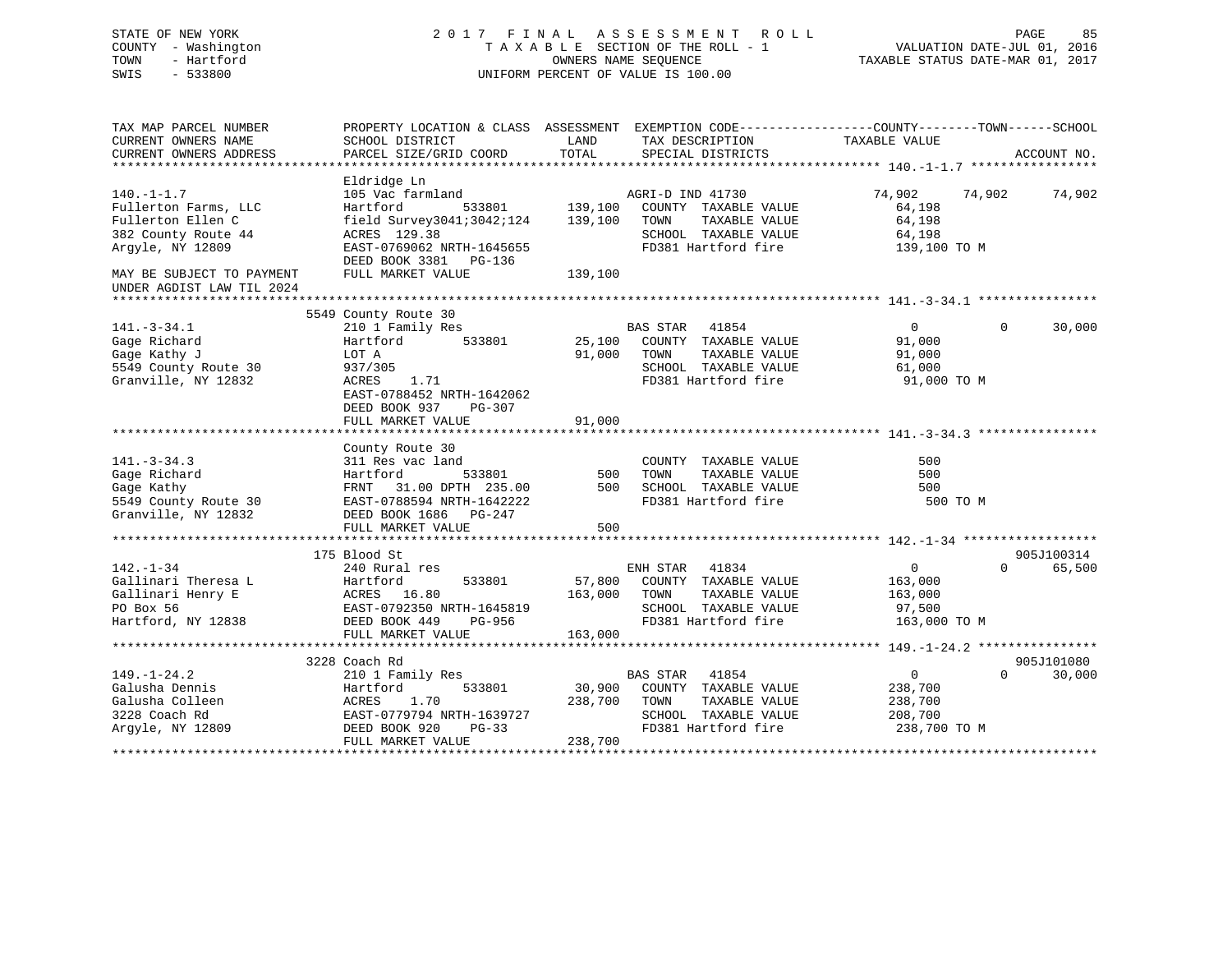# STATE OF NEW YORK 2 0 1 7 F I N A L A S S E S S M E N T R O L L PAGE 86 COUNTY - Washington T A X A B L E SECTION OF THE ROLL - 1 VALUATION DATE-JUL 01, 2016 TOWN - Hartford **TAXABLE STATUS DATE-MAR 01, 2017** SWIS - 533800 UNIFORM PERCENT OF VALUE IS 100.00

| TAX MAP PARCEL NUMBER<br>CURRENT OWNERS NAME<br>CURRENT OWNERS ADDRESS                                                                                                                | PROPERTY LOCATION & CLASS ASSESSMENT EXEMPTION CODE----------------COUNTY-------TOWN------SCHOOL<br>SCHOOL DISTRICT<br>PARCEL SIZE/GRID COORD                 | LAND<br>TOTAL              | TAX DESCRIPTION<br>SPECIAL DISTRICTS                                                                                                                               | TAXABLE VALUE                                                                                             | ACCOUNT NO.                                      |
|---------------------------------------------------------------------------------------------------------------------------------------------------------------------------------------|---------------------------------------------------------------------------------------------------------------------------------------------------------------|----------------------------|--------------------------------------------------------------------------------------------------------------------------------------------------------------------|-----------------------------------------------------------------------------------------------------------|--------------------------------------------------|
|                                                                                                                                                                                       |                                                                                                                                                               |                            |                                                                                                                                                                    |                                                                                                           |                                                  |
| $150.-1-29.16$<br>Gann Russell<br>Gann Julie P<br>163 Pope Hill Rd<br>Argyle, NY 12809                                                                                                | 163 Pope Hill Rd<br>210 1 Family Res<br>532001<br>Arqyle<br>ACRES<br>5.03<br>EAST-0780738 NRTH-1633738<br>DEED BOOK 2737 PG-335<br>FULL MARKET VALUE          | 369,900                    | VETWAR CTS 41120<br>36,200 VETDIS CTS 41140<br>369,900 BAS STAR 41854<br>SOL/WINDSY 49500<br>COUNTY TAXABLE VALUE<br>TOWN<br>TAXABLE VALUE<br>SCHOOL TAXABLE VALUE | 33,000<br>27,000<br>54,300<br>54,300<br>$\overline{0}$<br>7,900<br>7,900<br>274,700<br>280,700<br>306,000 | 6,000<br>20,000<br>30,000<br>$\bigcirc$<br>7,900 |
|                                                                                                                                                                                       |                                                                                                                                                               |                            | CA006 Cons agri dst 6<br>FD381 Hartford fire                                                                                                                       | 369,900 TO M<br>369,900 TO M                                                                              |                                                  |
|                                                                                                                                                                                       |                                                                                                                                                               |                            |                                                                                                                                                                    |                                                                                                           |                                                  |
| $150. - 1 - 3.3$<br>Garcia Joseph<br>Garcia Jared<br>89 S Zoranne Dr<br>Farmingdale, NY 11735                                                                                         | Burch Rd<br>311 Res vac land<br>Hartford 533801<br>Filed Survey: 12845<br>8.13<br>ACRES<br>EAST-0789637 NRTH-1641964                                          | 21,400                     | 41720<br>AG DIST<br>21,400 COUNTY TAXABLE VALUE<br>TOWN<br>TAXABLE VALUE<br>SCHOOL TAXABLE VALUE<br>CA008 Cons agri dst 8                                          | 5,000<br>5,000<br>16,400<br>16,400<br>16,400<br>16,400 TO M                                               | 5,000                                            |
| MAY BE SUBJECT TO PAYMENT                                                                                                                                                             | DEED BOOK 3679 PG-44<br>FULL MARKET VALUE                                                                                                                     |                            | 5,000 EX<br>21,400 FD381 Hartford fire                                                                                                                             | 21,400 TO M                                                                                               |                                                  |
| UNDER AGDIST LAW TIL 2021                                                                                                                                                             |                                                                                                                                                               |                            |                                                                                                                                                                    |                                                                                                           |                                                  |
|                                                                                                                                                                                       | 7679 State Route 40                                                                                                                                           |                            |                                                                                                                                                                    |                                                                                                           | 905J101368                                       |
| $140. - 2 - 37.3$<br>Gates Caleb A<br>Boerem Brianna M<br>Text 387.00 DPTH 331.00 144,300<br>7679 State Route 40 EAST-0780970 NRTH-1643987<br>Hartford, NY 12838 DEED BOOK 3564 PG-15 | 210 1 Family Res<br>533801<br>Hartford<br>FULL MARKET VALUE                                                                                                   | 24,200<br>144,300          | COUNTY TAXABLE VALUE<br>TAXABLE VALUE<br>TOWN<br>SCHOOL TAXABLE VALUE<br>CA007 Cons agri dst 7<br>FD381 Hartford fire                                              | 144,300<br>144,300<br>144,300<br>144,300 TO M<br>144,300 TO M                                             |                                                  |
| **********************                                                                                                                                                                |                                                                                                                                                               |                            |                                                                                                                                                                    |                                                                                                           |                                                  |
| $141. - 1 - 69$<br>Gauthier Charlotte<br>60 Dick Hill Rd<br>Granville, NY 12832                                                                                                       | 60 Dick Hill Rd<br>210 1 Family Res<br>533801<br>Hartford<br>LOT 1<br>ACRES<br>2.40<br>EAST-0787786 NRTH-1647677<br>DEED BOOK 2564 PG-87<br>FULL MARKET VALUE | 135,000<br>135,000         | ENH STAR 41834<br>32,100 COUNTY TAXABLE VALUE<br>TOWN<br>TAXABLE VALUE<br>SCHOOL TAXABLE VALUE<br>CA007 Cons agri dst 7<br>FD381 Hartford fire                     | $\overline{0}$<br>135,000<br>135,000<br>69,500<br>135,000 TO M<br>135,000 TO M                            | 905J100235<br>$\Omega$<br>65,500                 |
|                                                                                                                                                                                       |                                                                                                                                                               |                            |                                                                                                                                                                    |                                                                                                           |                                                  |
| $141. - 1 - 69.3$<br>Gauthier Charlotte<br>Dessaint Tina<br>60 Dick Hill Rd<br>Granville, NY 12832                                                                                    | Dick Hill Rd<br>314 Rural vac<10<br>533801<br>Hartford<br>LOT 4<br>ACRES<br>1.22<br>EAST-0788446 NRTH-1647984<br>DEED BOOK 652<br>PG-301<br>FULL MARKET VALUE | 10,000<br>10,000<br>10,000 | COUNTY TAXABLE VALUE<br>TOWN<br>TAXABLE VALUE<br>SCHOOL TAXABLE VALUE<br>CA007 Cons agri dst 7<br>FD381 Hartford fire                                              | 10,000<br>10,000<br>10,000<br>10,000 TO M<br>10,000 TO M                                                  |                                                  |
|                                                                                                                                                                                       |                                                                                                                                                               |                            |                                                                                                                                                                    |                                                                                                           |                                                  |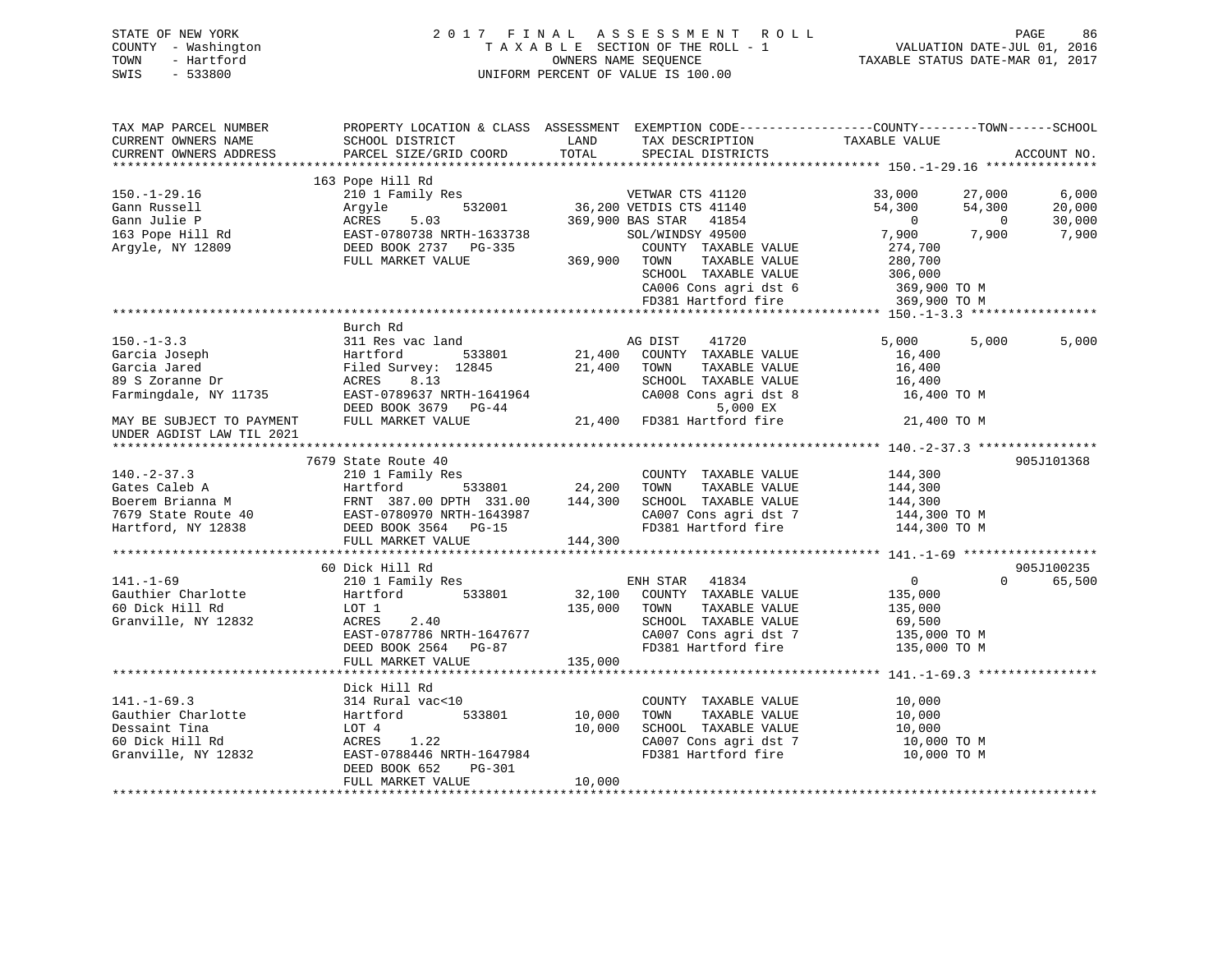# STATE OF NEW YORK 2 0 1 7 F I N A L A S S E S S M E N T R O L L PAGE 87 COUNTY - Washington T A X A B L E SECTION OF THE ROLL - 1 VALUATION DATE-JUL 01, 2016 TOWN - Hartford **TAXABLE STATUS DATE-MAR 01, 2017** SWIS - 533800 UNIFORM PERCENT OF VALUE IS 100.00

| TAX MAP PARCEL NUMBER<br>CURRENT OWNERS NAME<br>CURRENT OWNERS ADDRESS                                      | SCHOOL DISTRICT<br>PARCEL SIZE/GRID COORD                                                                                                                                       | LAND<br>TOTAL              | TAX DESCRIPTION<br>SPECIAL DISTRICTS                                                                                                           | PROPERTY LOCATION & CLASS ASSESSMENT EXEMPTION CODE----------------COUNTY-------TOWN------SCHOOL<br>TAXABLE VALUE | ACCOUNT NO. |
|-------------------------------------------------------------------------------------------------------------|---------------------------------------------------------------------------------------------------------------------------------------------------------------------------------|----------------------------|------------------------------------------------------------------------------------------------------------------------------------------------|-------------------------------------------------------------------------------------------------------------------|-------------|
| $141. - 1 - 69.4$<br>Gauthier Charlotte<br>Dessaint Tina<br>60 Dick Hill Rd<br>Granville, NY 12832          | Dick Hill Rd<br>314 Rural vac<10<br>533801<br>Hartford<br>LOT 5<br>5.39<br>ACRES<br>EAST-0788631 NRTH-1647788<br>DEED BOOK 908<br>PG-231<br>FULL MARKET VALUE                   | 20,500<br>20,500<br>20,500 | COUNTY TAXABLE VALUE<br>TAXABLE VALUE<br>TOWN<br>SCHOOL TAXABLE VALUE<br>CA007 Cons agri dst 7<br>FD381 Hartford fire                          | 20,500<br>20,500<br>20,500<br>20,500 TO M<br>20,500 TO M                                                          |             |
| $141. - 1 - 69.1$<br>Gauthier Roger G Jr<br>72 Dick Hill Rd<br>Granville, NY 12832                          | 72 Dick Hill Rd<br>210 1 Family Res<br>533801<br>Hartford<br>Ease 665/34<br>LOT 2<br>1.20<br>ACRES<br>EAST-0788045 NRTH-1647717<br>DEED BOOK 773<br>PG-119<br>FULL MARKET VALUE | 23,800<br>73,200<br>73,200 | BAS STAR 41854<br>COUNTY TAXABLE VALUE<br>TAXABLE VALUE<br>TOWN<br>SCHOOL TAXABLE VALUE<br>CA007 Cons agri dst 7<br>FD381 Hartford fire        | 0<br>$\Omega$<br>73,200<br>73,200<br>43,200<br>73,200 TO M<br>73,200 TO M                                         | 30,000      |
| $141. - 1 - 69.2$<br>Gauthier Roger G Jr<br>72 Dick Hill Rd<br>Granville, NY 12832                          | Dick Hill Rd<br>314 Rural vac<10<br>Hartford<br>533801<br>LOT 3<br>ACRES<br>1.10<br>EAST-0788188 NRTH-1647780<br>DEED BOOK 878<br>$PG-248$<br>FULL MARKET VALUE                 | 13,000<br>13,000<br>13,000 | COUNTY TAXABLE VALUE<br>TAXABLE VALUE<br>TOWN<br>SCHOOL TAXABLE VALUE<br>CA007 Cons agri dst 7<br>FD381 Hartford fire                          | 13,000<br>13,000<br>13,000<br>13,000 TO M<br>13,000 TO M                                                          |             |
| $141. - 1 - 70.6$<br>Gauthier Tina<br>Kurjiaka Charles<br>44 Dick Hill Rd<br>Granville, NY 12832            | 44 Dick Hill Rd<br>210 1 Family Res<br>533801<br>Hartford<br>LOT 3<br>ACRES<br>7.19<br>EAST-0787340 NRTH-1647359<br>DEED BOOK 2032<br>PG-192<br>FULL MARKET VALUE               | 134,000<br>134,000         | BAS STAR 41854<br>33,700 COUNTY TAXABLE VALUE<br>TAXABLE VALUE<br>TOWN<br>SCHOOL TAXABLE VALUE<br>CA007 Cons agri dst 7<br>FD381 Hartford fire | $\overline{0}$<br>$\Omega$<br>134,000<br>134,000<br>104,000<br>134,000 TO M<br>134,000 TO M                       | 30,000      |
| $141. - 1 - 69.5$<br>Gauthier-Berry Charlotte<br>Gauthier Raymond<br>60 Dick Hill Rd<br>Granville, NY 12832 | 108 Dick Hill Rd<br>270 Mfg housing<br>533801<br>Hartford<br>LOT 6<br>ACRES<br>5.39<br>EAST-0788937 NRTH-1648091<br>DEED BOOK 2947 PG-108<br>FULL MARKET VALUE                  | 26,800<br>63,300<br>63,300 | COUNTY TAXABLE VALUE<br>TAXABLE VALUE<br>TOWN<br>SCHOOL TAXABLE VALUE<br>CA007 Cons agri dst 7<br>FD381 Hartford fire                          | 63,300<br>63,300<br>63,300<br>63,300 TO M<br>63,300 TO M                                                          |             |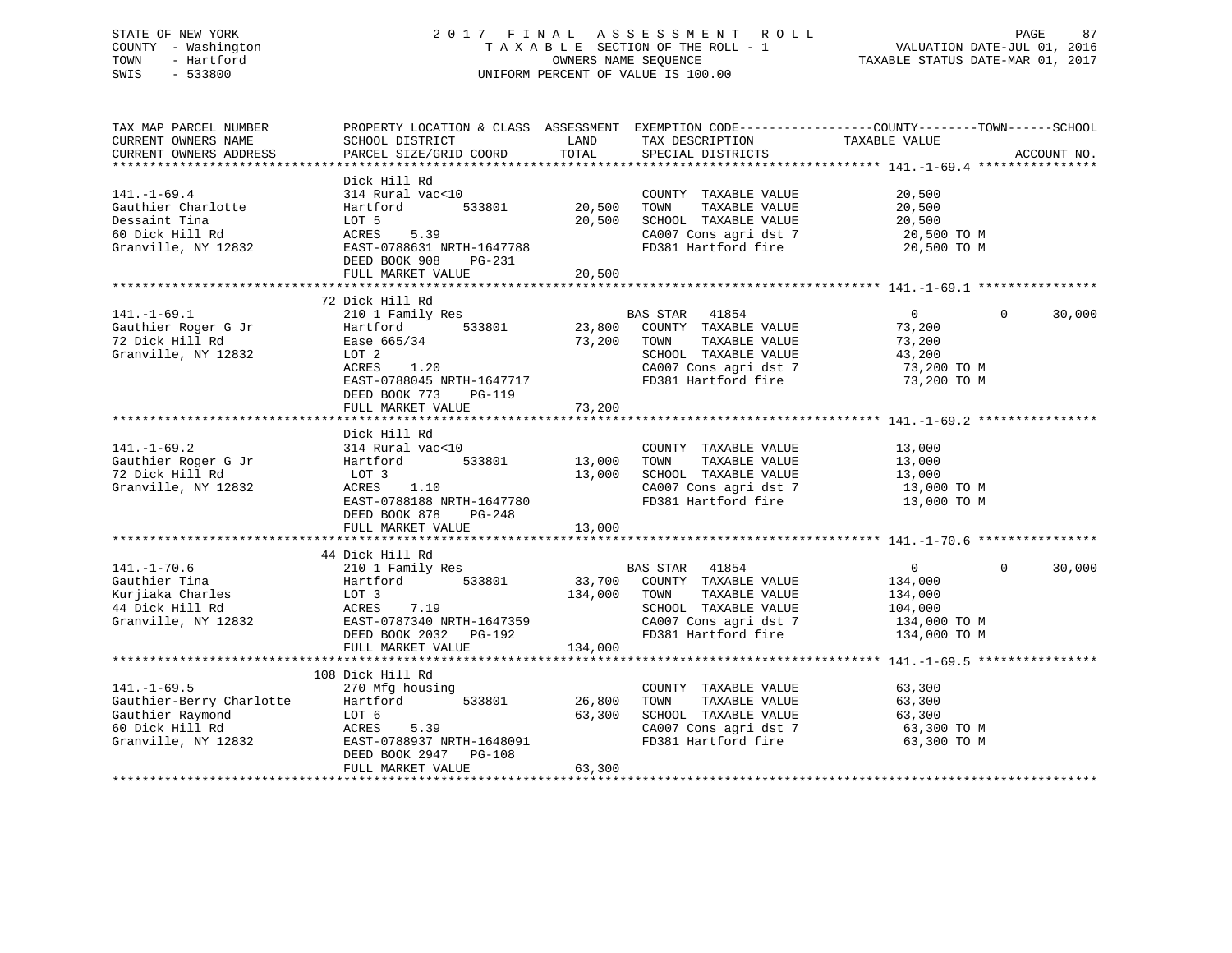# STATE OF NEW YORK 2 0 1 7 F I N A L A S S E S S M E N T R O L L PAGE 88 COUNTY - Washington T A X A B L E SECTION OF THE ROLL - 1 VALUATION DATE-JUL 01, 2016 TOWN - Hartford **TAXABLE STATUS DATE-MAR 01, 2017** SWIS - 533800 UNIFORM PERCENT OF VALUE IS 100.00

| TAX MAP PARCEL NUMBER                                                                                                                                                                                                                  | PROPERTY LOCATION & CLASS ASSESSMENT EXEMPTION CODE---------------COUNTY-------TOWN-----SCHOOL |               |                                                                                                                            |                |          |             |
|----------------------------------------------------------------------------------------------------------------------------------------------------------------------------------------------------------------------------------------|------------------------------------------------------------------------------------------------|---------------|----------------------------------------------------------------------------------------------------------------------------|----------------|----------|-------------|
| CURRENT OWNERS NAME                                                                                                                                                                                                                    | SCHOOL DISTRICT                                                                                | LAND          | TAX DESCRIPTION                                                                                                            | TAXABLE VALUE  |          |             |
| CURRENT OWNERS ADDRESS                                                                                                                                                                                                                 | PARCEL SIZE/GRID COORD                                                                         | TOTAL         | SPECIAL DISTRICTS                                                                                                          |                |          | ACCOUNT NO. |
|                                                                                                                                                                                                                                        |                                                                                                |               |                                                                                                                            |                |          |             |
|                                                                                                                                                                                                                                        | 1 Deer Run Way                                                                                 |               |                                                                                                                            |                |          | 905J101344  |
| $141. - 3 - 52$                                                                                                                                                                                                                        | 210 1 Family Res                                                                               |               | BAS STAR 41854                                                                                                             | 0              | $\Omega$ | 30,000      |
| Gayton Ralph                                                                                                                                                                                                                           | Hartford                                                                                       |               | 533801 25,600 COUNTY TAXABLE VALUE                                                                                         | 183,200        |          |             |
| Grayton Autumn                                                                                                                                                                                                                         | LOT 3                                                                                          | 183,200       | TAXABLE VALUE<br>TOWN                                                                                                      | 183,200        |          |             |
| 1 Deer Run Way                                                                                                                                                                                                                         | 5.00<br>ACRES                                                                                  |               | SCHOOL TAXABLE VALUE 153,200                                                                                               |                |          |             |
| Hartford, NY 12838                                                                                                                                                                                                                     | EAST-0783866 NRTH-1642809                                                                      |               | FD381 Hartford fire 183,200 TO M                                                                                           |                |          |             |
|                                                                                                                                                                                                                                        | DEED BOOK 2997 PG-256                                                                          |               |                                                                                                                            |                |          |             |
|                                                                                                                                                                                                                                        | FULL MARKET VALUE                                                                              | 183,200       |                                                                                                                            |                |          |             |
|                                                                                                                                                                                                                                        |                                                                                                |               |                                                                                                                            |                |          |             |
|                                                                                                                                                                                                                                        | 269 Townsend Rd                                                                                |               |                                                                                                                            |                |          |             |
| $131. -1 - 5.9$                                                                                                                                                                                                                        | 210 1 Family Res                                                                               |               | BAS STAR<br>41854                                                                                                          | $\overline{0}$ | $\Omega$ | 30,000      |
|                                                                                                                                                                                                                                        |                                                                                                |               |                                                                                                                            | 262,800        |          |             |
|                                                                                                                                                                                                                                        |                                                                                                |               |                                                                                                                            | 262,800        |          |             |
|                                                                                                                                                                                                                                        |                                                                                                |               | SCHOOL TAXABLE VALUE 232,800                                                                                               |                |          |             |
|                                                                                                                                                                                                                                        |                                                                                                |               | CA007 Cons agri dst 7 262,800 TO M                                                                                         |                |          |             |
|                                                                                                                                                                                                                                        |                                                                                                |               |                                                                                                                            | 262,800 TO M   |          |             |
| 131.-1-5.9<br>Gebo Michael Hartford 533801 46,000 COMITERXABLE VALUE<br>Vannamee Jaclyn ACRES 9.16 262,800 TOWN TAXABLE VALUE<br>PO Box 113 EAST-0779266 NRTH-1650762 SCHOOL TAXABLE VALUE<br>Hartford, NY 12838 DEED BOOK 2112 PG-194 |                                                                                                |               |                                                                                                                            |                |          |             |
|                                                                                                                                                                                                                                        | 1730 Burch Rd                                                                                  |               |                                                                                                                            |                |          | 905J100644  |
| $142. - 1 - 27$                                                                                                                                                                                                                        | 210 1 Family Res                                                                               |               | <sup>3</sup><br>533801 28,400 COUNTY TAXABLE VALUE                                                                         | $\overline{0}$ | $\Omega$ | 30,000      |
|                                                                                                                                                                                                                                        | Hartford                                                                                       |               |                                                                                                                            | 134,500        |          |             |
|                                                                                                                                                                                                                                        | 2.81<br>ACRES                                                                                  | 134,500       | TAXABLE VALUE<br>TOWN                                                                                                      | 134,500        |          |             |
|                                                                                                                                                                                                                                        | EAST-0794311 NRTH-1641568                                                                      |               |                                                                                                                            |                |          |             |
| 142.-1-27<br>Gee Lawrence<br>Gee Sheryl<br>1730 Burch Rd<br>Granville, NY 12832                                                                                                                                                        | EASI-U794311 NRTH-1641568<br>DEED BOOK 2854 PG-285                                             |               |                                                                                                                            |                |          |             |
|                                                                                                                                                                                                                                        | FULL MARKET VALUE                                                                              |               | 91568 SCHOOL TAXABLE VALUE 104,500<br>3-285 CA008 Cons agri dst 8 134,500 TO M<br>334,500 FD381 Hartford fire 134,500 TO M |                |          |             |
|                                                                                                                                                                                                                                        |                                                                                                |               |                                                                                                                            |                |          |             |
|                                                                                                                                                                                                                                        | Hall Rd                                                                                        |               |                                                                                                                            |                |          | 905J100113  |
| $122. - 1 - 28$                                                                                                                                                                                                                        | 323 Vacant rural                                                                               |               | COUNTY TAXABLE VALUE                                                                                                       | 91,500         |          |             |
| Genco Imports Exports Co LLC Hartford                                                                                                                                                                                                  |                                                                                                | 533801 91,500 | TAXABLE VALUE<br>TOWN        TAXABLE  VALUE<br>SCHOOL    TAXABLE  VALUE                                                    | 91,500         |          |             |
| 4 Carriage Dr                                                                                                                                                                                                                          | ACRES 73.30                                                                                    | 91,500        |                                                                                                                            | 91,500         |          |             |
| Latham, NY 12110                                                                                                                                                                                                                       | EAST-0772186 NRTH-1662410                                                                      |               | CA007 Cons agri dst 7 91,500 TO M                                                                                          |                |          |             |
|                                                                                                                                                                                                                                        | DEED BOOK 1978 PG-1                                                                            |               | FD381 Hartford fire                                                                                                        | 91,500 TO M    |          |             |
|                                                                                                                                                                                                                                        | FULL MARKET VALUE                                                                              | 91,500        |                                                                                                                            |                |          |             |
|                                                                                                                                                                                                                                        |                                                                                                |               |                                                                                                                            |                |          |             |
|                                                                                                                                                                                                                                        | 86 Hartford Main St                                                                            |               |                                                                                                                            |                |          | 905J100672  |
| $132.15 - 2 - 38$                                                                                                                                                                                                                      | 210 1 Family Res                                                                               |               | <b>BAS STAR</b> 41854                                                                                                      | $\overline{0}$ | $\Omega$ | 30,000      |
| Gentry-Zeno Amber R                                                                                                                                                                                                                    | Hartford                                                                                       |               | 533801 17,700 COUNTY TAXABLE VALUE                                                                                         | 115,000        |          |             |
| 86 Hartford Main St                                                                                                                                                                                                                    | FRNT 100.00 DPTH 230.00 115,000 TOWN                                                           |               | TAXABLE VALUE                                                                                                              | 115,000        |          |             |
| Hartford, NY 12838                                                                                                                                                                                                                     | EAST-0786853 NRTH-1653499                                                                      |               | SCHOOL TAXABLE VALUE                                                                                                       | 85,000         |          |             |
|                                                                                                                                                                                                                                        | DEED BOOK 3154 PG-150                                                                          |               | CA007 Cons agri dst 7 115,000 TO M                                                                                         |                |          |             |
|                                                                                                                                                                                                                                        | FULL MARKET VALUE                                                                              |               | 115,000 FD381 Hartford fire                                                                                                | 115,000 TO M   |          |             |
|                                                                                                                                                                                                                                        |                                                                                                |               |                                                                                                                            |                |          |             |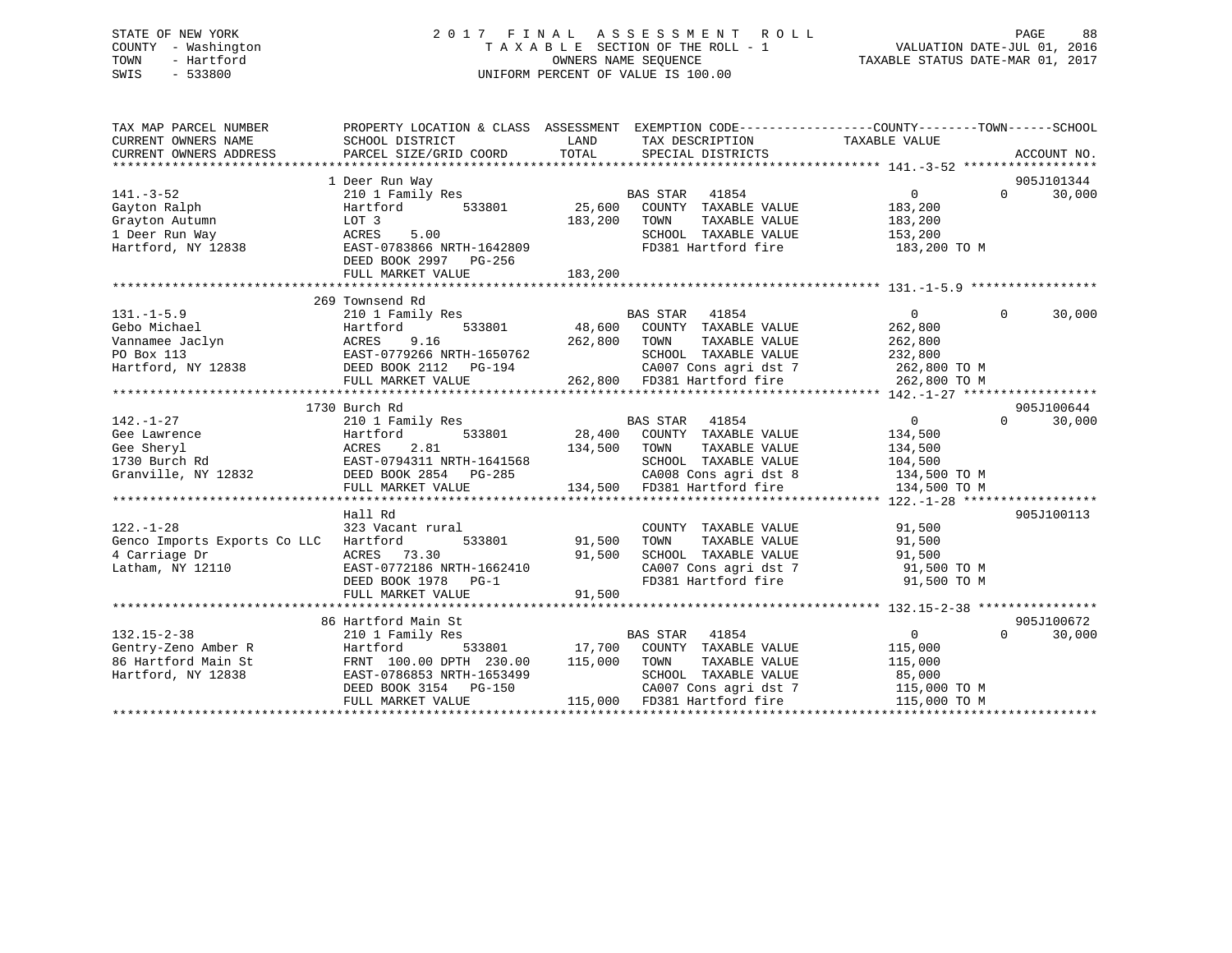# STATE OF NEW YORK 2 0 1 7 F I N A L A S S E S S M E N T R O L L PAGE 89 COUNTY - Washington T A X A B L E SECTION OF THE ROLL - 1 VALUATION DATE-JUL 01, 2016 TOWN - Hartford OWNERS NAME SEQUENCE TAXABLE STATUS DATE-MAR 01, 2017 SWIS - 533800 UNIFORM PERCENT OF VALUE IS 100.00

| TAX MAP PARCEL NUMBER    |                                                                                                                                                                                     |         |                                                                                                                                  | PROPERTY LOCATION & CLASS ASSESSMENT EXEMPTION CODE----------------COUNTY-------TOWN------SCHOOL |                      |
|--------------------------|-------------------------------------------------------------------------------------------------------------------------------------------------------------------------------------|---------|----------------------------------------------------------------------------------------------------------------------------------|--------------------------------------------------------------------------------------------------|----------------------|
| CURRENT OWNERS NAME      | SCHOOL DISTRICT                                                                                                                                                                     | LAND    | TAX DESCRIPTION                                                                                                                  | TAXABLE VALUE                                                                                    |                      |
| CURRENT OWNERS ADDRESS   | PARCEL SIZE/GRID COORD                                                                                                                                                              | TOTAL   | SPECIAL DISTRICTS                                                                                                                |                                                                                                  | ACCOUNT NO.          |
|                          |                                                                                                                                                                                     |         |                                                                                                                                  |                                                                                                  |                      |
|                          | Swamp Ln                                                                                                                                                                            |         |                                                                                                                                  |                                                                                                  | 905J101275           |
| $149. - 1 - 30.17$       | 314 Rural vac<10                                                                                                                                                                    |         | COUNTY TAXABLE VALUE                                                                                                             | 28,500                                                                                           |                      |
| George Paul              | 533801<br>Hartford                                                                                                                                                                  | 28,500  | TOWN<br>TAXABLE VALUE                                                                                                            | 28,500                                                                                           |                      |
| 620 Main St 2            | LOT 17                                                                                                                                                                              | 28,500  | SCHOOL TAXABLE VALUE                                                                                                             | 28,500                                                                                           |                      |
| Hampstead, NH 03841      | ACRES<br>7.31                                                                                                                                                                       |         | CA006 Cons agri dst 6                                                                                                            | 28,500 TO M                                                                                      |                      |
|                          | EAST-0777080 NRTH-1634203                                                                                                                                                           |         | FD381 Hartford fire                                                                                                              | 28,500 TO M                                                                                      |                      |
|                          | DEED BOOK 2622<br>PG-96                                                                                                                                                             |         |                                                                                                                                  |                                                                                                  |                      |
|                          | FULL MARKET VALUE                                                                                                                                                                   | 28,500  |                                                                                                                                  |                                                                                                  |                      |
|                          |                                                                                                                                                                                     |         |                                                                                                                                  |                                                                                                  |                      |
|                          | 1377 Burch Rd                                                                                                                                                                       |         |                                                                                                                                  |                                                                                                  | 905J101338           |
| $151. - 2 - 8.1$         | 323 Vacant rural                                                                                                                                                                    |         | COUNTY TAXABLE VALUE                                                                                                             | 39,800                                                                                           |                      |
| Germon Edward F          | 533801<br>Hartford                                                                                                                                                                  | 39,800  | TOWN<br>TAXABLE VALUE                                                                                                            | 39,800                                                                                           |                      |
| Germon Anne Whitney      | ease 2688/227                                                                                                                                                                       | 39,800  | SCHOOL TAXABLE VALUE                                                                                                             | 39,800                                                                                           |                      |
| 73 Pine St               | $151. - 1 - 8.1$                                                                                                                                                                    |         | CA008 Cons agri dst 8                                                                                                            | 39,800 TO M                                                                                      |                      |
| Bristol, VT 05443        | ACRES 45.20                                                                                                                                                                         |         | FD381 Hartford fire                                                                                                              | 39,800 TO M                                                                                      |                      |
|                          | EAST-0796491 NRTH-1633104                                                                                                                                                           |         |                                                                                                                                  |                                                                                                  |                      |
|                          | DEED BOOK 3353<br>PG-259                                                                                                                                                            |         |                                                                                                                                  |                                                                                                  |                      |
|                          | FULL MARKET VALUE                                                                                                                                                                   | 39,800  |                                                                                                                                  |                                                                                                  |                      |
|                          |                                                                                                                                                                                     |         |                                                                                                                                  |                                                                                                  |                      |
| $132.15 - 1 - 20$        | 27 Hartford Main St<br>220 2 Family Res                                                                                                                                             |         | BAS STAR 41854                                                                                                                   | $\Omega$<br>$\overline{0}$                                                                       | 905J100243<br>30,000 |
| Gibbs David A            | Hartford                                                                                                                                                                            |         |                                                                                                                                  | 121,600                                                                                          |                      |
| St John Linda            | 50.00 DPTH 254.00<br>FRNT                                                                                                                                                           | 121,600 | ${\tt 533801} \hspace{20pt} {\tt 12,400} \hspace{20pt} {\tt COUNTY} \hspace{20pt} {\tt TAXABLE~ VALUE}$<br>TOWN<br>TAXABLE VALUE | 121,600                                                                                          |                      |
|                          |                                                                                                                                                                                     |         | SCHOOL TAXABLE VALUE                                                                                                             | 91,600                                                                                           |                      |
| Hartford, NY 12838       | DEED BOOK 1787 PG-333                                                                                                                                                               |         | CA007 Cons agri dst 7                                                                                                            | 121,600 TO M                                                                                     |                      |
|                          | FULL MARKET VALUE                                                                                                                                                                   |         | 121,600 FD381 Hartford fire                                                                                                      | 121,600 TO M                                                                                     |                      |
|                          |                                                                                                                                                                                     |         |                                                                                                                                  |                                                                                                  |                      |
|                          | 30 Hartford Main St                                                                                                                                                                 |         |                                                                                                                                  |                                                                                                  | 905J100290           |
| $132.15 - 2 - 22$        | 480 Mult-use bld                                                                                                                                                                    |         | COUNTY TAXABLE VALUE                                                                                                             | 75,500                                                                                           |                      |
| Gibson Dale              | 533801<br>Hartford                                                                                                                                                                  | 4,400   | TAXABLE VALUE<br>TOWN                                                                                                            | 75,500                                                                                           |                      |
| 241 Washburn Hill        |                                                                                                                                                                                     | 75,500  | SCHOOL TAXABLE VALUE                                                                                                             | 75,500                                                                                           |                      |
| Granville, NY 12832      | FRNT 28.00 DPTH 159.00<br>EAST-0786331 NRTH-1652175                                                                                                                                 |         | CA007 Cons agri dst 7                                                                                                            | 75,500 TO M                                                                                      |                      |
|                          | DEED BOOK 3780 PG-296                                                                                                                                                               |         | FD381 Hartford fire                                                                                                              | 75,500 TO M                                                                                      |                      |
| PRIOR OWNER ON 3/01/2017 | FULL MARKET VALUE                                                                                                                                                                   | 75,500  |                                                                                                                                  |                                                                                                  |                      |
| Gibson Jane P            |                                                                                                                                                                                     |         |                                                                                                                                  |                                                                                                  |                      |
|                          |                                                                                                                                                                                     |         |                                                                                                                                  |                                                                                                  |                      |
|                          | 7745 State Route 40                                                                                                                                                                 |         |                                                                                                                                  |                                                                                                  | 905J100247           |
| $140. - 2 - 30$          | 210 1 Family Res                                                                                                                                                                    |         | AGED-ALL<br>41800                                                                                                                | 74,050<br>74,050                                                                                 | 74,050               |
|                          |                                                                                                                                                                                     |         | 10,100 ENH STAR 41834                                                                                                            | $\overline{0}$<br>$\Omega$                                                                       | 65,500               |
|                          |                                                                                                                                                                                     | 148,100 | COUNTY TAXABLE VALUE                                                                                                             | 74,050                                                                                           |                      |
|                          |                                                                                                                                                                                     |         | TOWN<br>TAXABLE VALUE                                                                                                            | 74,050                                                                                           |                      |
|                          | Gibson Family Irrv Trust Hartford 533801<br>Hren Mary C Trustee FRNT 208.00 DPTH 198.00<br>7745 State Route 40 EAST-0782022 NRTH-1645282<br>Hartford, NY 12838 DEED BOOK 3672 PG-10 |         | SCHOOL TAXABLE VALUE                                                                                                             | 8,550                                                                                            |                      |
|                          | FULL MARKET VALUE                                                                                                                                                                   |         | 148,100 FD381 Hartford fire                                                                                                      | 148,100 TO M                                                                                     |                      |
|                          |                                                                                                                                                                                     |         |                                                                                                                                  |                                                                                                  |                      |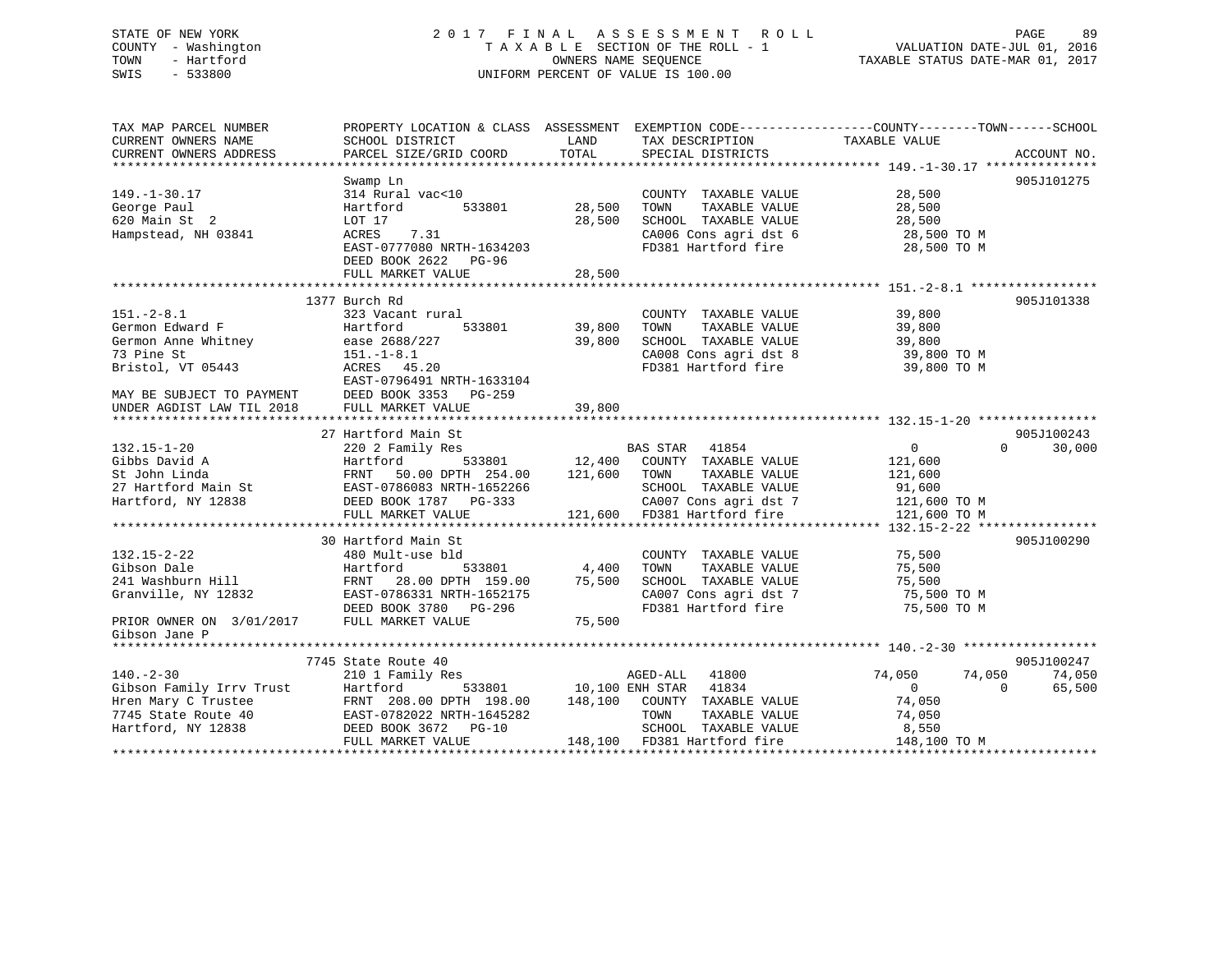# STATE OF NEW YORK 2 0 1 7 F I N A L A S S E S S M E N T R O L L PAGE 90 COUNTY - Washington T A X A B L E SECTION OF THE ROLL - 1 VALUATION DATE-JUL 01, 2016 TOWN - Hartford **TAXABLE STATUS DATE-MAR 01, 2017** SWIS - 533800 UNIFORM PERCENT OF VALUE IS 100.00

| TAX MAP PARCEL NUMBER<br>CURRENT OWNERS NAME<br>CURRENT OWNERS ADDRESS | SCHOOL DISTRICT<br>PARCEL SIZE/GRID COORD           | LAND<br>TOTAL | TAX DESCRIPTION TAXABLE VALUE<br>SPECIAL DISTRICTS | PROPERTY LOCATION & CLASS ASSESSMENT EXEMPTION CODE----------------COUNTY-------TOWN-----SCHOOL | ACCOUNT NO. |
|------------------------------------------------------------------------|-----------------------------------------------------|---------------|----------------------------------------------------|-------------------------------------------------------------------------------------------------|-------------|
|                                                                        | 3938 & 3942 State Route 196                         |               |                                                    |                                                                                                 | 905J100245  |
| $140. - 2 - 36$                                                        | 240 Rural res                                       |               | AG DIST<br>41720                                   | 28,703<br>28,703                                                                                | 28,703      |
| Gibson Family Irrv Trust                                               | Hartford<br>533801                                  | 79,600        | COUNTY TAXABLE VALUE                               | 135,097                                                                                         |             |
| Hren Mary C Trustee                                                    | 52.10<br>ACRES                                      | 163,800       | TOWN<br>TAXABLE VALUE                              | 135,097                                                                                         |             |
| 7745 State Route 40                                                    | EAST-0780917 NRTH-1644921                           |               | SCHOOL TAXABLE VALUE                               | 135,097                                                                                         |             |
| Hartford, NY 12838                                                     | DEED BOOK 3672 PG-1                                 |               | CA007 Cons agri dst 7                              | 135,097 TO M                                                                                    |             |
|                                                                        | FULL MARKET VALUE                                   | 163,800       | 28,703 EX                                          |                                                                                                 |             |
| MAY BE SUBJECT TO PAYMENT                                              |                                                     |               | FD381 Hartford fire                                | 163,800 TO M                                                                                    |             |
| UNDER AGDIST LAW TIL 2021                                              |                                                     |               |                                                    |                                                                                                 |             |
|                                                                        |                                                     |               |                                                    |                                                                                                 |             |
| $132.15 - 1 - 16$                                                      | 41 Hartford Main St<br>331 Com vac w/im             |               | COUNTY TAXABLE VALUE                               | 6,000                                                                                           | 905J100250  |
| Gibson Jane P                                                          | 533801<br>Hartford                                  | 1,900         | TOWN<br>TAXABLE VALUE                              | 6,000                                                                                           |             |
| Gibson Kenneth                                                         | FRNT 35.00 DPTH 100.00                              | 6,000         | SCHOOL TAXABLE VALUE                               | 6,000                                                                                           |             |
| 28 Hartford Main St                                                    | FRNT 35.00 DPTH 100.00<br>EAST-0786258 NRTH-1652478 |               | CA007 Cons agri dst 7                              | 6,000 TO M                                                                                      |             |
| Hartford, NY 12838                                                     | DEED BOOK 424<br>PG-1055                            |               | FD381 Hartford fire                                | 6,000 TO M                                                                                      |             |
|                                                                        | FULL MARKET VALUE                                   | 6,000         |                                                    |                                                                                                 |             |
|                                                                        |                                                     |               |                                                    |                                                                                                 |             |
|                                                                        | 25 Hartford Main St                                 |               |                                                    |                                                                                                 | 905J100302  |
| $132.15 - 1 - 21$                                                      | 210 1 Family Res                                    |               | COUNTY TAXABLE VALUE                               | 115,000                                                                                         |             |
| Gibson Jane P                                                          | Hartford<br>533801                                  | 12,700        | TAXABLE VALUE<br>TOWN                              | 115,000                                                                                         |             |
| 28 Hartford Main St                                                    | FRNT 54.00 DPTH 246.00                              | 115,000       | SCHOOL TAXABLE VALUE                               | 115,000                                                                                         |             |
| Hartford, NY 12838                                                     | EAST-0786087 NRTH-1652215                           |               | CA007 Cons agri dst 7                              | 115,000 TO M                                                                                    |             |
|                                                                        | DEED BOOK 950<br>PG-117                             |               | FD381 Hartford fire                                | 115,000 TO M                                                                                    |             |
|                                                                        | FULL MARKET VALUE                                   | 115,000       |                                                    |                                                                                                 |             |
|                                                                        |                                                     |               |                                                    |                                                                                                 |             |
|                                                                        | 26 Hartford Main St                                 |               |                                                    |                                                                                                 | 905J101058  |
| $132.15 - 2 - 15$                                                      | 312 Vac w/imprv                                     |               | COUNTY TAXABLE VALUE                               | 17,700                                                                                          |             |
| Gibson Jane P                                                          | Hartford<br>533801                                  | 8,200         | TOWN<br>TAXABLE VALUE                              | 17,700                                                                                          |             |
| Gibson Kenneth M                                                       | ⊥00ددد<br>459/33 465/397 476/187<br>ACRES 2 10      | 17,700        | SCHOOL TAXABLE VALUE                               | 17,700                                                                                          |             |
| 28 Hartford Main St                                                    |                                                     |               | CA007 Cons agri dst 7                              | 17,700 TO M                                                                                     |             |
| Hartford, NY 12838                                                     | EAST-0786553 NRTH-1651973                           |               | FD381 Hartford fire                                | 17,700 TO M                                                                                     |             |
|                                                                        | FULL MARKET VALUE                                   | 17,700        |                                                    |                                                                                                 |             |
|                                                                        | 24 Hartford Main St                                 |               |                                                    |                                                                                                 | 905J100291  |
| $132.15 - 2 - 20$                                                      | 210 1 Family Res                                    |               | COUNTY TAXABLE VALUE                               | 101,000                                                                                         |             |
| Gibson Jane P                                                          | Hartford<br>533801                                  | 17,300        | TOWN<br>TAXABLE VALUE                              | 101,000                                                                                         |             |
| 28 Hartford Main St                                                    | FRNT 110.00 DPTH 198.00                             | 101,000       | SCHOOL TAXABLE VALUE                               | 101,000                                                                                         |             |
| Hartford, NY 12838                                                     | EAST-0786282 NRTH-1652045                           |               | CA007 Cons agri dst 7                              | 101,000 TO M                                                                                    |             |
|                                                                        | DEED BOOK 846<br>PG-195                             |               | FD381 Hartford fire                                | 101,000 TO M                                                                                    |             |
|                                                                        | FULL MARKET VALUE                                   | 101,000       |                                                    |                                                                                                 |             |
|                                                                        |                                                     |               |                                                    |                                                                                                 |             |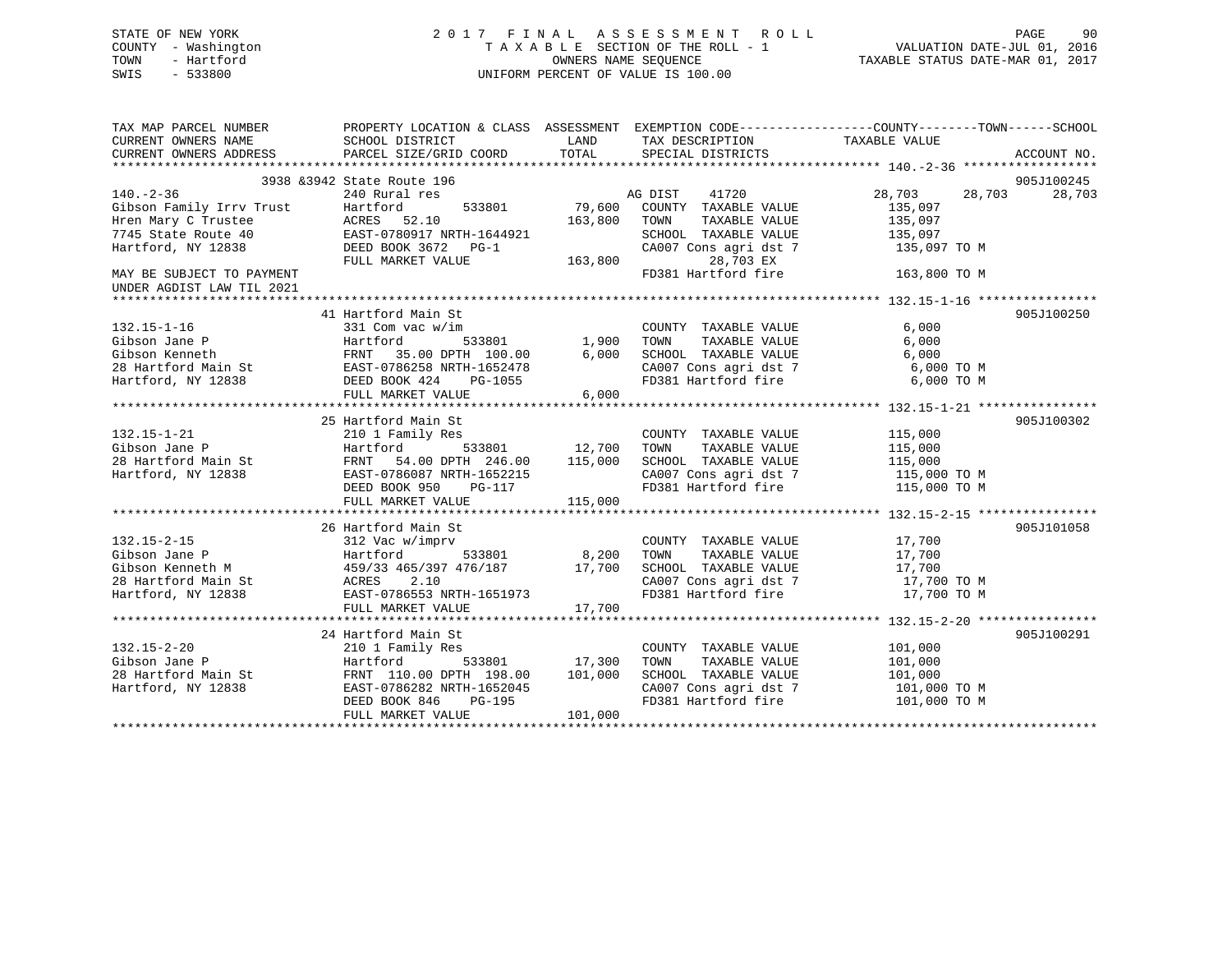# STATE OF NEW YORK 2 0 1 7 F I N A L A S S E S S M E N T R O L L PAGE 91 COUNTY - Washington T A X A B L E SECTION OF THE ROLL - 1 VALUATION DATE-JUL 01, 2016 TOWN - Hartford OWNERS NAME SEQUENCE TAXABLE STATUS DATE-MAR 01, 2017 SWIS - 533800 UNIFORM PERCENT OF VALUE IS 100.00

| TAX MAP PARCEL NUMBER<br>CURRENT OWNERS NAME<br>CURRENT OWNERS ADDRESS                                 | SCHOOL DISTRICT<br>PARCEL SIZE/GRID COORD                                                                                                                                                                                                    | LAND<br>TOTAL                | TAX DESCRIPTION<br>SPECIAL DISTRICTS<br>SPECIAL DISTRICTS                                                                                                                                    | PROPERTY LOCATION & CLASS ASSESSMENT EXEMPTION CODE---------------COUNTY-------TOWN------SCHOOL                                                | ACCOUNT NO.                    |
|--------------------------------------------------------------------------------------------------------|----------------------------------------------------------------------------------------------------------------------------------------------------------------------------------------------------------------------------------------------|------------------------------|----------------------------------------------------------------------------------------------------------------------------------------------------------------------------------------------|------------------------------------------------------------------------------------------------------------------------------------------------|--------------------------------|
| $132.15 - 2 - 21$<br>Gibson Jane P<br>Gibson Kenneth M<br>28 Hartford Main St<br>Hartford, NY 12838    | 28 Hartford Main St<br>210 1 Family Res<br>Hartford<br>FRNT 64.00 DPTH 188.00<br>EAST-0786324 NRTH-1652118<br>FRNT 64.00 DPTH 188.00 152,800 TOWN<br>DEED BOOK 434<br>PG-241<br>FULL MARKET VALUE                                            | 533801 12,200                | ENH STAR 41834<br>COUNTY TAXABLE VALUE<br>TAXABLE VALUE<br>SCHOOL TAXABLE VALUE<br>CA007 Cons agri dst 7<br>152,800 FD381 Hartford fire                                                      | 0<br>$\Omega$<br>152,800<br>152,800<br>87,300<br>152,800 TO M<br>152,800 TO M                                                                  | 905J100251<br>65,500           |
| $132.15 - 2 - 26$<br>Gibson Jane P                                                                     | 38 Hartford Main St<br>449 Other Storag<br>Hartford<br>533801<br>Gibson Kenneth M<br>28 Hartford Main St<br>28 Hartford, NY 12838<br>28 Hartford, NY 12838<br>29 Hartford, NY 12838<br>2010 DEED BOOK 562<br>2010 PG-63<br>FULL MARKET VALUE | 9,700<br>120,500             | COUNTY TAXABLE VALUE<br>TOWN<br>TAXABLE VALUE<br>SCHOOL TAXABLE VALUE<br>CA007 Cons agri dst 7<br>FD381 Hartford fire 120,500 TO M                                                           | 120,500<br>120,500<br>120,500<br>120,500 TO M                                                                                                  | 905J100264                     |
| $151. - 2 - 15$<br>Gibson Jane P<br>28 Hartford Main St<br>Hartford, NY 12838                          | 235 Washburn Hill Rd<br>210 1 Family Res<br>Hartford<br>533801<br>3078/224<br>$151.-1-15$<br>FRNT 270.00 DPTH 169.00<br>ACRES<br>2.08<br>EAST-0794543 NRTH-1638803<br>DEED BOOK 808<br>PG-326<br>FULL MARKET VALUE                           | 26,200<br>179,200<br>179,200 | COUNTY TAXABLE VALUE<br>TAXABLE VALUE<br>TOWN<br>SCHOOL TAXABLE VALUE<br>CA008 Cons agri dst 8<br>FD381 Hartford fire                                                                        | 179,200<br>179,200<br>179,200<br>179,200 TO M<br>179,200 TO M                                                                                  | 905J101088                     |
| $141. - 3 - 16$<br>Gillis Jessica E<br>192 Marlboro Country Rd<br>Hartford, NY 12838                   | 192 Marlboro Country Rd<br>210 1 Family Res<br>Hartford<br>533801<br>1.06<br>ACRES<br>EAST-0784907 NRTH-1643750<br>DEED BOOK 3661 PG-180<br>FULL MARKET VALUE                                                                                | 23,200<br>178,600<br>178,600 | COUNTY TAXABLE VALUE<br>TOWN<br>TAXABLE VALUE<br>SCHOOL TAXABLE VALUE<br>FD381 Hartford fire                                                                                                 | 178,600<br>178,600<br>178,600<br>178,600 TO M                                                                                                  | 905J100545                     |
|                                                                                                        | 45 Rowe Hill Rd                                                                                                                                                                                                                              |                              |                                                                                                                                                                                              |                                                                                                                                                | 905J100258                     |
| $141. - 1 - 40$<br>Gilman Ruth M -LE-<br>Gilman Trafton Donna<br>45 Rowe Hill Rd<br>Hartford, NY 12838 | 210 1 Family Res<br>Hartford 533801<br>ACRES 1.50<br>EAST-0785716 NRTH-1649121<br>DEED BOOK 875 PG-328<br>FULL MARKET VALUE                                                                                                                  | 150,500                      | AGED-CO/TN 41801<br>24,500 AGED-SCH 41804<br>150,500 ENH STAR 41834<br>COUNTY TAXABLE VALUE<br>TAXABLE VALUE<br>TOWN<br>SCHOOL TAXABLE VALUE<br>CA007 Cons agri dst 7<br>FD381 Hartford fire | 75,250<br>75,250<br>$\overline{0}$<br>$\mathbf{0}$<br>$\overline{0}$<br>$\Omega$<br>75,250<br>75,250<br>32,325<br>150,500 TO M<br>150,500 TO M | $\bigcirc$<br>52,675<br>65,500 |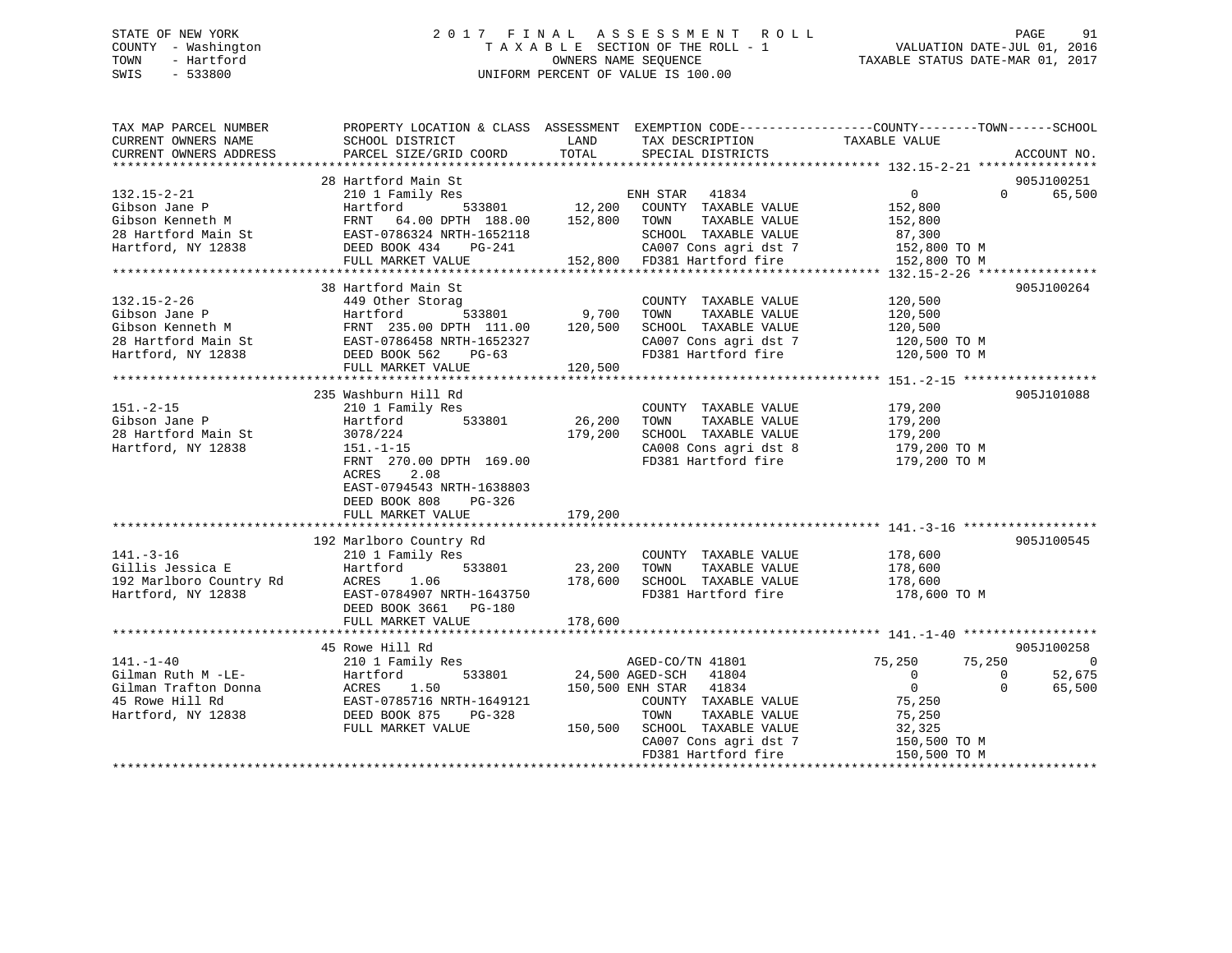# STATE OF NEW YORK 2 0 1 7 F I N A L A S S E S S M E N T R O L L PAGE 92 COUNTY - Washington T A X A B L E SECTION OF THE ROLL - 1 VALUATION DATE-JUL 01, 2016 TOWN - Hartford OWNERS NAME SEQUENCE TAXABLE STATUS DATE-MAR 01, 2017 SWIS - 533800 UNIFORM PERCENT OF VALUE IS 100.00

| SCHOOL DISTRICT                                                                                                                    | LAND                                                                                                                                                         | TAX DESCRIPTION                                                                                                                         | TAXABLE VALUE                                                                                                                                                                                                       | ACCOUNT NO.                                                                                                                                    |
|------------------------------------------------------------------------------------------------------------------------------------|--------------------------------------------------------------------------------------------------------------------------------------------------------------|-----------------------------------------------------------------------------------------------------------------------------------------|---------------------------------------------------------------------------------------------------------------------------------------------------------------------------------------------------------------------|------------------------------------------------------------------------------------------------------------------------------------------------|
|                                                                                                                                    |                                                                                                                                                              |                                                                                                                                         |                                                                                                                                                                                                                     |                                                                                                                                                |
| County Route 17                                                                                                                    |                                                                                                                                                              |                                                                                                                                         |                                                                                                                                                                                                                     | 905J100278                                                                                                                                     |
| 533801<br>Hartford<br>Road<br>5.80<br>ACRES<br>DEED BOOK 657<br>PG-327                                                             | 1,500                                                                                                                                                        | COUNTY TAXABLE VALUE<br>TOWN<br>TAXABLE VALUE<br>SCHOOL TAXABLE VALUE<br>CA007 Cons agri dst 7<br>1,500 EX                              | 0<br>$\Omega$<br>$\mathbf 0$<br>0 TO M                                                                                                                                                                              | 1,500                                                                                                                                          |
| FULL MARKET VALUE                                                                                                                  |                                                                                                                                                              | FD381 Hartford fire                                                                                                                     | 0 TO M                                                                                                                                                                                                              |                                                                                                                                                |
|                                                                                                                                    |                                                                                                                                                              |                                                                                                                                         |                                                                                                                                                                                                                     |                                                                                                                                                |
|                                                                                                                                    |                                                                                                                                                              |                                                                                                                                         |                                                                                                                                                                                                                     |                                                                                                                                                |
| 692 Road/str/hwy<br>Hartford<br>533801<br>Road<br>FRNT<br>50.00 DPTH 349.00<br>EAST-0769643 NRTH-1659999                           | 100<br>100                                                                                                                                                   | 29700<br>COUNTY TAXABLE VALUE<br>TAXABLE VALUE<br>TOWN<br>SCHOOL TAXABLE VALUE<br>CA007 Cons agri dst 7                                 | 100<br>$\Omega$<br>$\mathbf 0$<br>$\Omega$<br>0 TO M                                                                                                                                                                | 100                                                                                                                                            |
| FULL MARKET VALUE                                                                                                                  | 100                                                                                                                                                          |                                                                                                                                         | 0 TO M                                                                                                                                                                                                              |                                                                                                                                                |
|                                                                                                                                    |                                                                                                                                                              |                                                                                                                                         |                                                                                                                                                                                                                     |                                                                                                                                                |
| County Route 17 OFF                                                                                                                |                                                                                                                                                              |                                                                                                                                         |                                                                                                                                                                                                                     |                                                                                                                                                |
| Hartford<br>533801<br>Road<br>ACRES<br>1.90<br>EAST-0770840 NRTH-1660703<br>DEED BOOK 456<br>PG-261<br>FULL MARKET VALUE           | 400<br>400                                                                                                                                                   | COUNTY TAXABLE VALUE<br>TOWN<br>TAXABLE VALUE<br>SCHOOL TAXABLE VALUE<br>CA007 Cons agri dst 7<br>400 EX<br>FD381 Hartford fire         | $\mathbf 0$<br>$\Omega$<br>$\Omega$<br>0 TO M<br>0 TO M                                                                                                                                                             | 400                                                                                                                                            |
|                                                                                                                                    |                                                                                                                                                              |                                                                                                                                         |                                                                                                                                                                                                                     |                                                                                                                                                |
| 210 1 Family Res<br>533801<br>Hartford<br>ACRES<br>6.40<br>EAST-0769224 NRTH-1654316<br>DEED BOOK 3582 PG-295<br>FULL MARKET VALUE | 163,000<br>163,000                                                                                                                                           | COUNTY TAXABLE VALUE<br>TOWN<br>TAXABLE VALUE<br>SCHOOL TAXABLE VALUE<br>CA007 Cons agri dst 7<br>FD381 Hartford fire                   | 163,000<br>163,000<br>163,000<br>163,000 TO M<br>163,000 TO M                                                                                                                                                       | 905J101057                                                                                                                                     |
|                                                                                                                                    |                                                                                                                                                              |                                                                                                                                         |                                                                                                                                                                                                                     |                                                                                                                                                |
| 210 1 Family Res<br>532001<br>Argyle<br>ACRES<br>6.00<br>EAST-0781791 NRTH-1633539<br>DEED BOOK 654<br>PG-215<br>FULL MARKET VALUE | 198,700                                                                                                                                                      | 41400<br>41854<br>COUNTY TAXABLE VALUE<br>TAXABLE VALUE<br>TOWN<br>SCHOOL TAXABLE VALUE<br>CA006 Cons agri dst 6<br>FD381 Hartford fire | 1,500<br>$\mathbf{0}$<br>197,200<br>197,200<br>167,200<br>198,700 TO M<br>198,700 TO M                                                                                                                              | 1,500<br>$\Omega$<br>30,000                                                                                                                    |
|                                                                                                                                    | PARCEL SIZE/GRID COORD<br>692 Road/str/hwy<br>County Route 17 OFF<br>DEED BOOK 456<br>PG-261<br>692 Road/str/hwy<br>3950 State Route 149<br>208 Pope Hill Rd | TOTAL<br>EAST-0768634 NRTH-1658696                                                                                                      | SPECIAL DISTRICTS<br>RPTL1138<br>29700<br>1,500<br>1,500<br>1,500 EX<br>RPTL1138<br>100 EX<br>FD381 Hartford fire<br>100 EX<br>RPTL1138<br>29700<br>400<br>400 EX<br>43,500<br>CLERGY<br>39,200 BAS STAR<br>198,700 | PROPERTY LOCATION & CLASS ASSESSMENT EXEMPTION CODE---------------COUNTY-------TOWN-----SCHOOL<br>1,500<br>1,500<br>100<br>400<br>400<br>1,500 |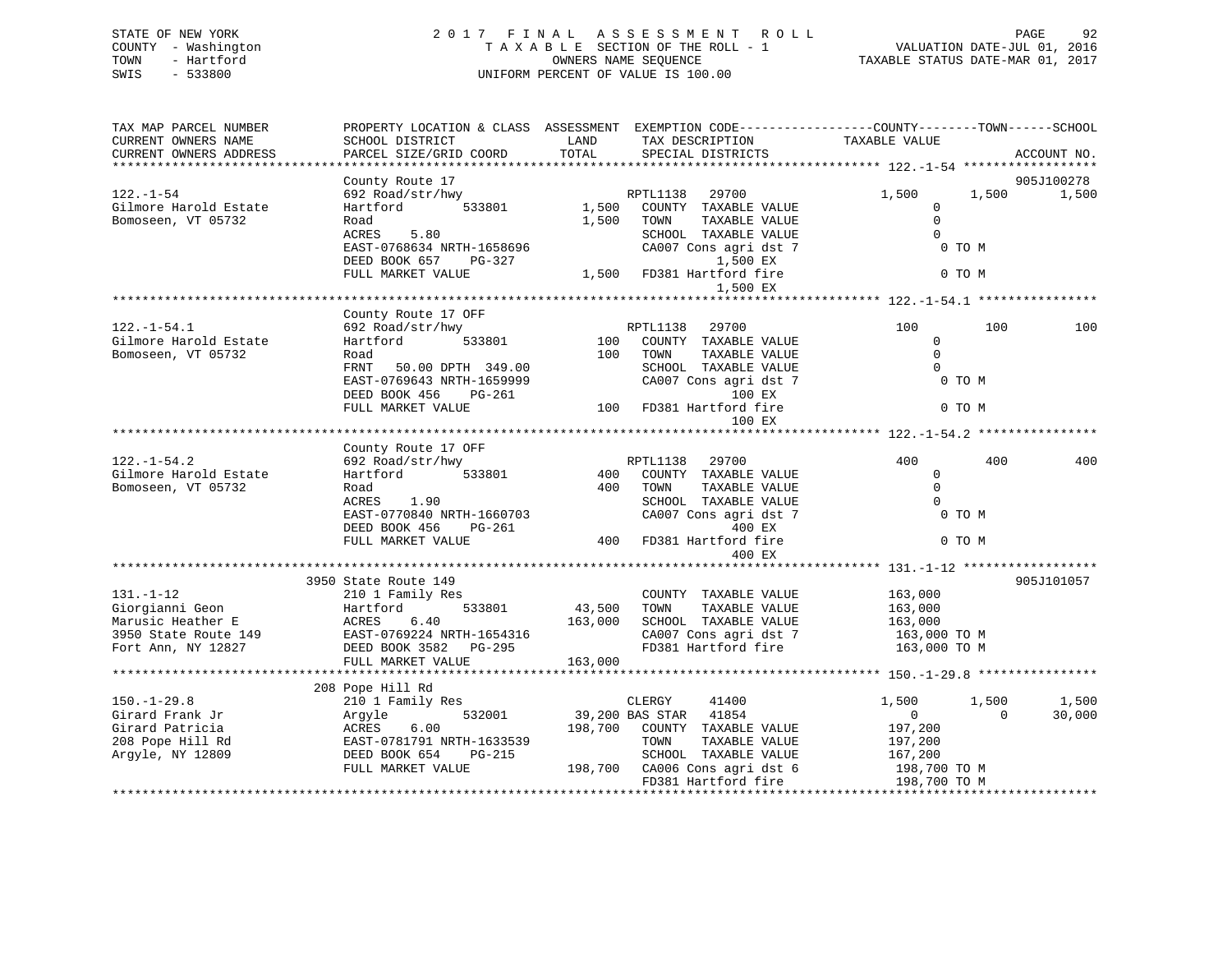# STATE OF NEW YORK 2 0 1 7 F I N A L A S S E S S M E N T R O L L PAGE 93 COUNTY - Washington T A X A B L E SECTION OF THE ROLL - 1 VALUATION DATE-JUL 01, 2016 TOWN - Hartford **TAXABLE STATUS DATE-MAR 01, 2017** SWIS - 533800 UNIFORM PERCENT OF VALUE IS 100.00

| TAX MAP PARCEL NUMBER<br>CURRENT OWNERS NAME | PROPERTY LOCATION & CLASS ASSESSMENT<br>SCHOOL DISTRICT | LAND         | TAX DESCRIPTION                                                               | EXEMPTION CODE-----------------COUNTY-------TOWN------SCHOOL<br>TAXABLE VALUE |             |
|----------------------------------------------|---------------------------------------------------------|--------------|-------------------------------------------------------------------------------|-------------------------------------------------------------------------------|-------------|
| CURRENT OWNERS ADDRESS                       | PARCEL SIZE/GRID COORD                                  | TOTAL        | SPECIAL DISTRICTS                                                             |                                                                               | ACCOUNT NO. |
|                                              | 20 Mcdougal Rd                                          |              |                                                                               |                                                                               | 905J100237  |
| $148. - 1 - 12$                              | 210 1 Family Res                                        |              | BAS STAR 41854                                                                | $\Omega$<br>$\Omega$                                                          | 30,000      |
| Girard Peter J                               | 533801<br>Hartford                                      | 42,500       | COUNTY TAXABLE VALUE                                                          | 148,500                                                                       |             |
| Girard Martha                                | 887/168                                                 | 148,500      | TOWN<br>TAXABLE VALUE                                                         | 148,500                                                                       |             |
| 20 McDougal Rd                               | 7.10<br>ACRES                                           |              | SCHOOL TAXABLE VALUE                                                          | 118,500                                                                       |             |
| Fort Ann, NY 12827                           | EAST-0766148 NRTH-1636899                               |              | FD381 Hartford fire 148,500 TO M                                              |                                                                               |             |
|                                              | DEED BOOK 433<br>PG-1031                                |              |                                                                               |                                                                               |             |
|                                              |                                                         |              |                                                                               |                                                                               |             |
|                                              |                                                         |              |                                                                               |                                                                               |             |
|                                              | 23 Big Burch Hill Rd                                    |              |                                                                               |                                                                               |             |
| $151. - 2 - 4.9$                             | 113 Cattle farm                                         |              | 41720<br>AG DIST                                                              | 10,958<br>10,958                                                              | 10,958      |
| Glens Falls Lawn Care LLC                    | Hartford<br>533801                                      | 41,500       | COUNTY TAXABLE VALUE                                                          | 74,242                                                                        |             |
| 183 Pope Hill Rd                             | Subdiv12367 Lot 2                                       | 85,200       | TOWN<br>TAXABLE VALUE                                                         | 74,242                                                                        |             |
| Arqyle, NY 12809                             | ACRES 36.37                                             |              | SCHOOL TAXABLE VALUE                                                          | 74,242                                                                        |             |
|                                              | EAST-0796249 NRTH-1639587                               |              | CA008 Cons agri dst 8                                                         | 74,242 TO M                                                                   |             |
| MAY BE SUBJECT TO PAYMENT                    | DEED BOOK 3242 PG-135                                   |              | 10,958 EX                                                                     |                                                                               |             |
| UNDER AGDIST LAW TIL 2021                    | FULL MARKET VALUE                                       |              | 85,200 FD381 Hartford fire                                                    | 85,200 TO M                                                                   |             |
|                                              |                                                         |              |                                                                               |                                                                               |             |
|                                              | 4 Outatha Way                                           |              |                                                                               |                                                                               | 905J101093  |
| $131. -1 - 9.2$                              | 240 Rural res                                           |              | COUNTY TAXABLE VALUE                                                          | 225,800                                                                       |             |
| Glinsman Michael                             | 533801<br>Hartford                                      | 38,800       | TOWN<br>TAXABLE VALUE<br>SCHOOL TAXABLE VALUE                                 | 225,800                                                                       |             |
| Glinsman Inge                                | ACRES 11.05<br>ACRES 11.05<br>EAST-0775939 NRTH-1651535 | 225,800      | SCHOOL TAXABLE VALUE 225,800<br>CA007 Cons agri dst 7 225,800 TO M            | 225,800                                                                       |             |
| 4 Outatha Way<br>Fort Ann, NY 12827          | DEED BOOK 2832<br>PG-155                                |              | FD381 Hartford fire 225,800 TO M                                              |                                                                               |             |
|                                              | FULL MARKET VALUE                                       | 225,800      |                                                                               |                                                                               |             |
|                                              |                                                         |              |                                                                               |                                                                               |             |
|                                              | 7134 State Route 40                                     |              |                                                                               |                                                                               | 905J100560  |
| $149. - 1 - 42$                              | 210 1 Family Res                                        |              | BAS STAR 41854                                                                | $\overline{0}$<br>$\Omega$                                                    | 30,000      |
| Golden Kirstin P                             | 533801<br>Hartford                                      |              | 31,600 COUNTY TAXABLE VALUE                                                   | 141,200                                                                       |             |
| 7134 State Route 40                          | 3.88<br>ACRES                                           | 141,200 TOWN | TAXABLE VALUE                                                                 | 141,200                                                                       |             |
| Arqyle, NY 12809                             | EAST-0772249 NRTH-1634023                               |              | SCHOOL TAXABLE VALUE                                                          | 111,200                                                                       |             |
|                                              | DEED BOOK 3502 PG-84                                    |              | CA006 Cons agri dst 6 $141,200$ TO M<br>FD281 Uprtford fire<br>$141,200$ TO M |                                                                               |             |
|                                              | FULL MARKET VALUE                                       |              | 141,200 FD381 Hartford fire                                                   | 141,200 TO M                                                                  |             |
|                                              |                                                         |              |                                                                               |                                                                               |             |
|                                              | LOT 22 Provincial Pat                                   |              |                                                                               |                                                                               | 905J100344  |
| $121. - 4 - 10$                              | 322 Rural vac>10                                        |              | COUNTY TAXABLE VALUE                                                          | 5,000                                                                         |             |
| Goldfarb Rona                                | 533801<br>Hartford                                      | 5,000        | TAXABLE VALUE<br>TOWN                                                         | 5,000                                                                         |             |
| 60 Warren Rd                                 | $121.-1-10$                                             | 5,000        | SCHOOL TAXABLE VALUE                                                          | 5,000                                                                         |             |
| West Orange, NJ 07052                        | ACRES 10.90                                             |              | CA007 Cons agri dst 7                                                         | 5,000 TO M                                                                    |             |
|                                              | EAST-0767476 NRTH-1660359                               |              | FD381 Hartford fire                                                           | 5,000 TO M                                                                    |             |
|                                              | DEED BOOK 810<br>PG-144                                 |              |                                                                               |                                                                               |             |
|                                              | FULL MARKET VALUE                                       | 5,000        |                                                                               |                                                                               |             |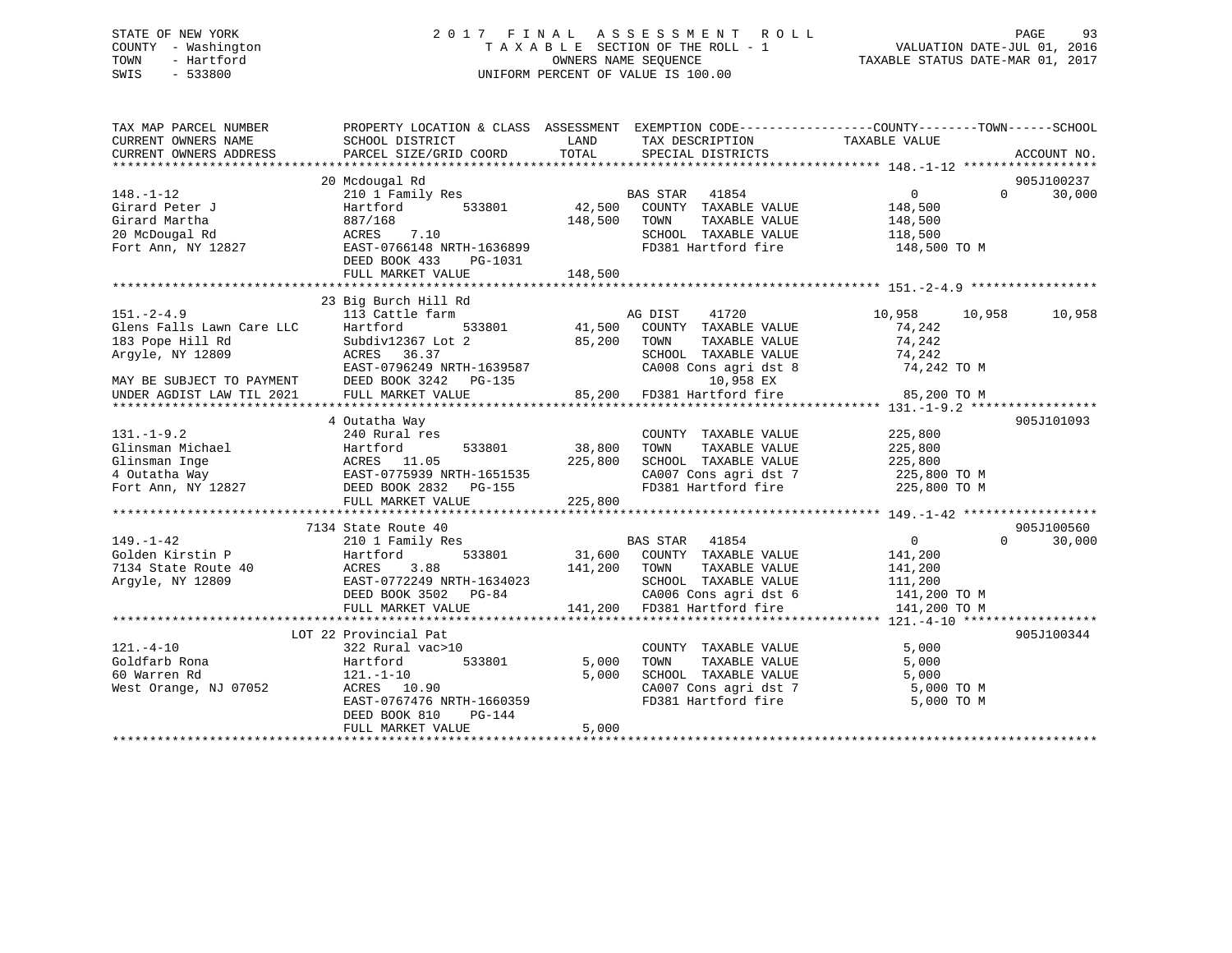# STATE OF NEW YORK 2 0 1 7 F I N A L A S S E S S M E N T R O L L PAGE 94 COUNTY - Washington T A X A B L E SECTION OF THE ROLL - 1 VALUATION DATE-JUL 01, 2016 TOWN - Hartford OWNERS NAME SEQUENCE TAXABLE STATUS DATE-MAR 01, 2017 SWIS - 533800 UNIFORM PERCENT OF VALUE IS 100.00

| TAX MAP PARCEL NUMBER                                                                   |                                                    |         |                                              | PROPERTY LOCATION & CLASS ASSESSMENT EXEMPTION CODE----------------COUNTY-------TOWN------SCHOOL |                    |
|-----------------------------------------------------------------------------------------|----------------------------------------------------|---------|----------------------------------------------|--------------------------------------------------------------------------------------------------|--------------------|
| CURRENT OWNERS NAME                                                                     | SCHOOL DISTRICT                                    | LAND    | TAX DESCRIPTION                              | TAXABLE VALUE                                                                                    |                    |
| CURRENT OWNERS ADDRESS                                                                  | PARCEL SIZE/GRID COORD                             | TOTAL   | SPECIAL DISTRICTS                            |                                                                                                  | ACCOUNT NO.        |
|                                                                                         |                                                    |         |                                              |                                                                                                  |                    |
|                                                                                         | 1678 Baldwin Corners Rd                            |         |                                              |                                                                                                  | 905J100346         |
| $122. - 1 - 8$                                                                          | 240 Rural res                                      |         | 41720<br>AG DIST                             | 74,153<br>74,153                                                                                 | 74,153             |
| Goldfarb Rona                                                                           | Hartford<br>533801                                 | 243,300 | COUNTY TAXABLE VALUE                         | 375,847                                                                                          |                    |
| 60 Warren Rd                                                                            |                                                    | 450,000 | TOWN<br>TAXABLE VALUE                        | 375,847                                                                                          |                    |
| West Orange, NJ 07052                                                                   | ACRES 194.40<br>EAST-0775594 NRTH-1665443          |         | SCHOOL TAXABLE VALUE                         | 375,847                                                                                          |                    |
|                                                                                         | PG-144                                             |         | CA007 Cons agri dst 7                        | 375,847 TO M                                                                                     |                    |
|                                                                                         |                                                    | 450,000 | 74,153 EX                                    |                                                                                                  |                    |
|                                                                                         |                                                    |         | FD381 Hartford fire                          | 450,000 TO M                                                                                     |                    |
|                                                                                         |                                                    |         |                                              |                                                                                                  |                    |
|                                                                                         | County Route 17                                    |         |                                              |                                                                                                  | 905J100066         |
| $122. - 1 - 9$                                                                          | 120 Field crops                                    |         | AG DIST<br>41720                             | 146,075 146,075 146,075                                                                          |                    |
| Goldstein Living Trust Barry S Hartford                                                 | 533801                                             | 279,500 | COUNTY TAXABLE VALUE                         | 140,625                                                                                          |                    |
| Goldstein Living Trust Ami B ACRES 259.70                                               |                                                    | 286,700 | TOWN<br>TAXABLE VALUE                        | 140,625                                                                                          |                    |
| 16305 New Kent Hwy                                                                      |                                                    |         | SCHOOL TAXABLE VALUE                         | 140,625                                                                                          |                    |
| Lanexa, VA 23089                                                                        | EAST-0778723 NRTH-1663911<br>DEED BOOK 3123 PG-307 |         | CA007 Cons agri dst 7                        | 140,625 TO M                                                                                     |                    |
|                                                                                         | FULL MARKET VALUE                                  | 286,700 | 146,075 EX                                   |                                                                                                  |                    |
| MAY BE SUBJECT TO PAYMENT                                                               |                                                    |         | FD381 Hartford fire                          | 286,700 TO M                                                                                     |                    |
| UNDER AGDIST LAW TIL 2021                                                               |                                                    |         |                                              |                                                                                                  |                    |
|                                                                                         |                                                    |         |                                              |                                                                                                  |                    |
|                                                                                         | Hastings Rd                                        |         |                                              |                                                                                                  | 905J100673         |
| $132. - 1 - 9$                                                                          | 311 Res vac land                                   |         | COUNTY TAXABLE VALUE                         | 500                                                                                              |                    |
|                                                                                         | 533801                                             | 500     | TOWN<br>TAXABLE VALUE                        | 500                                                                                              |                    |
| Goldstein Living Trust Barry S Hartford                                                 |                                                    |         |                                              |                                                                                                  |                    |
| 16305 New Kent Hwy<br>Lanexa, VA 23089<br>Lanexa, VA 23089<br>CAST-0786435 NRTH-1657431 |                                                    |         | SCHOOL TAXABLE VALUE                         | 500                                                                                              |                    |
|                                                                                         |                                                    |         | CA007 Cons agri dst 7<br>FD381 Hartford fire | 500 TO M                                                                                         |                    |
|                                                                                         | DEED BOOK 3123 PG-318                              |         |                                              | 500 TO M                                                                                         |                    |
|                                                                                         | FULL MARKET VALUE                                  | 500     |                                              |                                                                                                  |                    |
|                                                                                         |                                                    |         |                                              |                                                                                                  |                    |
|                                                                                         | Dick Hill Rd                                       |         |                                              |                                                                                                  | 905J101365         |
| $132. - 2 - 38.6$                                                                       | 322 Rural vac>10                                   |         | COUNTY TAXABLE VALUE                         | 26,400                                                                                           |                    |
|                                                                                         | 533801                                             | 26,400  | TOWN<br>TAXABLE VALUE                        | 26,400                                                                                           |                    |
|                                                                                         |                                                    | 26,400  | SCHOOL TAXABLE VALUE                         | 26,400                                                                                           |                    |
| 12997 Plowden Mill Rd ACRES 18.50                                                       |                                                    |         | FD381 Hartford fire                          | 26,400 TO M                                                                                      |                    |
| Alcolu, SC 29001                                                                        | EAST-0789136 NRTH-1651007                          |         |                                              |                                                                                                  |                    |
|                                                                                         | DEED BOOK 586<br>PG-332                            |         |                                              |                                                                                                  |                    |
|                                                                                         | FULL MARKET VALUE                                  | 26,400  |                                              |                                                                                                  |                    |
|                                                                                         |                                                    |         |                                              |                                                                                                  |                    |
|                                                                                         | 328 Gilchrist Hill Rd                              |         |                                              |                                                                                                  | 905J101291         |
| $150.-1-54$                                                                             | 210 1 Family Res                                   |         | BAS STAR 41854                               | $\overline{0}$                                                                                   | $\Omega$<br>30,000 |
| Goodsell Ronald F                                                                       | Hartford<br>533801                                 | 36,000  | COUNTY TAXABLE VALUE                         | 85,300                                                                                           |                    |
| 328 Gilchrist Hill Rd                                                                   | LOT 7                                              | 85,300  | TOWN<br>TAXABLE VALUE                        | 85,300                                                                                           |                    |
| Hartford, NY 12838                                                                      | ACRES 5.32                                         |         | SCHOOL TAXABLE VALUE                         | 55,300                                                                                           |                    |
|                                                                                         | EAST-0784614 NRTH-1640560                          |         | FD381 Hartford fire                          | 85,300 TO M                                                                                      |                    |
|                                                                                         | DEED BOOK 2244<br><b>PG-98</b>                     |         |                                              |                                                                                                  |                    |
|                                                                                         | FULL MARKET VALUE                                  | 85,300  |                                              |                                                                                                  |                    |
|                                                                                         |                                                    |         |                                              |                                                                                                  |                    |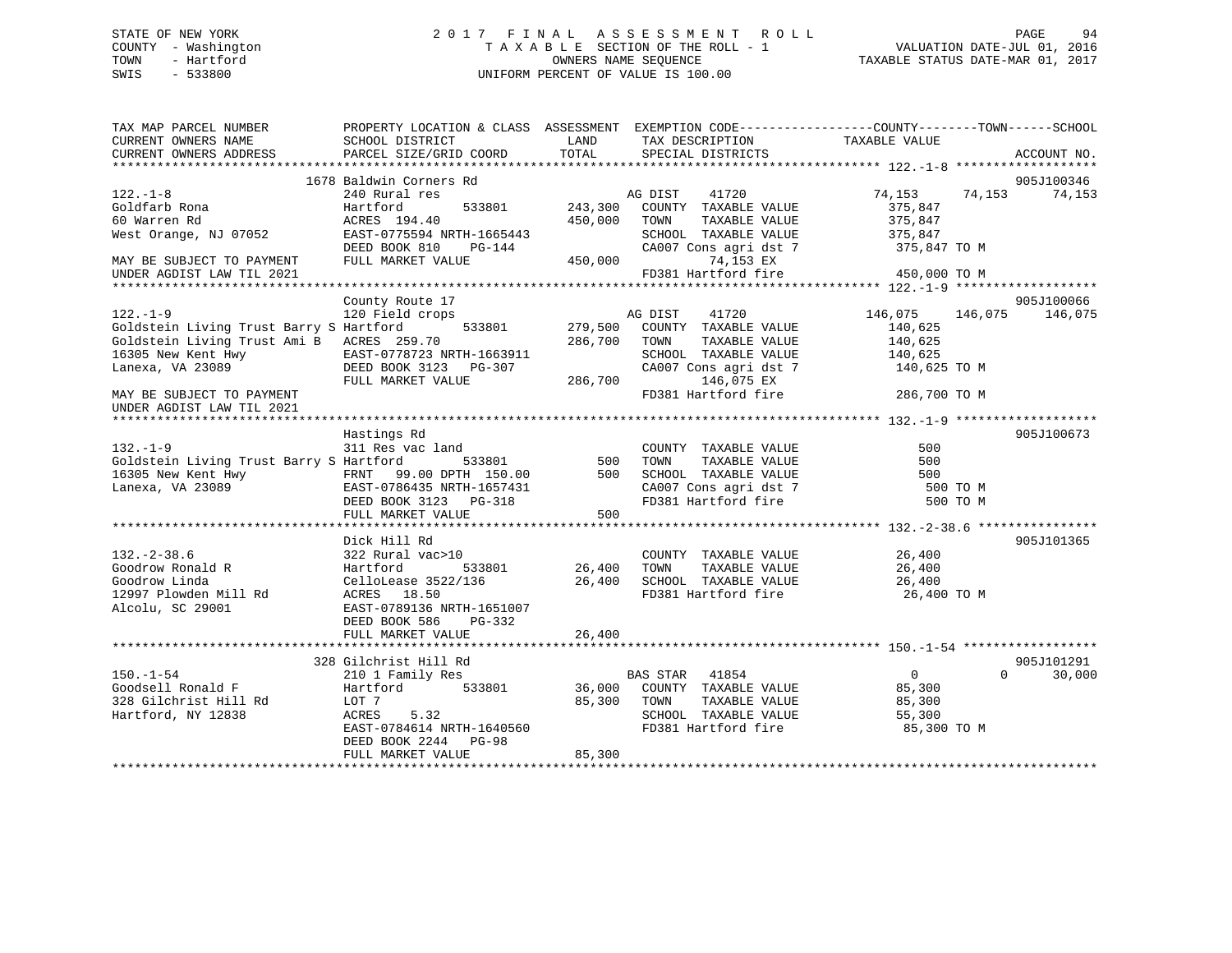# STATE OF NEW YORK 2 0 1 7 F I N A L A S S E S S M E N T R O L L PAGE 95 COUNTY - Washington T A X A B L E SECTION OF THE ROLL - 1 VALUATION DATE-JUL 01, 2016 TOWN - Hartford **TAXABLE STATUS DATE-MAR 01, 2017** SWIS - 533800 UNIFORM PERCENT OF VALUE IS 100.00

| TAX MAP PARCEL NUMBER<br>CURRENT OWNERS NAME<br>CURRENT OWNERS ADDRESS                                | PROPERTY LOCATION & CLASS ASSESSMENT<br>SCHOOL DISTRICT<br>PARCEL SIZE/GRID COORD                                                                                              | LAND<br>TOTAL                       | TAX DESCRIPTION TAXABLE VALUE<br>SPECIAL DISTRICTS                                                                                                              | EXEMPTION CODE-----------------COUNTY-------TOWN------SCHOOL               | ACCOUNT NO.        |
|-------------------------------------------------------------------------------------------------------|--------------------------------------------------------------------------------------------------------------------------------------------------------------------------------|-------------------------------------|-----------------------------------------------------------------------------------------------------------------------------------------------------------------|----------------------------------------------------------------------------|--------------------|
| $122. - 1 - 4$<br>Goodson Jason B<br>1578 Baldwin Corners Rd<br>Fort Ann, NY 12827                    | 1579 Baldwin Corners Rd<br>312 Vac w/imprv<br>533801<br>Hartford<br>ACRES<br>59.70<br>EAST-0773157 NRTH-1664730<br>DEED BOOK 2150 PG-306<br>FULL MARKET VALUE                  | 51,200<br>56,900<br>56,900          | COUNTY TAXABLE VALUE<br>TAXABLE VALUE<br>TOWN<br>SCHOOL TAXABLE VALUE<br>CA007 Cons agri dst 7 56,900 TO M<br>FD381 Hartford fire                               | 56,900<br>56,900<br>56,900<br>56,900 TO M                                  | 905J100563         |
|                                                                                                       |                                                                                                                                                                                |                                     |                                                                                                                                                                 |                                                                            |                    |
| $122. - 1 - 28.4$<br>Goodson Jason B<br>1578 Baldwin Corners Rd<br>Fort Ann, NY 12827                 | 1578 Baldwin Corners Rd<br>270 Mfg housing<br>533801<br>Hartford<br>3.81<br>ACRES<br>EAST-0773057 NRTH-1663663<br>DEED BOOK 830<br>PG-84<br>FULL MARKET VALUE                  | 66,000                              | <b>BAS STAR</b><br>41854<br>31,400 COUNTY TAXABLE VALUE<br>TOWN<br>TAXABLE VALUE<br>SCHOOL TAXABLE VALUE<br>CA007 Cons agri dst 7<br>66,000 FD381 Hartford fire | $\overline{0}$<br>66,000<br>66,000<br>36,000<br>66,000 TO M<br>66,000 TO M | $\Omega$<br>30,000 |
|                                                                                                       | 312 Blood St                                                                                                                                                                   |                                     |                                                                                                                                                                 |                                                                            |                    |
| $142. - 1 - 13.1$<br>Gordon Nathan A<br>Gordon Loni<br>312 Blood St<br>Granville, NY 12832            | 240 Rural res<br>Hartford<br>533801<br>ACRES 14.40<br>EAST-0795038 NRTH-1647462<br>DEED BOOK 949<br>PG-148<br>FULL MARKET VALUE                                                | 252,800<br>252,800<br>************* | BAS STAR 41854<br>36,200 COUNTY TAXABLE VALUE<br>TAXABLE VALUE<br>TOWN<br>SCHOOL TAXABLE VALUE 222,800<br>FD381 Hartford fire                                   | $\overline{0}$<br>252,800<br>252,800<br>252,800 TO M                       | 30,000<br>$\Omega$ |
|                                                                                                       |                                                                                                                                                                                |                                     |                                                                                                                                                                 |                                                                            |                    |
| $150. - 1 - 56$<br>Goulet Michael J<br>Goulet Tracey M<br>68 Mountain Ave<br>Winsted, CT 06098        | Gilchrist Hill Rd<br>314 Rural vac<10<br>533801<br>Hartford<br>LOT 9<br>6.25<br>ACRES<br>EAST-0784798 NRTH-1639931<br>DEED BOOK 2392 PG-323                                    | 34,000<br>34,000                    | COUNTY TAXABLE VALUE 34,000<br>TOWN<br>TAXABLE VALUE<br>SCHOOL TAXABLE VALUE<br>FD381 Hartford fire                                                             | 34,000<br>34,000<br>34,000 TO M                                            | 905J101293         |
|                                                                                                       | FULL MARKET VALUE                                                                                                                                                              | 34,000                              |                                                                                                                                                                 |                                                                            |                    |
|                                                                                                       |                                                                                                                                                                                |                                     |                                                                                                                                                                 |                                                                            |                    |
| $150. - 1 - 23$<br>Graham James R<br>Graham Laura A<br>5248 Madison St<br>New Prt Rchy, FL 34652-4307 | 5051 County Route 30<br>210 1 Family Res<br>533801<br>Hartford<br>LOT 4<br><b>ACRES</b><br>1.16<br>EAST-0784659 NRTH-1631949<br>DEED BOOK 2080<br>$PG-39$<br>FULL MARKET VALUE | 23,500<br>155,300<br>155,300        | COUNTY TAXABLE VALUE<br>TAXABLE VALUE<br>TOWN<br>SCHOOL TAXABLE VALUE                                                                                           | 155,300<br>155,300<br>155,300<br>FD381 Hartford fire 155,300 TO M          | 905J100145         |
|                                                                                                       |                                                                                                                                                                                |                                     |                                                                                                                                                                 |                                                                            |                    |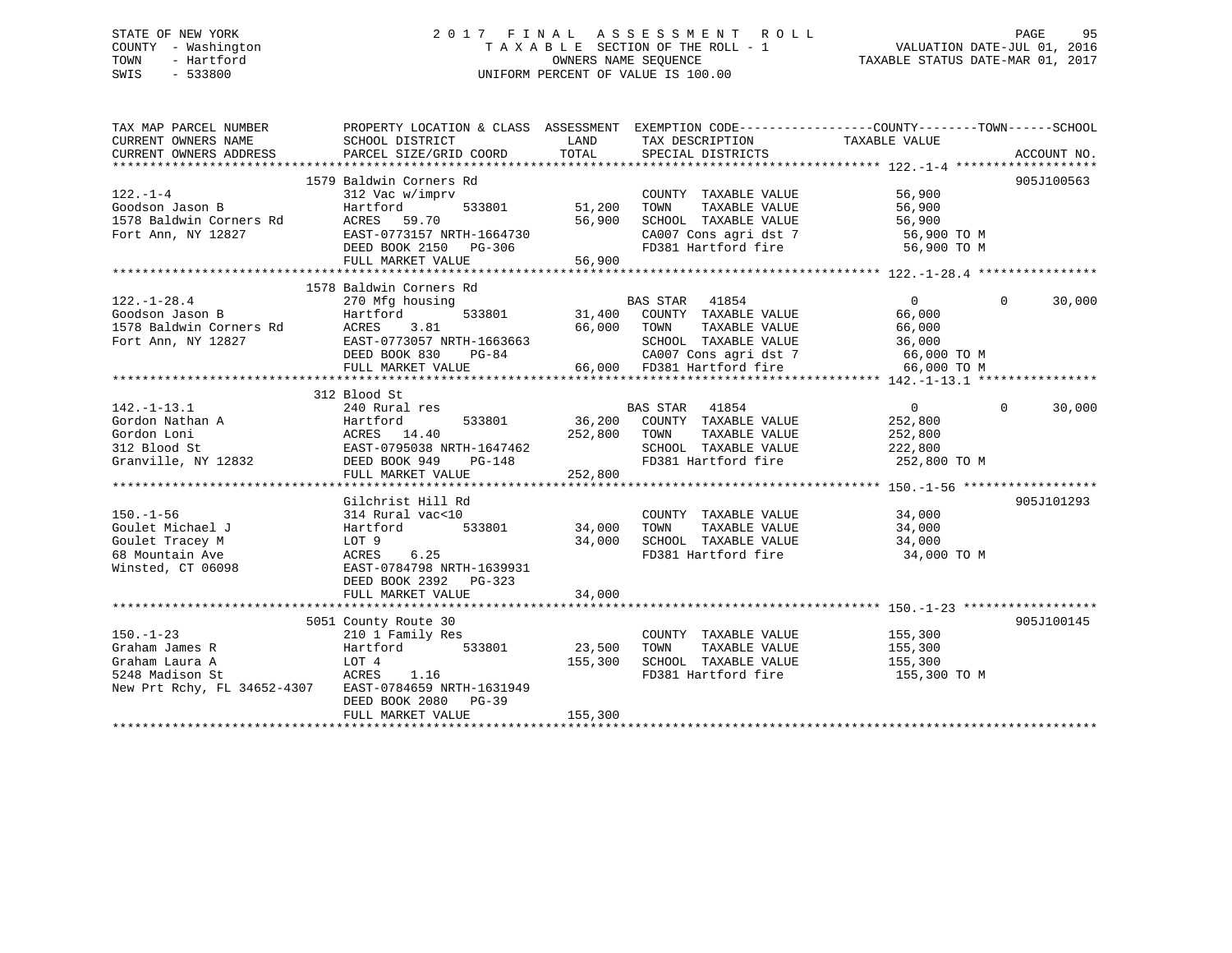# STATE OF NEW YORK 2 0 1 7 F I N A L A S S E S S M E N T R O L L PAGE 96 COUNTY - Washington T A X A B L E SECTION OF THE ROLL - 1 VALUATION DATE-JUL 01, 2016 TOWN - Hartford **TAXABLE STATUS DATE-MAR 01, 2017** SWIS - 533800 UNIFORM PERCENT OF VALUE IS 100.00

| TAXABLE VALUE<br>CURRENT OWNERS NAME<br>LAND<br>SCHOOL DISTRICT<br>TAX DESCRIPTION<br>TOTAL<br>CURRENT OWNERS ADDRESS<br>PARCEL SIZE/GRID COORD<br>SPECIAL DISTRICTS<br>122 Rowe Hill Rd<br>210 1 Family Res<br>Hartford 533801 25,000 COUNTY TAXABLE VALUE<br>$141. - 1 - 47$<br>$0 \qquad \qquad$<br>$\Omega$ | ACCOUNT NO.<br>905J100042<br>65,500 |
|-----------------------------------------------------------------------------------------------------------------------------------------------------------------------------------------------------------------------------------------------------------------------------------------------------------------|-------------------------------------|
|                                                                                                                                                                                                                                                                                                                 |                                     |
|                                                                                                                                                                                                                                                                                                                 |                                     |
|                                                                                                                                                                                                                                                                                                                 |                                     |
|                                                                                                                                                                                                                                                                                                                 |                                     |
| Graham Willard A LE<br>Hartford<br>120,500                                                                                                                                                                                                                                                                      |                                     |
| 1.68<br>Graham Phyllis A LE<br>120,500 TOWN<br>TAXABLE VALUE<br>ACRES<br>120,500                                                                                                                                                                                                                                |                                     |
| PO Box 91<br>EAST-0786583 NRTH-1650569<br>SCHOOL TAXABLE VALUE<br>55,000                                                                                                                                                                                                                                        |                                     |
| DEED BOOK 3316    PG-314<br>CA007 Cons agri dst 7 120,500 TO M<br>Hartford, NY 12838                                                                                                                                                                                                                            |                                     |
| 120,500 FD381 Hartford fire<br>FULL MARKET VALUE<br>120,500 TO M                                                                                                                                                                                                                                                |                                     |
|                                                                                                                                                                                                                                                                                                                 |                                     |
| Rowe Hill OFF Rd                                                                                                                                                                                                                                                                                                | 905J100659                          |
| $141. - 1 - 49$<br>28,000<br>323 Vacant rural<br>COUNTY TAXABLE VALUE                                                                                                                                                                                                                                           |                                     |
| 533801 28,000<br>28,000<br>Graham Willard A LE<br>Hartford<br>TOWN<br>TAXABLE VALUE                                                                                                                                                                                                                             |                                     |
| SCHOOL TAXABLE VALUE<br>Graham Phyllis A LE<br>28,000<br>28,000                                                                                                                                                                                                                                                 |                                     |
| ACRES 43.00<br>EAST-0787042 NRTH-1649747<br>PO Box 91                                                                                                                                                                                                                                                           |                                     |
| FD381 Hartford fire<br>Hartford, NY 12838<br>DEED BOOK 3316 PG-314<br>28,000 TO M                                                                                                                                                                                                                               |                                     |
| 28.000<br>FULL MARKET VALUE                                                                                                                                                                                                                                                                                     |                                     |
|                                                                                                                                                                                                                                                                                                                 |                                     |
| 1465 Baldwin Corners Rd                                                                                                                                                                                                                                                                                         | 905J101360                          |
| <b>BAS STAR</b><br>41854<br>$122. - 1 - 33.3$<br>210 1 Family Res<br>$\overline{0}$<br>$\Omega$                                                                                                                                                                                                                 | 30,000                              |
| 533801 36,200 DISAB-C/T 41931<br>55,300<br>55,300<br>Hartford                                                                                                                                                                                                                                                   | $\overline{0}$                      |
| Grant Marcia Ann<br>1465 Baldwin Corners Rd<br>Fort Ann, NY 12827<br>635/264<br>110,600 COUNTY TAXABLE VALUE<br>55,300                                                                                                                                                                                          |                                     |
| ACRES<br>5.39<br>TAXABLE VALUE<br>Fort Ann, NY 12827<br>TOWN<br>55,300                                                                                                                                                                                                                                          |                                     |
| EAST-0770491 NRTH-1663897<br>SCHOOL TAXABLE VALUE<br>80,600                                                                                                                                                                                                                                                     |                                     |
| FD381 Hartford fire<br>DEED BOOK 575<br>110,600 TO M<br>PG-145                                                                                                                                                                                                                                                  |                                     |
| FULL MARKET VALUE<br>110,600                                                                                                                                                                                                                                                                                    |                                     |
|                                                                                                                                                                                                                                                                                                                 |                                     |
| Swamp Ln                                                                                                                                                                                                                                                                                                        | 905J101276                          |
| COUNTY TAXABLE VALUE<br>$149. - 1 - 30.18$<br>27,000<br>314 Rural vac<10                                                                                                                                                                                                                                        |                                     |
| Graves John<br>27,000<br>533801<br>TOWN<br>TAXABLE VALUE<br>27,000<br>Hartford                                                                                                                                                                                                                                  |                                     |
| 27,000<br>LOT 18<br>Graves Amy                                                                                                                                                                                                                                                                                  |                                     |
| ACRES<br>5.56<br>60 Croaker Rd S                                                                                                                                                                                                                                                                                |                                     |
| SCHOOL TAXABLE VALUE $27,000$<br>CA006 Cons agri dst 6 27,000 TO M<br>FD381 Hartford fire 27,000 TO M<br>Merritt, NC 28556<br>EAST-0776033 NRTH-1635970                                                                                                                                                         |                                     |
| DEED BOOK 3293 PG-303                                                                                                                                                                                                                                                                                           |                                     |
| 27,000<br>FULL MARKET VALUE                                                                                                                                                                                                                                                                                     |                                     |
|                                                                                                                                                                                                                                                                                                                 |                                     |
| 12 Country Ln Ext                                                                                                                                                                                                                                                                                               |                                     |
| $122. - 1 - 35.2$<br>270 Mfg housing<br>COUNTY TAXABLE VALUE<br>43,300                                                                                                                                                                                                                                          |                                     |
| 533801<br>23,300<br>TAXABLE VALUE<br>Graves Steven<br>Hartford<br>TOWN<br>43,300                                                                                                                                                                                                                                |                                     |
| 43,300<br>SCHOOL TAXABLE VALUE<br>Graves Amy<br>2159/302<br>43,300                                                                                                                                                                                                                                              |                                     |
| ACRES 1.09                                                                                                                                                                                                                                                                                                      |                                     |
| 10203 Regency Park N<br>Oueensbury, NY 12804<br>CA007 Cons agri dst 7 43,300 TO M<br>FD381 Hartford fire 43.300 TO M<br>EAST-0770348 NRTH-1659636<br>Oueensbury, NY 12804<br>FD381 Hartford fire<br>43,300 TO M                                                                                                 |                                     |
| DEED BOOK 832<br>PG-36                                                                                                                                                                                                                                                                                          |                                     |
| 43,300<br>FULL MARKET VALUE                                                                                                                                                                                                                                                                                     |                                     |
|                                                                                                                                                                                                                                                                                                                 |                                     |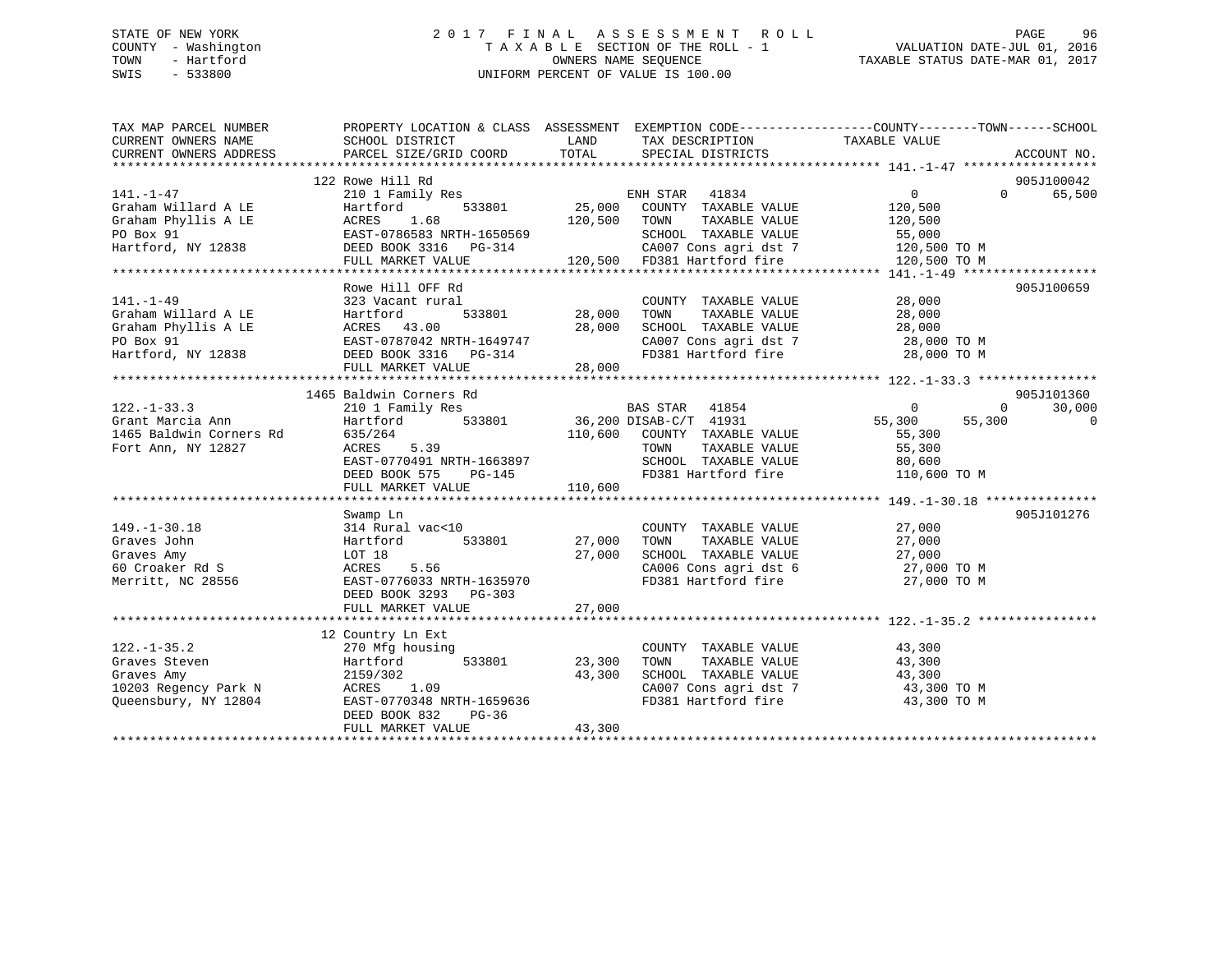# STATE OF NEW YORK 2 0 1 7 F I N A L A S S E S S M E N T R O L L PAGE 97 COUNTY - Washington T A X A B L E SECTION OF THE ROLL - 1 VALUATION DATE-JUL 01, 2016 TOWN - Hartford **TAXABLE STATUS DATE-MAR 01, 2017** SWIS - 533800 UNIFORM PERCENT OF VALUE IS 100.00

| TAX MAP PARCEL NUMBER<br>CURRENT OWNERS NAME<br>CURRENT OWNERS ADDRESS                | PROPERTY LOCATION & CLASS ASSESSMENT EXEMPTION CODE----------------COUNTY-------TOWN------SCHOOL<br>SCHOOL DISTRICT<br>PARCEL SIZE/GRID COORD                                                                                                                                                                                                                                                                                                     | LAND<br>TOTAL  | TAX DESCRIPTION<br>SPECIAL DISTRICTS                                   | TAXABLE VALUE                                  | ACCOUNT NO.        |
|---------------------------------------------------------------------------------------|---------------------------------------------------------------------------------------------------------------------------------------------------------------------------------------------------------------------------------------------------------------------------------------------------------------------------------------------------------------------------------------------------------------------------------------------------|----------------|------------------------------------------------------------------------|------------------------------------------------|--------------------|
|                                                                                       |                                                                                                                                                                                                                                                                                                                                                                                                                                                   |                |                                                                        |                                                |                    |
|                                                                                       | 7840 State Route 40                                                                                                                                                                                                                                                                                                                                                                                                                               |                |                                                                        |                                                | 905J100432         |
| $141. - 1 - 26$                                                                       | 210 1 Family Res<br>BAS STAR 41854 0<br>Hartford 533801 16,800 COUNTY TAXABLE VALUE 55,400<br>PERNT 211.00 DPTH 195.00 55,400 TOWN TAXABLE VALUE 55,400<br>EAST-0783504 NRTH-1646852 SCHOOL TAXABLE VALUE 25,400                                                                                                                                                                                                                                  |                |                                                                        |                                                | 30,000<br>$\Omega$ |
| Gray Michael                                                                          |                                                                                                                                                                                                                                                                                                                                                                                                                                                   |                |                                                                        |                                                |                    |
| 7840 State Route 40                                                                   |                                                                                                                                                                                                                                                                                                                                                                                                                                                   |                |                                                                        |                                                |                    |
| Hartford, NY 12838                                                                    |                                                                                                                                                                                                                                                                                                                                                                                                                                                   |                |                                                                        |                                                |                    |
|                                                                                       | DEED BOOK 2965 PG-236<br>FULL MARKET VALUE 55,400                                                                                                                                                                                                                                                                                                                                                                                                 |                | FD381 Hartford fire 55,400 TO M                                        |                                                |                    |
|                                                                                       |                                                                                                                                                                                                                                                                                                                                                                                                                                                   | 55,400         |                                                                        |                                                |                    |
|                                                                                       |                                                                                                                                                                                                                                                                                                                                                                                                                                                   |                |                                                                        |                                                |                    |
|                                                                                       | 216 Hartford Main St                                                                                                                                                                                                                                                                                                                                                                                                                              |                |                                                                        |                                                | 905J101404         |
|                                                                                       |                                                                                                                                                                                                                                                                                                                                                                                                                                                   |                |                                                                        | $\overline{0}$                                 | 30,000<br>$\Omega$ |
|                                                                                       |                                                                                                                                                                                                                                                                                                                                                                                                                                                   |                |                                                                        |                                                |                    |
|                                                                                       |                                                                                                                                                                                                                                                                                                                                                                                                                                                   |                |                                                                        | TAXABLE VALUE 225,300<br>TAXABLE VALUE 195,300 |                    |
|                                                                                       |                                                                                                                                                                                                                                                                                                                                                                                                                                                   |                | SCHOOL TAXABLE VALUE                                                   |                                                |                    |
|                                                                                       |                                                                                                                                                                                                                                                                                                                                                                                                                                                   |                | CA007 Cons agri dst 7 225,300 TO M                                     |                                                |                    |
|                                                                                       |                                                                                                                                                                                                                                                                                                                                                                                                                                                   |                | 225,300 FD381 Hartford fire                                            | 225,300 TO M                                   |                    |
|                                                                                       |                                                                                                                                                                                                                                                                                                                                                                                                                                                   |                |                                                                        |                                                |                    |
|                                                                                       | 7755 State Route 40                                                                                                                                                                                                                                                                                                                                                                                                                               |                |                                                                        |                                                | 905J100298         |
|                                                                                       |                                                                                                                                                                                                                                                                                                                                                                                                                                                   |                | BAS STAR 41854<br>533801 12,700 COUNTY TAXABLE VALUE                   | $\begin{array}{c} 0 \\ 182,300 \end{array}$    | $\Omega$<br>30,000 |
|                                                                                       |                                                                                                                                                                                                                                                                                                                                                                                                                                                   |                |                                                                        |                                                |                    |
|                                                                                       |                                                                                                                                                                                                                                                                                                                                                                                                                                                   |                |                                                                        | TAXABLE VALUE 182,300                          |                    |
|                                                                                       |                                                                                                                                                                                                                                                                                                                                                                                                                                                   |                | SCHOOL TAXABLE VALUE 152,300                                           |                                                |                    |
|                                                                                       |                                                                                                                                                                                                                                                                                                                                                                                                                                                   |                | FD381 Hartford fire 182,300 TO M                                       |                                                |                    |
|                                                                                       | $\begin{tabular}{lllllllllllllllllllllll} \multicolumn{3}{l}{} & 2101 Family Res \\ \multicolumn{3}{l}{{\textbf{Greco Michael L}}} & & 2101 Family Res & & 12,700 & 700NTY \\ \multicolumn{3}{l}{{\textbf{Greco Deborah L}}} & & & 2101 Family Res & & 12,700 & 700NTY \\ \multicolumn{3}{l}{{\textbf{Greco Deborah L}}} & & & & \multicolumn{3}{l}{{\textbf{ACRES}}} & 1.40 & & 182,300 & 70WN \\ \multicolumn{3}{l}{} & & & & \multicolumn{3}{$ |                |                                                                        |                                                |                    |
|                                                                                       |                                                                                                                                                                                                                                                                                                                                                                                                                                                   |                |                                                                        |                                                |                    |
|                                                                                       | 21 Camp A Way                                                                                                                                                                                                                                                                                                                                                                                                                                     |                |                                                                        |                                                | 905J100608         |
| $142. - 1 - 6$                                                                        | 322 Rural vac>10                                                                                                                                                                                                                                                                                                                                                                                                                                  |                | COUNTY TAXABLE VALUE 16,600                                            |                                                |                    |
|                                                                                       |                                                                                                                                                                                                                                                                                                                                                                                                                                                   | 533801 16,600  | TOWN                                                                   | TAXABLE VALUE 16,600                           |                    |
|                                                                                       | Greene Steven<br>Greene Kristen<br>9060 Aldingham Pl<br>9060 Aldingham Pl<br>EAST-0792878 NRTH-1647717                                                                                                                                                                                                                                                                                                                                            | 16,600         |                                                                        |                                                |                    |
|                                                                                       |                                                                                                                                                                                                                                                                                                                                                                                                                                                   |                |                                                                        |                                                |                    |
| Mechanicsville, VA 23116 DEED BOOK 2949 PG-206                                        |                                                                                                                                                                                                                                                                                                                                                                                                                                                   |                |                                                                        |                                                |                    |
|                                                                                       | FULL MARKET VALUE                                                                                                                                                                                                                                                                                                                                                                                                                                 | 16,600         |                                                                        |                                                |                    |
|                                                                                       |                                                                                                                                                                                                                                                                                                                                                                                                                                                   |                |                                                                        |                                                |                    |
|                                                                                       | 8982 State Route 40                                                                                                                                                                                                                                                                                                                                                                                                                               |                | COUNTY TAXABLE VALUE 232,900                                           |                                                |                    |
| $114.-1-5.1$<br>Greenery One LLC The                                                  | 240 Rural res                                                                                                                                                                                                                                                                                                                                                                                                                                     | 533801 180,400 |                                                                        | TAXABLE VALUE 232,900                          |                    |
|                                                                                       | Hartford                                                                                                                                                                                                                                                                                                                                                                                                                                          |                | TOWN                                                                   |                                                |                    |
| 8982 State Route 40<br>Fort Ann, NY 12827                                             | 130.495 Deeded                                                                                                                                                                                                                                                                                                                                                                                                                                    | 232,900        | SCHOOL TAXABLE VALUE 232,900                                           |                                                |                    |
|                                                                                       | ACRES 120.20<br>EAST-0790517 N<br>ACRES 120.20<br>EAST-0790517 NRTH-1671126                                                                                                                                                                                                                                                                                                                                                                       |                | CA007 Cons agri dst 7 232,900 TO M<br>FD381 Hartford fire 232,900 TO M |                                                |                    |
|                                                                                       | $PG-1$                                                                                                                                                                                                                                                                                                                                                                                                                                            |                |                                                                        |                                                |                    |
| MAY BE SUBJECT TO PAYMENT DEED BOOK 2323<br>UNDER AGDIST LAW TIL 2021 FULL MARKET VAI | FULL MARKET VALUE                                                                                                                                                                                                                                                                                                                                                                                                                                 | 232,900        |                                                                        |                                                |                    |
|                                                                                       |                                                                                                                                                                                                                                                                                                                                                                                                                                                   |                |                                                                        |                                                |                    |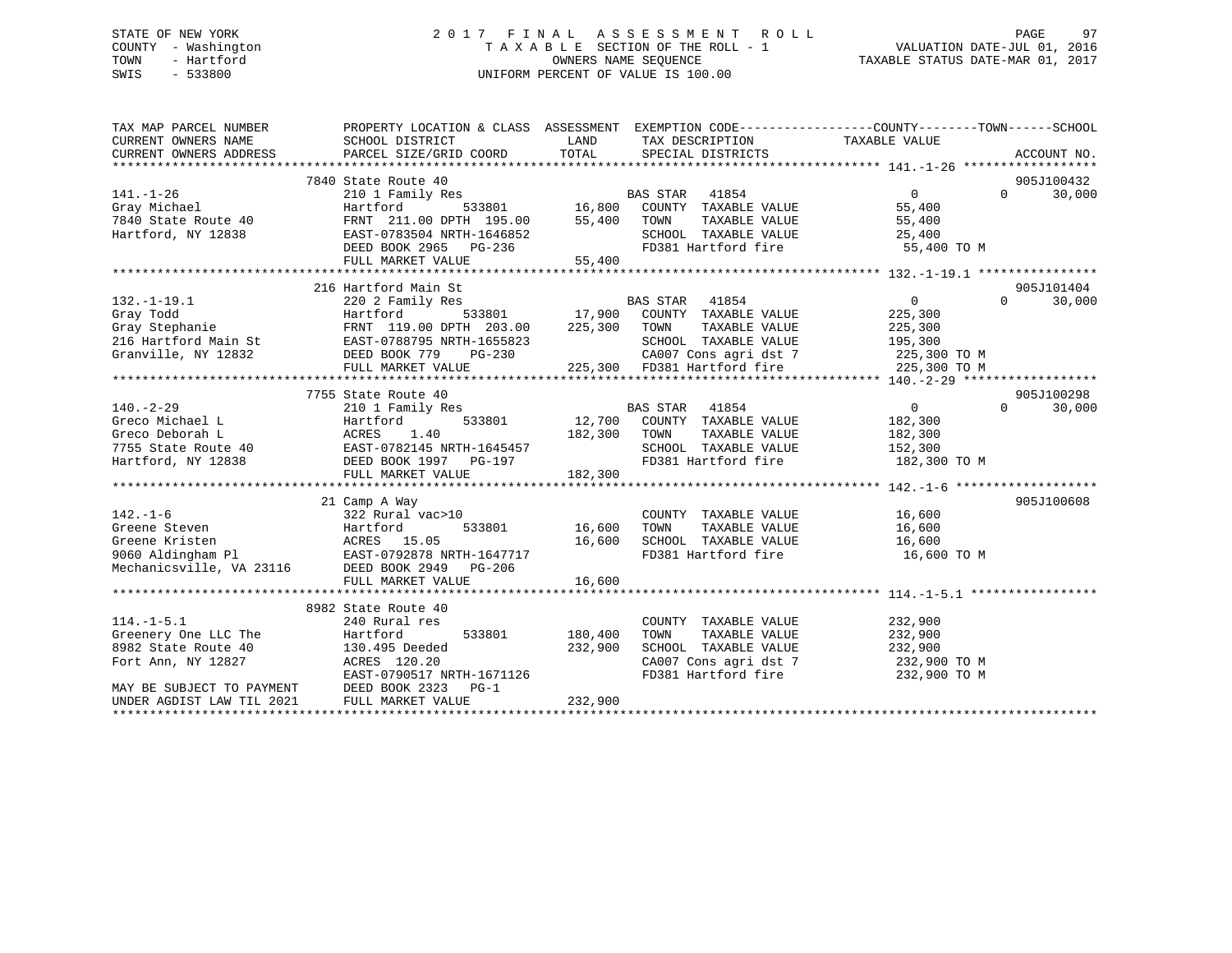# STATE OF NEW YORK 2 0 1 7 F I N A L A S S E S S M E N T R O L L PAGE 98 COUNTY - Washington T A X A B L E SECTION OF THE ROLL - 1 VALUATION DATE-JUL 01, 2016 TOWN - Hartford **TAXABLE STATUS DATE-MAR 01, 2017** SWIS - 533800 UNIFORM PERCENT OF VALUE IS 100.00

| TAX MAP PARCEL NUMBER                         | PROPERTY LOCATION & CLASS ASSESSMENT EXEMPTION CODE---------------COUNTY-------TOWN-----SCHOOL |                             |                                                      |                |          |             |
|-----------------------------------------------|------------------------------------------------------------------------------------------------|-----------------------------|------------------------------------------------------|----------------|----------|-------------|
| CURRENT OWNERS NAME<br>CURRENT OWNERS ADDRESS | SCHOOL DISTRICT<br>PARCEL SIZE/GRID COORD                                                      | LAND<br>TOTAL               | TAX DESCRIPTION<br>SPECIAL DISTRICTS                 | TAXABLE VALUE  |          | ACCOUNT NO. |
|                                               |                                                                                                |                             |                                                      |                |          |             |
|                                               | 8552 State Route 40                                                                            |                             |                                                      |                |          | 905J101322  |
| $123. - 1 - 11.2$                             | 210 1 Family Res                                                                               | <b>BAS STAR</b>             | 41854                                                | $\overline{0}$ | $\Omega$ | 30,000      |
| Gregory John B                                | 533801<br>Hartford                                                                             | 24,200                      | COUNTY TAXABLE VALUE                                 | 122,900        |          |             |
| Gregory Lori J                                | 1.01<br>ACRES                                                                                  | 122,900<br>TOWN             | TAXABLE VALUE                                        | 122,900        |          |             |
| 8552 State Route 40                           | EAST-0793069 NRTH-1661381                                                                      |                             | SCHOOL TAXABLE VALUE                                 | 92,900         |          |             |
| Granville, NY 12832                           | DEED BOOK 775<br>PG-293                                                                        |                             | CA007 Cons agri dst 7                                | 122,900 TO M   |          |             |
|                                               | FULL MARKET VALUE                                                                              |                             | CAUU7 Cons agri dst 7<br>122,900 FD381 Hartford fire | 122,900 TO M   |          |             |
|                                               |                                                                                                |                             |                                                      |                |          |             |
|                                               | 3430 State Route 196                                                                           |                             |                                                      |                |          |             |
| $140. - 1 - 41.4$                             | 210 1 Family Res                                                                               | <b>BAS STAR</b> 41854       |                                                      | $\overline{0}$ | $\Omega$ | 30,000      |
| Gregory Russell R Jr                          | 533801<br>Hartford                                                                             | 39,400 COUNTY TAXABLE VALUE |                                                      | 137,100        |          |             |
| 3430 State Route 196                          | 8.12<br>ACRES                                                                                  | 137,100 TOWN                | TAXABLE VALUE                                        | 137,100        |          |             |
| Fort Ann, NY 12827                            | EAST-0770495 NRTH-1642780                                                                      |                             | SCHOOL TAXABLE VALUE                                 | 107,100        |          |             |
|                                               | DEED BOOK 669<br>$PG-114$                                                                      |                             | FD381 Hartford fire                                  | 137,100 TO M   |          |             |
|                                               | FULL MARKET VALUE                                                                              | 137,100                     |                                                      |                |          |             |
|                                               |                                                                                                |                             |                                                      |                |          |             |
|                                               | 559 Blood St                                                                                   |                             |                                                      |                | $\cap$   | 905J100112  |
| $132. - 4 - 14$                               | 210 1 Family Res<br>533801                                                                     |                             | BAS STAR 41854<br>31,100 COUNTY TAXABLE VALUE        | 0<br>81,400    |          | 30,000      |
| Grinnell Stephen W<br>559 Blood St            | Hartford<br>3.70<br>ACRES                                                                      | 81,400<br>TOWN              | TAXABLE VALUE                                        | 81,400         |          |             |
| Granville, NY 12832                           | EAST-0794494 NRTH-1653421                                                                      |                             | SCHOOL TAXABLE VALUE                                 | 51,400         |          |             |
|                                               | DEED BOOK 931<br>$PG-325$                                                                      |                             | FD381 Hartford fire                                  | 81,400 TO M    |          |             |
|                                               | FULL MARKET VALUE                                                                              | 81,400                      |                                                      |                |          |             |
|                                               |                                                                                                |                             |                                                      |                |          |             |
|                                               | 45 Gilchrist Hill Ext                                                                          |                             |                                                      |                |          | 905J100230  |
| $141. - 3 - 9$                                | 210 1 Family Res                                                                               | <b>BAS STAR</b>             | 41854                                                | $\overline{0}$ | $\Omega$ | 30,000      |
| Grow Anne S Trustee                           | Hartford<br>533801                                                                             | 31,000 COUNTY TAXABLE VALUE |                                                      | 146,700        |          |             |
| 45 Gilchrist Hill Rd Ext                      | ACRES<br>3.28                                                                                  | 146,700<br>TOWN             | TAXABLE VALUE                                        | 146,700        |          |             |
| Hartford, NY 12838                            | EAST-0784698 NRTH-1644327                                                                      |                             | SCHOOL TAXABLE VALUE                                 | 116,700        |          |             |
|                                               | DEED BOOK 2897 PG-58                                                                           |                             | FD381 Hartford fire                                  | 146,700 TO M   |          |             |
|                                               | FULL MARKET VALUE                                                                              | 146,700                     |                                                      |                |          |             |
|                                               |                                                                                                |                             |                                                      |                |          |             |
|                                               | 379 Gilchrist Hill Rd                                                                          |                             |                                                      |                |          | 905J101294  |
| $150. - 1 - 57$                               | 210 1 Family Res                                                                               | ENH STAR                    | 41834                                                | $\overline{0}$ | $\Omega$ | 65,500      |
| Guarino Mark A                                | Hartford<br>533801                                                                             | 28,700                      | COUNTY TAXABLE VALUE                                 | 110,500        |          |             |
| Brodeen Melody A                              | LOT 2                                                                                          | 110,500<br>TOWN             | TAXABLE VALUE                                        | 110,500        |          |             |
| 379 Gilchrist Hill Rd                         | 2.89<br>ACRES                                                                                  |                             | SCHOOL TAXABLE VALUE                                 | 45,000         |          |             |
| Hartford, NY 12838                            | EAST-0783841 NRTH-1639289                                                                      |                             | FD381 Hartford fire                                  | 110,500 TO M   |          |             |
|                                               | DEED BOOK 786<br>$PG-233$                                                                      |                             |                                                      |                |          |             |
|                                               | FULL MARKET VALUE                                                                              | 110,500                     |                                                      |                |          |             |
|                                               |                                                                                                |                             |                                                      |                |          |             |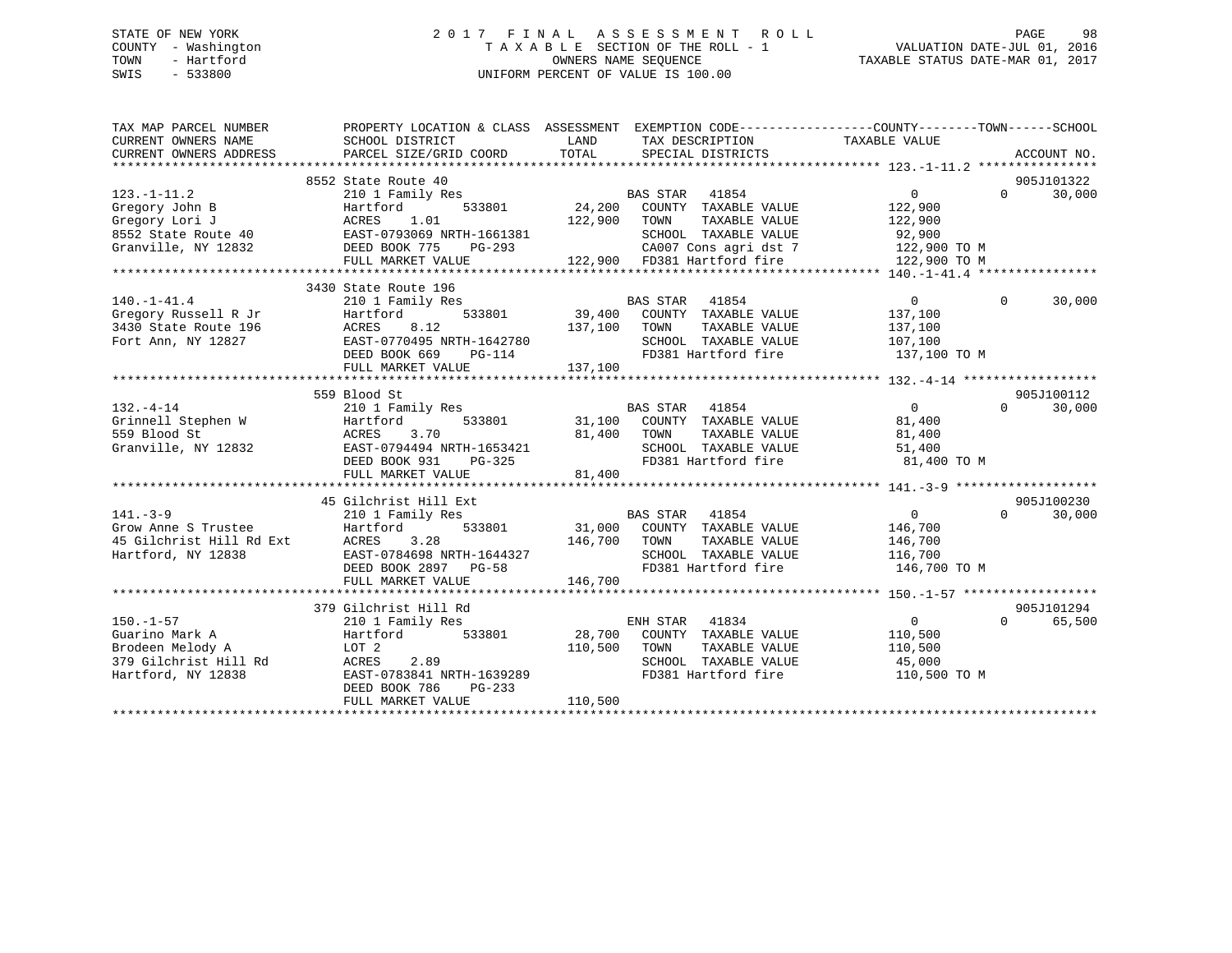# STATE OF NEW YORK 2 0 1 7 F I N A L A S S E S S M E N T R O L L PAGE 99 COUNTY - Washington T A X A B L E SECTION OF THE ROLL - 1 VALUATION DATE-JUL 01, 2016 TOWN - Hartford OWNERS NAME SEQUENCE TAXABLE STATUS DATE-MAR 01, 2017 SWIS - 533800 UNIFORM PERCENT OF VALUE IS 100.00

| TAX MAP PARCEL NUMBER<br>CURRENT OWNERS NAME<br>CURRENT OWNERS ADDRESS                                                               | SCHOOL DISTRICT<br>PARCEL SIZE/GRID COORD | LAND<br>TOTAL | TAX DESCRIPTION<br>SPECIAL DISTRICTS          | PROPERTY LOCATION & CLASS ASSESSMENT EXEMPTION CODE----------------COUNTY-------TOWN------SCHOOL<br>TAXABLE VALUE | ACCOUNT NO. |
|--------------------------------------------------------------------------------------------------------------------------------------|-------------------------------------------|---------------|-----------------------------------------------|-------------------------------------------------------------------------------------------------------------------|-------------|
|                                                                                                                                      |                                           |               |                                               |                                                                                                                   |             |
| $122. - 1 - 46.3$                                                                                                                    | Country Ln                                |               |                                               |                                                                                                                   |             |
|                                                                                                                                      | 314 Rural vac<10                          | 533801 15,000 | COUNTY TAXABLE VALUE                          | 15,000                                                                                                            |             |
| Hadrick Dennis<br>Hadrick Susan D                                                                                                    | Hartford                                  |               | TOWN<br>TAXABLE VALUE                         | 15,000                                                                                                            |             |
|                                                                                                                                      | ACRES 1.65                                | 15,000        | SCHOOL TAXABLE VALUE<br>CA007 Cons agri dst 7 | 15,000                                                                                                            |             |
| 14216 Roland Ct                                                                                                                      | EAST-0769118 NRTH-1659627                 |               |                                               | 15,000 TO M                                                                                                       |             |
| Woodbridge, VA 22193                                                                                                                 | DEED BOOK 875<br>PG-255                   |               | FD381 Hartford fire                           | 15,000 TO M                                                                                                       |             |
|                                                                                                                                      | FULL MARKET VALUE                         | 15,000        |                                               |                                                                                                                   |             |
|                                                                                                                                      |                                           |               |                                               |                                                                                                                   |             |
|                                                                                                                                      | 3967 State Route 149                      |               |                                               |                                                                                                                   | 905J101325  |
| $131. - 1 - 13.4$                                                                                                                    | 240 Rural res                             |               | BAS STAR 41854                                | $\overline{0}$<br>$\Omega$                                                                                        | 30,000      |
| Hafele David R<br>Hafele David R<br>Hafele Cathy A<br>3967 State Route 149<br>3967 State Route 149<br>2007 EAST-0769706 NRTH-1655105 | Hartford<br>533801                        |               | 35,000 COUNTY TAXABLE VALUE                   | 195,500                                                                                                           |             |
|                                                                                                                                      |                                           | 195,500 TOWN  | TAXABLE VALUE                                 | 195,500                                                                                                           |             |
|                                                                                                                                      |                                           |               | SCHOOL TAXABLE VALUE                          | 165,500                                                                                                           |             |
| Fort Ann, NY 12827                                                                                                                   | DEED BOOK 548<br>PG-17                    |               | CA007 Cons agri dst 7                         | 195,500 TO M                                                                                                      |             |
|                                                                                                                                      | FULL MARKET VALUE                         |               | 195,500 FD381 Hartford fire                   | 195,500 TO M                                                                                                      |             |
|                                                                                                                                      |                                           |               |                                               |                                                                                                                   |             |
|                                                                                                                                      | 7315 State Route 40                       |               |                                               |                                                                                                                   | 905J101119  |
| $149. - 1 - 32.2$                                                                                                                    | 240 Rural res                             |               | BAS STAR 41854                                | $\overline{0}$<br>$\Omega$                                                                                        | 30,000      |
| Haff Dana E                                                                                                                          | Hartford                                  |               | 533801 39,600 COUNTY TAXABLE VALUE            | 182,100                                                                                                           |             |
| Haff Judith                                                                                                                          | 876/194 and 778/253                       | 182,100       | TOWN<br>TAXABLE VALUE                         | 182,100                                                                                                           |             |
| 7315 State Route 40                                                                                                                  | ACRES 12.00                               |               | SCHOOL TAXABLE VALUE                          | 152,100                                                                                                           |             |
| Fort Ann, NY 12827                                                                                                                   | EAST-0773960 NRTH-1637480                 |               | CA006 Cons agri dst 6                         | 182,100 TO M                                                                                                      |             |
|                                                                                                                                      | DEED BOOK 1986 PG-321                     |               |                                               | FD381 Hartford fire 182,100 TO M                                                                                  |             |
| MAY BE SUBJECT TO PAYMENT                                                                                                            | FULL MARKET VALUE                         | 182,100       |                                               |                                                                                                                   |             |
| UNDER AGDIST LAW TIL 2020                                                                                                            |                                           |               |                                               |                                                                                                                   |             |
|                                                                                                                                      |                                           |               |                                               |                                                                                                                   |             |
|                                                                                                                                      | State Route 40                            |               |                                               |                                                                                                                   |             |
| $149. - 1 - 32.10$                                                                                                                   | 322 Rural vac>10                          |               | COUNTY TAXABLE VALUE                          | 23,800                                                                                                            |             |
| Haff Dana E                                                                                                                          | Hartford                                  | 533801 23,800 | TOWN<br>TAXABLE VALUE                         | 23,800                                                                                                            |             |
| Haff Judith                                                                                                                          | ACRES 11.15                               | 23,800        | SCHOOL TAXABLE VALUE                          | 23,800                                                                                                            |             |
| 7315 State Route 40                                                                                                                  | EAST-0774384 NRTH-1637177                 |               |                                               | CA006 Cons agri dst 6 23,800 TO M                                                                                 |             |
| Fort Ann, NY 12827                                                                                                                   | DEED BOOK 778<br>PG-253                   |               | FD381 Hartford fire                           | 23,800 TO M                                                                                                       |             |
|                                                                                                                                      | FULL MARKET VALUE                         | 23,800        |                                               |                                                                                                                   |             |
| MAY BE SUBJECT TO PAYMENT                                                                                                            |                                           |               |                                               |                                                                                                                   |             |
| UNDER AGDIST LAW TIL 2020                                                                                                            |                                           |               |                                               |                                                                                                                   |             |
|                                                                                                                                      |                                           |               |                                               |                                                                                                                   |             |
|                                                                                                                                      | County Route 19                           |               |                                               |                                                                                                                   |             |
| $149. - 1 - 32.15$                                                                                                                   | 311 Res vac land                          |               | COUNTY TAXABLE VALUE                          | 11,100                                                                                                            |             |
| Haff Dana E                                                                                                                          | 533801                                    |               | TOWN                                          |                                                                                                                   |             |
|                                                                                                                                      | Hartford                                  | 11,100        | TAXABLE VALUE                                 | 11,100<br>$\frac{1}{11}$ , 100                                                                                    |             |
| Haff Judith                                                                                                                          | 778/253 876/194                           | 11,100        | SCHOOL TAXABLE VALUE                          |                                                                                                                   |             |
| 7315 State Route 40                                                                                                                  | 8.00<br>ACRES                             |               |                                               |                                                                                                                   |             |
| Fort Ann, NY 12827                                                                                                                   | EAST-0773456 NRTH-1637770                 |               |                                               |                                                                                                                   |             |
| PRIOR OWNER ON 3/01/2017 FULL MARKET VALUE                                                                                           | DEED BOOK 3763 PG-85                      |               |                                               |                                                                                                                   |             |
|                                                                                                                                      |                                           | 11,100        |                                               |                                                                                                                   |             |
| Coppens Thomas B<br>*****************                                                                                                |                                           |               |                                               |                                                                                                                   |             |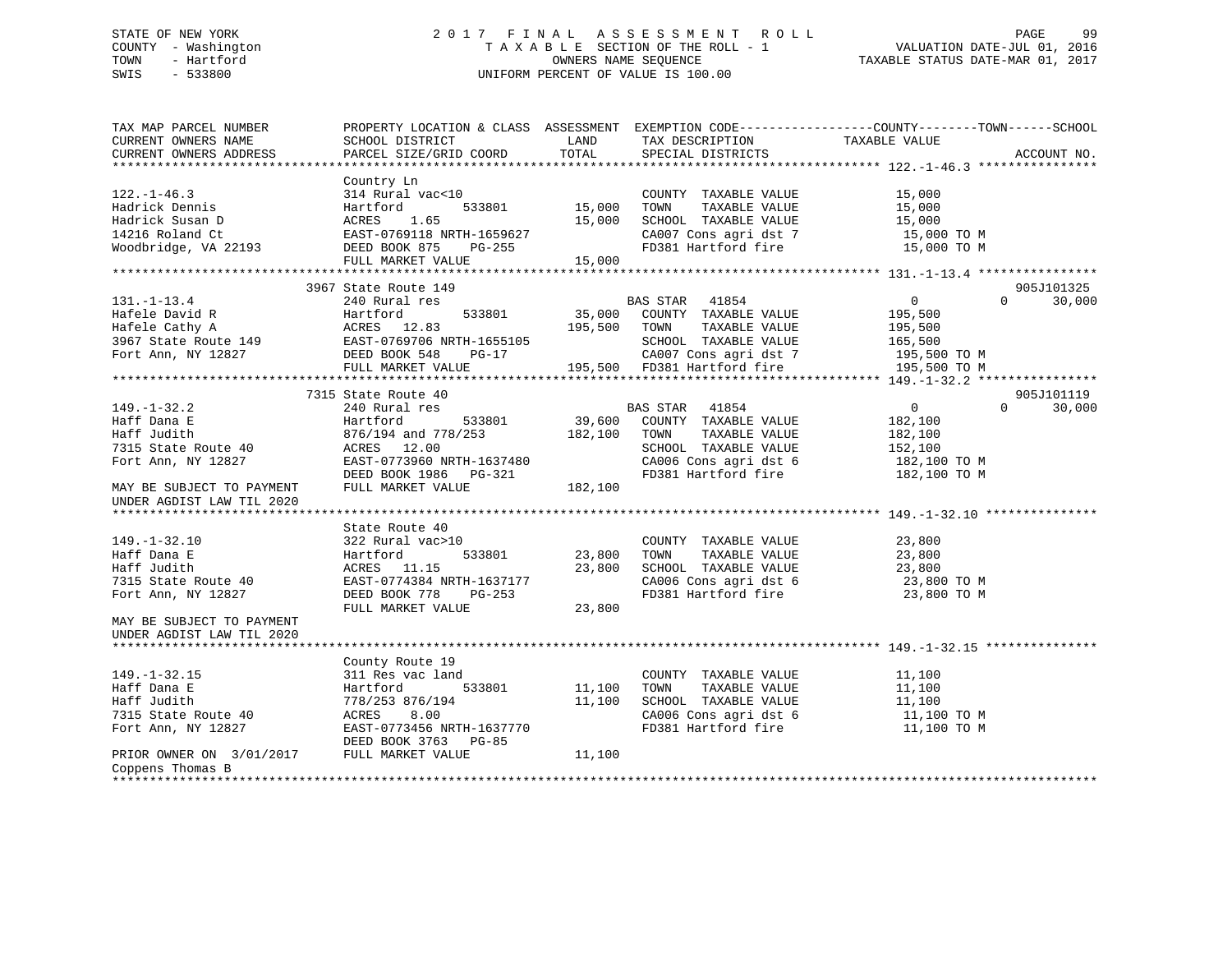# STATE OF NEW YORK 2 0 1 7 F I N A L A S S E S S M E N T R O L L PAGE 100 COUNTY - Washington T A X A B L E SECTION OF THE ROLL - 1 VALUATION DATE-JUL 01, 2016 TOWN - Hartford **TAXABLE STATUS DATE-MAR 01, 2017** SWIS - 533800 UNIFORM PERCENT OF VALUE IS 100.00

| TAX MAP PARCEL NUMBER<br>CURRENT OWNERS NAME<br>CURRENT OWNERS ADDRESS                                                                         | PROPERTY LOCATION & CLASS ASSESSMENT<br>SCHOOL DISTRICT<br>PARCEL SIZE/GRID COORD                                                                                                       | LAND<br>TOTAL                | TAX DESCRIPTION<br>SPECIAL DISTRICTS                                                                                                                                     | EXEMPTION CODE-----------------COUNTY-------TOWN------SCHOOL<br>TAXABLE VALUE                                     | ACCOUNT NO.                       |
|------------------------------------------------------------------------------------------------------------------------------------------------|-----------------------------------------------------------------------------------------------------------------------------------------------------------------------------------------|------------------------------|--------------------------------------------------------------------------------------------------------------------------------------------------------------------------|-------------------------------------------------------------------------------------------------------------------|-----------------------------------|
| $149. - 1 - 53.9$<br>Haff Dana E<br>Haff Judith D<br>7315 State Route 40<br>Fort Ann, NY 12827<br>PRIOR OWNER ON 3/01/2017<br>Coppens Thomas B | County Route 19 S/OFF<br>311 Res vac land<br>533801<br>Hartford<br>80.00 DPTH 490.00<br>FRNT<br>0.90<br>ACRES<br>EAST-0773656 NRTH-1638039<br>DEED BOOK 3763 PG-85<br>FULL MARKET VALUE | 600<br>600<br>600            | COUNTY TAXABLE VALUE<br>TOWN<br>TAXABLE VALUE<br>SCHOOL TAXABLE VALUE<br>CA006 Cons agri dst 6<br>FD381 Hartford fire                                                    | 600<br>600<br>600<br>600 TO M<br>600 TO M                                                                         |                                   |
|                                                                                                                                                |                                                                                                                                                                                         |                              |                                                                                                                                                                          |                                                                                                                   |                                   |
| $141. - 3 - 28$<br>Hafner Erik G<br>Hafner Lynda M<br>5675 County Route 30<br>Granville, NY 12832                                              | 5675 County Route 30<br>240 Rural res<br>Hartford<br>533801<br>ACRES 16.59<br>EAST-0787118 NRTH-1645225<br>DEED BOOK 3482 PG-123<br>FULL MARKET VALUE                                   | 36,900<br>234,700<br>234,700 | <b>BAS STAR</b><br>41854<br>COUNTY TAXABLE VALUE<br>TOWN<br>TAXABLE VALUE<br>SCHOOL TAXABLE VALUE<br>FD381 Hartford fire                                                 | $\overline{0}$<br>$\Omega$<br>234,700<br>234,700<br>204,700<br>234,700 TO M                                       | 905J100364<br>30,000              |
|                                                                                                                                                |                                                                                                                                                                                         |                              |                                                                                                                                                                          |                                                                                                                   |                                   |
| $132 - 2 - 2.5$<br>Hahn Scott D<br>Hahn She R<br>105 Marlboro Country Rd<br>Hartford, NY 12838                                                 | 25 Hillcrest Way<br>210 1 Family Res<br>Hartford<br>533801<br>1.12<br>ACRES<br>EAST-0790507 NRTH-1656706<br>DEED BOOK 898<br>PG-195<br>FULL MARKET VALUE                                | 23,500<br>96,400<br>96,400   | COUNTY TAXABLE VALUE<br>TAXABLE VALUE<br>TOWN<br>SCHOOL TAXABLE VALUE<br>FD381 Hartford fire                                                                             | 96,400<br>96,400<br>96,400<br>96,400 TO M                                                                         | 905J101150                        |
|                                                                                                                                                | 105 Marlboro Country Rd                                                                                                                                                                 |                              |                                                                                                                                                                          |                                                                                                                   | 905J100191                        |
| $141. - 3 - 25$<br>Hahn Scott D<br>Hahn She R<br>105 Marlboro Country Rd<br>Hartford, NY 12838                                                 | 210 1 Family Res<br>533801<br>Hartford<br>2.13<br>ACRES<br>EAST-0786440 NRTH-1643569<br>DEED BOOK 2810 PG-234<br>FULL MARKET VALUE                                                      | 151,000                      | VET COM CT 41131<br>27,500 VET DIS CT 41141<br>151,000 BAS STAR<br>41854<br>COUNTY TAXABLE VALUE<br>TOWN<br>TAXABLE VALUE<br>SCHOOL TAXABLE VALUE<br>FD381 Hartford fire | 37,750<br>37,750<br>37,750<br>37,750<br>$\overline{0}$<br>$\Omega$<br>75,500<br>75,500<br>121,000<br>151,000 TO M | $\mathbf 0$<br>$\Omega$<br>30,000 |
|                                                                                                                                                |                                                                                                                                                                                         |                              |                                                                                                                                                                          |                                                                                                                   |                                   |
| $113. - 2 - 6$<br>Hall David R<br>68 Hall Rd<br>Fort Ann, NY 12827                                                                             | LOT 5 Provincial Pat<br>322 Rural vac>10<br>Hartford<br>533801<br>$113. - 1 - 6$<br>ACRES 18.00<br>EAST-0773537 NRTH-1666172<br>DEED BOOK W776<br>PG-254<br>FULL MARKET VALUE           | 11,700<br>11,700<br>11,700   | COUNTY TAXABLE VALUE<br>TOWN<br>TAXABLE VALUE<br>SCHOOL TAXABLE VALUE<br>CA007 Cons agri dst 7<br>FD381 Hartford fire                                                    | 11,700<br>11,700<br>11,700<br>11,700 TO M<br>11,700 TO M                                                          | 905J100282                        |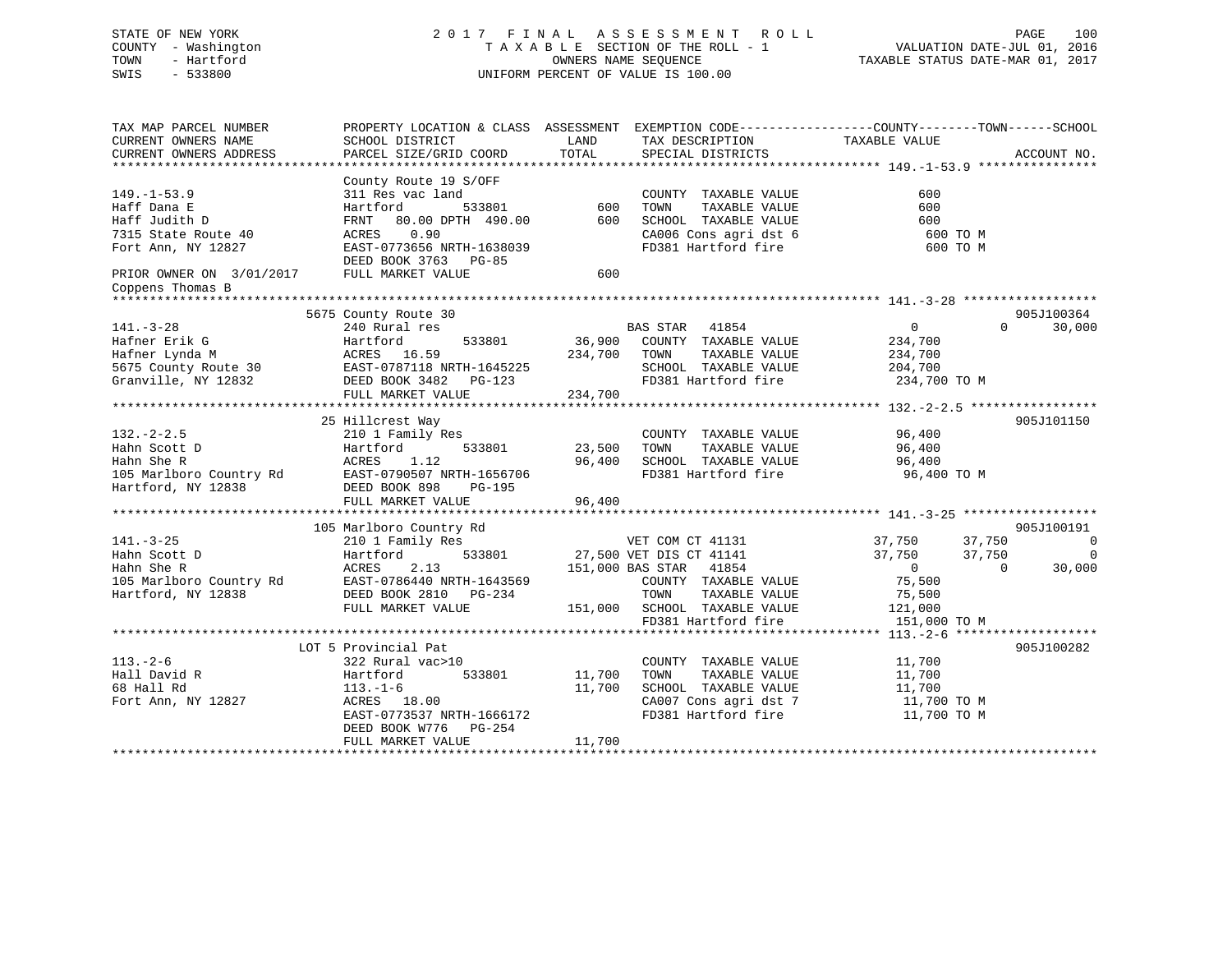# STATE OF NEW YORK 2 0 1 7 F I N A L A S S E S S M E N T R O L L PAGE 101 COUNTY - Washington T A X A B L E SECTION OF THE ROLL - 1 VALUATION DATE-JUL 01, 2016 TOWN - Hartford **TAXABLE STATUS DATE-MAR 01, 2017** SWIS - 533800 UNIFORM PERCENT OF VALUE IS 100.00

| 905J100068<br>County Route 17<br>41,964<br>323 Vacant rural<br>41720<br>41,964<br>41,964<br>$122.-1-10.1$<br>AG DIST<br>533801<br>51,600 COUNTY TAXABLE VALUE<br>Hall David R<br>Hartford<br>9,636<br>68 Hall Rd<br>51,600<br>TAXABLE VALUE<br>9,636<br>1774/262<br>TOWN<br>Fort Ann, NY 12827<br>ACRES 33.10<br>SCHOOL TAXABLE VALUE<br>9,636<br>EAST-0779114 NRTH-1662886<br>CA007 Cons agri dst 7 9,636 TO M<br>MAY BE SUBJECT TO PAYMENT DEED BOOK 3442 PG-303<br>41,964 EX<br>41,964 EX<br>51,600 FD381 Hartford fire<br>UNDER AGDIST LAW TIL 2021 FULL MARKET VALUE<br>51,600 TO M<br>905J101214<br>612 + 619 County Route 17<br>$122. - 1 - 10.3$<br>97,475<br>97,475<br>112 Dairy farm<br>AG DIST<br>41720<br>97,475<br>533801<br>180,200<br>Hall David R<br>Hartford<br>COUNTY TAXABLE VALUE<br>182,025<br>279,500<br>68 Hall Rd<br>ACRES 127.00<br>TOWN<br>TAXABLE VALUE<br>182,025<br>Fort Ann, NY 12827<br>EAST-0779356 NRTH-1665798<br>SCHOOL TAXABLE VALUE<br>182,025<br>182,025 TO M<br>EASI-U77350 NKTH-1665798<br>DEED BOOK 3442 PG-303<br>CA007 Cons agri dst 7<br>279,500<br>FULL MARKET VALUE<br>97,475 EX<br>MAY BE SUBJECT TO PAYMENT<br>279,500 TO M<br>FD381 Hartford fire<br>UNDER AGDIST LAW TIL 2021<br>905J100277<br>State Route 149<br>114,046 114,046 114,046<br>$131. - 1 - 2$<br>120 Field crops<br>AG DIST 41720<br>533801 215,800 COUNTY TAXABLE VALUE<br>Hall David R<br>Hartford<br>122,654<br>236,700 TOWN<br>122,654<br>68 Hall Rd<br>ACRES 173.20<br>TAXABLE VALUE<br>122,654<br>EAST-0772474 NRTH-1654078<br>Fort Ann, NY 12827<br>SCHOOL TAXABLE VALUE<br>DEED BOOK W776 PG-254<br>CA007 Cons agri dst 7<br>122,654 TO M<br>236,700<br>FULL MARKET VALUE<br>114,046 EX<br>MAY BE SUBJECT TO PAYMENT<br>FD381 Hartford fire<br>236,700 TO M<br>UNDER AGDIST LAW TIL 2021<br>68 Hall Rd<br>905J100283<br>6,000<br>$6,000$<br>$25,000$<br>$131. - 1 - 3$<br>112 Dairy farm<br>AG BUILD 41700<br>6,000<br>533801<br>301,600 AG BUILD 41700<br>25,000<br>Hall David R<br>Hartford<br>25,000<br>175,083<br>68 Hall Rd<br>ACRES 226.19<br>622,300 AG DIST<br>41720<br>175,083<br>175,083<br>$\overline{0}$<br>65,500<br>Fort Ann, NY 12827<br>EAST-0774553 NRTH-1654999<br>ENH STAR 41834<br>$\sim$ 0<br>DEED BOOK W776 PG-254<br>COUNTY TAXABLE VALUE<br>416,217<br>622,300 TOWN<br>MAY BE SUBJECT TO PAYMENT<br>FULL MARKET VALUE<br>TAXABLE VALUE<br>416,217<br>UNDER AGDIST LAW TIL 2021<br>SCHOOL TAXABLE VALUE<br>350,717<br>1447 أ<br>CA007 Cons agri dst 7<br>447,217 TO M<br>175,083 EX<br>FD381 Hartford fire<br>622,300 TO M<br>905J101226<br>178 Townsend Rd<br>$\overline{0}$<br>$\Omega$<br>$141. -1 - 1.1$<br>210 1 Family Res<br>65,500<br>ENH STAR<br>41834<br>Haltermann Daniel J<br>178 Townsend Rd<br>Hartford, NY 12838<br>533801 22,300 COUNTY TAXABLE VALUE<br>Hartford<br>95,500<br>FRNT 200.00 DPTH 200.00 95,500 TOWN<br>EAST-0779971 NRTH-1649395 SCHOO<br>TAXABLE VALUE<br>95,500<br>SCHOOL TAXABLE VALUE<br>30,000<br>DEED BOOK 2212 PG-305<br>CA007 Cons agri dst 7<br>95,500 FD381 Hartford fire<br>95,500 TO M<br>FULL MARKET VALUE<br>95,500 TO M | TAX MAP PARCEL NUMBER<br>CURRENT OWNERS NAME | PROPERTY LOCATION & CLASS ASSESSMENT EXEMPTION CODE---------------COUNTY-------TOWN-----SCHOOL<br>SCHOOL DISTRICT | LAND  | TAX DESCRIPTION   | TAXABLE VALUE |             |
|----------------------------------------------------------------------------------------------------------------------------------------------------------------------------------------------------------------------------------------------------------------------------------------------------------------------------------------------------------------------------------------------------------------------------------------------------------------------------------------------------------------------------------------------------------------------------------------------------------------------------------------------------------------------------------------------------------------------------------------------------------------------------------------------------------------------------------------------------------------------------------------------------------------------------------------------------------------------------------------------------------------------------------------------------------------------------------------------------------------------------------------------------------------------------------------------------------------------------------------------------------------------------------------------------------------------------------------------------------------------------------------------------------------------------------------------------------------------------------------------------------------------------------------------------------------------------------------------------------------------------------------------------------------------------------------------------------------------------------------------------------------------------------------------------------------------------------------------------------------------------------------------------------------------------------------------------------------------------------------------------------------------------------------------------------------------------------------------------------------------------------------------------------------------------------------------------------------------------------------------------------------------------------------------------------------------------------------------------------------------------------------------------------------------------------------------------------------------------------------------------------------------------------------------------------------------------------------------------------------------------------------------------------------------------------------------------------------------------------------------------------------------------------------------------------------------------------------------------------------------------------------------------------------------------------------------------------------------------------------------------------------------------------------------------------------------------------------------------------------------|----------------------------------------------|-------------------------------------------------------------------------------------------------------------------|-------|-------------------|---------------|-------------|
|                                                                                                                                                                                                                                                                                                                                                                                                                                                                                                                                                                                                                                                                                                                                                                                                                                                                                                                                                                                                                                                                                                                                                                                                                                                                                                                                                                                                                                                                                                                                                                                                                                                                                                                                                                                                                                                                                                                                                                                                                                                                                                                                                                                                                                                                                                                                                                                                                                                                                                                                                                                                                                                                                                                                                                                                                                                                                                                                                                                                                                                                                                                      | CURRENT OWNERS ADDRESS                       | PARCEL SIZE/GRID COORD                                                                                            | TOTAL | SPECIAL DISTRICTS |               | ACCOUNT NO. |
|                                                                                                                                                                                                                                                                                                                                                                                                                                                                                                                                                                                                                                                                                                                                                                                                                                                                                                                                                                                                                                                                                                                                                                                                                                                                                                                                                                                                                                                                                                                                                                                                                                                                                                                                                                                                                                                                                                                                                                                                                                                                                                                                                                                                                                                                                                                                                                                                                                                                                                                                                                                                                                                                                                                                                                                                                                                                                                                                                                                                                                                                                                                      |                                              |                                                                                                                   |       |                   |               |             |
|                                                                                                                                                                                                                                                                                                                                                                                                                                                                                                                                                                                                                                                                                                                                                                                                                                                                                                                                                                                                                                                                                                                                                                                                                                                                                                                                                                                                                                                                                                                                                                                                                                                                                                                                                                                                                                                                                                                                                                                                                                                                                                                                                                                                                                                                                                                                                                                                                                                                                                                                                                                                                                                                                                                                                                                                                                                                                                                                                                                                                                                                                                                      |                                              |                                                                                                                   |       |                   |               |             |
|                                                                                                                                                                                                                                                                                                                                                                                                                                                                                                                                                                                                                                                                                                                                                                                                                                                                                                                                                                                                                                                                                                                                                                                                                                                                                                                                                                                                                                                                                                                                                                                                                                                                                                                                                                                                                                                                                                                                                                                                                                                                                                                                                                                                                                                                                                                                                                                                                                                                                                                                                                                                                                                                                                                                                                                                                                                                                                                                                                                                                                                                                                                      |                                              |                                                                                                                   |       |                   |               |             |
|                                                                                                                                                                                                                                                                                                                                                                                                                                                                                                                                                                                                                                                                                                                                                                                                                                                                                                                                                                                                                                                                                                                                                                                                                                                                                                                                                                                                                                                                                                                                                                                                                                                                                                                                                                                                                                                                                                                                                                                                                                                                                                                                                                                                                                                                                                                                                                                                                                                                                                                                                                                                                                                                                                                                                                                                                                                                                                                                                                                                                                                                                                                      |                                              |                                                                                                                   |       |                   |               |             |
|                                                                                                                                                                                                                                                                                                                                                                                                                                                                                                                                                                                                                                                                                                                                                                                                                                                                                                                                                                                                                                                                                                                                                                                                                                                                                                                                                                                                                                                                                                                                                                                                                                                                                                                                                                                                                                                                                                                                                                                                                                                                                                                                                                                                                                                                                                                                                                                                                                                                                                                                                                                                                                                                                                                                                                                                                                                                                                                                                                                                                                                                                                                      |                                              |                                                                                                                   |       |                   |               |             |
|                                                                                                                                                                                                                                                                                                                                                                                                                                                                                                                                                                                                                                                                                                                                                                                                                                                                                                                                                                                                                                                                                                                                                                                                                                                                                                                                                                                                                                                                                                                                                                                                                                                                                                                                                                                                                                                                                                                                                                                                                                                                                                                                                                                                                                                                                                                                                                                                                                                                                                                                                                                                                                                                                                                                                                                                                                                                                                                                                                                                                                                                                                                      |                                              |                                                                                                                   |       |                   |               |             |
|                                                                                                                                                                                                                                                                                                                                                                                                                                                                                                                                                                                                                                                                                                                                                                                                                                                                                                                                                                                                                                                                                                                                                                                                                                                                                                                                                                                                                                                                                                                                                                                                                                                                                                                                                                                                                                                                                                                                                                                                                                                                                                                                                                                                                                                                                                                                                                                                                                                                                                                                                                                                                                                                                                                                                                                                                                                                                                                                                                                                                                                                                                                      |                                              |                                                                                                                   |       |                   |               |             |
|                                                                                                                                                                                                                                                                                                                                                                                                                                                                                                                                                                                                                                                                                                                                                                                                                                                                                                                                                                                                                                                                                                                                                                                                                                                                                                                                                                                                                                                                                                                                                                                                                                                                                                                                                                                                                                                                                                                                                                                                                                                                                                                                                                                                                                                                                                                                                                                                                                                                                                                                                                                                                                                                                                                                                                                                                                                                                                                                                                                                                                                                                                                      |                                              |                                                                                                                   |       |                   |               |             |
|                                                                                                                                                                                                                                                                                                                                                                                                                                                                                                                                                                                                                                                                                                                                                                                                                                                                                                                                                                                                                                                                                                                                                                                                                                                                                                                                                                                                                                                                                                                                                                                                                                                                                                                                                                                                                                                                                                                                                                                                                                                                                                                                                                                                                                                                                                                                                                                                                                                                                                                                                                                                                                                                                                                                                                                                                                                                                                                                                                                                                                                                                                                      |                                              |                                                                                                                   |       |                   |               |             |
|                                                                                                                                                                                                                                                                                                                                                                                                                                                                                                                                                                                                                                                                                                                                                                                                                                                                                                                                                                                                                                                                                                                                                                                                                                                                                                                                                                                                                                                                                                                                                                                                                                                                                                                                                                                                                                                                                                                                                                                                                                                                                                                                                                                                                                                                                                                                                                                                                                                                                                                                                                                                                                                                                                                                                                                                                                                                                                                                                                                                                                                                                                                      |                                              |                                                                                                                   |       |                   |               |             |
|                                                                                                                                                                                                                                                                                                                                                                                                                                                                                                                                                                                                                                                                                                                                                                                                                                                                                                                                                                                                                                                                                                                                                                                                                                                                                                                                                                                                                                                                                                                                                                                                                                                                                                                                                                                                                                                                                                                                                                                                                                                                                                                                                                                                                                                                                                                                                                                                                                                                                                                                                                                                                                                                                                                                                                                                                                                                                                                                                                                                                                                                                                                      |                                              |                                                                                                                   |       |                   |               |             |
|                                                                                                                                                                                                                                                                                                                                                                                                                                                                                                                                                                                                                                                                                                                                                                                                                                                                                                                                                                                                                                                                                                                                                                                                                                                                                                                                                                                                                                                                                                                                                                                                                                                                                                                                                                                                                                                                                                                                                                                                                                                                                                                                                                                                                                                                                                                                                                                                                                                                                                                                                                                                                                                                                                                                                                                                                                                                                                                                                                                                                                                                                                                      |                                              |                                                                                                                   |       |                   |               |             |
|                                                                                                                                                                                                                                                                                                                                                                                                                                                                                                                                                                                                                                                                                                                                                                                                                                                                                                                                                                                                                                                                                                                                                                                                                                                                                                                                                                                                                                                                                                                                                                                                                                                                                                                                                                                                                                                                                                                                                                                                                                                                                                                                                                                                                                                                                                                                                                                                                                                                                                                                                                                                                                                                                                                                                                                                                                                                                                                                                                                                                                                                                                                      |                                              |                                                                                                                   |       |                   |               |             |
|                                                                                                                                                                                                                                                                                                                                                                                                                                                                                                                                                                                                                                                                                                                                                                                                                                                                                                                                                                                                                                                                                                                                                                                                                                                                                                                                                                                                                                                                                                                                                                                                                                                                                                                                                                                                                                                                                                                                                                                                                                                                                                                                                                                                                                                                                                                                                                                                                                                                                                                                                                                                                                                                                                                                                                                                                                                                                                                                                                                                                                                                                                                      |                                              |                                                                                                                   |       |                   |               |             |
|                                                                                                                                                                                                                                                                                                                                                                                                                                                                                                                                                                                                                                                                                                                                                                                                                                                                                                                                                                                                                                                                                                                                                                                                                                                                                                                                                                                                                                                                                                                                                                                                                                                                                                                                                                                                                                                                                                                                                                                                                                                                                                                                                                                                                                                                                                                                                                                                                                                                                                                                                                                                                                                                                                                                                                                                                                                                                                                                                                                                                                                                                                                      |                                              |                                                                                                                   |       |                   |               |             |
|                                                                                                                                                                                                                                                                                                                                                                                                                                                                                                                                                                                                                                                                                                                                                                                                                                                                                                                                                                                                                                                                                                                                                                                                                                                                                                                                                                                                                                                                                                                                                                                                                                                                                                                                                                                                                                                                                                                                                                                                                                                                                                                                                                                                                                                                                                                                                                                                                                                                                                                                                                                                                                                                                                                                                                                                                                                                                                                                                                                                                                                                                                                      |                                              |                                                                                                                   |       |                   |               |             |
|                                                                                                                                                                                                                                                                                                                                                                                                                                                                                                                                                                                                                                                                                                                                                                                                                                                                                                                                                                                                                                                                                                                                                                                                                                                                                                                                                                                                                                                                                                                                                                                                                                                                                                                                                                                                                                                                                                                                                                                                                                                                                                                                                                                                                                                                                                                                                                                                                                                                                                                                                                                                                                                                                                                                                                                                                                                                                                                                                                                                                                                                                                                      |                                              |                                                                                                                   |       |                   |               |             |
|                                                                                                                                                                                                                                                                                                                                                                                                                                                                                                                                                                                                                                                                                                                                                                                                                                                                                                                                                                                                                                                                                                                                                                                                                                                                                                                                                                                                                                                                                                                                                                                                                                                                                                                                                                                                                                                                                                                                                                                                                                                                                                                                                                                                                                                                                                                                                                                                                                                                                                                                                                                                                                                                                                                                                                                                                                                                                                                                                                                                                                                                                                                      |                                              |                                                                                                                   |       |                   |               |             |
|                                                                                                                                                                                                                                                                                                                                                                                                                                                                                                                                                                                                                                                                                                                                                                                                                                                                                                                                                                                                                                                                                                                                                                                                                                                                                                                                                                                                                                                                                                                                                                                                                                                                                                                                                                                                                                                                                                                                                                                                                                                                                                                                                                                                                                                                                                                                                                                                                                                                                                                                                                                                                                                                                                                                                                                                                                                                                                                                                                                                                                                                                                                      |                                              |                                                                                                                   |       |                   |               |             |
|                                                                                                                                                                                                                                                                                                                                                                                                                                                                                                                                                                                                                                                                                                                                                                                                                                                                                                                                                                                                                                                                                                                                                                                                                                                                                                                                                                                                                                                                                                                                                                                                                                                                                                                                                                                                                                                                                                                                                                                                                                                                                                                                                                                                                                                                                                                                                                                                                                                                                                                                                                                                                                                                                                                                                                                                                                                                                                                                                                                                                                                                                                                      |                                              |                                                                                                                   |       |                   |               |             |
|                                                                                                                                                                                                                                                                                                                                                                                                                                                                                                                                                                                                                                                                                                                                                                                                                                                                                                                                                                                                                                                                                                                                                                                                                                                                                                                                                                                                                                                                                                                                                                                                                                                                                                                                                                                                                                                                                                                                                                                                                                                                                                                                                                                                                                                                                                                                                                                                                                                                                                                                                                                                                                                                                                                                                                                                                                                                                                                                                                                                                                                                                                                      |                                              |                                                                                                                   |       |                   |               |             |
|                                                                                                                                                                                                                                                                                                                                                                                                                                                                                                                                                                                                                                                                                                                                                                                                                                                                                                                                                                                                                                                                                                                                                                                                                                                                                                                                                                                                                                                                                                                                                                                                                                                                                                                                                                                                                                                                                                                                                                                                                                                                                                                                                                                                                                                                                                                                                                                                                                                                                                                                                                                                                                                                                                                                                                                                                                                                                                                                                                                                                                                                                                                      |                                              |                                                                                                                   |       |                   |               |             |
|                                                                                                                                                                                                                                                                                                                                                                                                                                                                                                                                                                                                                                                                                                                                                                                                                                                                                                                                                                                                                                                                                                                                                                                                                                                                                                                                                                                                                                                                                                                                                                                                                                                                                                                                                                                                                                                                                                                                                                                                                                                                                                                                                                                                                                                                                                                                                                                                                                                                                                                                                                                                                                                                                                                                                                                                                                                                                                                                                                                                                                                                                                                      |                                              |                                                                                                                   |       |                   |               |             |
|                                                                                                                                                                                                                                                                                                                                                                                                                                                                                                                                                                                                                                                                                                                                                                                                                                                                                                                                                                                                                                                                                                                                                                                                                                                                                                                                                                                                                                                                                                                                                                                                                                                                                                                                                                                                                                                                                                                                                                                                                                                                                                                                                                                                                                                                                                                                                                                                                                                                                                                                                                                                                                                                                                                                                                                                                                                                                                                                                                                                                                                                                                                      |                                              |                                                                                                                   |       |                   |               |             |
|                                                                                                                                                                                                                                                                                                                                                                                                                                                                                                                                                                                                                                                                                                                                                                                                                                                                                                                                                                                                                                                                                                                                                                                                                                                                                                                                                                                                                                                                                                                                                                                                                                                                                                                                                                                                                                                                                                                                                                                                                                                                                                                                                                                                                                                                                                                                                                                                                                                                                                                                                                                                                                                                                                                                                                                                                                                                                                                                                                                                                                                                                                                      |                                              |                                                                                                                   |       |                   |               |             |
|                                                                                                                                                                                                                                                                                                                                                                                                                                                                                                                                                                                                                                                                                                                                                                                                                                                                                                                                                                                                                                                                                                                                                                                                                                                                                                                                                                                                                                                                                                                                                                                                                                                                                                                                                                                                                                                                                                                                                                                                                                                                                                                                                                                                                                                                                                                                                                                                                                                                                                                                                                                                                                                                                                                                                                                                                                                                                                                                                                                                                                                                                                                      |                                              |                                                                                                                   |       |                   |               |             |
|                                                                                                                                                                                                                                                                                                                                                                                                                                                                                                                                                                                                                                                                                                                                                                                                                                                                                                                                                                                                                                                                                                                                                                                                                                                                                                                                                                                                                                                                                                                                                                                                                                                                                                                                                                                                                                                                                                                                                                                                                                                                                                                                                                                                                                                                                                                                                                                                                                                                                                                                                                                                                                                                                                                                                                                                                                                                                                                                                                                                                                                                                                                      |                                              |                                                                                                                   |       |                   |               |             |
|                                                                                                                                                                                                                                                                                                                                                                                                                                                                                                                                                                                                                                                                                                                                                                                                                                                                                                                                                                                                                                                                                                                                                                                                                                                                                                                                                                                                                                                                                                                                                                                                                                                                                                                                                                                                                                                                                                                                                                                                                                                                                                                                                                                                                                                                                                                                                                                                                                                                                                                                                                                                                                                                                                                                                                                                                                                                                                                                                                                                                                                                                                                      |                                              |                                                                                                                   |       |                   |               |             |
|                                                                                                                                                                                                                                                                                                                                                                                                                                                                                                                                                                                                                                                                                                                                                                                                                                                                                                                                                                                                                                                                                                                                                                                                                                                                                                                                                                                                                                                                                                                                                                                                                                                                                                                                                                                                                                                                                                                                                                                                                                                                                                                                                                                                                                                                                                                                                                                                                                                                                                                                                                                                                                                                                                                                                                                                                                                                                                                                                                                                                                                                                                                      |                                              |                                                                                                                   |       |                   |               |             |
|                                                                                                                                                                                                                                                                                                                                                                                                                                                                                                                                                                                                                                                                                                                                                                                                                                                                                                                                                                                                                                                                                                                                                                                                                                                                                                                                                                                                                                                                                                                                                                                                                                                                                                                                                                                                                                                                                                                                                                                                                                                                                                                                                                                                                                                                                                                                                                                                                                                                                                                                                                                                                                                                                                                                                                                                                                                                                                                                                                                                                                                                                                                      |                                              |                                                                                                                   |       |                   |               |             |
|                                                                                                                                                                                                                                                                                                                                                                                                                                                                                                                                                                                                                                                                                                                                                                                                                                                                                                                                                                                                                                                                                                                                                                                                                                                                                                                                                                                                                                                                                                                                                                                                                                                                                                                                                                                                                                                                                                                                                                                                                                                                                                                                                                                                                                                                                                                                                                                                                                                                                                                                                                                                                                                                                                                                                                                                                                                                                                                                                                                                                                                                                                                      |                                              |                                                                                                                   |       |                   |               |             |
|                                                                                                                                                                                                                                                                                                                                                                                                                                                                                                                                                                                                                                                                                                                                                                                                                                                                                                                                                                                                                                                                                                                                                                                                                                                                                                                                                                                                                                                                                                                                                                                                                                                                                                                                                                                                                                                                                                                                                                                                                                                                                                                                                                                                                                                                                                                                                                                                                                                                                                                                                                                                                                                                                                                                                                                                                                                                                                                                                                                                                                                                                                                      |                                              |                                                                                                                   |       |                   |               |             |
|                                                                                                                                                                                                                                                                                                                                                                                                                                                                                                                                                                                                                                                                                                                                                                                                                                                                                                                                                                                                                                                                                                                                                                                                                                                                                                                                                                                                                                                                                                                                                                                                                                                                                                                                                                                                                                                                                                                                                                                                                                                                                                                                                                                                                                                                                                                                                                                                                                                                                                                                                                                                                                                                                                                                                                                                                                                                                                                                                                                                                                                                                                                      |                                              |                                                                                                                   |       |                   |               |             |
|                                                                                                                                                                                                                                                                                                                                                                                                                                                                                                                                                                                                                                                                                                                                                                                                                                                                                                                                                                                                                                                                                                                                                                                                                                                                                                                                                                                                                                                                                                                                                                                                                                                                                                                                                                                                                                                                                                                                                                                                                                                                                                                                                                                                                                                                                                                                                                                                                                                                                                                                                                                                                                                                                                                                                                                                                                                                                                                                                                                                                                                                                                                      |                                              |                                                                                                                   |       |                   |               |             |
|                                                                                                                                                                                                                                                                                                                                                                                                                                                                                                                                                                                                                                                                                                                                                                                                                                                                                                                                                                                                                                                                                                                                                                                                                                                                                                                                                                                                                                                                                                                                                                                                                                                                                                                                                                                                                                                                                                                                                                                                                                                                                                                                                                                                                                                                                                                                                                                                                                                                                                                                                                                                                                                                                                                                                                                                                                                                                                                                                                                                                                                                                                                      |                                              |                                                                                                                   |       |                   |               |             |
|                                                                                                                                                                                                                                                                                                                                                                                                                                                                                                                                                                                                                                                                                                                                                                                                                                                                                                                                                                                                                                                                                                                                                                                                                                                                                                                                                                                                                                                                                                                                                                                                                                                                                                                                                                                                                                                                                                                                                                                                                                                                                                                                                                                                                                                                                                                                                                                                                                                                                                                                                                                                                                                                                                                                                                                                                                                                                                                                                                                                                                                                                                                      |                                              |                                                                                                                   |       |                   |               |             |
|                                                                                                                                                                                                                                                                                                                                                                                                                                                                                                                                                                                                                                                                                                                                                                                                                                                                                                                                                                                                                                                                                                                                                                                                                                                                                                                                                                                                                                                                                                                                                                                                                                                                                                                                                                                                                                                                                                                                                                                                                                                                                                                                                                                                                                                                                                                                                                                                                                                                                                                                                                                                                                                                                                                                                                                                                                                                                                                                                                                                                                                                                                                      |                                              |                                                                                                                   |       |                   |               |             |
|                                                                                                                                                                                                                                                                                                                                                                                                                                                                                                                                                                                                                                                                                                                                                                                                                                                                                                                                                                                                                                                                                                                                                                                                                                                                                                                                                                                                                                                                                                                                                                                                                                                                                                                                                                                                                                                                                                                                                                                                                                                                                                                                                                                                                                                                                                                                                                                                                                                                                                                                                                                                                                                                                                                                                                                                                                                                                                                                                                                                                                                                                                                      |                                              |                                                                                                                   |       |                   |               |             |
|                                                                                                                                                                                                                                                                                                                                                                                                                                                                                                                                                                                                                                                                                                                                                                                                                                                                                                                                                                                                                                                                                                                                                                                                                                                                                                                                                                                                                                                                                                                                                                                                                                                                                                                                                                                                                                                                                                                                                                                                                                                                                                                                                                                                                                                                                                                                                                                                                                                                                                                                                                                                                                                                                                                                                                                                                                                                                                                                                                                                                                                                                                                      |                                              |                                                                                                                   |       |                   |               |             |
|                                                                                                                                                                                                                                                                                                                                                                                                                                                                                                                                                                                                                                                                                                                                                                                                                                                                                                                                                                                                                                                                                                                                                                                                                                                                                                                                                                                                                                                                                                                                                                                                                                                                                                                                                                                                                                                                                                                                                                                                                                                                                                                                                                                                                                                                                                                                                                                                                                                                                                                                                                                                                                                                                                                                                                                                                                                                                                                                                                                                                                                                                                                      |                                              |                                                                                                                   |       |                   |               |             |
|                                                                                                                                                                                                                                                                                                                                                                                                                                                                                                                                                                                                                                                                                                                                                                                                                                                                                                                                                                                                                                                                                                                                                                                                                                                                                                                                                                                                                                                                                                                                                                                                                                                                                                                                                                                                                                                                                                                                                                                                                                                                                                                                                                                                                                                                                                                                                                                                                                                                                                                                                                                                                                                                                                                                                                                                                                                                                                                                                                                                                                                                                                                      |                                              |                                                                                                                   |       |                   |               |             |
|                                                                                                                                                                                                                                                                                                                                                                                                                                                                                                                                                                                                                                                                                                                                                                                                                                                                                                                                                                                                                                                                                                                                                                                                                                                                                                                                                                                                                                                                                                                                                                                                                                                                                                                                                                                                                                                                                                                                                                                                                                                                                                                                                                                                                                                                                                                                                                                                                                                                                                                                                                                                                                                                                                                                                                                                                                                                                                                                                                                                                                                                                                                      |                                              |                                                                                                                   |       |                   |               |             |
|                                                                                                                                                                                                                                                                                                                                                                                                                                                                                                                                                                                                                                                                                                                                                                                                                                                                                                                                                                                                                                                                                                                                                                                                                                                                                                                                                                                                                                                                                                                                                                                                                                                                                                                                                                                                                                                                                                                                                                                                                                                                                                                                                                                                                                                                                                                                                                                                                                                                                                                                                                                                                                                                                                                                                                                                                                                                                                                                                                                                                                                                                                                      |                                              |                                                                                                                   |       |                   |               |             |
|                                                                                                                                                                                                                                                                                                                                                                                                                                                                                                                                                                                                                                                                                                                                                                                                                                                                                                                                                                                                                                                                                                                                                                                                                                                                                                                                                                                                                                                                                                                                                                                                                                                                                                                                                                                                                                                                                                                                                                                                                                                                                                                                                                                                                                                                                                                                                                                                                                                                                                                                                                                                                                                                                                                                                                                                                                                                                                                                                                                                                                                                                                                      |                                              |                                                                                                                   |       |                   |               |             |
|                                                                                                                                                                                                                                                                                                                                                                                                                                                                                                                                                                                                                                                                                                                                                                                                                                                                                                                                                                                                                                                                                                                                                                                                                                                                                                                                                                                                                                                                                                                                                                                                                                                                                                                                                                                                                                                                                                                                                                                                                                                                                                                                                                                                                                                                                                                                                                                                                                                                                                                                                                                                                                                                                                                                                                                                                                                                                                                                                                                                                                                                                                                      |                                              |                                                                                                                   |       |                   |               |             |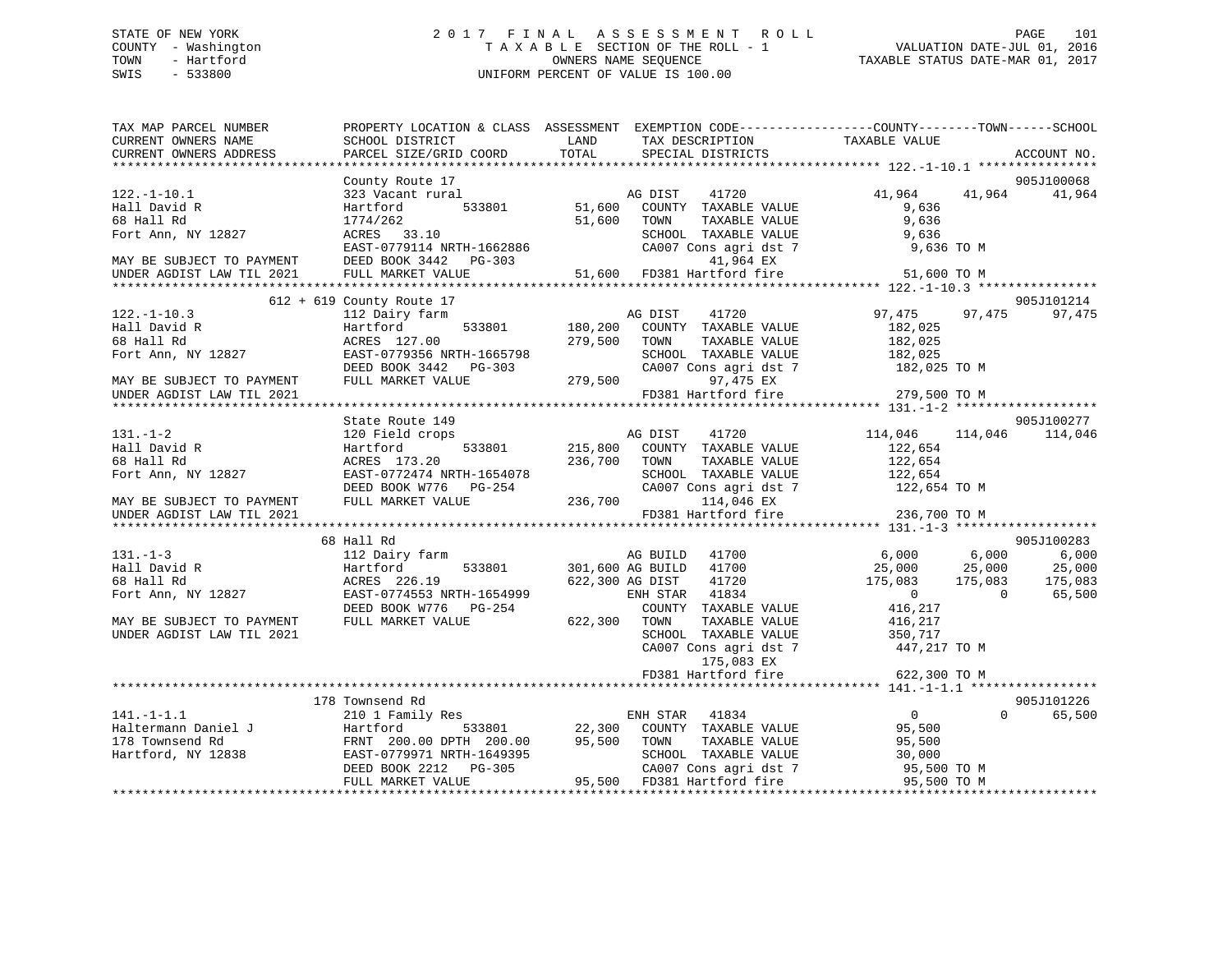# STATE OF NEW YORK 2 0 1 7 F I N A L A S S E S S M E N T R O L L PAGE 102 COUNTY - Washington T A X A B L E SECTION OF THE ROLL - 1 VALUATION DATE-JUL 01, 2016 TOWN - Hartford OWNERS NAME SEQUENCE TAXABLE STATUS DATE-MAR 01, 2017 SWIS - 533800 UNIFORM PERCENT OF VALUE IS 100.00

| TAX MAP PARCEL NUMBER  | PROPERTY LOCATION & CLASS ASSESSMENT      |                                        |                                         |
|------------------------|-------------------------------------------|----------------------------------------|-----------------------------------------|
| CURRENT OWNERS NAME    | SCHOOL DISTRICT                           | LAND<br>TAX DESCRIPTION                | TAXABLE VALUE                           |
| CURRENT OWNERS ADDRESS | PARCEL SIZE/GRID COORD                    | TOTAL<br>SPECIAL DISTRICTS             | ACCOUNT NO.                             |
|                        |                                           |                                        |                                         |
|                        | 24 Toad Ln                                |                                        | 905J100687                              |
| $141. - 3 - 22$        | 210 1 Family Res                          | BAS STAR<br>41854                      | $0 \qquad \qquad$<br>30,000<br>$\Omega$ |
| Hamelin Russell        | 533801<br>Hartford                        | 26,200 COUNTY TAXABLE VALUE            | 125,500                                 |
| Hamelin Dixie          | 1.84<br>ACRES                             | 125,500<br>TOWN<br>TAXABLE VALUE       | 125,500                                 |
| 24 Toad Ln             | EAST-0785294 NRTH-1643923                 | SCHOOL TAXABLE VALUE                   | 95,500                                  |
| Hartford, NY 12838     | DEED BOOK 813<br>PG-235                   | FD381 Hartford fire                    | 125,500 TO M                            |
|                        | FULL MARKET VALUE                         | 125,500                                |                                         |
|                        |                                           |                                        |                                         |
|                        | 51 Christian Hill Rd                      |                                        | 905J100262                              |
| $132. - 1 - 26.2$      | 210 1 Family Res                          | <b>BAS STAR</b><br>41854               | $\overline{0}$<br>$\Omega$<br>30,000    |
| Hamilton Shawn         |                                           |                                        | 89,300                                  |
| Lemaire Veronica       |                                           |                                        | 89,300                                  |
| PO Box 54              |                                           |                                        |                                         |
| Hartford, NY 12838     | DEED BOOK 1984 PG-149                     |                                        |                                         |
|                        | FULL MARKET VALUE                         |                                        |                                         |
|                        |                                           |                                        |                                         |
|                        | 8455+8457 State Route 40                  |                                        | 905J101201                              |
| $123. - 1 - 12.1$      | 280 Res Multiple                          | BAS STAR 41854                         | 0<br>$\Omega$<br>30,000                 |
| Hamilton Steven P      | Hartford<br>533801                        | 29,300 COUNTY TAXABLE VALUE            | 188,200                                 |
| Hamilton Kendra J      | ACRES 7.00<br>3<br>2 DEED BOOK 569 PG-333 | 188,200<br>TOWN<br>TAXABLE VALUE       | 188,200                                 |
| 8455 State Route 40    |                                           | SCHOOL TAXABLE VALUE                   | 158,200                                 |
| Granville, NY 12832    |                                           | $\mathcal{L}$<br>CA007 Cons agri dst 7 | 188,200 TO M                            |
|                        | FULL MARKET VALUE                         | 188,200 FD381 Hartford fire            | 188,200 TO M                            |
|                        |                                           |                                        |                                         |
|                        | 75 Cedar Ridge Way                        |                                        | 905J101120                              |
| $121. - 4 - 18$        | 270 Mfg housing                           | <b>BAS STAR</b><br>41854               | $\Omega$<br>$\Omega$<br>30,000          |
| Hammond Steven D       | Hartford<br>533801                        | 26,800 COUNTY TAXABLE VALUE            | 48,900                                  |
| Hammond Nicolette G    | $121. - 1 - 18$                           | 48,900<br>TAXABLE VALUE<br>TOWN        | 48,900                                  |
| 75 Cedar Ridge Way     | 2.01<br>ACRES                             | SCHOOL TAXABLE VALUE                   | 18,900                                  |
| Fort Ann, NY 12827     | EAST-0768244 NRTH-1659033                 | CA007 Cons agri dst 7                  | 48,900 TO M                             |
|                        | DEED BOOK 2233<br>PG-154                  | FD381 Hartford fire                    | 48,900 TO M                             |
|                        | FULL MARKET VALUE                         | 48,900                                 |                                         |
|                        |                                           |                                        |                                         |
|                        | 30 Rowe Hill Rd                           |                                        | 905J100060                              |
| $141. - 1 - 43$        | 210 1 Family Res                          | ENH STAR<br>41834                      | $\overline{0}$<br>65,500<br>$\Omega$    |
| Handley Albert J       | Hartford<br>533801                        | 28,300<br>COUNTY TAXABLE VALUE         | 164,400                                 |
| Handley Nancy M        | ACRES 2.76<br>EAST-0786287 NRTH-1648718   | 164,400<br>TOWN<br>TAXABLE VALUE       | 164,400                                 |
| 30 Rowe Hill Rd        |                                           | SCHOOL TAXABLE VALUE                   | 98,900                                  |
| Hartford, NY 12838     | DEED BOOK 787<br>PG-231                   | CA007 Cons agri dst 7                  | 164,400 TO M                            |
|                        | FULL MARKET VALUE                         | 164,400 FD381 Hartford fire            | 164,400 TO M                            |
|                        |                                           |                                        |                                         |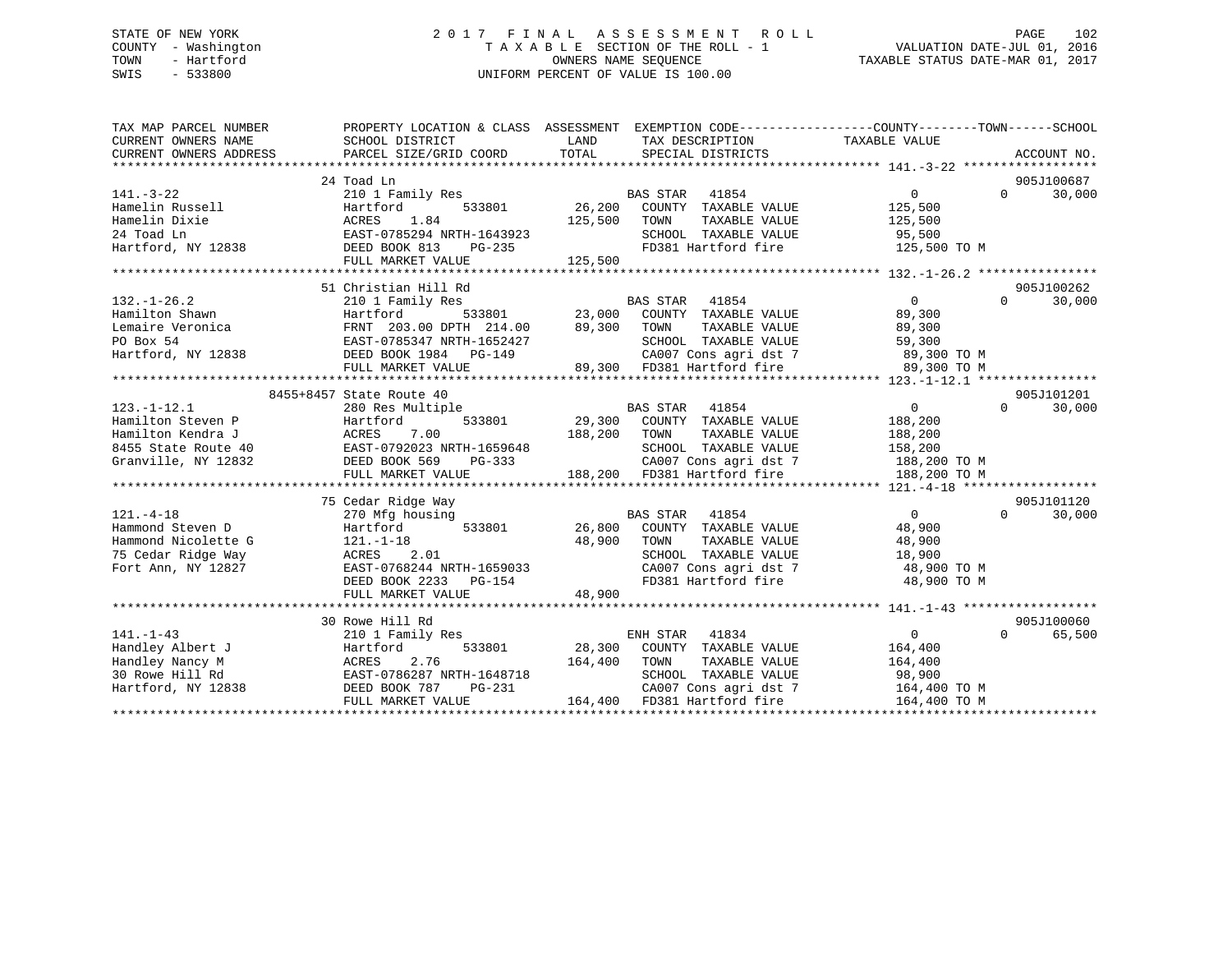# STATE OF NEW YORK 2 0 1 7 F I N A L A S S E S S M E N T R O L L PAGE 103 COUNTY - Washington T A X A B L E SECTION OF THE ROLL - 1 VALUATION DATE-JUL 01, 2016 TOWN - Hartford OWNERS NAME SEQUENCE TAXABLE STATUS DATE-MAR 01, 2017 SWIS - 533800 UNIFORM PERCENT OF VALUE IS 100.00

| TAX MAP PARCEL NUMBER<br>CURRENT OWNERS NAME<br>CURRENT OWNERS ADDRESS | SCHOOL DISTRICT<br>PARCEL SIZE/GRID COORD                                                                                                                              | PROPERTY LOCATION & CLASS ASSESSMENT EXEMPTION CODE----------------COUNTY-------TOWN-----SCHOOL<br>LAND<br>TAX DESCRIPTION<br>TOTAL<br>SPECIAL DISTRICTS | TAXABLE VALUE<br>ACCOUNT NO.                                                                     |
|------------------------------------------------------------------------|------------------------------------------------------------------------------------------------------------------------------------------------------------------------|----------------------------------------------------------------------------------------------------------------------------------------------------------|--------------------------------------------------------------------------------------------------|
|                                                                        |                                                                                                                                                                        |                                                                                                                                                          |                                                                                                  |
|                                                                        | 7780 State Route 40                                                                                                                                                    |                                                                                                                                                          | 905J100287                                                                                       |
| $140. - 2 - 18$<br>Hanna Edna                                          | 210 1 Family Res<br>Hartford                                                                                                                                           | VET WAR CT 41121<br>533801 27,900 AGED-CO/TN 41801                                                                                                       | 16,230<br>16,230<br>$\overline{0}$<br>$\overline{0}$<br>45,985<br>45,985                         |
| 7780 State Route 40<br>Hartford, NY 12838                              | 395-1017, 418-1153, 836-278 108, 200 AGED-SCH<br>$434 - 538$<br>2.30<br>ACRES                                                                                          | 41804<br>41834<br>ENH STAR<br>COUNTY TAXABLE VALUE                                                                                                       | 37,870<br>$\overline{0}$<br>$\Omega$<br>$\overline{0}$<br>65,500<br>$\Omega$<br>45,985           |
|                                                                        | EAST-0782679 NRTH-1645582<br>DEED BOOK 267<br>PG-580<br>FULL MARKET VALUE                                                                                              | TOWN<br>TAXABLE VALUE<br>SCHOOL TAXABLE VALUE<br>108,200 FD381 Hartford fire                                                                             | 45,985<br>4,830<br>108,200 TO M                                                                  |
|                                                                        |                                                                                                                                                                        |                                                                                                                                                          |                                                                                                  |
| $142. - 1 - 23$                                                        | 419 Lily Pond Rd<br>322 Rural vac>10                                                                                                                                   | COUNTY TAXABLE VALUE                                                                                                                                     | 905J101053<br>11,400                                                                             |
|                                                                        |                                                                                                                                                                        | 11,400<br>TOWN<br>TAXABLE VALUE<br>11,400<br>SCHOOL TAXABLE VALUE<br>FD381 Hartford fire                                                                 | 11,400<br>11,400                                                                                 |
|                                                                        | Hannon Peter J<br>Hannon Natalie R<br>600 West End Ave Apt 4F<br>10024<br>Hannon Natalie R<br>EAST-0795055 NRTH-1645166<br>DEED BOOK 897<br>PG-348<br>PG-348<br>PG-348 | 11,400                                                                                                                                                   | 11,400 TO M                                                                                      |
|                                                                        |                                                                                                                                                                        |                                                                                                                                                          |                                                                                                  |
| $142. - 1 - 24$                                                        | Lily Pond Rd OFF<br>322 Rural vac>10                                                                                                                                   | COUNTY TAXABLE VALUE                                                                                                                                     | 905J100562<br>11,800                                                                             |
| Hannon Peter J<br>Hannon Natalie                                       | 533801<br>Hartford<br>ACRES 18.13                                                                                                                                      | TAXABLE VALUE<br>11,800<br>TOWN<br>SCHOOL TAXABLE VALUE<br>11,800<br>FD381 Hartford fire                                                                 | 11,800<br>11,800<br>11,800 TO M                                                                  |
|                                                                        | n 2007 Note to the RAST-0795627 NRTH-1645362<br>New York, NY 10024 DEED BOOK 604 PG-49<br>FULL MARKET VALUE                                                            | 11,800                                                                                                                                                   |                                                                                                  |
|                                                                        |                                                                                                                                                                        |                                                                                                                                                          |                                                                                                  |
|                                                                        | 7 Gibbs Rd                                                                                                                                                             |                                                                                                                                                          | 905J101155                                                                                       |
| $132. - 1 - 32.2$<br>Happy Joseph D<br>Happy Patricia A                | 240 Rural res<br>533801<br>Hartford<br>949/137                                                                                                                         | AG BUILD 41700<br>93,900 AG DIST<br>41720<br>298,900 BAS STAR 41854                                                                                      | 30,000<br>30,000<br>30,000<br>49,593<br>49,593<br>49,593<br>$\overline{0}$<br>30,000<br>$\Omega$ |
| 7 Gibbs Rd<br>Granville, NY 12832                                      | ACRES 52.70<br>EAST-0783432 NRTH-1656808<br>DEED BOOK 957<br>PG-194                                                                                                    | COUNTY TAXABLE VALUE<br>TOWN<br>TAXABLE VALUE<br>SCHOOL TAXABLE VALUE                                                                                    | 219,307<br>219,307<br>189,307                                                                    |
| MAY BE SUBJECT TO PAYMENT<br>UNDER AGDIST LAW TIL 2024                 | FULL MARKET VALUE                                                                                                                                                      | 298,900 CA007 Cons agri dst 7<br>49,593 EX                                                                                                               | 249,307 TO M                                                                                     |
|                                                                        |                                                                                                                                                                        | FD381 Hartford fire                                                                                                                                      | 298,900 TO M                                                                                     |
|                                                                        | Halls Pond Rd                                                                                                                                                          |                                                                                                                                                          |                                                                                                  |
| $150.-1-18.1$<br>Happy Joseph D                                        | 105 Vac farmland<br>Hartford<br>533801                                                                                                                                 | AG DIST<br>41720<br>106,700<br>COUNTY TAXABLE VALUE                                                                                                      | 77,574<br>77,574<br>77,574<br>29,126                                                             |
| Happy Patricia A<br>7 Gibbs Rd                                         | Filey Survey 12511<br>Sub Div Lot 1                                                                                                                                    | 106,700<br>TOWN<br>TAXABLE VALUE<br>SCHOOL TAXABLE VALUE                                                                                                 | 29,126<br>29,126                                                                                 |
| Granville, NY 12832                                                    | ACRES 65.00<br>EAST-0790753 NRTH-1636482<br>DEED BOOK 3369                                                                                                             | CA008 Cons agri dst 8<br>77,574 EX<br>FD381 Hartford fire                                                                                                | 29,126 TO M                                                                                      |
| MAY BE SUBJECT TO PAYMENT<br>UNDER AGDIST LAW TIL 2021                 | PG-161<br>FULL MARKET VALUE                                                                                                                                            | 106,700                                                                                                                                                  | 106,700 TO M                                                                                     |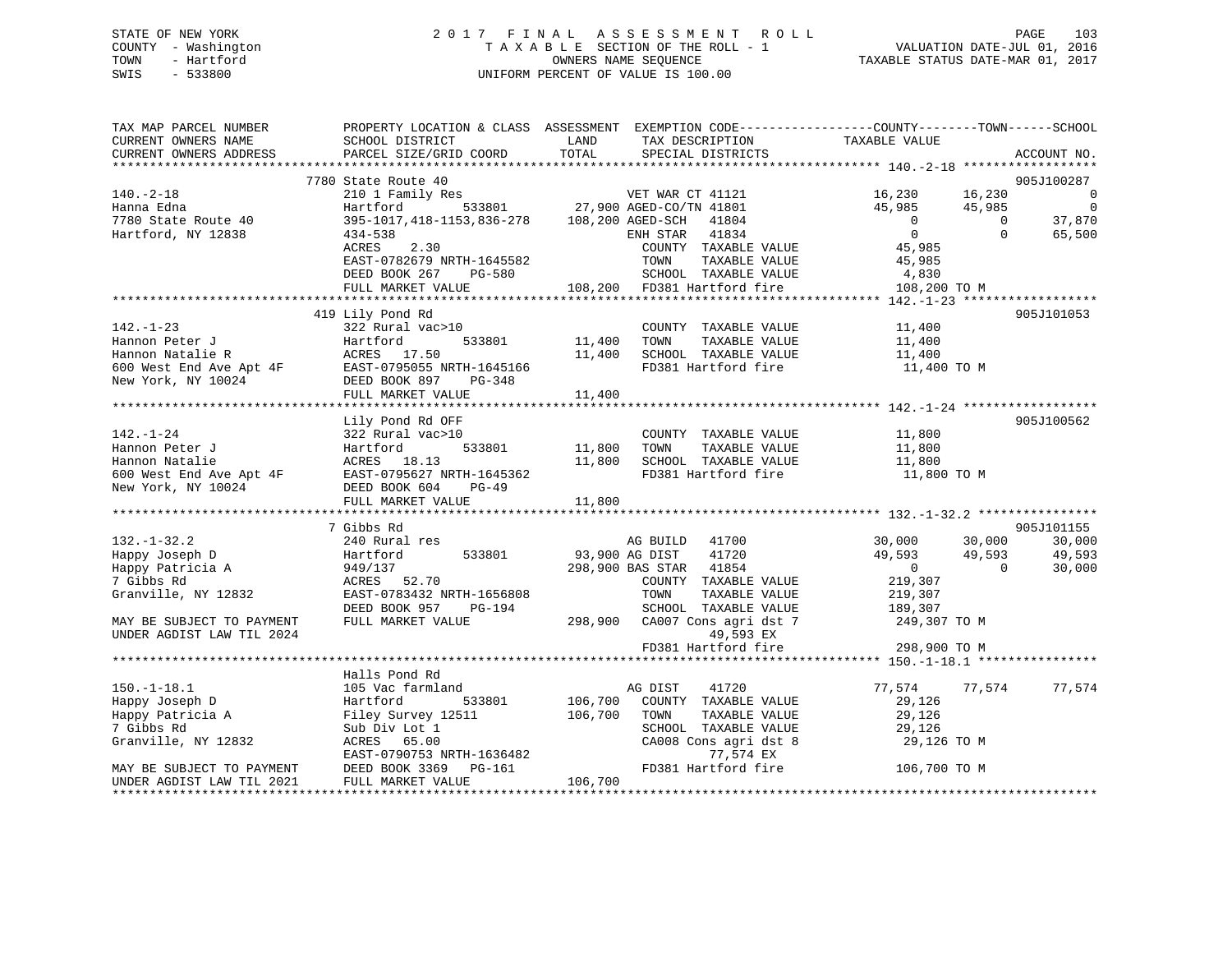# STATE OF NEW YORK 2 0 1 7 F I N A L A S S E S S M E N T R O L L PAGE 104 COUNTY - Washington T A X A B L E SECTION OF THE ROLL - 1 VALUATION DATE-JUL 01, 2016 TOWN - Hartford **TAXABLE STATUS DATE-MAR 01, 2017** SWIS - 533800 UNIFORM PERCENT OF VALUE IS 100.00

| TAX MAP PARCEL NUMBER  | PROPERTY LOCATION & CLASS ASSESSMENT EXEMPTION CODE----------------COUNTY-------TOWN------SCHOOL |                        |                                             |                       |          |                |
|------------------------|--------------------------------------------------------------------------------------------------|------------------------|---------------------------------------------|-----------------------|----------|----------------|
| CURRENT OWNERS NAME    | SCHOOL DISTRICT                                                                                  | LAND                   | TAX DESCRIPTION                             | TAXABLE VALUE         |          |                |
| CURRENT OWNERS ADDRESS | PARCEL SIZE/GRID COORD                                                                           | TOTAL                  | SPECIAL DISTRICTS                           |                       |          | ACCOUNT NO.    |
|                        |                                                                                                  |                        |                                             |                       |          |                |
|                        | 74 Hartford Main St                                                                              |                        |                                             |                       |          | 905J100493     |
| $132.15 - 2 - 36$      | 210 1 Family Res                                                                                 |                        | VET WAR CT 41121                            | 12,045                | 12,045   | $\overline{0}$ |
| Harrington Armand N    | Hartford                                                                                         | 533801 23,300 ENH STAR | 41834                                       | $\overline{0}$        | $\Omega$ | 65,500         |
| Harrington Karen M     | FRNT 105.00 DPTH 427.00                                                                          | 80,300                 | COUNTY TAXABLE VALUE                        | 68,255                |          |                |
| 74 Hartford Main St    | EAST-0786849 NRTH-1653242                                                                        |                        | TOWN<br>TAXABLE VALUE                       | 68,255                |          |                |
| Hartford, NY 12838     | DEED BOOK 953<br>PG-296                                                                          |                        | SCHOOL TAXABLE VALUE                        | 14,800<br>80,300 TO M |          |                |
|                        | FULL MARKET VALUE                                                                                |                        | 80,300 CA007 Cons agri dst 7                |                       |          |                |
|                        |                                                                                                  |                        | FD381 Hartford fire                         | 80,300 TO M           |          |                |
|                        |                                                                                                  |                        |                                             |                       |          |                |
|                        | 7800 State Route 40                                                                              |                        |                                             |                       |          | 905J100300     |
| $141. - 1 - 14$        | 210 1 Family Res                                                                                 |                        | ENH STAR<br>41834                           | $0 \qquad \qquad$     | $\Omega$ | 65,500         |
| Harrington Charles R   | 533801<br>Hartford                                                                               | 11,000                 | COUNTY TAXABLE VALUE                        | 115,000               |          |                |
| Harrington Audrey A    | 399/619                                                                                          | 115,000                | TOWN<br>TAXABLE VALUE                       | 115,000               |          |                |
| 7800 State Route 40    | FRNT 64.00 DPTH 160.00                                                                           |                        | SCHOOL TAXABLE VALUE                        | 49,500                |          |                |
| Hartford, NY 12838     | EAST-0782928 NRTH-1646122                                                                        |                        | FD381 Hartford fire                         | 115,000 TO M          |          |                |
|                        | DEED BOOK 918<br>$PG-255$                                                                        |                        |                                             |                       |          |                |
|                        | FULL MARKET VALUE                                                                                | 115,000                |                                             |                       |          |                |
|                        |                                                                                                  |                        |                                             |                       |          |                |
|                        | 96 Blood St                                                                                      |                        |                                             |                       |          | 905J101329     |
| $142. - 1 - 31.1$      | 210 1 Family Res                                                                                 |                        | BAS STAR<br>41854                           | $\overline{0}$        | $\Omega$ | 30,000         |
| Harrington David T     | 533801<br>Hartford                                                                               | 23,400                 | COUNTY TAXABLE VALUE                        | 110,800               |          |                |
| Harrington Jody L      | ACRES 1.10<br>EAST-0791457 NRTH-1643020                                                          | 110,800                | TOWN<br>TAXABLE VALUE                       | 110,800               |          |                |
| 96 Blood St            |                                                                                                  |                        | SCHOOL TAXABLE VALUE                        | 80,800                |          |                |
| Granville, NY 12832    | DEED BOOK 763<br>PG-190                                                                          |                        | CA008 Cons agri dst 8                       | 110,800 TO M          |          |                |
|                        | FULL MARKET VALUE                                                                                |                        | 110,800 FD381 Hartford fire                 | 110,800 TO M          |          |                |
|                        |                                                                                                  |                        |                                             |                       |          |                |
|                        | 133 Swamp Ln                                                                                     |                        | 91 PCT OF VALUE USED FOR EXEMPTION PURPOSES |                       |          | 905J101282     |
| $149. - 1 - 30.24$     | 240 Rural res                                                                                    |                        | VET WAR CT 41121                            | 25,416                | 25,416   | $\Omega$       |
| Harrington Gary        | 533801<br>Hartford                                                                               |                        | 24,600 ENH STAR 41834                       | $\Omega$              | $\Omega$ | 65,500         |
| Harrington Theresa     | LOT 24                                                                                           | 186,200                | COUNTY TAXABLE VALUE                        | 160,784               |          |                |
| 133 Swamp Ln           | ACRES<br>25.22                                                                                   |                        | TOWN<br>TAXABLE VALUE                       | 160,784               |          |                |
| Argyle, NY 12809       | EAST-0777474 NRTH-1635644                                                                        |                        | SCHOOL TAXABLE VALUE                        | 120,700               |          |                |
|                        | DEED BOOK 621<br>PG-244                                                                          |                        | CA006 Cons agri dst 6                       | 186,200 TO M          |          |                |
|                        | FULL MARKET VALUE                                                                                |                        | 186,200 FD381 Hartford fire                 | 186,200 TO M          |          |                |
|                        |                                                                                                  |                        |                                             |                       |          |                |
|                        | 28 Pope Hill Rd                                                                                  |                        |                                             |                       |          | 905J100231     |
| $149. - 1 - 29.1$      | 210 1 Family Res                                                                                 |                        | BAS STAR 41854                              | $\overline{0}$        | $\Omega$ | 30,000         |
| Harrington Jason C     | 533801<br>Hartford                                                                               | 28,200                 | COUNTY TAXABLE VALUE                        | 183,000               |          |                |
| Harrington Wendy G     | 8.97<br>ACRES                                                                                    | 183,000                | TOWN<br>TAXABLE VALUE                       | 183,000               |          |                |
| 28 Pope Hill Rd        | EAST-0777852 NRTH-1632903                                                                        |                        | SCHOOL TAXABLE VALUE                        | 153,000               |          |                |
| Argyle, NY 12809       | DEED BOOK 761<br>PG-177                                                                          |                        | CA006 Cons agri dst 6                       | 183,000 TO M          |          |                |
|                        | FULL MARKET VALUE                                                                                | 183,000                | FD381 Hartford fire                         | 183,000 TO M          |          |                |
|                        |                                                                                                  |                        |                                             |                       |          |                |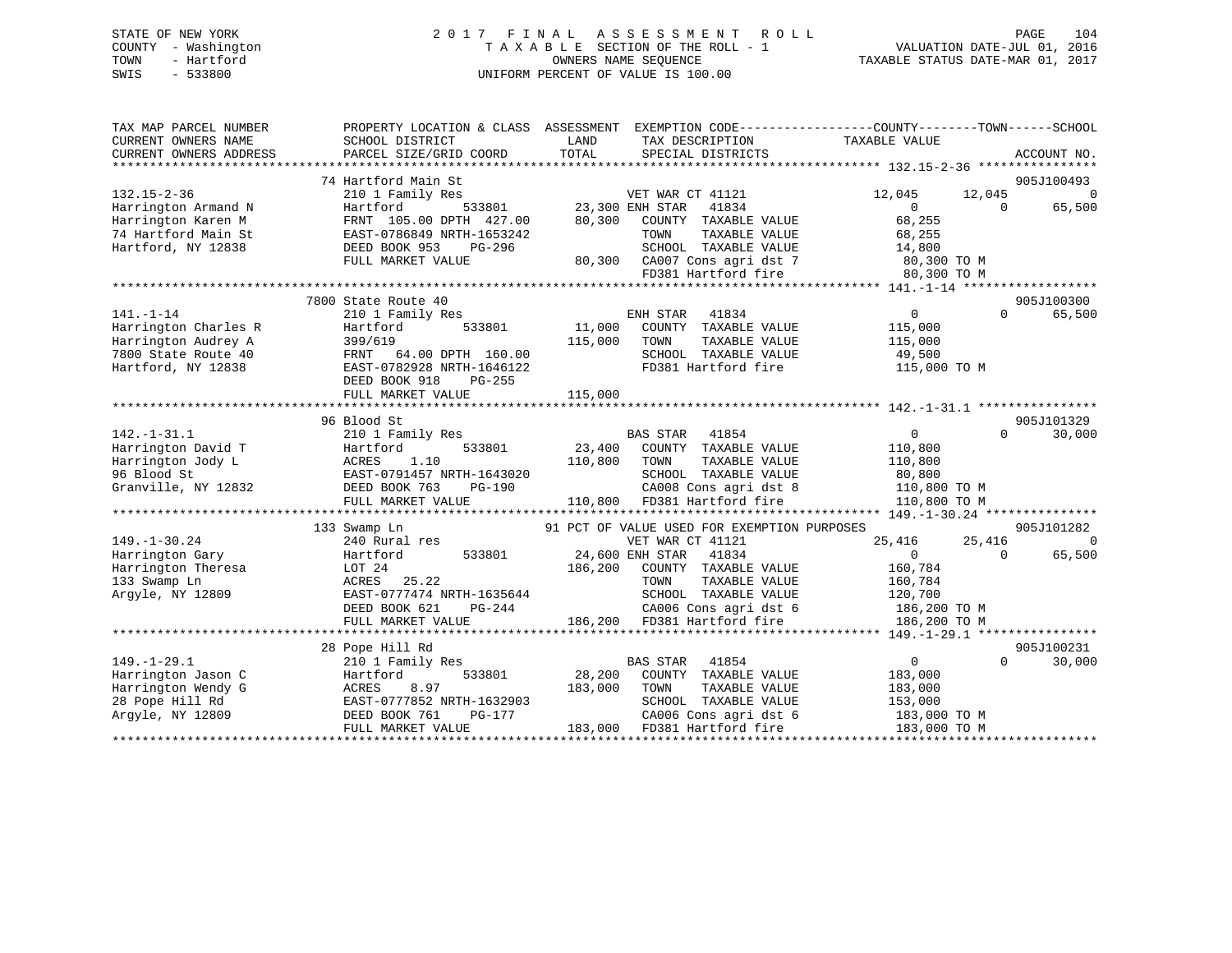# STATE OF NEW YORK 2 0 1 7 F I N A L A S S E S S M E N T R O L L PAGE 105 COUNTY - Washington T A X A B L E SECTION OF THE ROLL - 1 VALUATION DATE-JUL 01, 2016 TOWN - Hartford **TAXABLE STATUS DATE-MAR 01, 2017** SWIS - 533800 UNIFORM PERCENT OF VALUE IS 100.00

| TAX MAP PARCEL NUMBER                                                                                                                                                                                                                | PROPERTY LOCATION & CLASS ASSESSMENT EXEMPTION CODE---------------COUNTY-------TOWN------SCHOOL    |                                            |                                                                        |                         |                    |
|--------------------------------------------------------------------------------------------------------------------------------------------------------------------------------------------------------------------------------------|----------------------------------------------------------------------------------------------------|--------------------------------------------|------------------------------------------------------------------------|-------------------------|--------------------|
| CURRENT OWNERS NAME                                                                                                                                                                                                                  | SCHOOL DISTRICT                                                                                    | <b>EXAMPLE THE STATE OF STATE OF STATE</b> | TAX DESCRIPTION                                                        | TAXABLE VALUE           |                    |
| CURRENT OWNERS ADDRESS                                                                                                                                                                                                               | PARCEL SIZE/GRID COORD                                                                             | TOTAL                                      | SPECIAL DISTRICTS                                                      |                         | ACCOUNT NO.        |
|                                                                                                                                                                                                                                      | 55 Skyview Meadows Ln                                                                              |                                            |                                                                        |                         | 905J101015         |
| $141. - 1 - 52$                                                                                                                                                                                                                      | 210 1 Family Res                                                                                   |                                            |                                                                        | $\overline{0}$          | 30,000<br>$\Omega$ |
| Harrington Keith A                                                                                                                                                                                                                   | Hartford                                                                                           |                                            |                                                                        | 153,800                 |                    |
|                                                                                                                                                                                                                                      |                                                                                                    |                                            |                                                                        |                         |                    |
|                                                                                                                                                                                                                                      |                                                                                                    |                                            |                                                                        |                         |                    |
|                                                                                                                                                                                                                                      |                                                                                                    |                                            |                                                                        |                         |                    |
| Harrington Armand ACRES 0.79 153,800 TOWN TAXABLE VALUE 153,800 TOWN 153,800 TOWN 153,800 TOWN 153,800 TOWN 153,800 TOWN 153,800 TOWN 12838 EAST-0787501 NRTH-1648998 SCHOOL TAXABLE VALUE 123,800 TOWN 12838 DEED BOOK 2881 P       |                                                                                                    |                                            |                                                                        |                         |                    |
|                                                                                                                                                                                                                                      |                                                                                                    |                                            |                                                                        |                         |                    |
|                                                                                                                                                                                                                                      | 236 Eldridge Ln                                                                                    |                                            |                                                                        |                         | 905J101196         |
| $131. - 1 - 1.2$                                                                                                                                                                                                                     | 312 Vac w/imprv                                                                                    |                                            | COUNTY TAXABLE VALUE 15,500                                            |                         |                    |
|                                                                                                                                                                                                                                      |                                                                                                    | 533801 13,000                              | TOWN                                                                   | TAXABLE VALUE 15,500    |                    |
|                                                                                                                                                                                                                                      |                                                                                                    | 15,500                                     | SCHOOL TAXABLE VALUE                                                   | 15,500                  |                    |
|                                                                                                                                                                                                                                      |                                                                                                    |                                            | CA007 Cons agri dst 7 15,500 TO M                                      |                         |                    |
| 131.-1-1.2<br>Harsha Barbara J<br>3344 County Route 43<br>Fort Ann, NY 12827<br>Fort Ann, NY 12827<br>Fort Ann, NY 12827<br>Fort Ann, NY 12827<br>Fort Ann, NY 12827                                                                 | $PG-649$                                                                                           |                                            | FD381 Hartford fire 15,500 TO M                                        |                         |                    |
|                                                                                                                                                                                                                                      | FULL MARKET VALUE                                                                                  | 15,500                                     |                                                                        |                         |                    |
|                                                                                                                                                                                                                                      |                                                                                                    |                                            |                                                                        |                         |                    |
|                                                                                                                                                                                                                                      | 220 Gulf Ln                                                                                        |                                            |                                                                        |                         | 905J100390         |
| $139. -4 - 1$                                                                                                                                                                                                                        | 323 Vacant rural                                                                                   |                                            | AG DIST<br>41720                                                       | 167,301 167,301 167,301 |                    |
| Farsha Farmlands, LLC<br>3466 County route 43<br>Fort Ann, NY 12827                                                                                                                                                                  | Hartford 533801 400,300 FOR 480A 47460                                                             |                                            |                                                                        | 67,000 67,000           | 67,000             |
|                                                                                                                                                                                                                                      | $139. - 1 - 1$                                                                                     |                                            | 400,300 COUNTY TAXABLE VALUE                                           | 165,999                 |                    |
|                                                                                                                                                                                                                                      | ACRES 436.20                                                                                       |                                            | TOWN<br>TAXABLE VALUE                                                  | 165,999                 |                    |
|                                                                                                                                                                                                                                      | EAST-0766200 NRTH-1647256                                                                          |                                            | SCHOOL TAXABLE VALUE                                                   | 165,999                 |                    |
| MAY BE SUBJECT TO PAYMENT DEED BOOK 3743 PG-136                                                                                                                                                                                      |                                                                                                    |                                            | CA007 Cons agri dst 7 232,999 TO M                                     |                         |                    |
| UNDER RPTL480A UNTIL 2026                                                                                                                                                                                                            |                                                                                                    |                                            |                                                                        |                         |                    |
|                                                                                                                                                                                                                                      | FULL MARKET VALUE 400,300 167,301 EX<br>FULL MARKET VALUE 400,300 FD381 Hartford fire 400,300 TO M |                                            |                                                                        |                         |                    |
|                                                                                                                                                                                                                                      |                                                                                                    |                                            |                                                                        |                         |                    |
|                                                                                                                                                                                                                                      | Eldridge Ln OFF                                                                                    |                                            |                                                                        |                         | 905J101408         |
| $131. - 1 - 1.3$                                                                                                                                                                                                                     | 314 Rural vac<10                                                                                   |                                            | COUNTY TAXABLE VALUE 16,500                                            |                         |                    |
| Harsha Myron R                                                                                                                                                                                                                       | Hartford                                                                                           | 533801 16,500 TOWN                         | 16,500 TOWN TAXABLE VALUE 16,500<br>16,500 SCHOOL TAXABLE VALUE 16,500 |                         |                    |
| Harsha Barbara J                                                                                                                                                                                                                     | ACRES 2.02                                                                                         |                                            |                                                                        |                         |                    |
|                                                                                                                                                                                                                                      |                                                                                                    | $\frac{1}{2}$                              | CA007 Cons agri dst 7 16,500 TO M                                      |                         |                    |
| 3344 County Route 43<br>Fort Ann, NY 12827<br>Fort Ann, NY 12827<br>Fort Ann, NY 12827<br>Fort Ann, NY 12827                                                                                                                         |                                                                                                    |                                            | FD381 Hartford fire                                                    | 16,500 TO M             |                    |
|                                                                                                                                                                                                                                      | FULL MARKET VALUE                                                                                  | 16,500                                     |                                                                        |                         |                    |
|                                                                                                                                                                                                                                      |                                                                                                    |                                            |                                                                        |                         |                    |
|                                                                                                                                                                                                                                      | Gulf Ln                                                                                            |                                            |                                                                        |                         | 905J100619         |
| $139. -4 - 5$                                                                                                                                                                                                                        | 105 Vac farmland                                                                                   |                                            | AG DIST<br>41720                                                       | 59,961                  | 59,961<br>59,961   |
| Harsha Richard                                                                                                                                                                                                                       | Hartford                                                                                           |                                            |                                                                        | 36,239                  |                    |
| 3466 County Route 43                                                                                                                                                                                                                 | $139. - 1 - 5$                                                                                     | 96,200 TOWN                                | TAXABLE VALUE                                                          | 36,239                  |                    |
| Fort Ann, NY 12827                                                                                                                                                                                                                   | ACRES 70.30                                                                                        |                                            |                                                                        | 36,239                  |                    |
|                                                                                                                                                                                                                                      |                                                                                                    |                                            | SCHOOL TAXABLE VALUE<br>CA007 Cons agri dst 7                          |                         |                    |
| Fort Ann, NY 12827<br>EAST-0765317 NRTH-1642710<br>MAY BE SUBJECT TO PAYMENT DEED BOOK 675 PG-294 50,200 FD381 Hartford fire 96,200 TO M<br>MDER AGDIST LAW TIL 2021 FULL MARKET VALUE 96,200 FD381 Hartford fire 96,200 TO M<br>*** |                                                                                                    |                                            |                                                                        |                         |                    |
|                                                                                                                                                                                                                                      |                                                                                                    |                                            |                                                                        |                         |                    |
|                                                                                                                                                                                                                                      |                                                                                                    |                                            |                                                                        |                         |                    |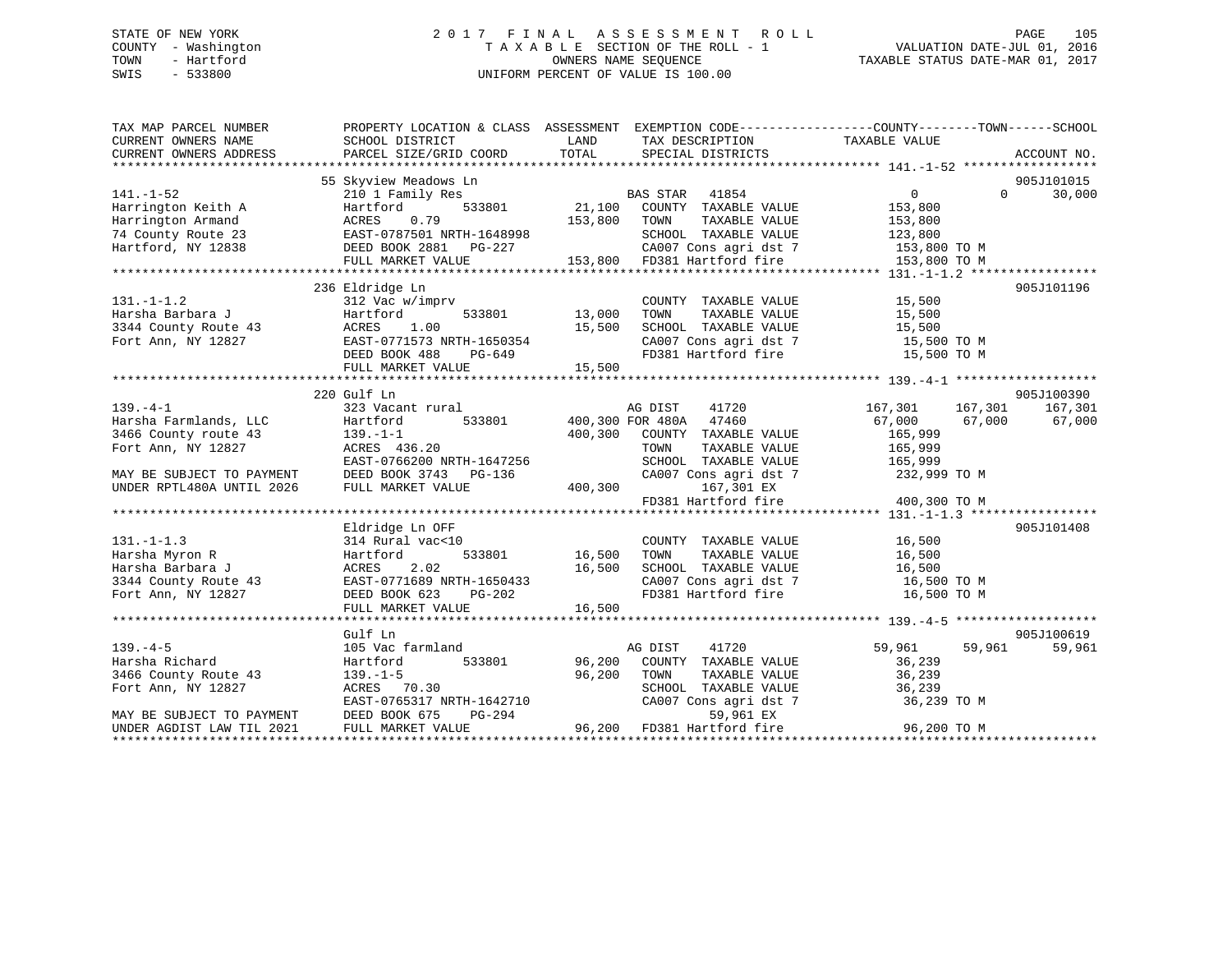# STATE OF NEW YORK 2 0 1 7 F I N A L A S S E S S M E N T R O L L PAGE 106 COUNTY - Washington T A X A B L E SECTION OF THE ROLL - 1 VALUATION DATE-JUL 01, 2016 TOWN - Hartford **TAXABLE STATUS DATE-MAR 01, 2017** SWIS - 533800 UNIFORM PERCENT OF VALUE IS 100.00

| County Route 43<br>$148. - 1 - 3.1$<br>105 Vac farmland<br>AG DIST<br>41720<br>11,110<br>11,110<br>Harsha Richard<br>Hartford<br>533801<br>16,800<br>COUNTY TAXABLE VALUE<br>5,690<br>16,800<br>ACRES 13.30<br>TOWN<br>TAXABLE VALUE<br>5,690<br>3466 County Route 43<br>EAST-0765586 NRTH-1641441<br>Fort Ann, NY 12827<br>SCHOOL TAXABLE VALUE<br>5,690<br>CA007 Cons agri dst 7<br>DEED BOOK 675<br>PG-291<br>5,690 TO M<br>FULL MARKET VALUE<br>16,800<br>11,110 EX<br>MAY BE SUBJECT TO PAYMENT<br>FD381 Hartford fire<br>16,800 TO M<br>UNDER AGDIST LAW TIL 2021<br>3260 County Route 43<br>905J101007<br>$148. - 1 - 4$<br>220 2 Family Res<br>12,737<br>AG DIST<br>41720<br>12,737<br>533801<br>47,700 COUNTY TAXABLE VALUE<br>Harsha Richard<br>Hartford<br>177,063<br>189,800<br>177,063<br>3466 County Route 43<br>499/101<br>TOWN<br>TAXABLE VALUE<br>Fort Ann, NY 12827<br>ACRES 20.08<br>SCHOOL TAXABLE VALUE<br>177,063<br>EAST-0765470 NRTH-1640725<br>CA007 Cons agri dst 7<br>177,063 TO M<br>12,737 EX<br>DEED BOOK 675<br>PG-294<br>MAY BE SUBJECT TO PAYMENT<br>189,800 FD381 Hartford fire<br>FULL MARKET VALUE<br>189,800 TO M<br>UNDER AGDIST LAW TIL 2021<br>County Route 43 OFF<br>$148. - 1 - 5.2$<br>2,000<br>314 Rural vac<10<br>COUNTY TAXABLE VALUE<br>2,000<br>Harsha Richard<br>Hartford<br>533801<br>TOWN<br>TAXABLE VALUE<br>2,000<br>3466 County Route 43<br>1.75<br>2,000<br>SCHOOL TAXABLE VALUE<br>2,000<br>ACRES<br>FD381 Hartford fire<br>2,000 TO M<br>Fort Ann, NY 12827<br>EAST-0766213 NRTH-1639611 | PROPERTY LOCATION & CLASS ASSESSMENT EXEMPTION CODE----------------COUNTY-------TOWN-----SCHOOL<br>ACCOUNT NO. |
|---------------------------------------------------------------------------------------------------------------------------------------------------------------------------------------------------------------------------------------------------------------------------------------------------------------------------------------------------------------------------------------------------------------------------------------------------------------------------------------------------------------------------------------------------------------------------------------------------------------------------------------------------------------------------------------------------------------------------------------------------------------------------------------------------------------------------------------------------------------------------------------------------------------------------------------------------------------------------------------------------------------------------------------------------------------------------------------------------------------------------------------------------------------------------------------------------------------------------------------------------------------------------------------------------------------------------------------------------------------------------------------------------------------------------------------------------------------------------------------------------------------------------------------------------|----------------------------------------------------------------------------------------------------------------|
|                                                                                                                                                                                                                                                                                                                                                                                                                                                                                                                                                                                                                                                                                                                                                                                                                                                                                                                                                                                                                                                                                                                                                                                                                                                                                                                                                                                                                                                                                                                                                   | 11,110                                                                                                         |
|                                                                                                                                                                                                                                                                                                                                                                                                                                                                                                                                                                                                                                                                                                                                                                                                                                                                                                                                                                                                                                                                                                                                                                                                                                                                                                                                                                                                                                                                                                                                                   |                                                                                                                |
|                                                                                                                                                                                                                                                                                                                                                                                                                                                                                                                                                                                                                                                                                                                                                                                                                                                                                                                                                                                                                                                                                                                                                                                                                                                                                                                                                                                                                                                                                                                                                   |                                                                                                                |
|                                                                                                                                                                                                                                                                                                                                                                                                                                                                                                                                                                                                                                                                                                                                                                                                                                                                                                                                                                                                                                                                                                                                                                                                                                                                                                                                                                                                                                                                                                                                                   | 12,737                                                                                                         |
|                                                                                                                                                                                                                                                                                                                                                                                                                                                                                                                                                                                                                                                                                                                                                                                                                                                                                                                                                                                                                                                                                                                                                                                                                                                                                                                                                                                                                                                                                                                                                   |                                                                                                                |
|                                                                                                                                                                                                                                                                                                                                                                                                                                                                                                                                                                                                                                                                                                                                                                                                                                                                                                                                                                                                                                                                                                                                                                                                                                                                                                                                                                                                                                                                                                                                                   |                                                                                                                |
| DEED BOOK 675<br>PG-294<br>FULL MARKET VALUE<br>2,000                                                                                                                                                                                                                                                                                                                                                                                                                                                                                                                                                                                                                                                                                                                                                                                                                                                                                                                                                                                                                                                                                                                                                                                                                                                                                                                                                                                                                                                                                             | 905J101079                                                                                                     |
|                                                                                                                                                                                                                                                                                                                                                                                                                                                                                                                                                                                                                                                                                                                                                                                                                                                                                                                                                                                                                                                                                                                                                                                                                                                                                                                                                                                                                                                                                                                                                   |                                                                                                                |
| County Route 43 OFF<br>2,000<br>$148. - 1 - 5.3$<br>314 Rural vac<10<br>COUNTY TAXABLE VALUE<br>Harsha Richard<br>533801<br>2,000<br>TOWN<br>TAXABLE VALUE<br>2,000<br>Hartford<br>TOWN      TAXABLE VALUE<br>SCHOOL   TAXABLE VALUE<br>3466 County Route 43<br>ACRES<br>1.75<br>2,000<br>2,000<br>FD381 Hartford fire<br>Fort Ann, NY 12827<br>EAST-0765957 NRTH-1639580<br>2,000 TO M<br>DEED BOOK 675<br>PG-294<br>FULL MARKET VALUE<br>2,000                                                                                                                                                                                                                                                                                                                                                                                                                                                                                                                                                                                                                                                                                                                                                                                                                                                                                                                                                                                                                                                                                                  | 905J101078                                                                                                     |
|                                                                                                                                                                                                                                                                                                                                                                                                                                                                                                                                                                                                                                                                                                                                                                                                                                                                                                                                                                                                                                                                                                                                                                                                                                                                                                                                                                                                                                                                                                                                                   |                                                                                                                |
| 3913 State Route 196<br>$140. - 2 - 4$<br>75,200<br>682 Rec facility<br>COUNTY TAXABLE VALUE<br>Hartford Fish and Game Club In Hartford<br>75,200<br>533801<br>34,800<br>TAXABLE VALUE<br>TOWN<br>PO Box 182<br>329/87 743/195<br>75,200<br>SCHOOL TAXABLE VALUE<br>75,200<br>Hartford, NY 12838<br>ACRES 4.36<br>CA007 Cons agri dst 7<br>CA007 Cons agri dst 7<br>75,200 TO M<br>FD381 Hartford fire<br>EAST-0780277 NRTH-1645653<br>75,200 TO M<br>DEED BOOK 274<br>PG-324<br>75,200<br>FULL MARKET VALUE                                                                                                                                                                                                                                                                                                                                                                                                                                                                                                                                                                                                                                                                                                                                                                                                                                                                                                                                                                                                                                      | 905J100216                                                                                                     |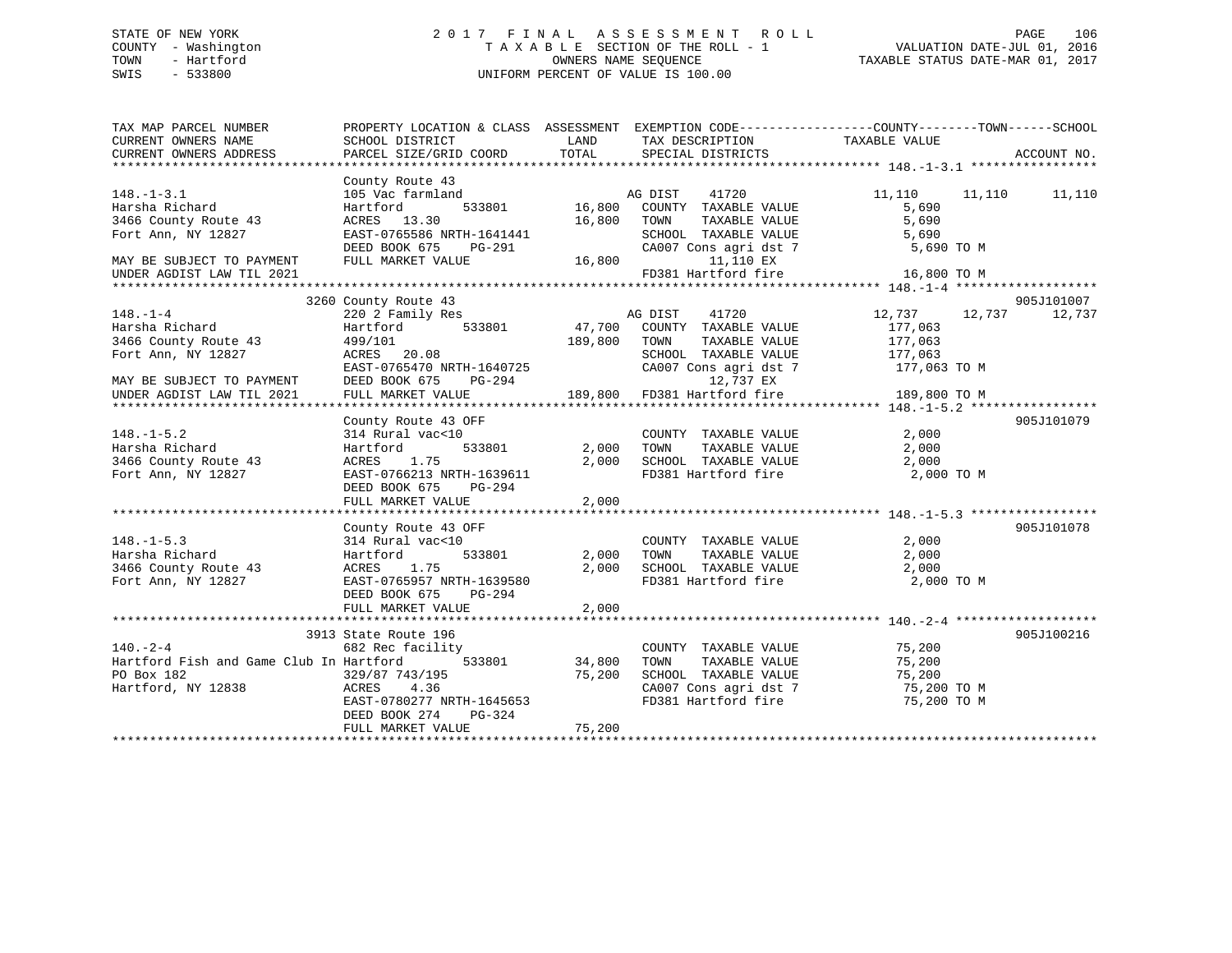# STATE OF NEW YORK 2 0 1 7 F I N A L A S S E S S M E N T R O L L PAGE 107 COUNTY - Washington T A X A B L E SECTION OF THE ROLL - 1 VALUATION DATE-JUL 01, 2016 TOWN - Hartford **TAXABLE STATUS DATE-MAR 01, 2017** SWIS - 533800 UNIFORM PERCENT OF VALUE IS 100.00

| TAX MAP PARCEL NUMBER<br>CURRENT OWNERS NAME<br>CURRENT OWNERS ADDRESS                                                              | PROPERTY LOCATION & CLASS ASSESSMENT EXEMPTION CODE----------------COUNTY-------TOWN------SCHOOL<br>SCHOOL DISTRICT<br>PARCEL SIZE/GRID COORD                                  | LAND<br>TOTAL                     | TAX DESCRIPTION<br>SPECIAL DISTRICTS                                                                                                                                     | TAXABLE VALUE                                                                                      | ACCOUNT NO.                                         |
|-------------------------------------------------------------------------------------------------------------------------------------|--------------------------------------------------------------------------------------------------------------------------------------------------------------------------------|-----------------------------------|--------------------------------------------------------------------------------------------------------------------------------------------------------------------------|----------------------------------------------------------------------------------------------------|-----------------------------------------------------|
| $148. - 1 - 6.2$<br>Hartung Christian<br>1313 Sawyer Bend Cir<br>Franklin, TN 37069                                                 | State Route 196<br>314 Rural vac<10<br>Hartford<br>LOT 2<br>ACRES<br>4.62<br>EAST-0767522 NRTH-1640120<br>DEED BOOK 777<br>PG-285<br>FULL MARKET VALUE                         | 533801 15,400<br>15,400<br>15,400 | COUNTY TAXABLE VALUE<br>TAXABLE VALUE<br>TOWN<br>SCHOOL TAXABLE VALUE<br>FD381 Hartford fire                                                                             | 15,400<br>15,400<br>15,400<br>15,400 TO M                                                          |                                                     |
|                                                                                                                                     |                                                                                                                                                                                |                                   |                                                                                                                                                                          |                                                                                                    |                                                     |
| $121.-4-5.1$<br>Hartung Robert S<br>Hartung Janet<br>1319 Baldwin Corners Rd<br>Fort Ann, NY 12827                                  | 1319 Baldwin Corners Rd<br>240 Rural res<br>532802<br>Fort Ann<br>$121.-1-5.1$<br>ACRES $15.02$<br>EAST-0766975 NRTH-1662883<br>DEED BOOK 748<br>PG-54<br>FULL MARKET VALUE    | 131,700 TOWN<br>131,700           | BAS STAR 41854<br>32,100 COUNTY TAXABLE VALUE<br>TAXABLE VALUE<br>SCHOOL TAXABLE VALUE<br>FD381 Hartford fire                                                            | $\overline{0}$<br>$\Omega$<br>131,700<br>131,700<br>101,700<br>131,700 TO M                        | 905J100373<br>30,000                                |
| $148. - 1 - 6.1$<br>Hartung Robert W<br>Hartung Lisa A<br>3126 State Route 4<br>Hudson Falls, NY 12839                              | State Route 196<br>314 Rural vac<10<br>533801<br>Hartford<br>LOT 1<br>ACRES<br>8.07<br>EAST-0767574 NRTH-1639863<br>DEED BOOK 757<br>PG-317<br>FULL MARKET VALUE               | 17,600<br>17,600<br>17,600        | COUNTY TAXABLE VALUE<br>TOWN<br>TAXABLE VALUE<br>SCHOOL TAXABLE VALUE<br>FD381 Hartford fire                                                                             | 17,600<br>17,600<br>17,600<br>17,600 TO M                                                          |                                                     |
|                                                                                                                                     |                                                                                                                                                                                |                                   |                                                                                                                                                                          |                                                                                                    |                                                     |
| $148. - 1 - 6.3$<br>Hartung Scott R<br>22 8th Ave<br>Hudson Falls, NY 12839                                                         | State Route 196<br>314 Rural vac<10<br>Hartford<br>533801<br>LOT 3<br>5.25<br>ACRES<br>EAST-0768190 NRTH-1640065<br>DEED BOOK 757<br>PG-315                                    | 16,600 TOWN                       | COUNTY TAXABLE VALUE<br>TAXABLE VALUE<br>16,600 SCHOOL TAXABLE VALUE<br>FD381 Hartford fire                                                                              | 16,600<br>16,600<br>16,600<br>16,600 TO M                                                          |                                                     |
|                                                                                                                                     | FULL MARKET VALUE                                                                                                                                                              | 16,600                            |                                                                                                                                                                          |                                                                                                    |                                                     |
|                                                                                                                                     |                                                                                                                                                                                |                                   |                                                                                                                                                                          |                                                                                                    |                                                     |
| $150. - 1 - 2$<br>Harwood F Douglas<br>Harwood Joanne M<br>287 Gilchrist Hill Rd<br>Hartford, NY 12838<br>MAY BE SUBJECT TO PAYMENT | 287 Gilchrist Hill Rd<br>240 Rural res<br>533801<br>Hartford<br>682/127 2801/314<br>Forest Tax 3230/160<br>ACRES 96.60<br>EAST-0786427 NRTH-1639735<br>DEED BOOK 682<br>PG-129 |                                   | BAS STAR 41854<br>90,300 FOR 480A 47460<br>145,200 COUNTY TAXABLE VALUE<br>TAXABLE VALUE<br>TOWN<br>SCHOOL TAXABLE VALUE<br>CA008 Cons agri dst 8<br>FD381 Hartford fire | $\overline{0}$<br>38,480<br>38,480<br>106,720<br>106,720<br>76,720<br>145,200 TO M<br>145,200 TO M | 905J100309<br>30,000<br>$0 \qquad \qquad$<br>38,480 |
| UNDER RPTL480A UNTIL 2026                                                                                                           | FULL MARKET VALUE                                                                                                                                                              | 145,200                           |                                                                                                                                                                          |                                                                                                    |                                                     |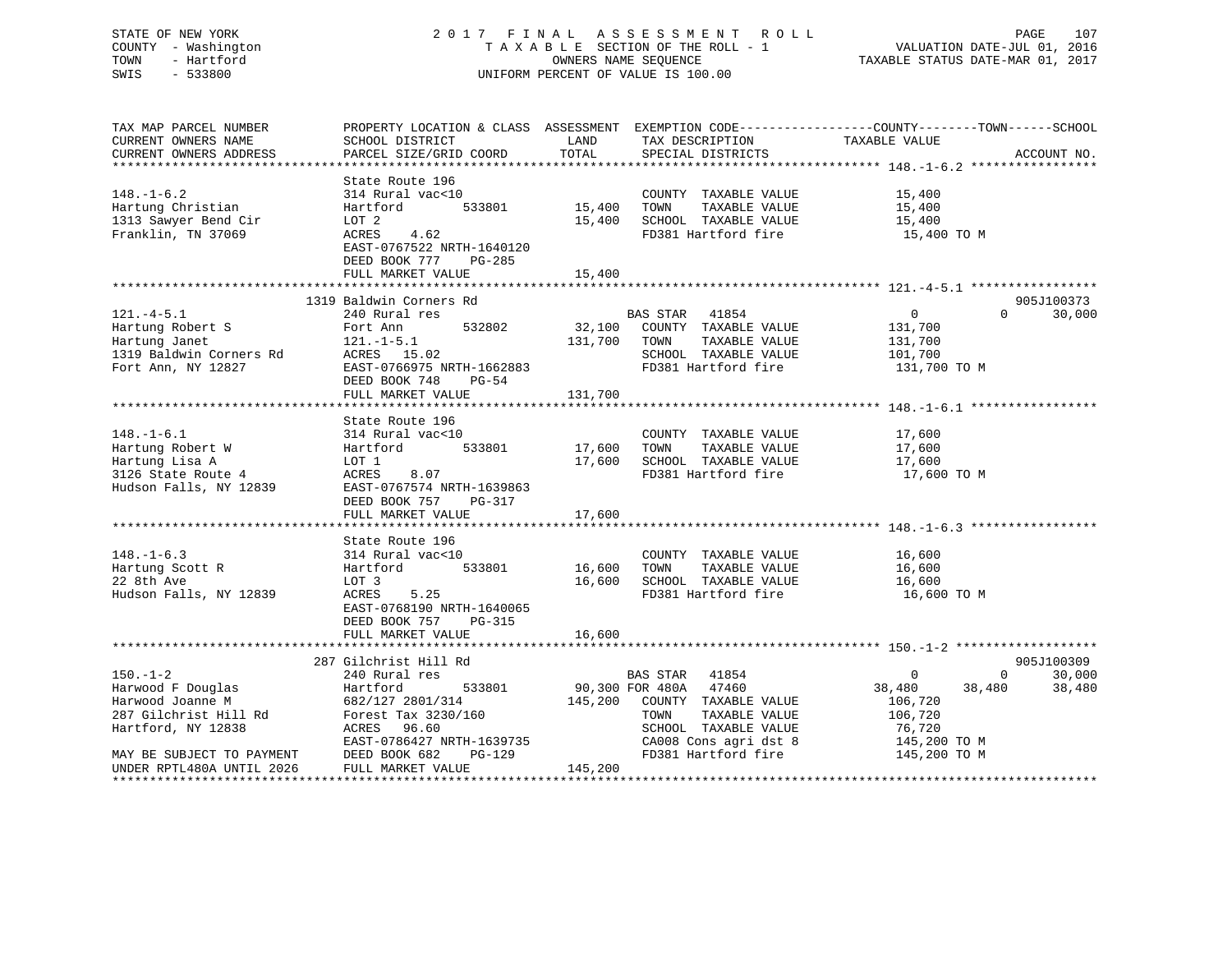# STATE OF NEW YORK 2 0 1 7 F I N A L A S S E S S M E N T R O L L PAGE 108 COUNTY - Washington T A X A B L E SECTION OF THE ROLL - 1 VALUATION DATE-JUL 01, 2016 TOWN - Hartford OWNERS NAME SEQUENCE TAXABLE STATUS DATE-MAR 01, 2017 SWIS - 533800 UNIFORM PERCENT OF VALUE IS 100.00

| TAX MAP PARCEL NUMBER<br>CURRENT OWNERS NAME<br>CURRENT OWNERS ADDRESS | SCHOOL DISTRICT<br>PARCEL SIZE/GRID COORD            | LAND<br>TOTAL | TAX DESCRIPTION TAXABLE VALUE<br>SPECIAL DISTRICTS | PROPERTY LOCATION & CLASS ASSESSMENT EXEMPTION CODE----------------COUNTY-------TOWN------SCHOOL | ACCOUNT NO. |
|------------------------------------------------------------------------|------------------------------------------------------|---------------|----------------------------------------------------|--------------------------------------------------------------------------------------------------|-------------|
|                                                                        | 1 Townsend Rd                                        |               |                                                    |                                                                                                  | 905J100577  |
| $140. -2 - 7$                                                          |                                                      |               |                                                    |                                                                                                  |             |
| Harwood Mark                                                           | 411 Apartment<br>Hartford<br>533801                  | 45,000        | COUNTY TAXABLE VALUE<br>TAXABLE VALUE              | 267,300<br>267,300                                                                               |             |
|                                                                        |                                                      |               | TOWN                                               |                                                                                                  |             |
| PO Box 91                                                              | 1.50<br>ACRES                                        | 267,300       | SCHOOL TAXABLE VALUE                               | 267,300                                                                                          |             |
| Cossayuna, NY 12823                                                    | EAST-0782819 NRTH-1646607<br>DEED BOOK 681<br>PG-272 |               | FD381 Hartford fire                                | 267,300 TO M                                                                                     |             |
|                                                                        | FULL MARKET VALUE                                    | 267,300       |                                                    |                                                                                                  |             |
|                                                                        |                                                      |               |                                                    |                                                                                                  |             |
|                                                                        | 31 Skyview Meadows Ln                                |               |                                                    |                                                                                                  | 905J100193  |
| $141. - 1 - 71$                                                        | 210 1 Family Res                                     |               | BAS STAR 41854                                     | 0<br>$\Omega$                                                                                    | 30,000      |
| Hasemann Rebecca                                                       | 533801<br>Hartford                                   | 26,900        | COUNTY TAXABLE VALUE                               | 131,500                                                                                          |             |
| PO Box 82                                                              | ACRES<br>1.90                                        | 131,500       | TAXABLE VALUE<br>TOWN                              | 131,500                                                                                          |             |
| Hartford, NY 12838                                                     | EAST-0786970 NRTH-1648327                            |               | SCHOOL TAXABLE VALUE                               | 101,500                                                                                          |             |
|                                                                        | DEED BOOK 3401 PG-329                                |               | CA007 Cons agri dst 7                              | 131,500 TO M                                                                                     |             |
|                                                                        | FULL MARKET VALUE                                    |               | 131,500 FD381 Hartford fire                        | 131,500 TO M                                                                                     |             |
|                                                                        |                                                      |               |                                                    |                                                                                                  |             |
|                                                                        | 5232 State Route 149                                 |               |                                                    |                                                                                                  | 905J101229  |
| $132. - 2 - 27.2$                                                      | 210 1 Family Res                                     |               | BAS STAR 41854                                     | $0 \qquad \qquad$<br>$\Omega$                                                                    | 30,000      |
| Haxstun Jason L                                                        | 533801<br>Hartford                                   | 31,400        | COUNTY TAXABLE VALUE                               | 127,800                                                                                          |             |
| 5232 State Route 149 Rd                                                | 9.10<br>ACRES                                        | 127,800       | TOWN<br>TAXABLE VALUE                              | 127,800                                                                                          |             |
| Granville, NY 12832                                                    | EAST-0793118 NRTH-1652710                            |               | SCHOOL TAXABLE VALUE                               | 97,800                                                                                           |             |
|                                                                        | DEED BOOK 1977 PG-94                                 |               | FD381 Hartford fire                                | 127,800 TO M                                                                                     |             |
|                                                                        | FULL MARKET VALUE                                    | 127,800       |                                                    |                                                                                                  |             |
|                                                                        |                                                      |               |                                                    |                                                                                                  |             |
|                                                                        | 56+61+69 Strainer Ln                                 |               |                                                    |                                                                                                  | 905J100621  |
| $131. -1 - 1.1$                                                        | 240 Rural res                                        |               | AG DIST<br>41720                                   | 105,417<br>105,417                                                                               | 105,417     |
| Hayes Alice E Etal                                                     | Hartford<br>533801                                   | 263,500       | COUNTY TAXABLE VALUE                               | 304,583                                                                                          |             |
| Lewis Jennier Etal                                                     | ACRES 197.90                                         | 410,000       | TAXABLE VALUE<br>TOWN                              | 304,583                                                                                          |             |
| Jennifer Lewis                                                         | EAST-0771523 NRTH-1652270                            |               | SCHOOL TAXABLE VALUE                               | 304,583                                                                                          |             |
| 40 Strainer Ln                                                         | DEED BOOK 2480 PG-124                                |               | CA007 Cons agri dst 7                              | 304,583 TO M                                                                                     |             |
| Ft Ann, NY 12827                                                       | FULL MARKET VALUE                                    | 410,000       | 105,417 EX                                         |                                                                                                  |             |
|                                                                        |                                                      |               | FD381 Hartford fire                                | 410,000 TO M                                                                                     |             |
| MAY BE SUBJECT TO PAYMENT                                              |                                                      |               |                                                    |                                                                                                  |             |
| UNDER AGDIST LAW TIL 2021                                              |                                                      |               |                                                    |                                                                                                  |             |
|                                                                        |                                                      |               |                                                    |                                                                                                  |             |
|                                                                        | 5197 State Route 149                                 |               |                                                    |                                                                                                  | 905J100449  |
| $132 - 2 - 23$                                                         | 210 1 Family Res                                     |               | ENH STAR 41834                                     | $\overline{0}$<br>$\Omega$                                                                       | 65,500      |
| Hayes James A                                                          | Hartford<br>533801                                   | 38,500        | COUNTY TAXABLE VALUE                               | 118,400                                                                                          |             |
| Hayes Lettie A                                                         | ACRES<br>5.09                                        | 118,400       | TOWN<br>TAXABLE VALUE                              | 118,400                                                                                          |             |
| 5197 State Route 149                                                   | EAST-0792476 NRTH-1653421                            |               | SCHOOL TAXABLE VALUE                               | 52,900                                                                                           |             |
| Granville, NY 12832                                                    | DEED BOOK 683<br>$PG-39$                             |               | FD381 Hartford fire                                | 118,400 TO M                                                                                     |             |
|                                                                        | FULL MARKET VALUE                                    | 118,400       |                                                    |                                                                                                  |             |
|                                                                        |                                                      |               |                                                    |                                                                                                  |             |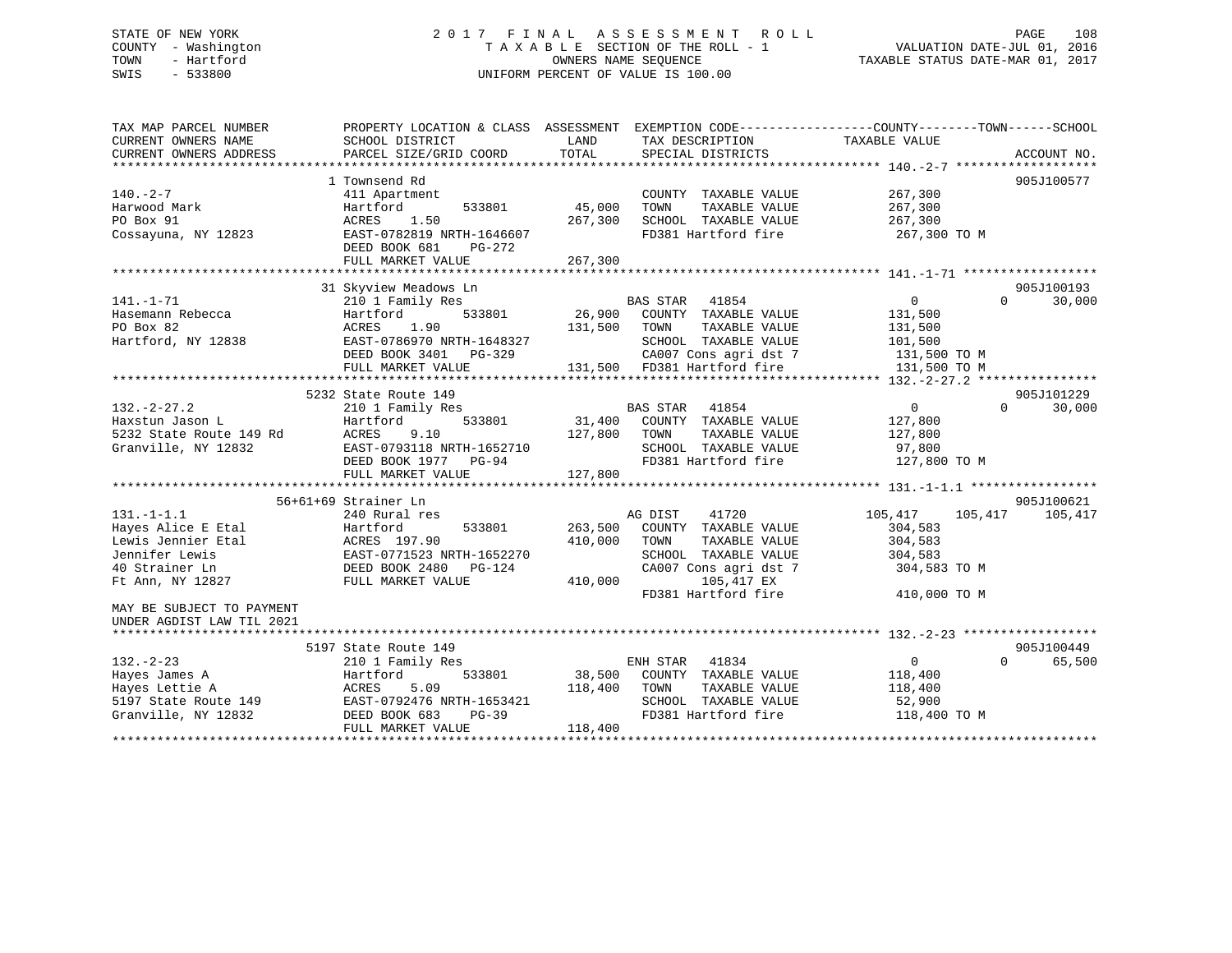## STATE OF NEW YORK 2 0 1 7 F I N A L A S S E S S M E N T R O L L PAGE 109 COUNTY - Washington T A X A B L E SECTION OF THE ROLL - 1 VALUATION DATE-JUL 01, 2016 TOWN - Hartford **TAXABLE STATUS DATE-MAR 01, 2017** SWIS - 533800 UNIFORM PERCENT OF VALUE IS 100.00

| TAX MAP PARCEL NUMBER<br>CURRENT OWNERS NAME<br>CURRENT OWNERS ADDRESS                              | PROPERTY LOCATION & CLASS ASSESSMENT EXEMPTION CODE---------------COUNTY-------TOWN-----SCHOOL<br>SCHOOL DISTRICT<br>PARCEL SIZE/GRID COORD                                    | LAND<br>TOTAL                | TAX DESCRIPTION<br>SPECIAL DISTRICTS                                                                                                                       | TAXABLE VALUE                                                                                                  | ACCOUNT NO.          |
|-----------------------------------------------------------------------------------------------------|--------------------------------------------------------------------------------------------------------------------------------------------------------------------------------|------------------------------|------------------------------------------------------------------------------------------------------------------------------------------------------------|----------------------------------------------------------------------------------------------------------------|----------------------|
| $130. - 1 - 7.3$<br>Hayes Justin<br>3874 State Route 149<br>Fort Ann, NY 12827                      | 3874 State Route 149<br>210 1 Family Res<br>534401<br>Hudson Falls<br>ACRES<br>1.57<br>EAST-0767980 NRTH-1653716<br>DEED BOOK 3388 PG-102<br>FULL MARKET VALUE                 | 20,100 BAS STAR<br>127,300   | VET WAR CT 41121<br>41854<br>COUNTY TAXABLE VALUE<br>TAXABLE VALUE<br>TOWN<br>SCHOOL TAXABLE VALUE<br>127,300 CA007 Cons agri dst 7<br>FD381 Hartford fire | 19,095<br>19,095<br>$\overline{0}$<br>$\Omega$<br>108,205<br>108,205<br>97,300<br>127,300 TO M<br>127,300 TO M | $\Omega$<br>30,000   |
| $132.15 - 1 - 7$<br>Hayes Raymond A<br>Hayes Rebecca M<br>63 Hartford Main St<br>Hartford, NY 12838 | 63 Hartford Main St<br>210 1 Family Res<br>Hartford<br>533801<br>3062/255<br>FRNT 42.00 DPTH 104.00<br>EAST-0786482 NRTH-1653105<br>DEED BOOK 3364 PG-267<br>FULL MARKET VALUE | 4,600<br>4,900<br>4,900      | COUNTY TAXABLE VALUE<br>TOWN<br>TAXABLE VALUE<br>SCHOOL TAXABLE VALUE<br>CA007 Cons agri dst 7<br>FD381 Hartford fire                                      | 4,900<br>4,900<br>4,900<br>4,900 TO M<br>4,900 TO M                                                            | 905J100406           |
| $149. - 1 - 22.2$<br>Hayes Shawn C<br>355 County Route 19<br>Fort Ann, NY 12827                     | 355 County Route 19<br>210 1 Family Res<br>533801<br>Hartford<br>ACRES<br>2.00<br>EAST-0775372 NRTH-1638335<br>DEED BOOK 3278<br>PG-62<br>FULL MARKET VALUE                    | 26,800<br>103,700<br>103,700 | <b>BAS STAR</b><br>41854<br>COUNTY TAXABLE VALUE<br>TOWN<br>TAXABLE VALUE<br>SCHOOL TAXABLE VALUE<br>FD381 Hartford fire                                   | $\overline{0}$<br>$\Omega$<br>103,700<br>103,700<br>73,700<br>103,700 TO M                                     | 905J101035<br>30,000 |
| $150. - 1 - 51$<br>Heath Russell W<br>Prevost Jody A<br>11018 State Route 22<br>Granville, NY 12832 | 366 Gilchrist Hill Rd<br>210 1 Family Res<br>533801<br>Hartford<br>$P/O$ LOT $4$<br>5.56<br>ACRES<br>EAST-0783479 NRTH-1639936<br>DEED BOOK 3176 PG-102<br>FULL MARKET VALUE   | 26,000<br>130,800<br>130,800 | COUNTY TAXABLE VALUE<br>TOWN<br>TAXABLE VALUE<br>SCHOOL TAXABLE VALUE<br>FD381 Hartford fire                                                               | 130,800<br>130,800<br>130,800<br>130,800 TO M                                                                  | 905J101288           |
| $140. - 2 - 8.1$<br>Hecht Anna<br>7803 State Route 40<br>Hartford, NY 12838                         | 7803 State Route 40<br>210 1 Family Res<br>533801<br>Hartford<br>ACRES<br>4.30<br>EAST-0782577 NRTH-1646359<br>DEED BOOK 3620<br>PG-38<br>FULL MARKET VALUE                    | 29,200<br>131,300<br>131,300 | COUNTY TAXABLE VALUE<br>TAXABLE VALUE<br>TOWN<br>SCHOOL TAXABLE VALUE<br>FD381 Hartford fire                                                               | 131,300<br>131,300<br>131,300<br>131,300 TO M                                                                  | 905J100395           |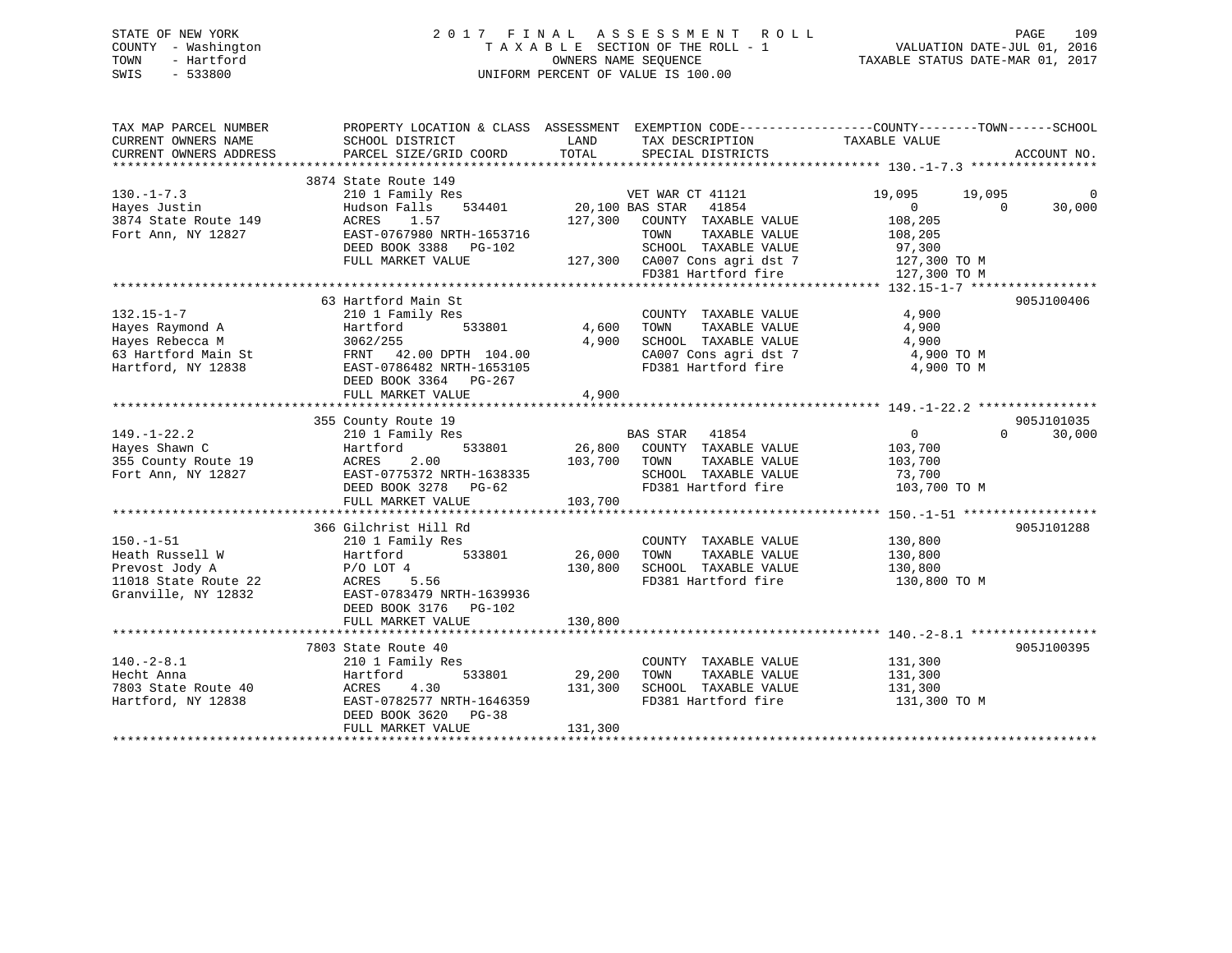## STATE OF NEW YORK 2 0 1 7 F I N A L A S S E S S M E N T R O L L PAGE 110 COUNTY - Washington T A X A B L E SECTION OF THE ROLL - 1 VALUATION DATE-JUL 01, 2016 TOWN - Hartford **TAXABLE STATUS DATE-MAR 01, 2017** SWIS - 533800 UNIFORM PERCENT OF VALUE IS 100.00

| TAX MAP PARCEL NUMBER<br>CURRENT OWNERS NAME SCHOOL DISTRICT                                                                                                                                                                                                                                                                                                                                                                                                                                                                                                                                                                                                | PROPERTY LOCATION & CLASS ASSESSMENT EXEMPTION CODE-----------------COUNTY--------TOWN------SCHOOL                                                                                                                                                                      |                              | LAND TAX DESCRIPTION                                                                                                                                                  | TAXABLE VALUE                                                                                                                                                                                                                                                               |             |
|-------------------------------------------------------------------------------------------------------------------------------------------------------------------------------------------------------------------------------------------------------------------------------------------------------------------------------------------------------------------------------------------------------------------------------------------------------------------------------------------------------------------------------------------------------------------------------------------------------------------------------------------------------------|-------------------------------------------------------------------------------------------------------------------------------------------------------------------------------------------------------------------------------------------------------------------------|------------------------------|-----------------------------------------------------------------------------------------------------------------------------------------------------------------------|-----------------------------------------------------------------------------------------------------------------------------------------------------------------------------------------------------------------------------------------------------------------------------|-------------|
| CURRENT OWNERS ADDRESS                                                                                                                                                                                                                                                                                                                                                                                                                                                                                                                                                                                                                                      | PARCEL SIZE/GRID COORD                                                                                                                                                                                                                                                  |                              | TOTAL SPECIAL DISTRICTS                                                                                                                                               |                                                                                                                                                                                                                                                                             | ACCOUNT NO. |
|                                                                                                                                                                                                                                                                                                                                                                                                                                                                                                                                                                                                                                                             | 1484 Baldwin Corners Rd                                                                                                                                                                                                                                                 |                              |                                                                                                                                                                       |                                                                                                                                                                                                                                                                             | 905J100391  |
| $122. - 1 - 32$                                                                                                                                                                                                                                                                                                                                                                                                                                                                                                                                                                                                                                             | 270 Mfg housing                                                                                                                                                                                                                                                         | COUNTY<br>533801 23,500 TOWN | COUNTY TAXABLE VALUE 61,200                                                                                                                                           |                                                                                                                                                                                                                                                                             |             |
|                                                                                                                                                                                                                                                                                                                                                                                                                                                                                                                                                                                                                                                             | Coach Rd                                                                                                                                                                                                                                                                |                              |                                                                                                                                                                       |                                                                                                                                                                                                                                                                             | 905J100315  |
| $149. - 1 - 27$<br>Held Milton<br>$\begin{tabular}{lllllllllll} \texttt{801} \texttt{Rensens} & \texttt{Ln} & \texttt{EAST-0778587} \texttt{NRTH-1636782} \\ \texttt{Oyster Bay, NY 11771} & \texttt{DEED BOOK 419} & \texttt{PG-1141} \end{tabular}$                                                                                                                                                                                                                                                                                                                                                                                                       |                                                                                                                                                                                                                                                                         |                              | FD381 Hartford fire                                                                                                                                                   | 50,400 TO M                                                                                                                                                                                                                                                                 |             |
|                                                                                                                                                                                                                                                                                                                                                                                                                                                                                                                                                                                                                                                             |                                                                                                                                                                                                                                                                         |                              |                                                                                                                                                                       |                                                                                                                                                                                                                                                                             |             |
| $\begin{tabular}{lllllllllllllllllll} \rule{0pt}{2.5mm} \text{150.-1--29.21} & \text{~\small 2.700} & \text{COUNTT} & \text{150.--1--29.21} & \text{314 Rural vac<10} & \text{COUNTT} & \text{1.00} & \text{2.700} & \text{TOWN} \\ \text{Hemsing Melissa J} & \text{ACRES} & \text{1.00} & \text{2.700} & \text{SCHOOL} \\ \text{70 Pope Hill Rd} & \text{EAST-0778778 NRTH-1632606} & \text{CAO06} & \$                                                                                                                                                                                                                                                   |                                                                                                                                                                                                                                                                         |                              | COUNTY TAXABLE VALUE                                                                                                                                                  | 2,700<br>$\begin{array}{lllll} \texttt{CA006} & \texttt{Cons}\ \texttt{agri}\ \texttt{dst}\ \texttt{6} & \texttt{2,700}\ \texttt{TO}\ \texttt{M} & \texttt{3,700}\ \texttt{TO}\ \texttt{M} & \texttt{1,700}\ \texttt{C} & \texttt{M} & \texttt{M} & \texttt{M} \end{array}$ |             |
|                                                                                                                                                                                                                                                                                                                                                                                                                                                                                                                                                                                                                                                             | 697 East Starbuck Ln                                                                                                                                                                                                                                                    |                              |                                                                                                                                                                       |                                                                                                                                                                                                                                                                             | 905J101193  |
| 113.-2-1.3<br>Henck Karl N<br>10 Charles St<br>Quincy, MA 02169<br>213.000<br>213.-1-1.3<br>214.00 DPTH 130.00<br>213.000<br>213.000<br>214.00 DPTH 130.00<br>213.000<br>213.000<br>214.00<br>213.000                                                                                                                                                                                                                                                                                                                                                                                                                                                       | $\begin{tabular}{llllll} 312\text{ Vac } \text{w}/\text{imprv} & \multicolumn{2}{c }{\text{COUNT}} \\ \text{Fort Ann} & 532802 & & 4,500 & \multicolumn{2}{c }{\text{TOWN}} \\ \end{tabular}$<br>EAST-0772963 NRTH-1669202<br>DEED BOOK 560 PG-223<br>FULL MARKET VALUE | 13,000                       | COUNTY TAXABLE VALUE $13,000$<br>TOWN TAXABLE VALUE $13,000$<br>SCHOOL TAXABLE VALUE $13,000$<br>CA007 Cons agri dst 7 13,000 TO M<br>FD381 Hartford fire 13,000 TO M |                                                                                                                                                                                                                                                                             |             |
|                                                                                                                                                                                                                                                                                                                                                                                                                                                                                                                                                                                                                                                             | 1490 Burch Rd                                                                                                                                                                                                                                                           |                              |                                                                                                                                                                       |                                                                                                                                                                                                                                                                             | 905J100106  |
| 151.-2-4.1 13 Cattle farm TEMP GRHSE 42120<br>Hensel Jeffrey Hartford 533801 102,500 COUNTY TAXABLE VALUE<br>162,500 TOWN TAXABLE VALUE<br>Troy, NY 12182 151.-1-4.1 1257 162,500 TOWN TAXABLE VALUE<br>SCHOOL TAYARLE VALUE<br>$\begin{tabular}{lllllllllll} \textsc{10} \textsc{Duncan Dr} & $\textsc{Lun}=-1$ & $\textsc{S$-InVOL} \\ \textsc{Troy, NY 12182} & 151.-1-4.1 & $\textsc{S$-InVOL} \\ \textsc{MAY BE SUBJECT TO PAYMENT} & \textsc{EAST}-0796700 \textsc{NRTH}-1636457 & $\textsc{CAO08 Con} \\ \textsc{UNDER AGDIST LAW TIL 2021} & \textsc{DEED BOK 3431} & \textsc{PG}-326 & $\textsc{FD381 Har}$ \\ \textsc{FULL MARKET VALUE} & & & &$ |                                                                                                                                                                                                                                                                         |                              | TOWN TAXABLE VALUE 102,500<br>SCHOOL TAXABLE VALUE 102,500                                                                                                            | $60,000$ $60,000$<br>102,500<br>CA008 Cons agri dst 8 102,500 TO M                                                                                                                                                                                                          | 60,000      |
|                                                                                                                                                                                                                                                                                                                                                                                                                                                                                                                                                                                                                                                             |                                                                                                                                                                                                                                                                         |                              | $60,000$ EX<br>FD381 Hartford fire $102,500$ TO M<br>60,000 EX                                                                                                        |                                                                                                                                                                                                                                                                             |             |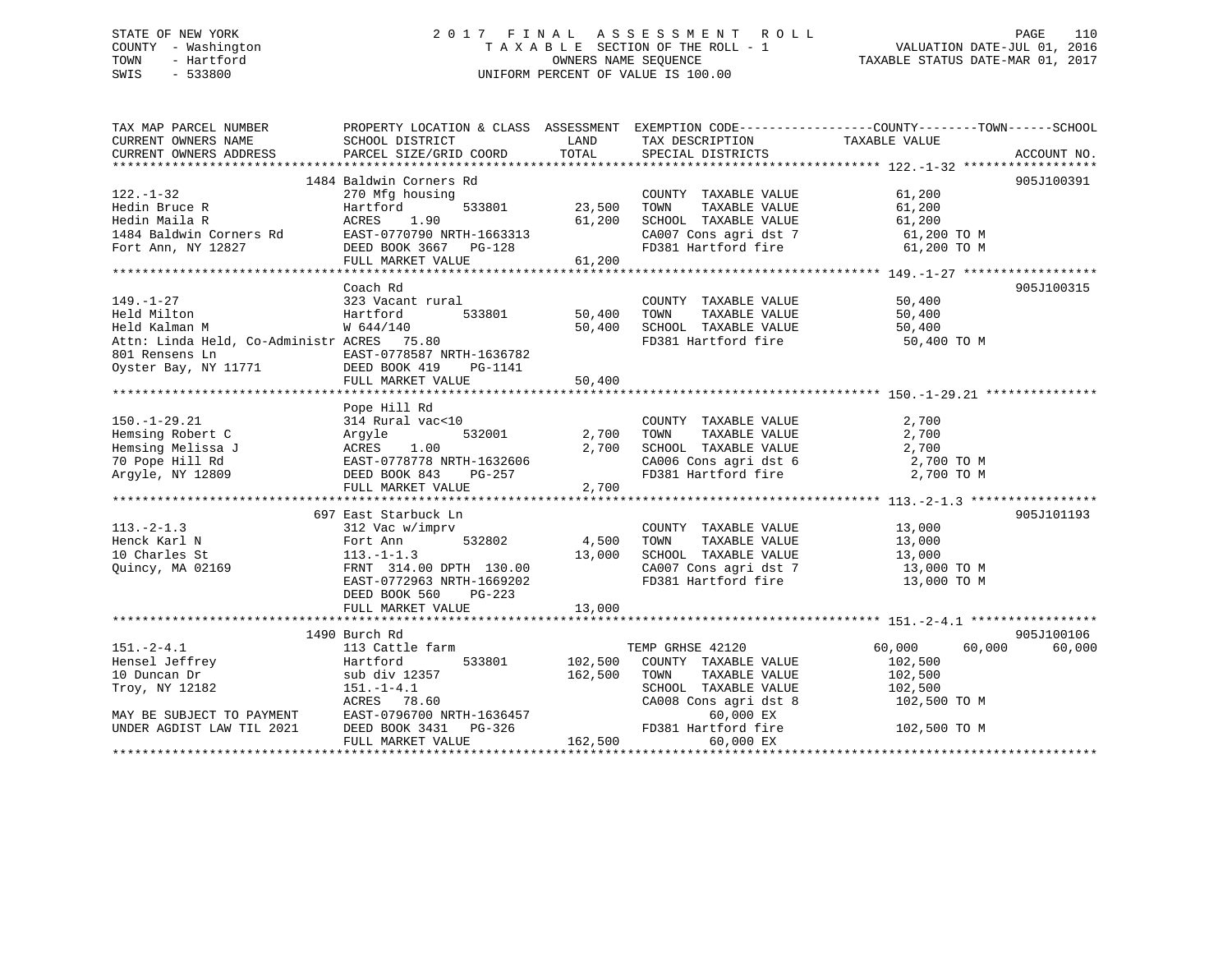## STATE OF NEW YORK 2 0 1 7 F I N A L A S S E S S M E N T R O L L PAGE 111 COUNTY - Washington T A X A B L E SECTION OF THE ROLL - 1 VALUATION DATE-JUL 01, 2016 TOWN - Hartford **TAXABLE STATUS DATE-MAR 01, 2017** SWIS - 533800 UNIFORM PERCENT OF VALUE IS 100.00

| TAX MAP PARCEL NUMBER<br>CURRENT OWNERS NAME<br>CURRENT OWNERS ADDRESS                                                                                                                                 | PROPERTY LOCATION & CLASS ASSESSMENT EXEMPTION CODE----------------COUNTY-------TOWN------SCHOOL<br>SCHOOL DISTRICT<br>PARCEL SIZE/GRID COORD                   | LAND<br>TOTAL              | TAX DESCRIPTION<br>SPECIAL DISTRICTS                                                                                  | TAXABLE VALUE                                                 | ACCOUNT NO. |
|--------------------------------------------------------------------------------------------------------------------------------------------------------------------------------------------------------|-----------------------------------------------------------------------------------------------------------------------------------------------------------------|----------------------------|-----------------------------------------------------------------------------------------------------------------------|---------------------------------------------------------------|-------------|
|                                                                                                                                                                                                        |                                                                                                                                                                 |                            |                                                                                                                       |                                                               |             |
| $151. - 2 - 6$<br>Hensel Jeffrey J<br>10 Duncan Dr<br>Troy, NY 12182<br>MAY BE SUBJECT TO PAYMENT<br>UNDER AGDIST LAW TIL 2019                                                                         | Big Burch Hill Rd<br>105 Vac farmland<br>Hartford<br>533801<br>507/531<br>$151. - 1 - 6$<br>ACRES<br>4.60<br>EAST-0796695 NRTH-1639407<br>DEED BOOK 3400 PG-114 | 2,300<br>2,300             | COUNTY TAXABLE VALUE<br>TAXABLE VALUE<br>TOWN<br>SCHOOL TAXABLE VALUE<br>CA008 Cons agri dst 8<br>FD381 Hartford fire | 2,300<br>2,300<br>2,300<br>2,300 TO M<br>2,300 TO M           | 905J101005  |
|                                                                                                                                                                                                        | FULL MARKET VALUE                                                                                                                                               | 2,300                      |                                                                                                                       |                                                               |             |
|                                                                                                                                                                                                        |                                                                                                                                                                 |                            |                                                                                                                       | ************************************** 149. -1-30. 5 ****     |             |
| $149. - 1 - 30.5$<br>Hermance Theresa L<br>Pelkey Shawn M<br>PO Box 2678<br>Glens Falls, NY 12801                                                                                                      | 100 Swamp Ln<br>312 Vac w/imprv<br>533801<br>Hartford<br>LOT 5<br>ACRES<br>6.71<br>EAST-0775648 NRTH-1634764<br>DEED BOOK 908<br>$PG-90$<br>FULL MARKET VALUE   | 24,500<br>24,600<br>24,600 | COUNTY TAXABLE VALUE<br>TAXABLE VALUE<br>TOWN<br>SCHOOL TAXABLE VALUE<br>CA006 Cons agri dst 6<br>FD381 Hartford fire | 24,600<br>24,600<br>24,600<br>24,600 TO M<br>24,600 TO M      | 905J101264  |
|                                                                                                                                                                                                        |                                                                                                                                                                 |                            |                                                                                                                       |                                                               |             |
| $150. - 1 - 34.3$<br>Hernandez Rafael<br>24 Old Town Way<br>Granville, NY 12832                                                                                                                        | 24 Old Town Way<br>210 1 Family Res<br>Hartford<br>533801<br>ACRES<br>6.10<br>EAST-0785802 NRTH-1634134<br>DEED BOOK 915<br>PG-205<br>FULL MARKET VALUE         | 38,300<br>90,000<br>90,000 | COUNTY TAXABLE VALUE<br>TOWN<br>TAXABLE VALUE<br>SCHOOL TAXABLE VALUE<br>FD381 Hartford fire                          | 90,000<br>90,000<br>90,000<br>90,000 TO M                     | 905J101230  |
|                                                                                                                                                                                                        | Baldwin Corners Rd                                                                                                                                              |                            |                                                                                                                       |                                                               |             |
| $121. -4 - 5.11$<br>Herringshaw Joshua M<br>1288 Baldwin Corners Rd<br>Fort Ann, NY 12827                                                                                                              | 314 Rural vac<10<br>532802<br>Fort Ann<br>LOT 2<br>$121. - 1 - 5.11$<br><b>ACRES</b><br>1.83<br>EAST-0766391 NRTH-1661547<br>DEED BOOK 3507<br>PG-186           | 15,500<br>15,500           | COUNTY TAXABLE VALUE<br>TOWN<br>TAXABLE VALUE<br>SCHOOL TAXABLE VALUE<br>CA007 Cons agri dst 7<br>FD381 Hartford fire | 15,500<br>15,500<br>15,500<br>15,500 TO M<br>15,500 TO M      |             |
|                                                                                                                                                                                                        | FULL MARKET VALUE                                                                                                                                               | 15,500                     |                                                                                                                       |                                                               |             |
|                                                                                                                                                                                                        | Baldwin Corners Rd OFF                                                                                                                                          |                            |                                                                                                                       |                                                               | 905J101356  |
| $121. - 4 - 2.1$<br>Herringshaw Melton H Jr<br>Herringshaw Shonah M<br>1187 Baldwin Corners Rd<br>Fort Ann, NY 12827<br>MAY BE SUBJECT TO PAYMENT<br>UNDER AGDIST LAW TIL 2024<br>******************** | 105 Vac farmland<br>532802<br>Fort Ann<br>$121. - 1 - 2.1$<br>ACRES 83.50<br>EAST-0763485 NRTH-1664629<br>DEED BOOK 3667<br>PG-200<br>FULL MARKET VALUE         | 70,700<br>70,700<br>70,700 | AGRI-D IND 41730<br>COUNTY TAXABLE VALUE<br>TOWN<br>TAXABLE VALUE<br>SCHOOL TAXABLE VALUE<br>FD381 Hartford fire      | 17,943<br>17,943<br>52,757<br>52,757<br>52,757<br>70,700 TO M | 17,943      |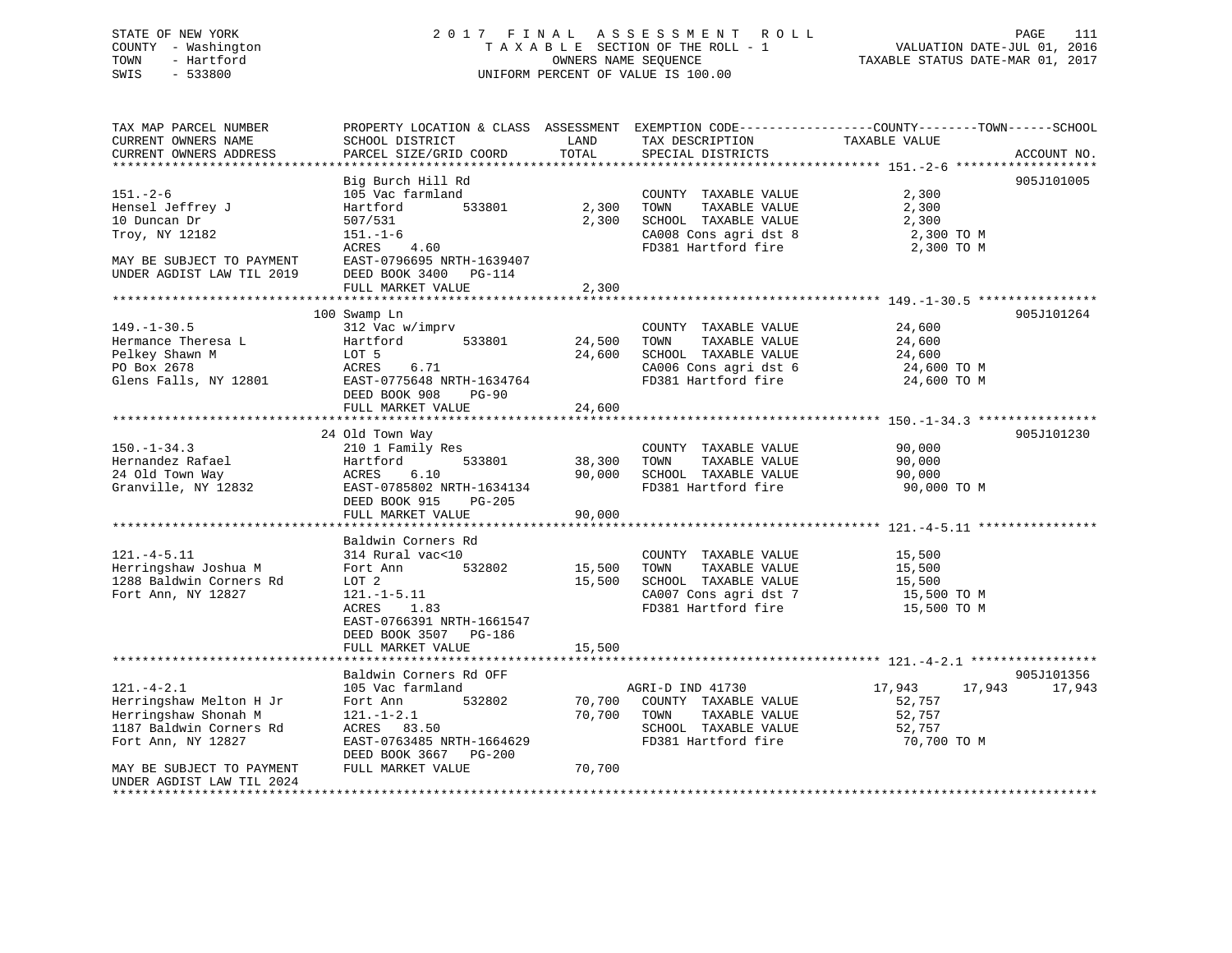STATE OF NEW YORK 2 0 1 7 F I N A L A S S E S S M E N T R O L L PAGE 112 COUNTY - Washington T A X A B L E SECTION OF THE ROLL - 1 VALUATION DATE-JUL 01, 2016 TOWN - Hartford OWNERS NAME SEQUENCE TAXABLE STATUS DATE-MAR 01, 2017 SWIS - 533800 UNIFORM PERCENT OF VALUE IS 100.00TAX MAP PARCEL NUMBER PROPERTY LOCATION & CLASS ASSESSMENT EXEMPTION CODE------------------COUNTY--------TOWN------SCHOOL CURRENT OWNERS NAME SCHOOL DISTRICT THE LAND TAX DESCRIPTION TAXABLE VALUE CURRENT OWNERS ADDRESS PARCEL SIZE/GRID COORD TOTAL SPECIAL DISTRICTS ACCOUNT NO. \*\*\*\*\*\*\*\*\*\*\*\*\*\*\*\*\*\*\*\*\*\*\*\*\*\*\*\*\*\*\*\*\*\*\*\*\*\*\*\*\*\*\*\*\*\*\*\*\*\*\*\*\*\*\*\*\*\*\*\*\*\*\*\*\*\*\*\*\*\*\*\*\*\*\*\*\*\*\*\*\*\*\*\*\*\*\*\*\*\*\*\*\*\*\*\*\*\*\*\*\*\*\* 121.-4-3 \*\*\*\*\*\*\*\*\*\*\*\*\*\*\*\*\*\*\* 1187 Baldwin Corners Rd 905J100462121.-4-3 240 Rural res AGRI-D IND 41730 74,892 74,892 74,892 Herringshaw Melton H Jr Fort Ann 532802 149,500 COUNTY TAXABLE VALUE 271,508 Herringshaw Shonah M 121.-1-3 346,400 TOWN TAXABLE VALUE 271,508 1187 Baldwin Corners Rd ACRES 90.29 SCHOOL TAXABLE VALUE 271,508 Fort Ann, NY 12827 EAST-0764082 NRTH-1662703 FD381 Hartford fire 346,400 TO M DEED BOOK 3667 PG-200 MAY BE SUBJECT TO PAYMENT FULL MARKET VALUE 346,400 UNDER AGDIST LAW TIL 2024 \*\*\*\*\*\*\*\*\*\*\*\*\*\*\*\*\*\*\*\*\*\*\*\*\*\*\*\*\*\*\*\*\*\*\*\*\*\*\*\*\*\*\*\*\*\*\*\*\*\*\*\*\*\*\*\*\*\*\*\*\*\*\*\*\*\*\*\*\*\*\*\*\*\*\*\*\*\*\*\*\*\*\*\*\*\*\*\*\*\*\*\*\*\*\*\*\*\*\*\*\*\*\* 121.-4-5.10 \*\*\*\*\*\*\*\*\*\*\*\*\*\*\*\* 1288 Baldwin Corners Rd121.-4-5.10 210 1 Family Res VET WAR CT 41121 14,550 14,550 14,550 0 Herringshaw Melton H LE Fort Ann 532802 25,500 ENH STAR 41834 0 0 65,500 Herringshaw Sharon LE LOT 1 97,000 COUNTY TAXABLE VALUE 82,450 Bonnie S Schneideler 121.-1-5.10 TOWN TAXABLE VALUE 82,450 273 Ridge St ACRES 1.66 SCHOOL TAXABLE VALUE 31,500 Glens Falls, NY 12801 EAST-0766202 NRTH-1661496 CA007 Cons agri dst 7 97,000 TO M<br>DEED BOOK 3565 PG-232 FD381 Hartford fire 97,000 TO M DEED BOOK 3565 PG-232 FD381 Hartford fire 97,000 TO M<br>FULL MARKET VALUE 97.000 FULL MARKET VALUE

|                           | 34 Hartford Main St                              |                  |                                                 |                                  |            |
|---------------------------|--------------------------------------------------|------------------|-------------------------------------------------|----------------------------------|------------|
| $132.15 - 2 - 24.1$       | 311 Res vac land                                 |                  | COUNTY TAXABLE VALUE                            | 3,500                            |            |
| Hershel Lodge No. 508     | 533801 3,500<br>Hartford                         |                  | TAXABLE VALUE<br>TOWN                           | 3,500                            |            |
|                           |                                                  | 3,500            | SCHOOL TAXABLE VALUE                            | 3,500                            |            |
|                           |                                                  |                  | CA007 Cons agri dst 7 3,500 TO M                |                                  |            |
|                           | Hudson Falls, NY 12839 EAST-0786425 NRTH-1652202 |                  | FD381 Hartford fire 3,500 TO M                  |                                  |            |
|                           | DEED BOOK 1871 PG-179                            |                  |                                                 |                                  |            |
|                           | FULL MARKET VALUE                                | 3,500            |                                                 |                                  |            |
|                           |                                                  |                  |                                                 |                                  |            |
|                           | Rowe Hill Rd                                     |                  |                                                 |                                  |            |
| $141. - 1 - 43.2$         | 314 Rural vac<10                                 |                  | COUNTY TAXABLE VALUE                            | 19,000                           |            |
| Heuser Jennifer           | Hartford<br>533801 19,000                        |                  | TOWN<br>TAXABLE VALUE                           | 19,000                           |            |
| C/O Albert Handley        | 2573/67                                          | 19,000           | SCHOOL TAXABLE VALUE                            | 19,000                           |            |
| 30 Rowe Hill Rd           | ACRES 2.57<br>EAST-0786224 NRTH-1                |                  | CA007 Cons agri dst 7 19,000 TO M               |                                  |            |
| Hartford, NY 12838        | EAST-0786224 NRTH-1648923                        |                  | FD381 Hartford fire                             | 19,000 TO M                      |            |
|                           | DEED BOOK 3435 PG-302                            |                  |                                                 |                                  |            |
|                           | FULL MARKET VALUE                                | 19,000           |                                                 |                                  |            |
|                           |                                                  |                  |                                                 |                                  |            |
|                           | 8422 State Route 40                              |                  |                                                 |                                  | 905J100285 |
| $123. - 1 - 12$           | 230 3 Family Res                                 |                  | AG DIST 41720                                   | 11,460 11,460                    | 11,460     |
| Hicks Davis A             | Hartford 533801 117,800 BAS STAR 41854           |                  |                                                 | $\overline{0}$<br>$\overline{0}$ | 30,000     |
| PO Box 90                 | ACRES 137.10                                     | 277,300 FOR 480A | 47460                                           | 58,880<br>58,880                 | 58,880     |
| Granville, NY 12832       | EAST-0792537 NRTH-1656882                        |                  | COUNTY TAXABLE VALUE 206,960                    |                                  |            |
|                           | DEED BOOK 605 PG-181                             |                  | TOWN                                            | TAXABLE VALUE 206,960            |            |
| MAY BE SUBJECT TO PAYMENT | FULL MARKET VALUE                                | 277,300          | SCHOOL TAXABLE VALUE 176,960                    |                                  |            |
| UNDER RPTL480A UNTIL 2026 |                                                  |                  | CA007 Cons agri dst 7 265,840 TO M<br>11,460 EX |                                  |            |
|                           |                                                  |                  | FD381 Hartford fire                             | 277,300 TO M                     |            |
|                           |                                                  |                  |                                                 |                                  |            |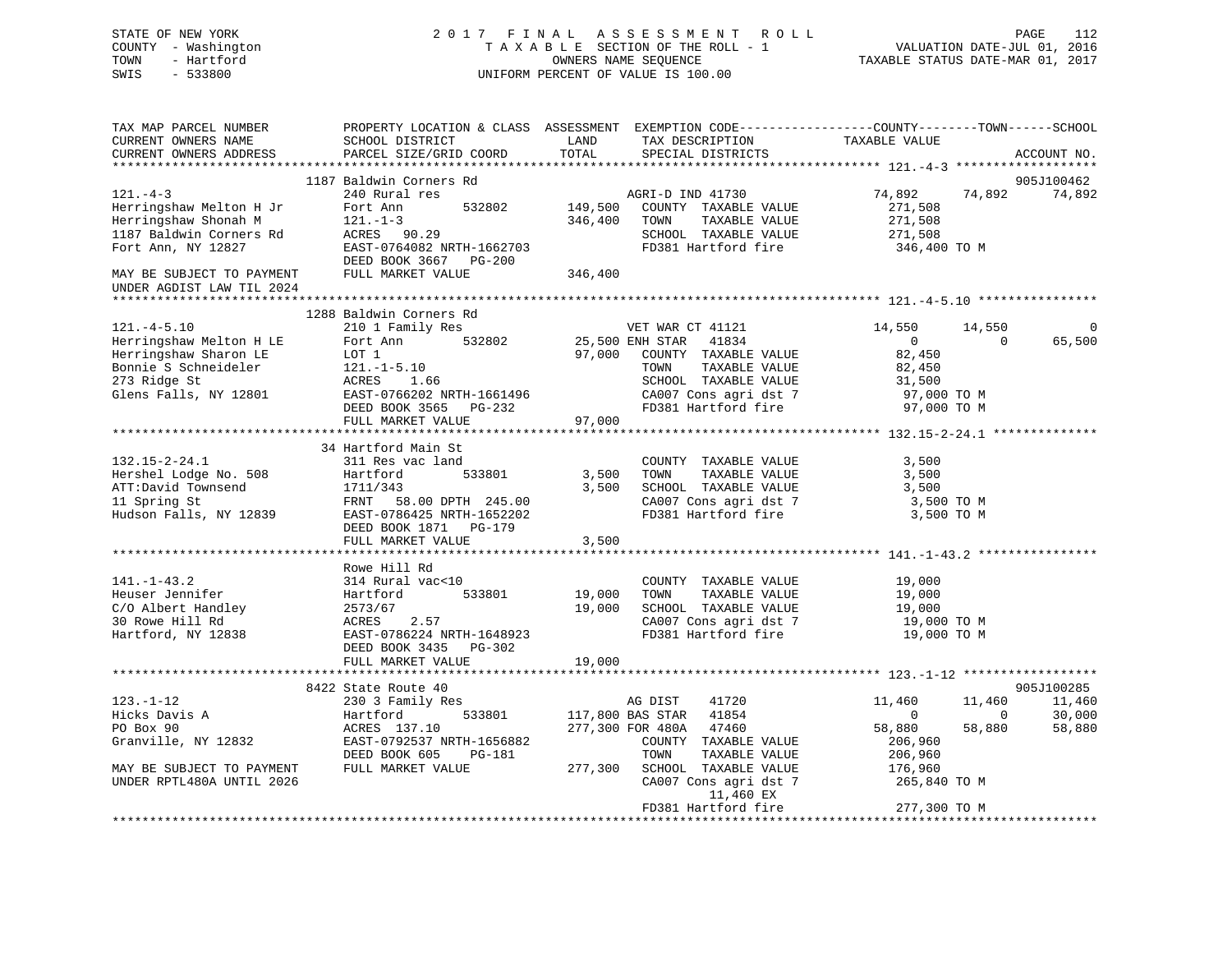## STATE OF NEW YORK 2 0 1 7 F I N A L A S S E S S M E N T R O L L PAGE 113 COUNTY - Washington T A X A B L E SECTION OF THE ROLL - 1 VALUATION DATE-JUL 01, 2016 TOWN - Hartford **TAXABLE STATUS DATE-MAR 01, 2017** SWIS - 533800 UNIFORM PERCENT OF VALUE IS 100.00

| TAX MAP PARCEL NUMBER<br>CURRENT OWNERS NAME<br>CURRENT OWNERS ADDRESS | PROPERTY LOCATION & CLASS ASSESSMENT EXEMPTION CODE----------------COUNTY-------TOWN------SCHOOL<br>SCHOOL DISTRICT<br>PARCEL SIZE/GRID COORD | LAND<br>TOTAL | TAX DESCRIPTION<br>SPECIAL DISTRICTS                               | TAXABLE VALUE              |                | ACCOUNT NO. |
|------------------------------------------------------------------------|-----------------------------------------------------------------------------------------------------------------------------------------------|---------------|--------------------------------------------------------------------|----------------------------|----------------|-------------|
|                                                                        |                                                                                                                                               |               |                                                                    |                            |                |             |
|                                                                        | LOT 50 Provincial Pat                                                                                                                         |               |                                                                    |                            |                | 905J101033  |
| $132 - 2 - 2.2$                                                        | 323 Vacant rural                                                                                                                              |               | FOR 480A 47460                                                     | 18,200 18,200              |                | 18,200      |
| Hicks Davis A                                                          | 533801<br>Hartford                                                                                                                            |               | 22,800 COUNTY TAXABLE VALUE                                        | 4,600                      |                |             |
| PO Box 90                                                              | ACRES 35.00                                                                                                                                   | 22,800        | TOWN<br>TAXABLE VALUE                                              | 4,600                      |                |             |
| Granville, NY 12832                                                    | EAST-0791611 NRTH-1655863                                                                                                                     |               | SCHOOL TAXABLE VALUE<br>FD381 Hartford fire                        | 4,600                      |                |             |
|                                                                        | $PG-201$<br>DEED BOOK 875                                                                                                                     |               |                                                                    | 22,800 TO M                |                |             |
| MAY BE SUBJECT TO PAYMENT<br>UNDER RPTL480A UNTIL 2026                 | FULL MARKET VALUE                                                                                                                             | 22,800        |                                                                    |                            |                |             |
|                                                                        |                                                                                                                                               |               |                                                                    |                            |                |             |
|                                                                        | 1 East St                                                                                                                                     |               |                                                                    |                            |                | 905J100327  |
| $132.15 - 2 - 27$                                                      | Hartford 533801 9,700 ENH STAR 41800<br>FRNT 176.00 DPTH 160.00 62,400 COUNTY TAXABLE VALUE<br>EAST-0786515 NRTH-1652492                      |               |                                                                    | 31,200                     | 31,200         | 31,200      |
| Higgins Bradley D                                                      |                                                                                                                                               |               |                                                                    | $\overline{0}$             | $\bigcirc$     | 31,200      |
| Higgins Patricia J                                                     |                                                                                                                                               |               |                                                                    | 31,200                     |                |             |
| PO Box 191                                                             |                                                                                                                                               |               | TAXABLE VALUE                                                      | 31,200                     |                |             |
| Hartford, NY 12838                                                     | DEED BOOK 512<br>PG-135                                                                                                                       |               |                                                                    |                            |                |             |
|                                                                        | FULL MARKET VALUE                                                                                                                             |               | SCHOOL TAXABLE VALUE 0<br>62,400 CA007 Cons agri dst 7 62,400 TO M |                            |                |             |
|                                                                        |                                                                                                                                               |               | FD381 Hartford fire                                                | 62,400 TO M                |                |             |
|                                                                        |                                                                                                                                               |               |                                                                    |                            |                |             |
|                                                                        | 77 Hartford Main St                                                                                                                           |               |                                                                    |                            |                | 905J100084  |
| $132.15 - 1 - 5$                                                       | 210 1 Family Res                                                                                                                              |               | VET WAR CT 41121                                                   | 14,895                     | 14,895         | $\Omega$    |
|                                                                        |                                                                                                                                               |               | VET WAR CT 41121<br>533801 29,600 ENH STAR 41834                   | $\overline{0}$             | $\overline{0}$ | 65,500      |
|                                                                        |                                                                                                                                               |               | 99,300 COUNTY TAXABLE VALUE                                        |                            |                |             |
|                                                                        |                                                                                                                                               |               | TAXABLE VALUE<br>TOWN                                              | 84,405<br>84.405<br>84,405 |                |             |
| Hartford, NY 12838 DEED BOOK 903                                       | PG-137                                                                                                                                        |               | SCHOOL TAXABLE VALUE                                               | 33,800                     |                |             |
|                                                                        | FULL MARKET VALUE                                                                                                                             |               |                                                                    | 99,300 TO M                |                |             |
|                                                                        |                                                                                                                                               |               | 99,300 CA007 Cons agri dst 7<br>FD381 Hartford fire                | 99,300 TO M                |                |             |
|                                                                        |                                                                                                                                               |               |                                                                    |                            |                |             |
|                                                                        | 29 Gilchrist Hill Ext                                                                                                                         |               |                                                                    |                            |                | 905J100321  |
| $141. - 3 - 6$                                                         | 210 1 Family Res                                                                                                                              |               |                                                                    | $\overline{0}$             | $\Omega$       | 65,500      |
|                                                                        | Hartford<br>533801                                                                                                                            |               | ENH STAR 41834<br>28,800 COUNTY TAXABLE VALUE                      | 93,800                     |                |             |
| Hinchliffe James T<br>29 Gilchrist Hill Ext                            | ACRES<br>2.54                                                                                                                                 | 93,800 TOWN   | TAXABLE VALUE                                                      | 93,800                     |                |             |
| Hartford, NY 12838                                                     | EAST-0784330 NRTH-1643789                                                                                                                     |               |                                                                    | 28,300                     |                |             |
|                                                                        | DEED BOOK 444<br>PG-292                                                                                                                       |               | SCHOOL TAXABLE VALUE<br>FD381 Hartford fire                        | 93,800 TO M                |                |             |
|                                                                        | FULL MARKET VALUE                                                                                                                             | 93,800        |                                                                    |                            |                |             |
|                                                                        |                                                                                                                                               |               |                                                                    |                            |                |             |
|                                                                        |                                                                                                                                               |               |                                                                    |                            |                |             |
|                                                                        | 12 Dick Hill Rd                                                                                                                               |               |                                                                    |                            |                |             |
| $141. - 1 - 70.5$<br>Hitchcock Lisa K<br>Hitchcock Lisa K<br>All Rd    | 210 1 Family Res                                                                                                                              |               | <b>BAS STAR</b> 41854                                              | $\Omega$                   | $\Omega$       | 30,000      |
|                                                                        | 533801<br>Hartford                                                                                                                            |               | 30,000 COUNTY TAXABLE VALUE                                        | 102,900                    |                |             |
|                                                                        | 2.96<br>ACRES                                                                                                                                 | 102,900 TOWN  | TAXABLE VALUE                                                      | 102,900                    |                |             |
| Granville, NY 12832                                                    | EAST-0786987 NRTH-1647504                                                                                                                     |               | SCHOOL TAXABLE VALUE                                               | 72,900                     |                |             |
|                                                                        | DEED BOOK 2858 PG-106<br>DEED BOOK 2858 PG-106                                                                                                |               | CA007 Cons agri dst 7                                              | 102,900 TO M               |                |             |
|                                                                        | FULL MARKET VALUE                                                                                                                             |               | 102,900 FD381 Hartford fire                                        | 102,900 TO M               |                |             |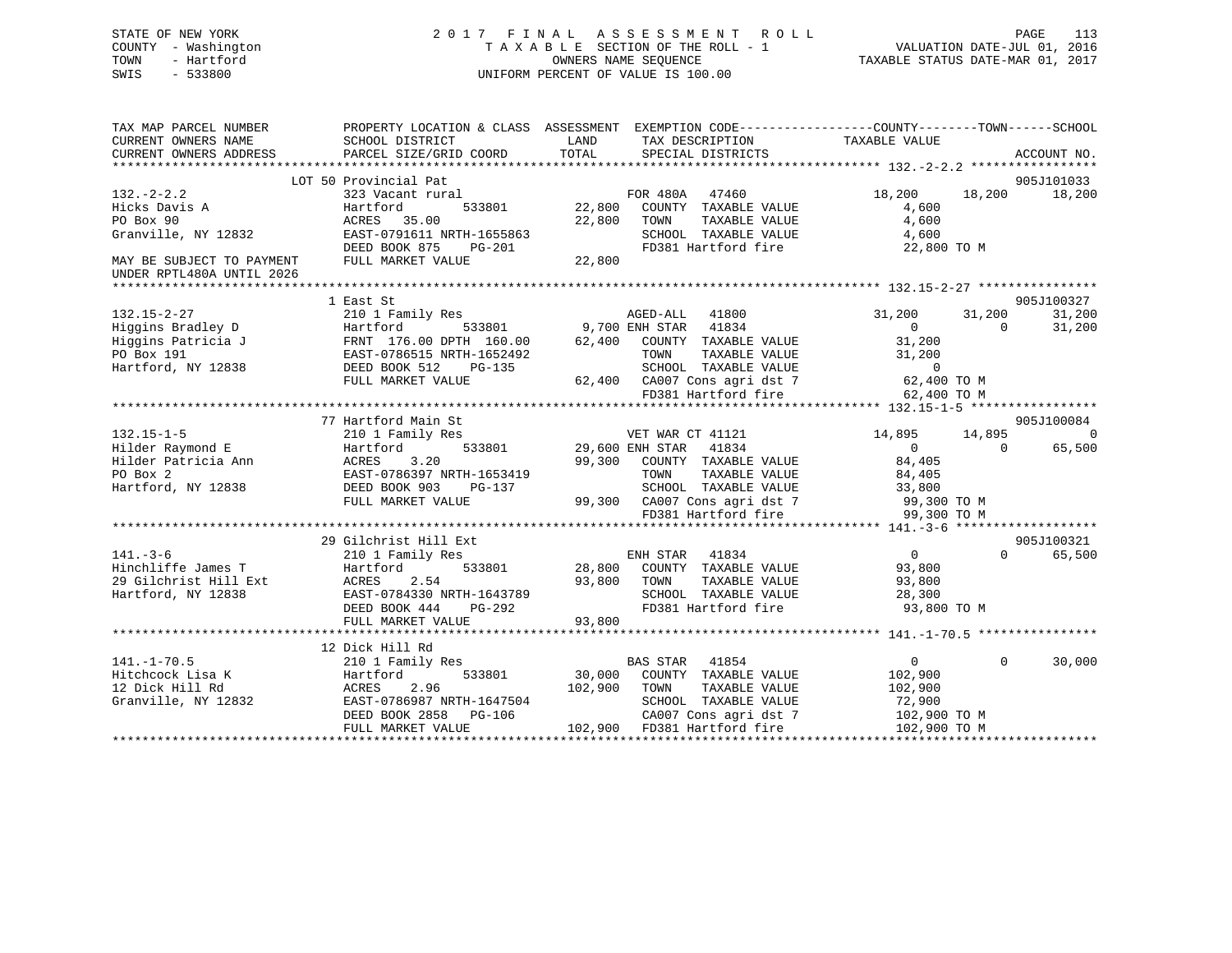## STATE OF NEW YORK 2 0 1 7 F I N A L A S S E S S M E N T R O L L PAGE 114 COUNTY - Washington T A X A B L E SECTION OF THE ROLL - 1 VALUATION DATE-JUL 01, 2016 TOWN - Hartford **TAXABLE STATUS DATE-MAR 01, 2017** SWIS - 533800 UNIFORM PERCENT OF VALUE IS 100.00

| TAX MAP PARCEL NUMBER<br>CURRENT OWNERS NAME<br>CURRENT OWNERS ADDRESS | PROPERTY LOCATION & CLASS ASSESSMENT EXEMPTION CODE---------------COUNTY-------TOWN-----SCHOOL<br>SCHOOL DISTRICT<br>PARCEL SIZE/GRID COORD | LAND<br>TOTAL    | TAX DESCRIPTION<br>SPECIAL DISTRICTS | TAXABLE VALUE              | ACCOUNT NO.    |
|------------------------------------------------------------------------|---------------------------------------------------------------------------------------------------------------------------------------------|------------------|--------------------------------------|----------------------------|----------------|
|                                                                        |                                                                                                                                             |                  |                                      |                            |                |
|                                                                        | 51 Cedar Ridge Way                                                                                                                          |                  |                                      |                            | 905J101068     |
| $122. - 1 - 52$                                                        | 314 Rural vac<10                                                                                                                            |                  | COUNTY TAXABLE VALUE                 | 15,600                     |                |
| Hoag Rolland G                                                         | Hartford<br>533801                                                                                                                          | 15,600           | TOWN<br>TAXABLE VALUE                | 15,600                     |                |
| C/O Compassionate Funeral Care ACRES                                   | 5.00                                                                                                                                        | 15,600           | SCHOOL TAXABLE VALUE                 | 15,600                     |                |
| 402 Maple Ave                                                          | EAST-0769304 NRTH-1658822                                                                                                                   |                  | CA007 Cons agri dst 7                | 15,600 TO M                |                |
| Saratoga Springs, NY 12866 DEED BOOK 2631 PG-100                       |                                                                                                                                             |                  | FD381 Hartford fire                  | 15,600 TO M                |                |
|                                                                        | FULL MARKET VALUE                                                                                                                           | 15,600           |                                      |                            |                |
|                                                                        |                                                                                                                                             |                  |                                      |                            |                |
|                                                                        | 54 Marlboro Country Rd                                                                                                                      |                  |                                      |                            | 905J100434     |
| $141. - 3 - 38.1$                                                      | 210 1 Family Res                                                                                                                            |                  | BAS STAR<br>41854                    | $\Omega$<br>$\overline{0}$ | 30,000         |
| Hoaque John J                                                          | 533801<br>Hartford                                                                                                                          | 43,100           | COUNTY TAXABLE VALUE                 | 146,300                    |                |
| Hoague Rebecca Sue                                                     | <b>ACRES</b><br>7.70                                                                                                                        | 146,300          | TAXABLE VALUE<br>TOWN                | 146,300                    |                |
| 54 Marlboro Country Rd                                                 | EAST-0786630 NRTH-1642558                                                                                                                   |                  | SCHOOL TAXABLE VALUE                 | 116,300                    |                |
| Hartford, NY 12838                                                     | DEED BOOK 538<br><b>PG-70</b>                                                                                                               |                  | FD381 Hartford fire                  | 146,300 TO M               |                |
|                                                                        | FULL MARKET VALUE                                                                                                                           | 146,300          |                                      |                            |                |
|                                                                        |                                                                                                                                             |                  |                                      |                            |                |
|                                                                        | 176 Blood St                                                                                                                                |                  |                                      |                            | 905J100652     |
| $142. - 1 - 22$                                                        | 240 Rural res                                                                                                                               |                  | COUNTY TAXABLE VALUE                 | 145,500                    |                |
| Hoard Raymond K                                                        | 533801<br>Hartford                                                                                                                          | 53,400           | TAXABLE VALUE<br>TOWN                | 145,500                    |                |
| Hoard Kelly J                                                          | ACRES 47.70                                                                                                                                 | 145,500          | SCHOOL TAXABLE VALUE                 | 145,500                    |                |
| 176 Blood St                                                           | EAST-0793622 NRTH-1644965                                                                                                                   |                  | FD381 Hartford fire                  | 145,500 TO M               |                |
| Granville, NY 12832                                                    | DEED BOOK 3098<br>PG-24                                                                                                                     |                  |                                      |                            |                |
|                                                                        | FULL MARKET VALUE                                                                                                                           | 145,500          |                                      |                            |                |
|                                                                        |                                                                                                                                             |                  |                                      |                            |                |
|                                                                        |                                                                                                                                             |                  |                                      |                            |                |
|                                                                        | 4377 State Route 149                                                                                                                        |                  |                                      |                            |                |
| $131. -1 - 5.5$                                                        | 241 Rural res&ag                                                                                                                            |                  | 41720<br>AG DIST                     | 53,563<br>53,563           | 53,563         |
| Hodge Philip W                                                         | 533801<br>Hartford                                                                                                                          | 107,600 ENH STAR | 41834                                | $\overline{0}$<br>$\Omega$ | 65,500         |
| Hodge Carolyn C                                                        | ACRES 67.90                                                                                                                                 | 372,000          | COUNTY TAXABLE VALUE                 | 318,437                    |                |
| 4377 State Route 149                                                   | EAST-0778460 NRTH-1652178                                                                                                                   |                  | TAXABLE VALUE<br>TOWN                | 318,437                    |                |
| Fort Ann, NY 12827                                                     | DEED BOOK 956<br>PG-289                                                                                                                     |                  | SCHOOL TAXABLE VALUE                 | 252,937                    |                |
|                                                                        | FULL MARKET VALUE                                                                                                                           |                  | 372,000 CA007 Cons agri dst 7        | 318,437 TO M               |                |
| MAY BE SUBJECT TO PAYMENT                                              |                                                                                                                                             |                  | 53,563 EX                            |                            |                |
| UNDER AGDIST LAW TIL 2021                                              |                                                                                                                                             |                  | FD381 Hartford fire                  | 372,000 TO M               |                |
|                                                                        |                                                                                                                                             |                  |                                      |                            |                |
|                                                                        | 86 Wright Rd                                                                                                                                |                  |                                      |                            | 905J100323     |
| $132. - 1 - 2$                                                         | 210 1 Family Res                                                                                                                            |                  | VET COM CT 41131                     | 35,825<br>35,825           | $\overline{0}$ |
| Hoffer Rodney K LE                                                     | 533801<br>Hartford                                                                                                                          |                  | 23,600 VET DIS CT 41141              | 71,650<br>71,650           | $\overline{0}$ |
| Hoffer Joanne K LE                                                     | 1.20<br>ACRES                                                                                                                               |                  | 143,300 ENH STAR 41834               | $\overline{0}$<br>$\Omega$ | 65,500         |
| 23 East St                                                             | EAST-0785020 NRTH-1655134                                                                                                                   |                  | COUNTY TAXABLE VALUE                 | 35,825                     |                |
| Hartford, NY 12838                                                     | DEED BOOK 3058<br>PG-112                                                                                                                    |                  | TOWN<br>TAXABLE VALUE                | 35,825                     |                |
|                                                                        | FULL MARKET VALUE                                                                                                                           | 143,300          | SCHOOL TAXABLE VALUE                 | 77,800                     |                |
|                                                                        |                                                                                                                                             |                  | CA007 Cons agri dst 7                | 143,300 TO M               |                |
|                                                                        |                                                                                                                                             |                  | FD381 Hartford fire                  | 143,300 TO M               |                |
|                                                                        |                                                                                                                                             |                  |                                      |                            |                |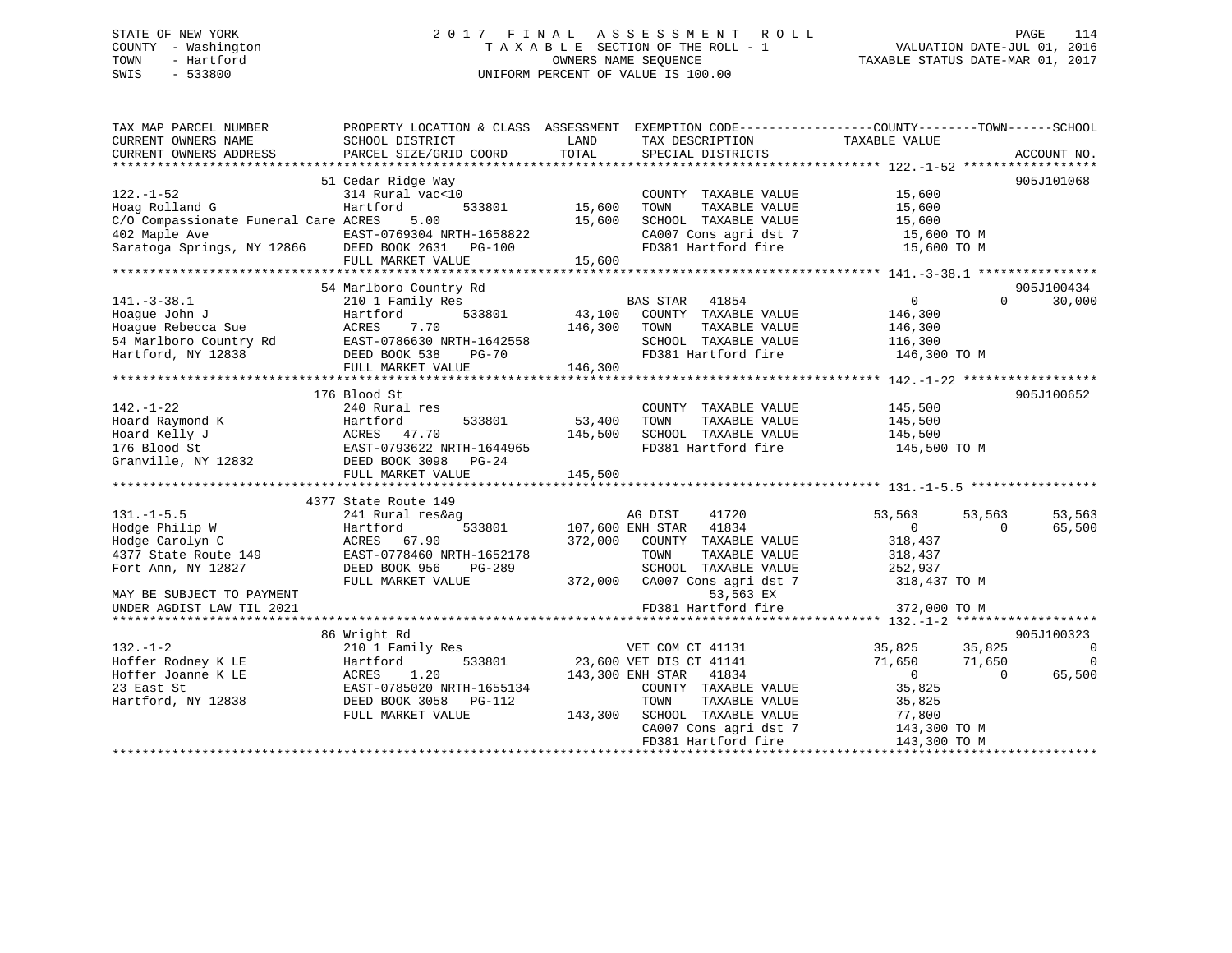## STATE OF NEW YORK 2 0 1 7 F I N A L A S S E S S M E N T R O L L PAGE 115 COUNTY - Washington T A X A B L E SECTION OF THE ROLL - 1 VALUATION DATE-JUL 01, 2016 TOWN - Hartford OWNERS NAME SEQUENCE TAXABLE STATUS DATE-MAR 01, 2017 SWIS - 533800 UNIFORM PERCENT OF VALUE IS 100.00UNIFORM PERCENT OF VALUE IS 100.00

| TAX MAP PARCEL NUMBER<br>CURRENT OWNERS NAME<br>CURRENT OWNERS ADDRESS | SCHOOL DISTRICT<br>PARCEL SIZE/GRID COORD | LAND<br>TOTAL    | TAX DESCRIPTION<br>SPECIAL DISTRICTS | PROPERTY LOCATION & CLASS ASSESSMENT EXEMPTION CODE----------------COUNTY-------TOWN------SCHOOL<br>TAXABLE VALUE | ACCOUNT NO. |
|------------------------------------------------------------------------|-------------------------------------------|------------------|--------------------------------------|-------------------------------------------------------------------------------------------------------------------|-------------|
|                                                                        |                                           |                  |                                      |                                                                                                                   |             |
|                                                                        | 8922 State Route 40                       |                  |                                      |                                                                                                                   | 905J101305  |
| $114. - 1 - 6.1$                                                       | 322 Rural vac>10                          |                  | COUNTY TAXABLE VALUE                 | 38,000                                                                                                            |             |
| Hogan Patrick T                                                        | Hartford<br>533801                        | 38,000           | TOWN<br>TAXABLE VALUE                | 38,000                                                                                                            |             |
| Hogan Karen                                                            | ACRES 10.90                               | 38,000           | SCHOOL TAXABLE VALUE                 | 38,000                                                                                                            |             |
| $136$ County Rte $41$                                                  | EAST-0792004 NRTH-1670011                 |                  | CA007 Cons agri dst 7                | 38,000 TO M                                                                                                       |             |
| Hudson Falls, NY 12839                                                 | DEED BOOK 647<br>PG-69                    |                  | FD381 Hartford fire                  | 38,000 TO M                                                                                                       |             |
|                                                                        | FULL MARKET VALUE                         | 38,000           |                                      |                                                                                                                   |             |
|                                                                        |                                           |                  |                                      |                                                                                                                   |             |
|                                                                        | 3459 State Route 196                      |                  |                                      |                                                                                                                   | 905J100677  |
| $140. - 1 - 48$                                                        | 270 Mfg housing                           |                  | BAS STAR<br>41854                    | $\overline{0}$<br>$\Omega$                                                                                        | 30,000      |
| Holcomb Wanda                                                          | Hartford<br>533801                        | 15,200           | COUNTY TAXABLE VALUE                 | 30,900                                                                                                            |             |
| 3459 State Route 196                                                   | FRNT 125.00 DPTH 144.00                   | 30,900           | TOWN<br>TAXABLE VALUE                | 30,900                                                                                                            |             |
| Fort Ann, NY 12827                                                     | EAST-0769960 NRTH-1643719                 |                  | SCHOOL TAXABLE VALUE                 | 900                                                                                                               |             |
|                                                                        | DEED BOOK 2692 PG-20                      |                  | FD381 Hartford fire                  | 30,900 TO M                                                                                                       |             |
|                                                                        | FULL MARKET VALUE                         | 30,900           |                                      |                                                                                                                   |             |
|                                                                        |                                           |                  |                                      |                                                                                                                   |             |
|                                                                        | 170 Dick Hill Rd                          |                  |                                      |                                                                                                                   | 905J101393  |
| $142. - 1 - 2.1$                                                       | 210 1 Family Res                          |                  | COUNTY TAXABLE VALUE                 | 154,100                                                                                                           |             |
| Hollister Miles                                                        | Hartford<br>533801                        | 24,500           | TAXABLE VALUE<br>TOWN                | 154,100                                                                                                           |             |
| Cleaver Mary                                                           | 596/94                                    | 154,100          | SCHOOL TAXABLE VALUE                 | 154,100                                                                                                           |             |
| 248 Sackett St                                                         | ACRES<br>1.10                             |                  | CA007 Cons agri dst 7                | 154,100 TO M                                                                                                      |             |
| Brooklyn, NY 11231                                                     | EAST-0790026 NRTH-1649881                 |                  | FD381 Hartford fire                  | 154,100 TO M                                                                                                      |             |
|                                                                        | DEED BOOK 3170 PG-217                     |                  |                                      |                                                                                                                   |             |
|                                                                        | FULL MARKET VALUE                         | 154,100          |                                      |                                                                                                                   |             |
|                                                                        |                                           |                  |                                      |                                                                                                                   |             |
|                                                                        | 166 Dick Hill Rd                          |                  |                                      |                                                                                                                   |             |
| $142. - 1 - 2.2$                                                       | 120 Field crops                           |                  | AG BUILD<br>41700                    | 50,000<br>50,000                                                                                                  | 50,000      |
| Hollister Miles A                                                      | 533801<br>Hartford                        | 171,800 AG DIST  | 41720                                | 68,885<br>68,885                                                                                                  | 68,885      |
| Cleaver Mary R                                                         | ACRES 197.30                              | 228,300          | COUNTY TAXABLE VALUE                 | 109,415                                                                                                           |             |
| 248 Sackett St                                                         | EAST-0790594 NRTH-1648728                 |                  | TOWN<br>TAXABLE VALUE                | 109,415                                                                                                           |             |
| Brooklyn, NY 11231                                                     | DEED BOOK 3223 PG-213                     |                  | SCHOOL TAXABLE VALUE                 | 109,415                                                                                                           |             |
|                                                                        | FULL MARKET VALUE                         | 228,300          | CA007 Cons agri dst 7                | 159,415 TO M                                                                                                      |             |
| MAY BE SUBJECT TO PAYMENT                                              |                                           |                  | 68,885 EX                            |                                                                                                                   |             |
| UNDER AGDIST LAW TIL 2025                                              |                                           |                  | FD381 Hartford fire                  | 228,300 TO M                                                                                                      |             |
|                                                                        |                                           |                  |                                      |                                                                                                                   |             |
|                                                                        | 83 Hinck Ln                               |                  |                                      |                                                                                                                   | 905J100322  |
| $150.-1-1$                                                             | 240 Rural res                             |                  | AG BUILD<br>41700                    | 4,000<br>4,000                                                                                                    | 4,000       |
| Holmes John U                                                          | 533801<br>Hartford                        | 178,300 AG BUILD | 41700                                | 33,000<br>33,000                                                                                                  | 33,000      |
| Holmes Linda P                                                         | ACRES 226.50                              | 320,000 AG DIST  | 41720                                | 21,824<br>21,824                                                                                                  | 21,824      |
| PO Box 114                                                             | EAST-0781686 NRTH-1641778                 |                  | ENH STAR<br>41834                    | $\overline{\phantom{0}}$<br>$\overline{0}$                                                                        | 65,500      |
| Hartford, NY 12838                                                     | DEED BOOK 913<br>PG-206                   |                  | FOR 480A<br>47460                    | 88,160<br>88,160                                                                                                  | 88,160      |
|                                                                        | FULL MARKET VALUE                         | 320,000          | COUNTY TAXABLE VALUE                 | 173,016                                                                                                           |             |
| MAY BE SUBJECT TO PAYMENT                                              |                                           |                  | TOWN<br>TAXABLE VALUE                | 173,016                                                                                                           |             |
| UNDER RPTL480A UNTIL 2026                                              |                                           |                  | SCHOOL TAXABLE VALUE                 | 107,516                                                                                                           |             |
|                                                                        |                                           |                  | CA007 Cons agri dst 7                | 298,176 TO M                                                                                                      |             |
|                                                                        |                                           |                  | 21,824 EX                            |                                                                                                                   |             |
|                                                                        |                                           |                  | FD381 Hartford fire                  | 320,000 TO M                                                                                                      |             |
|                                                                        |                                           |                  |                                      |                                                                                                                   |             |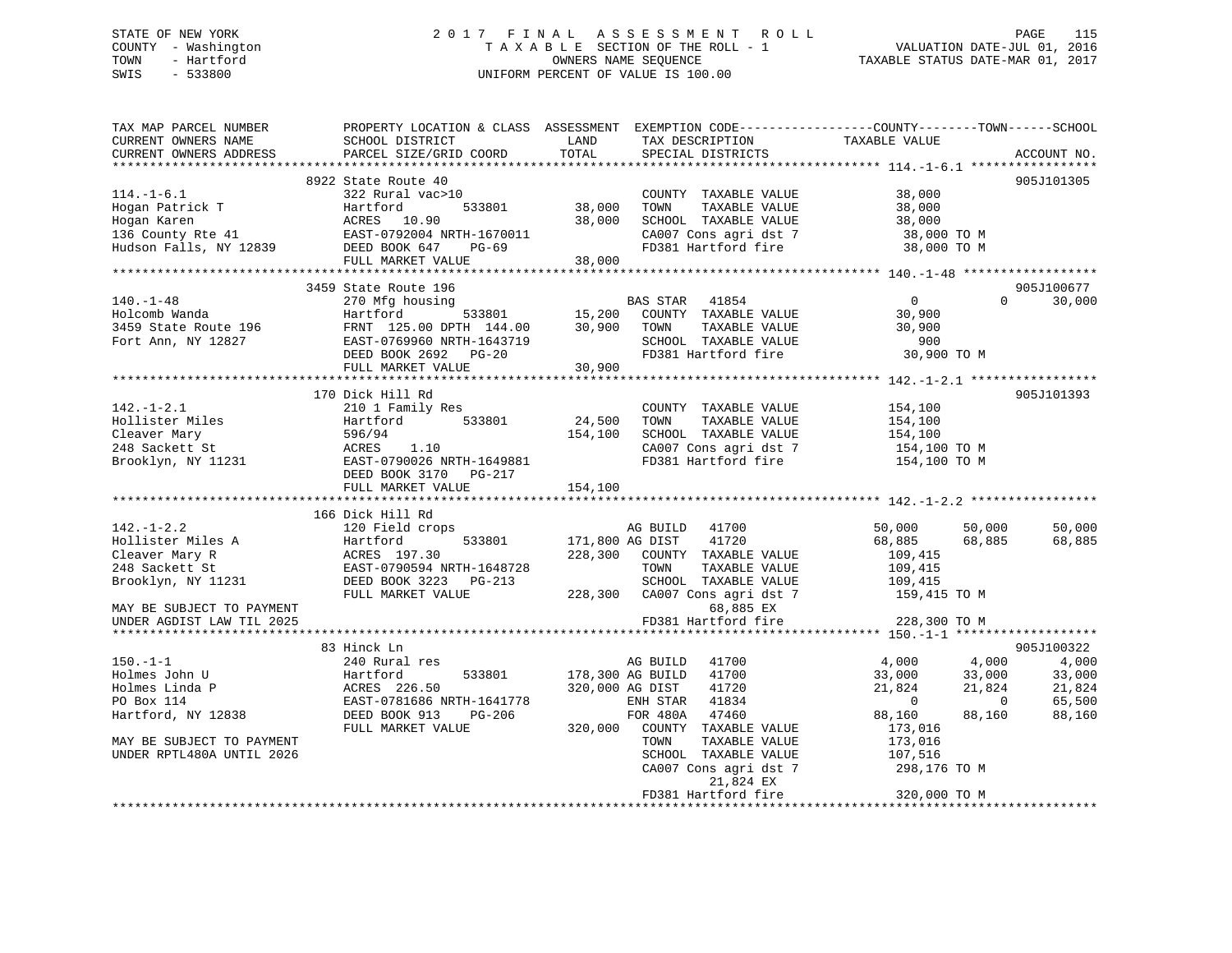## STATE OF NEW YORK 2 0 1 7 F I N A L A S S E S S M E N T R O L L PAGE 116 COUNTY - Washington T A X A B L E SECTION OF THE ROLL - 1 VALUATION DATE-JUL 01, 2016 TOWN - Hartford **TAXABLE STATUS DATE-MAR 01, 2017** SWIS - 533800 UNIFORM PERCENT OF VALUE IS 100.00

| 905J100611<br>42 Swamp Ln<br>362,000<br>$149. - 1 - 35$<br>240 Rural res<br>COUNTY TAXABLE VALUE<br>43,500<br>TAXABLE VALUE<br>Holmes Robert M<br>Hartford<br>533801<br>TOWN<br>362,000<br>Holmes Debra L<br>362,000<br>SCHOOL TAXABLE VALUE<br>ACRES 16.26<br>362,000<br>125 Old North Rd<br>EAST-0774698 NRTH-1636028<br>CA006 Cons agri dst 6<br>362,000 TO M<br>Winsted, CT 06098<br>DEED BOOK 3152 PG-330<br>FD381 Hartford fire<br>362,000 TO M<br>362,000<br>FULL MARKET VALUE<br>45 Hinck Ln<br>$150. - 1 - 1.1$<br>210 1 Family Res<br>$\mathbf{0}$<br>$\Omega$<br>30,000<br><b>BAS STAR</b><br>41854<br>26,000<br>Holmes Robert U 2nd<br>Hartford<br>533801<br>COUNTY TAXABLE VALUE<br>192,900<br>45 Hinck Ln<br>ACRES<br>2.00<br>192,900<br>TAXABLE VALUE<br>192,900<br>TOWN<br>Argyle, NY 12809<br>EAST-0780520 NRTH-1640896<br>SCHOOL TAXABLE VALUE<br>162,900<br>DEED BOOK 1951<br>CA007 Cons agri dst 7<br>192,900 TO M<br><b>PG-99</b><br>FULL MARKET VALUE<br>192,900 FD381 Hartford fire<br>192,900 TO M<br>5245 County Route 30<br>905J101337<br><b>BAS STAR</b><br>41854<br>$\overline{0}$<br>$\Omega$<br>30,000<br>$150. - 1 - 37.3$<br>210 1 Family Res<br>Horton Raymond D<br>20,900<br>COUNTY TAXABLE VALUE<br>Hartford<br>533801<br>99,900<br>Horton Valerie<br>99,900<br>FRNT 159.00 DPTH 290.00<br>TOWN<br>TAXABLE VALUE<br>99,900<br>5245 County Route 30<br>EAST-0788170 NRTH-1635456<br>SCHOOL TAXABLE VALUE<br>69,900<br>CA008 Cons agri dst 8<br>Granville, NY 12832<br>DEED BOOK 551<br>99,900 TO M<br>PG-244<br>FULL MARKET VALUE<br>99,900<br>FD381 Hartford fire<br>99,900 TO M<br>******* 140.-1-9.1 *****<br>4 Rojcewicz Ln<br>41854<br>$\overline{0}$<br>$\mathbf 0$<br>30,000<br>210 1 Family Res<br>BAS STAR<br>26,200<br>Hartford<br>533801<br>COUNTY TAXABLE VALUE<br>170,000<br>2.06<br>170,000<br>TAXABLE VALUE<br>ACRES<br>TOWN<br>170,000<br>SCHOOL TAXABLE VALUE<br>EAST-0774678 NRTH-1646044<br>140,000<br>DEED BOOK 825<br>PG-93<br>CA007 Cons agri dst 7<br>170,000 TO M<br>170,000 FD381 Hartford fire<br>FULL MARKET VALUE<br>170,000 TO M<br>3668 State Route 196<br>905J101134<br>240 Rural res<br>41834<br>$\overline{0}$<br>$\Omega$<br>65,500<br>ENH STAR<br>45,200<br>Hartford<br>533801<br>COUNTY TAXABLE VALUE<br>127,300<br>127,300<br>ACRES<br>28.40<br>TOWN<br>TAXABLE VALUE<br>127,300<br>EAST-0774642 NRTH-1645140<br>SCHOOL TAXABLE VALUE<br>61,800<br>DEED BOOK 2948<br>CA007 Cons agri dst 7<br>PG-261<br>127,300 TO M<br>FULL MARKET VALUE<br>127,300 FD381 Hartford fire<br>127,300 TO M<br>**********************<br>*******************************<br>905J100317<br>7370 State Route 40<br>41854<br>$\overline{0}$<br>$\Omega$<br>30,000<br>210 1 Family Res<br>BAS STAR<br>25,800<br>Hartford<br>533801<br>COUNTY TAXABLE VALUE<br>157,000<br>BLA 772/5<br>157,000<br>TOWN<br>TAXABLE VALUE<br>157,000<br>ACRES<br>1.92<br>SCHOOL TAXABLE VALUE<br>127,000<br>FD381 Hartford fire<br>EAST-0776005 NRTH-1638413<br>157,000 TO M<br>DEED BOOK 3048<br>PG-294<br>FULL MARKET VALUE<br>157,000 | TAX MAP PARCEL NUMBER<br>CURRENT OWNERS NAME | PROPERTY LOCATION & CLASS ASSESSMENT EXEMPTION CODE---------------COUNTY-------TOWN-----SCHOOL<br>SCHOOL DISTRICT | LAND  | TAX DESCRIPTION   | TAXABLE VALUE |             |
|-----------------------------------------------------------------------------------------------------------------------------------------------------------------------------------------------------------------------------------------------------------------------------------------------------------------------------------------------------------------------------------------------------------------------------------------------------------------------------------------------------------------------------------------------------------------------------------------------------------------------------------------------------------------------------------------------------------------------------------------------------------------------------------------------------------------------------------------------------------------------------------------------------------------------------------------------------------------------------------------------------------------------------------------------------------------------------------------------------------------------------------------------------------------------------------------------------------------------------------------------------------------------------------------------------------------------------------------------------------------------------------------------------------------------------------------------------------------------------------------------------------------------------------------------------------------------------------------------------------------------------------------------------------------------------------------------------------------------------------------------------------------------------------------------------------------------------------------------------------------------------------------------------------------------------------------------------------------------------------------------------------------------------------------------------------------------------------------------------------------------------------------------------------------------------------------------------------------------------------------------------------------------------------------------------------------------------------------------------------------------------------------------------------------------------------------------------------------------------------------------------------------------------------------------------------------------------------------------------------------------------------------------------------------------------------------------------------------------------------------------------------------------------------------------------------------------------------------------------------------------------------------------------------------------------------------------------------------------------------------------------------------------------------------------------------------------|----------------------------------------------|-------------------------------------------------------------------------------------------------------------------|-------|-------------------|---------------|-------------|
|                                                                                                                                                                                                                                                                                                                                                                                                                                                                                                                                                                                                                                                                                                                                                                                                                                                                                                                                                                                                                                                                                                                                                                                                                                                                                                                                                                                                                                                                                                                                                                                                                                                                                                                                                                                                                                                                                                                                                                                                                                                                                                                                                                                                                                                                                                                                                                                                                                                                                                                                                                                                                                                                                                                                                                                                                                                                                                                                                                                                                                                                       | CURRENT OWNERS ADDRESS                       | PARCEL SIZE/GRID COORD                                                                                            | TOTAL | SPECIAL DISTRICTS |               | ACCOUNT NO. |
|                                                                                                                                                                                                                                                                                                                                                                                                                                                                                                                                                                                                                                                                                                                                                                                                                                                                                                                                                                                                                                                                                                                                                                                                                                                                                                                                                                                                                                                                                                                                                                                                                                                                                                                                                                                                                                                                                                                                                                                                                                                                                                                                                                                                                                                                                                                                                                                                                                                                                                                                                                                                                                                                                                                                                                                                                                                                                                                                                                                                                                                                       |                                              |                                                                                                                   |       |                   |               |             |
|                                                                                                                                                                                                                                                                                                                                                                                                                                                                                                                                                                                                                                                                                                                                                                                                                                                                                                                                                                                                                                                                                                                                                                                                                                                                                                                                                                                                                                                                                                                                                                                                                                                                                                                                                                                                                                                                                                                                                                                                                                                                                                                                                                                                                                                                                                                                                                                                                                                                                                                                                                                                                                                                                                                                                                                                                                                                                                                                                                                                                                                                       |                                              |                                                                                                                   |       |                   |               |             |
|                                                                                                                                                                                                                                                                                                                                                                                                                                                                                                                                                                                                                                                                                                                                                                                                                                                                                                                                                                                                                                                                                                                                                                                                                                                                                                                                                                                                                                                                                                                                                                                                                                                                                                                                                                                                                                                                                                                                                                                                                                                                                                                                                                                                                                                                                                                                                                                                                                                                                                                                                                                                                                                                                                                                                                                                                                                                                                                                                                                                                                                                       |                                              |                                                                                                                   |       |                   |               |             |
|                                                                                                                                                                                                                                                                                                                                                                                                                                                                                                                                                                                                                                                                                                                                                                                                                                                                                                                                                                                                                                                                                                                                                                                                                                                                                                                                                                                                                                                                                                                                                                                                                                                                                                                                                                                                                                                                                                                                                                                                                                                                                                                                                                                                                                                                                                                                                                                                                                                                                                                                                                                                                                                                                                                                                                                                                                                                                                                                                                                                                                                                       |                                              |                                                                                                                   |       |                   |               |             |
|                                                                                                                                                                                                                                                                                                                                                                                                                                                                                                                                                                                                                                                                                                                                                                                                                                                                                                                                                                                                                                                                                                                                                                                                                                                                                                                                                                                                                                                                                                                                                                                                                                                                                                                                                                                                                                                                                                                                                                                                                                                                                                                                                                                                                                                                                                                                                                                                                                                                                                                                                                                                                                                                                                                                                                                                                                                                                                                                                                                                                                                                       |                                              |                                                                                                                   |       |                   |               |             |
|                                                                                                                                                                                                                                                                                                                                                                                                                                                                                                                                                                                                                                                                                                                                                                                                                                                                                                                                                                                                                                                                                                                                                                                                                                                                                                                                                                                                                                                                                                                                                                                                                                                                                                                                                                                                                                                                                                                                                                                                                                                                                                                                                                                                                                                                                                                                                                                                                                                                                                                                                                                                                                                                                                                                                                                                                                                                                                                                                                                                                                                                       |                                              |                                                                                                                   |       |                   |               |             |
|                                                                                                                                                                                                                                                                                                                                                                                                                                                                                                                                                                                                                                                                                                                                                                                                                                                                                                                                                                                                                                                                                                                                                                                                                                                                                                                                                                                                                                                                                                                                                                                                                                                                                                                                                                                                                                                                                                                                                                                                                                                                                                                                                                                                                                                                                                                                                                                                                                                                                                                                                                                                                                                                                                                                                                                                                                                                                                                                                                                                                                                                       |                                              |                                                                                                                   |       |                   |               |             |
|                                                                                                                                                                                                                                                                                                                                                                                                                                                                                                                                                                                                                                                                                                                                                                                                                                                                                                                                                                                                                                                                                                                                                                                                                                                                                                                                                                                                                                                                                                                                                                                                                                                                                                                                                                                                                                                                                                                                                                                                                                                                                                                                                                                                                                                                                                                                                                                                                                                                                                                                                                                                                                                                                                                                                                                                                                                                                                                                                                                                                                                                       |                                              |                                                                                                                   |       |                   |               |             |
|                                                                                                                                                                                                                                                                                                                                                                                                                                                                                                                                                                                                                                                                                                                                                                                                                                                                                                                                                                                                                                                                                                                                                                                                                                                                                                                                                                                                                                                                                                                                                                                                                                                                                                                                                                                                                                                                                                                                                                                                                                                                                                                                                                                                                                                                                                                                                                                                                                                                                                                                                                                                                                                                                                                                                                                                                                                                                                                                                                                                                                                                       |                                              |                                                                                                                   |       |                   |               |             |
|                                                                                                                                                                                                                                                                                                                                                                                                                                                                                                                                                                                                                                                                                                                                                                                                                                                                                                                                                                                                                                                                                                                                                                                                                                                                                                                                                                                                                                                                                                                                                                                                                                                                                                                                                                                                                                                                                                                                                                                                                                                                                                                                                                                                                                                                                                                                                                                                                                                                                                                                                                                                                                                                                                                                                                                                                                                                                                                                                                                                                                                                       |                                              |                                                                                                                   |       |                   |               |             |
|                                                                                                                                                                                                                                                                                                                                                                                                                                                                                                                                                                                                                                                                                                                                                                                                                                                                                                                                                                                                                                                                                                                                                                                                                                                                                                                                                                                                                                                                                                                                                                                                                                                                                                                                                                                                                                                                                                                                                                                                                                                                                                                                                                                                                                                                                                                                                                                                                                                                                                                                                                                                                                                                                                                                                                                                                                                                                                                                                                                                                                                                       |                                              |                                                                                                                   |       |                   |               |             |
|                                                                                                                                                                                                                                                                                                                                                                                                                                                                                                                                                                                                                                                                                                                                                                                                                                                                                                                                                                                                                                                                                                                                                                                                                                                                                                                                                                                                                                                                                                                                                                                                                                                                                                                                                                                                                                                                                                                                                                                                                                                                                                                                                                                                                                                                                                                                                                                                                                                                                                                                                                                                                                                                                                                                                                                                                                                                                                                                                                                                                                                                       |                                              |                                                                                                                   |       |                   |               |             |
|                                                                                                                                                                                                                                                                                                                                                                                                                                                                                                                                                                                                                                                                                                                                                                                                                                                                                                                                                                                                                                                                                                                                                                                                                                                                                                                                                                                                                                                                                                                                                                                                                                                                                                                                                                                                                                                                                                                                                                                                                                                                                                                                                                                                                                                                                                                                                                                                                                                                                                                                                                                                                                                                                                                                                                                                                                                                                                                                                                                                                                                                       |                                              |                                                                                                                   |       |                   |               |             |
|                                                                                                                                                                                                                                                                                                                                                                                                                                                                                                                                                                                                                                                                                                                                                                                                                                                                                                                                                                                                                                                                                                                                                                                                                                                                                                                                                                                                                                                                                                                                                                                                                                                                                                                                                                                                                                                                                                                                                                                                                                                                                                                                                                                                                                                                                                                                                                                                                                                                                                                                                                                                                                                                                                                                                                                                                                                                                                                                                                                                                                                                       |                                              |                                                                                                                   |       |                   |               |             |
|                                                                                                                                                                                                                                                                                                                                                                                                                                                                                                                                                                                                                                                                                                                                                                                                                                                                                                                                                                                                                                                                                                                                                                                                                                                                                                                                                                                                                                                                                                                                                                                                                                                                                                                                                                                                                                                                                                                                                                                                                                                                                                                                                                                                                                                                                                                                                                                                                                                                                                                                                                                                                                                                                                                                                                                                                                                                                                                                                                                                                                                                       |                                              |                                                                                                                   |       |                   |               |             |
|                                                                                                                                                                                                                                                                                                                                                                                                                                                                                                                                                                                                                                                                                                                                                                                                                                                                                                                                                                                                                                                                                                                                                                                                                                                                                                                                                                                                                                                                                                                                                                                                                                                                                                                                                                                                                                                                                                                                                                                                                                                                                                                                                                                                                                                                                                                                                                                                                                                                                                                                                                                                                                                                                                                                                                                                                                                                                                                                                                                                                                                                       |                                              |                                                                                                                   |       |                   |               |             |
|                                                                                                                                                                                                                                                                                                                                                                                                                                                                                                                                                                                                                                                                                                                                                                                                                                                                                                                                                                                                                                                                                                                                                                                                                                                                                                                                                                                                                                                                                                                                                                                                                                                                                                                                                                                                                                                                                                                                                                                                                                                                                                                                                                                                                                                                                                                                                                                                                                                                                                                                                                                                                                                                                                                                                                                                                                                                                                                                                                                                                                                                       |                                              |                                                                                                                   |       |                   |               |             |
|                                                                                                                                                                                                                                                                                                                                                                                                                                                                                                                                                                                                                                                                                                                                                                                                                                                                                                                                                                                                                                                                                                                                                                                                                                                                                                                                                                                                                                                                                                                                                                                                                                                                                                                                                                                                                                                                                                                                                                                                                                                                                                                                                                                                                                                                                                                                                                                                                                                                                                                                                                                                                                                                                                                                                                                                                                                                                                                                                                                                                                                                       |                                              |                                                                                                                   |       |                   |               |             |
|                                                                                                                                                                                                                                                                                                                                                                                                                                                                                                                                                                                                                                                                                                                                                                                                                                                                                                                                                                                                                                                                                                                                                                                                                                                                                                                                                                                                                                                                                                                                                                                                                                                                                                                                                                                                                                                                                                                                                                                                                                                                                                                                                                                                                                                                                                                                                                                                                                                                                                                                                                                                                                                                                                                                                                                                                                                                                                                                                                                                                                                                       |                                              |                                                                                                                   |       |                   |               |             |
|                                                                                                                                                                                                                                                                                                                                                                                                                                                                                                                                                                                                                                                                                                                                                                                                                                                                                                                                                                                                                                                                                                                                                                                                                                                                                                                                                                                                                                                                                                                                                                                                                                                                                                                                                                                                                                                                                                                                                                                                                                                                                                                                                                                                                                                                                                                                                                                                                                                                                                                                                                                                                                                                                                                                                                                                                                                                                                                                                                                                                                                                       |                                              |                                                                                                                   |       |                   |               |             |
|                                                                                                                                                                                                                                                                                                                                                                                                                                                                                                                                                                                                                                                                                                                                                                                                                                                                                                                                                                                                                                                                                                                                                                                                                                                                                                                                                                                                                                                                                                                                                                                                                                                                                                                                                                                                                                                                                                                                                                                                                                                                                                                                                                                                                                                                                                                                                                                                                                                                                                                                                                                                                                                                                                                                                                                                                                                                                                                                                                                                                                                                       |                                              |                                                                                                                   |       |                   |               |             |
|                                                                                                                                                                                                                                                                                                                                                                                                                                                                                                                                                                                                                                                                                                                                                                                                                                                                                                                                                                                                                                                                                                                                                                                                                                                                                                                                                                                                                                                                                                                                                                                                                                                                                                                                                                                                                                                                                                                                                                                                                                                                                                                                                                                                                                                                                                                                                                                                                                                                                                                                                                                                                                                                                                                                                                                                                                                                                                                                                                                                                                                                       |                                              |                                                                                                                   |       |                   |               |             |
|                                                                                                                                                                                                                                                                                                                                                                                                                                                                                                                                                                                                                                                                                                                                                                                                                                                                                                                                                                                                                                                                                                                                                                                                                                                                                                                                                                                                                                                                                                                                                                                                                                                                                                                                                                                                                                                                                                                                                                                                                                                                                                                                                                                                                                                                                                                                                                                                                                                                                                                                                                                                                                                                                                                                                                                                                                                                                                                                                                                                                                                                       |                                              |                                                                                                                   |       |                   |               |             |
|                                                                                                                                                                                                                                                                                                                                                                                                                                                                                                                                                                                                                                                                                                                                                                                                                                                                                                                                                                                                                                                                                                                                                                                                                                                                                                                                                                                                                                                                                                                                                                                                                                                                                                                                                                                                                                                                                                                                                                                                                                                                                                                                                                                                                                                                                                                                                                                                                                                                                                                                                                                                                                                                                                                                                                                                                                                                                                                                                                                                                                                                       |                                              |                                                                                                                   |       |                   |               |             |
|                                                                                                                                                                                                                                                                                                                                                                                                                                                                                                                                                                                                                                                                                                                                                                                                                                                                                                                                                                                                                                                                                                                                                                                                                                                                                                                                                                                                                                                                                                                                                                                                                                                                                                                                                                                                                                                                                                                                                                                                                                                                                                                                                                                                                                                                                                                                                                                                                                                                                                                                                                                                                                                                                                                                                                                                                                                                                                                                                                                                                                                                       |                                              |                                                                                                                   |       |                   |               |             |
|                                                                                                                                                                                                                                                                                                                                                                                                                                                                                                                                                                                                                                                                                                                                                                                                                                                                                                                                                                                                                                                                                                                                                                                                                                                                                                                                                                                                                                                                                                                                                                                                                                                                                                                                                                                                                                                                                                                                                                                                                                                                                                                                                                                                                                                                                                                                                                                                                                                                                                                                                                                                                                                                                                                                                                                                                                                                                                                                                                                                                                                                       | $140. - 1 - 9.1$                             |                                                                                                                   |       |                   |               |             |
|                                                                                                                                                                                                                                                                                                                                                                                                                                                                                                                                                                                                                                                                                                                                                                                                                                                                                                                                                                                                                                                                                                                                                                                                                                                                                                                                                                                                                                                                                                                                                                                                                                                                                                                                                                                                                                                                                                                                                                                                                                                                                                                                                                                                                                                                                                                                                                                                                                                                                                                                                                                                                                                                                                                                                                                                                                                                                                                                                                                                                                                                       | Houle Michael                                |                                                                                                                   |       |                   |               |             |
|                                                                                                                                                                                                                                                                                                                                                                                                                                                                                                                                                                                                                                                                                                                                                                                                                                                                                                                                                                                                                                                                                                                                                                                                                                                                                                                                                                                                                                                                                                                                                                                                                                                                                                                                                                                                                                                                                                                                                                                                                                                                                                                                                                                                                                                                                                                                                                                                                                                                                                                                                                                                                                                                                                                                                                                                                                                                                                                                                                                                                                                                       | 4 Rojcewicz Ln                               |                                                                                                                   |       |                   |               |             |
|                                                                                                                                                                                                                                                                                                                                                                                                                                                                                                                                                                                                                                                                                                                                                                                                                                                                                                                                                                                                                                                                                                                                                                                                                                                                                                                                                                                                                                                                                                                                                                                                                                                                                                                                                                                                                                                                                                                                                                                                                                                                                                                                                                                                                                                                                                                                                                                                                                                                                                                                                                                                                                                                                                                                                                                                                                                                                                                                                                                                                                                                       | Fort Ann, NY 12827                           |                                                                                                                   |       |                   |               |             |
|                                                                                                                                                                                                                                                                                                                                                                                                                                                                                                                                                                                                                                                                                                                                                                                                                                                                                                                                                                                                                                                                                                                                                                                                                                                                                                                                                                                                                                                                                                                                                                                                                                                                                                                                                                                                                                                                                                                                                                                                                                                                                                                                                                                                                                                                                                                                                                                                                                                                                                                                                                                                                                                                                                                                                                                                                                                                                                                                                                                                                                                                       |                                              |                                                                                                                   |       |                   |               |             |
|                                                                                                                                                                                                                                                                                                                                                                                                                                                                                                                                                                                                                                                                                                                                                                                                                                                                                                                                                                                                                                                                                                                                                                                                                                                                                                                                                                                                                                                                                                                                                                                                                                                                                                                                                                                                                                                                                                                                                                                                                                                                                                                                                                                                                                                                                                                                                                                                                                                                                                                                                                                                                                                                                                                                                                                                                                                                                                                                                                                                                                                                       |                                              |                                                                                                                   |       |                   |               |             |
|                                                                                                                                                                                                                                                                                                                                                                                                                                                                                                                                                                                                                                                                                                                                                                                                                                                                                                                                                                                                                                                                                                                                                                                                                                                                                                                                                                                                                                                                                                                                                                                                                                                                                                                                                                                                                                                                                                                                                                                                                                                                                                                                                                                                                                                                                                                                                                                                                                                                                                                                                                                                                                                                                                                                                                                                                                                                                                                                                                                                                                                                       |                                              |                                                                                                                   |       |                   |               |             |
|                                                                                                                                                                                                                                                                                                                                                                                                                                                                                                                                                                                                                                                                                                                                                                                                                                                                                                                                                                                                                                                                                                                                                                                                                                                                                                                                                                                                                                                                                                                                                                                                                                                                                                                                                                                                                                                                                                                                                                                                                                                                                                                                                                                                                                                                                                                                                                                                                                                                                                                                                                                                                                                                                                                                                                                                                                                                                                                                                                                                                                                                       |                                              |                                                                                                                   |       |                   |               |             |
|                                                                                                                                                                                                                                                                                                                                                                                                                                                                                                                                                                                                                                                                                                                                                                                                                                                                                                                                                                                                                                                                                                                                                                                                                                                                                                                                                                                                                                                                                                                                                                                                                                                                                                                                                                                                                                                                                                                                                                                                                                                                                                                                                                                                                                                                                                                                                                                                                                                                                                                                                                                                                                                                                                                                                                                                                                                                                                                                                                                                                                                                       | $140. - 1 - 9$                               |                                                                                                                   |       |                   |               |             |
|                                                                                                                                                                                                                                                                                                                                                                                                                                                                                                                                                                                                                                                                                                                                                                                                                                                                                                                                                                                                                                                                                                                                                                                                                                                                                                                                                                                                                                                                                                                                                                                                                                                                                                                                                                                                                                                                                                                                                                                                                                                                                                                                                                                                                                                                                                                                                                                                                                                                                                                                                                                                                                                                                                                                                                                                                                                                                                                                                                                                                                                                       | Houle Richard LE                             |                                                                                                                   |       |                   |               |             |
|                                                                                                                                                                                                                                                                                                                                                                                                                                                                                                                                                                                                                                                                                                                                                                                                                                                                                                                                                                                                                                                                                                                                                                                                                                                                                                                                                                                                                                                                                                                                                                                                                                                                                                                                                                                                                                                                                                                                                                                                                                                                                                                                                                                                                                                                                                                                                                                                                                                                                                                                                                                                                                                                                                                                                                                                                                                                                                                                                                                                                                                                       | Houle Michelle                               |                                                                                                                   |       |                   |               |             |
|                                                                                                                                                                                                                                                                                                                                                                                                                                                                                                                                                                                                                                                                                                                                                                                                                                                                                                                                                                                                                                                                                                                                                                                                                                                                                                                                                                                                                                                                                                                                                                                                                                                                                                                                                                                                                                                                                                                                                                                                                                                                                                                                                                                                                                                                                                                                                                                                                                                                                                                                                                                                                                                                                                                                                                                                                                                                                                                                                                                                                                                                       | 3668 State Route 196                         |                                                                                                                   |       |                   |               |             |
|                                                                                                                                                                                                                                                                                                                                                                                                                                                                                                                                                                                                                                                                                                                                                                                                                                                                                                                                                                                                                                                                                                                                                                                                                                                                                                                                                                                                                                                                                                                                                                                                                                                                                                                                                                                                                                                                                                                                                                                                                                                                                                                                                                                                                                                                                                                                                                                                                                                                                                                                                                                                                                                                                                                                                                                                                                                                                                                                                                                                                                                                       | Fort Ann, NY 12827                           |                                                                                                                   |       |                   |               |             |
|                                                                                                                                                                                                                                                                                                                                                                                                                                                                                                                                                                                                                                                                                                                                                                                                                                                                                                                                                                                                                                                                                                                                                                                                                                                                                                                                                                                                                                                                                                                                                                                                                                                                                                                                                                                                                                                                                                                                                                                                                                                                                                                                                                                                                                                                                                                                                                                                                                                                                                                                                                                                                                                                                                                                                                                                                                                                                                                                                                                                                                                                       |                                              |                                                                                                                   |       |                   |               |             |
|                                                                                                                                                                                                                                                                                                                                                                                                                                                                                                                                                                                                                                                                                                                                                                                                                                                                                                                                                                                                                                                                                                                                                                                                                                                                                                                                                                                                                                                                                                                                                                                                                                                                                                                                                                                                                                                                                                                                                                                                                                                                                                                                                                                                                                                                                                                                                                                                                                                                                                                                                                                                                                                                                                                                                                                                                                                                                                                                                                                                                                                                       |                                              |                                                                                                                   |       |                   |               |             |
|                                                                                                                                                                                                                                                                                                                                                                                                                                                                                                                                                                                                                                                                                                                                                                                                                                                                                                                                                                                                                                                                                                                                                                                                                                                                                                                                                                                                                                                                                                                                                                                                                                                                                                                                                                                                                                                                                                                                                                                                                                                                                                                                                                                                                                                                                                                                                                                                                                                                                                                                                                                                                                                                                                                                                                                                                                                                                                                                                                                                                                                                       |                                              |                                                                                                                   |       |                   |               |             |
|                                                                                                                                                                                                                                                                                                                                                                                                                                                                                                                                                                                                                                                                                                                                                                                                                                                                                                                                                                                                                                                                                                                                                                                                                                                                                                                                                                                                                                                                                                                                                                                                                                                                                                                                                                                                                                                                                                                                                                                                                                                                                                                                                                                                                                                                                                                                                                                                                                                                                                                                                                                                                                                                                                                                                                                                                                                                                                                                                                                                                                                                       | $149. - 1 - 16$                              |                                                                                                                   |       |                   |               |             |
|                                                                                                                                                                                                                                                                                                                                                                                                                                                                                                                                                                                                                                                                                                                                                                                                                                                                                                                                                                                                                                                                                                                                                                                                                                                                                                                                                                                                                                                                                                                                                                                                                                                                                                                                                                                                                                                                                                                                                                                                                                                                                                                                                                                                                                                                                                                                                                                                                                                                                                                                                                                                                                                                                                                                                                                                                                                                                                                                                                                                                                                                       | Howard Melissa                               |                                                                                                                   |       |                   |               |             |
|                                                                                                                                                                                                                                                                                                                                                                                                                                                                                                                                                                                                                                                                                                                                                                                                                                                                                                                                                                                                                                                                                                                                                                                                                                                                                                                                                                                                                                                                                                                                                                                                                                                                                                                                                                                                                                                                                                                                                                                                                                                                                                                                                                                                                                                                                                                                                                                                                                                                                                                                                                                                                                                                                                                                                                                                                                                                                                                                                                                                                                                                       | 7370 State Route 40                          |                                                                                                                   |       |                   |               |             |
|                                                                                                                                                                                                                                                                                                                                                                                                                                                                                                                                                                                                                                                                                                                                                                                                                                                                                                                                                                                                                                                                                                                                                                                                                                                                                                                                                                                                                                                                                                                                                                                                                                                                                                                                                                                                                                                                                                                                                                                                                                                                                                                                                                                                                                                                                                                                                                                                                                                                                                                                                                                                                                                                                                                                                                                                                                                                                                                                                                                                                                                                       | Fort Ann, NY 12827                           |                                                                                                                   |       |                   |               |             |
|                                                                                                                                                                                                                                                                                                                                                                                                                                                                                                                                                                                                                                                                                                                                                                                                                                                                                                                                                                                                                                                                                                                                                                                                                                                                                                                                                                                                                                                                                                                                                                                                                                                                                                                                                                                                                                                                                                                                                                                                                                                                                                                                                                                                                                                                                                                                                                                                                                                                                                                                                                                                                                                                                                                                                                                                                                                                                                                                                                                                                                                                       |                                              |                                                                                                                   |       |                   |               |             |
|                                                                                                                                                                                                                                                                                                                                                                                                                                                                                                                                                                                                                                                                                                                                                                                                                                                                                                                                                                                                                                                                                                                                                                                                                                                                                                                                                                                                                                                                                                                                                                                                                                                                                                                                                                                                                                                                                                                                                                                                                                                                                                                                                                                                                                                                                                                                                                                                                                                                                                                                                                                                                                                                                                                                                                                                                                                                                                                                                                                                                                                                       |                                              |                                                                                                                   |       |                   |               |             |
|                                                                                                                                                                                                                                                                                                                                                                                                                                                                                                                                                                                                                                                                                                                                                                                                                                                                                                                                                                                                                                                                                                                                                                                                                                                                                                                                                                                                                                                                                                                                                                                                                                                                                                                                                                                                                                                                                                                                                                                                                                                                                                                                                                                                                                                                                                                                                                                                                                                                                                                                                                                                                                                                                                                                                                                                                                                                                                                                                                                                                                                                       |                                              |                                                                                                                   |       |                   |               |             |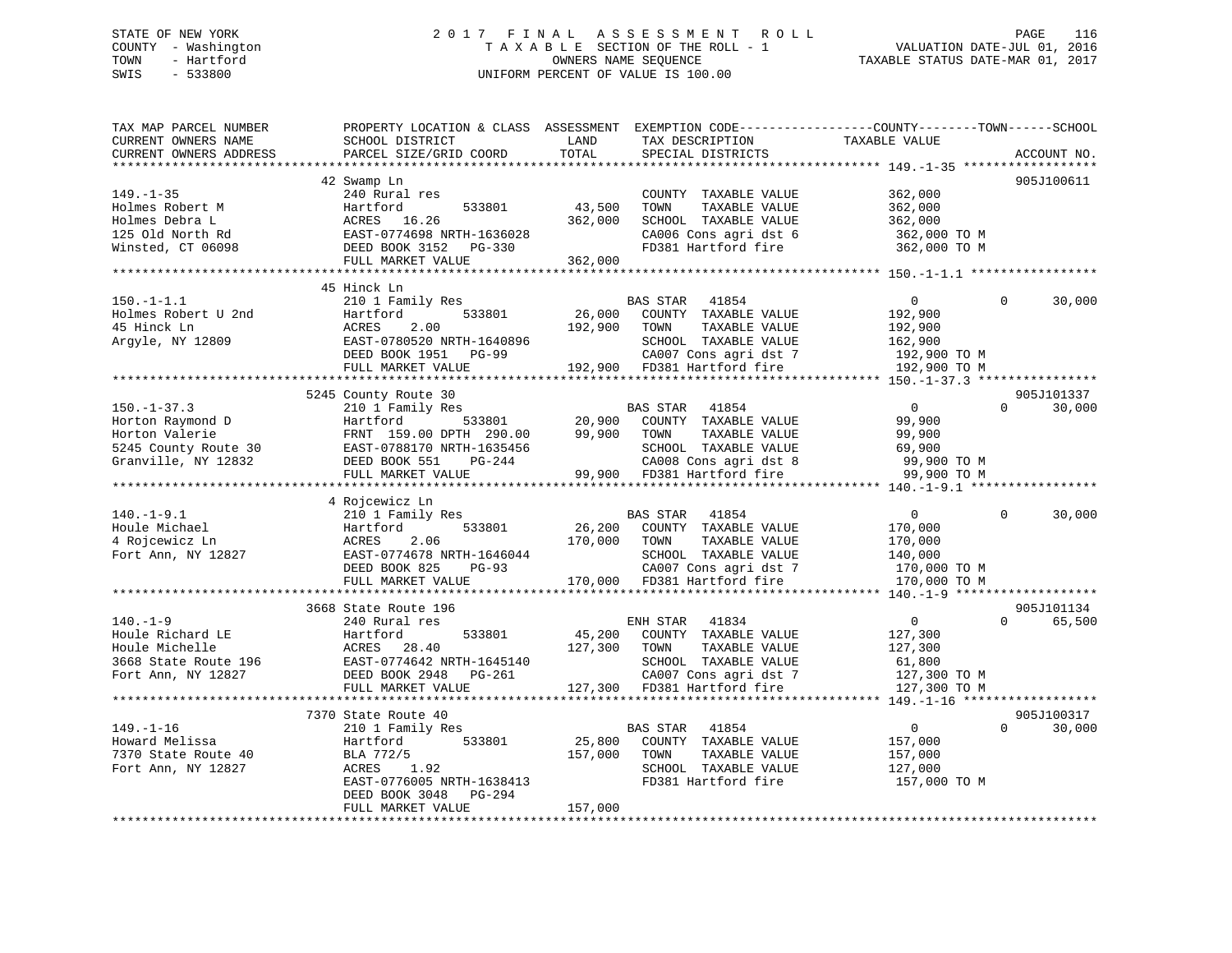| STATE OF NEW YORK      | 2017 FINAL ASSESSMENT                                                                           | PAGE<br>117                      |                            |                |                    |
|------------------------|-------------------------------------------------------------------------------------------------|----------------------------------|----------------------------|----------------|--------------------|
| COUNTY - Washington    | TAXABLE SECTION OF THE ROLL - 1                                                                 | VALUATION DATE-JUL 01, 2016      |                            |                |                    |
| TOWN<br>- Hartford     |                                                                                                 | TAXABLE STATUS DATE-MAR 01, 2017 |                            |                |                    |
| $-533800$<br>SWIS      | UNIFORM PERCENT OF VALUE IS 100.00                                                              |                                  |                            |                |                    |
|                        |                                                                                                 |                                  |                            |                |                    |
|                        |                                                                                                 |                                  |                            |                |                    |
| TAX MAP PARCEL NUMBER  | PROPERTY LOCATION & CLASS ASSESSMENT EXEMPTION CODE----------------COUNTY-------TOWN-----SCHOOL |                                  |                            |                |                    |
| CURRENT OWNERS NAME    | SCHOOL DISTRICT                                                                                 | LAND                             | TAX DESCRIPTION            | TAXABLE VALUE  |                    |
| CURRENT OWNERS ADDRESS | PARCEL SIZE/GRID COORD                                                                          | TOTAL                            | SPECIAL DISTRICTS          |                | ACCOUNT NO.        |
|                        |                                                                                                 |                                  |                            |                |                    |
|                        | 343 Wright Rd                                                                                   |                                  |                            |                |                    |
| $122. - 1 - 15.4$      | 323 Vacant rural                                                                                |                                  | COUNTY TAXABLE VALUE       | 83,000         |                    |
| Howard Scott           | Hartford<br>533801                                                                              | 83,000                           | TOWN<br>TAXABLE VALUE      | 83,000         |                    |
| 343 Wright Rd          | Lot 1- Subject to Debt to                                                                       | 83,000                           | SCHOOL TAXABLE VALUE       | 83,000         |                    |
| Granville, NY 12832    | Nature Cnsrvtn Cntract 95                                                                       |                                  | CA007 Cons agri dst 7      | 83,000 TO M    |                    |
|                        | ACRES 103.73                                                                                    |                                  | FD381 Hartford fire        | 83,000 TO M    |                    |
|                        | EAST-0779241 NRTH-1657936                                                                       |                                  |                            |                |                    |
|                        | DEED BOOK 2455 PG-170                                                                           |                                  |                            |                |                    |
|                        | FULL MARKET VALUE                                                                               | 83,000                           |                            |                |                    |
|                        |                                                                                                 |                                  |                            |                |                    |
|                        | 3962 State Route 149                                                                            |                                  |                            |                | 905J101363         |
| $131. - 1 - 13.5$      | 322 Rural vac>10                                                                                |                                  | COUNTY TAXABLE VALUE       | 19,500         |                    |
| Howe Adam              | Hartford<br>533801                                                                              | 19,500                           | TAXABLE VALUE<br>TOWN      | 19,500         |                    |
| Howe Shannon           | ACRES 10.96                                                                                     | 19,500                           | SCHOOL TAXABLE VALUE       | 19,500         |                    |
| 59 Townsend Rd         | EAST-0769433 NRTH-1653924                                                                       |                                  | CA007 Cons agri dst 7      | 19,500 TO M    |                    |
| Hartford, NY 12838     | DEED BOOK 3572 PG-23                                                                            |                                  | FD381 Hartford fire        | 19,500 TO M    |                    |
|                        | FULL MARKET VALUE                                                                               | 19,500                           |                            |                |                    |
|                        |                                                                                                 |                                  |                            |                |                    |
|                        | 59 Townsend Rd                                                                                  |                                  |                            |                |                    |
| $140. -2 - 2.2$        | 210 1 Family Res                                                                                |                                  | <b>BAS STAR</b><br>41854   | $\overline{0}$ | 30,000<br>$\Omega$ |
| Howe Adam T            | 533801<br>Hartford                                                                              | 23,700                           | COUNTY TAXABLE VALUE       | 83,100         |                    |
| Kober Shannon M        | 1.24<br>ACRES                                                                                   | 83,100                           | TOWN<br>TAXABLE VALUE      | 83,100         |                    |
| 59 Townsend Rd         | EAST-0782030 NRTH-1647347                                                                       |                                  | SCHOOL TAXABLE VALUE       | 53,100         |                    |
| Hartford, NY 12838     | DEED BOOK 3124 PG-95                                                                            |                                  | CA007 Cons agri dst 7      | 83,100 TO M    |                    |
|                        | FULL MARKET VALUE                                                                               |                                  | 83,100 FD381 Hartford fire | 83,100 TO M    |                    |
|                        |                                                                                                 |                                  |                            |                |                    |
|                        | 228 County Route 19                                                                             |                                  |                            |                |                    |
| $149. - 1 - 53.5$      | 210 1 Family Res                                                                                |                                  | 41854<br>BAS STAR          | $\overline{0}$ | 30,000<br>$\Omega$ |
| Howe Keith             | Hartford<br>533801                                                                              | 29,200                           | COUNTY TAXABLE VALUE       | 173,600        |                    |
| 228 County Route 19    | ACRES<br>3.07                                                                                   | 173,600                          | TOWN<br>TAXABLE VALUE      | 173,600        |                    |
| Fort Ann, NY 12827     | EAST-0772424 NRTH-1638954                                                                       |                                  | SCHOOL TAXABLE VALUE       | 143,600        |                    |
|                        | DEED BOOK 732<br>PG-255                                                                         |                                  | CA006 Cons agri dst 6      | 173,600 TO M   |                    |
|                        | FULL MARKET VALUE                                                                               | 173,600                          | FD381 Hartford fire        | 173,600 TO M   |                    |
|                        |                                                                                                 |                                  |                            |                |                    |
|                        | 2 Townsend Rd                                                                                   |                                  |                            |                | 905J100569         |
| $141. - 1 - 12$        | 210 1 Family Res                                                                                |                                  | COUNTY TAXABLE VALUE       | 142,100        |                    |
| Howk Phyllis           | 533801<br>Hartford                                                                              | 29,300                           | TOWN<br>TAXABLE VALUE      | 142,100        |                    |
| Howk Elroy             | 3.09<br>ACRES                                                                                   | 142,100                          | SCHOOL TAXABLE VALUE       | 142,100        |                    |
| 2 Townsend Rd          | EAST-0783074 NRTH-1646924                                                                       |                                  | FD381 Hartford fire        | 142,100 TO M   |                    |
| Hartford, NY 12838     | DEED BOOK 2990<br>PG-74                                                                         |                                  |                            |                |                    |
|                        | FULL MARKET VALUE                                                                               | 142,100                          |                            |                |                    |
| ***********            |                                                                                                 |                                  |                            |                |                    |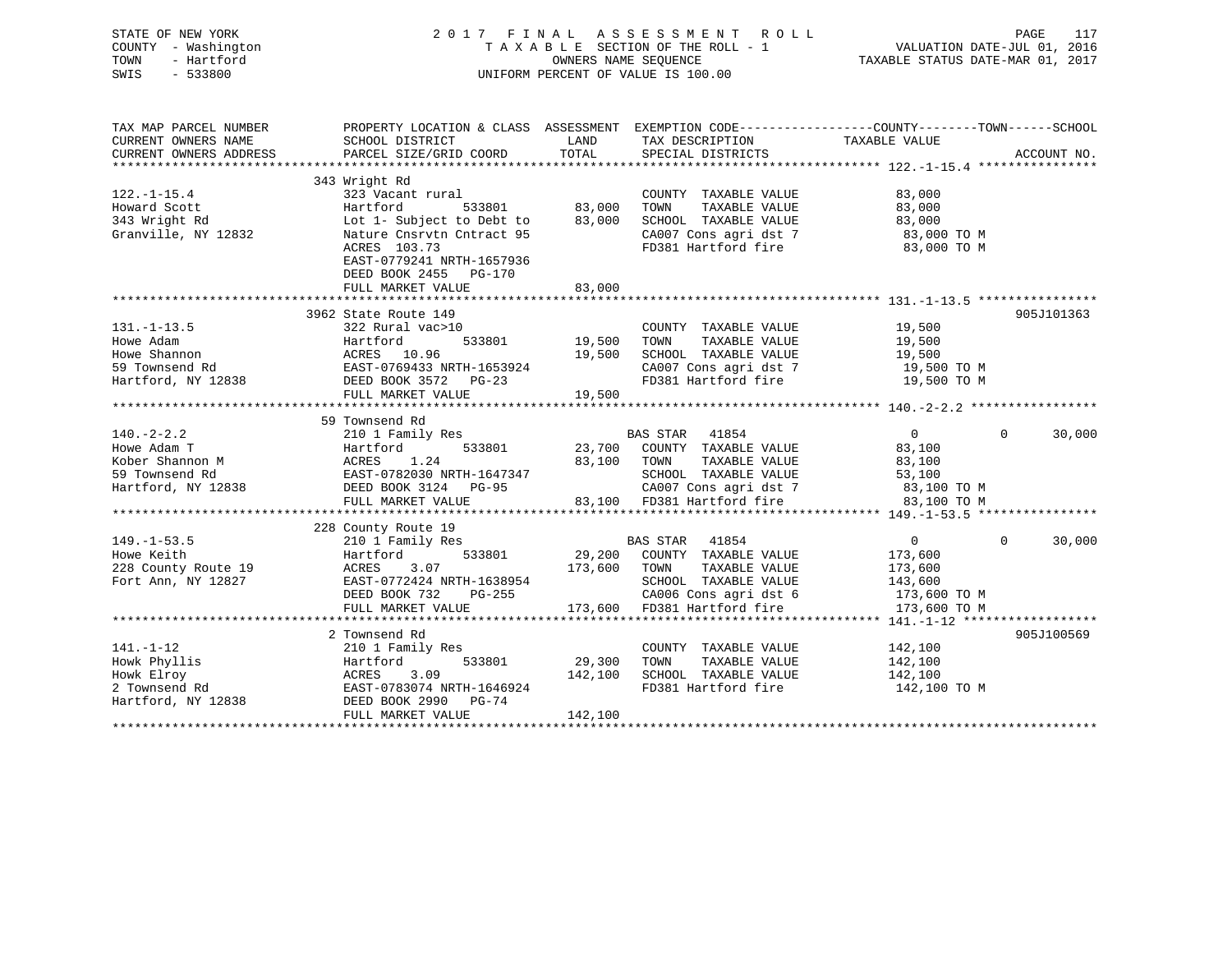## STATE OF NEW YORK 2 0 1 7 F I N A L A S S E S S M E N T R O L L PAGE 118 COUNTY - Washington T A X A B L E SECTION OF THE ROLL - 1 VALUATION DATE-JUL 01, 2016 TOWN - Hartford OWNERS NAME SEQUENCE TAXABLE STATUS DATE-MAR 01, 2017 SWIS - 533800 UNIFORM PERCENT OF VALUE IS 100.00

| TAX MAP PARCEL NUMBER<br>CURRENT OWNERS NAME | PROPERTY LOCATION & CLASS ASSESSMENT EXEMPTION CODE----------------COUNTY-------TOWN------SCHOOL<br>SCHOOL DISTRICT | LAND           | TAX DESCRIPTION                              | TAXABLE VALUE            |                      |
|----------------------------------------------|---------------------------------------------------------------------------------------------------------------------|----------------|----------------------------------------------|--------------------------|----------------------|
| CURRENT OWNERS ADDRESS                       | PARCEL SIZE/GRID COORD                                                                                              | TOTAL          | SPECIAL DISTRICTS                            |                          | ACCOUNT NO.          |
|                                              |                                                                                                                     |                |                                              |                          |                      |
| $123. - 1 - 19$                              | 298 Warren Rd<br>113 Cattle farm                                                                                    |                | AG DIST<br>41720                             | 19,009<br>19,009         | 905J100631<br>19,009 |
| Hoyt W Jason                                 | 533801<br>Hartford                                                                                                  |                | 54,100 TEMP GRHSE 42120                      | $\mathbf{1}$<br>1        | 1                    |
| Hoyt Lori                                    | ACRES<br>38.80                                                                                                      | 182,700        | COUNTY TAXABLE VALUE                         | 163,690                  |                      |
| 304 Warren Rd                                | EAST-0786132 NRTH-1661839                                                                                           |                | TOWN<br>TAXABLE VALUE                        | 163,690                  |                      |
| Fort Ann, NY 12827                           | DEED BOOK 792<br>$PG-108$                                                                                           |                | SCHOOL TAXABLE VALUE                         | 163,690                  |                      |
|                                              | FULL MARKET VALUE                                                                                                   | 182,700        | CA007 Cons agri dst 7                        | 163,690 TO M             |                      |
| MAY BE SUBJECT TO PAYMENT                    |                                                                                                                     |                | 19,010 EX                                    |                          |                      |
| UNDER AGDIST LAW TIL 2021                    |                                                                                                                     |                | FD381 Hartford fire                          | 182,699 TO M             |                      |
|                                              |                                                                                                                     |                | 1 EX                                         |                          |                      |
|                                              |                                                                                                                     |                |                                              |                          |                      |
|                                              | State Route 40                                                                                                      |                |                                              |                          |                      |
| $149. - 1 - 32.2 - 8801$                     | 837 Cell Tower                                                                                                      |                | COUNTY TAXABLE VALUE                         | $\mathbf 0$              |                      |
| Hudson Valley Wireless                       | Hartford<br>533801                                                                                                  | $\overline{0}$ | TOWN<br>TAXABLE VALUE                        | $\Omega$                 |                      |
| 34 Russell Rd                                |                                                                                                                     | $\Omega$       | SCHOOL TAXABLE VALUE                         | $\Omega$                 |                      |
| Albany, NY 12205                             | FULL MARKET VALUE                                                                                                   | $\overline{0}$ | CA006 Cons agri dst 6                        | 0 TO M                   |                      |
|                                              |                                                                                                                     |                | FD381 Hartford fire                          | 0 TO M                   |                      |
|                                              |                                                                                                                     |                |                                              |                          |                      |
|                                              | 318 County Route 19                                                                                                 |                |                                              |                          |                      |
| $149. - 1 - 32.4 - 8801$                     | 837 Cell Tower                                                                                                      |                | COUNTY TAXABLE VALUE                         | 15,000                   |                      |
| Hudson Valley Wireless                       | 533801<br>Hartford                                                                                                  | $\Omega$       | TOWN<br>TAXABLE VALUE                        | 15,000                   |                      |
| 34 Russell Rd                                | ACRES<br>0.05                                                                                                       | 15,000         | SCHOOL TAXABLE VALUE                         | 15,000                   |                      |
| Albany, NY 12205                             | FULL MARKET VALUE                                                                                                   | 15,000         |                                              |                          |                      |
|                                              |                                                                                                                     |                |                                              |                          |                      |
|                                              | Swamp Ln                                                                                                            |                |                                              |                          | 905J101261           |
| $149. - 1 - 30.2$                            | 314 Rural vac<10                                                                                                    |                | COUNTY TAXABLE VALUE                         | 27,000                   |                      |
| Hufnagel John S                              | 533801<br>Hartford                                                                                                  | 27,000         | TOWN<br>TAXABLE VALUE                        | 27,000                   |                      |
| Hufnagel Barbara A                           | LOT 2                                                                                                               | 27,000         | SCHOOL TAXABLE VALUE                         | 27,000                   |                      |
| 352 Warburton Ave                            | ACRES<br>5.71                                                                                                       |                | CA006 Cons agri dst 6<br>FD381 Hartford fire | 27,000 TO M              |                      |
| Hastings On Hudson, NY 10706                 | EAST-0775259 NRTH-1635498                                                                                           |                |                                              | 27,000 TO M              |                      |
|                                              | DEED BOOK 525<br>PG-224<br>FULL MARKET VALUE                                                                        | 27,000         |                                              |                          |                      |
|                                              |                                                                                                                     |                |                                              |                          |                      |
|                                              | 35 Christian Hill Rd                                                                                                |                |                                              |                          |                      |
| $132. - 1 - 29.2$                            | 210 1 Family Res                                                                                                    |                | BAS STAR<br>41854                            | $\mathbf{0}$<br>$\Omega$ | 30,000               |
| Hughes Henry J III                           | Hartford<br>533801                                                                                                  | 20,100         | COUNTY TAXABLE VALUE                         | 130,200                  |                      |
| Nash-Hughes Elizabeth A                      | Survey 12722                                                                                                        | 130,200        | TOWN<br>TAXABLE VALUE                        | 130,200                  |                      |
| PO Box 64                                    | FRNT 127.00 DPTH 220.00                                                                                             |                | SCHOOL TAXABLE VALUE                         | 100,200                  |                      |
| Hartford, NY 12838                           | EAST-0784916 NRTH-1652360                                                                                           |                | CA007 Cons agri dst 7                        | 130,200 TO M             |                      |
|                                              | $PG-16$<br>DEED BOOK 3108                                                                                           |                | FD381 Hartford fire                          | 130,200 TO M             |                      |
|                                              | FULL MARKET VALUE                                                                                                   | 130,200        |                                              |                          |                      |
|                                              |                                                                                                                     |                |                                              |                          |                      |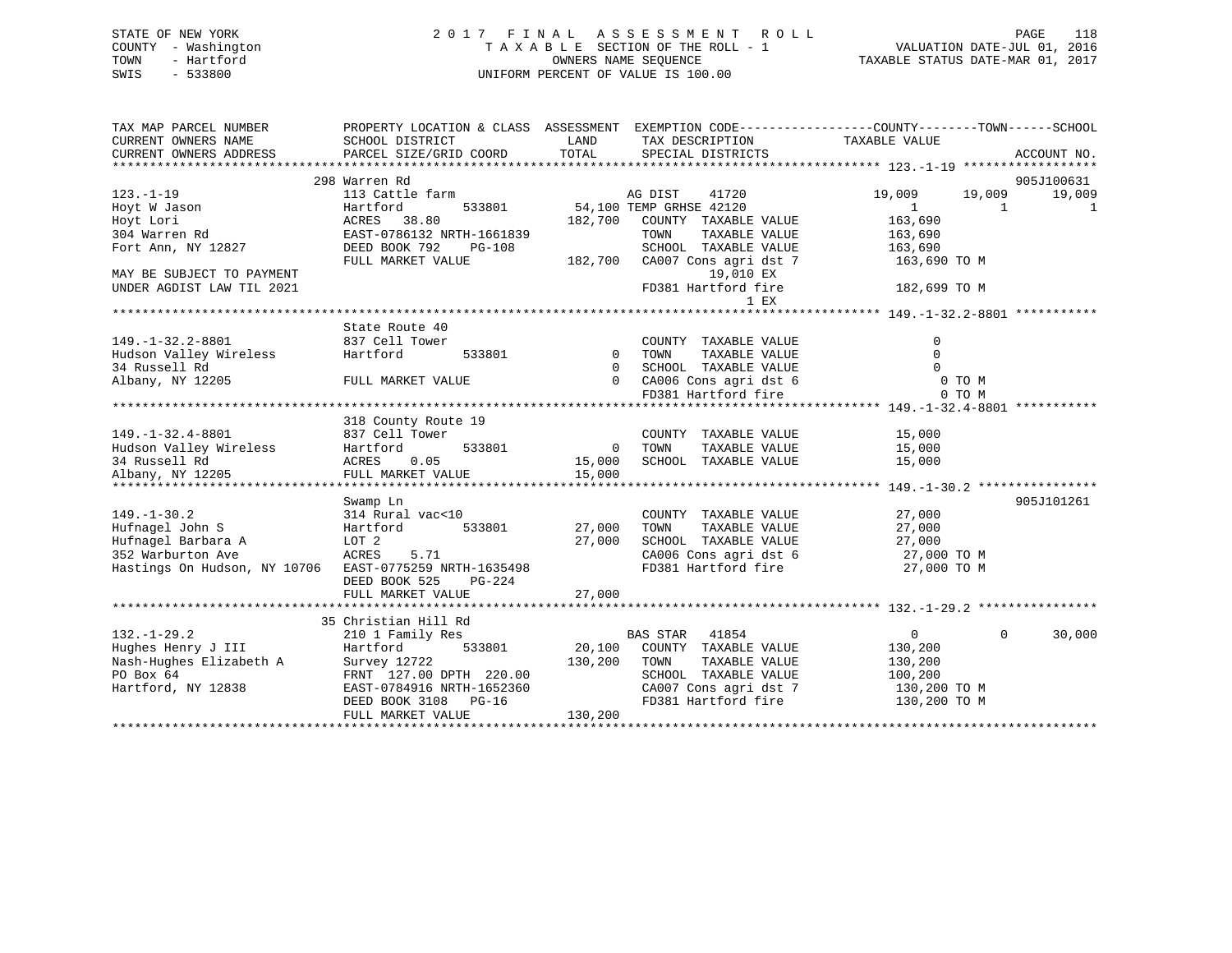## STATE OF NEW YORK 2 0 1 7 F I N A L A S S E S S M E N T R O L L PAGE 119 COUNTY - Washington T A X A B L E SECTION OF THE ROLL - 1 VALUATION DATE-JUL 01, 2016 TOWN - Hartford OWNERS NAME SEQUENCE TAXABLE STATUS DATE-MAR 01, 2017 SWIS - 533800 UNIFORM PERCENT OF VALUE IS 100.00

| TAX MAP PARCEL NUMBER<br>CURRENT OWNERS NAME                        | PROPERTY LOCATION & CLASS ASSESSMENT EXEMPTION CODE---------------COUNTY-------TOWN------SCHOOL<br>SCHOOL DISTRICT | LAND        | TAX DESCRIPTION                                                        | TAXABLE VALUE                                                    |                                                |
|---------------------------------------------------------------------|--------------------------------------------------------------------------------------------------------------------|-------------|------------------------------------------------------------------------|------------------------------------------------------------------|------------------------------------------------|
| CURRENT OWNERS ADDRESS                                              | PARCEL SIZE/GRID COORD                                                                                             | TOTAL       | SPECIAL DISTRICTS                                                      |                                                                  | ACCOUNT NO.                                    |
|                                                                     | 19 East St                                                                                                         |             |                                                                        |                                                                  | 905J100342                                     |
| $132.15 - 2 - 8$<br>Huguley Joanne                                  | 281 Multiple res<br>533801<br>Hartford                                                                             | 22,400      | BAS STAR 41854<br>COUNTY TAXABLE VALUE                                 | 0<br>107,700                                                     | $\Omega$<br>30,000                             |
| 21 East St<br>Hartford, NY 12838                                    | FRNT 68.00 DPTH 365.00<br>0.61<br>ACRES                                                                            | 107,700     | TAXABLE VALUE<br>TOWN<br>SCHOOL TAXABLE VALUE<br>CA007 Cons agri dst 7 | 107,700<br>77,700<br>107,700 TO M                                |                                                |
|                                                                     | EAST-0786841 NRTH-1652470<br>DEED BOOK W1780 PG-266<br>FULL MARKET VALUE                                           | 107,700     | FD381 Hartford fire                                                    | 107,700 TO M                                                     |                                                |
|                                                                     |                                                                                                                    |             |                                                                        |                                                                  |                                                |
|                                                                     | 5202 State Route 149                                                                                               |             | 87 PCT OF VALUE USED FOR EXEMPTION PURPOSES                            |                                                                  | 905J100330                                     |
| $132 - 2 - 26$<br>Hunsperger Paul                                   | 220 2 Family Res<br>533801<br>Hartford                                                                             |             | AGED-CO/TN 41801<br>32,900 ENH STAR 41834                              | 74,307<br>$\overline{0}$                                         | 74,307<br>$\overline{0}$<br>65,500<br>$\Omega$ |
| 5202 State Route 149<br>Granville, NY 12832                         | 386/86-446/373<br>ACRES 16.30                                                                                      | 189,800     | COUNTY TAXABLE VALUE<br>TOWN<br>TAXABLE VALUE                          | 115,493<br>115,493                                               |                                                |
|                                                                     | EAST-0791972 NRTH-1652798<br>FULL MARKET VALUE                                                                     |             | SCHOOL TAXABLE VALUE<br>189,800 FD381 Hartford fire                    | 124,300<br>189,800 TO M                                          |                                                |
|                                                                     |                                                                                                                    |             |                                                                        |                                                                  |                                                |
|                                                                     | State Route 149                                                                                                    |             |                                                                        |                                                                  | 905J100377                                     |
| $132. - 2 - 27.1$                                                   | 322 Rural vac>10                                                                                                   |             | COUNTY TAXABLE VALUE                                                   | 25,500                                                           |                                                |
| Hunsperger Paul                                                     | 533801<br>Hartford                                                                                                 | 25,500      | TOWN<br>TAXABLE VALUE                                                  | 25,500                                                           |                                                |
| Hunsperger Elma                                                     | 503/4                                                                                                              | 25,500      | SCHOOL TAXABLE VALUE                                                   | 25,500                                                           |                                                |
| 5202 State Route 149<br>Granville, NY 12832                         | ACRES 15.90<br>EAST-0792638 NRTH-1652501<br>DEED BOOK 503<br>$PG-1$                                                |             | FD381 Hartford fire                                                    | 25,500 TO M                                                      |                                                |
|                                                                     | FULL MARKET VALUE                                                                                                  | 25,500      |                                                                        |                                                                  |                                                |
|                                                                     | ***************************                                                                                        | *********** |                                                                        | ********************************** 132.15-2-32 ***************** |                                                |
|                                                                     | 64 Hartford Main St                                                                                                |             |                                                                        |                                                                  | 905J100057                                     |
| $132.15 - 2 - 32$                                                   | 210 1 Family Res                                                                                                   |             | ENH STAR 41834                                                         | $\overline{0}$                                                   | $\Omega$<br>65,500                             |
| Ingersoll Arlene -LE-                                               | 533801<br>Hartford                                                                                                 | 24,700      | COUNTY TAXABLE VALUE                                                   | 122,000                                                          |                                                |
| Brynes Marlene Ingers                                               | ACRES<br>1.45                                                                                                      | 122,000     | TOWN<br>TAXABLE VALUE                                                  | 122,000                                                          |                                                |
| 64 Hartford Main St EAST-0786921 NRTH-1653028<br>Hartford, NY 12838 | DEED BOOK 2291 PG-137                                                                                              |             | SCHOOL TAXABLE VALUE<br>CA007 Cons agri dst 7                          | 56,500<br>122,000 TO M                                           |                                                |
|                                                                     | FULL MARKET VALUE                                                                                                  |             | 122,000 FD381 Hartford fire                                            | 122,000 TO M                                                     |                                                |
|                                                                     |                                                                                                                    |             |                                                                        |                                                                  |                                                |
|                                                                     | 20 Old Mill Ln                                                                                                     |             |                                                                        |                                                                  | 905J100141                                     |
| $141. - 1 - 24$                                                     | 210 1 Family Res                                                                                                   |             | <b>BAS STAR</b><br>41854                                               | $\overline{0}$                                                   | $\Omega$<br>30,000                             |
| Ingraham Scott                                                      | Hartford<br>533801                                                                                                 | 23,000      | COUNTY TAXABLE VALUE                                                   | 46,300                                                           |                                                |
| Currie-Ingraham Correna                                             | 764/297                                                                                                            | 46,300      | TOWN<br>TAXABLE VALUE                                                  | 46,300                                                           |                                                |
| PO Box 194                                                          | ACRES<br>1.00                                                                                                      |             | SCHOOL TAXABLE VALUE                                                   | 16,300                                                           |                                                |
| Hartford, NY 12838                                                  | EAST-0783671 NRTH-1646400<br>DEED BOOK 2904 PG-13<br>FULL MARKET VALUE                                             | 46,300      | FD381 Hartford fire                                                    | 46,300 TO M                                                      |                                                |
|                                                                     |                                                                                                                    |             |                                                                        |                                                                  |                                                |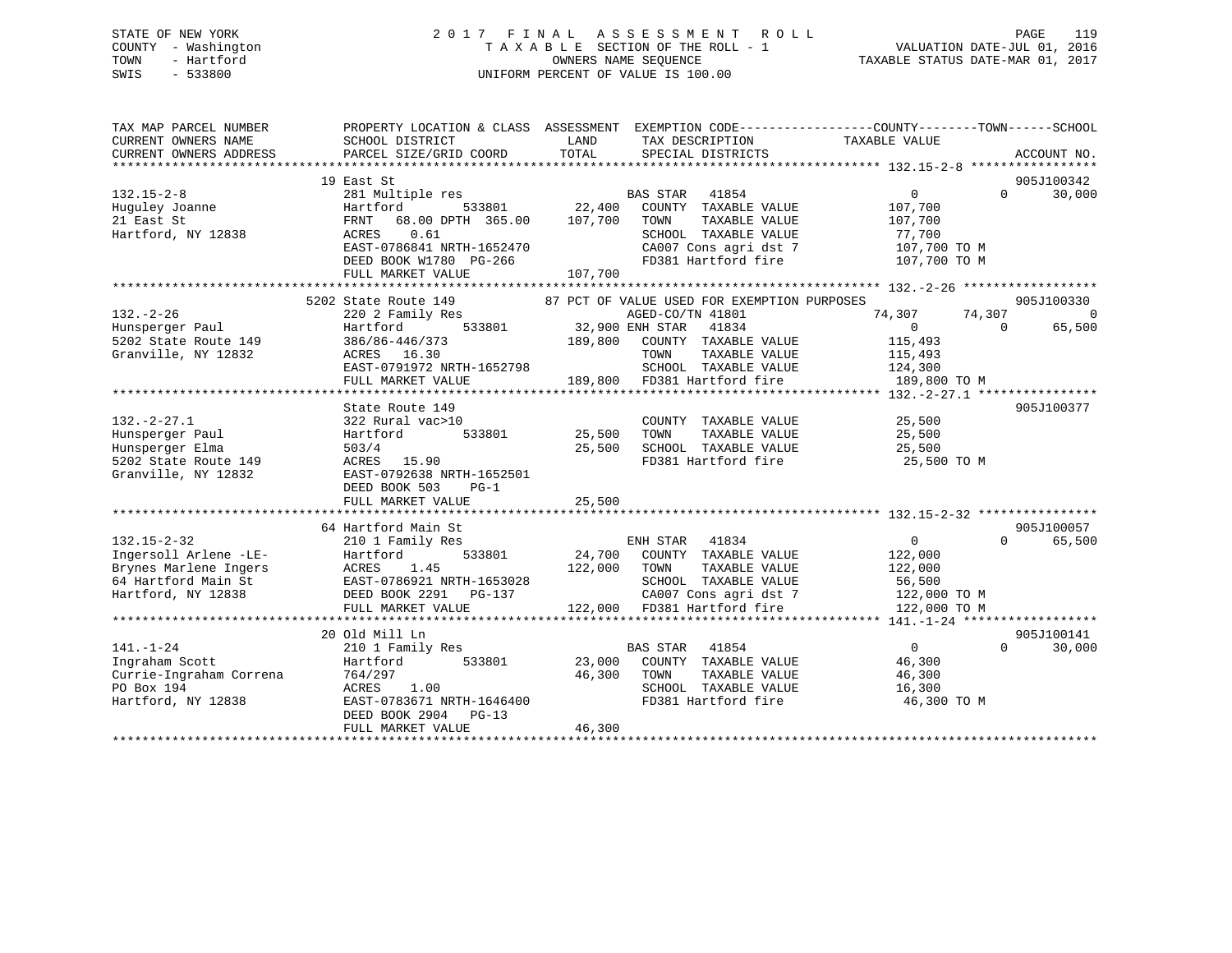## STATE OF NEW YORK 2 0 1 7 F I N A L A S S E S S M E N T R O L L PAGE 120 COUNTY - Washington T A X A B L E SECTION OF THE ROLL - 1 VALUATION DATE-JUL 01, 2016 TOWN - Hartford **TAXABLE STATUS DATE-MAR 01, 2017** SWIS - 533800 UNIFORM PERCENT OF VALUE IS 100.00

| TAX MAP PARCEL NUMBER<br>CURRENT OWNERS NAME<br>CURRENT OWNERS ADDRESS | PROPERTY LOCATION & CLASS ASSESSMENT EXEMPTION CODE---------------COUNTY-------TOWN-----SCHOOL<br>SCHOOL DISTRICT<br>PARCEL SIZE/GRID COORD | LAND<br>TOTAL | TAX DESCRIPTION TAXABLE VALUE<br>SPECIAL DISTRICTS |                            | ACCOUNT NO. |
|------------------------------------------------------------------------|---------------------------------------------------------------------------------------------------------------------------------------------|---------------|----------------------------------------------------|----------------------------|-------------|
|                                                                        |                                                                                                                                             |               |                                                    |                            |             |
| $141. - 1 - 25.2$<br>Ingraham Scott                                    | Old Mill Ln OFF<br>311 Res vac land<br>Hartford<br>533801                                                                                   | 100           | COUNTY TAXABLE VALUE<br>TAXABLE VALUE<br>TOWN      | 100<br>100                 |             |
| Currie-Ingraham Correna                                                | 15.00 DPTH<br>FRNT<br>69.00                                                                                                                 | 100           | SCHOOL TAXABLE VALUE                               | 100                        |             |
| PO Box 194                                                             | EAST-0783541 NRTH-1646382                                                                                                                   |               | FD381 Hartford fire                                | 100 TO M                   |             |
| Hartford, NY 12838                                                     | DEED BOOK 2904 PG-13<br>FULL MARKET VALUE                                                                                                   | 100           |                                                    |                            |             |
|                                                                        |                                                                                                                                             |               |                                                    |                            |             |
|                                                                        | 89 Hastings Rd                                                                                                                              |               |                                                    |                            | 905J100479  |
| $132. - 1 - 7$                                                         | 210 1 Family Res                                                                                                                            |               | ENH STAR<br>41834                                  | 0<br>$\Omega$              | 65,500      |
| Introne James J                                                        | 533801<br>Hartford                                                                                                                          | 29,000        | COUNTY TAXABLE VALUE                               | 119,000                    |             |
| Introne Holly M                                                        | ACRES<br>3.00                                                                                                                               | 119,000       | TAXABLE VALUE<br>TOWN                              | 119,000                    |             |
| 89 Hastings Rd                                                         | EAST-0786608 NRTH-1656980                                                                                                                   |               | SCHOOL TAXABLE VALUE                               | 53,500                     |             |
| Granville, NY 12832                                                    | DEED BOOK 513<br>PG-286                                                                                                                     |               | CA007 Cons agri dst 7 119,000 TO M                 |                            |             |
|                                                                        |                                                                                                                                             |               | 119,000 FD381 Hartford fire                        |                            |             |
|                                                                        | FULL MARKET VALUE                                                                                                                           |               |                                                    | 119,000 TO M               |             |
|                                                                        | 7251 State Route 40                                                                                                                         |               |                                                    |                            | 905J100272  |
|                                                                        |                                                                                                                                             |               |                                                    |                            |             |
| $149. - 1 - 52$                                                        | 240 Rural res                                                                                                                               |               | BAS STAR 41854                                     | $\overline{0}$<br>$\Omega$ | 30,000      |
| Irion John V                                                           | Hartford<br>533801                                                                                                                          | 42,500        | COUNTY TAXABLE VALUE                               | 184,400                    |             |
| Irion Patricia A                                                       | ACRES 16.51                                                                                                                                 | 184,400       | TOWN<br>TAXABLE VALUE                              | 184,400                    |             |
| 7251 State Route 40                                                    | EAST-0773650 NRTH-1636730                                                                                                                   |               | SCHOOL TAXABLE VALUE                               | 154,400                    |             |
| Argyle, NY 12809                                                       | DEED BOOK 3253 PG-152                                                                                                                       |               | CA006 Cons agri dst 6 184,400 TO M                 |                            |             |
|                                                                        | FULL MARKET VALUE                                                                                                                           |               | 184,400 FD381 Hartford fire                        | 184,400 TO M               |             |
|                                                                        |                                                                                                                                             |               |                                                    |                            |             |
|                                                                        | 74 County Route 17                                                                                                                          |               |                                                    |                            | 905J100225  |
| $131. - 1 - 20$                                                        | 120 Field crops                                                                                                                             |               | 41720<br>AG DIST                                   | 100,036<br>100,036         | 100,036     |
| Irwin Joyce I LE                                                       | Hartford<br>533801                                                                                                                          | 175,900       | COUNTY TAXABLE VALUE                               | 82,864                     |             |
| Fountaine Craig M                                                      | 870/83                                                                                                                                      | 182,900       | TAXABLE VALUE<br>TOWN                              | 82,864                     |             |
| 60 County Route 17                                                     | $122. - 1 - 23$                                                                                                                             |               | SCHOOL TAXABLE VALUE                               | 82,864                     |             |
| Fort Ann, NY 12827                                                     | ACRES 131.00                                                                                                                                |               | CA007 Cons agri dst 7                              | 82,864 TO M                |             |
|                                                                        | EAST-0770396 NRTH-1656632                                                                                                                   |               | 100,036 EX                                         |                            |             |
| MAY BE SUBJECT TO PAYMENT                                              | PG-256<br>DEED BOOK 3481                                                                                                                    |               | FD381 Hartford fire                                | 182,900 TO M               |             |
| UNDER AGDIST LAW TIL 2021                                              | FULL MARKET VALUE                                                                                                                           | 182,900       |                                                    |                            |             |
|                                                                        |                                                                                                                                             |               |                                                    |                            |             |
|                                                                        | 48 County Route 17                                                                                                                          |               |                                                    |                            | 905J100340  |
| $131. - 1 - 22$                                                        | 210 1 Family Res                                                                                                                            |               | 41834<br>ENH STAR                                  | $\overline{0}$<br>$\Omega$ | 65,500      |
| Irwin Joyce LE                                                         | 533801<br>Hartford                                                                                                                          | 25,400        | COUNTY TAXABLE VALUE                               | 119,200                    |             |
| Fountaine Michelle C                                                   | $122. - 1 - 22$                                                                                                                             | 119,200       | TAXABLE VALUE<br>TOWN                              | 119,200                    |             |
| 48 County Route 17                                                     | ACRES<br>1.40                                                                                                                               |               | SCHOOL TAXABLE VALUE                               | 53,700                     |             |
| Fort Ann, NY 12827                                                     | EAST-0771248 NRTH-1655892                                                                                                                   |               | CA007 Cons agri dst 7                              | 119,200 TO M               |             |
|                                                                        | DEED BOOK 3481<br>PG-268                                                                                                                    |               | FD381 Hartford fire                                | 119,200 TO M               |             |
|                                                                        | FULL MARKET VALUE                                                                                                                           | 119,200       |                                                    |                            |             |
|                                                                        |                                                                                                                                             |               |                                                    |                            |             |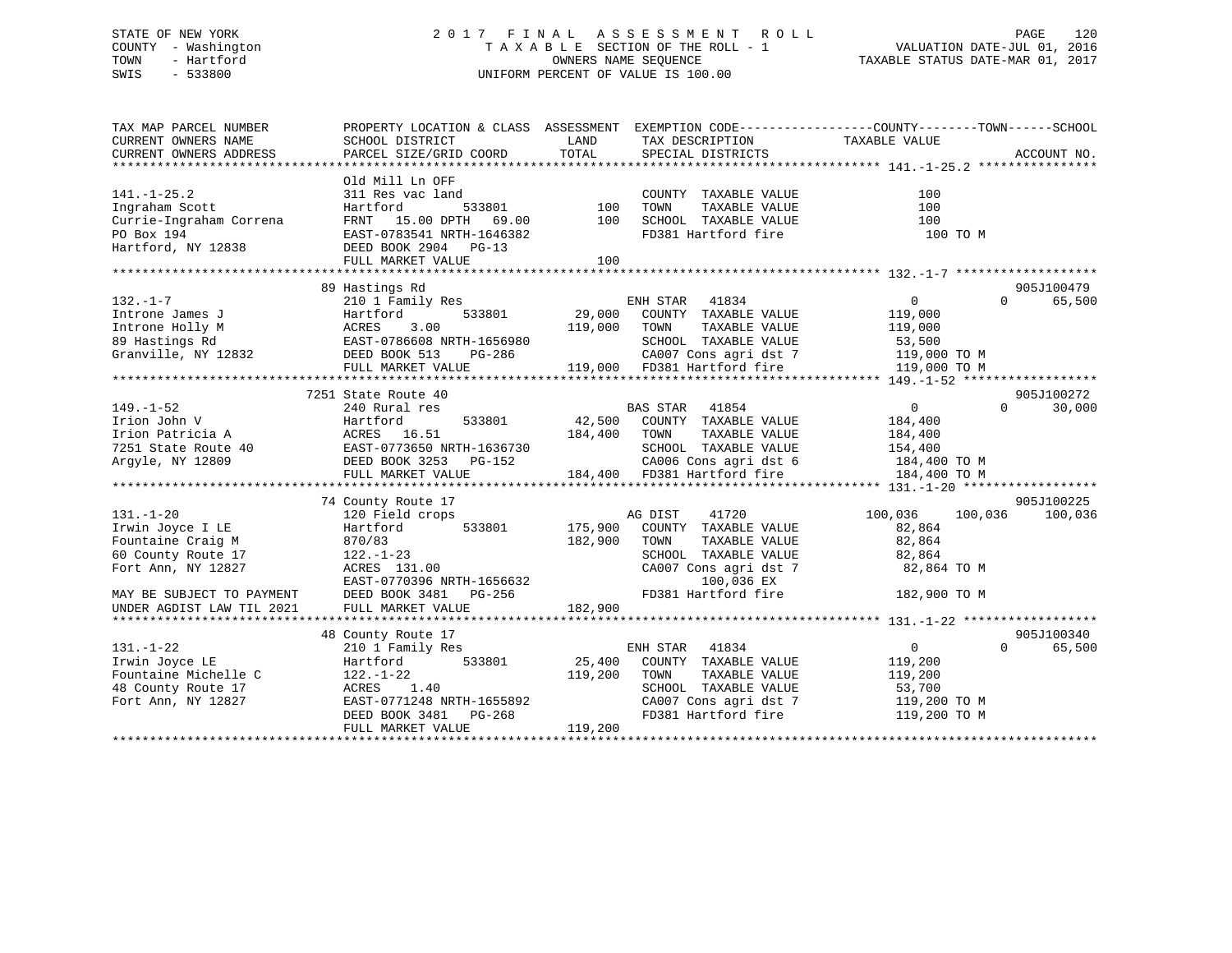## STATE OF NEW YORK 2 0 1 7 F I N A L A S S E S S M E N T R O L L PAGE 121 COUNTY - Washington T A X A B L E SECTION OF THE ROLL - 1 VALUATION DATE-JUL 01, 2016 TOWN - Hartford **TAXABLE STATUS DATE-MAR 01, 2017** SWIS - 533800 UNIFORM PERCENT OF VALUE IS 100.00

| TAX MAP PARCEL NUMBER                                                          | PROPERTY LOCATION & CLASS ASSESSMENT EXEMPTION CODE----------------COUNTY-------TOWN------SCHOOL                                                                                                         |         |                              |                                                                                                     |                          |
|--------------------------------------------------------------------------------|----------------------------------------------------------------------------------------------------------------------------------------------------------------------------------------------------------|---------|------------------------------|-----------------------------------------------------------------------------------------------------|--------------------------|
|                                                                                |                                                                                                                                                                                                          |         |                              |                                                                                                     |                          |
|                                                                                | 59 Russell Ln                                                                                                                                                                                            |         |                              |                                                                                                     | 905J100341               |
|                                                                                |                                                                                                                                                                                                          |         |                              | $\overline{0}$                                                                                      | $\overline{0}$<br>30,000 |
|                                                                                |                                                                                                                                                                                                          |         |                              |                                                                                                     |                          |
|                                                                                |                                                                                                                                                                                                          |         |                              |                                                                                                     |                          |
|                                                                                |                                                                                                                                                                                                          |         |                              |                                                                                                     |                          |
|                                                                                |                                                                                                                                                                                                          |         |                              |                                                                                                     |                          |
|                                                                                |                                                                                                                                                                                                          |         |                              |                                                                                                     |                          |
|                                                                                |                                                                                                                                                                                                          |         |                              |                                                                                                     |                          |
|                                                                                |                                                                                                                                                                                                          |         |                              |                                                                                                     |                          |
| $123. -1 - 11.10$                                                              |                                                                                                                                                                                                          |         |                              | $\overline{0}$                                                                                      | 30,000<br>$\Omega$       |
|                                                                                | Matrien Ru (1854)<br>270 Mfg housing (1853801 (1865) BAS STAR (1854 (1865) 9,800 (2000)<br>ACRES (1869,800 (2000) 59,800 (2000) 700 (1866),800 (1866),800 (1866),800 (1866),800 (1866),800 (1866),800 (1 |         |                              |                                                                                                     |                          |
|                                                                                |                                                                                                                                                                                                          |         |                              |                                                                                                     |                          |
|                                                                                |                                                                                                                                                                                                          |         |                              |                                                                                                     |                          |
|                                                                                |                                                                                                                                                                                                          |         |                              |                                                                                                     |                          |
|                                                                                |                                                                                                                                                                                                          |         |                              |                                                                                                     |                          |
|                                                                                |                                                                                                                                                                                                          |         |                              |                                                                                                     |                          |
|                                                                                | 49 Hartford Main St                                                                                                                                                                                      |         |                              |                                                                                                     | 9079900721               |
|                                                                                |                                                                                                                                                                                                          |         | COUNTY TAXABLE VALUE 53,300  |                                                                                                     |                          |
|                                                                                |                                                                                                                                                                                                          |         | TOWN                         | TAXABLE VALUE 53,300                                                                                |                          |
|                                                                                |                                                                                                                                                                                                          |         |                              |                                                                                                     |                          |
|                                                                                |                                                                                                                                                                                                          |         |                              |                                                                                                     |                          |
|                                                                                |                                                                                                                                                                                                          |         |                              | SCHOOL TAXABLE VALUE 53,300<br>CA007 Cons agri dst 7 53,300 TO M<br>FD381 Hartford fire 53,300 TO M |                          |
|                                                                                |                                                                                                                                                                                                          |         |                              |                                                                                                     |                          |
|                                                                                |                                                                                                                                                                                                          |         |                              |                                                                                                     |                          |
|                                                                                | 70 Christian Hill Rd                                                                                                                                                                                     |         |                              |                                                                                                     | 905J100326               |
| $132.15 - 1 - 26$                                                              | 210 1 Family Res                                                                                                                                                                                         |         | COUNTY TAXABLE VALUE 108,400 |                                                                                                     |                          |
|                                                                                | Hartford 533801 17,300<br>FRNT 60.00 DPTH 110.00 108,400                                                                                                                                                 |         | TOWN                         | TAXABLE VALUE 108,400                                                                               |                          |
|                                                                                |                                                                                                                                                                                                          |         |                              | SCHOOL TAXABLE VALUE 108,400<br>CA007 Cons agri dst 7 108,400 TO M                                  |                          |
|                                                                                | ACRES 0.50                                                                                                                                                                                               |         |                              |                                                                                                     |                          |
| Irwin Samuel<br>Irwin Merry<br>PO Box 13<br>Hartford, NY 12838                 | EAST-0785786 NRTH-1652232                                                                                                                                                                                |         |                              | FD381 Hartford fire 108,400 TO M                                                                    |                          |
|                                                                                | DEED BOOK 2999 PG-152                                                                                                                                                                                    |         |                              |                                                                                                     |                          |
|                                                                                | FULL MARKET VALUE                                                                                                                                                                                        | 108,400 |                              |                                                                                                     |                          |
|                                                                                |                                                                                                                                                                                                          |         |                              |                                                                                                     |                          |
|                                                                                | 7143 State Route 40                                                                                                                                                                                      |         |                              |                                                                                                     |                          |
| $149. - 1 - 43.2$<br>149.-1-43.2<br>Iuliucci John James<br>7143 State Route 40 | 210 1 Family Res                                                                                                                                                                                         |         | COUNTY TAXABLE VALUE         | 25,800                                                                                              |                          |
|                                                                                | Hartford 533801 25,800                                                                                                                                                                                   |         |                              |                                                                                                     |                          |
|                                                                                | Lot 2                                                                                                                                                                                                    | 25,800  |                              | TOWN TAXABLE VALUE 25,800<br>SCHOOL TAXABLE VALUE 25,800<br>CA006 Cons agri dst 6 25,800 TO M       |                          |
| Argyle, NY 12809                                                               | ACRES 3.00<br>EAST-0771932 NRTH-1634251                                                                                                                                                                  |         |                              |                                                                                                     |                          |
| MAY BE SUBJECT TO PAYMENT                                                      |                                                                                                                                                                                                          |         | FD381 Hartford fire          | 25,800 TO M                                                                                         |                          |
|                                                                                | DEED BOOK 3325 PG-327                                                                                                                                                                                    |         |                              |                                                                                                     |                          |
| UNDER AGDIST LAW TIL 2018                                                      | FULL MARKET VALUE                                                                                                                                                                                        | 25,800  |                              |                                                                                                     |                          |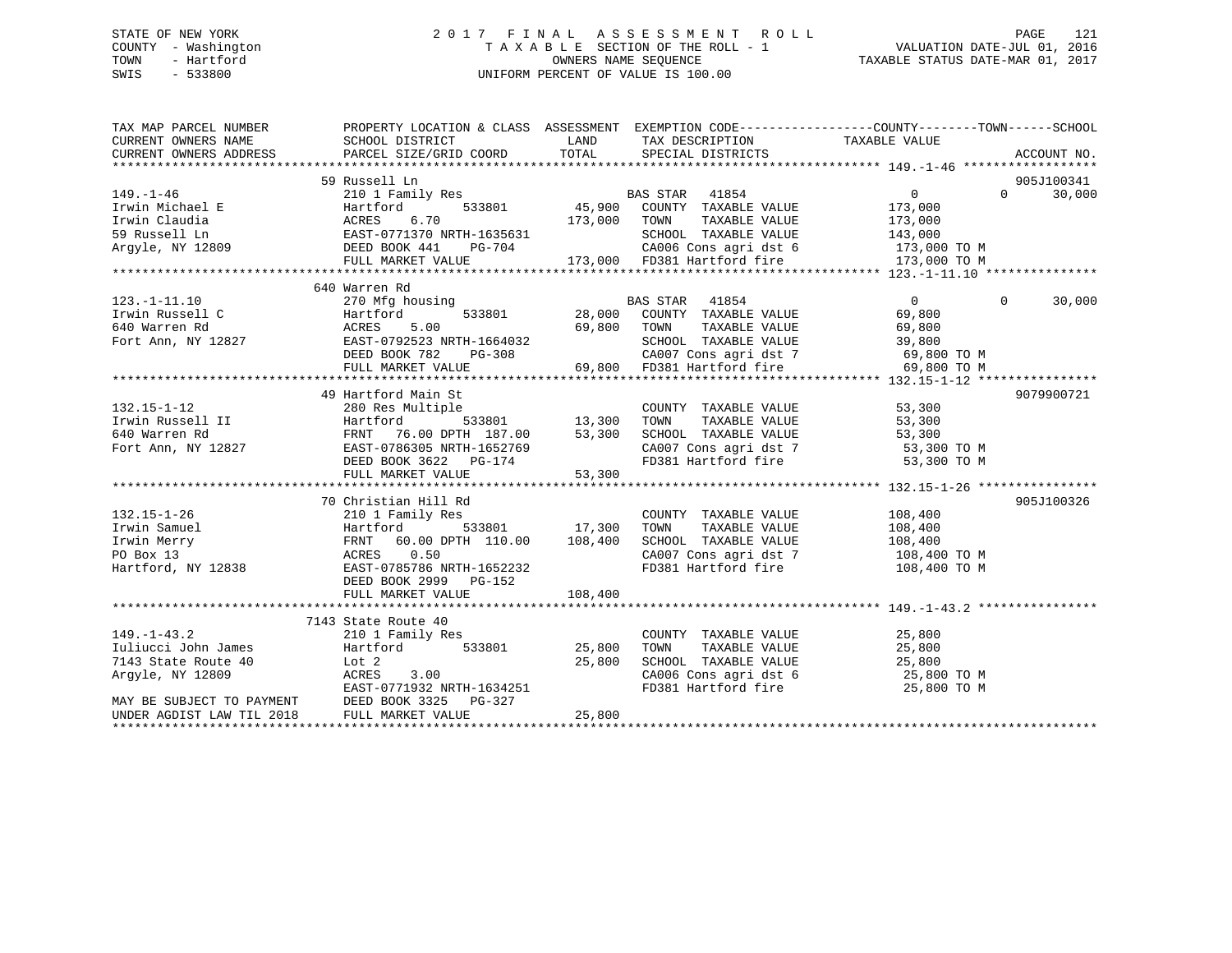## STATE OF NEW YORK 2 0 1 7 F I N A L A S S E S S M E N T R O L L PAGE 122 COUNTY - Washington T A X A B L E SECTION OF THE ROLL - 1 VALUATION DATE-JUL 01, 2016 TOWN - Hartford **TAXABLE STATUS DATE-MAR 01, 2017** SWIS - 533800 UNIFORM PERCENT OF VALUE IS 100.00

| TAX MAP PARCEL NUMBER<br>CURRENT OWNERS NAME<br>CURRENT OWNERS ADDRESS                                                                        | PROPERTY LOCATION & CLASS ASSESSMENT EXEMPTION CODE---------------COUNTY-------TOWN------SCHOOL<br>SCHOOL DISTRICT<br>PARCEL SIZE/GRID COORD                                                                                                                                                                                        | <b>LAND</b><br>TOTAL    | TAX DESCRIPTION<br>SPECIAL DISTRICTS                                                                                                                | TAXABLE VALUE                                  | ACCOUNT NO.                                                        |
|-----------------------------------------------------------------------------------------------------------------------------------------------|-------------------------------------------------------------------------------------------------------------------------------------------------------------------------------------------------------------------------------------------------------------------------------------------------------------------------------------|-------------------------|-----------------------------------------------------------------------------------------------------------------------------------------------------|------------------------------------------------|--------------------------------------------------------------------|
| $149. - 1 - 43.4$<br>Iuliucci John James<br>7143 State Route 40<br>Arqyle, NY 12809<br>MAY BE SUBJECT TO PAYMENT<br>UNDER AGDIST LAW TIL 2019 | 7143 State Route 40<br>311 Res vac land<br>533801<br>Hartford<br>Lot 2B<br>Filed Survey: 12395<br>ACRES<br>5.01<br>EAST-0772112 NRTH-1634615<br>DEED BOOK 3325 PG-331<br>FULL MARKET VALUE                                                                                                                                          | 7,000<br>7,000<br>7,000 | COUNTY TAXABLE VALUE<br>TAXABLE VALUE<br>TOWN<br>SCHOOL TAXABLE VALUE 7,000<br>CA006 Cons agri dst 6 7,000 TO M<br>FD381 Hartford fire 7,000 TO M   | 7,000<br>7,000                                 |                                                                    |
| $132.15 - 2 - 12$                                                                                                                             | East St<br>311 Res vac land<br>32.12 2001<br>32.12 2001<br>32.12 2005<br>32.12 2007<br>32.12 2007<br>32.12 2007<br>32.12 2007<br>32.12 2007<br>32.12 2007<br>32.12 2007<br>32.12 2007<br>32.12 2007<br>32.12 2007<br>32.12 2007<br>32.12 2007<br>32.12 2007<br>32.12 2007<br>32.12 2007<br>32.12                                    |                         | COUNTY TAXABLE VALUE 1,000<br>CA007 Cons agri dst 7                        1,000 TO M<br>FD381 Hartford fire                             1,000 TO M |                                                | 905J100078                                                         |
|                                                                                                                                               | $\begin{tabular}{l c c c c c c} \hline & 132.15-2-13 & 13.725 & 13.725 & 13.725 & 13.725 & 13.725 & 13.725 & 13.725 & 13.725 & 13.725 & 13.725 & 13.725 & 13.725 & 13.725 & 13.725 & 13.725 & 13.725 & 13.725 & 13.725 & 13.725 & 13.725 & 13.725 & 13.725 & 13.725$                                                                |                         |                                                                                                                                                     | 13,725 13,725<br>4,575 4,575<br>$\overline{0}$ | 905J100343<br>$\overline{\phantom{0}}$<br>$\overline{0}$<br>65,500 |
| $131. - 1 - 8.1$                                                                                                                              | 4211 State Route 149<br>210 1 Family Res<br>31.-1-8.1<br>Jackson Kenneth Hartford 533801 23,600 TOWN TAXABLE VALUE 139,000<br>4211 State Route 149 EAST-0775698 NRTH-1654084 CA007 Cons agri dst 7 139,000<br>Fort Ann, NY 12827 DEED BOOK 2040 PG-105 FULL MARKET VALUE 139,000                                                    |                         | COUNTY TAXABLE VALUE 139,000<br>$\frac{139,000 \text{ TO M}}{132,000 \text{ TO M}}$                                                                 | 139,000 TO M                                   | 905J101324                                                         |
| 122.-1-33<br>240 Rural res<br>Jakway Richard O Hartford                                                                                       | 1443 Baldwin Corners Rd<br>240 Rural res<br>122.-1-55<br>Jakway Richard 0<br>116,100<br>116,100<br>Fort Ann, NY 12827<br>126.100<br>Fort Ann, NY 12827<br>116,100<br>DEED BOOK TRIFI-1664426<br>116,100<br>DEED BOOK 712827<br>116,100<br>116,100<br>116,100<br>116,100<br>116,100<br>116,100<br>116,100<br>11<br>FULL MARKET VALUE | 116,100                 | BAS STAR 41854<br>SCHOOL TAXABLE VALUE 86,100<br>FD381 Hartford fire 116,100 TO M                                                                   | $\overline{0}$                                 | 905J100347<br>$\Omega$<br>30,000                                   |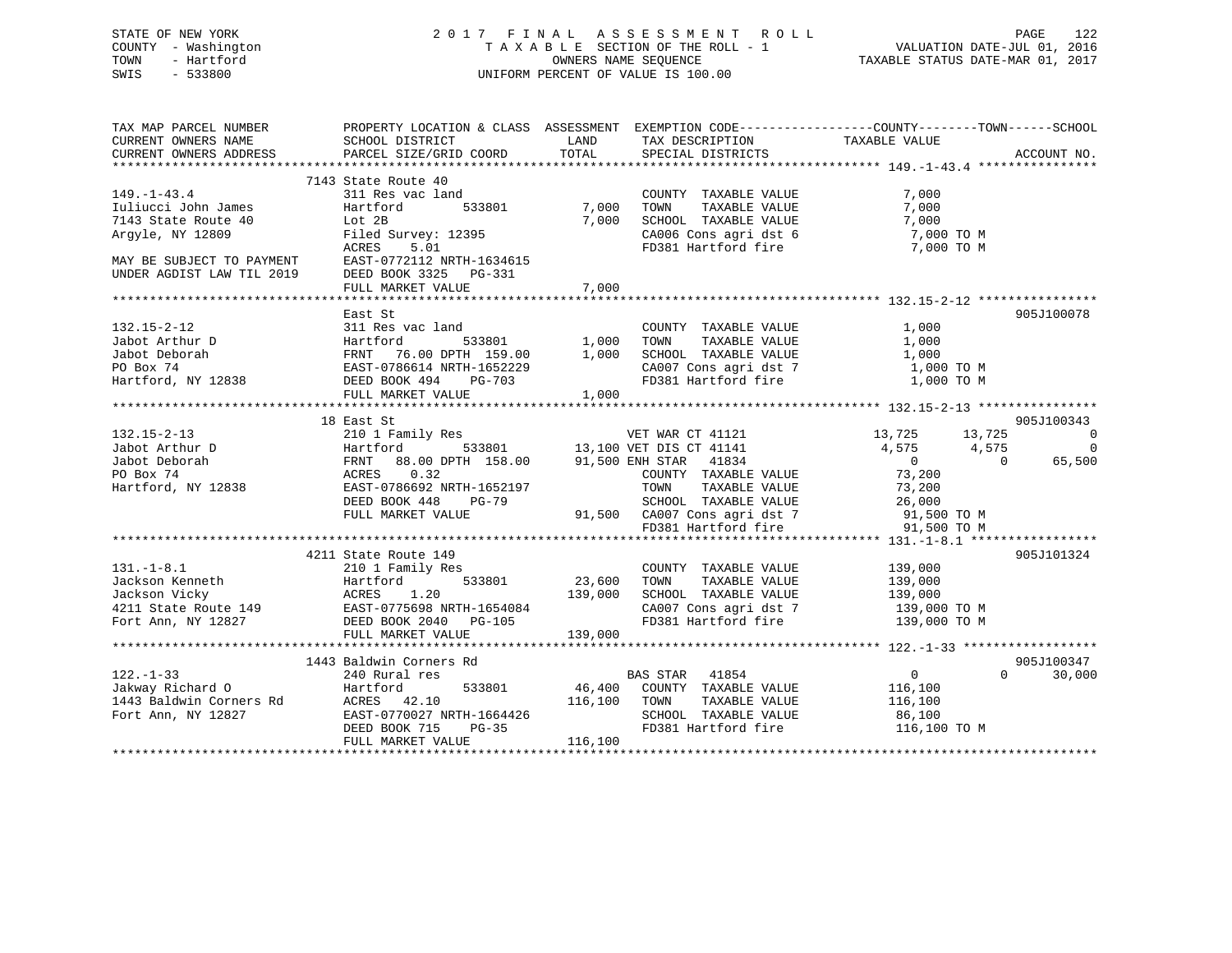## STATE OF NEW YORK 2 0 1 7 F I N A L A S S E S S M E N T R O L L PAGE 123 COUNTY - Washington T A X A B L E SECTION OF THE ROLL - 1 VALUATION DATE-JUL 01, 2016 TOWN - Hartford **TAXABLE STATUS DATE-MAR 01, 2017** SWIS - 533800 UNIFORM PERCENT OF VALUE IS 100.00

| TAX MAP PARCEL NUMBER<br>CURRENT OWNERS NAME | PROPERTY LOCATION & CLASS ASSESSMENT<br>SCHOOL DISTRICT | LAND   | TAX DESCRIPTION       | EXEMPTION CODE-----------------COUNTY-------TOWN------SCHOOL<br>TAXABLE VALUE |             |
|----------------------------------------------|---------------------------------------------------------|--------|-----------------------|-------------------------------------------------------------------------------|-------------|
| CURRENT OWNERS ADDRESS                       | PARCEL SIZE/GRID COORD                                  | TOTAL  | SPECIAL DISTRICTS     |                                                                               | ACCOUNT NO. |
|                                              |                                                         |        |                       |                                                                               |             |
|                                              | Pope Hill Rd                                            |        |                       |                                                                               | 905J101090  |
| $149. - 1 - 29.3$                            | 314 Rural vac<10                                        |        | COUNTY TAXABLE VALUE  | 27,500                                                                        |             |
| Jamieson David                               | 533801<br>Hartford                                      | 27,500 | TAXABLE VALUE<br>TOWN | 27,500                                                                        |             |
| Jamieson Keiko                               | ROW 797-278 Dusty Hy Way                                | 27,500 | SCHOOL TAXABLE VALUE  | 27,500                                                                        |             |
| 30 Dusty Hwy                                 | ACRES<br>6.40                                           |        | CA006 Cons agri dst 6 | 27,500 TO M                                                                   |             |
| Argyle, NY 12809                             | EAST-0778102 NRTH-1632642                               |        | FD381 Hartford fire   | 27,500 TO M                                                                   |             |
|                                              | DEED BOOK 1969 PG-67                                    |        |                       |                                                                               |             |
|                                              | FULL MARKET VALUE                                       | 27,500 |                       |                                                                               |             |
|                                              |                                                         |        |                       |                                                                               |             |
|                                              | County Route 19                                         |        |                       |                                                                               | 905J100668  |
| $149. - 1 - 4.1$                             | 314 Rural vac<10                                        |        | COUNTY TAXABLE VALUE  | 14,100                                                                        |             |
| Jarrett H Thomas                             | 533801<br>Hartford                                      | 14,100 | TAXABLE VALUE<br>TOWN | 14,100                                                                        |             |
| PO Box 4737                                  | ACRES<br>1.30                                           | 14,100 | SCHOOL TAXABLE VALUE  | 14,100                                                                        |             |
| Queensbury, NY 12804                         | EAST-0770547 NRTH-1638348                               |        | FD381 Hartford fire   | 14,100 TO M                                                                   |             |
|                                              | DEED BOOK 2482 PG-193                                   |        |                       |                                                                               |             |
|                                              | FULL MARKET VALUE                                       | 14,100 |                       |                                                                               |             |
|                                              |                                                         |        |                       |                                                                               |             |
|                                              |                                                         |        |                       |                                                                               |             |
|                                              | County Route 19                                         |        |                       |                                                                               | 905J101073  |
| $149. - 1 - 4.2$                             | 314 Rural vac<10                                        |        | COUNTY TAXABLE VALUE  | 13,800                                                                        |             |
| Jarrett H Thomas                             | Hartford<br>533801                                      | 13,800 | TOWN<br>TAXABLE VALUE | 13,800                                                                        |             |
| PO Box 4737                                  | ACRES<br>1.21                                           | 13,800 | SCHOOL TAXABLE VALUE  | 13,800                                                                        |             |
| Queensbury, NY 12804                         | EAST-0770350 NRTH-1638325                               |        | FD381 Hartford fire   | 13,800 TO M                                                                   |             |
|                                              | DEED BOOK 2482 PG-193                                   |        |                       |                                                                               |             |
|                                              | FULL MARKET VALUE                                       | 13,800 |                       |                                                                               |             |
|                                              |                                                         |        |                       |                                                                               |             |
|                                              | County Route 19                                         |        |                       |                                                                               |             |
| $149. - 1 - 4.4$                             | 314 Rural vac<10                                        |        | COUNTY TAXABLE VALUE  | 20,000                                                                        |             |
| Jarrett H Thomas                             | 533801<br>Hartford                                      | 20,000 | TOWN<br>TAXABLE VALUE | 20,000                                                                        |             |
| PO Box 4737                                  | Sub DIv Lot 3                                           | 20,000 | SCHOOL TAXABLE VALUE  | 20,000                                                                        |             |
| Queensbury, NY 12804                         | 2.85<br>ACRES                                           |        | FD381 Hartford fire   | 20,000 TO M                                                                   |             |
|                                              | EAST-0770448 NRTH-1638730                               |        |                       |                                                                               |             |
|                                              | DEED BOOK 2482 PG-193                                   |        |                       |                                                                               |             |
|                                              | FULL MARKET VALUE                                       | 20,000 |                       |                                                                               |             |
|                                              |                                                         |        |                       |                                                                               |             |
|                                              | County Route 19                                         |        |                       |                                                                               |             |
| $149. - 1 - 4.5$                             | 314 Rural vac<10                                        |        | COUNTY TAXABLE VALUE  | 20,300                                                                        |             |
| Jarrett H Thomas                             | 533801<br>Hartford                                      | 20,300 | TAXABLE VALUE<br>TOWN | 20,300                                                                        |             |
| PO Box 4737                                  | Sub Div Lot 4                                           | 20,300 | SCHOOL TAXABLE VALUE  | 20,300                                                                        |             |
| Queensbury, NY 12804                         | 2.92<br>ACRES                                           |        | FD381 Hartford fire   | 20,300 TO M                                                                   |             |
|                                              |                                                         |        |                       |                                                                               |             |
|                                              | EAST-0770217 NRTH-1638661                               |        |                       |                                                                               |             |
|                                              | DEED BOOK 2482    PG-193                                |        |                       |                                                                               |             |
|                                              | FULL MARKET VALUE                                       | 20,300 |                       |                                                                               |             |
|                                              |                                                         |        |                       |                                                                               |             |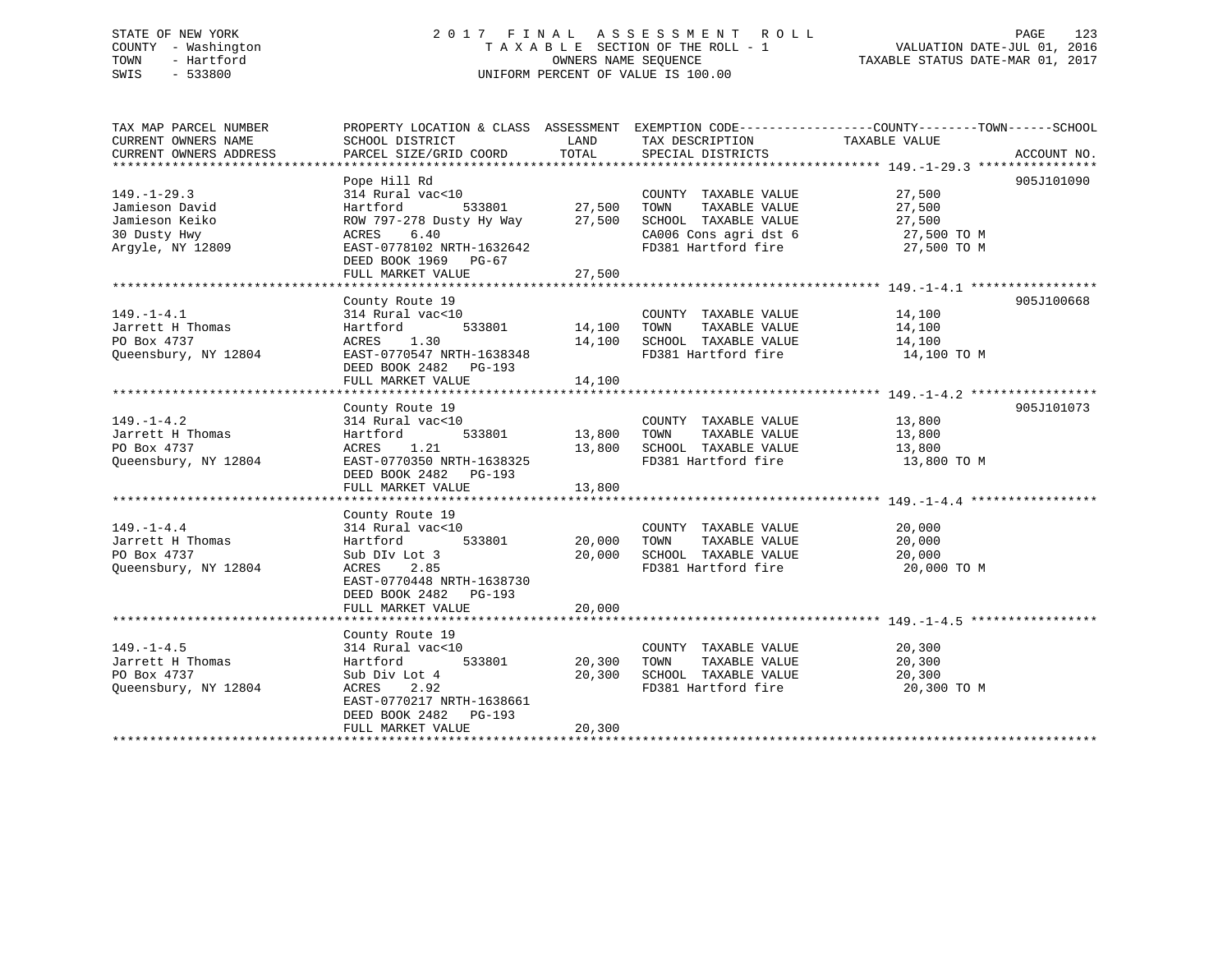## STATE OF NEW YORK 2 0 1 7 F I N A L A S S E S S M E N T R O L L PAGE 124 COUNTY - Washington T A X A B L E SECTION OF THE ROLL - 1 VALUATION DATE-JUL 01, 2016 TOWN - Hartford **TAXABLE STATUS DATE-MAR 01, 2017** SWIS - 533800 UNIFORM PERCENT OF VALUE IS 100.00

| TAX MAP PARCEL NUMBER<br>CURRENT OWNERS NAME<br>CURRENT OWNERS ADDRESS                                | SCHOOL DISTRICT<br>PARCEL SIZE/GRID COORD            | PROPERTY LOCATION & CLASS ASSESSMENT EXEMPTION CODE----------------COUNTY-------TOWN-----SCHOOL<br>LAND<br>TAX DESCRIPTION TAXABLE VALUE<br>SPECIAL DISTRICTS<br>TOTAL<br>SPECIAL DISTRICTS | ACCOUNT NO.                                                                |
|-------------------------------------------------------------------------------------------------------|------------------------------------------------------|---------------------------------------------------------------------------------------------------------------------------------------------------------------------------------------------|----------------------------------------------------------------------------|
|                                                                                                       |                                                      |                                                                                                                                                                                             |                                                                            |
| $149. - 1 - 4.6$                                                                                      | County Route 19<br>311 Res vac land                  | COUNTY TAXABLE VALUE                                                                                                                                                                        | 300                                                                        |
| Jarrett H Thomas                                                                                      | Hartford                                             |                                                                                                                                                                                             | 300                                                                        |
| PO Box 4737                                                                                           | FRNT 10.00 DPTH 400.00                               | COUNTY TAXABLE VALUE<br>300 TOWN TAXABLE VALUE<br>300 SCHOOL TAXABLE VALUE                                                                                                                  | 300                                                                        |
| Queensbury, NY 12804                                                                                  | EAST-0770289 NRTH-1638250<br>DEED BOOK 2482 PG-193   | FD381 Hartford fire                                                                                                                                                                         | 300 TO M                                                                   |
|                                                                                                       |                                                      | 300                                                                                                                                                                                         |                                                                            |
|                                                                                                       |                                                      |                                                                                                                                                                                             |                                                                            |
|                                                                                                       | 74 Gilchrist Hill Ext                                |                                                                                                                                                                                             | 905J100091                                                                 |
| $141. - 3 - 14$                                                                                       | 210 1 Family Res                                     | BAS STAR 41854                                                                                                                                                                              | $\Omega$<br>30,000<br>$\Omega$                                             |
| Jessen Philip R                                                                                       | Hartford                                             | 533801 30,200 COUNTY TAXABLE VALUE                                                                                                                                                          |                                                                            |
| Jessen Marion                                                                                         | Hartfo<br>ACRES<br>3.40                              | TAXABLE VALUE<br>140,900<br>TOWN                                                                                                                                                            | 140,900                                                                    |
|                                                                                                       |                                                      |                                                                                                                                                                                             | 140,900                                                                    |
|                                                                                                       | 74 Gilchrist Hill Ext EAST-0785429 NRTH-1644801      | SCHOOL TAXABLE VALUE 110,900                                                                                                                                                                |                                                                            |
| Hartford, NY 12838                                                                                    | DEED BOOK 477 PG-1046                                | FD381 Hartford fire                                                                                                                                                                         | 140,900 TO M                                                               |
|                                                                                                       | FULL MARKET VALUE                                    | 140,900                                                                                                                                                                                     |                                                                            |
|                                                                                                       |                                                      |                                                                                                                                                                                             |                                                                            |
|                                                                                                       | 3803 State Route 149                                 |                                                                                                                                                                                             | 905J101094                                                                 |
| $130. - 1 - 7.2$                                                                                      | 210 1 Family Res<br>Hudson Falls 534401              |                                                                                                                                                                                             | 25,989<br>25,989<br>$\overline{0}$                                         |
| Johnsen Deborah G                                                                                     | Hudson Falls                                         | VET WAR CT 41121<br>24,700 VET DIS CT 41141                                                                                                                                                 | $\overline{0}$<br>34,652<br>34,652                                         |
| Johnsen Robert D<br>3803 State Route 149<br>Fort Ann, NY 12827<br>Fort Ann, NY 12827<br>DEED BOOK 676 |                                                      | 188,600 BAS STAR 41854                                                                                                                                                                      | $\begin{array}{ccc} 0 & 30,000 \\ 15,340 & 15,340 \end{array}$<br>$\sim$ 0 |
|                                                                                                       | EAST-0766922 NRTH-1652730                            | SOL/WINDSY 49500                                                                                                                                                                            | 15,340                                                                     |
|                                                                                                       | PG-311                                               | COUNTY TAXABLE VALUE                                                                                                                                                                        | 112,619                                                                    |
|                                                                                                       | FULL MARKET VALUE                                    | TAXABLE VALUE<br>188,600 TOWN                                                                                                                                                               | 112,619                                                                    |
|                                                                                                       |                                                      | SCHOOL TAXABLE VALUE                                                                                                                                                                        | $\frac{1}{143}$ , 260                                                      |
|                                                                                                       |                                                      |                                                                                                                                                                                             |                                                                            |
|                                                                                                       |                                                      | CA007 Cons agri dst 7 188,600 TO M<br>FD381 Hartford fire 188,600 TO M                                                                                                                      |                                                                            |
|                                                                                                       |                                                      |                                                                                                                                                                                             |                                                                            |
|                                                                                                       | 280 Pope Hill Rd                                     |                                                                                                                                                                                             | 905J100666                                                                 |
| $150. - 1 - 24$                                                                                       | 312 Vac w/imprv                                      | COUNTY TAXABLE VALUE                                                                                                                                                                        | 52,400                                                                     |
| Johnson Daniel T                                                                                      | Hartford 533801                                      | TAXABLE VALUE<br>48,500<br>TOWN                                                                                                                                                             | 52,400                                                                     |
| 60 Old School Rd                                                                                      | 36 Ad                                                | SCHOOL TAXABLE VALUE<br>52,400                                                                                                                                                              | 52,400                                                                     |
|                                                                                                       | ACRES 28.50                                          | FD381 Hartford fire                                                                                                                                                                         |                                                                            |
| Selkirk, NY 12158                                                                                     |                                                      |                                                                                                                                                                                             | 52,400 TO M                                                                |
|                                                                                                       | EAST-0783012 NRTH-1632472                            |                                                                                                                                                                                             |                                                                            |
|                                                                                                       | DEED BOOK 764<br>PG-121                              |                                                                                                                                                                                             |                                                                            |
|                                                                                                       |                                                      |                                                                                                                                                                                             |                                                                            |
|                                                                                                       |                                                      |                                                                                                                                                                                             |                                                                            |
|                                                                                                       | 41 Warren Rd                                         |                                                                                                                                                                                             | 905J100064                                                                 |
| $122. - 1 - 11$                                                                                       | 210 1 Family Res                                     | BAS STAR 41854                                                                                                                                                                              | $\overline{0}$<br>$\Omega$<br>30,000                                       |
| Johnson Rachel                                                                                        | Hartford                                             | 533801 26,000 COUNTY TAXABLE VALUE                                                                                                                                                          | 127,700                                                                    |
| 41 Warren Rd                                                                                          | ACRES<br>2.00                                        | 127,700<br>TOWN<br>TAXABLE VALUE                                                                                                                                                            | 127,700                                                                    |
| Fort Ann, NY 12827                                                                                    | EAST-0779419 NRTH-1662149                            | SCHOOL TAXABLE VALUE                                                                                                                                                                        | 97,700<br>127,700 TO M                                                     |
|                                                                                                       | $\Sigma = 3113$ NR1H-1662149<br>DEED BOOK 3262 PG-50 | CA007 Cons agri dst 7                                                                                                                                                                       |                                                                            |
|                                                                                                       | FULL MARKET VALUE                                    | 127,700 FD381 Hartford fire                                                                                                                                                                 | 127,700 TO M                                                               |
|                                                                                                       |                                                      |                                                                                                                                                                                             |                                                                            |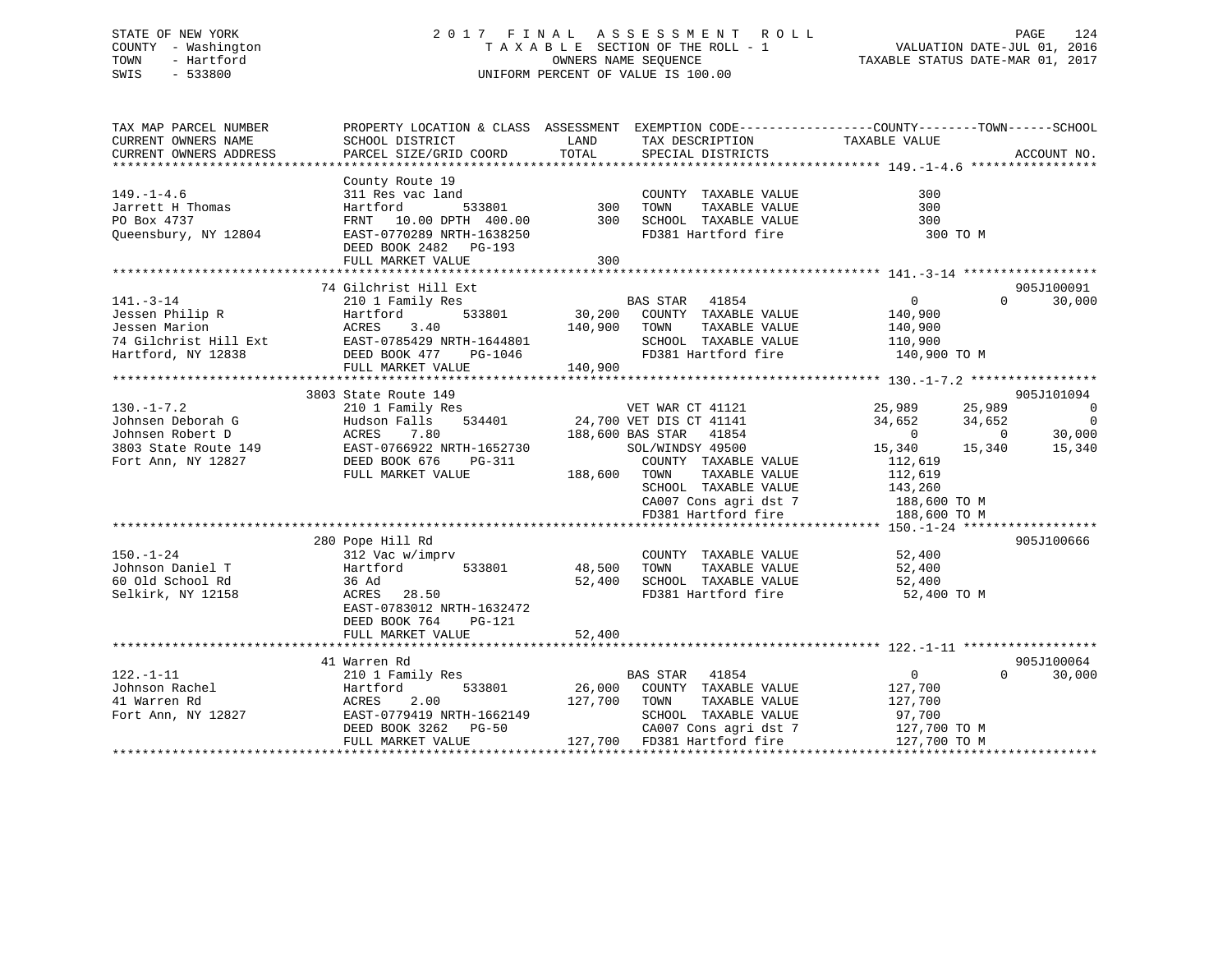## STATE OF NEW YORK 2 0 1 7 F I N A L A S S E S S M E N T R O L L PAGE 125 COUNTY - Washington T A X A B L E SECTION OF THE ROLL - 1 VALUATION DATE-JUL 01, 2016 TOWN - Hartford **TAXABLE STATUS DATE-MAR 01, 2017** SWIS - 533800 UNIFORM PERCENT OF VALUE IS 100.00

| TAX MAP PARCEL NUMBER<br>CURRENT OWNERS NAME<br>CURRENT OWNERS ADDRESS               | SCHOOL DISTRICT<br>PARCEL SIZE/GRID COORD                                                                                                                                                                    | LAND<br>TOTAL                 | TAX DESCRIPTION<br>SPECIAL DISTRICTS                                                                                  | PROPERTY LOCATION & CLASS ASSESSMENT EXEMPTION CODE----------------COUNTY-------TOWN-----SCHOOL<br>TAXABLE VALUE<br>ACCOUNT NO. |
|--------------------------------------------------------------------------------------|--------------------------------------------------------------------------------------------------------------------------------------------------------------------------------------------------------------|-------------------------------|-----------------------------------------------------------------------------------------------------------------------|---------------------------------------------------------------------------------------------------------------------------------|
| $148. - 1 - 25.10$<br>Johnson Thomas J<br>3128 State Route 196<br>Fort Ann, NY 12827 | 3128 State Route 196<br>270 Mfg housing<br>533801<br>Hartford<br>LOT 1<br>ACRES<br>3.11<br>EAST-0766117 NRTH-1636376<br>DEED BOOK 3575 PG-85                                                                 | 31,000<br>73,000              | COUNTY TAXABLE VALUE<br>TOWN<br>TAXABLE VALUE<br>SCHOOL TAXABLE VALUE<br>CA006 Cons agri dst 6<br>FD381 Hartford fire | 73,000<br>73,000<br>73,000<br>73,000 TO M<br>73,000 TO M                                                                        |
|                                                                                      | FULL MARKET VALUE                                                                                                                                                                                            | 73,000                        |                                                                                                                       |                                                                                                                                 |
| $121. - 4 - 5.2$<br>Jointa Galusha LLC<br>269 Ballard Rd<br>Wilton, NY 12831         | Baldwin Corners Rd OFF<br>340 Vacant indus<br>532802<br>Fort Ann<br>$121.-1-5.2$<br>ACRES 10.00<br>EAST-0765829 NRTH-1660708<br>DEED BOOK 899<br><b>PG-94</b><br>FULL MARKET VALUE                           | 4,000<br>4,000<br>4,000       | COUNTY TAXABLE VALUE<br>TAXABLE VALUE<br>TOWN<br>SCHOOL TAXABLE VALUE<br>CA007 Cons agri dst 7<br>FD381 Hartford fire | 905J101161<br>4,000<br>4,000<br>4,000<br>4,000 TO M<br>4,000 TO M                                                               |
| $121. - 4 - 11$<br>Jointa Galusha LLC<br>269 Ballard Rd<br>Wilton, NY 12831          | 1168 Baldwin Corners Rd<br>341 Ind vac w/im<br>532802<br>Fort Ann<br>506/68<br>488/210<br>$121. - 1 - 11$<br>ACRES 288.70<br>EAST-0763982 NRTH-1659511<br>DEED BOOK 891<br><b>PG-78</b><br>FULL MARKET VALUE | 350,100<br>447,700<br>447,700 | COUNTY TAXABLE VALUE<br>TOWN<br>TAXABLE VALUE<br>SCHOOL TAXABLE VALUE<br>CA007 Cons agri dst 7<br>FD381 Hartford fire | 905J100663<br>447,700<br>447,700<br>447,700<br>447,700 TO M<br>447,700 TO M                                                     |
|                                                                                      | 1154 Baldwin Corners Rd                                                                                                                                                                                      |                               |                                                                                                                       | 905J101340                                                                                                                      |
| $121. - 4 - 11.1$<br>Jointa Galusha LLC<br>269 Ballard Rd<br>Wilton, NY 12831        | 341 Ind vac w/im<br>532802<br>Fort Ann<br>121.-1-11.1<br>ACRES<br>1.30<br>EAST-0763164 NRTH-1660957<br>DEED BOOK 891<br>$PG-78$                                                                              | 23,200<br>64,800              | COUNTY TAXABLE VALUE<br>TAXABLE VALUE<br>TOWN<br>SCHOOL TAXABLE VALUE<br>CA007 Cons agri dst 7<br>FD381 Hartford fire | 64,800<br>64,800<br>64,800<br>64,800 TO M<br>64,800 TO M                                                                        |
|                                                                                      | FULL MARKET VALUE                                                                                                                                                                                            | 64,800                        |                                                                                                                       |                                                                                                                                 |
| $121. - 4 - 15$<br>Jointa Galusha LLC<br>269 Ballard Rd<br>Wilton, NY 12831          | Baldwin Corners Rd OFF<br>340 Vacant indus<br>532802<br>Fort Ann<br>$121. - 1 - 15$<br>ACRES<br>3.08<br>EAST-0766571 NRTH-1660203<br>DEED BOOK 894<br>PG-335<br>FULL MARKET VALUE                            | 1,200<br>1,200<br>1,200       | COUNTY TAXABLE VALUE<br>TOWN<br>TAXABLE VALUE<br>SCHOOL TAXABLE VALUE<br>CA007 Cons agri dst 7<br>FD381 Hartford fire | 905J1010317<br>1,200<br>1,200<br>1,200<br>1,200 TO M<br>1,200 TO M                                                              |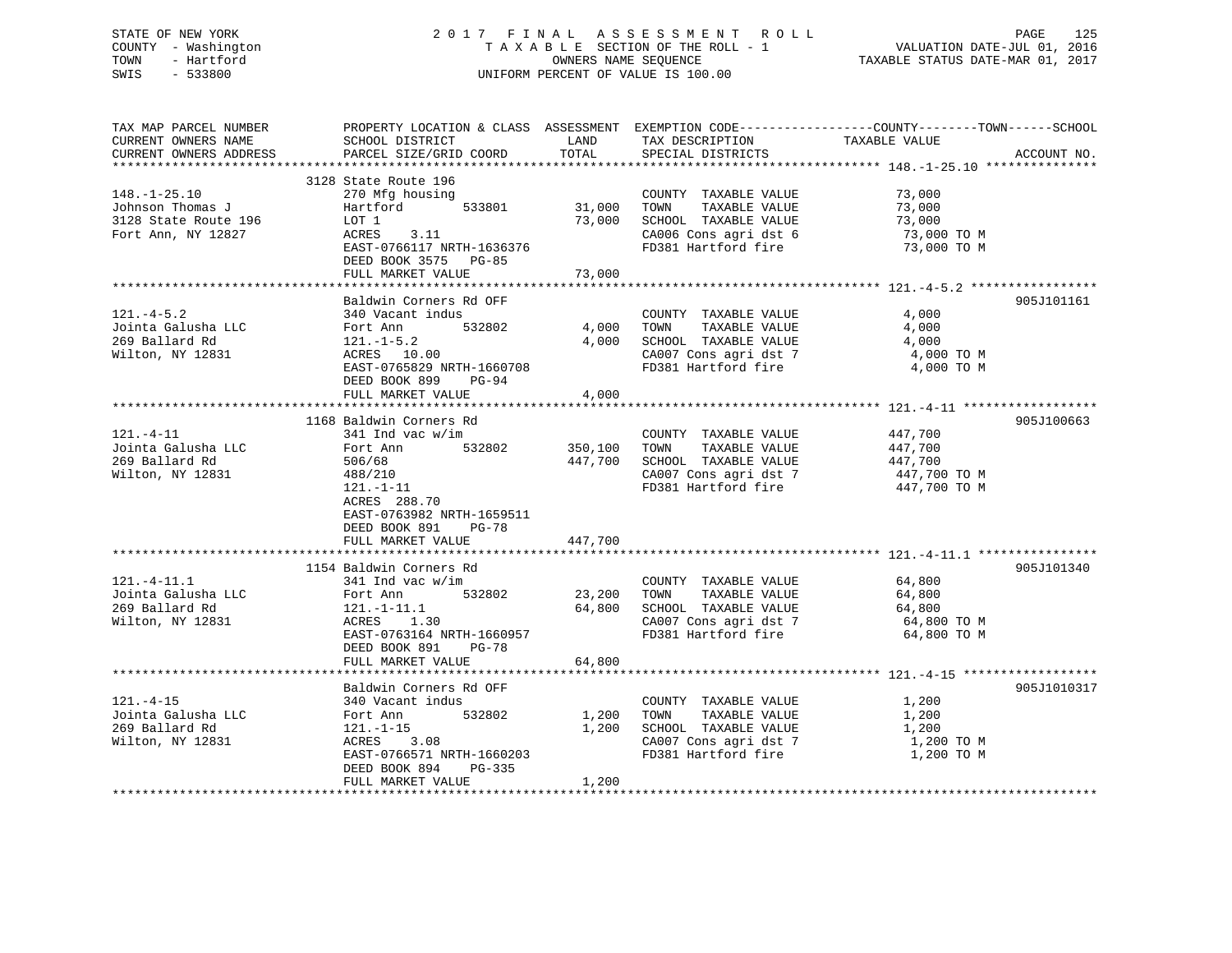## STATE OF NEW YORK 2 0 1 7 F I N A L A S S E S S M E N T R O L L PAGE 126 COUNTY - Washington T A X A B L E SECTION OF THE ROLL - 1 VALUATION DATE-JUL 01, 2016 TOWN - Hartford **TAXABLE STATUS DATE-MAR 01, 2017** SWIS - 533800 UNIFORM PERCENT OF VALUE IS 100.00

| TAX MAP PARCEL NUMBER<br>CURRENT OWNERS NAME<br>CURRENT OWNERS ADDRESS      | SCHOOL DISTRICT<br>PARCEL SIZE/GRID COORD                                                                                                                                               | LAND<br>TOTAL                  | TAX DESCRIPTION TAXABLE VALUE<br>SPECIAL DISTRICTS                                                                        | PROPERTY LOCATION & CLASS ASSESSMENT EXEMPTION CODE----------------COUNTY-------TOWN------SCHOOL<br>ACCOUNT NO. |
|-----------------------------------------------------------------------------|-----------------------------------------------------------------------------------------------------------------------------------------------------------------------------------------|--------------------------------|---------------------------------------------------------------------------------------------------------------------------|-----------------------------------------------------------------------------------------------------------------|
| $121. -4-16$<br>Jointa Galusha LLC<br>269 Ballard Rd<br>Wilton, NY 12831    | LOT 22 Provincial Pat<br>340 Vacant indus<br>Hartford<br>$121. - 1 - 16$<br><b>ACRES</b><br>5.74<br>EAST-0766919 NRTH-1660315<br>DEED BOOK 2211    PG-180<br>FULL MARKET VALUE          | 533801 2,300<br>2,300<br>2,300 | COUNTY TAXABLE VALUE<br>TOWN<br>TAXABLE VALUE<br>SCHOOL TAXABLE VALUE<br>CA007 Cons agri dst 7<br>FD381 Hartford fire     | 905J101216<br>2,300<br>2,300<br>2,300<br>2,300 TO M<br>2,300 TO M                                               |
| $121. -4 - 19$<br>Jointa Galusha LLC<br>269 Ballard Rd<br>Wilton, NY 12831  | LOT Provincial Pat<br>340 Vacant indus<br>Bis .asan<br>533801<br>121.-1-19<br>ACRES 18<br>ACRES 18.81<br>EAST-0768397 NRTH-1657968<br>DEED BOOK 1864 PG-191<br>FULL MARKET VALUE        | 11,300<br>11,300<br>11,300     | COUNTY TAXABLE VALUE<br>TOWN TAXABLE VALUE<br>SCHOOL TAXABLE VALUE<br>CA007 Cons agri dst 7                               | 905J101121<br>11,300<br>11,300<br>11,300<br>11,300 TO M<br>FD381 Hartford fire 11,300 TO M                      |
| $121. - 4 - 20$<br>Jointa Galusha LLC<br>269 Ballard Rd<br>Wilton, NY 12831 | LOT 22 Provincial Pat<br>340 Vacant indus<br>Hartford<br>533801<br>594/286<br>$121.-1-20$<br>ACRES 10.10<br>EAST-0767916 NRTH-1657797<br>DEED BOOK 848<br>$PG-208$<br>FULL MARKET VALUE | 6,100<br>6,100<br>6,100        | COUNTY TAXABLE VALUE<br>TAXABLE VALUE<br>TOWN<br>SCHOOL TAXABLE VALUE<br>FD381 Hartford fire                              | 905J101122<br>6,100<br>6,100<br>6,100<br>CA007 Cons agri dst 7 6,100 TO M<br>6,100 TO M                         |
| $121. - 4 - 21$<br>Wilton, NY 12831                                         | 95 Kelly Way<br>340 Vacant indus<br>533801<br>ACRES 31.45<br>EAST-0766780 NRTH-1657582<br>DEED BOOK 860<br>PG-336<br>FULL MARKET VALUE                                                  | 15,600<br>15,600<br>15,600     | COUNTY TAXABLE VALUE 15,600<br>TOWN TAXABLE VALUE<br>SCHOOL TAXABLE VALUE<br>CA007 Cons agri dst 7<br>FD381 Hartford fire | 905J101138<br>15,600<br>15,600<br>15,600 TO M<br>15,600 TO M                                                    |
| $121. - 4 - 22$<br>Jointa Galusha LLC<br>269 Ballard Rd<br>Wilton, NY 12831 | LOT 22 Provincial Pat<br>340 Vacant indus<br>Hartford<br>533801<br>$121. - 1 - 22$<br>ACRES 10.01<br>EAST-0767539 NRTH-1657772<br>DEED BOOK 844<br>PG-194<br>FULL MARKET VALUE          | 6,000<br>6,000<br>6,000        | COUNTY TAXABLE VALUE<br>TOWN<br>TAXABLE VALUE<br>SCHOOL TAXABLE VALUE<br>CA007 Cons agri dst 7<br>FD381 Hartford fire     | 905J101124<br>6,000<br>6,000<br>6,000<br>6,000 TO M<br>6,000 TO M                                               |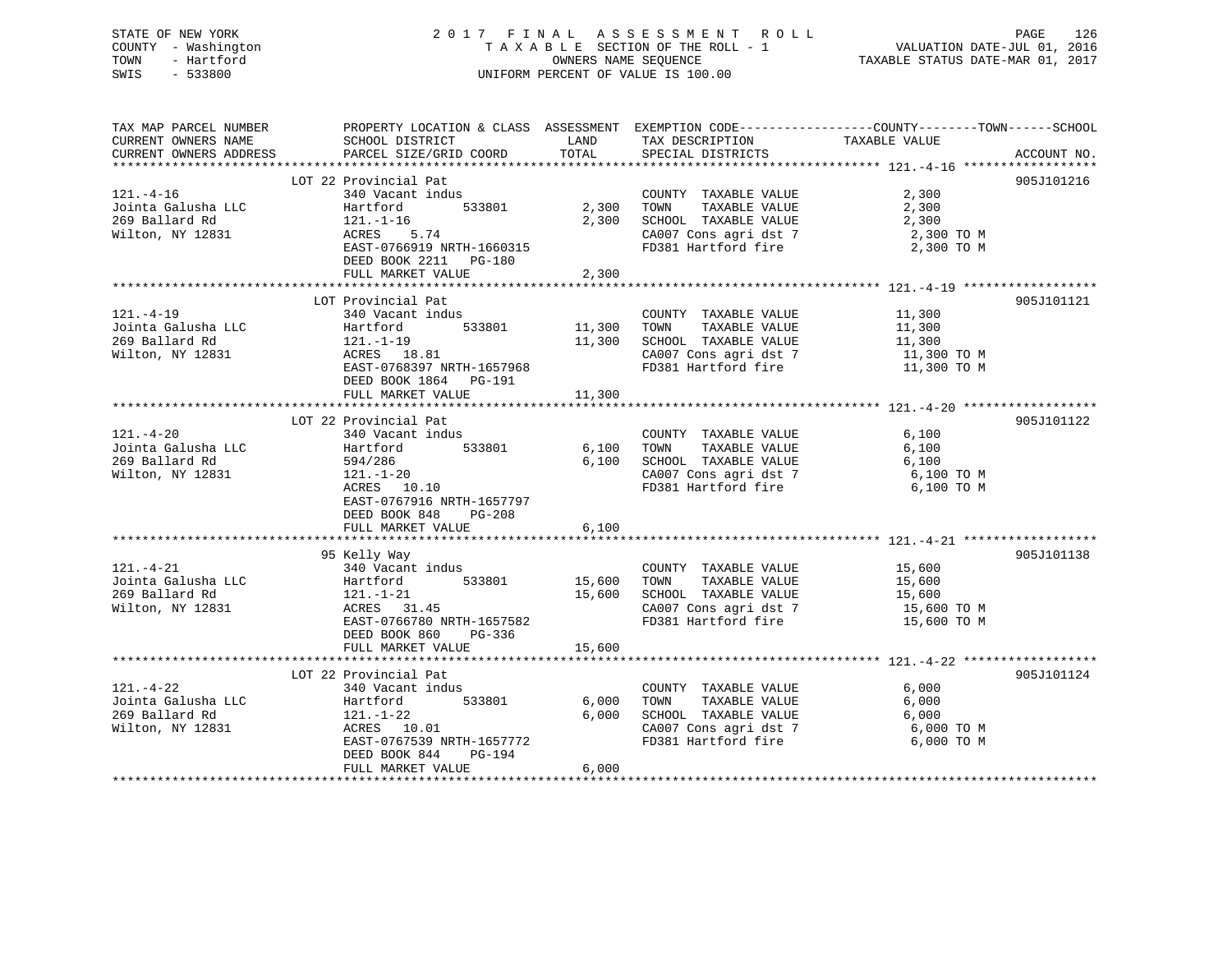## STATE OF NEW YORK 2 0 1 7 F I N A L A S S E S S M E N T R O L L PAGE 127 COUNTY - Washington T A X A B L E SECTION OF THE ROLL - 1 VALUATION DATE-JUL 01, 2016 TOWN - Hartford **TAXABLE STATUS DATE-MAR 01, 2017** SWIS - 533800 UNIFORM PERCENT OF VALUE IS 100.00

| TAX MAP PARCEL NUMBER<br>CURRENT OWNERS NAME                       | PROPERTY LOCATION & CLASS ASSESSMENT EXEMPTION CODE---------------COUNTY-------TOWN-----SCHOOL<br>SCHOOL DISTRICT | LAND           | TAX DESCRIPTION                                                                                      | TAXABLE VALUE |             |
|--------------------------------------------------------------------|-------------------------------------------------------------------------------------------------------------------|----------------|------------------------------------------------------------------------------------------------------|---------------|-------------|
| CURRENT OWNERS ADDRESS                                             | PARCEL SIZE/GRID COORD                                                                                            | TOTAL          | SPECIAL DISTRICTS                                                                                    |               | ACCOUNT NO. |
|                                                                    |                                                                                                                   |                |                                                                                                      |               | 905J101123  |
| $121. - 4 - 23$                                                    | LOT 22 Provincial Pat<br>340 Vacant indus                                                                         |                |                                                                                                      | 22,600        |             |
|                                                                    | 533801<br>Hartford                                                                                                | 22,600         | COUNTY TAXABLE VALUE<br>TAXABLE VALUE<br>TOWN                                                        | 22,600        |             |
| Jointa Galusha LLC<br>269 Ballard Rd                               | 121.-1-23                                                                                                         | 22,600         | SCHOOL TAXABLE VALUE                                                                                 | 22,600        |             |
| Wilton, NY 12831                                                   | ACRES 37.71                                                                                                       |                |                                                                                                      |               |             |
|                                                                    | EAST-0766844 NRTH-1658698                                                                                         |                | CA007 Cons agri dst 7 22,600 TO M<br>FD381 Hartford fire                                             | 22,600 TO M   |             |
|                                                                    | DEED BOOK 843<br>$PG-69$                                                                                          |                |                                                                                                      |               |             |
|                                                                    |                                                                                                                   |                |                                                                                                      |               |             |
|                                                                    |                                                                                                                   |                |                                                                                                      |               |             |
|                                                                    | 116 Country Ln                                                                                                    |                |                                                                                                      |               | 905J101129  |
| $122. - 1 - 47$                                                    | 340 Vacant indus                                                                                                  |                | COUNTY TAXABLE VALUE                                                                                 | 6,000         |             |
| 122.-1-47<br>Jointa Galusha LLC                                    | Hartford                                                                                                          | 533801 6,000   | TAXABLE VALUE<br>TAXABLE VALUE<br>TOWN                                                               | 6,000         |             |
| 269 Ballard Rd                                                     | ACRES 10.03                                                                                                       | 6,000          | SCHOOL TAXABLE VALUE                                                                                 | 6,000         |             |
| Wilton, NY 12831                                                   | EAST-0769809 NRTH-1660263                                                                                         |                |                                                                                                      | 6,000 TO M    |             |
|                                                                    | DEED BOOK 1997 PG-56                                                                                              |                | CA007 Cons agri dst 7<br>FD381 Hartford fire                                                         | 6,000 TO M    |             |
|                                                                    | FULL MARKET VALUE                                                                                                 | 6,000          |                                                                                                      |               |             |
|                                                                    |                                                                                                                   |                |                                                                                                      |               |             |
|                                                                    | LOT 21 Provincial Pat                                                                                             |                |                                                                                                      |               | 905J100501  |
| $130 - 1 - 1$                                                      | 340 Vacant indus                                                                                                  |                | COUNTY TAXABLE VALUE                                                                                 | 354,800       |             |
| Jointa Galusha LLC                                                 | Fort Ann                                                                                                          | 532802 354,800 | TAXABLE VALUE<br>TOWN                                                                                | 354,800       |             |
| 269 Ballard Rd                                                     |                                                                                                                   | 354,800        | SCHOOL TAXABLE VALUE                                                                                 | 354,800       |             |
| Wilton, NY 12831                                                   |                                                                                                                   |                | CA007 Cons agri dst 7 354,800 TO M<br>FD381 Hartford fire 354,800 TO M                               |               |             |
|                                                                    | 2<br>ACRES 117.00 354,800<br>EAST-0764337 NRTH-1657314<br>DEED BOOK 839 PG-104                                    |                |                                                                                                      |               |             |
|                                                                    | FULL MARKET VALUE                                                                                                 | 354,800        |                                                                                                      |               |             |
|                                                                    |                                                                                                                   |                |                                                                                                      |               |             |
|                                                                    | Reynolds Ln                                                                                                       |                |                                                                                                      |               | 905J100219  |
| $130. - 1 - 2$<br>130.-1-2<br>Jointa Galusha LLC<br>269 Ballard Rd | 484 1 use sm bld                                                                                                  |                | COUNTY TAXABLE VALUE                                                                                 | 317,300       |             |
|                                                                    | Hudson Falls<br>$12/16$ lease to DA Collins $317,300$                                                             |                | TAXABLE VALUE<br>TOWN<br>SCHOOL TAXABLE VALUE 317,300                                                | 317,300       |             |
| 269 Ballard Rd<br>Wilton, NY 12831                                 | ACRES 122.00                                                                                                      |                |                                                                                                      |               |             |
|                                                                    | EAST-0766368 NRTH-1655591                                                                                         |                | CA007 Cons agri dst 7 $317,300$ TO M<br>TR301 Visibles fine<br>$317,300$ TO M<br>FD381 Hartford fire | 317,300 TO M  |             |
|                                                                    | DEED BOOK 839<br>$PG-104$                                                                                         |                |                                                                                                      |               |             |
|                                                                    | FULL MARKET VALUE                                                                                                 | 317,300        |                                                                                                      |               |             |
|                                                                    |                                                                                                                   |                |                                                                                                      |               |             |
|                                                                    | Reynolds Ln OFF                                                                                                   |                |                                                                                                      |               | 905J100122  |
| $130 - 1 - 3$                                                      | 340 Vacant indus                                                                                                  |                | COUNTY TAXABLE VALUE                                                                                 | 1,700         |             |
| Jointa Galusha LLC                                                 | 533801<br>Hartford                                                                                                | 1,700          | TAXABLE VALUE<br>TOWN                                                                                | 1,700         |             |
| 269 Ballard Rd                                                     | 2.80<br>ACRES                                                                                                     | 1,700          | SCHOOL TAXABLE VALUE                                                                                 | 1,700         |             |
| Wilton, NY 12831                                                   | $\texttt{EAST-0766256} \texttt{NRTH-1654122}$                                                                     |                | CA007 Cons agri dst 7                                                                                | 1,700 TO M    |             |
|                                                                    | $PG-53$<br>DEED BOOK 845                                                                                          |                | FD381 Hartford fire                                                                                  | 1,700 TO M    |             |
|                                                                    | FULL MARKET VALUE                                                                                                 | 1,700          |                                                                                                      |               |             |
|                                                                    |                                                                                                                   |                |                                                                                                      |               |             |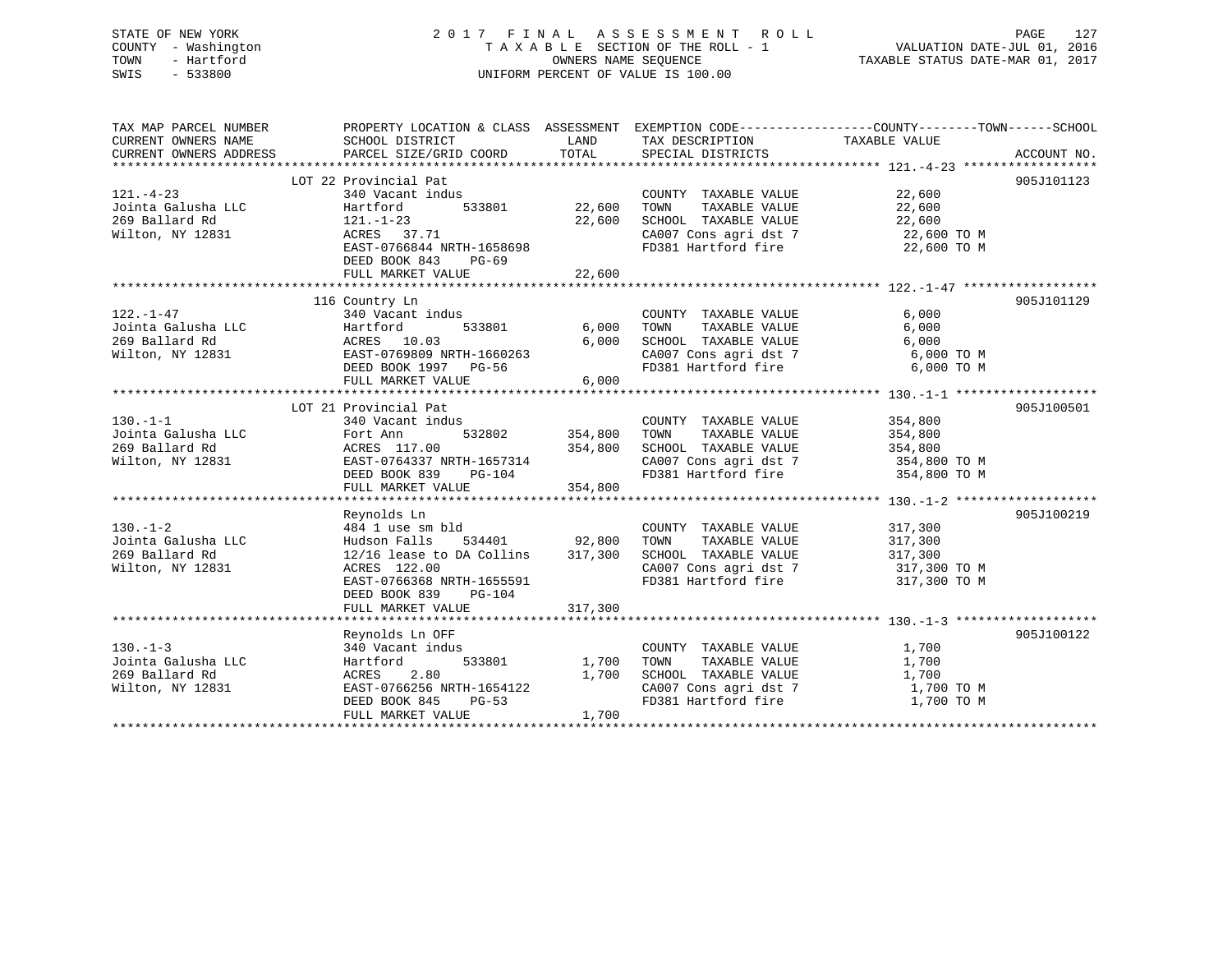## STATE OF NEW YORK 2 0 1 7 F I N A L A S S E S S M E N T R O L L PAGE 128 COUNTY - Washington T A X A B L E SECTION OF THE ROLL - 1 VALUATION DATE-JUL 01, 2016 TOWN - Hartford **TAXABLE STATUS DATE-MAR 01, 2017** SWIS - 533800 UNIFORM PERCENT OF VALUE IS 100.00

| TAX MAP PARCEL NUMBER | PROPERTY LOCATION & CLASS ASSESSMENT EXEMPTION CODE---------------COUNTY-------TOWN------SCHOOL                                                                                                                                                                       |       | LAND TAX DESCRIPTION TAXABLE VALUE                                                                                                                                                                                                              |                                    |             |
|-----------------------|-----------------------------------------------------------------------------------------------------------------------------------------------------------------------------------------------------------------------------------------------------------------------|-------|-------------------------------------------------------------------------------------------------------------------------------------------------------------------------------------------------------------------------------------------------|------------------------------------|-------------|
|                       |                                                                                                                                                                                                                                                                       |       | SPECIAL DISTRICTS                                                                                                                                                                                                                               |                                    | ACCOUNT NO. |
|                       |                                                                                                                                                                                                                                                                       |       |                                                                                                                                                                                                                                                 |                                    |             |
|                       | 3847 State Route 149                                                                                                                                                                                                                                                  |       |                                                                                                                                                                                                                                                 | 600                                | 905L100572  |
|                       | 130.-1-4<br>Jointa Galusha LLC<br>140 Vacant indus<br>140 Vacant indus<br>160 TOWN TAXABLE VALUE<br>269 Ballard Rd<br>269 Ballard Rd<br>269 Ballard Rd<br>269 Ballard Rd<br>269 Ballard Rd<br>269 Ballard Rd<br>269 Ballard Rd<br>269 Ballard Rd<br>269               |       |                                                                                                                                                                                                                                                 | 600<br>600<br>600 TO M<br>600 TO M |             |
|                       |                                                                                                                                                                                                                                                                       |       |                                                                                                                                                                                                                                                 |                                    |             |
|                       | 3837 State Route 149                                                                                                                                                                                                                                                  |       |                                                                                                                                                                                                                                                 |                                    | 905J100485  |
| $130. - 1 - 5$        | 340 Vacant indus<br>130.-1-5<br>Jointa Galusha LLC Martford 533801 700<br>269 Ballard Rd ACRES 1.10 700<br>269 Ballard Rd ACRES 1.10 700<br>269 Ballard Rd ACRES 1.10 700<br>26851-0767187 NRTH-1652912<br>26851 DEED BOOK 844 PG-239<br>FULL MARKET VALUE 700        |       | COUNTY TAXABLE VALUE<br>533801 700 TOWN TAXABLE VALUE<br>700 SCHOOL TAXABLE VALUE<br>CA007 Cons agri dst 7<br>FD381 Hartford fire                                                                                                               | 700<br>700<br>700<br>700 TO M      |             |
|                       |                                                                                                                                                                                                                                                                       |       |                                                                                                                                                                                                                                                 | 700 TO M                           |             |
|                       |                                                                                                                                                                                                                                                                       |       |                                                                                                                                                                                                                                                 |                                    |             |
|                       | Reynolds Ln                                                                                                                                                                                                                                                           |       |                                                                                                                                                                                                                                                 |                                    | 905J101131  |
| $130. - 1 - 9.3$      | 340 Vacant indus<br>130.-1-9.3<br>Jointa Galusha LLC Hartford 533801<br>20,400 TOWN TAXABLE VALUE 20,400<br>269 Ballard Rd ACRES 33.30<br>20,400 EAST-0767021 NRTH-1654040<br>DEED BOOK 842 PG-247<br>PULL MARKET VALUE 20,400<br>20,400 CA007 Cons agri d            |       | COUNTY TAXABLE VALUE<br>TOWN TAXABLE VALUE                                                                                                                                                                                                      | 20,400                             |             |
|                       |                                                                                                                                                                                                                                                                       |       |                                                                                                                                                                                                                                                 |                                    |             |
|                       | State Route 149                                                                                                                                                                                                                                                       |       |                                                                                                                                                                                                                                                 |                                    | 905J101180  |
| $130.-1-9.4$          | 340 Vacant indus<br>130.-1-9.4<br>130.-1-9.4<br>130.-1-9.4<br>130.300<br>269 Ballard Rd (1.77 1313801 1653703<br>269 Ballard Rd (1.77 1653703<br>269 Ballard Rd (1.77 1653703<br>260 BAST-0767560 NRTH-1653703<br>2.300<br>2.300<br>FULL MARKET VALUE                 | 3,300 | COUNTY TAXABLE VALUE<br>533801 3,300 TOWN TAXABLE VALUE 3,300<br>3,300 SCHOOL TAXABLE VALUE 3,300<br>CA007 Cons agri dst 7 3,300 TO M<br>FD381 Hartford fire 3,300 TO M                                                                         | 3,300                              |             |
|                       |                                                                                                                                                                                                                                                                       |       |                                                                                                                                                                                                                                                 |                                    |             |
|                       | 3863 State Route 149<br>130.-1-9.5 210 1 Family Res<br>Jointa Galusha LLC Hartford 533801 24,600 TOWN TAXABLE VALUE 137,600<br>269 Ballard Rd ACRES 5.00 137,600 SCHOOL TAXABLE VALUE 137,600<br>Wilton, NY 12831 BAST-0767547 NRTH-16                                |       |                                                                                                                                                                                                                                                 |                                    |             |
|                       |                                                                                                                                                                                                                                                                       |       |                                                                                                                                                                                                                                                 |                                    |             |
|                       | State Route 149 N/off<br>130.-1-9.6<br>130.-1-9.6<br>130.-1-9.6<br>130.-1-9.6<br>140 Vacant indus<br>140 Vacant indus<br>133801 3,700 TOWN<br>269 Ballard Rd ACRES 6.10 3,700 SCHOOL<br>269 Ballard Rd ACRES 6.10 3,700 SCHOOL<br>269 Ballard Rd ACRES 6.10 3,700 SCH |       | $\begin{tabular}{lllllllllll} \multicolumn{2}{c}{\text{COUNTY}} & \text{TAXABLE VALUE} & & & & 3 \, , \mathit{700} \\ \multicolumn{2}{c}{\text{TONN}} & \text{TAXABLE VALUE} & & & 3 \, , \mathit{700} \\ \end{tabular}$<br>FD381 Hartford fire | 3,700 TO M                         |             |
|                       | FULL MARKET VALUE                                                                                                                                                                                                                                                     | 3,700 |                                                                                                                                                                                                                                                 |                                    |             |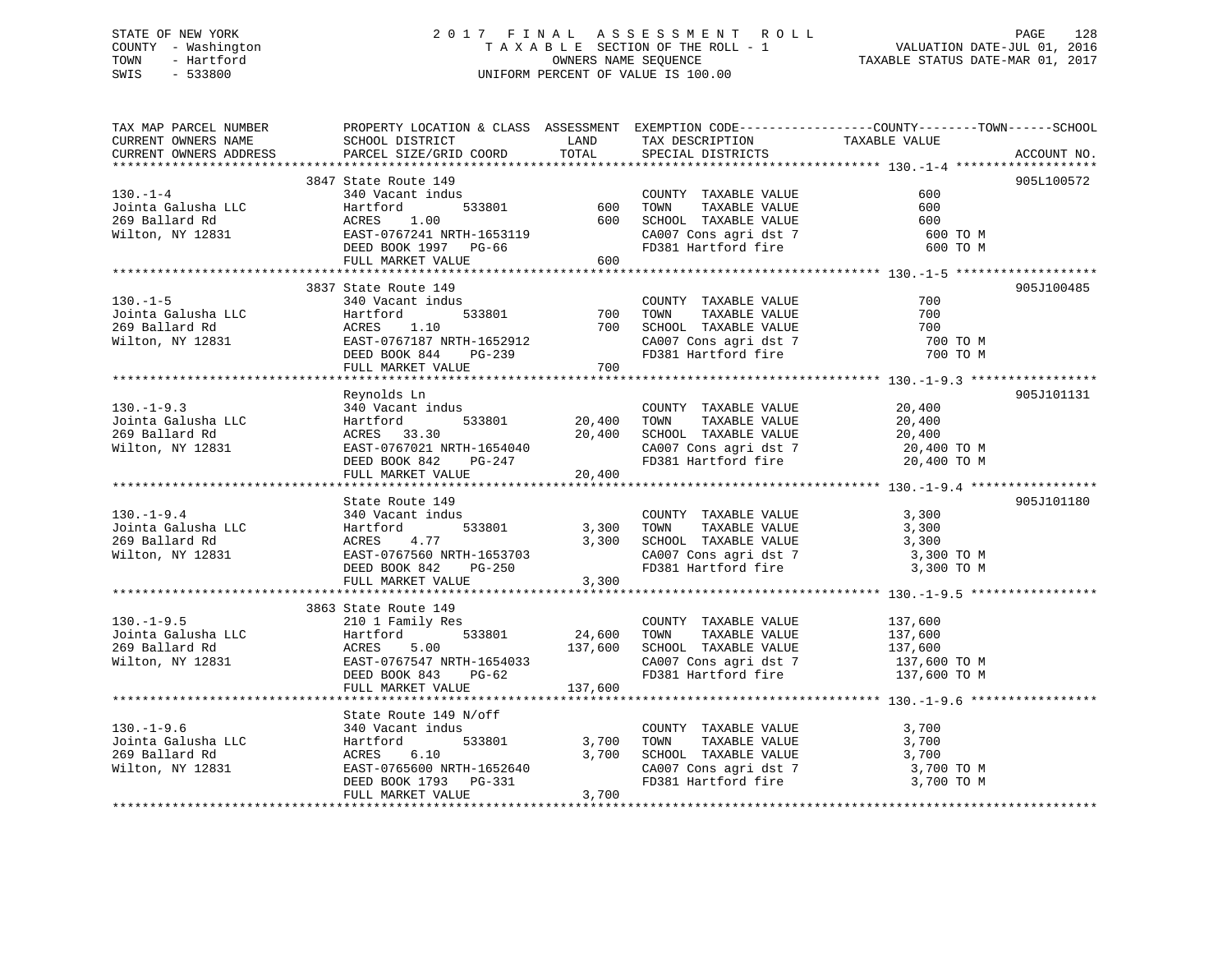## STATE OF NEW YORK 2 0 1 7 F I N A L A S S E S S M E N T R O L L PAGE 129 COUNTY - Washington T A X A B L E SECTION OF THE ROLL - 1 VALUATION DATE-JUL 01, 2016 TOWN - Hartford **TAXABLE STATUS DATE-MAR 01, 2017** SWIS - 533800 UNIFORM PERCENT OF VALUE IS 100.00

| TAX MAP PARCEL NUMBER<br>CURRENT OWNERS NAME | PROPERTY LOCATION & CLASS ASSESSMENT EXEMPTION CODE----------------COUNTY-------TOWN------SCHOOL<br>SCHOOL DISTRICT | LAND    | TAX DESCRIPTION       | TAXABLE VALUE |             |
|----------------------------------------------|---------------------------------------------------------------------------------------------------------------------|---------|-----------------------|---------------|-------------|
| CURRENT OWNERS ADDRESS                       | PARCEL SIZE/GRID COORD                                                                                              | TOTAL   | SPECIAL DISTRICTS     |               | ACCOUNT NO. |
|                                              |                                                                                                                     |         |                       |               |             |
|                                              | State Route 149 N/off                                                                                               |         |                       |               |             |
| $130.-1-9.7$                                 | 340 Vacant indus                                                                                                    |         | COUNTY TAXABLE VALUE  | 1,200         |             |
| Jointa Galusha LLC                           | Hartford<br>533801                                                                                                  | 1,200   | TOWN<br>TAXABLE VALUE | 1,200         |             |
| 269 Ballard Rd                               | FRNT 100.00 DPTH 840.00                                                                                             | 1,200   | SCHOOL TAXABLE VALUE  | 1,200         |             |
| Wilton, NY 12831                             | EAST-0765395 NRTH-1652393                                                                                           |         | CA007 Cons agri dst 7 | 1,200 TO M    |             |
|                                              | DEED BOOK 1793 PG-331                                                                                               |         | FD381 Hartford fire   | 1,200 TO M    |             |
|                                              | FULL MARKET VALUE                                                                                                   | 1,200   |                       |               |             |
|                                              |                                                                                                                     |         |                       |               |             |
| $130. - 1 - 10.1$                            | State Route 149 N/off                                                                                               |         |                       |               |             |
|                                              | 340 Vacant indus                                                                                                    |         | COUNTY TAXABLE VALUE  | 28,500        |             |
| Jointa Galusha LLC                           | Hudson Falls<br>534401                                                                                              | 28,500  | TAXABLE VALUE<br>TOWN | 28,500        |             |
| 269 Ballard Rd                               | ACRES 71.30                                                                                                         | 28,500  | SCHOOL TAXABLE VALUE  | 28,500        |             |
| Wilton, NY 12831                             | EAST-0764388 NRTH-1651845                                                                                           |         | CA007 Cons agri dst 7 | 28,500 TO M   |             |
|                                              | DEED BOOK 1793 PG-331<br>FULL MARKET VALUE                                                                          |         | FD381 Hartford fire   | 28,500 TO M   |             |
|                                              |                                                                                                                     | 28,500  |                       |               |             |
|                                              | 119 Reynolds Ln                                                                                                     |         |                       |               | 905J100162  |
| $130. -1 - 11$                               | 340 Vacant indus                                                                                                    |         | COUNTY TAXABLE VALUE  | 14,800        |             |
| Jointa Galusha LLC                           | Hudson Falls<br>534401                                                                                              | 14,800  | TAXABLE VALUE<br>TOWN | 14,800        |             |
| 269 Ballard Rd                               | ACRES 24.70                                                                                                         | 14,800  | SCHOOL TAXABLE VALUE  | 14,800        |             |
| Wilton, NY 12831                             | EAST-0765856 NRTH-1653407                                                                                           |         | CA007 Cons agri dst 7 | 14,800 TO M   |             |
|                                              | DEED BOOK 1875 PG-109                                                                                               |         | FD381 Hartford fire   | 14,800 TO M   |             |
|                                              | FULL MARKET VALUE                                                                                                   | 14,800  |                       |               |             |
|                                              |                                                                                                                     |         |                       |               |             |
|                                              | 3865 State Route 149                                                                                                |         |                       |               | 905J100502  |
| $130. - 1 - 12$                              | 340 Vacant indus                                                                                                    |         | COUNTY TAXABLE VALUE  | 692,300       |             |
| Jointa Galusha LLC                           | 534401<br>Hudson Falls                                                                                              | 692,300 | TAXABLE VALUE<br>TOWN | 692,300       |             |
| 269 Ballard Rd                               | ACRES 240.80                                                                                                        | 692,300 | SCHOOL TAXABLE VALUE  | 692,300       |             |
| Wilton, NY 12831                             | EAST-0764058 NRTH-1654602                                                                                           |         | CA007 Cons agri dst 7 | 692,300 TO M  |             |
|                                              | DEED BOOK 839<br>PG-104                                                                                             |         | FD381 Hartford fire   | 692,300 TO M  |             |
|                                              | FULL MARKET VALUE                                                                                                   | 692,300 |                       |               |             |
|                                              |                                                                                                                     |         |                       |               |             |
|                                              | State Route 149                                                                                                     |         |                       |               | 905J100509  |
| $131. - 1 - 13.1$                            | 340 Vacant indus                                                                                                    |         | COUNTY TAXABLE VALUE  | 83,700        |             |
| Jointa Galusha LLC                           | Hartford<br>533801                                                                                                  | 83,700  | TAXABLE VALUE<br>TOWN | 83,700        |             |
| 269 Ballard Rd                               | ACRES 93.00                                                                                                         | 83,700  | SCHOOL TAXABLE VALUE  | 83,700        |             |
| Wilton, NY 12831                             | EAST-0768236 NRTH-1655923                                                                                           |         | CA007 Cons agri dst 7 | 83,700 TO M   |             |
|                                              | DEED BOOK 885<br>PG-166                                                                                             |         | FD381 Hartford fire   | 83,700 TO M   |             |
|                                              | FULL MARKET VALUE                                                                                                   | 83,700  |                       |               |             |
|                                              |                                                                                                                     |         |                       |               | 905J100207  |
| $131. - 1 - 14$                              | 24 Reynolds Ln<br>340 Vacant indus                                                                                  |         | COUNTY TAXABLE VALUE  | 400           |             |
| Jointa Galusha LLC                           | Hartford<br>533801                                                                                                  | 400     | TAXABLE VALUE<br>TOWN | 400           |             |
| 269 Ballard Rd                               | FRNT 200.00 DPTH 150.00                                                                                             | 400     | SCHOOL TAXABLE VALUE  | 400           |             |
| Wilton, NY 12831                             | EAST-0767940 NRTH-1654685                                                                                           |         | CA007 Cons agri dst 7 | 400 TO M      |             |
|                                              | DEED BOOK 843<br>PG-64                                                                                              |         | FD381 Hartford fire   | 400 TO M      |             |
|                                              | FULL MARKET VALUE                                                                                                   | 400     |                       |               |             |
|                                              |                                                                                                                     |         |                       |               |             |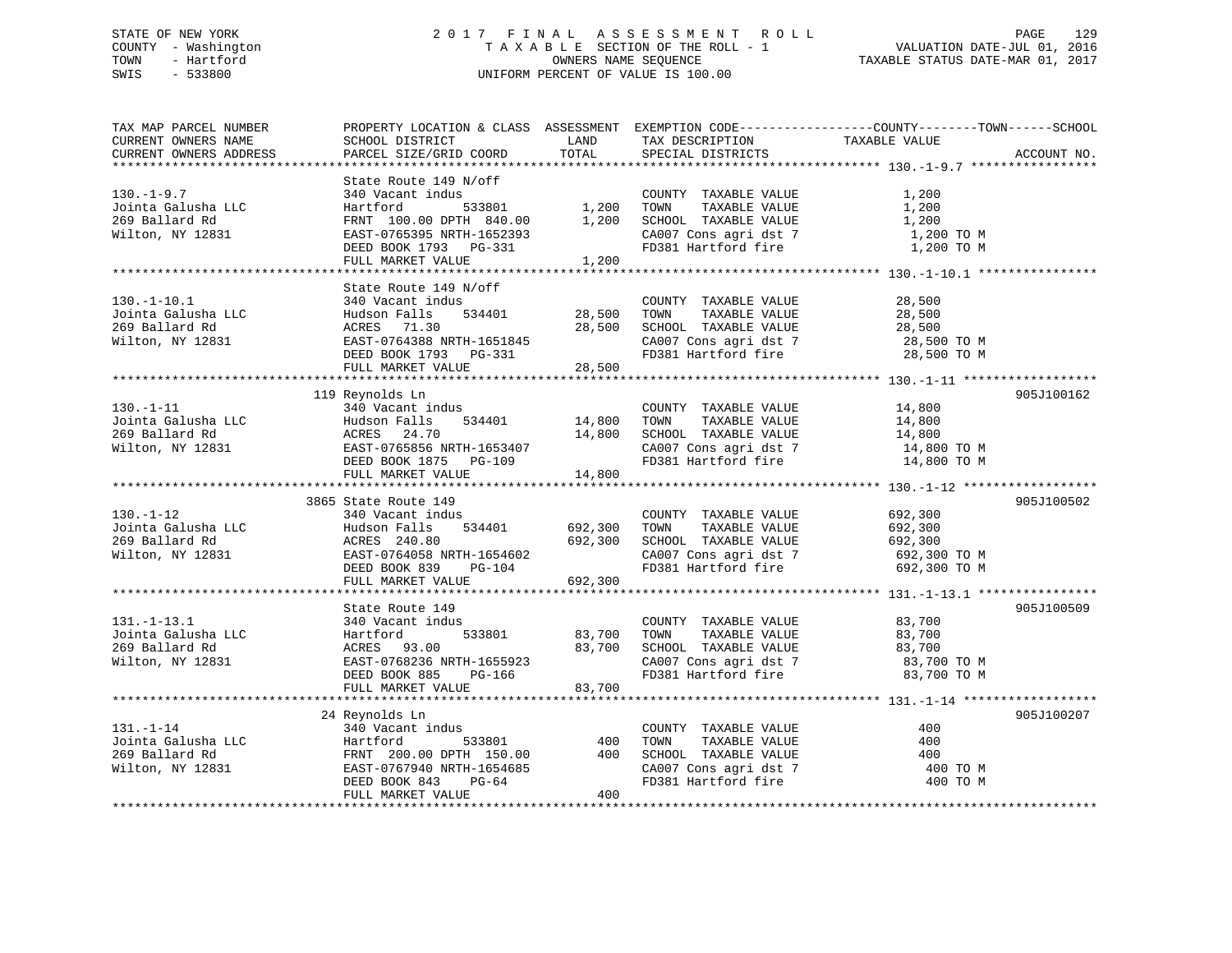## STATE OF NEW YORK 2 0 1 7 F I N A L A S S E S S M E N T R O L L PAGE 130 COUNTY - Washington T A X A B L E SECTION OF THE ROLL - 1 VALUATION DATE-JUL 01, 2016 TOWN - Hartford OWNERS NAME SEQUENCE TAXABLE STATUS DATE-MAR 01, 2017 SWIS - 533800 UNIFORM PERCENT OF VALUE IS 100.00

| TAX MAP PARCEL NUMBER                                                                                                                                                                                                             | PROPERTY LOCATION & CLASS ASSESSMENT EXEMPTION CODE----------------COUNTY-------TOWN------SCHOOL                                                                                                                                                                                                                                                                                                                                     |              |                                                                                 |                                              |                    |
|-----------------------------------------------------------------------------------------------------------------------------------------------------------------------------------------------------------------------------------|--------------------------------------------------------------------------------------------------------------------------------------------------------------------------------------------------------------------------------------------------------------------------------------------------------------------------------------------------------------------------------------------------------------------------------------|--------------|---------------------------------------------------------------------------------|----------------------------------------------|--------------------|
| CURRENT OWNERS NAME                                                                                                                                                                                                               | SCHOOL DISTRICT                                                                                                                                                                                                                                                                                                                                                                                                                      | LAND         | TAX DESCRIPTION                                                                 | TAXABLE VALUE                                |                    |
|                                                                                                                                                                                                                                   |                                                                                                                                                                                                                                                                                                                                                                                                                                      |              |                                                                                 |                                              |                    |
| CURENT OWNERS ADDRESS DEARCEL SIZE/GRID COORD TOTAL SPECIAL DISTRICTS CONNERT OWNERS ADDRESS DEARCEL SIZE/GRID COORD TOTAL SPECIAL DISTRICTS ACCOUNT NO.<br>EXAMPLE SEXUAL SEXUAL SEXUAL SEXUAL SEXUAL SEXUAL SEXUAL DISTRICTS AC |                                                                                                                                                                                                                                                                                                                                                                                                                                      |              |                                                                                 |                                              |                    |
|                                                                                                                                                                                                                                   | 34 Reynolds Ln                                                                                                                                                                                                                                                                                                                                                                                                                       |              |                                                                                 |                                              | 905J100535         |
| $131. -1 - 15$                                                                                                                                                                                                                    | 681 Culture bldg                                                                                                                                                                                                                                                                                                                                                                                                                     |              | COUNTY TAXABLE VALUE 108,600                                                    |                                              |                    |
|                                                                                                                                                                                                                                   | 533801<br>Hartford                                                                                                                                                                                                                                                                                                                                                                                                                   | 23,600       | TAXABLE VALUE<br>TOWN                                                           |                                              |                    |
| Jointa Galusha LLC<br>269 Ballard Rd                                                                                                                                                                                              | ACRES<br>2.00                                                                                                                                                                                                                                                                                                                                                                                                                        | 108,600      | SCHOOL TAXABLE VALUE                                                            | 108,600<br>108,600                           |                    |
|                                                                                                                                                                                                                                   |                                                                                                                                                                                                                                                                                                                                                                                                                                      |              |                                                                                 |                                              |                    |
|                                                                                                                                                                                                                                   |                                                                                                                                                                                                                                                                                                                                                                                                                                      |              |                                                                                 |                                              |                    |
|                                                                                                                                                                                                                                   |                                                                                                                                                                                                                                                                                                                                                                                                                                      |              |                                                                                 |                                              |                    |
|                                                                                                                                                                                                                                   |                                                                                                                                                                                                                                                                                                                                                                                                                                      |              |                                                                                 |                                              |                    |
|                                                                                                                                                                                                                                   |                                                                                                                                                                                                                                                                                                                                                                                                                                      |              |                                                                                 |                                              |                    |
|                                                                                                                                                                                                                                   | 95 Country Ln                                                                                                                                                                                                                                                                                                                                                                                                                        |              | 63 PCT OF VALUE USED FOR EXEMPTION PURPOSES                                     |                                              | 905J101176         |
| $122. - 1 - 45$                                                                                                                                                                                                                   | 280 Res Multiple<br>.tiple<br>533801 573801 533801 533801 533801 533801 533801 533801 533801 575.800                                                                                                                                                                                                                                                                                                                                 |              | AGED-CO/TN 41801                                                                | 39,627<br>39,627                             | 0                  |
| Jones Anthony InterVivos Trust Hartford                                                                                                                                                                                           |                                                                                                                                                                                                                                                                                                                                                                                                                                      |              | 41834                                                                           | $\overline{0}$<br>$\bigcirc$                 | 65,500             |
| Jones Anthony                                                                                                                                                                                                                     | ACRES 4.06                                                                                                                                                                                                                                                                                                                                                                                                                           |              | 125,800 COUNTY TAXABLE VALUE                                                    | 86,173                                       |                    |
| 5 Cedar Ridge Way 6. EAST-0769967 NRTH-1659252                                                                                                                                                                                    |                                                                                                                                                                                                                                                                                                                                                                                                                                      |              | TOWN                                                                            | TAXABLE VALUE 86,173                         |                    |
| Fort Ann, NY 12827 DEED BOOK 2344 PG-105                                                                                                                                                                                          |                                                                                                                                                                                                                                                                                                                                                                                                                                      |              |                                                                                 |                                              |                    |
|                                                                                                                                                                                                                                   | FULL MARKET VALUE                                                                                                                                                                                                                                                                                                                                                                                                                    |              | 3-105 SCHOOL TAXABLE VALUE 60,300<br>125,800 CA007 Cons agri dst 7 125,800 TO M |                                              |                    |
|                                                                                                                                                                                                                                   |                                                                                                                                                                                                                                                                                                                                                                                                                                      |              | FD381 Hartford fire                                                             | 125,800 TO M                                 |                    |
|                                                                                                                                                                                                                                   |                                                                                                                                                                                                                                                                                                                                                                                                                                      |              |                                                                                 |                                              |                    |
|                                                                                                                                                                                                                                   | 5841 County Route 30                                                                                                                                                                                                                                                                                                                                                                                                                 |              |                                                                                 |                                              | 905J100533         |
| $141. - 1 - 29$                                                                                                                                                                                                                   |                                                                                                                                                                                                                                                                                                                                                                                                                                      |              |                                                                                 |                                              | $\Omega$<br>30,000 |
|                                                                                                                                                                                                                                   |                                                                                                                                                                                                                                                                                                                                                                                                                                      |              | BAS STAR 41854 0<br>27,200 COUNTY TAXABLE VALUE 187,400                         |                                              |                    |
|                                                                                                                                                                                                                                   |                                                                                                                                                                                                                                                                                                                                                                                                                                      | 187,400 TOWN |                                                                                 |                                              |                    |
| 141.-1-29 210 1 Family Res E<br>Jones Brian F Hartford 533801 27,200<br>Jones Christine ACRES 2.00 187,400<br>5841 County Route 30 EAST-0785210 NRTH-1647745<br>Granville, NY 12832 DEED BOOK 460 PG-668                          |                                                                                                                                                                                                                                                                                                                                                                                                                                      |              | SCHOOL TAXABLE VALUE                                                            | TAXABLE VALUE 187,400<br>157,400             |                    |
|                                                                                                                                                                                                                                   |                                                                                                                                                                                                                                                                                                                                                                                                                                      |              | FD381 Hartford fire 187,400 TO M                                                |                                              |                    |
|                                                                                                                                                                                                                                   |                                                                                                                                                                                                                                                                                                                                                                                                                                      |              |                                                                                 |                                              |                    |
|                                                                                                                                                                                                                                   | FULL MARKET VALUE                                                                                                                                                                                                                                                                                                                                                                                                                    | 187,400      |                                                                                 |                                              |                    |
|                                                                                                                                                                                                                                   |                                                                                                                                                                                                                                                                                                                                                                                                                                      |              |                                                                                 |                                              |                    |
|                                                                                                                                                                                                                                   | 1735 Burch Rd                                                                                                                                                                                                                                                                                                                                                                                                                        |              |                                                                                 |                                              | 905J100578         |
| $151 - 2 - 3$                                                                                                                                                                                                                     | 240 Rural res                                                                                                                                                                                                                                                                                                                                                                                                                        |              | BAS STAR 41854                                                                  | $\overline{0}$                               | 30,000<br>$\Omega$ |
| Jones Daniel                                                                                                                                                                                                                      | 533801<br>Hartford                                                                                                                                                                                                                                                                                                                                                                                                                   |              | 40,300 COUNTY TAXABLE VALUE                                                     | 100,600                                      |                    |
| Jones Laura E                                                                                                                                                                                                                     |                                                                                                                                                                                                                                                                                                                                                                                                                                      | 100,600 TOWN | TAXABLE VALUE                                                                   | 100,600                                      |                    |
| 151.-1-3<br>ACRES 1<br>PO Box 101                                                                                                                                                                                                 | ACRES 10.38                                                                                                                                                                                                                                                                                                                                                                                                                          |              | SCHOOL TAXABLE VALUE                                                            | 70,600                                       |                    |
| Hartford, NY 12838 EAST-0794018 NRTH-1641167                                                                                                                                                                                      |                                                                                                                                                                                                                                                                                                                                                                                                                                      |              | $\frac{1}{100,600}$ TO M<br>CA008 Cons agri dst 8 100,600 TO M                  |                                              |                    |
|                                                                                                                                                                                                                                   | DEED BOOK 624<br>PG-245                                                                                                                                                                                                                                                                                                                                                                                                              |              | FD381 Hartford fire 100,600 TO M                                                |                                              |                    |
|                                                                                                                                                                                                                                   |                                                                                                                                                                                                                                                                                                                                                                                                                                      |              |                                                                                 |                                              |                    |
|                                                                                                                                                                                                                                   | $\begin{array}{ccccccc} \text{LPL} & \text{LCL} & \text{LCL} & \text{LCL} & \text{LCL} & \text{LCL} & \text{LCL} & \text{LCL} & \text{LCL} & \text{LCL} & \text{LCL} & \text{LCL} & \text{LCL} & \text{LCL} & \text{LCL} & \text{LCL} & \text{LCL} & \text{LCL} & \text{LCL} & \text{LCL} & \text{LCL} & \text{LCL} & \text{LCL} & \text{LCL} & \text{LCL} & \text{LCL} & \text{LCL} & \text{LCL} & \text{LCL} & \text{LCL} & \text$ |              |                                                                                 |                                              |                    |
|                                                                                                                                                                                                                                   | Camp A Way                                                                                                                                                                                                                                                                                                                                                                                                                           |              |                                                                                 |                                              | 905J100450         |
| $142. - 1 - 7$                                                                                                                                                                                                                    | 323 Vacant rural                                                                                                                                                                                                                                                                                                                                                                                                                     |              | COUNTY TAXABLE VALUE 26,400                                                     |                                              |                    |
| Jones Danny                                                                                                                                                                                                                       | 533801<br>Hartford                                                                                                                                                                                                                                                                                                                                                                                                                   | 26,400       | TOWN                                                                            |                                              |                    |
| Mahoney John                                                                                                                                                                                                                      | 142.-1-7.-1                                                                                                                                                                                                                                                                                                                                                                                                                          | 26,400       | SCHOOL TAXABLE VALUE                                                            | TAXABLE VALUE 26,400<br>TAXABLE VALUE 26,400 |                    |
| PO Box 168                                                                                                                                                                                                                        | ACRES 30.10                                                                                                                                                                                                                                                                                                                                                                                                                          |              | FD381 Hartford fire                                                             | 26,400 TO M                                  |                    |
| Poultney, VT 05764                                                                                                                                                                                                                | EAST-0793486 NRTH-1648480                                                                                                                                                                                                                                                                                                                                                                                                            |              |                                                                                 |                                              |                    |
|                                                                                                                                                                                                                                   |                                                                                                                                                                                                                                                                                                                                                                                                                                      |              |                                                                                 |                                              |                    |
|                                                                                                                                                                                                                                   | DEED BOOK 3386<br>PG-186                                                                                                                                                                                                                                                                                                                                                                                                             |              |                                                                                 |                                              |                    |
|                                                                                                                                                                                                                                   | FULL MARKET VALUE                                                                                                                                                                                                                                                                                                                                                                                                                    | 26,400       |                                                                                 |                                              |                    |
|                                                                                                                                                                                                                                   |                                                                                                                                                                                                                                                                                                                                                                                                                                      |              |                                                                                 |                                              |                    |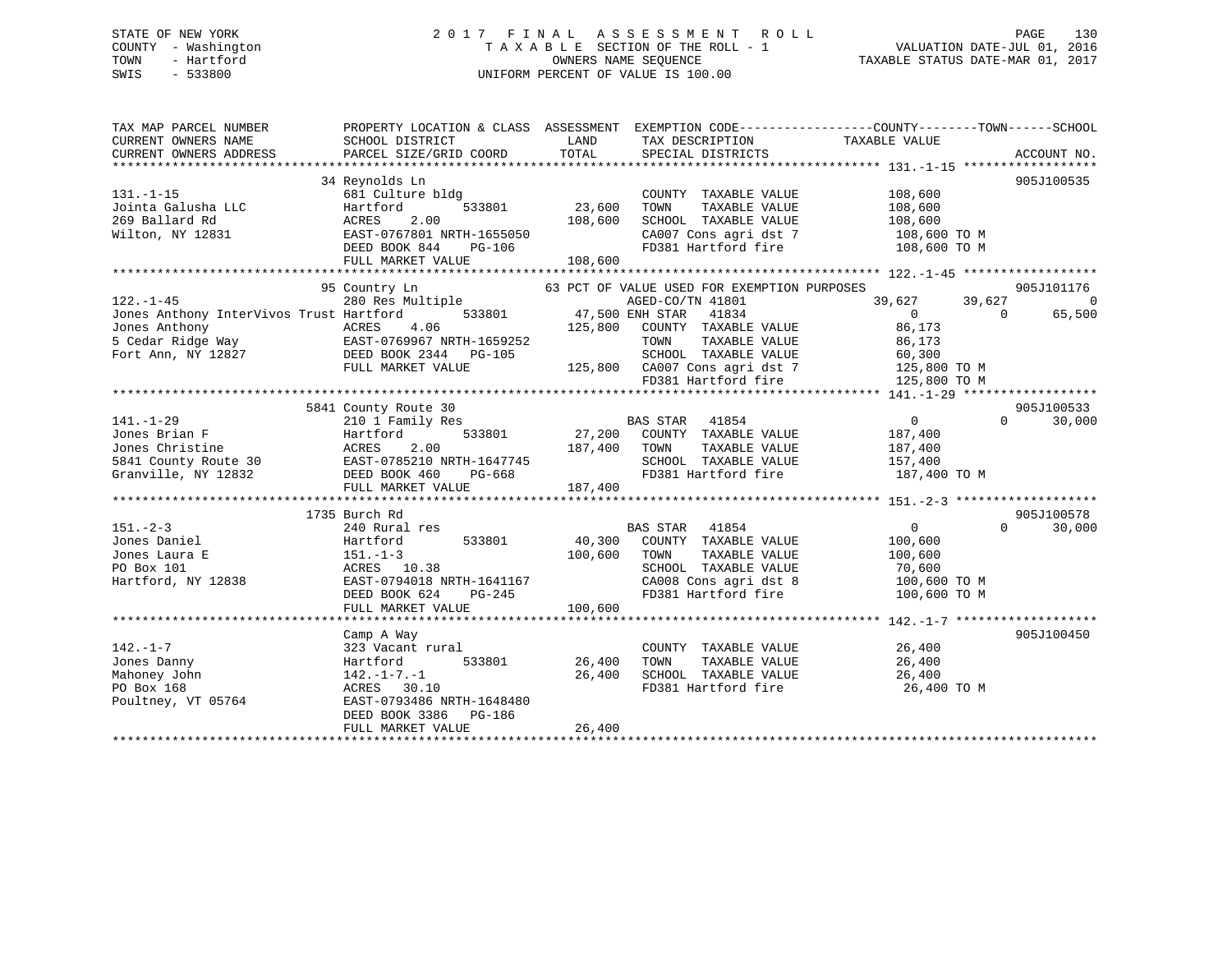# STATE OF NEW YORK 2 0 1 7 F I N A L A S S E S S M E N T R O L L PAGE 131COUNTY - Washington  $T A X A B L E$  SECTION OF THE ROLL - 1<br>TOWN - Hartford SWIS - 533800 UNIFORM PERCENT OF VALUE IS 100.00

VALUATION DATE-JUL 01, 2016

TAXABLE STATUS DATE-MAR 01, 2017

| TAX MAP PARCEL NUMBER<br>CURRENT OWNERS NAME<br>CURRENT OWNERS ADDRESS                             | PROPERTY LOCATION & CLASS ASSESSMENT<br>SCHOOL DISTRICT<br>PARCEL SIZE/GRID COORD                                                                                             | LAND<br>TOTAL                | TAX DESCRIPTION<br>SPECIAL DISTRICTS                                                                                                                                       | EXEMPTION CODE----------------COUNTY-------TOWN------SCHOOL<br>TAXABLE VALUE                        | ACCOUNT NO.                   |
|----------------------------------------------------------------------------------------------------|-------------------------------------------------------------------------------------------------------------------------------------------------------------------------------|------------------------------|----------------------------------------------------------------------------------------------------------------------------------------------------------------------------|-----------------------------------------------------------------------------------------------------|-------------------------------|
| $142. - 1 - 3$<br>Jones Danny S<br>99 Grove St<br>Poultney, VT 05764                               | 45 Camp A Way<br>260 Seasonal res<br>533801<br>Hartford<br>$142. - 1 - 3. - 1$<br>ACRES 30.37<br>EAST-0792540 NRTH-1649886<br>DEED BOOK 2478 PG-225                           | 26,900<br>92,500             | COUNTY TAXABLE VALUE<br>TOWN<br>TAXABLE VALUE<br>SCHOOL TAXABLE VALUE<br>FD381 Hartford fire                                                                               | 92,500<br>92,500<br>92,500<br>92,500 TO M                                                           | 905J100174                    |
|                                                                                                    | FULL MARKET VALUE                                                                                                                                                             | 92,500                       |                                                                                                                                                                            |                                                                                                     |                               |
| $142. - 1 - 4$<br>Jones Danny S<br>99 Grove St<br>Poultney, VT 05764                               | Camp A Way<br>322 Rural vac>10<br>533801<br>Hartford<br>ACRES 10.63<br>EAST-0792335 NRTH-1649037<br>DEED BOOK 2478<br>$PG-225$<br>FULL MARKET VALUE                           | 13,700<br>13,700<br>13,700   | COUNTY TAXABLE VALUE<br>TAXABLE VALUE<br>TOWN<br>SCHOOL TAXABLE VALUE<br>FD381 Hartford fire                                                                               | 13,700<br>13,700<br>13,700<br>13,700 TO M                                                           | 905J100648                    |
|                                                                                                    | ******************************                                                                                                                                                |                              |                                                                                                                                                                            |                                                                                                     | 905J100359                    |
| $141. - 1 - 28$<br>Jones Irrevoc Trust Gerald<br>PO Box 112<br>Hartford, NY 12838                  | 5871 County Route 30<br>210 1 Family Res<br>533801<br>Hartford<br>ACRES<br>2.59<br>EAST-0784674 NRTH-1647509<br>DEED BOOK 3213 PG-263<br>FULL MARKET VALUE                    | 27,800<br>149,500<br>149,500 | COUNTY TAXABLE VALUE<br>TOWN<br>TAXABLE VALUE<br>SCHOOL TAXABLE VALUE<br>FD381 Hartford fire                                                                               | 149,500<br>149,500<br>149,500<br>149,500 TO M                                                       |                               |
|                                                                                                    |                                                                                                                                                                               |                              |                                                                                                                                                                            |                                                                                                     |                               |
| $132. - 1 - 20.1$<br>Jones James M<br>Jones Jodie L<br>212 Hartford Main St<br>Granville, NY 12832 | 212 Hartford Main St<br>210 1 Family Res<br>533801<br>Hartford<br>FRNT 110.00 DPTH 161.00<br>EAST-0788757 NRTH-1655696<br>DEED BOOK 752<br><b>PG-178</b><br>FULL MARKET VALUE | 112,300                      | BAS STAR 41854<br>15,200 COUNTY TAXABLE VALUE<br>TOWN<br>TAXABLE VALUE<br>SCHOOL TAXABLE VALUE<br>CA007 Cons agri dst 7<br>112,300 FD381 Hartford fire                     | $\overline{0}$<br>112,300<br>112,300<br>82,300<br>112,300 TO M<br>112,300 TO M                      | $\mathbf{0}$<br>30,000        |
|                                                                                                    |                                                                                                                                                                               |                              |                                                                                                                                                                            |                                                                                                     |                               |
| $132. - 1 - 3.1$<br>Jones Lynne M<br>Jones Gary W<br>48 Wright Rd<br>Granville, NY 12832           | 48 Wright Rd<br>210 1 Family Res<br>Hartford<br>533801<br>1.66<br>ACRES<br>EAST-0785945 NRTH-1654896<br>DEED BOOK 778<br>PG-348<br>FULL MARKET VALUE                          | 195,500                      | BAS STAR 41854<br>25,500 SOL-CO/TWN 49501<br>195,500 COUNTY TAXABLE VALUE<br>TOWN<br>TAXABLE VALUE<br>SCHOOL TAXABLE VALUE<br>CA007 Cons agri dst 7<br>FD381 Hartford fire | $\overline{0}$<br>11,100<br>11,100<br>184,400<br>184,400<br>165,500<br>195,500 TO M<br>195,500 TO M | 30,000<br>$\overline{0}$<br>0 |
|                                                                                                    |                                                                                                                                                                               |                              |                                                                                                                                                                            |                                                                                                     |                               |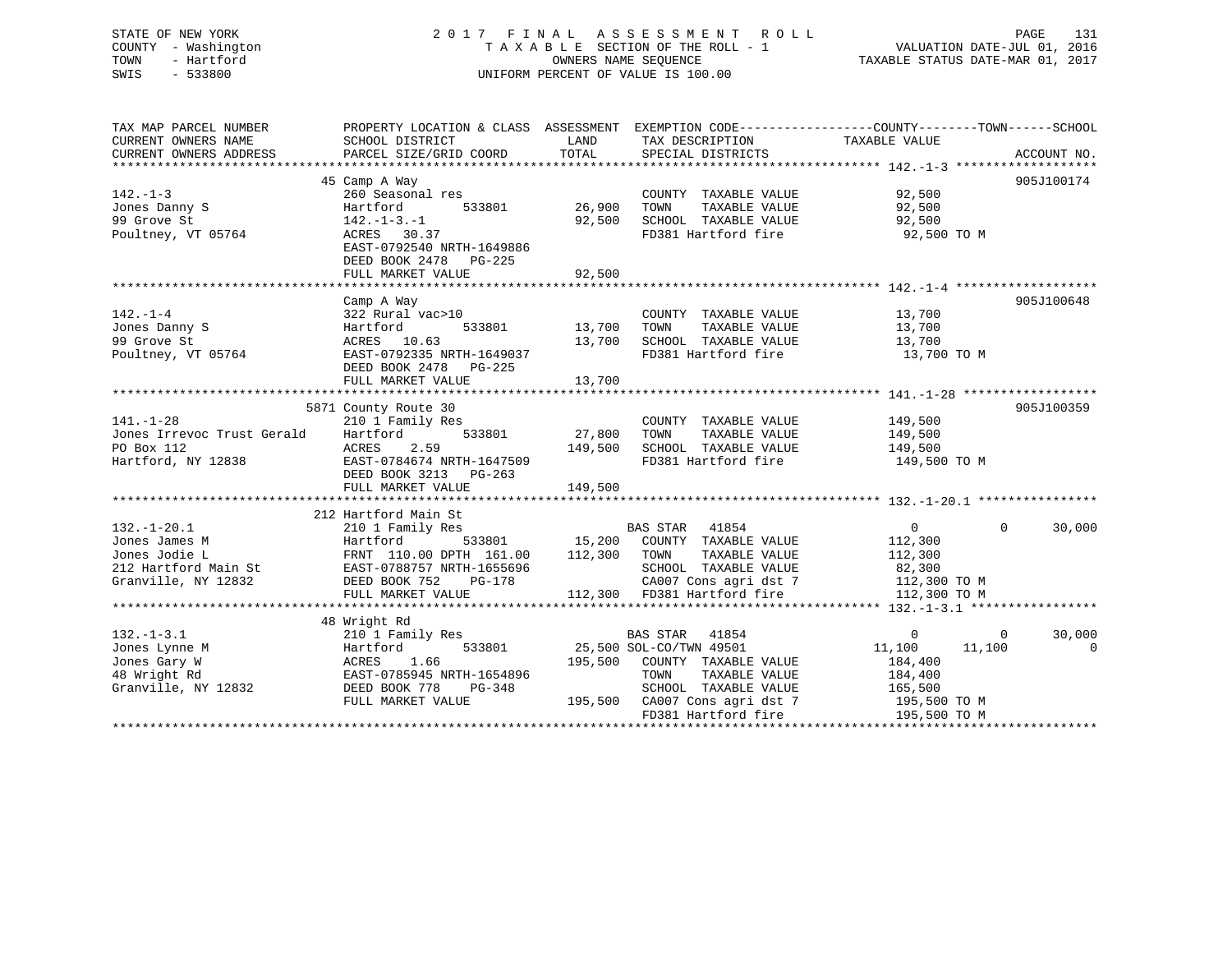## STATE OF NEW YORK 2 0 1 7 F I N A L A S S E S S M E N T R O L L PAGE 132 COUNTY - Washington T A X A B L E SECTION OF THE ROLL - 1 VALUATION DATE-JUL 01, 2016 TOWN - Hartford **TAXABLE STATUS DATE-MAR 01, 2017** SWIS - 533800 UNIFORM PERCENT OF VALUE IS 100.00

| TAX MAP PARCEL NUMBER<br>CURRENT OWNERS NAME                                                                                         | SCHOOL DISTRICT                                                                                                                                                                                                                                     | PROPERTY LOCATION & CLASS ASSESSMENT EXEMPTION CODE---------------COUNTY-------TOWN-----SCHOOL<br>LAND<br>TAX DESCRIPTION                                  |                                                                           |
|--------------------------------------------------------------------------------------------------------------------------------------|-----------------------------------------------------------------------------------------------------------------------------------------------------------------------------------------------------------------------------------------------------|------------------------------------------------------------------------------------------------------------------------------------------------------------|---------------------------------------------------------------------------|
| CURRENT OWNERS ADDRESS                                                                                                               | PARCEL SIZE/GRID COORD                                                                                                                                                                                                                              | TOTAL<br>SPECIAL DISTRICTS                                                                                                                                 | TAXABLE VALUE<br>ACCOUNT NO.                                              |
|                                                                                                                                      |                                                                                                                                                                                                                                                     |                                                                                                                                                            |                                                                           |
|                                                                                                                                      | 61 Hartford Main St                                                                                                                                                                                                                                 |                                                                                                                                                            | 905J100257                                                                |
| $132.15 - 1 - 8$                                                                                                                     | 210 1 Family Res                                                                                                                                                                                                                                    | arn Des<br>1y Res 533801 19,400 COUNTY TAXABLE VALUE                                                                                                       | 30,000<br>$0 \qquad \qquad$<br>$\Omega$                                   |
|                                                                                                                                      |                                                                                                                                                                                                                                                     |                                                                                                                                                            |                                                                           |
|                                                                                                                                      |                                                                                                                                                                                                                                                     |                                                                                                                                                            |                                                                           |
|                                                                                                                                      |                                                                                                                                                                                                                                                     |                                                                                                                                                            |                                                                           |
|                                                                                                                                      |                                                                                                                                                                                                                                                     |                                                                                                                                                            |                                                                           |
|                                                                                                                                      |                                                                                                                                                                                                                                                     |                                                                                                                                                            |                                                                           |
|                                                                                                                                      |                                                                                                                                                                                                                                                     |                                                                                                                                                            |                                                                           |
|                                                                                                                                      | 519 Blood St                                                                                                                                                                                                                                        |                                                                                                                                                            |                                                                           |
| $132. -4 - 13.1$                                                                                                                     | 210 1 Family Res                                                                                                                                                                                                                                    | COUNTY TAXABLE VALUE                                                                                                                                       | 185,700                                                                   |
|                                                                                                                                      | $533801$ $29,100$                                                                                                                                                                                                                                   | TAXABLE VALUE<br>TOWN                                                                                                                                      |                                                                           |
|                                                                                                                                      |                                                                                                                                                                                                                                                     | 185,700<br>SCHOOL TAXABLE VALUE                                                                                                                            | 185,700<br>185,700                                                        |
|                                                                                                                                      |                                                                                                                                                                                                                                                     | FD381 Hartford fire 185,700 TO M                                                                                                                           |                                                                           |
|                                                                                                                                      |                                                                                                                                                                                                                                                     |                                                                                                                                                            |                                                                           |
|                                                                                                                                      | Form and the matrice of the state of the state of the state of the state of the state of the state of the state of the state of the state of the state of the state of the state of the state of the state of the state of the<br>FULL MARKET VALUE | 185,700                                                                                                                                                    |                                                                           |
|                                                                                                                                      |                                                                                                                                                                                                                                                     |                                                                                                                                                            |                                                                           |
|                                                                                                                                      | 3685 State Route 196                                                                                                                                                                                                                                |                                                                                                                                                            | 905J101103                                                                |
| 140.-1-6<br>Jones Theresa V<br>3685 State Route 196<br>ACRES<br>ACRES<br>ACRES<br>ACRES<br>ACRES<br>ACRES<br>ACRES<br>ACRES<br>ACRES |                                                                                                                                                                                                                                                     |                                                                                                                                                            | 71,600<br>$\overline{\phantom{0}}$                                        |
|                                                                                                                                      |                                                                                                                                                                                                                                                     |                                                                                                                                                            | $\overline{0}$<br>$\overline{0}$                                          |
|                                                                                                                                      |                                                                                                                                                                                                                                                     |                                                                                                                                                            | 29,970<br>$\overline{\phantom{a}}$<br>$\overline{0}$<br>$75/0$<br>0<br>36 |
|                                                                                                                                      | EAST-0774895 NRTH-1646548                                                                                                                                                                                                                           | ENH STAR 41834                                                                                                                                             | $\Omega$<br>65,500                                                        |
|                                                                                                                                      | DEED BOOK 470<br>PG-607                                                                                                                                                                                                                             | COUNTY TAXABLE VALUE                                                                                                                                       |                                                                           |
|                                                                                                                                      | FULL MARKET VALUE                                                                                                                                                                                                                                   | 71,600 TOWN                                                                                                                                                |                                                                           |
|                                                                                                                                      |                                                                                                                                                                                                                                                     | $\begin{tabular}{lllllllll} \textbf{TOWN} & \textbf{TAXABLE VALUE} & & & & 0 \\ \textbf{SCHOOL} & \textbf{TAXABLE VALUE} & & & 6 \,, 100 \\ \end{tabular}$ |                                                                           |
|                                                                                                                                      |                                                                                                                                                                                                                                                     |                                                                                                                                                            |                                                                           |
|                                                                                                                                      |                                                                                                                                                                                                                                                     | CA007 Cons agri dst 7 11,600 TO M<br>FD381 Hartford fire 71,600 TO M                                                                                       |                                                                           |
|                                                                                                                                      |                                                                                                                                                                                                                                                     |                                                                                                                                                            |                                                                           |
|                                                                                                                                      | 1350 Baldwin Corners Rd                                                                                                                                                                                                                             |                                                                                                                                                            | 905J100599                                                                |
| $121. -4-6$                                                                                                                          | 210 1 Family Res                                                                                                                                                                                                                                    | BAS STAR 41854                                                                                                                                             | $\overline{0}$<br>$0 \qquad \qquad$<br>30,000                             |
| Jordan Amy M                                                                                                                         | 532802<br>Fort Ann                                                                                                                                                                                                                                  | 25,000 COUNTY TAXABLE VALUE                                                                                                                                | 80,900                                                                    |
| 1350 Baldwin Corners Rd 121.-1-6                                                                                                     |                                                                                                                                                                                                                                                     | TAXABLE VALUE<br>80,900<br>TOWN                                                                                                                            | 80,900                                                                    |
| Fort Ann, NY 12827                                                                                                                   | ACRES 1.52                                                                                                                                                                                                                                          |                                                                                                                                                            |                                                                           |
|                                                                                                                                      | EAST-0767739 NRTH-1662746                                                                                                                                                                                                                           | SCHOOL TAXABLE VALUE 50,900<br>CA007 Cons agri dst 7 60,900 TO M                                                                                           |                                                                           |
|                                                                                                                                      | DEED BOOK 2876 PG-159                                                                                                                                                                                                                               | FD381 Hartford fire 80,900 TO M                                                                                                                            |                                                                           |
|                                                                                                                                      | FULL MARKET VALUE                                                                                                                                                                                                                                   | 80,900                                                                                                                                                     |                                                                           |
|                                                                                                                                      |                                                                                                                                                                                                                                                     |                                                                                                                                                            |                                                                           |
|                                                                                                                                      | 177 Hartford Main St                                                                                                                                                                                                                                |                                                                                                                                                            | 905J100009                                                                |
| $132. - 1 - 15.1$                                                                                                                    | 270 Mfg housing                                                                                                                                                                                                                                     | BAS STAR 41854                                                                                                                                             | $\overline{0}$<br>$\Omega$<br>30,000                                      |
| Jordan Craig                                                                                                                         | Hartford                                                                                                                                                                                                                                            | 533801 23,000 COUNTY TAXABLE VALUE                                                                                                                         | 95,700                                                                    |
| Jordan Cherry                                                                                                                        | ACRES<br>1.00                                                                                                                                                                                                                                       | TAXABLE VALUE<br>95,700<br>TOWN                                                                                                                            | 95,700                                                                    |
|                                                                                                                                      |                                                                                                                                                                                                                                                     | SCHOOL TAXABLE VALUE                                                                                                                                       |                                                                           |
|                                                                                                                                      | 177 Hartford Main St<br>EAST-0787892 NRTH-1655469<br>Granville, NY 12832<br>DEED BOOK 494 PG-846                                                                                                                                                    | CA007 Cons agri dst 7                                                                                                                                      |                                                                           |
|                                                                                                                                      | FULL MARKET VALUE                                                                                                                                                                                                                                   | 95,700 FD381 Hartford fire 95,700 TO M                                                                                                                     | $65,700$ TO M<br>95,700 TO M                                              |
|                                                                                                                                      |                                                                                                                                                                                                                                                     |                                                                                                                                                            |                                                                           |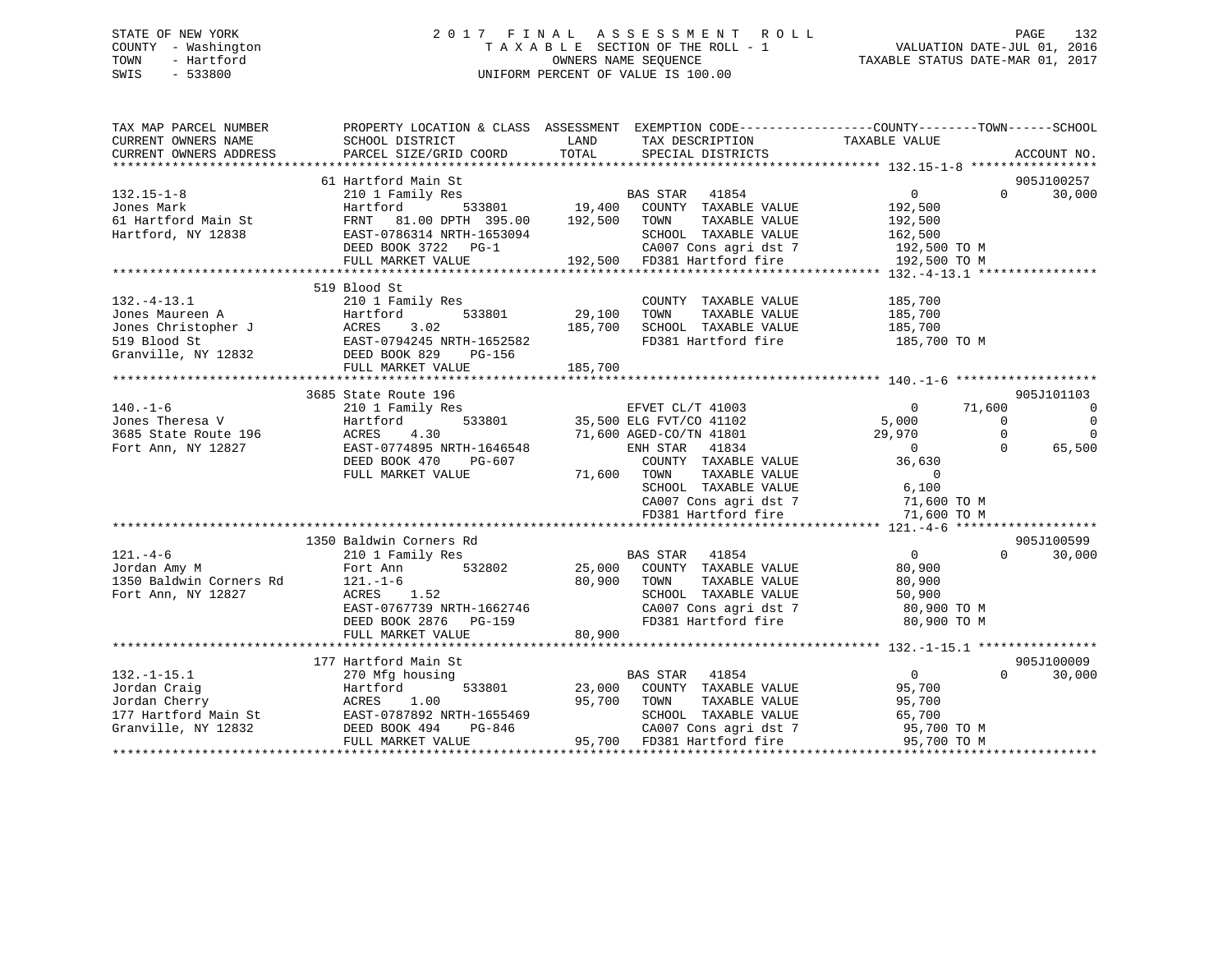## STATE OF NEW YORK 2 0 1 7 F I N A L A S S E S S M E N T R O L L PAGE 133 COUNTY - Washington T A X A B L E SECTION OF THE ROLL - 1 VALUATION DATE-JUL 01, 2016 TOWN - Hartford **TAXABLE STATUS DATE-MAR 01, 2017** SWIS - 533800 UNIFORM PERCENT OF VALUE IS 100.00

| TAX MAP PARCEL NUMBER<br>CURRENT OWNERS NAME<br>CURRENT OWNERS ADDRESS | PROPERTY LOCATION & CLASS ASSESSMENT EXEMPTION CODE---------------COUNTY-------TOWN------SCHOOL<br>SCHOOL DISTRICT<br>PARCEL SIZE/GRID COORD | LAND<br>TOTAL           | TAX DESCRIPTION<br>SPECIAL DISTRICTS | TAXABLE VALUE                 | ACCOUNT NO.        |
|------------------------------------------------------------------------|----------------------------------------------------------------------------------------------------------------------------------------------|-------------------------|--------------------------------------|-------------------------------|--------------------|
|                                                                        |                                                                                                                                              |                         |                                      |                               |                    |
|                                                                        | 3868 State Route 196                                                                                                                         |                         |                                      |                               | 905J100054         |
| $140. - 2 - 41$                                                        | 240 Rural res                                                                                                                                |                         | BAS STAR 41854                       | $0 \qquad \qquad$<br>$\Omega$ | 30,000             |
| Joy Edward S                                                           | Hartford<br>533801                                                                                                                           |                         | 66,300 COUNTY TAXABLE VALUE          | 136,400                       |                    |
| 3868 State Route 196                                                   | ACRES 33.30                                                                                                                                  | 136,400 TOWN            | TAXABLE VALUE                        | 136,400                       |                    |
| Fort Ann, NY 12827                                                     | EAST-0779171 NRTH-1644596                                                                                                                    |                         | SCHOOL TAXABLE VALUE                 | 106,400                       |                    |
|                                                                        | DEED BOOK 882<br>PG-176                                                                                                                      |                         | CA007 Cons agri dst 7 136,400 TO M   |                               |                    |
|                                                                        | FULL MARKET VALUE                                                                                                                            |                         | 136,400 FD381 Hartford fire          | 136,400 TO M                  |                    |
|                                                                        |                                                                                                                                              |                         |                                      |                               |                    |
|                                                                        | State Route 196                                                                                                                              |                         |                                      |                               |                    |
| $140.-2-41.5$                                                          | 311 Res vac land                                                                                                                             |                         | COUNTY TAXABLE VALUE                 | 13,000                        |                    |
| Joy Seth L                                                             | 533801<br>Hartford                                                                                                                           | 13,000                  | TAXABLE VALUE<br>TOWN                | 13,000                        |                    |
| Hooper Angela                                                          | ACRES<br>1.01                                                                                                                                | 13,000                  | SCHOOL TAXABLE VALUE                 |                               |                    |
| 3868 State Route 196                                                   | EAST-0778899 NRTH-1645347                                                                                                                    |                         | CA007 Cons agri dst 7                | $13,000$ TO M                 |                    |
| Fort Ann, NY 12827                                                     | DEED BOOK 3364 PG-170                                                                                                                        |                         | FD381 Hartford fire                  | 13,000 TO M                   |                    |
|                                                                        | FULL MARKET VALUE                                                                                                                            | 13,000                  |                                      |                               |                    |
|                                                                        |                                                                                                                                              |                         |                                      |                               |                    |
|                                                                        | Pope Hill Rd                                                                                                                                 |                         |                                      |                               | 905J100669         |
| $149. - 1 - 28.2$                                                      | 314 Rural vac<10                                                                                                                             |                         | COUNTY TAXABLE VALUE 15,500          |                               |                    |
| Kameda Tetsuo                                                          |                                                                                                                                              |                         | TOWN<br>TAXABLE VALUE                | 15,500                        |                    |
|                                                                        | Hartford                                                                                                                                     | 533801 15,500<br>15,500 | SCHOOL TAXABLE VALUE                 |                               |                    |
| Kameda Helen P                                                         | Sub Div Lot 2                                                                                                                                |                         | FD381 Hartford fire                  | 15,500                        |                    |
| 3026 Coach Rd                                                          | 4.77<br>ACRES                                                                                                                                |                         |                                      | 15,500 TO M                   |                    |
| Argyle, NY 12809                                                       | EAST-0778506 NRTH-1633477                                                                                                                    |                         |                                      |                               |                    |
|                                                                        | DEED BOOK 3561 PG-236                                                                                                                        |                         |                                      |                               |                    |
|                                                                        | FULL MARKET VALUE                                                                                                                            | 15,500                  |                                      |                               |                    |
|                                                                        |                                                                                                                                              |                         |                                      |                               |                    |
|                                                                        | Pope Hill Rd                                                                                                                                 |                         |                                      |                               | 905J100669         |
| $149. - 1 - 28.3$                                                      | 322 Rural vac>10                                                                                                                             |                         | COUNTY TAXABLE VALUE                 | 18,800                        |                    |
| Kameda Tetsuo                                                          | 533801<br>Hartford                                                                                                                           | 18,800                  | TAXABLE VALUE<br>TOWN                | 18,800                        |                    |
| Kameda Helen P                                                         | Sub Div Lot 3                                                                                                                                | 18,800                  | SCHOOL TAXABLE VALUE                 | 18,800                        |                    |
| 3026 Coach Rd                                                          | ACRES 10.10                                                                                                                                  |                         | FD381 Hartford fire                  | 18,800 TO M                   |                    |
| Argyle, NY 12809                                                       | EAST-0778288 NRTH-1634158                                                                                                                    |                         |                                      |                               |                    |
|                                                                        | DEED BOOK 3561 PG-236                                                                                                                        |                         |                                      |                               |                    |
|                                                                        | FULL MARKET VALUE                                                                                                                            | 18,800                  |                                      |                               |                    |
|                                                                        |                                                                                                                                              |                         |                                      |                               |                    |
|                                                                        | 3026 Coach Rd                                                                                                                                |                         |                                      |                               | 905J100669         |
| $149. - 1 - 28.4$                                                      | 240 Rural res                                                                                                                                |                         | ENH STAR<br>41834                    | $\overline{0}$                | $\Omega$<br>65,500 |
| Kameda Tetsuo                                                          | 533801<br>Hartford                                                                                                                           |                         | 28,800 COUNTY TAXABLE VALUE          | 166,300                       |                    |
| Kameda Helen                                                           | Sub Div Lot 4                                                                                                                                | 166,300                 | TOWN<br>TAXABLE VALUE                | 166,300                       |                    |
| 3026 Coach Rd                                                          | ACRES 10.57                                                                                                                                  |                         | SCHOOL TAXABLE VALUE                 | 100,800                       |                    |
| Argyle, NY 12809                                                       | EAST-0778486 NRTH-1634785                                                                                                                    |                         | FD381 Hartford fire                  | 166,300 ТО М                  |                    |
|                                                                        | DEED BOOK 2432<br>PG-230                                                                                                                     |                         |                                      |                               |                    |
|                                                                        | FULL MARKET VALUE                                                                                                                            | 166,300                 |                                      |                               |                    |
|                                                                        |                                                                                                                                              |                         |                                      |                               |                    |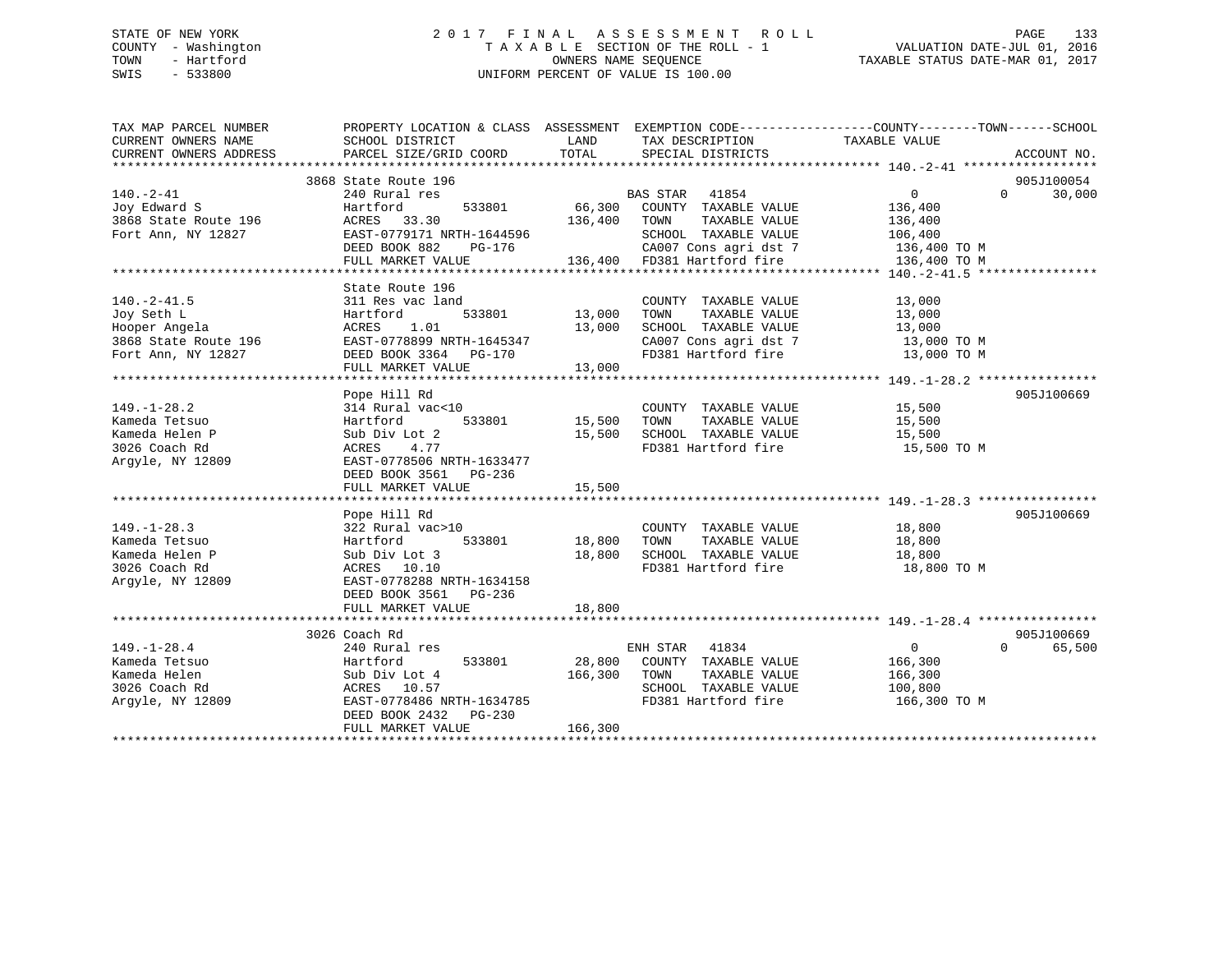## STATE OF NEW YORK 2 0 1 7 F I N A L A S S E S S M E N T R O L L PAGE 134 COUNTY - Washington T A X A B L E SECTION OF THE ROLL - 1 VALUATION DATE-JUL 01, 2016 TOWN - Hartford **TAXABLE STATUS DATE-MAR 01, 2017** SWIS - 533800 UNIFORM PERCENT OF VALUE IS 100.00

| TAX MAP PARCEL NUMBER<br>CURRENT OWNERS NAME<br>CURRENT OWNERS ADDRESS | PROPERTY LOCATION & CLASS ASSESSMENT EXEMPTION CODE----------------COUNTY-------TOWN------SCHOOL<br>SCHOOL DISTRICT<br>PARCEL SIZE/GRID COORD | LAND<br>TOTAL    | TAX DESCRIPTION<br>SPECIAL DISTRICTS          | TAXABLE VALUE                                       | ACCOUNT NO.        |
|------------------------------------------------------------------------|-----------------------------------------------------------------------------------------------------------------------------------------------|------------------|-----------------------------------------------|-----------------------------------------------------|--------------------|
|                                                                        |                                                                                                                                               |                  |                                               |                                                     |                    |
|                                                                        | 36 Hartford Main St                                                                                                                           |                  |                                               |                                                     | 905J100328         |
| $132.15 - 2 - 25$                                                      | 210 1 Family Res                                                                                                                              |                  | COUNTY TAXABLE VALUE                          | 82,200                                              |                    |
| Kearns Sandra J Estate                                                 | Hartford<br>533801                                                                                                                            | 11,500           | TOWN<br>TAXABLE VALUE                         | 82,200                                              |                    |
| 13 North Rd                                                            | 640-250                                                                                                                                       | 82,200           | SCHOOL TAXABLE VALUE                          | 82,200                                              |                    |
| South Glens Falls, NY 12803                                            | FRNT 39.00 DPTH 279.00                                                                                                                        |                  | CA007 Cons agri dst 7                         | 82,200 TO M                                         |                    |
|                                                                        | EAST-0786421 NRTH-1652267                                                                                                                     |                  | FD381 Hartford fire                           | 82,200 TO M                                         |                    |
|                                                                        | DEED BOOK 3444<br>$PG-71$                                                                                                                     |                  |                                               |                                                     |                    |
|                                                                        | FULL MARKET VALUE                                                                                                                             | 82,200           |                                               |                                                     |                    |
|                                                                        |                                                                                                                                               |                  |                                               |                                                     |                    |
|                                                                        | State Route 149                                                                                                                               |                  |                                               |                                                     | 905J101181         |
| $132. - 2 - 28.2$                                                      | 314 Rural vac<10                                                                                                                              |                  | COUNTY TAXABLE VALUE                          | 12,500                                              |                    |
| Kelly William                                                          | 533801<br>Hartford                                                                                                                            | 12,500           | TAXABLE VALUE<br>TOWN                         | 12,500                                              |                    |
| 22 Warwick Dr                                                          | 1.00<br>ACRES                                                                                                                                 | 12,500           | SCHOOL TAXABLE VALUE                          | 12,500                                              |                    |
| Fairport, NY 14450                                                     | EAST-0793318 NRTH-1653253                                                                                                                     |                  | FD381 Hartford fire                           | 12,500 TO M                                         |                    |
|                                                                        | DEED BOOK 486<br>PG-277                                                                                                                       |                  |                                               |                                                     |                    |
|                                                                        | FULL MARKET VALUE                                                                                                                             | 12,500           |                                               |                                                     |                    |
|                                                                        |                                                                                                                                               |                  |                                               |                                                     |                    |
|                                                                        | Lundy Rd                                                                                                                                      |                  |                                               |                                                     |                    |
| $158. - 2 - 6.8$                                                       | 314 Rural vac<10<br>533801                                                                                                                    |                  | COUNTY TAXABLE VALUE                          | 23,800                                              |                    |
| Keys David<br>1080 Lundy Rd                                            | Hartford<br>3761/324                                                                                                                          | 23,800<br>23,800 | TOWN<br>TAXABLE VALUE<br>SCHOOL TAXABLE VALUE | 23,800<br>23,800                                    |                    |
| Granville, NY 12832                                                    | ACRES 17.61                                                                                                                                   |                  | FD381 Hartford fire                           | 23,800 TO M                                         |                    |
|                                                                        | EAST-0787361 NRTH-1632260                                                                                                                     |                  |                                               |                                                     |                    |
|                                                                        | DEED BOOK 3716 PG-328                                                                                                                         |                  |                                               |                                                     |                    |
|                                                                        | FULL MARKET VALUE                                                                                                                             | 23,800           |                                               |                                                     |                    |
|                                                                        | * * * * * * * * * * * * * * * * * * *                                                                                                         | ***********      |                                               | ***************************** 158. -2-6.9 ********* |                    |
|                                                                        | Lundy Rd                                                                                                                                      |                  |                                               |                                                     |                    |
| $158. - 2 - 6.9$                                                       | 311 Res vac land                                                                                                                              |                  | AGRI-D IND 41730                              | 8,346<br>8,346                                      | 8,346              |
| Keys David                                                             | 533801<br>Hartford                                                                                                                            | 13,200           | COUNTY TAXABLE VALUE                          | 4,854                                               |                    |
| 1080 Lundy Rd                                                          | ACRES<br>8.71                                                                                                                                 | 13,200           | TAXABLE VALUE<br>TOWN                         | 4,854                                               |                    |
| Granville, NY 12832                                                    | EAST-0786043 NRTH-1632569                                                                                                                     |                  | SCHOOL TAXABLE VALUE                          | 4,854                                               |                    |
|                                                                        | DEED BOOK 3716<br>PG-328                                                                                                                      |                  | FD381 Hartford fire                           | 13,200 TO M                                         |                    |
| MAY BE SUBJECT TO PAYMENT                                              | FULL MARKET VALUE                                                                                                                             | 13,200           |                                               |                                                     |                    |
| UNDER AGDIST LAW TIL 2024                                              |                                                                                                                                               |                  |                                               |                                                     |                    |
|                                                                        |                                                                                                                                               |                  |                                               |                                                     |                    |
|                                                                        | 1080 Lundy Rd                                                                                                                                 |                  |                                               |                                                     | 905J100361         |
| $158. - 2 - 7$                                                         | 240 Rural res                                                                                                                                 |                  | ENH STAR<br>41834                             | $\mathbf{0}$                                        | $\Omega$<br>65,500 |
| Keys David                                                             | 533801<br>Hartford                                                                                                                            | 31,300           | COUNTY TAXABLE VALUE                          | 178,800                                             |                    |
| Pitts Jean                                                             | Survey 12890                                                                                                                                  | 178,800          | TAXABLE VALUE<br>TOWN                         | 178,800                                             |                    |
| 1080 Lundy Rd                                                          | $158. - 1 - 7$                                                                                                                                |                  | SCHOOL TAXABLE VALUE                          | 113,300                                             |                    |
| Granville, NY 12832                                                    | ACRES 10.34 BANK<br>40                                                                                                                        |                  | FD381 Hartford fire                           | 178,800 TO M                                        |                    |
|                                                                        | EAST-0786631 NRTH-1632040                                                                                                                     |                  |                                               |                                                     |                    |
|                                                                        | DEED BOOK 564<br>$PG-243$                                                                                                                     |                  |                                               |                                                     |                    |
|                                                                        | FULL MARKET VALUE                                                                                                                             | 178,800          |                                               |                                                     |                    |
|                                                                        |                                                                                                                                               |                  |                                               |                                                     |                    |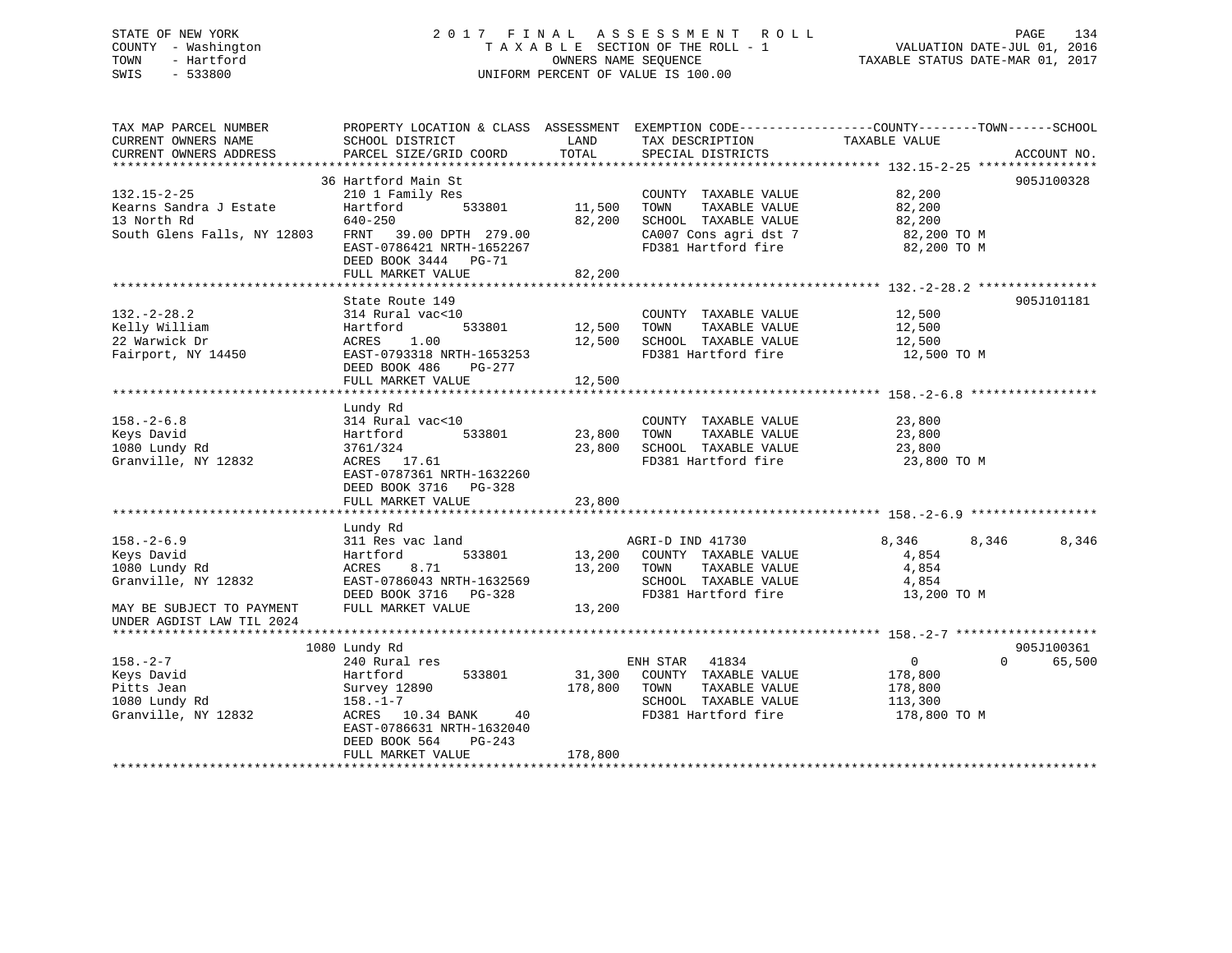## STATE OF NEW YORK 2 0 1 7 F I N A L A S S E S S M E N T R O L L PAGE 135 COUNTY - Washington T A X A B L E SECTION OF THE ROLL - 1 VALUATION DATE-JUL 01, 2016 TOWN - Hartford **TAXABLE STATUS DATE-MAR 01, 2017** SWIS - 533800 UNIFORM PERCENT OF VALUE IS 100.00

| 7779 State Route 40<br>905J101115<br>$140. -2 - 16$<br>210 1 Family Res<br>AGED-CO/TN 41801<br>45,765<br>45,765 | $\Omega$<br>65,500 |
|-----------------------------------------------------------------------------------------------------------------|--------------------|
|                                                                                                                 |                    |
|                                                                                                                 |                    |
| 533801 19,500 ENH STAR<br>41834<br>Keyser Sandra K<br>Hartford<br>$\overline{0}$<br>$\Omega$                    |                    |
| FRNT 266.00 DPTH 216.00<br>101,700<br>55,935<br>7779 State Route 40<br>COUNTY TAXABLE VALUE                     |                    |
| Hartford, NY 12838<br>EAST-0782472 NRTH-1645883<br>55,935<br>TOWN<br>TAXABLE VALUE                              |                    |
| SCHOOL TAXABLE VALUE<br>DEED BOOK 502<br>36,200<br>PG-918                                                       |                    |
| 101,700 FD381 Hartford fire<br>FULL MARKET VALUE<br>101,700 TO M                                                |                    |
|                                                                                                                 |                    |
| 351 Gilchrist Hill Rd<br>905J101425                                                                             |                    |
| $150. - 1 - 57.2$<br>BAS STAR 41854<br>$\overline{0}$<br>$\Omega$<br>210 1 Family Res                           | 30,000             |
| Kibling Glenn<br>533801<br>30,700<br>COUNTY TAXABLE VALUE<br>Hartford<br>130,800                                |                    |
| Kibling Kimberly<br>130,800<br>TOWN<br>TAXABLE VALUE<br>LOT 5<br>130,800                                        |                    |
| 351 Gilchrist Hill Rd<br>ACRES<br>3.57 BANK<br>185<br>SCHOOL TAXABLE VALUE<br>100,800                           |                    |
| Hartford, NY 12838<br>FD381 Hartford fire<br>EAST-0784363 NRTH-1639807<br>130,800 TO M                          |                    |
| DEED BOOK 910<br>$PG-12$                                                                                        |                    |
| 130,800<br>FULL MARKET VALUE                                                                                    |                    |
|                                                                                                                 |                    |
| 905J100613<br>Camp A Way                                                                                        |                    |
| $142. - 1 - 37$<br>16,800<br>322 Rural vac>10<br>COUNTY TAXABLE VALUE                                           |                    |
| 16,800<br>Kilmartin Jerald W<br>16,800<br>Hartford<br>533801<br>TOWN<br>TAXABLE VALUE                           |                    |
| ACRES 15.25<br>16,800<br>SCHOOL TAXABLE VALUE<br>Kilmartin Rosana A<br>16,800                                   |                    |
| 14 Harrison Ave<br>EAST-0791433 NRTH-1645697<br>FD381 Hartford fire<br>16,800 TO M                              |                    |
| Hudson Falls, NY 12839<br>DEED BOOK 918<br>$PG-79$                                                              |                    |
| 16,800<br>FULL MARKET VALUE                                                                                     |                    |
|                                                                                                                 |                    |
| 9079900733<br>Christian Hill Rd                                                                                 |                    |
| $132.15 - 1 - 17$<br>330 Vacant comm<br>COUNTY TAXABLE VALUE<br>1,000                                           |                    |
| King Burch LLC<br>Hartford<br>533801<br>1,000<br>TAXABLE VALUE<br>1,000<br>TOWN                                 |                    |
| 75.00 DPTH 151.00<br>1,000<br>SCHOOL TAXABLE VALUE<br>1,000<br>Attn: Brian Burch<br>FRNT                        |                    |
| CA007 Cons agri dst 7<br>183 Pope Hill Rd<br>EAST-0786132 NRTH-1652513<br>1,000 TO M                            |                    |
| Arqyle, NY 12809<br>FD381 Hartford fire<br>1,000 TO M<br>DEED BOOK 2017 PG-62                                   |                    |
| 1,000<br>FULL MARKET VALUE                                                                                      |                    |
|                                                                                                                 |                    |
| 85 Christian Hill Rd<br>9079900727                                                                              |                    |
| $132.15 - 1 - 18$<br>75,100<br>449 Other Storag<br>COUNTY TAXABLE VALUE                                         |                    |
| 3,500<br>King Burch LLC<br>533801<br>TOWN<br>TAXABLE VALUE<br>75,100<br>Hartford                                |                    |
| 75,100<br>Attn: Brian Burch<br>FRNT 49.00 DPTH 71.00<br>SCHOOL TAXABLE VALUE<br>75,100                          |                    |
| CA007 Cons agri dst 7<br>75,100 TO M<br>183 Pope Hill Rd<br>EAST-0786194 NRTH-1652485                           |                    |
| FD381 Hartford fire<br>Argyle, NY 12809<br>DEED BOOK 2017<br>PG-62<br>75,100 TO M                               |                    |
| FULL MARKET VALUE<br>75,100                                                                                     |                    |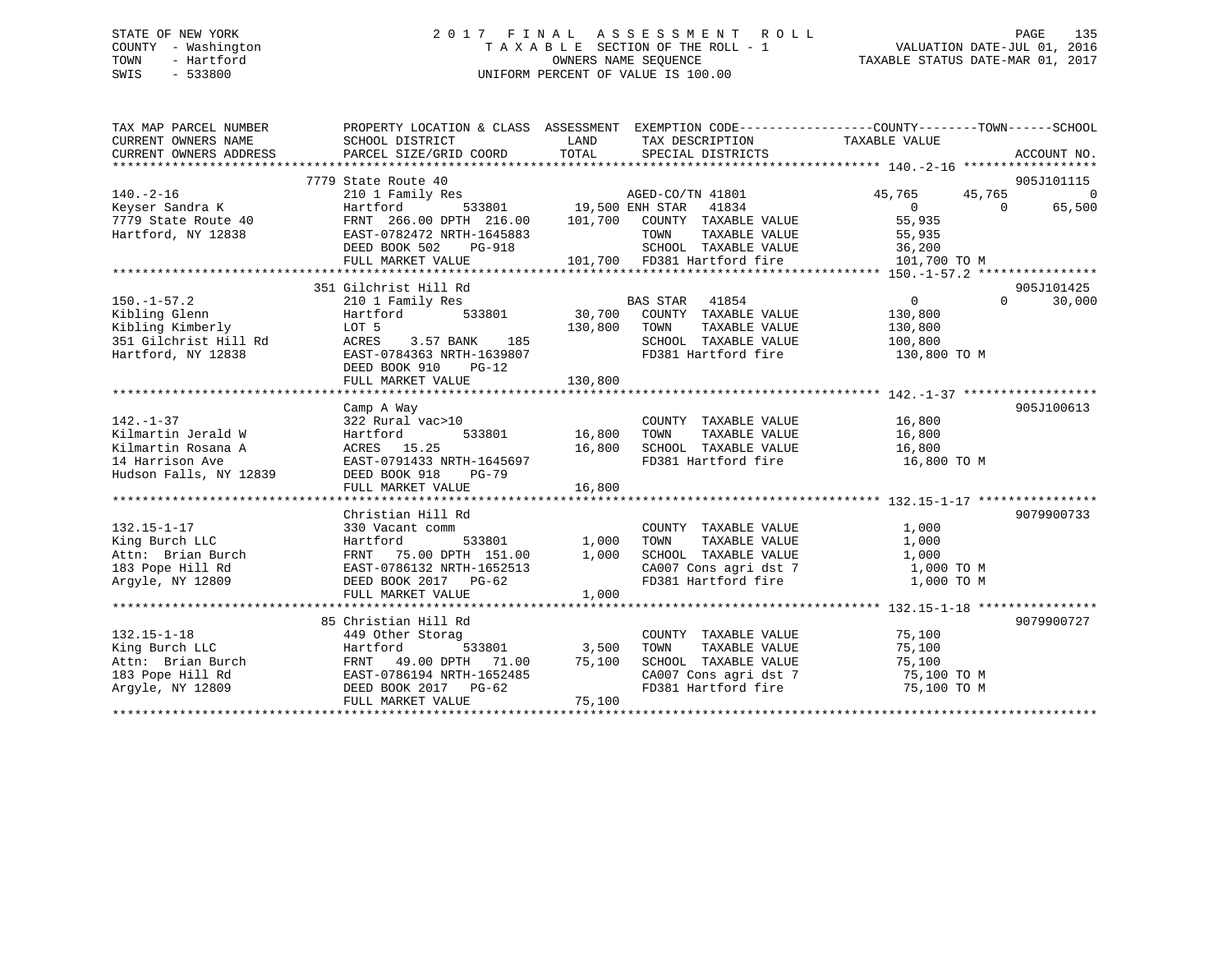## STATE OF NEW YORK 2 0 1 7 F I N A L A S S E S S M E N T R O L L PAGE 136 COUNTY - Washington T A X A B L E SECTION OF THE ROLL - 1 VALUATION DATE-JUL 01, 2016 TOWN - Hartford **TAXABLE STATUS DATE-MAR 01, 2017** SWIS - 533800 UNIFORM PERCENT OF VALUE IS 100.00

| TAX MAP PARCEL NUMBER                                                                                     | PROPERTY LOCATION & CLASS ASSESSMENT EXEMPTION CODE---------------COUNTY-------TOWN-----SCHOOL |                    |                                                                        |                       |                    |
|-----------------------------------------------------------------------------------------------------------|------------------------------------------------------------------------------------------------|--------------------|------------------------------------------------------------------------|-----------------------|--------------------|
| CURRENT OWNERS NAME                                                                                       | SCHOOL DISTRICT                                                                                |                    | LAND TAX DESCRIPTION TAXABLE VALUE                                     |                       |                    |
| CURRENT OWNERS ADDRESS                                                                                    | PARCEL SIZE/GRID COORD TOTAL SPECIAL DISTRICTS                                                 |                    |                                                                        |                       | ACCOUNT NO.        |
|                                                                                                           |                                                                                                |                    |                                                                        |                       |                    |
|                                                                                                           | Hartford Main St                                                                               |                    |                                                                        |                       | 905J100430         |
| $132. - 1 - 17$                                                                                           | 312 Vac w/imprv                                                                                |                    | COUNTY TAXABLE VALUE 43,700                                            |                       |                    |
| King David J                                                                                              | $533801$ 38,600<br>Hartford                                                                    |                    | TOWN                                                                   | TAXABLE VALUE 43,700  |                    |
| Burch Brian S                                                                                             | ACRES 18.70                                                                                    | 43,700             | SCHOOL TAXABLE VALUE 43,700<br>CA007 Cons agri dst 7 43,700 TO M       |                       |                    |
| 218 Hartford Main St                                                                                      | EAST-0788356 NRTH-1656416                                                                      |                    |                                                                        |                       |                    |
| Granville, NY 12832                                                                                       | DEED BOOK 924 PG-254                                                                           |                    | FD381 Hartford fire 43,700 TO M                                        |                       |                    |
|                                                                                                           | FULL MARKET VALUE                                                                              | 43,700             |                                                                        |                       |                    |
|                                                                                                           |                                                                                                |                    |                                                                        |                       |                    |
|                                                                                                           | Hartford Main OFF St                                                                           |                    |                                                                        |                       | 905J100073         |
| $132. - 1 - 19$                                                                                           | 311 Res vac land COUNT<br>Hartford 533801 3,000 TOWN<br>FRNT 260.00 DPTH 150.00 3,000 SCHOO    |                    | COUNTY TAXABLE VALUE 3,000                                             |                       |                    |
| King David J                                                                                              |                                                                                                |                    | TOWN       TAXABLE  VALUE<br>SCHOOL    TAXABLE  VALUE                  | 3,000                 |                    |
| 218 Hartford Main St                                                                                      |                                                                                                |                    |                                                                        | 3,000                 |                    |
| Granville, NY 12832                                                                                       | EAST-0788872 NRTH-1655652                                                                      |                    | CA007 Cons agri dst 7 3,000 TO M                                       |                       |                    |
|                                                                                                           | DEED BOOK 2375 PG-184                                                                          |                    | FD381 Hartford fire                                                    | 3,000 TO M            |                    |
|                                                                                                           | FULL MARKET VALUE                                                                              | 3,000              |                                                                        |                       |                    |
|                                                                                                           |                                                                                                |                    |                                                                        |                       |                    |
|                                                                                                           | 218 Hartford Main St                                                                           |                    | COUNTY TAXABLE VALUE 150,200                                           |                       | 905J100081         |
| $132. - 1 - 21$                                                                                           | 210 1 Family Res                                                                               | 533801 39,300 TOWN |                                                                        | TAXABLE VALUE 150,200 |                    |
| King David J                                                                                              | Hartford                                                                                       |                    |                                                                        |                       |                    |
| x <sub>118</sub> Bartford Main St<br>218 Hartford Main St<br>Granville, NY 12832<br>DEED BOOK 2375 PG-184 |                                                                                                |                    | SCHOOL TAXABLE VALUE 150,200                                           |                       |                    |
|                                                                                                           |                                                                                                |                    | CA007 Cons agri dst 7 150,200 TO M<br>FD381 Hartford fire 150,200 TO M |                       |                    |
|                                                                                                           |                                                                                                | 150, 200           |                                                                        |                       |                    |
|                                                                                                           | FULL MARKET VALUE                                                                              |                    |                                                                        |                       |                    |
|                                                                                                           | 3402 State Route 196                                                                           |                    |                                                                        |                       | 905J100379         |
| $140. - 1 - 45$                                                                                           | 210 1 Family Res                                                                               |                    | BAS STAR 41854                                                         | $\overline{0}$        | $\Omega$<br>30,000 |
|                                                                                                           |                                                                                                |                    |                                                                        |                       |                    |
|                                                                                                           |                                                                                                |                    | 533801 25,400 COUNTY TAXABLE VALUE $175,400$                           |                       |                    |
|                                                                                                           |                                                                                                |                    |                                                                        |                       |                    |
|                                                                                                           |                                                                                                |                    | FD381 Hartford fire 175,400 TO M                                       |                       |                    |
|                                                                                                           |                                                                                                |                    |                                                                        |                       |                    |
|                                                                                                           |                                                                                                |                    |                                                                        |                       |                    |
|                                                                                                           | Kittie Mae Way                                                                                 |                    |                                                                        |                       |                    |
| $132. - 1 - 21.6$                                                                                         | 311 Res vac land                                                                               |                    |                                                                        |                       |                    |
|                                                                                                           |                                                                                                |                    |                                                                        |                       |                    |
|                                                                                                           |                                                                                                | 6,500              |                                                                        |                       |                    |
|                                                                                                           |                                                                                                |                    | CA007 Cons agri dst 7 6,500 TO M                                       |                       |                    |
|                                                                                                           | DEED BOOK 862 PG-72                                                                            |                    | FD381 Hartford fire                                                    | 6,500 TO M            |                    |
|                                                                                                           | FULL MARKET VALUE                                                                              | 6,500              |                                                                        |                       |                    |
|                                                                                                           |                                                                                                |                    |                                                                        |                       |                    |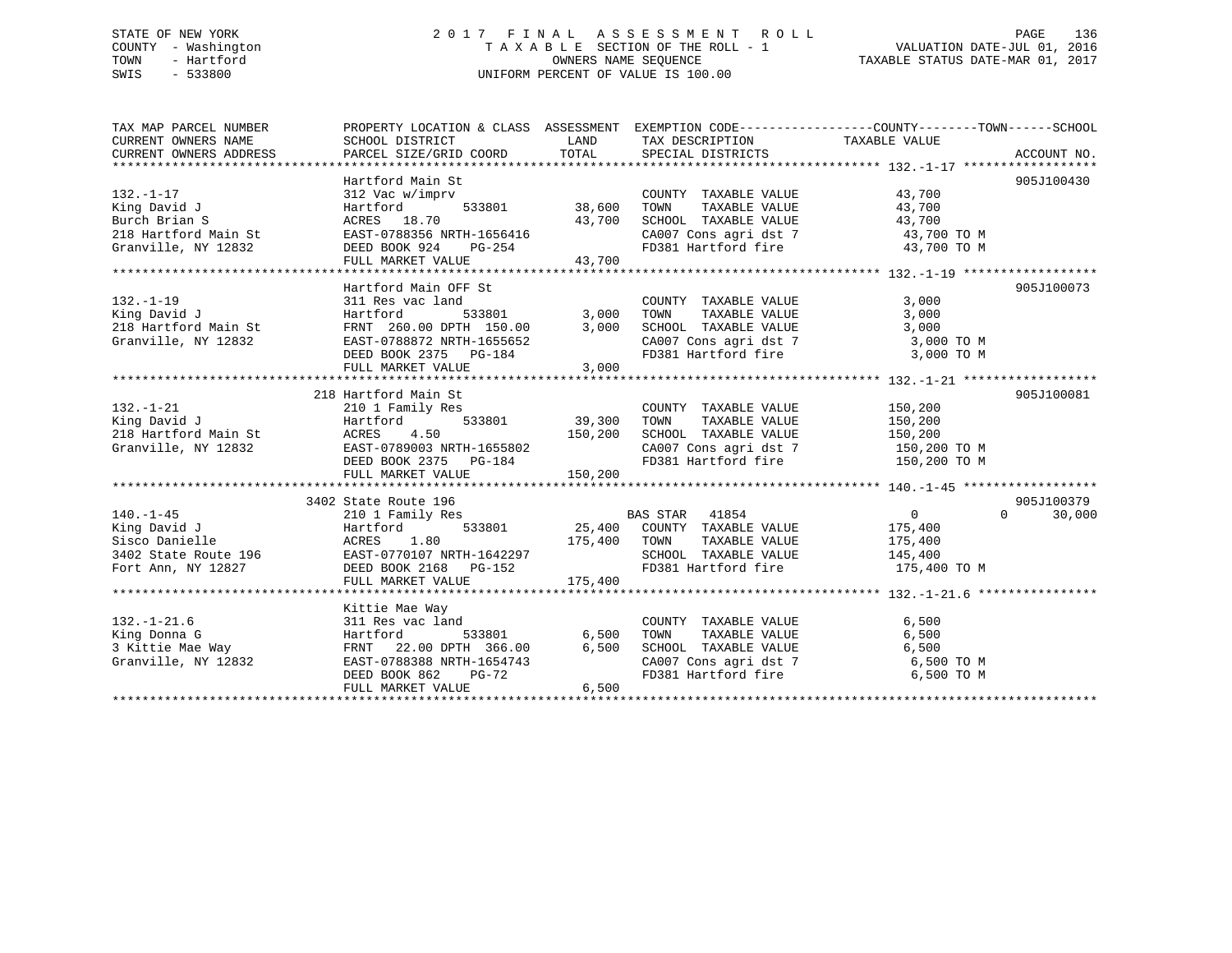## STATE OF NEW YORK 2 0 1 7 F I N A L A S S E S S M E N T R O L L PAGE 137 COUNTY - Washington T A X A B L E SECTION OF THE ROLL - 1 VALUATION DATE-JUL 01, 2016 TOWN - Hartford **TAXABLE STATUS DATE-MAR 01, 2017** SWIS - 533800 UNIFORM PERCENT OF VALUE IS 100.00

| TAX MAP PARCEL NUMBER<br>CURRENT OWNERS NAME<br>CURRENT OWNERS ADDRESS        | PROPERTY LOCATION & CLASS ASSESSMENT EXEMPTION CODE---------------COUNTY-------TOWN-----SCHOOL<br>SCHOOL DISTRICT<br>PARCEL SIZE/GRID COORD                                                 | LAND<br>TOTAL              | TAX DESCRIPTION TAXABLE VALUE<br>SPECIAL DISTRICTS                                                                                                          |                                                                 | ACCOUNT NO.                      |
|-------------------------------------------------------------------------------|---------------------------------------------------------------------------------------------------------------------------------------------------------------------------------------------|----------------------------|-------------------------------------------------------------------------------------------------------------------------------------------------------------|-----------------------------------------------------------------|----------------------------------|
| $132. - 1 - 21.7$<br>King Donna G<br>3 Kittie Mae Way<br>Granville, NY 12832  | 3 Kittie Mae Way<br>210 1 Family Res<br>Hartford<br>FRNT 148.00 DPTH 157.00 82,500<br>FRNT 148.00 DEIR 13.000<br>EAST-0788332 NRTH-1654875<br>DEED BOOK 862<br>$PG-78$<br>FULL MARKET VALUE |                            | 5<br>533801 18,500 COUNTY TAXABLE VALUE<br>TOWN<br>TAXABLE VALUE<br>SCHOOL TAXABLE VALUE<br>CA007 Cons agri dst 7 82,500 TO M<br>82,500 FD381 Hartford fire | $\overline{0}$<br>82,500<br>82,500<br>52,500<br>82,500 TO M     | $\Omega$<br>30,000               |
| $132. - 1 - 21.2$<br>King Lisa E<br>5 Kittie Mae Wa<br>Granville, NY 12832    | 5 Kittie Mae Way<br>210 1 Family Res<br>Hartford<br>FRNT 52.00 DPTH 209.00 178,300 TOWN<br>EAST-0788378 NRTH-1654942<br>DEED BOOK 2111 PG-25<br>FULL MARKET VALUE                           |                            | s<br>533801 18,700 COUNTY TAXABLE VALUE<br>TAXABLE VALUE<br>SCHOOL TAXABLE VALUE<br>CA007 Cons agri dst 7 178,300 TO M<br>178,300 FD381 Hartford fire       | $\overline{0}$<br>178,300<br>178,300<br>148,300<br>178,300 TO M | 905J101413<br>$\Omega$<br>30,000 |
| $132 - 2 - 3$<br>King Raymond E<br>210 County Route 23<br>Granville, NY 12832 | LOT 49 Provincial Pat<br>314 Rural vac<10<br>Hartford 533801<br>2.75 Ad<br>8.60<br>ACRES<br>EAST-0791066 NRTH-1655291<br>DEED BOOK 899<br>$PG-232$<br>FULL MARKET VALUE                     | 5,600<br>5,600<br>5,600    | COUNTY TAXABLE VALUE<br>TAXABLE VALUE<br>TOWN<br>SCHOOL TAXABLE VALUE<br>FD381 Hartford fire 5,600 TO M                                                     | 5,600<br>5,600<br>5,600                                         | 905J100082                       |
| $142. - 1 - 33$<br>King Scott<br>PO Box 131<br>Hudson Falls, NY 12939         | 128 Blood St<br>312 Vac w/imprv<br>Hartford<br>533801<br>ACRES 14.74<br>EAST-0792500 NRTH-1644106<br>DEED BOOK 1797 PG-271<br>FULL MARKET VALUE                                             | 21,900<br>27,600<br>27,600 | COUNTY TAXABLE VALUE<br>TAXABLE VALUE<br>TOWN<br>SCHOOL TAXABLE VALUE<br>FD381 Hartford fire                                                                | $\frac{27}{27}$ , 600<br>27,600<br>27,600<br>27,600 TO M        | 905J100088                       |
| $132. - 1 - 21.5$<br>King Thomas E<br>15 Berry Dr<br>Queensbury, NY 12804     | Kittie Mae Way<br>314 Rural vac<10<br>533801<br>Hartford<br>3.16<br>ACRES<br>EAST-0788674 NRTH-1655343<br>DEED BOOK 782<br>PG-326<br>FULL MARKET VALUE                                      | 20,000<br>20,000<br>20,000 | COUNTY TAXABLE VALUE<br>TAXABLE VALUE<br>TOWN        TAXABLE  VALUE<br>SCHOOL    TAXABLE  VALUE<br>CA007 Cons agri dst 7 20,000 TO M<br>FD381 Hartford fire | 20,000<br>20,000<br>20,000<br>20,000 TO M                       |                                  |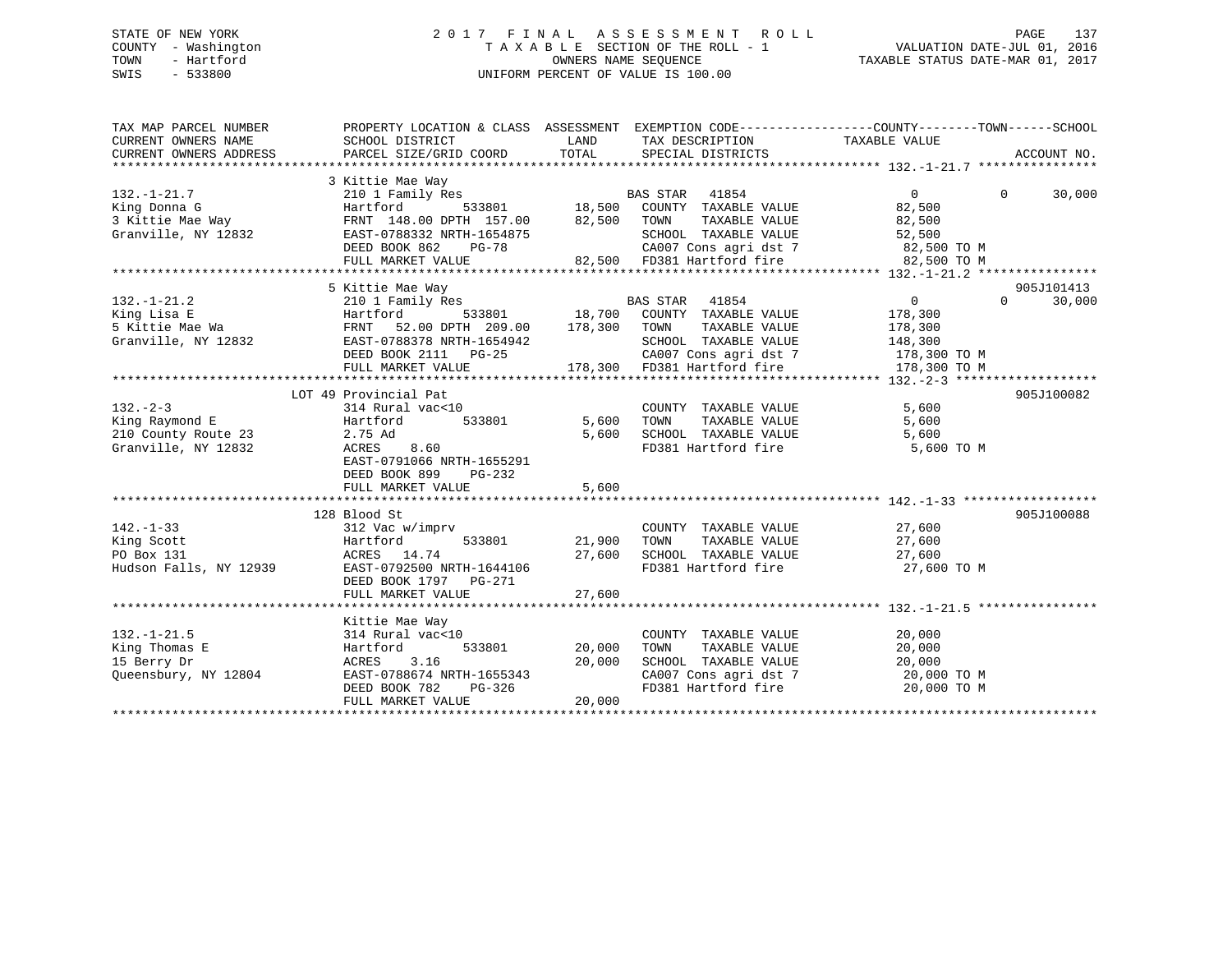## STATE OF NEW YORK 2 0 1 7 F I N A L A S S E S S M E N T R O L L PAGE 138 COUNTY - Washington T A X A B L E SECTION OF THE ROLL - 1 VALUATION DATE-JUL 01, 2016 TOWN - Hartford **TAXABLE STATUS DATE-MAR 01, 2017** SWIS - 533800 UNIFORM PERCENT OF VALUE IS 100.00

| TAX MAP PARCEL NUMBER  |                                                            | PROPERTY LOCATION & CLASS ASSESSMENT EXEMPTION CODE----------------COUNTY-------TOWN------SCHOOL |                            |                |
|------------------------|------------------------------------------------------------|--------------------------------------------------------------------------------------------------|----------------------------|----------------|
| CURRENT OWNERS NAME    | SCHOOL DISTRICT                                            | TAX DESCRIPTION<br>LAND                                                                          | TAXABLE VALUE              |                |
| CURRENT OWNERS ADDRESS | PARCEL SIZE/GRID COORD                                     | TOTAL<br>SPECIAL DISTRICTS                                                                       |                            | ACCOUNT NO.    |
|                        | 11 Blood St Ext                                            |                                                                                                  |                            |                |
| $132. -4 - 4.2$        |                                                            | 210 1 Family Res BAS STAR 41854                                                                  | $\overline{0}$<br>$\Omega$ | 30,000         |
| Kingsley Mark F        | Hartford                                                   | 533801  22,400  COUNTY TAXABLE VALUE                                                             | 111,700                    |                |
| Nartz Terri L          | FRNT 137.00 DPTH 296.00                                    | 111,700 TOWN<br>TAXABLE VALUE                                                                    | 111,700                    |                |
| 11 Blood St Ext        | BANK<br>185                                                | SCHOOL TAXABLE VALUE                                                                             | 81,700                     |                |
| Granville, NY 12832    | EAST-0794513 NRTH-1653989                                  | FD381 Hartford fire                                                                              | 111,700 TO M               |                |
|                        | DEED BOOK 678<br>$PG-346$                                  |                                                                                                  |                            |                |
|                        | FULL MARKET VALUE                                          | 111,700                                                                                          |                            |                |
|                        |                                                            |                                                                                                  |                            |                |
|                        | 209 Gilchrist Hill Rd                                      |                                                                                                  |                            | 905J100297     |
| $141. - 3 - 48$        | 210 1 Family Res                                           | CW_10_VET/ 41151                                                                                 | 8,000<br>8,000             | $\overline{0}$ |
| Klaiber Peter J        | Hartford                                                   | 533801 26,400 ENH STAR<br>41834                                                                  | $\overline{0}$<br>$\Omega$ | 65,500         |
| 209 Gilchrist Hill Rd  | 3368/250; 3368/246                                         | 118,000 COUNTY TAXABLE VALUE                                                                     | 110,000                    |                |
| Hartford, NY 12838     | 2.14<br>ACRES                                              | TOWN<br>TAXABLE VALUE                                                                            | 110,000                    |                |
|                        | EAST-0784945 NRTH-1642340                                  | SCHOOL TAXABLE VALUE                                                                             | 52,500<br>118,000 TO M     |                |
|                        | DEED BOOK 830<br>$PG-12$                                   | FD381 Hartford fire                                                                              |                            |                |
|                        | FULL MARKET VALUE                                          | 118,000                                                                                          |                            |                |
|                        |                                                            |                                                                                                  |                            |                |
| $149. - 1 - 53.1$      | 293 County Route 19                                        |                                                                                                  |                            | 905J101373     |
| Klick Anthony          | 210 1 Family Res<br>533801<br>Hartford                     | COUNTY TAXABLE VALUE<br>30,600<br>TAXABLE VALUE<br>TOWN                                          | 210,000<br>210,000         |                |
| Klick Melissa          | LOT 1                                                      | 210,000<br>SCHOOL TAXABLE VALUE                                                                  | 210,000                    |                |
| 293 County Route 19    | 700/293. 2707/111                                          | CA007 Cons agri dst 7                                                                            | 210,000 TO M               |                |
| Fort Ann, NY 12827     | ACRES<br>3.00                                              | FD381 Hartford fire                                                                              | 210,000 TO M               |                |
|                        | EAST-0774002 NRTH-1638938                                  |                                                                                                  |                            |                |
|                        | DEED BOOK 3718 PG-288                                      |                                                                                                  |                            |                |
|                        | FULL MARKET VALUE                                          | 210,000                                                                                          |                            |                |
|                        |                                                            |                                                                                                  |                            |                |
|                        | 3092 Coach Rd                                              |                                                                                                  |                            | 905J101435     |
| $149. - 1 - 26.18$     | 210 1 Family Res                                           | BAS STAR 41854                                                                                   | $\overline{0}$<br>$\Omega$ | 30,000         |
| Klicki John            | 533801                                                     | 23,900 COUNTY TAXABLE VALUE                                                                      | 95,900                     |                |
| Klicki Jeanne          | Hartford 533801<br>ACRES 1.57<br>EAST-0779303_NRTH-1636308 | 95,900 TOWN<br>TAXABLE VALUE                                                                     | 95,900                     |                |
| 3092 Coach Rd          |                                                            | SCHOOL TAXABLE VALUE                                                                             | 65,900                     |                |
| Argyle, NY 12809       | DEED BOOK 2258 PG-22                                       | FD381 Hartford fire                                                                              | 95,900 TO M                |                |
|                        | FULL MARKET VALUE                                          | 95,900                                                                                           |                            |                |
|                        |                                                            |                                                                                                  |                            |                |
|                        | 59 Blood St                                                |                                                                                                  |                            | 905J101183     |
| $142. - 1 - 30$        | 210 1 Family Res                                           | <b>BAS STAR</b><br>41854                                                                         | $\overline{0}$<br>$\Omega$ | 30,000         |
| Kloss Christine        | Hartford<br>533801                                         | 34,300 COUNTY TAXABLE VALUE                                                                      | 109,200                    |                |
| 59 Blood St            | 8.07<br>ACRES                                              | 109,200<br>TOWN<br>TAXABLE VALUE                                                                 | 109,200                    |                |
| Granville, NY 12832    | EAST-0790288 NRTH-1642828                                  | SCHOOL TAXABLE VALUE                                                                             | 79,200                     |                |
|                        | PG-288<br>DEED BOOK 782                                    | CA008 Cons agri dst 8                                                                            | 109,200 TO M               |                |
|                        | FULL MARKET VALUE                                          | 109,200 FD381 Hartford fire                                                                      | 109,200 TO M               |                |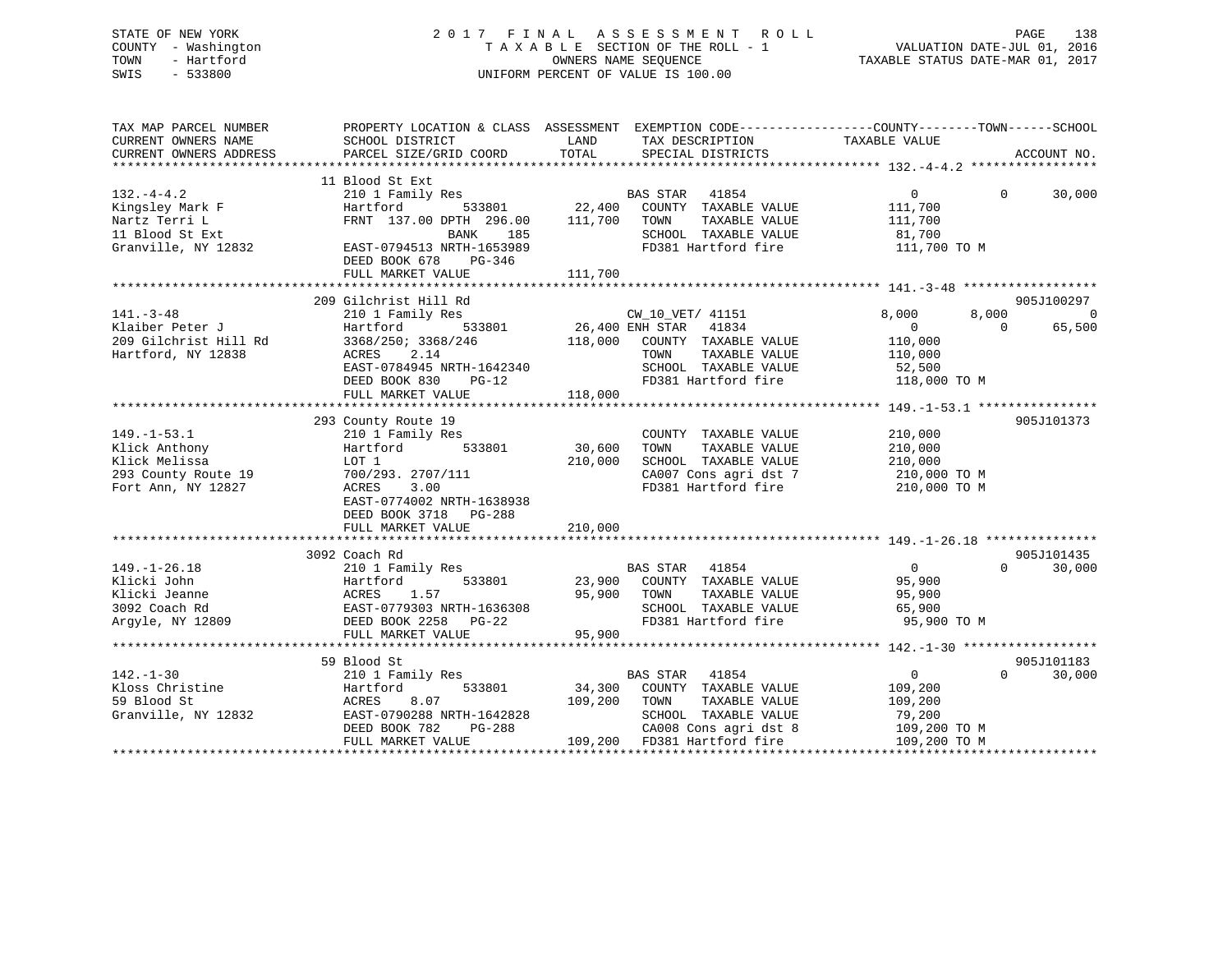## STATE OF NEW YORK 2 0 1 7 F I N A L A S S E S S M E N T R O L L PAGE 139 COUNTY - Washington T A X A B L E SECTION OF THE ROLL - 1 VALUATION DATE-JUL 01, 2016 TOWN - Hartford **TAXABLE STATUS DATE-MAR 01, 2017** SWIS - 533800 UNIFORM PERCENT OF VALUE IS 100.00

| TAX MAP PARCEL NUMBER<br>CURRENT OWNERS NAME<br>CURRENT OWNERS ADDRESS                | PROPERTY LOCATION & CLASS ASSESSMENT EXEMPTION CODE---------------COUNTY-------TOWN------SCHOOL<br>SCHOOL DISTRICT<br>PARCEL SIZE/GRID COORD | LAND<br>TOTAL            | TAX DESCRIPTION<br>SPECIAL DISTRICTS                 | TAXABLE VALUE                    | ACCOUNT NO.    |
|---------------------------------------------------------------------------------------|----------------------------------------------------------------------------------------------------------------------------------------------|--------------------------|------------------------------------------------------|----------------------------------|----------------|
|                                                                                       |                                                                                                                                              |                          |                                                      |                                  |                |
|                                                                                       | 8850 State Route 40                                                                                                                          |                          |                                                      |                                  |                |
| $114.-1-9.5$                                                                          | 210 1 Family Res                                                                                                                             |                          | COUNTY TAXABLE VALUE                                 | 218,900                          |                |
| Knapp Barry                                                                           |                                                                                                                                              | 533801 41,900            | TOWN<br>TAXABLE VALUE                                | 218,900                          |                |
| Knapp Cheryl                                                                          |                                                                                                                                              | 218,900                  | SCHOOL TAXABLE VALUE                                 | 218,900                          |                |
| 8850 State Route 40                                                                   |                                                                                                                                              |                          | CA007 Cons agri dst 7                                | 218,900 TO M                     |                |
| Fort Ann, NY 12827                                                                    | Hartford 533801<br>ACRES 6.92<br>EAST-0791534 NRTH-1668108<br>DEED BOOK 2681 PG-59                                                           | 218,900                  |                                                      | FD381 Hartford fire 218,900 TO M |                |
|                                                                                       | FULL MARKET VALUE                                                                                                                            |                          |                                                      |                                  |                |
|                                                                                       |                                                                                                                                              |                          |                                                      |                                  |                |
|                                                                                       | 8880 State Route 40                                                                                                                          |                          | 64 PCT OF VALUE USED FOR EXEMPTION PURPOSES          |                                  | 905J100370     |
| 114.-1-9.1<br>Knapp Catherine<br>Knapp Eugene<br>8880 State Route 40<br>The NIV 12827 | 240 Rural res                                                                                                                                |                          | EFVET CL/T 41003<br>533801 109,800 ELG FVT/CO 41102  | $\overline{0}$<br>73,283         | $\overline{0}$ |
|                                                                                       | Hartford                                                                                                                                     |                          |                                                      | 3,850<br>$\sim$ 0                | $\overline{0}$ |
|                                                                                       | 263/591 485/113                                                                                                                              |                          | 208,700 AG DIST<br>41720                             | 46,435<br>46,435                 | 46,435         |
|                                                                                       | ACRES 75.60                                                                                                                                  |                          | AGED-CO/IN 11001<br>AGED-SCH 41804                   | 65,552<br>43,334                 | $\sim$ 0       |
|                                                                                       | EAST-0790789 NRTH-1668895                                                                                                                    |                          |                                                      | $\overline{0}$<br>$\overline{0}$ | 26,714         |
|                                                                                       | DEED BOOK 263<br>PG-582                                                                                                                      |                          | ENH STAR 41834                                       | $\overline{0}$<br>$\Omega$       | 65,500         |
| MAY BE SUBJECT TO PAYMENT                                                             | FULL MARKET VALUE                                                                                                                            |                          | 208,700 COUNTY TAXABLE VALUE                         | 92,863                           |                |
| UNDER AGDIST LAW TIL 2021                                                             |                                                                                                                                              |                          | TOWN<br>TAXABLE VALUE                                | 45,648                           |                |
|                                                                                       |                                                                                                                                              |                          | SCHOOL TAXABLE VALUE                                 | 70,051                           |                |
|                                                                                       |                                                                                                                                              |                          | CA007 Cons agri dst 7                                | 162,265 TO M                     |                |
|                                                                                       |                                                                                                                                              |                          | 46,435 EX                                            |                                  |                |
|                                                                                       |                                                                                                                                              |                          | FD381 Hartford fire                                  | 208,700 TO M                     |                |
|                                                                                       |                                                                                                                                              |                          |                                                      |                                  |                |
|                                                                                       | State Route 40                                                                                                                               |                          |                                                      |                                  | 905J100371     |
| $114. -1 - 9.2$                                                                       | 323 Vacant rural                                                                                                                             |                          | 41720                                                | 17,423 17,423                    | 17,423         |
| ria.<br>Knapp Catherine<br>Knapp Eugene<br>8880 State Route 40                        | 533801<br>Hartford                                                                                                                           | AG DIST<br>28,800 COUNTY | COUNTY TAXABLE VALUE                                 | 11,377                           |                |
|                                                                                       | ACRES 27.20                                                                                                                                  | 28,800                   | TOWN<br>TAXABLE VALUE                                | 11,377                           |                |
|                                                                                       | EAST-0792169 NRTH-1667856                                                                                                                    |                          | SCHOOL TAXABLE VALUE                                 | 11,377                           |                |
| Fort Ann, NY 12827                                                                    | DEED BOOK 370<br>PG-367                                                                                                                      |                          | CA007 Cons agri dst 7                                | 11,377 TO M                      |                |
|                                                                                       | FULL MARKET VALUE                                                                                                                            | 28,800                   | 17,423 EX                                            |                                  |                |
| MAY BE SUBJECT TO PAYMENT                                                             |                                                                                                                                              |                          | FD381 Hartford fire                                  | 28,800 TO M                      |                |
| UNDER AGDIST LAW TIL 2021                                                             |                                                                                                                                              |                          |                                                      |                                  |                |
|                                                                                       |                                                                                                                                              |                          |                                                      |                                  |                |
|                                                                                       | State Route 40                                                                                                                               |                          |                                                      |                                  |                |
| $114. - 1 - 9.6$                                                                      | 311 Res vac land                                                                                                                             |                          | COUNTY TAXABLE VALUE                                 | 3,000                            |                |
| Knapp Catherine                                                                       | Hartford<br>533801                                                                                                                           | 3,000                    | TOWN      TAXABLE  VALUE<br>SCHOOL    TAXABLE  VALUE | 3,000                            |                |
| Knapp Eugene                                                                          | FRNT 219.00 DPTH 180.00                                                                                                                      | 3,000                    |                                                      | 3,000                            |                |
| 8880 State Route 40                                                                   | EAST-0791428 NRTH-1667717                                                                                                                    |                          | CA007 Cons agri dst 7                                | 3,000 TO M                       |                |
| Fort Ann, NY 12827                                                                    | DEED BOOK 370<br>PG-367                                                                                                                      |                          | FD381 Hartford fire                                  | 3,000 TO M                       |                |
|                                                                                       | FULL MARKET VALUE                                                                                                                            | 3,000                    |                                                      |                                  |                |
|                                                                                       |                                                                                                                                              |                          |                                                      |                                  |                |
|                                                                                       | 22 Country Ln Ext                                                                                                                            |                          |                                                      |                                  | 905J101159     |
| $122. - 1 - 35$                                                                       | 314 Rural vac<10                                                                                                                             |                          | COUNTY TAXABLE VALUE                                 | 17,400                           |                |
| Knapp William F<br>Knapp Gail M<br>PO Box 16                                          | Hartford                                                                                                                                     | ,<br>533801    17,400    | TOWN<br>TAXABLE VALUE                                | 17,400                           |                |
|                                                                                       | ACRES<br>7.74                                                                                                                                | 17,400                   | SCHOOL TAXABLE VALUE                                 | 17,400                           |                |
| PO Box 16                                                                             | EAST-0770820 NRTH-1659787                                                                                                                    |                          | CA007 Cons agri dst 7                                | 17,400 TO M                      |                |
| Comstock, NY 12821                                                                    | DEED BOOK 811<br>PG-254                                                                                                                      |                          | FD381 Hartford fire                                  | 17,400 TO M                      |                |
|                                                                                       | FULL MARKET VALUE                                                                                                                            | 17,400                   |                                                      |                                  |                |
|                                                                                       |                                                                                                                                              |                          |                                                      |                                  |                |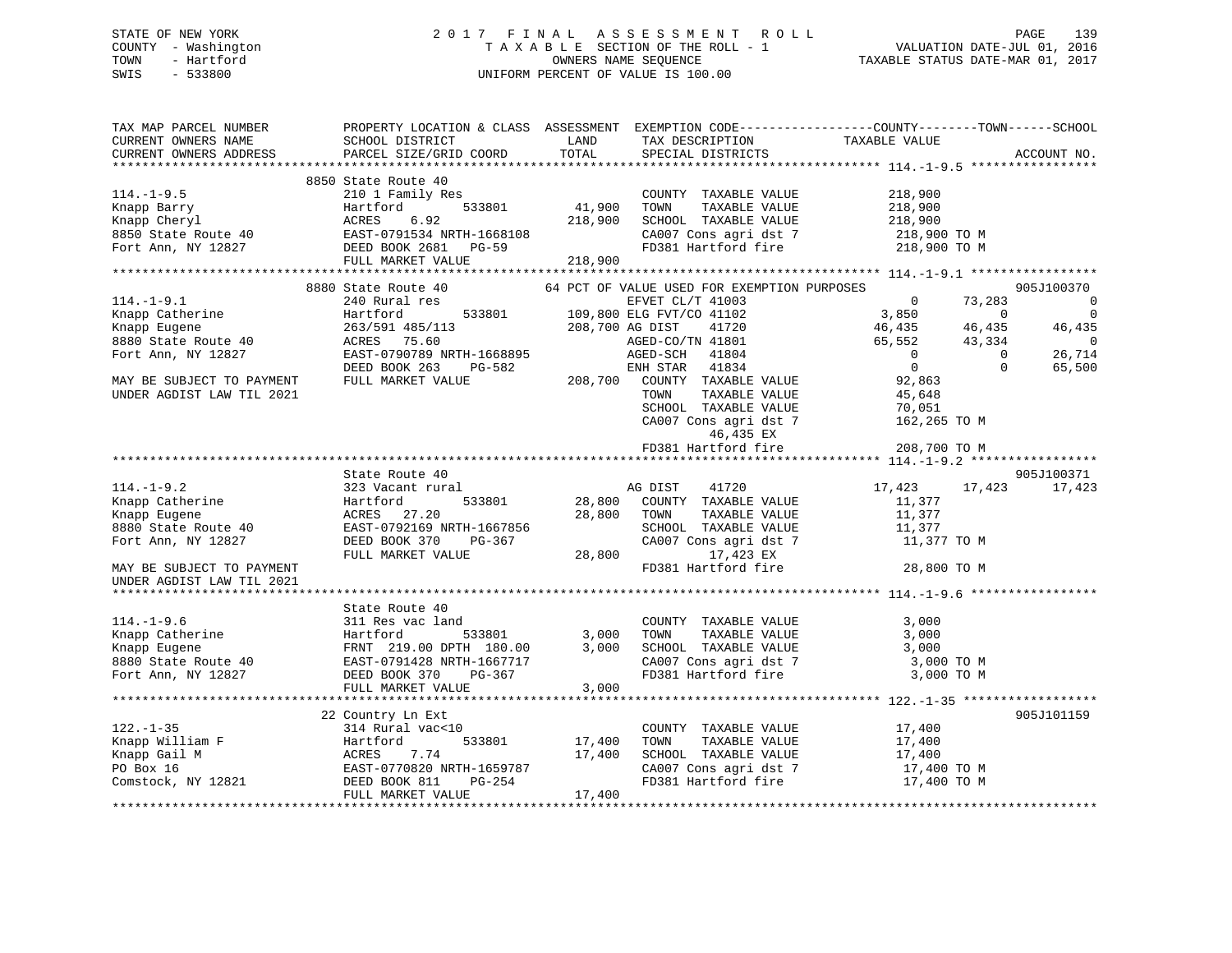## STATE OF NEW YORK 2 0 1 7 F I N A L A S S E S S M E N T R O L L PAGE 140 COUNTY - Washington T A X A B L E SECTION OF THE ROLL - 1 VALUATION DATE-JUL 01, 2016 TOWN - Hartford **TAXABLE STATUS DATE-MAR 01, 2017** SWIS - 533800 UNIFORM PERCENT OF VALUE IS 100.00

| TAX MAP PARCEL NUMBER<br>CURRENT OWNERS NAME<br>CURRENT OWNERS ADDRESS                            | SCHOOL DISTRICT<br>PARCEL SIZE/GRID COORD                                                                                                                                                      | LAND<br>TOTAL                    | TAX DESCRIPTION<br>SPECIAL DISTRICTS                                                                                                            | PROPERTY LOCATION & CLASS ASSESSMENT EXEMPTION CODE----------------COUNTY-------TOWN-----SCHOOL<br>TAXABLE VALUE | ACCOUNT NO.          |
|---------------------------------------------------------------------------------------------------|------------------------------------------------------------------------------------------------------------------------------------------------------------------------------------------------|----------------------------------|-------------------------------------------------------------------------------------------------------------------------------------------------|------------------------------------------------------------------------------------------------------------------|----------------------|
| $122. - 1 - 35.1$<br>Knapp William F<br>Knapp Gail<br>PO Box 16<br>Comstock, NY 12821             | 6 Country Ln Ext<br>270 Mfg housing<br>533801<br>Hartford<br>2159/307<br>FRNT 198.00 DPTH 186.00<br>1.02<br>ACRES<br>EAST-0770282 NRTH-1659574<br>DEED BOOK 811<br>PG-254<br>FULL MARKET VALUE | 23,200<br>49,500<br>49,500       | COUNTY TAXABLE VALUE<br>TAXABLE VALUE<br>TOWN<br>SCHOOL TAXABLE VALUE<br>CA007 Cons agri dst 7<br>FD381 Hartford fire                           | 49,500<br>49,500<br>49,500<br>49,500 TO M<br>49,500 TO M                                                         |                      |
| $150. - 1 - 41$<br>Knowlton Michael<br>Smith Terri<br>407 Gilchrist Hill Rd<br>Hartford, NY 12838 | 407 Gilchrist Hill Rd<br>210 1 Family Res<br>Hartford<br>ACRES<br>5.17<br>EAST-0783424 NRTH-1638838<br>PG-154<br>DEED BOOK 913<br>FULL MARKET VALUE                                            | 70,000<br>70,000                 | BAS STAR 41854<br>533801 28,500 COUNTY TAXABLE VALUE<br>TAXABLE VALUE<br>TOWN<br>SCHOOL TAXABLE VALUE<br>FD381 Hartford fire                    | $\Omega$<br>$\Omega$<br>70,000<br>70,000<br>40,000<br>70,000 TO M                                                | 905J100205<br>30,000 |
| $141. - 1 - 74$<br>Kondaur Capital Corp<br>333 S Anita Dr Ste 400<br>Orange, CA 92868             | 200 Townsend Rd<br>210 1 Family Res<br>Hartford<br>533801<br>ACRES 1.69 BANK<br>EAST-0779591 NRTH-1649523<br>DEED BOOK 3534 PG-119<br>FULL MARKET VALUE                                        | 25,600<br>185 150,800<br>150,800 | COUNTY TAXABLE VALUE<br>TOWN<br>TAXABLE VALUE<br>SCHOOL TAXABLE VALUE<br>CA007 Cons agri dst 7 150,800 TO M<br>FD381 Hartford fire 150,800 TO M | 150,800<br>150,800<br>150,800                                                                                    | 905J100470           |
| $132.15 - 2 - 4.1$<br>Korn Frederick B<br>PO Box 190<br>Hartford, NY 12838                        | 8115 State Route 40<br>210 1 Family Res<br>533801<br>Hartford<br>2.62<br>ACRES<br>EAST-0787205 NRTH-1652744<br>DEED BOOK 1737 PG-124<br>FULL MARKET VALUE                                      | 29,000<br>205,200<br>205,200     | ENH STAR 41834<br>COUNTY TAXABLE VALUE<br>TOWN<br>TAXABLE VALUE<br>SCHOOL TAXABLE VALUE<br>CA007 Cons agri dst 7<br>FD381 Hartford fire         | $\overline{0}$<br>$\mathbf{0}$<br>205,200<br>205,200<br>139,700<br>205,200 TO M<br>205,200 TO M                  | 65,500               |
| $140. -1 - 43$<br>Kresgies Holdings LLC<br>1546 State Route 196<br>Fort Edward, NY 12828          | 3378 State Route 196<br>714 Lite Ind Man<br>Hartford<br>FRNT 198.00 DPTH 150.00 119,900<br>EAST-0769828 NRTH-1641683<br>DEED BOOK 3431 PG-222<br>FULL MARKET VALUE                             | 533801 18,900<br>119,900         | COUNTY TAXABLE VALUE<br>TAXABLE VALUE<br>TOWN<br>SCHOOL TAXABLE VALUE<br>FD381 Hartford fire                                                    | 119,900<br>119,900<br>119,900<br>119,900 TO M                                                                    | 905J100692           |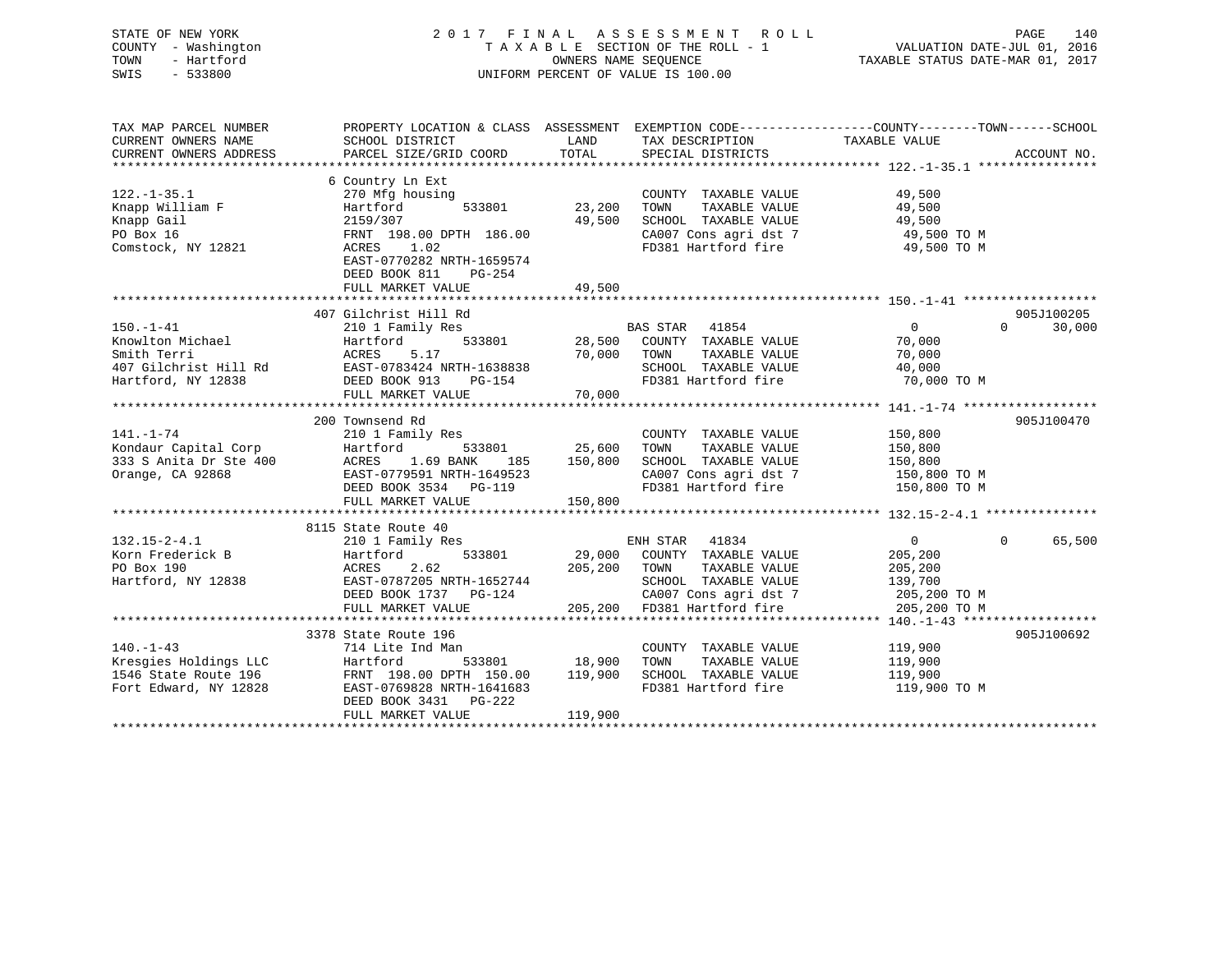## STATE OF NEW YORK 2 0 1 7 F I N A L A S S E S S M E N T R O L L PAGE 141 COUNTY - Washington T A X A B L E SECTION OF THE ROLL - 1 VALUATION DATE-JUL 01, 2016 TOWN - Hartford OWNERS NAME SEQUENCE TAXABLE STATUS DATE-MAR 01, 2017 SWIS - 533800 UNIFORM PERCENT OF VALUE IS 100.00

| TAX MAP PARCEL NUMBER  |                           |                                  | PROPERTY LOCATION & CLASS ASSESSMENT EXEMPTION CODE---------------COUNTY-------TOWN-----SCHOOL |
|------------------------|---------------------------|----------------------------------|------------------------------------------------------------------------------------------------|
| CURRENT OWNERS NAME    | SCHOOL DISTRICT           | LAND<br>TAX DESCRIPTION<br>TOTAL | TAXABLE VALUE                                                                                  |
| CURRENT OWNERS ADDRESS | PARCEL SIZE/GRID COORD    | SPECIAL DISTRICTS                | ACCOUNT NO.                                                                                    |
|                        |                           |                                  | 905J100453                                                                                     |
| $149. - 1 - 23$        | 3244 Coach Rd             | <b>BAS STAR</b><br>41854         | $0 \qquad \qquad$<br>$\Omega$                                                                  |
|                        | 210 1 Family Res          | 29,700                           | 30,000                                                                                         |
| Kroosz Jeffrey M       | 533801<br>Hartford        | COUNTY TAXABLE VALUE             | 111,500                                                                                        |
| 3244 Coach Rd          | 1.30<br>ACRES             | 111,500<br>TOWN<br>TAXABLE VALUE | 111,500                                                                                        |
| Arqyle, NY 12809       | EAST-0779602 NRTH-1639842 | SCHOOL TAXABLE VALUE             | 81,500                                                                                         |
|                        | DEED BOOK 2387 PG-207     | FD381 Hartford fire              | 111,500 TO M                                                                                   |
|                        | FULL MARKET VALUE         | 111,500                          |                                                                                                |
|                        |                           |                                  |                                                                                                |
|                        | 61 Pope Hill Rd           |                                  | 905J100669                                                                                     |
| $149. - 1 - 28$        | 240 Rural res             | COUNTY TAXABLE VALUE             | 377,400                                                                                        |
| Krug Matthew           | Hartford<br>533801        | 53,600<br>TOWN<br>TAXABLE VALUE  | 377,400                                                                                        |
| 405 Clay Hill Rd       | Sub Div Lot 5             | 377,400<br>SCHOOL TAXABLE VALUE  | 377,400                                                                                        |
| Fort Ann, NY 12827     | ACRES 48.00               | FD381 Hartford fire              | 377,400 TO M                                                                                   |
|                        | EAST-0779309 NRTH-1634306 |                                  |                                                                                                |
|                        | DEED BOOK 3524 PG-250     |                                  |                                                                                                |
|                        | FULL MARKET VALUE         | 377,400                          |                                                                                                |
|                        |                           |                                  |                                                                                                |
|                        | Lundy Rd OFF              |                                  | 905J101118                                                                                     |
| $158. - 2 - 6.7$       | 322 Rural vac>10          | COUNTY TAXABLE VALUE             | 20,000                                                                                         |
| Kuhr Ronald W          | Hartford<br>533801        | 20,000<br>TOWN<br>TAXABLE VALUE  | 20,000                                                                                         |
| PO Box 275             | $158. - 1 - 6.7$          | 20,000<br>SCHOOL TAXABLE VALUE   | 20,000                                                                                         |
| Argyle, NY 12809-0275  | ACRES 23.31               | FD381 Hartford fire              | 20,000 TO M                                                                                    |
|                        | EAST-0787996 NRTH-1632966 |                                  |                                                                                                |
|                        | DEED BOOK 475<br>PG-740   |                                  |                                                                                                |
|                        | FULL MARKET VALUE         | 20,000                           |                                                                                                |
|                        |                           |                                  |                                                                                                |
|                        | 210 Gulf Ln               |                                  | 905J100019                                                                                     |
| $139. -4 -7$           | 240 Rural res             | BAS STAR 41854                   | $\overline{0}$<br>$\Omega$<br>30,000                                                           |
| Labarge Patrick M      | 533801<br>Hartford        | 43,200<br>COUNTY TAXABLE VALUE   |                                                                                                |
|                        |                           |                                  | 100,700                                                                                        |
| Labarge Lorraine C     | LOT 1                     | 100,700<br>TAXABLE VALUE<br>TOWN | 100,700                                                                                        |
| 210 Gulf Ln            | 139.–1–7                  | SCHOOL TAXABLE VALUE             | 70,700                                                                                         |
| Fort Ann, NY 12827     | ACRES 15.56               | CA007 Cons agri dst 7            | 100,700 TO M                                                                                   |
|                        | EAST-0766038 NRTH-1645193 | FD381 Hartford fire              | 100,700 TO M                                                                                   |
|                        | DEED BOOK 1925 PG-27      |                                  |                                                                                                |
|                        | FULL MARKET VALUE         | 100,700                          |                                                                                                |
|                        |                           |                                  |                                                                                                |
|                        | 93 Rojcewicz Ln           |                                  |                                                                                                |
| $140. - 1 - 11.1$      | 210 1 Family Res          | <b>BAS STAR</b><br>41854         | $\mathbf{0}$<br>30,000<br>$\Omega$                                                             |
| LaBrum Roberta         | 533801<br>Hartford        | 23,000<br>COUNTY TAXABLE VALUE   | 67,600                                                                                         |
| 93 Rojcewicz Ln        | ACRES<br>1.00             | 67,600<br>TAXABLE VALUE<br>TOWN  | 67,600                                                                                         |
| Fort Ann, NY 12827     | EAST-0775492 NRTH-1643990 | SCHOOL TAXABLE VALUE             | 37,600                                                                                         |
|                        | DEED BOOK 744<br>PG-309   | CA007 Cons agri dst 7            | 67,600 TO M                                                                                    |
|                        | FULL MARKET VALUE         | 67,600 FD381 Hartford fire       | 67,600 TO M                                                                                    |
|                        |                           |                                  |                                                                                                |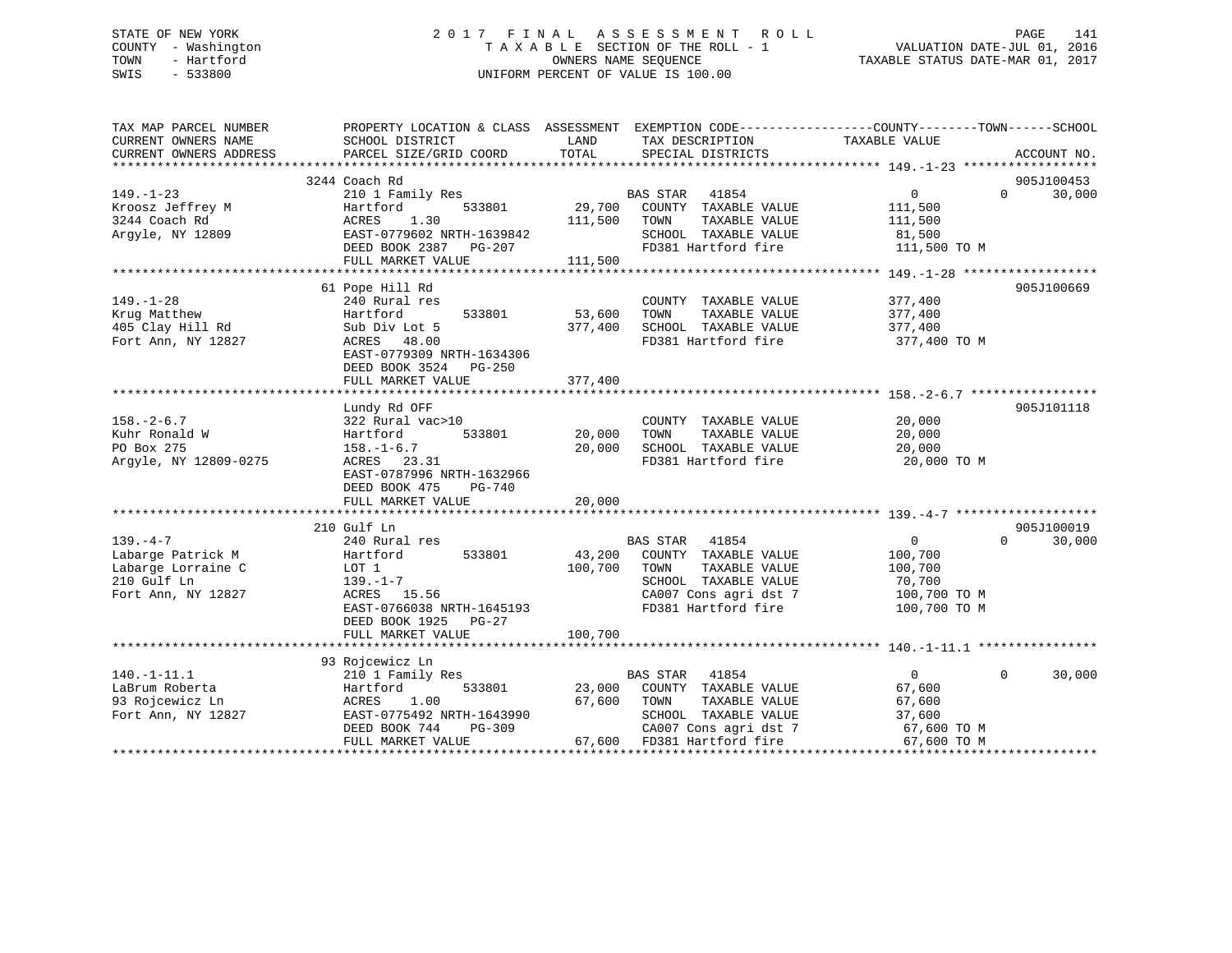## STATE OF NEW YORK 2 0 1 7 F I N A L A S S E S S M E N T R O L L PAGE 142 COUNTY - Washington T A X A B L E SECTION OF THE ROLL - 1 VALUATION DATE-JUL 01, 2016 TOWN - Hartford **TAXABLE STATUS DATE-MAR 01, 2017** SWIS - 533800 UNIFORM PERCENT OF VALUE IS 100.00

| TAX MAP PARCEL NUMBER<br>CURRENT OWNERS NAME<br>CURRENT OWNERS ADDRESS      | PROPERTY LOCATION & CLASS ASSESSMENT EXEMPTION CODE---------------COUNTY-------TOWN-----SCHOOL<br>SCHOOL DISTRICT<br>PARCEL SIZE/GRID COORD | LAND<br>TOTAL | TAX DESCRIPTION<br>SPECIAL DISTRICTS                                 | TAXABLE VALUE  | ACCOUNT NO.        |
|-----------------------------------------------------------------------------|---------------------------------------------------------------------------------------------------------------------------------------------|---------------|----------------------------------------------------------------------|----------------|--------------------|
|                                                                             | 5082 State Route 149                                                                                                                        |               |                                                                      |                | 905J100306         |
| $132 - 2 - 16$                                                              | 270 Mfg housing                                                                                                                             |               | BAS STAR 41854                                                       | $\Omega$       | $\Omega$<br>30,000 |
|                                                                             | Hartford                                                                                                                                    |               | 533801 29,200 COUNTY TAXABLE VALUE                                   | 80,200         |                    |
| Lacross Paul<br>Lacross Darcy                                               |                                                                                                                                             | 80,200        | TOWN<br>TAXABLE VALUE                                                | 80,200         |                    |
|                                                                             |                                                                                                                                             |               | SCHOOL TAXABLE VALUE                                                 | 50,200         |                    |
| Granville, NY 12832 DEED BOOK 646                                           | PG-333                                                                                                                                      |               | FD381 Hartford fire                                                  | 80,200 TO M    |                    |
|                                                                             | FULL MARKET VALUE                                                                                                                           | 80,200        |                                                                      |                |                    |
|                                                                             |                                                                                                                                             |               |                                                                      |                |                    |
|                                                                             | 3640 State Route 196                                                                                                                        |               |                                                                      |                | 905J101135         |
| $140. - 1 - 8$                                                              | in the contract of the contract of<br>240 Rural res                                                                                         |               | BAS STAR 41854                                                       | $\overline{0}$ | $\Omega$<br>30,000 |
| Lafond Gabriel J                                                            |                                                                                                                                             |               | 533801 63,400 COUNTY TAXABLE VALUE                                   | 183,000        |                    |
|                                                                             |                                                                                                                                             | 183,000 TOWN  | TAXABLE VALUE                                                        | 183,000        |                    |
|                                                                             |                                                                                                                                             |               | SCHOOL TAXABLE VALUE                                                 | 153,000        |                    |
|                                                                             |                                                                                                                                             |               | CA007 Cons agri dst 7 183,000 TO M                                   |                |                    |
|                                                                             |                                                                                                                                             |               | 183,000 FD381 Hartford fire                                          | 183,000 TO M   |                    |
|                                                                             |                                                                                                                                             |               |                                                                      |                |                    |
|                                                                             | 3513 State Route 196                                                                                                                        |               |                                                                      |                | 905J100116         |
|                                                                             | 210 1 Family Res                                                                                                                            |               | BAS STAR 41854                                                       | $\overline{0}$ | $\Omega$<br>30,000 |
|                                                                             | 533801<br>Hartford                                                                                                                          |               | BAS STAR 41854<br>24,800 COUNTY TAXABLE VALUE                        | 80,900         |                    |
|                                                                             | ACRES<br>2.21                                                                                                                               | 80,900        | TAXABLE VALUE<br>TOWN                                                | 80,900         |                    |
| 140.-1-34<br>Lafountain Heidi<br>3513 State Route 196<br>Fort Ann, NY 12827 | EAST-0771057 NRTH-1644786                                                                                                                   |               |                                                                      |                |                    |
|                                                                             | DEED BOOK 1926    PG-301                                                                                                                    |               | TOWN TAXABLE VALUE 50,900<br>SCHOOL TAXABLE VALUE 50,900 TO M        |                |                    |
|                                                                             | FULL MARKET VALUE                                                                                                                           | 80,900        |                                                                      |                |                    |
|                                                                             |                                                                                                                                             |               |                                                                      |                |                    |
|                                                                             | 5021 State Route 149                                                                                                                        |               |                                                                      |                | 905J100376         |
| $132.15 - 2 - 2$                                                            | 210 1 Family Res                                                                                                                            |               | COUNTY TAXABLE VALUE 35,900                                          |                |                    |
| LaGoy Richard X                                                             | Hartford                                                                                                                                    | 533801 22,300 | TOWN<br>TAXABLE VALUE                                                | 35,900         |                    |
| PO Box 44                                                                   | FRNT 115.00 DPTH 350.00 35,900                                                                                                              |               |                                                                      | 35,900         |                    |
| Hartford, NY 12838                                                          | EAST-0788016 NRTH-1652882                                                                                                                   |               | SCHOOL TAXABLE VALUE<br>FD381 Hartford fire                          | 35,900 TO M    |                    |
|                                                                             | DEED BOOK 2466 PG-35                                                                                                                        |               |                                                                      |                |                    |
|                                                                             | FULL MARKET VALUE                                                                                                                           | 35,900        |                                                                      |                |                    |
|                                                                             |                                                                                                                                             |               |                                                                      |                |                    |
|                                                                             | Swamp Ln                                                                                                                                    |               |                                                                      |                | 905J101263         |
| $149. - 1 - 30.4$                                                           | 314 Rural vac<10                                                                                                                            |               | COUNTY TAXABLE VALUE 28,500                                          |                |                    |
| Lalla Joseph C                                                              | 533801<br>Hartford                                                                                                                          | 28,500        | TAXABLE VALUE<br>TOWN                                                | 28,500         |                    |
| Lalla Shirley Ann                                                           | LOT 4                                                                                                                                       | 28,500        | SCHOOL TAXABLE VALUE                                                 | 28,500         |                    |
| 94 Maple St                                                                 | ACRES 6.99                                                                                                                                  |               | CA006 Cons agri dst 6 28,500 TO M<br>FD381 Hartford fire 28,500 TO M |                |                    |
| Yonkers, NY 10701                                                           | EAST-0775487 NRTH-1634986                                                                                                                   |               |                                                                      |                |                    |
|                                                                             | DEED BOOK 527<br>PG-157                                                                                                                     |               |                                                                      |                |                    |
|                                                                             | FULL MARKET VALUE                                                                                                                           | 28,500        |                                                                      |                |                    |
|                                                                             |                                                                                                                                             |               |                                                                      |                |                    |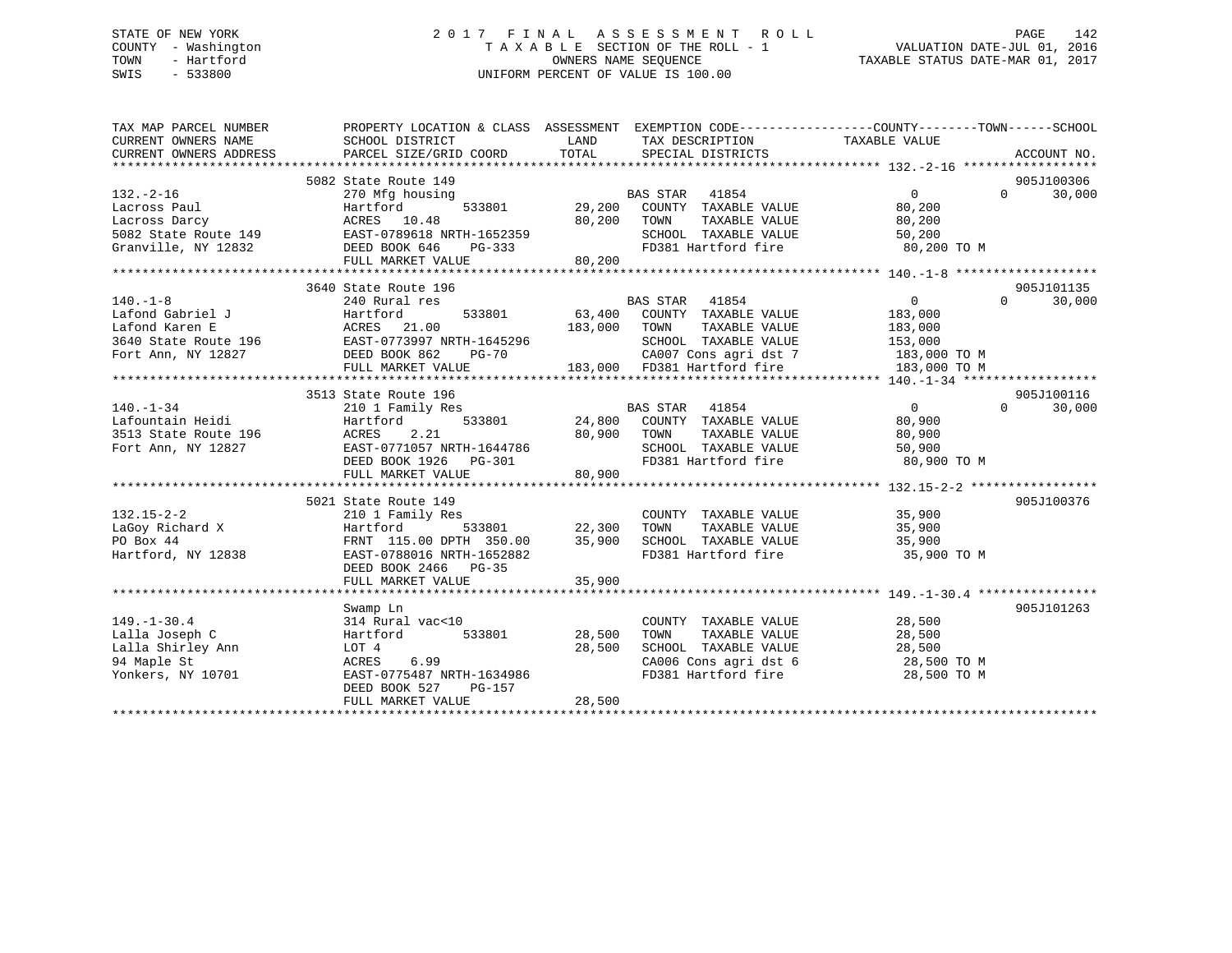## STATE OF NEW YORK 2 0 1 7 F I N A L A S S E S S M E N T R O L L PAGE 143 COUNTY - Washington T A X A B L E SECTION OF THE ROLL - 1 VALUATION DATE-JUL 01, 2016 TOWN - Hartford **TAXABLE STATUS DATE-MAR 01, 2017** SWIS - 533800 UNIFORM PERCENT OF VALUE IS 100.00

| TAX MAP PARCEL NUMBER<br>CURRENT OWNERS NAME | SCHOOL DISTRICT           | LAND<br>TAX DESCRIPTION                                                              | PROPERTY LOCATION & CLASS ASSESSMENT EXEMPTION CODE---------------COUNTY-------TOWN-----SCHOOL<br>TAXABLE VALUE |
|----------------------------------------------|---------------------------|--------------------------------------------------------------------------------------|-----------------------------------------------------------------------------------------------------------------|
| CURRENT OWNERS ADDRESS                       | PARCEL SIZE/GRID COORD    | TOTAL<br>SPECIAL DISTRICTS                                                           | ACCOUNT NO.                                                                                                     |
|                                              |                           |                                                                                      |                                                                                                                 |
|                                              | Swamp Ln                  |                                                                                      | 905J101262                                                                                                      |
| $149. - 1 - 30.3$                            | 314 Rural vac<10          | COUNTY TAXABLE VALUE                                                                 | 26,500                                                                                                          |
| Lalla Shirley Ann                            | 533801<br>Hartford        | 26,500<br>TOWN<br>TAXABLE VALUE                                                      | 26,500                                                                                                          |
| 94 Maple St                                  | LOT 3                     | 26,500<br>SCHOOL TAXABLE VALUE                                                       | 26,500                                                                                                          |
| Yonkers, NY 10701                            | 5.29<br>ACRES             | CA006 Cons agri dst 6                                                                | 26,500 TO M                                                                                                     |
|                                              | EAST-0775391 NRTH-1635240 | FD381 Hartford fire                                                                  | 26,500 TO M                                                                                                     |
|                                              | DEED BOOK 527<br>PG-154   |                                                                                      |                                                                                                                 |
|                                              |                           |                                                                                      |                                                                                                                 |
|                                              |                           |                                                                                      |                                                                                                                 |
|                                              | 68 Hartford Main St       |                                                                                      | 905J100487                                                                                                      |
| $132.15 - 2 - 33$                            | 210 1 Family Res          | 41834<br>ENH STAR                                                                    | $\overline{0}$<br>45,400<br>$\Omega$                                                                            |
| Lamoureux Raymond L                          | 533801<br>Hartford        | 9,700<br>COUNTY TAXABLE VALUE                                                        | 45,400                                                                                                          |
| Lamoureux Florence                           | FRNT 47.00 DPTH 233.00    | 45,400<br>TAXABLE VALUE<br>TOWN                                                      | 45,400                                                                                                          |
| 68 Hartford Main St                          | EAST-0786704 NRTH-1653106 | SCHOOL TAXABLE VALUE                                                                 | $\overline{0}$                                                                                                  |
| Hartford, NY 12838                           | DEED BOOK 465<br>PG-288   |                                                                                      | 45,400 TO M                                                                                                     |
|                                              | FULL MARKET VALUE         | SCHOOL TAAADDD<br>CA007 Cons agri dst 7<br>Liferd fire<br>45,400 FD381 Hartford fire | 45,400 TO M                                                                                                     |
|                                              |                           |                                                                                      |                                                                                                                 |
|                                              | 1230 Baldwin Corners Rd   |                                                                                      | 905J101252                                                                                                      |
| $121. -4 - 5.5$                              | 210 1 Family Res          | BAS STAR<br>41854                                                                    | $\overline{0}$<br>$\Omega$<br>30,000                                                                            |
| Lancette Carol Lee                           | 532802<br>Fort Ann        | 24,900 COUNTY TAXABLE VALUE                                                          | 101,000                                                                                                         |
| 1230 Baldwin Corners Rd                      | $121. - 1 - 5.5$          | 101,000<br>TOWN<br>TAXABLE VALUE                                                     | 101,000                                                                                                         |
|                                              |                           |                                                                                      |                                                                                                                 |
| Fort Ann, NY 12827                           | ACRES 1.50                | SCHOOL TAXABLE VALUE                                                                 | 71,000                                                                                                          |
|                                              | EAST-0765114 NRTH-1661376 | CA007 Cons agri dst 7                                                                | 101,000 TO M                                                                                                    |
|                                              | DEED BOOK 3269<br>PG-345  | FD381 Hartford fire                                                                  | 101,000 TO M                                                                                                    |
|                                              | FULL MARKET VALUE         | 101,000                                                                              |                                                                                                                 |
|                                              |                           |                                                                                      |                                                                                                                 |
|                                              | 3511 State Route 196      |                                                                                      | 905J100465                                                                                                      |
| $140. - 1 - 35$                              | 210 1 Family Res          | VET COM CT 41131                                                                     | 33,250<br>$\overline{\phantom{0}}$<br>33,250                                                                    |
| Lancette Sharron L                           | 533801<br>Hartford        | 27,000 VET DIS CT 41141                                                              | 53,200<br>53,200<br>0                                                                                           |
| 3511 State Route 196                         | 3.68<br>ACRES             | 133,000 BAS STAR 41854                                                               | $\overline{0}$<br>$\Omega$<br>30,000                                                                            |
| Fort Ann, NY 12827                           | EAST-0770874 NRTH-1644782 | COUNTY TAXABLE VALUE                                                                 | 46,550                                                                                                          |
|                                              | DEED BOOK 3210 PG-273     | TOWN<br>TAXABLE VALUE                                                                | 46,550                                                                                                          |
|                                              | FULL MARKET VALUE         | 133,000 SCHOOL TAXABLE VALUE                                                         | 103,000                                                                                                         |
|                                              |                           | FD381 Hartford fire                                                                  | 133,000 TO M                                                                                                    |
|                                              |                           |                                                                                      |                                                                                                                 |
|                                              | 57 Rowe Hill Rd           |                                                                                      | 905J100378                                                                                                      |
| $141. - 1 - 38$                              | 210 1 Family Res          | ENH STAR<br>41834                                                                    | $0 \qquad \qquad$<br>$\Omega$<br>65,500                                                                         |
| Landon Mark                                  | Hartford<br>533801        | 25,100<br>COUNTY TAXABLE VALUE                                                       | 152,300                                                                                                         |
| Landon Donna                                 | 1.30<br>ACRES             | 152,300<br>TAXABLE VALUE<br>TOWN                                                     | 152,300                                                                                                         |
| 57 Rowe Hill Rd                              | EAST-0785881 NRTH-1649444 | SCHOOL TAXABLE VALUE                                                                 | 86,800                                                                                                          |
| Hartford, NY 12838                           | DEED BOOK 760<br>PG-348   | CA007 Cons agri dst 7                                                                | 152,300 TO M                                                                                                    |
|                                              | FULL MARKET VALUE         | 152,300 FD381 Hartford fire                                                          | 152,300 TO M                                                                                                    |
|                                              |                           |                                                                                      |                                                                                                                 |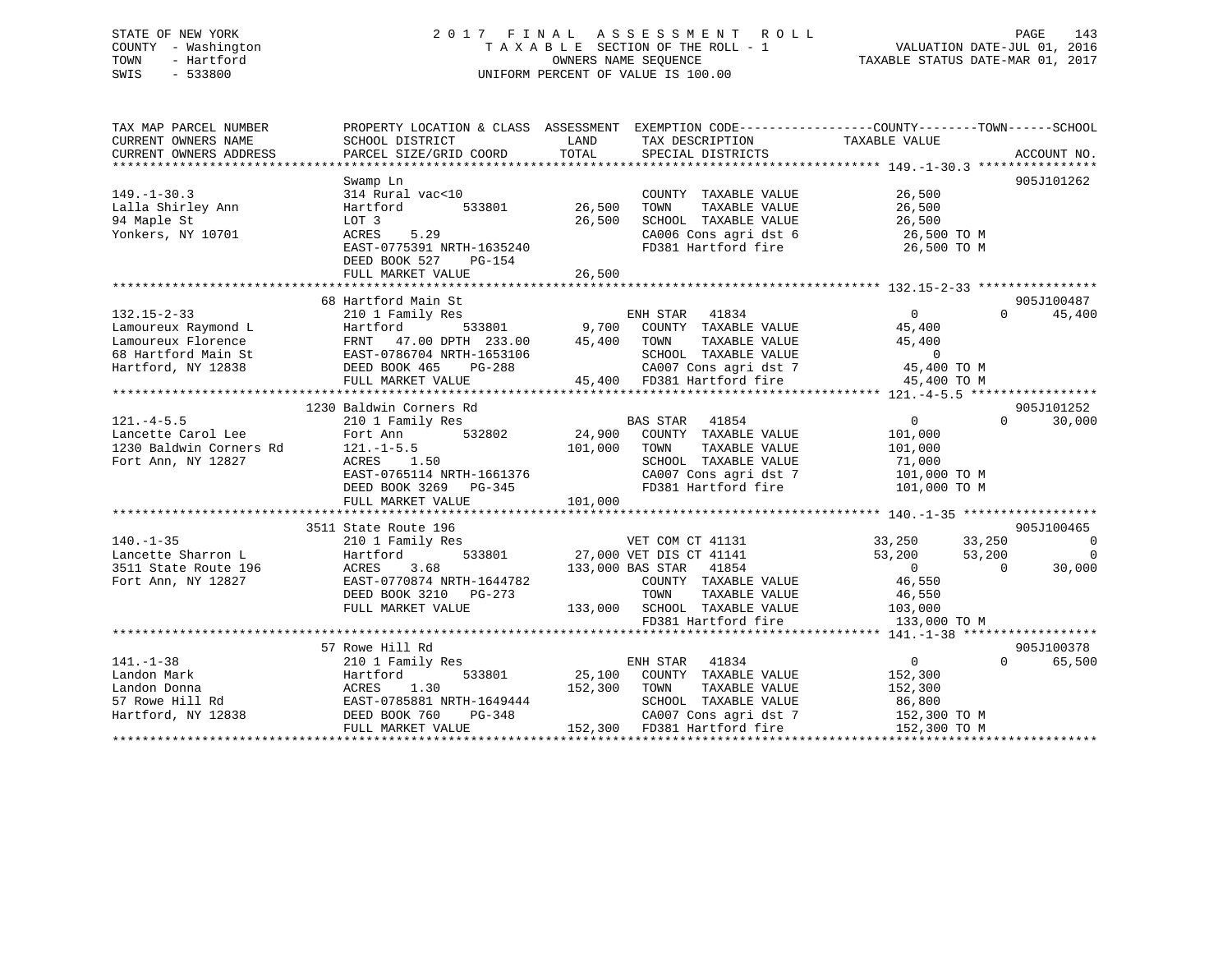## STATE OF NEW YORK 2 0 1 7 F I N A L A S S E S S M E N T R O L L PAGE 144 COUNTY - Washington T A X A B L E SECTION OF THE ROLL - 1 VALUATION DATE-JUL 01, 2016 TOWN - Hartford **TAXABLE STATUS DATE-MAR 01, 2017** SWIS - 533800 UNIFORM PERCENT OF VALUE IS 100.00

| TAX MAP PARCEL NUMBER<br>CURRENT OWNERS NAME<br>CURRENT OWNERS ADDRESS                                                                                  | PROPERTY LOCATION & CLASS ASSESSMENT<br>SCHOOL DISTRICT<br>PARCEL SIZE/GRID COORD                                                                             | LAND<br>TOTAL                | TAX DESCRIPTION TAXABLE VALUE<br>SPECIAL DISTRICTS                                                                                                                                         | EXEMPTION CODE-----------------COUNTY-------TOWN------SCHOOL                                             | ACCOUNT NO.                                            |
|---------------------------------------------------------------------------------------------------------------------------------------------------------|---------------------------------------------------------------------------------------------------------------------------------------------------------------|------------------------------|--------------------------------------------------------------------------------------------------------------------------------------------------------------------------------------------|----------------------------------------------------------------------------------------------------------|--------------------------------------------------------|
|                                                                                                                                                         |                                                                                                                                                               |                              |                                                                                                                                                                                            |                                                                                                          |                                                        |
| $141.-3-28.2$<br>Lane Amy<br>5682 County Route 30<br>Granville, NY 12832                                                                                | 5682 County Route 30<br>210 1 Family Res<br>Hartford<br>533801<br>4.00<br>ACRES<br>EAST-0787915 NRTH-1645527<br>DEED BOOK 3002 PG-76<br>FULL MARKET VALUE     | 112,800<br>112,800           | BAS STAR 41854<br>31,800 COUNTY TAXABLE VALUE<br>TAXABLE VALUE<br>TOWN<br>SCHOOL TAXABLE VALUE                                                                                             | $0 \qquad \qquad$<br>$\Omega$<br>112,800<br>112,800<br>82,800<br>FD381 Hartford fire 112,800 TO M        | 30,000                                                 |
|                                                                                                                                                         |                                                                                                                                                               |                              |                                                                                                                                                                                            |                                                                                                          |                                                        |
| $140. - 1 - 47$<br>Lane Daryl B<br>Lane Nancy B<br>3433 State Route 196<br>Fort Ann, NY 12827<br>MAY BE SUBJECT TO PAYMENT<br>UNDER AGDIST LAW TIL 2024 | 3433 State Route 196<br>240 Rural res<br>Hartford<br>ACRES 16.16<br>EAST-0769504 NRTH-1642744<br>DEED BOOK 3416 PG-110<br>FULL MARKET VALUE<br>105 Camp A Way |                              | AG BUILD 41700<br>533801 41,300 AGRI-D IND 41730<br>361,400 ENH STAR 41834<br>COUNTY TAXABLE VALUE<br>TAXABLE VALUE<br>TOWN<br>361,400 SCHOOL TAXABLE VALUE 224,348<br>FD381 Hartford fire | 60,000<br>60,000<br>11,552<br>11,552<br>$\sim$ 0<br>$\overline{0}$<br>289,848<br>289,848<br>361,400 TO M | 905J100089<br>60,000<br>11,552<br>65,500<br>905J100614 |
| $142. - 1 - 39$<br>Lapan Wade<br>8 Cherry St<br>Hudson Falls, NY 12839                                                                                  | 322 Rural vac>10<br>Hartford<br>533801<br>ACRES 10.18<br>EAST-0789912 NRTH-1645688<br>DEED BOOK 855<br>PG-131<br>FULL MARKET VALUE                            | 13,500<br>13,500<br>13,500   | COUNTY TAXABLE VALUE<br>TAXABLE VALUE<br>TOWN<br>SCHOOL TAXABLE VALUE 13,500<br>FD381 Hartford fire                                                                                        | 13,500<br>13,500<br>13,500 TO M                                                                          |                                                        |
|                                                                                                                                                         |                                                                                                                                                               |                              |                                                                                                                                                                                            |                                                                                                          |                                                        |
| $142. - 1 - 45$<br>Lapan Wade<br>8 Cherry St<br>Hudson Falls, NY 12839                                                                                  | Camp A Way<br>322 Rural vac>10<br>533801<br>Hartford<br>LOT Q<br>ACRES 11.06<br>EAST-0790712 NRTH-1646737<br>DEED BOOK 785<br>PG-231                          | 14,000<br>14,000             | COUNTY TAXABLE VALUE<br>TAXABLE VALUE<br>TOWN<br>SCHOOL TAXABLE VALUE<br>FD381 Hartford fire                                                                                               | 14,000<br>14,000<br>14,000<br>14,000 TO M                                                                | 905J100047                                             |
|                                                                                                                                                         | FULL MARKET VALUE                                                                                                                                             | 14,000                       |                                                                                                                                                                                            |                                                                                                          |                                                        |
|                                                                                                                                                         | 3395 State Route 196                                                                                                                                          |                              |                                                                                                                                                                                            |                                                                                                          |                                                        |
| $139. -4 - 4.5$<br>Lapointe Robert<br>3395 State Route 196<br>Fort Ann, NY 12827                                                                        | 433 Auto body<br>Hartford<br>533801<br>$139. - 1 - 4.5$<br>ACRES<br>2.10<br>EAST-0769756 NRTH-1642261<br>DEED BOOK 2590 PG-258<br>FULL MARKET VALUE           | 38,500<br>105,300<br>105,300 | COUNTY TAXABLE VALUE<br>TOWN<br>TAXABLE VALUE<br>SCHOOL TAXABLE VALUE<br>FD381 Hartford fire                                                                                               | 105,300<br>105,300<br>105,300<br>105,300 TO M                                                            |                                                        |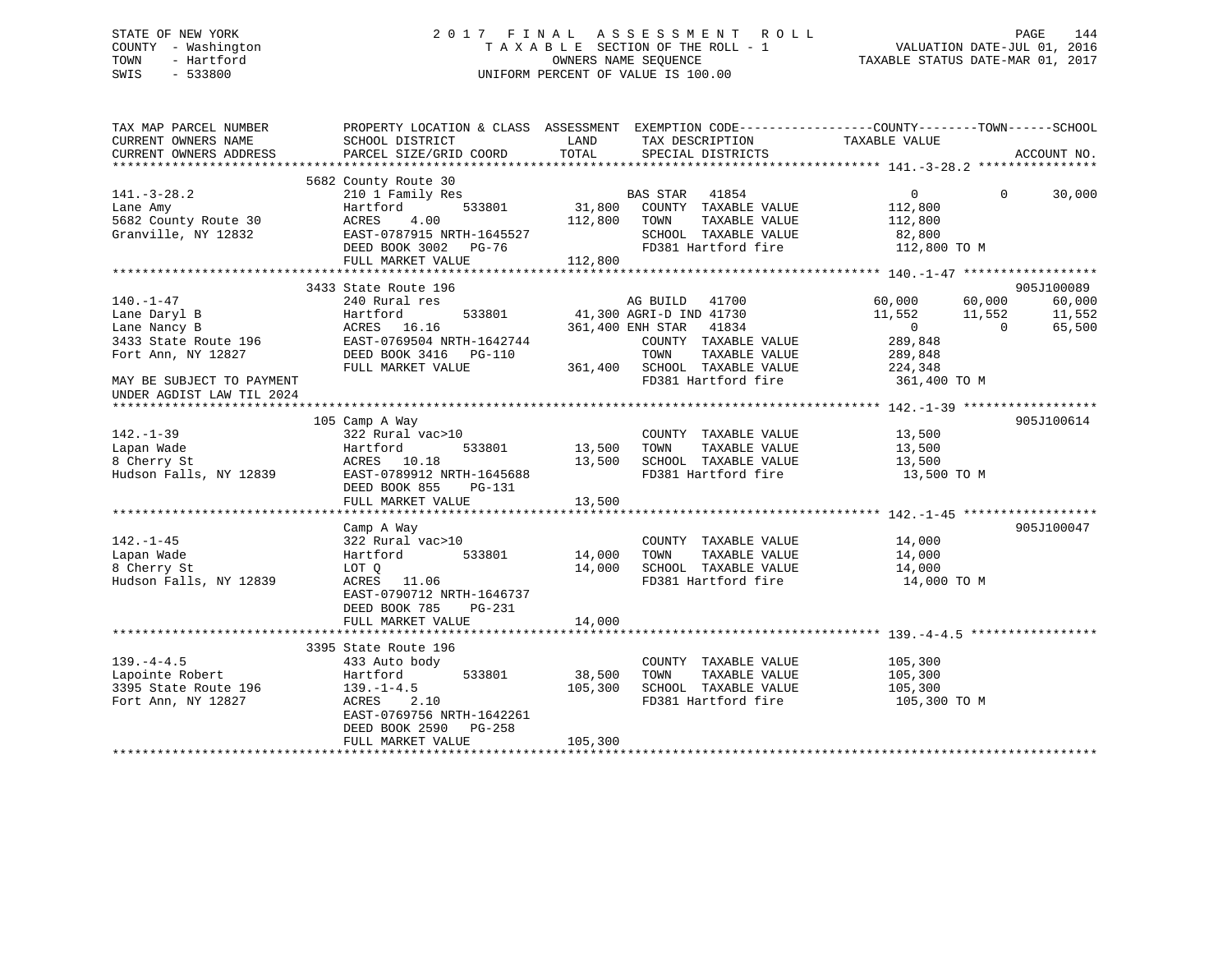# STATE OF NEW YORK 2 0 1 7 F I N A L A S S E S S M E N T R O L L PAGE 145 COUNTY - Washington T A X A B L E SECTION OF THE ROLL - 1 VALUATION DATE-JUL 01, 2016 TOWN - Hartford OWNERS NAME SEQUENCE TAXABLE STATUS DATE-MAR 01, 2017 SWIS - 533800 UNIFORM PERCENT OF VALUE IS 100.00

| TAX MAP PARCEL NUMBER<br>CURRENT OWNERS NAME<br>CURRENT OWNERS ADDRESS | SCHOOL DISTRICT<br>PARCEL SIZE/GRID COORD            | PROPERTY LOCATION & CLASS ASSESSMENT EXEMPTION CODE---------------COUNTY-------TOWN-----SCHOOL<br>LAND<br>TAX DESCRIPTION TAXABLE VALUE<br>TOTAL<br>SPECIAL DISTRICTS |                                                                   | ACCOUNT NO. |
|------------------------------------------------------------------------|------------------------------------------------------|-----------------------------------------------------------------------------------------------------------------------------------------------------------------------|-------------------------------------------------------------------|-------------|
|                                                                        | 20 Deer Run Way                                      |                                                                                                                                                                       |                                                                   | 905J101345  |
| $141. - 3 - 53$                                                        | 210 1 Family Res                                     | AGED-CO/TN 41801                                                                                                                                                      | 86,800<br>86,800                                                  | $\Omega$    |
| Larson Thomas                                                          | 533801<br>Hartford                                   | 34,200 ENH STAR<br>41834                                                                                                                                              | $\overline{0}$<br>$\Omega$                                        | 65,500      |
| Larson Deborah                                                         | Lots B C D                                           | 173,600 COUNTY TAXABLE VALUE                                                                                                                                          | 86,800                                                            |             |
| 20 Deer Run Way                                                        | ACRES<br>4.74                                        | TOWN<br>TAXABLE VALUE                                                                                                                                                 | 86,800                                                            |             |
| Hartford, NY 12838                                                     | EAST-0783525 NRTH-1643053                            | SCHOOL TAXABLE VALUE                                                                                                                                                  |                                                                   |             |
|                                                                        | DEED BOOK 948<br>$PG-240$                            | FD381 Hartford fire                                                                                                                                                   | 108, 100<br>173,600 TO M                                          |             |
|                                                                        |                                                      | 173,600                                                                                                                                                               |                                                                   |             |
|                                                                        | FULL MARKET VALUE                                    |                                                                                                                                                                       |                                                                   |             |
|                                                                        | 42 Mcdougal Rd                                       |                                                                                                                                                                       |                                                                   |             |
| $148. - 1 - 25.5$                                                      | 210 1 Family Res                                     | BAS STAR 41854                                                                                                                                                        | $\overline{0}$<br>$\Omega$                                        | 30,000      |
| Latour John                                                            | Hartford 533801                                      | 29,100 COUNTY TAXABLE VALUE                                                                                                                                           | 115,500                                                           |             |
| Therrien Melissa                                                       | LOT 7                                                | TAXABLE VALUE<br>115,500<br>TOWN                                                                                                                                      | 115,500                                                           |             |
| 42 Mcdougal Rd                                                         | ACRES<br>2.64                                        | SCHOOL TAXABLE VALUE                                                                                                                                                  | 85,500                                                            |             |
| Fort Ann, NY 12827                                                     | EAST-0766237 NRTH-1636046                            |                                                                                                                                                                       |                                                                   |             |
|                                                                        | DEED BOOK 2762 PG-229                                | CA006 Cons agri dst 6 115,500 TO M<br>FD381 Hartford fire 115,500 TO M                                                                                                |                                                                   |             |
|                                                                        | FULL MARKET VALUE                                    | 115,500                                                                                                                                                               |                                                                   |             |
|                                                                        |                                                      |                                                                                                                                                                       |                                                                   |             |
|                                                                        | 206 North Rd                                         |                                                                                                                                                                       |                                                                   |             |
| $140. - 1 - 28.1$                                                      | 240 Rural res                                        | AG BUILD 41700                                                                                                                                                        | 50,700 50,700                                                     | 50,700      |
| Lavin Christopher M                                                    | 533801<br>Hartford                                   | 46,800 AG DIST<br>41720                                                                                                                                               | 13,427<br>13,427                                                  | 13,427      |
| Lavin Michele D                                                        | 747/172                                              | 241,300 BAS STAR 41854                                                                                                                                                | $\overline{0}$<br>$\bigcap$                                       | 30,000      |
| 206 North Rd                                                           | ACRES 19.61                                          | COUNTY TAXABLE VALUE                                                                                                                                                  | 177,173                                                           |             |
|                                                                        | EAST-0772860 NRTH-1644050                            | TOWN<br>TAXABLE VALUE                                                                                                                                                 |                                                                   |             |
| Fort Ann, NY 12827                                                     | $PG-84$                                              |                                                                                                                                                                       | 177,173                                                           |             |
|                                                                        | DEED BOOK 665                                        | SCHOOL TAXABLE VALUE                                                                                                                                                  | 147,173                                                           |             |
| MAY BE SUBJECT TO PAYMENT                                              | FULL MARKET VALUE                                    | 241,300 CA007 Cons agri dst 7                                                                                                                                         | 227,873 TO M                                                      |             |
| UNDER AGDIST LAW TIL 2022                                              |                                                      | 13,427 EX                                                                                                                                                             |                                                                   |             |
|                                                                        |                                                      | FD381 Hartford fire                                                                                                                                                   | 241,300 TO M<br>$********************************+140.-1-28.6***$ |             |
|                                                                        | State Route 196 S/off                                |                                                                                                                                                                       |                                                                   |             |
| $140. - 1 - 28.6$                                                      | 323 Vacant rural                                     | COUNTY TAXABLE VALUE                                                                                                                                                  | 30,800                                                            |             |
| Lavin Christopher M                                                    | Hartford<br>533801                                   | 30,800<br>TAXABLE VALUE<br>TOWN                                                                                                                                       | 30,800                                                            |             |
| Lavin Michele D                                                        | ACRES 22.02                                          | 30,800<br>SCHOOL TAXABLE VALUE                                                                                                                                        | 30,800                                                            |             |
| 206 North Rd                                                           | EAST-0773392 NRTH-1644627                            |                                                                                                                                                                       | 30,800 TO M                                                       |             |
| Fort Ann, NY 12827                                                     | DEED BOOK 3099 PG-42                                 | CA007 Cons agri dst 7<br>FD381 Hartford fire                                                                                                                          | 30,800 TO M                                                       |             |
|                                                                        | FULL MARKET VALUE                                    | 30,800                                                                                                                                                                |                                                                   |             |
|                                                                        |                                                      |                                                                                                                                                                       |                                                                   |             |
|                                                                        | 233 North Rd                                         |                                                                                                                                                                       |                                                                   |             |
| $140. - 1 - 22.2$                                                      | 270 Mfg housing                                      | BAS STAR 41854                                                                                                                                                        | $\overline{0}$<br>$\mathbf{0}$                                    | 30,000      |
| Lavin George M                                                         | 533801<br>Hartford                                   | 26,000<br>COUNTY TAXABLE VALUE                                                                                                                                        | 37,000                                                            |             |
| 233 North Rd                                                           | 2.00<br>ACRES                                        | 37,000<br>TOWN<br>TAXABLE VALUE                                                                                                                                       | 37,000                                                            |             |
|                                                                        |                                                      | SCHOOL TAXABLE VALUE                                                                                                                                                  |                                                                   |             |
| Fort Ann, NY 12827                                                     | EAST-0771980 NRTH-1644056<br>DEED BOOK 676<br>PG-127 | FD381 Hartford fire                                                                                                                                                   | 7,000<br>37,000 TO M                                              |             |
|                                                                        | FULL MARKET VALUE                                    | 37,000                                                                                                                                                                |                                                                   |             |
|                                                                        |                                                      |                                                                                                                                                                       |                                                                   |             |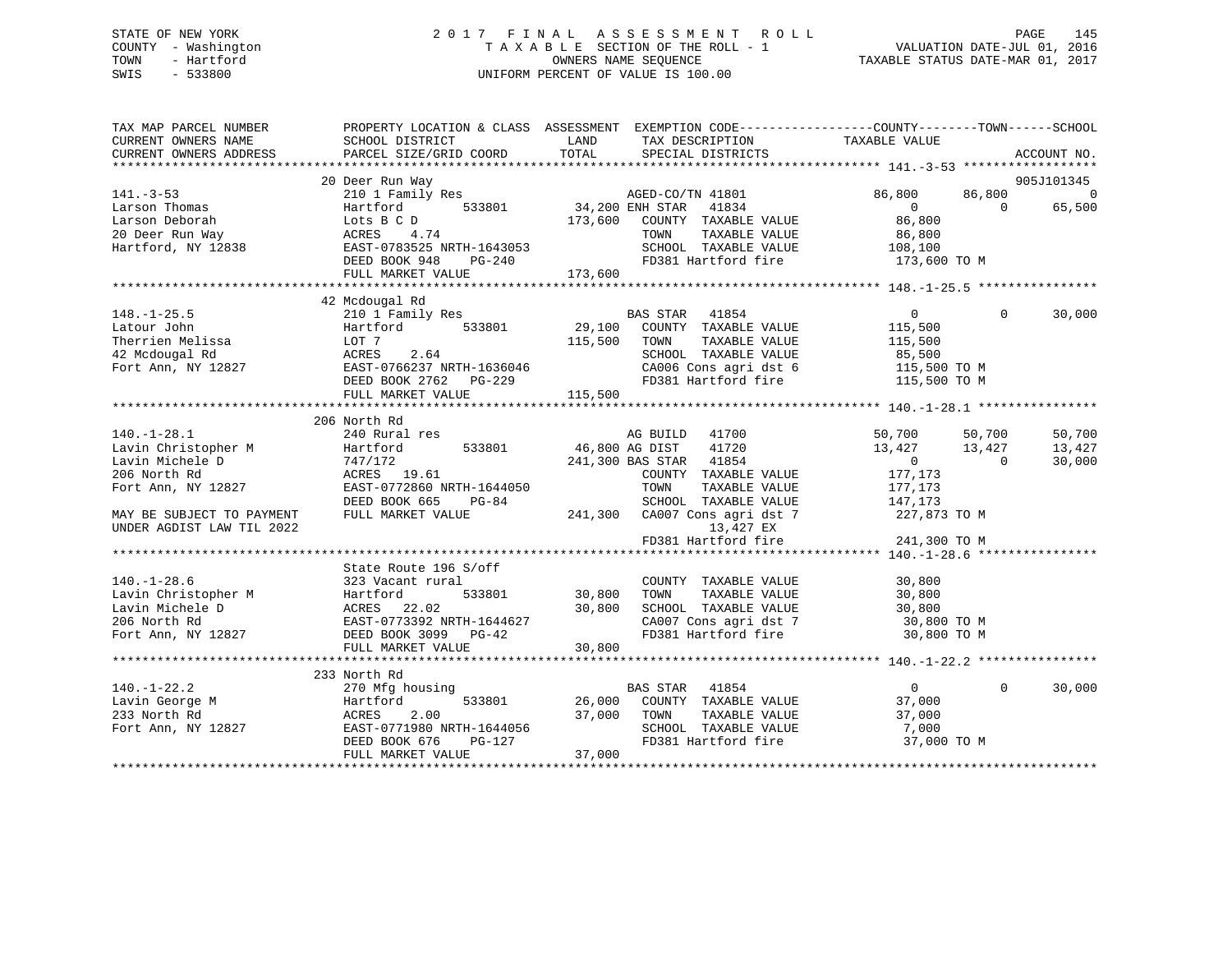# STATE OF NEW YORK 2 0 1 7 F I N A L A S S E S S M E N T R O L L PAGE 146 COUNTY - Washington T A X A B L E SECTION OF THE ROLL - 1 VALUATION DATE-JUL 01, 2016 TOWN - Hartford **TAXABLE STATUS DATE-MAR 01, 2017** SWIS - 533800 UNIFORM PERCENT OF VALUE IS 100.00

| TAX MAP PARCEL NUMBER THE PROPERTY LOCATION & CLASS ASSESSMENT EXEMPTION CODE---------------COUNTY-------TOWN------SCHOOL<br>CURRENT OWNERS NAME SCHOOL DISTRICT LAND TAX DESCRIPTION TAXABLE VALUE                                                                                                                                                                                                                                                    |                                                                                                                                                                                                                        |        |                                                          |          |            |
|--------------------------------------------------------------------------------------------------------------------------------------------------------------------------------------------------------------------------------------------------------------------------------------------------------------------------------------------------------------------------------------------------------------------------------------------------------|------------------------------------------------------------------------------------------------------------------------------------------------------------------------------------------------------------------------|--------|----------------------------------------------------------|----------|------------|
|                                                                                                                                                                                                                                                                                                                                                                                                                                                        |                                                                                                                                                                                                                        |        |                                                          |          |            |
|                                                                                                                                                                                                                                                                                                                                                                                                                                                        |                                                                                                                                                                                                                        |        |                                                          |          |            |
|                                                                                                                                                                                                                                                                                                                                                                                                                                                        |                                                                                                                                                                                                                        |        |                                                          |          |            |
| $\begin{array}{lllllllllllllllllllll} \end{array} & \begin{array}{lllllllllllll} 3484 \text{ State Route } 196 & \text{BAS STAR } 41854 \\ 2101 \text{ Family Res} & \text{BAS STAR } 41854 \\ \text{Bwin James J} & \text{Hartford} & 533801 & 21,100 & \text{COUNTY TAXABLE VALUE} \\ \text{Smith Sandra L} & \text{FRNT } 114.00 \text{ DPTH } 300.00 & 81,300 & \text{TOWN } TAXABLE VALUE \\ \text{B484 State Route } 196 & \text{EAST-0770452 N$ | 3484 State Route 196                                                                                                                                                                                                   |        | $\overline{0}$                                           | $\Omega$ |            |
|                                                                                                                                                                                                                                                                                                                                                                                                                                                        |                                                                                                                                                                                                                        |        | 81,300                                                   |          | 30,000     |
|                                                                                                                                                                                                                                                                                                                                                                                                                                                        |                                                                                                                                                                                                                        |        | 81,300                                                   |          |            |
|                                                                                                                                                                                                                                                                                                                                                                                                                                                        |                                                                                                                                                                                                                        |        | SCHOOL TAXABLE VALUE 51,300                              |          |            |
|                                                                                                                                                                                                                                                                                                                                                                                                                                                        |                                                                                                                                                                                                                        |        | FD381 Hartford fire 31,300 TO M                          |          |            |
|                                                                                                                                                                                                                                                                                                                                                                                                                                                        |                                                                                                                                                                                                                        |        |                                                          |          |            |
|                                                                                                                                                                                                                                                                                                                                                                                                                                                        |                                                                                                                                                                                                                        |        |                                                          |          |            |
|                                                                                                                                                                                                                                                                                                                                                                                                                                                        | 234 North Rd                                                                                                                                                                                                           |        |                                                          |          |            |
| $140. - 1 - 28.3$                                                                                                                                                                                                                                                                                                                                                                                                                                      | 210 1 Family Res<br>Hartford 533801 23,000 COUNTY TAXABLE VALUE 155,200                                                                                                                                                |        |                                                          | $\Omega$ | 30,000     |
|                                                                                                                                                                                                                                                                                                                                                                                                                                                        |                                                                                                                                                                                                                        |        |                                                          |          |            |
|                                                                                                                                                                                                                                                                                                                                                                                                                                                        |                                                                                                                                                                                                                        |        |                                                          |          |            |
|                                                                                                                                                                                                                                                                                                                                                                                                                                                        |                                                                                                                                                                                                                        |        |                                                          |          |            |
|                                                                                                                                                                                                                                                                                                                                                                                                                                                        |                                                                                                                                                                                                                        |        | CA007 Cons agri dst 7 155,200 TO M                       |          |            |
| $\begin{array}{cccccccc} 140.-1-28.3 & 210 & 23,000 & \texttt{COUNTY} & \texttt{TAXABLE VALUE} & 1.00 \\ \texttt{David } \texttt{Ralub} & \texttt{ACRS} & 1.00 & 155,200 & \texttt{TQWATE} & \texttt{TAXABLE VALUE} & 155,200 \\ \texttt{Fort Ann, NY 12827} & \texttt{EAST-0772185 NRTH-1644219} & 155,200 & \texttt{CNOIC TAXABLE VALUE} & 125,200 \\ \texttt{DEED BOOK 2855} & \texttt{PG-$                                                         |                                                                                                                                                                                                                        |        | 155,200 TO M                                             |          |            |
|                                                                                                                                                                                                                                                                                                                                                                                                                                                        |                                                                                                                                                                                                                        |        |                                                          |          |            |
|                                                                                                                                                                                                                                                                                                                                                                                                                                                        | North Rd                                                                                                                                                                                                               |        |                                                          |          |            |
|                                                                                                                                                                                                                                                                                                                                                                                                                                                        |                                                                                                                                                                                                                        |        |                                                          |          |            |
|                                                                                                                                                                                                                                                                                                                                                                                                                                                        |                                                                                                                                                                                                                        |        | COUNTY TAXABLE VALUE 77,900<br>TOWN TAXABLE VALUE 77,900 |          |            |
| 140.-1-28.7<br>Lavin Kalub<br>234 North Rd<br>Fort Ann, NY 12827                                                                                                                                                                                                                                                                                                                                                                                       | 484 1 use sur Diu<br>Hartford 533801 15,400 TOWN TAXABLE VALUE $\begin{array}{ccc} 15.400 & 0.00 \\ 77.900 & 0.45 \end{array}$ 57,900 ECHOOL TAXABLE VALUE 77,900 TO M<br>ACRES 0.45 CA007 Cons agri dst 7 77,900 TO M |        |                                                          |          |            |
|                                                                                                                                                                                                                                                                                                                                                                                                                                                        |                                                                                                                                                                                                                        |        |                                                          |          |            |
|                                                                                                                                                                                                                                                                                                                                                                                                                                                        |                                                                                                                                                                                                                        |        |                                                          |          |            |
|                                                                                                                                                                                                                                                                                                                                                                                                                                                        | DEED BOOK 3555 PG-141                                                                                                                                                                                                  |        |                                                          |          |            |
|                                                                                                                                                                                                                                                                                                                                                                                                                                                        | FULL MARKET VALUE                                                                                                                                                                                                      | 77,900 |                                                          |          |            |
|                                                                                                                                                                                                                                                                                                                                                                                                                                                        |                                                                                                                                                                                                                        |        |                                                          |          |            |
| 447 Gilchrist Hill Rd<br>270 Mfg housing<br>Lavin Kayla<br>447 Gilchrist Hill Rd<br>447 Gilchrist Hill Rd<br>447 Gilchrist Hill Rd<br>447 Gilchrist Hill Rd<br>447 Gilchrist Hill Rd<br>447 Gilchrist Hill Rd<br>447 Gilchrist Hill Rd<br>447 Gilc                                                                                                                                                                                                     |                                                                                                                                                                                                                        |        |                                                          |          |            |
|                                                                                                                                                                                                                                                                                                                                                                                                                                                        |                                                                                                                                                                                                                        |        |                                                          |          |            |
|                                                                                                                                                                                                                                                                                                                                                                                                                                                        |                                                                                                                                                                                                                        |        |                                                          |          |            |
|                                                                                                                                                                                                                                                                                                                                                                                                                                                        |                                                                                                                                                                                                                        |        |                                                          |          |            |
|                                                                                                                                                                                                                                                                                                                                                                                                                                                        |                                                                                                                                                                                                                        |        |                                                          |          |            |
|                                                                                                                                                                                                                                                                                                                                                                                                                                                        |                                                                                                                                                                                                                        |        |                                                          |          |            |
|                                                                                                                                                                                                                                                                                                                                                                                                                                                        |                                                                                                                                                                                                                        |        |                                                          |          |            |
|                                                                                                                                                                                                                                                                                                                                                                                                                                                        |                                                                                                                                                                                                                        |        |                                                          |          |            |
|                                                                                                                                                                                                                                                                                                                                                                                                                                                        | 237 North Rd                                                                                                                                                                                                           |        |                                                          |          | 905J100584 |
|                                                                                                                                                                                                                                                                                                                                                                                                                                                        |                                                                                                                                                                                                                        |        | $\overline{0}$                                           | $\Omega$ | 65,500     |
|                                                                                                                                                                                                                                                                                                                                                                                                                                                        |                                                                                                                                                                                                                        |        |                                                          |          |            |
|                                                                                                                                                                                                                                                                                                                                                                                                                                                        |                                                                                                                                                                                                                        |        |                                                          |          |            |
|                                                                                                                                                                                                                                                                                                                                                                                                                                                        |                                                                                                                                                                                                                        |        |                                                          |          |            |
|                                                                                                                                                                                                                                                                                                                                                                                                                                                        |                                                                                                                                                                                                                        |        | FD381 Hartford fire 72,100 TO M                          |          |            |
| $\begin{array}{cccccccc} 140.-1-23 & 237& \text{North Rd} & 210& \text{ENH STAR} & 41834 & 0 \\ & & 210& 1 & \text{Finally Res} & \text{ENH STAR} & 41834 & 0 \\ \text{Lavin Linda} & & \text{Hartford} & 533801 & 21,000 & \text{COUNTY TAXABLE VALUE} & 72,100 \\ & & \text{FRNT} & 130.00 & \text{DPTH} & 260.00 & 72,100 & \text{TOWN} & \text{TXABLE VALUE} & 72,100 \\ & & & \text{ERST}-077$                                                    |                                                                                                                                                                                                                        |        |                                                          |          |            |
|                                                                                                                                                                                                                                                                                                                                                                                                                                                        |                                                                                                                                                                                                                        |        |                                                          |          |            |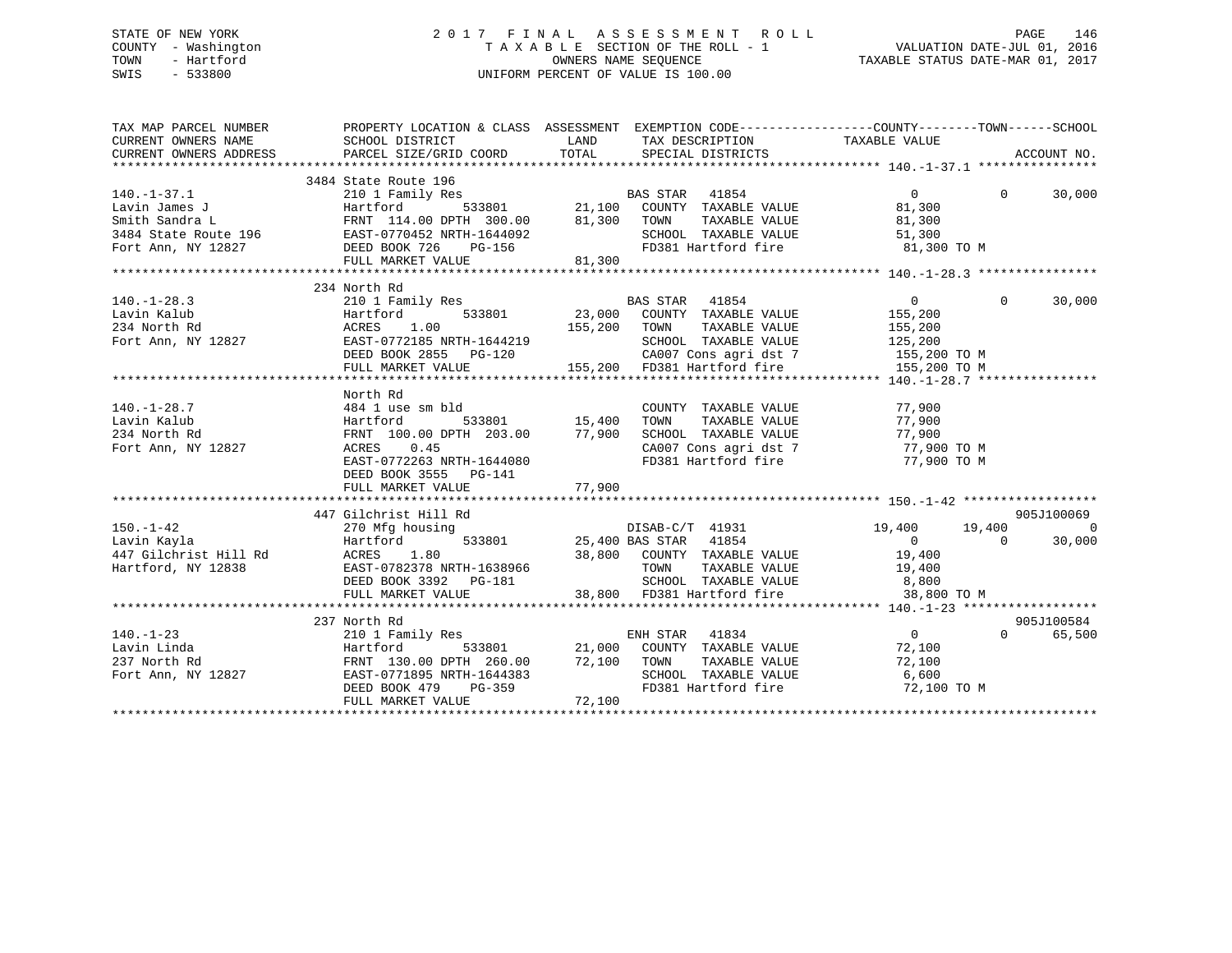# STATE OF NEW YORK 2 0 1 7 F I N A L A S S E S S M E N T R O L L PAGE 147 COUNTY - Washington T A X A B L E SECTION OF THE ROLL - 1 VALUATION DATE-JUL 01, 2016 TOWN - Hartford OWNERS NAME SEQUENCE TAXABLE STATUS DATE-MAR 01, 2017 SWIS - 533800 UNIFORM PERCENT OF VALUE IS 100.00UNIFORM PERCENT OF VALUE IS 100.00

| TAX MAP PARCEL NUMBER<br>CURRENT OWNERS NAME<br>CURRENT OWNERS ADDRESS                                                                                           | PROPERTY LOCATION & CLASS ASSESSMENT EXEMPTION CODE----------------COUNTY-------TOWN------SCHOOL<br>SCHOOL DISTRICT<br>PARCEL SIZE/GRID COORD                    | LAND<br>TOTAL                 | TAX DESCRIPTION TAXABLE VALUE<br>SPECIAL DISTRICTS                                                                    |                                                               | ACCOUNT NO.        |
|------------------------------------------------------------------------------------------------------------------------------------------------------------------|------------------------------------------------------------------------------------------------------------------------------------------------------------------|-------------------------------|-----------------------------------------------------------------------------------------------------------------------|---------------------------------------------------------------|--------------------|
| $140. - 1 - 22$<br>Lavin Matthew S<br>Lavin Linda L<br>237 North Rd<br>Fort Ann, NY 12827                                                                        | State Route 196<br>312 Vac w/imprv<br>533801<br>Hartford<br>652/293<br>ACRES 104.20<br>EAST-0772053 NRTH-1643131<br>DEED BOOK 739<br>PG-166<br>FULL MARKET VALUE | 148,700<br>164,400<br>164,400 | COUNTY TAXABLE VALUE<br>TAXABLE VALUE<br>TOWN<br>SCHOOL TAXABLE VALUE<br>CA007 Cons agri dst 7<br>FD381 Hartford fire | 164,400<br>164,400<br>164,400<br>164,400 TO M<br>164,400 TO M | 905J100581         |
|                                                                                                                                                                  | 3496 State Route 196                                                                                                                                             |                               |                                                                                                                       |                                                               | 905J101036         |
| $140. - 1 - 37$<br>Lavin Sandra L<br>3496 State Route 196<br>Fort Ann, NY 12827                                                                                  | 270 Mfg housing<br>533801<br>Hartford<br>ACRES<br>1.00<br>EAST-0770573 NRTH-1644170<br>DEED BOOK 2087 PG-341<br>FULL MARKET VALUE                                | 50,000 TOWN<br>50,000         | BAS STAR 41854<br>23,000 COUNTY TAXABLE VALUE<br>TAXABLE VALUE<br>SCHOOL TAXABLE VALUE<br>FD381 Hartford fire         | $\overline{0}$<br>50,000<br>50,000<br>20,000<br>50,000 TO M   | $\Omega$<br>30,000 |
|                                                                                                                                                                  |                                                                                                                                                                  |                               |                                                                                                                       |                                                               |                    |
| $140. - 1 - 28$<br>Lavin Susan Estate<br>C/O James Lavin<br>3484 State Route 196<br>Fort Ann, NY 12827<br>MAY BE SUBJECT TO PAYMENT<br>UNDER AGDIST LAW TIL 2021 | 3603 State Route 196<br>240 Rural res<br>533801<br>Hartford<br>ACRES<br>55.30<br>EAST-0772856 NRTH-1646141<br>DEED BOOK 456<br>PG-1054<br>FULL MARKET VALUE      | 98,800<br>195,700<br>195,700  | COUNTY TAXABLE VALUE<br>TOWN<br>TAXABLE VALUE<br>SCHOOL TAXABLE VALUE<br>CA007 Cons agri dst 7<br>FD381 Hartford fire | 195,700<br>195,700<br>195,700<br>195,700 TO M<br>195,700 TO M | 905J100380         |
|                                                                                                                                                                  | Eldridge Ln                                                                                                                                                      |                               |                                                                                                                       |                                                               |                    |
| $140. - 1 - 28.4$<br>Lavin Susan Estate<br>C/O James Lavin<br>3484 State Route 196<br>Fort Ann, NY 12827                                                         | 314 Rural vac<10<br>Hartford 533801<br>Lot 2<br>ACRES 15.00<br>EAST-0772934 NRTH-1647641<br>DEED BOOK 456 PG-1054                                                | 32,600<br>32,600              | COUNTY TAXABLE VALUE<br>TAXABLE VALUE<br>TOWN<br>SCHOOL TAXABLE VALUE<br>CA007 Cons agri dst 7<br>FD381 Hartford fire | 32,600<br>32,600<br>32,600<br>32,600 TO M<br>32,600 TO M      |                    |
| MAY BE SUBJECT TO PAYMENT<br>UNDER AGDIST LAW TIL 2021                                                                                                           | FULL MARKET VALUE                                                                                                                                                | 32,600                        |                                                                                                                       |                                                               |                    |
| $140. - 1 - 28.5$                                                                                                                                                | Eldridge Ln<br>311 Res vac land                                                                                                                                  |                               | COUNTY TAXABLE VALUE                                                                                                  | 18,600                                                        |                    |
| Lavin Susan Estate<br>C/O James Lavin<br>3484 State Route 196<br>Fort Ann, NY 12827                                                                              | Hartford 533801<br>Lot 1<br>ACRES<br>5.00<br>EAST-0772761 NRTH-1647692<br>DEED BOOK 456<br>PG-1054<br>FULL MARKET VALUE                                          | 18,600<br>18,600<br>18,600    | TOWN<br>TAXABLE VALUE<br>SCHOOL TAXABLE VALUE<br>CA007 Cons agri dst 7<br>FD381 Hartford fire                         | 18,600<br>18,600<br>18,600 TO M<br>18,600 TO M                |                    |
|                                                                                                                                                                  |                                                                                                                                                                  |                               |                                                                                                                       |                                                               |                    |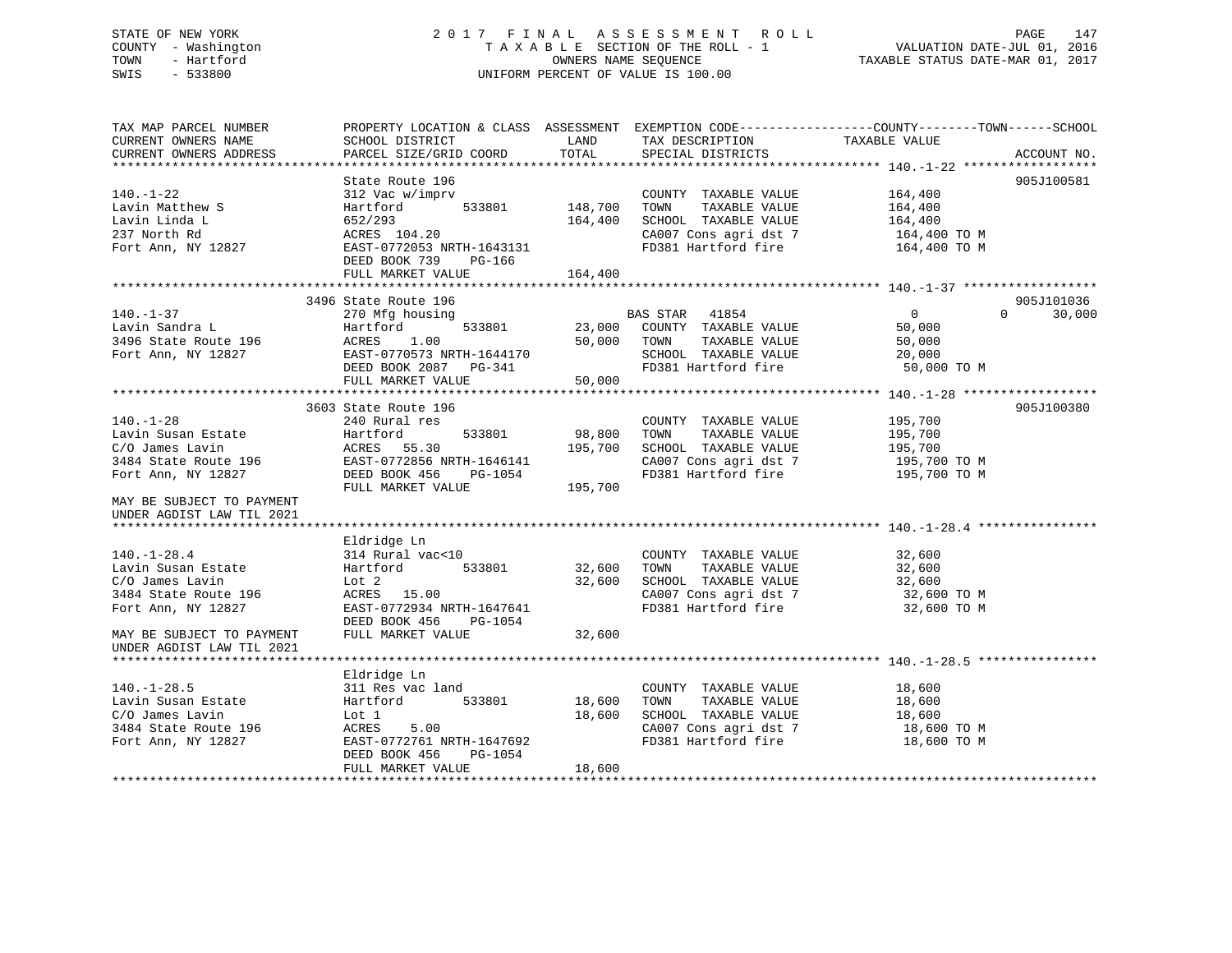# STATE OF NEW YORK 2 0 1 7 F I N A L A S S E S S M E N T R O L L PAGE 148 COUNTY - Washington T A X A B L E SECTION OF THE ROLL - 1 VALUATION DATE-JUL 01, 2016 TOWN - Hartford **TAXABLE STATUS DATE-MAR 01, 2017** SWIS - 533800 UNIFORM PERCENT OF VALUE IS 100.00

| TAX MAP PARCEL NUMBER<br>CURRENT OWNERS NAME | PROPERTY LOCATION & CLASS ASSESSMENT<br>SCHOOL DISTRICT                                                                                                                                                                                 | LAND          | TAX DESCRIPTION                                                               | EXEMPTION CODE-----------------COUNTY-------TOWN------SCHOOL<br>TAXABLE VALUE |                    |
|----------------------------------------------|-----------------------------------------------------------------------------------------------------------------------------------------------------------------------------------------------------------------------------------------|---------------|-------------------------------------------------------------------------------|-------------------------------------------------------------------------------|--------------------|
| CURRENT OWNERS ADDRESS                       | PARCEL SIZE/GRID COORD                                                                                                                                                                                                                  | TOTAL         | SPECIAL DISTRICTS                                                             |                                                                               | ACCOUNT NO.        |
|                                              | State Route 149                                                                                                                                                                                                                         |               |                                                                               |                                                                               | 905J101385         |
| $131. - 1 - 8.4$                             | 314 Rural vac<10                                                                                                                                                                                                                        |               | COUNTY TAXABLE VALUE                                                          | 13,500                                                                        |                    |
| Law Jason                                    | Hartford                                                                                                                                                                                                                                | 533801 13,500 | TOWN<br>TAXABLE VALUE                                                         | 13,500                                                                        |                    |
| 2809 Bath Rd                                 | ACRES<br>3.14                                                                                                                                                                                                                           | 13,500        | SCHOOL TAXABLE VALUE                                                          |                                                                               |                    |
| Bristol, PA 19007                            | EAST-0776026 NRTH-1653034                                                                                                                                                                                                               |               |                                                                               | 13,500<br>13,500 TO M                                                         |                    |
|                                              | DEED BOOK 3378 PG-40                                                                                                                                                                                                                    |               | CA007 Cons agri dst 7<br>FD381 Hartford fire                                  | 13,500 TO M                                                                   |                    |
|                                              | FULL MARKET VALUE                                                                                                                                                                                                                       | 13,500        |                                                                               |                                                                               |                    |
|                                              |                                                                                                                                                                                                                                         |               |                                                                               |                                                                               |                    |
|                                              | 15 Baker Rd                                                                                                                                                                                                                             |               |                                                                               |                                                                               | 905J101171         |
| $132 - 2 - 10.2$                             | 210 1 Family Res                                                                                                                                                                                                                        |               | BAS STAR 41854                                                                | $\overline{0}$                                                                | $\Omega$<br>30,000 |
|                                              |                                                                                                                                                                                                                                         |               | 533801 28,200 COUNTY TAXABLE VALUE                                            | 262,200                                                                       |                    |
|                                              |                                                                                                                                                                                                                                         | 262,200       | TOWN<br>TAXABLE VALUE                                                         | 262,200                                                                       |                    |
|                                              |                                                                                                                                                                                                                                         |               | SCHOOL TAXABLE VALUE 232,200                                                  |                                                                               |                    |
| Granville, NY 12832                          | DEED BOOK 2752 PG-136                                                                                                                                                                                                                   |               | FD381 Hartford fire 262,200 TO M                                              |                                                                               |                    |
|                                              | FULL MARKET VALUE                                                                                                                                                                                                                       | 262,200       |                                                                               |                                                                               |                    |
|                                              | 4215 State Route 149                                                                                                                                                                                                                    |               |                                                                               |                                                                               | 905J101363         |
| $131. - 1 - 8.3$                             | s<br>533801<br>210 1 Family Res                                                                                                                                                                                                         |               | BAS STAR 41854                                                                | $\overline{0}$                                                                | 30,000<br>$\Omega$ |
| Lawrence Robert L                            | Hartford                                                                                                                                                                                                                                |               | 27,800 COUNTY TAXABLE VALUE                                                   | 286,900                                                                       |                    |
| Lawrence Jennifer M                          | 4.81<br>ACRES                                                                                                                                                                                                                           | 286,900       | TAXABLE VALUE<br>TOWN                                                         | 286,900                                                                       |                    |
| 4215 State Route 149                         |                                                                                                                                                                                                                                         |               | SCHOOL TAXABLE VALUE                                                          | 256,900                                                                       |                    |
| Fort Ann, NY 12827                           | 9 EAST-0776131 NRTH-1653938 BEED BOOK 898 LEGED BOOK BOSSILIST PG-218 BOOK BOSSILIST PG-218 BOOK BOSSILIST PG-218 BOOK BOSSILIST PG-218 BOOK BOSSILIST PG-218 BOOK BOSSILIST PG-218 BOOK BOSSILIST PG-218 BOOK<br>RTH-1653938<br>PG-218 |               |                                                                               | 286,900 TO M                                                                  |                    |
|                                              | FULL MARKET VALUE                                                                                                                                                                                                                       |               | CA007 Cons agri dst 7<br>286,900 FD381 Hartford fire                          | 286,900 TO M                                                                  |                    |
|                                              |                                                                                                                                                                                                                                         |               |                                                                               |                                                                               |                    |
|                                              | 304 Warren Rd                                                                                                                                                                                                                           |               |                                                                               |                                                                               | 905J101384         |
| $123. - 1 - 18.1$                            | 210 1 Family Res                                                                                                                                                                                                                        |               | BAS STAR 41854                                                                | $\overline{0}$                                                                | $\Omega$<br>30,000 |
| Lebarron Lori                                | Hartford                                                                                                                                                                                                                                |               | 533801 23,600 COUNTY TAXABLE VALUE                                            | 133,100                                                                       |                    |
| 304 Warren Rd                                | ACRES 1.15                                                                                                                                                                                                                              | 133,100 TOWN  | TAXABLE VALUE                                                                 | 133,100                                                                       |                    |
| Fort Ann, NY 12827                           | EAST-0785432 NRTH-1661967                                                                                                                                                                                                               |               | SCHOOL TAXABLE VALUE                                                          | 103,100                                                                       |                    |
|                                              | DEED BOOK 599 PG-232                                                                                                                                                                                                                    |               | CA007 Cons agri dst 7 133,100 TO M                                            |                                                                               |                    |
|                                              | FULL MARKET VALUE                                                                                                                                                                                                                       |               | 133,100 FD381 Hartford fire                                                   | 133,100 TO M                                                                  |                    |
|                                              |                                                                                                                                                                                                                                         |               |                                                                               |                                                                               |                    |
|                                              | 544 Halls Pond Rd                                                                                                                                                                                                                       |               |                                                                               |                                                                               |                    |
| $150. - 1 - 17.3$                            | 240 Rural res                                                                                                                                                                                                                           |               | <b>BAS STAR</b><br>41854                                                      | $\overline{0}$                                                                | $\Omega$<br>30,000 |
|                                              |                                                                                                                                                                                                                                         |               | 62,900 COUNTY TAXABLE VALUE                                                   | 200,400                                                                       |                    |
|                                              | Leblanc Stephen D<br>Abbott Kate M<br>544 Halls Pond Rd<br>544 Halls Pond Rd<br>EAST-0791390 NRTH-1633354                                                                                                                               | 200,400       | TAXABLE VALUE<br>TOWN                                                         | 200,400                                                                       |                    |
|                                              |                                                                                                                                                                                                                                         |               | SCHOOL TAXABLE VALUE                                                          | 170,400                                                                       |                    |
| Granville, NY 12832                          | DEED BOOK 2083<br>PG-180<br>FULL MARKET VALUE                                                                                                                                                                                           |               | CA008 Cons agri dst 8<br>200,400 FD381 Hartford fire<br>CA008 Cons agri dst 8 | 200,400 TO M<br>200,400 TO M                                                  |                    |
|                                              |                                                                                                                                                                                                                                         |               |                                                                               |                                                                               |                    |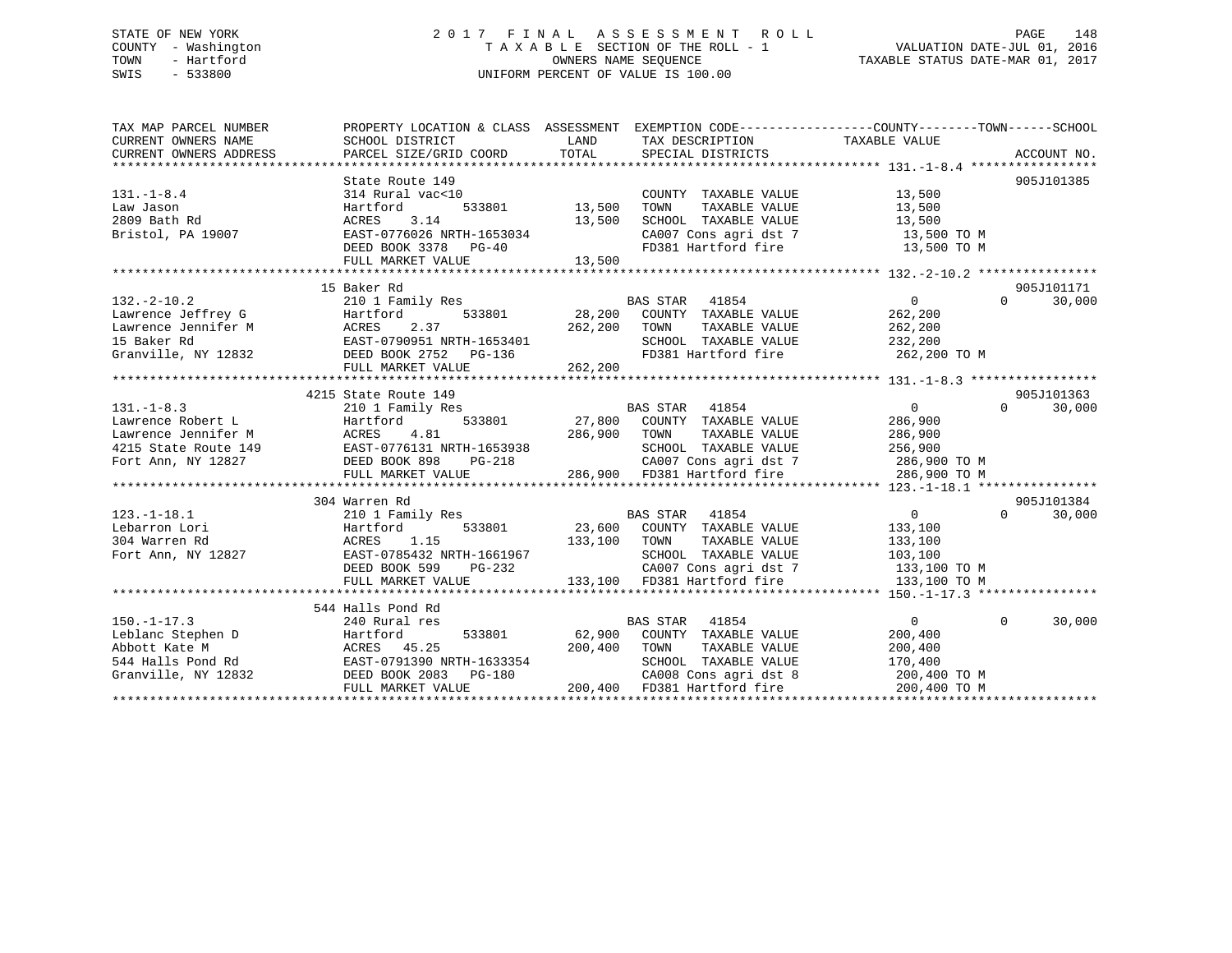# STATE OF NEW YORK 2 0 1 7 F I N A L A S S E S S M E N T R O L L PAGE 149 COUNTY - Washington T A X A B L E SECTION OF THE ROLL - 1 VALUATION DATE-JUL 01, 2016 TOWN - Hartford **TAXABLE STATUS DATE-MAR 01, 2017** SWIS - 533800 UNIFORM PERCENT OF VALUE IS 100.00

| TAX MAP PARCEL NUMBER<br>CURRENT OWNERS NAME<br>CURRENT OWNERS ADDRESS | SCHOOL DISTRICT<br>PARCEL SIZE/GRID COORD                          | PROPERTY LOCATION & CLASS ASSESSMENT EXEMPTION CODE----------------COUNTY-------TOWN-----SCHOOL<br>LAND<br>TAX DESCRIPTION<br>TOTAL<br>SPECIAL DISTRICTS | TAXABLE VALUE<br>ACCOUNT NO.                                    |
|------------------------------------------------------------------------|--------------------------------------------------------------------|----------------------------------------------------------------------------------------------------------------------------------------------------------|-----------------------------------------------------------------|
|                                                                        |                                                                    |                                                                                                                                                          |                                                                 |
|                                                                        | Pope Hill Rd                                                       |                                                                                                                                                          | 905J100538                                                      |
| $150. - 1 - 29.1$<br>Lemieux Robert D<br>Lemieux Linda                 | 323 Vacant rural<br>532001<br>Arqyle<br>LOT 1                      | AG DIST<br>41720<br>44,100<br>COUNTY TAXABLE VALUE<br>44,100<br>TAXABLE VALUE<br>TOWN                                                                    | 9,479<br>9,479<br>9,479<br>34,621<br>34,621                     |
| 219 Pope Hill Rd<br>Argyle, NY 12809                                   | ACRES 37.18<br>EAST-0780908 NRTH-1634532<br>DEED BOOK 958<br>PG-84 | SCHOOL TAXABLE VALUE<br>CA006 Cons agri dst 6<br>9,479 EX                                                                                                | 34,621<br>34,621 TO M                                           |
| MAY BE SUBJECT TO PAYMENT<br>UNDER AGDIST LAW TIL 2021                 | FULL MARKET VALUE                                                  | 9,479 EX<br>44,100 FD381 Hartford fire                                                                                                                   | 44,100 TO M                                                     |
|                                                                        | 219 Pope Hill Rd                                                   |                                                                                                                                                          |                                                                 |
| $150. - 1 - 29.22$<br>Lemieux Robert D                                 | 240 Rural res<br>532001<br>Argyle                                  | AG DIST<br>41720<br>50,800 BAS STAR<br>41854                                                                                                             | 4,356<br>4,356<br>4,356<br>$\overline{0}$<br>30,000<br>$\Omega$ |
| Lemieux Linda<br>219 Pope Hill Rd<br>Argyle, NY 12809                  | LOT 2<br>ACRES<br>30.00<br>EAST-0781526 NRTH-1635173               | 242,700<br>COUNTY TAXABLE VALUE<br>TOWN<br>TAXABLE VALUE<br>SCHOOL TAXABLE VALUE                                                                         | 238,344<br>238,344<br>208,344                                   |
|                                                                        | DEED BOOK 1962    PG-222                                           | CA006 Cons agri dst 6                                                                                                                                    | 238,344 TO M                                                    |
| MAY BE SUBJECT TO PAYMENT<br>UNDER AGDIST LAW TIL 2021                 | FULL MARKET VALUE                                                  | 242,700<br>4,356 EX<br>FD381 Hartford fire                                                                                                               | 242,700 TO M                                                    |
|                                                                        |                                                                    |                                                                                                                                                          |                                                                 |
| $132. - 1 - 3$                                                         | 47 Wright Rd<br>113 Cattle farm                                    | VET COM CT 41131                                                                                                                                         | 905J100131<br>$\overline{0}$<br>31,823<br>31,823                |
| Lennox Byron C                                                         | 533801<br>Hartford                                                 | 105,700 AG DIST<br>41720                                                                                                                                 | 54,410<br>54,410<br>54,410                                      |
| Lennox Margaret M                                                      | ACRES 67.30                                                        | 181,700<br>COUNTY TAXABLE VALUE                                                                                                                          | 95,467                                                          |
| 47 Wright Rd                                                           | EAST-0785146 NRTH-1654150                                          | TOWN<br>TAXABLE VALUE                                                                                                                                    | 95,467                                                          |
| Granville, NY 12832                                                    | DEED BOOK 3661 PG-345<br>FULL MARKET VALUE                         | SCHOOL TAXABLE VALUE<br>CA007 Cons agri dst 7<br>181,700                                                                                                 | 127,290<br>127,290 TO M                                         |
| MAY BE SUBJECT TO PAYMENT                                              |                                                                    | 54,410 EX                                                                                                                                                |                                                                 |
| UNDER AGDIST LAW TIL 2021                                              |                                                                    | FD381 Hartford fire                                                                                                                                      | 181,700 TO M                                                    |
|                                                                        | 17 Swamp Ln                                                        |                                                                                                                                                          |                                                                 |
| $149. - 1 - 32.13$                                                     | 210 1 Family Res                                                   | BAS STAR 41854                                                                                                                                           | 30,000<br>$\overline{0}$<br>$\Omega$                            |
| LeRoux David E                                                         | 533801<br>Hartford                                                 | 28,300 COUNTY TAXABLE VALUE                                                                                                                              | 101,600                                                         |
| 17 Swamp Ln                                                            | ACRES<br>2.77                                                      | 101,600<br>TOWN<br>TAXABLE VALUE                                                                                                                         | 101,600                                                         |
| Argyle, NY 12809                                                       | EAST-0774827 NRTH-1636508                                          | SCHOOL TAXABLE VALUE                                                                                                                                     | 71,600                                                          |
|                                                                        | DEED BOOK 954<br>PG-311                                            | CA006 Cons agri dst 6                                                                                                                                    | 101,600 TO M                                                    |
|                                                                        | FULL MARKET VALUE                                                  | 101,600<br>FD381 Hartford fire                                                                                                                           | 101,600 TO M                                                    |
|                                                                        |                                                                    |                                                                                                                                                          |                                                                 |
|                                                                        | 158 Washburn Hill Rd                                               |                                                                                                                                                          |                                                                 |
| $151. - 2 - 13.2$                                                      | 220 2 Family Res                                                   | COUNTY TAXABLE VALUE                                                                                                                                     | 60,300                                                          |
| LeRoy Kimberly A                                                       | 533801<br>Hartford                                                 | 15,000<br>TOWN<br>TAXABLE VALUE                                                                                                                          | 60,300                                                          |
| 158 Washburn Hill Rd                                                   | $151. - 1 - 13.2$                                                  | 60,300<br>SCHOOL TAXABLE VALUE                                                                                                                           | 60,300                                                          |
| Granville, NY 12832                                                    | FRNT 125.00 DPTH 140.00<br>EAST-0792914 NRTH-1637348               | CA008 Cons agri dst 8<br>FD381 Hartford fire                                                                                                             | 60,300 TO M<br>60,300 TO M                                      |
| PRIOR OWNER ON 3/01/2017<br>Bardin Ann                                 | DEED BOOK 3775<br>PG-181<br>FULL MARKET VALUE                      | 60,300                                                                                                                                                   |                                                                 |
|                                                                        |                                                                    |                                                                                                                                                          |                                                                 |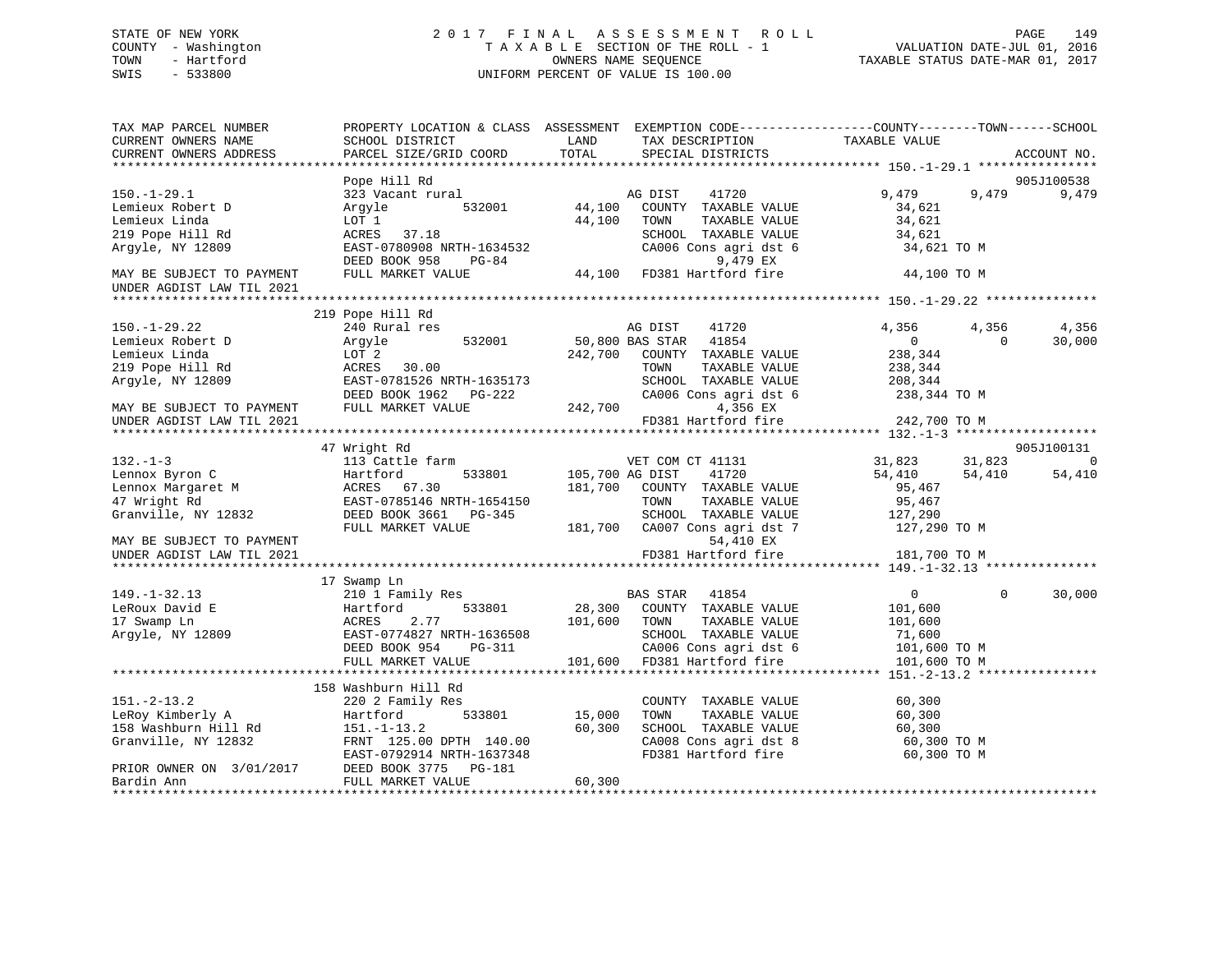# STATE OF NEW YORK 2 0 1 7 F I N A L A S S E S S M E N T R O L L PAGE 150 COUNTY - Washington T A X A B L E SECTION OF THE ROLL - 1 VALUATION DATE-JUL 01, 2016 TOWN - Hartford **TAXABLE STATUS DATE-MAR 01, 2017** SWIS - 533800 UNIFORM PERCENT OF VALUE IS 100.00

| TAX MAP PARCEL NUMBER                                                                                                                                                                                                                                                                                                                                                                                                                        | PROPERTY LOCATION & CLASS ASSESSMENT EXEMPTION CODE----------------COUNTY-------TOWN-----SCHOOL                                                                                               |                  |                                                                                                                                                                 |                |                    |
|----------------------------------------------------------------------------------------------------------------------------------------------------------------------------------------------------------------------------------------------------------------------------------------------------------------------------------------------------------------------------------------------------------------------------------------------|-----------------------------------------------------------------------------------------------------------------------------------------------------------------------------------------------|------------------|-----------------------------------------------------------------------------------------------------------------------------------------------------------------|----------------|--------------------|
| $151 - 2 - 13.3$<br>LeRoy Kimberly A<br>158 Washburn Rd<br>Granville, NY 12832                                                                                                                                                                                                                                                                                                                                                               | Washburn Hill Rd<br>311 Res vac land<br>533801 14,900<br>Hartford<br>Survey12892<br>ACRES       1.62<br>ACRES 1.62<br>EAST-0793024 NRTH-1637198<br>DEED BOOK 3775 PG-181<br>FULL MARKET VALUE | 14,900<br>14,900 | COUNTY TAXABLE VALUE 14,900<br>TOWN TAXABLE VALUE 14,900<br>SCHOOL TAXABLE VALUE 14,900<br>CA008 Cons agri dst 8 14,900 TO M<br>FD381 Hartford fire 14,900 TO M |                |                    |
|                                                                                                                                                                                                                                                                                                                                                                                                                                              |                                                                                                                                                                                               |                  |                                                                                                                                                                 |                |                    |
| $\begin{tabular}{lllllllllllllllllllll} \textbf{131. -1-2.2} & \textbf{57. STa1mer in} & \textbf{210.1 Fami1y Res} & \textbf{COUNTY TAXABLE VALUE} & \textbf{170,000} \\ \textbf{Lewis John J} & \textbf{Rartford} & \textbf{533801} & \textbf{27,400 TOWN TAXABLE VALUE} & \textbf{170,000} \\ \textbf{Fioretti Catherine} & \textbf{ACRES} & \textbf{2.47} & \textbf{170,000} & \textbf{SCHOOL TAXABLE VALUE} & \textbf{170,000} \\ \text$ | 57 Strainer Ln                                                                                                                                                                                |                  |                                                                                                                                                                 |                |                    |
|                                                                                                                                                                                                                                                                                                                                                                                                                                              | State Route 196                                                                                                                                                                               |                  |                                                                                                                                                                 |                | 905J101006         |
| State Route 196<br>140.-1-41 311 Res vac land<br>Lewis Michael Hartford 533801 2,000 TOWN TAXABLE VALUE 2,000<br>Lewis Carol Anne FRNT 123.00 DPTH 119.00 2,000 SCHOOL TAXABLE VALUE 2,000<br>PO Box 113 EAST-0770195 NRTH-1642539<br>Ka                                                                                                                                                                                                     | e 196<br>c land<br>533801 2,000 TOWN<br>2,000 TOWN<br>FULL MARKET VALUE                                                                                                                       | 2,000            |                                                                                                                                                                 | 2,000 TO M     |                    |
|                                                                                                                                                                                                                                                                                                                                                                                                                                              |                                                                                                                                                                                               |                  |                                                                                                                                                                 |                |                    |
| 140.-1-46<br>140.-1-46<br>Lewis Michael 210 1 Family Res<br>Lewis Carol Anne<br>Exst-0770087 NRTH-1642520<br>Exst-0770087 NRTH-1642520<br>Exst-0770087 NRTH-1642520<br>Exst-0770087 NRTH-1642520<br>FD381 Hartford fire<br>FD381 Hartford fire<br>                                                                                                                                                                                           |                                                                                                                                                                                               |                  |                                                                                                                                                                 | 56,800 TO M    | 905J100059         |
|                                                                                                                                                                                                                                                                                                                                                                                                                                              |                                                                                                                                                                                               |                  |                                                                                                                                                                 |                |                    |
|                                                                                                                                                                                                                                                                                                                                                                                                                                              |                                                                                                                                                                                               |                  |                                                                                                                                                                 |                |                    |
|                                                                                                                                                                                                                                                                                                                                                                                                                                              | 40 Strainer Ln                                                                                                                                                                                |                  | CA007 Cons agri dst 7 and 208,800 TO M<br>FD381 Hartford fire 208,800 TO M                                                                                      | $\overline{0}$ | $\Omega$<br>30,000 |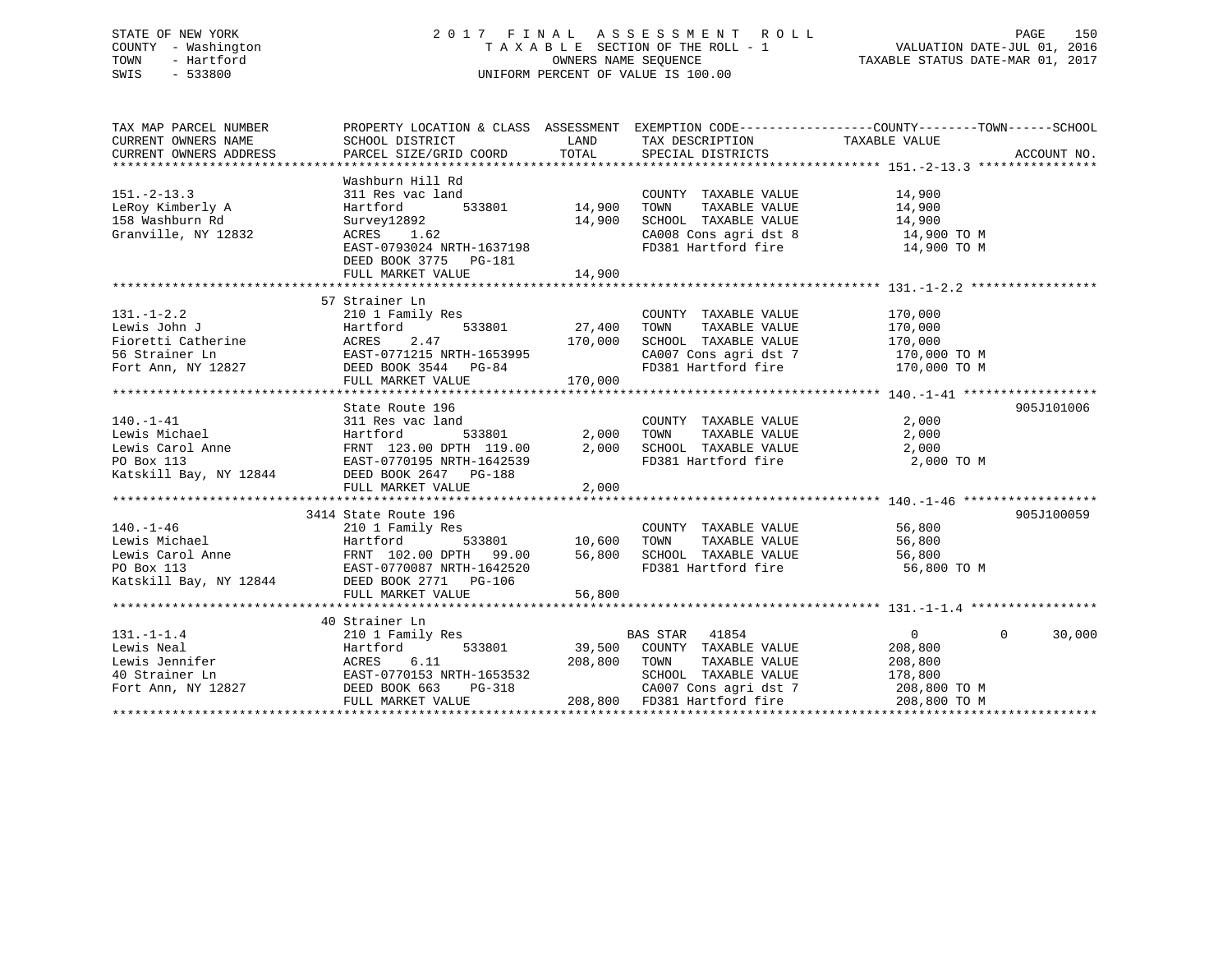# STATE OF NEW YORK 2 0 1 7 F I N A L A S S E S S M E N T R O L L PAGE 151 COUNTY - Washington T A X A B L E SECTION OF THE ROLL - 1 VALUATION DATE-JUL 01, 2016 TOWN - Hartford OWNERS NAME SEQUENCE TAXABLE STATUS DATE-MAR 01, 2017 SWIS - 533800 UNIFORM PERCENT OF VALUE IS 100.00

| TAX MAP PARCEL NUMBER<br>CURRENT OWNERS NAME<br>CURRENT OWNERS ADDRESS | SCHOOL DISTRICT<br>PARCEL SIZE/GRID COORD                                                 | PROPERTY LOCATION & CLASS ASSESSMENT EXEMPTION CODE---------------COUNTY-------TOWN-----SCHOOL<br>LAND<br>TAX DESCRIPTION TAXABLE VALUE<br>TOTAL<br>SPECIAL DISTRICTS                                                                                                                      | ACCOUNT NO.                                                    |
|------------------------------------------------------------------------|-------------------------------------------------------------------------------------------|--------------------------------------------------------------------------------------------------------------------------------------------------------------------------------------------------------------------------------------------------------------------------------------------|----------------------------------------------------------------|
|                                                                        |                                                                                           |                                                                                                                                                                                                                                                                                            |                                                                |
|                                                                        | 5551 County Route 30                                                                      |                                                                                                                                                                                                                                                                                            | 905J100217                                                     |
| $141. - 3 - 36$                                                        | 210 1 Family Res                                                                          | VET COM CT 41131                                                                                                                                                                                                                                                                           | 31,975 31,975<br>$\overline{\phantom{0}}$<br>$\overline{0}$    |
| Liebig Frederick W                                                     |                                                                                           |                                                                                                                                                                                                                                                                                            | 63,950<br>63,950<br>$\overline{0}$<br>30,000<br>$\overline{0}$ |
| Liebig Deborah A<br>18379 SE 55th Pl                                   |                                                                                           | Hartford 533801 29,300 VET DIS CT 41141<br>Bdy Line Agmt 897/17 127,900 BAS STAR 41854<br>ACRES 5.00 COUNTY TAXABLE VALUE                                                                                                                                                                  | 31,975                                                         |
| Ocklawaha, FL 32179                                                    |                                                                                           | COUNTY TAXABLE VALUE                                                                                                                                                                                                                                                                       |                                                                |
|                                                                        | EAST-0788358 NRTH-1642405<br>DEED BOOK 1668 PG-116                                        |                                                                                                                                                                                                                                                                                            |                                                                |
|                                                                        |                                                                                           |                                                                                                                                                                                                                                                                                            |                                                                |
|                                                                        |                                                                                           |                                                                                                                                                                                                                                                                                            |                                                                |
|                                                                        | 25 Marlboro Country Rd                                                                    |                                                                                                                                                                                                                                                                                            | 905J100387                                                     |
| $141. - 3 - 41$                                                        | 210 1 Family Res                                                                          | 41834                                                                                                                                                                                                                                                                                      | $\overline{0}$<br>$\Omega$<br>65,500                           |
| Liebig Michael B Sr                                                    | Alu I Fun<br>Hartford<br>533801                                                           | ENH STAR 41834<br>32,300 COUNTY TAXABLE VALUE                                                                                                                                                                                                                                              | 127,000                                                        |
| 25 Marlboro Country Rd ACRES                                           | 3.73                                                                                      | 127,000 TOWN                                                                                                                                                                                                                                                                               | TAXABLE VALUE 127,000                                          |
| Hartford, NY 12838                                                     | EAST-0785918 NRTH-1642252                                                                 | SCHOOL TAXABLE VALUE                                                                                                                                                                                                                                                                       |                                                                |
|                                                                        | DEED BOOK 674<br>PG-259                                                                   | SCHOOL TAXABLE VALUE<br>FD381 Hartford fire<br>$52 - 2$                                                                                                                                                                                                                                    | 61,500<br>127,000 TO M                                         |
|                                                                        | FULL MARKET VALUE                                                                         | 127,000                                                                                                                                                                                                                                                                                    |                                                                |
|                                                                        |                                                                                           |                                                                                                                                                                                                                                                                                            |                                                                |
|                                                                        | 7331 State Route 40                                                                       |                                                                                                                                                                                                                                                                                            | 905J101438                                                     |
| $149. - 1 - 32.9$                                                      | 210 1 Family Res                                                                          |                                                                                                                                                                                                                                                                                            | $\overline{0}$<br>30,000<br>$\Omega$                           |
| Liebig Michael Jr                                                      | Hartford                                                                                  |                                                                                                                                                                                                                                                                                            | 147,600                                                        |
| Liebig Meri                                                            | LOT 5                                                                                     | 147,600 TOWN<br>TAXABLE VALUE                                                                                                                                                                                                                                                              | 147,600                                                        |
| 7331 State Route 40                                                    |                                                                                           | SCHOOL TAXABLE VALUE                                                                                                                                                                                                                                                                       | 117,600                                                        |
| Fort Ann, NY 12827                                                     | ACRES 3.42<br>EAST-0774941 NRTH-1637691                                                   |                                                                                                                                                                                                                                                                                            |                                                                |
|                                                                        | DEED BOOK 1792 PG-230                                                                     | CA006 Cons agri dst 6 147,600 TO M<br>FD381 Hartford fire 147,600 TO M                                                                                                                                                                                                                     |                                                                |
|                                                                        |                                                                                           |                                                                                                                                                                                                                                                                                            |                                                                |
|                                                                        |                                                                                           |                                                                                                                                                                                                                                                                                            |                                                                |
|                                                                        | 43 Hartford Main St                                                                       |                                                                                                                                                                                                                                                                                            | 905J100384                                                     |
| $132.15 - 1 - 15$                                                      |                                                                                           | BAS STAR 41854                                                                                                                                                                                                                                                                             | $\overline{0}$<br>$\Omega$<br>30,000                           |
| Liebig Robert E                                                        |                                                                                           | $\frac{212}{2111}$ $\frac{211}{2111}$ $\frac{211}{2111}$ $\frac{211}{2111}$ $\frac{211}{2111}$ $\frac{211}{2111}$ $\frac{211}{2111}$ $\frac{211}{2111}$ $\frac{211}{2111}$ $\frac{211}{2111}$ $\frac{211}{2111}$ $\frac{211}{2111}$ $\frac{211}{2111}$ $\frac{211}{2111}$ $\frac{211}{211$ | 93,200                                                         |
| Liebig Karen B                                                         | 210 1 Family Res<br>Hartford 533801<br>FRNT 48.00 DPTH 170.00<br>EAST-0786232 NPTH 170.00 | 93,200 TOWN<br>TAXABLE VALUE                                                                                                                                                                                                                                                               | 93,200                                                         |
| PO Box 151                                                             |                                                                                           | SCHOOL TAXABLE VALUE                                                                                                                                                                                                                                                                       | 63,200                                                         |
| Hartford, NY 12838                                                     | DEED BOOK 728<br>PG-90                                                                    |                                                                                                                                                                                                                                                                                            |                                                                |
|                                                                        | FULL MARKET VALUE                                                                         | 93,200 FD381 Hartford fire                                                                                                                                                                                                                                                                 | 93,200 TO M                                                    |
|                                                                        |                                                                                           |                                                                                                                                                                                                                                                                                            |                                                                |
|                                                                        | 7769 State Route 40                                                                       |                                                                                                                                                                                                                                                                                            | 905J100101                                                     |
| $140. - 2 - 27$                                                        | 210 1 Family Res                                                                          | COUNTY TAXABLE VALUE                                                                                                                                                                                                                                                                       |                                                                |
| Liebig Robert E Sr                                                     | Hartford                                                                                  | 533801 6,600<br>TAXABLE VALUE<br>TOWN                                                                                                                                                                                                                                                      | 145,400<br>145,400                                             |
| Liebig Barbara L                                                       | FRNT 150.00 DPTH 250.00 145,400                                                           | SCHOOL TAXABLE VALUE 145,400                                                                                                                                                                                                                                                               |                                                                |
| 7765 State Route 40                                                    | EAST-0782371 NRTH-1645692                                                                 | FD381 Hartford fire                                                                                                                                                                                                                                                                        | 145,400 TO M                                                   |
| Hartford, NY 12838                                                     | FRNT 150.00 L<br>40 EAST-0782371 N<br>38 DEED BOOK 719<br>$PG-213$                        |                                                                                                                                                                                                                                                                                            |                                                                |
|                                                                        | FULL MARKET VALUE                                                                         | 145,400                                                                                                                                                                                                                                                                                    |                                                                |
|                                                                        |                                                                                           |                                                                                                                                                                                                                                                                                            |                                                                |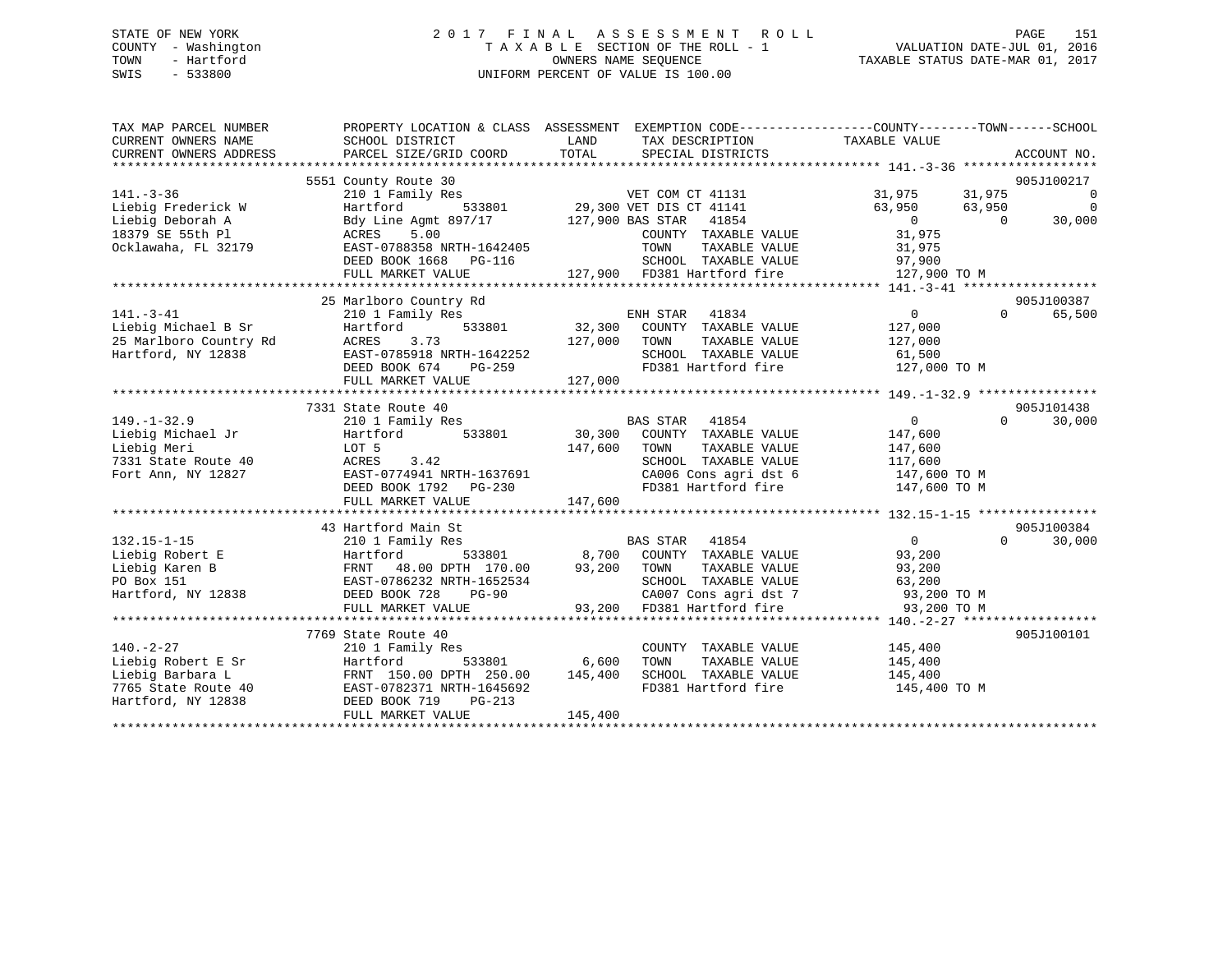# STATE OF NEW YORK 2 0 1 7 F I N A L A S S E S S M E N T R O L L PAGE 152 COUNTY - Washington T A X A B L E SECTION OF THE ROLL - 1 VALUATION DATE-JUL 01, 2016 TOWN - Hartford **TAXABLE STATUS DATE-MAR 01, 2017** SWIS - 533800 UNIFORM PERCENT OF VALUE IS 100.00

| TAX MAP PARCEL NUMBER<br>CURRENT OWNERS NAME<br>CURRENT OWNERS ADDRESS | PROPERTY LOCATION & CLASS ASSESSMENT EXEMPTION CODE-----------------COUNTY-------TOWN------SCHOOL<br>SCHOOL DISTRICT<br>PARCEL SIZE/GRID COORD TOTAL | LAND         | TAX DESCRIPTION TAXABLE VALUE<br>SPECIAL DISTRICTS                         |                  | ACCOUNT NO.                 |
|------------------------------------------------------------------------|------------------------------------------------------------------------------------------------------------------------------------------------------|--------------|----------------------------------------------------------------------------|------------------|-----------------------------|
|                                                                        |                                                                                                                                                      |              |                                                                            |                  |                             |
|                                                                        | 7765 State Route 40                                                                                                                                  |              |                                                                            |                  | 905J100152                  |
| $140. - 2 - 28$                                                        | 210 1 Family Res                                                                                                                                     |              | ENH STAR<br>41834                                                          | $\overline{0}$   | $0 \qquad \qquad$<br>65,500 |
| Liebig Robert E Sr                                                     | Hartford                                                                                                                                             |              | 533801 17,700 COUNTY TAXABLE VALUE<br>TH 190.00 132,000 TOWN TAXABLE VALUE | 132,000          |                             |
| Liebig Barbara L                                                       | Hartford 533801<br>FRNT 89.00 DPTH 190.00<br>EAST-0782241 NRTH-1645625                                                                               |              |                                                                            | 132,000          |                             |
| 7765 State Route 40                                                    |                                                                                                                                                      |              | SCHOOL TAXABLE VALUE                                                       | 66,500           |                             |
| Hartford, NY 12838 DEED BOOK 762                                       | PG-67                                                                                                                                                |              | FD381 Hartford fire                                                        | 132,000 TO M     |                             |
|                                                                        | FULL MARKET VALUE                                                                                                                                    | 132,000      |                                                                            |                  |                             |
|                                                                        |                                                                                                                                                      |              |                                                                            |                  |                             |
|                                                                        | 7767 State Route 40                                                                                                                                  |              |                                                                            |                  | 905J101326                  |
| $140.-2-28.1$                                                          | 220 2 Family Res                                                                                                                                     |              | COUNTY TAXABLE VALUE                                                       | 103,900          |                             |
| Liebig Robert E Sr                                                     |                                                                                                                                                      |              |                                                                            | 103,900          |                             |
| Liebig Barbara                                                         | Hartford 533801 7,900 TOWN TAXABLE VALUE<br>FRNT 60.00 DPTH 127.00 103,900 SCHOOL TAXABLE VALUE                                                      |              |                                                                            | 103,900          |                             |
| 7765 State Route 40                                                    | EAST-0782320 NRTH-1645628                                                                                                                            |              | FD381 Hartford fire 103,900 TO M                                           |                  |                             |
| Hartford, NY 12838                                                     | DEED BOOK 767<br>PG-78                                                                                                                               |              |                                                                            |                  |                             |
|                                                                        | FULL MARKET VALUE                                                                                                                                    | 103,900      |                                                                            |                  |                             |
|                                                                        |                                                                                                                                                      |              |                                                                            |                  |                             |
|                                                                        | 7860&7864 State Route 40                                                                                                                             |              |                                                                            |                  | 905J100415                  |
| $141. - 1 - 30.3$                                                      | 240 Rural res                                                                                                                                        |              | AG DIST<br>41720                                                           | 23,358<br>23,358 | 23,358                      |
| Liebig Robert E Sr                                                     | 533801<br>Hartford                                                                                                                                   | 65,400       | COUNTY TAXABLE VALUE                                                       | 103,942          |                             |
| Liebig Barbara                                                         | 959/197+199+201                                                                                                                                      | 127,300      | TOWN<br>TAXABLE VALUE                                                      | 103,942          |                             |
| 7765 State Route 40                                                    | 960/116+118+120                                                                                                                                      |              | SCHOOL TAXABLE VALUE                                                       | 103,942          |                             |
| Hartford, NY 12838                                                     | ACRES 37.46                                                                                                                                          |              | CA007 Cons agri dst 7                                                      | 103,942 TO M     |                             |
|                                                                        |                                                                                                                                                      |              | 23,358 EX                                                                  |                  |                             |
| MAY BE SUBJECT TO PAYMENT                                              | EAST-0784482 NRTH-1647215<br>DEED BOOK 2611 PG-34                                                                                                    |              | FD381 Hartford fire                                                        | 127,300 TO M     |                             |
| UNDER AGDIST LAW TIL 2021                                              | FULL MARKET VALUE                                                                                                                                    | 127,300      |                                                                            |                  |                             |
|                                                                        |                                                                                                                                                      |              |                                                                            |                  |                             |
|                                                                        | 60 Country Ln                                                                                                                                        |              |                                                                            |                  | 905J101153                  |
| $122. - 1 - 38$                                                        | 210 1 Family Res                                                                                                                                     |              | <b>BAS STAR</b><br>41854                                                   | $\overline{0}$   | $\Omega$<br>30,000          |
| Livingston Robert H                                                    | Hartford                                                                                                                                             |              | 533801 36,700 COUNTY TAXABLE VALUE                                         | 120,100          |                             |
| Dunkowski Christine                                                    | 5.57 BANK<br>ACRES<br>185                                                                                                                            | 120,100 TOWN | TAXABLE VALUE                                                              | 120,100          |                             |
| 60 Country Ln                                                          | EAST-0771245 NRTH-1658877                                                                                                                            |              | SCHOOL TAXABLE VALUE                                                       | 90,100           |                             |
| Fort Ann, NY 12827                                                     | DEED BOOK 954<br>PG-156                                                                                                                              |              | CA007 Cons agri dst 7                                                      | 120,100 TO M     |                             |
|                                                                        | FULL MARKET VALUE                                                                                                                                    |              | 120,100 FD381 Hartford fire                                                | 120,100 TO M     |                             |
|                                                                        |                                                                                                                                                      |              |                                                                            |                  |                             |
|                                                                        | 5263 County Route 30                                                                                                                                 |              |                                                                            |                  | 905J101175                  |
| $150. - 1 - 37.2$                                                      | 210 1 Family Res                                                                                                                                     |              | <b>BAS STAR</b> 41854                                                      | $\overline{0}$   | $\Omega$<br>30,000          |
| Logan John W Jr.                                                       | Hartford                                                                                                                                             |              | 533801 22,800 COUNTY TAXABLE VALUE                                         | 129,300          |                             |
|                                                                        | FRNT 315.00 DPTH 225.00 129,300 TOWN                                                                                                                 |              | TAXABLE VALUE                                                              | 129,300          |                             |
| Logan Shari L<br>5263 County Route 30                                  | EAST-0788319 NRTH-1635674                                                                                                                            |              | SCHOOL TAXABLE VALUE                                                       | 99,300           |                             |
| Granville, NY 12832                                                    | DEED BOOK 1871    PG-182                                                                                                                             |              | CA008 Cons agri dst 8                                                      | 129,300 TO M     |                             |
|                                                                        | FULL MARKET VALUE                                                                                                                                    |              | 129,300 FD381 Hartford fire                                                | 129,300 TO M     |                             |
|                                                                        |                                                                                                                                                      |              |                                                                            |                  |                             |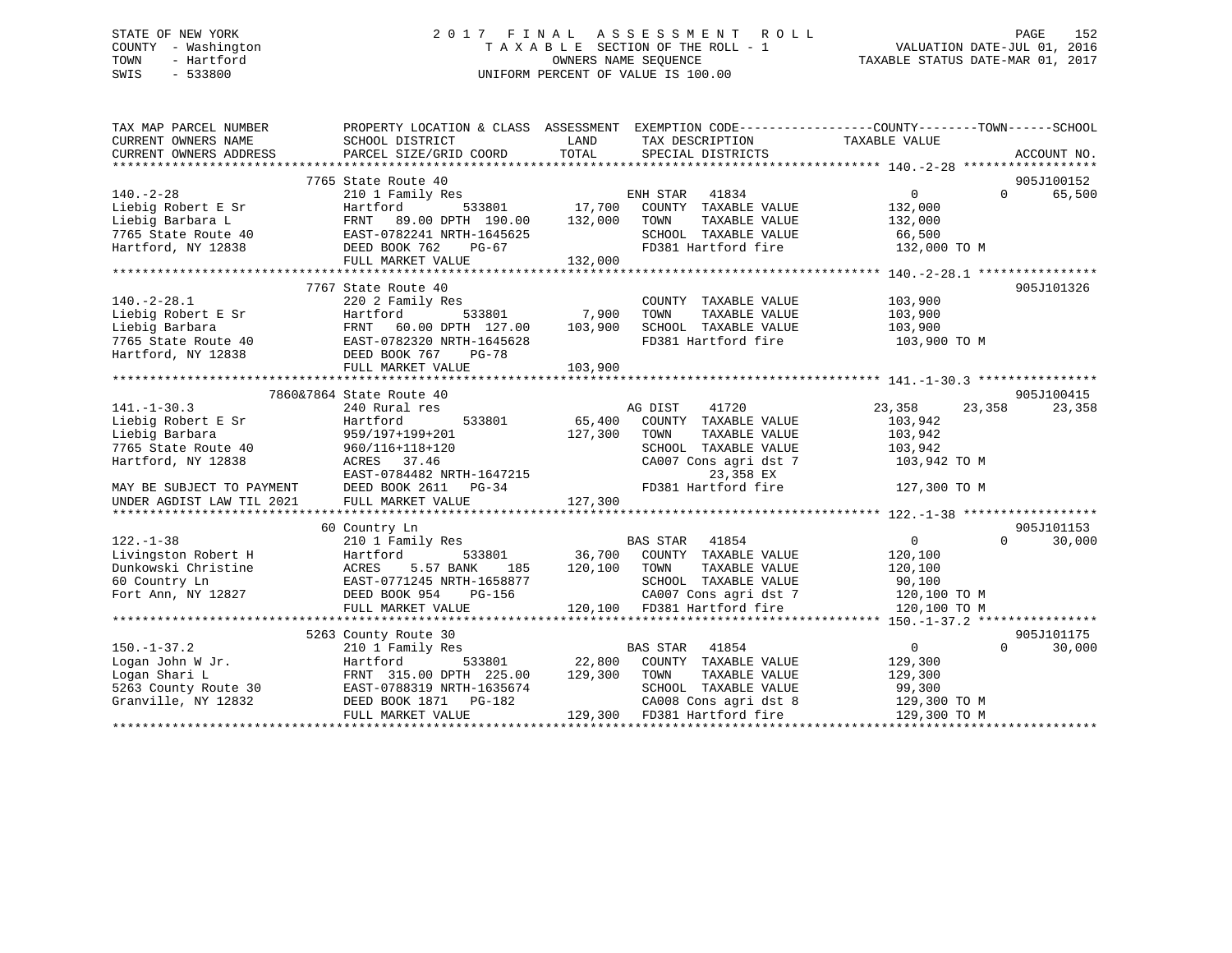# STATE OF NEW YORK 2 0 1 7 F I N A L A S S E S S M E N T R O L L PAGE 153 COUNTY - Washington T A X A B L E SECTION OF THE ROLL - 1 VALUATION DATE-JUL 01, 2016 TOWN - Hartford **TAXABLE STATUS DATE-MAR 01, 2017** SWIS - 533800 UNIFORM PERCENT OF VALUE IS 100.00

| TAX MAP PARCEL NUMBER<br>CURRENT OWNERS NAME<br>CURRENT OWNERS ADDRESS | SCHOOL DISTRICT<br>PARCEL SIZE/GRID COORD                                                           | LAND<br>TOTAL                                                                                                                                                                                                             | PROPERTY LOCATION & CLASS ASSESSMENT EXEMPTION CODE-----------------COUNTY-------TOWN------SCHOOL<br>ACCOUNT NO. |
|------------------------------------------------------------------------|-----------------------------------------------------------------------------------------------------|---------------------------------------------------------------------------------------------------------------------------------------------------------------------------------------------------------------------------|------------------------------------------------------------------------------------------------------------------|
|                                                                        |                                                                                                     |                                                                                                                                                                                                                           |                                                                                                                  |
|                                                                        | 231 Gibbs Rd                                                                                        |                                                                                                                                                                                                                           | 905J101163                                                                                                       |
| $123. - 1 - 16.2$                                                      | 210 1 Family Res                                                                                    | ily Res 633801 BAS STAR 41854<br>533801 26,100 COUNTY TAXABLE VALUE                                                                                                                                                       | $\overline{0}$<br>30,000<br>$\Omega$                                                                             |
| Les<br>Loscalzo Sarah<br>^^1 cibbs Rd                                  | Hartford                                                                                            |                                                                                                                                                                                                                           | 77,700                                                                                                           |
|                                                                        |                                                                                                     |                                                                                                                                                                                                                           |                                                                                                                  |
| Fort Ann, NY 12827                                                     |                                                                                                     |                                                                                                                                                                                                                           |                                                                                                                  |
|                                                                        |                                                                                                     |                                                                                                                                                                                                                           |                                                                                                                  |
|                                                                        |                                                                                                     | ACRES 2.04 77,700 TOWN TAXABLE VALUE 77,700<br>EAST-0786587 NRTH-1660590 SCHOOL TAXABLE VALUE 47,700<br>DEED BOOK 931 PG-55 CA007 Cons agri dst 7 77,700 TO M<br>FULL MARKET VALUE 77,700 FD381 Hartford fire 77,700 TO M |                                                                                                                  |
|                                                                        |                                                                                                     |                                                                                                                                                                                                                           |                                                                                                                  |
|                                                                        | Gibbs Rd                                                                                            |                                                                                                                                                                                                                           | 905J101427                                                                                                       |
| $123. - 1 - 16.3$                                                      | 323 Vacant rural                                                                                    | COUNTY TAXABLE VALUE                                                                                                                                                                                                      | 45,900                                                                                                           |
|                                                                        |                                                                                                     | 1<br>533801                    45,900<br>TOWN<br>TAXABLE VALUE                                                                                                                                                            | 45,900                                                                                                           |
|                                                                        | ACRES 33.60                                                                                         | 45,900                                                                                                                                                                                                                    |                                                                                                                  |
|                                                                        | EAST-0785872 NRTH-1660505                                                                           | SCHOOL TAXABLE VALUE 45,900<br>CA007 Cons agri dst 7 (45,900 TO M)                                                                                                                                                        |                                                                                                                  |
|                                                                        | DEED BOOK 931<br>PG-55                                                                              | FD381 Hartford fire 45,900 TO M                                                                                                                                                                                           |                                                                                                                  |
|                                                                        | FULL MARKET VALUE                                                                                   | 45,900                                                                                                                                                                                                                    |                                                                                                                  |
|                                                                        |                                                                                                     |                                                                                                                                                                                                                           |                                                                                                                  |
|                                                                        | 105 County Route 19                                                                                 |                                                                                                                                                                                                                           |                                                                                                                  |
| $149. - 1 - 3.1$                                                       |                                                                                                     |                                                                                                                                                                                                                           | $\Omega$<br>30,000                                                                                               |
|                                                                        |                                                                                                     |                                                                                                                                                                                                                           |                                                                                                                  |
|                                                                        |                                                                                                     |                                                                                                                                                                                                                           |                                                                                                                  |
|                                                                        |                                                                                                     |                                                                                                                                                                                                                           |                                                                                                                  |
|                                                                        |                                                                                                     |                                                                                                                                                                                                                           |                                                                                                                  |
|                                                                        |                                                                                                     |                                                                                                                                                                                                                           |                                                                                                                  |
|                                                                        |                                                                                                     |                                                                                                                                                                                                                           |                                                                                                                  |
|                                                                        | 8393 State Route 40                                                                                 |                                                                                                                                                                                                                           | 905J100393                                                                                                       |
|                                                                        |                                                                                                     |                                                                                                                                                                                                                           | 35,100<br>35,100<br>35,100                                                                                       |
|                                                                        |                                                                                                     |                                                                                                                                                                                                                           | 35,100<br>$\overline{0}$                                                                                         |
|                                                                        |                                                                                                     |                                                                                                                                                                                                                           | $\begin{array}{c} 0 \\ 35,100 \end{array}$                                                                       |
|                                                                        |                                                                                                     |                                                                                                                                                                                                                           | TAXABLE VALUE 35,100                                                                                             |
| Granville, NY 12832                                                    | DEED BOOK 532                                                                                       |                                                                                                                                                                                                                           |                                                                                                                  |
|                                                                        |                                                                                                     | DEED BOOK 532 PG-281 SCHOOL TAXABLE VALUE<br>FULL MARKET VALUE 70,200 CA007 Cons agri dst 7 70,200 TO M                                                                                                                   |                                                                                                                  |
|                                                                        |                                                                                                     | FD381 Hartford fire                                                                                                                                                                                                       |                                                                                                                  |
|                                                                        |                                                                                                     |                                                                                                                                                                                                                           | 70,200 TO M                                                                                                      |
|                                                                        |                                                                                                     |                                                                                                                                                                                                                           | 905J100394                                                                                                       |
| $158. - 2 - 3$                                                         | 1040 Lundy Rd<br>112 Dairy farm                                                                     |                                                                                                                                                                                                                           | 65,038<br>65,038                                                                                                 |
|                                                                        |                                                                                                     | AG DIST<br>41720                                                                                                                                                                                                          | 65,038                                                                                                           |
|                                                                        | 190.-2-3<br>Lundy William Reid<br>Lundy Regina C<br>1940 Lundy Rd<br>1940 Lundy Rd<br>1940 Lundy Rd | 127,500 BAS STAR 41854                                                                                                                                                                                                    | $\overline{0}$<br>$\overline{0}$<br>30,000<br>212,462                                                            |
|                                                                        |                                                                                                     | 277,500 COUNTY TAXABLE VALUE                                                                                                                                                                                              |                                                                                                                  |
| 1040 Lundy Rd                                                          | ACRES 82.10                                                                                         | TOWN<br>TAXABLE VALUE                                                                                                                                                                                                     | 212,462                                                                                                          |
| Granville, NY 12832                                                    | EAST-0786312 NRTH-1631595                                                                           | SCHOOL TAXABLE VALUE                                                                                                                                                                                                      | 182,462                                                                                                          |
|                                                                        | DEED BOOK 721<br>PG-239                                                                             | $G-239$ CA008                                                                                                                                                                                                             | CA008 Cons agri dst 8 212,462 TO M                                                                               |
| MAY BE SUBJECT TO PAYMENT                                              | FULL MARKET VALUE                                                                                   | 65,038 EX                                                                                                                                                                                                                 |                                                                                                                  |
| UNDER AGDIST LAW TIL 2021                                              |                                                                                                     | FD381 Hartford fire                                                                                                                                                                                                       | 277,500 TO M                                                                                                     |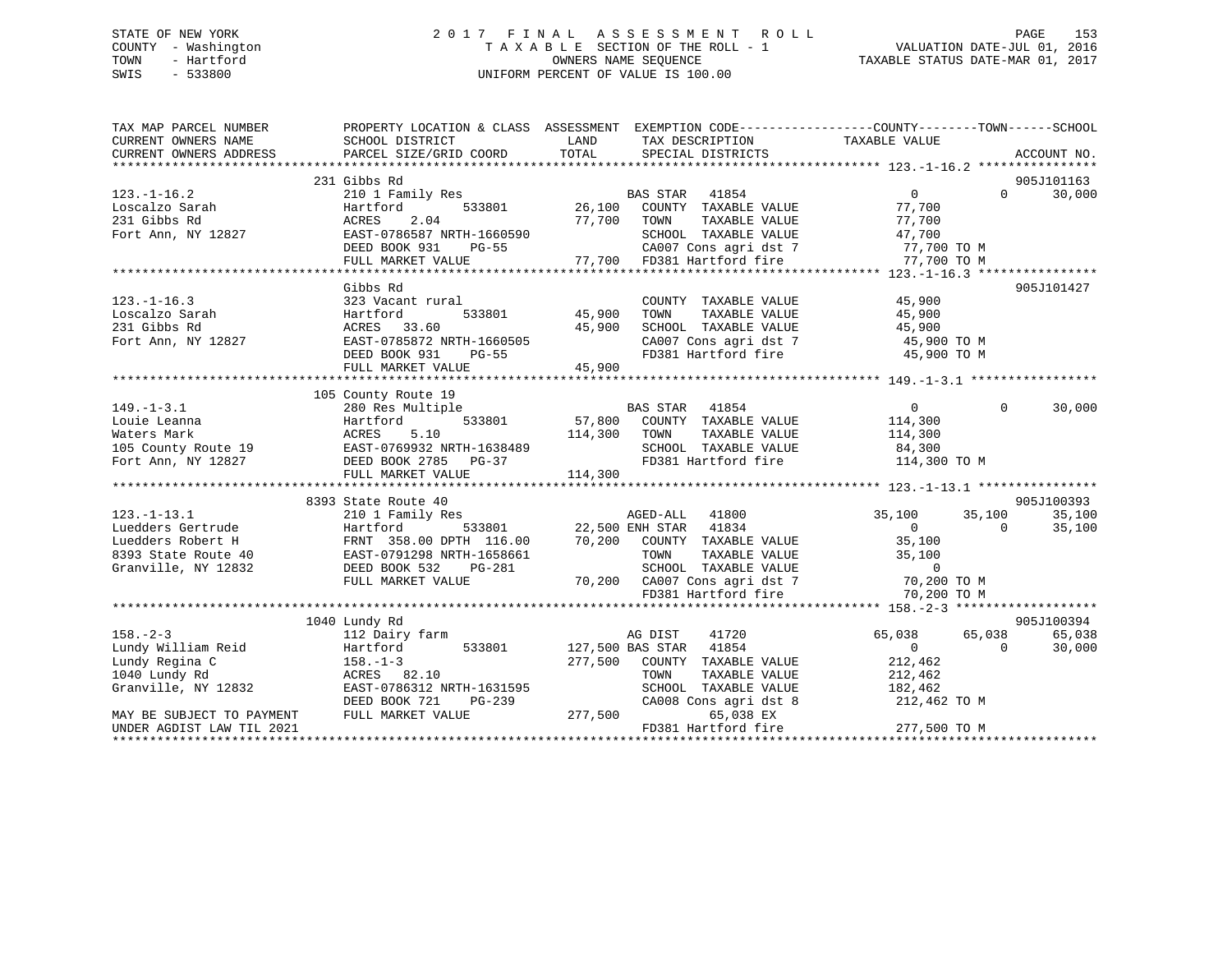#### STATE OF NEW YORK 2 0 1 7 F I N A L A S S E S S M E N T R O L L PAGE 154COUNTY - Washington  $T A X A B L E$  SECTION OF THE ROLL - 1<br>TOWN - Hartford OWNERS NAME SEQUENCE TAXABLE STATUS DATE-MAR 01, 2017 SWIS - 533800 UNIFORM PERCENT OF VALUE IS 100.00

| TAX MAP PARCEL NUMBER                                        | PROPERTY LOCATION & CLASS ASSESSMENT EXEMPTION CODE-----------------COUNTY-------TOWN------SCHOOL                                                                                                                                                                                                                                                                                                 |             |                                                                                                              |                                                     |                |                             |
|--------------------------------------------------------------|---------------------------------------------------------------------------------------------------------------------------------------------------------------------------------------------------------------------------------------------------------------------------------------------------------------------------------------------------------------------------------------------------|-------------|--------------------------------------------------------------------------------------------------------------|-----------------------------------------------------|----------------|-----------------------------|
| CURRENT OWNERS NAME                                          | SCHOOL DISTRICT                                                                                                                                                                                                                                                                                                                                                                                   | LAND        |                                                                                                              |                                                     |                |                             |
|                                                              | CURRENT OWNERS ADDRESS PARCEL SIZE/GRID COORD TOTAL                                                                                                                                                                                                                                                                                                                                               |             |                                                                                                              |                                                     |                | ACCOUNT NO.                 |
|                                                              |                                                                                                                                                                                                                                                                                                                                                                                                   |             |                                                                                                              |                                                     |                |                             |
|                                                              | 7729 State Route 40                                                                                                                                                                                                                                                                                                                                                                               |             |                                                                                                              |                                                     |                | 905J100279                  |
| $140. - 2 - 34$                                              |                                                                                                                                                                                                                                                                                                                                                                                                   |             |                                                                                                              |                                                     |                | $0 \qquad \qquad$<br>30,000 |
|                                                              |                                                                                                                                                                                                                                                                                                                                                                                                   |             |                                                                                                              |                                                     |                |                             |
|                                                              | 2000 - 2000 - 2000 - 2000 - 2000 - 2000 - 2000 - 2000 - 2000 - 2000 - 2000 - 2000 - 2000 - 2000 - 2000 - 2000<br>2000 - 2000 - 2000 - 2000 - 2000 - 2000 - 2000 - 2000 - 2000 - 2000 - 2000 - 2000 - 2000 - 2000 - 2000 - 2000<br>20                                                                                                                                                              |             |                                                                                                              |                                                     |                |                             |
|                                                              |                                                                                                                                                                                                                                                                                                                                                                                                   |             |                                                                                                              |                                                     |                |                             |
| 140.-2-34<br>Lunt Keith R<br>PO Box 52<br>Hartford, NY 12838 |                                                                                                                                                                                                                                                                                                                                                                                                   |             | SCHOOL TAXABLE VALUE 82,700<br>FD381 Hartford fire 112,700 TO M                                              |                                                     |                |                             |
|                                                              | EAST-0781830 NRTH-1644972<br>DEED BOOK 2950 PG-13<br>FULL MARKET VALUE 112,700                                                                                                                                                                                                                                                                                                                    |             |                                                                                                              |                                                     |                |                             |
|                                                              |                                                                                                                                                                                                                                                                                                                                                                                                   |             |                                                                                                              |                                                     |                |                             |
|                                                              | East Starbuck Ln                                                                                                                                                                                                                                                                                                                                                                                  |             |                                                                                                              |                                                     |                | 905J100223                  |
|                                                              | $\begin{array}{lllllllllllllll} 113.-2-1.1 & 323\text{ Vacant rural} & \text{AG DIST} & 41720 \\ \text{Lupo Really LLC} & \text{Fort Ann} & 532802 & 141,400\text{ FOR }480\text{A} & 47460 \\ 149\text{ Soundview Dr} & \text{Forest Tax }3624/129 & 141,400\text{ COUNTY} & \text{TAXABLE VALUE} \\ \text{Rocky Point, NY }11778 & 113.-1-1.1 & \text{TOWN} & \text{TAXABLE VALUE} \end{array}$ |             |                                                                                                              |                                                     |                | 75,158                      |
|                                                              |                                                                                                                                                                                                                                                                                                                                                                                                   |             |                                                                                                              | 75,158            75,158<br>53,800           53,800 |                | 53,800                      |
|                                                              |                                                                                                                                                                                                                                                                                                                                                                                                   |             |                                                                                                              |                                                     |                |                             |
|                                                              |                                                                                                                                                                                                                                                                                                                                                                                                   |             |                                                                                                              | 12,442<br>12,442                                    |                |                             |
|                                                              |                                                                                                                                                                                                                                                                                                                                                                                                   |             |                                                                                                              |                                                     |                |                             |
|                                                              |                                                                                                                                                                                                                                                                                                                                                                                                   |             |                                                                                                              |                                                     |                |                             |
| UNDER RPTL480A UNTIL 2026                                    | DEED BOOK 2527 PG-144                                                                                                                                                                                                                                                                                                                                                                             |             |                                                                                                              |                                                     |                |                             |
|                                                              | FULL MARKET VALUE                                                                                                                                                                                                                                                                                                                                                                                 |             | SCHOOL TAXABLE VALUE 12,442<br>CA007 Cons agri dst 7 66,242 TO M<br>141,400 FD381 Hartford fire 141,400 TO M |                                                     |                |                             |
|                                                              |                                                                                                                                                                                                                                                                                                                                                                                                   |             |                                                                                                              |                                                     |                |                             |
|                                                              | East Starbuck Ln                                                                                                                                                                                                                                                                                                                                                                                  |             |                                                                                                              |                                                     |                | 905J101056                  |
| $113.-2-1.2$                                                 | 323 Vacant rural                                                                                                                                                                                                                                                                                                                                                                                  |             | 41720                                                                                                        | 39, 345 39, 345                                     |                | 39,345                      |
|                                                              |                                                                                                                                                                                                                                                                                                                                                                                                   |             |                                                                                                              | 28,555                                              |                |                             |
| Lupo Realty LLC<br>149 Soundview Dr<br>149 Soundview Dr      | --<br>Fort Ann 532802<br>Forest Tax 3624/129                                                                                                                                                                                                                                                                                                                                                      | 67,900 TOWN | TAXABLE VALUE                                                                                                | 28,555                                              |                |                             |
| Rocky Point, NY 11778 113.-1-1.2                             |                                                                                                                                                                                                                                                                                                                                                                                                   |             |                                                                                                              |                                                     |                |                             |
|                                                              | 28,555<br>113.-1-1.2<br>ACRES 41.54<br>EAST-0773407 NRTH-1668409<br>DEED BOOK 2527 PG-144<br>CAO07 Cons agri dst 7<br>28,555 TO M<br>28,555 TO M<br>39,345 EX<br>FD381 Hartford fire 67,900 TO M                                                                                                                                                                                                  |             | SCHOOL TAXABLE VALUE 28,555<br>CA007 Cons agri dst 7 28,555 TO M                                             |                                                     |                |                             |
|                                                              |                                                                                                                                                                                                                                                                                                                                                                                                   |             |                                                                                                              |                                                     |                |                             |
| MAY BE SUBJECT TO PAYMENT<br>UNDER AGDIST LAW TIL 2021       |                                                                                                                                                                                                                                                                                                                                                                                                   |             |                                                                                                              |                                                     |                |                             |
|                                                              | FULL MARKET VALUE                                                                                                                                                                                                                                                                                                                                                                                 | 67,900      |                                                                                                              |                                                     |                |                             |
|                                                              |                                                                                                                                                                                                                                                                                                                                                                                                   |             |                                                                                                              |                                                     |                |                             |
|                                                              | 98 West Starbuck Ln                                                                                                                                                                                                                                                                                                                                                                               |             |                                                                                                              |                                                     |                | 905J101047                  |
|                                                              | 98 West Starbuck Line<br>112.-2-5 113 Cattle farm and May 19 MB 113 Cattle farm and May 12120<br>149 Soundview Dr. 2000 POR 2000 MB 149 Soundview Dr. 2000 POR 180A 17460<br>149 Soundview Dr. 2000 POR 189,800 COUNTY TAXABLE VALUE                                                                                                                                                              |             |                                                                                                              |                                                     |                |                             |
|                                                              |                                                                                                                                                                                                                                                                                                                                                                                                   |             |                                                                                                              |                                                     |                |                             |
|                                                              |                                                                                                                                                                                                                                                                                                                                                                                                   |             |                                                                                                              | 307,384                                             |                |                             |
| Rocky Point, NY 11778                                        | $112.-1-5$                                                                                                                                                                                                                                                                                                                                                                                        |             | TAXABLE VALUE<br>TOWN                                                                                        | 307,384                                             |                |                             |
|                                                              |                                                                                                                                                                                                                                                                                                                                                                                                   |             | SCHOOL TAXABLE VALUE 307,384                                                                                 |                                                     |                |                             |
|                                                              | $R$ ישית $R$ ייני $R$                                                                                                                                                                                                                                                                                                                                                                             |             | FD381 Hartford fire                                                                                          |                                                     |                |                             |
|                                                              |                                                                                                                                                                                                                                                                                                                                                                                                   |             |                                                                                                              | 589,800 TO M                                        |                |                             |
|                                                              | ACRES 548.10<br>MAY BE SUBJECT TO PAYMENT<br>UNDER RPTL480A UNTIL 2026 DEED BOOK 3545 PG-62<br>FULL MARKET VALUE                                                                                                                                                                                                                                                                                  | 589,800     |                                                                                                              |                                                     |                |                             |
|                                                              |                                                                                                                                                                                                                                                                                                                                                                                                   |             |                                                                                                              |                                                     |                |                             |
|                                                              |                                                                                                                                                                                                                                                                                                                                                                                                   |             |                                                                                                              |                                                     |                | 905J100398                  |
| $122. - 1 - 25$                                              | 123 County Route 17                                                                                                                                                                                                                                                                                                                                                                               |             |                                                                                                              |                                                     |                | $\overline{\phantom{0}}$    |
|                                                              | 270 Mfg housing                                                                                                                                                                                                                                                                                                                                                                                   |             |                                                                                                              | 13,675 13,675<br>6,154 6,154                        |                |                             |
|                                                              |                                                                                                                                                                                                                                                                                                                                                                                                   |             | VET COM CT 41131<br>533801 30,200 AGED-CO/TN 41801<br>54,700 ENH STAR 41834                                  | $\overline{0}$                                      | $\overline{0}$ | 0                           |
|                                                              |                                                                                                                                                                                                                                                                                                                                                                                                   |             | COUNTY TAXABLE VALUE 34,871                                                                                  |                                                     |                | 54,700                      |
|                                                              |                                                                                                                                                                                                                                                                                                                                                                                                   |             |                                                                                                              |                                                     |                |                             |
|                                                              | DEED BOOK 411<br>PG-975<br>$-975$                                                                                                                                                                                                                                                                                                                                                                 |             | TOWN TAXABLE VALUE 34,871<br>54,700 SCHOOL TAXABLE VALUE 0<br>CA007 Cons agri dst 7 54,700 TO M              |                                                     |                |                             |
|                                                              | FULL MARKET VALUE                                                                                                                                                                                                                                                                                                                                                                                 |             |                                                                                                              |                                                     |                |                             |
|                                                              |                                                                                                                                                                                                                                                                                                                                                                                                   |             | FD381 Hartford fire 54,700 TO M                                                                              |                                                     |                |                             |
|                                                              |                                                                                                                                                                                                                                                                                                                                                                                                   |             |                                                                                                              |                                                     |                |                             |
|                                                              |                                                                                                                                                                                                                                                                                                                                                                                                   |             |                                                                                                              |                                                     |                |                             |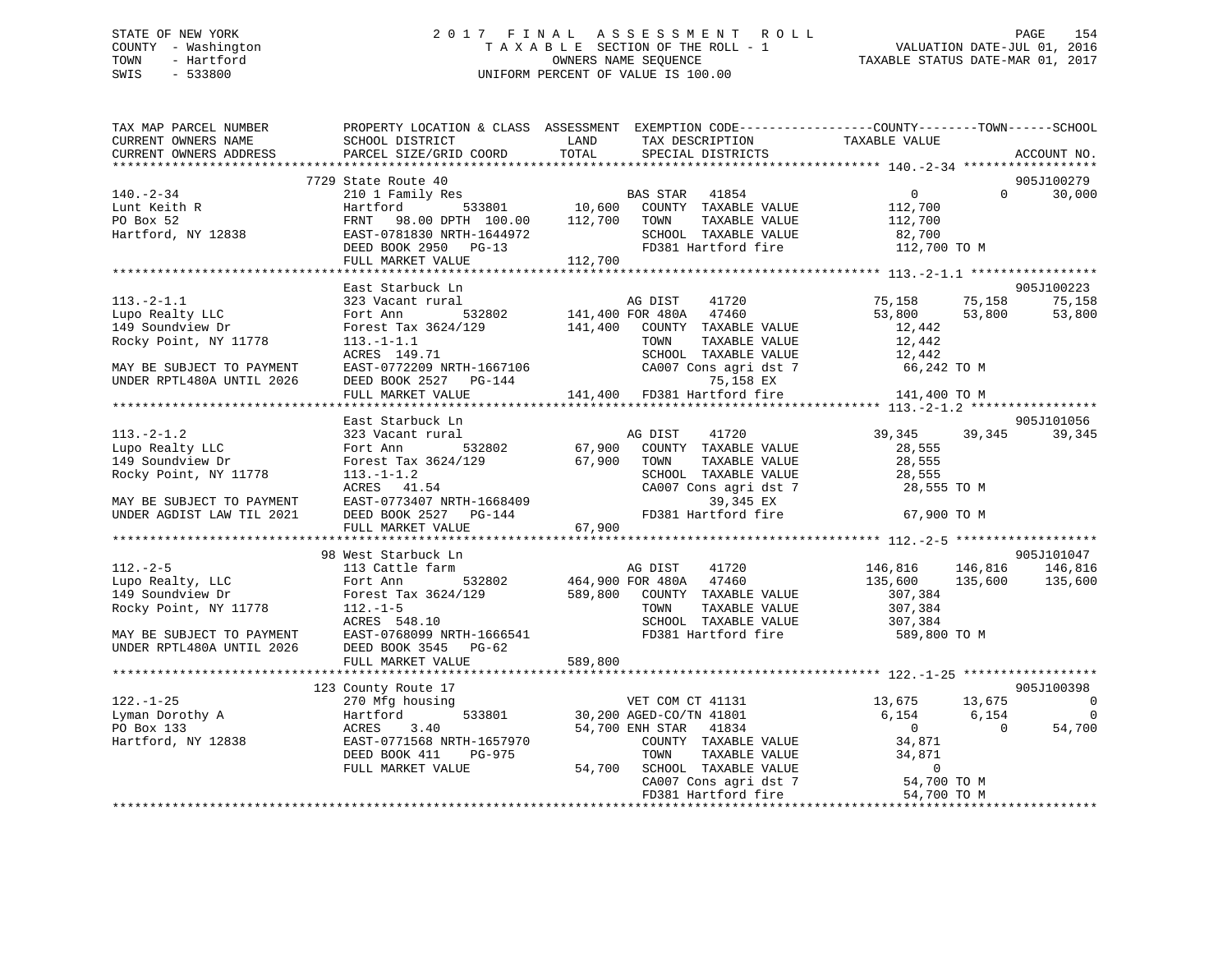# STATE OF NEW YORK 2 0 1 7 F I N A L A S S E S S M E N T R O L L PAGE 155 COUNTY - Washington T A X A B L E SECTION OF THE ROLL - 1 VALUATION DATE-JUL 01, 2016 TOWN - Hartford OWNERS NAME SEQUENCE TAXABLE STATUS DATE-MAR 01, 2017 SWIS - 533800 UNIFORM PERCENT OF VALUE IS 100.00

| TAX MAP PARCEL NUMBER<br>CURRENT OWNERS NAME<br>CURRENT OWNERS ADDRESS                                                                                                                                                                      | PROPERTY LOCATION & CLASS ASSESSMENT EXEMPTION CODE----------------COUNTY-------TOWN-----SCHOOL<br>SCHOOL DISTRICT<br>PARCEL SIZE/GRID COORD                                                                                                                                                                                                   | LAND<br>TOTAL                | TAX DESCRIPTION<br>SPECIAL DISTRICTS                                                                                                                                                                                                                                                                                                                      | TAXABLE VALUE                                                                                                                                            |                                                | ACCOUNT NO.                                                |
|---------------------------------------------------------------------------------------------------------------------------------------------------------------------------------------------------------------------------------------------|------------------------------------------------------------------------------------------------------------------------------------------------------------------------------------------------------------------------------------------------------------------------------------------------------------------------------------------------|------------------------------|-----------------------------------------------------------------------------------------------------------------------------------------------------------------------------------------------------------------------------------------------------------------------------------------------------------------------------------------------------------|----------------------------------------------------------------------------------------------------------------------------------------------------------|------------------------------------------------|------------------------------------------------------------|
|                                                                                                                                                                                                                                             |                                                                                                                                                                                                                                                                                                                                                |                              |                                                                                                                                                                                                                                                                                                                                                           |                                                                                                                                                          |                                                |                                                            |
| $150. - 1 - 9$<br>Lyman Tobey<br>PO Box 193<br>Hartford, NY 12838                                                                                                                                                                           | 24 Lily Pond Rd<br>210 1 Family Res<br>Hartford 533801<br>LOT 1<br>2.64<br>ACRES<br>EAST-0792071 NRTH-1641377<br>DEED BOOK 2582 PG-129                                                                                                                                                                                                         | 96,900                       | BAS STAR 41854<br>27,900 COUNTY TAXABLE VALUE<br>TOWN<br>TAXABLE VALUE<br>SCHOOL TAXABLE VALUE<br>CA008 Cons agri dst 8<br>FD381 Hartford fire                                                                                                                                                                                                            | $0 \qquad \qquad$<br>96,900<br>96,900<br>66,900<br>96,900 TO M<br>96,900 TO M                                                                            | $\Omega$                                       | 905J100355<br>30,000                                       |
|                                                                                                                                                                                                                                             | FULL MARKET VALUE                                                                                                                                                                                                                                                                                                                              | 96,900                       |                                                                                                                                                                                                                                                                                                                                                           |                                                                                                                                                          |                                                |                                                            |
| $142. - 1 - 25$<br>Lynch Mark<br>Lynch Peggy<br>104 Blood St<br>Granville, NY 12832<br>MAY BE SUBJECT TO PAYMENT<br>UNDER AGDIST LAW TIL 2021<br>$139. -4 - 7.4$<br>Macduff Thomas W<br>Macduff Jodi L<br>208 Gulf Rd<br>Fort Ann, NY 12827 | 104 Blood St<br>240 Rural res<br>533801 188,300 AG DIST<br>Hartford<br>Filed Survey: 12517 315,900 BAS STAR 41854<br>ACRES 208.20<br>EAST-0793732 NRTH-1643424<br>DEED BOOK 3377 PG-202<br>FULL MARKET VALUE<br>208 Gulf Ln<br>210 1 Family Res<br>Hartford<br>533801<br>Sub Div Lot<br>139.-1-7.4<br>Sub Div Lot 2<br>FRNT 100.00 DPTH 326.00 |                              | 41 PCT OF VALUE USED FOR EXEMPTION PURPOSES<br>VET WAR CT 41121<br>41720<br>COUNTY TAXABLE VALUE<br>TOWN<br>TAXABLE VALUE<br>SCHOOL TAXABLE VALUE<br>315,900 CA008 Cons agri dst 8<br>60,296 EX<br>FD381 Hartford fire<br>BAS STAR 41854<br>20,700 COUNTY TAXABLE VALUE<br>100,700 TOWN<br>TAXABLE VALUE<br>SCHOOL TAXABLE VALUE<br>CA007 Cons agri dst 7 | 19,428<br>60,296<br>$\overline{0}$<br>236,176<br>236,176<br>225,604<br>255,604 TO M<br>315,900 TO M<br>0<br>100,700<br>100,700<br>70,700<br>100,700 TO M | 19,428<br>60,296<br>$\overline{0}$<br>$\Omega$ | 905J100357<br>$\overline{0}$<br>60,296<br>30,000<br>30,000 |
|                                                                                                                                                                                                                                             | EAST-0765445 NRTH-1644753<br>DEED BOOK 2369 PG-158<br>FULL MARKET VALUE                                                                                                                                                                                                                                                                        | 100,700                      | FD381 Hartford fire                                                                                                                                                                                                                                                                                                                                       | 100,700 TO M                                                                                                                                             |                                                |                                                            |
| $112.-2-5.3$                                                                                                                                                                                                                                | 170 West Starbuck Ln<br>210 1 Family Res                                                                                                                                                                                                                                                                                                       |                              | COUNTY TAXABLE VALUE                                                                                                                                                                                                                                                                                                                                      | 139,000                                                                                                                                                  |                                                |                                                            |
| Macedo John R<br>Macedo Cindy L<br>170 West Starbuck Ln<br>Fort Ann, NY 12827                                                                                                                                                               | Fort Ann 532802<br>LOT 3<br>$112. - 1 - 5.3$<br>2.77<br>ACRES<br>EAST-0767122 NRTH-1668025<br>DEED BOOK 3560 PG-113                                                                                                                                                                                                                            | 29,700<br>139,000            | TAXABLE VALUE<br>TOWN<br>SCHOOL TAXABLE VALUE<br>FD381 Hartford fire                                                                                                                                                                                                                                                                                      | 139,000<br>139,000<br>139,000 TO M                                                                                                                       |                                                |                                                            |
|                                                                                                                                                                                                                                             | FULL MARKET VALUE                                                                                                                                                                                                                                                                                                                              | 139,000                      |                                                                                                                                                                                                                                                                                                                                                           |                                                                                                                                                          |                                                |                                                            |
|                                                                                                                                                                                                                                             | 11 Gilchrist Hill Ext                                                                                                                                                                                                                                                                                                                          |                              |                                                                                                                                                                                                                                                                                                                                                           |                                                                                                                                                          |                                                | 905J100143                                                 |
| $141. - 3 - 4$<br>Macura Joseph M<br>Macura Emily J<br>Macura Emily J<br>11 Gilchrist Hill Ext<br>Hartford, NY 12838<br>DEED BOOK 3214 PG-313                                                                                               | 210 1 Family Res<br>FULL MARKET VALUE                                                                                                                                                                                                                                                                                                          | 28,300<br>167,000<br>167,000 | BAS STAR 41854<br>COUNTY TAXABLE VALUE<br>TOWN<br>TAXABLE VALUE<br>SCHOOL TAXABLE VALUE<br>FD381 Hartford fire                                                                                                                                                                                                                                            | $\overline{0}$<br>167,000<br>167,000<br>137,000<br>167,000 TO M                                                                                          | $\Omega$                                       | 30,000                                                     |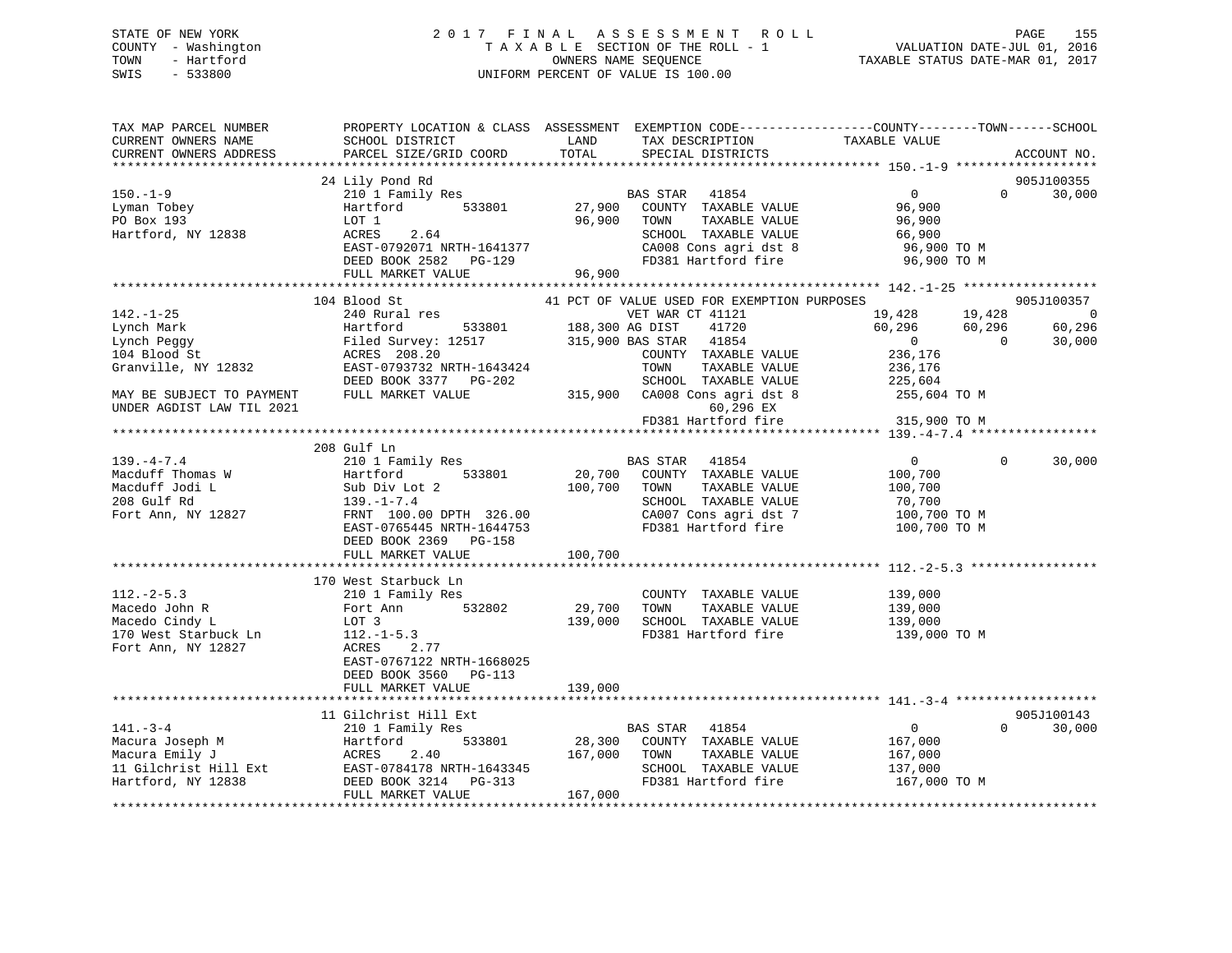# STATE OF NEW YORK 2 0 1 7 F I N A L A S S E S S M E N T R O L L PAGE 156 COUNTY - Washington T A X A B L E SECTION OF THE ROLL - 1 VALUATION DATE-JUL 01, 2016 TOWN - Hartford **TAXABLE STATUS DATE-MAR 01, 2017** SWIS - 533800 UNIFORM PERCENT OF VALUE IS 100.00

| TAX MAP PARCEL NUMBER<br>CURRENT OWNERS NAME<br>CURRENT OWNERS ADDRESS                                                   | PROPERTY LOCATION & CLASS ASSESSMENT EXEMPTION CODE----------------COUNTY-------TOWN-----SCHOOL<br>SCHOOL DISTRICT<br>PARCEL SIZE/GRID COORD                                                                                                                             | LAND<br>TOTAL      | TAX DESCRIPTION TAXABLE VALUE<br>SPECIAL DISTRICTS                                                                                                                                                |                                                                             | ACCOUNT NO.                                      |
|--------------------------------------------------------------------------------------------------------------------------|--------------------------------------------------------------------------------------------------------------------------------------------------------------------------------------------------------------------------------------------------------------------------|--------------------|---------------------------------------------------------------------------------------------------------------------------------------------------------------------------------------------------|-----------------------------------------------------------------------------|--------------------------------------------------|
| $122. - 1 - 7$<br>Mallory Samuel S Jr<br>1624 Baldwin Corners Rd<br>Fort Ann, NY 12827                                   | 1624 Baldwin Corners Rd<br>$\begin{array}{ccc}\n 5 & \text{B1} \\  533801 & \text{I0,100} \\  7\text{H} & 120,00 & -7\n\end{array}$<br>210 1 Family Res<br>Hartford<br>FRNT 80.00 DPTH 120.00<br>EAST-0774065 NRTH-1664333<br>DEED BOOK 2418 PG-313<br>FULL MARKET VALUE | 59,100             | BAS STAR 41854<br>COUNTY TAXABLE VALUE<br>TOWN<br>TAXABLE VALUE<br>SCHOOL TAXABLE VALUE<br>CA007 Cons agri dst 7 59,100 TO M<br>59,100 FD381 Hartford fire                                        | $\Omega$<br>59,100<br>59,100<br>29,100<br>59,100 TO M                       | 905J100403<br>30,000<br>$\Omega$                 |
|                                                                                                                          |                                                                                                                                                                                                                                                                          |                    |                                                                                                                                                                                                   |                                                                             |                                                  |
| $132.15 - 1 - 27$<br>Mangan-Lagoy Paula E<br>Lagoy Richard X<br>76 Christian Hill Rd<br>PO Box 138<br>Hartford, NY 12838 | 76 Christian Hill Rd<br>220 2 Family Res<br>Hartford<br>FRNT 135.00 DPTH 95.00<br>EAST-0785930 NRTH-1652331<br>DEED BOOK 720<br>PG-273<br>FULL MARKET VALUE                                                                                                              |                    | AGED-ALL 41800<br>533801 12,400 ENH STAR 41834<br>49,000 COUNTY TAXABLE VALUE<br>TOWN<br>TAXABLE VALUE<br>SCHOOL TAXABLE VALUE<br>49,000 CA007 Cons agri dst 7 49,000 TO M<br>FD381 Hartford fire | 24,500<br>24,500<br>$\Omega$<br>24,500<br>24,500<br>$\Omega$<br>49,000 TO M | 905J100678<br>24,500<br>$\overline{0}$<br>24,500 |
|                                                                                                                          |                                                                                                                                                                                                                                                                          |                    |                                                                                                                                                                                                   |                                                                             |                                                  |
| $132 - 2 - 1.1$<br>Mangini Anthony<br>60 Knoll Crest Rd<br>Nesconset, NY 11767                                           | 8210 State Route 40<br>210 1 Family Res<br>533801 34,400<br>Hartford<br>ACRES<br>4.00<br>EAST-0789488 NRTH-1654667<br>DEED BOOK 896<br>$PG-316$<br>FULL MARKET VALUE                                                                                                     | 136,000<br>136,000 | COUNTY TAXABLE VALUE<br>TAXABLE VALUE<br>TOWN<br>SCHOOL TAXABLE VALUE<br>FD381 Hartford fire                                                                                                      | 136,000<br>136,000<br>136,000<br>136,000 TO M                               | 905J101364                                       |
|                                                                                                                          |                                                                                                                                                                                                                                                                          |                    |                                                                                                                                                                                                   |                                                                             |                                                  |
| $140. - 1 - 14$<br>Manning Michael<br>11 Factory St<br>Fort Edward, NY 12828                                             | 101 North Rd<br>210 1 Family Res<br>533801<br>Hartford<br>ACRES<br>1.00<br>EAST-0773147 NRTH-1641208<br>DEED BOOK 443<br>PG-941                                                                                                                                          | 23,000<br>129,000  | COUNTY TAXABLE VALUE<br>TAXABLE VALUE<br>TOWN<br>SCHOOL TAXABLE VALUE<br>FD381 Hartford fire                                                                                                      | 129,000<br>129,000<br>129,000<br>129,000 TO M                               | 905J100404                                       |
|                                                                                                                          | FULL MARKET VALUE                                                                                                                                                                                                                                                        | 129,000            |                                                                                                                                                                                                   |                                                                             |                                                  |
|                                                                                                                          |                                                                                                                                                                                                                                                                          |                    |                                                                                                                                                                                                   |                                                                             |                                                  |
| $141. - 3 - 24.3$<br>Martin Randy A<br>Martin Alisa L<br>PO Box 207<br>Hartford, NY 12838                                | 137 Marlboro Country Rd<br>210 1 Family Res<br>Hartford<br>ACRES<br>2.45<br>EAST-0786217 NRTH-1643775<br>DEED BOOK 539<br>PG-257<br>FULL MARKET VALUE                                                                                                                    | 97,000<br>97,000   | BAS STAR 41854<br>533801 28,500 COUNTY TAXABLE VALUE<br>TOWN<br>TAXABLE VALUE<br>SCHOOL TAXABLE VALUE<br>FD381 Hartford fire                                                                      | $\overline{0}$<br>97,000<br>97,000<br>67,000<br>97,000 TO M                 | 905J101049<br>30,000<br>$\Omega$                 |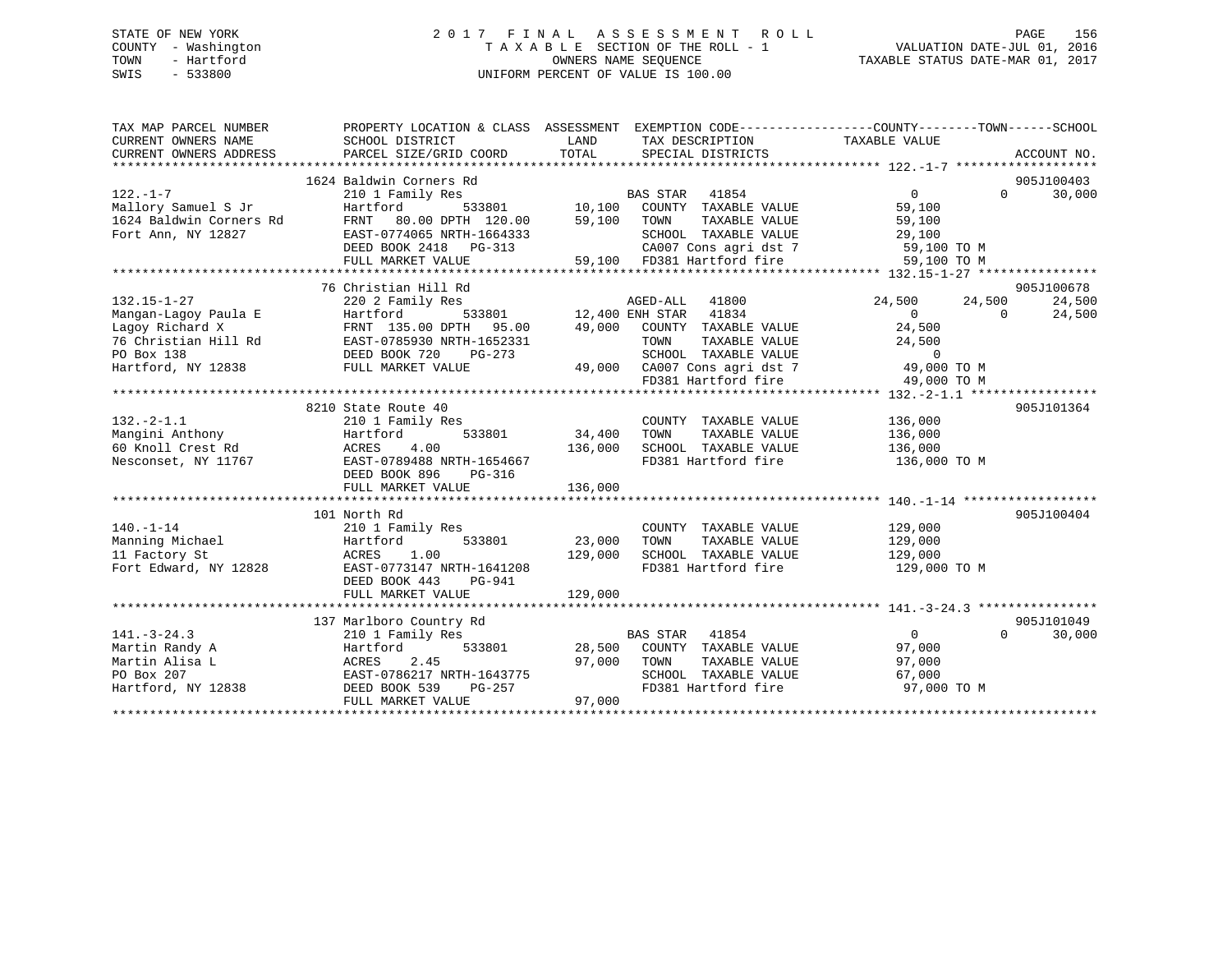# STATE OF NEW YORK 2 0 1 7 F I N A L A S S E S S M E N T R O L L PAGE 157 COUNTY - Washington T A X A B L E SECTION OF THE ROLL - 1 VALUATION DATE-JUL 01, 2016 TOWN - Hartford **TAXABLE STATUS DATE-MAR 01, 2017** SWIS - 533800 UNIFORM PERCENT OF VALUE IS 100.00

| TAX MAP PARCEL NUMBER<br>CURRENT OWNERS NAME | PROPERTY LOCATION & CLASS ASSESSMENT<br>SCHOOL DISTRICT | LAND            | TAX DESCRIPTION                                               | EXEMPTION CODE-----------------COUNTY-------TOWN------SCHOOL<br>TAXABLE VALUE |                |
|----------------------------------------------|---------------------------------------------------------|-----------------|---------------------------------------------------------------|-------------------------------------------------------------------------------|----------------|
| CURRENT OWNERS ADDRESS                       | PARCEL SIZE/GRID COORD                                  | TOTAL           | SPECIAL DISTRICTS                                             |                                                                               | ACCOUNT NO.    |
|                                              | Swamp Ln OFF                                            |                 |                                                               |                                                                               | 905J101283     |
| $149. - 1 - 30.25$                           | 322 Rural vac>10                                        |                 | COUNTY TAXABLE VALUE                                          | 6,300                                                                         |                |
| Martindale Raymond                           | 533801<br>Hartford                                      | 6,300           | TAXABLE VALUE<br>TOWN                                         | 6,300                                                                         |                |
| Martindale Michelle                          | LOT 25                                                  | 6,300           | SCHOOL TAXABLE VALUE                                          | 6,300                                                                         |                |
| 139 Swamp Ln                                 | ACRES<br>12.65                                          |                 | CA006 Cons agri dst 6                                         | 6,300 TO M                                                                    |                |
| Argyle, NY 12809                             | EAST-0777607 NRTH-1634851                               |                 | FD381 Hartford fire                                           | 6,300 TO M                                                                    |                |
|                                              | DEED BOOK 804<br>$PG-150$                               |                 |                                                               |                                                                               |                |
|                                              | FULL MARKET VALUE                                       | 6,300           |                                                               |                                                                               |                |
|                                              |                                                         |                 |                                                               |                                                                               |                |
|                                              | 139 Swamp Ln                                            |                 |                                                               |                                                                               | 905J101284     |
| $149. - 1 - 30.26$                           | 210 1 Family Res                                        |                 | AGED-CO/TN 41801                                              | 33,250<br>33,250                                                              | $\overline{0}$ |
| Martindale Raymond                           | 533801<br>Hartford                                      | 26,700 ENH STAR | 41834                                                         | $\overline{0}$<br>$\Omega$                                                    | 65,500         |
| Martindale Michelle                          | LOT 26                                                  | 133,000         | COUNTY TAXABLE VALUE                                          | 99,750                                                                        |                |
| 139 Swamp Ln                                 | ACRES<br>7.64                                           |                 | TOWN<br>TAXABLE VALUE                                         | 99,750                                                                        |                |
| Argyle, NY 12809                             | EAST-0777397 NRTH-1634510                               |                 | SCHOOL TAXABLE VALUE                                          | 67,500                                                                        |                |
|                                              | DEED BOOK 699 PG-216                                    |                 | CA006 Cons agri dst 6                                         | 133,000 TO M                                                                  |                |
|                                              | FULL MARKET VALUE                                       |                 | 133,000 FD381 Hartford fire                                   | 133,000 TO M                                                                  |                |
|                                              |                                                         |                 |                                                               |                                                                               |                |
|                                              | 5 Northrup Ln                                           |                 |                                                               |                                                                               | 905J100445     |
| $131. - 1 - 7$                               | 210 1 Family Res                                        |                 | COUNTY TAXABLE VALUE                                          | 56,100                                                                        |                |
| Martindale Raymond L                         | Hartford<br>533801                                      | 22,300          | TAXABLE VALUE<br>TOWN                                         | 56,100                                                                        |                |
| Martindale Judith                            | FRNT 200.00 DPTH 200.00<br>EAST-0776403 NRTH-1651823    | 56,100          | SCHOOL TAXABLE VALUE                                          | 56,100                                                                        |                |
| 92 Martindale Way                            |                                                         |                 | CA007 Cons agri dst 7                                         | 56,100 TO M                                                                   |                |
| Salem, NY 12865                              | DEED BOOK 454<br>PG-968                                 |                 | FD381 Hartford fire                                           | 56,100 TO M                                                                   |                |
|                                              | FULL MARKET VALUE                                       | 56,100          |                                                               |                                                                               |                |
|                                              |                                                         |                 |                                                               |                                                                               |                |
|                                              | 32 Hartford Main St                                     |                 |                                                               |                                                                               | 905J100407     |
| $132.15 - 2 - 23$                            | 632 Benevolent                                          |                 | COUNTY TAXABLE VALUE                                          | 56,600                                                                        |                |
| Masonic Hall                                 | Hartford<br>533801                                      | 4,000           | TOWN<br>TAXABLE VALUE                                         | 56,600                                                                        |                |
| ATT: David Townsend                          | FRNT 36.00 DPTH 109.00                                  | 56,600          | SCHOOL TAXABLE VALUE<br>CA007 Cons agri dst 7<br>FD381 User 1 | 56,600                                                                        |                |
| 11 Spring St                                 | EAST-0786322 NRTH-1652216                               |                 |                                                               | 56,600 TO M                                                                   |                |
| Hudson Falls, NY 12839                       | DEED BOOK 144<br>PG-378                                 |                 | FD381 Hartford fire                                           | 56,600 TO M                                                                   |                |
|                                              | FULL MARKET VALUE                                       | 56,600          |                                                               |                                                                               |                |
|                                              | 70 Hartford Main St                                     |                 |                                                               |                                                                               | 905J100276     |
| $132.15 - 2 - 34$                            | 210 1 Family Res                                        |                 | VET COM CT 41131                                              | 16,100<br>16,100                                                              | $\overline{0}$ |
| Matte Joel N                                 | 533801<br>Hartford                                      | 11,500 ENH STAR | 41834                                                         | $\Omega$<br>$\overline{0}$                                                    | 64,400         |
| Matte Linda C                                | FRNT<br>47.00 DPTH 233.00                               | 64,400          | COUNTY TAXABLE VALUE                                          | 48,300                                                                        |                |
| 70 Hartford Main St                          | EAST-0786728 NRTH-1653145                               |                 | TOWN<br>TAXABLE VALUE                                         | 48,300                                                                        |                |
| Hartford, NY 12838                           | DEED BOOK 3521 PG-280                                   |                 | SCHOOL TAXABLE VALUE                                          | $\overline{0}$                                                                |                |
|                                              | FULL MARKET VALUE                                       |                 | 64,400 CA007 Cons agri dst 7                                  | 64,400 TO M                                                                   |                |
|                                              |                                                         |                 | FD381 Hartford fire                                           | 64,400 TO M                                                                   |                |
|                                              |                                                         |                 |                                                               |                                                                               |                |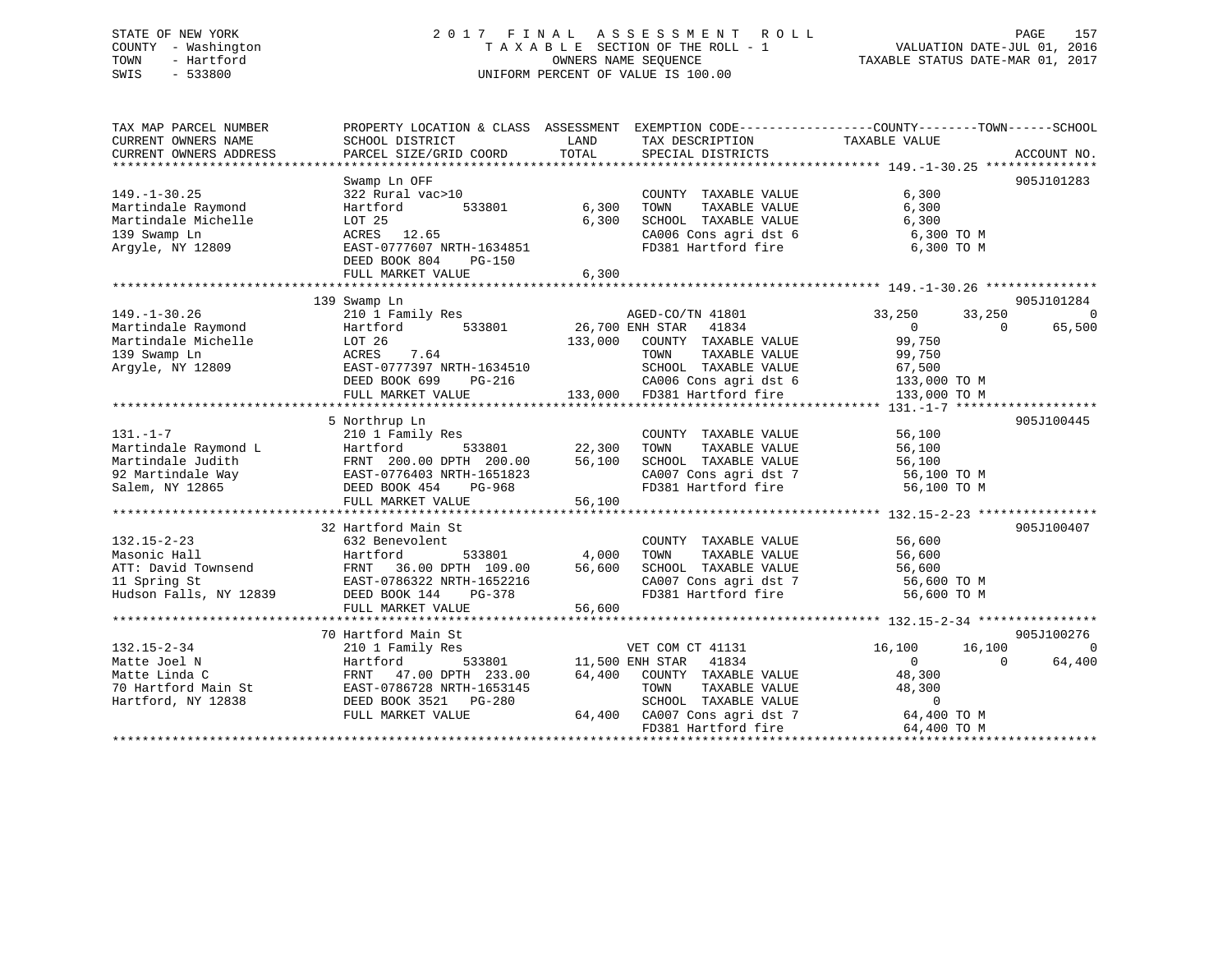# STATE OF NEW YORK 2 0 1 7 F I N A L A S S E S S M E N T R O L L PAGE 158 COUNTY - Washington T A X A B L E SECTION OF THE ROLL - 1 VALUATION DATE-JUL 01, 2016 TOWN - Hartford **TAXABLE STATUS DATE-MAR 01, 2017** SWIS - 533800 UNIFORM PERCENT OF VALUE IS 100.00

| TAX MAP PARCEL NUMBER<br>CURRENT OWNERS NAME<br>CURRENT OWNERS ADDRESS                             | PROPERTY LOCATION & CLASS ASSESSMENT EXEMPTION CODE----------------COUNTY-------TOWN------SCHOOL<br>SCHOOL DISTRICT<br>PARCEL SIZE/GRID COORD                             | LAND<br>TOTAL              | TAX DESCRIPTION<br>SPECIAL DISTRICTS                                                                                     | TAXABLE VALUE                                               | ACCOUNT NO.           |
|----------------------------------------------------------------------------------------------------|---------------------------------------------------------------------------------------------------------------------------------------------------------------------------|----------------------------|--------------------------------------------------------------------------------------------------------------------------|-------------------------------------------------------------|-----------------------|
| $142. - 1 - 5$<br>Mattes David<br>Mattes Justin<br>43 Margaret St Ext<br>Hudson Falls, NY 12839    | Camp A Way<br>322 Rural vac>10<br>533801<br>Hartford<br>$142. - 1 - 5. - 1$<br>ACRES 10.34<br>EAST-0792551 NRTH-1648452<br>DEED BOOK 3594 PG-108<br>FULL MARKET VALUE     | 13,500<br>13,500<br>13,500 | COUNTY TAXABLE VALUE<br>TOWN<br>TAXABLE VALUE<br>SCHOOL TAXABLE VALUE<br>FD381 Hartford fire                             | 13,500<br>13,500<br>13,500<br>13,500 TO M                   | 905J100568            |
| $132. - 2 - 10.3$<br>Mattia Ronald T<br>Mattia Christine<br>5 Helen Dr<br>Oueensbury, NY 12804     | State Route 149<br>322 Rural vac>10<br>533801<br>Hartford<br>FRNT 580.00 DPTH<br>ACRES 14.00<br>EAST-0790143 NRTH-1652561<br>DEED BOOK 740<br>PG-207<br>FULL MARKET VALUE | 9,100<br>9,100<br>9,100    | COUNTY TAXABLE VALUE<br>TOWN<br>TAXABLE VALUE<br>SCHOOL TAXABLE VALUE<br>FD381 Hartford fire                             | 9,100<br>9,100<br>9,100<br>9,100 TO M                       | 905J101377            |
| $132. - 2 - 37$<br>Mattia Ronald T<br>Mattia Christine M<br>5 Helen Dr<br>Queensbury, NY 12804     | 5106 State Route 149<br>312 Vac w/imprv<br>533801<br>Hartford<br>4.14<br>ACRES<br>EAST-0790498 NRTH-1652890<br>DEED BOOK 740<br>PG-207<br>FULL MARKET VALUE               | 32,400<br>39,500<br>39,500 | COUNTY TAXABLE VALUE<br>TAXABLE VALUE<br>TOWN<br>SCHOOL TAXABLE VALUE<br>FD381 Hartford fire                             | 39,500<br>39,500<br>39,500<br>39,500 TO M                   | 905J100389            |
| $150. - 1 - 23.1$<br>Mattison Brian S<br>Mattison Kellie J<br>326 Pope Hill Rd<br>Argyle, NY 12809 | 326 Pope Hill Rd<br>270 Mfg housing<br>533801<br>Hartford<br>LOT 1<br>8.84<br>ACRES<br>EAST-0783747 NRTH-1632202<br>DEED BOOK 1739 PG-138<br>FULL MARKET VALUE            | 56,100<br>56,100           | BAS STAR<br>41854<br>32,800 COUNTY TAXABLE VALUE<br>TOWN<br>TAXABLE VALUE<br>SCHOOL TAXABLE VALUE<br>FD381 Hartford fire | $\overline{0}$<br>56,100<br>56,100<br>26,100<br>56,100 TO M | $\mathbf 0$<br>30,000 |
| $150. - 1 - 23.2$<br>Mattison Brian S<br>Mattison Kellie J<br>326 Pope Hill Rd<br>Argyle, NY 12809 | Pope Hill Rd<br>314 Rural vac<10<br>Hartford<br>533801<br>LOT 2A<br>ACRES<br>3.79<br>EAST-0783999 NRTH-1632086<br>DEED BOOK 1739 PG-138<br>FULL MARKET VALUE              | 21,400<br>21,400<br>21,400 | COUNTY TAXABLE VALUE<br>TAXABLE VALUE<br>TOWN<br>SCHOOL TAXABLE VALUE<br>FD381 Hartford fire                             | 21,400<br>21,400<br>21,400<br>21,400 TO M                   |                       |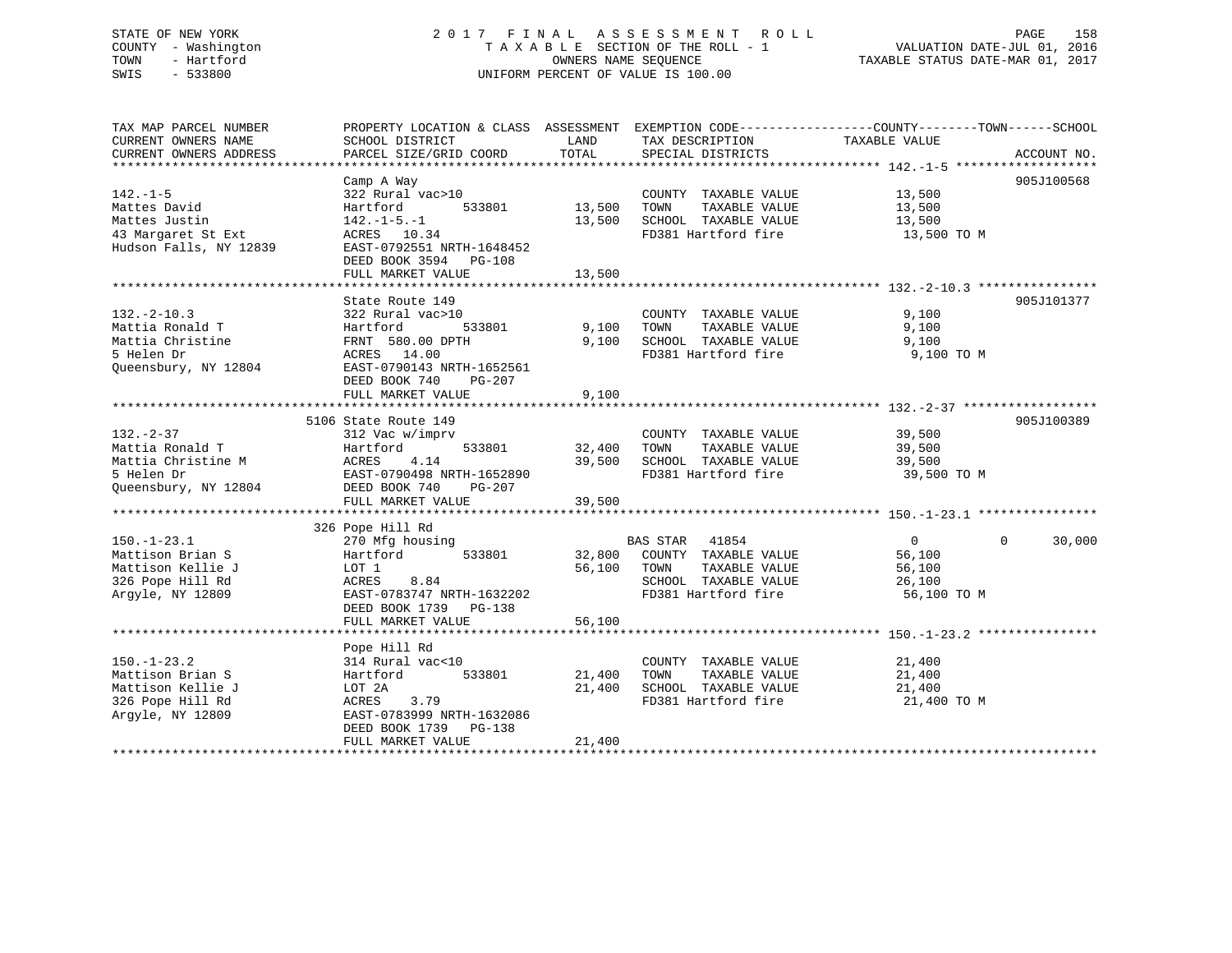# STATE OF NEW YORK 2 0 1 7 F I N A L A S S E S S M E N T R O L L PAGE 159 COUNTY - Washington T A X A B L E SECTION OF THE ROLL - 1 VALUATION DATE-JUL 01, 2016 TOWN - Hartford **TAXABLE STATUS DATE-MAR 01, 2017** SWIS - 533800 UNIFORM PERCENT OF VALUE IS 100.00

| TAX MAP PARCEL NUMBER<br>CURRENT OWNERS NAME<br>CURRENT OWNERS ADDRESS                                         | SCHOOL DISTRICT<br>PARCEL SIZE/GRID COORD                                                                                                         | LAND<br>TOTAL                | TAX DESCRIPTION<br>SPECIAL DISTRICTS                                                                                                               | PROPERTY LOCATION & CLASS ASSESSMENT EXEMPTION CODE----------------COUNTY-------TOWN------SCHOOL<br>TAXABLE VALUE | ACCOUNT NO.          |
|----------------------------------------------------------------------------------------------------------------|---------------------------------------------------------------------------------------------------------------------------------------------------|------------------------------|----------------------------------------------------------------------------------------------------------------------------------------------------|-------------------------------------------------------------------------------------------------------------------|----------------------|
|                                                                                                                |                                                                                                                                                   |                              |                                                                                                                                                    |                                                                                                                   |                      |
| $141. - 1 - 9$<br>Mattison John<br>15 Holly Corner Rd<br>Fredericksburg, VA 22406                              | 7859 State Route 40<br>270 Mfg housing<br>533801<br>Hartford<br>FRNT 150.00 DPTH 175.00<br>EAST-0783507 NRTH-1647437                              | 18,600<br>31,000             | COUNTY TAXABLE VALUE<br>TOWN<br>TAXABLE VALUE<br>SCHOOL TAXABLE VALUE<br>CA007 Cons agri dst 7                                                     | 31,000<br>31,000<br>31,000<br>31,000 TO M                                                                         | 905J100027           |
|                                                                                                                | DEED BOOK 3191<br>PG-289<br>FULL MARKET VALUE                                                                                                     | 31,000                       | FD381 Hartford fire                                                                                                                                | 31,000 TO M                                                                                                       |                      |
|                                                                                                                |                                                                                                                                                   |                              |                                                                                                                                                    |                                                                                                                   |                      |
|                                                                                                                | 1550 Baldwin Corners Rd                                                                                                                           |                              |                                                                                                                                                    |                                                                                                                   |                      |
| $122. - 1 - 28.6$<br>Maynard George A Jr<br>Palmer Kimberly M<br>1550 Baldwin Corners Rd<br>Fort Ann, NY 12927 | 210 1 Family Res<br>Hartford<br>533801<br>ACRES<br>10.47<br>EAST-0772325 NRTH-1663377<br>DEED BOOK 2975 PG-231<br>FULL MARKET VALUE               | 29,200<br>127,800            | BAS STAR<br>41854<br>COUNTY TAXABLE VALUE<br>TOWN<br>TAXABLE VALUE<br>SCHOOL TAXABLE VALUE<br>CA007 Cons agri dst 7<br>127,800 FD381 Hartford fire | $\mathbf{0}$<br>$\Omega$<br>127,800<br>127,800<br>97,800<br>127,800 TO M<br>127,800 TO M                          | 30,000               |
|                                                                                                                |                                                                                                                                                   |                              |                                                                                                                                                    |                                                                                                                   |                      |
| $142. - 1 - 31$<br>Maynard Thomas E<br>Harrington Darly A<br>88 Blood St<br>Granville, NY 12832                | 88 Blood St<br>210 1 Family Res<br>533801<br>Hartford<br>ACRES<br>1.62<br>EAST-0791297 NRTH-1642910<br>DEED BOOK 888<br>$PG-14$                   | 25,400<br>121,700            | BAS STAR<br>41854<br>COUNTY TAXABLE VALUE<br>TOWN<br>TAXABLE VALUE<br>SCHOOL TAXABLE VALUE<br>CA008 Cons agri dst 8                                | $\overline{0}$<br>$\Omega$<br>121,700<br>121,700<br>91,700<br>121,700 TO M                                        | 905J100305<br>30,000 |
|                                                                                                                | FULL MARKET VALUE                                                                                                                                 |                              | 121,700 FD381 Hartford fire                                                                                                                        | 121,700 TO M                                                                                                      |                      |
|                                                                                                                | 33 Gilchrist Hill Ext                                                                                                                             |                              |                                                                                                                                                    |                                                                                                                   | 905J100270           |
| $141. - 3 - 7$<br>McAvoy Robert H<br>PO Box 11<br>Glens Falls, NY 12801                                        | 210 1 Family Res<br>Hartford<br>533801<br>ACRES<br>2.86<br>EAST-0784414 NRTH-1643988<br>DEED BOOK 3571 PG-210<br>FULL MARKET VALUE                | 28,600<br>124,500<br>124,500 | VET WAR CT 41121<br>COUNTY TAXABLE VALUE<br>TOWN<br>TAXABLE VALUE<br>SCHOOL TAXABLE VALUE<br>FD381 Hartford fire                                   | 18,675<br>18,675<br>105,825<br>105,825<br>124,500<br>124,500 TO M                                                 |                      |
|                                                                                                                | 8796 State Route 40                                                                                                                               |                              |                                                                                                                                                    |                                                                                                                   | 905J101405           |
| $114. -1 - 9.3$<br>McCabe Brenda J<br>8796 State Route 40<br>Fort Ann, NY 12827                                | 270 Mfg housing<br>533801<br>Hartford<br>ACRES<br>4.34<br>EAST-0792231 NRTH-1667231<br>DEED BOOK 3501<br>$PG-62$<br>FULL MARKET VALUE             | 27,500<br>42,500<br>42,500   | 41834<br>ENH STAR<br>COUNTY TAXABLE VALUE<br>TOWN<br>TAXABLE VALUE<br>SCHOOL TAXABLE VALUE<br>CA007 Cons agri dst 7<br>FD381 Hartford fire         | $\overline{0}$<br>$\Omega$<br>42,500<br>42,500<br>$\overline{0}$<br>42,500 TO M<br>42,500 TO M                    | 42,500               |
|                                                                                                                |                                                                                                                                                   |                              |                                                                                                                                                    |                                                                                                                   |                      |
| $122. - 1 - 36$<br>McCane Daniel<br>McCane Darleen<br>76 Country Ln<br>Fort Ann, NY 12827                      | Country Ln<br>322 Rural vac>10<br>533801<br>Hartford<br>ACRES 10.11<br>EAST-0770882 NRTH-1659381<br>DEED BOOK 2300<br>PG-261<br>FULL MARKET VALUE | 31,500<br>31,500<br>31,500   | COUNTY TAXABLE VALUE<br>TOWN<br>TAXABLE VALUE<br>SCHOOL TAXABLE VALUE<br>CA007 Cons agri dst 7<br>FD381 Hartford fire                              | 31,500<br>31,500<br>31,500<br>31,500 TO M<br>31,500 TO M                                                          | 905J101152           |
|                                                                                                                |                                                                                                                                                   |                              |                                                                                                                                                    |                                                                                                                   |                      |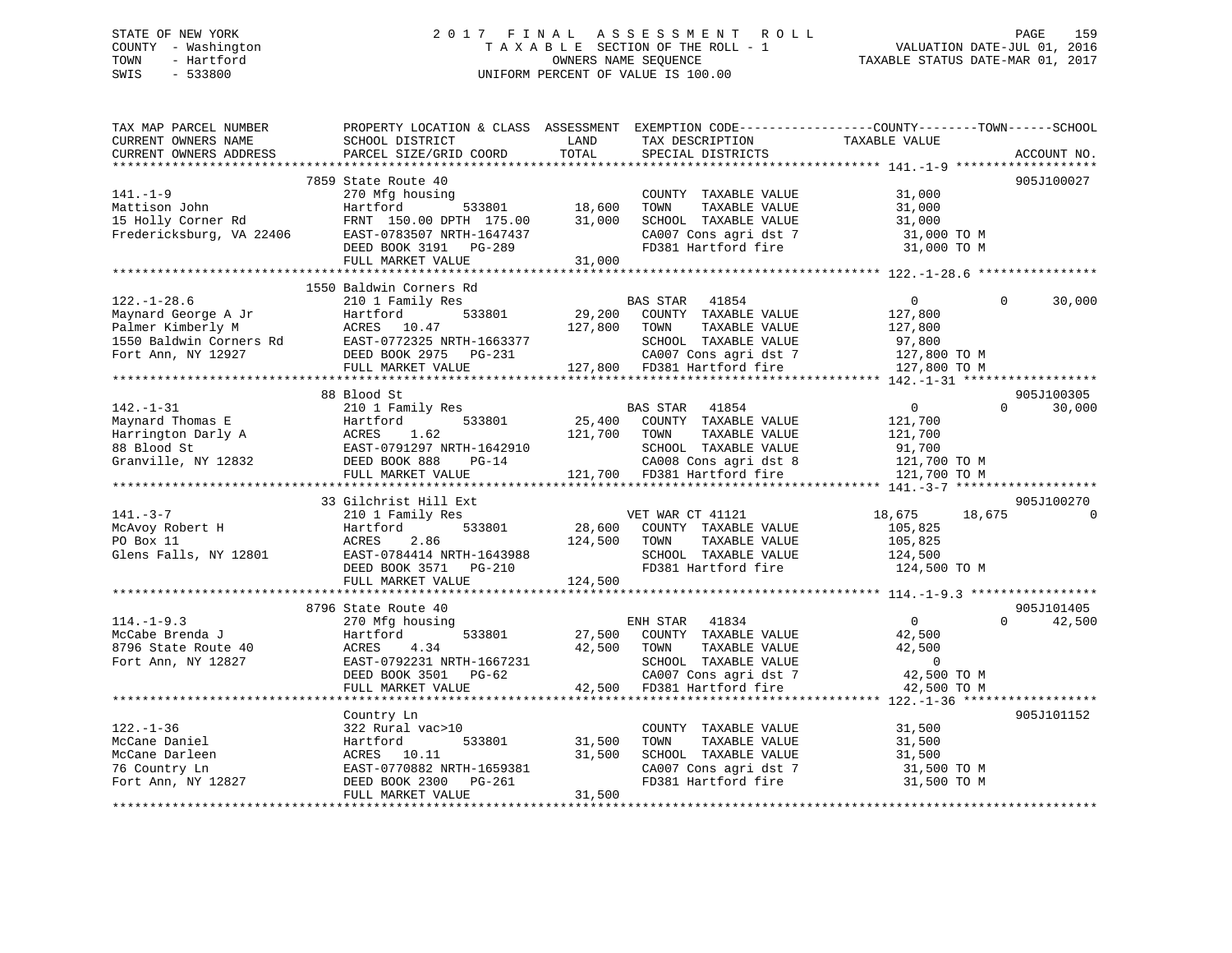# STATE OF NEW YORK 2 0 1 7 F I N A L A S S E S S M E N T R O L L PAGE 160 COUNTY - Washington T A X A B L E SECTION OF THE ROLL - 1 VALUATION DATE-JUL 01, 2016 TOWN - Hartford **TAXABLE STATUS DATE-MAR 01, 2017** SWIS - 533800 UNIFORM PERCENT OF VALUE IS 100.00

| TAX MAP PARCEL NUMBER<br>CURRENT OWNERS NAME<br>CURRENT OWNERS ADDRESS                             | PROPERTY LOCATION & CLASS ASSESSMENT EXEMPTION CODE---------------COUNTY-------TOWN------SCHOOL<br>SCHOOL DISTRICT<br>PARCEL SIZE/GRID COORD                       | LAND<br>TOTAL                    | TAX DESCRIPTION<br>SPECIAL DISTRICTS                                                                                                                   | TAXABLE VALUE                                                                   | ACCOUNT NO.                      |
|----------------------------------------------------------------------------------------------------|--------------------------------------------------------------------------------------------------------------------------------------------------------------------|----------------------------------|--------------------------------------------------------------------------------------------------------------------------------------------------------|---------------------------------------------------------------------------------|----------------------------------|
|                                                                                                    |                                                                                                                                                                    |                                  |                                                                                                                                                        |                                                                                 |                                  |
| $122. - 1 - 37$<br>McCane Daniel<br>McCane Darleen<br>76 Country Ln<br>Fort Ann, NY 12827          | 76 Country Ln<br>210 1 Family Res<br>Hartford<br>533801<br>ACRES<br>5.48<br>EAST-0771044 NRTH-1659114<br>DEED BOOK 2300 PG-261<br>FULL MARKET VALUE                | 36,400<br>163,000                | BAS STAR<br>41854<br>COUNTY TAXABLE VALUE<br>TAXABLE VALUE<br>TOWN<br>SCHOOL TAXABLE VALUE<br>CA007 Cons agri dst 7<br>163,000 FD381 Hartford fire     | $\overline{0}$<br>163,000<br>163,000<br>133,000<br>163,000 TO M<br>163,000 TO M | 905J101165<br>$\Omega$<br>30,000 |
|                                                                                                    |                                                                                                                                                                    |                                  |                                                                                                                                                        |                                                                                 |                                  |
| $140. - 2 - 24$<br>McCarthy Charles E<br>7754 State Route 40<br>Hartford, NY 12838                 | 7754 State Route 40<br>210 1 Family Res<br>533801<br>Hartford<br>FRNT 175.00 DPTH 122.00<br>EAST-0782325 NRTH-1645317<br>DEED BOOK 3127 PG-93<br>FULL MARKET VALUE | 17,000<br>55,000<br>$55^{\circ}$ | BAS STAR 41854<br>COUNTY TAXABLE VALUE<br>TAXABLE VALUE<br>TOWN<br>SCHOOL TAXABLE VALUE<br>FD381 Hartford fire                                         | $\overline{0}$<br>55,000<br>55,000<br>25,000<br>55,000 TO M                     | 905J100414<br>$\Omega$<br>30,000 |
|                                                                                                    |                                                                                                                                                                    |                                  |                                                                                                                                                        |                                                                                 |                                  |
| $149. - 1 - 26.3$                                                                                  | 48 Winch Way<br>240 Rural res                                                                                                                                      |                                  | BAS STAR 41854                                                                                                                                         | $\overline{0}$                                                                  | 905J101194<br>30,000<br>$\Omega$ |
| McCarthy Dale<br>41 Winch Way<br>Argyle, NY 12809                                                  | 533801<br>Hartford<br>ACRES 13.11<br>EAST-0780171 NRTH-1636134<br>DEED BOOK 1951 PG-223<br>FULL MARKET VALUE                                                       | 28,600<br>135,400<br>135,400     | COUNTY TAXABLE VALUE<br>TAXABLE VALUE<br>TOWN<br>SCHOOL TAXABLE VALUE<br>FD381 Hartford fire                                                           | 135,400<br>135,400<br>105,400<br>135,400 TO M                                   |                                  |
|                                                                                                    |                                                                                                                                                                    |                                  |                                                                                                                                                        |                                                                                 |                                  |
| $132 - 2 - 35.3$<br>McCarthy Holly J<br>McCarthy Duane F<br>18 Brodie Way<br>PO Box 82             | 18 Brodie Way<br>280 Res Multiple<br>533801<br>Hartford<br>FRNT 270.00 DPTH 110.00<br>EAST-0791440 NRTH-1652338<br>DEED BOOK 860<br>$PG-10$                        | 125,400                          | <b>BAS STAR</b><br>41854<br>19,700 COUNTY TAXABLE VALUE<br>TAXABLE VALUE<br>TOWN<br>SCHOOL TAXABLE VALUE<br>FD381 Hartford fire                        | $\overline{0}$<br>125,400<br>125,400<br>95,400<br>125,400 TO M                  | 905J101084<br>30,000<br>$\Omega$ |
| Hartford, NY 12838                                                                                 | FULL MARKET VALUE                                                                                                                                                  | 125,400                          |                                                                                                                                                        |                                                                                 |                                  |
|                                                                                                    |                                                                                                                                                                    |                                  |                                                                                                                                                        |                                                                                 |                                  |
|                                                                                                    | 286 Hall Rd                                                                                                                                                        |                                  |                                                                                                                                                        |                                                                                 | 905J101357                       |
| $122. - 1 - 27.1$<br>McCarthy Jeffrey J<br>McCarthy Melanie E<br>286 Hall Rd<br>Fort Ann, NY 12827 | 210 1 Family Res<br>533801<br>Hartford<br>8.84<br>ACRES<br>EAST-0774048 NRTH-1661996<br>DEED BOOK 571<br>PG-222<br>FULL MARKET VALUE                               | 240,400                          | BAS STAR 41854<br>41,800 COUNTY TAXABLE VALUE<br>TAXABLE VALUE<br>TOWN<br>SCHOOL TAXABLE VALUE<br>CA007 Cons agri dst 7<br>240,400 FD381 Hartford fire | $\overline{0}$<br>240,400<br>240,400<br>210,400<br>240,400 TO M<br>240,400 TO M | 30,000<br>$\Omega$               |
|                                                                                                    |                                                                                                                                                                    |                                  |                                                                                                                                                        |                                                                                 |                                  |
| $150.-1-29.6$<br>McCarthy Kevin T<br>McCarthy Barbara<br>19 Heritage Pkwy<br>Glenville, NY 12302   | Pope Hill Rd<br>314 Rural vac<10<br>532001<br>Argyle<br>654/211-214<br>ACRES<br>6.26<br>EAST-0781509 NRTH-1633362                                                  | 36,200<br>36,200                 | COUNTY TAXABLE VALUE<br>TAXABLE VALUE<br>TOWN<br>SCHOOL TAXABLE VALUE<br>CA006 Cons agri dst 6<br>FD381 Hartford fire                                  | 36,200<br>36,200<br>36,200<br>36,200 TO M<br>36,200 TO M                        |                                  |
|                                                                                                    | DEED BOOK 650<br>$PG-10$<br>FULL MARKET VALUE                                                                                                                      | 36,200                           |                                                                                                                                                        |                                                                                 |                                  |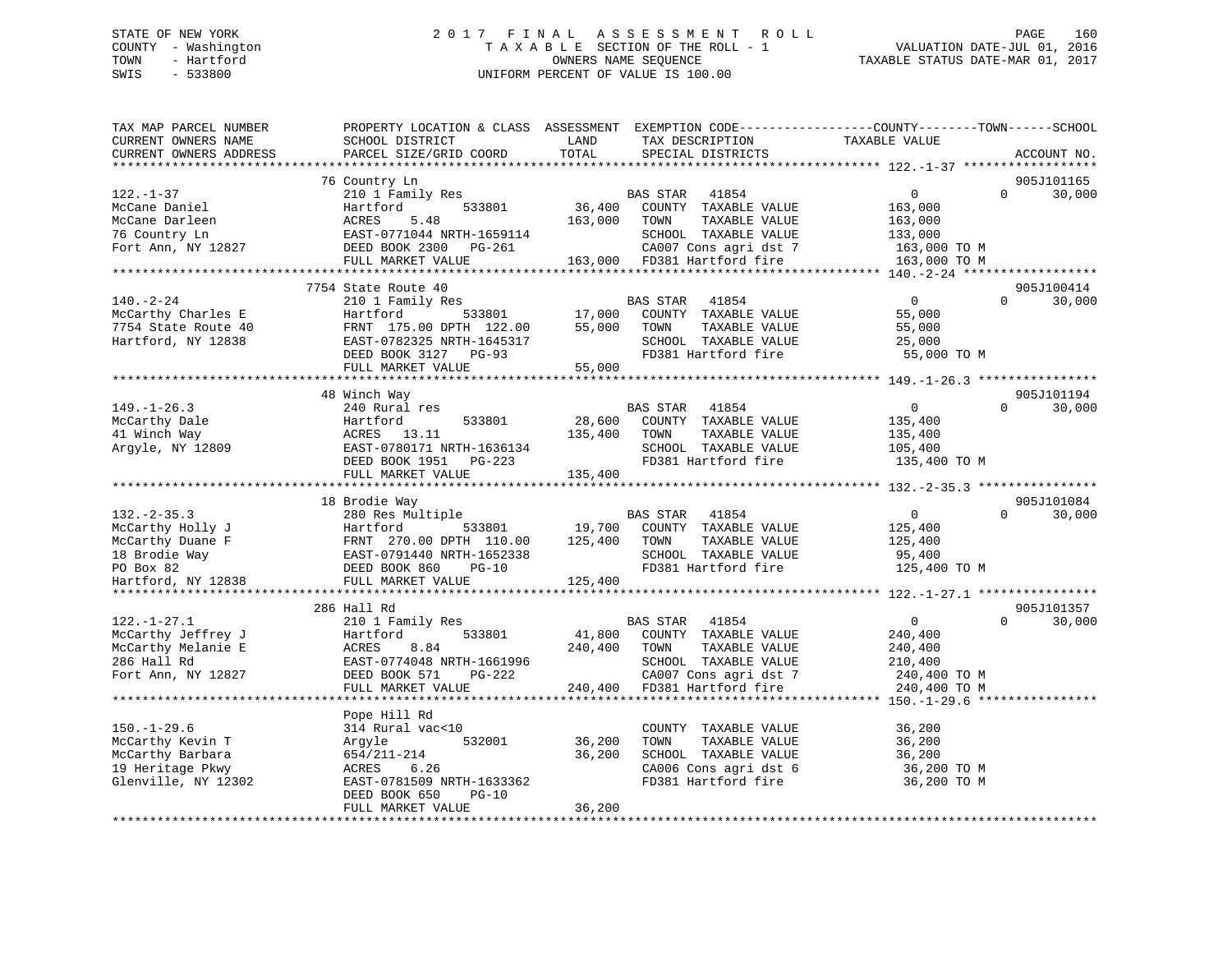# STATE OF NEW YORK 2 0 1 7 F I N A L A S S E S S M E N T R O L L PAGE 161 COUNTY - Washington T A X A B L E SECTION OF THE ROLL - 1 VALUATION DATE-JUL 01, 2016 TOWN - Hartford **TAXABLE STATUS DATE-MAR 01, 2017** SWIS - 533800 UNIFORM PERCENT OF VALUE IS 100.00

| TAX MAP PARCEL NUMBER<br>CURRENT OWNERS NAME<br>CURRENT OWNERS ADDRESS | PROPERTY LOCATION & CLASS ASSESSMENT EXEMPTION CODE----------------COUNTY-------TOWN-----SCHOOL<br>SCHOOL DISTRICT<br>PARCEL SIZE/GRID COORD | LAND<br>TOTAL | TAX DESCRIPTION TAXABLE VALUE<br>SPECIAL DISTRICTS |                                                                  | ACCOUNT NO.        |
|------------------------------------------------------------------------|----------------------------------------------------------------------------------------------------------------------------------------------|---------------|----------------------------------------------------|------------------------------------------------------------------|--------------------|
|                                                                        |                                                                                                                                              |               |                                                    |                                                                  |                    |
|                                                                        | 5860 County Route 30                                                                                                                         |               |                                                    |                                                                  | 905J100415         |
| $141. - 1 - 30$                                                        | 240 Rural res                                                                                                                                |               | AG DIST<br>41720                                   | 30,967<br>30,967                                                 | 30,967             |
| McCauley Natalie                                                       | 533801<br>Hartford                                                                                                                           |               | 77,500 ENH STAR 41834                              | $\overline{0}$<br>$\overline{0}$                                 | 65,500             |
| 5860 County Route 40                                                   | 766/347                                                                                                                                      |               | 262,500 COUNTY TAXABLE VALUE                       | 231,533                                                          |                    |
| Hartford, NY 12838                                                     | ACRES 35.80                                                                                                                                  |               | TAXABLE VALUE<br>TOWN                              | 231,533                                                          |                    |
|                                                                        | EAST-0785003 NRTH-1648366                                                                                                                    |               | SCHOOL TAXABLE VALUE                               | 166,033                                                          |                    |
| MAY BE SUBJECT TO PAYMENT                                              | DEED BOOK 960<br>PG-122                                                                                                                      |               | CA007 Cons agri dst 7                              | 231,533 TO M                                                     |                    |
| UNDER AGDIST LAW TIL 2021                                              | FULL MARKET VALUE                                                                                                                            |               | 30,967 EX<br>262,500                               |                                                                  |                    |
|                                                                        |                                                                                                                                              |               | FD381 Hartford fire                                | 262,500 TO M                                                     |                    |
|                                                                        |                                                                                                                                              |               |                                                    |                                                                  |                    |
|                                                                        | 48 Mcdougal Rd                                                                                                                               |               |                                                    |                                                                  |                    |
| $148. - 1 - 25.3$                                                      | 210 1 Family Res BAS STAR 41854                                                                                                              |               |                                                    | $\overline{0}$                                                   | $\Omega$<br>30,000 |
| McClellan Heather A                                                    | Hartford                                                                                                                                     |               | 533801 26,800 COUNTY TAXABLE VALUE                 | 93,800                                                           |                    |
| 48 McDougal Rd                                                         | LOT 8                                                                                                                                        | 93,800 TOWN   | TAXABLE VALUE                                      | 93,800                                                           |                    |
| Fort Ann, NY 12827                                                     | 2.26<br>ACRES                                                                                                                                |               | SCHOOL TAXABLE VALUE                               | 63,800                                                           |                    |
|                                                                        | EAST-0766533 NRTH-1636129                                                                                                                    |               |                                                    | 93,800 TO M                                                      |                    |
|                                                                        | DEED BOOK 821<br>PG-163                                                                                                                      |               | CA006 Cons agri dst 6<br>FD381 Hartford fire       | 93,800 TO M                                                      |                    |
|                                                                        |                                                                                                                                              | 93,800        |                                                    |                                                                  |                    |
|                                                                        | FULL MARKET VALUE                                                                                                                            |               |                                                    |                                                                  |                    |
|                                                                        | Mcdougal Rd                                                                                                                                  |               |                                                    |                                                                  |                    |
| $148. - 1 - 25.4$                                                      | 314 Rural vac<10                                                                                                                             |               | COUNTY TAXABLE VALUE                               | 18,000                                                           |                    |
| McClellan Heather A                                                    | 533801<br>Hartford                                                                                                                           | 18,000        | TOWN<br>TAXABLE VALUE                              | 18,000                                                           |                    |
| 48 McDougal Rd                                                         | LOT 9                                                                                                                                        | 18,000        |                                                    |                                                                  |                    |
| Fort Ann, NY 12827                                                     | ACRES<br>2.57                                                                                                                                |               |                                                    | SCHOOL TAXABLE VALUE 18,000<br>CA006 Cons agri dst 6 18,000 TO M |                    |
|                                                                        | EAST-0766548 NRTH-1635861                                                                                                                    |               |                                                    | FD381 Hartford fire 18,000 TO M                                  |                    |
|                                                                        |                                                                                                                                              |               |                                                    |                                                                  |                    |
|                                                                        | DEED BOOK 2282 PG-196                                                                                                                        |               |                                                    |                                                                  |                    |
|                                                                        | FULL MARKET VALUE                                                                                                                            | 18,000        |                                                    |                                                                  |                    |
|                                                                        |                                                                                                                                              |               |                                                    |                                                                  | 905J100417         |
| $114. - 1 - 12$                                                        | State Route 40<br>314 Rural vac<10                                                                                                           |               | COUNTY TAXABLE VALUE                               | 17,000                                                           |                    |
|                                                                        |                                                                                                                                              |               | TOWN                                               |                                                                  |                    |
| McClenning Robert L                                                    | 533801<br>Hartford                                                                                                                           | 17,000        | TAXABLE VALUE                                      | 17,000                                                           |                    |
| 2629 County Route 17                                                   | ACRES 7.20                                                                                                                                   | 17,000        |                                                    | SCHOOL TAXABLE VALUE 17,000<br>CA007 Cons agri dst 7 17,000 TO M |                    |
| Granville, NY 12832                                                    | EAST-0792537 NRTH-1666537                                                                                                                    |               |                                                    |                                                                  |                    |
|                                                                        | DEED BOOK 470<br>PG-68                                                                                                                       |               |                                                    | FD381 Hartford fire 17,000 TO M                                  |                    |
|                                                                        |                                                                                                                                              |               |                                                    |                                                                  |                    |
|                                                                        |                                                                                                                                              |               |                                                    |                                                                  |                    |
|                                                                        | State Route 40                                                                                                                               |               |                                                    |                                                                  | 905J101034         |
| $114. - 1 - 14$                                                        | 314 Rural vac<10                                                                                                                             |               | COUNTY TAXABLE VALUE                               | 2,000                                                            |                    |
| McClenning Robert L                                                    | Hartford<br>533801                                                                                                                           | 2,000         | TAXABLE VALUE<br>TOWN                              | 2,000                                                            |                    |
| 2629 County Route 17                                                   | ACRES<br>4.10                                                                                                                                | 2,000         | SCHOOL TAXABLE VALUE                               | 2,000                                                            |                    |
| Granville, NY 12832                                                    | EAST-0792894 NRTH-1665464                                                                                                                    |               | CA007 Cons agri dst 7                              | 2,000 TO M                                                       |                    |
|                                                                        | DEED BOOK 470<br>PG-68                                                                                                                       |               | FD381 Hartford fire                                | 2,000 TO M                                                       |                    |
|                                                                        | FULL MARKET VALUE                                                                                                                            | 2,000         |                                                    |                                                                  |                    |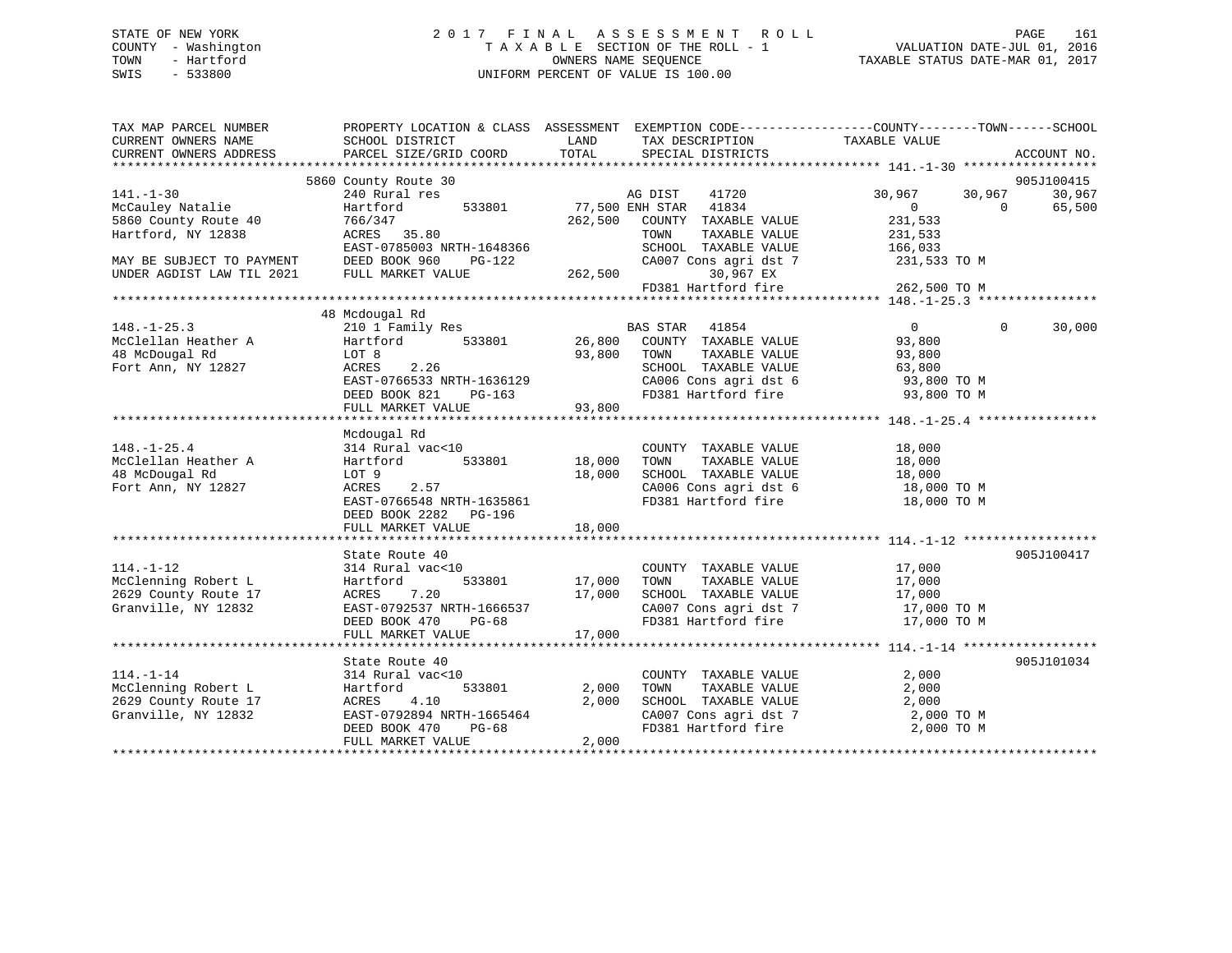| COUNTY - Washington<br>TOWN<br>- Hartford<br>SWIS<br>$-533800$ | TAXABLE SECTION OF THE ROLL - 1<br>OWNERS NAME SEQUENCE<br>UNIFORM PERCENT OF VALUE IS 100.00   |                   |                                             | VALUATION DATE-JUL 01, 2016<br>TAXABLE STATUS DATE-MAR 01, 2017 |                      |
|----------------------------------------------------------------|-------------------------------------------------------------------------------------------------|-------------------|---------------------------------------------|-----------------------------------------------------------------|----------------------|
| TAX MAP PARCEL NUMBER                                          | PROPERTY LOCATION & CLASS ASSESSMENT EXEMPTION CODE----------------COUNTY-------TOWN-----SCHOOL |                   |                                             |                                                                 |                      |
| CURRENT OWNERS NAME                                            | SCHOOL DISTRICT                                                                                 | LAND              | TAX DESCRIPTION                             | TAXABLE VALUE                                                   |                      |
| CURRENT OWNERS ADDRESS<br>************************             | PARCEL SIZE/GRID COORD                                                                          | TOTAL             | SPECIAL DISTRICTS                           |                                                                 | ACCOUNT NO.          |
|                                                                |                                                                                                 |                   |                                             |                                                                 | 905J101125           |
| $122. - 1 - 49$                                                | 126 Country Ln<br>323 Vacant rural                                                              |                   | COUNTY TAXABLE VALUE                        | 44,500                                                          |                      |
| McClure Lee                                                    | Hartford<br>533801                                                                              | 44,500            | TAXABLE VALUE<br>TOWN                       | 44,500                                                          |                      |
| 32 Stone Schoolhouse Rd                                        | 723-111 Easement & ROW                                                                          | 44,500            | SCHOOL TAXABLE VALUE                        | 44,500                                                          |                      |
| Hudson Falls, NY 12839                                         | 50.03<br>ACRES                                                                                  |                   | CA007 Cons agri dst 7                       | 44,500 TO M                                                     |                      |
|                                                                | EAST-0768743 NRTH-1660318                                                                       |                   | FD381 Hartford fire                         | 44,500 TO M                                                     |                      |
|                                                                | DEED BOOK 472<br>PG-149                                                                         |                   |                                             |                                                                 |                      |
|                                                                | FULL MARKET VALUE                                                                               | 44,500            |                                             |                                                                 |                      |
|                                                                |                                                                                                 |                   |                                             |                                                                 |                      |
| $132.15 - 1 - 4$                                               | 83 Hartford Main St                                                                             |                   | <b>BAS STAR</b>                             | $\Omega$<br>$\Omega$                                            | 905J100655<br>30,000 |
| McCotter John A                                                | 210 1 Family Res<br>Hartford<br>533801                                                          | 24,200            | 41854<br>COUNTY TAXABLE VALUE               | 100,500                                                         |                      |
| McCotter Gladys                                                | FRNT 125.00 DPTH 492.00                                                                         | 100,500           | TOWN<br>TAXABLE VALUE                       | 100,500                                                         |                      |
| 83 Hartford Main St                                            | EAST-0786492 NRTH-1653581                                                                       |                   | SCHOOL TAXABLE VALUE                        | 70,500                                                          |                      |
| Hartford, NY 12838                                             | DEED BOOK 3168 PG-38                                                                            |                   | CA007 Cons agri dst 7                       | 100,500 TO M                                                    |                      |
|                                                                | FULL MARKET VALUE                                                                               |                   | 100,500 FD381 Hartford fire                 | 100,500 TO M                                                    |                      |
|                                                                |                                                                                                 |                   |                                             |                                                                 |                      |
|                                                                | 38 Hinck Ln                                                                                     |                   |                                             |                                                                 | 905J101313           |
| $149. - 1 - 24.4$                                              | 240 Rural res                                                                                   |                   | 41854<br><b>BAS STAR</b>                    | $\Omega$<br>$\Omega$                                            | 30,000               |
| McCullen Larry M                                               | Hartford<br>533801<br>ACRES 15.00                                                               | 34,500<br>150,900 | COUNTY TAXABLE VALUE<br>TAXABLE VALUE       | 150,900                                                         |                      |
| McCullen Georgia W<br>PO Box 76                                | EAST-0780478 NRTH-1640340                                                                       |                   | TOWN<br>SCHOOL TAXABLE VALUE                | 150,900<br>120,900                                              |                      |
| Hartford, NY 12838                                             | DEED BOOK 539<br>$PG-347$                                                                       |                   | FD381 Hartford fire                         | 150,900 TO M                                                    |                      |
|                                                                | FULL MARKET VALUE                                                                               | 150,900           |                                             |                                                                 |                      |
|                                                                |                                                                                                 |                   |                                             |                                                                 |                      |
|                                                                | 5698 County Route 30                                                                            |                   |                                             |                                                                 | 905J101240           |
| $141. - 3 - 28.1$                                              | 210 1 Family Res                                                                                |                   | COUNTY TAXABLE VALUE                        | 110,400                                                         |                      |
| McFarlane Kathleen A                                           | Hartford<br>533801                                                                              | 30,400            | TOWN<br>TAXABLE VALUE                       | 110,400                                                         |                      |
| 5698 County Route 30<br>Granville, NY 12832                    | Sub Div Lot<br>comb28.1 $\&$ 28.6                                                               | 110,400           | SCHOOL TAXABLE VALUE<br>FD381 Hartford fire | 110,400<br>110,400 TO M                                         |                      |
|                                                                | 3.48<br>ACRES                                                                                   |                   |                                             |                                                                 |                      |
|                                                                | EAST-0787670 NRTH-1645812                                                                       |                   |                                             |                                                                 |                      |
|                                                                | DEED BOOK 3691<br>$PG-144$                                                                      |                   |                                             |                                                                 |                      |
|                                                                | FULL MARKET VALUE                                                                               | 110,400           |                                             |                                                                 |                      |
|                                                                |                                                                                                 |                   |                                             |                                                                 |                      |
|                                                                | County Route 30                                                                                 |                   |                                             |                                                                 |                      |
| $141. - 3 - 28.3$                                              | 323 Vacant rural                                                                                |                   | COUNTY TAXABLE VALUE                        | 54,100                                                          |                      |
| McFarlane Kathleen A                                           | Hartford<br>533801                                                                              | 54,100            | TOWN<br>TAXABLE VALUE                       | 54,100                                                          |                      |
| 5698 County Route 30                                           | Sub Div Lot 2<br>comb28.3728.47&28.5                                                            | 54,100            | SCHOOL TAXABLE VALUE<br>FD381 Hartford fire | 54,100<br>54,100 TO M                                           |                      |
| Granville, NY 12832                                            | ACRES<br>57.11                                                                                  |                   |                                             |                                                                 |                      |
|                                                                | EAST-0788798 NRTH-1645732                                                                       |                   |                                             |                                                                 |                      |
|                                                                | DEED BOOK 3691<br>$PG-144$                                                                      |                   |                                             |                                                                 |                      |
|                                                                | FULL MARKET VALUE                                                                               | 54,100            |                                             |                                                                 |                      |
|                                                                |                                                                                                 |                   |                                             |                                                                 |                      |

STATE OF NEW YORK 2 0 1 7 F I N A L A S S E S S M E N T R O L L PAGE 162

162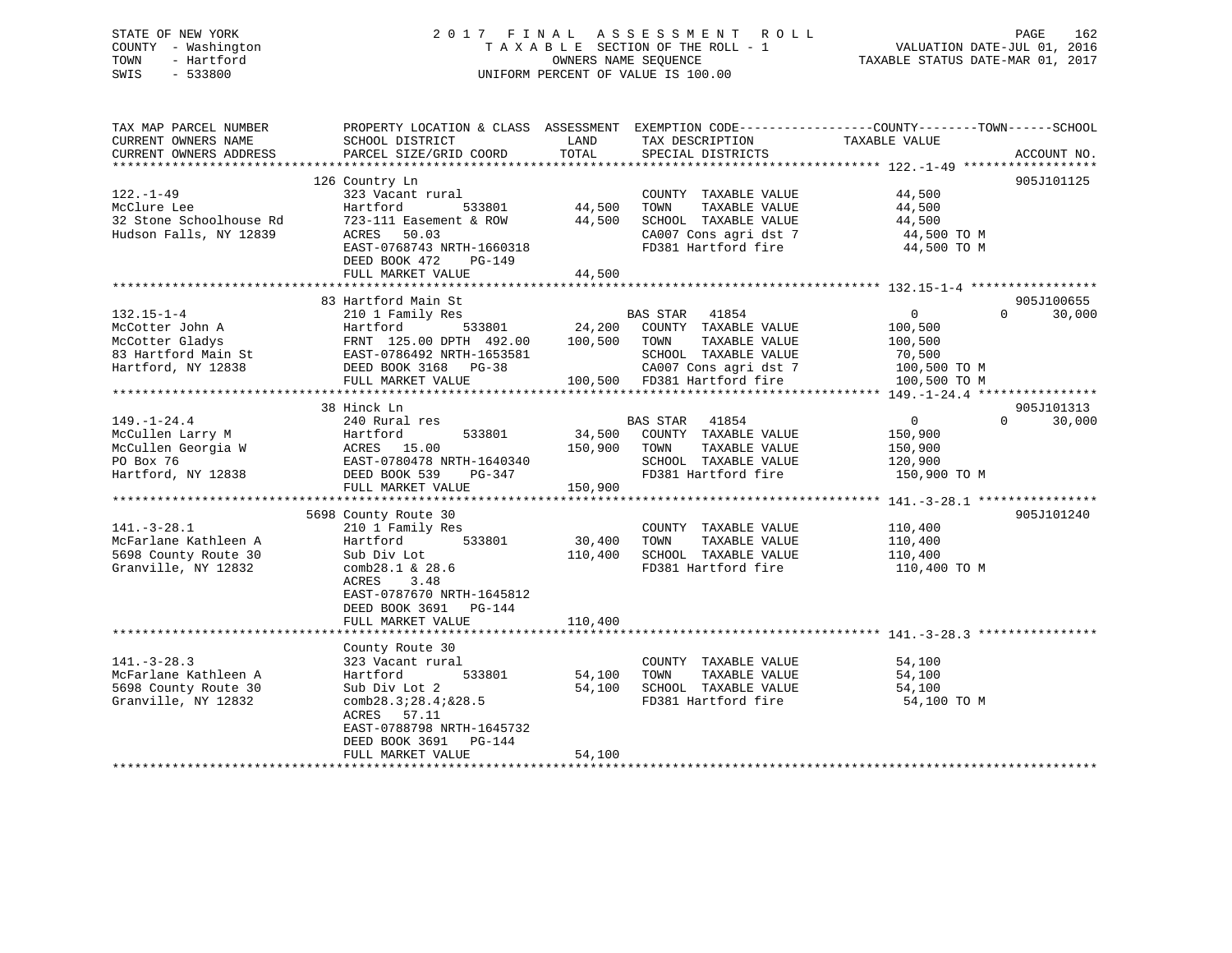# STATE OF NEW YORK 2 0 1 7 F I N A L A S S E S S M E N T R O L L PAGE 163 COUNTY - Washington T A X A B L E SECTION OF THE ROLL - 1 VALUATION DATE-JUL 01, 2016 TOWN - Hartford **TAXABLE STATUS DATE-MAR 01, 2017** SWIS - 533800 UNIFORM PERCENT OF VALUE IS 100.00

| TAX MAP PARCEL NUMBER<br>CURRENT OWNERS NAME | SCHOOL DISTRICT                                    | LAND          | TAX DESCRIPTION                                                                  | PROPERTY LOCATION & CLASS ASSESSMENT EXEMPTION CODE---------------COUNTY-------TOWN-----SCHOOL<br>TAXABLE VALUE |             |
|----------------------------------------------|----------------------------------------------------|---------------|----------------------------------------------------------------------------------|-----------------------------------------------------------------------------------------------------------------|-------------|
| CURRENT OWNERS ADDRESS                       | PARCEL SIZE/GRID COORD                             | TOTAL         | SPECIAL DISTRICTS                                                                |                                                                                                                 | ACCOUNT NO. |
|                                              | 300 Hall Rd                                        |               |                                                                                  |                                                                                                                 | 905J100142  |
| $122. - 1 - 27$                              | 210 1 Family Res                                   |               | BAS STAR 41854                                                                   | $\overline{0}$<br>$\Omega$                                                                                      | 30,000      |
| McFarren Renee                               | 533801<br>Hartford                                 | 36,700        | COUNTY TAXABLE VALUE                                                             | 165,600                                                                                                         |             |
| 300 Hall Rd                                  | LOT 4                                              | 165,600 TOWN  | TAXABLE VALUE                                                                    |                                                                                                                 |             |
| Fort Ann, NY 12827                           | 5.58<br>ACRES                                      |               | SCHOOL TAXABLE VALUE                                                             | 165,600<br>135,600                                                                                              |             |
|                                              | EAST-0773606 NRTH-1662060                          |               | CA007 Cons agri dst 7 165,600 TO M                                               |                                                                                                                 |             |
|                                              | DEED BOOK 2592 PG-61                               |               | FD381 Hartford fire                                                              | 165,600 TO M                                                                                                    |             |
|                                              | FULL MARKET VALUE                                  | 165,600       |                                                                                  |                                                                                                                 |             |
|                                              |                                                    |               |                                                                                  |                                                                                                                 |             |
|                                              | 332 Hall Rd                                        |               |                                                                                  |                                                                                                                 |             |
| $122. - 1 - 27.5$                            | 314 Rural vac<10                                   |               | COUNTY TAXABLE VALUE                                                             | 25,000                                                                                                          |             |
| McFarren Renee                               | Hartford                                           | 533801 25,000 | TOWN<br>TAXABLE VALUE                                                            | 25,000                                                                                                          |             |
| 300 Hall Rd                                  | LOT 5                                              | 25,000        | SCHOOL TAXABLE VALUE                                                             | 25,000                                                                                                          |             |
| Fort Ann, NY 12827                           | 8.34<br>ACRES                                      |               | CA007 Cons agri dst 7                                                            | 25,000 TO M                                                                                                     |             |
|                                              | EAST-0773922 NRTH-1662533                          |               | FD381 Hartford fire 25,000 TO M                                                  |                                                                                                                 |             |
|                                              | DEED BOOK 3478 PG-302                              |               |                                                                                  |                                                                                                                 |             |
|                                              | FULL MARKET VALUE                                  | 25,000        |                                                                                  |                                                                                                                 |             |
|                                              |                                                    |               |                                                                                  |                                                                                                                 |             |
|                                              | 3701 State Route 196                               |               |                                                                                  |                                                                                                                 | 905J101367  |
| $140.-1-6.1$                                 | 210 1 Family Res                                   |               | COUNTY TAXABLE VALUE                                                             | 53,700                                                                                                          |             |
| McFarren William                             | $533801$ 26,000<br>Hartford                        |               | TAXABLE VALUE<br>TOWN                                                            | 53,700                                                                                                          |             |
| 1791 State Route 196                         | ACRES<br>2.00                                      | 53,700        | SCHOOL TAXABLE VALUE                                                             | 53,700                                                                                                          |             |
| Fort Edward, NY 12828                        | EAST-0775231 NRTH-1646616<br>DEED BOOK 3461 PG-301 |               | CA007 Cons agri dst 7<br>FD381 Hartford fire                                     | 53,700 TO M                                                                                                     |             |
|                                              |                                                    |               |                                                                                  | 53,700 TO M                                                                                                     |             |
|                                              | FULL MARKET VALUE                                  | 53,700        |                                                                                  |                                                                                                                 |             |
|                                              | 31 Miller Rdg                                      |               |                                                                                  |                                                                                                                 | 905J101164  |
| $141. - 3 - 39.5$                            | 240 Rural res                                      |               | ENH STAR 41834                                                                   | $\overline{0}$<br>$\Omega$                                                                                      | 65,500      |
| Mcgee Martha                                 | Hartford                                           |               | 533801 37,900 COUNTY TAXABLE VALUE 158,000                                       |                                                                                                                 |             |
| 31 Miller Rdg                                | ACRES 13.80                                        | 158,000       | TOWN<br>TAXABLE VALUE                                                            | 158,000                                                                                                         |             |
|                                              | Hartford, NY 12838 EAST-0786514 NRTH-1641529       |               | SCHOOL TAXABLE VALUE 92,500                                                      |                                                                                                                 |             |
|                                              | DEED BOOK 2049 PG-224                              |               | FD381 Hartford fire                                                              | 158,000 TO M                                                                                                    |             |
|                                              | FULL MARKET VALUE                                  | 158,000       |                                                                                  |                                                                                                                 |             |
|                                              |                                                    |               |                                                                                  |                                                                                                                 |             |
|                                              | County Route 30                                    |               |                                                                                  |                                                                                                                 | 905J101009  |
| $141. - 3 - 37$                              | 322 Rural vac>10                                   |               | COUNTY TAXABLE VALUE                                                             | 31,500                                                                                                          |             |
| McKernon Glen E                              | 533801<br>Hartford                                 | 31,500        | TOWN<br>TAXABLE VALUE                                                            | 31,500                                                                                                          |             |
| McKernon Carol                               | LOT 2                                              | 31,500        |                                                                                  |                                                                                                                 |             |
| 66 Queen Mary Dr                             | 3145 3032/165                                      |               | SCHOOL TAXABLE VALUE<br>CAOOL TAXABLE VALUE<br>CAOOR Cons agri dst 8 31,500 TO M |                                                                                                                 |             |
| Queensbury, NY 12804                         | ACRES 10.20                                        |               | CA008 Cons agri dst 8 31,500 TO M<br>FD381 Hartford fire 31,500 TO M             |                                                                                                                 |             |
|                                              | EAST-0787672 NRTH-1642677                          |               |                                                                                  |                                                                                                                 |             |
|                                              | DEED BOOK 3756 PG-306                              |               |                                                                                  |                                                                                                                 |             |
|                                              | FULL MARKET VALUE                                  | 31,500        |                                                                                  |                                                                                                                 |             |
|                                              |                                                    |               |                                                                                  |                                                                                                                 |             |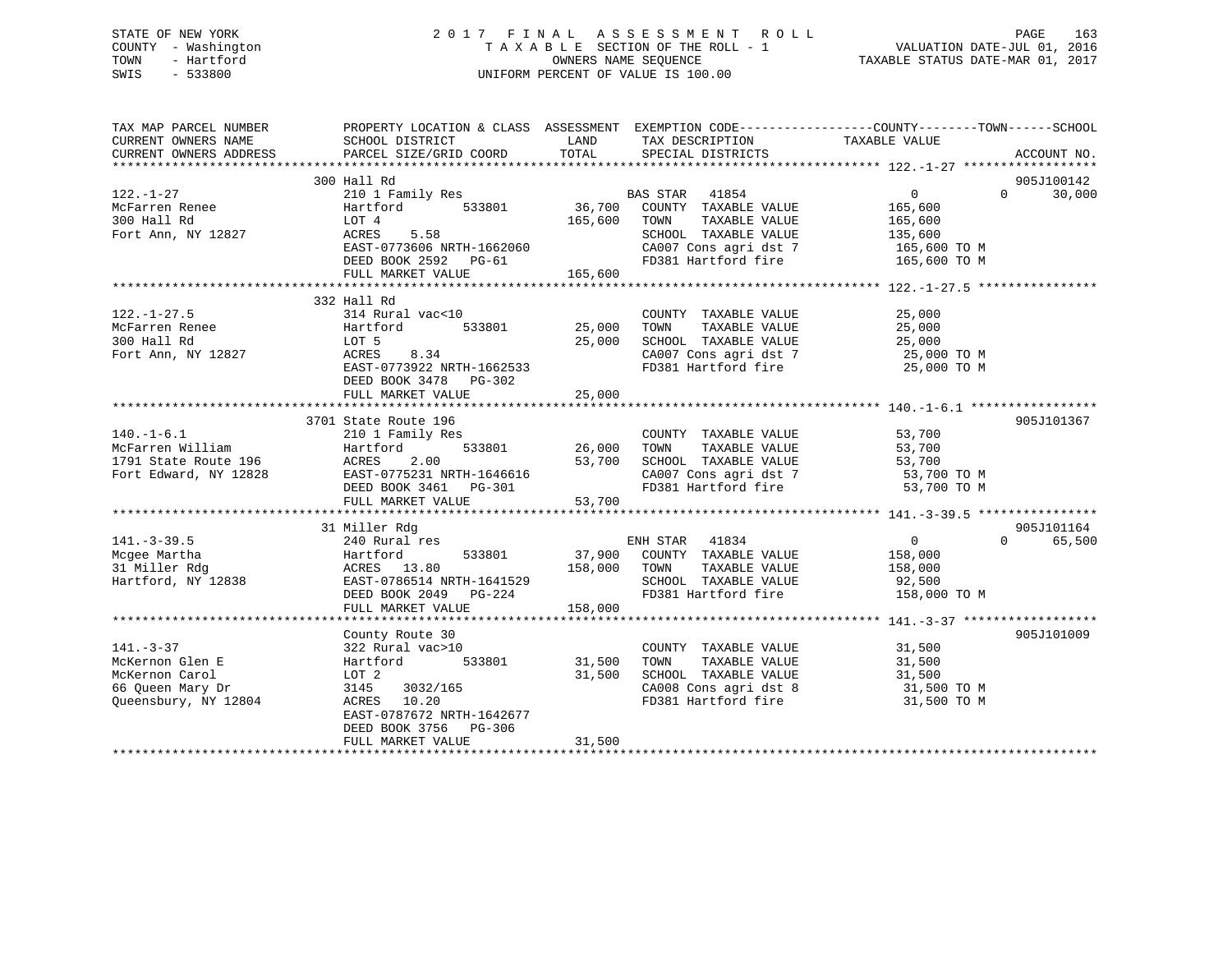# STATE OF NEW YORK 2 0 1 7 F I N A L A S S E S S M E N T R O L L PAGE 164 COUNTY - Washington T A X A B L E SECTION OF THE ROLL - 1 VALUATION DATE-JUL 01, 2016 TOWN - Hartford **TAXABLE STATUS DATE-MAR 01, 2017** SWIS - 533800 UNIFORM PERCENT OF VALUE IS 100.00

| TAX MAP PARCEL NUMBER<br>CURRENT OWNERS NAME<br>CURRENT OWNERS ADDRESS                                                     | PROPERTY LOCATION & CLASS ASSESSMENT EXEMPTION CODE----------------COUNTY-------TOWN------SCHOOL<br>SCHOOL DISTRICT<br>PARCEL SIZE/GRID COORD | LAND<br>TOTAL              | TAX DESCRIPTION TAXABLE VALUE<br>SPECIAL DISTRICTS                 |                                                         | ACCOUNT NO. |
|----------------------------------------------------------------------------------------------------------------------------|-----------------------------------------------------------------------------------------------------------------------------------------------|----------------------------|--------------------------------------------------------------------|---------------------------------------------------------|-------------|
|                                                                                                                            | 7400 State Route 40                                                                                                                           |                            |                                                                    |                                                         | 905J100671  |
| $149. - 1 - 22.1$                                                                                                          | 240 Rural res                                                                                                                                 |                            | COUNTY TAXABLE VALUE 304,900                                       |                                                         |             |
|                                                                                                                            |                                                                                                                                               | 533801 93,000              | TAXABLE VALUE<br>TOWN                                              | 304,900                                                 |             |
|                                                                                                                            |                                                                                                                                               | 304,900                    | SCHOOL TAXABLE VALUE                                               | 304,900                                                 |             |
|                                                                                                                            |                                                                                                                                               |                            |                                                                    | FD381 Hartford fire 304,900 TO M                        |             |
|                                                                                                                            |                                                                                                                                               |                            |                                                                    |                                                         |             |
| Ackinstry Matthew<br>Mite Jacquelyn<br>7400 State Route 40<br>Fort Ann, NY 12827<br>FULL MARKET VALUE<br>FULL MARKET VALUE | FULL MARKET VALUE                                                                                                                             | 304,900                    |                                                                    |                                                         |             |
|                                                                                                                            |                                                                                                                                               |                            |                                                                    |                                                         |             |
|                                                                                                                            | 15 Marlboro Country Rd                                                                                                                        |                            |                                                                    |                                                         | 905J100351  |
| $141. - 3 - 42$                                                                                                            | 210 1 Family Res                                                                                                                              | 7 Rd<br>;<br>533801 25,700 | COUNTY TAXABLE VALUE                                               | 122,000                                                 |             |
|                                                                                                                            |                                                                                                                                               |                            | TOWN<br>TAXABLE VALUE                                              | 122,000                                                 |             |
|                                                                                                                            |                                                                                                                                               |                            | 122,000 SCHOOL TAXABLE VALUE                                       | 122,000                                                 |             |
| Neager Alice M Martford 533801<br>28 Collins Ter RCRES 1.52<br>Saratoga Springs, NY 12866 EAST-0785656 NRTH-1641858        |                                                                                                                                               |                            |                                                                    | FD381 Hartford fire 122,000 TO M                        |             |
|                                                                                                                            | DEED BOOK 554 PG-127                                                                                                                          |                            |                                                                    |                                                         |             |
|                                                                                                                            | FULL MARKET VALUE                                                                                                                             | 122,000                    |                                                                    |                                                         |             |
|                                                                                                                            |                                                                                                                                               |                            |                                                                    |                                                         |             |
|                                                                                                                            | County Route 30<br>323 Vacant rural 1990 MG DIST 41720<br>Hartford 533801 10,800 COUNTY TAXABLE VALUE                                         |                            |                                                                    |                                                         | 905J100214  |
| $150. - 1 - 19$                                                                                                            |                                                                                                                                               |                            |                                                                    | 30,383<br>30,383                                        | 30,383      |
| Mercure Brian R                                                                                                            |                                                                                                                                               |                            |                                                                    | 10,417                                                  |             |
| Mercure Ronald A                                                                                                           |                                                                                                                                               | 40,800 TOWN                | TAXABLE VALUE                                                      | 10,417                                                  |             |
| 5319 County Route 30                                                                                                       | ACRES 29.91                                                                                                                                   |                            |                                                                    |                                                         |             |
| Granville, NY 12832                                                                                                        | EAST-0789605 NRTH-1635530                                                                                                                     |                            | CA008 Cons agri dst 8                                              | SCHOOL TAXABLE VALUE<br>CAOOL TAXABLE VALUE 10,417 TO M |             |
|                                                                                                                            | DEED BOOK 826<br><b>PG-190</b>                                                                                                                |                            |                                                                    |                                                         |             |
| MAY BE SUBJECT TO PAYMENT<br>UNDER AGDIST LAW TIL 2021                                                                     | FULL MARKET VALUE                                                                                                                             |                            | $-190$<br>$-190$<br>$-40,800$ FD381 Hartford fire                  | 40,800 TO M                                             |             |
|                                                                                                                            |                                                                                                                                               |                            |                                                                    |                                                         |             |
|                                                                                                                            | County Route 30                                                                                                                               |                            |                                                                    |                                                         |             |
| $150.-1-19.1$                                                                                                              | 323 Vacant rural                                                                                                                              |                            |                                                                    | 20,664<br>20,664                                        | 20,664      |
| Mercure Brian R                                                                                                            | Hartford                                                                                                                                      |                            | 1 MG DIST 41720<br>533801 33,900 COUNTY TAXABLE VALUE              | 13,236                                                  |             |
| Mercure Ronald A                                                                                                           | LOT 2                                                                                                                                         | 33,900 TOWN                | TAXABLE VALUE                                                      | 13,236                                                  |             |
| 5319 County Route 30                                                                                                       | ACRES 33.09                                                                                                                                   |                            | SCHOOL TAXABLE VALUE 13,236                                        |                                                         |             |
| Granville, NY 12832                                                                                                        | EAST-0789369 NRTH-1634787                                                                                                                     |                            | CA008 Cons agri dst 8                                              | 13,236 TO M                                             |             |
|                                                                                                                            | DEED BOOK 940<br>PG-117                                                                                                                       |                            |                                                                    |                                                         |             |
| MAY BE SUBJECT TO PAYMENT                                                                                                  | FULL MARKET VALUE                                                                                                                             |                            | $-117$<br>33,900 FD381 Hartford fire<br>33,900 FD381 Hartford fire | 33,900 TO M                                             |             |
| UNDER AGDIST LAW TIL 2021                                                                                                  |                                                                                                                                               |                            |                                                                    |                                                         |             |
|                                                                                                                            |                                                                                                                                               |                            |                                                                    |                                                         |             |
|                                                                                                                            | County Route 30                                                                                                                               |                            |                                                                    |                                                         |             |
| $150. - 1 - 19.2$                                                                                                          | 323 Vacant rural                                                                                                                              |                            | AG DIST<br>41720                                                   | 21,284<br>21,284                                        | 21,284      |
| Mercure Brian R                                                                                                            | Hartford                                                                                                                                      |                            | 533801 35,500 COUNTY TAXABLE VALUE                                 | 14,216                                                  |             |
| Mercure Ronald A                                                                                                           | LOT 3                                                                                                                                         | 35,500 TOWN                | TAXABLE VALUE                                                      | 14,216                                                  |             |
| 5319 County Route 30                                                                                                       | ACRES 35.54                                                                                                                                   |                            | SCHOOL TAXABLE VALUE 14, 216                                       |                                                         |             |
| Granville, NY 12832                                                                                                        |                                                                                                                                               |                            |                                                                    | 14,216 TO M                                             |             |
|                                                                                                                            |                                                                                                                                               |                            |                                                                    |                                                         |             |
| MAY BE SUBJECT TO PAYMENT                                                                                                  | EAST-0788879 NRTH-1634073<br>DEED BOOK 1993 PG-165<br>FULL MARKET VALUE 35,500 FD381 Hartford fire                                            |                            |                                                                    | 35,500 TO M                                             |             |
| UNDER AGDIST LAW TIL 2021                                                                                                  |                                                                                                                                               |                            |                                                                    |                                                         |             |
|                                                                                                                            |                                                                                                                                               |                            |                                                                    |                                                         |             |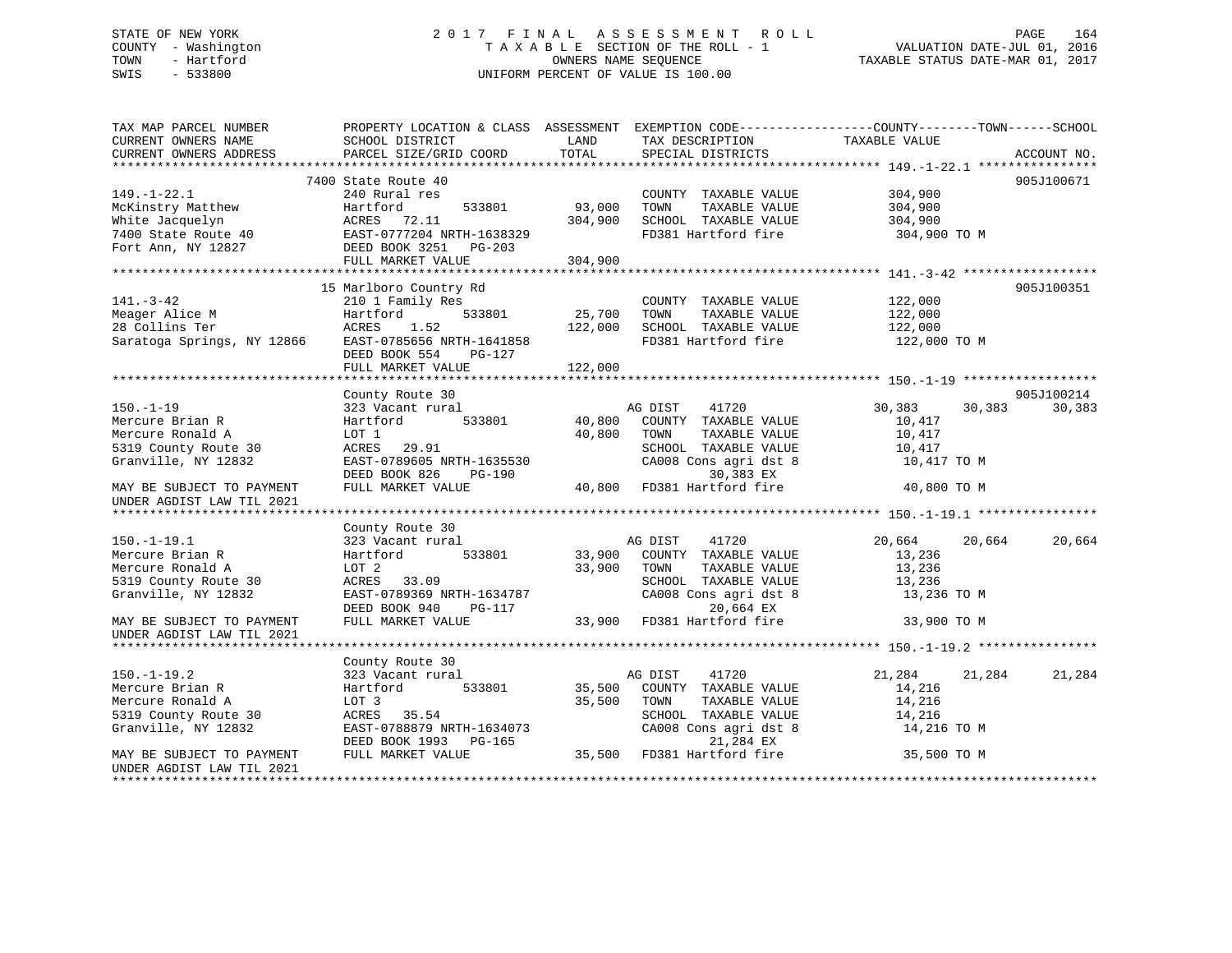# STATE OF NEW YORK 2 0 1 7 F I N A L A S S E S S M E N T R O L L PAGE 165 COUNTY - Washington T A X A B L E SECTION OF THE ROLL - 1 VALUATION DATE-JUL 01, 2016 TOWN - Hartford **TAXABLE STATUS DATE-MAR 01, 2017** SWIS - 533800 UNIFORM PERCENT OF VALUE IS 100.00

| TAX MAP PARCEL NUMBER<br>CURRENT OWNERS NAME<br>CURRENT OWNERS ADDRESS                                   | PROPERTY LOCATION & CLASS ASSESSMENT EXEMPTION CODE----------------COUNTY-------TOWN------SCHOOL<br>SCHOOL DISTRICT<br>PARCEL SIZE/GRID COORD | LAND<br>TOTAL                     | TAX DESCRIPTION TAXABLE VALUE<br>SPECIAL DISTRICTS         |                                    | ACCOUNT NO.              |
|----------------------------------------------------------------------------------------------------------|-----------------------------------------------------------------------------------------------------------------------------------------------|-----------------------------------|------------------------------------------------------------|------------------------------------|--------------------------|
|                                                                                                          |                                                                                                                                               |                                   |                                                            |                                    |                          |
|                                                                                                          | 5195 County Route 30                                                                                                                          |                                   |                                                            |                                    | 905J100433               |
| $150. - 1 - 36$                                                                                          | 241 Rural res&ag                                                                                                                              |                                   | AG DIST 41720                                              | 22,955 22,955                      | 22,955                   |
| Mercure Brian R                                                                                          | 533801<br>Hartford                                                                                                                            | 56,700                            | COUNTY TAXABLE VALUE                                       | 109,545                            |                          |
| Mercure Ronald A                                                                                         | ACRES 32.00                                                                                                                                   | 132,500                           | TOWN<br>TAXABLE VALUE                                      | 109,545                            |                          |
| 47 Washburn Hill Rd                                                                                      | EAST-0787217 NRTH-1636038                                                                                                                     |                                   | SCHOOL TAXABLE VALUE                                       | 109,545                            |                          |
| Granville, NY 12832                                                                                      | DEED BOOK 752<br>$PG-5$                                                                                                                       |                                   | CA008 Cons agri dst 8                                      | 109,545 TO M                       |                          |
|                                                                                                          | FULL MARKET VALUE                                                                                                                             | 132,500                           | 22,955 EX                                                  |                                    |                          |
| MAY BE SUBJECT TO PAYMENT                                                                                |                                                                                                                                               |                                   | FD381 Hartford fire                                        | 132,500 TO M                       |                          |
| UNDER AGDIST LAW TIL 2021                                                                                |                                                                                                                                               |                                   |                                                            |                                    |                          |
|                                                                                                          |                                                                                                                                               |                                   |                                                            |                                    |                          |
|                                                                                                          | 47 Washburn Hill Rd                                                                                                                           |                                   |                                                            |                                    | 905J100431               |
| $150. - 1 - 38$                                                                                          | 112 Dairy farm                                                                                                                                |                                   | AG DIST 41720                                              | 177,426<br>177,426                 | 177,426                  |
| Mercure Brian R                                                                                          | Hartford                                                                                                                                      |                                   | 533801 354,800 BAS STAR 41854                              | $\overline{0}$                     | $\overline{0}$<br>30,000 |
| Mercure Ronald A                                                                                         | 2 STAR Exemptions                                                                                                                             |                                   | 742,300 COUNTY TAXABLE VALUE                               | 564,874                            |                          |
| 5319 County Route 30 Rd                                                                                  | ACRES 330.20                                                                                                                                  |                                   | TAXABLE VALUE<br>TOWN                                      | 564,874                            |                          |
| Granville, NY 12832                                                                                      | EAST-0789276 NRTH-1638361                                                                                                                     |                                   | SCHOOL TAXABLE VALUE                                       | 534,874                            |                          |
|                                                                                                          | DEED BOOK 752<br>$PG-1$                                                                                                                       |                                   |                                                            | CA008 Cons agri dst 8 564,874 TO M |                          |
| MAY BE SUBJECT TO PAYMENT                                                                                | FULL MARKET VALUE                                                                                                                             | 742,300                           | 177,426 EX                                                 |                                    |                          |
| UNDER AGDIST LAW TIL 2021                                                                                |                                                                                                                                               |                                   | FD381 Hartford fire                                        | 742,300 TO M                       |                          |
|                                                                                                          |                                                                                                                                               |                                   |                                                            |                                    |                          |
|                                                                                                          | 59 Hartford Main St                                                                                                                           |                                   |                                                            |                                    | 905J100031               |
| $132.15 - 1 - 9$                                                                                         | 210 1 Family Res                                                                                                                              |                                   | COUNTY TAXABLE VALUE                                       | 78,900                             |                          |
| Mercure Ronald A                                                                                         | Hartford                                                                                                                                      | 533801 22,600<br>TH 422.00 78,900 | TOWN<br>TAXABLE VALUE                                      | 78,900                             |                          |
| Mercure Diane<br>59 Hartford Main St<br>Hartford, NY 12838<br>Hartford, NY 12838<br>DEED BOOK 506 PG-447 | FRNT 99.00 DPTH 422.00                                                                                                                        |                                   | SCHOOL TAXABLE VALUE                                       | 78,900                             |                          |
|                                                                                                          |                                                                                                                                               |                                   | CA007 Cons agri dst 7                                      | 78,900 TO M                        |                          |
| Hartford, NY 12838                                                                                       | DEED BOOK 506 PG-447                                                                                                                          |                                   | FD381 Hartford fire                                        | 78,900 TO M                        |                          |
|                                                                                                          | FULL MARKET VALUE                                                                                                                             | 78,900                            |                                                            |                                    |                          |
|                                                                                                          |                                                                                                                                               |                                   |                                                            |                                    |                          |
|                                                                                                          | County Route 19                                                                                                                               |                                   |                                                            |                                    | 905J100438               |
| $149. - 1 - 5$                                                                                           | 322 Rural vac>10                                                                                                                              |                                   | COUNTY TAXABLE VALUE                                       | 38,300                             |                          |
| Middleton Daniel A                                                                                       | 533801<br>Hartford                                                                                                                            | 38,300                            | TOWN<br>TAXABLE VALUE                                      | 38,300                             |                          |
| 1450 Patten Mills Rd                                                                                     | ACRES 12.46                                                                                                                                   | 38,300                            | SCHOOL TAXABLE VALUE                                       | 38,300                             |                          |
| Fort Ann, NY 12827                                                                                       | EAST-0770963 NRTH-1638708                                                                                                                     |                                   | FD381 Hartford fire                                        | 38,300 TO M                        |                          |
|                                                                                                          | DEED BOOK 463<br>PG-773                                                                                                                       |                                   |                                                            |                                    |                          |
|                                                                                                          | FULL MARKET VALUE                                                                                                                             | 38,300                            |                                                            |                                    |                          |
|                                                                                                          |                                                                                                                                               |                                   |                                                            |                                    |                          |
|                                                                                                          | Hastings Rd                                                                                                                                   |                                   |                                                            |                                    | 905J100439               |
| $132. - 1 - 6$                                                                                           | 323 Vacant rural                                                                                                                              |                                   | AG DIST 41720                                              | 50,493<br>50,493                   | 50,493                   |
| Mihaly Luke B Etal                                                                                       | Hartford<br>533801                                                                                                                            | 98,900                            | COUNTY TAXABLE VALUE                                       | 48,407                             |                          |
| Mihaly Matthew Etal                                                                                      | 718/343                                                                                                                                       | 98,900                            | TOWN<br>TAXABLE VALUE                                      | 48,407                             |                          |
| 111 Booth Hill Rd                                                                                        | ACRES 72.00                                                                                                                                   |                                   |                                                            | 48,407                             |                          |
| Trumbull, CT 06611                                                                                       | EAST-0786682 NRTH-1655725                                                                                                                     |                                   | SCHOOL TAXABLE VALUE<br>CA007 Cons agri dst 7<br>50 493 FX | 48,407 TO M                        |                          |
|                                                                                                          | DEED BOOK 906<br>PG-200                                                                                                                       |                                   | 50,493 EX                                                  |                                    |                          |
| MAY BE SUBJECT TO PAYMENT                                                                                | FULL MARKET VALUE                                                                                                                             |                                   | 98,900 FD381 Hartford fire                                 | 98,900 TO M                        |                          |
| UNDER AGDIST LAW TIL 2021                                                                                |                                                                                                                                               |                                   |                                                            |                                    |                          |
|                                                                                                          |                                                                                                                                               |                                   |                                                            |                                    |                          |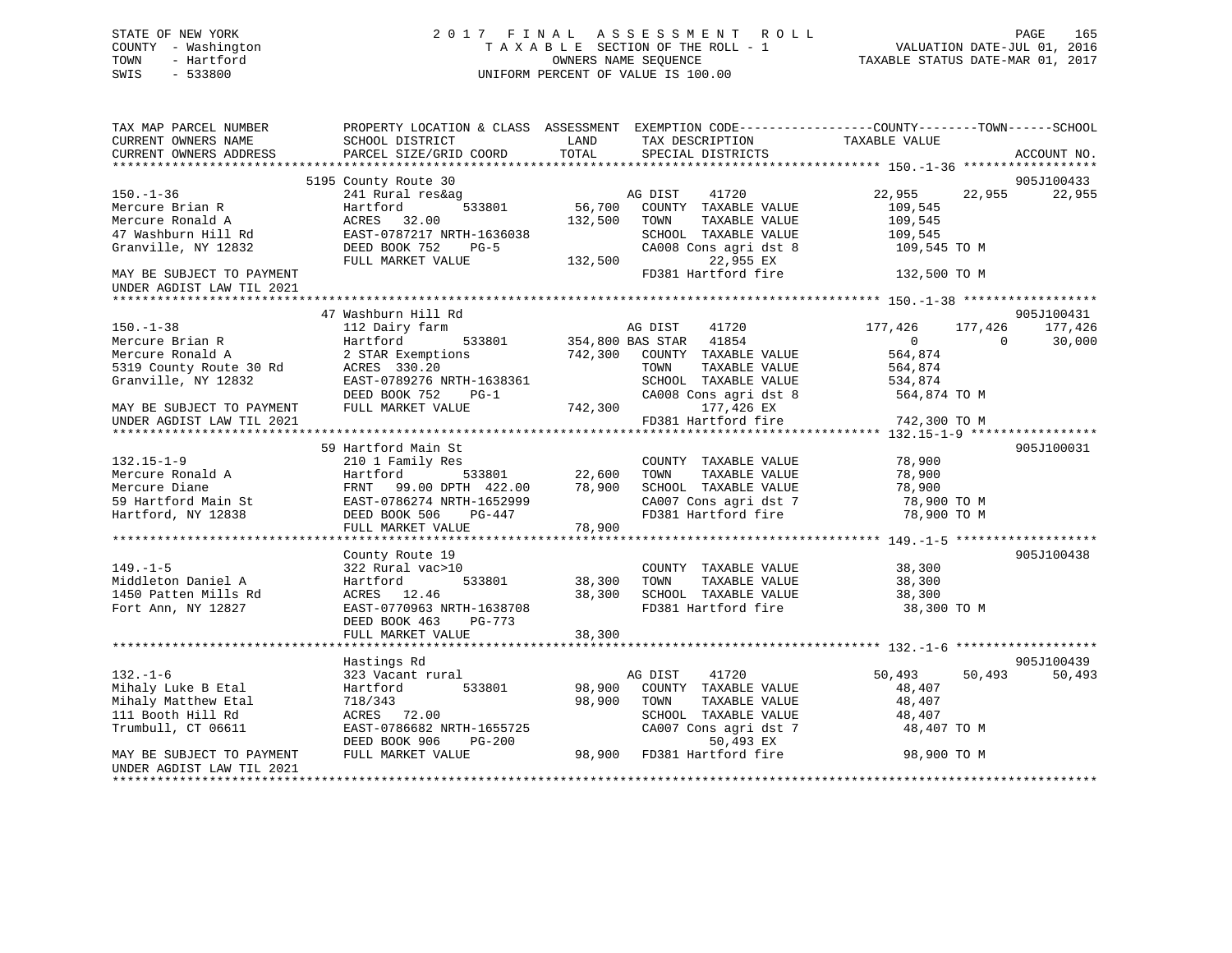# STATE OF NEW YORK 2 0 1 7 F I N A L A S S E S S M E N T R O L L PAGE 166 COUNTY - Washington T A X A B L E SECTION OF THE ROLL - 1 VALUATION DATE-JUL 01, 2016 TOWN - Hartford **TAXABLE STATUS DATE-MAR 01, 2017** SWIS - 533800 UNIFORM PERCENT OF VALUE IS 100.00

| TAX MAP PARCEL NUMBER<br>CURRENT OWNERS NAME<br>CURRENT OWNERS ADDRESS                                    | PROPERTY LOCATION & CLASS ASSESSMENT EXEMPTION CODE----------------COUNTY-------TOWN------SCHOOL<br>SCHOOL DISTRICT<br>PARCEL SIZE/GRID COORD                                 | LAND<br>TOTAL                | TAX DESCRIPTION<br>SPECIAL DISTRICTS                                                                                                                                       | TAXABLE VALUE                                                                                                | ACCOUNT NO.                            |
|-----------------------------------------------------------------------------------------------------------|-------------------------------------------------------------------------------------------------------------------------------------------------------------------------------|------------------------------|----------------------------------------------------------------------------------------------------------------------------------------------------------------------------|--------------------------------------------------------------------------------------------------------------|----------------------------------------|
|                                                                                                           |                                                                                                                                                                               |                              |                                                                                                                                                                            |                                                                                                              |                                        |
| $141. - 1 - 21$<br>Mihaly Luke B Etal<br>Mihaly Matthew G Etal<br>111 Booth Hill Rd<br>Trumbull, CT 06611 | Gilchrist Hill Rd<br>323 Vacant rural<br>533801<br>Hartford<br>718/347<br>ACRES 64.00<br>EAST-0784448 NRTH-1645612<br>DEED BOOK 906<br>PG-204                                 | 67,800<br>67,800             | AGRI-D IND 41730<br>COUNTY TAXABLE VALUE<br>TOWN<br>TAXABLE VALUE<br>SCHOOL TAXABLE VALUE<br>FD381 Hartford fire                                                           | 16,619<br>16,619<br>51,181<br>51,181<br>51,181<br>67,800 TO M                                                | 905J100441<br>16,619                   |
| MAY BE SUBJECT TO PAYMENT<br>UNDER AGDIST LAW TIL 2024                                                    | FULL MARKET VALUE                                                                                                                                                             | 67,800                       |                                                                                                                                                                            |                                                                                                              |                                        |
|                                                                                                           |                                                                                                                                                                               |                              |                                                                                                                                                                            |                                                                                                              |                                        |
| $131. - 1 - 13.2$<br>Miller Gary I<br>Miller Shirley I<br>3906 State Route 149<br>Fort Ann, NY 12827      | 3906 State Route 149<br>210 1 Family Res<br>533801<br>Hartford<br>ACRES<br>3.35<br>EAST-0768244 NRTH-1653885<br>DEED BOOK 471<br>PG-107<br>FULL MARKET VALUE                  | 111,700                      | VET COM CT 41131<br>30,100 ENH STAR 41834<br>COUNTY TAXABLE VALUE<br>TOWN<br>TAXABLE VALUE<br>SCHOOL TAXABLE VALUE<br>111,700 CA007 Cons agri dst 7<br>FD381 Hartford fire | 27,925<br>27,925<br>$\overline{0}$<br>$\Omega$<br>83,775<br>83,775<br>46,200<br>111,700 TO M<br>111,700 TO M | 905J101132<br>$\overline{0}$<br>65,500 |
|                                                                                                           |                                                                                                                                                                               |                              |                                                                                                                                                                            |                                                                                                              |                                        |
| $141. - 3 - 32$<br>Miller George<br>Miller Suann<br>5582 County Route 30<br>Granville, NY 12832           | 5582 County Route 30<br>210 1 Family Res<br>Hartford<br>533801<br>ROW 1992-323<br>ACRES<br>4.90<br>EAST-0788801 NRTH-1642780<br>DEED BOOK 3032<br>PG-174<br>FULL MARKET VALUE | 34,700<br>217,100<br>217,100 | BAS STAR 41854<br>COUNTY TAXABLE VALUE<br>TOWN<br>TAXABLE VALUE<br>SCHOOL TAXABLE VALUE<br>CA008 Cons agri dst 8<br>FD381 Hartford fire                                    | $0 \qquad \qquad$<br>$\Omega$<br>217,100<br>217,100<br>187,100<br>217,100 TO M<br>217,100 TO M               | 905J100423<br>30,000                   |
| $141. - 3 - 33.1$<br>Miller George<br>Miller Suann<br>5582 County Route 30<br>Granville, NY 12832         | County Route 30<br>311 Res vac land<br>533801<br>Hartford<br>3032/170<br>ACRES 2.79<br>EAST-0788898 NRTH-1642451<br>DEED BOOK 3754 PG-128<br>FULL MARKET VALUE                | 18,500<br>18,500<br>18,500   | COUNTY TAXABLE VALUE<br>TAXABLE VALUE<br>TOWN<br>SCHOOL TAXABLE VALUE<br>CA008 Cons agri dst 8<br>FD381 Hartford fire                                                      | 18,500<br>18,500<br>18,500<br>18,500 TO M<br>18,500 TO M                                                     |                                        |
|                                                                                                           |                                                                                                                                                                               |                              |                                                                                                                                                                            |                                                                                                              |                                        |
| $132 - 1 - 3.3$<br>Miller Mark A<br>LaPoint Dale T<br>PO Box 184<br>Hartford, NY 12838                    | 57 Wright Rd<br>210 1 Family Res<br>533801<br>Hartford<br>Surbey 12420 Lot 1<br>1.15<br>ACRES<br>EAST-0785590 NRTH-1654862<br>DEED BOOK 3547<br>PG-311                        | 23,600<br>118,100            | COUNTY TAXABLE VALUE<br>TOWN<br>TAXABLE VALUE<br>SCHOOL TAXABLE VALUE<br>CA007 Cons agri dst 7<br>FD381 Hartford fire                                                      | 118,100<br>118,100<br>118,100<br>118,100 TO M<br>118,100 TO M                                                |                                        |
|                                                                                                           | FULL MARKET VALUE                                                                                                                                                             | 118,100                      |                                                                                                                                                                            |                                                                                                              |                                        |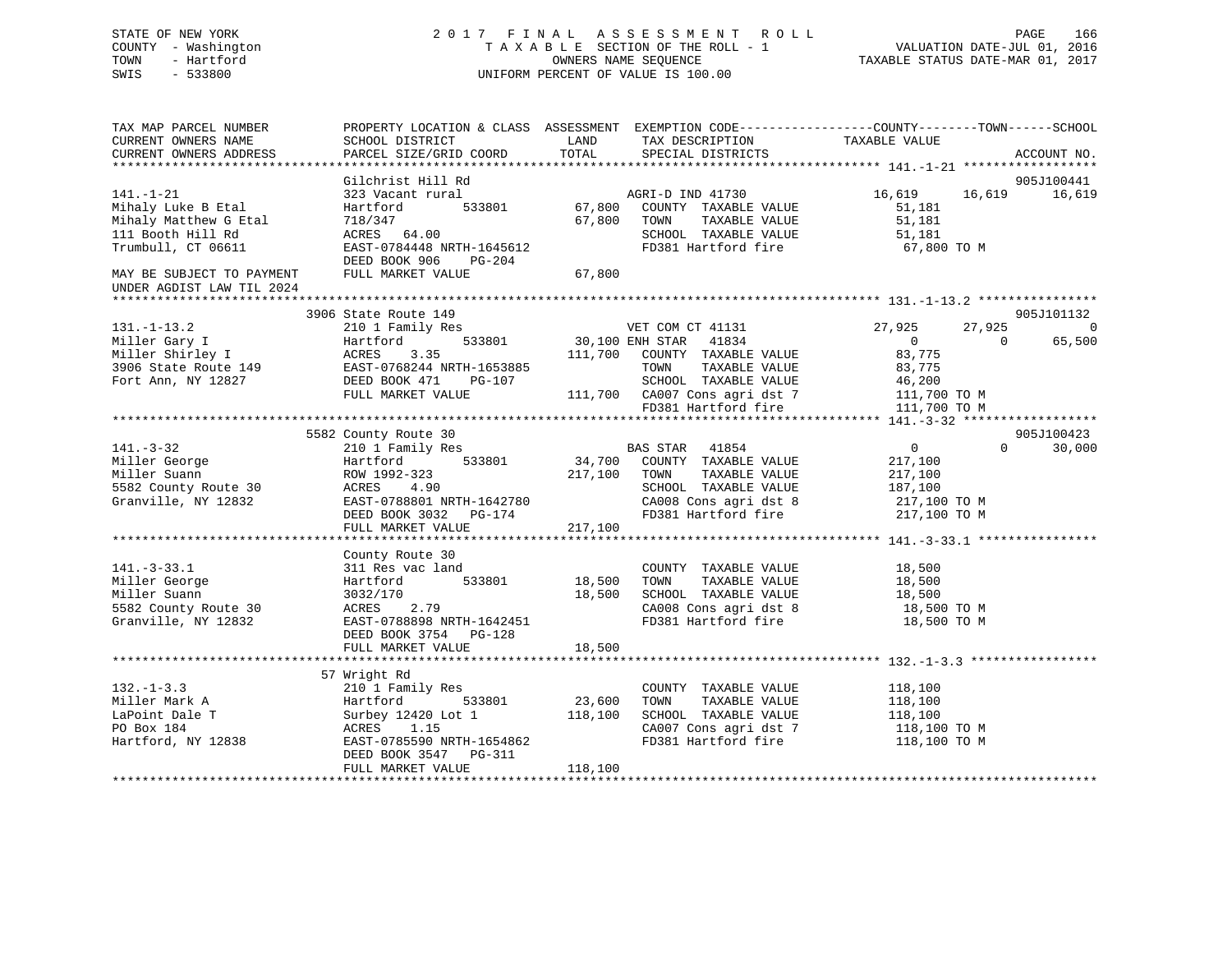# STATE OF NEW YORK 2 0 1 7 F I N A L A S S E S S M E N T R O L L PAGE 167 COUNTY - Washington T A X A B L E SECTION OF THE ROLL - 1 VALUATION DATE-JUL 01, 2016 TOWN - Hartford **TAXABLE STATUS DATE-MAR 01, 2017** SWIS - 533800 UNIFORM PERCENT OF VALUE IS 100.00

| TAX MAP PARCEL NUMBER<br>CURRENT OWNERS NAME | PROPERTY LOCATION & CLASS ASSESSMENT EXEMPTION CODE---------------COUNTY-------TOWN------SCHOOL<br>SCHOOL DISTRICT                                                                                                                                                                                                                                                                                                 | <b>LAND</b> | TAX DESCRIPTION TAXABLE VALUE                                                                                                                                                                                                                                                           |                                       |                                  |
|----------------------------------------------|--------------------------------------------------------------------------------------------------------------------------------------------------------------------------------------------------------------------------------------------------------------------------------------------------------------------------------------------------------------------------------------------------------------------|-------------|-----------------------------------------------------------------------------------------------------------------------------------------------------------------------------------------------------------------------------------------------------------------------------------------|---------------------------------------|----------------------------------|
| $141. - 1 - 50$                              | 77 Skyview Meadows Ln<br>210 1 Family Res<br>141.-1-50 $\text{Miller Robert R}$ $\text{Miller System H}$<br>$\text{Miller Susan H}$ $\text{ACRES}$ 1.59 $\text{EAST}-0787825 \text{ NATH}-1649325$<br>$\text{EAST}-0787825 \text{ NATH}-1649325$<br>$\text{DEED BOOK 646}$ $\text{PG}-136$ 208,100 $\text{TDSED}$ 208,100 $\text{DRED}$ 2000 $\text{MATE}$ 208,100 $\text{MSE}$ 208,100 $\$                        |             | <b>BAS STAR</b> 41854                                                                                                                                                                                                                                                                   | $\overline{0}$                        | 905J100147<br>30,000<br>$\Omega$ |
|                                              |                                                                                                                                                                                                                                                                                                                                                                                                                    |             |                                                                                                                                                                                                                                                                                         |                                       |                                  |
| $148. - 1 - 26$                              | 2092 County Route 43<br>miller Robert R<br>Miller Susan H<br>Miller Susan H<br>PO Box 50<br>Hartford 533801 29,200<br>PO Box 50<br>Hartford, NY 12838<br>DEED BOOK 563<br>DEED BOOK 563<br>PO PO Box 50<br>PO Box 50<br>Hartford, NY 12838<br>DEED BOOK 563<br>PO PO PO PO PO PO                                                                                                                                   |             | COUNTY TAXABLE VALUE 199,600<br>TOWN<br>SCHOOL TAXABLE VALUE 199,600<br>FD381 Hartford fire                                                                                                                                                                                             | TAXABLE VALUE 199,600<br>199,600 TO M | 905J100021                       |
|                                              | 136 Dick Hill Rd<br>142.-1-2<br>Miller Tracy<br>210 1 Family Res<br>22,900 TOWN<br>22,900 TOWN<br>22,900 TOWN<br>22,900 TOWN<br>22,900 TOWN<br>22,900 TOWN<br>2306 Moores Mill Rd<br>2306 Moores Mill Rd<br>2306 G3,000 SCHOOL<br>23,000 SCHOOL<br>23,000 SCHOOL<br>23,000 SCH<br>filed subdiv #12290 63,000<br>FRNT 460.00 DPTH 134.00<br>EAST-0789235 NRTH-1648534<br>DEED BOOK 3171 PG-169<br>FULL MARKET VALUE | 63,000      | COUNTY TAXABLE VALUE 63,000<br>TOWN TAXABLE VALUE 63,000<br>SCHOOL TAXABLE VALUE<br>CA007 Cons agri dst 7 63,000 TO M<br>FD381 Hartford fire 63,000 TO M                                                                                                                                |                                       | 905J100120                       |
|                                              |                                                                                                                                                                                                                                                                                                                                                                                                                    |             |                                                                                                                                                                                                                                                                                         |                                       |                                  |
|                                              | 1620 Baldwin Corners Rd<br>EAST-0774003 NRTH-1664202<br>DEED BOOK 1763 PG-217<br>FULL MARKET VALUE                                                                                                                                                                                                                                                                                                                 |             | Rd<br>533801 23,600 COUNTY TAXABLE VALUE 79,800<br>3.000 10000 10000 10000 10000 10000 10000 10000 10000 10000 10000 10000 10000 10000 10000 10000 10000 10000 10<br>1664202 1664202 16000 16000 16000 16000 16000 16000 16000 16000 16000 16000 16000 16000 17000 17000 17000 170<br>1 | $\overline{0}$                        | 905J100056<br>30,000<br>$\Omega$ |
|                                              | 7 Kittie Mae Way                                                                                                                                                                                                                                                                                                                                                                                                   |             |                                                                                                                                                                                                                                                                                         |                                       |                                  |
|                                              | 132.-1-21.3<br>Milne Lisa King<br>5 Kittie Mae Way<br>5 Kittie Mae Way<br>6 Granville, NY 12832<br>7 Granville, NY 12832<br>7 Granville, NY 12832<br>8 Granville, NY 12832<br>8 Granville, NY 12832<br>8 Granville, NY 12832<br>8 Granville, NY 12<br>DEED BOOK 3276 PG-270<br>FULL MARKET VALUE                                                                                                                   | 1,500       | COUNTY TAXABLE VALUE<br>TOWN       TAXABLE  VALUE<br>SCHOOL    TAXABLE  VALUE<br>CA007 Cons agri dst 7 1,500 TO M<br>FD381 Hartford fire                                                                                                                                                | 1,500<br>1,500<br>1,500<br>1,500 TO M |                                  |
|                                              |                                                                                                                                                                                                                                                                                                                                                                                                                    |             |                                                                                                                                                                                                                                                                                         |                                       |                                  |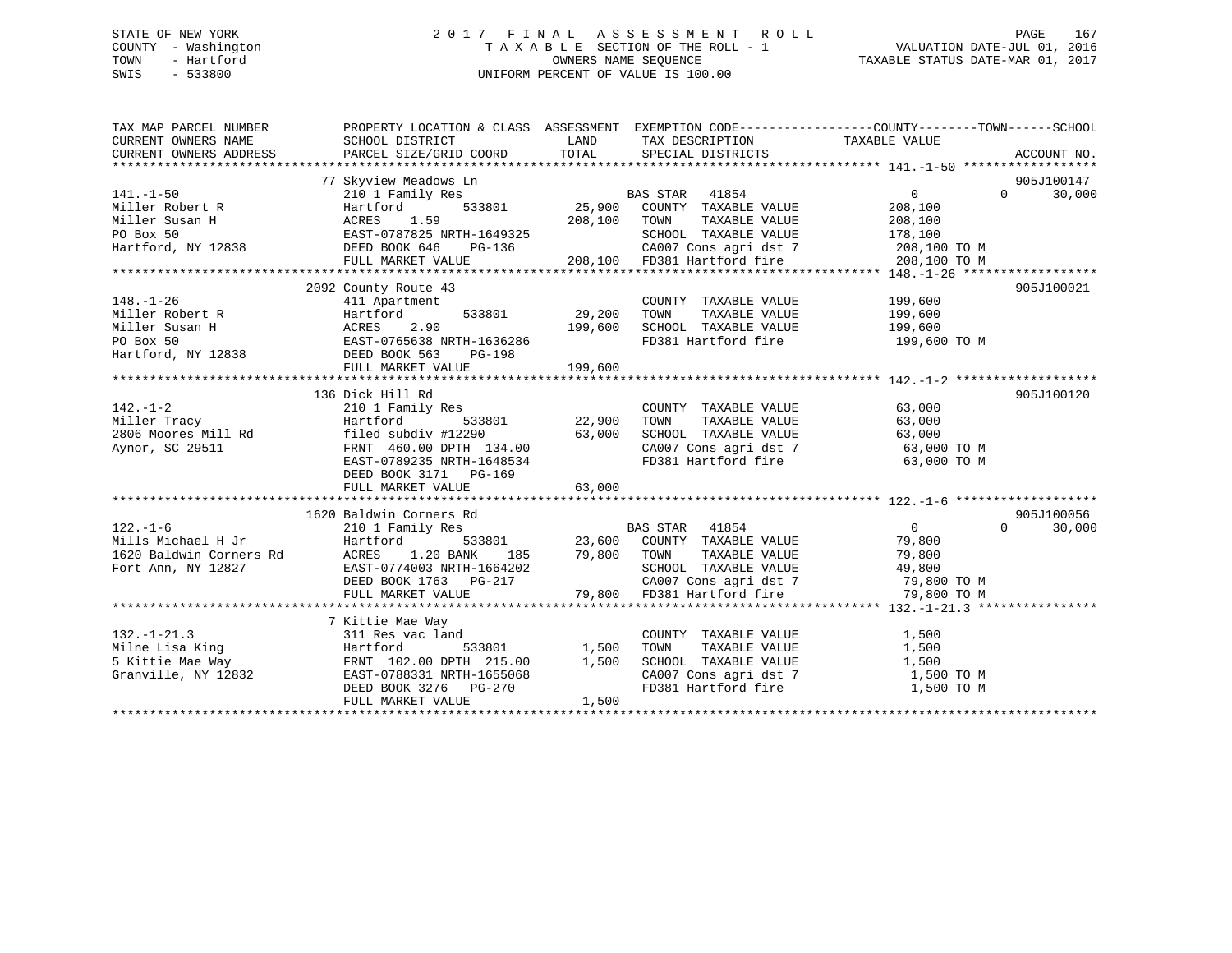# STATE OF NEW YORK 2 0 1 7 F I N A L A S S E S S M E N T R O L L PAGE 168 COUNTY - Washington T A X A B L E SECTION OF THE ROLL - 1 VALUATION DATE-JUL 01, 2016 TOWN - Hartford **TAXABLE STATUS DATE-MAR 01, 2017** SWIS - 533800 UNIFORM PERCENT OF VALUE IS 100.00

| TAX MAP PARCEL NUMBER                                                                                                                                                                                                                                                                                                                                                                                                               | PROPERTY LOCATION & CLASS ASSESSMENT EXEMPTION CODE---------------COUNTY-------TOWN-----SCHOOL |        |                                                                                  |                                           |                |
|-------------------------------------------------------------------------------------------------------------------------------------------------------------------------------------------------------------------------------------------------------------------------------------------------------------------------------------------------------------------------------------------------------------------------------------|------------------------------------------------------------------------------------------------|--------|----------------------------------------------------------------------------------|-------------------------------------------|----------------|
|                                                                                                                                                                                                                                                                                                                                                                                                                                     |                                                                                                |        |                                                                                  |                                           |                |
| $132. - 1 - 21.8$<br>132.-1-21.8<br>Milne Robert J<br>Milne Lisa E<br>5 Kittie Mae Way<br>Granville, NY 12832<br>TULL MARKET VALUE<br>TULL MARKET VALUE<br>CONGERED BOOK 3120<br>PG-202<br>TULL MARKET VALUE<br>CONGERED BOOK 3120<br>CONGERED BOOK 3120<br>CONGERED BOOK 3                                                                                                                                                         | State Route 40<br>314 Rural vac<10                                                             |        | COUNTY TAXABLE VALUE<br>TOWN TAXABLE VALUE 13,000<br>SCHOOL TAXABLE VALUE 13,000 | 13,000                                    |                |
|                                                                                                                                                                                                                                                                                                                                                                                                                                     |                                                                                                |        |                                                                                  |                                           |                |
|                                                                                                                                                                                                                                                                                                                                                                                                                                     |                                                                                                |        | CA007 Cons agri dst 7 $13,000$ TO M                                              |                                           |                |
|                                                                                                                                                                                                                                                                                                                                                                                                                                     |                                                                                                |        | FD381 Hartford fire 13,000 TO M                                                  |                                           |                |
|                                                                                                                                                                                                                                                                                                                                                                                                                                     |                                                                                                |        |                                                                                  |                                           |                |
|                                                                                                                                                                                                                                                                                                                                                                                                                                     | 287 Blood St                                                                                   |        |                                                                                  |                                           |                |
|                                                                                                                                                                                                                                                                                                                                                                                                                                     |                                                                                                |        |                                                                                  |                                           |                |
|                                                                                                                                                                                                                                                                                                                                                                                                                                     |                                                                                                |        |                                                                                  |                                           |                |
|                                                                                                                                                                                                                                                                                                                                                                                                                                     |                                                                                                |        |                                                                                  |                                           |                |
|                                                                                                                                                                                                                                                                                                                                                                                                                                     |                                                                                                |        |                                                                                  |                                           |                |
|                                                                                                                                                                                                                                                                                                                                                                                                                                     |                                                                                                |        |                                                                                  |                                           |                |
|                                                                                                                                                                                                                                                                                                                                                                                                                                     |                                                                                                |        |                                                                                  |                                           |                |
| 38/ BAS STAR 41854 0<br>Mitchell Christopher P Hartford 533801 32,300 COUNTY TAXABLE VALUE 135,200<br>Mitchell Cynthia-Mary N ACRES 15.02 BANK<br>287 Blood St EAST-0793351 INTH-1647209 SCHOOL TAXABLE VALUE 135,200<br>327 Blood St                                                                                                                                                                                               |                                                                                                |        |                                                                                  |                                           |                |
| $\begin{tabular}{lllllllllllllllllllll} \hline & 140.-2-19 & 7778 \text{ State Route }40 & \text{VET WAR CT }41121 & 13,350 & 13,350 \\ \hline \text{Modern Stanley E} & Hartford & 533801 & 12,200 \text{ ENH STAR }41834 & 0 \\ \text{Modern Ventha P} & F\text{RNT} & 66.00 \text{ DPTH } 186.00 & 89,000 & \text{COUNTY TAXABLE VALUE} & 75,650 \\ \text{7778 State Route }40 & \text{EAST-0782659 NRTH-164$                    |                                                                                                |        |                                                                                  |                                           | 905J100451     |
|                                                                                                                                                                                                                                                                                                                                                                                                                                     |                                                                                                |        | VET WAR CT 41121 13,350 13,350                                                   |                                           | $\overline{0}$ |
|                                                                                                                                                                                                                                                                                                                                                                                                                                     |                                                                                                |        |                                                                                  |                                           | 65,500         |
|                                                                                                                                                                                                                                                                                                                                                                                                                                     |                                                                                                |        |                                                                                  | $\begin{matrix}0&&&&0\end{matrix}$ 75,650 |                |
|                                                                                                                                                                                                                                                                                                                                                                                                                                     |                                                                                                |        |                                                                                  |                                           |                |
|                                                                                                                                                                                                                                                                                                                                                                                                                                     |                                                                                                |        |                                                                                  |                                           |                |
|                                                                                                                                                                                                                                                                                                                                                                                                                                     |                                                                                                |        |                                                                                  |                                           |                |
|                                                                                                                                                                                                                                                                                                                                                                                                                                     |                                                                                                |        |                                                                                  |                                           |                |
|                                                                                                                                                                                                                                                                                                                                                                                                                                     | 123 Rowe Hill Rd                                                                               |        |                                                                                  |                                           | 905J100201     |
|                                                                                                                                                                                                                                                                                                                                                                                                                                     |                                                                                                |        |                                                                                  |                                           |                |
|                                                                                                                                                                                                                                                                                                                                                                                                                                     |                                                                                                |        |                                                                                  |                                           |                |
|                                                                                                                                                                                                                                                                                                                                                                                                                                     |                                                                                                |        |                                                                                  |                                           |                |
| 141.-1-36<br>$\begin{array}{ccccccccc}\n & & & & & & 123 & \text{Kowe Hill KA} & & & & & & \text{COUNTYY TAXABLE VALUE} & & & & 94,100 & & & & & \text{Molgano, Jr Frank A Trustee} & & & & & & 433 & \text{Auto body} & & & & & & & \text{A.} & & & \text{A.} & & \text{B.} & & \text{B.} & & \text{B.} & & \text{B.} & & \text{C.} & & \text{D.} & & \text{D.} & & \text{D.} & & \text{D.} & & \text{D.} & & \text{D.} & & \text$ |                                                                                                |        |                                                                                  |                                           |                |
|                                                                                                                                                                                                                                                                                                                                                                                                                                     |                                                                                                |        |                                                                                  |                                           |                |
|                                                                                                                                                                                                                                                                                                                                                                                                                                     |                                                                                                |        |                                                                                  |                                           |                |
|                                                                                                                                                                                                                                                                                                                                                                                                                                     |                                                                                                |        |                                                                                  |                                           |                |
|                                                                                                                                                                                                                                                                                                                                                                                                                                     | West Starbuck Ln                                                                               |        |                                                                                  |                                           | 905J100452     |
| $112. - 2 - 2$                                                                                                                                                                                                                                                                                                                                                                                                                      | 322 Rural vac>10                                                                               |        | COUNTY TAXABLE VALUE 31,500                                                      |                                           |                |
| Moni Charles                                                                                                                                                                                                                                                                                                                                                                                                                        | 532802 31,500                                                                                  |        | TOWN                                                                             |                                           |                |
| $322$ Rural<br>$322$ Rural<br>$80r$<br>$939/107$<br>124 Parkside Dr                                                                                                                                                                                                                                                                                                                                                                 | 939/107                                                                                        |        | TAXABLE VALUE 31,500<br>TAXABLE VALUE 31,500                                     |                                           |                |
| Princeton, NJ 08540                                                                                                                                                                                                                                                                                                                                                                                                                 | $112. - 1 - 2$                                                                                 | 31,500 |                                                                                  |                                           |                |
|                                                                                                                                                                                                                                                                                                                                                                                                                                     | ACRES 10.24                                                                                    |        |                                                                                  |                                           |                |
|                                                                                                                                                                                                                                                                                                                                                                                                                                     | EAST-0765668 NRTH-1667689                                                                      |        |                                                                                  |                                           |                |
|                                                                                                                                                                                                                                                                                                                                                                                                                                     | DEED BOOK 939<br>PG-109                                                                        |        |                                                                                  |                                           |                |
|                                                                                                                                                                                                                                                                                                                                                                                                                                     | FULL MARKET VALUE                                                                              | 31,500 |                                                                                  |                                           |                |
|                                                                                                                                                                                                                                                                                                                                                                                                                                     |                                                                                                |        |                                                                                  |                                           |                |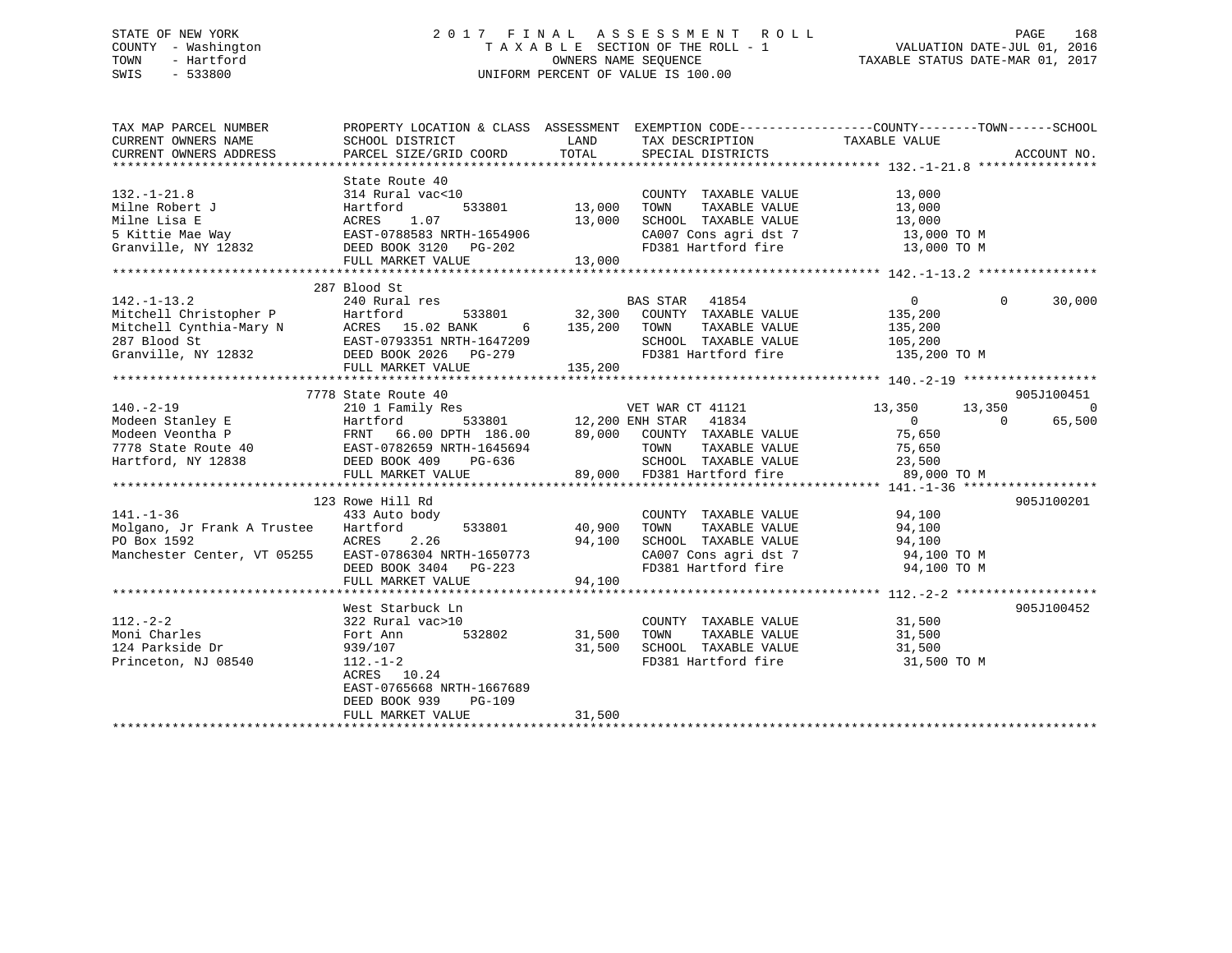| STATE OF NEW YORK<br>COUNTY - Washington<br>- Hartford<br>TOWN<br>$-533800$<br>SWIS          | 2017 FINAL<br>A S S E S S M E N T R O L L<br>TAXABLE SECTION OF THE ROLL - 1<br>OWNERS NAME SEQUENCE - 1<br>OWNERS NAME SECTION OF THE ROLL - 1<br>TAXABLE STATUS DATE-MAR 01, 2017<br>UNIFORM PERCENT OF VALUE IS 100.00                                        |                                   |                                                                                                                                                 |                              | 169<br>PAGE              |
|----------------------------------------------------------------------------------------------|------------------------------------------------------------------------------------------------------------------------------------------------------------------------------------------------------------------------------------------------------------------|-----------------------------------|-------------------------------------------------------------------------------------------------------------------------------------------------|------------------------------|--------------------------|
| CURRENT OWNERS NAME SCHOOL DISTRICT                                                          | TAX MAP PARCEL NUMBER THE PROPERTY LOCATION & CLASS ASSESSMENT EXEMPTION CODE---------------COUNTY-------TOWN-----SCHOOL<br>CURRENT OWNERS ADDRESS PARCEL SIZE/GRID COORD TOTAL SPECIAL DISTRICTS                                                                |                                   | LAND TAX DESCRIPTION TAXABLE VALUE                                                                                                              |                              | ACCOUNT NO.              |
| $123. - 1 - 12.2$<br>Monikowski Frank<br>Monikowski Linda<br>PO Box 33<br>Hartford, NY 12838 | 8421 State Route 40<br>240 Rural res<br>Hartford<br>LOT 1, 3618/227 232,100 TOWN<br>sub aband 3624/219<br>ACRES 39.23<br>EAST-0791461 NRTH-1659819<br>EAST-0791461 NRTH-1659819<br>FD381 Hartford fire 232,100 TO M<br>DEED BOOK 3098 PG-58<br>FULL MARKET VALUE | 232,100                           | es<br>533801 69,100 COUNTY TAXABLE VALUE<br>TAXABLE VALUE 232,100<br>SCHOOL TAXABLE VALUE 202,100                                               | $\overline{0}$<br>232,100    | $\overline{0}$<br>30,000 |
| $141. - 1 - 44.1$<br>Monn Stephen<br>68 Rowe Hill Rd<br>Hartford, NY 12838                   | 68 Rowe Hill Rd<br>210 1 Family Res<br>Hartford 533801 34,400 TOWN<br>628-115,636-33<br>ACRES 4.81<br>EAST-0786176 NRTH-1649326<br>DEED BOOK 3373 PG-276<br>FULL MARKET VALUE                                                                                    | 171,400                           | COUNTY TAXABLE VALUE 171,400<br>TAXABLE VALUE 171,400<br>171,400 SCHOOL TAXABLE VALUE 171,400<br>CA007 Cons agri dst 7<br>FD381 Hartford fire   | 171,400 TO M<br>171,400 TO M | 905J101392               |
| $139. -4 - 7.5$<br>Monroe Jonathan S<br>166 Gulf Ln<br>Fort Ann, NY 12827                    | 166 Gulf Ln<br>314 Rural vac<10<br>Hartford<br>Monroe Krystal M MCRES 2.11<br>EAST-0766082 NRTH-1643879<br>DEED BOOK 2835 PG-317<br>FULL MARKET VALUE                                                                                                            | 533801 16,800<br>16,800<br>16,800 | COUNTY TAXABLE VALUE 16,800<br>TOWN<br>TAXABLE VALUE<br>SCHOOL TAXABLE VALUE 16,800<br>CA007 Cons agri dst 7<br>FD381 Hartford fire 16,800 TO M | 16,800<br>16,800 TO M        |                          |

|                     | FULL MARALI VALUE         | TO 'OOO                            |                  |                    |
|---------------------|---------------------------|------------------------------------|------------------|--------------------|
|                     |                           |                                    |                  |                    |
|                     | 139 Pope Hill Rd          |                                    |                  |                    |
| $150.-1-29.10$      | 210 1 Family Res          | 41800<br>AGED-ALL                  | 77,750<br>77,750 | 77,750             |
| Monroe Kenneth R Sr | 532001<br>Arqyle          | 28,100 ENH STAR<br>41834           |                  | 65,500<br>$\Omega$ |
| 139 Pope Hill Rd    | 2.30<br>ACRES             | 155,500<br>COUNTY<br>TAXABLE VALUE | 77,750           |                    |
| Arqyle, NY 12809    | EAST-0780315 NRTH-1633368 | TOWN<br>TAXABLE VALUE              | 77.750           |                    |
|                     | DEED BOOK 936<br>PG-95    | SCHOOL<br>TAXABLE VALUE            | 12,250           |                    |
|                     | FULL MARKET VALUE         | 155,500<br>CA006 Cons agri dst 6   | 155,500 TO M     |                    |
|                     |                           | FD381 Hartford fire                | 155,500 TO M     |                    |
|                     |                           |                                    |                  |                    |
|                     | 182 Gulf Ln               |                                    |                  |                    |
| $139. -4 - 7.1$     | 210 1 Family Res          | 41854<br>BAS STAR                  |                  | 30,000<br>$\Omega$ |
| Monroe Kermit O     | 533801<br>Hartford        | 23,000<br>COUNTY<br>TAXABLE VALUE  | 104,300          |                    |
| Monroe Dianna       | 139.-1-7.1                | 104,300<br>TAXABLE VALUE<br>TOWN   | 104,300          |                    |
| 182 Gulf Ln         | 1.00<br>ACRES             | TAXABLE VALUE<br>SCHOOL            | 74,300           |                    |
| Fort Ann, NY 12827  | EAST-0765264 NRTH-1644051 | CA007 Cons agri dst 7              | 104,300 TO M     |                    |
|                     | DEED BOOK 659<br>PG-57    | FD381 Hartford fire                | 104,300 TO M     |                    |

\*\*\*\*\*\*\*\*\*\*\*\*\*\*\*\*\*\*\*\*\*\*\*\*\*\*\*\*\*\*\*\*\*\*\*\*\*\*\*\*\*\*\*\*\*\*\*\*\*\*\*\*\*\*\*\*\*\*\*\*\*\*\*\*\*\*\*\*\*\*\*\*\*\*\*\*\*\*\*\*\*\*\*\*\*\*\*\*\*\*\*\*\*\*\*\*\*\*\*\*\*\*\*\*\*\*\*\*\*\*\*\*\*\*\*\*\*\*\*\*\*\*\*\*\*\*\*\*\*\*\*\*

DEED BOOK 659 PG-57<br>FULL MARKET VALUE 104,300

FULL MARKET VALUE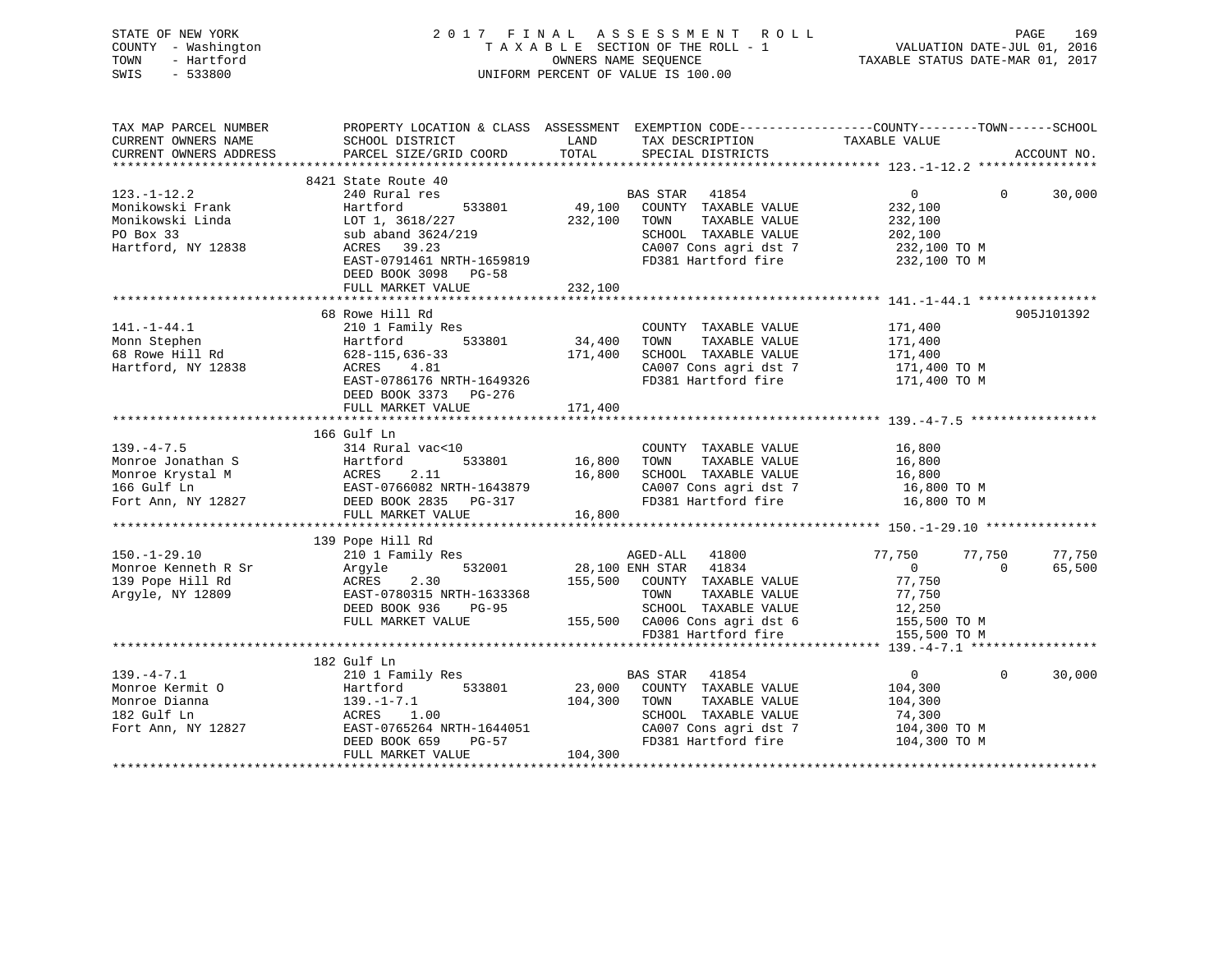# STATE OF NEW YORK 2 0 1 7 F I N A L A S S E S S M E N T R O L L PAGE 170 COUNTY - Washington T A X A B L E SECTION OF THE ROLL - 1 VALUATION DATE-JUL 01, 2016 TOWN - Hartford **TAXABLE STATUS DATE-MAR 01, 2017** SWIS - 533800 UNIFORM PERCENT OF VALUE IS 100.00

| TAX MAP PARCEL NUMBER     |                                                                    |         |                        | PROPERTY LOCATION & CLASS ASSESSMENT EXEMPTION CODE---------------COUNTY-------TOWN------SCHOOL |             |
|---------------------------|--------------------------------------------------------------------|---------|------------------------|-------------------------------------------------------------------------------------------------|-------------|
| CURRENT OWNERS NAME       | SCHOOL DISTRICT                                                    | LAND    | TAX DESCRIPTION        | TAXABLE VALUE                                                                                   |             |
| CURRENT OWNERS ADDRESS    | PARCEL SIZE/GRID COORD                                             | TOTAL   | SPECIAL DISTRICTS      |                                                                                                 | ACCOUNT NO. |
|                           |                                                                    |         |                        |                                                                                                 |             |
|                           | 172 Gulf Ln                                                        |         |                        |                                                                                                 |             |
| $139. -4 - 7.2$           | 312 Vac w/imprv                                                    |         | COUNTY TAXABLE VALUE   | 4,500                                                                                           |             |
| Monroe Kermit O           | 533801<br>Hartford                                                 | 1,000   | TAXABLE VALUE<br>TOWN  | 4,500                                                                                           |             |
| Monroe Dianna L           |                                                                    | 4,500   | SCHOOL TAXABLE VALUE   | 4,500                                                                                           |             |
| 182 Gulf Ln               |                                                                    |         | CA007 Cons agri dst 7  | 4,500 TO M                                                                                      |             |
| Fort Ann, NY 12827        | 139.-1-7.2<br>FRNT 130.00 DPTH 147.00<br>EAST-0765233 NRTH-1643839 |         | FD381 Hartford fire    | 4,500 TO M                                                                                      |             |
|                           | DEED BOOK 836<br>PG-272                                            |         |                        |                                                                                                 |             |
|                           | FULL MARKET VALUE                                                  | 4,500   |                        |                                                                                                 |             |
|                           |                                                                    |         |                        |                                                                                                 |             |
|                           | Gulf Ln                                                            |         |                        |                                                                                                 |             |
| $139. -4 - 7.3$           | 323 Vacant rural                                                   |         | COUNTY TAXABLE VALUE   | 45,600                                                                                          |             |
| Monroe Kermit O           | Hartford<br>533801                                                 | 45,600  | TOWN<br>TAXABLE VALUE  | 45,600                                                                                          |             |
| Monroe Dianna L           | LOT 2                                                              | 45,600  | SCHOOL TAXABLE VALUE   | 45,600                                                                                          |             |
| 182 Gulf Ln               | $139. - 1 - 7.3$                                                   |         | CA007 Cons agri dst 7  | 45,600 TO M                                                                                     |             |
| Fort Ann, NY 12827        | ACRES 28.05                                                        |         | FD381 Hartford fire    | 45,600 TO M                                                                                     |             |
|                           | EAST-0765885 NRTH-1644350                                          |         |                        |                                                                                                 |             |
|                           | DEED BOOK 2586 PG-134                                              |         |                        |                                                                                                 |             |
|                           | FULL MARKET VALUE                                                  | 45,600  |                        |                                                                                                 |             |
|                           |                                                                    |         |                        |                                                                                                 |             |
|                           | 40 Mcdougal Rd                                                     |         |                        |                                                                                                 |             |
| $148. - 1 - 25.8$         | 314 Rural vac<10                                                   |         | COUNTY TAXABLE VALUE   | 26,000                                                                                          |             |
| Monroe Richard K          | 533801<br>Hartford                                                 | 26,000  | TOWN<br>TAXABLE VALUE  | 26,000                                                                                          |             |
| Monroe Marcia D           | Hartfo<br>ACRES<br>EAST-0<br>5.00                                  | 26,000  | SCHOOL TAXABLE VALUE   | 26,000                                                                                          |             |
| 68 Robbins Rd             | EAST-0765922 NRTH-1636034                                          |         | CA006 Cons agri dst 6  | 26,000 TO M                                                                                     |             |
| Wilton, NY 12831          | DEED BOOK 3237 PG-344                                              |         | FD381 Hartford fire    | 26,000 TO M                                                                                     |             |
|                           | FULL MARKET VALUE                                                  | 26,000  |                        |                                                                                                 |             |
|                           |                                                                    |         |                        |                                                                                                 |             |
|                           | 3491 State Route 196                                               |         |                        |                                                                                                 | 905J100454  |
| $139. -4 - 3$             | 240 Rural res                                                      |         | AG DIST<br>41720       | 156,484<br>156,484                                                                              | 156,484     |
| Moore Leonard F           | Hartford<br>533801                                                 |         | 298,100 ENH STAR 41834 | $\overline{0}$<br>$\Omega$                                                                      | 65,500      |
| Moore Dawn                | $139. - 1 - 3$                                                     | 448,000 | COUNTY TAXABLE VALUE   | 291,516                                                                                         |             |
| 3491 State Route 196      | ACRES 263.75                                                       |         | TOWN<br>TAXABLE VALUE  | 291,516                                                                                         |             |
| Fort Ann, NY 12827        | EAST-0768067 NRTH-1643490                                          |         | SCHOOL TAXABLE VALUE   | 226,016                                                                                         |             |
|                           | DEED BOOK 3599 PG-188                                              |         | CA007 Cons agri dst 7  | 291,516 TO M                                                                                    |             |
| MAY BE SUBJECT TO PAYMENT | FULL MARKET VALUE                                                  | 448,000 | 156,484 EX             |                                                                                                 |             |
| UNDER AGDIST LAW TIL 2021 |                                                                    |         | FD381 Hartford fire    | 448,000 TO M                                                                                    |             |
|                           |                                                                    |         |                        |                                                                                                 |             |
|                           | Gilchrist Hill Rd                                                  |         |                        |                                                                                                 | 905J100015  |
| $150. - 1 - 45$           | 323 Vacant rural                                                   |         | FOR 480A 47460         | 70,000<br>70,000                                                                                | 70,000      |
| Moore Marlene Trustee     | Hartford<br>533801                                                 | 102,600 | COUNTY TAXABLE VALUE   | 32,600                                                                                          |             |
| Pike Mary Ellen Trustee   | 823/75                                                             | 102,600 | TOWN<br>TAXABLE VALUE  | 32,600                                                                                          |             |
| 456 Gilchrist Hill Rd     | Forest Tax 2324/32                                                 |         | SCHOOL TAXABLE VALUE   | 32,600                                                                                          |             |
| Hartford, NY 12838        | ACRES 155.60                                                       |         | FD381 Hartford fire    | 102,600 TO M                                                                                    |             |
|                           | EAST-0782172 NRTH-1637342                                          |         |                        |                                                                                                 |             |
| MAY BE SUBJECT TO PAYMENT | DEED BOOK 3378<br>$PG-49$                                          |         |                        |                                                                                                 |             |
| UNDER RPTL480A UNTIL 2026 | FULL MARKET VALUE                                                  | 102,600 |                        |                                                                                                 |             |
|                           |                                                                    |         |                        |                                                                                                 |             |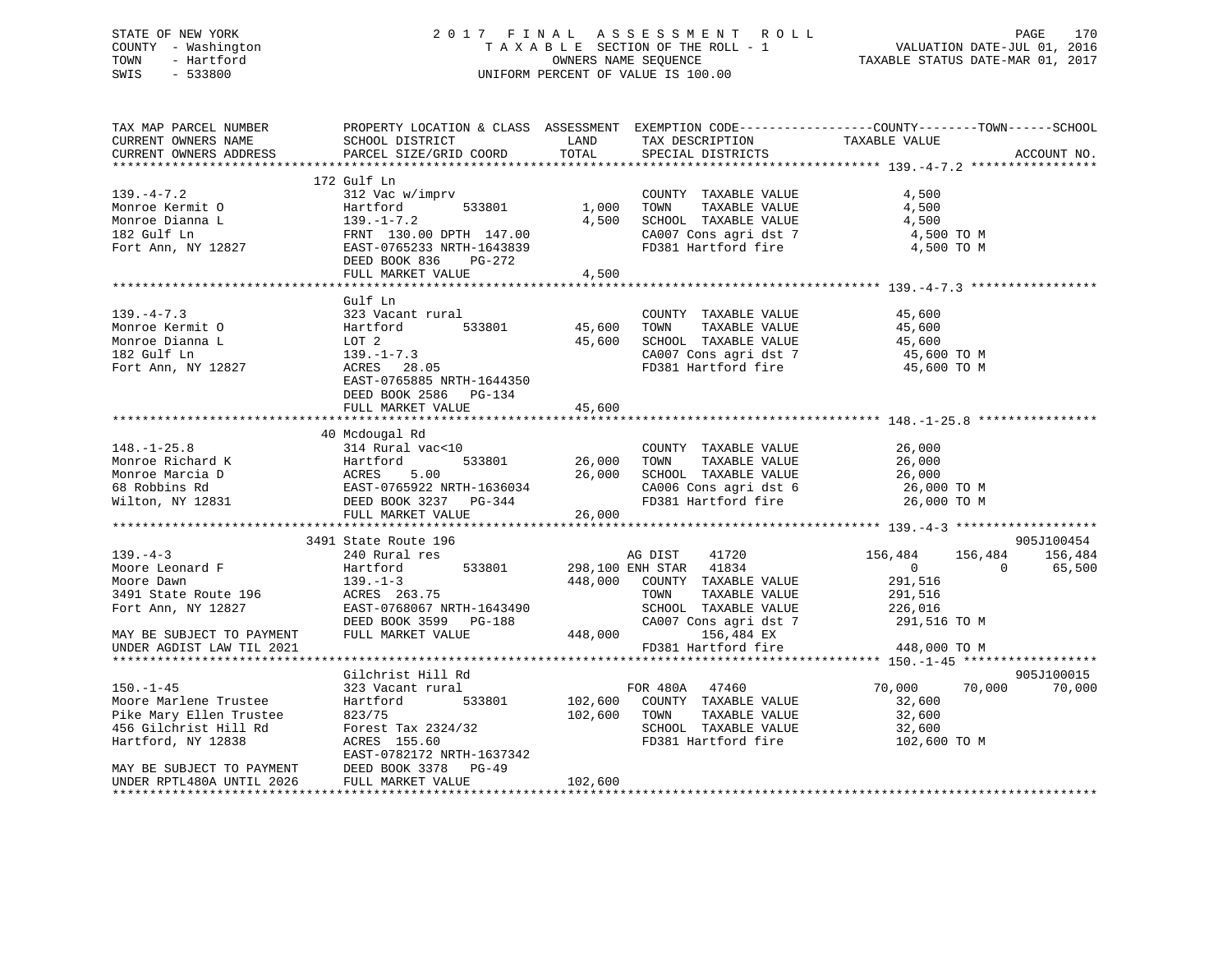# STATE OF NEW YORK 2 0 1 7 F I N A L A S S E S S M E N T R O L L PAGE 171 COUNTY - Washington T A X A B L E SECTION OF THE ROLL - 1 VALUATION DATE-JUL 01, 2016 TOWN - Hartford **TAXABLE STATUS DATE-MAR 01, 2017** SWIS - 533800 UNIFORM PERCENT OF VALUE IS 100.00

| TAX MAP PARCEL NUMBER<br>CURRENT OWNERS NAME<br>CURRENT OWNERS ADDRESS                         | PROPERTY LOCATION & CLASS ASSESSMENT EXEMPTION CODE----------------COUNTY-------TOWN-----SCHOOL<br>SCHOOL DISTRICT<br>PARCEL SIZE/GRID COORD           | LAND<br>TOTAL                     | TAX DESCRIPTION TAXABLE VALUE<br>SPECIAL DISTRICTS                                                                                                          |                                                                 | ACCOUNT NO.        |
|------------------------------------------------------------------------------------------------|--------------------------------------------------------------------------------------------------------------------------------------------------------|-----------------------------------|-------------------------------------------------------------------------------------------------------------------------------------------------------------|-----------------------------------------------------------------|--------------------|
| $114. - 1 - 20.2$<br>Morelli Jeanine<br>C/O Cary Morelli<br>21 Sloan Dr<br>Greenwich, NY 12834 | Durkee Ln<br>323 Vacant rural<br>Hartford<br>ACRES 25.85<br>EAST-0785306 NRTH-1663880<br>DEED BOOK 1977 PG-1<br>FULL MARKET VALUE                      | 533801 38,200<br>38,200<br>38,200 | COUNTY TAXABLE VALUE<br>TOWN<br>TAXABLE VALUE<br>SCHOOL TAXABLE VALUE<br>FD381 Hartford fire 38,200 TO M                                                    | 38,200<br>38,200<br>38,200                                      |                    |
| $132 - 2 - 21.3$<br>Morizio Mark J<br>PO Box 202<br>Hartford, NY 12838                         | 142 Baker Rd<br>210 1 Family Res<br>533801<br>Hartford<br>4.03<br>ACRES<br>EAST-0793666 NRTH-1654121<br>DEED BOOK 2873 PG-143<br>FULL MARKET VALUE     | 34,500<br>133,300<br>133,300      | COUNTY TAXABLE VALUE 133,300<br>TOWN<br>TAXABLE VALUE<br>SCHOOL TAXABLE VALUE 133,300<br>FD381 Hartford fire                                                | 133,300<br>133,300 TO M                                         | 905J101069         |
|                                                                                                | 146 Mcdougal Rd                                                                                                                                        |                                   |                                                                                                                                                             |                                                                 | 905J100607         |
| $148. - 1 - 23$<br>Morris Deborah A<br>146 McDougal Rd<br>Argyle, NY 12809                     | 240 Rural res<br>533801<br>Hartford<br>ACRES 13.30<br>EAST-0767583 NRTH-1634431<br>DEED BOOK 561<br>$PG-58$<br>FULL MARKET VALUE                       | 237,600 TOWN                      | BAS STAR 41854<br>BAS STAR    41854<br>48,400    COUNTY   TAXABLE VALUE<br>TAXABLE VALUE<br>SCHOOL TAXABLE VALUE                                            | $\overline{0}$<br>237,600<br>237,600<br>207,600<br>237,600 TO M | $\Omega$<br>30,000 |
|                                                                                                | 354 County Route 19                                                                                                                                    |                                   |                                                                                                                                                             |                                                                 | 905J101380         |
| $149. - 1 - 32.7$<br>Morrison Patricia S<br>354 County Route 19<br>Fort Ann, NY 12827          | 210 1 Family Res<br>533801<br>Hartford<br>LOT 4<br>3.42<br>ACRES<br>EAST-0775183 NRTH-1638024<br>DEED BOOK 2608 PG-183<br>FULL MARKET VALUE            | 151,100<br>151,100                | BAS STAR 41854<br>30,300 COUNTY TAXABLE VALUE<br>TAXABLE VALUE<br>TOWN<br>SCHOOL TAXABLE VALUE<br>CA006 Cons agri dst 6 151,100 TO M<br>FD381 Hartford fire | $\overline{0}$<br>151,100<br>151,100<br>121,100<br>151,100 TO M | $\Omega$<br>30,000 |
|                                                                                                |                                                                                                                                                        |                                   |                                                                                                                                                             |                                                                 |                    |
| $123. - 1 - 11.12$<br>Morrow Brian O<br>24 Pacific St<br>Granville, NY 12832                   | 8492 State Route 40<br>314 Rural vac<10<br>533801<br>Hartford<br>ACRES 1.34<br>EAST-0792865 NRTH-1660298<br>DEED BOOK 2056 PG-265<br>FULL MARKET VALUE | 14,000<br>14,000<br>14,000        | COUNTY TAXABLE VALUE<br>TAXABLE VALUE<br>TOWN<br>SCHOOL TAXABLE VALUE<br>CA007 Cons agri dst 7 14,000 TO M<br>FD381 Hartford fire                           | 14,000<br>$14,000$<br>$14,000$<br>14,000 TO M                   |                    |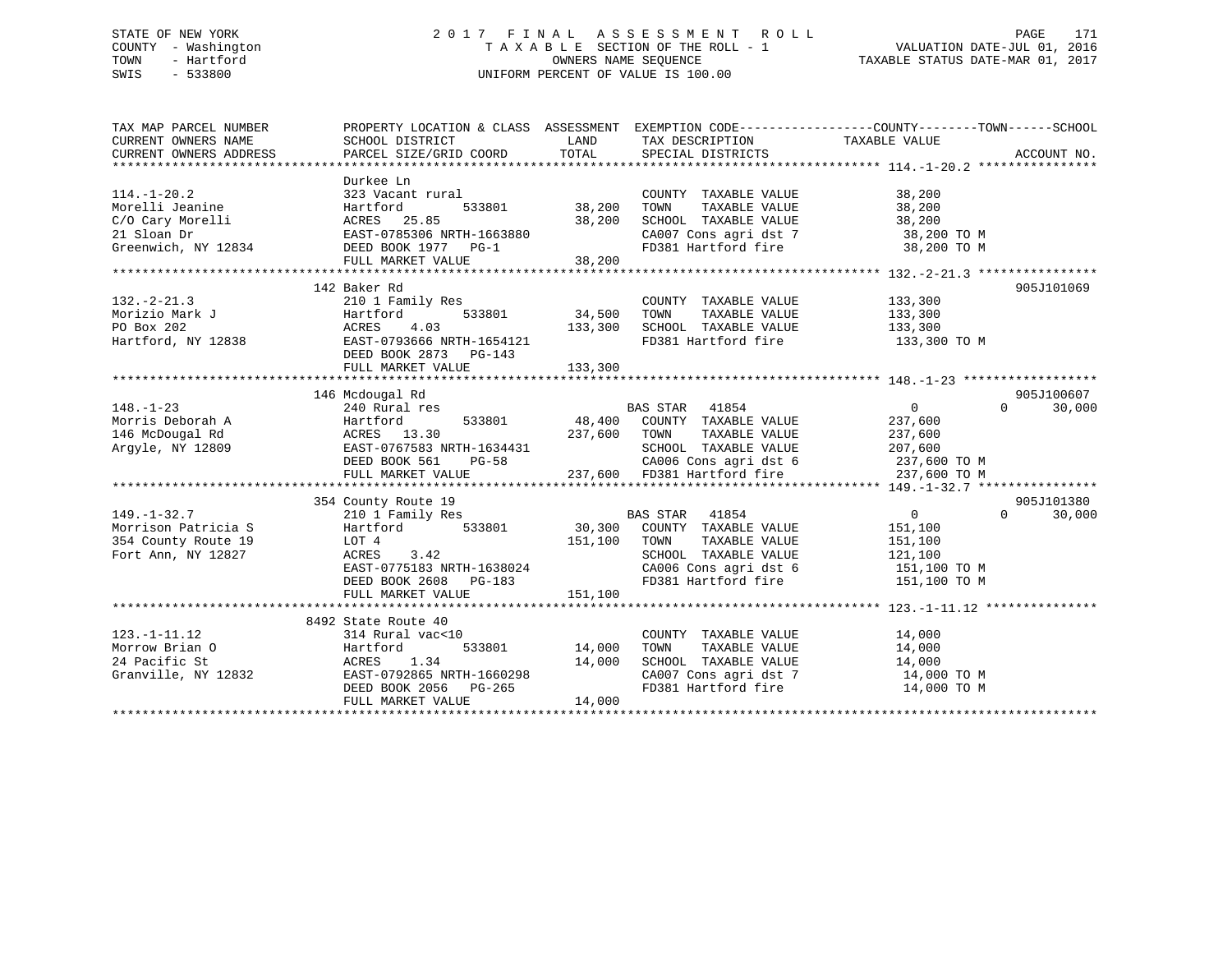# STATE OF NEW YORK 2017 FINAL ASSESSMENT ROLL PAGE 172 COUNTY - Washington  $T A X A B L E$  SECTION OF THE ROLL - 1<br>TOWN - Hartford SWIS - 533800 UNIFORM PERCENT OF VALUE IS 100.00

VALUATION DATE-JUL 01, 2016

TAXABLE STATUS DATE-MAR 01, 2017

| TAX MAP PARCEL NUMBER | PROPERTY LOCATION & CLASS ASSESSMENT EXEMPTION CODE---------------COUNTY-------TOWN------SCHOOL                                                                                                                                                                                                                                                                 |                  |                                                                                                                                                                                                                                                                                                                                                                                                                                                                                                        |                |                |             |
|-----------------------|-----------------------------------------------------------------------------------------------------------------------------------------------------------------------------------------------------------------------------------------------------------------------------------------------------------------------------------------------------------------|------------------|--------------------------------------------------------------------------------------------------------------------------------------------------------------------------------------------------------------------------------------------------------------------------------------------------------------------------------------------------------------------------------------------------------------------------------------------------------------------------------------------------------|----------------|----------------|-------------|
| CURRENT OWNERS NAME   | SCHOOL DISTRICT                                                                                                                                                                                                                                                                                                                                                 | LAND             | TAX DESCRIPTION                                                                                                                                                                                                                                                                                                                                                                                                                                                                                        | TAXABLE VALUE  |                |             |
|                       | CURRENT OWNERS ADDRESS PARCEL SIZE/GRID COORD TOTAL                                                                                                                                                                                                                                                                                                             |                  | SPECIAL DISTRICTS                                                                                                                                                                                                                                                                                                                                                                                                                                                                                      |                |                | ACCOUNT NO. |
|                       |                                                                                                                                                                                                                                                                                                                                                                 |                  |                                                                                                                                                                                                                                                                                                                                                                                                                                                                                                        |                |                |             |
|                       | 13 Guilder Hollow Rd                                                                                                                                                                                                                                                                                                                                            |                  | 56 PCT OF VALUE USED FOR EXEMPTION PURPOSES                                                                                                                                                                                                                                                                                                                                                                                                                                                            |                |                | 905J100459  |
|                       |                                                                                                                                                                                                                                                                                                                                                                 |                  |                                                                                                                                                                                                                                                                                                                                                                                                                                                                                                        |                |                |             |
|                       |                                                                                                                                                                                                                                                                                                                                                                 |                  |                                                                                                                                                                                                                                                                                                                                                                                                                                                                                                        |                |                |             |
|                       |                                                                                                                                                                                                                                                                                                                                                                 |                  |                                                                                                                                                                                                                                                                                                                                                                                                                                                                                                        |                |                |             |
|                       |                                                                                                                                                                                                                                                                                                                                                                 |                  |                                                                                                                                                                                                                                                                                                                                                                                                                                                                                                        |                |                |             |
|                       |                                                                                                                                                                                                                                                                                                                                                                 |                  |                                                                                                                                                                                                                                                                                                                                                                                                                                                                                                        |                |                |             |
|                       |                                                                                                                                                                                                                                                                                                                                                                 |                  |                                                                                                                                                                                                                                                                                                                                                                                                                                                                                                        |                |                |             |
|                       |                                                                                                                                                                                                                                                                                                                                                                 |                  |                                                                                                                                                                                                                                                                                                                                                                                                                                                                                                        |                |                |             |
|                       |                                                                                                                                                                                                                                                                                                                                                                 |                  |                                                                                                                                                                                                                                                                                                                                                                                                                                                                                                        |                |                |             |
|                       |                                                                                                                                                                                                                                                                                                                                                                 |                  | 10,704 EX                                                                                                                                                                                                                                                                                                                                                                                                                                                                                              |                |                |             |
|                       |                                                                                                                                                                                                                                                                                                                                                                 |                  | FD381 Hartford fire 474,000 TO M                                                                                                                                                                                                                                                                                                                                                                                                                                                                       |                |                |             |
|                       |                                                                                                                                                                                                                                                                                                                                                                 |                  |                                                                                                                                                                                                                                                                                                                                                                                                                                                                                                        |                |                |             |
|                       | 8518 State Route 40                                                                                                                                                                                                                                                                                                                                             |                  |                                                                                                                                                                                                                                                                                                                                                                                                                                                                                                        |                |                | 905J101321  |
| $123. - 1 - 11.1$     |                                                                                                                                                                                                                                                                                                                                                                 |                  |                                                                                                                                                                                                                                                                                                                                                                                                                                                                                                        | 47,750         | 47,750         | 47,750      |
|                       |                                                                                                                                                                                                                                                                                                                                                                 |                  |                                                                                                                                                                                                                                                                                                                                                                                                                                                                                                        | $\overline{0}$ | $\overline{0}$ | 47,750      |
|                       |                                                                                                                                                                                                                                                                                                                                                                 |                  | 95,500 COUNTY TAXABLE VALUE 47,750                                                                                                                                                                                                                                                                                                                                                                                                                                                                     |                |                |             |
|                       |                                                                                                                                                                                                                                                                                                                                                                 |                  |                                                                                                                                                                                                                                                                                                                                                                                                                                                                                                        |                |                |             |
|                       | 123.-1-11.1<br>Morrow Jean 0 -LE-<br>Morrow Paula ETAL Hartford 533801<br>Morrow Paula ETAL ACRES 6.66<br>8518 State Route 40 EAST-0793113 NRTH-1661043<br>Granville, NY 12832 DEED BOOK 831 PG-319<br>PG-319                                                                                                                                                   |                  | TOWN TAXABLE VALUE 47,750<br>SCHOOL TAXABLE VALUE 0<br>95,500 CA007 Cons agri dst 7 95,500 TO M<br>FD381 Hartford fire 95,500 TO M                                                                                                                                                                                                                                                                                                                                                                     |                |                |             |
|                       | FULL MARKET VALUE                                                                                                                                                                                                                                                                                                                                               |                  |                                                                                                                                                                                                                                                                                                                                                                                                                                                                                                        |                |                |             |
|                       |                                                                                                                                                                                                                                                                                                                                                                 |                  |                                                                                                                                                                                                                                                                                                                                                                                                                                                                                                        |                |                |             |
|                       |                                                                                                                                                                                                                                                                                                                                                                 |                  |                                                                                                                                                                                                                                                                                                                                                                                                                                                                                                        |                |                |             |
|                       | 8488 State Route 40                                                                                                                                                                                                                                                                                                                                             |                  |                                                                                                                                                                                                                                                                                                                                                                                                                                                                                                        |                |                | 905J101323  |
| $123. - 1 - 11.3$     | 270 Mfg housing                                                                                                                                                                                                                                                                                                                                                 |                  | 1801 AGED-CO/TN 41801<br>533801 23,000 ENH STAR 41834                                                                                                                                                                                                                                                                                                                                                                                                                                                  | 21,300         | 21,300         | $\Omega$    |
| Morrow Paula J        | Morrow Paula J<br>Morrow Paula J<br>8518 State Route 40 (Granville, NY 12832 (EAST-0792782 NRTH-1660044                                                                                                                                                                                                                                                         |                  |                                                                                                                                                                                                                                                                                                                                                                                                                                                                                                        | $\overline{0}$ | $\overline{0}$ | 42,600      |
|                       |                                                                                                                                                                                                                                                                                                                                                                 |                  |                                                                                                                                                                                                                                                                                                                                                                                                                                                                                                        |                |                |             |
|                       |                                                                                                                                                                                                                                                                                                                                                                 |                  |                                                                                                                                                                                                                                                                                                                                                                                                                                                                                                        |                |                |             |
|                       | DEED BOOK 561<br>PG-67                                                                                                                                                                                                                                                                                                                                          |                  |                                                                                                                                                                                                                                                                                                                                                                                                                                                                                                        |                |                |             |
|                       | FULL MARKET VALUE                                                                                                                                                                                                                                                                                                                                               |                  |                                                                                                                                                                                                                                                                                                                                                                                                                                                                                                        |                |                |             |
|                       |                                                                                                                                                                                                                                                                                                                                                                 |                  |                                                                                                                                                                                                                                                                                                                                                                                                                                                                                                        |                |                |             |
|                       |                                                                                                                                                                                                                                                                                                                                                                 |                  | $\begin{tabular}{cccc} \multicolumn{2}{c}{\multicolumn{2}{c}{\textbf{1}}}\begin{tabular}{ll} \multicolumn{2}{c}{\multicolumn{2}{c}{\textbf{1}}}\begin{tabular}{ll} \multicolumn{2}{c}{\multicolumn{2}{c}{\textbf{1}}}\begin{tabular}{ll} \multicolumn{2}{c}{\textbf{1}}}\begin{tabular}{ll} \multicolumn{2}{c}{\textbf{1}}\begin{tabular}{ll} \multicolumn{2}{c}{\textbf{1}}\begin{tabular}{ll} \multicolumn{2}{c}{\textbf{1}}\begin{tabular}{ll} \multicolumn{2}{c}{\textbf{1}}\begin{tabular}{ll} \$ |                |                |             |
|                       | 72 Hartford Main St                                                                                                                                                                                                                                                                                                                                             |                  |                                                                                                                                                                                                                                                                                                                                                                                                                                                                                                        |                |                | 905J100161  |
|                       |                                                                                                                                                                                                                                                                                                                                                                 |                  |                                                                                                                                                                                                                                                                                                                                                                                                                                                                                                        |                |                |             |
|                       |                                                                                                                                                                                                                                                                                                                                                                 |                  |                                                                                                                                                                                                                                                                                                                                                                                                                                                                                                        |                |                |             |
|                       |                                                                                                                                                                                                                                                                                                                                                                 |                  |                                                                                                                                                                                                                                                                                                                                                                                                                                                                                                        |                |                |             |
|                       |                                                                                                                                                                                                                                                                                                                                                                 |                  |                                                                                                                                                                                                                                                                                                                                                                                                                                                                                                        |                |                |             |
|                       |                                                                                                                                                                                                                                                                                                                                                                 |                  |                                                                                                                                                                                                                                                                                                                                                                                                                                                                                                        |                |                |             |
|                       |                                                                                                                                                                                                                                                                                                                                                                 |                  |                                                                                                                                                                                                                                                                                                                                                                                                                                                                                                        |                |                |             |
|                       | $\begin{array}{cccccccc} \text{132.15--2-35} & \text{121.18--2-35} & \text{132.15--2-35} & \text{210 11 ramily Res} & \text{BAS STAR} & 41854 & 0 & 30,000\\ \text{Morse Diane S} & \text{BARTford Min S} & \text{BASTAR} & 41854 & 0 & 30,000\\ \text{132.15--2-35} & \text{132.15--2-35} & \text{132.15--2-35} & \text{142.200} & \text{152.200} & \text{162$ |                  |                                                                                                                                                                                                                                                                                                                                                                                                                                                                                                        |                |                |             |
|                       | 3216 Coach Rd                                                                                                                                                                                                                                                                                                                                                   |                  |                                                                                                                                                                                                                                                                                                                                                                                                                                                                                                        |                |                | 905J101157  |
| $149. - 1 - 24.3$     | $\begin{tabular}{lcccccc} 210 & 1 & Family Res & & & & & \text{BAS STAR} & 41854 & & & & \text{0} \\ \text{Hartford} & & 533801 & & 36,500 & COUNTY & TAXABLE VALUE & & & & \text{204,600} \\ \end{tabular}$                                                                                                                                                    |                  |                                                                                                                                                                                                                                                                                                                                                                                                                                                                                                        |                | $\Omega$       | 30,000      |
|                       |                                                                                                                                                                                                                                                                                                                                                                 |                  |                                                                                                                                                                                                                                                                                                                                                                                                                                                                                                        |                |                |             |
|                       |                                                                                                                                                                                                                                                                                                                                                                 | 150 204,600 TOWN | TAXABLE VALUE                                                                                                                                                                                                                                                                                                                                                                                                                                                                                          | 204,600        |                |             |
|                       |                                                                                                                                                                                                                                                                                                                                                                 |                  | SCHOOL TAXABLE VALUE 174,600                                                                                                                                                                                                                                                                                                                                                                                                                                                                           |                |                |             |
|                       | 149.-1-24.3<br>Morse Donald<br>Morse Carol (Morse Carol ACRES 5.50 BANK 150 204,600<br>3216 Coach Rd EAST-0779665 NRTH-1638993<br>Argyle, NY 12809 DEED BOOK 477 PG-189<br>FULL MARKET VALUE<br>PULL MARKET VALUE<br>PULL MARKET VALUE                                                                                                                          |                  | FD381 Hartford fire                                                                                                                                                                                                                                                                                                                                                                                                                                                                                    | 204,600 TO M   |                |             |
|                       |                                                                                                                                                                                                                                                                                                                                                                 | 204,600          |                                                                                                                                                                                                                                                                                                                                                                                                                                                                                                        |                |                |             |
|                       |                                                                                                                                                                                                                                                                                                                                                                 |                  |                                                                                                                                                                                                                                                                                                                                                                                                                                                                                                        |                |                |             |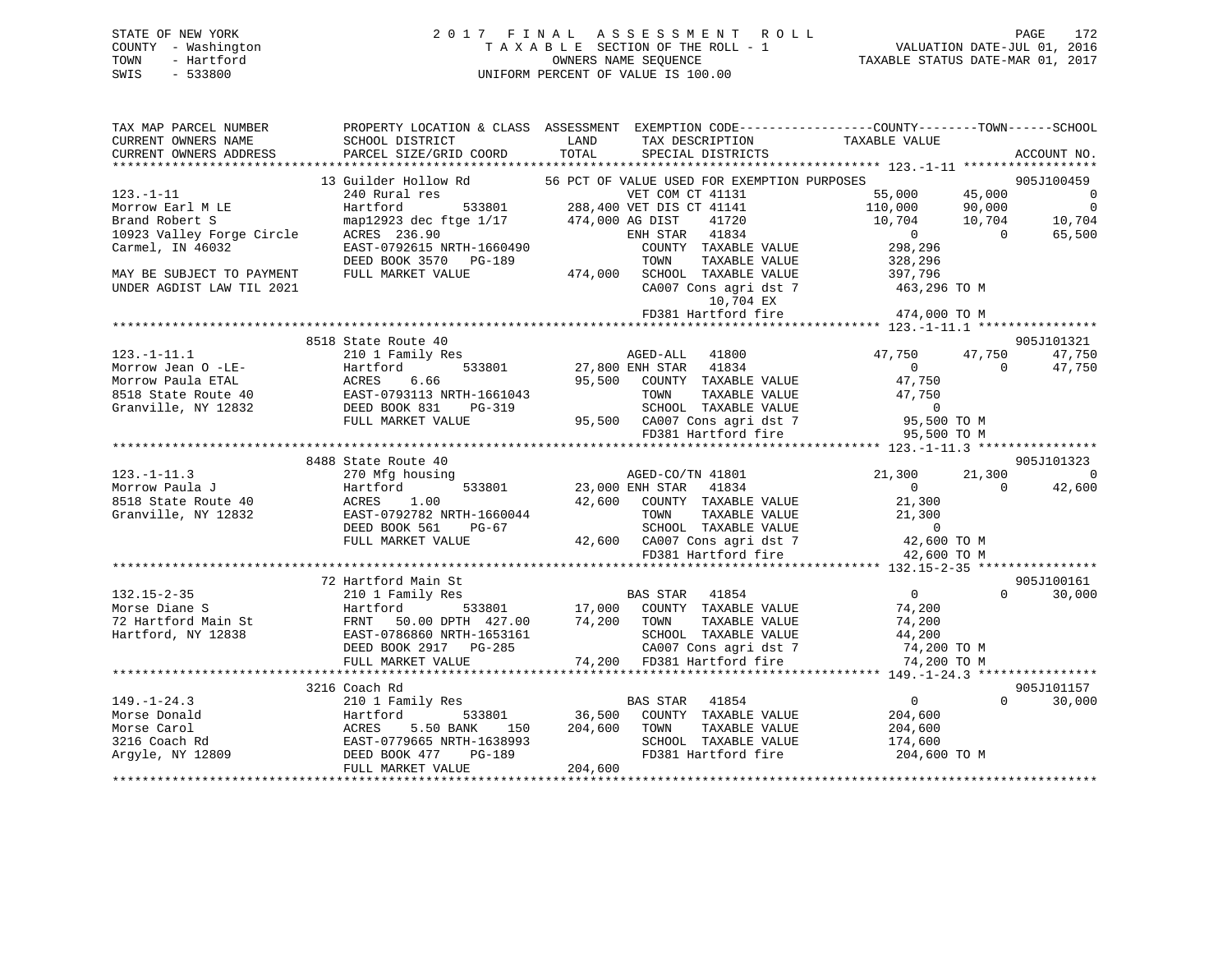# STATE OF NEW YORK 2 0 1 7 F I N A L A S S E S S M E N T R O L L PAGE 173 COUNTY - Washington T A X A B L E SECTION OF THE ROLL - 1 VALUATION DATE-JUL 01, 2016 TOWN - Hartford OWNERS NAME SEQUENCE TAXABLE STATUS DATE-MAR 01, 2017 SWIS - 533800 UNIFORM PERCENT OF VALUE IS 100.00

| TAX MAP PARCEL NUMBER<br>CURRENT OWNERS NAME<br>CURRENT OWNERS ADDRESS                                               | PROPERTY LOCATION & CLASS ASSESSMENT EXEMPTION CODE---------------COUNTY-------TOWN-----SCHOOL<br>SCHOOL DISTRICT<br>PARCEL SIZE/GRID COORD | LAND<br>TOTAL   | TAX DESCRIPTION<br>SPECIAL DISTRICTS                | TAXABLE VALUE          |                    | ACCOUNT NO.                  |
|----------------------------------------------------------------------------------------------------------------------|---------------------------------------------------------------------------------------------------------------------------------------------|-----------------|-----------------------------------------------------|------------------------|--------------------|------------------------------|
|                                                                                                                      |                                                                                                                                             |                 |                                                     |                        |                    |                              |
|                                                                                                                      | 8284 State Route 40                                                                                                                         |                 |                                                     |                        |                    | 905J100686                   |
| $132.-1-18.1$                                                                                                        | 240 Rural res                                                                                                                               |                 | AGRI-D IND 41730                                    | 14,547                 | 14,547             | 14,547                       |
| Moselle Bruce                                                                                                        | 533801<br>Hartford                                                                                                                          | 57,100 BAS STAR | 41854                                               | $\overline{0}$         | $\Omega$           | 30,000                       |
| Moselle Darlene                                                                                                      | ACRES 36.65                                                                                                                                 |                 | 314,400 COUNTY TAXABLE VALUE                        | 299,853                |                    |                              |
| 8284 State Route 40                                                                                                  | EAST-0790036 NRTH-1655545                                                                                                                   |                 | TAXABLE VALUE<br>TOWN                               | 299,853                |                    |                              |
| Granville, NY 12832                                                                                                  | DEED BOOK 926<br><b>PG-89</b>                                                                                                               |                 | SCHOOL TAXABLE VALUE                                | 269,853                |                    |                              |
|                                                                                                                      | FULL MARKET VALUE                                                                                                                           |                 | 314,400 FD381 Hartford fire                         | 314,400 TO M           |                    |                              |
| MAY BE SUBJECT TO PAYMENT                                                                                            |                                                                                                                                             |                 |                                                     |                        |                    |                              |
| UNDER AGDIST LAW TIL 2024                                                                                            |                                                                                                                                             |                 |                                                     |                        |                    |                              |
|                                                                                                                      |                                                                                                                                             |                 |                                                     |                        |                    |                              |
|                                                                                                                      | 232 Eldridge Ln                                                                                                                             |                 |                                                     |                        |                    | 905J100204                   |
| $140. - 1 - 2$                                                                                                       | 240 Rural res                                                                                                                               |                 | AG BUILD 41700                                      | 20,700                 | 20,700             | 20,700                       |
| Moulton Daniel                                                                                                       | Hartford<br>533801                                                                                                                          |                 | 59,800 BAS STAR 41854                               | $\overline{0}$         | $\Omega$           | 30,000                       |
| Moulton Jane                                                                                                         | ACRES<br>36.67                                                                                                                              |                 | 162,700 COUNTY TAXABLE VALUE                        | 142,000                |                    |                              |
| 232 Eldridge Ln                                                                                                      | EAST-0772523 NRTH-1649695                                                                                                                   |                 | TAXABLE VALUE<br>TOWN                               | 142,000                |                    |                              |
| Fort Ann, NY 12827                                                                                                   | DEED BOOK 783<br>$PG-44$                                                                                                                    |                 | SCHOOL TAXABLE VALUE                                | 112,000                |                    |                              |
|                                                                                                                      | FULL MARKET VALUE                                                                                                                           |                 | 162,700 FD381 Hartford fire                         | 162,700 TO M           |                    |                              |
| MAY BE SUBJECT TO PAYMENT                                                                                            |                                                                                                                                             |                 |                                                     |                        |                    |                              |
| UNDER RPTL483 UNTIL 2020                                                                                             |                                                                                                                                             |                 |                                                     |                        |                    |                              |
|                                                                                                                      |                                                                                                                                             |                 |                                                     |                        |                    |                              |
|                                                                                                                      | 187 North Rd                                                                                                                                |                 |                                                     |                        |                    | 905J100645<br>$\overline{0}$ |
| $140. - 1 - 21$                                                                                                      | 210 1 Family Res                                                                                                                            |                 | VET COM CT 41131<br>29,900 ENH STAR 41834           | 36,075                 | 36,075<br>$\Omega$ |                              |
| Mulhall Claudia J                                                                                                    | 533801<br>Hartford                                                                                                                          |                 |                                                     | $\circ$                |                    | 65,500                       |
| Mulhall Michael S                                                                                                    | 3.30<br>ACRES                                                                                                                               | 144,300         | COUNTY TAXABLE VALUE<br>TOWN                        | 108,225                |                    |                              |
| 187 North Rd                                                                                                         | MEAST-0772456<br>DEED BOOK 464<br>EAST-0772456 NRTH-1643067                                                                                 |                 | TAXABLE VALUE                                       | 108,225                |                    |                              |
| Fort Ann, NY 12827                                                                                                   | PG-265                                                                                                                                      |                 | SCHOOL TAXABLE VALUE<br>144,300 FD381 Hartford fire | 78,800<br>144,300 TO M |                    |                              |
|                                                                                                                      | FULL MARKET VALUE                                                                                                                           |                 |                                                     |                        |                    |                              |
|                                                                                                                      | 99 County Route 19                                                                                                                          |                 |                                                     |                        |                    | 905J100184                   |
| $149. - 1 - 3$                                                                                                       | 210 1 Family Res                                                                                                                            |                 | BAS STAR 41854                                      | $\overline{0}$         | $\Omega$           | 30,000                       |
|                                                                                                                      |                                                                                                                                             | 35,300          | COUNTY TAXABLE VALUE                                | 182,600                |                    |                              |
|                                                                                                                      |                                                                                                                                             | 182,600         | TOWN<br>TAXABLE VALUE                               | 182,600                |                    |                              |
| Mulhall Michael S II Hartford 533801<br>Mulhall Rebecca M ACRES 5.10<br>99 County Route 19 EAST-0769664 NRTH-1638459 |                                                                                                                                             |                 | SCHOOL TAXABLE VALUE                                | 152,600                |                    |                              |
| Fort Ann, NY 12827                                                                                                   | DEED BOOK 2804 PG-149                                                                                                                       |                 | FD381 Hartford fire                                 | 182,600 TO M           |                    |                              |
|                                                                                                                      | FULL MARKET VALUE                                                                                                                           | 182,600         |                                                     |                        |                    |                              |
|                                                                                                                      |                                                                                                                                             |                 |                                                     |                        |                    |                              |
|                                                                                                                      | 1806 Burch Rd                                                                                                                               |                 |                                                     |                        |                    |                              |
| $150.-1-9.1$                                                                                                         | 210 1 Family Res                                                                                                                            |                 | BAS STAR<br>41854                                   | $\overline{0}$         | $\Omega$           | 30,000                       |
| Mullen Jay                                                                                                           | 533801<br>Hartford                                                                                                                          | 29,200          | COUNTY TAXABLE VALUE                                | 172,400                |                    |                              |
| 1806 Burch Rd                                                                                                        | LOT 2                                                                                                                                       | 172,400         | TAXABLE VALUE<br>TOWN                               | 172,400                |                    |                              |
| Granville, NY 12832                                                                                                  | ACRES<br>3.07                                                                                                                               |                 | SCHOOL TAXABLE VALUE                                | 142,400                |                    |                              |
|                                                                                                                      | EAST-0792444 NRTH-1641561                                                                                                                   |                 | CA008 Cons agri dst 8                               | 172,400 TO M           |                    |                              |
|                                                                                                                      | DEED BOOK 1745<br>PG-111                                                                                                                    |                 | FD381 Hartford fire                                 | 172,400 TO M           |                    |                              |
|                                                                                                                      | FULL MARKET VALUE                                                                                                                           | 172,400         |                                                     |                        |                    |                              |
|                                                                                                                      |                                                                                                                                             |                 |                                                     |                        |                    |                              |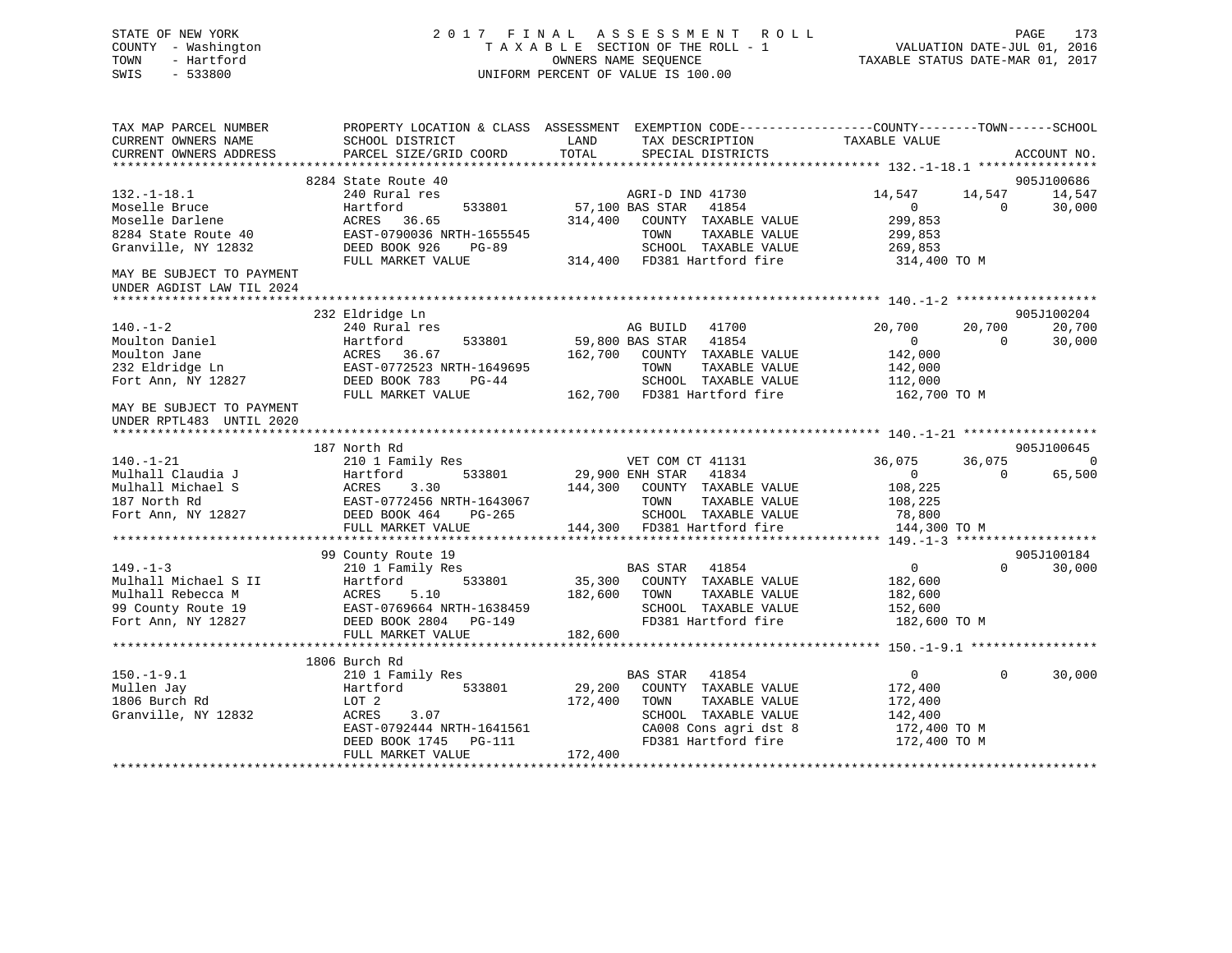# STATE OF NEW YORK 2 0 1 7 F I N A L A S S E S S M E N T R O L L PAGE 174 COUNTY - Washington T A X A B L E SECTION OF THE ROLL - 1 VALUATION DATE-JUL 01, 2016 TOWN - Hartford **TAXABLE STATUS DATE-MAR 01, 2017** SWIS - 533800 UNIFORM PERCENT OF VALUE IS 100.00

| TAX MAP PARCEL NUMBER<br>CURRENT OWNERS NAME<br>CURRENT OWNERS ADDRESS                                                                                                  | SCHOOL DISTRICT<br>PARCEL SIZE/GRID COORD                                                                                                                                                                             | LAND<br>TOTAL                     | TAX DESCRIPTION<br>SPECIAL DISTRICTS                                                                                                                          | PROPERTY LOCATION & CLASS ASSESSMENT EXEMPTION CODE----------------COUNTY-------TOWN------SCHOOL<br>TAXABLE VALUE | ACCOUNT NO.          |
|-------------------------------------------------------------------------------------------------------------------------------------------------------------------------|-----------------------------------------------------------------------------------------------------------------------------------------------------------------------------------------------------------------------|-----------------------------------|---------------------------------------------------------------------------------------------------------------------------------------------------------------|-------------------------------------------------------------------------------------------------------------------|----------------------|
| $122. - 1 - 28.1$<br>Mullins Denis L<br>Mullins Maria<br>349 Hall Rd<br>Fort Ann, NY 12827                                                                              | Hall Rd<br>314 Rural vac<10<br>Hartford<br>ACRES 6.76<br>EAST-0772994 NRTH-1663280<br>DEED BOOK 742<br>PG-243<br>FULL MARKET VALUE                                                                                    | 533801 30,300<br>30,300<br>30,300 | COUNTY TAXABLE VALUE<br>TOWN<br>TAXABLE VALUE<br>SCHOOL TAXABLE VALUE<br>SCHOOL TAXABLE VALUE<br>CA007 Cons agri dst 7<br>FD381 Hartford fire                 | 30,300<br>30,300<br>30,300<br>30,300 TO M<br>30,300 TO M                                                          | 905J101306           |
| $122. - 1 - 28.3$<br>Mullins Denis L<br>Mullins Maria<br>349 Hall Rd<br>Fort Ann, NY 12827                                                                              | 349 Hall Rd<br>210 1 Family Res<br>Hartford<br>533801<br>Lot A<br>ACRES<br>2.00<br>EAST-0773382 NRTH-1663198<br>DEED BOOK 742<br>PG-243<br>FULL MARKET VALUE                                                          | 26,000<br>165,200<br>165,200      | <b>BAS STAR</b><br>41854<br>COUNTY TAXABLE VALUE<br>TOWN<br>TAXABLE VALUE<br>SCHOOL TAXABLE VALUE<br>CA007 Cons agri dst 7<br>FD381 Hartford fire             | $\overline{0}$<br>$\Omega$<br>165,200<br>165,200<br>135,200<br>165,200 TO M<br>165,200 TO M                       | 30,000               |
| $132.15 - 2 - 31$<br>Hartford, NY 12838                                                                                                                                 | 60 Hartford Main St<br>210 1 Family Res<br>Munchbach Benjamin G<br>Munchbach Sheryl M<br>FRNT 106.00 DPTH 161.00 98,300<br>60 County Route 23 EAST-0786632 NRTH-1652983<br>DEED BOOK 3611 PG-318<br>FULL MARKET VALUE | 533801 14,700<br>98,300           | COUNTY TAXABLE VALUE<br>TOWN<br>TAXABLE VALUE<br>SCHOOL TAXABLE VALUE<br>CA007 Cons agri dst 7<br>FD381 Hartford 6:<br>FD381 Hartford fire                    | 98,300<br>98,300<br>98,300<br>98,300 TO M<br>98,300 TO M                                                          |                      |
| $148. - 1 - 21$<br>Munson-Farley Jenifer H<br>Munson-Franchini Lori J<br>3114 Coach Rd<br>Argyle, NY 12809<br>MAY BE SUBJECT TO PAYMENT                                 | 232 Mcdougal Rd<br>240 Rural res<br>533801<br>Hartford<br>ACRES 80.20<br>EAST-0767235 NRTH-1632873<br>DEED BOOK 572<br>PG-316<br>FULL MARKET VALUE                                                                    | 102,400<br>235,000<br>235,000     | AG DIST<br>41720<br>COUNTY TAXABLE VALUE<br>TAXABLE VALUE<br>TOWN<br>SCHOOL TAXABLE VALUE<br>CA006 Cons agri dst 6<br>27,180 EX<br>FD381 Hartford fire        | 27,180<br>27,180<br>207,820<br>207,820<br>207,820<br>207,820 TO M<br>235,000 TO M                                 | 905J100466<br>27,180 |
| UNDER AGDIST LAW TIL 2021<br>$148. - 1 - 17$<br>Munson-Franchini Lori J<br>Munson-Farley Jenifer H<br>3 Isaac Foss Rd<br>Chester, NH 03036<br>MAY BE SUBJECT TO PAYMENT | Mcdougal Rd OFF<br>323 Vacant rural<br>533801<br>Hartford<br>ACRES 52.10<br>EAST-0769587 NRTH-1633077<br>DEED BOOK 572<br>PG-316<br>FULL MARKET VALUE                                                                 | 47,400<br>47,400                  | AG DIST<br>41720<br>47,400 COUNTY TAXABLE VALUE<br>TOWN<br>TAXABLE VALUE<br>SCHOOL TAXABLE VALUE<br>CA006 Cons agri dst 6<br>20,082 EX<br>FD381 Hartford fire | 20,082<br>20,082<br>27,318<br>27,318<br>27,318<br>27,318 TO M<br>47,400 TO M                                      | 905J100467<br>20,082 |
| UNDER AGDIST LAW TIL 2021                                                                                                                                               |                                                                                                                                                                                                                       |                                   |                                                                                                                                                               |                                                                                                                   |                      |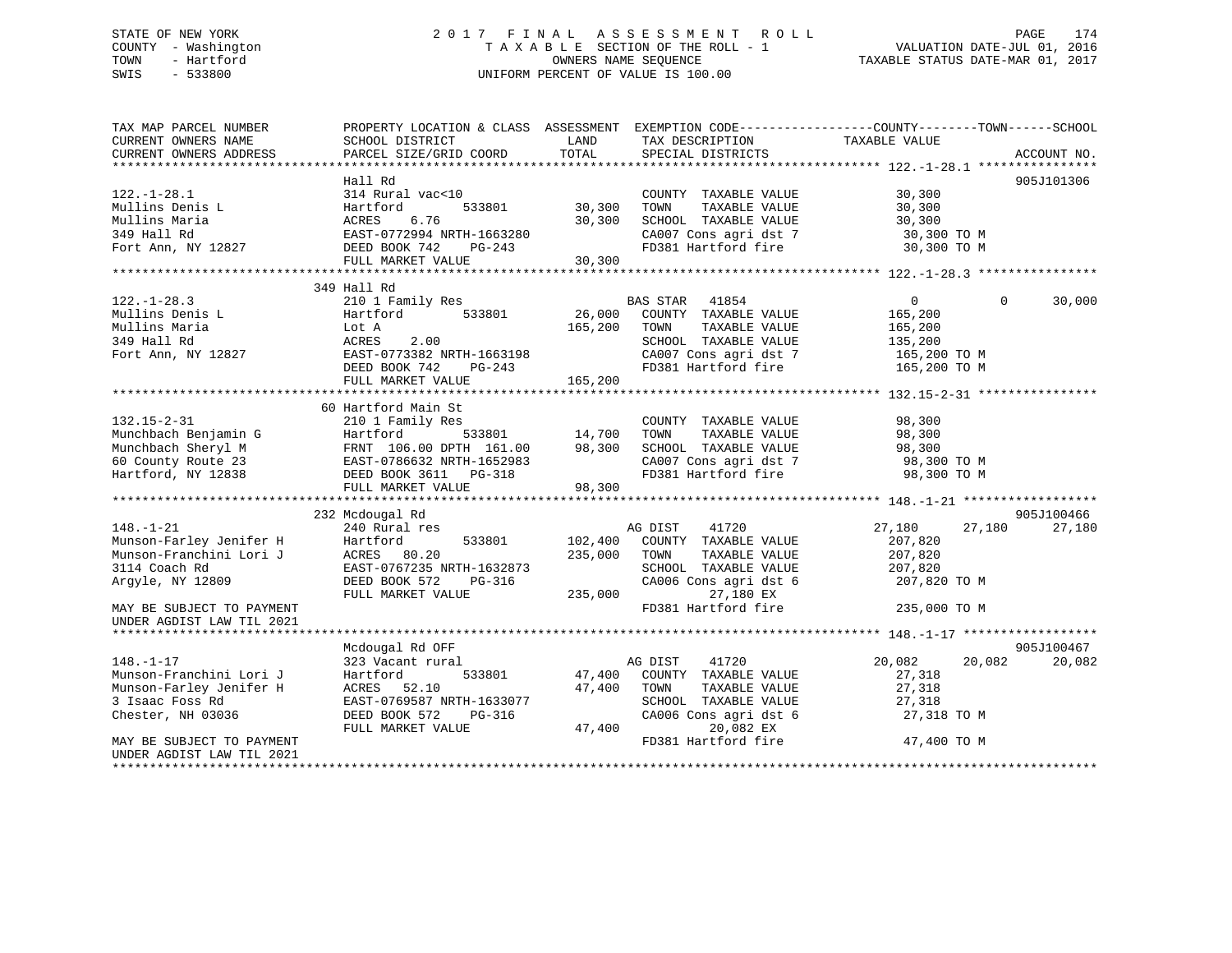# STATE OF NEW YORK 2 0 1 7 F I N A L A S S E S S M E N T R O L L PAGE 175 COUNTY - Washington T A X A B L E SECTION OF THE ROLL - 1 VALUATION DATE-JUL 01, 2016 TOWN - Hartford OWNERS NAME SEQUENCE TAXABLE STATUS DATE-MAR 01, 2017 SWIS - 533800 UNIFORM PERCENT OF VALUE IS 100.00

| TAX MAP PARCEL NUMBER<br>CURRENT OWNERS NAME<br>CURRENT OWNERS ADDRESS                                                  | SCHOOL DISTRICT<br>PARCEL SIZE/GRID COORD                                                                                                                        | LAND<br>TAX DESCRIPTION TAXABLE VALUE<br>TOTAL<br>SPECIAL DISTRICTS                                                                                                                      | PROPERTY LOCATION & CLASS ASSESSMENT EXEMPTION CODE---------------COUNTY-------TOWN-----SCHOOL<br>ACCOUNT NO.                                  |
|-------------------------------------------------------------------------------------------------------------------------|------------------------------------------------------------------------------------------------------------------------------------------------------------------|------------------------------------------------------------------------------------------------------------------------------------------------------------------------------------------|------------------------------------------------------------------------------------------------------------------------------------------------|
| $150. - 1 - 29.17$<br>Murphy Brian<br>Murphy Kathy L<br>823 Bay Rd<br>Queensbury, NY 12804<br>MAY BE SUBJECT TO PAYMENT | Pope Hill Rd<br>314 Rural vac<10<br>Arqyle<br>532001<br>756/116<br>8.10<br>ACRES<br>EAST-0780093 NRTH-1633765<br>DEED BOOK 707<br>PG-222<br>FULL MARKET VALUE    | AG DIST<br>41720<br>23,600<br>COUNTY TAXABLE VALUE<br>23,600<br>TOWN<br>TAXABLE VALUE<br>SCHOOL TAXABLE VALUE<br>CA006 Cons agri dst 6<br>20,479 EX<br>23,600 FD381 Hartford fire        | 20,479<br>20,479<br>20,479<br>3,121<br>3,121<br>3,121<br>3,121 TO M<br>23,600 TO M                                                             |
| UNDER AGDIST LAW TIL 2021                                                                                               |                                                                                                                                                                  |                                                                                                                                                                                          |                                                                                                                                                |
| $132. - 1 - 28$<br>Murphy Elise M<br>PO Box 218<br>Hartford, NY 12838                                                   | 40 Christian Hill Rd<br>210 1 Family Res<br>533801<br>Hartford<br>ACRES<br>1.40<br>EAST-0785093 NRTH-1652136<br>DEED BOOK 700<br>PG-190<br>FULL MARKET VALUE     | BAS STAR<br>41854<br>25,400 SOL/WINDSY 49500<br>179,700<br>COUNTY TAXABLE VALUE<br>TOWN<br>TAXABLE VALUE<br>SCHOOL TAXABLE VALUE<br>179,700 CA007 Cons agri dst 7<br>FD381 Hartford fire | 905J100369<br>$\overline{0}$<br>$\Omega$<br>30,000<br>7,800<br>7,800<br>7,800<br>171,900<br>171,900<br>141,900<br>179,700 TO M<br>179,700 TO M |
| $141. - 1 - 57$<br>Murphy Erin B<br>44 Skyview Meadows Ln<br>Granville, NY 12832                                        | 35 Skyview Meadows Ln<br>210 1 Family Res<br>533801<br>Hartford<br>ACRES<br>3.40<br>EAST-0786911 NRTH-1648501<br>DEED BOOK 3586 PG-293<br>FULL MARKET VALUE      | COUNTY TAXABLE VALUE<br>31,400<br>TOWN<br>TAXABLE VALUE<br>145,400<br>SCHOOL TAXABLE VALUE<br>CA007 Cons agri dst 7<br>FD381 Hartford fire<br>145,400                                    | 905J100368<br>145,400<br>145,400<br>145,400<br>145,400 TO M<br>145,400 TO M                                                                    |
| $141. - 1 - 59$<br>Murphy Steven D<br>44 Skyview Meadows Ln<br>Granville, NY 12832                                      | Skyview Meadows Ln<br>311 Res vac land<br>Hartford<br>533801<br>FRNT 150.00 DPTH 532.00<br>EAST-0787592 NRTH-1648694<br>DEED BOOK 2536 PG-1<br>FULL MARKET VALUE | COUNTY TAXABLE VALUE<br>1,500<br>TOWN<br>TAXABLE VALUE<br>1,500<br>SCHOOL TAXABLE VALUE<br>CA007 Cons agri dst 7<br>FD381 Hartford fire<br>1,500                                         | 905J101021<br>1,500<br>1,500<br>1,500<br>1,500 TO M<br>1,500 TO M                                                                              |
|                                                                                                                         | 44 Skyview Meadows Ln                                                                                                                                            |                                                                                                                                                                                          | 905J101026                                                                                                                                     |
| $141. - 1 - 65$<br>Murphy Steven D<br>Murphy Salenda<br>44 Skyview Meadows Ln<br>Granville, NY 12832                    | 210 1 Family Res<br>Hartford<br>533801<br>ACRES<br>9.24<br>EAST-0788343 NRTH-1648774<br>PG-75<br>DEED BOOK 558<br>FULL MARKET VALUE                              | <b>BAS STAR</b><br>41854<br>31,300<br>COUNTY TAXABLE VALUE<br>195,600<br>TOWN<br>TAXABLE VALUE<br>SCHOOL TAXABLE VALUE<br>CA007 Cons agri dst 7<br>FD381 Hartford fire<br>195,600        | $\overline{0}$<br>$\Omega$<br>30,000<br>195,600<br>195,600<br>165,600<br>195,600 ТО М<br>195,600 TO M                                          |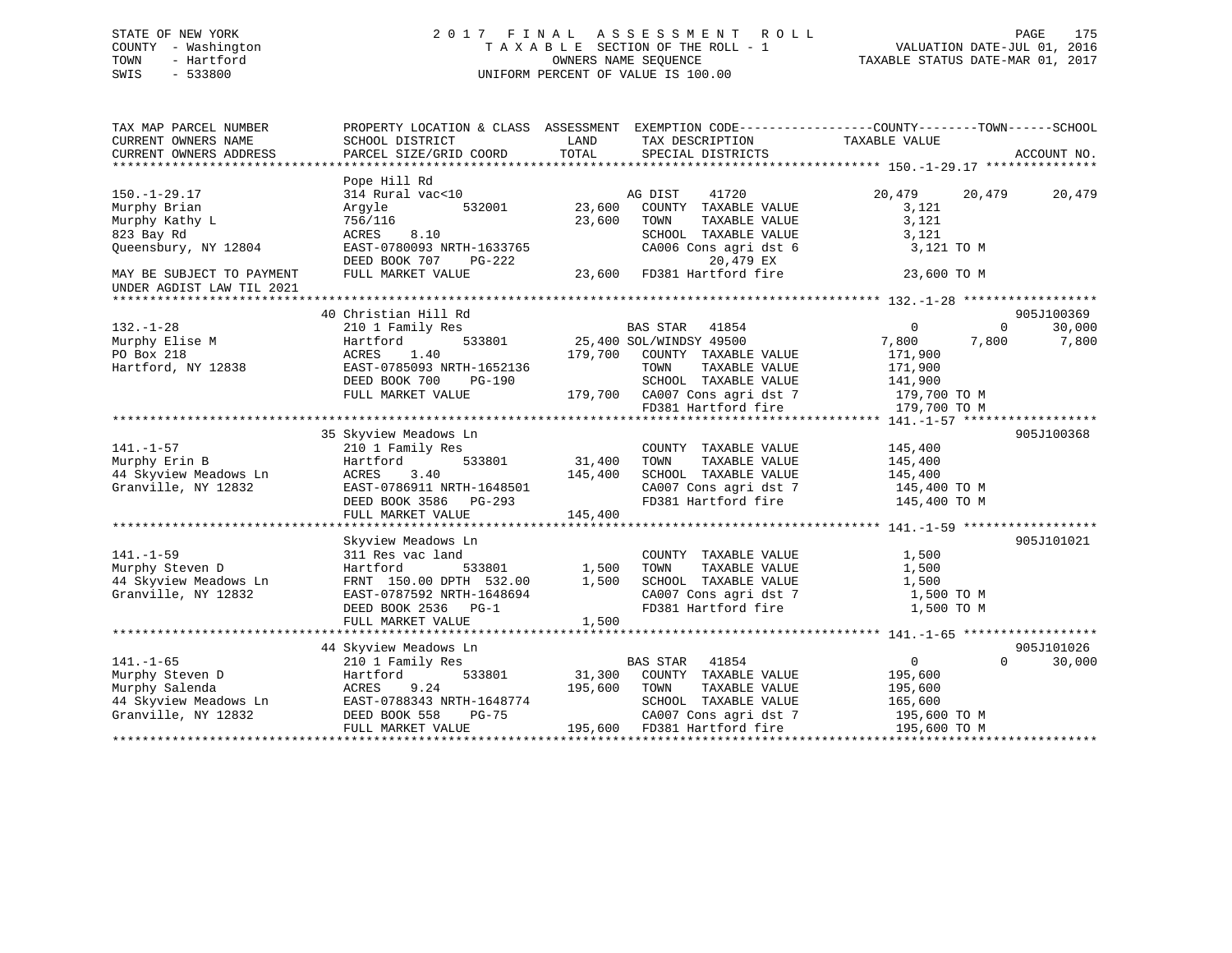# STATE OF NEW YORK 2 0 1 7 F I N A L A S S E S S M E N T R O L L PAGE 176 COUNTY - Washington T A X A B L E SECTION OF THE ROLL - 1 VALUATION DATE-JUL 01, 2016 TOWN - Hartford **TAXABLE STATUS DATE-MAR 01, 2017** SWIS - 533800 UNIFORM PERCENT OF VALUE IS 100.00

| TAX MAP PARCEL NUMBER<br>CURRENT OWNERS NAME<br>CURRENT OWNERS ADDRESS | PROPERTY LOCATION & CLASS ASSESSMENT EXEMPTION CODE----------------COUNTY-------TOWN-----SCHOOL<br>SCHOOL DISTRICT<br>PARCEL SIZE/GRID COORD | LAND         |                       | TAX DESCRIPTION TAXABLE VALUE<br>TOTAL SPECIAL DISTRICTS                                           |                                                                      |          | ACCOUNT NO.          |
|------------------------------------------------------------------------|----------------------------------------------------------------------------------------------------------------------------------------------|--------------|-----------------------|----------------------------------------------------------------------------------------------------|----------------------------------------------------------------------|----------|----------------------|
| $132. -2 - 21.1$                                                       | 5255 State Route 149<br>210 1 Family Res                                                                                                     |              | <b>BAS STAR</b> 41854 |                                                                                                    | $\overline{0}$                                                       | $\Omega$ | 905J100332<br>30,000 |
|                                                                        |                                                                                                                                              |              |                       | $533801 \qquad \qquad 38,200 \qquad \text{COUNTY} \quad \text{TXABLE VALUE} \qquad \qquad 104,500$ |                                                                      |          |                      |
|                                                                        |                                                                                                                                              | 104,500 TOWN |                       | TAXABLE VALUE                                                                                      | 104,500                                                              |          |                      |
|                                                                        |                                                                                                                                              |              |                       | SCHOOL TAXABLE VALUE 74,500                                                                        |                                                                      |          |                      |
| Granville, NY 12832 DEED BOOK 2466 PG-161                              |                                                                                                                                              |              |                       |                                                                                                    | FD381 Hartford fire 104,500 TO M                                     |          |                      |
|                                                                        | FULL MARKET VALUE                                                                                                                            | 104,500      |                       |                                                                                                    |                                                                      |          |                      |
|                                                                        |                                                                                                                                              |              |                       |                                                                                                    |                                                                      |          |                      |
|                                                                        | 52 Cedar Ridge Way                                                                                                                           |              |                       |                                                                                                    |                                                                      |          | 905J101128           |
| $122. - 1 - 50$                                                        |                                                                                                                                              |              |                       |                                                                                                    | $\overline{0}$                                                       | $\Omega$ | 30,000               |
|                                                                        |                                                                                                                                              |              |                       |                                                                                                    | 81,400                                                               |          |                      |
|                                                                        |                                                                                                                                              |              |                       |                                                                                                    |                                                                      |          |                      |
|                                                                        |                                                                                                                                              |              |                       | TAXABLE VALUE 81,400<br>TAXABLE VALUE 51,400<br>SCHOOL TAXABLE VALUE                               | 51,400                                                               |          |                      |
|                                                                        |                                                                                                                                              |              |                       |                                                                                                    | CA007 Cons agri dst 7 81,400 TO M                                    |          |                      |
|                                                                        | FULL MARKET VALUE 81,400 FD381 Hartford fire                                                                                                 |              |                       |                                                                                                    | 81,400 TO M                                                          |          |                      |
|                                                                        |                                                                                                                                              |              |                       |                                                                                                    |                                                                      |          |                      |
|                                                                        | 229 Blood St                                                                                                                                 |              |                       |                                                                                                    |                                                                      |          | 905J100469           |
| $142. - 1 - 17$                                                        |                                                                                                                                              |              |                       | COUNTY TAXABLE VALUE 21,200                                                                        |                                                                      |          |                      |
|                                                                        |                                                                                                                                              |              | TOWN                  | TAXABLE VALUE                                                                                      | 21,200                                                               |          |                      |
|                                                                        |                                                                                                                                              | 21,200       |                       | SCHOOL TAXABLE VALUE 21,200                                                                        |                                                                      |          |                      |
|                                                                        |                                                                                                                                              |              |                       |                                                                                                    | FD381 Hartford fire 21,200 TO M                                      |          |                      |
|                                                                        |                                                                                                                                              |              |                       |                                                                                                    |                                                                      |          |                      |
|                                                                        |                                                                                                                                              |              |                       |                                                                                                    |                                                                      |          |                      |
|                                                                        | FULL MARKET VALUE                                                                                                                            | 21,200       |                       |                                                                                                    |                                                                      |          |                      |
|                                                                        |                                                                                                                                              |              |                       |                                                                                                    |                                                                      |          |                      |
|                                                                        | Country Ln Ext                                                                                                                               |              |                       |                                                                                                    |                                                                      |          | 905J101139           |
| $122. - 1 - 34$                                                        | 323 Vacant rural                                                                                                                             |              |                       | COUNTY TAXABLE VALUE                                                                               | 56,000<br>56,000                                                     |          |                      |
| Myhrberg Gustaf H                                                      | 533801<br>Hartford                                                                                                                           | 56,000       | TOWN                  | TAXABLE VALUE                                                                                      | 56,000                                                               |          |                      |
| 88 Everts Ave                                                          |                                                                                                                                              |              |                       | SCHOOL TAXABLE VALUE                                                                               | 56,000                                                               |          |                      |
| Queensbury, NY 12804                                                   | ACRES 30.46 56,000<br>EAST-0770941 NRTH-1660606 56,000<br>DEED BOOK 2677 PG-76                                                               |              |                       |                                                                                                    | CA007 Cons agri dst 7 56,000 TO M<br>FD381 Hartford fire 56,000 TO M |          |                      |
|                                                                        | DEED BOOK 2677 PG-76                                                                                                                         |              |                       |                                                                                                    |                                                                      |          |                      |
|                                                                        | FULL MARKET VALUE                                                                                                                            | 56,000       |                       |                                                                                                    |                                                                      |          |                      |
|                                                                        |                                                                                                                                              |              |                       |                                                                                                    |                                                                      |          |                      |
|                                                                        | Country Ln Ext                                                                                                                               |              |                       |                                                                                                    |                                                                      |          |                      |
| $122. - 1 - 34.1$                                                      | 314 Rural vac<10                                                                                                                             |              |                       | COUNTY TAXABLE VALUE 24,600                                                                        |                                                                      |          |                      |
| Myhrberg Gustaf H<br>88 Everts Ave                                     | 533801<br>Hartford                                                                                                                           | 24,600       |                       | TOWN TAXABLE VALUE 24,600<br>SCHOOL TAXABLE VALUE 24,600                                           |                                                                      |          |                      |
| 88 Everts Ave                                                          | ACRES 4.04                                                                                                                                   | 24,600       |                       |                                                                                                    |                                                                      |          |                      |
| Queensbury, NY 12804                                                   | EAST-0770686 NRTH-1660111                                                                                                                    |              |                       |                                                                                                    | CA007 Cons agri dst 7 24,600 TO M                                    |          |                      |
|                                                                        | DEED BOOK 785<br>PG-145                                                                                                                      |              |                       |                                                                                                    | FD381 Hartford fire 24,600 TO M                                      |          |                      |
|                                                                        | FULL MARKET VALUE                                                                                                                            | 24,600       |                       |                                                                                                    |                                                                      |          |                      |
|                                                                        |                                                                                                                                              |              |                       |                                                                                                    |                                                                      |          |                      |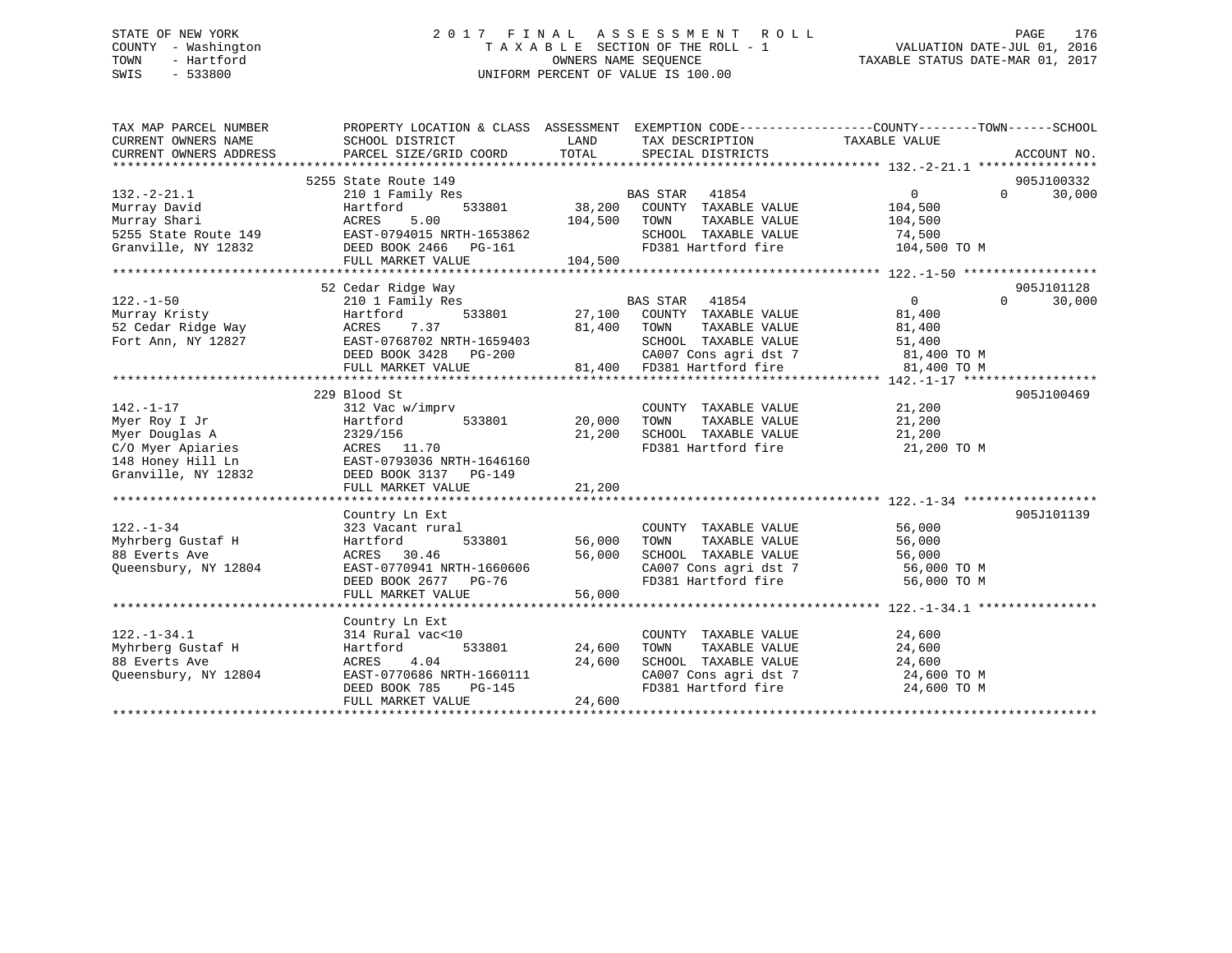#### STATE OF NEW YORK 2 0 1 7 F I N A L A S S E S S M E N T R O L L PAGE 177COUNTY - Washington  $\begin{array}{ccc}\n\text{T A X A B L E} & \text{SECTION OF THE ROLL - 1} \\
\text{T} & \text{M N E SQUENCE}\n\end{array}$ OWNERS NAME SEQUENCE TAXABLE STATUS DATE-MAR 01, 2017 SWIS - 533800 UNIFORM PERCENT OF VALUE IS 100.00

| TAX MAP PARCEL NUMBER                                                                                                                                                                                                                                                                                                                                                         | PROPERTY LOCATION & CLASS ASSESSMENT EXEMPTION CODE----------------COUNTY-------TOWN------SCHOOL                                                                                     |          |                                                                                                                                                                           |                                             |                                 |
|-------------------------------------------------------------------------------------------------------------------------------------------------------------------------------------------------------------------------------------------------------------------------------------------------------------------------------------------------------------------------------|--------------------------------------------------------------------------------------------------------------------------------------------------------------------------------------|----------|---------------------------------------------------------------------------------------------------------------------------------------------------------------------------|---------------------------------------------|---------------------------------|
| CURRENT OWNERS NAME                                                                                                                                                                                                                                                                                                                                                           | SCHOOL DISTRICT                                                                                                                                                                      | LAND     | TAX DESCRIPTION                                                                                                                                                           | TAXABLE VALUE                               |                                 |
| CURRENT OWNERS ADDRESS                                                                                                                                                                                                                                                                                                                                                        | PARCEL SIZE/GRID COORD                                                                                                                                                               | TOTAL    | SPECIAL DISTRICTS                                                                                                                                                         |                                             | ACCOUNT NO.                     |
|                                                                                                                                                                                                                                                                                                                                                                               |                                                                                                                                                                                      |          |                                                                                                                                                                           |                                             |                                 |
|                                                                                                                                                                                                                                                                                                                                                                               | 32 Brayton Rd<br>210 1 Family Res                                                                                                                                                    |          |                                                                                                                                                                           |                                             | 905J101339                      |
| $114. - 1 - 1.1$                                                                                                                                                                                                                                                                                                                                                              |                                                                                                                                                                                      |          | VET COM CT 41131 17,975                                                                                                                                                   | $\overline{0}$                              | 17,975 0<br>65,500              |
| Myott David T<br>Myott Audrey J                                                                                                                                                                                                                                                                                                                                               | $19,900$ ENH STAR<br>533801 19,900 ENH STAR<br>Hartford                                                                                                                              |          | 41834                                                                                                                                                                     | $\overline{0}$<br>53,925                    |                                 |
| 32 Brayton Rd                                                                                                                                                                                                                                                                                                                                                                 |                                                                                                                                                                                      |          |                                                                                                                                                                           |                                             |                                 |
| Fort Ann, NY 12827                                                                                                                                                                                                                                                                                                                                                            | Unrecord Tax Sale<br>FRNT 200.00 DPTH 150.00 71,900 COUNTY TAXABLE VALUE<br>FAST-0780047 NPEH 150.00<br>FRNT 200.00 DPTH 150.00<br>EAST-0780047 NRTH-1668045<br>DEED BOOK 825 PG-257 |          |                                                                                                                                                                           |                                             |                                 |
|                                                                                                                                                                                                                                                                                                                                                                               |                                                                                                                                                                                      | $PG-257$ |                                                                                                                                                                           |                                             |                                 |
|                                                                                                                                                                                                                                                                                                                                                                               | FULL MARKET VALUE                                                                                                                                                                    |          |                                                                                                                                                                           |                                             |                                 |
|                                                                                                                                                                                                                                                                                                                                                                               |                                                                                                                                                                                      |          | 1AABLE VALUE<br>SCHOOL TAXABLE VALUE<br>SCHOOL TAXABLE VALUE<br>CA007 Cons agri dst 7 (1,900 TD381 Hartford fire<br>71,900 TD381 Hartford fire (71,900 TO M<br>1,900 TO M |                                             |                                 |
|                                                                                                                                                                                                                                                                                                                                                                               | 65 Hartford Main St                                                                                                                                                                  |          |                                                                                                                                                                           |                                             | 905J100011                      |
| $132.15 - 1 - 6$                                                                                                                                                                                                                                                                                                                                                              | 210 1 Family Res                                                                                                                                                                     |          |                                                                                                                                                                           | $\overline{0}$                              | $\Omega$<br>65,500              |
| Myott Margaret<br>PO Box 158                                                                                                                                                                                                                                                                                                                                                  | Hartford                                                                                                                                                                             |          | ENH STAR 41034<br>533801 23,300 COUNTY TAXABLE VALUE 127,000<br>127,000 TOWN TAXABLE VALUE 127,000                                                                        |                                             |                                 |
|                                                                                                                                                                                                                                                                                                                                                                               |                                                                                                                                                                                      |          |                                                                                                                                                                           |                                             |                                 |
|                                                                                                                                                                                                                                                                                                                                                                               |                                                                                                                                                                                      |          |                                                                                                                                                                           |                                             |                                 |
|                                                                                                                                                                                                                                                                                                                                                                               |                                                                                                                                                                                      |          |                                                                                                                                                                           |                                             |                                 |
| PO Box 158<br>Hartford, NY 12838 61,500<br>EAST-0786355 NRTH-1653206<br>DEED BOOK 502 PG-1027 61,500<br>FULL MARKET VALUE 127,000 FD381 Hartford fire 127,000 TO M<br>FULL MARKET VALUE 127,000 FD381 Hartford fire 127,000 TO M<br>FULL M                                                                                                                                    |                                                                                                                                                                                      |          |                                                                                                                                                                           |                                             |                                 |
|                                                                                                                                                                                                                                                                                                                                                                               |                                                                                                                                                                                      |          |                                                                                                                                                                           |                                             |                                 |
|                                                                                                                                                                                                                                                                                                                                                                               | 7848 State Route 40                                                                                                                                                                  |          |                                                                                                                                                                           |                                             | 905J100301                      |
| $141. - 1 - 27$                                                                                                                                                                                                                                                                                                                                                               | 210 1 Family Res                                                                                                                                                                     |          | COUNTY TAXABLE VALUE                                                                                                                                                      | 68,700                                      |                                 |
|                                                                                                                                                                                                                                                                                                                                                                               |                                                                                                                                                                                      |          | TOWN<br>TAXABLE VALUE                                                                                                                                                     | 68,700                                      |                                 |
|                                                                                                                                                                                                                                                                                                                                                                               |                                                                                                                                                                                      |          | SCHOOL TAXABLE VALUE 68,700                                                                                                                                               |                                             |                                 |
| Firiting the Hartford 533801 21,100<br>Narkiewicz Sarah FRNT 225.00 DPTH 68,700<br>56 Deer Run Way ACRES 0.79<br>Hartford, NY 12838 EAST-0783591 NRTH-1647034                                                                                                                                                                                                                 |                                                                                                                                                                                      |          | FD381 Hartford fire                                                                                                                                                       | 68,700 TO M                                 |                                 |
|                                                                                                                                                                                                                                                                                                                                                                               |                                                                                                                                                                                      |          |                                                                                                                                                                           |                                             |                                 |
|                                                                                                                                                                                                                                                                                                                                                                               | DEED BOOK 3417 PG-120                                                                                                                                                                |          |                                                                                                                                                                           |                                             |                                 |
|                                                                                                                                                                                                                                                                                                                                                                               |                                                                                                                                                                                      |          |                                                                                                                                                                           |                                             |                                 |
|                                                                                                                                                                                                                                                                                                                                                                               |                                                                                                                                                                                      |          |                                                                                                                                                                           |                                             |                                 |
|                                                                                                                                                                                                                                                                                                                                                                               | 56 Deer Run Way                                                                                                                                                                      |          |                                                                                                                                                                           |                                             | 905J101348                      |
|                                                                                                                                                                                                                                                                                                                                                                               |                                                                                                                                                                                      |          |                                                                                                                                                                           | $\begin{array}{c} 0 \\ 175,400 \end{array}$ | $\Omega$ and $\Omega$<br>30,000 |
|                                                                                                                                                                                                                                                                                                                                                                               |                                                                                                                                                                                      |          | TOWN                                                                                                                                                                      | TAXABLE VALUE 175,400                       |                                 |
|                                                                                                                                                                                                                                                                                                                                                                               |                                                                                                                                                                                      |          |                                                                                                                                                                           |                                             |                                 |
|                                                                                                                                                                                                                                                                                                                                                                               |                                                                                                                                                                                      |          | SCHOOL TAXABLE VALUE<br>FD381 Hartford fire                                                                                                                               | 145,400<br>175,400 TO M                     |                                 |
|                                                                                                                                                                                                                                                                                                                                                                               | DEED BOOK 2277 PG-125                                                                                                                                                                |          |                                                                                                                                                                           |                                             |                                 |
|                                                                                                                                                                                                                                                                                                                                                                               | FULL MARKET VALUE                                                                                                                                                                    | 175,400  |                                                                                                                                                                           |                                             |                                 |
|                                                                                                                                                                                                                                                                                                                                                                               |                                                                                                                                                                                      |          |                                                                                                                                                                           |                                             |                                 |
|                                                                                                                                                                                                                                                                                                                                                                               | 1292 Baldwin Corners Rd 96 PCT OF VALUE USED FOR EXEMPTION PURPOSES                                                                                                                  |          |                                                                                                                                                                           |                                             | 905J100471                      |
| $121. -4 - 9$                                                                                                                                                                                                                                                                                                                                                                 | 240 Rural res                                                                                                                                                                        |          | AGED-ALL<br>41800                                                                                                                                                         | 37,776                                      | 37,776 37,776                   |
| 121.-4-9<br>Neddo Thomas R Sr-LE-<br>121.-1-9<br>121.-1-9                                                                                                                                                                                                                                                                                                                     |                                                                                                                                                                                      |          | 532802 38,500 ENH STAR 41834                                                                                                                                              | $\overline{0}$<br>$\overline{0}$            | 40,924                          |
|                                                                                                                                                                                                                                                                                                                                                                               |                                                                                                                                                                                      |          | 78,700 COUNTY TAXABLE VALUE 40,924                                                                                                                                        |                                             |                                 |
|                                                                                                                                                                                                                                                                                                                                                                               |                                                                                                                                                                                      |          |                                                                                                                                                                           |                                             |                                 |
|                                                                                                                                                                                                                                                                                                                                                                               |                                                                                                                                                                                      |          | TOWN TAXABLE VALUE 40,924<br>SCHOOL TAXABLE VALUE 6                                                                                                                       |                                             |                                 |
| CONSCRIBE Neddo<br>219 Cronin Rd 219 Cronin Rd 219 Cronin Rd 219 Cronin Rd 219 Cronin Rd 219 Cronin Rd 219 Cronin Rd 219 Cronin Rd 219 Cronin Rd 219 Cronin Rd 219 Cronin Rd 219 Cronin Rd 219 Cronin Rd 219 Cronin Rd 219 Croni                                                                                                                                              |                                                                                                                                                                                      |          |                                                                                                                                                                           |                                             |                                 |
| $\footnotesize \begin{array}{ccccccc} \text{L13} & \text{L141} & \text{L15} & \text{L161} & \text{L161} & \text{L17} & \text{L181} & \text{L191} & \text{L101} & \text{L101} & \text{L11} & \text{L11} & \text{L12} & \text{L131} & \text{L141} & \text{L151} & \text{L161} & \text{L161} & \text{L171} & \text{L181} & \text{L191} & \text{L191} & \text{L101} & \text{L101$ |                                                                                                                                                                                      |          |                                                                                                                                                                           |                                             |                                 |
|                                                                                                                                                                                                                                                                                                                                                                               |                                                                                                                                                                                      |          |                                                                                                                                                                           |                                             |                                 |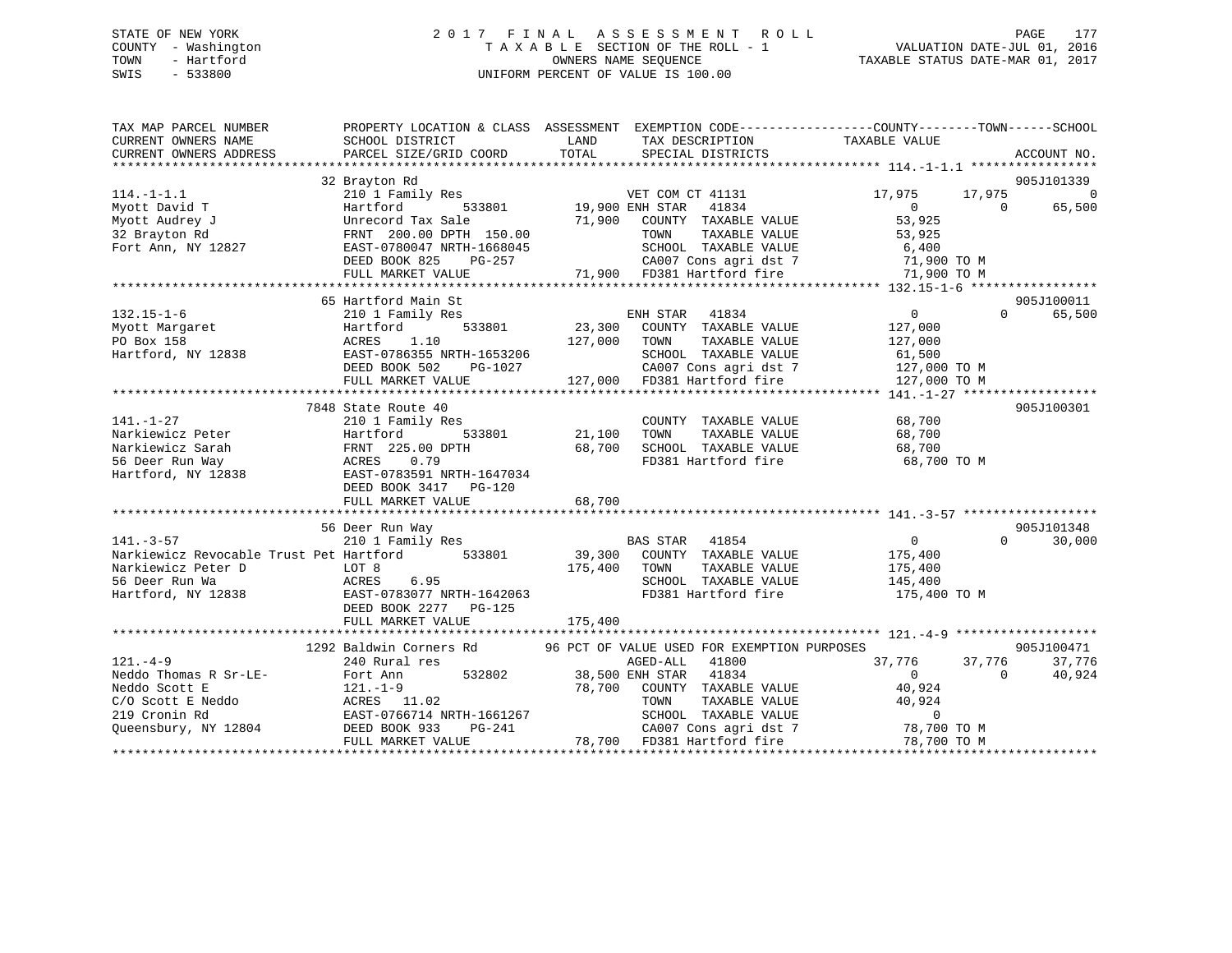#### STATE OF NEW YORK 2 0 1 7 F I N A L A S S E S S M E N T R O L L PAGE 178COUNTY - Washington  $T A X A B L E$  SECTION OF THE ROLL - 1<br>TOWN - Hartford OWNERS NAME SEQUENCE TAXABLE STATUS DATE-MAR 01, 2017 SWIS - 533800 UNIFORM PERCENT OF VALUE IS 100.00

| TAX MAP PARCEL NUMBER<br>CURRENT OWNERS NAME                                                    | PROPERTY LOCATION & CLASS ASSESSMENT EXEMPTION CODE----------------COUNTY-------TOWN------SCHOOL<br>SCHOOL DISTRICT | LAND          | TAX DESCRIPTION TAXABLE VALUE    |                |          |             |
|-------------------------------------------------------------------------------------------------|---------------------------------------------------------------------------------------------------------------------|---------------|----------------------------------|----------------|----------|-------------|
| CURRENT OWNERS ADDRESS PARCEL SIZE/GRID COORD                                                   |                                                                                                                     | TOTAL         | SPECIAL DISTRICTS                |                |          | ACCOUNT NO. |
|                                                                                                 |                                                                                                                     |               |                                  |                |          |             |
|                                                                                                 | 24 Gibson Rd                                                                                                        |               |                                  |                |          | 905J100575  |
| $141. - 1 - 22$                                                                                 | 240 Rural res                                                                                                       |               | <b>BAS STAR</b><br>41854         | $\overline{0}$ | $\Omega$ | 30,000      |
| Nestle Chrys P                                                                                  |                                                                                                                     |               | 39,700 COUNTY TAXABLE VALUE      | 173,500        |          |             |
| Nestle Frank D                                                                                  |                                                                                                                     | 173,500       | TOWN<br>TAXABLE VALUE            | 173,500        |          |             |
| 24 Gibson Rd                                                                                    |                                                                                                                     |               | SCHOOL TAXABLE VALUE             | 143,500        |          |             |
| Hartford, NY 12838                                                                              | HATLIUL<br>ACRES 11.37<br>EAST-0783636 NRTH-1645802<br>DEED BOOK 506 PG-437<br>PITT MARKET VALUE                    |               | FD381 Hartford fire              | 173,500 TO M   |          |             |
|                                                                                                 |                                                                                                                     | 173,500       |                                  |                |          |             |
|                                                                                                 | 7948 State Route 40                                                                                                 |               |                                  |                |          | 905J100558  |
| $141. - 1 - 34$                                                                                 | 210 1 Family Res                                                                                                    |               | BAS STAR 41854                   | $\overline{0}$ | $\Omega$ | 30,000      |
| Nims Adam                                                                                       | Hartford                                                                                                            | 533801 29,000 | COUNTY TAXABLE VALUE             | 133,200        |          |             |
|                                                                                                 |                                                                                                                     | 133,200       | TOWN<br>TAXABLE VALUE            | 133,200        |          |             |
|                                                                                                 |                                                                                                                     |               | SCHOOL TAXABLE VALUE             | 103,200        |          |             |
| Nims Jennifer<br>PO Box 145<br>Hartford, NY 12838<br>Hartford, NY 12838<br>DEED BOOK 2759 PG-47 |                                                                                                                     |               | CA007 Cons agri dst 7            | 133,200 TO M   |          |             |
|                                                                                                 | FULL MARKET VALUE                                                                                                   |               | 133,200 FD381 Hartford fire      | 133,200 TO M   |          |             |
|                                                                                                 |                                                                                                                     |               |                                  |                |          |             |
|                                                                                                 | 3376 State Route 196                                                                                                |               |                                  |                |          | 905J100690  |
| $140. - 1 - 42$                                                                                 | 210 1 Family Res                                                                                                    |               | COUNTY TAXABLE VALUE             | 169,800        |          |             |
| Nims Chad                                                                                       | 533801<br>Hartford                                                                                                  | 24,200        | TAXABLE VALUE<br>TOWN            | 169,800        |          |             |
| 1546 State Route 196                                                                            | ACRES<br>1.40                                                                                                       | 169,800       | SCHOOL TAXABLE VALUE             | 169,800        |          |             |
| Fort Edward, NY 12828                                                                           | EAST-0769942 NRTH-1641612                                                                                           |               | FD381 Hartford fire              | 169,800 TO M   |          |             |
|                                                                                                 | DEED BOOK 2293 PG-345                                                                                               |               |                                  |                |          |             |
|                                                                                                 | FULL MARKET VALUE                                                                                                   | 169,800       |                                  |                |          |             |
|                                                                                                 |                                                                                                                     |               |                                  |                |          |             |
|                                                                                                 | 3134 Coach Rd                                                                                                       |               |                                  |                |          | 905J101249  |
| $149. - 1 - 26.16$                                                                              | 240 Rural res                                                                                                       |               | BAS STAR 41854                   | $\overline{0}$ | $\Omega$ | 30,000      |
| Hartford<br>Nims Chad E                                                                         | 533801                                                                                                              | 53,900        | COUNTY TAXABLE VALUE             | 302,500        |          |             |
| 1546 State Route 196                                                                            |                                                                                                                     | 302,500       | TOWN<br>TAXABLE VALUE            | 302,500        |          |             |
| Fort Edward, NY 12828                                                                           | ACRES 46.79<br>EAST-0780600 NRTH-1637782                                                                            |               | SCHOOL TAXABLE VALUE             | 272,500        |          |             |
|                                                                                                 | DEED BOOK 3357 PG-185                                                                                               |               | FD381 Hartford fire 302,500 TO M |                |          |             |
|                                                                                                 | FULL MARKET VALUE                                                                                                   | 302,500       |                                  |                |          |             |
|                                                                                                 |                                                                                                                     |               |                                  |                |          |             |
|                                                                                                 | 7684 State Route 40                                                                                                 |               |                                  |                |          | 905J100168  |
| $140. - 2 - 37$                                                                                 | 240 Rural res                                                                                                       |               | COUNTY TAXABLE VALUE             | 139,600        |          |             |
|                                                                                                 | 533801                                                                                                              | 44,900        | TOWN<br>TAXABLE VALUE            | 139,600        |          |             |
|                                                                                                 | 39.00                                                                                                               | 139,600       | SCHOOL TAXABLE VALUE             | 139,600        |          |             |
| Fort Edward, NY 12828                                                                           | EAST-0781074 NRTH-1643311                                                                                           |               | CA007 Cons agri dst 7            | 139,600 TO M   |          |             |
|                                                                                                 | DEED BOOK 3480<br>PG-124                                                                                            |               | FD381 Hartford fire              | 139,600 TO M   |          |             |
|                                                                                                 | FULL MARKET VALUE                                                                                                   | 139,600       |                                  |                |          |             |
|                                                                                                 |                                                                                                                     |               |                                  |                |          |             |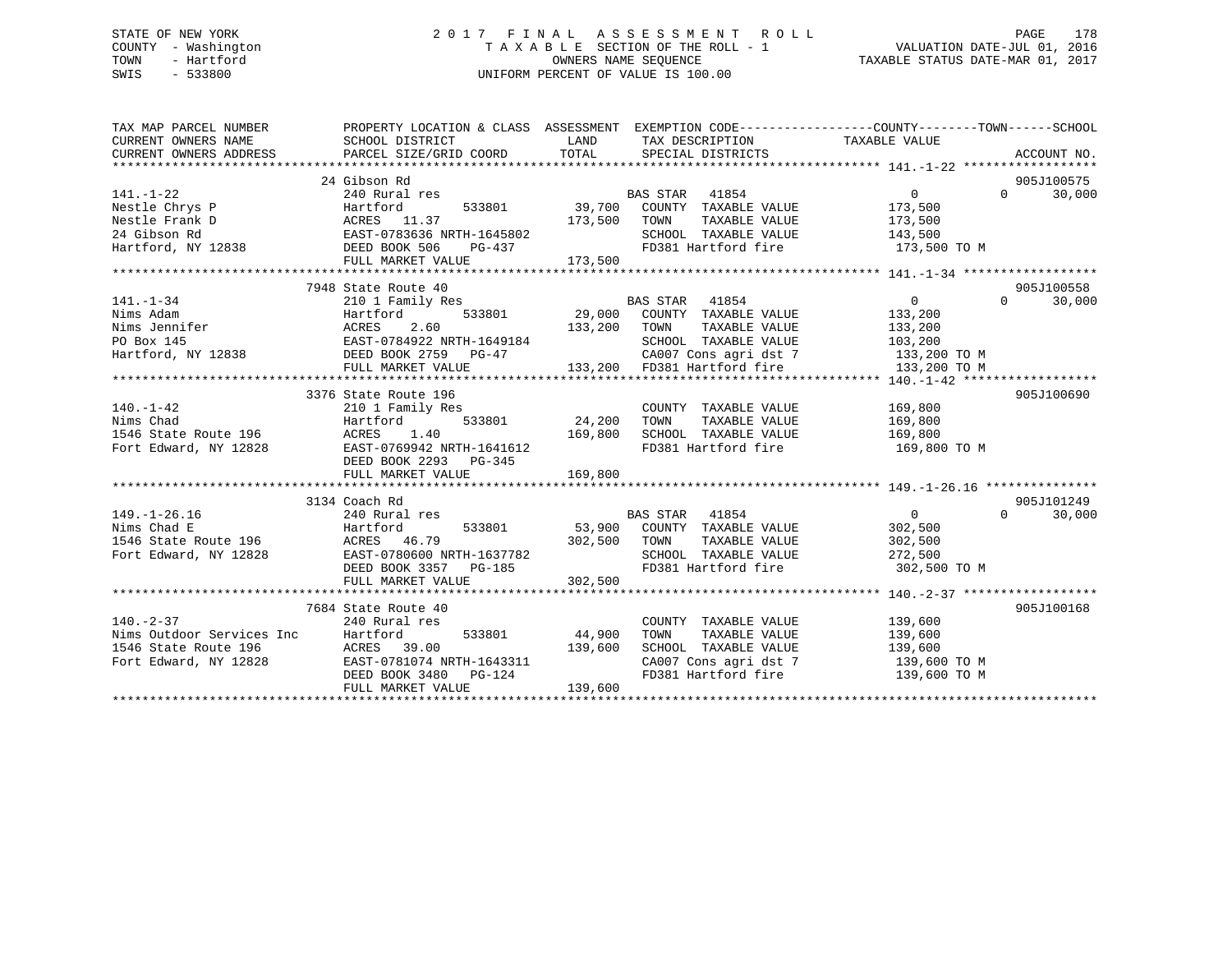# STATE OF NEW YORK 2 0 1 7 F I N A L A S S E S S M E N T R O L L PAGE 179 COUNTY - Washington T A X A B L E SECTION OF THE ROLL - 1 VALUATION DATE-JUL 01, 2016 TOWN - Hartford **TAXABLE STATUS DATE-MAR 01, 2017** SWIS - 533800 UNIFORM PERCENT OF VALUE IS 100.00

| TAX MAP PARCEL NUMBER<br>CURRENT OWNERS NAME<br>CURRENT OWNERS ADDRESS | PROPERTY LOCATION & CLASS ASSESSMENT EXEMPTION CODE----------------COUNTY-------TOWN------SCHOOL<br>SCHOOL DISTRICT<br>PARCEL SIZE/GRID COORD | LAND<br>TOTAL          | TAX DESCRIPTION TAXABLE VALUE<br>SPECIAL DISTRICTS |                | ACCOUNT NO.           |
|------------------------------------------------------------------------|-----------------------------------------------------------------------------------------------------------------------------------------------|------------------------|----------------------------------------------------|----------------|-----------------------|
|                                                                        |                                                                                                                                               |                        |                                                    |                |                       |
|                                                                        | 14 Hillcrest Way                                                                                                                              |                        |                                                    |                | 905J101110            |
| $132. - 2 - 2.3$                                                       | 210 1 Family Res                                                                                                                              |                        | VET WAR CT 41121                                   | 19,875         | $\mathbf 0$<br>19,875 |
| Noble Stanley                                                          | Hartford                                                                                                                                      | 533801 23,600 ENH STAR | 41834                                              | $\overline{0}$ | $\Omega$<br>65,500    |
| Noble Jean                                                             | 1.16<br>ACRES                                                                                                                                 | 132,500                | COUNTY TAXABLE VALUE                               | 112,625        |                       |
| 14 Hillcrest Way 62.57-0790051 NRTH-1656540                            |                                                                                                                                               |                        | TOWN<br>TAXABLE VALUE                              | 112,625        |                       |
| Granville, NY 12832                                                    | DEED BOOK 494<br>PG-282                                                                                                                       |                        | SCHOOL TAXABLE VALUE                               | 67,000         |                       |
|                                                                        | FULL MARKET VALUE                                                                                                                             |                        | 132,500 FD381 Hartford fire                        | 132,500 TO M   |                       |
|                                                                        |                                                                                                                                               |                        |                                                    |                |                       |
|                                                                        | 7936 State Route 40                                                                                                                           |                        |                                                    |                | 905J100179            |
| $141. - 1 - 33$                                                        | 314 Rural vac<10                                                                                                                              |                        | COUNTY TAXABLE VALUE                               | 24,000         |                       |
| Nokes Barbara                                                          | 533801<br>Hartford                                                                                                                            | 24,000                 | TOWN<br>TAXABLE VALUE                              | 24,000         |                       |
| Zumbach John                                                           | ACRES<br>1.97                                                                                                                                 | 24,000                 | SCHOOL TAXABLE VALUE                               | 24,000         |                       |
|                                                                        | EAST-0784707 NRTH-1648903                                                                                                                     |                        | CA007 Cons agri dst 7 24,000 TO M                  |                |                       |
| Zumbach John<br>PO Box 777<br>Vernon, VT 05354                         | DEED BOOK 1845 PG-1                                                                                                                           |                        | FD381 Hartford fire                                | 24,000 TO M    |                       |
|                                                                        |                                                                                                                                               |                        |                                                    |                |                       |
|                                                                        |                                                                                                                                               |                        |                                                    |                |                       |
|                                                                        | 166 Baker Rd                                                                                                                                  |                        |                                                    |                | 9079900745            |
| $132 - 4 - 4$                                                          | 210 1 Family Res                                                                                                                              |                        | <b>BAS STAR</b><br>41854                           | $\overline{0}$ | 30,000<br>$\Omega$    |
| Norman James A                                                         | Hartford                                                                                                                                      |                        | 533801 24,300 COUNTY TAXABLE VALUE                 | 114,500        |                       |
| 166 Baker Rd                                                           | FRNT 170.00 DPTH 369.00                                                                                                                       | 114,500                | TAXABLE VALUE<br>TOWN                              | 114,500        |                       |
| Granville, NY 12832 EAST-0794313 NRTH-1654245                          |                                                                                                                                               |                        | SCHOOL TAXABLE VALUE                               | 84,500         |                       |
|                                                                        | DEED BOOK 1683 PG-216                                                                                                                         |                        | FD381 Hartford fire 114,500 TO M                   |                |                       |
|                                                                        | FULL MARKET VALUE                                                                                                                             | 114,500                |                                                    |                |                       |
|                                                                        |                                                                                                                                               |                        |                                                    |                |                       |
|                                                                        | 30 Gibson Rd                                                                                                                                  |                        |                                                    |                | 905J101391            |
| $141. - 1 - 20.3$                                                      | 280 Res Multiple                                                                                                                              |                        | COUNTY TAXABLE VALUE                               | 115,000        |                       |
| North Country Storage Svc                                              | 533801<br>Hartford                                                                                                                            | 38,000                 | TOWN<br>TAXABLE VALUE                              | 115,000        |                       |
| 290-R North St                                                         | 1.40<br>ACRES                                                                                                                                 | 115,000                | SCHOOL TAXABLE VALUE                               | 115,000        |                       |
| Newburgh, NY 12550                                                     | EAST-0783171 NRTH-1646377                                                                                                                     |                        | FD381 Hartford fire                                | 115,000 TO M   |                       |
|                                                                        | DEED BOOK 3512 PG-188                                                                                                                         |                        |                                                    |                |                       |
|                                                                        | FULL MARKET VALUE                                                                                                                             | 115,000                |                                                    |                |                       |
|                                                                        |                                                                                                                                               |                        |                                                    |                |                       |
|                                                                        | 7021 State Route 40                                                                                                                           |                        |                                                    |                | 905J100680            |
| $149. - 1 - 40$                                                        | 240 Rural res                                                                                                                                 |                        | AG DIST<br>41720                                   | 39,952         | 39,952<br>39,952      |
| North Wayne R LE                                                       | Hartford<br>533801                                                                                                                            | 95,500 ENH STAR        | 41834                                              | $\Omega$       | 65,500<br>$\Omega$    |
| North Marion G LE                                                      | ACRES 68.30                                                                                                                                   | 185,300                | COUNTY TAXABLE VALUE                               | 145,348        |                       |
| 7021 State Route 40                                                    | EAST-0770973 NRTH-1631805                                                                                                                     |                        | TOWN<br>TAXABLE VALUE                              | 145,348        |                       |
| Argyle, NY 12809                                                       | DEED BOOK 3546<br>PG-168                                                                                                                      |                        | SCHOOL TAXABLE VALUE                               | 79,848         |                       |
|                                                                        | FULL MARKET VALUE                                                                                                                             | 185,300                | CA006 Cons agri dst 6                              | 145,348 TO M   |                       |
| MAY BE SUBJECT TO PAYMENT                                              |                                                                                                                                               |                        | 39,952 EX                                          |                |                       |
| UNDER AGDIST LAW TIL 2021                                              |                                                                                                                                               |                        | FD381 Hartford fire                                | 185,300 TO M   |                       |
|                                                                        |                                                                                                                                               |                        |                                                    |                |                       |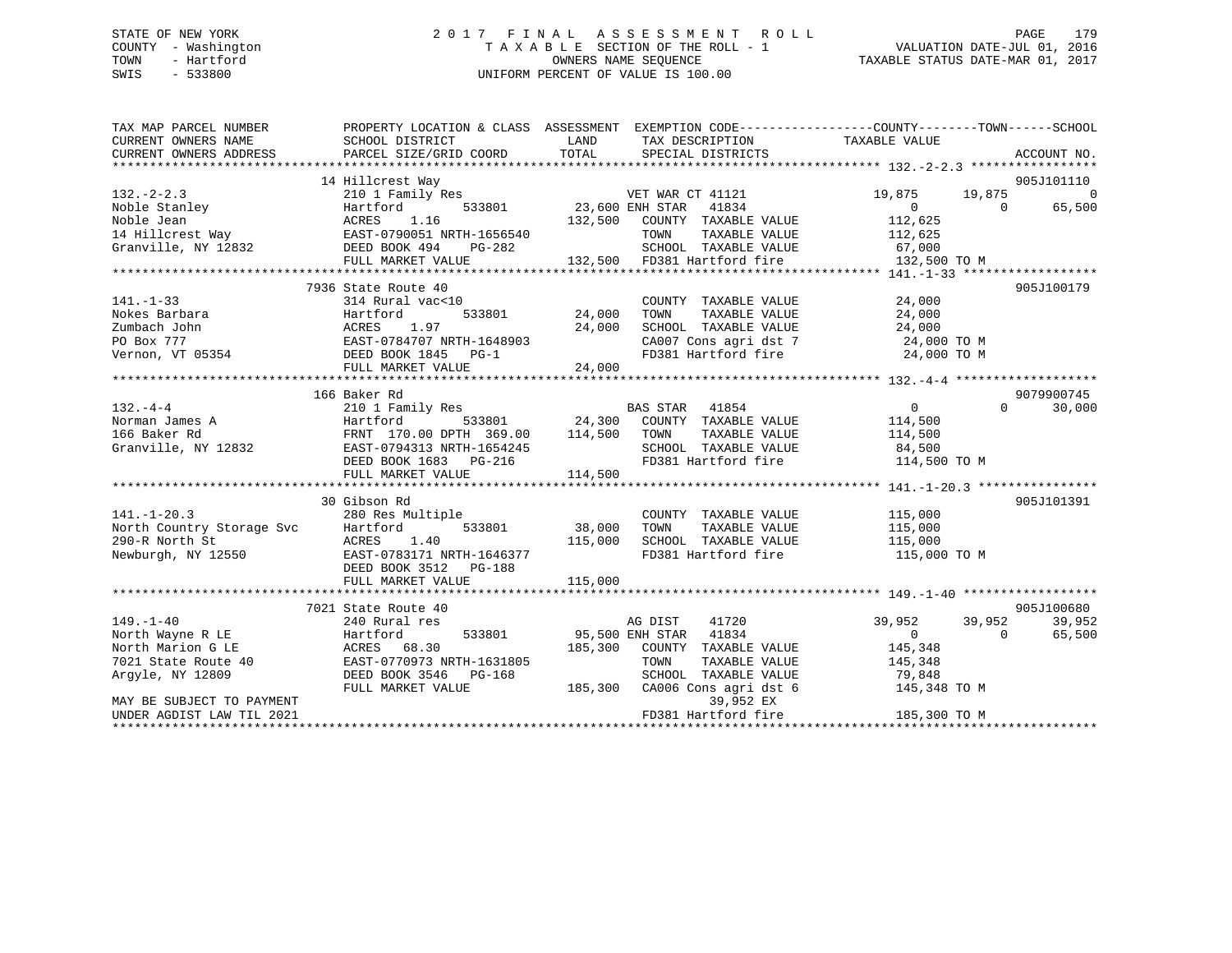# STATE OF NEW YORK 2 0 1 7 F I N A L A S S E S S M E N T R O L L PAGE 180 COUNTY - Washington T A X A B L E SECTION OF THE ROLL - 1 VALUATION DATE-JUL 01, 2016 TOWN - Hartford **TAXABLE STATUS DATE-MAR 01, 2017** SWIS - 533800 UNIFORM PERCENT OF VALUE IS 100.00

| TAX MAP PARCEL NUMBER<br>CURRENT OWNERS NAME<br>CURRENT OWNERS ADDRESS | PROPERTY LOCATION & CLASS ASSESSMENT EXEMPTION CODE----------------COUNTY-------TOWN------SCHOOL<br>SCHOOL DISTRICT<br>PARCEL SIZE/GRID COORD | LAND<br>TOTAL | TAX DESCRIPTION<br>SPECIAL DISTRICTS          | TAXABLE VALUE              | ACCOUNT NO. |
|------------------------------------------------------------------------|-----------------------------------------------------------------------------------------------------------------------------------------------|---------------|-----------------------------------------------|----------------------------|-------------|
|                                                                        |                                                                                                                                               |               |                                               |                            |             |
|                                                                        | 34 Country Ln                                                                                                                                 |               |                                               |                            | 905J101102  |
| $122. - 1 - 39$                                                        | 210 1 Family Res                                                                                                                              |               | BAS STAR 41854                                | $\overline{0}$<br>$\Omega$ | 30,000      |
| Norton Dale                                                            | 533801<br>Hartford                                                                                                                            |               | 35,200 COUNTY TAXABLE VALUE                   | 188,100                    |             |
| Norton Suzanne                                                         | 5.07<br>ACRES                                                                                                                                 | 188,100       | TAXABLE VALUE<br>TOWN                         | 188,100                    |             |
| 34 Country Ln                                                          | EAST-0771419 NRTH-1658478                                                                                                                     |               | SCHOOL TAXABLE VALUE                          | 158,100                    |             |
| Fort Ann, NY 12827                                                     | DEED BOOK 564<br>PG-277                                                                                                                       |               | CA007 Cons agri dst 7                         | 188,100 TO M               |             |
|                                                                        | FULL MARKET VALUE                                                                                                                             |               | 188,100 FD381 Hartford fire                   | 188,100 TO M               |             |
|                                                                        |                                                                                                                                               |               |                                               |                            | 905J100477  |
| $113. - 2 - 3$                                                         | Brayton Rd                                                                                                                                    |               |                                               |                            |             |
| Norton Frederick H                                                     | 311 Res vac land<br>533801<br>Hartford                                                                                                        | 2,400         | COUNTY TAXABLE VALUE<br>TAXABLE VALUE<br>TOWN | 2,400                      |             |
| Norton Genevieve S                                                     | 373/364                                                                                                                                       | 2,400         | SCHOOL TAXABLE VALUE                          | 2,400<br>2,400             |             |
| 1218 Baker Rd                                                          | Ex & Res 563/194                                                                                                                              |               | CA007 Cons agri dst 7                         | 2,400 TO M                 |             |
| Granville, NY 12832                                                    | $113. - 1 - 3$                                                                                                                                |               | FD381 Hartford fire                           | 2,400 TO M                 |             |
|                                                                        | FRNT 160.00 DPTH 219.00                                                                                                                       |               |                                               |                            |             |
|                                                                        | EAST-0779820 NRTH-1668190                                                                                                                     |               |                                               |                            |             |
|                                                                        | DEED BOOK 371<br>PG-712                                                                                                                       |               |                                               |                            |             |
|                                                                        | FULL MARKET VALUE                                                                                                                             | 2,400         |                                               |                            |             |
|                                                                        |                                                                                                                                               |               |                                               |                            |             |
|                                                                        | 3456 State Route 196                                                                                                                          |               |                                               |                            | 905J100180  |
| $140. - 1 - 40$                                                        | 210 1 Family Res                                                                                                                              |               | BAS STAR 41854                                | $\overline{0}$<br>$\Omega$ | 30,000      |
| O'Hara Brian P                                                         | 533801<br>Hartford                                                                                                                            |               | 14,300 COUNTY TAXABLE VALUE                   | 94,000                     |             |
| 3456 State Route 196                                                   | FRNT 142.00 DPTH 112.00                                                                                                                       |               | 94,000 TOWN<br>TAXABLE VALUE                  | 94,000                     |             |
| Fort Ann, NY 12827                                                     | 0.31<br>ACRES                                                                                                                                 |               | SCHOOL TAXABLE VALUE                          | 64,000                     |             |
|                                                                        | EAST-0770117 NRTH-1643591                                                                                                                     |               | FD381 Hartford fire                           | 94,000 TO M                |             |
|                                                                        | DEED BOOK 3458 PG-204                                                                                                                         |               |                                               |                            |             |
|                                                                        | FULL MARKET VALUE                                                                                                                             | 94,000        |                                               |                            |             |
|                                                                        |                                                                                                                                               |               |                                               |                            |             |
|                                                                        | Burch Rd                                                                                                                                      |               |                                               |                            |             |
| $151. - 2 - 8.4$                                                       | 322 Rural vac>10                                                                                                                              |               | 41720<br>AG DIST                              | 4,379<br>4,379             | 4,379       |
| O'Hara Brian P                                                         | 533801<br>Hartford                                                                                                                            |               | 27,300 COUNTY TAXABLE VALUE                   | 22,921                     |             |
| O'Hara Rachel                                                          | Subdiv 12272; Lot 3                                                                                                                           | 27,300        | TOWN<br>TAXABLE VALUE                         | 22,921                     |             |
| 3456 State Route 196                                                   | 895/240                                                                                                                                       |               | SCHOOL TAXABLE VALUE                          | 22,921                     |             |
| Fort Ann, NY 12827                                                     | ACRES 17.87                                                                                                                                   |               | CA008 Cons agri dst 8                         | 22,921 TO M                |             |
|                                                                        | EAST-0797524 NRTH-1633446                                                                                                                     |               | 4,379 EX                                      |                            |             |
| MAY BE SUBJECT TO PAYMENT                                              | DEED BOOK 3640 PG-296                                                                                                                         |               | FD381 Hartford fire                           | 27,300 TO M                |             |
| UNDER AGDIST LAW TIL 2021                                              | FULL MARKET VALUE                                                                                                                             | 27,300        |                                               |                            |             |
|                                                                        |                                                                                                                                               |               |                                               |                            |             |
|                                                                        | Blood St                                                                                                                                      |               |                                               |                            | 905J100481  |
| $142. - 1 - 8$                                                         | 323 Vacant rural                                                                                                                              |               | COUNTY TAXABLE VALUE                          | 36,800                     |             |
| Oatman Thomas Elliott                                                  | 533801<br>Hartford                                                                                                                            | 36,800        | TOWN<br>TAXABLE VALUE                         | 36,800                     |             |
| 2025 Hanson Ln                                                         | ACRES 37.60                                                                                                                                   | 36,800        | SCHOOL TAXABLE VALUE                          | 36,800                     |             |
| Woodbridge, VA 22191                                                   | EAST-0794661 NRTH-1648830                                                                                                                     |               | FD381 Hartford fire                           | 36,800 TO M                |             |
|                                                                        | DEED BOOK 840<br>PG-199                                                                                                                       |               |                                               |                            |             |
|                                                                        | FULL MARKET VALUE                                                                                                                             | 36,800        |                                               |                            |             |
|                                                                        |                                                                                                                                               |               |                                               |                            |             |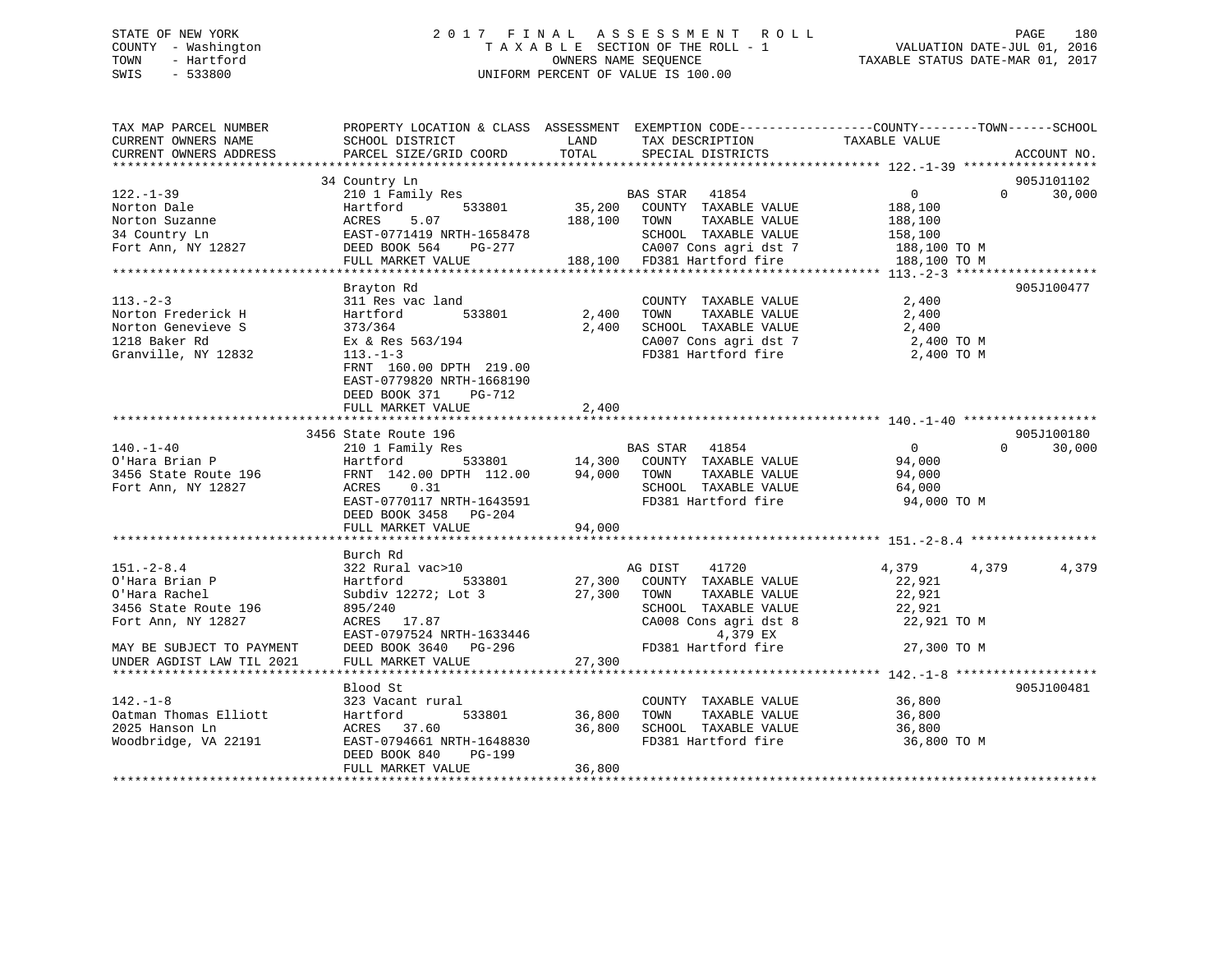# STATE OF NEW YORK 2 0 1 7 F I N A L A S S E S S M E N T R O L L PAGE 181 COUNTY - Washington T A X A B L E SECTION OF THE ROLL - 1 VALUATION DATE-JUL 01, 2016 TOWN - Hartford **TAXABLE STATUS DATE-MAR 01, 2017** SWIS - 533800 UNIFORM PERCENT OF VALUE IS 100.00

| TAX MAP PARCEL NUMBER                         |                                                                        |               | PROPERTY LOCATION & CLASS ASSESSMENT EXEMPTION CODE---------------COUNTY-------TOWN-----SCHOOL |                                  |                    |                  |
|-----------------------------------------------|------------------------------------------------------------------------|---------------|------------------------------------------------------------------------------------------------|----------------------------------|--------------------|------------------|
| CURRENT OWNERS NAME<br>CURRENT OWNERS ADDRESS | SCHOOL DISTRICT<br>PARCEL SIZE/GRID COORD                              | LAND<br>TOTAL | TAX DESCRIPTION<br>SPECIAL DISTRICTS                                                           | TAXABLE VALUE                    |                    | ACCOUNT NO.      |
|                                               |                                                                        |               |                                                                                                |                                  |                    |                  |
|                                               | 3984 State Route 149                                                   |               |                                                                                                |                                  |                    | 905J101234       |
| $131. - 1 - 13.3$                             | 210 1 Family Res                                                       |               | AGED-CO/TN 41801<br>23,400 AGED-SCH 41804                                                      | 54,250                           | 54,250<br>$\Omega$ | $\overline{0}$   |
| OConnor Diane E<br>Petteys Donna Lea          | Hartford<br>533801<br>ACRES                                            |               | 41834                                                                                          | $\Omega$<br>$\overline{0}$       | $\Omega$           | 43,400           |
| 3984 State Route 149                          | 1.10<br>EAST-0770272 NRTH-1654557                                      |               | 108,500 ENH STAR<br>COUNTY TAXABLE VALUE                                                       | 54,250                           |                    | 65,100           |
| Fort Ann, NY 12827                            | DEED BOOK 743<br>PG-192                                                |               | TOWN<br>TAXABLE VALUE                                                                          | 54,250                           |                    |                  |
|                                               | FULL MARKET VALUE                                                      |               | 108,500 SCHOOL TAXABLE VALUE                                                                   | $\overline{0}$                   |                    |                  |
|                                               |                                                                        |               |                                                                                                | 108,500 TO M                     |                    |                  |
|                                               |                                                                        |               | CA007 Cons agri dst 7<br>FD381 Hartford fire                                                   | 108,500 TO M                     |                    |                  |
|                                               |                                                                        |               |                                                                                                |                                  |                    |                  |
|                                               | Pope Hill Rd                                                           |               |                                                                                                |                                  |                    | 905J100050       |
| $150. - 1 - 30$                               | 314 Rural vac<10                                                       |               | COUNTY TAXABLE VALUE                                                                           | 13,800                           |                    |                  |
| Ogden Ryan                                    | Hartford<br>533801                                                     | 13,800        | TOWN<br>TAXABLE VALUE                                                                          | 13,800                           |                    |                  |
| 240 Little Burch Hill Rd                      | LOT 5                                                                  | 13,800        | SCHOOL TAXABLE VALUE<br>FD381 Hartford fire                                                    | 13,800                           |                    |                  |
| Granville, NY 12832                           | 1.20<br>ACRES                                                          |               |                                                                                                | 13,800 TO M                      |                    |                  |
|                                               | EAST-0782928 NRTH-1633454                                              |               |                                                                                                |                                  |                    |                  |
|                                               | DEED BOOK 3542 PG-210                                                  |               |                                                                                                |                                  |                    |                  |
|                                               | FULL MARKET VALUE                                                      | 13,800        |                                                                                                |                                  |                    |                  |
|                                               |                                                                        |               |                                                                                                |                                  |                    |                  |
|                                               | 14 Hartford Main St                                                    |               |                                                                                                |                                  |                    | 905J100418       |
| $132.15 - 2 - 17$<br>Ogden Travis R           | 210 1 Family Res<br>533801<br>Hartford                                 | 16,800        | COUNTY TAXABLE VALUE<br>TOWN<br>TAXABLE VALUE                                                  | 67,600<br>67,600                 |                    |                  |
|                                               | FRNT 128.00 DPTH 165.00                                                | 67,600        | SCHOOL TAXABLE VALUE                                                                           | 67,600<br>67,600 TO M<br>20 TO M |                    |                  |
| 14 Hartford Main St<br>Hartford, NY 12838     | EAST-0786145 NRTH-1651776                                              |               | CA007 Cons agri dst 7                                                                          |                                  |                    |                  |
|                                               | DEED BOOK 3580 PG-343                                                  |               | FD381 Hartford fire                                                                            | 67,600 TO M                      |                    |                  |
|                                               | FULL MARKET VALUE                                                      | 67,600        |                                                                                                |                                  |                    |                  |
|                                               |                                                                        |               |                                                                                                |                                  |                    |                  |
|                                               | 30 Baker Rd                                                            |               |                                                                                                |                                  |                    | 905J100571       |
| $132 - 2 - 18$                                | 210 1 Family Res                                                       |               | CW 10 VET/ 41151                                                                               | 8,000                            | 8,000              | $\overline{0}$   |
| Olsen George Jr                               | Hartford<br>533801                                                     |               | 27,200 CW_10_VET/ 41151                                                                        | 8,000                            | 8,000              | $\mathbf 0$      |
| Olsen Celine                                  | two veteran owners                                                     |               | 140,900 BAS STAR 41854                                                                         | $\overline{0}$                   | $\overline{0}$     | 30,000           |
| 30 Baker Rd                                   | 2.40<br>ACRES                                                          |               | COUNTY TAXABLE VALUE                                                                           | 124,900                          |                    |                  |
| Granville, NY 12832                           | EAST-0791349 NRTH-1653209                                              |               | TOWN<br>TAXABLE VALUE                                                                          | 124,900                          |                    |                  |
|                                               | DEED BOOK 2634 PG-224<br>FULL MARKET VALUE 140,900 FD381 Hartford fire |               |                                                                                                | 110,900                          |                    |                  |
|                                               |                                                                        |               |                                                                                                | 140,900 TO M                     |                    |                  |
|                                               |                                                                        |               |                                                                                                |                                  |                    |                  |
| $150 - 1 - 3$                                 | 5499 County Route 30                                                   |               | 32 PCT OF VALUE USED FOR EXEMPTION PURPOSES                                                    |                                  |                    | 905J100310       |
| Oreschnick Robert LE                          | 582 Camping park<br>533801<br>Hartford                                 |               | AG DIST<br>41720<br>178,300 AGED-ALL 41800                                                     | 48,144<br>73,392                 | 48,144<br>73,392   | 48,144<br>73,392 |
| Oreschnick Hillary LE                         | 3189/42                                                                |               | 458,700 ENH STAR 41834                                                                         | $\overline{0}$                   | $\overline{0}$     | 65,500           |
| 5499 County Route 30                          | 3189/42<br>Survey 12845                                                |               | COUNTY TAXABLE VALUE                                                                           | 337,164                          |                    |                  |
| Granville, NY 12832                           | ACRES 109.80                                                           |               | TOWN<br>TAXABLE VALUE                                                                          | 337,164                          |                    |                  |
|                                               | EAST-0788601 NRTH-1640761                                              |               | SCHOOL TAXABLE VALUE                                                                           | 271,664                          |                    |                  |
| MAY BE SUBJECT TO PAYMENT                     | DEED BOOK 3221<br>PG-201                                               |               | CA008 Cons agri dst 8                                                                          | 410,556 TO M                     |                    |                  |
| UNDER AGDIST LAW TIL 2021                     | FULL MARKET VALUE                                                      | 458,700       | 48,144 EX                                                                                      |                                  |                    |                  |
|                                               |                                                                        |               | FD381 Hartford fire                                                                            | 458,700 TO M                     |                    |                  |
|                                               |                                                                        |               |                                                                                                |                                  |                    |                  |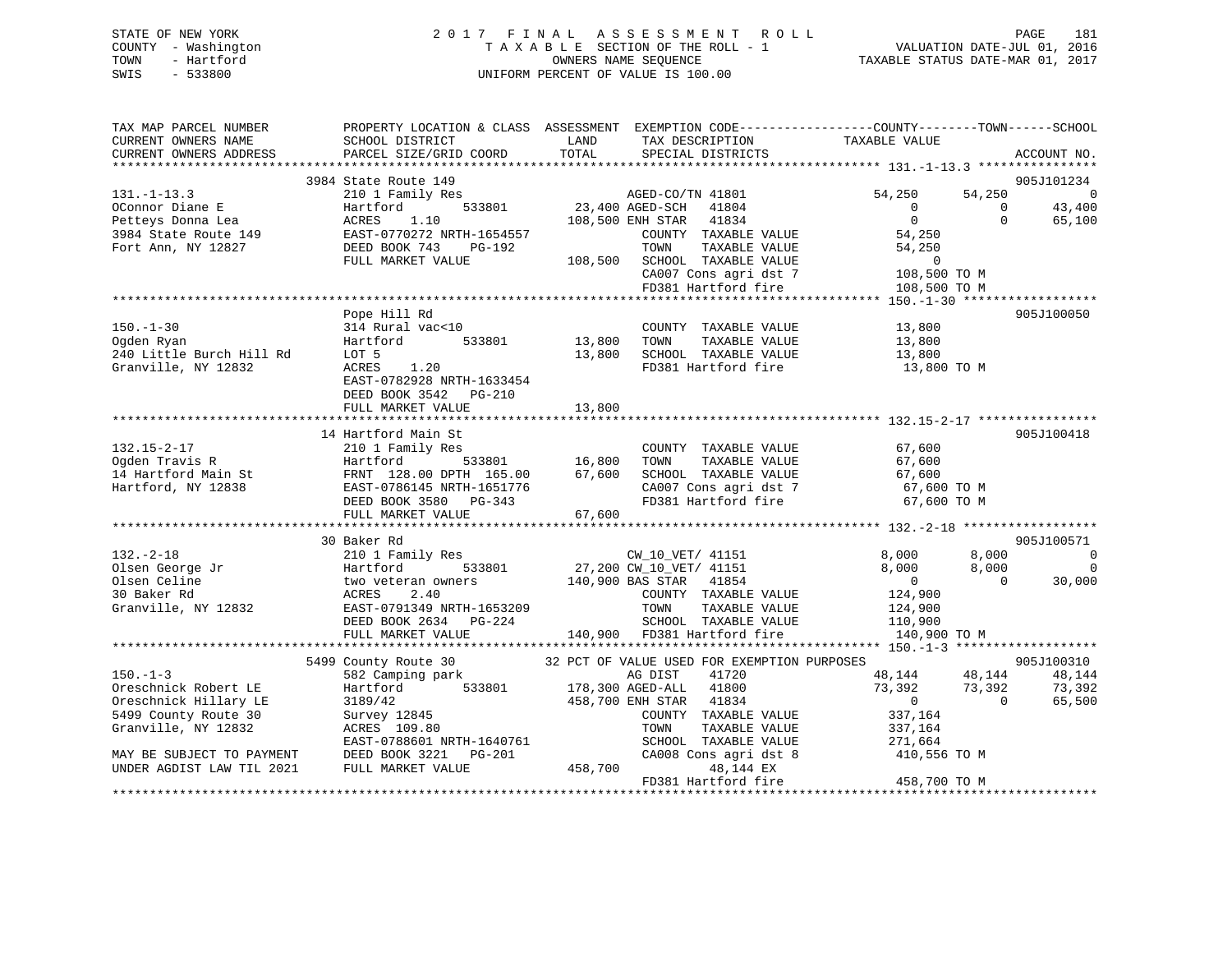# STATE OF NEW YORK 2 0 1 7 F I N A L A S S E S S M E N T R O L L PAGE 182 COUNTY - Washington T A X A B L E SECTION OF THE ROLL - 1 VALUATION DATE-JUL 01, 2016 TOWN - Hartford OWNERS NAME SEQUENCE TAXABLE STATUS DATE-MAR 01, 2017 SWIS - 533800 UNIFORM PERCENT OF VALUE IS 100.00

| TAX MAP PARCEL NUMBER<br>CURRENT OWNERS NAME<br>CURRENT OWNERS ADDRESS | PROPERTY LOCATION & CLASS ASSESSMENT<br>SCHOOL DISTRICT<br>PARCEL SIZE/GRID COORD | LAND<br>TOTAL | EXEMPTION CODE-----------------COUNTY-------TOWN------SCHOOL<br>TAX DESCRIPTION<br>SPECIAL DISTRICTS | TAXABLE VALUE    | ACCOUNT NO.        |
|------------------------------------------------------------------------|-----------------------------------------------------------------------------------|---------------|------------------------------------------------------------------------------------------------------|------------------|--------------------|
|                                                                        |                                                                                   |               |                                                                                                      |                  |                    |
|                                                                        | 5732 County Route 30                                                              |               |                                                                                                      |                  | 905J100488         |
| $141. - 1 - 70.1$                                                      | 240 Rural res                                                                     |               | 41720<br>AG DIST                                                                                     | 40,746<br>40,746 | 40,746             |
| Osborne Franklin D                                                     | 533801<br>Hartford                                                                | 94,500        | COUNTY TAXABLE VALUE                                                                                 | 119,954          |                    |
| Osborne Georgia                                                        | LOT 5                                                                             | 160,700       | TAXABLE VALUE<br>TOWN                                                                                | 119,954          |                    |
| 5836 County Route 30                                                   | 433/1098                                                                          |               | SCHOOL TAXABLE VALUE                                                                                 | 119,954          |                    |
| Granville, NY 12832                                                    | ACRES 67.10                                                                       |               | CA007 Cons agri dst 7                                                                                | 119,954 TO M     |                    |
|                                                                        | EAST-0788064 NRTH-1646897                                                         |               | 40,746 EX                                                                                            |                  |                    |
| MAY BE SUBJECT TO PAYMENT                                              | DEED BOOK 433<br>PG-1098                                                          |               | FD381 Hartford fire                                                                                  | 160,700 TO M     |                    |
| UNDER AGDIST LAW TIL 2021                                              | FULL MARKET VALUE                                                                 | 160,700       |                                                                                                      |                  |                    |
|                                                                        | 5711 County Route 30                                                              |               |                                                                                                      |                  |                    |
| $141. - 1 - 70.7$                                                      | 210 1 Family Res                                                                  |               | COUNTY TAXABLE VALUE                                                                                 | 78,300           |                    |
| Osborne Franklin D                                                     | Hartford<br>533801                                                                | 23,900        | TOWN<br>TAXABLE VALUE                                                                                | 78,300           |                    |
| Osborne Georgia I                                                      | LOT 4                                                                             | 78,300        | SCHOOL TAXABLE VALUE                                                                                 | 78,300           |                    |
| 5836 County Route 30                                                   | ACRES<br>1.57                                                                     |               | CA007 Cons agri dst 7                                                                                | 78,300 TO M      |                    |
| Granville, NY 12832                                                    | EAST-0787097 NRTH-1645912                                                         |               | FD381 Hartford fire                                                                                  | 78,300 TO M      |                    |
|                                                                        | DEED BOOK 2966 PG-268                                                             |               |                                                                                                      |                  |                    |
|                                                                        | FULL MARKET VALUE                                                                 | 78,300        |                                                                                                      |                  |                    |
|                                                                        |                                                                                   |               |                                                                                                      |                  |                    |
|                                                                        | 5836 County Route 30                                                              |               |                                                                                                      |                  |                    |
| $141. - 1 - 70.8$                                                      | 210 1 Family Res                                                                  |               | ENH STAR 41834                                                                                       | $\overline{0}$   | 65,500<br>$\Omega$ |
| Osborne Franklin D                                                     | 533801<br>Hartford                                                                | 25,800        | COUNTY TAXABLE VALUE                                                                                 | 160,600          |                    |
| Osborne Georgia                                                        | LOT 1                                                                             | 160,600       | TAXABLE VALUE<br>TOWN                                                                                | 160,600          |                    |
| 5836 County Route 30                                                   | ACRES<br>1.55                                                                     |               | SCHOOL TAXABLE VALUE                                                                                 | 95,100           |                    |
| Granville, NY 12832                                                    | EAST-0785527 NRTH-1648083                                                         |               | CA007 Cons agri dst 7                                                                                | 160,600 TO M     |                    |
|                                                                        | DEED BOOK 421<br>PG-1085                                                          |               | FD381 Hartford fire                                                                                  | 160,600 TO M     |                    |
|                                                                        | FULL MARKET VALUE                                                                 | 160,600       |                                                                                                      |                  |                    |
|                                                                        | 7 Rowe Hill Rd                                                                    |               |                                                                                                      |                  |                    |
| $141. - 1 - 70.9$                                                      | 210 1 Family Res                                                                  |               | COUNTY TAXABLE VALUE                                                                                 | 35,900           |                    |
| Osborne Franklin D                                                     | Hartford<br>533801                                                                | 26,500        | TAXABLE VALUE<br>TOWN                                                                                | 35,900           |                    |
| Osborne Georgia                                                        | LOT 2                                                                             | 35,900        | SCHOOL TAXABLE VALUE                                                                                 | 35,900           |                    |
| 5836 County Route 30                                                   | ACRES<br>2.15                                                                     |               | CA007 Cons agri dst 7                                                                                | 35,900 TO M      |                    |
| Granville, NY 12832                                                    | EAST-0785834 NRTH-1648100                                                         |               | FD381 Hartford fire                                                                                  | 35,900 TO M      |                    |
|                                                                        | DEED BOOK 421<br>PG-1085                                                          |               |                                                                                                      |                  |                    |
|                                                                        | FULL MARKET VALUE                                                                 | 35,900        |                                                                                                      |                  |                    |
|                                                                        |                                                                                   |               |                                                                                                      |                  |                    |
|                                                                        | County Route 30                                                                   |               |                                                                                                      |                  |                    |
| $141. - 1 - 70.10$                                                     | 323 Vacant rural                                                                  |               | COUNTY TAXABLE VALUE                                                                                 | 50,200           |                    |
| Osborne Franklin D                                                     | Hartford<br>533801                                                                | 40,200        | TAXABLE VALUE<br>TOWN                                                                                | 50,200           |                    |
| Osborne Georgia J                                                      | field survey 12873                                                                | 50,200        | SCHOOL TAXABLE VALUE                                                                                 | 50,200           |                    |
| 5836 County Route 30                                                   | 1A, 433/1098                                                                      |               | CA007 Cons agri dst 7                                                                                | 50,200 TO M      |                    |
| Hartford, NY 12838                                                     | ACRES 23.66                                                                       |               | FD381 Hartford fire                                                                                  | 50,200 TO M      |                    |
|                                                                        | EAST-0786251 NRTH-1647177                                                         |               |                                                                                                      |                  |                    |
|                                                                        | DEED BOOK 421<br>PG-1085                                                          |               |                                                                                                      |                  |                    |
|                                                                        | FULL MARKET VALUE                                                                 | 50,200        |                                                                                                      |                  |                    |
|                                                                        |                                                                                   |               |                                                                                                      |                  |                    |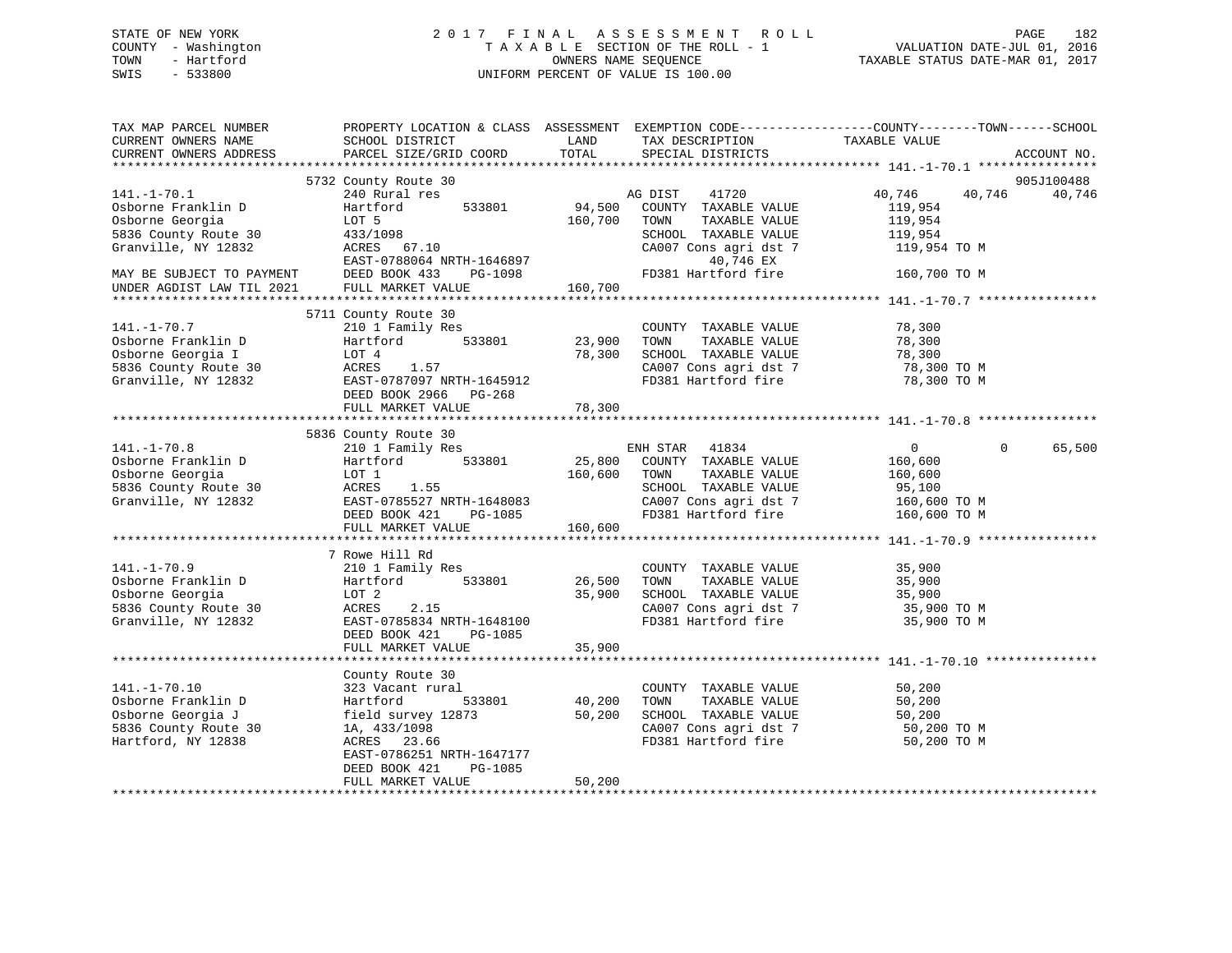# STATE OF NEW YORK 2 0 1 7 F I N A L A S S E S S M E N T R O L L PAGE 183 COUNTY - Washington T A X A B L E SECTION OF THE ROLL - 1 VALUATION DATE-JUL 01, 2016 TOWN - Hartford OWNERS NAME SEQUENCE TAXABLE STATUS DATE-MAR 01, 2017 SWIS - 533800 UNIFORM PERCENT OF VALUE IS 100.00

| TAX MAP PARCEL NUMBER<br>CURRENT OWNERS NAME<br>CURRENT OWNERS ADDRESS                                                                  | PROPERTY LOCATION & CLASS ASSESSMENT EXEMPTION CODE---------------COUNTY-------TOWN-----SCHOOL<br>SCHOOL DISTRICT<br>PARCEL SIZE/GRID COORD                  | LAND<br>TOTAL              | TAX DESCRIPTION TAXABLE VALUE<br>SPECIAL DISTRICTS                                                                                     |                                                                                    | ACCOUNT NO.                      |
|-----------------------------------------------------------------------------------------------------------------------------------------|--------------------------------------------------------------------------------------------------------------------------------------------------------------|----------------------------|----------------------------------------------------------------------------------------------------------------------------------------|------------------------------------------------------------------------------------|----------------------------------|
| $141. - 1 - 70.11$<br>Osborne Franklin D<br>Osborne Georgia J<br>5836 County Route 30<br>Hartford, NY 12838<br>PRIOR OWNER ON 3/01/2017 | County Route 30<br>323 Vacant rural<br>Hartford<br>533801<br>Survey 12873<br>1B, 433/1098<br>ACRES 50.00<br>EAST-0785959 NRTH-1646299<br>DEED BOOK 3773 PG-5 | 58,600<br>58,600           | COUNTY TAXABLE VALUE<br>TAXABLE VALUE<br>TOWN<br>SCHOOL TAXABLE VALUE<br>CA007 Cons agri dst 7<br>FD381 Hartford fire                  | 58,600<br>58,600<br>58,600<br>58,600 TO M<br>58,600 TO M                           |                                  |
| Osborne Gerald K                                                                                                                        | FULL MARKET VALUE                                                                                                                                            | 58,600                     |                                                                                                                                        |                                                                                    |                                  |
| $141. - 3 - 15$<br>Osborne G Keith<br>Osborne Brenda<br>25 Toad Ln<br>Hartford, NY 12838                                                | Gilchrist Hill Ext<br>314 Rural vac<10<br>Hartford<br>533801<br>1.52<br>ACRES<br>EAST-0785024 NRTH-1644047<br>DEED BOOK 872<br>PG-120<br>FULL MARKET VALUE   | 14,500<br>14,500<br>14,500 | COUNTY TAXABLE VALUE<br>TAXABLE VALUE<br>TOWN<br>SCHOOL TAXABLE VALUE<br>FD381 Hartford fire                                           | 14,500<br>14,500<br>14,500<br>14,500 TO M                                          | 905J100688                       |
|                                                                                                                                         | 25 Toad Ln                                                                                                                                                   |                            |                                                                                                                                        |                                                                                    | 905J101420                       |
| $141. - 3 - 15.1$<br>Osborne G Keith<br>Osborne Brenda<br>25 Toad Ln<br>Hartford, NY 12838                                              | 210 1 Family Res<br>533801<br>Hartford<br>ACRES<br>2.81<br>EAST-0785246 NRTH-1644351<br>DEED BOOK 629<br>$PG-80$<br>FULL MARKET VALUE                        | 173,600<br>173,600         | <b>BAS STAR</b> 41854<br>28,400 COUNTY TAXABLE VALUE<br>TOWN<br>TAXABLE VALUE<br>SCHOOL TAXABLE VALUE<br>FD381 Hartford fire           | $\overline{0}$<br>173,600<br>173,600<br>143,600<br>173,600 TO M                    | $\Omega$<br>30,000               |
|                                                                                                                                         | 3943 State Route 149                                                                                                                                         |                            |                                                                                                                                        |                                                                                    |                                  |
| $131. - 1 - 13.8$<br>Ostrander Melissa G<br>3943 State Route 149<br>Fort Ann, NY 12827                                                  | 240 Rural res<br>533801<br>Hartford<br>2608/317<br>ACRES 10.31<br>EAST-0769076 NRTH-1654864<br>DEED BOOK 3081 PG-125<br>FULL MARKET VALUE                    | 235,700 TOWN<br>235,700    | BAS STAR 41854<br>36,100 COUNTY TAXABLE VALUE<br>TAXABLE VALUE<br>SCHOOL TAXABLE VALUE<br>CA007 Cons agri dst 7<br>FD381 Hartford fire | $0 \qquad \qquad$<br>235,700<br>235,700<br>205,700<br>235,700 TO M<br>235,700 TO M | $\Omega$<br>30,000               |
|                                                                                                                                         |                                                                                                                                                              |                            |                                                                                                                                        |                                                                                    |                                  |
| $132 - 2 - 35.1$<br>Ouellette Barry<br>PO Box 42<br>Hartford, NY 12838                                                                  | 282 Dick Hill Rd<br>210 1 Family Res<br>Hartford<br>533801<br>6.40<br>ACRES<br>EAST-0791735 NRTH-1652251<br>DEED BOOK 2729 PG-53<br>FULL MARKET VALUE        | 80,900<br>80,900           | BAS STAR 41854<br>26,500 COUNTY TAXABLE VALUE<br>TAXABLE VALUE<br>TOWN<br>SCHOOL TAXABLE VALUE<br>FD381 Hartford fire                  | $\overline{0}$<br>80,900<br>80,900<br>50,900<br>80,900 TO M                        | 905J101051<br>$\Omega$<br>30,000 |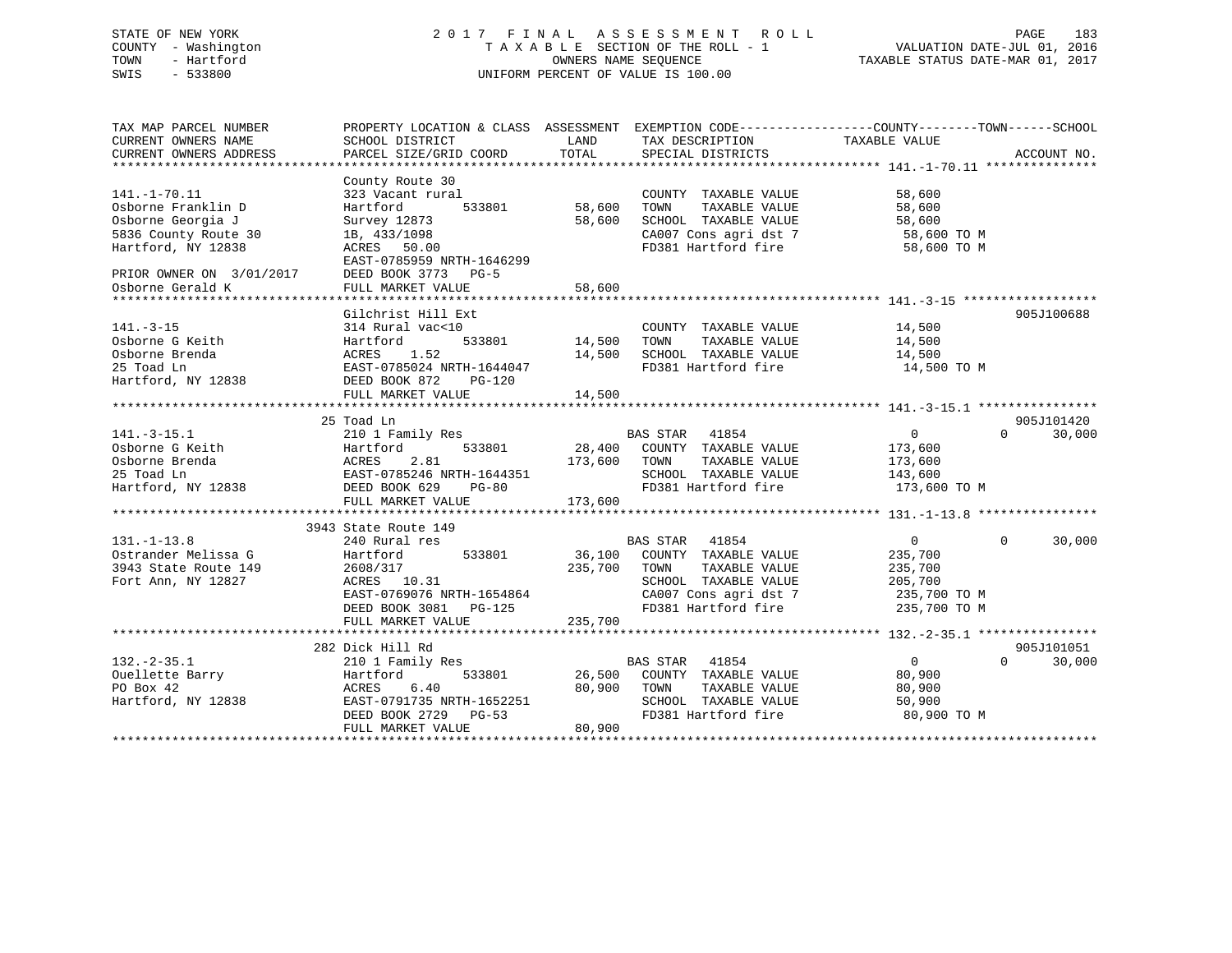# STATE OF NEW YORK 2 0 1 7 F I N A L A S S E S S M E N T R O L L PAGE 184 COUNTY - Washington T A X A B L E SECTION OF THE ROLL - 1 VALUATION DATE-JUL 01, 2016 TOWN - Hartford OWNERS NAME SEQUENCE TAXABLE STATUS DATE-MAR 01, 2017 SWIS - 533800 UNIFORM PERCENT OF VALUE IS 100.00

| TAX MAP PARCEL NUMBER                                                                                                                                                                             | PROPERTY LOCATION & CLASS ASSESSMENT EXEMPTION CODE----------------COUNTY-------TOWN------SCHOOL                                                                                     |                                   |                                                                                                                                                        |                                                                 |                    |                                            |
|---------------------------------------------------------------------------------------------------------------------------------------------------------------------------------------------------|--------------------------------------------------------------------------------------------------------------------------------------------------------------------------------------|-----------------------------------|--------------------------------------------------------------------------------------------------------------------------------------------------------|-----------------------------------------------------------------|--------------------|--------------------------------------------|
| $121. - 4 - 18.1$<br>Paige Sherry<br>784 County Route 46<br>Fort Edward, NY 12828-3202                                                                                                            | Kelly Way<br>322 Rural vac>10<br>Hartford<br>$121. - 1 - 18.1$<br>ACRES 24.68<br>EAST-0767706 NRTH-1659434<br>DEED BOOK 939<br>PG-175<br>FULL MARKET VALUE                           | 533801 28,400<br>28,400<br>28,400 | COUNTY TAXABLE VALUE<br>TAXABLE VALUE<br>TOWN<br>SCHOOL TAXABLE VALUE $28,400$<br>CA007 Cons agri dst 7 28,400 TO M<br>FD381 Hartford fire 28,400 TO M | 28,400<br>28,400                                                |                    |                                            |
|                                                                                                                                                                                                   | 1434 Baldwin Corners Rd                                                                                                                                                              |                                   |                                                                                                                                                        |                                                                 |                    |                                            |
| $122. - 1 - 33.4$                                                                                                                                                                                 | 210 1 Family Res<br>Hartford<br>ACKES 2.10<br>EAST-0769606 NRTH-1663113<br>DEED BOOK 897 PG-186<br>RILL MADVES VIC-186 TOWN TAXABLE<br>FILL MADVES VIC-186 TOWN TAXABLE              |                                   | Rd<br>533801 26,300 VET DIS CT 41141<br>533801 26,300 VET DIS CT 41141<br>COUNTY TAXABLE VALUE 78,850<br>TAXABLE VALUE                                 | 39, 425 39, 425<br>39, 425 39, 425<br>$\overline{0}$<br>78,850  | $\sim$ 0           | $\overline{0}$<br>$\overline{0}$<br>30,000 |
|                                                                                                                                                                                                   | FULL MARKET VALUE                                                                                                                                                                    |                                   | 157,700 SCHOOL TAXABLE VALUE 127,700<br>CA007 Cons agri dst 7<br>CA007 Cons agri dst 7<br>FD381 Hartford fire                                          | 157,700 TO M<br>157,700 TO M                                    |                    |                                            |
|                                                                                                                                                                                                   | 3434 State Route 196                                                                                                                                                                 |                                   |                                                                                                                                                        |                                                                 |                    |                                            |
| 140.-1-41.3<br>Palmer John Hartford 533801<br>Palmer Mildred ACRES 5.00<br>3434 State Route 196 EAST-0770449 NRTH-1643129<br>Fort Ann, NY 12827 DEED BOOK 654 PG-140<br>FULLE PRINCE RANGER VALUE |                                                                                                                                                                                      |                                   | 3<br>533801 35,000 ENH STAR 41834<br>91,000 COUNTY TAXABLE VALUE                                                                                       | 9,100<br>$\overline{0}$<br>81,900<br>81,900                     | 9,100<br>$\Omega$  | $\overline{0}$<br>65,500                   |
|                                                                                                                                                                                                   |                                                                                                                                                                                      |                                   |                                                                                                                                                        |                                                                 |                    |                                            |
|                                                                                                                                                                                                   | 5173 State Route 149                                                                                                                                                                 |                                   |                                                                                                                                                        |                                                                 |                    | 905J100383                                 |
| 132.-2-24<br>Palmer Kenneth D<br>5173 State Route 149<br>67173 State Route 149<br>568-295 568-297<br>672 ACRES<br>FR CTL 01886 NRT                                                                | 210 1 Family Res<br>Hartford 533801 25,700 BAS STAR 41854<br>568-295 568-297 162,500 COUNTY TAXABLE VALUE<br>EAST-0791886 NRTH-1653227<br>DEED BOOK 2852 PG-171<br>FULL MARKET VALUE | 162,500                           | TAXABLE VALUE<br>TOWN<br>SCHOOL TAXABLE VALUE 132,500<br>FD381 Hartford fire                                                                           | 40,625<br>$\overline{0}$<br>121,875<br>121,875<br>162,500 TO M  | 40,625<br>$\Omega$ | $\Omega$<br>30,000                         |
|                                                                                                                                                                                                   |                                                                                                                                                                                      |                                   |                                                                                                                                                        |                                                                 |                    |                                            |
|                                                                                                                                                                                                   | 5087 State Route 149                                                                                                                                                                 |                                   |                                                                                                                                                        |                                                                 |                    | 905J100362                                 |
| $132. - 2 - 10.1$<br>Palmer Lydia R<br>5087 State Route 149<br>Granville, NY 12832                                                                                                                | 240 Rural res<br>533801<br>Hartford<br>ACRES 70.80<br>EAST-0790164 NRTH-1653984<br>DEED BOOK 3058 PG-231                                                                             | $81,100$ <sup>BP</sup><br>211,500 | BAS STAR 41854<br>COUNTY TAXABLE VALUE<br>TAXABLE VALUE<br>TOWN<br>SCHOOL TAXABLE VALUE<br>FD381 Hartford fire                                         | $\overline{0}$<br>211,500<br>211,500<br>181,500<br>211,500 TO M | $\Omega$           | 30,000                                     |
| MAY BE SUBJECT TO PAYMENT<br>UNDER AGDIST LAW TIL 2024                                                                                                                                            | FULL MARKET VALUE                                                                                                                                                                    | 211,500                           |                                                                                                                                                        |                                                                 |                    |                                            |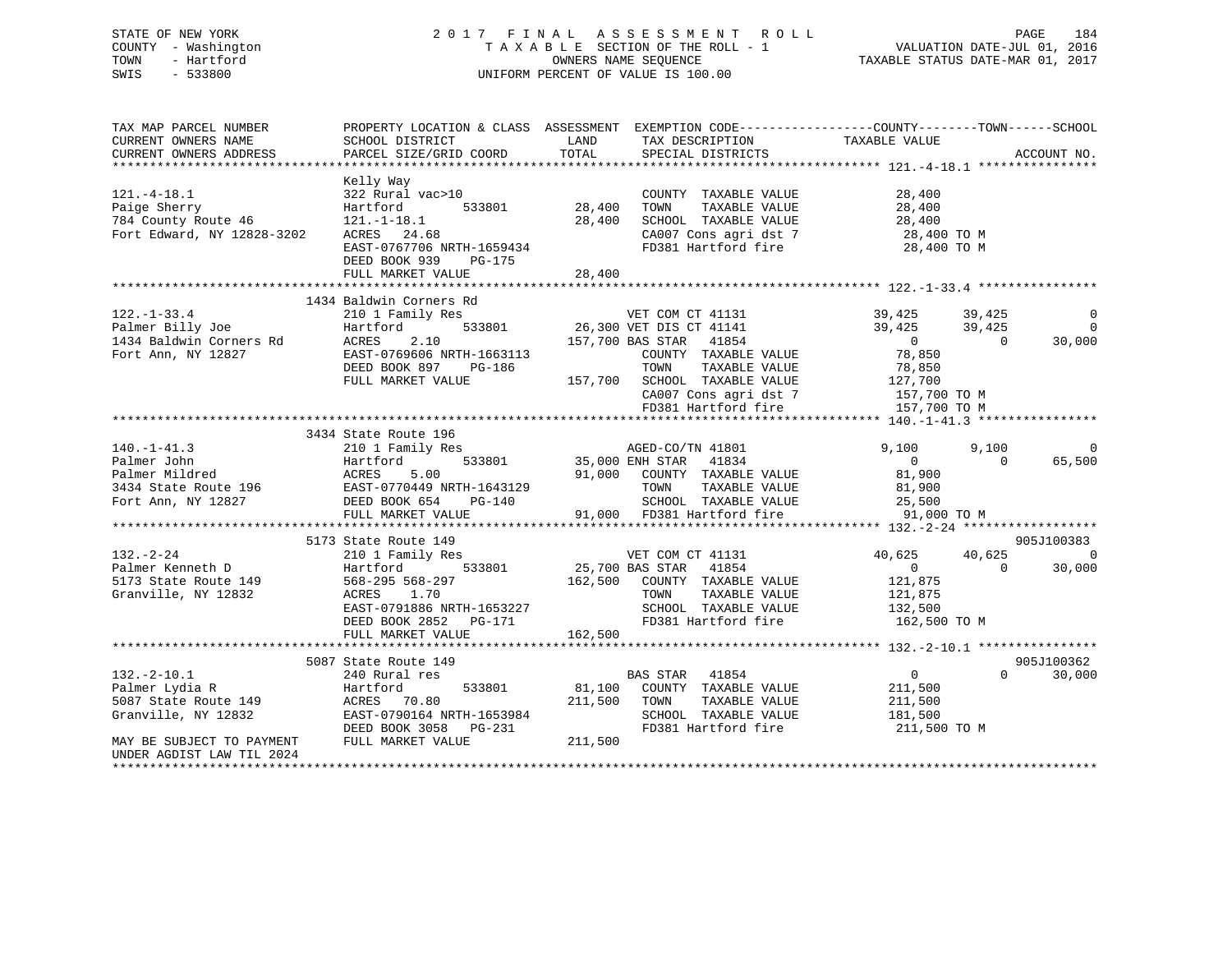# STATE OF NEW YORK 2 0 1 7 F I N A L A S S E S S M E N T R O L L PAGE 185 COUNTY - Washington T A X A B L E SECTION OF THE ROLL - 1 VALUATION DATE-JUL 01, 2016 TOWN - Hartford **TAXABLE STATUS DATE-MAR 01, 2017** SWIS - 533800 UNIFORM PERCENT OF VALUE IS 100.00

| TAX MAP PARCEL NUMBER<br>CURRENT OWNERS NAME<br>CURRENT OWNERS ADDRESS                                                                             | SCHOOL DISTRICT<br>PARCEL SIZE/GRID COORD                                                                                                                                                                                                                     | LAND<br>TOTAL                     | TAX DESCRIPTION<br>SPECIAL DISTRICTS                                                                                                                                                                                                                                   | PROPERTY LOCATION & CLASS ASSESSMENT EXEMPTION CODE----------------COUNTY-------TOWN-----SCHOOL<br>TAXABLE VALUE                           | ACCOUNT NO.                                                                                   |
|----------------------------------------------------------------------------------------------------------------------------------------------------|---------------------------------------------------------------------------------------------------------------------------------------------------------------------------------------------------------------------------------------------------------------|-----------------------------------|------------------------------------------------------------------------------------------------------------------------------------------------------------------------------------------------------------------------------------------------------------------------|--------------------------------------------------------------------------------------------------------------------------------------------|-----------------------------------------------------------------------------------------------|
|                                                                                                                                                    |                                                                                                                                                                                                                                                               |                                   |                                                                                                                                                                                                                                                                        |                                                                                                                                            |                                                                                               |
| $140. - 1 - 41.6$<br>Palmer Melody<br>Palmer George<br>31 Slate Way<br>Fort Ann, NY 12827                                                          | 31 Slate Way<br>210 1 Family Res<br>Hartford 533801<br>LOT 2<br>6.25<br>ACRES<br>EAST-0770543 NRTH-1642043<br>DEED BOOK 729<br>PG-223                                                                                                                         | 136,100                           | BAS STAR 41854<br>34,800 COUNTY TAXABLE VALUE<br>TAXABLE VALUE<br>TOWN<br>SCHOOL TAXABLE VALUE<br>FD381 Hartford fire                                                                                                                                                  | $\overline{0}$<br>$\Omega$<br>136,100<br>136,100<br>106,100<br>136,100 TO M                                                                | 30,000                                                                                        |
|                                                                                                                                                    | FULL MARKET VALUE                                                                                                                                                                                                                                             | 136,100                           |                                                                                                                                                                                                                                                                        |                                                                                                                                            |                                                                                               |
| $151. - 2 - 4.6$<br>Papandrea Raymond<br>182 Fisher Rd<br>Orwell, VT 05760                                                                         | Burch Rd<br>323 Vacant rural<br>Hartford<br>ACRES 42.60<br>EAST-0795266 NRTH-1637719<br>COLORATION DOLAS<br>DEED BOOK 3073 PG-96<br>FULL MARKET VALUE                                                                                                         | 533801 93,000<br>93,000<br>93,000 | COUNTY TAXABLE VALUE<br>TOWN<br>TAXABLE VALUE<br>SCHOOL TAXABLE VALUE<br>CA008 Cons agri dst 8<br>FD381 Hartford fire                                                                                                                                                  | 93,000<br>93,000<br>93,000<br>93,000 TO M<br>93,000 TO M                                                                                   |                                                                                               |
|                                                                                                                                                    |                                                                                                                                                                                                                                                               |                                   |                                                                                                                                                                                                                                                                        |                                                                                                                                            |                                                                                               |
| $132.11 - 3 - 2$<br>Parrott-Fuller Linda W<br>122 Hartford Main St<br>Granville, NY 12832<br>$113. - 2 - 3.2$<br>Paulsen Paul H<br>Paulsen Cynthia | 122 Hartford Main St<br>210 1 Family Res<br>533801<br>Hartford<br>132.-3-2<br>FRNT 152.00 DPTH 140.00<br>---- 0797122 NRTH-1654360<br>DEED BOOK 2846 PG-144<br>FULL MARKET VALUE<br>16 Brayton Rd<br>114 Sheep farm<br>533801<br>Hartford<br>$113. - 1 - 3.2$ | 170,000<br>170,000                | BAS STAR 41854<br>17,000 COUNTY TAXABLE VALUE<br>TOWN<br>TAXABLE VALUE<br>SCHOOL TAXABLE VALUE<br>CA007 Cons agri dst 7<br>FD381 Hartford fire<br>33 PCT OF VALUE USED FOR EXEMPTION PURPOSES<br>VET WAR CT 41121<br>245,000 AG DIST 41720<br>340,600 AGED-CO/TN 41801 | $\overline{0}$<br>170,000<br>170,000<br>140,000<br>170,000 ТО М<br>170,000 TO M<br>16,860 16,860<br>136,061<br>136,061<br>47,769<br>47,769 | 905J100348<br>$\Omega$<br>30,000<br>905J101315<br>$\overline{0}$<br>136,061<br>$\overline{0}$ |
| 16 Brayton Rd<br>Fort Ann, NY 12827<br>MAY BE SUBJECT TO PAYMENT<br>UNDER AGDIST LAW TIL 2021                                                      | ACRES 202.30<br>EAST-0778023 NRTH-1668882<br>DEED BOOK 563<br>PG-194<br>FULL MARKET VALUE                                                                                                                                                                     | 340,600 TOWN                      | AGED-SCH 41804<br>ENH STAR 41834<br>COUNTY TAXABLE VALUE<br>TAXABLE VALUE<br>SCHOOL TAXABLE VALUE<br>CA007 Cons agri dst 7<br>136,061 EX<br>FD381 Hartford fire                                                                                                        | $\overline{0}$<br>$\overline{0}$<br>$\overline{0}$<br>$\mathbf 0$<br>139,910<br>139,910<br>110,939<br>204,539 TO M<br>340,600 TO M         | 28,100<br>65,500                                                                              |
|                                                                                                                                                    |                                                                                                                                                                                                                                                               |                                   |                                                                                                                                                                                                                                                                        |                                                                                                                                            |                                                                                               |
| $140. - 1 - 41.2$<br>Pearson Jane<br>3446 State Route 196<br>Fort Ann, NY 12827                                                                    | 3446 State Route 196<br>210 1 Family Res<br>533801<br>Hartford<br>Hartic<br>ACRES<br>5.00<br>EAST-0770423 NRTH-1643413<br>DEED BOOK 2188<br>PG-106<br>FULL MARKET VALUE                                                                                       | 35,000<br>173,000<br>173,000      | COUNTY TAXABLE VALUE<br>TOWN<br>TAXABLE VALUE<br>SCHOOL TAXABLE VALUE<br>FD381 Hartford fire                                                                                                                                                                           | 173,000<br>173,000<br>173,000<br>173,000 TO M                                                                                              |                                                                                               |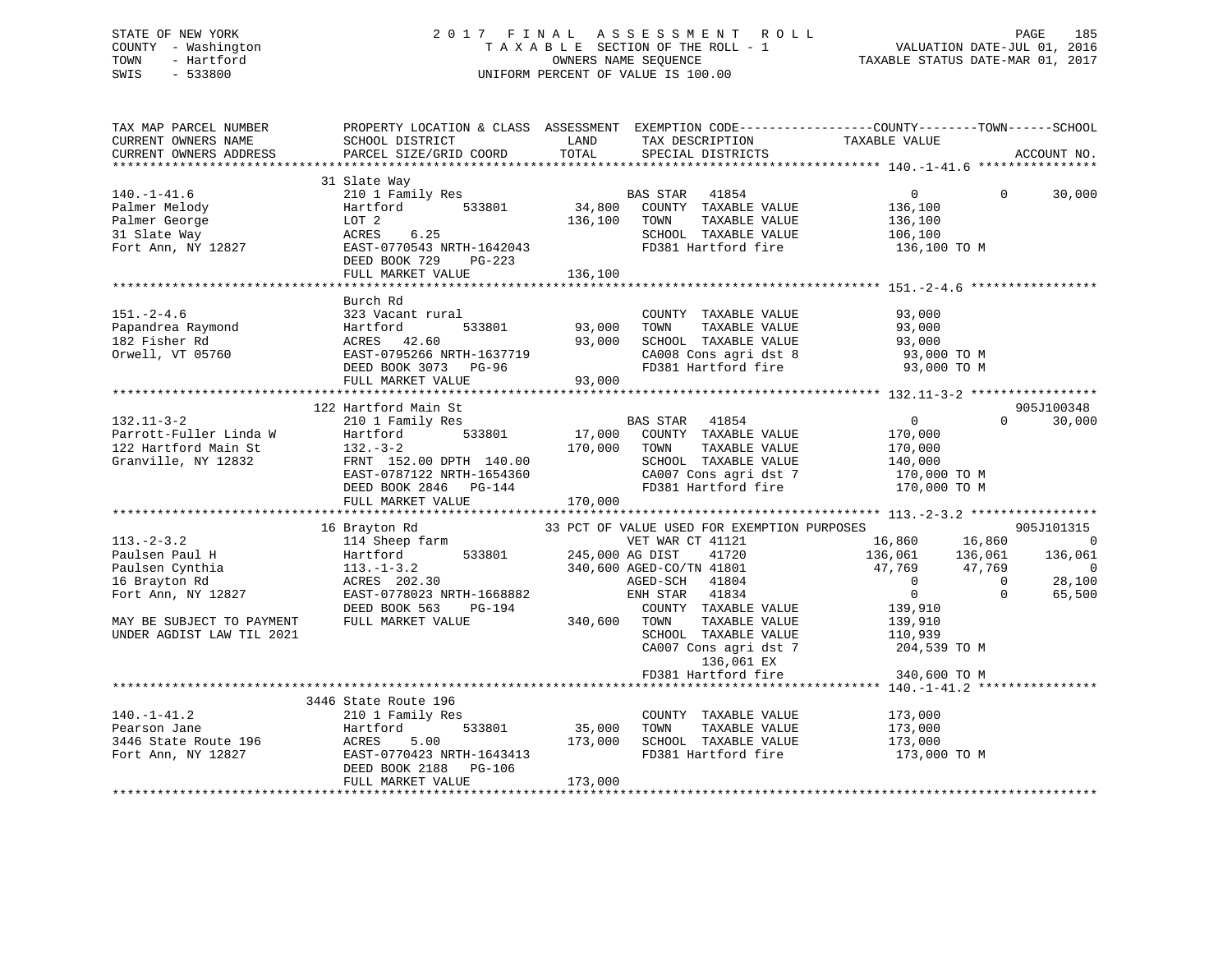# STATE OF NEW YORK 2 0 1 7 F I N A L A S S E S S M E N T R O L L PAGE 186 COUNTY - Washington T A X A B L E SECTION OF THE ROLL - 1 VALUATION DATE-JUL 01, 2016 TOWN - Hartford **TAXABLE STATUS DATE-MAR 01, 2017** SWIS - 533800 UNIFORM PERCENT OF VALUE IS 100.00

| TAX MAP PARCEL NUMBER<br>CURRENT OWNERS NAME | PROPERTY LOCATION & CLASS ASSESSMENT EXEMPTION CODE----------------COUNTY-------TOWN------SCHOOL<br>SCHOOL DISTRICT | LAND                       | TAX DESCRIPTION                                                        | TAXABLE VALUE         |                    |
|----------------------------------------------|---------------------------------------------------------------------------------------------------------------------|----------------------------|------------------------------------------------------------------------|-----------------------|--------------------|
| CURRENT OWNERS ADDRESS                       | PARCEL SIZE/GRID COORD                                                                                              | TOTAL                      | SPECIAL DISTRICTS                                                      |                       | ACCOUNT NO.        |
|                                              | 108 Hartford Main St                                                                                                |                            |                                                                        |                       | 905J100192         |
| $132.11 - 3 - 4$                             | 210 1 Family Res                                                                                                    |                            |                                                                        | $0 \qquad \qquad$     | 65,500<br>$\Omega$ |
| Pelkey William C                             | 533801<br>Hartford                                                                                                  |                            | ENH STAR 41834<br>22,600 COUNTY TAXABLE VALUE                          | 165,600               |                    |
| Pelkey Kelly A                               | $132 - 3 - 4$                                                                                                       | 165,600 TOWN               | TAXABLE VALUE                                                          | 165,600               |                    |
| 108 Hartford Main St                         | FRNT 146.00 DPTH 168.00                                                                                             |                            | SCHOOL TAXABLE VALUE                                                   | 100,100               |                    |
| Granville, NY 12832                          | BANK<br>151                                                                                                         |                            | CA007 Cons agri dst 7 165,600 TO M                                     |                       |                    |
|                                              | EAST-0787006 NRTH-1654107<br>DEED BOOK 1968 PG-299                                                                  |                            | FD381 Hartford fire                                                    | 165,600 TO M          |                    |
|                                              | FULL MARKET VALUE                                                                                                   | 165,600                    |                                                                        |                       |                    |
|                                              |                                                                                                                     |                            |                                                                        |                       |                    |
|                                              | 70 Camp A Way                                                                                                       |                            |                                                                        |                       | 905J100029         |
| 142.-1-47                                    | 260 Seasonal res                                                                                                    |                            | COUNTY TAXABLE VALUE                                                   | 62,700                |                    |
| Pelletier Denis A                            | 533801<br>Hartford                                                                                                  | 13,800                     | TAXABLE VALUE<br>TOWN                                                  | 62,700                |                    |
| Pelletier Diane L                            | ACRES 10.17                                                                                                         | 62,700                     | SCHOOL TAXABLE VALUE                                                   | 62,700                |                    |
| 16 Malboeuf Rd                               | EAST-0791643 NRTH-1647315                                                                                           |                            | FD381 Hartford fire                                                    | 62,700 TO M           |                    |
| Ware, MA 01082                               | DEED BOOK 2256 PG-101                                                                                               |                            |                                                                        |                       |                    |
|                                              | FULL MARKET VALUE                                                                                                   | 62,700                     |                                                                        |                       |                    |
|                                              |                                                                                                                     |                            |                                                                        |                       |                    |
|                                              | Blood St Ext                                                                                                        |                            |                                                                        |                       |                    |
| $132. - 4 - 4.6$                             | 311 Res vac land                                                                                                    |                            | COUNTY TAXABLE VALUE                                                   | 9,600                 |                    |
| Pellitier Michael                            | 533801<br>Hartford                                                                                                  | 9,600                      | TOWN<br>TAXABLE VALUE                                                  | 9,600                 |                    |
| PO Box 150                                   | FRNT 144.00 DPTH 296.00                                                                                             | 9,600                      | SCHOOL TAXABLE VALUE                                                   | 9,600                 |                    |
| Fort Ann, NY 12827                           | 0.98<br>ACRES                                                                                                       |                            | FD381 Hartford fire                                                    | 9,600 TO M            |                    |
|                                              | EAST-0794486 NRTH-1654126                                                                                           |                            |                                                                        |                       |                    |
|                                              | DEED BOOK 3684 PG-192                                                                                               |                            |                                                                        |                       |                    |
|                                              | FULL MARKET VALUE                                                                                                   | 9,600                      |                                                                        |                       |                    |
|                                              |                                                                                                                     |                            |                                                                        |                       |                    |
|                                              | 1842 Burch Rd                                                                                                       |                            |                                                                        |                       | 905J100320         |
| $150. - 1 - 8$                               | 312 Vac w/imprv                                                                                                     | COUNT<br>32,300       TOWN | COUNTY TAXABLE VALUE                                                   | 32,300                |                    |
| Perkins Gregory<br>PO Box 632                | 533801<br>Hartford<br>8.43                                                                                          | 32,300                     | TAXABLE VALUE                                                          | 32,300                |                    |
| Salem, NY 12865                              | ACRES<br>EAST-0791501 NRTH-1641264                                                                                  |                            | SCHOOL TAXABLE VALUE<br>CA008 Cons agri dst 8<br>CA008 Cons agri dst 8 | 32,300<br>32,300 TO M |                    |
|                                              | DEED BOOK 2816 PG-124                                                                                               |                            |                                                                        | 32,300 TO M           |                    |
|                                              | FULL MARKET VALUE                                                                                                   | 32,300                     |                                                                        |                       |                    |
|                                              |                                                                                                                     |                            |                                                                        |                       |                    |
|                                              | 461 Blood St                                                                                                        |                            |                                                                        |                       | 905J101059         |
| $132. - 4 - 11.2$                            | 312 Vac w/imprv                                                                                                     |                            | COUNTY TAXABLE VALUE                                                   | 17,700                |                    |
| Pesha Charles R                              | 533801<br>Hartford                                                                                                  | 14,300                     | TAXABLE VALUE<br>TOWN                                                  | 17,700                |                    |
| Pesha Ronna                                  | ACRES 1.33                                                                                                          | 17,700                     | SCHOOL TAXABLE VALUE                                                   | 17,700                |                    |
| 22 Fourth St                                 | EAST-0794508 NRTH-1651023                                                                                           |                            | FD381 Hartford fire                                                    | 17,700 TO M           |                    |
| Fair Haven, VT 05743                         | DEED BOOK 2062 PG-62                                                                                                |                            |                                                                        |                       |                    |
|                                              | FULL MARKET VALUE                                                                                                   | 17,700                     |                                                                        |                       |                    |
|                                              |                                                                                                                     |                            |                                                                        |                       |                    |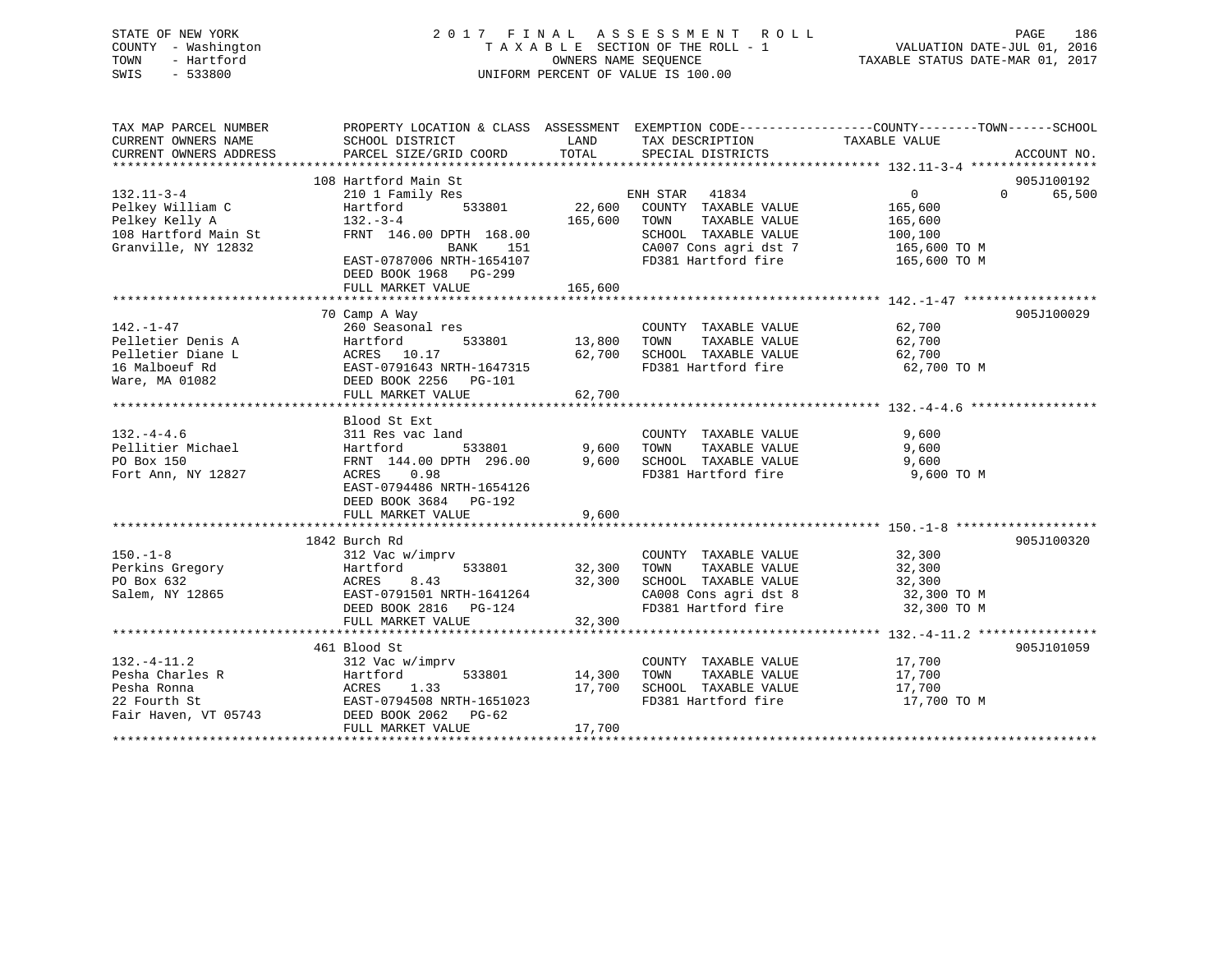# STATE OF NEW YORK 2 0 1 7 F I N A L A S S E S S M E N T R O L L PAGE 187 COUNTY - Washington T A X A B L E SECTION OF THE ROLL - 1 VALUATION DATE-JUL 01, 2016 TOWN - Hartford **TAXABLE STATUS DATE-MAR 01, 2017** SWIS - 533800 UNIFORM PERCENT OF VALUE IS 100.00

| TAX MAP PARCEL NUMBER<br>CURRENT OWNERS NAME<br>CURRENT OWNERS ADDRESS                                                 | PROPERTY LOCATION & CLASS ASSESSMENT EXEMPTION CODE----------------COUNTY-------TOWN------SCHOOL<br>SCHOOL DISTRICT<br>PARCEL SIZE/GRID COORD           | LAND<br>TOTAL                 | TAX DESCRIPTION<br>SPECIAL DISTRICTS                                                                                                                   | TAXABLE VALUE                                                                 | ACCOUNT NO.                         |
|------------------------------------------------------------------------------------------------------------------------|---------------------------------------------------------------------------------------------------------------------------------------------------------|-------------------------------|--------------------------------------------------------------------------------------------------------------------------------------------------------|-------------------------------------------------------------------------------|-------------------------------------|
| ************************                                                                                               |                                                                                                                                                         |                               |                                                                                                                                                        |                                                                               |                                     |
| $132. - 2 - 12.4$<br>Peterson Michael J<br>Peterson Eve A<br>8171 State Route 40<br>Granville, NY 12832                | 8171 State Route 40<br>210 1 Family Res<br>533801<br>Hartford<br>ACRES<br>3.00<br>EAST-0787851 NRTH-1653903<br>DEED BOOK 3553 PG-69                     |                               | VET COM CT 41131<br>30,600 VET COM CT 41131<br>155,000 VET DIS CT 41141<br>COUNTY TAXABLE VALUE<br>TOWN<br>TAXABLE VALUE                               | 38,750<br>38,750<br>38,750<br>38,750<br>46,500<br>46,500<br>31,000<br>31,000  | 905J101341<br>0<br>0<br>$\mathbf 0$ |
|                                                                                                                        | FULL MARKET VALUE                                                                                                                                       | 155,000                       | SCHOOL TAXABLE VALUE<br>CA007 Cons agri dst 7<br>FD381 Hartford fire                                                                                   | 155,000<br>155,000 TO M<br>155,000 TO M                                       |                                     |
|                                                                                                                        |                                                                                                                                                         |                               |                                                                                                                                                        |                                                                               |                                     |
| $141. - 3 - 38.2$<br>Petit Chas R<br>Petit Kim M<br>47 Marlboro County Ln<br>Hartford, NY 12838                        | 47 Marlboro Country Rd<br>210 1 Family Res<br>533801<br>Hartford<br>465/197-200<br>ACRES 2.47<br>EAST-0786211 NRTH-1642614                              | 37,400<br>162,900             | COUNTY TAXABLE VALUE<br>TOWN<br>TAXABLE VALUE<br>SCHOOL TAXABLE VALUE<br>FD381 Hartford fire                                                           | 162,900<br>162,900<br>162,900<br>162,900 TO M                                 | 905J101031                          |
|                                                                                                                        | FULL MARKET VALUE                                                                                                                                       | 162,900                       |                                                                                                                                                        |                                                                               |                                     |
|                                                                                                                        | 7378 State Route 40                                                                                                                                     |                               |                                                                                                                                                        |                                                                               | 905J101330                          |
| $149. - 1 - 22.5$<br>Petit Christopher J<br>7378 State Route 40<br>Fort Ann, NY 12827                                  | 210 1 Family Res<br>Hartford<br>533801<br>BLA 772/5<br>ACRES<br>3.60<br>EAST-0776223 NRTH-1638644<br>DEED BOOK 3755 PG-344<br>FULL MARKET VALUE         | 30,800<br>136,300<br>136,300  | COUNTY TAXABLE VALUE<br>TOWN<br>TAXABLE VALUE<br>SCHOOL TAXABLE VALUE<br>FD381 Hartford fire                                                           | 136,300<br>136,300<br>136,300<br>136,300 TO M                                 |                                     |
|                                                                                                                        |                                                                                                                                                         |                               |                                                                                                                                                        |                                                                               |                                     |
| $123. - 1 - 20$<br>Petrie Carol C ETAL<br>Cal Janice M ETAL<br>ATT:Clark Miller<br>350 Essex St<br>Swampsott, MA 01907 | 50 Harper Hill Rd<br>312 Vac w/imprv<br>Hartford<br>533801<br>ACRES 100.08<br>EAST-0784546 NRTH-1659982<br>DEED BOOK 666<br>PG-216<br>FULL MARKET VALUE | 106,700<br>117,700<br>117,700 | AG DIST<br>41720<br>COUNTY TAXABLE VALUE<br>TOWN<br>TAXABLE VALUE<br>SCHOOL TAXABLE VALUE<br>CA007 Cons agri dst 7<br>26,683 EX<br>FD381 Hartford fire | 26,683<br>26,683<br>91,017<br>91,017<br>91,017<br>91,017 TO M<br>117,700 TO M | 905J100504<br>26,683                |
| MAY BE SUBJECT TO PAYMENT<br>UNDER AGDIST LAW TIL 2021                                                                 |                                                                                                                                                         |                               |                                                                                                                                                        |                                                                               |                                     |
|                                                                                                                        | 89 Warren Rd                                                                                                                                            |                               |                                                                                                                                                        |                                                                               | 905J100515                          |
| $122. - 1 - 12$<br>Petteys Brent H<br>Petteys Donna Lea<br>299 County Route 17<br>Fort Ann, NY 12827                   | 113 Cattle farm<br>533801<br>Hartford<br>ACRES 88.80<br>EAST-0780394 NRTH-1663219<br>DEED BOOK 509<br>PG-312<br>FULL MARKET VALUE                       | 135,200<br>230,000<br>230,000 | AG DIST<br>41720<br>COUNTY TAXABLE VALUE<br>TAXABLE VALUE<br>TOWN<br>SCHOOL TAXABLE VALUE<br>CA007 Cons agri dst 7<br>76,393 EX                        | 76,393<br>76,393<br>153,607<br>153,607<br>153,607<br>153,607 TO M             | 76,393                              |
| MAY BE SUBJECT TO PAYMENT<br>UNDER AGDIST LAW TIL 2021                                                                 |                                                                                                                                                         |                               | FD381 Hartford fire                                                                                                                                    | 230,000 TO M                                                                  |                                     |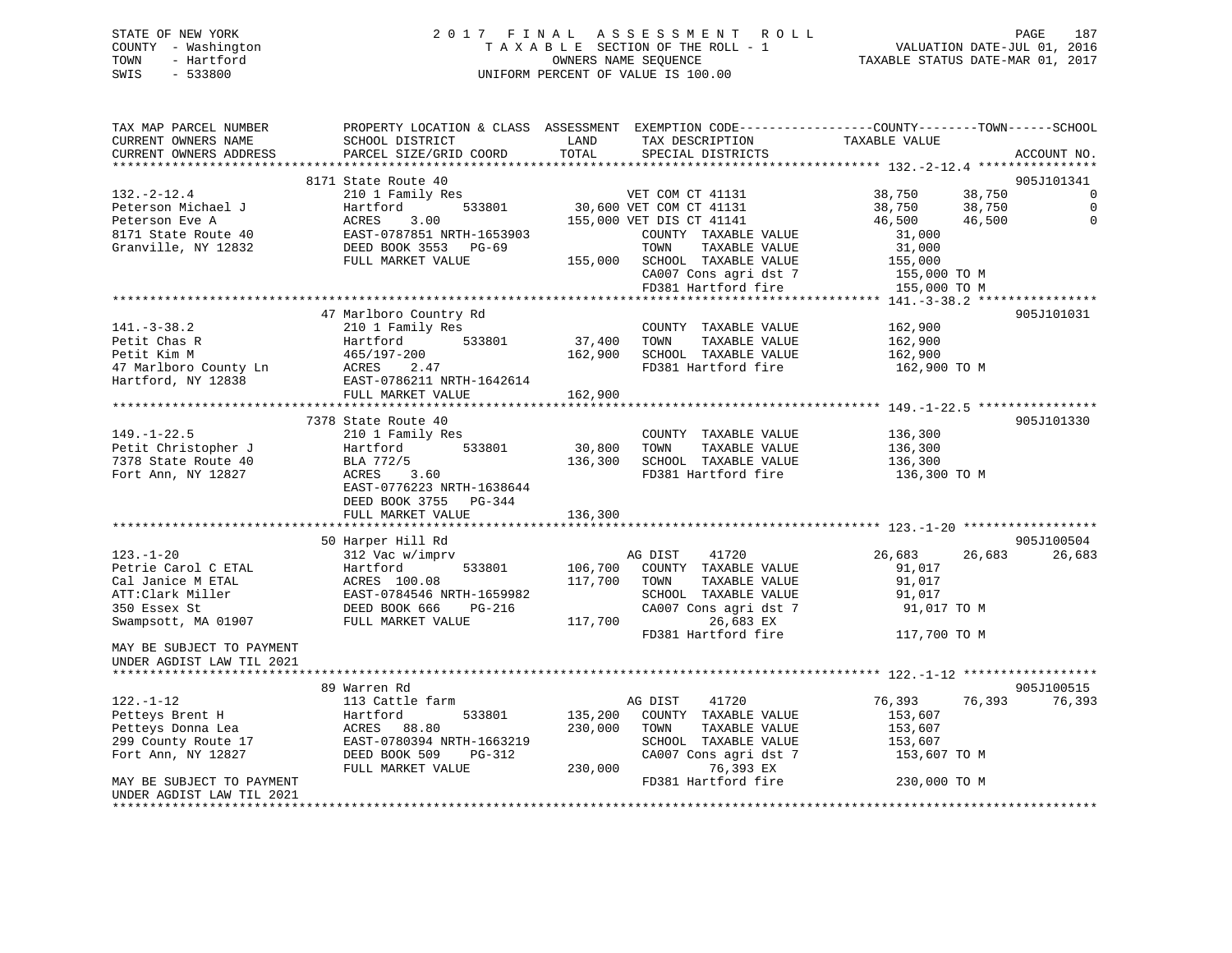# STATE OF NEW YORK 2 0 1 7 F I N A L A S S E S S M E N T R O L L PAGE 188 COUNTY - Washington T A X A B L E SECTION OF THE ROLL - 1 VALUATION DATE-JUL 01, 2016 TOWN - Hartford **TAXABLE STATUS DATE-MAR 01, 2017** SWIS - 533800 UNIFORM PERCENT OF VALUE IS 100.00

| TAX MAP PARCEL NUMBER<br>CURRENT OWNERS NAME<br>CURRENT OWNERS ADDRESS                                                                                                                                                   | PROPERTY LOCATION & CLASS ASSESSMENT EXEMPTION CODE----------------COUNTY-------TOWN------SCHOOL<br>SCHOOL DISTRICT<br><b>EXAMPLE THE STATE OF STATE OF STATE</b><br>PARCEL SIZE/GRID COORD | TOTAL         | TAX DESCRIPTION TAXABLE VALUE SPECIAL DISTRICTS                            |                                              | ACCOUNT NO. |
|--------------------------------------------------------------------------------------------------------------------------------------------------------------------------------------------------------------------------|---------------------------------------------------------------------------------------------------------------------------------------------------------------------------------------------|---------------|----------------------------------------------------------------------------|----------------------------------------------|-------------|
|                                                                                                                                                                                                                          |                                                                                                                                                                                             |               |                                                                            |                                              |             |
|                                                                                                                                                                                                                          | 299 + 322 County Route 17                                                                                                                                                                   |               |                                                                            |                                              | 905J100506  |
| $122. - 1 - 16$                                                                                                                                                                                                          | 112 Dairy farm                                                                                                                                                                              |               | e 17<br>arm 533801 316,000 ENH STAR 41834<br>533801 316,000 ENH STAR 41834 | 155,095<br>155,095                           | 155,095     |
| Petteys Brent H Martford<br>Petteys Donna Lea MCRES 272.20                                                                                                                                                               |                                                                                                                                                                                             |               |                                                                            | $\Omega$<br>$\Omega$                         | 65,500      |
|                                                                                                                                                                                                                          |                                                                                                                                                                                             |               |                                                                            | $0$<br>472,505                               |             |
|                                                                                                                                                                                                                          |                                                                                                                                                                                             |               |                                                                            |                                              |             |
|                                                                                                                                                                                                                          |                                                                                                                                                                                             |               |                                                                            |                                              |             |
| Petteys Brench and ACRES 272.20<br>299 County Route 17 EAST-0776083 NRTH-1660345<br>Fort Ann, NY 12827 DEED BOOK 420 PG-217 SCHOOL TAXABLE VALUE 407,005<br>FULL MARKET VALUE 627,600 CA007 Cons agri dst 7 472,505 TO M |                                                                                                                                                                                             |               |                                                                            |                                              |             |
|                                                                                                                                                                                                                          |                                                                                                                                                                                             |               |                                                                            |                                              |             |
| UNDER AGDIST LAW TIL 2021                                                                                                                                                                                                |                                                                                                                                                                                             |               | FD381 Hartford fire                                                        | 627,600 TO M                                 |             |
|                                                                                                                                                                                                                          |                                                                                                                                                                                             |               |                                                                            |                                              |             |
|                                                                                                                                                                                                                          | 336 Hall Rd                                                                                                                                                                                 |               |                                                                            |                                              |             |
| $122. - 1 - 28.5$                                                                                                                                                                                                        | 120 Field crops                                                                                                                                                                             |               | AG DIST 41720                                                              | 59,450<br>59,450                             | 59,450      |
| Petteys Brent H<br>Petteys Donna<br>Petteys Donna<br>299 County Route 17<br>Fort Ann, NY 12827<br>PEED BOOK 885<br>PEED BOOK 885<br>PEED BOOK 885<br>PEED BOOK 885                                                       |                                                                                                                                                                                             |               | 533801 96,500 COUNTY TAXABLE VALUE                                         | 51,650                                       |             |
|                                                                                                                                                                                                                          |                                                                                                                                                                                             | 111,100 TOWN  | TAXABLE VALUE                                                              | 51,650                                       |             |
|                                                                                                                                                                                                                          | RTH-1662961<br>PG-164                                                                                                                                                                       |               | SCHOOL TAXABLE VALUE                                                       | 51,650                                       |             |
|                                                                                                                                                                                                                          |                                                                                                                                                                                             |               | CA007 Cons agri dst 7                                                      | 51,650 TO M                                  |             |
|                                                                                                                                                                                                                          | FULL MARKET VALUE                                                                                                                                                                           | 111,100       | 59,450 EX                                                                  |                                              |             |
| MAY BE SUBJECT TO PAYMENT                                                                                                                                                                                                |                                                                                                                                                                                             |               | FD381 Hartford fire 111,100 TO M                                           |                                              |             |
| UNDER AGDIST LAW TIL 2021                                                                                                                                                                                                |                                                                                                                                                                                             |               |                                                                            |                                              |             |
|                                                                                                                                                                                                                          | State Route 149                                                                                                                                                                             |               |                                                                            |                                              | 905J202523  |
| $131. - 1 - 13.7$                                                                                                                                                                                                        | 105 Vac farmland                                                                                                                                                                            |               | AG DIST 41720                                                              | 64,399 64,399                                | 64,399      |
| Petteys Brent H                                                                                                                                                                                                          | Hartford                                                                                                                                                                                    |               | 533801 98,500 COUNTY TAXABLE VALUE                                         | 34,101                                       |             |
| Petteys Donna Lea                                                                                                                                                                                                        | ACRES 88.10                                                                                                                                                                                 | 98,500 TOWN   | TAXABLE VALUE                                                              | 34,101                                       |             |
| 299 County Route 17                                                                                                                                                                                                      |                                                                                                                                                                                             |               |                                                                            |                                              |             |
| Fort Ann, NY 12827                                                                                                                                                                                                       |                                                                                                                                                                                             |               | SCHOOL TAXABLE VALUE $34,101$<br>CA007 Cons agri dst 7 $34,101$            | 34,101 TO M                                  |             |
|                                                                                                                                                                                                                          | ACRES 88.10<br>EAST-0769709 NRTH-1653245 SCHOOL<br>DEED BOOK 446 PG-514 CA007 Co<br>FIILL MARKET VALUE 98,500 FD381 Ha                                                                      |               | 64,399 EX                                                                  |                                              |             |
| MAY BE SUBJECT TO PAYMENT                                                                                                                                                                                                |                                                                                                                                                                                             |               | FD381 Hartford fire                                                        | 98,500 TO M                                  |             |
| UNDER AGDIST LAW TIL 2021                                                                                                                                                                                                |                                                                                                                                                                                             |               |                                                                            |                                              |             |
|                                                                                                                                                                                                                          |                                                                                                                                                                                             |               |                                                                            |                                              |             |
|                                                                                                                                                                                                                          | Mcdougal Rd                                                                                                                                                                                 |               |                                                                            |                                              | 905J101244  |
| $148. - 1 - 23.1$                                                                                                                                                                                                        | 314 Rural vac<10                                                                                                                                                                            |               | COUNTY TAXABLE VALUE 17,100                                                |                                              |             |
|                                                                                                                                                                                                                          |                                                                                                                                                                                             | 533801 17,100 | TOWN                                                                       | TAXABLE VALUE 17,100<br>TAXABLE VALUE 17,100 |             |
|                                                                                                                                                                                                                          |                                                                                                                                                                                             |               |                                                                            |                                              |             |
| Petteys Glenn C Jr Hartford 533801 17,100<br>Petteys Brenda L ACRES 5.65 17,100<br>94 McDougal Rd EAST-0767165 NRTH-1634518 Fort Ann, NY 12827 DEED BOOK 503 PG-540                                                      |                                                                                                                                                                                             |               | SCHOOL TAXABLE VALUE 17,100<br>CA006 Cons agri dst 6 17,100 TO M           |                                              |             |
| Fort Ann, NY 12827                                                                                                                                                                                                       |                                                                                                                                                                                             |               | FD381 Hartford fire                                                        | 17,100 TO M                                  |             |
|                                                                                                                                                                                                                          | FULL MARKET VALUE                                                                                                                                                                           | 17,100        |                                                                            |                                              |             |
|                                                                                                                                                                                                                          |                                                                                                                                                                                             |               |                                                                            |                                              |             |
|                                                                                                                                                                                                                          | 94 Mcdougal Rd                                                                                                                                                                              |               |                                                                            |                                              | 905J100350  |
| $148. - 1 - 24$                                                                                                                                                                                                          | 210 1 Family Res                                                                                                                                                                            |               | BAS STAR 41854                                                             | $\overline{0}$<br>$\Omega$                   | 30,000      |
| Petteys Glenn C Jr<br>Petteys Brenda L<br>Petteys Brenda L<br>2.42<br>94 McDougal Rd<br>Fort Ann, NY 12827<br>Peters C BAST-0767026 NRTH-1634701<br>Fort Ann, NY 12827<br>DEED BOOK 445<br>PG-842                        |                                                                                                                                                                                             |               | 533801 23,700 COUNTY TAXABLE VALUE 130,900                                 |                                              |             |
|                                                                                                                                                                                                                          |                                                                                                                                                                                             | 130,900       | TOWN<br>TAXABLE VALUE                                                      | 130,900                                      |             |
|                                                                                                                                                                                                                          | RTH-1634701<br>PG-842                                                                                                                                                                       |               | SCHOOL TAXABLE VALUE                                                       | 100,900                                      |             |
| Fort Ann, NY 12827                                                                                                                                                                                                       | FULL MARKET VALUE                                                                                                                                                                           |               | CA006 Cons agri dst 6<br>130,900 FD381 Hartford fire 130,900 TO M          | 130,900 TO M                                 |             |
|                                                                                                                                                                                                                          |                                                                                                                                                                                             |               |                                                                            |                                              |             |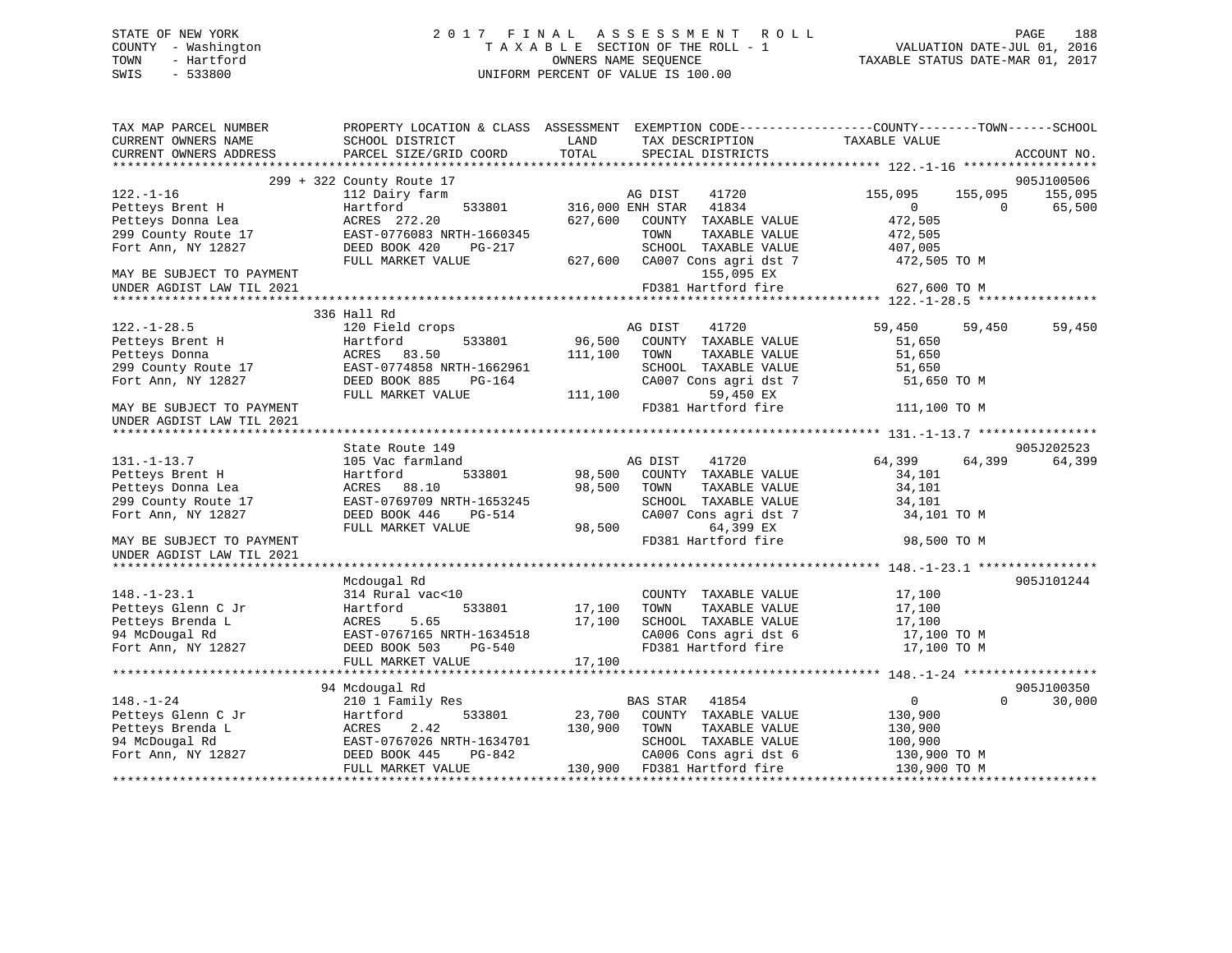# STATE OF NEW YORK 2 0 1 7 F I N A L A S S E S S M E N T R O L L PAGE 189 COUNTY - Washington T A X A B L E SECTION OF THE ROLL - 1 VALUATION DATE-JUL 01, 2016 TOWN - Hartford **TAXABLE STATUS DATE-MAR 01, 2017** SWIS - 533800 UNIFORM PERCENT OF VALUE IS 100.00

| TAX MAP PARCEL NUMBER<br>CURRENT OWNERS NAME<br>CURRENT OWNERS ADDRESS                                                                                                                                                                   | PROPERTY LOCATION & CLASS ASSESSMENT EXEMPTION CODE----------------COUNTY-------TOWN-----SCHOOL<br>SCHOOL DISTRICT<br>PARCEL SIZE/GRID COORD                | LAND<br>TOTAL                   | TAX DESCRIPTION<br>SPECIAL DISTRICTS                                                                                                          | TAXABLE VALUE                                                                   |          | ACCOUNT NO.          |
|------------------------------------------------------------------------------------------------------------------------------------------------------------------------------------------------------------------------------------------|-------------------------------------------------------------------------------------------------------------------------------------------------------------|---------------------------------|-----------------------------------------------------------------------------------------------------------------------------------------------|---------------------------------------------------------------------------------|----------|----------------------|
|                                                                                                                                                                                                                                          |                                                                                                                                                             |                                 |                                                                                                                                               |                                                                                 |          |                      |
| $123. - 1 - 11.5$<br>Petteys Phillip E<br>Petteys Emily<br>8549 State Route 40<br>Granville, NY 12832                                                                                                                                    | 8549 State Route 40<br>210 1 Family Res<br>533801<br>Hartford<br>ACRES<br>6.70<br>EAST-0792321 NRTH-1661577<br>DEED BOOK 589<br>PG-237<br>FULL MARKET VALUE | 187,400 TOWN                    | BAS STAR 41854<br>26,700 COUNTY TAXABLE VALUE<br>TAXABLE VALUE<br>SCHOOL TAXABLE VALUE<br>CA007 Cons agri dst 7                               | $\overline{0}$<br>187,400<br>187,400<br>157,400<br>187,400 TO M<br>187,400 TO M | $\Omega$ | 905J101376<br>30,000 |
|                                                                                                                                                                                                                                          |                                                                                                                                                             |                                 |                                                                                                                                               |                                                                                 |          |                      |
| $149. - 1 - 22.3$<br>Phillips John W<br>Phillips Sharon<br>7386 State Route 40<br>Fort Ann, NY 12827                                                                                                                                     | 7386 State Route 40<br>210 1 Family Res<br>Hartford<br>ACRES<br>1.20<br>EAST-0776190 NRTH-1638822<br>DEED BOOK 463 PG-14<br>FULL MARKET VALUE               | 130,300<br>130,300              | ENH STAR 41834<br>533801 23,600 COUNTY TAXABLE VALUE<br>TOWN<br>TAXABLE VALUE<br>SCHOOL TAXABLE VALUE<br>FD381 Hartford fire                  | $\mathbf{0}$<br>130,300<br>130,300<br>64,800<br>130,300 TO M                    | $\Omega$ | 905J101071<br>65,500 |
|                                                                                                                                                                                                                                          |                                                                                                                                                             |                                 |                                                                                                                                               |                                                                                 |          |                      |
| $149. - 1 - 24.7$<br>Pike William F Jr<br>Pike Mary Ellen<br>456 Gilchrist Hill Rd<br>456 Gilchrist Hill Rd<br>4756 Gilchrist Hill Rd<br>476 EAST-0780387 NRTH-1639274<br>476 EAST-0780387 NRTH-1639274<br>476 EAST-0780387 NRTH-1639274 | Hinck Ln<br>323 Vacant rural<br>FULL MARKET VALUE                                                                                                           | 18,100 TOWN<br>18,100<br>18,100 | COUNTY TAXABLE VALUE<br>TAXABLE VALUE<br>SCHOOL TAXABLE VALUE<br>FD381 Hartford fire                                                          | 18,100<br>18,100<br>18,100<br>18,100 TO M                                       |          |                      |
|                                                                                                                                                                                                                                          |                                                                                                                                                             |                                 |                                                                                                                                               |                                                                                 |          |                      |
| $150. - 1 - 44$<br>Pike William F Jr<br>Pike Mary Ellen<br>456 Gilchrist Hill Rd EAST-0782050 NRTH-1639291<br>Hartford, NY 12838                                                                                                         | 456 Gilchrist Hill Rd<br>210 1 Family Res<br>533801<br>Hartford<br>ACRES 1.40<br>DEED BOOK 424 PG-1047<br>FULL MARKET VALUE                                 | 118,400 TOWN<br>118,400         | ENH STAR 41834<br>24,200 COUNTY TAXABLE VALUE<br>TAXABLE VALUE<br>SCHOOL TAXABLE VALUE<br>FD381 Hartford fire                                 | $\overline{0}$<br>118,400<br>118,400<br>52,900<br>118,400 TO M                  | $\Omega$ | 905J100510<br>65,500 |
|                                                                                                                                                                                                                                          | Gilchrist Hill Rd                                                                                                                                           |                                 |                                                                                                                                               |                                                                                 |          |                      |
| $150. - 1 - 45.2$<br>Pike William F Jr<br>Pike Maryellen<br>456 Gilchrist Hill Rd<br>Hartford, NY 12838                                                                                                                                  | 323 Vacant rural<br>533801<br>Hartford<br>ACRES 30.30<br>EAST-0781602 NRTH-1639851<br>DEED BOOK 2109 PG-100                                                 | 36,400                          | COUNTY TAXABLE VALUE 36,400<br>TOWN<br>TAXABLE VALUE<br>36,400 SCHOOL TAXABLE VALUE<br>FD381 Hartford fire                                    | 36,400<br>36,400<br>36,400 TO M                                                 |          |                      |
|                                                                                                                                                                                                                                          | FULL MARKET VALUE                                                                                                                                           | 36,400                          |                                                                                                                                               |                                                                                 |          |                      |
|                                                                                                                                                                                                                                          |                                                                                                                                                             |                                 |                                                                                                                                               |                                                                                 |          |                      |
| $122. - 1 - 28.2$<br>Plude Theodore C<br>Plude Alma L<br>1558 Baldwin Corners Rd<br>Fort Ann, NY 12827                                                                                                                                   | Baldwin Corners Rd<br>311 Res vac land<br>533801<br>Hartford<br>FRNT 79.00 DPTH 317.00<br>EAST-0772649 NRTH-1663555<br>DEED BOOK 569<br>PG-224              | 7,400<br>7,400                  | COUNTY TAXABLE VALUE<br>TAXABLE VALUE<br>TOWN<br>SCHOOL TAXABLE VALUE<br>SCHOOL TAXABLE VALUE<br>CA007 Cons agri dst 7<br>FD381 Hartford fire | 7,400<br>7,400<br>7,400<br>7,400 TO M<br>7,400 TO M                             |          | 905J101358           |
|                                                                                                                                                                                                                                          | FULL MARKET VALUE                                                                                                                                           | 7,400                           |                                                                                                                                               |                                                                                 |          |                      |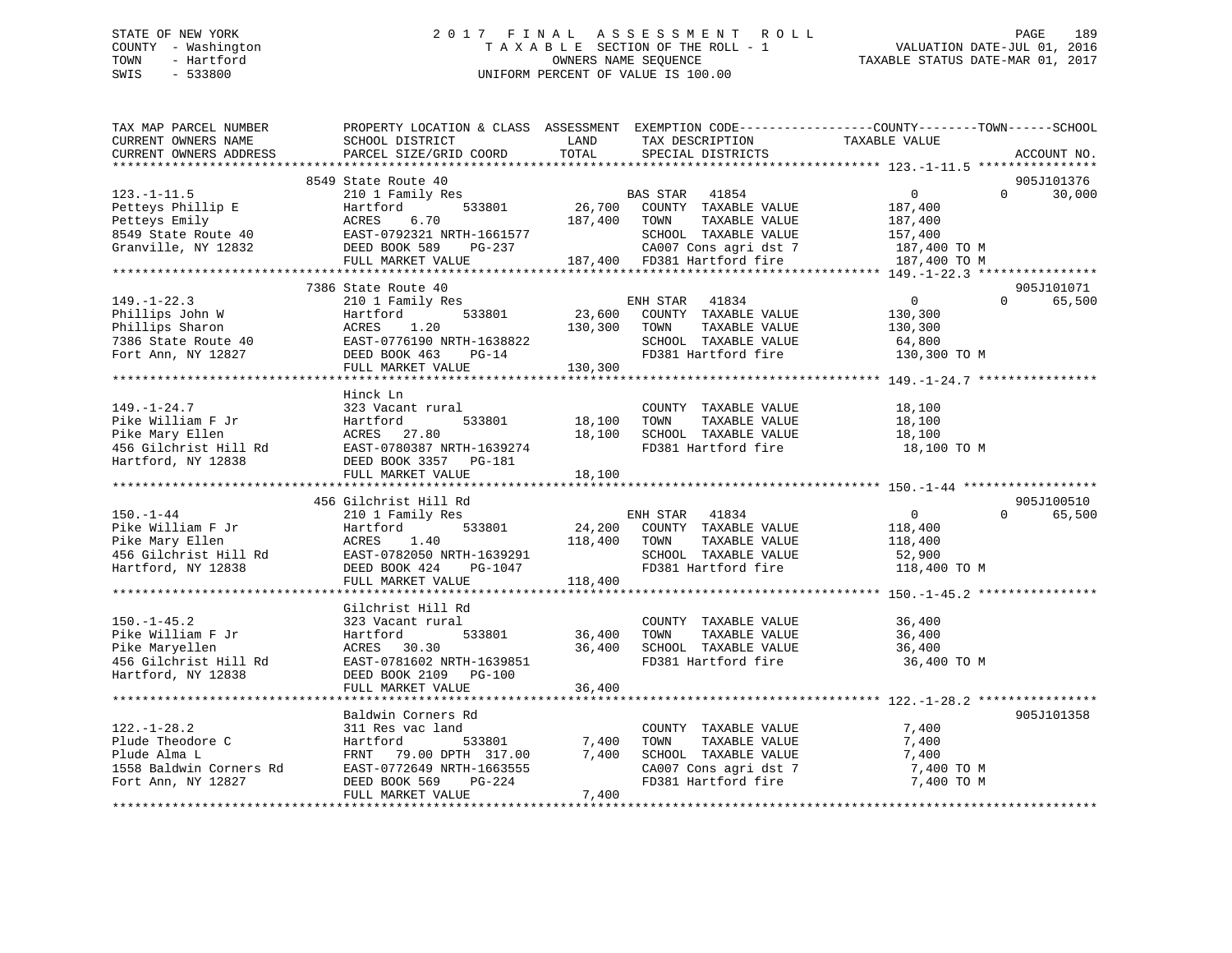# STATE OF NEW YORK 2 0 1 7 F I N A L A S S E S S M E N T R O L L PAGE 190 COUNTY - Washington T A X A B L E SECTION OF THE ROLL - 1 VALUATION DATE-JUL 01, 2016 TOWN - Hartford **TAXABLE STATUS DATE-MAR 01, 2017** SWIS - 533800 UNIFORM PERCENT OF VALUE IS 100.00

| TAX MAP PARCEL NUMBER<br>CURRENT OWNERS NAME<br>CURRENT OWNERS ADDRESS                                                                                                                                                                                 | PROPERTY LOCATION & CLASS ASSESSMENT EXEMPTION CODE---------------COUNTY-------TOWN-----SCHOOL<br>SCHOOL DISTRICT<br>PARCEL SIZE/GRID COORD                                 | LAND<br>TOTAL  | TAX DESCRIPTION TAXABLE VALUE<br>SPECIAL DISTRICTS                                                                                                                                    |                | ACCOUNT NO.                     |
|--------------------------------------------------------------------------------------------------------------------------------------------------------------------------------------------------------------------------------------------------------|-----------------------------------------------------------------------------------------------------------------------------------------------------------------------------|----------------|---------------------------------------------------------------------------------------------------------------------------------------------------------------------------------------|----------------|---------------------------------|
|                                                                                                                                                                                                                                                        |                                                                                                                                                                             |                |                                                                                                                                                                                       |                |                                 |
|                                                                                                                                                                                                                                                        | 1558 Baldwin Corners Rd                                                                                                                                                     |                |                                                                                                                                                                                       |                | 905J100511                      |
| $122. - 1 - 30$                                                                                                                                                                                                                                        |                                                                                                                                                                             |                |                                                                                                                                                                                       | $\overline{0}$ | $\Omega$ and $\Omega$<br>65,500 |
| Plude Theodore C                                                                                                                                                                                                                                       | 2358 Baldwin Corners Rd<br>210 1 Family Res<br>Hartford 533801 22,300 COUNTY TAXABLE VALUE<br>FRNT 200.00 DPTH 200.00 78,000 TOWN TAXABLE VALUE                             |                |                                                                                                                                                                                       | 78,000         |                                 |
| 1558 Baldwin Corners Rd                                                                                                                                                                                                                                |                                                                                                                                                                             |                | TAXABLE VALUE                                                                                                                                                                         | 78,000         |                                 |
| Fort Ann, NY 12827                                                                                                                                                                                                                                     |                                                                                                                                                                             |                |                                                                                                                                                                                       |                |                                 |
|                                                                                                                                                                                                                                                        |                                                                                                                                                                             |                |                                                                                                                                                                                       |                |                                 |
|                                                                                                                                                                                                                                                        | EAST-0772681 NRTH-1663654 SCHOOL TAXABLE VALUE 12,500<br>DEED BOOK 444 PG-504 CA007 Cons agri dst 7 78,000 TO M<br>FULL MARKET VALUE 78,000 FD381 Hartford fire 78,000 TO M |                |                                                                                                                                                                                       |                |                                 |
|                                                                                                                                                                                                                                                        |                                                                                                                                                                             |                |                                                                                                                                                                                       |                |                                 |
|                                                                                                                                                                                                                                                        | 243 Pope Hill Rd                                                                                                                                                            |                |                                                                                                                                                                                       |                | 905J101335                      |
|                                                                                                                                                                                                                                                        | 240 Rural res                                                                                                                                                               |                | BAS STAR 41854                                                                                                                                                                        | $\overline{0}$ | $\Omega$<br>30,000              |
|                                                                                                                                                                                                                                                        |                                                                                                                                                                             |                |                                                                                                                                                                                       |                |                                 |
| LOT $3$<br>$3650/7$<br>Mattison Katie E                                                                                                                                                                                                                |                                                                                                                                                                             | 134,600 TOWN   | TAXABLE VALUE 134,600<br>TAXABLE VALUE 104,600                                                                                                                                        |                |                                 |
| 243 Pope Hill Rd                                                                                                                                                                                                                                       | 3650/340                                                                                                                                                                    |                | SCHOOL TAXABLE VALUE                                                                                                                                                                  |                |                                 |
| Argyle, NY 12809                                                                                                                                                                                                                                       | ACRES 13.69                                                                                                                                                                 |                | FD381 Hartford fire 134,600 TO M                                                                                                                                                      |                |                                 |
|                                                                                                                                                                                                                                                        | EAST-0782689 NRTH-1634825                                                                                                                                                   |                |                                                                                                                                                                                       |                |                                 |
|                                                                                                                                                                                                                                                        | DEED BOOK 3349 PG-265                                                                                                                                                       |                |                                                                                                                                                                                       |                |                                 |
|                                                                                                                                                                                                                                                        | FULL MARKET VALUE                                                                                                                                                           | 134,600        |                                                                                                                                                                                       |                |                                 |
|                                                                                                                                                                                                                                                        |                                                                                                                                                                             |                |                                                                                                                                                                                       |                |                                 |
|                                                                                                                                                                                                                                                        | State Route 196                                                                                                                                                             |                |                                                                                                                                                                                       |                | 905J100053                      |
| $140. -1 - 5$                                                                                                                                                                                                                                          | 330 Vacant comm                                                                                                                                                             |                |                                                                                                                                                                                       |                |                                 |
| Pole Valley Players Club Corp Hartford                                                                                                                                                                                                                 | $533801$ 47,200                                                                                                                                                             |                | $\begin{tabular}{lllllllll} \multicolumn{2}{c}{\text{COUNTY}} & \text{TXABLE VALUE} & & & 47,200 \\ \multicolumn{2}{c}{\text{TOWN}} & \text{TXABLE VALUE} & & & 47,200 \end{tabular}$ |                |                                 |
| PO Box 209                                                                                                                                                                                                                                             | Part of Golf Course $47,200$<br>ACRES $43.95$                                                                                                                               |                |                                                                                                                                                                                       |                |                                 |
| Hartford, NY 12838                                                                                                                                                                                                                                     | ACRES 43.95                                                                                                                                                                 |                |                                                                                                                                                                                       |                |                                 |
|                                                                                                                                                                                                                                                        | EAST-0775140 NRTH-1647602                                                                                                                                                   |                | SCHOOL TAXABLE VALUE $47,200$<br>CA007 Cons agri dst 7 $47,200$ TO M<br>FD381 Hartford fire $47,200$ TO M                                                                             |                |                                 |
|                                                                                                                                                                                                                                                        | DEED BOOK 828<br>PG-259                                                                                                                                                     |                |                                                                                                                                                                                       |                |                                 |
|                                                                                                                                                                                                                                                        | FULL MARKET VALUE                                                                                                                                                           | 47,200         |                                                                                                                                                                                       |                |                                 |
|                                                                                                                                                                                                                                                        |                                                                                                                                                                             |                |                                                                                                                                                                                       |                |                                 |
|                                                                                                                                                                                                                                                        | 3737 State Route 196                                                                                                                                                        |                |                                                                                                                                                                                       |                | 905J100552                      |
| $140. -2 - 1.1$                                                                                                                                                                                                                                        | 552 Golf course                                                                                                                                                             |                | COUNTY TAXABLE VALUE 527,800                                                                                                                                                          |                |                                 |
| Pole Valley Players Club Corp Hartford                                                                                                                                                                                                                 |                                                                                                                                                                             | 533801 215,500 |                                                                                                                                                                                       |                |                                 |
|                                                                                                                                                                                                                                                        |                                                                                                                                                                             | 527,800        |                                                                                                                                                                                       |                |                                 |
| PO Box 209 12838<br>Hartford, NY 12838 EAST-0776582 NRTH-1648251<br>DEED BOOK 819 PG-208                                                                                                                                                               |                                                                                                                                                                             |                |                                                                                                                                                                                       |                |                                 |
|                                                                                                                                                                                                                                                        |                                                                                                                                                                             |                |                                                                                                                                                                                       |                |                                 |
|                                                                                                                                                                                                                                                        | FULL MARKET VALUE                                                                                                                                                           |                | 648251 CA007 Cons agri dst 7 527,800 TO M<br>-208 EZ014 Empire Zone-Site 14 527,800 TO M<br>527,800 FD381 Hartford fire 527,800 TO M                                                  |                |                                 |
|                                                                                                                                                                                                                                                        |                                                                                                                                                                             |                |                                                                                                                                                                                       |                |                                 |
|                                                                                                                                                                                                                                                        | 3898 State Route 196                                                                                                                                                        |                |                                                                                                                                                                                       |                |                                 |
|                                                                                                                                                                                                                                                        |                                                                                                                                                                             |                | BAS STAR 41854                                                                                                                                                                        | $\sim$ 0       | $\Omega$<br>30,000              |
|                                                                                                                                                                                                                                                        |                                                                                                                                                                             |                | 533801 37,500 COUNTY TAXABLE VALUE                                                                                                                                                    | 218,600        |                                 |
|                                                                                                                                                                                                                                                        |                                                                                                                                                                             | 218,600 TOWN   | TAXABLE VALUE 218,600                                                                                                                                                                 |                |                                 |
|                                                                                                                                                                                                                                                        |                                                                                                                                                                             |                |                                                                                                                                                                                       |                |                                 |
| 140.-2-41.4<br>Pollack Brian T<br>Pollack Monica<br>3898 State Route 196<br>Fort Ann, NY 12827<br>Pollack Monica<br>3898 State Route 196<br>Fort Ann, NY 12827<br>Pollack Monica<br>2008 875<br>2008 BRST-0779900 NRTH-1644695<br>Pollack Monica<br>20 | ктн-⊥644695<br>PG-78                                                                                                                                                        |                | SCHOOL TAXABLE VALUE 188,600<br>CA007 Cons agri dst 7 188,600 TO M                                                                                                                    |                |                                 |
|                                                                                                                                                                                                                                                        | FULL MARKET VALUE                                                                                                                                                           |                | 218,600 FD381 Hartford fire 318,600 TO M                                                                                                                                              |                |                                 |
|                                                                                                                                                                                                                                                        |                                                                                                                                                                             |                |                                                                                                                                                                                       |                |                                 |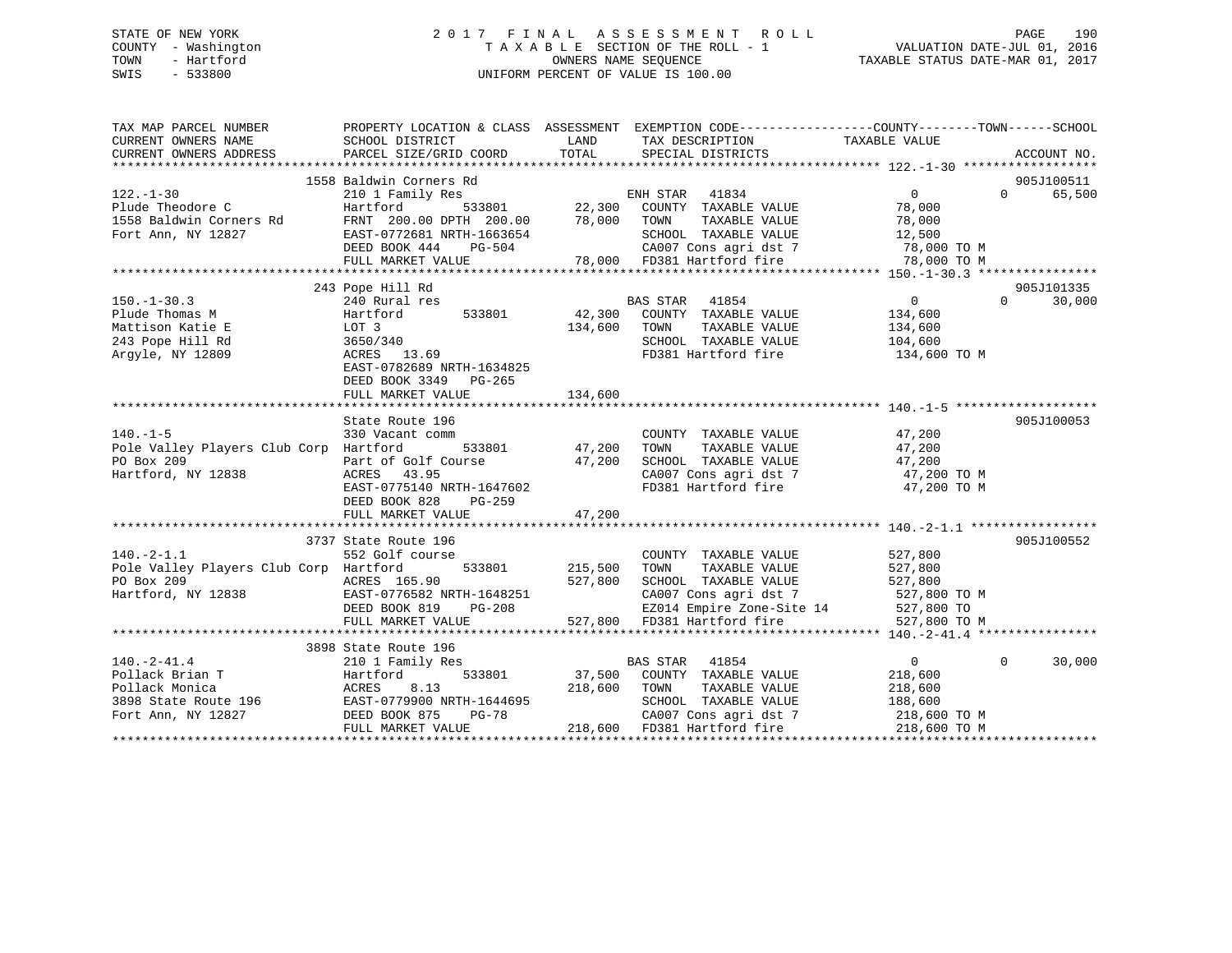# STATE OF NEW YORK 2 0 1 7 F I N A L A S S E S S M E N T R O L L PAGE 191 COUNTY - Washington T A X A B L E SECTION OF THE ROLL - 1 VALUATION DATE-JUL 01, 2016 TOWN - Hartford **TAXABLE STATUS DATE-MAR 01, 2017** SWIS - 533800 UNIFORM PERCENT OF VALUE IS 100.00

| TAX MAP PARCEL NUMBER                                    | PROPERTY LOCATION & CLASS ASSESSMENT EXEMPTION CODE-----------------COUNTY-------TOWN------SCHOOL                                                                                                                                        |        |                                                                                                                                |                                              |                          |
|----------------------------------------------------------|------------------------------------------------------------------------------------------------------------------------------------------------------------------------------------------------------------------------------------------|--------|--------------------------------------------------------------------------------------------------------------------------------|----------------------------------------------|--------------------------|
|                                                          |                                                                                                                                                                                                                                          |        |                                                                                                                                |                                              |                          |
|                                                          | 3220 Coach Rd                                                                                                                                                                                                                            |        |                                                                                                                                |                                              | 905J101332               |
| $149. - 1 - 24.6$                                        | Coach Rd<br>240 Rural res<br>Hartford 533801 54,700 BAS STAR 41854 0<br>ACRES 10.00 198,600 COUNTY TAXABLE VALUE 168,810<br>TOWER TAXABLE VALUE 168,810<br>TOWER TAXABLE VALUE 168,810<br>TOWER TAXABLE VALUE 171,600                    |        |                                                                                                                                | 27,000                                       | - 0                      |
| Pollack Kevin                                            |                                                                                                                                                                                                                                          |        |                                                                                                                                |                                              | $\overline{0}$<br>30,000 |
| 3220 Coach Rd                                            |                                                                                                                                                                                                                                          |        |                                                                                                                                |                                              |                          |
| Argyle, NY 12809                                         | EAST-0779984 NRTH-1639208                                                                                                                                                                                                                |        |                                                                                                                                |                                              |                          |
|                                                          | DEED BOOK 2978 PG-331<br>FIILL MADVET *******                                                                                                                                                                                            |        |                                                                                                                                |                                              |                          |
|                                                          | FULL MARKET VALUE 198,600 FD381 Hartford fire 198,600 TO M                                                                                                                                                                               |        |                                                                                                                                |                                              |                          |
|                                                          |                                                                                                                                                                                                                                          |        |                                                                                                                                |                                              |                          |
|                                                          | Russell Ln                                                                                                                                                                                                                               |        |                                                                                                                                |                                              |                          |
| $149. - 1 - 43.3$                                        |                                                                                                                                                                                                                                          |        | COUNTY TAXABLE VALUE                                                                                                           | TAXABLE VALUE 39,700<br>TAXABLE VALUE 39,700 |                          |
| Pollack Thomas W                                         |                                                                                                                                                                                                                                          |        |                                                                                                                                |                                              |                          |
| Pollack Debbie H                                         |                                                                                                                                                                                                                                          |        |                                                                                                                                |                                              |                          |
| 66 Russell Ln                                            | Lot 3 39,700<br>ACRES 42.10 39,700                                                                                                                                                                                                       |        |                                                                                                                                |                                              |                          |
| Argyle, NY 12809                                         | EAST-0771168 NRTH-1634284                                                                                                                                                                                                                |        | SCHOOL TAXABLE VALUE $39,700$<br>CA006 Cons agri dst 6 $39,700$ TO M<br>FD381 Hartford fire $39,700$ TO M                      |                                              |                          |
|                                                          | DEED BOOK 3235 PG-97                                                                                                                                                                                                                     |        |                                                                                                                                |                                              |                          |
|                                                          | FULL MARKET VALUE                                                                                                                                                                                                                        | 39,700 |                                                                                                                                |                                              |                          |
|                                                          |                                                                                                                                                                                                                                          |        |                                                                                                                                |                                              |                          |
|                                                          | Russell Ln OFF                                                                                                                                                                                                                           |        |                                                                                                                                |                                              | 905J100514               |
| $149. - 1 - 51.1$                                        |                                                                                                                                                                                                                                          |        |                                                                                                                                |                                              |                          |
|                                                          |                                                                                                                                                                                                                                          |        |                                                                                                                                |                                              |                          |
| Pollack Thomas W<br>66 Russell Ln<br>Argyle, NY 12809    |                                                                                                                                                                                                                                          |        |                                                                                                                                |                                              |                          |
|                                                          | EAST-0771620 NRTH-1636251<br>DEED BOOK 807 PG-122                                                                                                                                                                                        |        | CA006 Cons agri dst 6 18,400 TO M<br>FD381 Hartford fire 18,400 TO M                                                           |                                              |                          |
|                                                          |                                                                                                                                                                                                                                          |        |                                                                                                                                |                                              |                          |
|                                                          | FULL MARKET VALUE                                                                                                                                                                                                                        | 18,400 |                                                                                                                                |                                              |                          |
|                                                          |                                                                                                                                                                                                                                          |        |                                                                                                                                |                                              |                          |
|                                                          | 66 Russell Ln                                                                                                                                                                                                                            |        |                                                                                                                                |                                              | 905J100513               |
| $149. - 1 - 51.2$                                        |                                                                                                                                                                                                                                          |        |                                                                                                                                |                                              | 65,500<br>$\Omega$       |
| Pollack Thomas W                                         |                                                                                                                                                                                                                                          |        |                                                                                                                                |                                              |                          |
| 66 Russell Ln                                            |                                                                                                                                                                                                                                          |        |                                                                                                                                |                                              |                          |
| Argyle, NY 12809                                         |                                                                                                                                                                                                                                          |        |                                                                                                                                |                                              |                          |
|                                                          |                                                                                                                                                                                                                                          |        |                                                                                                                                |                                              |                          |
|                                                          | 66 Russell Ln<br>210 1 Family Res<br>M Hartford 533801 28,600 COUNTY TAXABLE VALUE<br>ACRES 2.48 BANK 40 149,800 TOWN TAXABLE VALUE<br>BAST-0771897 NRTH-1635797 SCHOOL TAXABLE VALUE<br>DEED BOOK 807 PG-122 149,800 CA006 Cons agri ds |        |                                                                                                                                |                                              |                          |
|                                                          |                                                                                                                                                                                                                                          |        |                                                                                                                                |                                              | 905J101318               |
| $122. - 1 - 15.2$                                        | 355 Wright Rd<br>210 1 Family Res                                                                                                                                                                                                        |        |                                                                                                                                | 27,500 27,500                                | $\sim$ 0                 |
|                                                          | Hartford                                                                                                                                                                                                                                 |        |                                                                                                                                | $33,000$ $33,000$                            | $\overline{0}$           |
| Pollock Faylene I<br>355 Wright Rd<br>Fort Ann, NY 12827 | FRNT 160.00 DPTH 245.00 110,000 ENH STAR 41834                                                                                                                                                                                           |        |                                                                                                                                | $\overline{0}$                               | , 000<br>0<br>65,500     |
|                                                          | EAST-0780847 NRTH-1658977                                                                                                                                                                                                                |        | COUNTY TAXABLE VALUE                                                                                                           | 49,500                                       |                          |
|                                                          | DEED BOOK 792 PG-190                                                                                                                                                                                                                     |        |                                                                                                                                |                                              |                          |
|                                                          | FULL MARKET VALUE                                                                                                                                                                                                                        |        | TOWN TAXABLE VALUE 49,500<br>SCHOOL TAXABLE VALUE 44,500<br>CA007 Cons agri dst 7 110,000 TO M<br>110,000 SCHOOL TAXABLE VALUE |                                              |                          |
|                                                          |                                                                                                                                                                                                                                          |        |                                                                                                                                |                                              |                          |
|                                                          |                                                                                                                                                                                                                                          |        | FD381 Hartford fire                                                                                                            | 110,000 TO M                                 |                          |
|                                                          |                                                                                                                                                                                                                                          |        |                                                                                                                                |                                              |                          |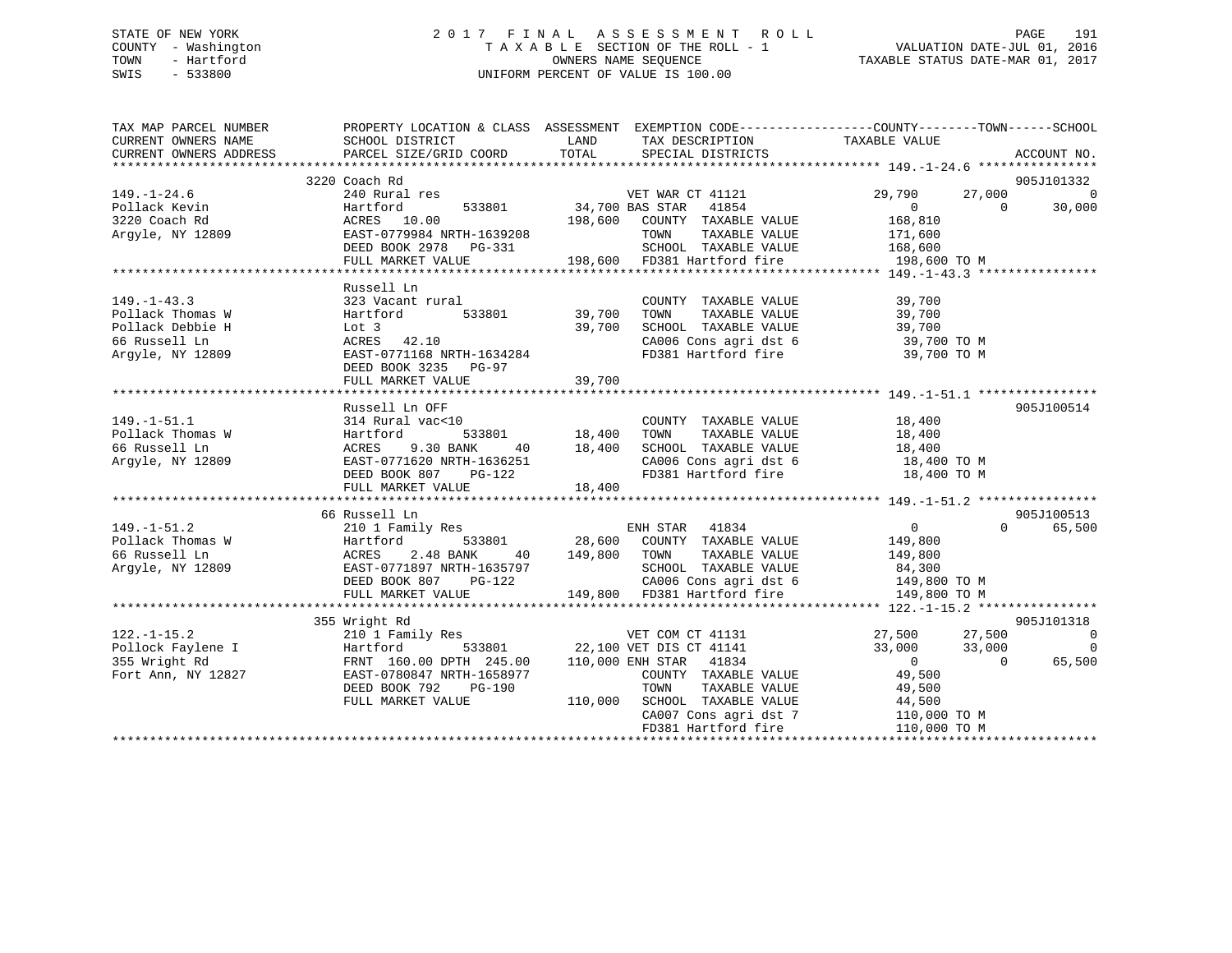# STATE OF NEW YORK 2 0 1 7 F I N A L A S S E S S M E N T R O L L PAGE 192 COUNTY - Washington T A X A B L E SECTION OF THE ROLL - 1 VALUATION DATE-JUL 01, 2016 TOWN - Hartford **TAXABLE STATUS DATE-MAR 01, 2017** SWIS - 533800 UNIFORM PERCENT OF VALUE IS 100.00

| TAX MAP PARCEL NUMBER                                                                                                                                                                                                                            | PROPERTY LOCATION & CLASS ASSESSMENT EXEMPTION CODE----------------COUNTY-------TOWN------SCHOOL                                                                                              |                             |                                                                                   |                                                                            |                    |
|--------------------------------------------------------------------------------------------------------------------------------------------------------------------------------------------------------------------------------------------------|-----------------------------------------------------------------------------------------------------------------------------------------------------------------------------------------------|-----------------------------|-----------------------------------------------------------------------------------|----------------------------------------------------------------------------|--------------------|
| CURRENT OWNERS NAME                                                                                                                                                                                                                              | SCHOOL DISTRICT                                                                                                                                                                               | LAND                        | TAX DESCRIPTION TAXABLE VALUE                                                     |                                                                            |                    |
| CURRENT OWNERS ADDRESS                                                                                                                                                                                                                           | PARCEL SIZE/GRID COORD                                                                                                                                                                        | TOTAL                       | SPECIAL DISTRICTS                                                                 |                                                                            | ACCOUNT NO.        |
|                                                                                                                                                                                                                                                  |                                                                                                                                                                                               |                             |                                                                                   |                                                                            |                    |
|                                                                                                                                                                                                                                                  | 123 County Route 19<br>County Route 19<br>210 1 Family Res BAS STAR 41854 UNITY TAXABLE VALUE 158,300<br>Hartford 533801 25,400 COUNTY TAXABLE VALUE 158,300<br>158,300<br>158,300<br>158,300 |                             |                                                                                   |                                                                            |                    |
| $149. - 1 - 4.3$                                                                                                                                                                                                                                 |                                                                                                                                                                                               |                             |                                                                                   | $\begin{matrix} 0 & 0 \\ 0 & 0 \end{matrix}$                               | 30,000             |
| Pomainville Leonard                                                                                                                                                                                                                              |                                                                                                                                                                                               |                             |                                                                                   |                                                                            |                    |
|                                                                                                                                                                                                                                                  |                                                                                                                                                                                               |                             |                                                                                   |                                                                            |                    |
|                                                                                                                                                                                                                                                  |                                                                                                                                                                                               |                             | SCHOOL TAXABLE VALUE 128,300                                                      |                                                                            |                    |
| Pomainville Julie A ACRES 1.80 158,300 TOWN<br>123 County Route 19 EAST-0770182 NRTH-1638305 SCHOOL<br>Fort Ann, NY 12827 DEED BOOK 2224 PG-164 FD381 Ha                                                                                         |                                                                                                                                                                                               |                             | FD381 Hartford fire 158,300 TO M                                                  |                                                                            |                    |
|                                                                                                                                                                                                                                                  |                                                                                                                                                                                               |                             |                                                                                   |                                                                            |                    |
|                                                                                                                                                                                                                                                  | Baldwin Corners Rd OFF                                                                                                                                                                        |                             |                                                                                   |                                                                            | 905J101316         |
| $121. - 4 - 14$                                                                                                                                                                                                                                  | 314 Rural vac<10                                                                                                                                                                              |                             | COUNTY TAXABLE VALUE                                                              | 1,800                                                                      |                    |
|                                                                                                                                                                                                                                                  |                                                                                                                                                                                               |                             |                                                                                   |                                                                            |                    |
| Potter Charles W Fort Ann 532802 1,800<br>Potter Lois 121.-1-14 1,800<br>77 Northrup Ln ACRES 3.67<br>Fort Ann, NY 12827 EAST-0766692 NRTH-1659601                                                                                               |                                                                                                                                                                                               | $532802$ $1,800$<br>$1,800$ |                                                                                   |                                                                            |                    |
|                                                                                                                                                                                                                                                  |                                                                                                                                                                                               |                             |                                                                                   |                                                                            |                    |
|                                                                                                                                                                                                                                                  |                                                                                                                                                                                               |                             |                                                                                   |                                                                            |                    |
|                                                                                                                                                                                                                                                  | DEED BOOK 464<br>PG-819                                                                                                                                                                       |                             |                                                                                   |                                                                            |                    |
|                                                                                                                                                                                                                                                  |                                                                                                                                                                                               |                             |                                                                                   |                                                                            |                    |
|                                                                                                                                                                                                                                                  |                                                                                                                                                                                               |                             |                                                                                   |                                                                            |                    |
|                                                                                                                                                                                                                                                  | 77 Northrup Ln                                                                                                                                                                                |                             | 32 PCT OF VALUE USED FOR EXEMPTION PURPOSES                                       |                                                                            | 905J100149         |
| $131. - 1 - 4$                                                                                                                                                                                                                                   | 112 Dairy farm                                                                                                                                                                                |                             | AG DIST<br>41720                                                                  | 163,340 163,340 163,340                                                    |                    |
| Potter Charles W<br>Potter Lois F                                                                                                                                                                                                                |                                                                                                                                                                                               |                             | 533801 333,700 AGED-ALL 41800<br>333,700 AGED-ALL 41800<br>300 300 FNH STAR 41834 | 70,288 70,288                                                              | 70,288             |
| Potter Lois F                                                                                                                                                                                                                                    | Hartford<br>ACRES 301.80                                                                                                                                                                      |                             |                                                                                   | $\sim$ 0<br>$\overline{0}$                                                 | 65,500             |
| 77 Northrup Ln                                                                                                                                                                                                                                   |                                                                                                                                                                                               |                             | COUNTY TAXABLE VALUE 205,672                                                      |                                                                            |                    |
| Fort Ann, NY 12827                                                                                                                                                                                                                               |                                                                                                                                                                                               |                             | TOWN<br>TAXABLE VALUE                                                             | 205,672                                                                    |                    |
|                                                                                                                                                                                                                                                  | FULL MARKET VALUE                                                                                                                                                                             |                             | 439,300 SCHOOL TAXABLE VALUE 140,172                                              |                                                                            |                    |
| MAY BE SUBJECT TO PAYMENT                                                                                                                                                                                                                        |                                                                                                                                                                                               |                             | CA007 Cons agri dst 7                                                             | 275,960 TO M                                                               |                    |
| UNDER AGDIST LAW TIL 2021                                                                                                                                                                                                                        |                                                                                                                                                                                               |                             | 163,340 EX                                                                        |                                                                            |                    |
|                                                                                                                                                                                                                                                  |                                                                                                                                                                                               |                             | FD381 Hartford fire                                                               | 439,300 TO M                                                               |                    |
|                                                                                                                                                                                                                                                  |                                                                                                                                                                                               |                             |                                                                                   |                                                                            |                    |
|                                                                                                                                                                                                                                                  | 29 Country Ln Ext                                                                                                                                                                             |                             |                                                                                   |                                                                            | 905J101141         |
| $122. - 1 - 48$                                                                                                                                                                                                                                  | 210 1 Family Res                                                                                                                                                                              |                             | <b>BAS STAR</b> 41854                                                             | $\overline{0}$                                                             | 30,000<br>$\Omega$ |
|                                                                                                                                                                                                                                                  |                                                                                                                                                                                               |                             |                                                                                   |                                                                            |                    |
|                                                                                                                                                                                                                                                  |                                                                                                                                                                                               |                             |                                                                                   |                                                                            |                    |
|                                                                                                                                                                                                                                                  |                                                                                                                                                                                               |                             |                                                                                   |                                                                            |                    |
|                                                                                                                                                                                                                                                  |                                                                                                                                                                                               |                             |                                                                                   |                                                                            |                    |
| 28,300 COUNTY TAXABLE VALUE<br>29 Country Lane Ext.<br>29 Country Lane Ext.<br>29 Country Lane Ext.<br>29 Country Lane Ext.<br>29 Country Lane Ext.<br>29 Country Lane Ext.<br>29 Country Lane Ext.<br>29 Country Lane Ext.<br>29 Country Lane E |                                                                                                                                                                                               |                             |                                                                                   |                                                                            |                    |
|                                                                                                                                                                                                                                                  |                                                                                                                                                                                               |                             |                                                                                   |                                                                            |                    |
|                                                                                                                                                                                                                                                  | 27 Country Ln Ext                                                                                                                                                                             |                             |                                                                                   |                                                                            |                    |
| $122. - 1 - 48.1$                                                                                                                                                                                                                                | 314 Rural vac<10                                                                                                                                                                              | 533801 12,500               | COUNTY TAXABLE VALUE                                                              | 12,500                                                                     |                    |
|                                                                                                                                                                                                                                                  | Hartford                                                                                                                                                                                      | 12,500                      | TOWN TAXABLE VALUE 12,500<br>SCHOOL TAXABLE VALUE 12,500                          |                                                                            |                    |
|                                                                                                                                                                                                                                                  | 1.00 BANK<br>185                                                                                                                                                                              |                             |                                                                                   |                                                                            |                    |
| Fort Ann, NY 12827                                                                                                                                                                                                                               | EAST-0770028 NRTH-1660191                                                                                                                                                                     |                             |                                                                                   | $CA007$ Cons agri dst 7 $12,500$ TO M<br>FD381 Hartford fire $12,500$ TO M |                    |
|                                                                                                                                                                                                                                                  | DEED BOOK 1780 PG-325                                                                                                                                                                         | 12,500                      |                                                                                   |                                                                            |                    |
|                                                                                                                                                                                                                                                  | FULL MARKET VALUE                                                                                                                                                                             |                             |                                                                                   |                                                                            |                    |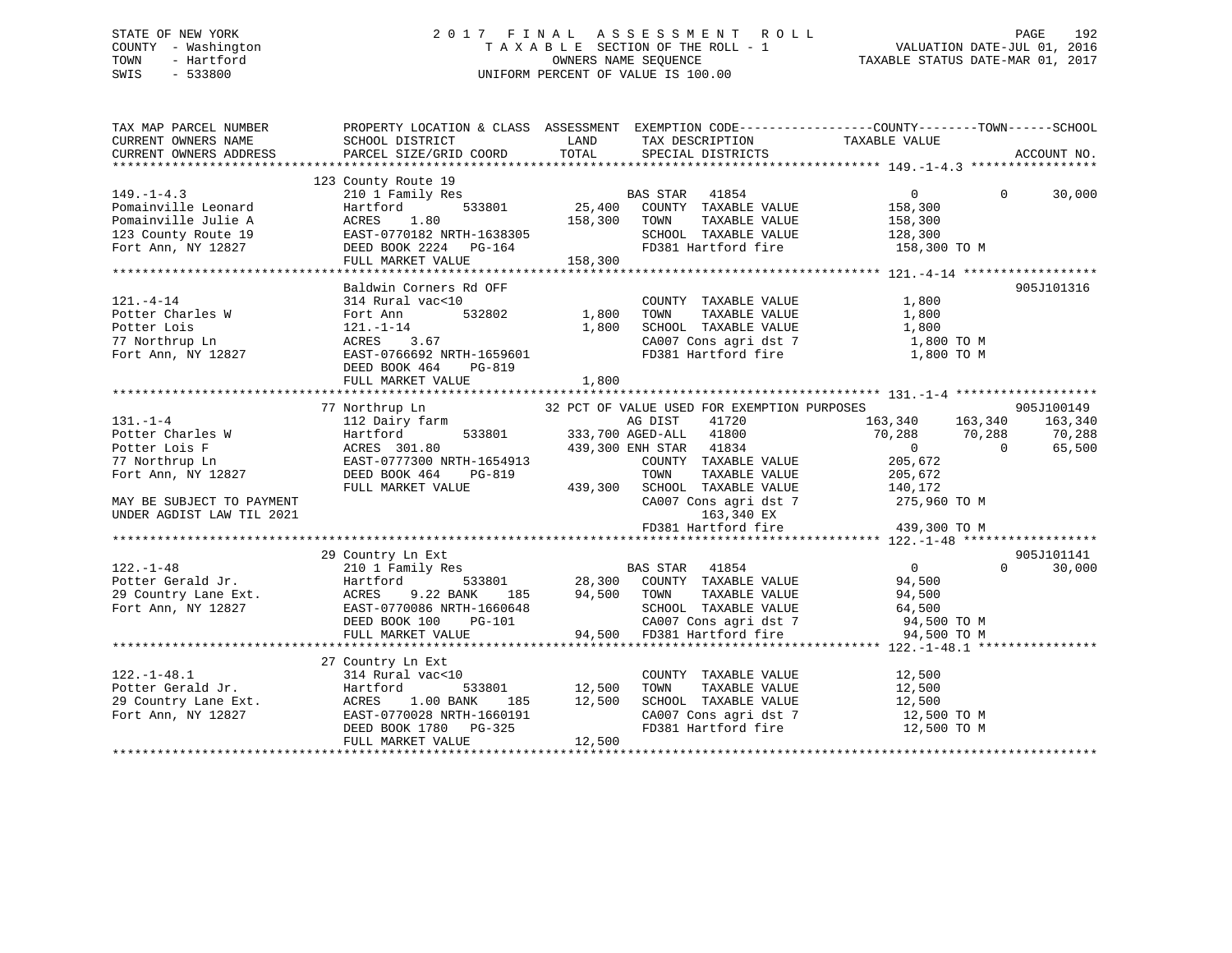# STATE OF NEW YORK 2 0 1 7 F I N A L A S S E S S M E N T R O L L PAGE 193 COUNTY - Washington T A X A B L E SECTION OF THE ROLL - 1 VALUATION DATE-JUL 01, 2016 TOWN - Hartford **TAXABLE STATUS DATE-MAR 01, 2017** SWIS - 533800 UNIFORM PERCENT OF VALUE IS 100.00

| TAX MAP PARCEL NUMBER                                                                                                                                                                                                                    | PROPERTY LOCATION & CLASS ASSESSMENT EXEMPTION CODE---------------COUNTY-------TOWN------SCHOOL |               |                                                                    |                                  |                    |
|------------------------------------------------------------------------------------------------------------------------------------------------------------------------------------------------------------------------------------------|-------------------------------------------------------------------------------------------------|---------------|--------------------------------------------------------------------|----------------------------------|--------------------|
| CURRENT OWNERS NAME                                                                                                                                                                                                                      | SCHOOL DISTRICT                                                                                 | LAND          | TAX DESCRIPTION                                                    | TAXABLE VALUE                    |                    |
| CURRENT OWNERS ADDRESS                                                                                                                                                                                                                   | PARCEL SIZE/GRID COORD                                                                          | TOTAL         | SPECIAL DISTRICTS                                                  |                                  | ACCOUNT NO.        |
|                                                                                                                                                                                                                                          |                                                                                                 |               |                                                                    |                                  |                    |
|                                                                                                                                                                                                                                          | 13 Camp A Way                                                                                   |               |                                                                    |                                  | 905J100136         |
| $142. - 1 - 11$                                                                                                                                                                                                                          | 314 Rural vac<10                                                                                |               | COUNTY TAXABLE VALUE                                               | 9,400                            |                    |
| Powers Martin                                                                                                                                                                                                                            | Hartford<br>533801                                                                              | 9,400         | TOWN<br>TAXABLE VALUE                                              | 9,400                            |                    |
| PO Box 972                                                                                                                                                                                                                               | ACRES 3.42                                                                                      | 9,400         | SCHOOL TAXABLE VALUE 9,400                                         |                                  |                    |
| Bernardston, MA 01337                                                                                                                                                                                                                    | EAST-0793797 NRTH-1647664                                                                       |               | FD381 Hartford fire                                                | 9,400 TO M                       |                    |
|                                                                                                                                                                                                                                          | DEED BOOK 2939 PG-341                                                                           |               |                                                                    |                                  |                    |
|                                                                                                                                                                                                                                          | FULL MARKET VALUE                                                                               | 9,400         |                                                                    |                                  |                    |
|                                                                                                                                                                                                                                          |                                                                                                 |               |                                                                    |                                  |                    |
|                                                                                                                                                                                                                                          | 21 Gilchrist Hill Ext                                                                           |               |                                                                    |                                  | 905J100274         |
| $141. - 3 - 5$                                                                                                                                                                                                                           | 210 1 Family Res                                                                                |               | BAS STAR 41854                                                     | $\overline{0}$                   | 30,000<br>$\Omega$ |
| Pritzker Stan L                                                                                                                                                                                                                          | Hartford                                                                                        | 533801 27,900 | COUNTY TAXABLE VALUE 199,500                                       |                                  |                    |
| Levine Marna L                                                                                                                                                                                                                           | ACRES<br>2.25                                                                                   | 199,500       | TOWN<br>TAXABLE VALUE                                              | 199,500                          |                    |
| 21 Gilchrest Hill Rd EAST-0784248 NRTH-1643596                                                                                                                                                                                           |                                                                                                 |               | SCHOOL TAXABLE VALUE                                               | 169,500                          |                    |
| Hartford, NY 12838                                                                                                                                                                                                                       | DEED BOOK 530<br>PG-46                                                                          |               | FD381 Hartford fire                                                | 199,500 TO M                     |                    |
|                                                                                                                                                                                                                                          | FULL MARKET VALUE                                                                               | 199,500       |                                                                    |                                  |                    |
|                                                                                                                                                                                                                                          |                                                                                                 |               |                                                                    |                                  |                    |
|                                                                                                                                                                                                                                          | 5291 State Route 149                                                                            |               |                                                                    |                                  |                    |
| $132. -4 - 4.4$                                                                                                                                                                                                                          | 440 Warehouse                                                                                   |               | COUNTY TAXABLE VALUE 117,000                                       |                                  |                    |
| Properties of Hartford NY LLC Hartford 533801                                                                                                                                                                                            |                                                                                                 | 25,000        | TAXABLE VALUE<br>TOWN                                              | 117,000                          |                    |
| PO Box 321                                                                                                                                                                                                                               | 732/8                                                                                           | 117,000       | SCHOOL TAXABLE VALUE                                               | 117,000                          |                    |
| Argyle, NY 12809                                                                                                                                                                                                                         | ACRES<br>1.80                                                                                   |               | FD381 Hartford fire                                                | 117,000 TO M                     |                    |
|                                                                                                                                                                                                                                          | EAST-0794443 NRTH-1653862                                                                       |               |                                                                    |                                  |                    |
|                                                                                                                                                                                                                                          | DEED BOOK 3297<br>$PG-25$                                                                       |               |                                                                    |                                  |                    |
|                                                                                                                                                                                                                                          | FULL MARKET VALUE                                                                               | 117,000       |                                                                    |                                  |                    |
|                                                                                                                                                                                                                                          |                                                                                                 |               |                                                                    |                                  |                    |
|                                                                                                                                                                                                                                          | 149 Wright Rd                                                                                   |               |                                                                    |                                  | 905J100013         |
| $132. - 1 - 1$                                                                                                                                                                                                                           | 210 1 Family Res                                                                                |               | COUNTY TAXABLE VALUE                                               | 120,500                          |                    |
| Pruiksma Trudy L                                                                                                                                                                                                                         | Hartford<br>533801                                                                              | 24,200        | TAXABLE VALUE<br>TOWN                                              | 120,500                          |                    |
| Attn: Richard & Nancy Armstron ACRES 1.00                                                                                                                                                                                                | 120,500                                                                                         |               |                                                                    |                                  |                    |
|                                                                                                                                                                                                                                          |                                                                                                 |               | SCHOOL TAXABLE VALUE 120,500<br>CA007 Cons agri dst 7 120,500 TO M |                                  |                    |
|                                                                                                                                                                                                                                          |                                                                                                 |               |                                                                    |                                  |                    |
|                                                                                                                                                                                                                                          |                                                                                                 |               |                                                                    |                                  |                    |
| 143 Wright Rd<br>Chanville, NY 12832 EXST-0783631 NRTH-1655693 CA007 Cons agri dst 7 120,500 TO M<br>EXST-0783631 NRTH-1655693 FD381 Hartford fire 120,500 TO M<br>FULL MARKET VALUE 120,500<br>TULL MARKET VALUE 120,500<br>TULL MARKET |                                                                                                 |               |                                                                    |                                  |                    |
|                                                                                                                                                                                                                                          | 118 Townsend Rd                                                                                 |               |                                                                    |                                  | 905J100643         |
| $141. - 1 - 73$                                                                                                                                                                                                                          |                                                                                                 |               |                                                                    |                                  | $\sim$ 0           |
|                                                                                                                                                                                                                                          | 210 1 Family Res                                                                                |               | VET WAR CT 41121                                                   | 15,450 15,450                    |                    |
| Pugh Carol                                                                                                                                                                                                                               | Hartford                                                                                        |               | 533801 26,700 VET COM CT 41131                                     | 25,750<br>25,750                 | $\overline{0}$     |
| Pugh Kenneth                                                                                                                                                                                                                             | 2.22<br>ACRES                                                                                   |               | 103,000 ENH STAR 41834                                             | $\overline{0}$<br>$\overline{0}$ | 65,500             |
| PO Box 83                                                                                                                                                                                                                                | EAST-0781560 NRTH-1649329                                                                       |               | COUNTY TAXABLE VALUE                                               | 61,800                           |                    |
| Hartford, NY 12838                                                                                                                                                                                                                       | DEED BOOK 3019 PG-182                                                                           |               | TOWN TAXABLE VALUE<br>103,000 SCHOOL TAXABLE VALUE                 | 61,800                           |                    |
|                                                                                                                                                                                                                                          | FULL MARKET VALUE                                                                               |               |                                                                    | 37,500                           |                    |
|                                                                                                                                                                                                                                          |                                                                                                 |               | CA007 Cons agri dst 7                                              | 103,000 TO M                     |                    |
|                                                                                                                                                                                                                                          |                                                                                                 |               | FD381 Hartford fire                                                | 103,000 TO M                     |                    |
|                                                                                                                                                                                                                                          |                                                                                                 |               |                                                                    |                                  |                    |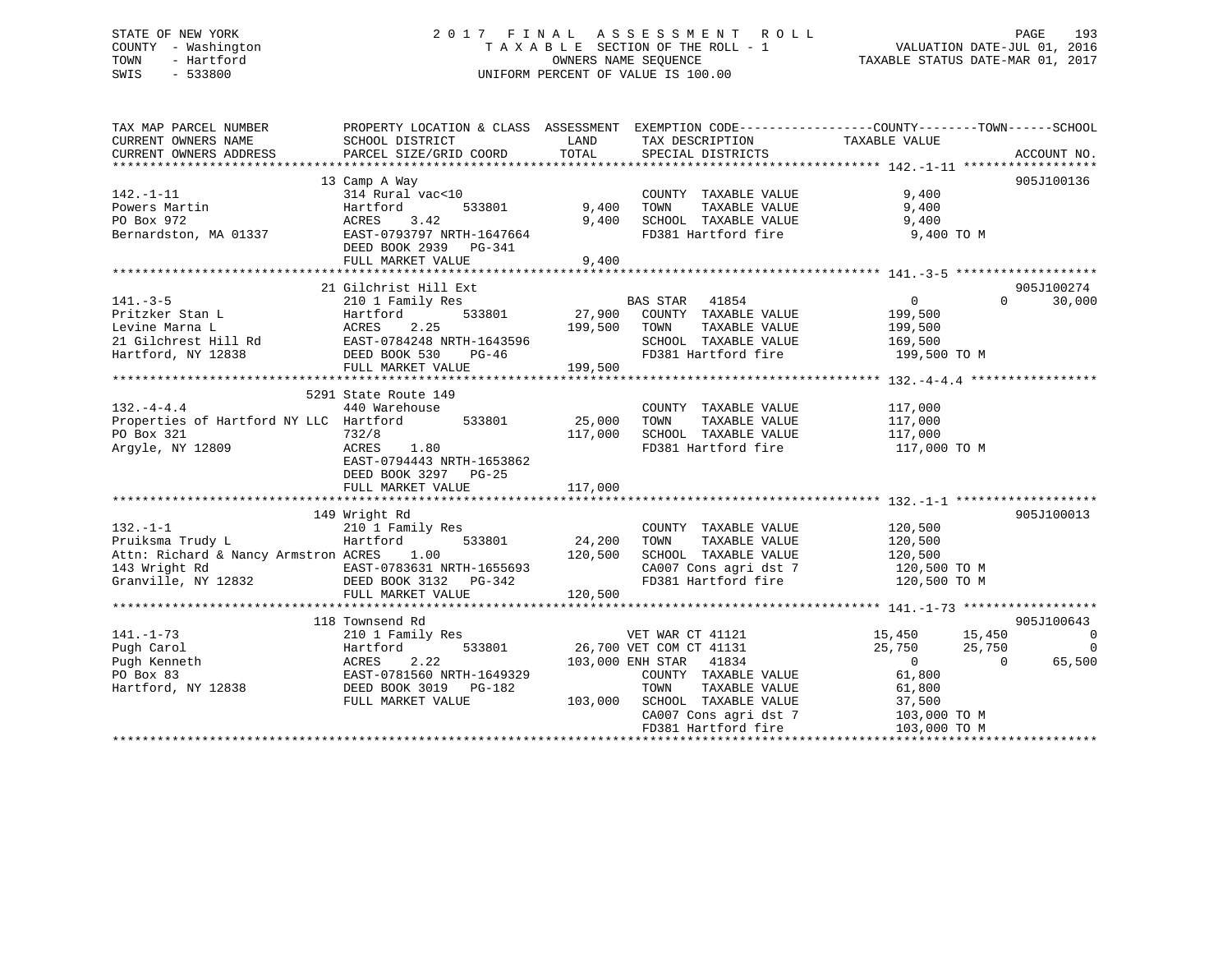# STATE OF NEW YORK 2 0 1 7 F I N A L A S S E S S M E N T R O L L PAGE 194 COUNTY - Washington T A X A B L E SECTION OF THE ROLL - 1 VALUATION DATE-JUL 01, 2016 TOWN - Hartford **TAXABLE STATUS DATE-MAR 01, 2017** SWIS - 533800 UNIFORM PERCENT OF VALUE IS 100.00

| TAX MAP PARCEL NUMBER<br>CURRENT OWNERS NAME<br>CURRENT OWNERS ADDRESS                                                   | PROPERTY LOCATION & CLASS ASSESSMENT<br>SCHOOL DISTRICT<br>PARCEL SIZE/GRID COORD                                                                           | LAND<br>TOTAL                | EXEMPTION CODE----------------COUNTY-------TOWN-----SCHOOL<br>TAX DESCRIPTION<br>SPECIAL DISTRICTS                                                       | TAXABLE VALUE                                                             | ACCOUNT NO.                                       |
|--------------------------------------------------------------------------------------------------------------------------|-------------------------------------------------------------------------------------------------------------------------------------------------------------|------------------------------|----------------------------------------------------------------------------------------------------------------------------------------------------------|---------------------------------------------------------------------------|---------------------------------------------------|
| $149. - 1 - 7.1$<br>Purdy Dorothy LE<br>Purdy Kenneth R Etal<br>c/o Marcia Dwyer<br>58 Cronin Rd<br>Oueensbury, NY 12804 | 219 County Route 19<br>240 Rural res<br>533801<br>Hartford<br>ACRES<br>51.21<br>EAST-0772399 NRTH-1640231<br>DEED BOOK 917<br>PG-320<br>FULL MARKET VALUE   | 67,900<br>150,000<br>150,000 | COUNTY TAXABLE VALUE<br>TOWN<br>TAXABLE VALUE<br>SCHOOL TAXABLE VALUE<br>FD381 Hartford fire                                                             | 150,000<br>150,000<br>150,000<br>150,000 TO M                             | 905J100522                                        |
| $122. - 1 - 10.5$<br>Purdy Kelsey<br>39 Brayton Rd<br>Fort Ann, NY 12827                                                 | 508 County Route 17<br>270 Mfg housing<br>533801<br>Hartford<br>ACRES<br>2.05<br>EAST-0778722 NRTH-1663372<br>DEED BOOK 2914<br>PG-182<br>FULL MARKET VALUE | 24,600<br>53,400             | <b>BAS STAR</b><br>41854<br>COUNTY TAXABLE VALUE<br>TAXABLE VALUE<br>TOWN<br>SCHOOL TAXABLE VALUE<br>CA007 Cons agri dst 7<br>53,400 FD381 Hartford fire | $\Omega$<br>53,400<br>53,400<br>23,400<br>53,400 TO M<br>53,400 TO M      | 30,000<br>$\Omega$                                |
| $149. - 1 - 7.2$<br>Purdy Kenneth R<br>Purdy Marie P<br>83 North Rd<br>Fort Ann, NY 12827                                | 83 North Rd<br>210 1 Family Res<br>533801<br>Hartford<br><b>ACRES</b><br>3.04<br>EAST-0773303 NRTH-1640662<br>DEED BOOK 3094 PG-214<br>FULL MARKET VALUE    | 150,000                      | VET COM CT 41131<br>29,100 ENH STAR<br>41834<br>COUNTY TAXABLE VALUE<br>TAXABLE VALUE<br>TOWN<br>SCHOOL TAXABLE VALUE<br>150,000 FD381 Hartford fire     | 37,500<br>$\Omega$<br>112,500<br>112,500<br>84,500<br>150,000 TO M        | 905J101030<br>37,500<br>- 0<br>65,500<br>$\Omega$ |
| $149. - 1 - 9.1$<br>Purdy Lester M<br>58 North Rd<br>Fort Ann, NY 12827                                                  | 58 North Rd<br>210 1 Family Res<br>Hartford<br>533801<br>2.80<br>ACRES<br>EAST-0773744 NRTH-1640521<br>DEED BOOK 850<br>$PG-10$<br>FULL MARKET VALUE        | 28,400<br>101,700<br>101,700 | <b>BAS STAR</b><br>41854<br>COUNTY TAXABLE VALUE<br>TOWN<br>TAXABLE VALUE<br>SCHOOL TAXABLE VALUE<br>FD381 Hartford fire                                 | $\Omega$<br>101,700<br>101,700<br>71,700<br>101,700 TO M                  | 30,000<br>$\Omega$                                |
|                                                                                                                          | 57 North Rd                                                                                                                                                 |                              | 83 PCT OF VALUE USED FOR EXEMPTION PURPOSES                                                                                                              |                                                                           | 905J100523                                        |
| $149. - 1 - 9$<br>Purdy Lester T<br>85 North Rd<br>Fort Ann, NY 12827                                                    | 240 Rural res<br>533801<br>Hartford<br>24.50<br>ACRES<br>EAST-0774129 NRTH-1640137<br>DEED BOOK 907<br>PG-204<br>FULL MARKET VALUE                          | 47,400 ENH STAR<br>189,300   | VET WAR CT 41121<br>41834<br>COUNTY TAXABLE VALUE<br>TOWN<br>TAXABLE VALUE<br>SCHOOL TAXABLE VALUE<br>189,300 FD381 Hartford fire                        | 23,568<br>$\overline{0}$<br>165,732<br>165,732<br>123,800<br>189,300 TO M | 23,568<br>$\Omega$<br>65,500<br>$\Omega$          |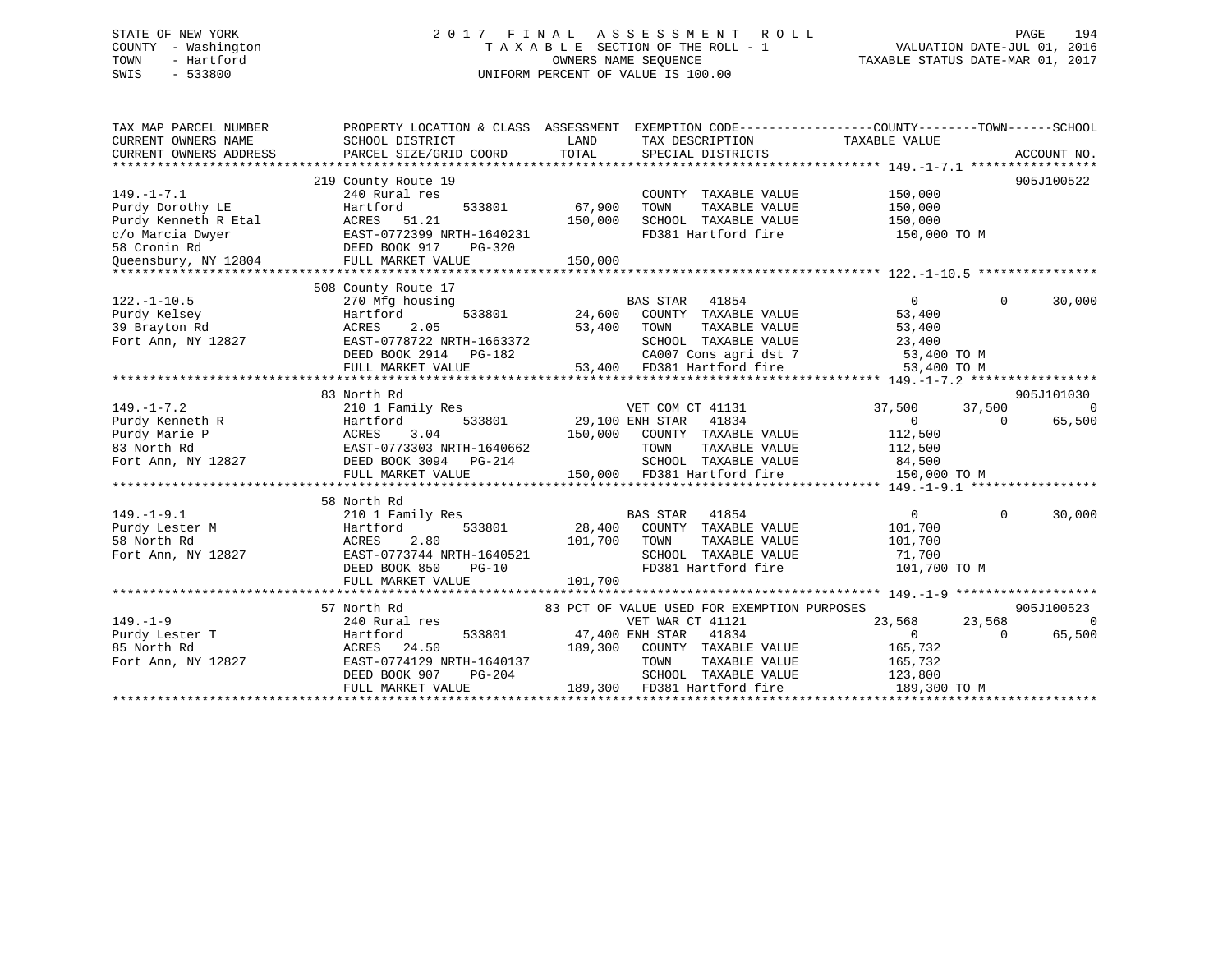# STATE OF NEW YORK 2 0 1 7 F I N A L A S S E S S M E N T R O L L PAGE 195 COUNTY - Washington T A X A B L E SECTION OF THE ROLL - 1 VALUATION DATE-JUL 01, 2016 TOWN - Hartford **TAXABLE STATUS DATE-MAR 01, 2017** SWIS - 533800 UNIFORM PERCENT OF VALUE IS 100.00

| TAX MAP PARCEL NUMBER<br>CURRENT OWNERS NAME                  | SCHOOL DISTRICT           | LAND                   | PROPERTY LOCATION & CLASS ASSESSMENT EXEMPTION CODE----------------COUNTY-------TOWN------SCHOOL<br>TAX DESCRIPTION | TAXABLE VALUE  |          |                |
|---------------------------------------------------------------|---------------------------|------------------------|---------------------------------------------------------------------------------------------------------------------|----------------|----------|----------------|
| CURRENT OWNERS ADDRESS                                        | PARCEL SIZE/GRID COORD    | TOTAL                  | SPECIAL DISTRICTS                                                                                                   |                |          | ACCOUNT NO.    |
|                                                               | 91 Hartford Main St       |                        |                                                                                                                     |                |          | 905J100633     |
| $132.15 - 1 - 3$                                              | 210 1 Family Res          |                        | VET WAR CT 41121                                                                                                    | 22,605         | 22,605   | $\overline{0}$ |
| Quirk Margaret E                                              | Hartford                  | 533801 28,100 ENH STAR | 41834                                                                                                               | $\overline{0}$ | $\Omega$ | 65,500         |
| 91 Hartford Main St                                           | 2.35<br>ACRES             |                        | 150,700 COUNTY TAXABLE VALUE                                                                                        | 128,095        |          |                |
| Hartford, NY 12838                                            | EAST-0786479 NRTH-1653729 |                        | TOWN<br>TAXABLE VALUE                                                                                               | 128,095        |          |                |
|                                                               | DEED BOOK 583<br>PG-161   |                        | SCHOOL TAXABLE VALUE                                                                                                | 85,200         |          |                |
|                                                               | FULL MARKET VALUE         |                        | 150,700 CA007 Cons agri dst 7                                                                                       | 150,700 TO M   |          |                |
|                                                               |                           |                        | FD381 Hartford fire                                                                                                 | 150,700 TO M   |          |                |
|                                                               |                           |                        |                                                                                                                     |                |          |                |
|                                                               | 43 Cedar Ridge Way        |                        |                                                                                                                     |                |          | 905J101178     |
| $122. - 1 - 51$                                               | 210 1 Family Res          |                        | COUNTY TAXABLE VALUE                                                                                                | 93,500         |          |                |
| Rane Anoo                                                     | 533801<br>Hartford        | 32,000                 | TAXABLE VALUE<br>TOWN                                                                                               | 93,500         |          |                |
|                                                               | ACRES<br>4.00             | 93,500                 | SCHOOL TAXABLE VALUE                                                                                                | 93,500         |          |                |
|                                                               | EAST-0769374 NRTH-1659055 |                        | CA007 Cons agri dst 7                                                                                               | 93,500 TO M    |          |                |
| xaxo navo<br>3 York Wa<br>PO Box 182<br>N Granville, NY 12854 | DEED BOOK 2281 PG-339     |                        | FD381 Hartford fire                                                                                                 | 93,500 TO M    |          |                |
|                                                               | FULL MARKET VALUE         | 93,500                 |                                                                                                                     |                |          |                |
|                                                               |                           |                        |                                                                                                                     |                |          |                |
|                                                               | 104 Durkee Ln             |                        |                                                                                                                     |                |          |                |
| $114.-1-20.1$                                                 | 240 Rural res             |                        | AG DIST<br>41720                                                                                                    | 99,331         | 99,331   | 99,331         |
| Ranney Thomas K                                               | Hartford<br>533801        |                        | 205,700 BAS STAR 41854                                                                                              | $\Omega$       | $\Omega$ | 30,000         |
| Ranney Debra                                                  | ACRES 156.77              |                        | 356,900 COUNTY TAXABLE VALUE                                                                                        | 257,569        |          |                |
| 104 Durkee Ln                                                 | EAST-0783420 NRTH-1664858 |                        | TOWN<br>TAXABLE VALUE                                                                                               | 257,569        |          |                |
| Fort Ann, NY 12827                                            | DEED BOOK 2628 PG-188     |                        | SCHOOL TAXABLE VALUE                                                                                                | 227,569        |          |                |
|                                                               | FULL MARKET VALUE         |                        | 356,900 CA007 Cons agri dst 7                                                                                       | 257,569 TO M   |          |                |
| MAY BE SUBJECT TO PAYMENT                                     |                           |                        | 99,331 EX                                                                                                           |                |          |                |
| UNDER AGDIST LAW TIL 2021                                     |                           |                        | FD381 Hartford fire                                                                                                 | 356,900 TO M   |          |                |
|                                                               |                           |                        |                                                                                                                     |                |          |                |
|                                                               | LOT 14 Provincial Pat     |                        |                                                                                                                     |                |          | 905J101215     |
| $122. - 1 - 10.4$                                             | 314 Rural vac<10          |                        | AG DIST<br>41720                                                                                                    | 6,499          | 6,499    | 6,499          |
| Ranney Thomas K                                               | Hartford<br>533801        | 10,500                 | COUNTY TAXABLE VALUE                                                                                                | 4,001          |          |                |
| Ranney Debra P                                                | 8.00<br>ACRES             | 10,500                 | TOWN<br>TAXABLE VALUE                                                                                               | 4,001          |          |                |
| 104 Durkee Ln                                                 | EAST-0782551 NRTH-1664305 |                        | SCHOOL TAXABLE VALUE                                                                                                | 4,001          |          |                |
| Fort Ann, NY 12827                                            | DEED BOOK 2307 PG-172     |                        | CA007 Cons agri dst 7                                                                                               | 4,001 TO M     |          |                |
|                                                               | FULL MARKET VALUE         | 10,500                 | 6,499 EX                                                                                                            |                |          |                |
| MAY BE SUBJECT TO PAYMENT                                     |                           |                        | FD381 Hartford fire                                                                                                 | 10,500 TO M    |          |                |
| UNDER AGDIST LAW TIL 2021                                     |                           |                        |                                                                                                                     |                |          |                |
|                                                               | Townsend Rd OFF           |                        |                                                                                                                     |                |          | 905J101117     |
| $131. - 1 - 17$                                               | 314 Rural vac<10          |                        | COUNTY TAXABLE VALUE                                                                                                | 12,500         |          |                |
| Ratcliff Elizabeth H                                          | Hartford<br>533801        | 12,500                 | TAXABLE VALUE<br>TOWN                                                                                               | 12,500         |          |                |
| PO Box 45                                                     | 2.80<br>ACRES             | 12,500                 | SCHOOL TAXABLE VALUE                                                                                                | 12,500         |          |                |
| Hartford, NY 12838                                            | EAST-0778389 NRTH-1650751 |                        |                                                                                                                     | 12,500 TO M    |          |                |
|                                                               | DEED BOOK 475<br>PG-242   |                        | SCHOOL Income<br>CA007 Cons agri dst 7<br>FD381 Hartford fire                                                       | 12,500 TO M    |          |                |
|                                                               | FULL MARKET VALUE         | 12,500                 |                                                                                                                     |                |          |                |
|                                                               |                           |                        |                                                                                                                     |                |          |                |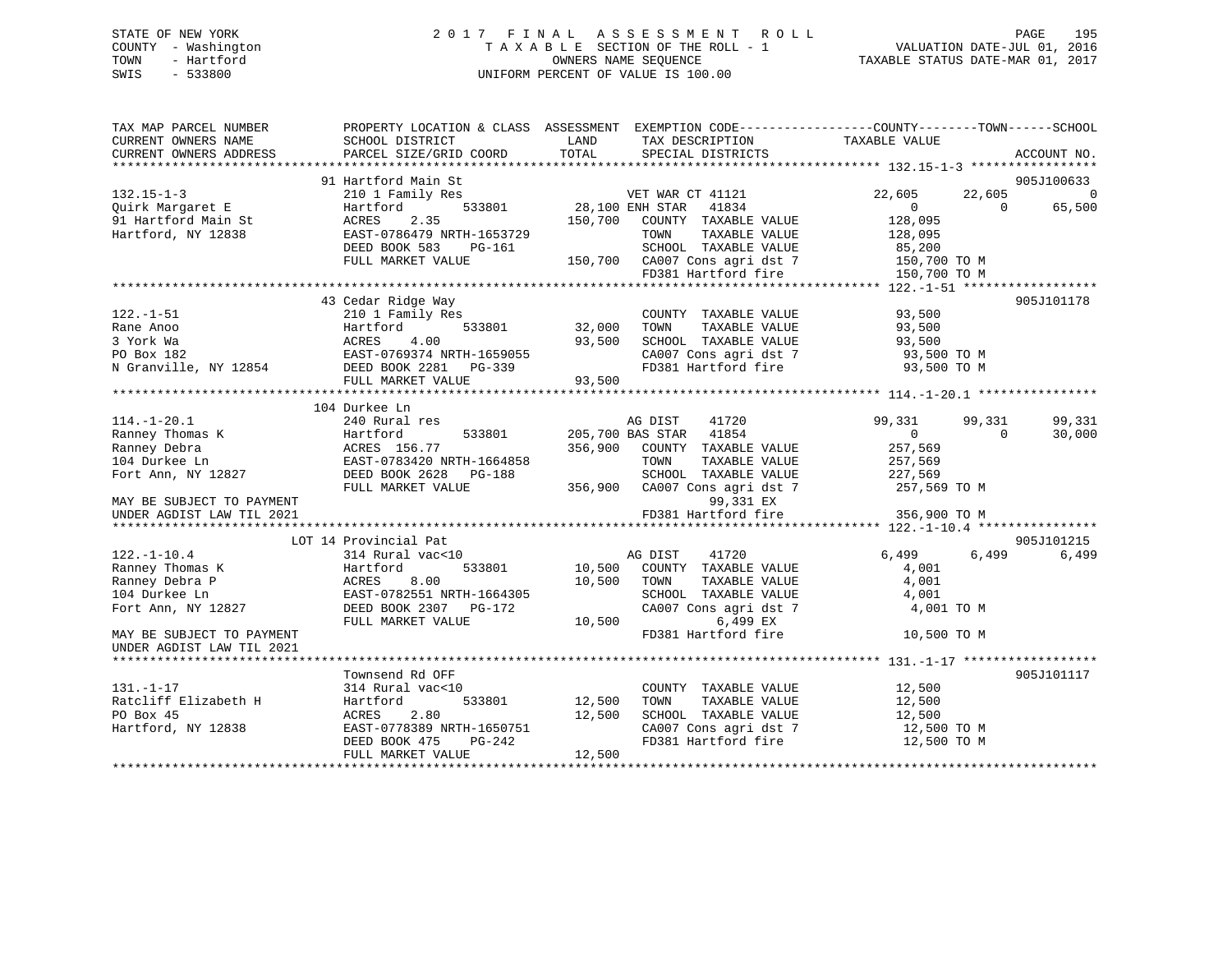# STATE OF NEW YORK 2 0 1 7 F I N A L A S S E S S M E N T R O L L PAGE 196 COUNTY - Washington T A X A B L E SECTION OF THE ROLL - 1 VALUATION DATE-JUL 01, 2016 TOWN - Hartford **TAXABLE STATUS DATE-MAR 01, 2017** SWIS - 533800 UNIFORM PERCENT OF VALUE IS 100.00

| TAX MAP PARCEL NUMBER<br>CURRENT OWNERS NAME                                                                                     | PROPERTY LOCATION & CLASS ASSESSMENT EXEMPTION CODE---------------COUNTY-------TOWN-----SCHOOL<br>SCHOOL DISTRICT                                              | <b>EXAMPLE THE STATE OF STATE OF STATE</b> | TAX DESCRIPTION TAXABLE VALUE SPECIAL DISTRICTS                                                                                                                                                  |                              |                    |
|----------------------------------------------------------------------------------------------------------------------------------|----------------------------------------------------------------------------------------------------------------------------------------------------------------|--------------------------------------------|--------------------------------------------------------------------------------------------------------------------------------------------------------------------------------------------------|------------------------------|--------------------|
| CURRENT OWNERS ADDRESS                                                                                                           | PARCEL SIZE/GRID COORD                                                                                                                                         |                                            | TOTAL SPECIAL DISTRICTS                                                                                                                                                                          |                              | ACCOUNT NO.        |
|                                                                                                                                  | 257 Townsend Rd                                                                                                                                                |                                            |                                                                                                                                                                                                  |                              | 905J100271         |
| $131. - 1 - 18$                                                                                                                  |                                                                                                                                                                |                                            |                                                                                                                                                                                                  | $\overline{0}$               | $\Omega$<br>30,000 |
|                                                                                                                                  | 210 1 Family Res<br>Hartford 533801 26,000 COUNTY TAXABLE VALUE<br>ACRES 2.00 2001 146,400 TOWN TAXABLE VALUE                                                  |                                            |                                                                                                                                                                                                  | 146,400                      |                    |
| Ratcliff Elizabeth H<br>PO Box 45<br>Hartford, NY 12838                                                                          | ACRES                                                                                                                                                          |                                            |                                                                                                                                                                                                  | TAXABLE VALUE 146,400        |                    |
|                                                                                                                                  | EAST-0778691 NRTH-1650808                                                                                                                                      |                                            |                                                                                                                                                                                                  |                              |                    |
|                                                                                                                                  |                                                                                                                                                                |                                            | SCHOOL TAXABLE VALUE 116,400<br>CA007 Cons agri dst 7 146,400 TO M                                                                                                                               |                              |                    |
|                                                                                                                                  | FULL MARKET VALUE 146,400 FD381 Hartford fire                                                                                                                  |                                            |                                                                                                                                                                                                  | 146,400 TO M                 |                    |
|                                                                                                                                  |                                                                                                                                                                |                                            |                                                                                                                                                                                                  |                              |                    |
|                                                                                                                                  | 191 Hartford Main St                                                                                                                                           |                                            |                                                                                                                                                                                                  |                              | 905J100530         |
| $132. - 1 - 16$                                                                                                                  | 210 1 Family Res                                                                                                                                               |                                            | AGED-CO/TN 41801                                                                                                                                                                                 | 33,960 33,960                | $\overline{0}$     |
| 192.-1-10<br>Rathbun Dorothy<br>191 Hartford Main St<br>191 Hartford Main St<br>Granville, NY 12832<br>EAST-0788028 NRTH-1656060 |                                                                                                                                                                |                                            | 533801 27,900 ENH STAR 41834                                                                                                                                                                     | $\overline{0}$<br>$\bigcirc$ | 65,500             |
|                                                                                                                                  |                                                                                                                                                                |                                            | 169,800 COUNTY TAXABLE VALUE                                                                                                                                                                     | 135,840<br>135,840           |                    |
|                                                                                                                                  |                                                                                                                                                                |                                            | TOWN<br>TAXABLE VALUE                                                                                                                                                                            |                              |                    |
|                                                                                                                                  |                                                                                                                                                                |                                            | SCHOOL TAXABLE VALUE 104,300                                                                                                                                                                     |                              |                    |
|                                                                                                                                  |                                                                                                                                                                |                                            |                                                                                                                                                                                                  | 169,800 TO M                 |                    |
|                                                                                                                                  | EAST-0780020 MM. -1.181<br>DEED BOOK 443 PG-181 SCHOOL IMANDER STEED BOOK 443 PG-181<br>FULL MARKET VALUE 169,800 CA007 Cons agri dst 7<br>FD381 Hartford fire |                                            |                                                                                                                                                                                                  | 169,800 ТО М                 |                    |
|                                                                                                                                  |                                                                                                                                                                |                                            |                                                                                                                                                                                                  |                              |                    |
|                                                                                                                                  | 419 Blood St                                                                                                                                                   |                                            |                                                                                                                                                                                                  |                              | 905J101064         |
| $132 - 4 - 9.2$                                                                                                                  | 323 Vacant rural                                                                                                                                               |                                            | COUNTY TAXABLE VALUE 29,400                                                                                                                                                                      |                              |                    |
|                                                                                                                                  |                                                                                                                                                                |                                            | TAXABLE VALUE                                                                                                                                                                                    | 29,400                       |                    |
|                                                                                                                                  |                                                                                                                                                                |                                            | 29,400 SCHOOL TAXABLE VALUE 29,400                                                                                                                                                               |                              |                    |
| Manchester Center, VT 05255 EAST-0793845 NRTH-1649787                                                                            |                                                                                                                                                                |                                            | FD381 Hartford fire                                                                                                                                                                              | 29,400 TO M                  |                    |
|                                                                                                                                  | DEED BOOK 875<br>PG-226                                                                                                                                        |                                            |                                                                                                                                                                                                  |                              |                    |
|                                                                                                                                  | FULL MARKET VALUE                                                                                                                                              | 29,400                                     |                                                                                                                                                                                                  |                              |                    |
|                                                                                                                                  |                                                                                                                                                                |                                            |                                                                                                                                                                                                  |                              |                    |
|                                                                                                                                  | Swamp Ln OFF<br>$314$ Rural vac<10                                                                                                                             |                                            |                                                                                                                                                                                                  |                              | 905J101267         |
| $149. - 1 - 30.8$                                                                                                                |                                                                                                                                                                |                                            | $\begin{tabular}{lllllllllllll} \multicolumn{2}{c}{\text{COUNTY}} & \text{TAXABLE VALUE} & & & & 9,000 \\ \multicolumn{2}{c}{\text{TOWN}} & \text{TAXABLE VALUE} & & & & 9,000 \\ \end{tabular}$ | 9,000                        |                    |
| Rattlesnake Hill LLC                                                                                                             | Hartford 533801                                                                                                                                                | 9,000                                      |                                                                                                                                                                                                  |                              |                    |
| PO Box 1140<br>Gardiner, ME 04345                                                                                                | LOT 8<br>ACRES 8.03                                                                                                                                            | 9,000                                      | SCHOOL TAXABLE VALUE                                                                                                                                                                             | 9,000<br>9,000 TO M          |                    |
|                                                                                                                                  | EAST-0775386 NRTH-1633798                                                                                                                                      |                                            | CA006 Cons agri dst 6 9,000 TO M<br>FD381 Hartford fire 9,000 TO M                                                                                                                               |                              |                    |
|                                                                                                                                  | DEED BOOK 2595 PG-213                                                                                                                                          |                                            |                                                                                                                                                                                                  |                              |                    |
|                                                                                                                                  | FULL MARKET VALUE                                                                                                                                              | 9,000                                      |                                                                                                                                                                                                  |                              |                    |
|                                                                                                                                  |                                                                                                                                                                |                                            |                                                                                                                                                                                                  |                              |                    |
|                                                                                                                                  | Swamp Ln OFF                                                                                                                                                   |                                            |                                                                                                                                                                                                  |                              | 905J101304         |
| $149. - 1 - 30.9$                                                                                                                | 314 Rural vac<10                                                                                                                                               |                                            | COUNTY TAXABLE VALUE                                                                                                                                                                             | 7,500                        |                    |
| Rattlesnake Hill LLC                                                                                                             | 533801<br>Hartford                                                                                                                                             | 7,500                                      | TAXABLE VALUE<br>TOWN                                                                                                                                                                            | 7,500                        |                    |
| PO Box 1140                                                                                                                      | LOT 9                                                                                                                                                          | 7,500                                      | SCHOOL TAXABLE VALUE 7,500                                                                                                                                                                       |                              |                    |
| Gardiner, ME 04345                                                                                                               | ACRES 5.24                                                                                                                                                     |                                            |                                                                                                                                                                                                  |                              |                    |
|                                                                                                                                  | EAST-0775707 NRTH-1634016                                                                                                                                      |                                            | CA006 Cons agri dst 6 7,500 TO M<br>FD381 Hartford fire 7,500 TO M                                                                                                                               |                              |                    |
|                                                                                                                                  | DEED BOOK 2595 PG-213                                                                                                                                          |                                            |                                                                                                                                                                                                  |                              |                    |
|                                                                                                                                  | FULL MARKET VALUE                                                                                                                                              | 7,500                                      |                                                                                                                                                                                                  |                              |                    |
|                                                                                                                                  |                                                                                                                                                                |                                            |                                                                                                                                                                                                  |                              |                    |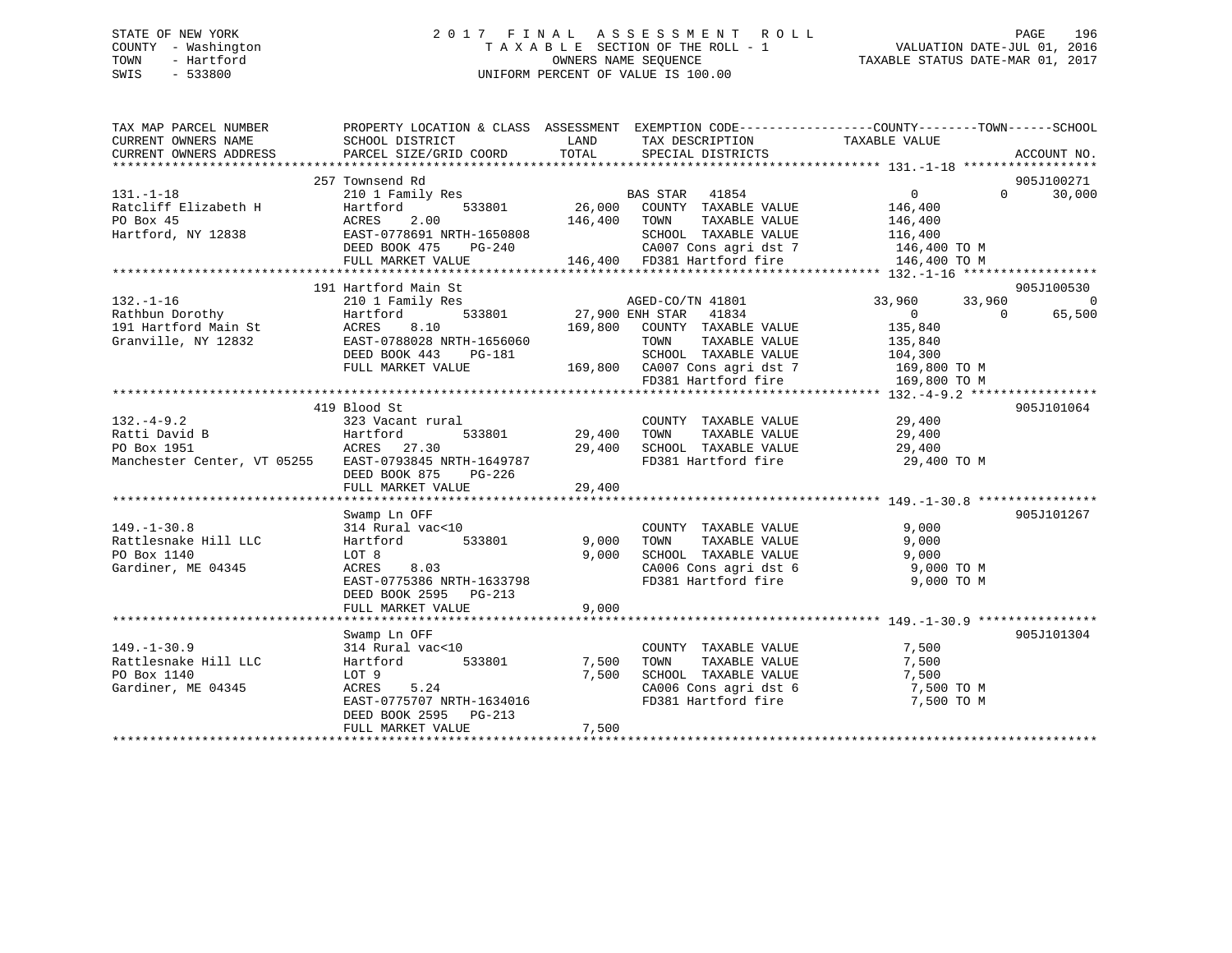# STATE OF NEW YORK 2 0 1 7 F I N A L A S S E S S M E N T R O L L PAGE 197 COUNTY - Washington T A X A B L E SECTION OF THE ROLL - 1 VALUATION DATE-JUL 01, 2016 TOWN - Hartford **TAXABLE STATUS DATE-MAR 01, 2017** SWIS - 533800 UNIFORM PERCENT OF VALUE IS 100.00

| TAX MAP PARCEL NUMBER  | PROPERTY LOCATION & CLASS ASSESSMENT EXEMPTION CODE----------------COUNTY-------TOWN------SCHOOL |        |                       |               |             |
|------------------------|--------------------------------------------------------------------------------------------------|--------|-----------------------|---------------|-------------|
| CURRENT OWNERS NAME    | SCHOOL DISTRICT                                                                                  | LAND   | TAX DESCRIPTION       | TAXABLE VALUE |             |
| CURRENT OWNERS ADDRESS | PARCEL SIZE/GRID COORD                                                                           | TOTAL  | SPECIAL DISTRICTS     |               | ACCOUNT NO. |
|                        |                                                                                                  |        |                       |               |             |
|                        | Swamp Ln OFF                                                                                     |        |                       |               | 905J101268  |
| $149. - 1 - 30.10$     | 314 Rural vac<10                                                                                 |        | COUNTY TAXABLE VALUE  | 5,000         |             |
| Rattlesnake Hill LLC   | 533801<br>Hartford                                                                               | 5,000  | TOWN<br>TAXABLE VALUE | 5,000         |             |
| PO Box 1140            | LOT 10                                                                                           | 5,000  | SCHOOL TAXABLE VALUE  | 5,000         |             |
| Gardiner, ME 04345     | 2.82<br>ACRES                                                                                    |        | CA006 Cons agri dst 6 | 5,000 TO M    |             |
|                        | EAST-0776015 NRTH-1634163                                                                        |        | FD381 Hartford fire   | 5,000 TO M    |             |
|                        | DEED BOOK 2595 PG-213                                                                            |        |                       |               |             |
|                        | FULL MARKET VALUE                                                                                | 5,000  |                       |               |             |
|                        |                                                                                                  |        |                       |               |             |
|                        | Swamp Ln OFF                                                                                     |        |                       |               | 905J101269  |
| $149. - 1 - 30.11$     | 322 Rural vac>10                                                                                 |        | COUNTY TAXABLE VALUE  | 14,500        |             |
| Rattlesnake Hill LLC   | Hartford 533801                                                                                  | 14,500 | TOWN TAXABLE VALUE    | 14,500        |             |
| PO Box 1140            | LOT 11                                                                                           | 14,500 | SCHOOL TAXABLE VALUE  | 14,500        |             |
| Gardiner, ME 04345     | ACRES 18.78                                                                                      |        | CA006 Cons agri dst 6 | 14,500 TO M   |             |
|                        | EAST-0775582 NRTH-1632718                                                                        |        | FD381 Hartford fire   | 14,500 TO M   |             |
|                        | DEED BOOK 2595 PG-213                                                                            |        |                       |               |             |
|                        | FULL MARKET VALUE                                                                                | 14,500 |                       |               |             |
|                        |                                                                                                  |        |                       |               |             |
|                        | Swamp Ln OFF                                                                                     |        |                       |               | 905J101270  |
| $149. - 1 - 30.12$     | 314 Rural vac<10                                                                                 |        | COUNTY TAXABLE VALUE  | 9,000         |             |
| Rattlesnake Hill LLC   | 533801<br>Hartford                                                                               | 9,000  | TOWN<br>TAXABLE VALUE | 9,000         |             |
| PO Box 1140            | LOT 12                                                                                           | 9,000  | SCHOOL TAXABLE VALUE  | 9,000         |             |
| Gardiner, ME 04345     | ACRES<br>8.61                                                                                    |        | CA006 Cons agri dst 6 | $9,000$ TO M  |             |
|                        | EAST-0775979 NRTH-1632828                                                                        |        | FD381 Hartford fire   | 9,000 TO M    |             |
|                        | DEED BOOK 2595 PG-213                                                                            |        |                       |               |             |
|                        | FULL MARKET VALUE                                                                                | 9,000  |                       |               |             |
|                        |                                                                                                  |        |                       |               |             |
|                        | Swamp Ln OFF                                                                                     |        |                       |               | 905J101271  |
| $149. - 1 - 30.13$     | 314 Rural vac<10                                                                                 |        | COUNTY TAXABLE VALUE  | 9,500         |             |
| Rattlesnake Hill LLC   | 533801<br>Hartford                                                                               | 9,500  | TOWN<br>TAXABLE VALUE | 9,500         |             |
| PO Box 1140            | LOT 13                                                                                           | 9,500  | SCHOOL TAXABLE VALUE  | 9,500         |             |
| Gardiner, ME 04345     | ACRES<br>9.13                                                                                    |        | CA006 Cons agri dst 6 | 9,500 TO M    |             |
|                        | EAST-0776170 NRTH-1633074                                                                        |        | FD381 Hartford fire   | 9,500 TO M    |             |
|                        | DEED BOOK 2595 PG-213                                                                            |        |                       |               |             |
|                        | FULL MARKET VALUE                                                                                | 9,500  |                       |               |             |
|                        |                                                                                                  |        |                       |               |             |
|                        | Swamp Ln OFF                                                                                     |        |                       |               | 905J101272  |
| $149. - 1 - 30.14$     | 314 Rural vac<10                                                                                 |        | COUNTY TAXABLE VALUE  | 10,000        |             |
| Rattlesnake Hill LLC   | 533801<br>Hartford                                                                               | 10,000 | TAXABLE VALUE<br>TOWN | 10,000        |             |
| PO Box 1140            | LOT 14                                                                                           | 10,000 | SCHOOL TAXABLE VALUE  | 10,000        |             |
| Gardiner, ME 04345     | ACRES 9.64                                                                                       |        | CA006 Cons agri dst 6 | 10,000 TO M   |             |
|                        | EAST-0776364 NRTH-1633385                                                                        |        | FD381 Hartford fire   | 10,000 TO M   |             |
|                        | DEED BOOK 2595 PG-213                                                                            |        |                       |               |             |
|                        | FULL MARKET VALUE                                                                                | 10,000 |                       |               |             |
|                        | ****************************                                                                     |        |                       |               |             |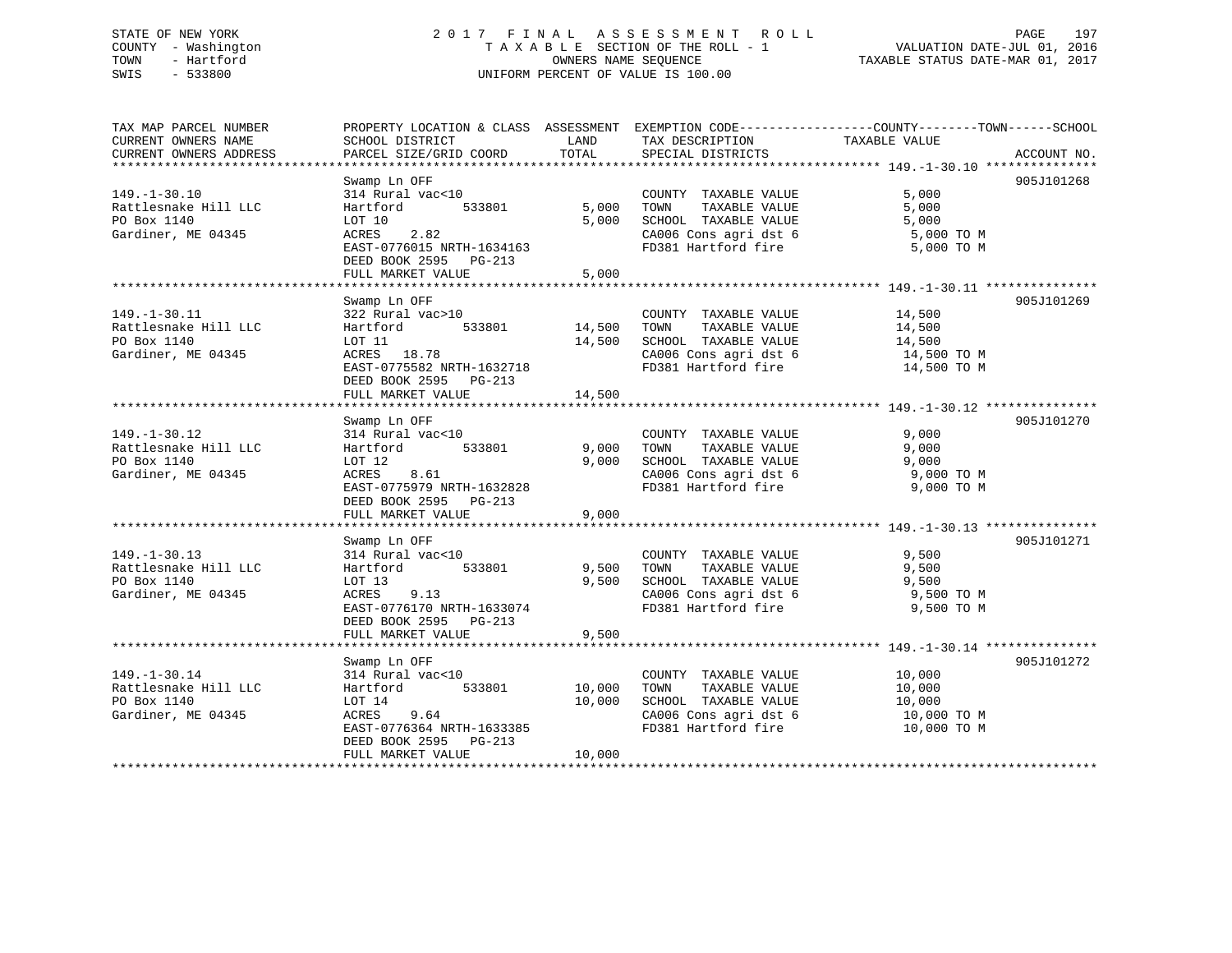# STATE OF NEW YORK 2 0 1 7 F I N A L A S S E S S M E N T R O L L PAGE 198 COUNTY - Washington T A X A B L E SECTION OF THE ROLL - 1 VALUATION DATE-JUL 01, 2016 TOWN - Hartford **TAXABLE STATUS DATE-MAR 01, 2017** SWIS - 533800 UNIFORM PERCENT OF VALUE IS 100.00

| TAX MAP PARCEL NUMBER  |                                                         |               |                                               | PROPERTY LOCATION & CLASS ASSESSMENT EXEMPTION CODE----------------COUNTY-------TOWN------SCHOOL |
|------------------------|---------------------------------------------------------|---------------|-----------------------------------------------|--------------------------------------------------------------------------------------------------|
| CURRENT OWNERS NAME    | SCHOOL DISTRICT                                         | LAND          | TAX DESCRIPTION                               | TAXABLE VALUE                                                                                    |
| CURRENT OWNERS ADDRESS | PARCEL SIZE/GRID COORD                                  | TOTAL         | SPECIAL DISTRICTS                             | ACCOUNT NO.                                                                                      |
|                        |                                                         |               |                                               |                                                                                                  |
| $149. - 1 - 30.15$     | Swamp Ln OFF<br>314 Rural vac<10                        |               | COUNTY TAXABLE VALUE                          | 905J101273<br>10,000                                                                             |
|                        |                                                         |               |                                               | 10,000                                                                                           |
| Rattlesnake Hill LLC   | 533801<br>Hartford                                      | 10,000        | TOWN<br>TAXABLE VALUE<br>SCHOOL TAXABLE VALUE |                                                                                                  |
| PO Box 1140            | LOT 15                                                  | 10,000        |                                               | 10,000                                                                                           |
| Gardiner, ME 04345     | ACRES<br>9.94                                           |               | CA006 Cons agri dst 6                         | 10,000 TO M                                                                                      |
|                        | EAST-0776530 NRTH-1633771                               |               |                                               | FD381 Hartford fire 10,000 TO M                                                                  |
|                        | DEED BOOK 2595 PG-213                                   |               |                                               |                                                                                                  |
|                        | FULL MARKET VALUE                                       | 10,000        |                                               |                                                                                                  |
|                        | Swamp Ln OFF                                            |               |                                               | 905J101274                                                                                       |
| $149. - 1 - 30.16$     |                                                         |               |                                               | 9,000                                                                                            |
| Rattlesnake Hill LLC   | 314 Rural vac<10<br>533801                              |               | COUNTY TAXABLE VALUE<br>TAXABLE VALUE         | 9,000                                                                                            |
|                        | Hartford                                                | 9,000         | TOWN                                          |                                                                                                  |
| PO Box 1140            | LOT 16                                                  | 9,000         | SCHOOL TAXABLE VALUE                          | 9,000                                                                                            |
| Gardiner, ME 04345     | 8.49<br>ACRES                                           |               | CA006 Cons agri dst 6                         | 9,000 TO M                                                                                       |
|                        | EAST-0776790 NRTH-1633956                               |               | FD381 Hartford fire                           | 9,000 TO M                                                                                       |
|                        | DEED BOOK 2595 PG-213                                   |               |                                               |                                                                                                  |
|                        | FULL MARKET VALUE                                       | 9,000         |                                               |                                                                                                  |
|                        |                                                         |               |                                               |                                                                                                  |
|                        | Coach Rd                                                |               |                                               | 905J101285                                                                                       |
| $149. - 1 - 30.27$     | 323 Vacant rural                                        |               | COUNTY TAXABLE VALUE                          | 28,000                                                                                           |
| Rattlesnake Hill LLC   | 533801 28,000<br>Hartford                               |               | TOWN<br>TAXABLE VALUE                         | 28,000                                                                                           |
| PO Box 1140            | LOT 27                                                  | 28,000        | SCHOOL TAXABLE VALUE                          | 28,000<br>CA006 Cons agri dst 6 28,000 TO M                                                      |
| Gardiner, ME 04345     | ACRES 40.60                                             |               |                                               |                                                                                                  |
|                        | EAST-0777259 NRTH-1633150                               |               | FD381 Hartford fire                           | 28,000 TO M                                                                                      |
|                        | DEED BOOK 2595 PG-213                                   |               |                                               |                                                                                                  |
|                        | FULL MARKET VALUE                                       | 28,000        |                                               |                                                                                                  |
|                        |                                                         |               |                                               |                                                                                                  |
| $149. - 1 - 37.5$      | State Route 40                                          |               | COUNTY TAXABLE VALUE                          |                                                                                                  |
|                        | 311 Res vac land                                        | 533801 12,000 |                                               | 12,000<br>12,000                                                                                 |
| Rattlesnake Hill LLC   | Hartford                                                |               | TAXABLE VALUE<br>TOWN                         |                                                                                                  |
| PO Box 1140            | FRNT 100.00 DPTH 380.00 12,000                          |               | SCHOOL TAXABLE VALUE                          | 12,000<br>12,000 TO M                                                                            |
| Gardiner, ME 04345     | EAST-0772984 NRTH-1634866                               |               | CA006 Cons agri dst 6<br>FD381 Hartford fire  |                                                                                                  |
|                        | DEED BOOK 2839 PG-18                                    |               |                                               | 12,000 TO M                                                                                      |
|                        | FULL MARKET VALUE                                       | 12,000        |                                               |                                                                                                  |
|                        | State Route 40 OFF                                      |               |                                               |                                                                                                  |
| $149. - 1 - 37.6$      | 311 Res vac land                                        |               | COUNTY TAXABLE VALUE                          | 600                                                                                              |
| Rattlesnake Hill LLC   | Hartford                                                | 533801 600    | TOWN<br>TAXABLE VALUE                         | 600                                                                                              |
| PO Box 1140            |                                                         |               | SCHOOL TAXABLE VALUE                          | 600                                                                                              |
| Gardiner, ME 04345     | FRNT 98.00 DPTH 106.00 600<br>EAST-0773983 NRTH-1634219 |               | SCHOOL TAXABLE VALUE<br>CA006 Cons agri dst 6 | 600 TO M                                                                                         |
|                        | DEED BOOK 2348 PG-149                                   |               | FD381 Hartford fire                           | 600 TO M                                                                                         |
|                        | FULL MARKET VALUE                                       | 600           |                                               |                                                                                                  |
|                        |                                                         |               |                                               |                                                                                                  |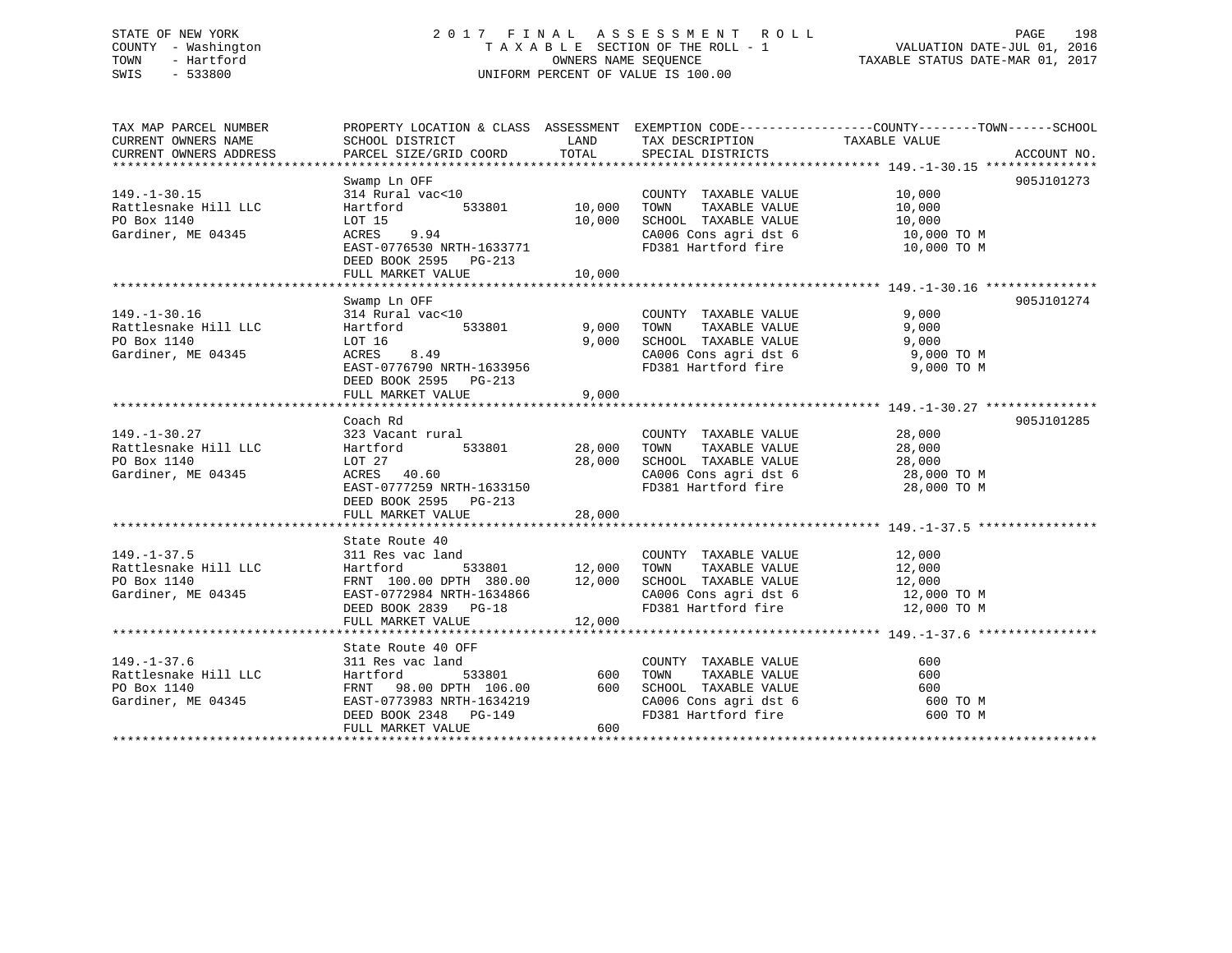# STATE OF NEW YORK 2 0 1 7 F I N A L A S S E S S M E N T R O L L PAGE 199 COUNTY - Washington T A X A B L E SECTION OF THE ROLL - 1 VALUATION DATE-JUL 01, 2016 TOWN - Hartford **TAXABLE STATUS DATE-MAR 01, 2017** SWIS - 533800 UNIFORM PERCENT OF VALUE IS 100.00

| TAX MAP PARCEL NUMBER          | PROPERTY LOCATION & CLASS ASSESSMENT EXEMPTION CODE----------------COUNTY-------TOWN-----SCHOOL                                                                                                                                                     |         |                                                                                            |                                    |            |
|--------------------------------|-----------------------------------------------------------------------------------------------------------------------------------------------------------------------------------------------------------------------------------------------------|---------|--------------------------------------------------------------------------------------------|------------------------------------|------------|
|                                |                                                                                                                                                                                                                                                     |         |                                                                                            |                                    |            |
|                                |                                                                                                                                                                                                                                                     |         |                                                                                            |                                    |            |
|                                |                                                                                                                                                                                                                                                     |         |                                                                                            |                                    |            |
|                                | 7186 State Route 40                                                                                                                                                                                                                                 |         |                                                                                            |                                    | 905J100604 |
|                                |                                                                                                                                                                                                                                                     |         |                                                                                            |                                    |            |
|                                |                                                                                                                                                                                                                                                     |         |                                                                                            |                                    |            |
|                                |                                                                                                                                                                                                                                                     |         | COUNTY TAXABLE VALUE 389,800<br>TOWN TAXABLE VALUE 389,800<br>SCHOOL TAXABLE VALUE 389,800 |                                    |            |
|                                |                                                                                                                                                                                                                                                     |         |                                                                                            | CA006 Cons agri dst 6 389,800 TO M |            |
|                                |                                                                                                                                                                                                                                                     |         | FD381 Hartford fire                                                                        | 389,800 TO M                       |            |
|                                | 149.-1-39.1<br>Rattlesnake Hill LLC 180 Mult-use bld<br>PO Box 1140 180 Martford 533801 88,700<br>Gardiner, ME 04345 EAST-0773178 NRTH-1634433<br>DEED BOOK 2839 PG-18<br>FULL MARKET VALUE<br>189,800<br>TULL MARKET VALUE                         |         |                                                                                            |                                    |            |
|                                |                                                                                                                                                                                                                                                     |         |                                                                                            |                                    |            |
|                                | 7162 State Route 40                                                                                                                                                                                                                                 |         |                                                                                            |                                    | 905J101167 |
|                                | 149.-1-39.2 311 Res vac land                                                                                                                                                                                                                        |         | COUNTY TAXABLE VALUE 13,000                                                                |                                    |            |
|                                |                                                                                                                                                                                                                                                     |         |                                                                                            |                                    |            |
|                                |                                                                                                                                                                                                                                                     |         |                                                                                            |                                    |            |
|                                |                                                                                                                                                                                                                                                     |         |                                                                                            |                                    |            |
|                                |                                                                                                                                                                                                                                                     |         |                                                                                            |                                    |            |
|                                |                                                                                                                                                                                                                                                     |         |                                                                                            |                                    |            |
|                                | 149.-1-39.2<br>Rattlesnake Hill LLC Hartford 533801 13,000 TOWN TAXABLE VALUE<br>PO Box 1140 13,000 TOM RCRES 1.10 13,000 TOM TAXABLE VALUE<br>Gardiner, ME 04345 EAST-0772491 NRTH-1634310 2A006 Cons agri dst 6 13,000 TOM<br>FULL M              |         |                                                                                            |                                    |            |
|                                | State Route 40                                                                                                                                                                                                                                      |         |                                                                                            |                                    | 905J101168 |
|                                |                                                                                                                                                                                                                                                     |         |                                                                                            |                                    |            |
|                                |                                                                                                                                                                                                                                                     |         |                                                                                            |                                    |            |
|                                |                                                                                                                                                                                                                                                     |         |                                                                                            |                                    |            |
|                                |                                                                                                                                                                                                                                                     |         | CA006 Cons agri dst 6 2,500 TO M<br>FD381 Hartford fire 2,500 TO M                         |                                    |            |
|                                |                                                                                                                                                                                                                                                     |         |                                                                                            |                                    |            |
|                                | 149.-1-39.3<br>Rattlesnake Hill LLC Hartford 533801 2,500 TOWN TAXABLE VALUE 2,500<br>PO Box 1140 FRNT 150.00 DPTH 200.00 2,500 SCHOOL TAXABLE VALUE 2,500<br>Gardiner, ME 04345 EAST-0772367 NRTH-1634304 CA006 Cons agri dst 6 2,5                |         |                                                                                            |                                    |            |
|                                |                                                                                                                                                                                                                                                     |         |                                                                                            |                                    |            |
|                                | 7190 State Route 40                                                                                                                                                                                                                                 |         |                                                                                            |                                    |            |
| $149.-1-39.4$ 331 Com vac w/im |                                                                                                                                                                                                                                                     |         |                                                                                            | 34,078 34,078 34,078               |            |
|                                |                                                                                                                                                                                                                                                     |         | w/im<br>533801 196,700 COUNTY TAXABLE VALUE                                                |                                    |            |
|                                |                                                                                                                                                                                                                                                     |         |                                                                                            |                                    |            |
|                                |                                                                                                                                                                                                                                                     |         |                                                                                            |                                    |            |
|                                |                                                                                                                                                                                                                                                     |         |                                                                                            |                                    |            |
|                                |                                                                                                                                                                                                                                                     |         |                                                                                            |                                    |            |
|                                |                                                                                                                                                                                                                                                     |         |                                                                                            |                                    |            |
|                                |                                                                                                                                                                                                                                                     |         |                                                                                            |                                    |            |
| $140. - 1 - 44$                | 3388 State Route 196                                                                                                                                                                                                                                |         |                                                                                            |                                    | 905J100532 |
|                                |                                                                                                                                                                                                                                                     |         |                                                                                            | $\begin{matrix}0&0\end{matrix}$    | 65,500     |
|                                |                                                                                                                                                                                                                                                     |         |                                                                                            |                                    |            |
|                                |                                                                                                                                                                                                                                                     |         |                                                                                            |                                    |            |
|                                |                                                                                                                                                                                                                                                     |         |                                                                                            |                                    |            |
|                                | 140.-1-44<br>22002 Faulty Res<br>24,800 COUNTY TAXABLE VALUE<br>388 State Route 196 (ACRES 1.60 132,300 TOWN TAXABLE VALUE 132,300<br>Fort Ann, NY 12827 (EAST-0769967 NRTH-1641941 SCHOOL TAXABLE VALUE 66,800<br>DEED BOOK 384 PG-353<br>$PG-353$ |         |                                                                                            | FD381 Hartford fire 132,300 TO M   |            |
|                                | FULL MARKET VALUE                                                                                                                                                                                                                                   | 132,300 |                                                                                            |                                    |            |
|                                |                                                                                                                                                                                                                                                     |         |                                                                                            |                                    |            |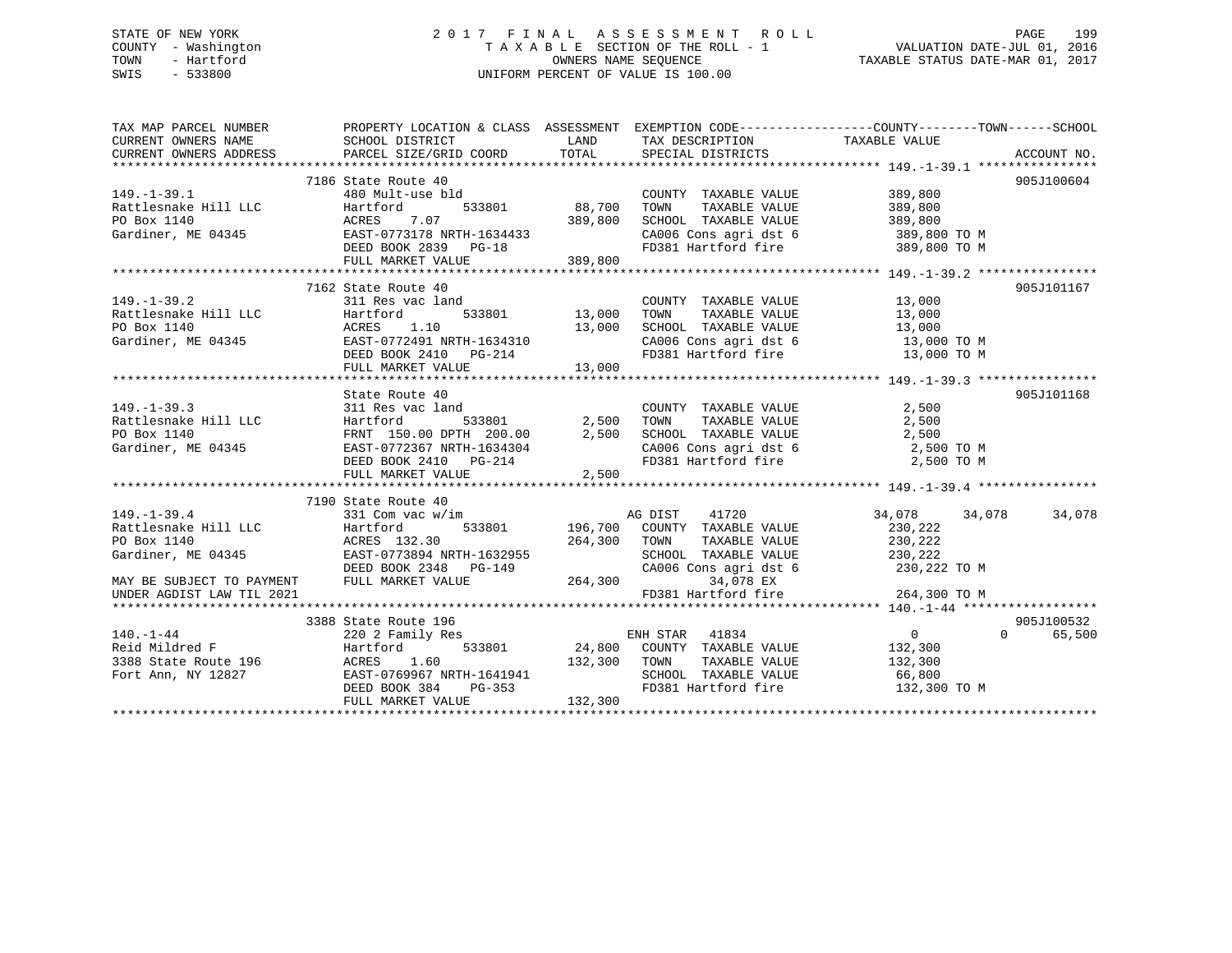# STATE OF NEW YORK 2 0 1 7 F I N A L A S S E S S M E N T R O L L PAGE 200 COUNTY - Washington T A X A B L E SECTION OF THE ROLL - 1 VALUATION DATE-JUL 01, 2016 TOWN - Hartford OWNERS NAME SEQUENCE TAXABLE STATUS DATE-MAR 01, 2017 SWIS - 533800 UNIFORM PERCENT OF VALUE IS 100.00

| TAX MAP PARCEL NUMBER                                                                                                         |                                                                                                                                                                                                                                                      |                             |                              | PROPERTY LOCATION & CLASS ASSESSMENT EXEMPTION CODE----------------COUNTY-------TOWN------SCHOOL |                |
|-------------------------------------------------------------------------------------------------------------------------------|------------------------------------------------------------------------------------------------------------------------------------------------------------------------------------------------------------------------------------------------------|-----------------------------|------------------------------|--------------------------------------------------------------------------------------------------|----------------|
| CURRENT OWNERS NAME                                                                                                           | SCHOOL DISTRICT                                                                                                                                                                                                                                      | LAND                        | TAX DESCRIPTION              | TAXABLE VALUE                                                                                    |                |
| CURRENT OWNERS ADDRESS                                                                                                        | PARCEL SIZE/GRID COORD                                                                                                                                                                                                                               | TOTAL                       | SPECIAL DISTRICTS            |                                                                                                  | ACCOUNT NO.    |
|                                                                                                                               |                                                                                                                                                                                                                                                      |                             |                              |                                                                                                  |                |
|                                                                                                                               | Pope Hill Rd                                                                                                                                                                                                                                         |                             |                              |                                                                                                  |                |
| $150. - 1 - 29.19$                                                                                                            | 311 Res vac land                                                                                                                                                                                                                                     |                             | COUNTY TAXABLE VALUE         | 1,000                                                                                            |                |
| Reid Steven                                                                                                                   | Arqyle                                                                                                                                                                                                                                               | $532001$ 1,000              | TOWN<br>TAXABLE VALUE        | 1,000                                                                                            |                |
| Reid Marlene                                                                                                                  | FRNT 220.00 DPTH 125.00 1,000                                                                                                                                                                                                                        |                             |                              |                                                                                                  |                |
| PO Box 156                                                                                                                    | FRNT 220.00 DPTH 125.00<br>EAST-0778998 NRTH-1632589                                                                                                                                                                                                 |                             |                              |                                                                                                  |                |
| Argyle, NY 12809                                                                                                              | DEED BOOK 1973 PG-176                                                                                                                                                                                                                                |                             |                              | SCHOOL TAXABLE VALUE 1,000<br>CA006 Cons agri dst 6 1,000 TO M<br>FD381 Hartford fire 1,000 TO M |                |
|                                                                                                                               | FULL MARKET VALUE                                                                                                                                                                                                                                    | $1632589$<br>G-176<br>1,000 |                              |                                                                                                  |                |
|                                                                                                                               |                                                                                                                                                                                                                                                      |                             |                              |                                                                                                  |                |
|                                                                                                                               | Hartford Main St                                                                                                                                                                                                                                     |                             |                              |                                                                                                  | 905J100119     |
| $132. - 1 - 27$                                                                                                               | 314 Rural vac<10                                                                                                                                                                                                                                     |                             | COUNTY TAXABLE VALUE 21,400  |                                                                                                  |                |
|                                                                                                                               |                                                                                                                                                                                                                                                      |                             | TOWN                         |                                                                                                  |                |
|                                                                                                                               |                                                                                                                                                                                                                                                      |                             | SCHOOL TAXABLE VALUE         | TAXABLE VALUE 21,400<br>21,400                                                                   |                |
|                                                                                                                               |                                                                                                                                                                                                                                                      |                             |                              | CA007 Cons agri dst 7 21,400 TO M                                                                |                |
|                                                                                                                               |                                                                                                                                                                                                                                                      |                             |                              |                                                                                                  |                |
|                                                                                                                               | Feinman David E<br>Reinman Cynthia<br>Reinman Cynthia<br>PO Box 115<br>Elizabethtown, NY 12932<br>DELIZAbethtown, NY 12932<br>DELIZAbethtown, NY 12932<br>DELIZABET-0785722<br>DELIZABET-0785722<br>DELIZABET-0785722<br>DELIZABET-0785722<br>DELIZA |                             |                              | FD381 Hartford fire 21,400 TO M                                                                  |                |
|                                                                                                                               | FULL MARKET VALUE                                                                                                                                                                                                                                    | 21,400                      |                              |                                                                                                  |                |
|                                                                                                                               |                                                                                                                                                                                                                                                      |                             |                              |                                                                                                  |                |
|                                                                                                                               | Camp A Way                                                                                                                                                                                                                                           |                             |                              |                                                                                                  | 905J100534     |
| $142. - 1 - 35$                                                                                                               | 322 Rural vac>10                                                                                                                                                                                                                                     |                             | COUNTY TAXABLE VALUE 13,400  |                                                                                                  |                |
|                                                                                                                               | 533801                                                                                                                                                                                                                                               | 13,400                      | TOWN<br>TAXABLE VALUE        | 13,400<br>13,400                                                                                 |                |
|                                                                                                                               |                                                                                                                                                                                                                                                      | 13,400                      | SCHOOL TAXABLE VALUE         |                                                                                                  |                |
|                                                                                                                               |                                                                                                                                                                                                                                                      |                             |                              | FD381 Hartford fire 13,400 TO M                                                                  |                |
|                                                                                                                               | Reisinger Adam Martford 533801<br>Reisinger Olga (ACRES 10.12<br>1 Elder Ave (EAST-0792218 NRTH-1646821<br>Farmingville, NY 11738 (DEED BOOK 444 PG-81                                                                                               |                             |                              |                                                                                                  |                |
|                                                                                                                               | FULL MARKET VALUE                                                                                                                                                                                                                                    | 13,400                      |                              |                                                                                                  |                |
|                                                                                                                               |                                                                                                                                                                                                                                                      |                             |                              |                                                                                                  |                |
|                                                                                                                               | 61 Blood St                                                                                                                                                                                                                                          |                             |                              |                                                                                                  |                |
| $142. - 1 - 30.2$                                                                                                             |                                                                                                                                                                                                                                                      |                             |                              | $\Omega$<br>$\overline{0}$                                                                       | 30,000         |
| Rentas Jennifer M                                                                                                             |                                                                                                                                                                                                                                                      |                             |                              | 100, 500<br>100,500                                                                              | $\overline{0}$ |
| 61 Blood St                                                                                                                   |                                                                                                                                                                                                                                                      |                             | 201,000 COUNTY TAXABLE VALUE | 100,500                                                                                          |                |
| Granville, NY 12832                                                                                                           | LOT 2<br>ACPFS<br>ACRES<br>2.00                                                                                                                                                                                                                      |                             | TOWN<br>TAXABLE VALUE        | 100,500                                                                                          |                |
|                                                                                                                               | EAST-0790650 NRTH-1642977                                                                                                                                                                                                                            |                             | SCHOOL TAXABLE VALUE 171,000 |                                                                                                  |                |
|                                                                                                                               |                                                                                                                                                                                                                                                      |                             |                              |                                                                                                  |                |
|                                                                                                                               |                                                                                                                                                                                                                                                      |                             |                              |                                                                                                  |                |
|                                                                                                                               |                                                                                                                                                                                                                                                      |                             |                              |                                                                                                  |                |
|                                                                                                                               |                                                                                                                                                                                                                                                      |                             |                              |                                                                                                  |                |
|                                                                                                                               | 111 Pope Hill Rd                                                                                                                                                                                                                                     |                             |                              |                                                                                                  |                |
| $150. - 1 - 29.18$                                                                                                            | 240 Rural res                                                                                                                                                                                                                                        |                             | 41720<br>AG DIST             | 15,330<br>15,330                                                                                 | 15,330         |
|                                                                                                                               | 532001                                                                                                                                                                                                                                               |                             | 46,500 BAS STAR 41854        | $\overline{0}$<br>$\overline{0}$                                                                 | 30,000         |
|                                                                                                                               |                                                                                                                                                                                                                                                      |                             | 179,000 COUNTY TAXABLE VALUE | 163,670                                                                                          |                |
| Reynolds Daniel J<br>Reynolds Melissa A 875/83 + 85<br>111 Pope Hill Rd<br>Arayle, NY 12809<br>RextPort Parage EAST-0779419 N |                                                                                                                                                                                                                                                      |                             | TOWN<br>TAXABLE VALUE        | 163,670                                                                                          |                |
|                                                                                                                               | EAST-0779419 NRTH-1633480                                                                                                                                                                                                                            |                             | SCHOOL TAXABLE VALUE         | 133,670                                                                                          |                |
|                                                                                                                               | DEED BOOK 707<br>PG-219                                                                                                                                                                                                                              |                             |                              | CA006 Cons agri dst 6 163,670 TO M                                                               |                |
| MAY BE SUBJECT TO PAYMENT                                                                                                     | FULL MARKET VALUE                                                                                                                                                                                                                                    | 179,000                     | 15,330 EX                    |                                                                                                  |                |
| UNDER AGDIST LAW TIL 2021                                                                                                     |                                                                                                                                                                                                                                                      |                             | FD381 Hartford fire          | 179,000 TO M                                                                                     |                |
|                                                                                                                               |                                                                                                                                                                                                                                                      |                             |                              |                                                                                                  |                |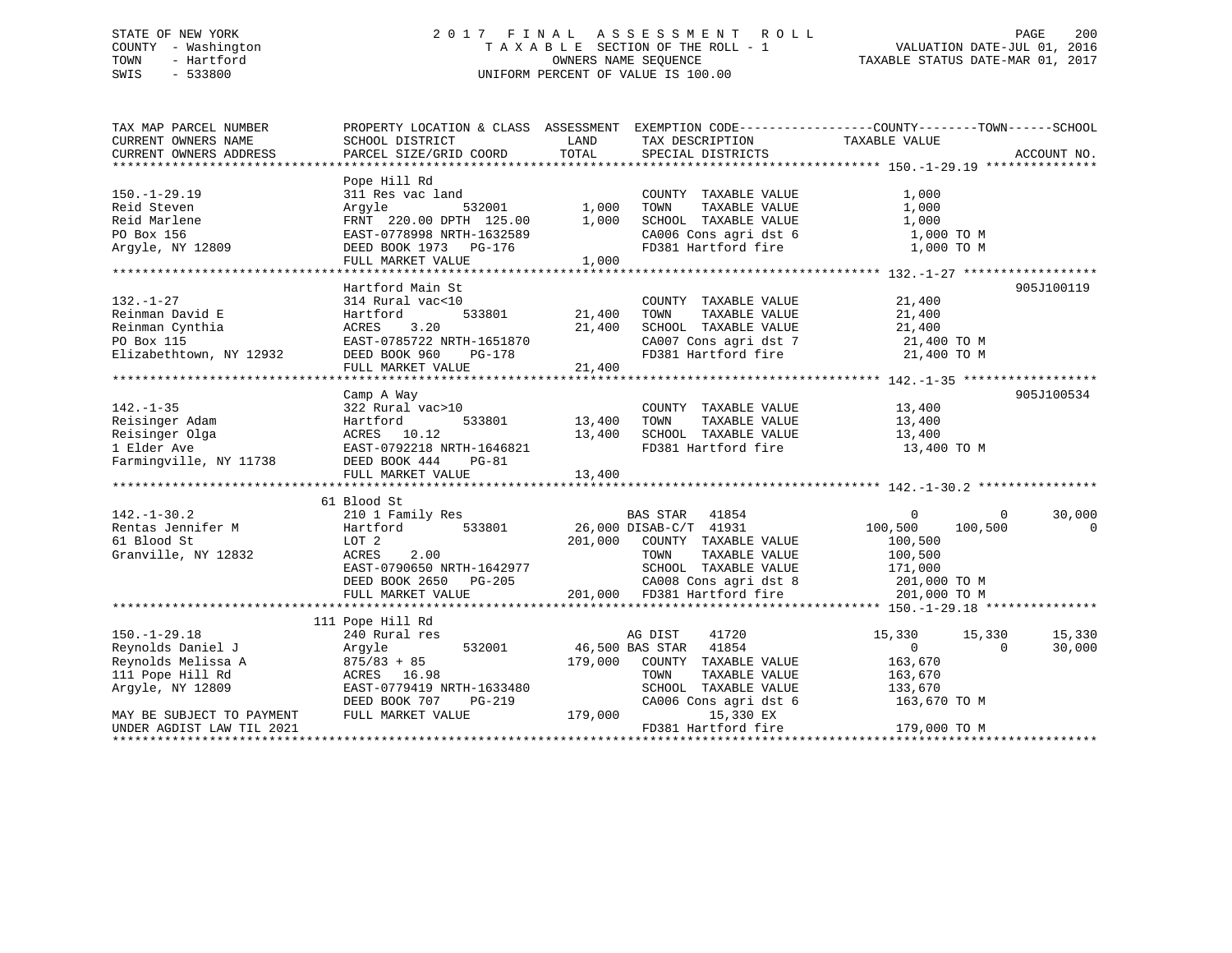# STATE OF NEW YORK 2 0 1 7 F I N A L A S S E S S M E N T R O L L PAGE 201 COUNTY - Washington T A X A B L E SECTION OF THE ROLL - 1 VALUATION DATE-JUL 01, 2016 TOWN - Hartford **TAXABLE STATUS DATE-MAR 01, 2017** SWIS - 533800 UNIFORM PERCENT OF VALUE IS 100.00

| TAX MAP PARCEL NUMBER<br>CURRENT OWNERS NAME<br>CURRENT OWNERS ADDRESS | PROPERTY LOCATION & CLASS ASSESSMENT EXEMPTION CODE----------------COUNTY-------TOWN------SCHOOL<br>SCHOOL DISTRICT<br>PARCEL SIZE/GRID COORD | LAND<br>TOTAL     | TAX DESCRIPTION TAXABLE VALUE SPECIAL DISTRICTS<br>SPECIAL DISTRICTS           |                            | ACCOUNT NO. |
|------------------------------------------------------------------------|-----------------------------------------------------------------------------------------------------------------------------------------------|-------------------|--------------------------------------------------------------------------------|----------------------------|-------------|
|                                                                        |                                                                                                                                               |                   |                                                                                |                            |             |
|                                                                        | Pope Hill Rd                                                                                                                                  |                   |                                                                                |                            |             |
| $150. - 1 - 29.23$                                                     | 312 Vac w/imprv                                                                                                                               |                   | COUNTY TAXABLE VALUE                                                           | 38,100                     |             |
| Reynolds Daniel J                                                      | Argyle<br>532001                                                                                                                              | 16,300            | TOWN<br>TAXABLE VALUE                                                          | 38,100                     |             |
| Reynolds Melissa A                                                     | 2.10<br>ACRES                                                                                                                                 | 38,100            | SCHOOL TAXABLE VALUE                                                           | 38,100                     |             |
| 111 Pope Hill Rd                                                       | EAST-0779591 NRTH-1632906                                                                                                                     |                   | CA006 Cons agri dst 6 38,100 TO M                                              |                            |             |
| Argyle, NY 12809                                                       | DEED BOOK 3178 PG-174                                                                                                                         |                   | FD381 Hartford fire                                                            | 38,100 TO M                |             |
|                                                                        | FULL MARKET VALUE                                                                                                                             | 38,100            |                                                                                |                            |             |
|                                                                        |                                                                                                                                               |                   |                                                                                |                            |             |
|                                                                        | 85 Pope Hill Rd                                                                                                                               |                   |                                                                                |                            | 905J100536  |
| $150. - 1 - 26$                                                        | 210 1 Family Res                                                                                                                              |                   | AGED-ALL 41800                                                                 | 75,300<br>75,300           | 75,300      |
| Reynolds Naomi                                                         | 532001<br>Arqyle                                                                                                                              |                   | AGED-ALL 41800<br>40,200 ENH STAR 41834                                        | $\Omega$<br>$\bigcap$      | 65,500      |
| 85 Pope Hill Rd                                                        | 875/80                                                                                                                                        | 150,600           | COUNTY TAXABLE VALUE                                                           | 75,300                     |             |
| Argyle, NY 12809                                                       | 6.36<br>ACRES                                                                                                                                 |                   | TAXABLE VALUE<br>TOWN                                                          | 75,300                     |             |
|                                                                        | EAST-0779176 NRTH-1632863                                                                                                                     |                   | SCHOOL TAXABLE VALUE                                                           | 9,800                      |             |
|                                                                        | DEED BOOK 707<br>PG-210                                                                                                                       |                   | CA006 Cons agri dst 6 150,600 TO M<br>150,600 FD381 Hartford fire 150,600 TO M |                            |             |
|                                                                        | FULL MARKET VALUE                                                                                                                             |                   |                                                                                |                            |             |
|                                                                        |                                                                                                                                               |                   |                                                                                |                            |             |
|                                                                        | 3669 State Route 196                                                                                                                          |                   |                                                                                |                            | 905J101403  |
| $140. - 1 - 6.2$                                                       | 210 1 Family Res                                                                                                                              |                   | COUNTY TAXABLE VALUE                                                           | 154,200                    |             |
| Reynolds Rebecca<br>3669 State Route 196                               | 533801<br>Hartford                                                                                                                            | 22,500<br>154,200 | TOWN<br>TAXABLE VALUE                                                          | 154,200                    |             |
|                                                                        | $861/27 + 722/281$                                                                                                                            |                   | SCHOOL TAXABLE VALUE                                                           | 154,200                    |             |
| Fort Ann, NY 12827                                                     | 2.70<br>ACRES                                                                                                                                 |                   | CA007 Cons agri dst 7 154,200 TO M                                             |                            |             |
|                                                                        | EAST-0774539 NRTH-1646488                                                                                                                     |                   | FD381 Hartford fire                                                            | 154,200 TO M               |             |
|                                                                        | DEED BOOK 3469 PG-142                                                                                                                         |                   |                                                                                |                            |             |
|                                                                        | FULL MARKET VALUE                                                                                                                             | 154,200           |                                                                                |                            |             |
|                                                                        |                                                                                                                                               |                   |                                                                                |                            |             |
|                                                                        | Pope Hill Rd                                                                                                                                  |                   |                                                                                |                            |             |
| $150. - 1 - 29.7$<br>Reynolds Robert E                                 | 311 Res vac land                                                                                                                              |                   | COUNTY TAXABLE VALUE<br>TOWN<br>TAXABLE VALUE                                  | 1,000<br>1,000             |             |
| Reynolds Elizabeth L                                                   |                                                                                                                                               |                   | SCHOOL TAXABLE VALUE                                                           | 1,000                      |             |
| 276 Safford Rd                                                         | Argyle 532001 1,000<br>FRNT 430.00 DPTH 150.00 1,000<br>EAST-0779776 NRTH-1632718<br>DEED BOOK 2359 PG-38                                     |                   | SCHOOL TAXABLE VALUE 1,000<br>CA006 Cons agri dst 6 1,000 TO M                 |                            |             |
| Arqyle, NY 12809                                                       |                                                                                                                                               |                   | FD381 Hartford fire 1,000 TO M                                                 |                            |             |
|                                                                        | FULL MARKET VALUE                                                                                                                             | 1,000             |                                                                                |                            |             |
|                                                                        |                                                                                                                                               |                   |                                                                                |                            |             |
|                                                                        | 5126 County Route 30                                                                                                                          |                   |                                                                                |                            |             |
| $150. - 1 - 21.1$                                                      | 210 1 Family Res                                                                                                                              |                   | BAS STAR 41854                                                                 | $\overline{0}$<br>$\Omega$ | 30,000      |
| Richards Gretchen                                                      | 533801<br>Hartford                                                                                                                            | 28,100            | COUNTY TAXABLE VALUE                                                           | 226,600                    |             |
| Richards Jeffrey W                                                     | BLA 1963-180                                                                                                                                  | 226,600           | TAXABLE VALUE<br>TOWN                                                          | 226,600                    |             |
| 5126 County Route 30                                                   | ACRES<br>4.28                                                                                                                                 |                   | SCHOOL TAXABLE VALUE                                                           | 196,600                    |             |
| Granville, NY 12832                                                    | EAST-0785910 NRTH-1633464                                                                                                                     |                   |                                                                                |                            |             |
|                                                                        | PG-54<br>DEED BOOK 919                                                                                                                        |                   | CA008 Cons agri dst 8 226,600 TO M<br>FD381 Hartford fire 226,600 TO M         |                            |             |
|                                                                        | FULL MARKET VALUE                                                                                                                             | 226,600           |                                                                                |                            |             |
|                                                                        |                                                                                                                                               |                   |                                                                                |                            |             |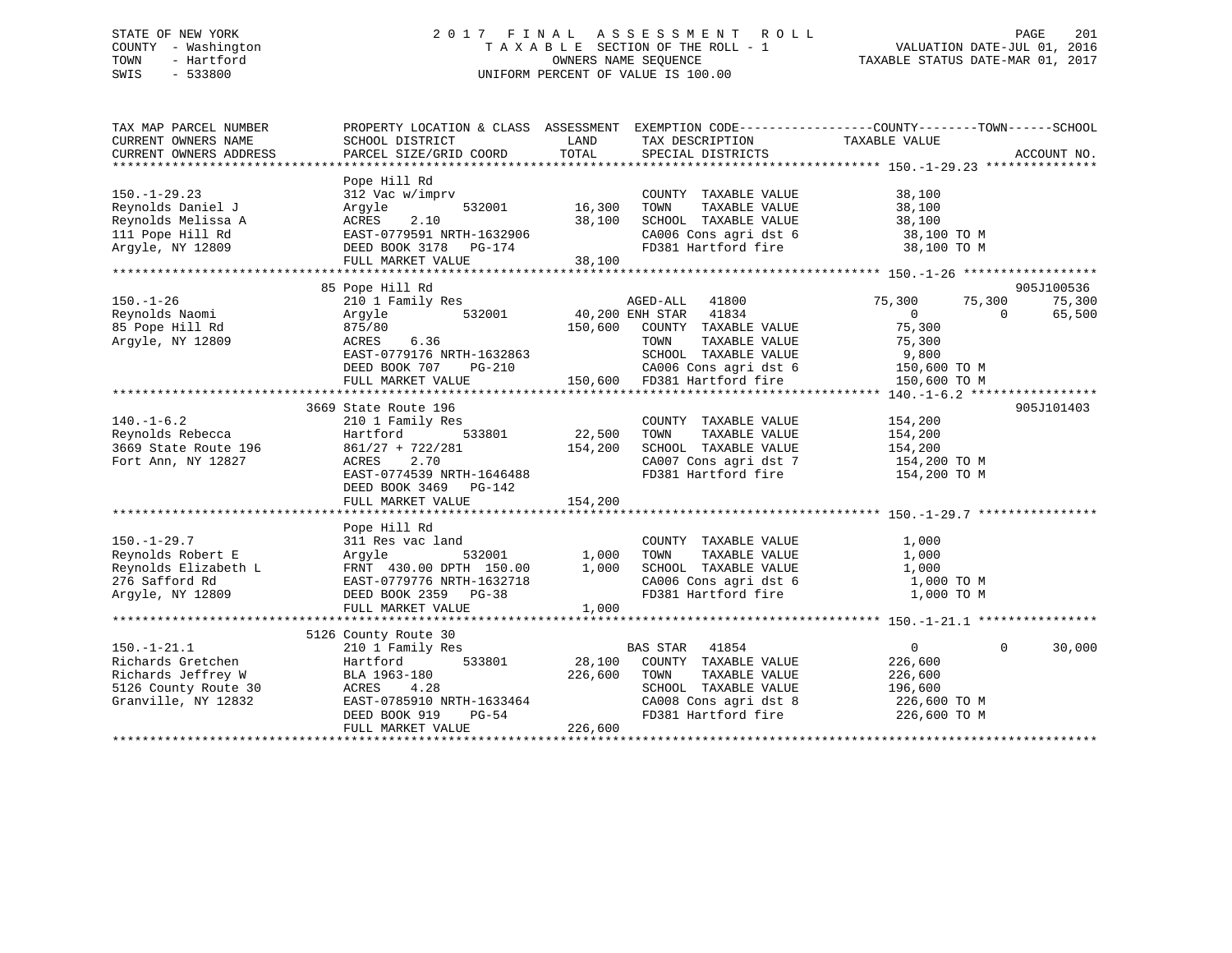# STATE OF NEW YORK 2 0 1 7 F I N A L A S S E S S M E N T R O L L PAGE 202 COUNTY - Washington T A X A B L E SECTION OF THE ROLL - 1 VALUATION DATE-JUL 01, 2016 TOWN - Hartford **TAXABLE STATUS DATE-MAR 01, 2017** SWIS - 533800 UNIFORM PERCENT OF VALUE IS 100.00

| TAX MAP PARCEL NUMBER<br>CURRENT OWNERS NAME             |                                                                                                                                                                                                                                                      |        | PROPERTY LOCATION & CLASS ASSESSMENT EXEMPTION CODE---------------COUNTY-------TOWN-----SCHOOL<br>$\begin{tabular}{lllll} \multicolumn{2}{c}{\textbf{PARCEL SIZE/GRID COORD}} & $\quad$ & \multicolumn{2}{c}{\textbf{LAND}} & \multicolumn{2}{c}{\textbf{TAX DESCRIPTION}} & \multicolumn{2}{c}{\textbf{TAXABLE VALUE}}\\ \multicolumn{2}{c}{\textbf{PARCEL SIZE/GRID COORD}} & $\quad$ & \multicolumn{2}{c}{\textbf{TAYABLE VALUE}}\\ \multicolumn{2}{c}{\textbf{PACCAL DISTRICTS}} & & & \multicolumn{2}{c}{\textbf{TAXABLE VALUE}}\\ \multicolumn{2}{c}{\textbf{PACCAL DISTRICTS}} & & & \multicolumn{2$ |                    |                          |
|----------------------------------------------------------|------------------------------------------------------------------------------------------------------------------------------------------------------------------------------------------------------------------------------------------------------|--------|-------------------------------------------------------------------------------------------------------------------------------------------------------------------------------------------------------------------------------------------------------------------------------------------------------------------------------------------------------------------------------------------------------------------------------------------------------------------------------------------------------------------------------------------------------------------------------------------------------------|--------------------|--------------------------|
| CURRENT OWNERS ADDRESS                                   |                                                                                                                                                                                                                                                      |        |                                                                                                                                                                                                                                                                                                                                                                                                                                                                                                                                                                                                             |                    | ACCOUNT NO.              |
|                                                          | 7336 State Route 40                                                                                                                                                                                                                                  |        |                                                                                                                                                                                                                                                                                                                                                                                                                                                                                                                                                                                                             |                    | 905J101189               |
| $149. - 1 - 32.3$                                        | 210 1 Family Res                                                                                                                                                                                                                                     |        | s<br>533801 61,300 ENH STAR 41834                                                                                                                                                                                                                                                                                                                                                                                                                                                                                                                                                                           | 1,500<br>1,500     | 1,500                    |
|                                                          |                                                                                                                                                                                                                                                      |        |                                                                                                                                                                                                                                                                                                                                                                                                                                                                                                                                                                                                             | $\overline{0}$     | $\overline{0}$<br>65,500 |
|                                                          | Exchange Michael Rev<br>Richards Michael Rev<br>Weber Sharon Rev<br>Taxable Value<br>Tort Ann, NY 12827<br>Port Ann, NY 12827<br>Port Ann, NY 12827<br>Port Ann, NY 12827<br>Port Ann, NY 12827<br>Port MINITE VALUE<br>Port Ann, NY 12827<br>Port M |        |                                                                                                                                                                                                                                                                                                                                                                                                                                                                                                                                                                                                             |                    |                          |
|                                                          |                                                                                                                                                                                                                                                      |        |                                                                                                                                                                                                                                                                                                                                                                                                                                                                                                                                                                                                             | 334,200<br>334,200 |                          |
|                                                          |                                                                                                                                                                                                                                                      |        |                                                                                                                                                                                                                                                                                                                                                                                                                                                                                                                                                                                                             |                    |                          |
|                                                          | FULL MARKET VALUE                                                                                                                                                                                                                                    |        |                                                                                                                                                                                                                                                                                                                                                                                                                                                                                                                                                                                                             |                    |                          |
|                                                          |                                                                                                                                                                                                                                                      |        | SCHOOL TAXABLE VALUE 268,700<br>335,700 CA006 Cons agri dst 6 335,700 TO M<br>FD381 Hartford fire 335,700 TO M                                                                                                                                                                                                                                                                                                                                                                                                                                                                                              |                    |                          |
|                                                          |                                                                                                                                                                                                                                                      |        |                                                                                                                                                                                                                                                                                                                                                                                                                                                                                                                                                                                                             |                    |                          |
|                                                          | Swamp Ln                                                                                                                                                                                                                                             |        |                                                                                                                                                                                                                                                                                                                                                                                                                                                                                                                                                                                                             |                    |                          |
| $149. - 1 - 32.12$                                       | Unit and the count<br>314 Rural vac<10 (COUNT<br>Hartford 533801 3,000 TOWN                                                                                                                                                                          |        | COUNTY TAXABLE VALUE                                                                                                                                                                                                                                                                                                                                                                                                                                                                                                                                                                                        | 3,000              |                          |
|                                                          |                                                                                                                                                                                                                                                      |        | TAXABLE VALUE                                                                                                                                                                                                                                                                                                                                                                                                                                                                                                                                                                                               | 3,000              |                          |
|                                                          |                                                                                                                                                                                                                                                      |        |                                                                                                                                                                                                                                                                                                                                                                                                                                                                                                                                                                                                             |                    |                          |
|                                                          | 149.-1-32.12 314 Rural vac<10<br>Richards Michael Rev Hartford 533801 3,000<br>Weber Sharon Rev ACRES 1.86 3,000<br>7336 State Route 40 EAST-0775561 NRTH-1637516<br>Fort Ann, NY 12827 DEED BOOK 857 PG-170                                         |        | 3,000 TOWN TAAN THE VALUE 3,000 TO M<br>3,000 SCHOOL TAXABLE VALUE 3,000 TO M                                                                                                                                                                                                                                                                                                                                                                                                                                                                                                                               |                    |                          |
|                                                          |                                                                                                                                                                                                                                                      |        | CA006 Cons agri dst 6 3,000 TO M<br>FD381 Hartford fire 3,000 TO M                                                                                                                                                                                                                                                                                                                                                                                                                                                                                                                                          |                    |                          |
|                                                          | FULL MARKET VALUE 3,000                                                                                                                                                                                                                              |        |                                                                                                                                                                                                                                                                                                                                                                                                                                                                                                                                                                                                             |                    |                          |
|                                                          |                                                                                                                                                                                                                                                      |        |                                                                                                                                                                                                                                                                                                                                                                                                                                                                                                                                                                                                             |                    |                          |
|                                                          | 1108 Lundy Rd                                                                                                                                                                                                                                        |        |                                                                                                                                                                                                                                                                                                                                                                                                                                                                                                                                                                                                             |                    | 905J100529               |
| $158. - 2 - 6.4$                                         | 312 Vac w/imprv                                                                                                                                                                                                                                      |        | COUNTY TAXABLE VALUE 15,900                                                                                                                                                                                                                                                                                                                                                                                                                                                                                                                                                                                 |                    |                          |
|                                                          | 533801 14,900                                                                                                                                                                                                                                        |        | TOWN                                                                                                                                                                                                                                                                                                                                                                                                                                                                                                                                                                                                        |                    |                          |
| Richter Johannes<br>10 Taylor Dr<br>1683-292             |                                                                                                                                                                                                                                                      |        | TAXABLE VALUE 15,900<br>TAXABLE VALUE 15,900<br>15,900 SCHOOL TAXABLE VALUE                                                                                                                                                                                                                                                                                                                                                                                                                                                                                                                                 |                    |                          |
| Cos Cob, CT 06807 158.-1-6.4                             |                                                                                                                                                                                                                                                      |        | FD381 Hartford fire 15,900 TO M                                                                                                                                                                                                                                                                                                                                                                                                                                                                                                                                                                             |                    |                          |
|                                                          | ACRES 3.89                                                                                                                                                                                                                                           |        |                                                                                                                                                                                                                                                                                                                                                                                                                                                                                                                                                                                                             |                    |                          |
|                                                          | EAST-0786511 NRTH-1632652                                                                                                                                                                                                                            |        |                                                                                                                                                                                                                                                                                                                                                                                                                                                                                                                                                                                                             |                    |                          |
|                                                          | DEED BOOK 3716 PG-334                                                                                                                                                                                                                                |        |                                                                                                                                                                                                                                                                                                                                                                                                                                                                                                                                                                                                             |                    |                          |
|                                                          | FULL MARKET VALUE                                                                                                                                                                                                                                    | 15,900 |                                                                                                                                                                                                                                                                                                                                                                                                                                                                                                                                                                                                             |                    |                          |
|                                                          |                                                                                                                                                                                                                                                      |        |                                                                                                                                                                                                                                                                                                                                                                                                                                                                                                                                                                                                             |                    |                          |
|                                                          | 230 Blood St                                                                                                                                                                                                                                         |        |                                                                                                                                                                                                                                                                                                                                                                                                                                                                                                                                                                                                             |                    |                          |
|                                                          | 142.-1-18.1<br>Ricketts Harold W and Hamily Res<br>Ricketts Penny Hartford 533801 23,000 COUNTY TAXABLE VALUE<br>Ricketts Penny ACRES 1.00 106,800 TOWN TAXABLE VALUE<br>230 Blood St EAST-0793372 NRTH-1645888 SCHOOL TAXABLE VALUE<br>             |        |                                                                                                                                                                                                                                                                                                                                                                                                                                                                                                                                                                                                             | $\overline{0}$     | $\Omega$<br>30,000       |
|                                                          |                                                                                                                                                                                                                                                      |        |                                                                                                                                                                                                                                                                                                                                                                                                                                                                                                                                                                                                             | 106,800            |                          |
|                                                          |                                                                                                                                                                                                                                                      |        |                                                                                                                                                                                                                                                                                                                                                                                                                                                                                                                                                                                                             | 106,800            |                          |
|                                                          |                                                                                                                                                                                                                                                      |        |                                                                                                                                                                                                                                                                                                                                                                                                                                                                                                                                                                                                             |                    |                          |
|                                                          |                                                                                                                                                                                                                                                      |        |                                                                                                                                                                                                                                                                                                                                                                                                                                                                                                                                                                                                             |                    |                          |
|                                                          | FULL MARKET VALUE 106,800                                                                                                                                                                                                                            |        |                                                                                                                                                                                                                                                                                                                                                                                                                                                                                                                                                                                                             |                    |                          |
|                                                          |                                                                                                                                                                                                                                                      |        |                                                                                                                                                                                                                                                                                                                                                                                                                                                                                                                                                                                                             |                    |                          |
|                                                          | 220 Blood St                                                                                                                                                                                                                                         |        |                                                                                                                                                                                                                                                                                                                                                                                                                                                                                                                                                                                                             |                    | 905J100542               |
| $142. - 1 - 18$                                          | 210 1 Family Res                                                                                                                                                                                                                                     |        | COUNTY TAXABLE VALUE                                                                                                                                                                                                                                                                                                                                                                                                                                                                                                                                                                                        | 32,200             |                          |
| Ricketts Robert J<br>220 Blood St<br>Granville, NY 12832 | Hartford                                                                                                                                                                                                                                             |        | TOWN<br>TAXABLE VALUE 32,200                                                                                                                                                                                                                                                                                                                                                                                                                                                                                                                                                                                |                    |                          |
|                                                          | Trans Exempt Repay 2017 32,200                                                                                                                                                                                                                       |        |                                                                                                                                                                                                                                                                                                                                                                                                                                                                                                                                                                                                             |                    |                          |
|                                                          | 2.60<br>ACRES                                                                                                                                                                                                                                        |        |                                                                                                                                                                                                                                                                                                                                                                                                                                                                                                                                                                                                             |                    |                          |
|                                                          | EAST-0793349 NRTH-1645731                                                                                                                                                                                                                            |        | TE533 Trans exmt repay-flg                                                                                                                                                                                                                                                                                                                                                                                                                                                                                                                                                                                  | .00 MT             |                          |
|                                                          | DEED BOOK 3703 PG-23                                                                                                                                                                                                                                 |        |                                                                                                                                                                                                                                                                                                                                                                                                                                                                                                                                                                                                             |                    |                          |
|                                                          | FULL MARKET VALUE                                                                                                                                                                                                                                    | 32,200 |                                                                                                                                                                                                                                                                                                                                                                                                                                                                                                                                                                                                             |                    |                          |
|                                                          |                                                                                                                                                                                                                                                      |        |                                                                                                                                                                                                                                                                                                                                                                                                                                                                                                                                                                                                             |                    |                          |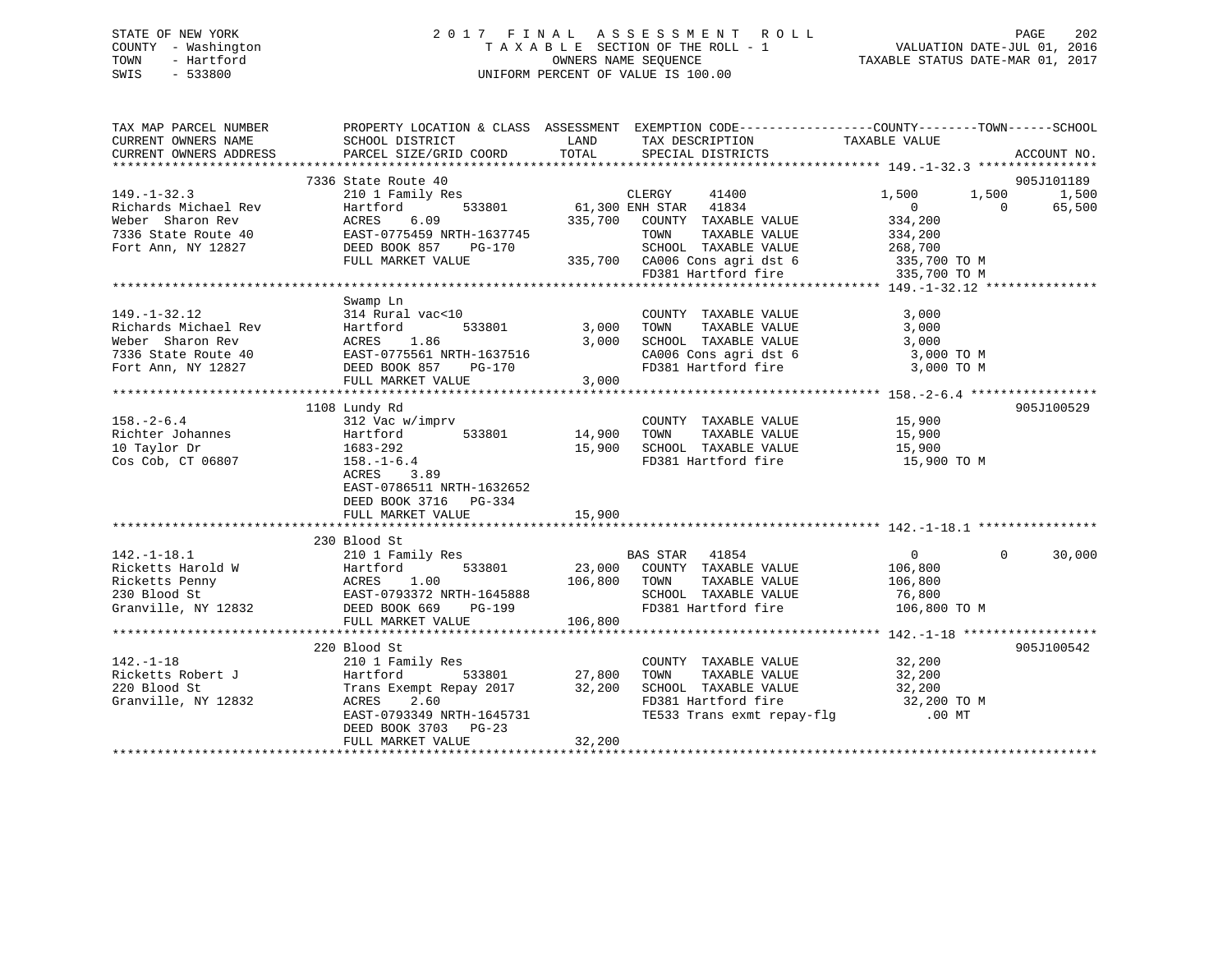# STATE OF NEW YORK 2 0 1 7 F I N A L A S S E S S M E N T R O L L PAGE 203 COUNTY - Washington T A X A B L E SECTION OF THE ROLL - 1 VALUATION DATE-JUL 01, 2016 TOWN - Hartford **TAXABLE STATUS DATE-MAR 01, 2017** SWIS - 533800 UNIFORM PERCENT OF VALUE IS 100.00

| TAX MAP PARCEL NUMBER<br>CURRENT OWNERS NAME  | PROPERTY LOCATION & CLASS ASSESSMENT EXEMPTION CODE---------------COUNTY-------TOWN------SCHOOL<br>SCHOOL DISTRICT | LAND             | TAX DESCRIPTION                             | TAXABLE VALUE         |                    |
|-----------------------------------------------|--------------------------------------------------------------------------------------------------------------------|------------------|---------------------------------------------|-----------------------|--------------------|
| CURRENT OWNERS ADDRESS                        | PARCEL SIZE/GRID COORD                                                                                             | TOTAL            | SPECIAL DISTRICTS                           |                       | ACCOUNT NO.        |
|                                               | 3 Eldridge Ln                                                                                                      |                  |                                             |                       |                    |
| $140. - 1 - 1.3$                              | 210 1 Family Res                                                                                                   |                  | BAS STAR 41854                              | $\Omega$              | $\Omega$<br>30,000 |
| Riley Donna J                                 | 533801<br>Hartford                                                                                                 | 37,300           | COUNTY TAXABLE VALUE                        | 142,000               |                    |
| 3 Eldridge Ln                                 | 5.75<br>ACRES                                                                                                      | 142,000          | TAXABLE VALUE<br>TOWN                       | 142,000               |                    |
| Fort Ann, NY 12827                            | EAST-0771753 NRTH-1644848                                                                                          |                  | SCHOOL TAXABLE VALUE                        | 112,000               |                    |
|                                               | DEED BOOK 1939 PG-304                                                                                              |                  | FD381 Hartford fire                         | 142,000 TO M          |                    |
|                                               | FULL MARKET VALUE                                                                                                  | 142,000          |                                             |                       |                    |
|                                               |                                                                                                                    |                  |                                             |                       |                    |
|                                               | Blood St                                                                                                           |                  |                                             |                       | 905J100543         |
| $132. - 4 - 13$                               | 322 Rural vac>10                                                                                                   |                  | COUNTY TAXABLE VALUE                        | 15,600                |                    |
| Ritchie William Jr                            | 533801<br>Hartford                                                                                                 | 15,600           | TOWN<br>TAXABLE VALUE                       | 15,600                |                    |
| Box 50                                        | Survey 12474                                                                                                       | 15,600           | SCHOOL TAXABLE VALUE                        | 15,600                |                    |
| Middle Granville, NY 12849                    | ACRES 13.43                                                                                                        |                  | FD381 Hartford fire                         | 15,600 TO M           |                    |
|                                               | EAST-0794011 NRTH-1652636                                                                                          |                  |                                             |                       |                    |
|                                               | DEED BOOK 423<br>PG-337                                                                                            |                  |                                             |                       |                    |
|                                               | FULL MARKET VALUE                                                                                                  | 15,600           |                                             |                       |                    |
|                                               |                                                                                                                    |                  |                                             |                       |                    |
|                                               | 96 Hartford Main St                                                                                                |                  |                                             |                       | 905J100299         |
| $132.15 - 2 - 40$                             | 210 1 Family Res                                                                                                   |                  | COUNTY TAXABLE VALUE                        | 118,400               |                    |
| Rivers Jennifer Kathleen                      | Hartford<br>533801                                                                                                 | 12,200           | TAXABLE VALUE<br>TOWN                       | 118,400               |                    |
| Winchell Jeffery Jr                           | FRNT 55.00 DPTH 226.00                                                                                             | 118,400          | SCHOOL TAXABLE VALUE                        | 118,400               |                    |
| 11132 State Route 22 9                        | ACRES 0.28                                                                                                         |                  | CA007 Cons agri dst 7                       | 118,400 TO M          |                    |
| Comstock, NY 12821                            | EAST-0786942 NRTH-1653794                                                                                          |                  | FD381 Hartford fire                         | 118,400 TO M          |                    |
|                                               | DEED BOOK 3483 PG-21                                                                                               |                  |                                             |                       |                    |
|                                               | FULL MARKET VALUE                                                                                                  | 118,400          |                                             |                       |                    |
|                                               |                                                                                                                    |                  |                                             |                       |                    |
|                                               | 5256 State Route 149                                                                                               |                  |                                             |                       | 905J100018         |
| $132 - 2 - 28.1$<br>RJ Young Construction LLC | 322 Rural vac>10                                                                                                   |                  | COUNTY TAXABLE VALUE                        | 40,500                |                    |
| 567 Blood St                                  | 533801<br>Hartford                                                                                                 | 40,500<br>40,500 | TOWN<br>TAXABLE VALUE                       | 40,500                |                    |
|                                               | ACRES 18.75                                                                                                        |                  | SCHOOL TAXABLE VALUE<br>FD381 Hartford fire | 40,500<br>40,500 TO M |                    |
| Granville, NY 12832                           | EAST-0793743 NRTH-1653070                                                                                          |                  |                                             |                       |                    |
|                                               | DEED BOOK 3623 PG-75                                                                                               | 40,500           |                                             |                       |                    |
|                                               | FULL MARKET VALUE                                                                                                  |                  |                                             |                       |                    |
|                                               | 3251 Coach Rd                                                                                                      |                  |                                             |                       |                    |
| $149. - 1 - 24.9$                             | 210 1 Family Res                                                                                                   |                  | BAS STAR 41854                              | $\Omega$              | $\Omega$<br>30,000 |
| Robbins Darrell W                             | 533801<br>Hartford                                                                                                 | 30,500           | COUNTY TAXABLE VALUE                        | 160,100               |                    |
| Robbins Jodi A                                | ACRES<br>3.50                                                                                                      | 160,100          | TOWN<br>TAXABLE VALUE                       | 160,100               |                    |
| PO Box 132                                    | EAST-0779027 NRTH-1640389                                                                                          |                  | SCHOOL TAXABLE VALUE                        | 130,100               |                    |
| Hartford, NY 12838                            | DEED BOOK 2442<br>$PG-135$                                                                                         |                  | FD381 Hartford fire                         | 160,100 TO M          |                    |
|                                               | FULL MARKET VALUE                                                                                                  | 160,100          |                                             |                       |                    |
|                                               |                                                                                                                    |                  |                                             |                       |                    |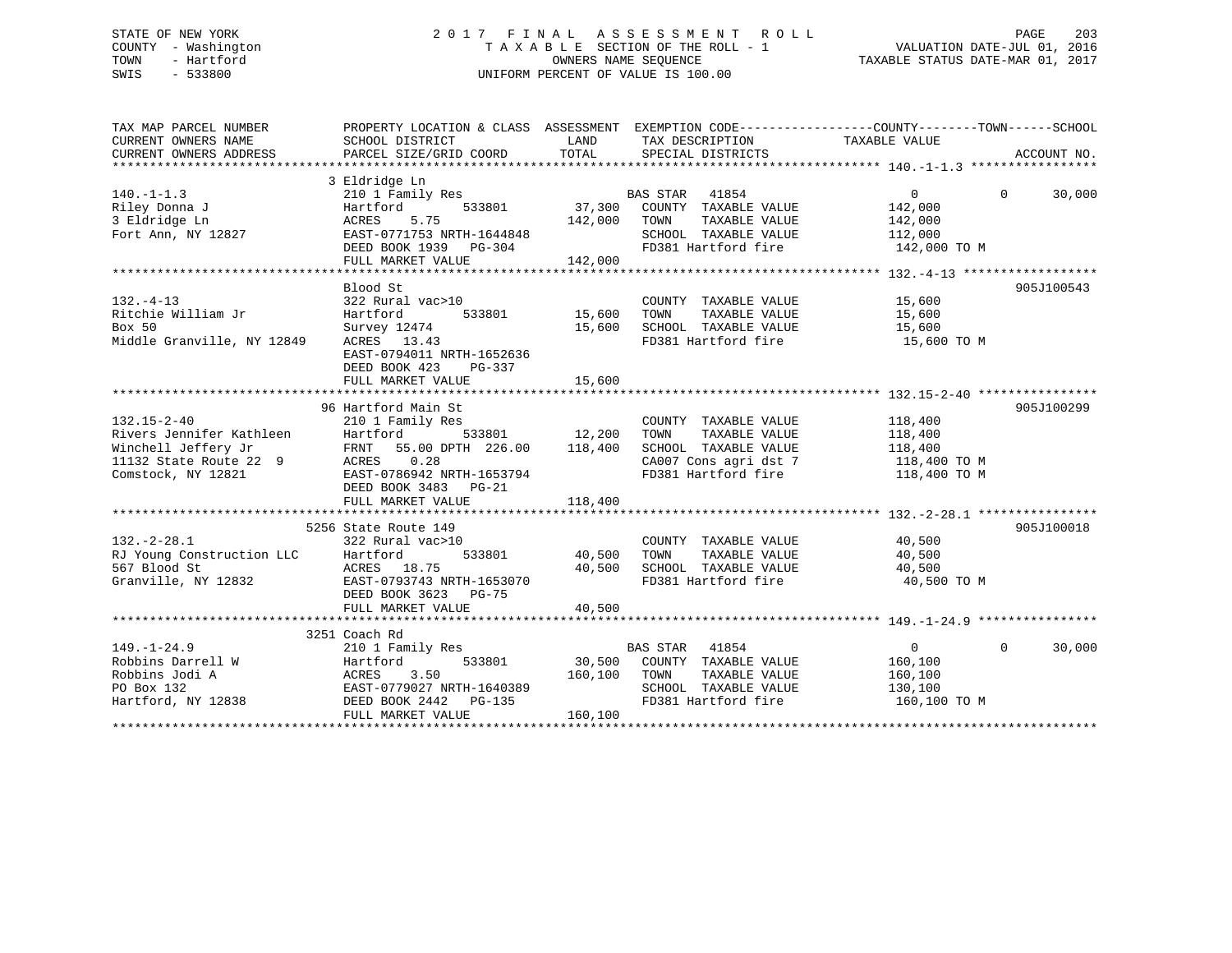| STATE OF NEW YORK   | 2017 FINAL ASSESSMENT ROLL         | 204<br>PAGE                      |
|---------------------|------------------------------------|----------------------------------|
| COUNTY - Washington | TAXABLE SECTION OF THE ROLL - 1    | VALUATION DATE-JUL 01, 2016      |
| TOWN<br>- Hartford  | OWNERS NAME SEOUENCE               | TAXABLE STATUS DATE-MAR 01, 2017 |
| SWIS<br>- 533800    | UNIFORM PERCENT OF VALUE IS 100.00 |                                  |

| TAX MAP PARCEL NUMBER                                                      | PROPERTY LOCATION & CLASS ASSESSMENT EXEMPTION CODE---------------COUNTY-------TOWN------SCHOOL                                                                                                                                        |                     |                                                                               |                                         |                   |                          |
|----------------------------------------------------------------------------|----------------------------------------------------------------------------------------------------------------------------------------------------------------------------------------------------------------------------------------|---------------------|-------------------------------------------------------------------------------|-----------------------------------------|-------------------|--------------------------|
| CURRENT OWNERS NAME                                                        | SCHOOL DISTRICT                                                                                                                                                                                                                        | LAND                | TAX DESCRIPTION                                                               | TAXABLE VALUE                           |                   |                          |
| CURRENT OWNERS ADDRESS                                                     | PARCEL SIZE/GRID COORD                                                                                                                                                                                                                 | TOTAL               | SPECIAL DISTRICTS                                                             |                                         |                   | ACCOUNT NO.              |
|                                                                            |                                                                                                                                                                                                                                        |                     |                                                                               |                                         |                   |                          |
|                                                                            | 119 Gilchrist Hill Rd                                                                                                                                                                                                                  |                     |                                                                               |                                         |                   | 905J100544               |
| $141. - 3 - 3$                                                             | 210 1 Family Res                                                                                                                                                                                                                       |                     | EFVET CL/T 41003<br>533801 29,600 ELG FVT/CO 41102<br>67,600 AGED-CO/TN 41801 | $\mathbf 0$                             | 28,552            | - 0                      |
| Robbins Virginia                                                           | Hartford                                                                                                                                                                                                                               |                     |                                                                               | 1,500                                   | $\overline{0}$    | $\overline{0}$           |
| 119 Gilchrist Hill Rd<br>Hartford, NY 12838                                | ACRES<br>3.20                                                                                                                                                                                                                          |                     |                                                                               | 33,050                                  | 19,524            | $\overline{\phantom{0}}$ |
| Hartford, NY 12838                                                         | EAST-0783894 NRTH-1643452                                                                                                                                                                                                              |                     | AGED-SCH 41804                                                                | $\overline{0}$                          | $\overline{0}$    | 30,420                   |
|                                                                            | DEED BOOK 437<br>PG-560                                                                                                                                                                                                                |                     | ENH STAR 41834<br>67,600 COUNTY TAXABLE VALUE                                 | $\overline{0}$                          | $\Omega$          | 37,180                   |
|                                                                            | FULL MARKET VALUE                                                                                                                                                                                                                      |                     |                                                                               | 33,050                                  |                   |                          |
|                                                                            |                                                                                                                                                                                                                                        |                     | TOWN                                                                          | TAXABLE VALUE 19,524<br>TAXABLE VALUE 0 |                   |                          |
|                                                                            |                                                                                                                                                                                                                                        |                     | SCHOOL TAXABLE VALUE 0<br>FD381 Hartford fire 67,600 TO M                     |                                         |                   |                          |
|                                                                            |                                                                                                                                                                                                                                        |                     |                                                                               |                                         |                   |                          |
|                                                                            |                                                                                                                                                                                                                                        |                     |                                                                               |                                         |                   |                          |
|                                                                            | Coach Rd                                                                                                                                                                                                                               |                     |                                                                               |                                         |                   | 905J100252               |
| $149. - 1 - 24.1$                                                          | 323 Vacant rural                                                                                                                                                                                                                       |                     | COUNTY TAXABLE VALUE 118,500                                                  |                                         |                   |                          |
| 179.-1-2<br>Robins Virginia<br>119 Gilchrist Hill Rd<br>Hartford. NY 12838 | Hartford                                                                                                                                                                                                                               | 533801 118,500 TOWN |                                                                               | TAXABLE VALUE 118,500                   |                   |                          |
|                                                                            | ACRES 70.20                                                                                                                                                                                                                            |                     | 118,500 SCHOOL TAXABLE VALUE                                                  | 118,500                                 |                   |                          |
|                                                                            | EAST-0778714 NRTH-1639318                                                                                                                                                                                                              |                     | FD381 Hartford fire 118,500 TO M                                              |                                         |                   |                          |
|                                                                            | DEED BOOK 841 PG-167                                                                                                                                                                                                                   |                     |                                                                               |                                         |                   |                          |
|                                                                            | FULL MARKET VALUE                                                                                                                                                                                                                      | 118,500             |                                                                               |                                         |                   |                          |
|                                                                            |                                                                                                                                                                                                                                        |                     |                                                                               |                                         |                   |                          |
|                                                                            | State Route 40                                                                                                                                                                                                                         |                     |                                                                               |                                         |                   | 905J100199               |
| $141. - 1 - 35$                                                            | 311 Res vac land                                                                                                                                                                                                                       |                     | COUNTY TAXABLE VALUE                                                          | 1,000                                   |                   |                          |
|                                                                            | Foberts David M<br>Fartford 533801 1,000 TOWN TAXABLE VALUE<br>624 Lower Oak St FRNT 402.00 DPTH 76.00 1,000 SCHOOL TAXABLE VALUE<br>Hudson Falls, NY 12839 EAST-0786315 NRTH-1651016 CA007 Cons agri dst 7                            |                     |                                                                               | 1,000                                   |                   |                          |
|                                                                            |                                                                                                                                                                                                                                        |                     |                                                                               | 1,000                                   |                   |                          |
|                                                                            |                                                                                                                                                                                                                                        |                     |                                                                               | 1,000 TO M                              |                   |                          |
|                                                                            | DEED BOOK 911 PG-11                                                                                                                                                                                                                    |                     | FD381 Hartford fire                                                           | 1,000 TO M                              |                   |                          |
|                                                                            | FULL MARKET VALUE                                                                                                                                                                                                                      | 1,000               |                                                                               |                                         |                   |                          |
|                                                                            |                                                                                                                                                                                                                                        |                     |                                                                               |                                         |                   |                          |
|                                                                            | 206 Hartford Main St                                                                                                                                                                                                                   |                     |                                                                               |                                         |                   | 905J100367               |
| $132. - 1 - 22$                                                            | 210 1 Family Res                                                                                                                                                                                                                       |                     | BAS STAR 41854                                                                | $\overline{0}$                          | $0 \qquad \qquad$ | 30,000                   |
| Robillard Mark E                                                           | Hartford                                                                                                                                                                                                                               |                     | $533801$ 20,600 COUNTY TAXABLE VALUE                                          | 123,100                                 |                   |                          |
|                                                                            |                                                                                                                                                                                                                                        |                     |                                                                               |                                         |                   |                          |
|                                                                            | ROBILIATO MARK B.<br>206 Hartford Main St. FRNT 107.00 DPTH 300.00 123,100 TOWN TAXABLE VALUE 123,100<br>33,100 SCHOOL TAXABLE VALUE 93,100 TOM<br>DEED BOOK 2637 PG-143 CA007 Cons agri dst 7 123,100 TOM<br>FULL MARKET VALUE 123,10 |                     |                                                                               |                                         |                   |                          |
|                                                                            |                                                                                                                                                                                                                                        |                     |                                                                               |                                         |                   |                          |
|                                                                            |                                                                                                                                                                                                                                        |                     |                                                                               |                                         |                   |                          |
|                                                                            |                                                                                                                                                                                                                                        |                     |                                                                               |                                         |                   |                          |
|                                                                            | 659 Halls Pond Rd                                                                                                                                                                                                                      |                     | 65 PCT OF VALUE USED FOR EXEMPTION PURPOSES                                   |                                         |                   | 905J100255               |
| $150. - 1 - 17.1$                                                          | 240 Rural res                                                                                                                                                                                                                          |                     | VET COM CT 41131                                                              | 50,310 45,000                           |                   | $\overline{\phantom{0}}$ |
|                                                                            | 533801 147,300 AG DIST                                                                                                                                                                                                                 |                     | 41720                                                                         | 80,959                                  | 80,959            | 80,959                   |
|                                                                            | Fock Stanley D<br>Rock Janet R<br>Rock Janet R<br>659 Halls Pond Rd<br>659 Halls Pond Rd<br>Rock Janet R<br>RAST-0790896 NRTH-1634324                                                                                                  |                     | 309,600 ENH STAR 41834                                                        | $\overline{0}$                          | $\overline{0}$    | 65,500                   |
|                                                                            |                                                                                                                                                                                                                                        |                     | COUNTY TAXABLE VALUE                                                          | 178,331                                 |                   |                          |
| Granville, NY 12832                                                        | DEED BOOK 872<br>PG-343                                                                                                                                                                                                                |                     | TOWN<br>TAXABLE VALUE                                                         | 183,641                                 |                   |                          |
|                                                                            | FULL MARKET VALUE                                                                                                                                                                                                                      |                     | 309,600 SCHOOL TAXABLE VALUE                                                  | 163,141                                 |                   |                          |
| MAY BE SUBJECT TO PAYMENT                                                  |                                                                                                                                                                                                                                        |                     | CA008 Cons agri dst 8                                                         | 228,641 TO M                            |                   |                          |
| UNDER AGDIST LAW TIL 2021                                                  |                                                                                                                                                                                                                                        |                     | 80,959 EX                                                                     |                                         |                   |                          |
|                                                                            |                                                                                                                                                                                                                                        |                     | FD381 Hartford fire                                                           | 309,600 TO M                            |                   |                          |
|                                                                            |                                                                                                                                                                                                                                        |                     |                                                                               |                                         |                   |                          |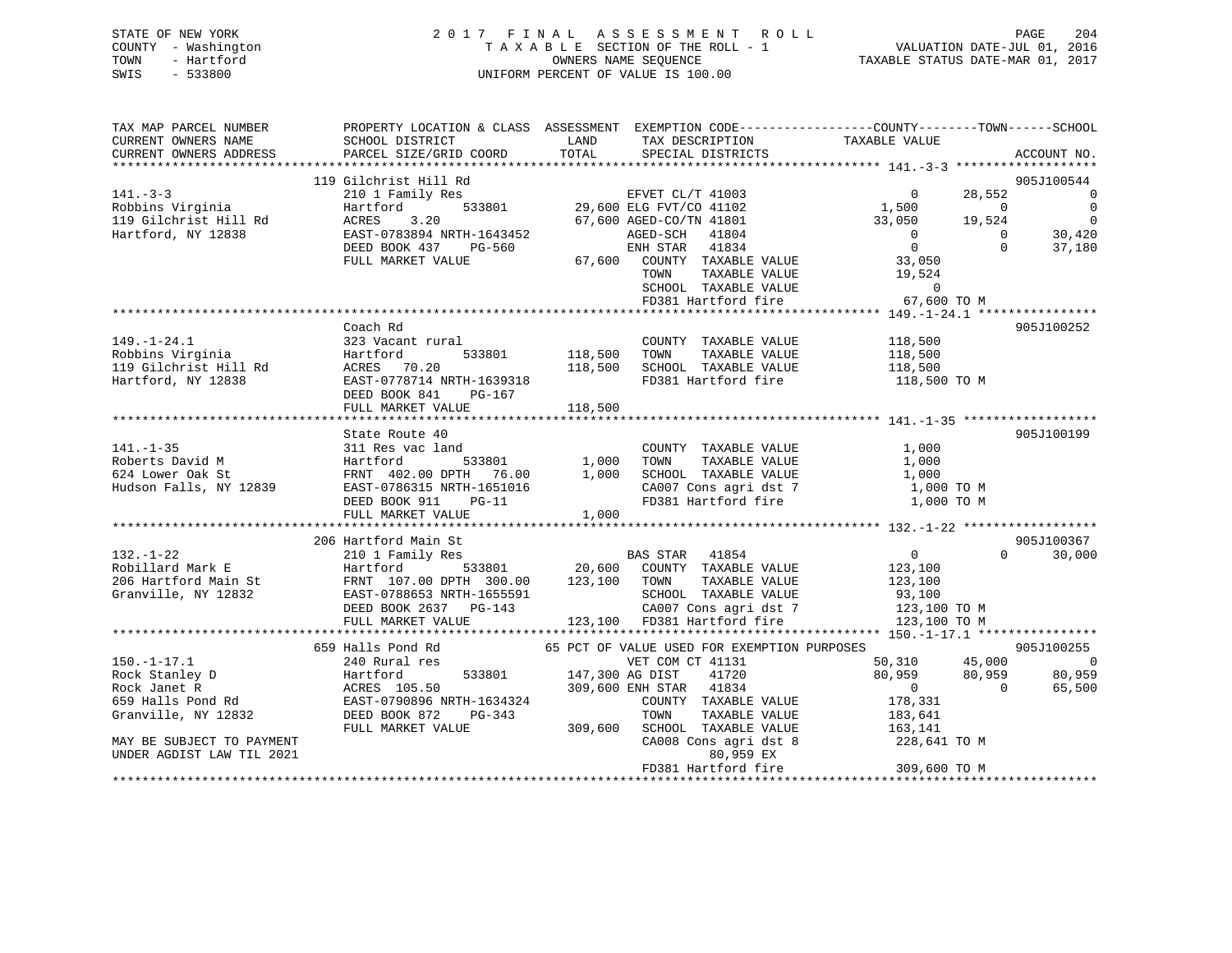# STATE OF NEW YORK 2 0 1 7 F I N A L A S S E S S M E N T R O L L PAGE 205 COUNTY - Washington T A X A B L E SECTION OF THE ROLL - 1 VALUATION DATE-JUL 01, 2016 TOWN - Hartford **TAXABLE STATUS DATE-MAR 01, 2017** SWIS - 533800 UNIFORM PERCENT OF VALUE IS 100.00

| TAX MAP PARCEL NUMBER<br>CURRENT OWNERS NAME<br>CURRENT OWNERS ADDRESS | PROPERTY LOCATION & CLASS ASSESSMENT EXEMPTION CODE---------------COUNTY-------TOWN------SCHOOL<br>SCHOOL DISTRICT<br>PARCEL SIZE/GRID COORD | LAND<br>TOTAL | TAX DESCRIPTION TAXABLE VALUE<br>SPECIAL DISTRICTS                    |                | ACCOUNT NO.        |
|------------------------------------------------------------------------|----------------------------------------------------------------------------------------------------------------------------------------------|---------------|-----------------------------------------------------------------------|----------------|--------------------|
|                                                                        |                                                                                                                                              |               |                                                                       |                |                    |
|                                                                        | 40 Skyview Meadows Ln                                                                                                                        |               |                                                                       |                | 905J101020         |
| $141. - 1 - 58$                                                        | 210 1 Family Res                                                                                                                             |               | BAS STAR 41854                                                        | $\overline{0}$ | 30,000<br>$\Omega$ |
| Rogers Joshua L                                                        | 533801<br>Hartford                                                                                                                           |               | 23,800 COUNTY TAXABLE VALUE                                           | 165,000        |                    |
| 40 Skyview Meadows Ln                                                  | ACRES<br>1.25                                                                                                                                | 165,000       | TAXABLE VALUE<br>TOWN                                                 | 165,000        |                    |
| Granville, NY 12832                                                    | EAST-0787514 NRTH-1648544                                                                                                                    |               | SCHOOL TAXABLE VALUE                                                  | 135,000        |                    |
|                                                                        | DEED BOOK 2535 PG-349                                                                                                                        |               | CA007 Cons agri dst 7<br>165,000 FD381 Hartford fire                  | 165,000 TO M   |                    |
|                                                                        | FULL MARKET VALUE                                                                                                                            |               |                                                                       | 165,000 TO M   |                    |
|                                                                        |                                                                                                                                              |               |                                                                       |                |                    |
|                                                                        | 5601 County Route 30                                                                                                                         |               |                                                                       |                | 905J100548         |
| $141. - 3 - 30$                                                        | 240 Rural res                                                                                                                                |               | ENH STAR<br>41834                                                     | $\overline{0}$ | 65,500<br>$\Omega$ |
| Rogers June 0                                                          | 533801<br>Hartford                                                                                                                           | 35,000        | COUNTY TAXABLE VALUE                                                  | 236,600        |                    |
| 5601 County Route 30                                                   | 870-64<br>$\begin{array}{lll}\n\text{O} & \text{O} & \text{O} & \text{O} \\ \text{ACRES} & & 12.44\n\end{array}$                             | 236,600       | TAXABLE VALUE<br>TOWN                                                 | 236,600        |                    |
| Granville, NY 12832                                                    |                                                                                                                                              |               | SCHOOL TAXABLE VALUE                                                  | 171,100        |                    |
|                                                                        | EAST-0787677 NRTH-1643032                                                                                                                    |               | CA008 Cons agri dst 8<br>CA008 Cons agri dst 8<br>FD381 Hartford fire | 236,600 TO M   |                    |
|                                                                        | DEED BOOK 3509 PG-14                                                                                                                         |               |                                                                       | 236,600 TO M   |                    |
|                                                                        | FULL MARKET VALUE                                                                                                                            | 236,600       |                                                                       |                |                    |
|                                                                        |                                                                                                                                              |               |                                                                       |                |                    |
|                                                                        | 11 East St                                                                                                                                   |               |                                                                       |                | 905J100580         |
| $132.15 - 2 - 9$                                                       | 210 1 Family Res                                                                                                                             |               | BAS STAR 41854                                                        | 0              | $\Omega$<br>30,000 |
| Rogers Matthew A                                                       | Hartford<br>533801                                                                                                                           |               | 24,100 COUNTY TAXABLE VALUE                                           | 103,200        |                    |
| 11 East St                                                             | 1.35<br>ACRES                                                                                                                                | 103,200 TOWN  | TAXABLE VALUE                                                         | 103,200        |                    |
| Hartford, NY 12838                                                     | EAST-0786732 NRTH-1652513                                                                                                                    |               | SCHOOL TAXABLE VALUE                                                  | 73,200         |                    |
|                                                                        | DEED BOOK 554 PG-205                                                                                                                         |               | CA007 Cons agri dst 7                                                 | 103,200 TO M   |                    |
|                                                                        | FULL MARKET VALUE                                                                                                                            |               | 103,200 FD381 Hartford fire                                           | 103,200 TO M   |                    |
|                                                                        |                                                                                                                                              |               |                                                                       |                |                    |
|                                                                        | 419 Gilchrist Hill Rd                                                                                                                        |               |                                                                       |                | 905J101402         |
| $150.-1-64.1$                                                          | 210 1 Family Res                                                                                                                             |               | <b>BAS STAR</b><br>41854                                              | $\overline{0}$ | $\Omega$<br>30,000 |
| Rogers Paul W                                                          | 533801<br>Hartford                                                                                                                           |               | 31,300 COUNTY TAXABLE VALUE                                           | 215,700        |                    |
| Rogers Wendy C                                                         | $P/O$ 11                                                                                                                                     | 215,700 TOWN  | TAXABLE VALUE                                                         | 215,700        |                    |
| 419 Gilchrist Hill Rd                                                  | ACRES<br>6.50 BANK<br>40                                                                                                                     |               | SCHOOL TAXABLE VALUE<br>FD381 Hartford fire                           | 185,700        |                    |
| Hartford, NY 12838                                                     | EAST-0783036 NRTH-1638582<br>DEED BOOK 692<br>PG-292                                                                                         |               |                                                                       | 215,700 TO M   |                    |
|                                                                        | FULL MARKET VALUE                                                                                                                            | 215,700       |                                                                       |                |                    |
|                                                                        |                                                                                                                                              |               |                                                                       |                |                    |
|                                                                        | Blood St                                                                                                                                     |               |                                                                       |                | 905J100574         |
| $142. - 1 - 15$                                                        | 323 Vacant rural                                                                                                                             |               | COUNTY TAXABLE VALUE                                                  | 50,100         |                    |
| Rogers Richard C Major                                                 | 533801<br>Hartford                                                                                                                           | 50,100        | TAXABLE VALUE<br>TOWN                                                 | 50,100         |                    |
| Rogers Margaret A                                                      | ACRES 58.02                                                                                                                                  | 50,100        | SCHOOL TAXABLE VALUE                                                  | 50,100         |                    |
| PO Box 1091                                                            | EAST-0794851 NRTH-1646437                                                                                                                    |               | FD381 Hartford fire                                                   | 50,100 TO M    |                    |
| Cordova, AK 99574                                                      | DEED BOOK 2338 PG-161                                                                                                                        |               |                                                                       |                |                    |
|                                                                        | FULL MARKET VALUE                                                                                                                            | 50,100        |                                                                       |                |                    |
|                                                                        |                                                                                                                                              |               |                                                                       |                |                    |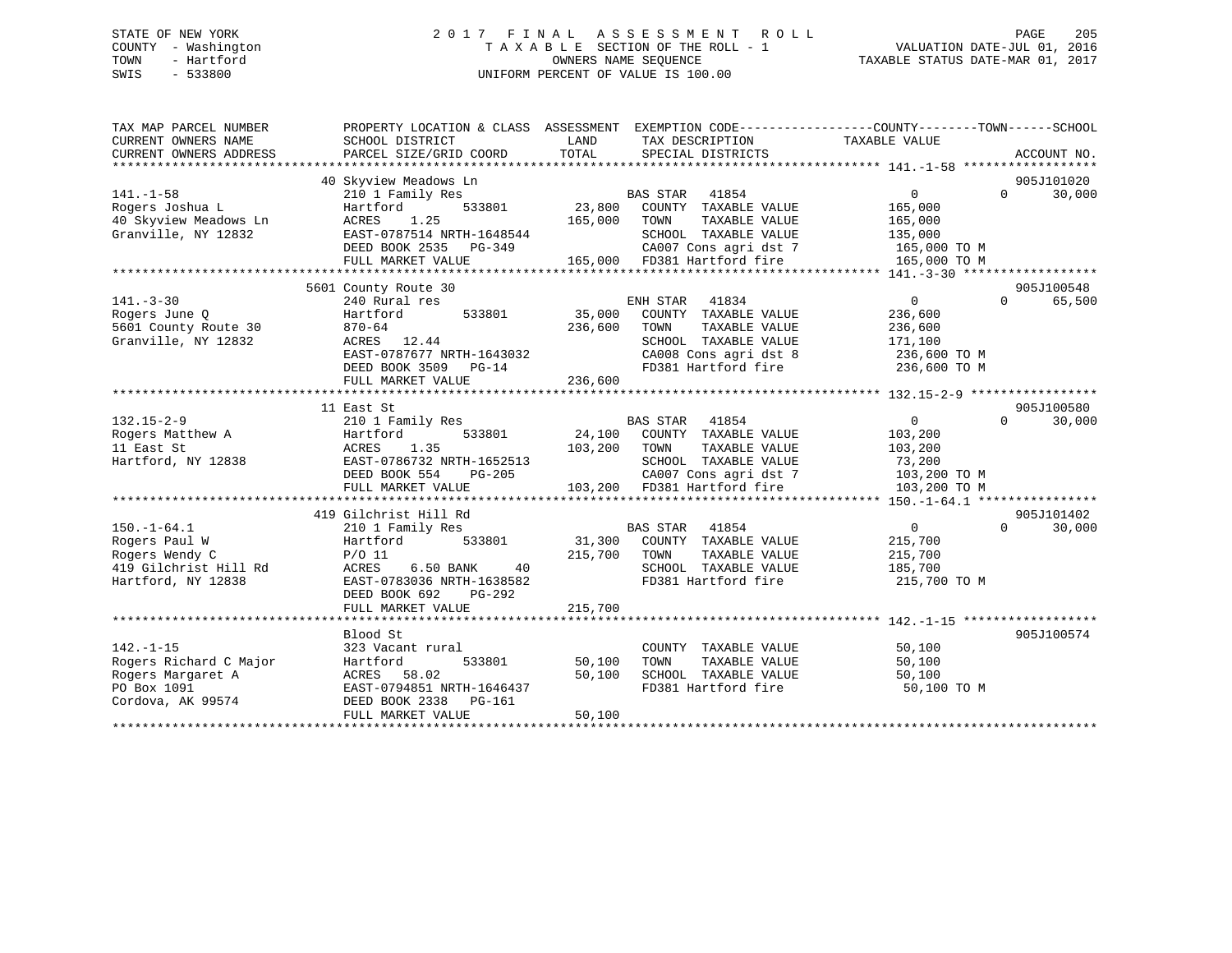# STATE OF NEW YORK 2 0 1 7 F I N A L A S S E S S M E N T R O L L PAGE 206 COUNTY - Washington T A X A B L E SECTION OF THE ROLL - 1 VALUATION DATE-JUL 01, 2016 TOWN - Hartford **TAXABLE STATUS DATE-MAR 01, 2017** SWIS - 533800 UNIFORM PERCENT OF VALUE IS 100.00

| TAX MAP PARCEL NUMBER  | PROPERTY LOCATION & CLASS ASSESSMENT                 |         | EXEMPTION CODE-----------------COUNTY-------TOWN------SCHOOL |                        |                        |
|------------------------|------------------------------------------------------|---------|--------------------------------------------------------------|------------------------|------------------------|
| CURRENT OWNERS NAME    | SCHOOL DISTRICT                                      | LAND    | TAX DESCRIPTION                                              | TAXABLE VALUE          |                        |
| CURRENT OWNERS ADDRESS | PARCEL SIZE/GRID COORD                               | TOTAL   | SPECIAL DISTRICTS                                            |                        | ACCOUNT NO.            |
|                        |                                                      |         |                                                              |                        |                        |
|                        | Coach Rd                                             |         |                                                              |                        | 905J101186             |
| $149. - 1 - 26.9$      | 314 Rural vac<10                                     |         | COUNTY TAXABLE VALUE                                         | 26,000                 |                        |
| Ross Gerald F          | 533801<br>Hartford                                   | 26,000  | TOWN<br>TAXABLE VALUE                                        | 26,000                 |                        |
| Ross Patricia          | 5.00<br>ACRES                                        | 26,000  | SCHOOL TAXABLE VALUE                                         | 26,000                 |                        |
| 3144 Coach Rd          | EAST-0779593 NRTH-1637825                            |         | FD381 Hartford fire                                          | 26,000 TO M            |                        |
| Argyle, NY 12809       | DEED BOOK 658<br>PG-67                               |         |                                                              |                        |                        |
|                        | FULL MARKET VALUE                                    | 26,000  |                                                              |                        |                        |
|                        |                                                      |         |                                                              |                        |                        |
|                        | 3144 Coach Rd                                        |         |                                                              |                        | 905J101187             |
| $149. - 1 - 26.10$     | 210 1 Family Res                                     |         | VET WAR CT 41121                                             | 27,030<br>27,000       | $\overline{0}$         |
| Ross Gerald F          | 533801<br>Hartford                                   |         | 42,100 BAS STAR<br>41854                                     | $\Omega$               | $\Omega$<br>30,000     |
| Ross Patricia          | 594/257                                              | 180,200 | COUNTY TAXABLE VALUE                                         | 153,170                |                        |
| 3144 Coach Rd          | 7.36<br>ACRES                                        |         | TAXABLE VALUE<br>TOWN                                        | 153,200                |                        |
| Argyle, NY 12809       | EAST-0779653 NRTH-1637475                            |         | SCHOOL TAXABLE VALUE                                         | 150,200                |                        |
|                        | DEED BOOK 658<br>PG-65                               |         | FD381 Hartford fire                                          | 180,200 TO M           |                        |
|                        | FULL MARKET VALUE                                    | 180,200 |                                                              |                        |                        |
|                        |                                                      |         |                                                              |                        |                        |
|                        | 5538 County Route 30                                 |         |                                                              |                        | 905J100424<br>$\Omega$ |
| $141. - 3 - 33$        | 240 Rural res                                        |         | BAS STAR 41854                                               | $\mathsf{O}$           | 30,000                 |
| Roy Diane              | 533801<br>Hartford                                   | 27,700  | COUNTY TAXABLE VALUE                                         | 105,800                |                        |
| 5538 County Route 30   | ACRES<br>10.43                                       | 105,800 | TOWN<br>TAXABLE VALUE                                        | 105,800                |                        |
| Granville, NY 12832    | EAST-0789502 NRTH-1642340<br>DEED BOOK 918<br>PG-116 |         | SCHOOL TAXABLE VALUE                                         | 75,800<br>105,800 TO M |                        |
|                        |                                                      |         | CA008 Cons agri dst 8                                        |                        |                        |
|                        | FULL MARKET VALUE                                    |         | 105,800 FD381 Hartford fire                                  | 105,800 TO M           |                        |
|                        | County Route 30 OFF                                  |         |                                                              |                        |                        |
| $141. - 3 - 33.2$      | 323 Vacant rural                                     |         | COUNTY TAXABLE VALUE                                         | 48,300                 |                        |
| Roy Diane              | 533801<br>Hartford                                   | 48,300  | TAXABLE VALUE<br>TOWN                                        | 48,300                 |                        |
| 5538 County Route 30   | ACRES 58.57                                          | 48,300  | SCHOOL TAXABLE VALUE                                         | 48,300                 |                        |
| Granville, NY 12832    | EAST-0790028 NRTH-1643944                            |         | CA008 Cons agri dst 8                                        | 48,300 TO M            |                        |
|                        | DEED BOOK 918<br>PG-116                              |         | FD381 Hartford fire                                          | 48,300 TO M            |                        |
|                        | FULL MARKET VALUE                                    | 48,300  |                                                              |                        |                        |
|                        |                                                      |         |                                                              |                        |                        |
|                        | 128 North Rd                                         |         |                                                              |                        | 905J100170             |
| $140. - 1 - 13$        | 240 Rural res                                        |         | BAS STAR 41854                                               | $\overline{0}$         | $\Omega$<br>30,000     |
| Roycewicz Clifford L   | Hartford<br>533801                                   | 78,100  | COUNTY TAXABLE VALUE                                         | 150,900                |                        |
| Roycewicz Denise A     | ACRES 47.00                                          | 150,900 | TAXABLE VALUE<br>TOWN                                        | 150,900                |                        |
| 128 North Rd           | EAST-0773792 NRTH-1641729                            |         | SCHOOL TAXABLE VALUE                                         | 120,900                |                        |
| Fort Ann, NY 12827     | DEED BOOK 845<br>$PG-40$                             |         | FD381 Hartford fire                                          | 150,900 TO M           |                        |
|                        | FULL MARKET VALUE                                    | 150,900 |                                                              |                        |                        |
|                        |                                                      |         |                                                              |                        |                        |
|                        | North Rd                                             |         |                                                              |                        | 905J100549             |
| $140. - 1 - 15$        | 314 Rural vac<10                                     |         | COUNTY TAXABLE VALUE                                         | 15,000                 |                        |
| Roycewicz Clifford L   | Hartford<br>533801                                   | 15,000  | TAXABLE VALUE<br>TOWN                                        | 15,000                 |                        |
| 128 North Rd           | 2.40<br>ACRES                                        | 15,000  | SCHOOL TAXABLE VALUE                                         | 15,000                 |                        |
| Fort Ann, NY 12827     | EAST-0772889 NRTH-1641230                            |         | FD381 Hartford fire                                          | 15,000 TO M            |                        |
|                        | DEED BOOK 504<br>PG-135                              |         |                                                              |                        |                        |
|                        | FULL MARKET VALUE                                    | 15,000  |                                                              |                        |                        |
|                        |                                                      |         |                                                              |                        |                        |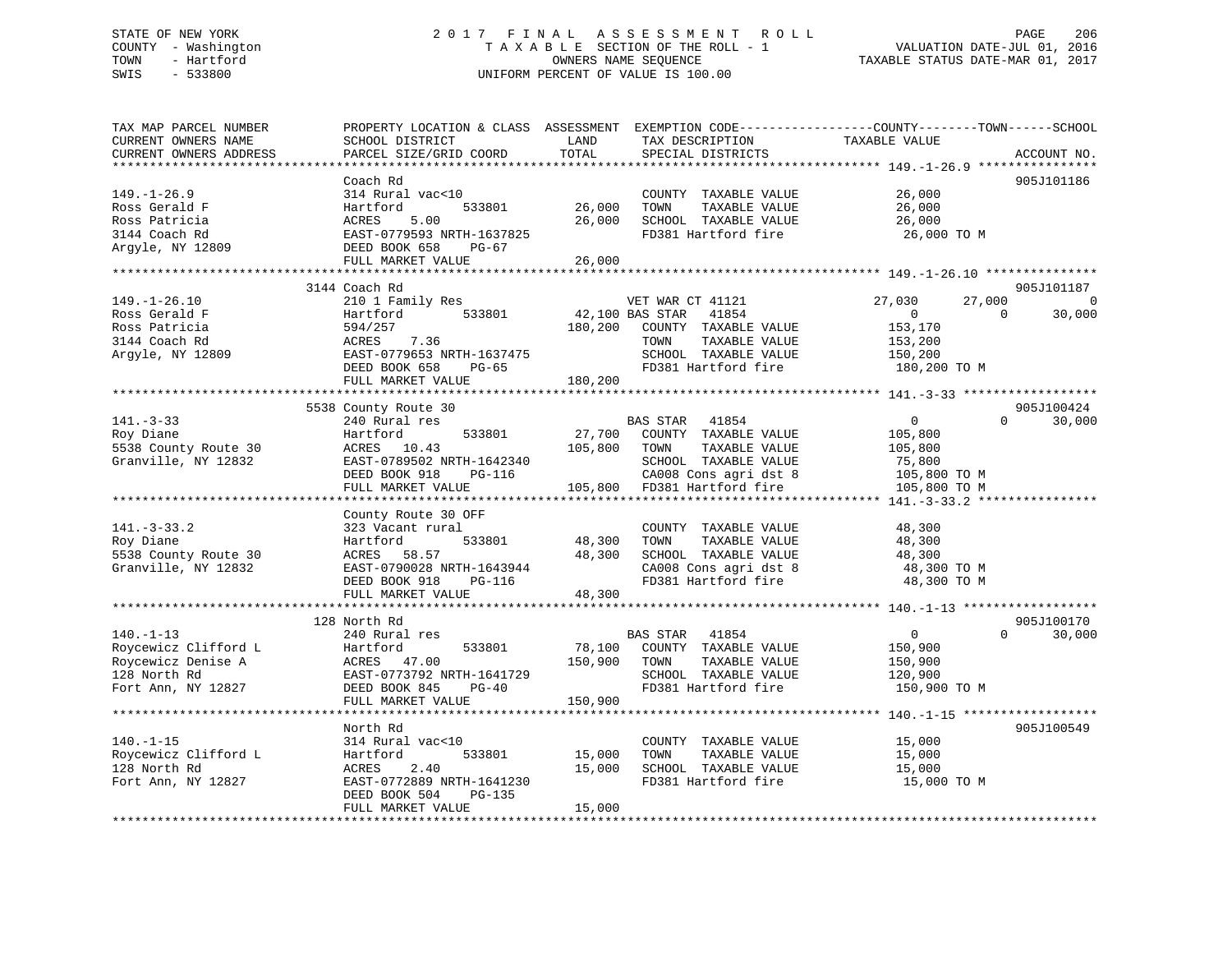# STATE OF NEW YORK 2 0 1 7 F I N A L A S S E S S M E N T R O L L PAGE 207 COUNTY - Washington T A X A B L E SECTION OF THE ROLL - 1 VALUATION DATE-JUL 01, 2016 TOWN - Hartford **TAXABLE STATUS DATE-MAR 01, 2017** SWIS - 533800 UNIFORM PERCENT OF VALUE IS 100.00

| TAX MAP PARCEL NUMBER<br>CURRENT OWNERS NAME<br>CURRENT OWNERS ADDRESS                                                                        | SCHOOL DISTRICT<br>PARCEL SIZE/GRID COORD                                                                                                                                    | LAND<br>TAX DESCRIPTION<br>TOTAL<br>SPECIAL DISTRICTS                                                                                                                                                       | PROPERTY LOCATION & CLASS ASSESSMENT EXEMPTION CODE---------------COUNTY-------TOWN-----SCHOOL<br>TAXABLE VALUE<br>ACCOUNT NO.                       |
|-----------------------------------------------------------------------------------------------------------------------------------------------|------------------------------------------------------------------------------------------------------------------------------------------------------------------------------|-------------------------------------------------------------------------------------------------------------------------------------------------------------------------------------------------------------|------------------------------------------------------------------------------------------------------------------------------------------------------|
| $149. - 1 - 6.2$<br>Roycewicz Clifford L<br>128 North Rd<br>Fort Ann, NY 12827                                                                | County Route 19 OFF<br>314 Rural vac<10<br>Hartford<br>$149. - 1 - 6.2 - 1$<br>4.12<br>ACRES<br>EAST-0771494 NRTH-1640594<br>DEED BOOK 504<br>PG-135<br>FULL MARKET VALUE    | COUNTY TAXABLE VALUE<br>533801 2,700<br>TOWN<br>TAXABLE VALUE<br>2,700 SCHOOL TAXABLE VALUE 2,700<br>FD381 Hartford fire 2,700 TO M<br>2,700                                                                | 905J101184<br>2,700<br>2,700                                                                                                                         |
| $141. - 3 - 29.2$<br>Rozell Matthew A<br>Rozell Laura L<br>Granville, NY 12832                                                                | 5630 County Route 30<br>240 Rural res<br>533801<br>Hartford<br>ACRES 64.08<br>5630 County Route 30 EAST-0788905 NRTH-1644223<br>DEED BOOK 760<br>PG-309<br>FULL MARKET VALUE | BAS STAR 41854<br>75,800 COUNTY TAXABLE VALUE<br>297,700 TOWN<br>TAXABLE VALUE<br>SCHOOL TAXABLE VALUE<br>CA008 Cons agri dst 8 297,700 TO M<br>297,700 FD381 Hartford fire 297,700 TO M                    | $\overline{0}$<br>$\Omega$<br>30,000<br>297,700<br>297,700<br>267,700                                                                                |
| $150. - 1 - 45.1$<br>Ruckert Christopher J<br>Gilchrist Hill Rd<br>PO Box 71<br>Rocky Point, NY 11778                                         | 427 Gilchrist Hill Rd<br>210 1 Family Res<br>Hartford<br>533801<br>ROW 2622/73<br>ACRES<br>5.56<br>EAST-0782524 NRTH-1638685<br>DEED BOOK 2622 PG-70                         | COUNTY TAXABLE VALUE<br>36,700<br>TAXABLE VALUE<br>TOWN<br>197,300<br>SCHOOL TAXABLE VALUE<br>FD381 Hartford fire                                                                                           | 905J101374<br>197,300<br>197,300<br>197,300<br>197,300 TO M                                                                                          |
| $113. - 2 - 5$<br>Rudenko Denise<br>Arno John M<br>PO Box 130<br>Fort Ann, NY 12827<br>MAY BE SUBJECT TO PAYMENT<br>UNDER AGDIST LAW TIL 2021 | 672 County Route 17<br>113 Cattle farm<br>Hartford<br>$113. - 1 - 5$<br>ACRES 254.10<br>EAST-0776194 NRTH-1667474<br>DEED BOOK 3370 PG-57<br>FULL MARKET VALUE               | 41720<br>AG DIST<br>533801 236,300 BAS STAR 41854<br>352,200 COUNTY TAXABLE VALUE<br>TOWN<br>TAXABLE VALUE<br>SCHOOL TAXABLE VALUE<br>CA007 Cons agri dst 7<br>352,200<br>107,002 EX<br>FD381 Hartford fire | 905J100662<br>107,002<br>107,002<br>107,002<br>$\Omega$<br>30,000<br>$\overline{0}$<br>245,198<br>245,198<br>215,198<br>245,198 TO M<br>352,200 TO M |
| $150. - 1 - 33$<br>Russell James S II<br>59 Rocky Hill Rd<br>New Fairfield, CT 06812                                                          | 5125 County Route 30<br>240 Rural res<br>Hartford<br>ACRES 10.00<br>EAST-0785321 NRTH-1633321<br>DEED BOOK 3401<br>PG-85<br>FULL MARKET VALUE                                | COUNTY TAXABLE VALUE<br>533801 32,900<br>TOWN<br>TAXABLE VALUE<br>SCHOOL TAXABLE VALUE<br>81,800<br>FD381 Hartford fire<br>81,800                                                                           | 905J100557<br>81,800<br>81,800<br>81,800<br>81,800 TO M                                                                                              |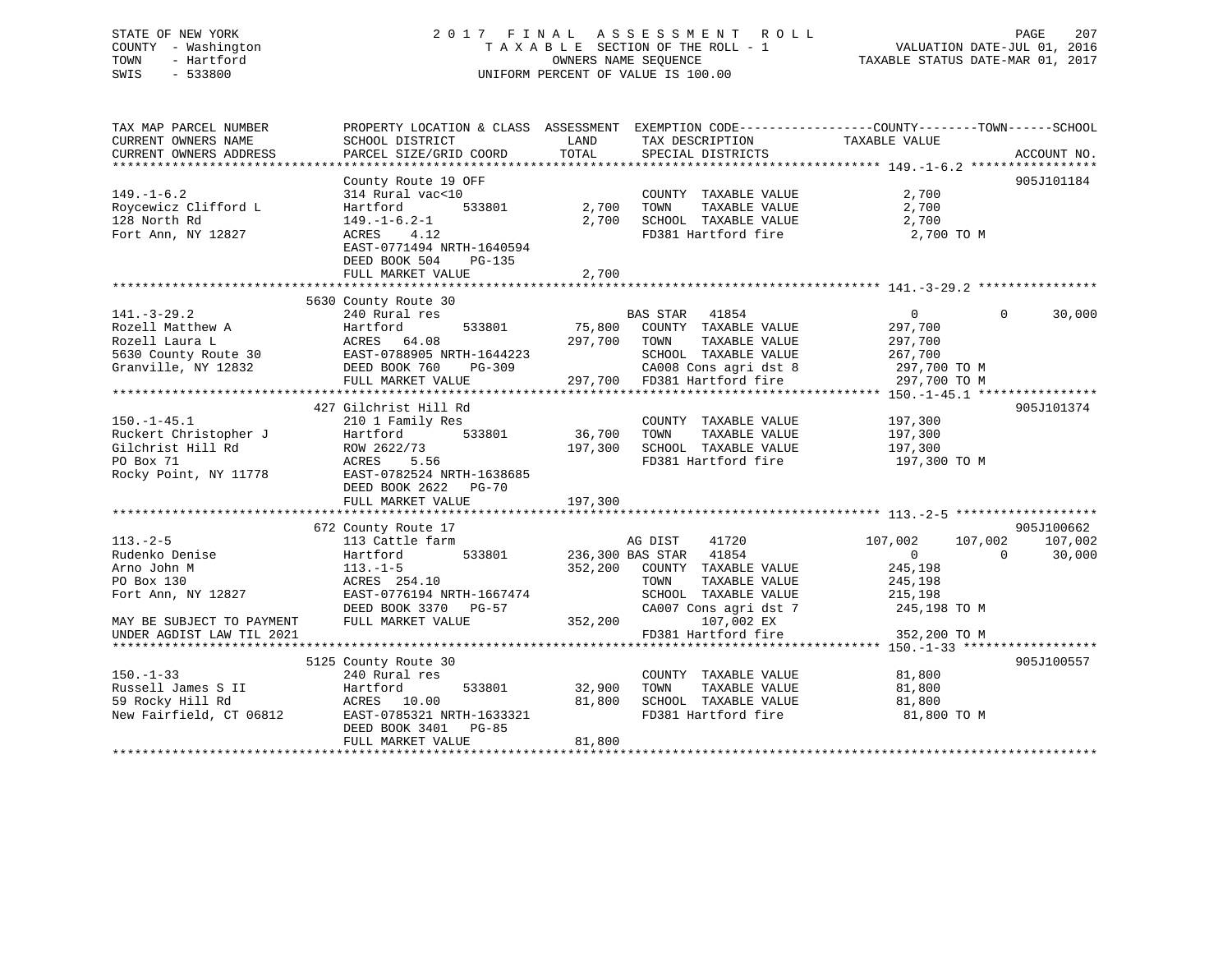# STATE OF NEW YORK 2 0 1 7 F I N A L A S S E S S M E N T R O L L PAGE 208 COUNTY - Washington T A X A B L E SECTION OF THE ROLL - 1 VALUATION DATE-JUL 01, 2016 TOWN - Hartford OWNERS NAME SEQUENCE TAXABLE STATUS DATE-MAR 01, 2017 SWIS - 533800 UNIFORM PERCENT OF VALUE IS 100.00

| TAX MAP PARCEL NUMBER                                                     |                                                                                                                                                                               |                                                                                                                                                    | PROPERTY LOCATION & CLASS ASSESSMENT EXEMPTION CODE----------------COUNTY-------TOWN------SCHOOL                                                                                                                                     |
|---------------------------------------------------------------------------|-------------------------------------------------------------------------------------------------------------------------------------------------------------------------------|----------------------------------------------------------------------------------------------------------------------------------------------------|--------------------------------------------------------------------------------------------------------------------------------------------------------------------------------------------------------------------------------------|
| CURRENT OWNERS NAME                                                       | SCHOOL DISTRICT                                                                                                                                                               | TAX DESCRIPTION TAXABLE VALUE<br>LAND                                                                                                              |                                                                                                                                                                                                                                      |
| CURRENT OWNERS ADDRESS                                                    | PARCEL SIZE/GRID COORD                                                                                                                                                        | TOTAL<br>SPECIAL DISTRICTS                                                                                                                         | ACCOUNT NO.                                                                                                                                                                                                                          |
|                                                                           |                                                                                                                                                                               |                                                                                                                                                    |                                                                                                                                                                                                                                      |
|                                                                           |                                                                                                                                                                               | 350 Gilchrist Hill Rd 83 PCT OF VALUE USED FOR EXEMPTION PURPOSES                                                                                  | $55$<br>3ES<br>314,982<br>314,982<br>314,982<br>3051101220<br>55,500                                                                                                                                                                 |
| $150. - 1 - 53$                                                           | $\begin{tabular}{lllllllll} \bf 210 & 1 & Family\;\; Res & & VET\;\;COM & \\ \bf Hartford & \tt 533801 & \tt 43,700\;\; ENH\;\; STR \\ \end{tabular}$                         | VET COM CT 41131                                                                                                                                   |                                                                                                                                                                                                                                      |
|                                                                           |                                                                                                                                                                               |                                                                                                                                                    |                                                                                                                                                                                                                                      |
|                                                                           |                                                                                                                                                                               |                                                                                                                                                    |                                                                                                                                                                                                                                      |
|                                                                           |                                                                                                                                                                               |                                                                                                                                                    |                                                                                                                                                                                                                                      |
|                                                                           |                                                                                                                                                                               |                                                                                                                                                    |                                                                                                                                                                                                                                      |
|                                                                           |                                                                                                                                                                               |                                                                                                                                                    |                                                                                                                                                                                                                                      |
|                                                                           |                                                                                                                                                                               |                                                                                                                                                    | 150.-1-53<br>Russell Robert H LE Hartford 533801 AGRES 9.10 72,200 COUNTY TAXABLE VALUE<br>TO SO GILChrist Hill Rd EAST-0784221 NRTH-1640468 72,200 COUNTY TAXABLE VALUE 57,218<br>Hartford, NY 12838 DEED BOOK 3385 PG-202 72,200 F |
|                                                                           | 1121 Lundy Rd                                                                                                                                                                 |                                                                                                                                                    | 905J101000                                                                                                                                                                                                                           |
|                                                                           |                                                                                                                                                                               | AGED-CO/TN 41801                                                                                                                                   | $\sim$ 0<br>50,520<br>50,520                                                                                                                                                                                                         |
|                                                                           |                                                                                                                                                                               | 533801 33,700 ENH STAR 41834                                                                                                                       | 0<br>75,780<br>$\bigcirc$<br>65,500                                                                                                                                                                                                  |
|                                                                           |                                                                                                                                                                               | 126,300 COUNTY TAXABLE VALUE                                                                                                                       |                                                                                                                                                                                                                                      |
|                                                                           |                                                                                                                                                                               | TOWN                                                                                                                                               | TAXABLE VALUE 75,780                                                                                                                                                                                                                 |
|                                                                           |                                                                                                                                                                               |                                                                                                                                                    |                                                                                                                                                                                                                                      |
|                                                                           |                                                                                                                                                                               |                                                                                                                                                    |                                                                                                                                                                                                                                      |
|                                                                           | 158.-2-6.2<br>Rutter Joel Hartford 533801<br>Rutter Claudia 158.-1-6.2<br>121 Lundy Rd ACRES 10.06<br>Granville, NY 12832<br>DEED BOOK 819 PG-218<br>THE MAPKET VALUE 126,300 |                                                                                                                                                    |                                                                                                                                                                                                                                      |
|                                                                           |                                                                                                                                                                               |                                                                                                                                                    |                                                                                                                                                                                                                                      |
|                                                                           | 7 Baker Rd                                                                                                                                                                    |                                                                                                                                                    | 905J100587                                                                                                                                                                                                                           |
|                                                                           |                                                                                                                                                                               | $210$ 1 Family Res<br>Hartford 533801 22,100 COUNTY TAXABLE VALUE 129,500                                                                          | $\Omega$<br>30,000                                                                                                                                                                                                                   |
|                                                                           |                                                                                                                                                                               |                                                                                                                                                    |                                                                                                                                                                                                                                      |
|                                                                           |                                                                                                                                                                               |                                                                                                                                                    |                                                                                                                                                                                                                                      |
|                                                                           |                                                                                                                                                                               |                                                                                                                                                    |                                                                                                                                                                                                                                      |
|                                                                           |                                                                                                                                                                               |                                                                                                                                                    |                                                                                                                                                                                                                                      |
|                                                                           | FULL MARKET VALUE                                                                                                                                                             | 129,500                                                                                                                                            |                                                                                                                                                                                                                                      |
|                                                                           |                                                                                                                                                                               |                                                                                                                                                    |                                                                                                                                                                                                                                      |
|                                                                           | 51 Hartford Main St                                                                                                                                                           | %<br>33801<br>24,200 VET DIS CT 41131<br>146,800 BAS STAR 41854<br>COUNTY TAXABLE VALUE                                                            | 905J100182                                                                                                                                                                                                                           |
| $132.15 - 1 - 10.1$                                                       | 210 1 Family Res                                                                                                                                                              |                                                                                                                                                    | 36,700              36,700<br>36,700                36,700<br>$\overline{\phantom{0}}$                                                                                                                                               |
|                                                                           | Hartford                                                                                                                                                                      |                                                                                                                                                    | $\overline{0}$                                                                                                                                                                                                                       |
| 132.15-1-10.1<br>Sage Marsha<br>51 Hartford Main St<br>Hartford, NY 12838 | ACRES<br>1.40                                                                                                                                                                 |                                                                                                                                                    | $\begin{array}{c} 0 \\ 73,400 \end{array}$<br>30,000<br>$\sim$ 0                                                                                                                                                                     |
|                                                                           | EAST-0786190 NRTH-1652881                                                                                                                                                     |                                                                                                                                                    |                                                                                                                                                                                                                                      |
|                                                                           | DEED BOOK 2551 PG-1                                                                                                                                                           | TOWN                                                                                                                                               | TAXABLE VALUE 73,400                                                                                                                                                                                                                 |
|                                                                           | FULL MARKET VALUE                                                                                                                                                             |                                                                                                                                                    |                                                                                                                                                                                                                                      |
|                                                                           |                                                                                                                                                                               |                                                                                                                                                    |                                                                                                                                                                                                                                      |
|                                                                           |                                                                                                                                                                               | 146,800 SCHOOL TAXABLE VALUE 116,800<br>CA007 Cons agri dst 7 146,800 TO M<br>FD381 Hartford fire 146,800 TO M<br>FD381 Hartford fire 146,800 TO M |                                                                                                                                                                                                                                      |
|                                                                           |                                                                                                                                                                               |                                                                                                                                                    |                                                                                                                                                                                                                                      |
|                                                                           | 176 Pope Hill Rd                                                                                                                                                              |                                                                                                                                                    |                                                                                                                                                                                                                                      |
| $150. - 1 - 29.14$                                                        | 314 Rural vac<10                                                                                                                                                              |                                                                                                                                                    |                                                                                                                                                                                                                                      |
| Sands George R                                                            | 314 Rural<br>Argyle<br>d<br>ACRES<br>9<br>BAST-0700                                                                                                                           | COUNTY TAXABLE VALUE 15,600<br>TOWN TAXABLE VALUE 15,600<br>532001 15,600                                                                          |                                                                                                                                                                                                                                      |
| 176 Pope Hill Rd                                                          |                                                                                                                                                                               | SCHOOL TAXABLE VALUE 15,600                                                                                                                        |                                                                                                                                                                                                                                      |
| Arqyle, NY 12809                                                          |                                                                                                                                                                               |                                                                                                                                                    | 15,600 TO M                                                                                                                                                                                                                          |
|                                                                           |                                                                                                                                                                               | CA006 Cons agri dst 6<br>FD381 Hartford fire                                                                                                       | 15,600 TO M                                                                                                                                                                                                                          |
|                                                                           | 12,000<br>EAST-0781179 NRTH-1633244<br>DEED BOOK 686 PG-345<br>FULL MARKET VALUE                                                                                              |                                                                                                                                                    |                                                                                                                                                                                                                                      |
|                                                                           |                                                                                                                                                                               |                                                                                                                                                    |                                                                                                                                                                                                                                      |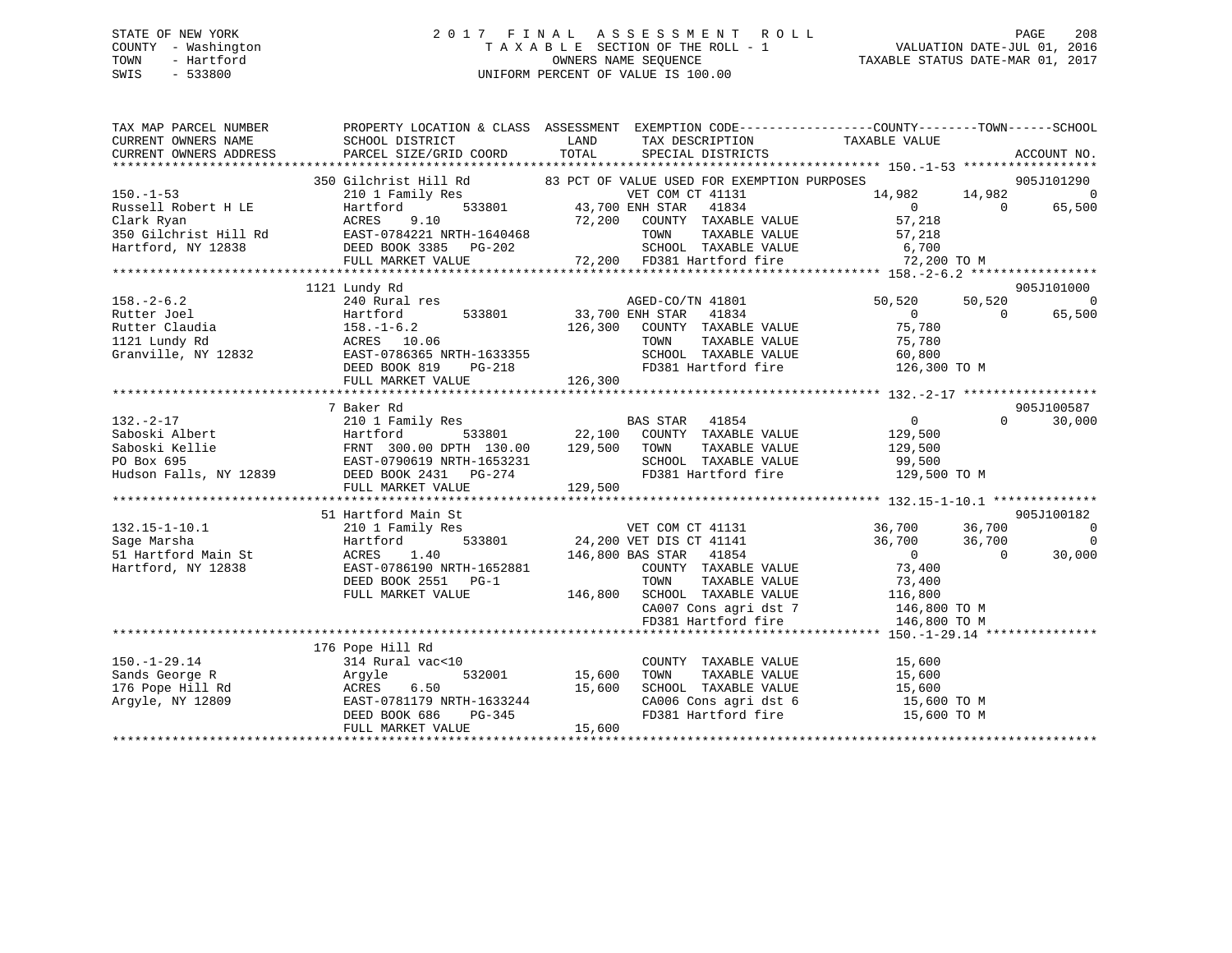# STATE OF NEW YORK 2 0 1 7 F I N A L A S S E S S M E N T R O L L PAGE 209 COUNTY - Washington T A X A B L E SECTION OF THE ROLL - 1 VALUATION DATE-JUL 01, 2016 TOWN - Hartford **TAXABLE STATUS DATE-MAR 01, 2017** SWIS - 533800 UNIFORM PERCENT OF VALUE IS 100.00

| TAX MAP PARCEL NUMBER<br>CURRENT OWNERS NAME<br>CURRENT OWNERS ADDRESS                                   | PROPERTY LOCATION & CLASS ASSESSMENT<br>SCHOOL DISTRICT<br>PARCEL SIZE/GRID COORD                                                                             | LAND<br>TAX DESCRIPTION<br>TOTAL<br>SPECIAL DISTRICTS                                                                                                                                                                                  | EXEMPTION CODE-----------------COUNTY-------TOWN------SCHOOL<br>TAXABLE VALUE<br>ACCOUNT NO.                        |
|----------------------------------------------------------------------------------------------------------|---------------------------------------------------------------------------------------------------------------------------------------------------------------|----------------------------------------------------------------------------------------------------------------------------------------------------------------------------------------------------------------------------------------|---------------------------------------------------------------------------------------------------------------------|
| $141. - 3 - 24.2$<br>Sargent Matthew<br>Gillis Brittany<br>176 Marlboro Country Rd<br>Hartford, NY 12838 | 176 Marlboro Country Rd<br>210 1 Family Res<br>Hartford<br>FRNT 416.00 DPTH 369.00<br>EAST-0785276 NRTH-1643604<br>DEED BOOK 3433 PG-102<br>FULL MARKET VALUE | COUNTY TAXABLE VALUE<br>533801 30,600<br>TOWN<br>TAXABLE VALUE<br>84,400<br>SCHOOL TAXABLE VALUE<br>FD381 Hartford fire<br>84,400                                                                                                      | 905J101039<br>84,400<br>84,400<br>84,400<br>84,400 TO M                                                             |
|                                                                                                          | 250 Hartford Main St                                                                                                                                          |                                                                                                                                                                                                                                        | 905J101255                                                                                                          |
| $132. - 1 - 18.4$<br>Sargent Robert<br>Mesick Wanda<br>250 Hartford Main St<br>Granville, NY 12832       | 270 Mfg housing<br>533801<br>Hartford<br>1.90<br>ACRES<br>EAST-0789200 NRTH-1656094<br>DEED BOOK 3379 PG-133<br>FULL MARKET VALUE                             | DISAB-C/T 41931<br>26,400 BAS STAR<br>41854<br>52,200<br>COUNTY TAXABLE VALUE<br>TOWN<br>TAXABLE VALUE<br>SCHOOL TAXABLE VALUE<br>52,200 CA007 Cons agri dst 7<br>CA007 Cons agri dst 7 52,200 TO M<br>FD381 Hartford fire 52,200 TO M | $\overline{0}$<br>26,100<br>26,100<br>$\Omega$<br>30,000<br>$\Omega$<br>26,100<br>26,100<br>22,200                  |
|                                                                                                          |                                                                                                                                                               |                                                                                                                                                                                                                                        |                                                                                                                     |
| $132. - 4 - 6$                                                                                           | 502 Blood St<br>270 Mfg housing                                                                                                                               | AGED-CO/TN 41801                                                                                                                                                                                                                       | 905J100693<br>$\overline{0}$<br>6,480<br>6,480                                                                      |
| Sargent Robert<br>Sargent Marie<br>502 Blood St<br>Granville, NY 12832                                   | Hartford<br>FRNT 113.00 DPTH 263.00<br>EAST-0794448 NRTH-1652147<br>DEED BOOK 506<br>$PG-20$<br>FULL MARKET VALUE                                             | 533801 19,700 ENH STAR<br>41834<br>43,200<br>COUNTY TAXABLE VALUE<br>TOWN<br>TAXABLE VALUE<br>SCHOOL TAXABLE VALUE<br>43,200 FD381 Hartford fire                                                                                       | $\overline{0}$<br>43,200<br>$\Omega$<br>36,720<br>36,720<br>$\overline{0}$<br>43,200 TO M                           |
|                                                                                                          | 16 Hastings Rd                                                                                                                                                |                                                                                                                                                                                                                                        | 905J100458                                                                                                          |
| $132. - 1 - 14$<br>Sasselman Karl W<br>16 Hastings Rd<br>Granville, NY 12832                             | 210 1 Family Res<br>Hartford<br>533801<br>1.00 BANK<br>ACRES<br>185<br>EAST-0787796 NRTH-1655628<br>DEED BOOK 932<br>PG-245<br>FULL MARKET VALUE              | BAS STAR<br>41854<br>23,000<br>COUNTY TAXABLE VALUE<br>119,000<br>TAXABLE VALUE<br>TOWN<br>SCHOOL TAXABLE VALUE<br>CA007 Cons agri dst 7<br>119,000<br>FD381 Hartford fire                                                             | 30,000<br>$0 \qquad \qquad$<br>$\Omega$<br>119,000<br>119,000<br>89,000<br>119,000 TO M<br>119,000 TO M             |
|                                                                                                          |                                                                                                                                                               |                                                                                                                                                                                                                                        |                                                                                                                     |
| $132. - 1 - 27.3$<br>Saunders Steven L<br>Saunders Karen<br>4683 State Route 149<br>Hartford, NY 12838   | 4683 State Route 149<br>210 1 Family Res<br>533801<br>Hartford<br>ACRES<br>1.00<br>EAST-0785307 NRTH-1651856<br>DEED BOOK 641<br>PG-153<br>FULL MARKET VALUE  | <b>BAS STAR</b><br>41854<br>24,200<br>COUNTY TAXABLE VALUE<br>137,300<br>TOWN<br>TAXABLE VALUE<br>SCHOOL<br>TAXABLE VALUE<br>CA007 Cons agri dst 7<br>137,300<br>FD381 Hartford fire                                                   | 905J101416<br>$\overline{0}$<br>$\Omega$<br>30,000<br>137,300<br>137,300<br>107,300<br>137,300 TO M<br>137,300 TO M |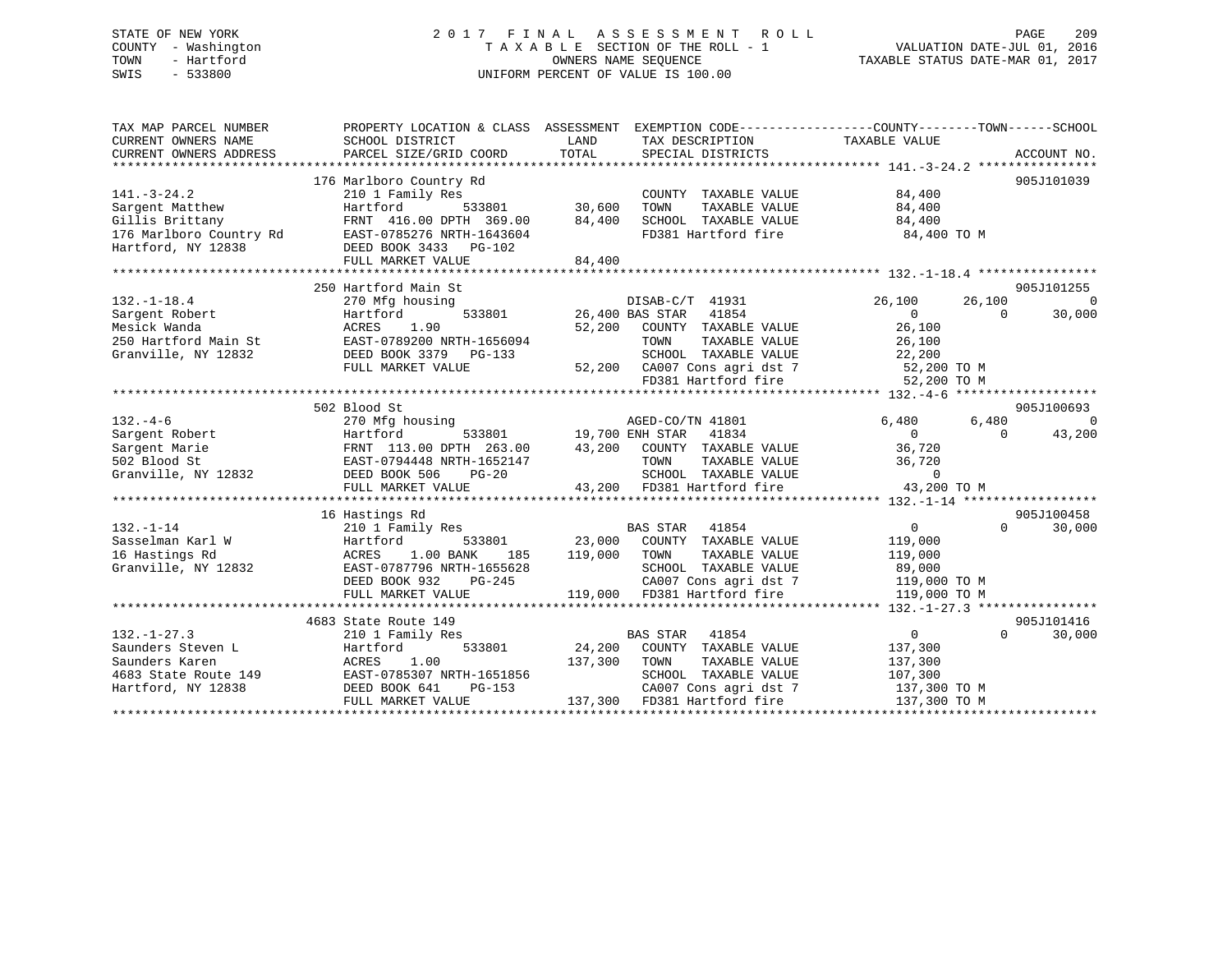# STATE OF NEW YORK 2 0 1 7 F I N A L A S S E S S M E N T R O L L PAGE 210 COUNTY - Washington T A X A B L E SECTION OF THE ROLL - 1 VALUATION DATE-JUL 01, 2016 TOWN - Hartford **TAXABLE STATUS DATE-MAR 01, 2017** SWIS - 533800 UNIFORM PERCENT OF VALUE IS 100.00

| TAX MAP PARCEL NUMBER<br>CURRENT OWNERS NAME<br>CURRENT OWNERS ADDRESS | PROPERTY LOCATION & CLASS ASSESSMENT EXEMPTION CODE---------------COUNTY-------TOWN-----SCHOOL<br>SCHOOL DISTRICT<br>PARCEL SIZE/GRID COORD | LAND<br>TOTAL | TAX DESCRIPTION TAXABLE VALUE<br>SPECIAL DISTRICTS |                   | ACCOUNT NO.        |
|------------------------------------------------------------------------|---------------------------------------------------------------------------------------------------------------------------------------------|---------------|----------------------------------------------------|-------------------|--------------------|
|                                                                        |                                                                                                                                             |               |                                                    |                   |                    |
|                                                                        | State Route 149                                                                                                                             |               |                                                    |                   | 905J101417         |
| $132. - 1 - 27.4$                                                      | 314 Rural vac<10                                                                                                                            |               | COUNTY TAXABLE VALUE                               | 12,500            |                    |
| Saunders Steven L                                                      | 533801<br>Hartford                                                                                                                          | 12,500        | TAXABLE VALUE<br>TOWN                              | 12,500            |                    |
| 4683 State Route 149                                                   | 1.00<br>ACRES                                                                                                                               | 12,500        | SCHOOL TAXABLE VALUE                               | 12,500            |                    |
| Hartford, NY 12838                                                     | EAST-0785467 NRTH-1651869                                                                                                                   |               | CA007 Cons agri dst 7                              | 12,500 TO M       |                    |
|                                                                        | DEED BOOK 682<br>PG-131                                                                                                                     |               | FD381 Hartford fire                                | 12,500 TO M       |                    |
|                                                                        | FULL MARKET VALUE                                                                                                                           | 12,500        |                                                    |                   |                    |
|                                                                        |                                                                                                                                             |               |                                                    |                   |                    |
|                                                                        | 7752 State Route 40                                                                                                                         |               |                                                    |                   | 905J100446         |
| $140. - 2 - 25$                                                        | 210 1 Family Res                                                                                                                            |               | COUNTY TAXABLE VALUE                               | 100,600           |                    |
| Saunders Tonya B                                                       | Hartford                                                                                                                                    | 533801 11,000 | TOWN<br>TAXABLE VALUE                              | 100,600           |                    |
| 7752 State Route 40                                                    | FRNT 104.00 DPTH 102.00                                                                                                                     | 100,600       | SCHOOL TAXABLE VALUE                               | 100,600           |                    |
| Hartford, NY 12838                                                     | EAST-0782226 NRTH-1645208                                                                                                                   |               | FD381 Hartford fire                                | 100,600 TO M      |                    |
|                                                                        | DEED BOOK 3598 PG-255                                                                                                                       |               |                                                    |                   |                    |
|                                                                        |                                                                                                                                             |               |                                                    |                   |                    |
|                                                                        |                                                                                                                                             |               |                                                    |                   |                    |
|                                                                        | 151 Pope Hill Rd                                                                                                                            |               |                                                    |                   | 905J100158         |
| $150. - 1 - 27$                                                        | 210 1 Family Res                                                                                                                            |               | BAS STAR 41854                                     | $\overline{0}$    | $\Omega$<br>30,000 |
| Savage Rose Ann                                                        | Argyle                                                                                                                                      | 532001 32,500 | COUNTY TAXABLE VALUE                               | 144,600           |                    |
| 151 Pope Hill Rd                                                       | BLA 707/207                                                                                                                                 | 144,600       | TAXABLE VALUE<br>TOWN                              | 144,600           |                    |
| Argyle, NY 12809                                                       | 2.26<br>ACRES                                                                                                                               |               | SCHOOL TAXABLE VALUE                               | 114,600           |                    |
|                                                                        | EAST-0780453 NRTH-1633798                                                                                                                   |               | CA006 Cons agri dst 6                              | 144,600 TO M      |                    |
|                                                                        | DEED BOOK 919<br>$PG-87$                                                                                                                    |               | FD381 Hartford fire                                | 144,600 TO M      |                    |
|                                                                        | FULL MARKET VALUE                                                                                                                           | 144,600       |                                                    |                   |                    |
|                                                                        |                                                                                                                                             |               |                                                    |                   |                    |
|                                                                        | County Route 30                                                                                                                             |               |                                                    |                   | 905J100447         |
| $150. - 1 - 20$                                                        | 323 Vacant rural                                                                                                                            |               | COUNTY TAXABLE VALUE                               | 38,500            |                    |
| Saville Jay                                                            | Hartford<br>533801                                                                                                                          | 38,500        | TAXABLE VALUE<br>TOWN                              | 38,500            |                    |
| Saville Lisa                                                           | 916/47                                                                                                                                      | 38,500        | SCHOOL TAXABLE VALUE                               | 38,500            |                    |
| 96 Reservoir Rd                                                        | ACRES 29.90                                                                                                                                 |               | CA008 Cons agri dst 8                              | 38,500 TO M       |                    |
| Fort Edward, NY 12828                                                  | EAST-0788091 NRTH-1634260                                                                                                                   |               | FD381 Hartford fire                                | 38,500 TO M       |                    |
|                                                                        | DEED BOOK 913<br>PG-305                                                                                                                     |               |                                                    |                   |                    |
|                                                                        | FULL MARKET VALUE                                                                                                                           | 38,500        |                                                    |                   |                    |
|                                                                        |                                                                                                                                             |               |                                                    |                   |                    |
|                                                                        | 29 Hartford Main St                                                                                                                         |               |                                                    |                   | 905J100399         |
| $132.15 - 1 - 19$                                                      | 210 1 Family Res                                                                                                                            |               | ENH STAR 41834                                     | $0 \qquad \qquad$ | 65,500<br>$\Omega$ |
| Sawn Sandra R                                                          | Hartford                                                                                                                                    |               | 533801 23,600 COUNTY TAXABLE VALUE                 | 223,300           |                    |
| PO Box 195                                                             | FRNT 178.00 DPTH 282.00                                                                                                                     | 223,300 TOWN  | TAXABLE VALUE                                      | 223,300           |                    |
| Hartford, NY 12838                                                     | EAST-0786145 NRTH-1652336                                                                                                                   |               | SCHOOL TAXABLE VALUE                               | 157,800           |                    |
|                                                                        | DEED BOOK 1803 PG-26                                                                                                                        |               | CA007 Cons agri dst 7                              | 223,300 TO M      |                    |
|                                                                        | FULL MARKET VALUE                                                                                                                           |               | 223,300 FD381 Hartford fire                        | 223,300 TO M      |                    |
|                                                                        |                                                                                                                                             |               |                                                    |                   |                    |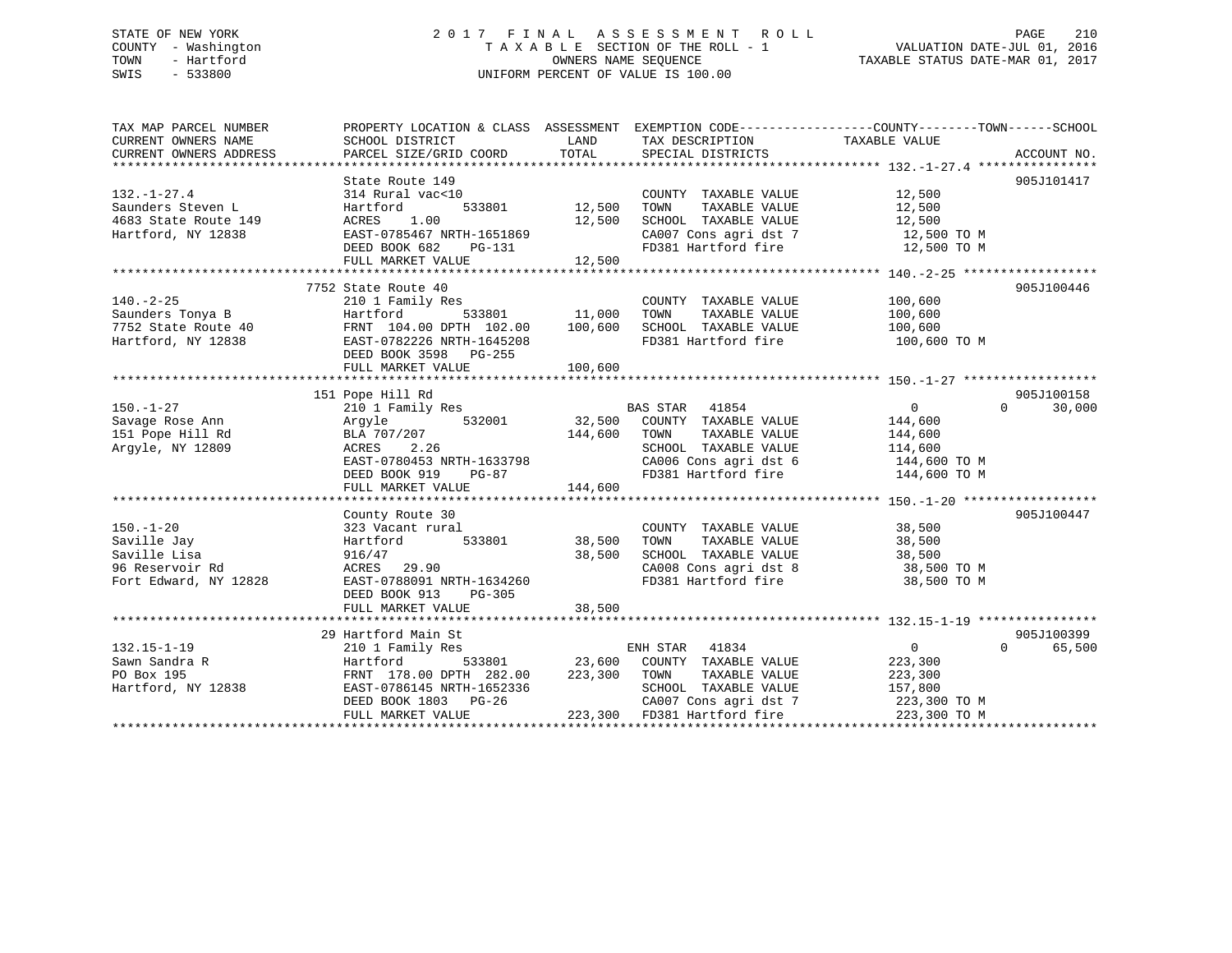# STATE OF NEW YORK 2 0 1 7 F I N A L A S S E S S M E N T R O L L PAGE 211 COUNTY - Washington T A X A B L E SECTION OF THE ROLL - 1 VALUATION DATE-JUL 01, 2016 TOWN - Hartford **TAXABLE STATUS DATE-MAR 01, 2017** SWIS - 533800 UNIFORM PERCENT OF VALUE IS 100.00

| TAX MAP PARCEL NUMBER                                                                                                                                                  | PROPERTY LOCATION & CLASS ASSESSMENT EXEMPTION CODE----------------COUNTY-------TOWN------SCHOOL              |               |                                     |                              |                             |
|------------------------------------------------------------------------------------------------------------------------------------------------------------------------|---------------------------------------------------------------------------------------------------------------|---------------|-------------------------------------|------------------------------|-----------------------------|
| CURRENT OWNERS NAME                                                                                                                                                    | SCHOOL DISTRICT                                                                                               | LAND          | TAX DESCRIPTION                     | TAXABLE VALUE                |                             |
| CURRENT OWNERS ADDRESS                                                                                                                                                 | PARCEL SIZE/GRID COORD                                                                                        | TOTAL         | SPECIAL DISTRICTS                   |                              | ACCOUNT NO.                 |
|                                                                                                                                                                        |                                                                                                               |               |                                     |                              |                             |
|                                                                                                                                                                        | 7382 State Route 40                                                                                           |               |                                     |                              | 905J100527                  |
|                                                                                                                                                                        |                                                                                                               |               | s<br>533801 19,500 AGED-CO/TN 41801 | $23,575$ $23,575$ 0          |                             |
|                                                                                                                                                                        |                                                                                                               |               |                                     | 35,363<br>35,363             | $\sim$ 0                    |
|                                                                                                                                                                        |                                                                                                               |               | 94,300 AGED-SCH 41804               | $\overline{0}$               | 37,720<br>$\overline{0}$    |
|                                                                                                                                                                        |                                                                                                               |               | ENH STAR 41834                      | $\overline{0}$               | $\Omega$<br>56,580          |
|                                                                                                                                                                        |                                                                                                               |               | COUNTY TAXABLE VALUE                | 35,362                       |                             |
|                                                                                                                                                                        |                                                                                                               | 94,300 TOWN   | TAXABLE VALUE                       | 35,362                       |                             |
|                                                                                                                                                                        |                                                                                                               |               | SCHOOL TAXABLE VALUE                | $\overline{0}$               |                             |
|                                                                                                                                                                        |                                                                                                               |               | FD381 Hartford fire                 | 94,300 TO M                  |                             |
|                                                                                                                                                                        |                                                                                                               |               |                                     |                              |                             |
|                                                                                                                                                                        | State Route 40                                                                                                |               |                                     |                              | 905J101254                  |
| $123. - 1 - 13.5$                                                                                                                                                      | 314 Rural vac<10                                                                                              |               | COUNTY TAXABLE VALUE                | 24,700                       |                             |
| Schiavoni Frank J<br>Sellingham Linda<br>3220 Del Monte Ct<br>Fairfield, CA 94534<br>DEED BOOK 686<br>TH-1658215<br>DEED BOOK 686<br>PG-231<br>DEED BOOK 686<br>PG-231 |                                                                                                               | 533801 24,700 | TAXABLE VALUE<br>TOWN               | 24,700                       |                             |
|                                                                                                                                                                        |                                                                                                               | 24,700        | SCHOOL TAXABLE VALUE                | 24,700                       |                             |
|                                                                                                                                                                        |                                                                                                               |               | CA007 Cons agri dst 7               | 24,700 TO M                  |                             |
|                                                                                                                                                                        |                                                                                                               |               | FD381 Hartford fire                 | 24,700 TO M                  |                             |
|                                                                                                                                                                        | FULL MARKET VALUE                                                                                             | 24,700        |                                     |                              |                             |
|                                                                                                                                                                        |                                                                                                               |               |                                     |                              |                             |
|                                                                                                                                                                        | State Route 40                                                                                                |               |                                     |                              | 905J100185                  |
| $123. - 1 - 15$                                                                                                                                                        | 323 Vacant rural                                                                                              |               | AG DIST<br>41720                    | 68,622                       | 68,622<br>68,622            |
| Schneider William A                                                                                                                                                    | Hartford<br>533801                                                                                            | 146,800       | COUNTY TAXABLE VALUE                | 80,678                       |                             |
| Schneider Joanne K                                                                                                                                                     | 3185/82<br>3185/82<br>ACRES 120.60                                                                            | 149,300       | TOWN<br>TAXABLE VALUE               | 80,678                       |                             |
| 60 Country Club Rd                                                                                                                                                     |                                                                                                               |               | SCHOOL TAXABLE VALUE                | 80,678                       |                             |
| Middletown, CT 06457                                                                                                                                                   | EAST-0789242 NRTH-1659368                                                                                     |               | CA007 Cons agri dst 7               | 80,678 TO M                  |                             |
|                                                                                                                                                                        |                                                                                                               |               |                                     |                              |                             |
| MAY BE SUBJECT TO PAYMENT                                                                                                                                              |                                                                                                               |               |                                     | 149,300 TO M                 |                             |
| UNDER AGDIST LAW TIL 2021                                                                                                                                              |                                                                                                               |               |                                     |                              |                             |
|                                                                                                                                                                        |                                                                                                               |               |                                     |                              |                             |
|                                                                                                                                                                        | 7735 State Route 40                                                                                           |               |                                     |                              | 905J100642                  |
| $140. - 2 - 33$                                                                                                                                                        | 210 1 Family Res                                                                                              |               | BAS STAR 41854                      | $\overline{0}$               | $0 \qquad \qquad$<br>30,000 |
| Schofield Peter H                                                                                                                                                      |                                                                                                               |               | 533801 15,200 COUNTY TAXABLE VALUE  | 134,300                      |                             |
| Schofield Sharon                                                                                                                                                       | Hartford 533801 15,200<br>FRNT 71.00 DPTH 355.00 134,300<br>EAST-0781777 NRTH-1645124<br>DEED BOOK 937 PG-250 |               | TOWN<br>TAXABLE VALUE               | 134,300                      |                             |
| 7735 State Route 40                                                                                                                                                    |                                                                                                               |               | SCHOOL TAXABLE VALUE                | 104,300                      |                             |
| Hartford, NY 12838                                                                                                                                                     |                                                                                                               |               | FD381 Hartford fire                 | 134,300 TO M                 |                             |
|                                                                                                                                                                        | FULL MARKET VALUE                                                                                             | 134,300       |                                     |                              |                             |
|                                                                                                                                                                        |                                                                                                               |               |                                     |                              | 905J100318                  |
| $114. - 1 - 8$                                                                                                                                                         | 8852 State Route 40<br>210 1 Family Res                                                                       |               | BAS STAR 41854                      | $\overline{0}$               | $\Omega$<br>30,000          |
| Schroeder Mark                                                                                                                                                         | 533801                                                                                                        | 26,500        | COUNTY TAXABLE VALUE                | 209,300                      |                             |
| 8852 State Route 40                                                                                                                                                    | Hartford<br>ROW 710/277                                                                                       | 209,300       | TOWN<br>TAXABLE VALUE               | 209,300                      |                             |
| Fort Ann, NY 12827                                                                                                                                                     | ACRES<br>6.31                                                                                                 |               | SCHOOL TAXABLE VALUE                |                              |                             |
|                                                                                                                                                                        | EAST-0791729 NRTH-1668566                                                                                     |               | CA007 Cons agri dst 7               | 179,300                      |                             |
|                                                                                                                                                                        |                                                                                                               |               | FD381 Hartford fire                 | 209,300 TO M<br>209,300 TO M |                             |
|                                                                                                                                                                        | $PG-114$<br>DEED BOOK 1883<br>FULL MARKET VALUE                                                               | 209,300       |                                     |                              |                             |
|                                                                                                                                                                        |                                                                                                               |               |                                     |                              |                             |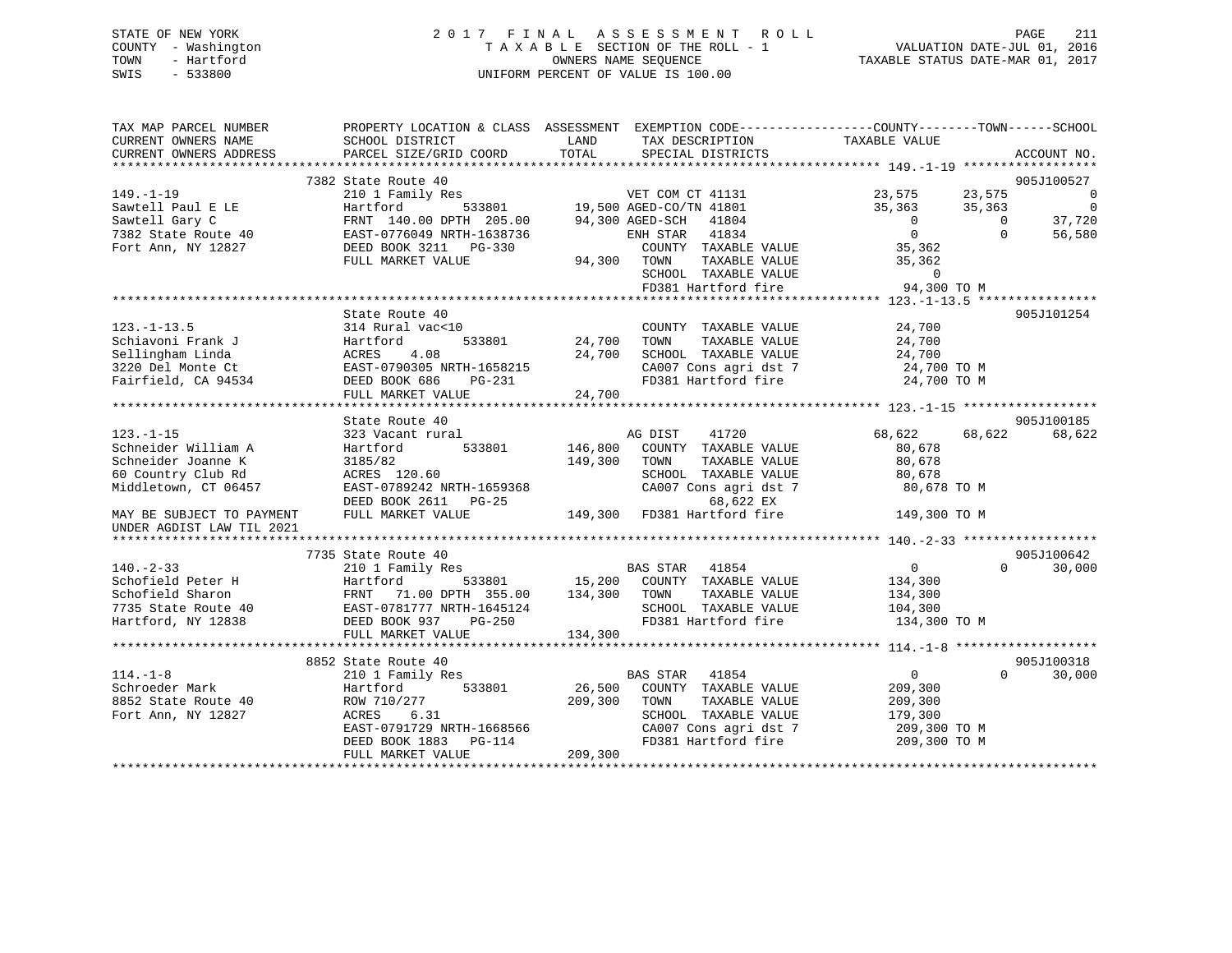# STATE OF NEW YORK 2 0 1 7 F I N A L A S S E S S M E N T R O L L PAGE 212 COUNTY - Washington T A X A B L E SECTION OF THE ROLL - 1 VALUATION DATE-JUL 01, 2016 TOWN - Hartford **TAXABLE STATUS DATE-MAR 01, 2017** SWIS - 533800 UNIFORM PERCENT OF VALUE IS 100.00

| TAX MAP PARCEL NUMBER<br>CURRENT OWNERS NAME | PROPERTY LOCATION & CLASS ASSESSMENT EXEMPTION CODE----------------COUNTY-------TOWN------SCHOOL<br>SCHOOL DISTRICT | LAND    | TAX DESCRIPTION       | TAXABLE VALUE     |                    |
|----------------------------------------------|---------------------------------------------------------------------------------------------------------------------|---------|-----------------------|-------------------|--------------------|
| CURRENT OWNERS ADDRESS                       | PARCEL SIZE/GRID COORD                                                                                              | TOTAL   | SPECIAL DISTRICTS     |                   | ACCOUNT NO.        |
|                                              |                                                                                                                     |         |                       |                   |                    |
|                                              | 30 Hillcrest Way                                                                                                    |         |                       |                   | 905J100566         |
| $132. - 2 - 2.1$                             | 240 Rural res                                                                                                       |         | ENH STAR 41834        | $0 \qquad \qquad$ | 65,500<br>$\Omega$ |
| Schult Roy A                                 | Hartford<br>533801                                                                                                  | 70,200  | COUNTY TAXABLE VALUE  | 175,400           |                    |
| Schult Lucille N                             | ACRES 30.00                                                                                                         | 175,400 | TAXABLE VALUE<br>TOWN | 175,400           |                    |
| 30 Hillcrest Way                             | ACRES 30.00<br>EAST-0790726 NRTH-1656231                                                                            |         | SCHOOL TAXABLE VALUE  | 109,900           |                    |
|                                              | Granville, NY 12832 DEED BOOK 2355 PG-144                                                                           |         | FD381 Hartford fire   | 175,400 TO M      |                    |
|                                              | FULL MARKET VALUE                                                                                                   |         |                       |                   |                    |
|                                              |                                                                                                                     | 175,400 |                       |                   |                    |
|                                              |                                                                                                                     |         |                       |                   |                    |
|                                              | 8322 State Route 40                                                                                                 |         |                       |                   |                    |
| $123. - 1 - 13.7$                            | 210 1 Family Res                                                                                                    |         | COUNTY TAXABLE VALUE  | 139,900           |                    |
| Schult Roy A -LE-                            | 533801<br>Hartford                                                                                                  | 24,800  | TOWN<br>TAXABLE VALUE | 139,900           |                    |
| Schult Lucille -LE-                          | LOT B                                                                                                               | 139,900 | SCHOOL TAXABLE VALUE  | 139,900           |                    |
| 8322 State Route 40                          | ACRES<br>4.56                                                                                                       |         | FD381 Hartford fire   | 139,900 TO M      |                    |
| Granville, NY 12832                          | EAST-0790326 NRTH-1657055                                                                                           |         |                       |                   |                    |
|                                              | DEED BOOK 2140 PG-194                                                                                               |         |                       |                   |                    |
|                                              | FULL MARKET VALUE                                                                                                   | 139,900 |                       |                   |                    |
|                                              |                                                                                                                     |         |                       |                   |                    |
|                                              | 6 Hillcrest Way                                                                                                     |         |                       |                   |                    |
| $132 - 2 - 2.6$                              | 210 1 Family Res                                                                                                    |         | COUNTY TAXABLE VALUE  | 123,200           |                    |
| Schult Roy A -LE-                            | Hartford<br>533801                                                                                                  | 23,500  | TAXABLE VALUE<br>TOWN | 123,200           |                    |
| Schult Eric S                                | 2140/190                                                                                                            | 123,200 | SCHOOL TAXABLE VALUE  | 123,200           |                    |
| 6 Hillcrest Way                              | Sub Lot A                                                                                                           |         | FD381 Hartford fire   | 123,200 TO M      |                    |
| Granville, NY 12832                          | FRNT 218.00 DPTH 226.00                                                                                             |         |                       |                   |                    |
|                                              | EAST-0789925 NRTH-1656652                                                                                           |         |                       |                   |                    |
|                                              | DEED BOOK 2174 PG-227                                                                                               |         |                       |                   |                    |
|                                              | FULL MARKET VALUE                                                                                                   | 123,200 |                       |                   |                    |
|                                              |                                                                                                                     |         |                       |                   |                    |
|                                              |                                                                                                                     |         |                       |                   |                    |
|                                              | State Route 40                                                                                                      |         |                       |                   | 905J101040         |
| $123. - 1 - 13.2$                            | 322 Rural vac>10                                                                                                    |         | COUNTY TAXABLE VALUE  | 11,500            |                    |
| Schult Roy A LE                              | 533801<br>Hartford                                                                                                  | 11,500  | TAXABLE VALUE<br>TOWN | 11,500            |                    |
| Schult Lucille N LE                          | ACRES 24.40                                                                                                         | 11,500  | SCHOOL TAXABLE VALUE  | 11,500            |                    |
| 8322 State Route 40                          | EAST-0790901 NRTH-1657654                                                                                           |         | FD381 Hartford fire   | 11,500 TO M       |                    |
| Granville, NY 12832                          | DEED BOOK 3472 PG-193                                                                                               |         |                       |                   |                    |
|                                              | FULL MARKET VALUE                                                                                                   | 11,500  |                       |                   |                    |
|                                              |                                                                                                                     |         |                       |                   |                    |
|                                              | 90 Hartford Main St                                                                                                 |         |                       |                   | 905J100281         |
| $132.15 - 2 - 1$                             | 210 1 Family Res                                                                                                    |         | AG DIST<br>41720      | 9,238<br>9,238    | 9,238              |
| Schultz Gertrude                             | Hartford<br>533801                                                                                                  | 32,600  | COUNTY TAXABLE VALUE  | 132,862           |                    |
| 203 County Road 67                           | ACRES<br>9.70                                                                                                       | 142,100 | TAXABLE VALUE<br>TOWN | 132,862           |                    |
| Stillwater, NY 12170                         | EAST-0787222 NRTH-1653348                                                                                           |         | SCHOOL TAXABLE VALUE  | 132,862           |                    |
|                                              | DEED BOOK 3166 PG-284                                                                                               |         | CA007 Cons agri dst 7 | 132,862 TO M      |                    |
| MAY BE SUBJECT TO PAYMENT                    | FULL MARKET VALUE                                                                                                   | 142,100 | 9,238 EX              |                   |                    |
| UNDER AGDIST LAW TIL 2021                    |                                                                                                                     |         | FD381 Hartford fire   | 142,100 TO M      |                    |
|                                              |                                                                                                                     |         |                       |                   |                    |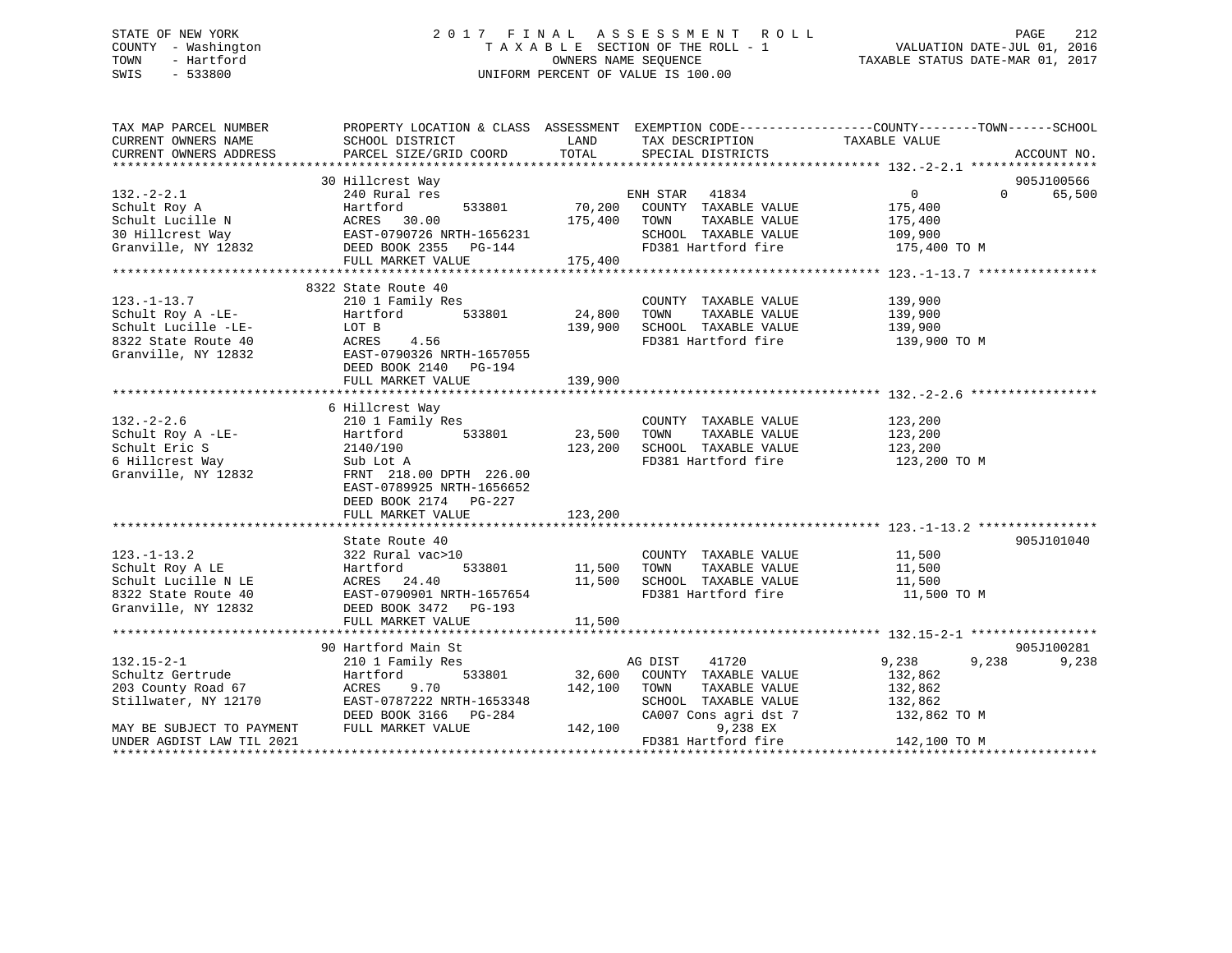# STATE OF NEW YORK 2 0 1 7 F I N A L A S S E S S M E N T R O L L PAGE 213 COUNTY - Washington T A X A B L E SECTION OF THE ROLL - 1 VALUATION DATE-JUL 01, 2016 TOWN - Hartford **TAXABLE STATUS DATE-MAR 01, 2017** SWIS - 533800 UNIFORM PERCENT OF VALUE IS 100.00

| TAX MAP PARCEL NUMBER                                     | PROPERTY LOCATION & CLASS ASSESSMENT                               |                        |                                             | EXEMPTION CODE-----------------COUNTY-------TOWN------SCHOOL |                |
|-----------------------------------------------------------|--------------------------------------------------------------------|------------------------|---------------------------------------------|--------------------------------------------------------------|----------------|
| CURRENT OWNERS NAME                                       | SCHOOL DISTRICT                                                    | LAND                   | TAX DESCRIPTION                             | TAXABLE VALUE                                                |                |
| CURRENT OWNERS ADDRESS                                    | PARCEL SIZE/GRID COORD                                             | TOTAL                  | SPECIAL DISTRICTS                           | ACCOUNT NO.                                                  |                |
|                                                           |                                                                    |                        |                                             |                                                              |                |
|                                                           | 23 East St                                                         |                        |                                             | 905J100413                                                   |                |
| $132.15 - 2 - 7$                                          | 220 2 Family Res                                                   |                        | VET WAR CT 41121                            | 11,910<br>11,910                                             | $\overline{0}$ |
| Scott Eleanor Colleen                                     | Hartford                                                           | 533801 15,400 BAS STAR | 41854                                       | $\overline{0}$<br>$\overline{0}$                             | 30,000         |
| 23 East St                                                | 100.00 DPTH<br>FRNT 100.00 DPTH 183.00<br>EAST-0786881 NDTH 165655 |                        | 79,400 COUNTY TAXABLE VALUE                 | 67,490                                                       |                |
| Hartford, NY 12838                                        | EAST-0786881 NRTH-1652376                                          |                        | TOWN<br>TAXABLE VALUE                       |                                                              |                |
|                                                           | DEED BOOK 2012 PG-316                                              |                        |                                             |                                                              |                |
|                                                           | FULL MARKET VALUE                                                  |                        | 79,400 CA007 Cons agri dst 7 79,400 TO M    |                                                              |                |
|                                                           |                                                                    |                        | FD381 Hartford fire                         | 79,400 TO M                                                  |                |
|                                                           |                                                                    |                        |                                             |                                                              |                |
|                                                           | State Route 40                                                     |                        |                                             | 905J100316                                                   |                |
| $149. - 1 - 15$                                           | 311 Res vac land                                                   |                        | COUNTY TAXABLE VALUE                        | 9,500                                                        |                |
| Scripture Victor M                                        | ---<br>Hartford<br>533801                                          | 9,500                  | TOWN<br>TAXABLE VALUE                       | 9,500                                                        |                |
| Scripture Martha A                                        | FRNT 150.00 DPTH 150.00                                            | 9,500                  | SCHOOL TAXABLE VALUE                        | 9,500                                                        |                |
| 7364 State Route 40                                       | EAST-0775648 NRTH-1638130<br>DEED BOOK 1843 PG-275                 |                        | FD381 Hartford fire                         | 9,500 TO M                                                   |                |
| Fort Ann, NY 12827                                        |                                                                    |                        |                                             |                                                              |                |
|                                                           | FULL MARKET VALUE                                                  | 9,500                  |                                             |                                                              |                |
|                                                           |                                                                    |                        |                                             |                                                              |                |
|                                                           | 7364 State Route 40                                                |                        |                                             | 905J101312                                                   |                |
| $149. - 1 - 22.4$                                         | 210 1 Family Res                                                   |                        | BAS STAR 41854                              | $\Omega$<br>$\overline{0}$<br>30,000                         |                |
| Scripture Victor M                                        | Hartford 533801<br>ACRES 4.63<br>EAST-0775961 NRTH-1638140         | 33,900                 | COUNTY TAXABLE VALUE                        | 103,000                                                      |                |
| Scripture Martha A                                        |                                                                    | 103,000                | TOWN<br>TAXABLE VALUE                       | 103,000                                                      |                |
| 7364 State Route 40                                       |                                                                    |                        | SCHOOL TAXABLE VALUE                        | 73,000                                                       |                |
| Fort Ann, NY 12827                                        | DEED BOOK 1817 PG-120                                              |                        | FD381 Hartford fire                         | 103,000 TO M                                                 |                |
|                                                           | FULL MARKET VALUE                                                  | 103,000                |                                             |                                                              |                |
|                                                           |                                                                    |                        |                                             |                                                              |                |
|                                                           | 5245 State Route 149                                               |                        |                                             | 905J101104                                                   |                |
| $132. - 2 - 21.4$                                         | 210 1 Family Res<br>Hartford                                       |                        | BAS STAR 41854                              | $\overline{0}$<br>$\Omega$ and $\Omega$<br>30,000            |                |
| Sears Robert J                                            | 533801                                                             |                        | 29,700 COUNTY TAXABLE VALUE                 | 119,000                                                      |                |
| Sears Debra A                                             | ACRES 2.76<br>149 EAST-0793327 NRTH-1653670                        | 119,000                | TOWN<br>TAXABLE VALUE                       | 119,000                                                      |                |
| 5245 State Route 149<br>Granville, NY 12832 DEED BOOK 887 |                                                                    |                        | SCHOOL TAXABLE VALUE<br>FD381 Hartford fire | 89,000                                                       |                |
|                                                           | PG-317                                                             | 119,000                |                                             | 119,000 TO M                                                 |                |
|                                                           | FULL MARKET VALUE                                                  |                        |                                             |                                                              |                |
|                                                           | 5253 State Route 149                                               |                        |                                             | 905J101169                                                   |                |
| $132 - 2 - 21.5$                                          | 210 1 Family Res                                                   |                        | BAS STAR<br>41854                           | $\Omega$<br>$\overline{0}$<br>30,000                         |                |
|                                                           | 533801                                                             |                        | 29,700 COUNTY TAXABLE VALUE                 | 120,500                                                      |                |
|                                                           | 2.77                                                               | 120,500                | TOWN<br>TAXABLE VALUE                       | 120,500                                                      |                |
| Granville, NY 12832                                       | EAST-0793521 NRTH-1653797                                          |                        | SCHOOL TAXABLE VALUE                        | 90,500                                                       |                |
|                                                           | DEED BOOK 925<br>PG-66                                             |                        | FD381 Hartford fire                         | 120,500 TO M                                                 |                |
|                                                           | FULL MARKET VALUE                                                  | 120,500                |                                             |                                                              |                |
|                                                           |                                                                    |                        |                                             |                                                              |                |
|                                                           |                                                                    |                        |                                             |                                                              |                |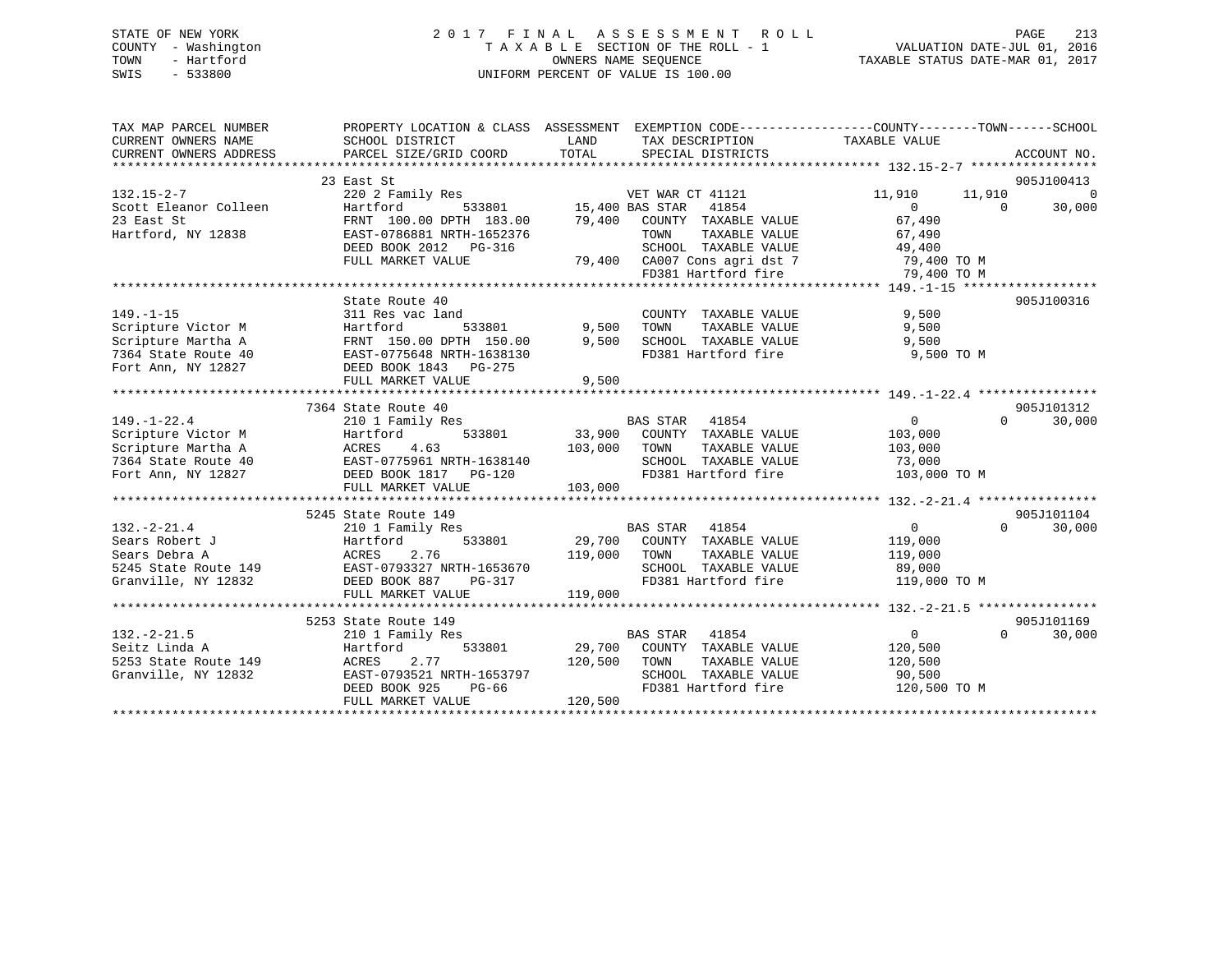# STATE OF NEW YORK 2 0 1 7 F I N A L A S S E S S M E N T R O L L PAGE 214 COUNTY - Washington T A X A B L E SECTION OF THE ROLL - 1 VALUATION DATE-JUL 01, 2016 TOWN - Hartford **TAXABLE STATUS DATE-MAR 01, 2017** SWIS - 533800 UNIFORM PERCENT OF VALUE IS 100.00

| 84 PCT OF VALUE USED FOR EXEMPTION PURPOSES<br>905J100519<br>71 Old Town Way<br>ENH STAR 41834<br>$\Omega$<br>$150. - 1 - 34.1$<br>240 Rural res<br>$\Omega$<br>65,500<br>Semanscin Michael J<br>Hartford<br>533801<br>56,500 VET COM CT 41131<br>39,018<br>39,018<br>$\Omega$<br>Semanscin Margaret A<br>ACRES 36.10<br>185,800<br>COUNTY TAXABLE VALUE<br>146,782<br>71 Old Town Way<br>EAST-0784661 NRTH-1635254<br>TOWN<br>TAXABLE VALUE<br>146,782<br>Granville, NY 12832<br>SCHOOL TAXABLE VALUE<br>DEED BOOK 3753<br>PG-148<br>120,300<br>185,800 FD381 Hartford fire<br>185,800 TO M<br>FULL MARKET VALUE<br>19 Slate Way<br>0<br>$140. - 1 - 41.5$<br>270 Mfg housing<br><b>BAS STAR</b><br>41854<br>$\Omega$<br>30,000<br>533801<br>38,600<br>COUNTY TAXABLE VALUE<br>66,000<br>Severance Joseph C<br>Hartford<br>66,000<br>Severance Angie J<br>LOT 3<br>TOWN<br>TAXABLE VALUE<br>66,000<br>19 Slate Way<br>ACRES<br>6.19<br>SCHOOL TAXABLE VALUE<br>36,000<br>EAST-0770598 NRTH-1642354<br>FD381 Hartford fire<br>66,000 TO M<br>Fort Ann, NY 12827<br>DEED BOOK 756<br>PG-286<br>66,000<br>FULL MARKET VALUE<br>22 East St<br>905J100559<br>$132.15 - 2 - 14$<br>114,300<br>210 1 Family Res<br>COUNTY TAXABLE VALUE<br>18,100<br>Hartford<br>533801<br>TOWN<br>TAXABLE VALUE<br>114,300<br>Severance Nicholas A<br>Severance Lori A<br>114,300<br>114,300<br>FRNT 155.00 DPTH 158.00<br>SCHOOL TAXABLE VALUE<br>CA007 Cons agri dst 7<br>2055 State Route 196 St<br>EAST-0786787 NRTH-1652155<br>114,300 TO M<br>FD381 Hartford fire<br>Fort Edward, NY 12828<br>DEED BOOK 2181    PG-216<br>114,300 TO M<br>FULL MARKET VALUE<br>114,300<br>69 Townsend Rd<br>905J101212<br>$140. -2 - 2.1$<br><b>BAS STAR</b><br>$\mathbf{0}$<br>$\Omega$<br>30,000<br>210 1 Family Res<br>41854<br>Sharp Matthew S<br>Hartford<br>32,000<br>COUNTY TAXABLE VALUE<br>129,400<br>533801<br>Sharp Jennifer M<br>ACRES<br>4.00<br>129,400<br>TAXABLE VALUE<br>129,400<br>TOWN<br>69 Townsend Rd<br>EAST-0781557 NRTH-1647491<br>SCHOOL TAXABLE VALUE<br>99,400<br>Hartford, NY 12838<br>DEED BOOK 932<br>CA007 Cons agri dst 7<br>129,400 TO M<br>PG-206<br>129,400 FD381 Hartford fire<br>FULL MARKET VALUE<br>129,400 TO M<br>905J100498<br>Blood St<br>$132. -4 - 9.1$<br>8,000<br>312 Vac w/imprv<br>COUNTY TAXABLE VALUE<br>Shaw David E<br>1,000<br>TOWN<br>8,000<br>Hartford<br>533801<br>TAXABLE VALUE<br>8,000<br>Shaw Nina<br>FRNT 150.00 DPTH 150.00<br>SCHOOL TAXABLE VALUE<br>8,000<br>8,000 TO M<br>423 Blood St<br>EAST-0794620 NRTH-1650111<br>FD381 Hartford fire<br>Granville, NY 12832<br>DEED BOOK 604<br>PG-27<br>FULL MARKET VALUE<br>8,000 | TAX MAP PARCEL NUMBER<br>CURRENT OWNERS NAME<br>CURRENT OWNERS ADDRESS | PROPERTY LOCATION & CLASS ASSESSMENT<br>SCHOOL DISTRICT<br>PARCEL SIZE/GRID COORD | LAND<br>TOTAL | TAX DESCRIPTION TAXABLE VALUE<br>SPECIAL DISTRICTS | EXEMPTION CODE----------------COUNTY-------TOWN-----SCHOOL | ACCOUNT NO. |
|----------------------------------------------------------------------------------------------------------------------------------------------------------------------------------------------------------------------------------------------------------------------------------------------------------------------------------------------------------------------------------------------------------------------------------------------------------------------------------------------------------------------------------------------------------------------------------------------------------------------------------------------------------------------------------------------------------------------------------------------------------------------------------------------------------------------------------------------------------------------------------------------------------------------------------------------------------------------------------------------------------------------------------------------------------------------------------------------------------------------------------------------------------------------------------------------------------------------------------------------------------------------------------------------------------------------------------------------------------------------------------------------------------------------------------------------------------------------------------------------------------------------------------------------------------------------------------------------------------------------------------------------------------------------------------------------------------------------------------------------------------------------------------------------------------------------------------------------------------------------------------------------------------------------------------------------------------------------------------------------------------------------------------------------------------------------------------------------------------------------------------------------------------------------------------------------------------------------------------------------------------------------------------------------------------------------------------------------------------------------------------------------------------------------------------------------------------------------------------------------------------------------------------------------------------------------------------------------------------------------------------------------------------------|------------------------------------------------------------------------|-----------------------------------------------------------------------------------|---------------|----------------------------------------------------|------------------------------------------------------------|-------------|
|                                                                                                                                                                                                                                                                                                                                                                                                                                                                                                                                                                                                                                                                                                                                                                                                                                                                                                                                                                                                                                                                                                                                                                                                                                                                                                                                                                                                                                                                                                                                                                                                                                                                                                                                                                                                                                                                                                                                                                                                                                                                                                                                                                                                                                                                                                                                                                                                                                                                                                                                                                                                                                                                |                                                                        |                                                                                   |               |                                                    |                                                            |             |
|                                                                                                                                                                                                                                                                                                                                                                                                                                                                                                                                                                                                                                                                                                                                                                                                                                                                                                                                                                                                                                                                                                                                                                                                                                                                                                                                                                                                                                                                                                                                                                                                                                                                                                                                                                                                                                                                                                                                                                                                                                                                                                                                                                                                                                                                                                                                                                                                                                                                                                                                                                                                                                                                |                                                                        |                                                                                   |               |                                                    |                                                            |             |
|                                                                                                                                                                                                                                                                                                                                                                                                                                                                                                                                                                                                                                                                                                                                                                                                                                                                                                                                                                                                                                                                                                                                                                                                                                                                                                                                                                                                                                                                                                                                                                                                                                                                                                                                                                                                                                                                                                                                                                                                                                                                                                                                                                                                                                                                                                                                                                                                                                                                                                                                                                                                                                                                |                                                                        |                                                                                   |               |                                                    |                                                            |             |
|                                                                                                                                                                                                                                                                                                                                                                                                                                                                                                                                                                                                                                                                                                                                                                                                                                                                                                                                                                                                                                                                                                                                                                                                                                                                                                                                                                                                                                                                                                                                                                                                                                                                                                                                                                                                                                                                                                                                                                                                                                                                                                                                                                                                                                                                                                                                                                                                                                                                                                                                                                                                                                                                |                                                                        |                                                                                   |               |                                                    |                                                            |             |
|                                                                                                                                                                                                                                                                                                                                                                                                                                                                                                                                                                                                                                                                                                                                                                                                                                                                                                                                                                                                                                                                                                                                                                                                                                                                                                                                                                                                                                                                                                                                                                                                                                                                                                                                                                                                                                                                                                                                                                                                                                                                                                                                                                                                                                                                                                                                                                                                                                                                                                                                                                                                                                                                |                                                                        |                                                                                   |               |                                                    |                                                            |             |
|                                                                                                                                                                                                                                                                                                                                                                                                                                                                                                                                                                                                                                                                                                                                                                                                                                                                                                                                                                                                                                                                                                                                                                                                                                                                                                                                                                                                                                                                                                                                                                                                                                                                                                                                                                                                                                                                                                                                                                                                                                                                                                                                                                                                                                                                                                                                                                                                                                                                                                                                                                                                                                                                |                                                                        |                                                                                   |               |                                                    |                                                            |             |
|                                                                                                                                                                                                                                                                                                                                                                                                                                                                                                                                                                                                                                                                                                                                                                                                                                                                                                                                                                                                                                                                                                                                                                                                                                                                                                                                                                                                                                                                                                                                                                                                                                                                                                                                                                                                                                                                                                                                                                                                                                                                                                                                                                                                                                                                                                                                                                                                                                                                                                                                                                                                                                                                |                                                                        |                                                                                   |               |                                                    |                                                            |             |
|                                                                                                                                                                                                                                                                                                                                                                                                                                                                                                                                                                                                                                                                                                                                                                                                                                                                                                                                                                                                                                                                                                                                                                                                                                                                                                                                                                                                                                                                                                                                                                                                                                                                                                                                                                                                                                                                                                                                                                                                                                                                                                                                                                                                                                                                                                                                                                                                                                                                                                                                                                                                                                                                |                                                                        |                                                                                   |               |                                                    |                                                            |             |
|                                                                                                                                                                                                                                                                                                                                                                                                                                                                                                                                                                                                                                                                                                                                                                                                                                                                                                                                                                                                                                                                                                                                                                                                                                                                                                                                                                                                                                                                                                                                                                                                                                                                                                                                                                                                                                                                                                                                                                                                                                                                                                                                                                                                                                                                                                                                                                                                                                                                                                                                                                                                                                                                |                                                                        |                                                                                   |               |                                                    |                                                            |             |
|                                                                                                                                                                                                                                                                                                                                                                                                                                                                                                                                                                                                                                                                                                                                                                                                                                                                                                                                                                                                                                                                                                                                                                                                                                                                                                                                                                                                                                                                                                                                                                                                                                                                                                                                                                                                                                                                                                                                                                                                                                                                                                                                                                                                                                                                                                                                                                                                                                                                                                                                                                                                                                                                |                                                                        |                                                                                   |               |                                                    |                                                            |             |
|                                                                                                                                                                                                                                                                                                                                                                                                                                                                                                                                                                                                                                                                                                                                                                                                                                                                                                                                                                                                                                                                                                                                                                                                                                                                                                                                                                                                                                                                                                                                                                                                                                                                                                                                                                                                                                                                                                                                                                                                                                                                                                                                                                                                                                                                                                                                                                                                                                                                                                                                                                                                                                                                |                                                                        |                                                                                   |               |                                                    |                                                            |             |
|                                                                                                                                                                                                                                                                                                                                                                                                                                                                                                                                                                                                                                                                                                                                                                                                                                                                                                                                                                                                                                                                                                                                                                                                                                                                                                                                                                                                                                                                                                                                                                                                                                                                                                                                                                                                                                                                                                                                                                                                                                                                                                                                                                                                                                                                                                                                                                                                                                                                                                                                                                                                                                                                |                                                                        |                                                                                   |               |                                                    |                                                            |             |
|                                                                                                                                                                                                                                                                                                                                                                                                                                                                                                                                                                                                                                                                                                                                                                                                                                                                                                                                                                                                                                                                                                                                                                                                                                                                                                                                                                                                                                                                                                                                                                                                                                                                                                                                                                                                                                                                                                                                                                                                                                                                                                                                                                                                                                                                                                                                                                                                                                                                                                                                                                                                                                                                |                                                                        |                                                                                   |               |                                                    |                                                            |             |
|                                                                                                                                                                                                                                                                                                                                                                                                                                                                                                                                                                                                                                                                                                                                                                                                                                                                                                                                                                                                                                                                                                                                                                                                                                                                                                                                                                                                                                                                                                                                                                                                                                                                                                                                                                                                                                                                                                                                                                                                                                                                                                                                                                                                                                                                                                                                                                                                                                                                                                                                                                                                                                                                |                                                                        |                                                                                   |               |                                                    |                                                            |             |
|                                                                                                                                                                                                                                                                                                                                                                                                                                                                                                                                                                                                                                                                                                                                                                                                                                                                                                                                                                                                                                                                                                                                                                                                                                                                                                                                                                                                                                                                                                                                                                                                                                                                                                                                                                                                                                                                                                                                                                                                                                                                                                                                                                                                                                                                                                                                                                                                                                                                                                                                                                                                                                                                |                                                                        |                                                                                   |               |                                                    |                                                            |             |
|                                                                                                                                                                                                                                                                                                                                                                                                                                                                                                                                                                                                                                                                                                                                                                                                                                                                                                                                                                                                                                                                                                                                                                                                                                                                                                                                                                                                                                                                                                                                                                                                                                                                                                                                                                                                                                                                                                                                                                                                                                                                                                                                                                                                                                                                                                                                                                                                                                                                                                                                                                                                                                                                |                                                                        |                                                                                   |               |                                                    |                                                            |             |
|                                                                                                                                                                                                                                                                                                                                                                                                                                                                                                                                                                                                                                                                                                                                                                                                                                                                                                                                                                                                                                                                                                                                                                                                                                                                                                                                                                                                                                                                                                                                                                                                                                                                                                                                                                                                                                                                                                                                                                                                                                                                                                                                                                                                                                                                                                                                                                                                                                                                                                                                                                                                                                                                |                                                                        |                                                                                   |               |                                                    |                                                            |             |
|                                                                                                                                                                                                                                                                                                                                                                                                                                                                                                                                                                                                                                                                                                                                                                                                                                                                                                                                                                                                                                                                                                                                                                                                                                                                                                                                                                                                                                                                                                                                                                                                                                                                                                                                                                                                                                                                                                                                                                                                                                                                                                                                                                                                                                                                                                                                                                                                                                                                                                                                                                                                                                                                |                                                                        |                                                                                   |               |                                                    |                                                            |             |
|                                                                                                                                                                                                                                                                                                                                                                                                                                                                                                                                                                                                                                                                                                                                                                                                                                                                                                                                                                                                                                                                                                                                                                                                                                                                                                                                                                                                                                                                                                                                                                                                                                                                                                                                                                                                                                                                                                                                                                                                                                                                                                                                                                                                                                                                                                                                                                                                                                                                                                                                                                                                                                                                |                                                                        |                                                                                   |               |                                                    |                                                            |             |
|                                                                                                                                                                                                                                                                                                                                                                                                                                                                                                                                                                                                                                                                                                                                                                                                                                                                                                                                                                                                                                                                                                                                                                                                                                                                                                                                                                                                                                                                                                                                                                                                                                                                                                                                                                                                                                                                                                                                                                                                                                                                                                                                                                                                                                                                                                                                                                                                                                                                                                                                                                                                                                                                |                                                                        |                                                                                   |               |                                                    |                                                            |             |
|                                                                                                                                                                                                                                                                                                                                                                                                                                                                                                                                                                                                                                                                                                                                                                                                                                                                                                                                                                                                                                                                                                                                                                                                                                                                                                                                                                                                                                                                                                                                                                                                                                                                                                                                                                                                                                                                                                                                                                                                                                                                                                                                                                                                                                                                                                                                                                                                                                                                                                                                                                                                                                                                |                                                                        |                                                                                   |               |                                                    |                                                            |             |
|                                                                                                                                                                                                                                                                                                                                                                                                                                                                                                                                                                                                                                                                                                                                                                                                                                                                                                                                                                                                                                                                                                                                                                                                                                                                                                                                                                                                                                                                                                                                                                                                                                                                                                                                                                                                                                                                                                                                                                                                                                                                                                                                                                                                                                                                                                                                                                                                                                                                                                                                                                                                                                                                |                                                                        |                                                                                   |               |                                                    |                                                            |             |
|                                                                                                                                                                                                                                                                                                                                                                                                                                                                                                                                                                                                                                                                                                                                                                                                                                                                                                                                                                                                                                                                                                                                                                                                                                                                                                                                                                                                                                                                                                                                                                                                                                                                                                                                                                                                                                                                                                                                                                                                                                                                                                                                                                                                                                                                                                                                                                                                                                                                                                                                                                                                                                                                |                                                                        |                                                                                   |               |                                                    |                                                            |             |
|                                                                                                                                                                                                                                                                                                                                                                                                                                                                                                                                                                                                                                                                                                                                                                                                                                                                                                                                                                                                                                                                                                                                                                                                                                                                                                                                                                                                                                                                                                                                                                                                                                                                                                                                                                                                                                                                                                                                                                                                                                                                                                                                                                                                                                                                                                                                                                                                                                                                                                                                                                                                                                                                |                                                                        |                                                                                   |               |                                                    |                                                            |             |
|                                                                                                                                                                                                                                                                                                                                                                                                                                                                                                                                                                                                                                                                                                                                                                                                                                                                                                                                                                                                                                                                                                                                                                                                                                                                                                                                                                                                                                                                                                                                                                                                                                                                                                                                                                                                                                                                                                                                                                                                                                                                                                                                                                                                                                                                                                                                                                                                                                                                                                                                                                                                                                                                |                                                                        |                                                                                   |               |                                                    |                                                            |             |
|                                                                                                                                                                                                                                                                                                                                                                                                                                                                                                                                                                                                                                                                                                                                                                                                                                                                                                                                                                                                                                                                                                                                                                                                                                                                                                                                                                                                                                                                                                                                                                                                                                                                                                                                                                                                                                                                                                                                                                                                                                                                                                                                                                                                                                                                                                                                                                                                                                                                                                                                                                                                                                                                |                                                                        |                                                                                   |               |                                                    |                                                            |             |
|                                                                                                                                                                                                                                                                                                                                                                                                                                                                                                                                                                                                                                                                                                                                                                                                                                                                                                                                                                                                                                                                                                                                                                                                                                                                                                                                                                                                                                                                                                                                                                                                                                                                                                                                                                                                                                                                                                                                                                                                                                                                                                                                                                                                                                                                                                                                                                                                                                                                                                                                                                                                                                                                |                                                                        |                                                                                   |               |                                                    |                                                            |             |
|                                                                                                                                                                                                                                                                                                                                                                                                                                                                                                                                                                                                                                                                                                                                                                                                                                                                                                                                                                                                                                                                                                                                                                                                                                                                                                                                                                                                                                                                                                                                                                                                                                                                                                                                                                                                                                                                                                                                                                                                                                                                                                                                                                                                                                                                                                                                                                                                                                                                                                                                                                                                                                                                |                                                                        |                                                                                   |               |                                                    |                                                            |             |
|                                                                                                                                                                                                                                                                                                                                                                                                                                                                                                                                                                                                                                                                                                                                                                                                                                                                                                                                                                                                                                                                                                                                                                                                                                                                                                                                                                                                                                                                                                                                                                                                                                                                                                                                                                                                                                                                                                                                                                                                                                                                                                                                                                                                                                                                                                                                                                                                                                                                                                                                                                                                                                                                |                                                                        |                                                                                   |               |                                                    |                                                            |             |
|                                                                                                                                                                                                                                                                                                                                                                                                                                                                                                                                                                                                                                                                                                                                                                                                                                                                                                                                                                                                                                                                                                                                                                                                                                                                                                                                                                                                                                                                                                                                                                                                                                                                                                                                                                                                                                                                                                                                                                                                                                                                                                                                                                                                                                                                                                                                                                                                                                                                                                                                                                                                                                                                |                                                                        |                                                                                   |               |                                                    |                                                            |             |
|                                                                                                                                                                                                                                                                                                                                                                                                                                                                                                                                                                                                                                                                                                                                                                                                                                                                                                                                                                                                                                                                                                                                                                                                                                                                                                                                                                                                                                                                                                                                                                                                                                                                                                                                                                                                                                                                                                                                                                                                                                                                                                                                                                                                                                                                                                                                                                                                                                                                                                                                                                                                                                                                |                                                                        |                                                                                   |               |                                                    |                                                            |             |
|                                                                                                                                                                                                                                                                                                                                                                                                                                                                                                                                                                                                                                                                                                                                                                                                                                                                                                                                                                                                                                                                                                                                                                                                                                                                                                                                                                                                                                                                                                                                                                                                                                                                                                                                                                                                                                                                                                                                                                                                                                                                                                                                                                                                                                                                                                                                                                                                                                                                                                                                                                                                                                                                |                                                                        |                                                                                   |               |                                                    |                                                            |             |
|                                                                                                                                                                                                                                                                                                                                                                                                                                                                                                                                                                                                                                                                                                                                                                                                                                                                                                                                                                                                                                                                                                                                                                                                                                                                                                                                                                                                                                                                                                                                                                                                                                                                                                                                                                                                                                                                                                                                                                                                                                                                                                                                                                                                                                                                                                                                                                                                                                                                                                                                                                                                                                                                |                                                                        |                                                                                   |               |                                                    |                                                            |             |
|                                                                                                                                                                                                                                                                                                                                                                                                                                                                                                                                                                                                                                                                                                                                                                                                                                                                                                                                                                                                                                                                                                                                                                                                                                                                                                                                                                                                                                                                                                                                                                                                                                                                                                                                                                                                                                                                                                                                                                                                                                                                                                                                                                                                                                                                                                                                                                                                                                                                                                                                                                                                                                                                |                                                                        |                                                                                   |               |                                                    |                                                            |             |
|                                                                                                                                                                                                                                                                                                                                                                                                                                                                                                                                                                                                                                                                                                                                                                                                                                                                                                                                                                                                                                                                                                                                                                                                                                                                                                                                                                                                                                                                                                                                                                                                                                                                                                                                                                                                                                                                                                                                                                                                                                                                                                                                                                                                                                                                                                                                                                                                                                                                                                                                                                                                                                                                |                                                                        |                                                                                   |               |                                                    |                                                            |             |
|                                                                                                                                                                                                                                                                                                                                                                                                                                                                                                                                                                                                                                                                                                                                                                                                                                                                                                                                                                                                                                                                                                                                                                                                                                                                                                                                                                                                                                                                                                                                                                                                                                                                                                                                                                                                                                                                                                                                                                                                                                                                                                                                                                                                                                                                                                                                                                                                                                                                                                                                                                                                                                                                |                                                                        |                                                                                   |               |                                                    |                                                            |             |
|                                                                                                                                                                                                                                                                                                                                                                                                                                                                                                                                                                                                                                                                                                                                                                                                                                                                                                                                                                                                                                                                                                                                                                                                                                                                                                                                                                                                                                                                                                                                                                                                                                                                                                                                                                                                                                                                                                                                                                                                                                                                                                                                                                                                                                                                                                                                                                                                                                                                                                                                                                                                                                                                |                                                                        |                                                                                   |               |                                                    |                                                            |             |
|                                                                                                                                                                                                                                                                                                                                                                                                                                                                                                                                                                                                                                                                                                                                                                                                                                                                                                                                                                                                                                                                                                                                                                                                                                                                                                                                                                                                                                                                                                                                                                                                                                                                                                                                                                                                                                                                                                                                                                                                                                                                                                                                                                                                                                                                                                                                                                                                                                                                                                                                                                                                                                                                |                                                                        |                                                                                   |               |                                                    |                                                            |             |
|                                                                                                                                                                                                                                                                                                                                                                                                                                                                                                                                                                                                                                                                                                                                                                                                                                                                                                                                                                                                                                                                                                                                                                                                                                                                                                                                                                                                                                                                                                                                                                                                                                                                                                                                                                                                                                                                                                                                                                                                                                                                                                                                                                                                                                                                                                                                                                                                                                                                                                                                                                                                                                                                |                                                                        |                                                                                   |               |                                                    |                                                            |             |
|                                                                                                                                                                                                                                                                                                                                                                                                                                                                                                                                                                                                                                                                                                                                                                                                                                                                                                                                                                                                                                                                                                                                                                                                                                                                                                                                                                                                                                                                                                                                                                                                                                                                                                                                                                                                                                                                                                                                                                                                                                                                                                                                                                                                                                                                                                                                                                                                                                                                                                                                                                                                                                                                |                                                                        |                                                                                   |               |                                                    |                                                            |             |
|                                                                                                                                                                                                                                                                                                                                                                                                                                                                                                                                                                                                                                                                                                                                                                                                                                                                                                                                                                                                                                                                                                                                                                                                                                                                                                                                                                                                                                                                                                                                                                                                                                                                                                                                                                                                                                                                                                                                                                                                                                                                                                                                                                                                                                                                                                                                                                                                                                                                                                                                                                                                                                                                |                                                                        |                                                                                   |               |                                                    |                                                            |             |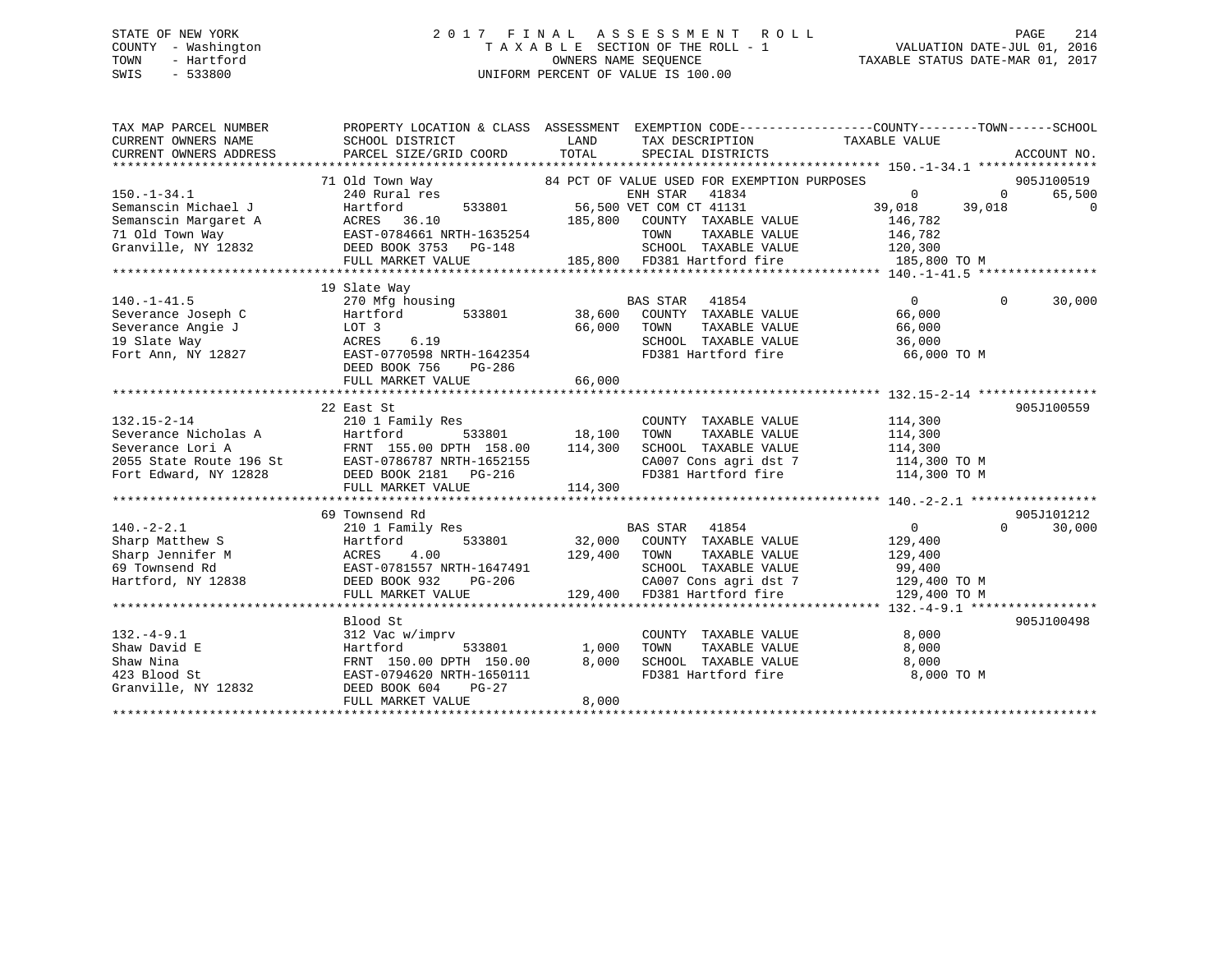# STATE OF NEW YORK 2 0 1 7 F I N A L A S S E S S M E N T R O L L PAGE 215 COUNTY - Washington T A X A B L E SECTION OF THE ROLL - 1 VALUATION DATE-JUL 01, 2016 TOWN - Hartford **TAXABLE STATUS DATE-MAR 01, 2017** SWIS - 533800 UNIFORM PERCENT OF VALUE IS 100.00

| TAX MAP PARCEL NUMBER<br>CURRENT OWNERS NAME<br>CURRENT OWNERS ADDRESS                                           | PROPERTY LOCATION & CLASS ASSESSMENT EXEMPTION CODE----------------COUNTY-------TOWN------SCHOOL<br>SCHOOL DISTRICT<br>PARCEL SIZE/GRID COORD                  | LAND<br>TOTAL                | TAX DESCRIPTION<br>SPECIAL DISTRICTS                                                                                                               | TAXABLE VALUE                                                                  | ACCOUNT NO.                      |
|------------------------------------------------------------------------------------------------------------------|----------------------------------------------------------------------------------------------------------------------------------------------------------------|------------------------------|----------------------------------------------------------------------------------------------------------------------------------------------------|--------------------------------------------------------------------------------|----------------------------------|
|                                                                                                                  |                                                                                                                                                                |                              |                                                                                                                                                    |                                                                                |                                  |
| $132. -4 - 10$<br>Shaw David E<br>Shaw Nina L<br>423 Blood St<br>Granville, NY 12832                             | 423 Blood St<br>210 1 Family Res<br>Hartford<br>533801<br>ACRES<br>1.90<br>EAST-0794487 NRTH-1650323<br>DEED BOOK 477<br>PG-876<br>FULL MARKET VALUE           | 25,700<br>148,400<br>148,400 | ENH STAR<br>41834<br>COUNTY TAXABLE VALUE<br>TOWN<br>TAXABLE VALUE<br>SCHOOL TAXABLE VALUE<br>FD381 Hartford fire                                  | $\mathbf{0}$<br>148,400<br>148,400<br>82,900<br>148,400 TO M                   | 905J100117<br>$\Omega$<br>65,500 |
|                                                                                                                  |                                                                                                                                                                |                              |                                                                                                                                                    |                                                                                |                                  |
| $122. - 1 - 2$<br>Shaw Walter<br>Shaw Phyllis<br>1485 Baldwin Corners Rd<br>Fort Ann, NY 12827                   | 1485 Baldwin Corners Rd<br>270 Mfg housing<br>Hartford<br>533801<br>2.70<br>ACRES<br>EAST-0770714 NRTH-1663785<br>DEED BOOK 422<br>PG-822<br>FULL MARKET VALUE | 29,500<br>45,300<br>45,300   | <b>BAS STAR</b><br>41854<br>COUNTY TAXABLE VALUE<br>TOWN<br>TAXABLE VALUE<br>SCHOOL TAXABLE VALUE<br>FD381 Hartford fire                           | $\Omega$<br>45,300<br>45,300<br>15,300<br>45,300 TO M                          | 905J100573<br>30,000<br>$\Omega$ |
|                                                                                                                  |                                                                                                                                                                |                              |                                                                                                                                                    |                                                                                |                                  |
|                                                                                                                  | 41 Skyview Meadows Ln                                                                                                                                          |                              |                                                                                                                                                    |                                                                                | 905J101018                       |
| $141. - 1 - 55$<br>Sherman Solon I LE<br>Sherman Randolph Edward<br>41 Skyview Meadows Ln<br>Granville, NY 12832 | 210 1 Family Res<br>533801<br>Hartford<br>ACRES<br>2.70<br>EAST-0787085 NRTH-1648719<br>DEED BOOK 3633 PG-194<br>FULL MARKET VALUE                             | 29,300<br>178,000            | ENH STAR<br>41834<br>COUNTY TAXABLE VALUE<br>TOWN<br>TAXABLE VALUE<br>SCHOOL TAXABLE VALUE<br>CA007 Cons agri dst 7<br>178,000 FD381 Hartford fire | $\mathbf{0}$<br>178,000<br>178,000<br>112,500<br>178,000 TO M<br>178,000 TO M  | $\Omega$<br>65,500               |
|                                                                                                                  |                                                                                                                                                                |                              |                                                                                                                                                    |                                                                                |                                  |
| $140. - 2 - 6$<br>Sherwin Jack L Jr<br>Sherwin Melanie J<br>31 Townsend Rd<br>Hartford, NY 12838                 | 31 Townsend Rd<br>210 1 Family Res<br>Hartford<br>533801<br>ACRES<br>1.06<br>EAST-0782335 NRTH-1646842<br>DEED BOOK 735<br>PG-247<br>FULL MARKET VALUE         | 117,700 TOWN                 | BAS STAR<br>41854<br>23,200 COUNTY TAXABLE VALUE<br>TAXABLE VALUE<br>SCHOOL TAXABLE VALUE<br>CA007 Cons agri dst 7<br>117,700 FD381 Hartford fire  | $\overline{0}$<br>117,700<br>117,700<br>87,700<br>117,700 TO M<br>117,700 TO M | 905J100338<br>30,000<br>$\Omega$ |
|                                                                                                                  | 620 Warren Rd                                                                                                                                                  |                              |                                                                                                                                                    |                                                                                |                                  |
| $123. - 1 - 11.11$<br>Shields Timothy J<br>PO Box 37<br>Hartford, NY 12838                                       | 270 Mfg housing<br>Hartford<br>533801<br>5.01<br>ACRES<br>EAST-0792084 NRTH-1663969<br>DEED BOOK 788<br>PG-187<br>FULL MARKET VALUE                            | 47,300<br>47,300             | 41854<br>BAS STAR<br>25,600 COUNTY TAXABLE VALUE<br>TAXABLE VALUE<br>TOWN<br>SCHOOL TAXABLE VALUE<br>CA007 Cons agri dst 7<br>FD381 Hartford fire  | $\overline{0}$<br>47,300<br>47,300<br>17,300<br>47,300 TO M<br>47,300 TO M     | $\Omega$<br>30,000               |
|                                                                                                                  |                                                                                                                                                                |                              |                                                                                                                                                    |                                                                                |                                  |
| $149. - 1 - 45$<br>Shine Ryan R<br>44 Russell Ln<br>Argyle, NY 12809                                             | 44 Russell Ln<br>210 1 Family Res<br>Hartford<br>533801<br>ACRES<br>2.90<br>EAST-0771743 NRTH-1635425<br>DEED BOOK 3718<br>PG-36<br>FULL MARKET VALUE          | 30,200<br>143,000<br>143,000 | COUNTY TAXABLE VALUE<br>TAXABLE VALUE<br>TOWN<br>SCHOOL TAXABLE VALUE<br>CA006 Cons agri dst 6<br>FD381 Hartford fire                              | 143,000<br>143,000<br>143,000<br>143,000 TO M<br>143,000 TO M                  | 905J100512                       |
|                                                                                                                  |                                                                                                                                                                |                              |                                                                                                                                                    |                                                                                |                                  |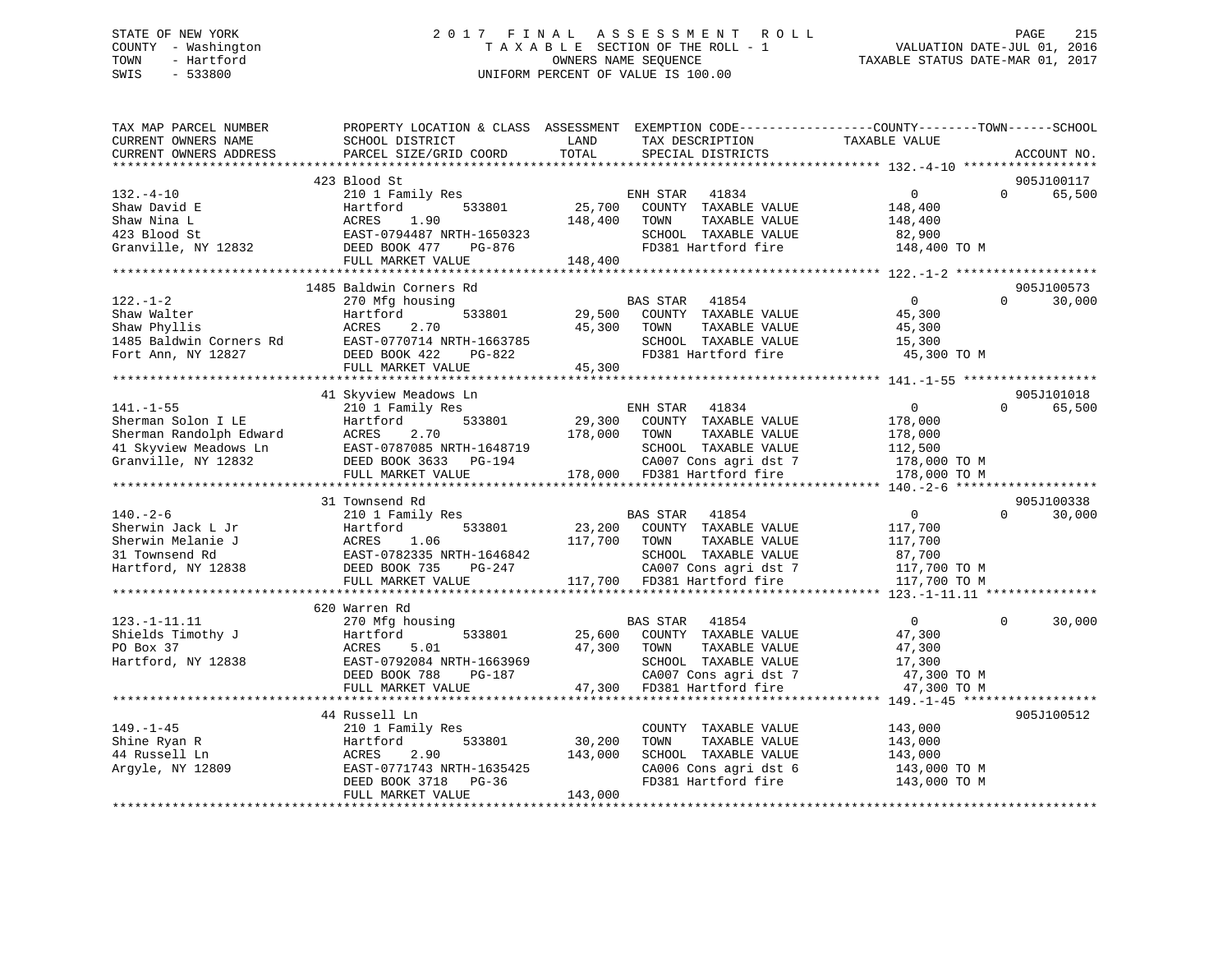# STATE OF NEW YORK 2 0 1 7 F I N A L A S S E S S M E N T R O L L PAGE 216 COUNTY - Washington T A X A B L E SECTION OF THE ROLL - 1 VALUATION DATE-JUL 01, 2016 TOWN - Hartford **TAXABLE STATUS DATE-MAR 01, 2017** SWIS - 533800 UNIFORM PERCENT OF VALUE IS 100.00

| TAX MAP PARCEL NUMBER<br>CURRENT OWNERS NAME<br>CURRENT OWNERS ADDRESS | PROPERTY LOCATION & CLASS ASSESSMENT EXEMPTION CODE----------------COUNTY-------TOWN------SCHOOL<br>SCHOOL DISTRICT<br>PARCEL SIZE/GRID COORD | LAND<br>TOTAL            | TAX DESCRIPTION TAXABLE VALUE<br>SPECIAL DISTRICTS               |                        | ACCOUNT NO.            |
|------------------------------------------------------------------------|-----------------------------------------------------------------------------------------------------------------------------------------------|--------------------------|------------------------------------------------------------------|------------------------|------------------------|
|                                                                        |                                                                                                                                               |                          |                                                                  |                        |                        |
|                                                                        | 747 County Route 17                                                                                                                           |                          |                                                                  | $\overline{0}$         | 905J101355<br>$\Omega$ |
| $114. - 1 - 1.2$                                                       | 210 1 Family Res                                                                                                                              |                          | BAS STAR 41854                                                   |                        | 30,000                 |
| Sill Brenda                                                            | Hartford                                                                                                                                      | 533801 32,000<br>162,900 | COUNTY TAXABLE VALUE                                             | 162,900                |                        |
| 747 County Route 17                                                    | 573/103<br>ACRES 4.00                                                                                                                         |                          | TOWN<br>TAXABLE VALUE<br>SCHOOL TAXABLE VALUE                    | 162,900                |                        |
| Fort Ann, NY 12827                                                     |                                                                                                                                               |                          |                                                                  | 132,900                |                        |
|                                                                        | EAST-0780477 NRTH-1668611<br>DEED BOOK 929 PG-23                                                                                              |                          | CA007 Cons agri dst 7<br>FD381 Hartford fire                     | 162,900 TO M           |                        |
|                                                                        |                                                                                                                                               | 162,900                  |                                                                  | 162,900 TO M           |                        |
|                                                                        | FULL MARKET VALUE                                                                                                                             |                          |                                                                  |                        |                        |
|                                                                        |                                                                                                                                               |                          |                                                                  |                        |                        |
|                                                                        | 8095 State Route 40                                                                                                                           |                          |                                                                  |                        | 905J100044             |
| $132.15 - 2 - 5$                                                       | 210 1 Family Res<br>Hartford                                                                                                                  | 。<br>533801      6,300   | COUNTY TAXABLE VALUE<br>TAXABLE VALUE<br>TOWN                    | 83,600                 |                        |
|                                                                        | FRNT 184.00 DPTH 70.00                                                                                                                        |                          | SCHOOL TAXABLE VALUE 83,600                                      | 83,600                 |                        |
| Sipowicz James<br>PO Box 169<br>Hartford, NY 12838                     | BANK<br>26                                                                                                                                    | 83,600                   |                                                                  |                        |                        |
|                                                                        |                                                                                                                                               |                          | CA007 Cons agri dst 7<br>FD381 Hartford fire                     | 83,600 TO M            |                        |
|                                                                        | EAST-0787161 NRTH-1652295                                                                                                                     |                          |                                                                  | 83,600 TO M            |                        |
|                                                                        | DEED BOOK 920<br>PG-147                                                                                                                       |                          |                                                                  |                        |                        |
|                                                                        | FULL MARKET VALUE                                                                                                                             | 83,600                   |                                                                  |                        |                        |
|                                                                        |                                                                                                                                               |                          |                                                                  |                        | 905J101370             |
| $141. - 1 - 66.3$                                                      | 20 Skyview Meadows Ln<br>210 1 Family Res                                                                                                     |                          | BAS STAR 41854                                                   | $\overline{0}$         | 30,000<br>$\Omega$     |
| Sipowicz James                                                         | Hartford                                                                                                                                      |                          | 533801 37,400 COUNTY TAXABLE VALUE                               | 221,200                |                        |
| Sipowicz Melody                                                        |                                                                                                                                               |                          |                                                                  |                        |                        |
|                                                                        | ACRES 1.95 221,200 TOWN TAXABLE VALUE<br>EAST-0787416 NRTH-1647959 221,200 SCHOOL TAXABLE VALUE                                               |                          | SCHOOL TAXABLE VALUE                                             | $\frac{22}{191}$ , 200 |                        |
| PO Box 169<br>Hartford, NY 12838                                       | $PG-136$                                                                                                                                      |                          |                                                                  |                        |                        |
|                                                                        | DEED BOOK 764                                                                                                                                 |                          | CA007 Cons agri dst 7 221,200 TO M                               |                        |                        |
|                                                                        | FULL MARKET VALUE                                                                                                                             |                          | 221,200 FD381 Hartford fire                                      | 221,200 TO M           |                        |
|                                                                        |                                                                                                                                               |                          |                                                                  |                        |                        |
| $141. - 1 - 66.4$                                                      | Dick Hill Rd                                                                                                                                  |                          |                                                                  |                        |                        |
|                                                                        | 314 Rural vac<10<br>314 Rural<br>Hartford                                                                                                     | 533801 14,000            | COUNTY TAXABLE VALUE<br>TAXABLE VALUE                            | 14,000                 |                        |
| Sipowicz James                                                         |                                                                                                                                               |                          | TOWN                                                             | 14,000                 |                        |
| Sipowicz Melody                                                        | ACRES 1.44<br>EAST-0787210 NRTH-1647915                                                                                                       | 14,000                   | SCHOOL TAXABLE VALUE 14,000<br>CA007 Cons agri dst 7 14,000 TO M |                        |                        |
| PO Box 169<br>Hartford, NY 12838                                       |                                                                                                                                               |                          | FD381 Hartford fire 14,000 TO M                                  |                        |                        |
|                                                                        | DEED BOOK 764<br>PG-136                                                                                                                       |                          |                                                                  |                        |                        |
|                                                                        | FULL MARKET VALUE                                                                                                                             | 14,000                   |                                                                  |                        |                        |
|                                                                        |                                                                                                                                               |                          |                                                                  |                        |                        |
|                                                                        | 3498 State Route 196                                                                                                                          |                          |                                                                  | $0 \qquad \qquad$      | $\Omega$               |
| $140. - 1 - 22.3$<br>Sisco Craig                                       | 270 Mfg housing                                                                                                                               |                          | BAS STAR 41854<br>533801 23,400 COUNTY TAXABLE VALUE             | 36,700                 | 30,000                 |
|                                                                        | Hartford                                                                                                                                      |                          |                                                                  |                        |                        |
| 3498 State Route 196<br>Fort Ann, NY 12827                             |                                                                                                                                               |                          |                                                                  | 36,700<br>6,700        |                        |
|                                                                        | ACRES 1.10 36,700 TOWN TAXABLE VALUE<br>EAST-0770761 NRTH-1644223 SCHOOL TAXABLE VALUE<br>DEED BOOK 1778 PG-41 FD381 Hartford fire            |                          | SCHOOL TAXABLE VALUE<br>FD381 Hartford fire                      | 36,700 TO M            |                        |
|                                                                        |                                                                                                                                               | 36,700                   |                                                                  |                        |                        |
|                                                                        | FULL MARKET VALUE                                                                                                                             |                          |                                                                  |                        |                        |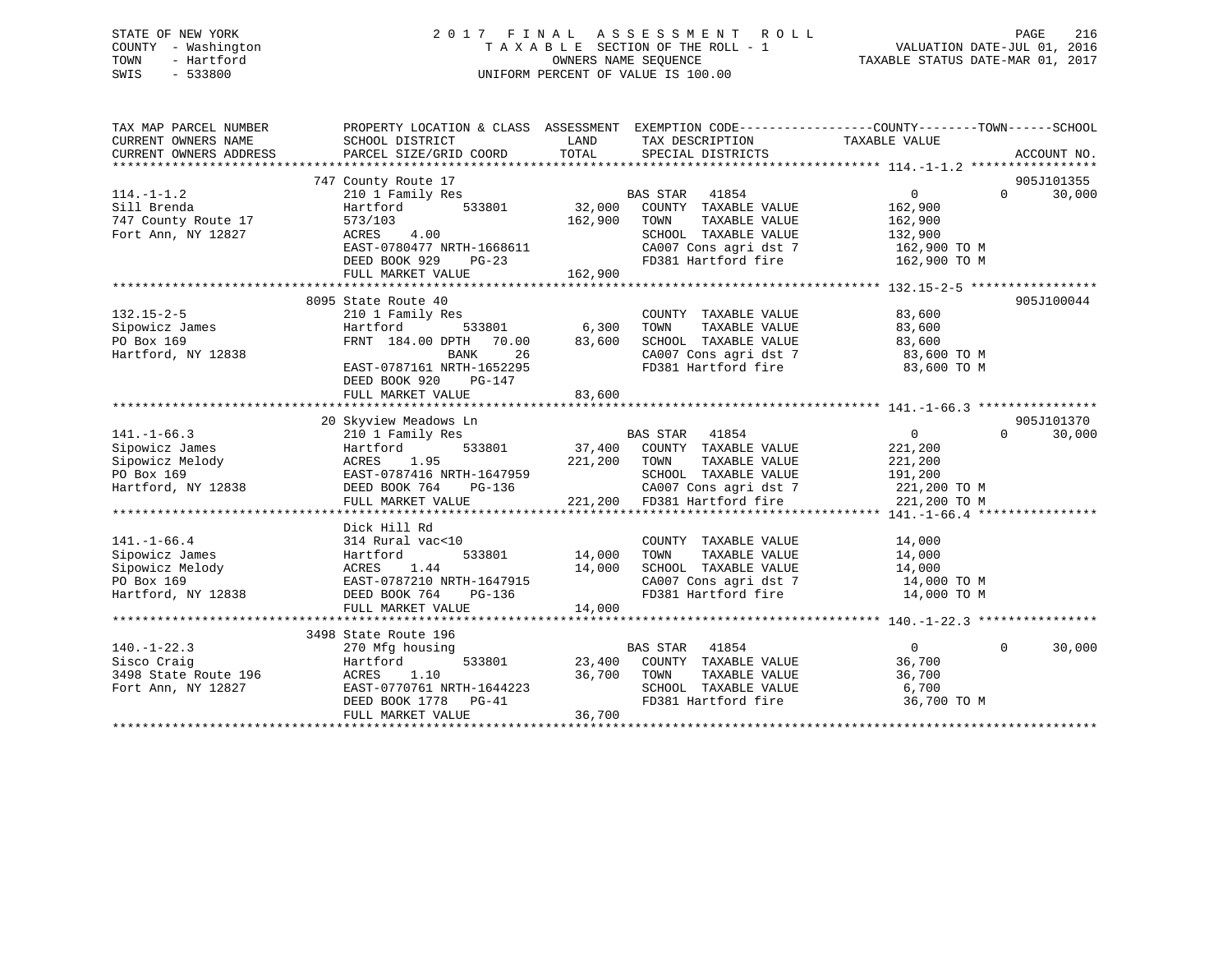# STATE OF NEW YORK 2 0 1 7 F I N A L A S S E S S M E N T R O L L PAGE 217 COUNTY - Washington T A X A B L E SECTION OF THE ROLL - 1 VALUATION DATE-JUL 01, 2016 TOWN - Hartford **TAXABLE STATUS DATE-MAR 01, 2017** SWIS - 533800 UNIFORM PERCENT OF VALUE IS 100.00

| TAX MAP PARCEL NUMBER<br>CURRENT OWNERS NAME<br>CURRENT OWNERS ADDRESS                                | PROPERTY LOCATION & CLASS ASSESSMENT EXEMPTION CODE---------------COUNTY-------TOWN-----SCHOOL<br>SCHOOL DISTRICT<br>PARCEL SIZE/GRID COORD                                         | LAND<br>TOTAL                  | TAX DESCRIPTION TAXABLE VALUE<br>SPECIAL DISTRICTS                                                                                                                         |                                                                                                        | ACCOUNT NO.        |
|-------------------------------------------------------------------------------------------------------|-------------------------------------------------------------------------------------------------------------------------------------------------------------------------------------|--------------------------------|----------------------------------------------------------------------------------------------------------------------------------------------------------------------------|--------------------------------------------------------------------------------------------------------|--------------------|
| $140. - 1 - 31$<br>Sisco Kenneth W<br>3531 State Route 196<br>Fort Ann, NY 12827                      | 3531 State Route 196<br>210 1 Family Res<br>533801<br>Hartford<br>1.40<br>ACRES<br>EAST-0771416 NRTH-1644689<br>DEED BOOK 824<br>PG-284<br>FULL MARKET VALUE                        | 24,500<br>100,800<br>100,800   | COUNTY TAXABLE VALUE<br>TOWN<br>TAXABLE VALUE<br>SCHOOL TAXABLE VALUE<br>FD381 Hartford fire                                                                               | 100,800<br>100,800<br>100,800<br>100,800 TO M                                                          | 905J100585         |
|                                                                                                       |                                                                                                                                                                                     |                                |                                                                                                                                                                            |                                                                                                        |                    |
| $140. - 1 - 32$<br>Sisco Kenneth W<br>3531 State Route 196<br>Fort Ann, NY 12827                      | State Route 196<br>312 Vac w/imprv<br>Hartford<br>FRNT 100.00 DPTH 167.00 16,700<br>0.39<br>ACRES<br>EAST-0771350 NRTH-1644564<br>DEED BOOK 824<br>PG-284<br>FULL MARKET VALUE      | 533801 1,500<br>16,700         | COUNTY TAXABLE VALUE 16,700<br>TOWN<br>TAXABLE VALUE<br>SCHOOL TAXABLE VALUE<br>FD381 Hartford fire                                                                        | 16,700<br>16,700<br>16,700 TO M                                                                        | 905J100381         |
|                                                                                                       |                                                                                                                                                                                     |                                |                                                                                                                                                                            |                                                                                                        | 905J101257         |
| $140. - 1 - 22.1$<br>Sisco Roberta A<br>190 North Rd<br>Fort Ann, NY 12827                            | 190 North Rd<br>210 1 Family Res<br>533801<br>Hartford<br>ACRES<br>EAST-0<br>1.09<br>139,000<br>ACRES 1.00<br>EAST-0772670 NRTH-1643379<br>---- -007 026 DG-11<br>FULL MARKET VALUE | 23,300<br>139,000              | BAS STAR 41854<br>COUNTY TAXABLE VALUE<br>TAXABLE VALUE<br>TOWN<br>SCHOOL TAXABLE VALUE                                                                                    | $\Omega$<br>$\Omega$<br>139,000<br>139,000<br>109,000<br>FD381 Hartford fire 139,000 TO M              | 30,000             |
|                                                                                                       | 3518 State Route 196                                                                                                                                                                |                                |                                                                                                                                                                            |                                                                                                        |                    |
| $140. - 1 - 22.4$<br>Sisco Sue                                                                        | 210 1 Family Res<br>533801<br>Hartford<br>EAST-0771239 NRTH-1644285<br>FULL MARKET VALUE                                                                                            | 165,700<br>H-1644285<br>PG-310 | BAS STAR 41854<br>23,500 COUNTY TAXABLE VALUE<br>TAXABLE VALUE<br>TOWN<br>SCHOOL TAXABLE VALUE<br>CA007 Cons agri dst 7 165,700 TO M<br>165,700 FD381 Hartford fire        | $\overline{0}$<br>$\Omega$<br>165,700<br>165,700<br>135,700<br>165,700 TO M                            | 30,000             |
|                                                                                                       | 24 Blood St                                                                                                                                                                         |                                |                                                                                                                                                                            |                                                                                                        |                    |
| $142. - 1 - 28.1$<br>Smelik Ricky<br>Smelik Nancy<br>24 Blood St<br>Granville, NY 12832 DEED BOOK 687 | 210 1 Family Res<br>533801<br>Hartford<br>ACRES 1.16<br>EAST-0790227 NRTH-1641906<br>$PG-11$<br>FULL MARKET VALUE                                                                   | 110,800                        | VET WAR CT 41121<br>23,500 BAS STAR 41854<br>COUNTY TAXABLE VALUE<br>TOWN<br>TAXABLE VALUE<br>SCHOOL TAXABLE VALUE<br>110,800 CA008 Cons agri dst 8<br>FD381 Hartford fire | 16,620<br>16,620<br>$\Omega$<br>$\Omega$<br>94,180<br>94,180<br>80,800<br>110,800 TO M<br>110,800 TO M | $\Omega$<br>30,000 |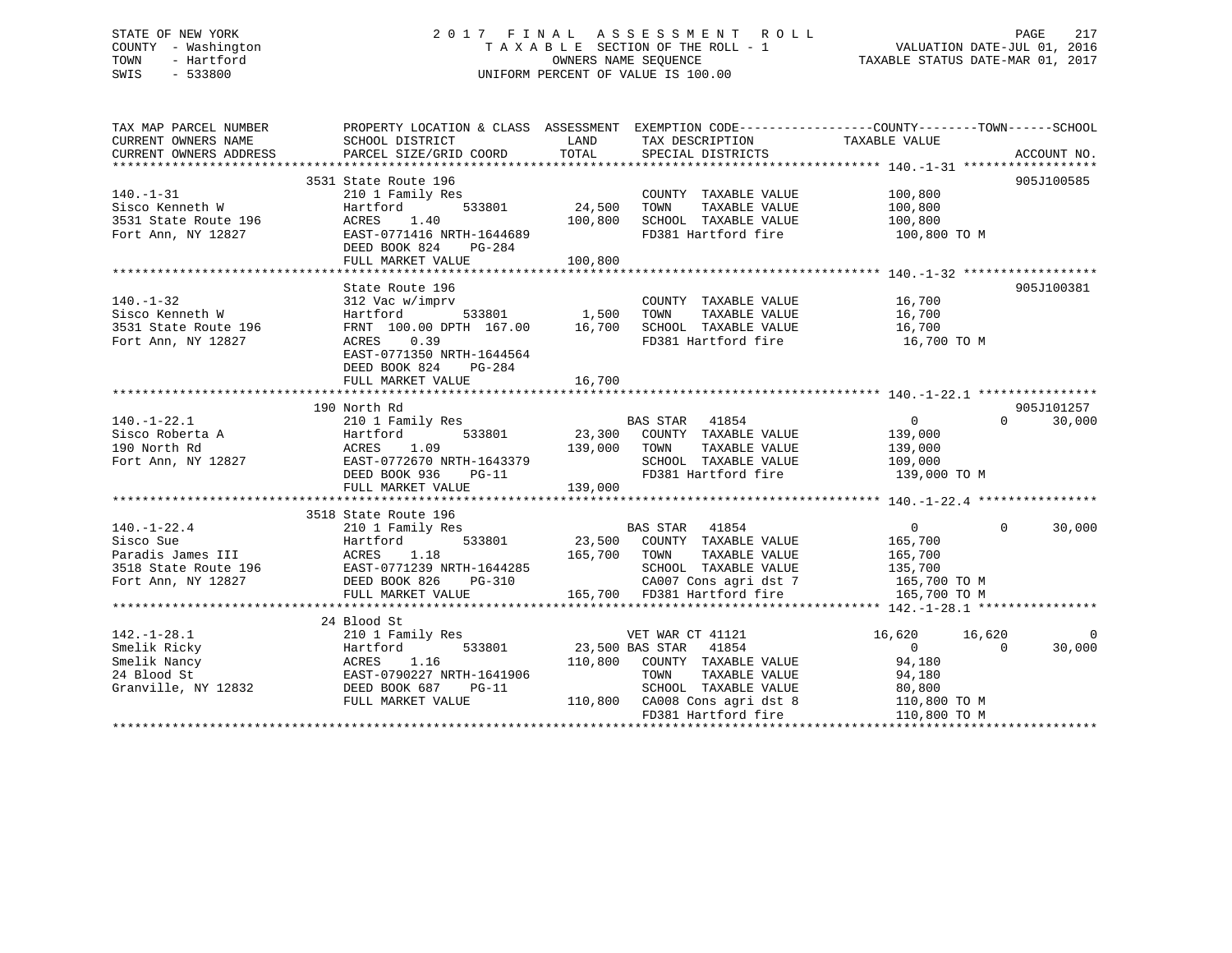# STATE OF NEW YORK 2 0 1 7 F I N A L A S S E S S M E N T R O L L PAGE 218 COUNTY - Washington T A X A B L E SECTION OF THE ROLL - 1 VALUATION DATE-JUL 01, 2016 TOWN - Hartford **TAXABLE STATUS DATE-MAR 01, 2017** SWIS - 533800 UNIFORM PERCENT OF VALUE IS 100.00

| TAX MAP PARCEL NUMBER                  | PROPERTY LOCATION & CLASS ASSESSMENT EXEMPTION CODE----------------COUNTY-------TOWN-----SCHOOL |              |                                                                                |                    |                    |
|----------------------------------------|-------------------------------------------------------------------------------------------------|--------------|--------------------------------------------------------------------------------|--------------------|--------------------|
| CURRENT OWNERS NAME                    | SCHOOL DISTRICT                                                                                 | LAND         | TAX DESCRIPTION                                                                | TAXABLE VALUE      |                    |
| CURRENT OWNERS ADDRESS                 | PARCEL SIZE/GRID COORD                                                                          | TOTAL        | SPECIAL DISTRICTS                                                              |                    | ACCOUNT NO.        |
|                                        |                                                                                                 |              |                                                                                |                    |                    |
|                                        | Old Town Way                                                                                    |              |                                                                                |                    | 905J101400         |
| $150. - 1 - 34.4$                      | 322 Rural vac>10                                                                                |              | COUNTY TAXABLE VALUE                                                           | 28,600             |                    |
| Smelik Ricky                           | Hartford<br>533801                                                                              | 28,600       | TOWN<br>TAXABLE VALUE                                                          | 28,600             |                    |
| Smelik Nancy                           | ACRES 24.10                                                                                     | 28,600       | SCHOOL TAXABLE VALUE                                                           | 28,600             |                    |
| 24 Blood St                            | EAST-0784380 NRTH-1636012                                                                       |              | FD381 Hartford fire                                                            | 28,600 TO M        |                    |
| Granville, NY 12832                    | DEED BOOK 841<br>PG-335                                                                         |              |                                                                                |                    |                    |
|                                        | FULL MARKET VALUE                                                                               | 28,600       |                                                                                |                    |                    |
|                                        |                                                                                                 |              |                                                                                |                    |                    |
|                                        | 152 West Starbuck Ln                                                                            |              |                                                                                |                    |                    |
| $112.-2-5.1$                           | 210 1 Family Res<br>532802                                                                      |              | VET WAR CT 41121                                                               | 20,850<br>20,850   |                    |
| Smith Amanda L<br>152 West Starbuck Ln | Fort Ann<br>LOT 1                                                                               | 139,000      | 27,100 COUNTY TAXABLE VALUE<br>TAXABLE VALUE<br>TOWN                           | 118,150<br>118,150 |                    |
| Fort Ann, NY 12827                     |                                                                                                 |              | SCHOOL TAXABLE VALUE                                                           |                    |                    |
|                                        | $112.-1-5.1$<br>$\frac{1}{2.07}$<br>ACRES                                                       |              | FD381 Hartford fire                                                            | 139,000            |                    |
|                                        | EAST-0766642 NRTH-1667955                                                                       |              |                                                                                | 139,000 TO M       |                    |
|                                        |                                                                                                 |              |                                                                                |                    |                    |
|                                        | DEED BOOK 3647 PG-210<br>FULL MARKET VALUE                                                      | 139,000      |                                                                                |                    |                    |
|                                        |                                                                                                 |              |                                                                                |                    |                    |
|                                        | 43 Swamp Ln                                                                                     |              |                                                                                |                    | 905J100157         |
| $149. - 1 - 31$                        | 240 Rural res                                                                                   |              | BAS STAR 41854                                                                 | $\overline{0}$     | $\Omega$<br>30,000 |
| Smith Beth A                           | 533801<br>Hartford                                                                              |              | 46,600 COUNTY TAXABLE VALUE                                                    | 154,600            |                    |
| 43 Swamp Ln                            | ACRES 10.98                                                                                     | 154,600 TOWN | TAXABLE VALUE                                                                  | 154,600            |                    |
| 43 Swamp Ln<br>Argyle, NY 12809        | EAST-0775747 NRTH-1636314                                                                       |              | SCHOOL TAXABLE VALUE 124,600                                                   |                    |                    |
|                                        | DEED BOOK 3463 PG-211                                                                           |              |                                                                                |                    |                    |
|                                        | FULL MARKET VALUE                                                                               |              | CA006 Cons agri dst 6 154,600 TO M<br>154,600 FD381 Hartford fire 154,600 TO M |                    |                    |
|                                        |                                                                                                 |              |                                                                                |                    |                    |
|                                        | 85 Baker Rd                                                                                     |              |                                                                                |                    | 905J100588         |
| $132 - 2 - 6$                          | 240 Rural res                                                                                   |              | BAS STAR 41854                                                                 | $\overline{0}$     | $\Omega$<br>30,000 |
| Smith Bonnie L                         |                                                                                                 |              | 41,800 COUNTY TAXABLE VALUE                                                    | 163,200            |                    |
| Walls Larry A                          |                                                                                                 | 163,200      | TAXABLE VALUE<br>TOWN                                                          | 163,200            |                    |
| 85 Baker Rd                            | Hartford 533801<br>ACRES 10.50<br>EAST-0792559 NRTH-1654457                                     |              | SCHOOL TAXABLE VALUE 133,200                                                   |                    |                    |
| Granville, NY 12832                    | DEED BOOK 922<br>PG-229                                                                         |              | FD381 Hartford fire                                                            | 163,200 TO M       |                    |
|                                        | FULL MARKET VALUE                                                                               | 163,200      |                                                                                |                    |                    |
|                                        |                                                                                                 |              |                                                                                |                    |                    |
|                                        | Baker Rd                                                                                        |              |                                                                                |                    | 905J100589         |
| $132 - 2 - 7$                          | 322 Rural vac>10                                                                                |              | COUNTY TAXABLE VALUE 32,000                                                    |                    |                    |
| Smith Bonnie L                         | 533801<br>Hartford                                                                              | 32,000       | TOWN<br>TAXABLE VALUE                                                          | 32,000             |                    |
| Walls Larry A                          | ACRES 10.70                                                                                     | 32,000       | SCHOOL TAXABLE VALUE                                                           | 32,000             |                    |
| 85 Baker Rd                            | EAST-0792120 NRTH-1654306                                                                       |              | FD381 Hartford fire                                                            | 32,000 TO M        |                    |
| Granville, NY 12832                    | DEED BOOK 922<br>PG-229                                                                         |              |                                                                                |                    |                    |
|                                        | FULL MARKET VALUE                                                                               | 32,000       |                                                                                |                    |                    |
|                                        |                                                                                                 |              |                                                                                |                    |                    |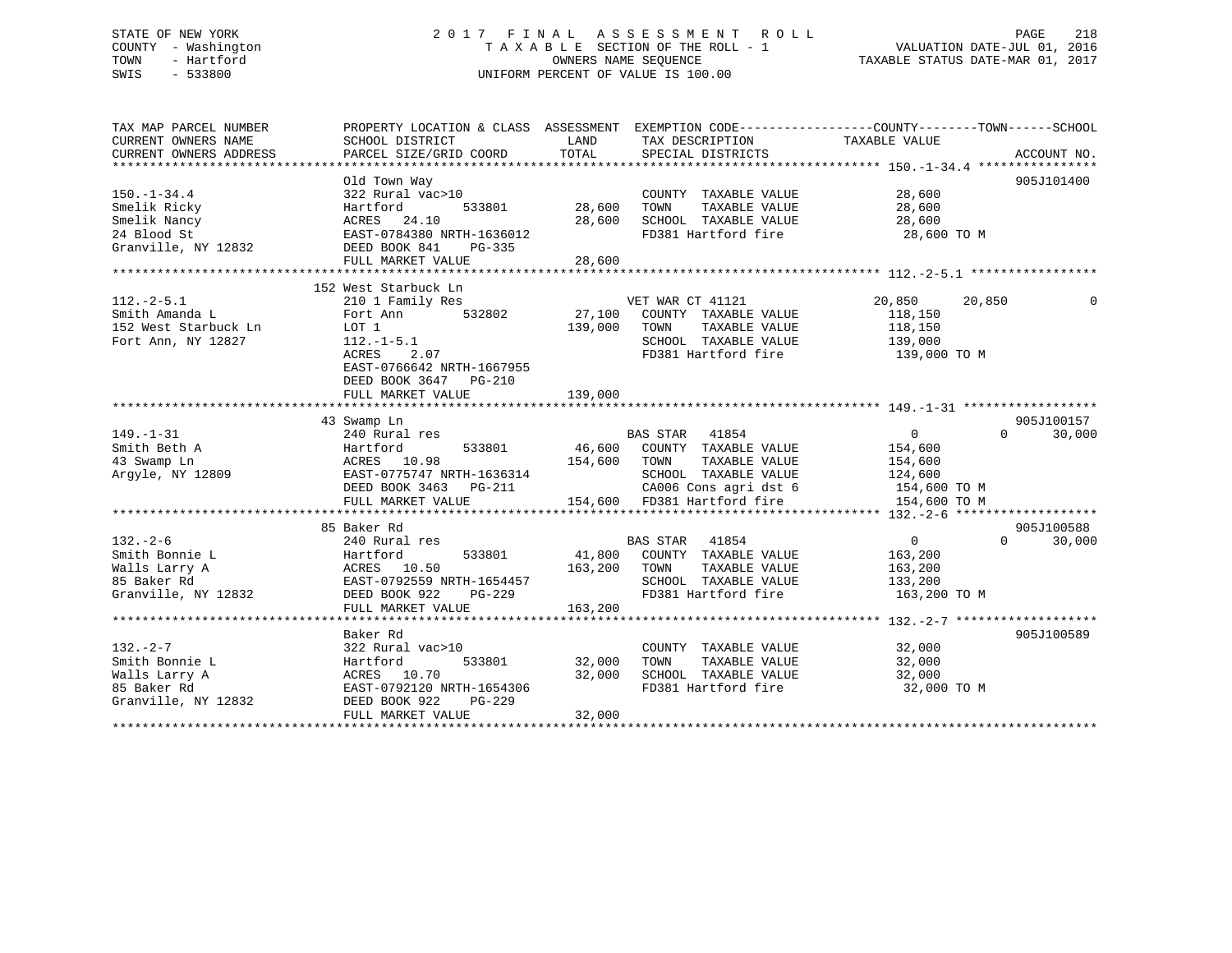# STATE OF NEW YORK 2 0 1 7 F I N A L A S S E S S M E N T R O L L PAGE 219 COUNTY - Washington T A X A B L E SECTION OF THE ROLL - 1 VALUATION DATE-JUL 01, 2016 TOWN - Hartford **TAXABLE STATUS DATE-MAR 01, 2017** SWIS - 533800 UNIFORM PERCENT OF VALUE IS 100.00

| EXEMPTION CODE----------------COUNTY-------TOWN-----SCHOOL<br>TAX MAP PARCEL NUMBER<br>PROPERTY LOCATION & CLASS ASSESSMENT<br>SCHOOL DISTRICT<br>LAND<br>TAXABLE VALUE<br>CURRENT OWNERS NAME<br>TAX DESCRIPTION<br>TOTAL<br>CURRENT OWNERS ADDRESS<br>PARCEL SIZE/GRID COORD<br>SPECIAL DISTRICTS | ACCOUNT NO.        |  |
|-----------------------------------------------------------------------------------------------------------------------------------------------------------------------------------------------------------------------------------------------------------------------------------------------------|--------------------|--|
| 179 Washburn Hill Rd                                                                                                                                                                                                                                                                                | 905J101375         |  |
| <b>BAS STAR</b><br>$151. - 2 - 13.1$<br>210 1 Family Res<br>41854<br>$\mathbf{0}$                                                                                                                                                                                                                   | $\Omega$<br>30,000 |  |
| 27,400<br>COUNTY TAXABLE VALUE<br>Smith Daniel J<br>Hartford<br>533801<br>193,600                                                                                                                                                                                                                   |                    |  |
| 193,600<br>TAXABLE VALUE<br>PO Box 3<br>$151.-1-13.1$<br>TOWN<br>193,600                                                                                                                                                                                                                            |                    |  |
| Hartford, NY 12838<br>SCHOOL TAXABLE VALUE<br>ACRES<br>2.45<br>163,600                                                                                                                                                                                                                              |                    |  |
| EAST-0793350 NRTH-1637947<br>CA008 Cons agri dst 8<br>193,600 TO M                                                                                                                                                                                                                                  |                    |  |
| FD381 Hartford fire<br>DEED BOOK 2348 PG-241<br>193,600 TO M<br>FULL MARKET VALUE<br>193,600                                                                                                                                                                                                        |                    |  |
|                                                                                                                                                                                                                                                                                                     |                    |  |
| 72 Skyview Meadows Ln                                                                                                                                                                                                                                                                               | 905J101024         |  |
| $141. - 1 - 62$<br>210 1 Family Res<br>BAS STAR 41854<br>$\overline{0}$                                                                                                                                                                                                                             | $\Omega$<br>30,000 |  |
| Smith David W<br>533801<br>29,300<br>COUNTY TAXABLE VALUE<br>Hartford<br>208,300                                                                                                                                                                                                                    |                    |  |
| Smith Bonny A<br>208,300<br>TAXABLE VALUE<br>208,300<br>495/34<br>TOWN                                                                                                                                                                                                                              |                    |  |
| 72 Skyview Meadows Ln<br>ACRES<br>3.10<br>SCHOOL TAXABLE VALUE<br>178,300                                                                                                                                                                                                                           |                    |  |
| Granville, NY 12832<br>EAST-0788017 NRTH-1649035<br>CA007 Cons agri dst 7<br>208,300 TO M                                                                                                                                                                                                           |                    |  |
| FD381 Hartford fire<br>208,300 TO M<br>DEED BOOK 470<br>PG-153                                                                                                                                                                                                                                      |                    |  |
| 208,300<br>FULL MARKET VALUE                                                                                                                                                                                                                                                                        |                    |  |
|                                                                                                                                                                                                                                                                                                     |                    |  |
| Baker Rd                                                                                                                                                                                                                                                                                            | 905J100596         |  |
| $132 - 2 - 5$<br>311 Res vac land<br>COUNTY TAXABLE VALUE<br>15,000                                                                                                                                                                                                                                 |                    |  |
| 15,000<br>TAXABLE VALUE<br>Smith Douglas L<br>Hartford<br>533801<br>TOWN<br>15,000                                                                                                                                                                                                                  |                    |  |
| Smith Tracy A<br>1.70<br>15,000<br>SCHOOL TAXABLE VALUE<br>ACRES<br>15,000                                                                                                                                                                                                                          |                    |  |
| 395 Corinth Rd<br>EAST-0792812 NRTH-1654191<br>FD381 Hartford fire<br>15,000 TO M<br>Queensbury, NY 12804                                                                                                                                                                                           |                    |  |
| DEED BOOK 3660 PG-335<br>15,000                                                                                                                                                                                                                                                                     |                    |  |
| FULL MARKET VALUE                                                                                                                                                                                                                                                                                   |                    |  |
| 92 Baker Rd                                                                                                                                                                                                                                                                                         | 905J100594         |  |
| $132 - 2 - 20$<br>210 1 Family Res<br>COUNTY TAXABLE VALUE<br>133,300                                                                                                                                                                                                                               |                    |  |
| Smith Douglas L<br>533801<br>32,500<br>TOWN<br>TAXABLE VALUE<br>133,300<br>Hartford                                                                                                                                                                                                                 |                    |  |
| 133,300<br>Smith Tracy A<br>ACRES<br>3.50<br>SCHOOL TAXABLE VALUE<br>133,300                                                                                                                                                                                                                        |                    |  |
| 395 Corinth Rd<br>EAST-0792761 NRTH-1653830<br>FD381 Hartford fire<br>133,300 TO M                                                                                                                                                                                                                  |                    |  |
| Queensbury, NY 12804<br>DEED BOOK 3660 PG-331                                                                                                                                                                                                                                                       |                    |  |
| FULL MARKET VALUE<br>133,300                                                                                                                                                                                                                                                                        |                    |  |
|                                                                                                                                                                                                                                                                                                     |                    |  |
| 488 Blood St                                                                                                                                                                                                                                                                                        | 905J100590         |  |
| $132 - 4 - 7$<br>ENH STAR<br>41834<br>$\Omega$<br>210 1 Family Res                                                                                                                                                                                                                                  | $\Omega$<br>51,300 |  |
| Smith Garry<br>533801<br>23,900<br>COUNTY TAXABLE VALUE<br>51,300<br>Hartford                                                                                                                                                                                                                       |                    |  |
| Smith Marsha<br>445/298<br>51,300<br>TOWN<br>TAXABLE VALUE<br>51,300                                                                                                                                                                                                                                |                    |  |
| 488 Blood St<br>1.30<br>SCHOOL TAXABLE VALUE<br>$\mathbf 0$<br>ACRES                                                                                                                                                                                                                                |                    |  |
| FD381 Hartford fire<br>51,300 TO M<br>Granville, NY 12832<br>EAST-0794524 NRTH-1651776                                                                                                                                                                                                              |                    |  |
| DEED BOOK 427<br>$PG-342$                                                                                                                                                                                                                                                                           |                    |  |
| 51,300<br>FULL MARKET VALUE                                                                                                                                                                                                                                                                         |                    |  |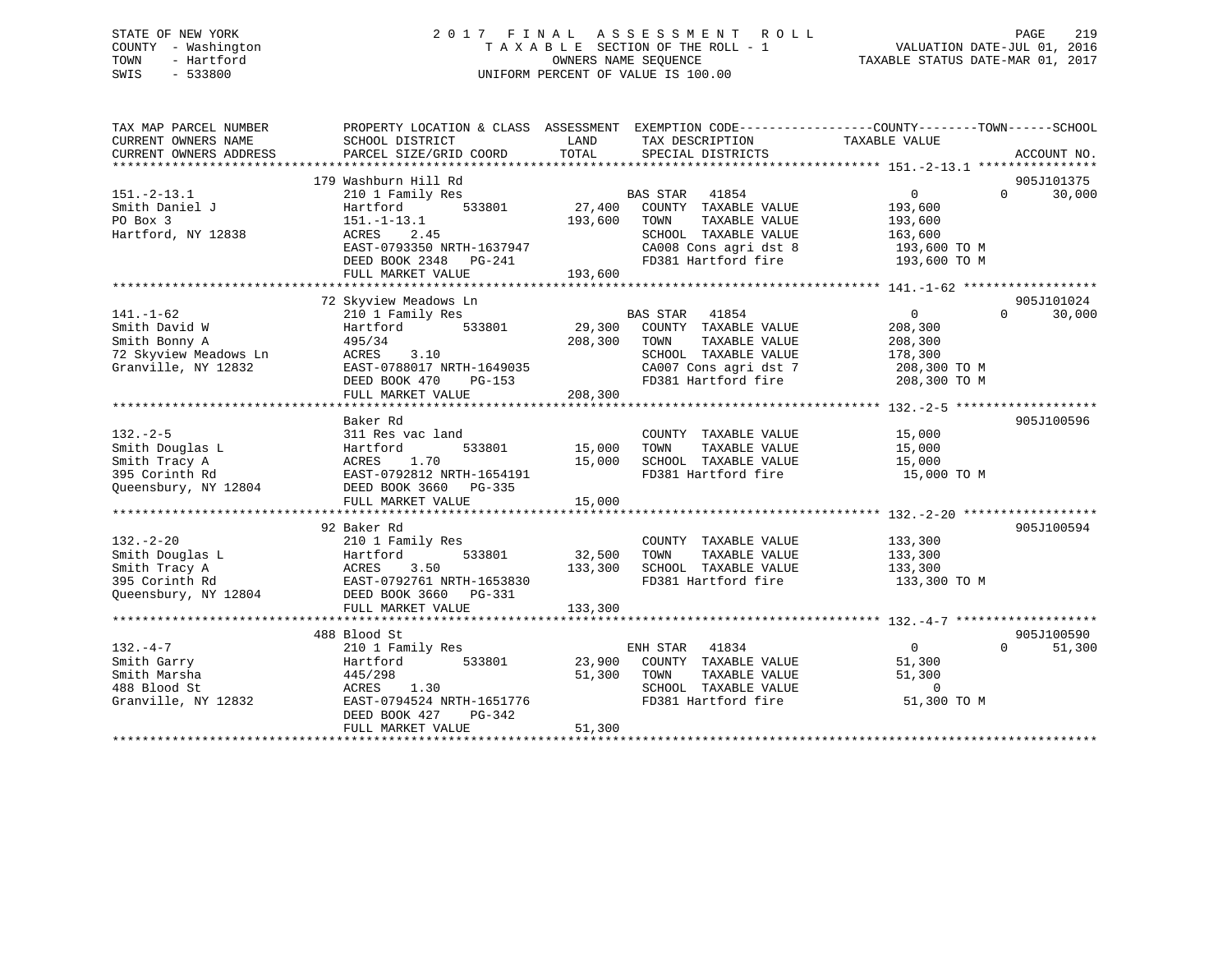# STATE OF NEW YORK 2 0 1 7 F I N A L A S S E S S M E N T R O L L PAGE 220 COUNTY - Washington T A X A B L E SECTION OF THE ROLL - 1 VALUATION DATE-JUL 01, 2016 TOWN - Hartford **TAXABLE STATUS DATE-MAR 01, 2017** SWIS - 533800 UNIFORM PERCENT OF VALUE IS 100.00

| TAX MAP PARCEL NUMBER                                                                                                                                                                                                                             |                                                                                                                                                                     |                                         |                                                                                                                                                                                   | PROPERTY LOCATION & CLASS ASSESSMENT EXEMPTION CODE----------------COUNTY-------TOWN------SCHOOL                           |                      |
|---------------------------------------------------------------------------------------------------------------------------------------------------------------------------------------------------------------------------------------------------|---------------------------------------------------------------------------------------------------------------------------------------------------------------------|-----------------------------------------|-----------------------------------------------------------------------------------------------------------------------------------------------------------------------------------|----------------------------------------------------------------------------------------------------------------------------|----------------------|
| $141. - 3 - 24.8$<br>Firition James A Fartford 533801 24,800<br>Canale Tammy ACRES 1.61 62,700<br>171 Marlboro Country Rd EAST-0785390 NRTH-1643433<br>Hartford, NY 12838 DEED BOOK 3501 PG-227<br>FULL MARKET VALUE 62,700                       | 171 Marlboro Country Rd<br>210 1 Family Res<br>FULL MARKET VALUE                                                                                                    | 62,700                                  | % yuntry Rd<br>1y Res 533801 24,800 COUNTY TAXABLE VALUE<br>533801 24,800 COUNTY TAXABLE VALUE<br>62,700 TOWN TAXABLE VALUE<br>SCHOOL TAXABLE VALUE 32,700<br>FD381 Hartford fire | $\Omega$<br>$\Omega$<br>62,700<br>62,700<br>62,700 TO M                                                                    | 30,000               |
|                                                                                                                                                                                                                                                   |                                                                                                                                                                     |                                         |                                                                                                                                                                                   |                                                                                                                            |                      |
| $121. -4 - 5.3$<br>Smith Kenneth<br>Smith Cathy<br>1330 Baldwin Corners Rd<br>Fort Ann, NY 12827                                                                                                                                                  | 1330 Baldwin Corners Rd<br>240 Rural res<br>532802<br>Fort Ann<br>$121. - 1 - 5.3$<br>ACRES 43.67<br>EAST-0767568 NRTH-1661615<br>DEED BOOK 497                     | 194,300<br>$PG-409$                     | ENH STAR 41834<br>$60,200$ COUNTY TAXABLE VALUE<br>TAXABLE VALUE<br>TOWN<br>SCHOOL TAXABLE VALUE 128,800                                                                          | $\overline{a}$<br>$\Omega$<br>194,300<br>194,300<br>CA007 Cons agri dst 7 194,300 TO M<br>FD381 Hartford fire 194,300 TO M | 905J101162<br>65,500 |
| MAY BE SUBJECT TO PAYMENT<br>UNDER AGDIST LAW TIL 2017                                                                                                                                                                                            | FULL MARKET VALUE                                                                                                                                                   | 194,300                                 |                                                                                                                                                                                   |                                                                                                                            |                      |
|                                                                                                                                                                                                                                                   | 152 Baker Rd                                                                                                                                                        |                                         |                                                                                                                                                                                   |                                                                                                                            | 905J101038           |
| $132. - 2 - 21.2$<br>Smith Michael S<br>Smith Michael S<br>Smith Christina (MCRES 3.00 19,200 COUNTY TAXABLE VALUE<br>152 Baker Rd EAST-0794018 NRTH-1654266 TOWN TAXABLE VALUE<br>Granville, NY 12832 DEED BOOK 2708 PG-226 SCHOOL TAXABLE VALUE |                                                                                                                                                                     |                                         | SCHOOL TAXABLE VALUE 89,200                                                                                                                                                       | 29,800<br>$\Omega$<br>89,400<br>89,400                                                                                     | $\Omega$<br>30,000   |
|                                                                                                                                                                                                                                                   |                                                                                                                                                                     |                                         |                                                                                                                                                                                   |                                                                                                                            |                      |
|                                                                                                                                                                                                                                                   | 478 Blood St                                                                                                                                                        |                                         |                                                                                                                                                                                   |                                                                                                                            | 905J101418           |
| 132.-4-8.3<br>Smith Patrick G<br>Smith Lori M<br>478 Blood St<br>Granville, NY 12832<br>2008 BLOOD EAST-0794656 NRTH-1651711<br>2008 BLOOD EAST-0794656 NRTH-1651711<br>2008 BLOOD BOOK 823<br>2015                                               | FULL MARKET VALUE                                                                                                                                                   | 122,800 TOWN<br>$\mathbf{1}$<br>122,800 | <b>BAS STAR</b> 41854<br>533801 23,000 COUNTY TAXABLE VALUE 122,800                                                                                                               | $\overline{0}$<br>$\Omega$<br>TAXABLE VALUE 122,800<br>SCHOOL TAXABLE VALUE 92,800<br>FD381 Hartford fire 122,800 TO M     | 30,000               |
|                                                                                                                                                                                                                                                   |                                                                                                                                                                     |                                         |                                                                                                                                                                                   |                                                                                                                            |                      |
| 132.-4-8.6<br>Smith Patrick G<br>Smith Lori M<br>478 Blood St<br>Granville, NY 12832                                                                                                                                                              | Blood St OFF<br>314 Rural vac<10<br>533801<br>Hartford<br>ACRES<br>1.09<br>ACRES 1.09<br>EAST-0794665 NRTH-1651980<br>DEED BOOK 1997    PG-270<br>FULL MARKET VALUE | 3,500<br>3,500<br>3,500                 | COUNTY TAXABLE VALUE<br>TAXABLE VALUE<br>TAXABLE VALUE<br>TOWN<br>SCHOOL TAXABLE VALUE 3,500<br>FD381 Hartford fire                                                               | 3,500<br>3,500<br>3,500 TO M                                                                                               |                      |
|                                                                                                                                                                                                                                                   |                                                                                                                                                                     |                                         |                                                                                                                                                                                   |                                                                                                                            |                      |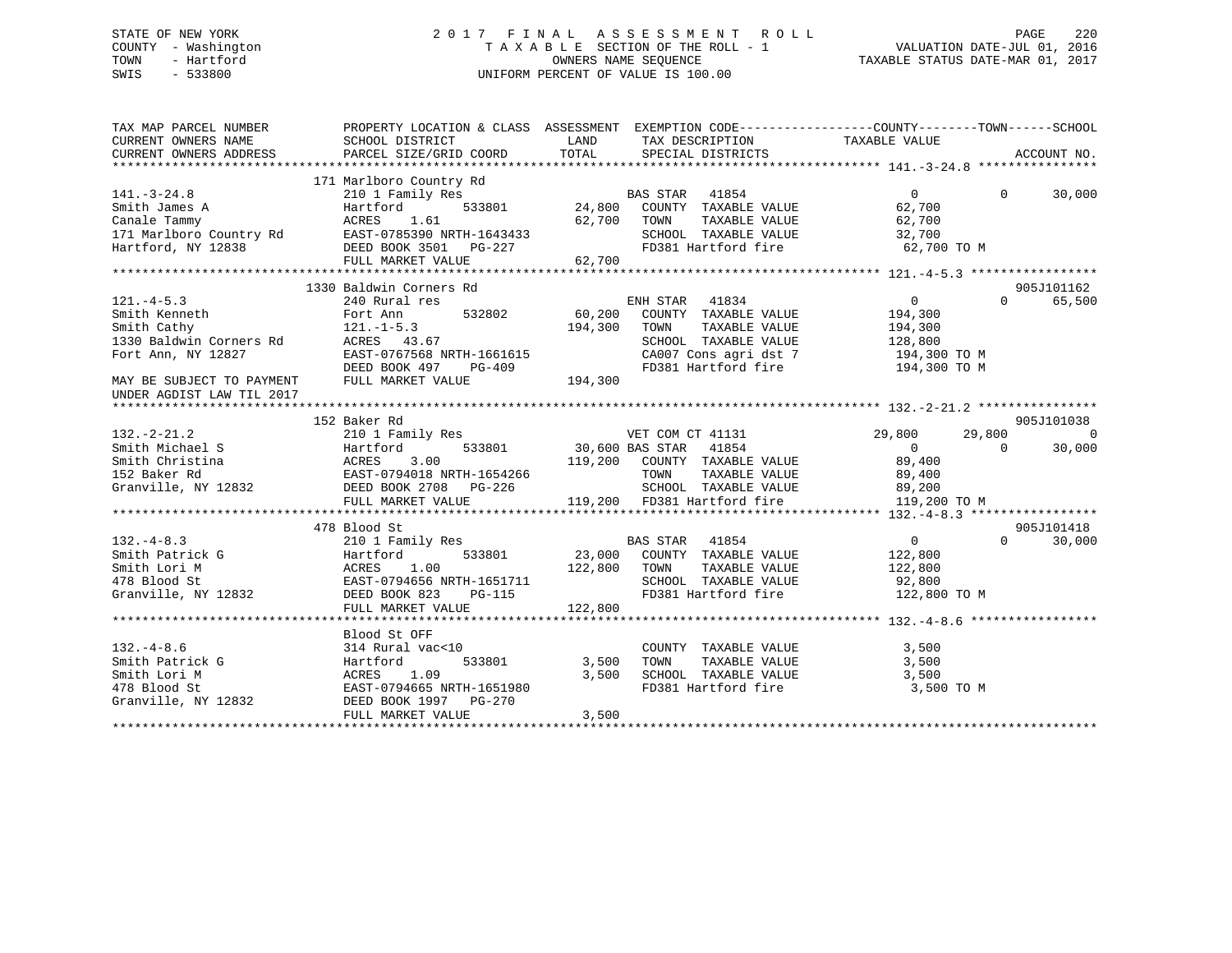# STATE OF NEW YORK 2 0 1 7 F I N A L A S S E S S M E N T R O L L PAGE 221 COUNTY - Washington T A X A B L E SECTION OF THE ROLL - 1 VALUATION DATE-JUL 01, 2016 TOWN - Hartford **TAXABLE STATUS DATE-MAR 01, 2017** SWIS - 533800 UNIFORM PERCENT OF VALUE IS 100.00

| TAX MAP PARCEL NUMBER<br>CURRENT OWNERS NAME<br>CURRENT OWNERS ADDRESS                                  | PROPERTY LOCATION & CLASS ASSESSMENT EXEMPTION CODE----------------COUNTY-------TOWN-----SCHOOL<br>SCHOOL DISTRICT<br>PARCEL SIZE/GRID COORD                                   | LAND<br>TOTAL                | TAX DESCRIPTION<br>SPECIAL DISTRICTS                                                                                                       | TAXABLE VALUE                                                                   | ACCOUNT NO.            |        |
|---------------------------------------------------------------------------------------------------------|--------------------------------------------------------------------------------------------------------------------------------------------------------------------------------|------------------------------|--------------------------------------------------------------------------------------------------------------------------------------------|---------------------------------------------------------------------------------|------------------------|--------|
|                                                                                                         |                                                                                                                                                                                |                              |                                                                                                                                            |                                                                                 |                        |        |
| $149. - 1 - 48.1$<br>Smith Randy G Trustee<br>Smith Diane G Trustee<br>125 Smith Ln<br>Argyle, NY 12809 | 125 Smith Ln<br>240 Rural res<br>533801<br>Hartford<br>ACRES<br>10.55<br>EAST-0770799 NRTH-1636127<br>DEED BOOK 2900<br>$PG-35$<br>FULL MARKET VALUE                           | 36,400<br>237,700<br>237,700 | BAS STAR 41854<br>COUNTY TAXABLE VALUE<br>TOWN<br>TAXABLE VALUE<br>SCHOOL TAXABLE VALUE<br>FD381 Hartford fire                             | $\overline{0}$<br>237,700<br>237,700<br>207,700<br>237,700 TO M                 | $\Omega$               | 30,000 |
|                                                                                                         |                                                                                                                                                                                |                              |                                                                                                                                            |                                                                                 |                        |        |
| $149. - 1 - 47.2$<br>Smith Robert G<br>Smith Gayle<br>120 Smith Ln<br>Argyle, NY 12809                  | 120 Smith Ln<br>210 1 Family Res<br>533801<br>Hartford<br>LOT C<br>8.94<br>ACRES<br>EAST-0770748 NRTH-1635396<br>DEED BOOK 686<br>$PG-354$<br>FULL MARKET VALUE                | 46,800<br>167,400<br>167,400 | BAS STAR<br>41854<br>COUNTY TAXABLE VALUE<br>TAXABLE VALUE<br>TOWN<br>SCHOOL TAXABLE VALUE<br>CA006 Cons agri dst 6<br>FD381 Hartford fire | $\overline{0}$<br>167,400<br>167,400<br>137,400<br>167,400 TO M<br>167,400 TO M | $\Omega$               | 30,000 |
|                                                                                                         |                                                                                                                                                                                |                              |                                                                                                                                            |                                                                                 |                        |        |
| $149. - 1 - 47$<br>Smith Roger G<br>94 Smith Ln<br>Argyle, NY 12809                                     | 94 Smith Ln<br>240 Rural res<br>533801<br>Hartford<br>LOT A<br>BLA 925-259<br>ACRES 10.59<br>EAST-0770097 NRTH-1634649<br>DEED BOOK 3760<br>$PG-279$<br>FULL MARKET VALUE      | 29,200<br>129,200<br>129,200 | BAS STAR<br>41854<br>COUNTY TAXABLE VALUE<br>TAXABLE VALUE<br>TOWN<br>SCHOOL TAXABLE VALUE<br>CA006 Cons agri dst 6<br>FD381 Hartford fire | $\overline{0}$<br>129,200<br>129,200<br>99,200<br>129,200 TO M<br>129,200 TO M  | 905J100593<br>$\Omega$ | 30,000 |
| $148. - 1 - 18.1$<br>Smith Ronald G<br>102 Smith Ln<br>Fort Ann, NY 12827                               | 143 Mcdougal Rd<br>322 Rural vac>10<br>533801<br>Hartford<br>2807/21<br>23.97<br>ACRES<br>EAST-0768344 NRTH-1634256<br>DEED BOOK 2950<br>PG-103                                | 40,700<br>40,700             | COUNTY TAXABLE VALUE<br>TOWN<br>TAXABLE VALUE<br>SCHOOL TAXABLE VALUE<br>CA006 Cons agri dst 6<br>FD381 Hartford fire                      | 40,700<br>40,700<br>40,700<br>40,700 TO M<br>40,700 TO M                        | 905J101241             |        |
|                                                                                                         | FULL MARKET VALUE                                                                                                                                                              | 40,700                       |                                                                                                                                            |                                                                                 |                        |        |
|                                                                                                         |                                                                                                                                                                                |                              |                                                                                                                                            |                                                                                 |                        |        |
| $149. - 1 - 47.1$<br>Smith Ronald G<br>102 Smith Ln<br>Fort Ann, NY 12827                               | 102 Smith Ln<br>240 Rural res<br>533801<br>Hartford<br>LOT B<br>BLA 925/259<br>ACRES 17.43<br>EAST-0770541 NRTH-1634625<br>DEED BOOK 359<br><b>PG-188</b><br>FULL MARKET VALUE | 42,500<br>219,500<br>219,500 | BAS STAR<br>41854<br>COUNTY TAXABLE VALUE<br>TOWN<br>TAXABLE VALUE<br>SCHOOL TAXABLE VALUE<br>CA006 Cons agri dst 6<br>FD381 Hartford fire | $\overline{0}$<br>219,500<br>219,500<br>189,500<br>219,500 TO M<br>219,500 TO M | $\Omega$               | 30,000 |
|                                                                                                         |                                                                                                                                                                                |                              |                                                                                                                                            |                                                                                 |                        |        |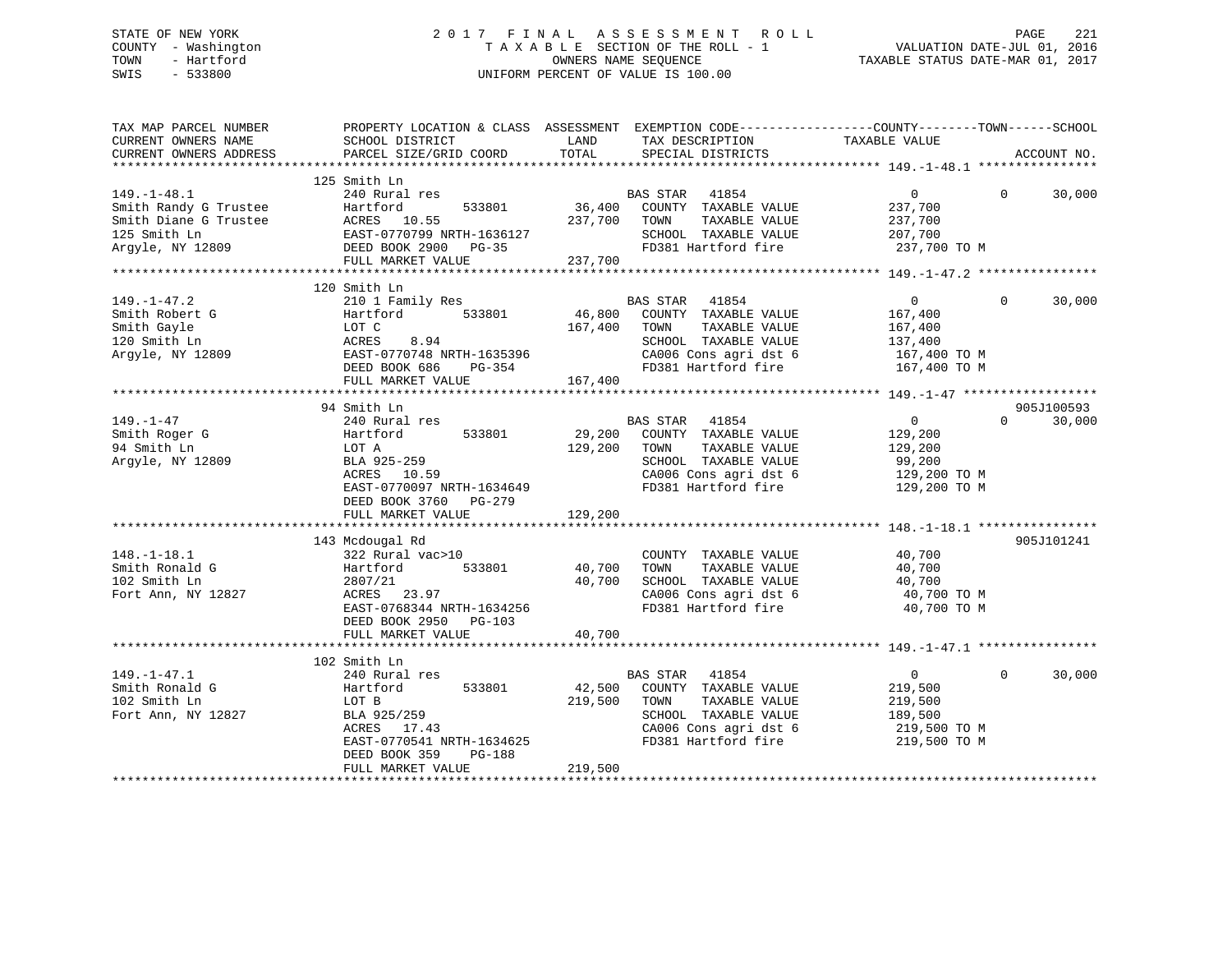# STATE OF NEW YORK 2 0 1 7 F I N A L A S S E S S M E N T R O L L PAGE 222 COUNTY - Washington T A X A B L E SECTION OF THE ROLL - 1 VALUATION DATE-JUL 01, 2016 TOWN - Hartford OWNERS NAME SEQUENCE TAXABLE STATUS DATE-MAR 01, 2017 SWIS - 533800 UNIFORM PERCENT OF VALUE IS 100.00

| TAX MAP PARCEL NUMBER<br>CURRENT OWNERS NAME<br>CURRENT OWNERS ADDRESS                                                         | PROPERTY LOCATION & CLASS ASSESSMENT EXEMPTION CODE---------------COUNTY-------TOWN-----SCHOOL<br>SCHOOL DISTRICT<br>PARCEL SIZE/GRID COORD                                                     | <b>LAND</b><br>TOTAL | TAX DESCRIPTION<br>SPECIAL DISTRICTS                                                                                                                                                                                                  | TAXABLE VALUE                                                                                      | ACCOUNT NO.                                                                                  |
|--------------------------------------------------------------------------------------------------------------------------------|-------------------------------------------------------------------------------------------------------------------------------------------------------------------------------------------------|----------------------|---------------------------------------------------------------------------------------------------------------------------------------------------------------------------------------------------------------------------------------|----------------------------------------------------------------------------------------------------|----------------------------------------------------------------------------------------------|
|                                                                                                                                |                                                                                                                                                                                                 |                      |                                                                                                                                                                                                                                       |                                                                                                    |                                                                                              |
| $149. - 1 - 48.2$<br>Smith Ronald G<br>102 Smith Ln<br>Fort Ann, NY 12827                                                      | Smith Ln<br>323 Vacant rural<br>533801<br>Hartford<br>2483/249,2757/63<br>ACRES 50.34<br>EAST-0769606 NRTH-1636153<br>DEED BOOK 2483 PG-249                                                     | 67,100<br>67,100     | COUNTY TAXABLE VALUE<br>TAXABLE VALUE<br>TOWN<br>SCHOOL TAXABLE VALUE<br>FD381 Hartford fire                                                                                                                                          | 67,100<br>67,100<br>67,100<br>67,100 TO M                                                          |                                                                                              |
|                                                                                                                                |                                                                                                                                                                                                 |                      |                                                                                                                                                                                                                                       |                                                                                                    |                                                                                              |
|                                                                                                                                |                                                                                                                                                                                                 |                      |                                                                                                                                                                                                                                       |                                                                                                    |                                                                                              |
| $148. - 1 - 18.2$                                                                                                              | Smith Ln<br>314 Rural vac<10<br>533801 15,500                                                                                                                                                   | 15,500<br>15,500     | COUNTY TAXABLE VALUE<br>TOWN<br>TAXABLE VALUE<br>SCHOOL TAXABLE VALUE<br>CA006 Cons agri dst 6 15,500 TO M<br>FD381 Hartford fire                                                                                                     | 15,500<br>15,500<br>15,500 TO M                                                                    |                                                                                              |
|                                                                                                                                |                                                                                                                                                                                                 |                      |                                                                                                                                                                                                                                       |                                                                                                    |                                                                                              |
| $149. - 1 - 48$<br>Smith Ruth A LE<br>Smith Roger G<br>97 Smith Ln<br>Fort Ann, NY 12827<br>$142. - 1 - 19$<br>Smith Walter Sr | 97 Smith Ln<br>210 1 Family Res<br>533801<br>Hartford<br>674/49<br>9.83<br>ACRES<br>EAST-0770028 NRTH-1635621<br>DEED BOOK 3622 PG-139<br>FULL MARKET VALUE<br>212 Blood St<br>210 1 Family Res | 25,100               | AGED-CO/TN 41801 61,150<br>AGED-CO/11 1-1804<br>32,000 AGED-SCH 41804<br>COUNTY TAXABLE VALUE<br>TAXABLE VALUE<br>TOWN<br>SCHOOL TAXABLE VALUE<br>122,300 FD381 Hartford fire<br>COUNTY TAXABLE VALUE 69,300<br>TOWN<br>TAXABLE VALUE | 61,150<br>$\overline{0}$<br>$\overline{0}$<br>61,150<br>61,150<br>13,995<br>122,300 TO M<br>69,300 | 905J100592<br>$\overline{0}$<br>42,805<br>$\overline{0}$<br>$\Omega$<br>65,500<br>905J101032 |
| Smith Margaret<br>20 Hunt Ave Trlr 8<br>Hudson Falls, NY 12839 DEED BOOK 494                                                   | Hartford 533801 25,100<br>ACRES 1.70 69,300<br>BAST-0793138 NRTH-1645500<br>PG-420                                                                                                              | 69,300               | SCHOOL TAXABLE VALUE<br>FD381 Hartford fire                                                                                                                                                                                           | 69,300<br>69,300 TO M                                                                              |                                                                                              |
|                                                                                                                                |                                                                                                                                                                                                 |                      |                                                                                                                                                                                                                                       |                                                                                                    |                                                                                              |
| $121. -4 -4$<br>Snow Clyde H<br>Snow Mary A<br>1227 Baldwin Corners Rd<br>Fort Ann, NY 12827                                   | 1227 Baldwin Corners Rd<br>210 1 Family Res<br>532802<br>Fort Ann<br>$121. - 1 - 4$<br>ACRES 4.10<br>EAST-0765032 NRTH-1661968<br>DEED BOOK 728<br>$PG-223$                                     | 32,300<br>56,100     | COUNTY TAXABLE VALUE<br>TOWN<br>TAXABLE VALUE<br>SCHOOL TAXABLE VALUE<br>FD381 Hartford fire                                                                                                                                          | 56,100<br>56,100<br>56,100<br>56,100 TO M                                                          | 905J100598                                                                                   |
|                                                                                                                                | FULL MARKET VALUE                                                                                                                                                                               | 56,100               |                                                                                                                                                                                                                                       |                                                                                                    |                                                                                              |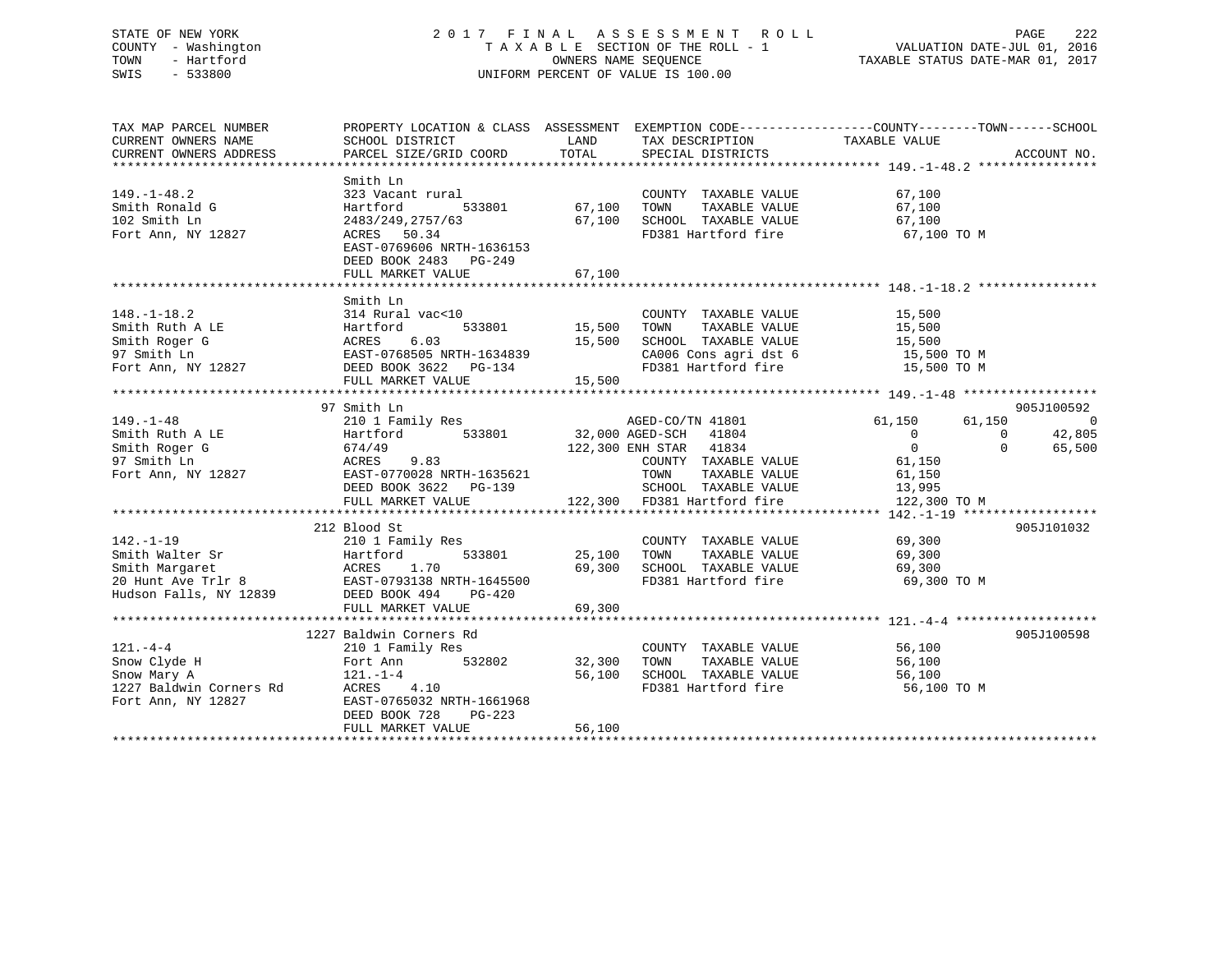# STATE OF NEW YORK 2 0 1 7 F I N A L A S S E S S M E N T R O L L PAGE 223 COUNTY - Washington T A X A B L E SECTION OF THE ROLL - 1 VALUATION DATE-JUL 01, 2016 TOWN - Hartford **TAXABLE STATUS DATE-MAR 01, 2017** SWIS - 533800 UNIFORM PERCENT OF VALUE IS 100.00

| TAX MAP PARCEL NUMBER          |                                                         |                                                                                                     | PROPERTY LOCATION & CLASS ASSESSMENT EXEMPTION CODE-----------------COUNTY-------TOWN------SCHOOL |
|--------------------------------|---------------------------------------------------------|-----------------------------------------------------------------------------------------------------|---------------------------------------------------------------------------------------------------|
| CURRENT OWNERS NAME            | SCHOOL DISTRICT                                         | TAX DESCRIPTION TAXABLE VALUE<br>LAND                                                               |                                                                                                   |
| CURRENT OWNERS ADDRESS         | PARCEL SIZE/GRID COORD                                  | TOTAL<br>SPECIAL DISTRICTS                                                                          | ACCOUNT NO.                                                                                       |
|                                |                                                         |                                                                                                     |                                                                                                   |
|                                |                                                         | 7090 State Route 40 71 PCT OF VALUE USED FOR EXEMPTION PURPOSES                                     | 905J100601                                                                                        |
| $149. - 1 - 41$                | 240 Rural res                                           | VET COM CT 41131                                                                                    | 34,187<br>34,187<br>$\overline{0}$                                                                |
| Sollosy Frank J                | Hartford                                                |                                                                                                     | $\overline{0}$<br>$\Omega$<br>30,000                                                              |
| 7090 State Route 40            | ACRES 75.00                                             | 533801 111,600 BAS STAR 41854<br>192,600 COUNTY TAXABLE<br>TRIVENTY TRIVENT<br>COUNTY TAXABLE VALUE | 158,413                                                                                           |
| Argyle, NY 12809               | EAST-0771555 NRTH-1632971                               | TOWN<br>TAXABLE VALUE                                                                               | 158,413                                                                                           |
|                                | PG-947<br>DEED BOOK 420                                 | SCHOOL TAXABLE VALUE 162,600                                                                        |                                                                                                   |
|                                | FULL MARKET VALUE                                       |                                                                                                     |                                                                                                   |
|                                |                                                         | 192,600 CA006 Cons agri dst 6 192,600 TO M<br>FD381 Hartford fire 192,600 TO M                      |                                                                                                   |
|                                |                                                         |                                                                                                     |                                                                                                   |
|                                | 45 Hartford Main St                                     |                                                                                                     | 905J100412                                                                                        |
| $132.15 - 1 - 14$              | 210 1 Family Res                                        | 25,100<br>COUNTY TAXABLE VALUE                                                                      | 180,200                                                                                           |
| Sosnowski Victor<br>Ashe Jacob | 533801<br>Hartford                                      | TAXABLE VALUE<br>TOWN                                                                               | 180,200                                                                                           |
| Ashe Jacob                     | bdy & Agree 1701/214 180,200                            | SCHOOL TAXABLE VALUE                                                                                | 180,200                                                                                           |
| 12 Rolling Brook Dr            | ACRES 1.54                                              |                                                                                                     | 180,200 TO M                                                                                      |
| Ballston Spa, NY 12020         | EAST-0786114 NRTH-1652678                               | CA007 Cons agri dst 7<br>FD381 Hartford fire                                                        | 180,200 TO M                                                                                      |
|                                | DEED BOOK 3712 PG-40                                    |                                                                                                     |                                                                                                   |
|                                | FULL MARKET VALUE                                       | 180,200                                                                                             |                                                                                                   |
|                                |                                                         |                                                                                                     |                                                                                                   |
|                                | 7939 State Route 40                                     |                                                                                                     |                                                                                                   |
| $141. - 1 - 8.3$               | 210 1 Family Res                                        |                                                                                                     | $\overline{0}$<br>$\Omega$<br>30,000                                                              |
| St Louis Robert                | 533801<br>Hartford                                      |                                                                                                     | 184,700                                                                                           |
| St Louis Brenda                |                                                         | BAS STAR 41854<br>24,400 COUNTY TAXABLE VALUE<br>184,700 TOWN TAXABLE VALUE                         | 184,700                                                                                           |
| PO Box 124                     | 781/195;2826/99<br>ACRES 1.08                           | SCHOOL TAXABLE VALUE                                                                                | 154,700                                                                                           |
| Hartford, NY 12838             | ACRES 1.08<br>EAST-0784463 NRTH-1649161                 |                                                                                                     | $\frac{1}{2}$ CA007 Cons agri dst 7 184,700 TO M                                                  |
|                                | DEED BOOK 2826 PG-99                                    |                                                                                                     | FD381 Hartford fire 184,700 TO M                                                                  |
|                                | FULL MARKET VALUE                                       | 184,700                                                                                             |                                                                                                   |
|                                |                                                         |                                                                                                     |                                                                                                   |
|                                | 8876 State Route 40                                     |                                                                                                     | 905J100667                                                                                        |
| $114. - 1 - 7$                 | 210 1 Family Res                                        |                                                                                                     | $0 \qquad \qquad$<br>$\Omega$<br>30,000                                                           |
| Stautner Monica                | $-2$ $122$ $533801$<br>Hartford                         | BAS STAR 41854<br>31,100 COUNTY TAXABLE VALUE                                                       | 119,200                                                                                           |
| 8876 State Route 40            | ACRES<br>1.79                                           | 119,200 TOWN<br>TAXABLE VALUE                                                                       | 119,200                                                                                           |
|                                |                                                         |                                                                                                     |                                                                                                   |
| Fort Ann, NY 12827             | EAST-0791757 NRTH-1668837                               | SCHOOL TAXABLE VALUE                                                                                | 89,200<br>CA007 Cons agri dst 7 119,200 TO M                                                      |
|                                | DEED BOOK 1977 PG-109<br>FIII.I. MADVER *******         |                                                                                                     |                                                                                                   |
|                                | FULL MARKET VALUE                                       | 119,200 FD381 Hartford fire                                                                         | 119,200 TO M                                                                                      |
|                                |                                                         |                                                                                                     |                                                                                                   |
|                                | Wright Rd                                               |                                                                                                     |                                                                                                   |
| $122. - 1 - 15.5$              | 323 Vacant rural                                        | COUNTY TAXABLE VALUE                                                                                | 54,700                                                                                            |
| Steele John E                  | 533801<br>Hartford                                      | 54,700<br>TAXABLE VALUE<br>TOWN                                                                     | 54,700                                                                                            |
| Brown Kelly A                  | Survey 12587                                            | 54,700<br>SCHOOL TAXABLE VALUE                                                                      | 54,700                                                                                            |
| 304 Wright Rd                  | ACRES 45.44                                             | CA007 Cons agri dst 7                                                                               | 54,700 TO M                                                                                       |
| Granville, NY 12832            | EAST-0781937 NRTH-1658560<br>DEED BOOK 3410 - 2410 - 25 | FD381 Hartford fire                                                                                 | 54,700 TO M                                                                                       |
|                                | DEED BOOK 3410 PG-153                                   |                                                                                                     |                                                                                                   |
|                                | FULL MARKET VALUE                                       | 54,700                                                                                              |                                                                                                   |
|                                |                                                         |                                                                                                     |                                                                                                   |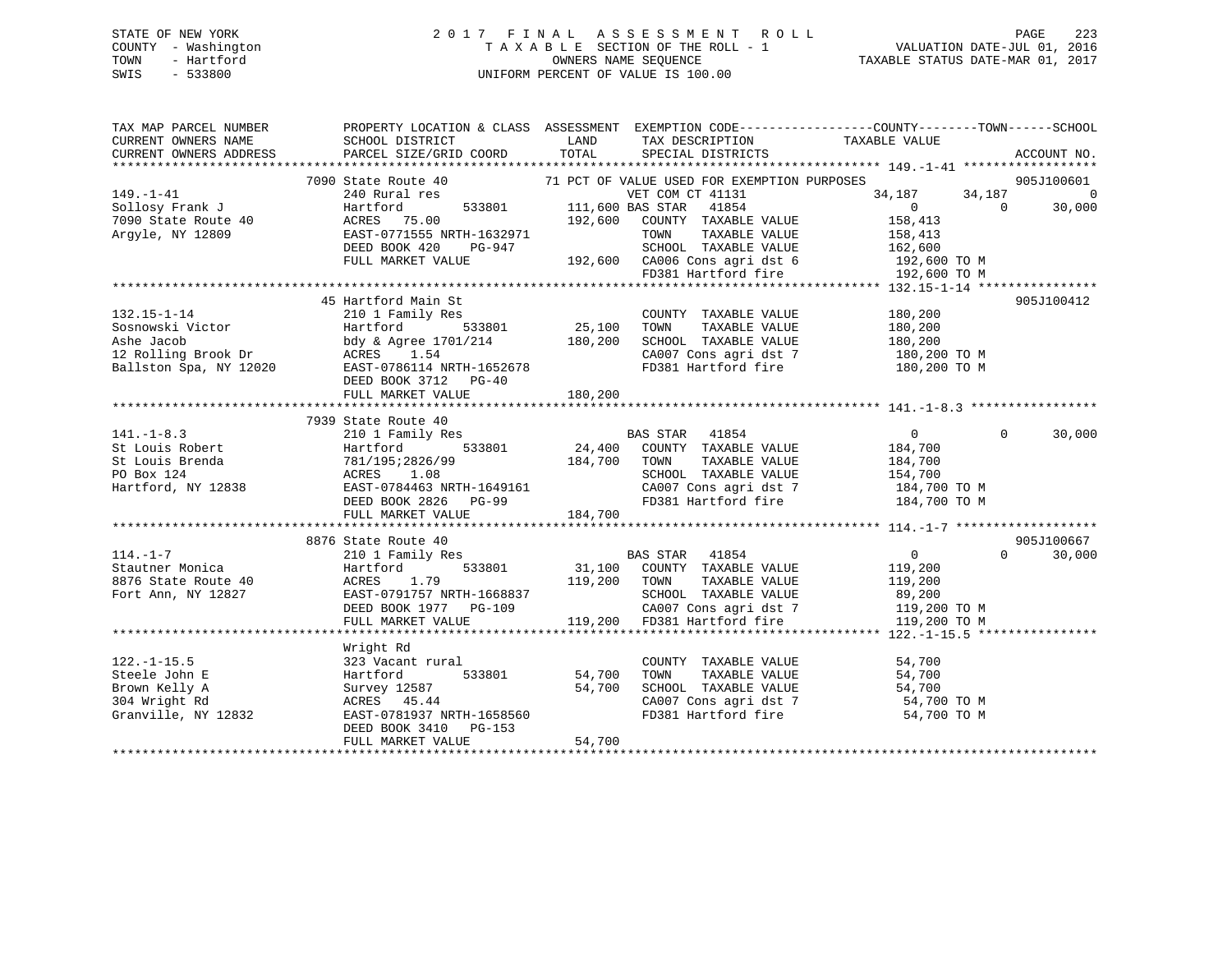# STATE OF NEW YORK 2 0 1 7 F I N A L A S S E S S M E N T R O L L PAGE 224 COUNTY - Washington T A X A B L E SECTION OF THE ROLL - 1 VALUATION DATE-JUL 01, 2016 TOWN - Hartford **TAXABLE STATUS DATE-MAR 01, 2017** SWIS - 533800 UNIFORM PERCENT OF VALUE IS 100.00

| TAX MAP PARCEL NUMBER<br>CURRENT OWNERS NAME | SCHOOL DISTRICT                                                                                                                                                                                       | LAND<br>TAX DESCRIPTION                                                     | PROPERTY LOCATION & CLASS ASSESSMENT EXEMPTION CODE---------------COUNTY-------TOWN-----SCHOOL<br>TAXABLE VALUE                                                                                                                            |
|----------------------------------------------|-------------------------------------------------------------------------------------------------------------------------------------------------------------------------------------------------------|-----------------------------------------------------------------------------|--------------------------------------------------------------------------------------------------------------------------------------------------------------------------------------------------------------------------------------------|
| CURRENT OWNERS ADDRESS                       | PARCEL SIZE/GRID COORD                                                                                                                                                                                | TOTAL<br>SPECIAL DISTRICTS                                                  | ACCOUNT NO.                                                                                                                                                                                                                                |
|                                              |                                                                                                                                                                                                       |                                                                             |                                                                                                                                                                                                                                            |
|                                              | 309 Dick Hill Rd<br>132.-2-36<br>Stein Terry B<br>Stein Susan M<br>309 Dick Hill Rd<br>Terry 12832<br>Terry 12832<br>Stein NY 12832<br>Terry Market VALUE<br>Terry Market VALUE<br>Terry Market VALUE |                                                                             | 905J100476                                                                                                                                                                                                                                 |
|                                              |                                                                                                                                                                                                       | BAS STAR<br>41854                                                           | $\overline{0}$<br>30,000<br>$\Omega$                                                                                                                                                                                                       |
|                                              |                                                                                                                                                                                                       | 533801 44,100<br>COUNTY TAXABLE VALUE<br>TAXABLE VALUE                      | 142,000<br>142,000                                                                                                                                                                                                                         |
|                                              |                                                                                                                                                                                                       | 142,000<br>TOWN                                                             |                                                                                                                                                                                                                                            |
|                                              |                                                                                                                                                                                                       | SCHOOL TAXABLE VALUE 112,000                                                |                                                                                                                                                                                                                                            |
|                                              |                                                                                                                                                                                                       | FD381 Hartford fire                                                         | 142,000 TO M                                                                                                                                                                                                                               |
|                                              |                                                                                                                                                                                                       | 142,000                                                                     |                                                                                                                                                                                                                                            |
|                                              |                                                                                                                                                                                                       |                                                                             |                                                                                                                                                                                                                                            |
|                                              | 1472 Baldwin Corners Rd                                                                                                                                                                               |                                                                             |                                                                                                                                                                                                                                            |
| $122. - 1 - 32.1$                            | 210 1 Family Res                                                                                                                                                                                      | <b>BAS STAR</b><br>41854                                                    | $\overline{0}$<br>$\Omega$<br>30,000                                                                                                                                                                                                       |
| Stemp David                                  | 533801<br>Hartford                                                                                                                                                                                    | 26,400 COUNTY TAXABLE VALUE<br>135,000 TOWN TAXABLE VALUE                   | 135,000                                                                                                                                                                                                                                    |
| Stemp Debra                                  | ACRES<br>1.90                                                                                                                                                                                         |                                                                             | 135,000                                                                                                                                                                                                                                    |
|                                              |                                                                                                                                                                                                       |                                                                             |                                                                                                                                                                                                                                            |
|                                              |                                                                                                                                                                                                       |                                                                             |                                                                                                                                                                                                                                            |
|                                              |                                                                                                                                                                                                       |                                                                             | 1472 Baldwin Corners Rd 2007 Cons agri det 7<br>Fort Ann, NY 12827<br>Fort Ann, NY 12827<br>FULL MARKET VALUE 2000 METH-1663254<br>FULL MARKET VALUE 2007 Cons agri det 7 135,000 TO M<br>20.007 Cons agri det 7 135,000 TO M<br>20.007 Co |
|                                              |                                                                                                                                                                                                       |                                                                             |                                                                                                                                                                                                                                            |
|                                              | 1524 Baldwin Corners Rd                                                                                                                                                                               |                                                                             | 905J101406                                                                                                                                                                                                                                 |
| $122. - 1 - 31.5$                            | 210 1 Family Res                                                                                                                                                                                      | BAS STAR 41854                                                              | $\overline{0}$<br>$\Omega$<br>30,000                                                                                                                                                                                                       |
|                                              |                                                                                                                                                                                                       | 533801 27,400 COUNTY TAXABLE VALUE                                          | 72,400                                                                                                                                                                                                                                     |
|                                              | Stevens Thomas G<br>Rogers Sally L<br>1524 Baldwin Corners Rd<br>1524 Baldwin Corners Rd<br>1524 Baldwin Corners Rd<br>1683721<br>1683721                                                             | 72,400<br>TOWN<br>TAXABLE VALUE                                             | 72,400                                                                                                                                                                                                                                     |
|                                              |                                                                                                                                                                                                       | SCHOOL TAXABLE VALUE                                                        | 42,400                                                                                                                                                                                                                                     |
|                                              | Fort Ann, NY 12827 DEED BOOK 3324 PG-338                                                                                                                                                              | CA007 Cons agri dst 7<br>72,400 TO M 72,400 FD381 Hartford fire 72,400 TO M |                                                                                                                                                                                                                                            |
|                                              | FULL MARKET VALUE                                                                                                                                                                                     |                                                                             |                                                                                                                                                                                                                                            |
|                                              |                                                                                                                                                                                                       |                                                                             |                                                                                                                                                                                                                                            |
|                                              | 283 Townsend Rd                                                                                                                                                                                       |                                                                             | 905J101428                                                                                                                                                                                                                                 |
| $131. -1 - 5.3$                              | 210 1 Family Res                                                                                                                                                                                      | BAS STAR 41854                                                              | $\overline{0}$<br>$\Omega$<br>30,000                                                                                                                                                                                                       |
| Stewart Edward N                             | Hartford<br>533801                                                                                                                                                                                    | 26,800 COUNTY TAXABLE VALUE                                                 | 141,500                                                                                                                                                                                                                                    |
|                                              |                                                                                                                                                                                                       |                                                                             |                                                                                                                                                                                                                                            |
|                                              |                                                                                                                                                                                                       |                                                                             |                                                                                                                                                                                                                                            |
|                                              |                                                                                                                                                                                                       |                                                                             |                                                                                                                                                                                                                                            |
|                                              |                                                                                                                                                                                                       |                                                                             |                                                                                                                                                                                                                                            |
|                                              |                                                                                                                                                                                                       |                                                                             |                                                                                                                                                                                                                                            |
|                                              | State Route 149                                                                                                                                                                                       |                                                                             | 905J100443                                                                                                                                                                                                                                 |
| $131. -1 - 5$                                | 120 Field crops                                                                                                                                                                                       | 41720<br>AG DIST                                                            | 24, 257 24, 257<br>24,257                                                                                                                                                                                                                  |
| Stewart Richard E                            | Hartford                                                                                                                                                                                              | 533801 58,000<br>COUNTY TAXABLE VALUE                                       | 37,743                                                                                                                                                                                                                                     |
| Stewart Mary                                 | ACRES 55.60                                                                                                                                                                                           | 62,000<br>TOWN<br>TAXABLE VALUE                                             | 37,743                                                                                                                                                                                                                                     |
| PO Box 18                                    | EAST-0779517 NRTH-1653198                                                                                                                                                                             | SCHOOL TAXABLE VALUE                                                        | 37,743                                                                                                                                                                                                                                     |
| Hartford, NY 12838                           | DEED BOOK 626<br>PG-63                                                                                                                                                                                | CA007 Cons agri dst 7                                                       | 37,743 TO M                                                                                                                                                                                                                                |
|                                              | FULL MARKET VALUE                                                                                                                                                                                     | 62,000<br>24,257 EX                                                         |                                                                                                                                                                                                                                            |
| MAY BE SUBJECT TO PAYMENT                    |                                                                                                                                                                                                       | FD381 Hartford fire                                                         | 62,000 TO M                                                                                                                                                                                                                                |
| UNDER AGDIST LAW TIL 2021                    |                                                                                                                                                                                                       |                                                                             |                                                                                                                                                                                                                                            |
|                                              |                                                                                                                                                                                                       |                                                                             |                                                                                                                                                                                                                                            |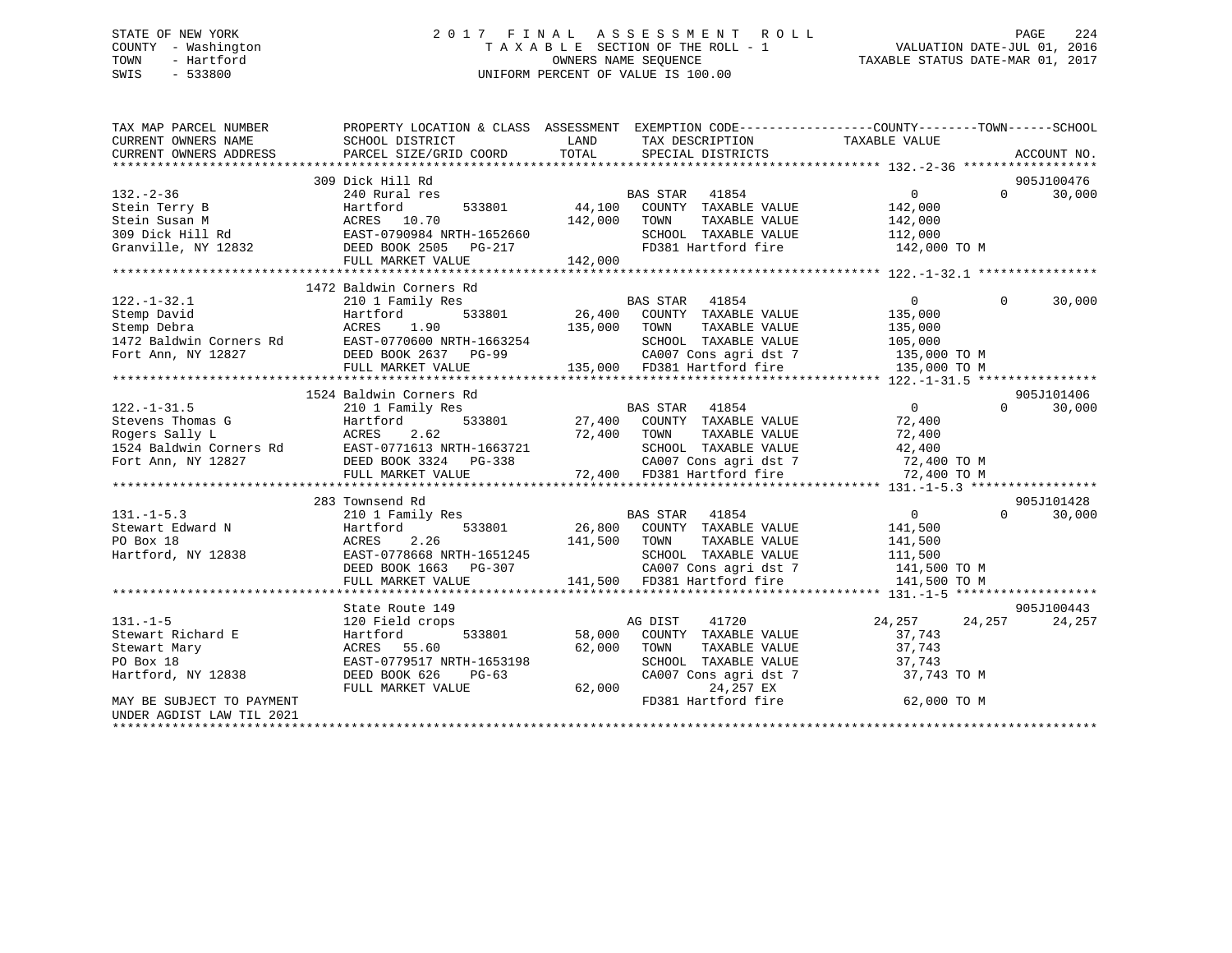# STATE OF NEW YORK 2 0 1 7 F I N A L A S S E S S M E N T R O L L PAGE 225 COUNTY - Washington T A X A B L E SECTION OF THE ROLL - 1 VALUATION DATE-JUL 01, 2016 TOWN - Hartford **TAXABLE STATUS DATE-MAR 01, 2017** SWIS - 533800 UNIFORM PERCENT OF VALUE IS 100.00

| TAX MAP PARCEL NUMBER<br>CURRENT OWNERS NAME<br>CURRENT OWNERS ADDRESS                       | SCHOOL DISTRICT<br>PARCEL SIZE/GRID COORD                                                       | LAND<br>TOTAL          | TAX DESCRIPTION<br>SPECIAL DISTRICTS                                                           | PROPERTY LOCATION & CLASS ASSESSMENT EXEMPTION CODE----------------COUNTY-------TOWN-----SCHOOL<br>TAXABLE VALUE | ACCOUNT NO.          |
|----------------------------------------------------------------------------------------------|-------------------------------------------------------------------------------------------------|------------------------|------------------------------------------------------------------------------------------------|------------------------------------------------------------------------------------------------------------------|----------------------|
|                                                                                              |                                                                                                 |                        |                                                                                                |                                                                                                                  |                      |
| $132. - 1 - 29$                                                                              | 4495 State Route 149<br>112 Dairy farm                                                          |                        |                                                                                                | AG BUILD 41700 70,000 70,000                                                                                     | 905J100409<br>70,000 |
| 132. 1 22<br>Stewart Richard E<br>Thouart Mary                                               | Hartford<br>ACRES 309.23                                                                        | 533801 331,100 AG DIST | 41720<br>740,500 BAS STAR 41854                                                                | $167,281$ $167,281$ $167,281$<br>0 0 30,000                                                                      |                      |
| PO Box 18<br>Hartford, NY 12838                                                              | EAST-0781742 NRTH-1652328<br>DEED BOOK 592<br>FULL MARKET VALUE                                 |                        | COUNTY TAXABLE VALUE<br>PG-312<br>PG-312<br>NLUE 740,500 SCHOOL TAXABLE VALUE<br>TAXABLE VALUE | 503,219<br>503,219<br>473,219                                                                                    |                      |
| MAY BE SUBJECT TO PAYMENT<br>UNDER AGDIST LAW TIL 2021                                       |                                                                                                 |                        | 167,281 EX                                                                                     | CA007 Cons agri dst 7 573,219 TO M<br>FD381 Hartford fire 740,500 TO M                                           |                      |
|                                                                                              |                                                                                                 |                        |                                                                                                |                                                                                                                  |                      |
| $132. - 1 - 29.3$                                                                            | Christian Hill Rd<br>311 Res vac land                                                           |                        | COUNTY TAXABLE VALUE                                                                           | 700                                                                                                              |                      |
| Stewart Richard E<br>Stewart Mary<br>PO Box 18                                               | 533801<br>Hartford<br>Survey 12722<br>FRNT 83.00 DPTH                                           |                        | 700 TOWN TAXABLE VALUE<br>700 SCHOOL TAXABLE VALUE                                             | 700<br>700<br>700 TO M                                                                                           |                      |
| Hartford, NY 12838                                                                           | ACRES 0.22<br>EAST-0784834 NRTH-1652325<br>DEED BOOK 592<br>PG-312<br>FULL MARKET VALUE         | 700                    | CA007 Cons agri dst 7<br>FD381 Hartford fire                                                   | 700 TO M                                                                                                         |                      |
|                                                                                              |                                                                                                 |                        |                                                                                                |                                                                                                                  |                      |
|                                                                                              | Christian Hill Rd                                                                               |                        |                                                                                                |                                                                                                                  |                      |
| $132. - 1 - 29.4$                                                                            | 311 Res vac land                                                                                |                        | COUNTY TAXABLE VALUE                                                                           | 200                                                                                                              |                      |
| Stewart Richard E<br>Stewart Mary                                                            | 533801<br>22<br>Hartford<br>Survey 12722                                                        | 200<br>200             | TOWN<br>TAXABLE VALUE<br>SCHOOL TAXABLE VALUE                                                  | 200<br>200                                                                                                       |                      |
| PO Box 18                                                                                    | FRNT 26.00 DPTH                                                                                 |                        |                                                                                                | 200 TO M                                                                                                         |                      |
| Hartford, NY 12838                                                                           | 0.05<br>ACRES<br>EAST-0784986 NRTH-1652342<br>DEED BOOK 592<br>PG-312                           |                        | CA007 Cons agri dst 7<br>FD381 Hartford fire                                                   | 200 TO M                                                                                                         |                      |
|                                                                                              | FULL MARKET VALUE                                                                               | $200 -$                |                                                                                                |                                                                                                                  |                      |
|                                                                                              | State Route 40                                                                                  |                        |                                                                                                |                                                                                                                  |                      |
| $132. - 2 - 39.2$<br>Stewart's Shops Corp                                                    | 330 Vacant comm<br>Hartford<br>FRNT 202.00 DPTH 108.00 16,500<br>FRNT 202.00 DPTH 108.00 16,500 | 533801 16,500 TOWN     | COUNTY TAXABLE VALUE<br>TOWN TAXABLE VALUE                                                     | 16,500<br>16,500                                                                                                 |                      |
| PO Box 435<br>Saratoga Springs, NY 12866 EAST-0786845 NRTH-1651574                           | DEED BOOK 2198 PG-315                                                                           |                        | SCHOOL TAXABLE VALUE<br>CA007 Cons agri dst 7<br>FD381 Hartford fire                           | 16,500<br>16,500 TO M<br>16,500 TO M                                                                             |                      |
|                                                                                              | FULL MARKET VALUE                                                                               | 16,500                 |                                                                                                |                                                                                                                  |                      |
|                                                                                              |                                                                                                 |                        |                                                                                                |                                                                                                                  |                      |
|                                                                                              | 8062 State Route 40                                                                             |                        |                                                                                                |                                                                                                                  | 905J100259           |
| $132 - 2 - 40$                                                                               | 486 Mini-mart                                                                                   |                        | COUNTY TAXABLE VALUE                                                                           | 526,700                                                                                                          |                      |
| Stewart's Shops Corp<br>PO Box 435                                                           | Hartford<br>ACRES       1.02<br>533801 50,000                                                   | 526,700                | TAXABLE VALUE<br>TOWN<br>SCHOOL TAXABLE VALUE                                                  | 526,700<br>526,700                                                                                               |                      |
| PO Box 435<br>Saratoga Springs, NY 12866 EAST-0786750 NRTH-1651369<br>---- 2007 0136 PM 0136 |                                                                                                 |                        |                                                                                                |                                                                                                                  |                      |
|                                                                                              | DEED BOOK 2176 PG-210<br>FULL MARKET VALUE                                                      | 526,700                | FD381 Hartford fire                                                                            | CA007 Cons agri dst 7 526,700 TO M<br>526,700 TO M                                                               |                      |
|                                                                                              |                                                                                                 |                        |                                                                                                |                                                                                                                  |                      |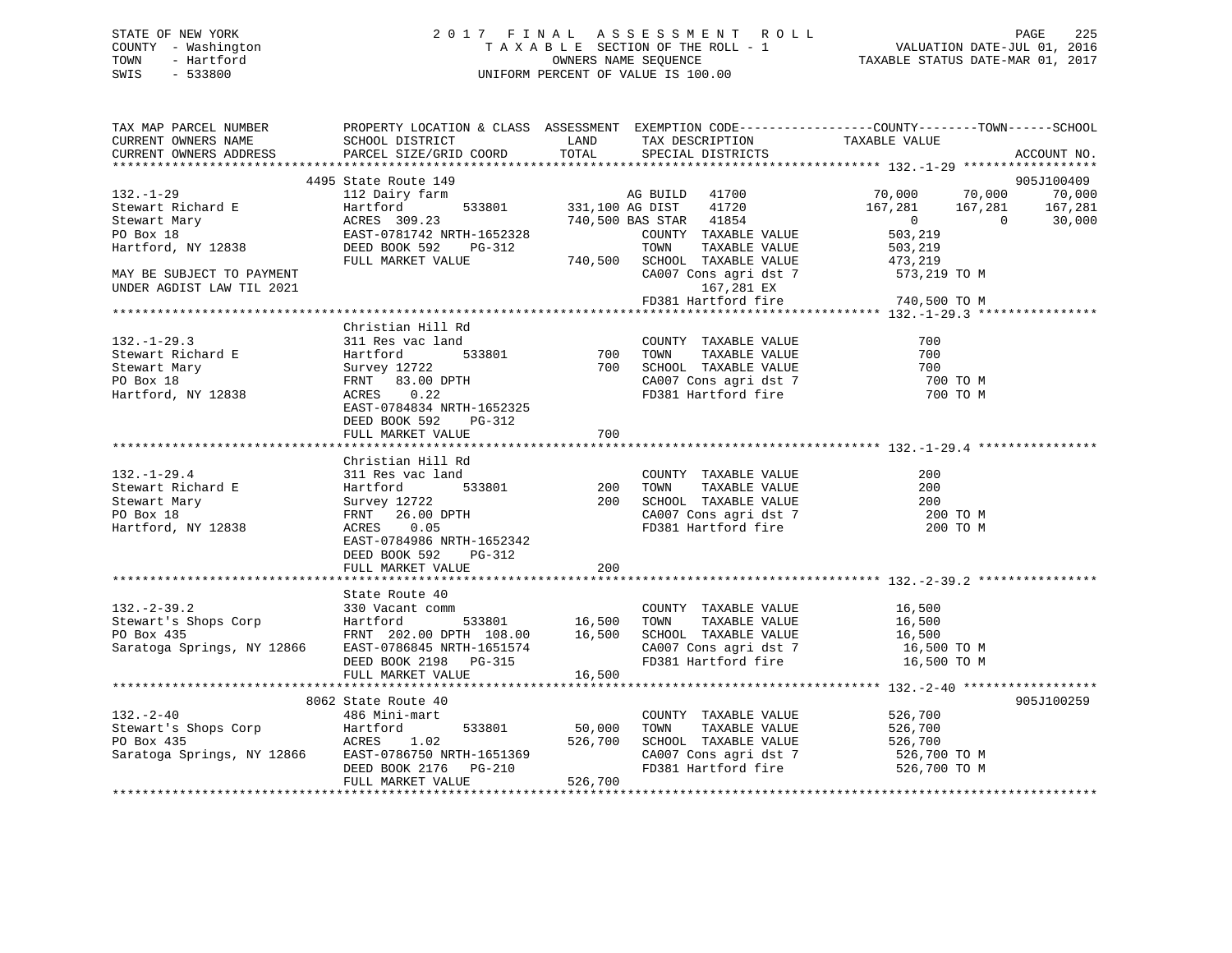# STATE OF NEW YORK 2 0 1 7 F I N A L A S S E S S M E N T R O L L PAGE 226 COUNTY - Washington T A X A B L E SECTION OF THE ROLL - 1 VALUATION DATE-JUL 01, 2016 TOWN - Hartford **TAXABLE STATUS DATE-MAR 01, 2017** SWIS - 533800 UNIFORM PERCENT OF VALUE IS 100.00

| TAX MAP PARCEL NUMBER                                                                                                                                                                                                                                    |                                                                                                                                                        |                                            |                                                                                                                                                                                                                                                                                                                                |                                                                                               |                                  |
|----------------------------------------------------------------------------------------------------------------------------------------------------------------------------------------------------------------------------------------------------------|--------------------------------------------------------------------------------------------------------------------------------------------------------|--------------------------------------------|--------------------------------------------------------------------------------------------------------------------------------------------------------------------------------------------------------------------------------------------------------------------------------------------------------------------------------|-----------------------------------------------------------------------------------------------|----------------------------------|
| 8060 State Route 40<br>32.-2-40.1 464 Office bldg. COUNTY<br>Stewart's Shops Corp Hartford 533801 39,500 TOWN<br>PO Box 435 FRNT 101.00 DPTH 232.00 105,200 SCHOOL<br>Saratoga Springs, NY EAST-0786613 NRTH-1651262 CA007 Co<br>12866-0                 | 8060 State Route 40                                                                                                                                    |                                            | COUNTY TAXABLE VALUE<br>TAXABLE VALUE<br>SCHOOL TAXABLE VALUE 105,200<br>CA007 Cons agri dst 7 105,200 TO M<br>FD381 Hartford fire 105,200 TO M                                                                                                                                                                                | 105,200<br>105,200                                                                            |                                  |
| $121. - 4 - 13$<br>Stockbridge-Munsee Community Fort Ann<br>PO Box 70<br>Bowler, WI 54416 121.-1-13<br>ACRES 5.05                                                                                                                                        | LOT 22 Provincial Pat<br>314 Rural vac<10<br>EAST-0766179 NRTH-1660136<br>DEED BOOK 927 PG-44<br>FULL MARKET VALUE                                     | )<br>532802      2 , 500<br>2,500<br>2,500 | $\begin{tabular}{lllllllllll} \multicolumn{2}{c}{\text{COUNTY}} & \text{TAXABLE} & \text{VALUE} & & \text{2 , 500} \\ \multicolumn{2}{c}{\text{TOWN}} & \text{TAXABLE} & \text{VALUE} & & \text{2 , 500} \\ \end{tabular}$<br>SCHOOL TAXABLE VALUE 2,500<br>CA007 Cons agri dst 7 2,500 TO M<br>FD381 Hartford fire 2,500 TO M |                                                                                               | 905J101170                       |
| PO Box 70<br>Bowler, WI 54416                                                                                                                                                                                                                            | LOT 22 Provincial Pat<br>$121. - 1 - 17$<br>ACRES 5.73<br>EAST-0766801 NRTH-1660555<br>DEED BOOK 927 PG-44<br>FULL MARKET VALUE                        | 2,900                                      | COUNTY TAXABLE VALUE 2,900<br>2,900 TOWN TAXABLE VALUE 2,900<br>2,900 SCHOOL TAXABLE VALUE 2,900<br>2,900 CA007 Care a multiple 1<br>CA007 Cons agri dst 7<br>FD381 Hartford fire                                                                                                                                              | 2,900 TO M<br>2,900 TO M                                                                      | 905J101209                       |
| 140.-2-8.2<br>3.10 1 Family Res<br>3.10 1 Family Res<br>3.3801<br>3.10 1 Family Res<br>5.33801<br>3.5 700 COUNTY TAXABLE VALUE<br>3.700 TOWN TAXABLE VALUE<br>185,700<br>2.3 Townsend Rd<br>2.3 Townsend Rd<br>2.3 Townsend Rd<br>2.3 Townsend Rd<br>2.3 |                                                                                                                                                        | 185,700                                    | FD381 Hartford fire 185,700 TO M                                                                                                                                                                                                                                                                                               |                                                                                               | 905J101182<br>30,000<br>$\Omega$ |
| $142. - 1 - 10$<br>142.-1-10 210 1 Family I<br>Stoddard William Hartford<br>327 Blood St 142.-1-10.-1<br>Granville, NY 12832 ACRES 3.50                                                                                                                  | 327 Blood St<br>210 1 Family Res<br>142.-1-10.-1<br>ACRES 3.50<br>EAST-0794270 NRTH-1647774<br>FD381 Hz<br>DEED BOOK 752<br>PG-77<br>FULL MARKET VALUE | 73,900                                     | ly Res<br>533801 30,500 COUNTY TAXABLE VALUE<br>SCHOOL TAXABLE VALUE 43,900<br>FD381 Hartford fire 73,900                                                                                                                                                                                                                      | $\begin{array}{c}\n0 \\ 73.000\n\end{array}$<br>73,900<br>TAXABLE VALUE 73,900<br>73,900 TO M | 905J100401<br>$\Omega$<br>30,000 |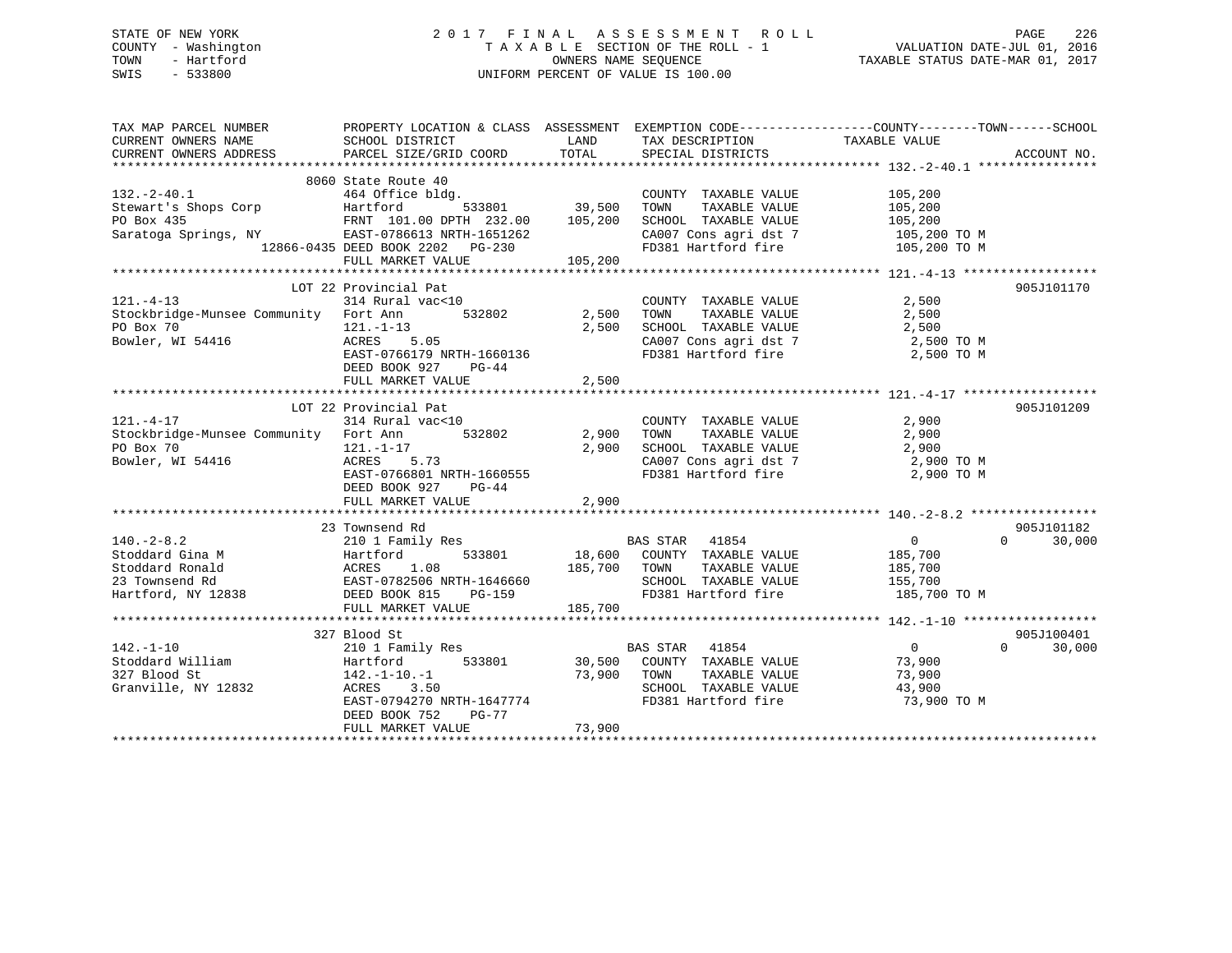# STATE OF NEW YORK 2 0 1 7 F I N A L A S S E S S M E N T R O L L PAGE 227 COUNTY - Washington T A X A B L E SECTION OF THE ROLL - 1 VALUATION DATE-JUL 01, 2016 TOWN - Hartford OWNERS NAME SEQUENCE TAXABLE STATUS DATE-MAR 01, 2017 SWIS - 533800 UNIFORM PERCENT OF VALUE IS 100.00

| TAX MAP PARCEL NUMBER<br>CURRENT OWNERS NAME<br>CURRENT OWNERS ADDRESS | PROPERTY LOCATION & CLASS ASSESSMENT<br>SCHOOL DISTRICT<br>PARCEL SIZE/GRID COORD | LAND<br>TAX DESCRIPTION<br>TOTAL<br>SPECIAL DISTRICTS   | EXEMPTION CODE-----------------COUNTY-------TOWN------SCHOOL<br>TAXABLE VALUE | ACCOUNT NO.                  |
|------------------------------------------------------------------------|-----------------------------------------------------------------------------------|---------------------------------------------------------|-------------------------------------------------------------------------------|------------------------------|
| $141. - 1 - 61$                                                        | 60 Skyview Meadows Ln<br>210 1 Family Res                                         | VET COM CT 41131                                        | 41,800<br>41,800                                                              | 905J101023<br>$\overline{0}$ |
| Stokem Marion                                                          | Hartford<br>533801                                                                | 23,000 ENH STAR<br>41834                                | $\overline{0}$<br>$\Omega$                                                    | 65,500                       |
| Stokem George                                                          | ACRES<br>1.00                                                                     | 167,200<br>COUNTY TAXABLE VALUE                         | 125,400                                                                       |                              |
| PO Box 144                                                             | EAST-0787815 NRTH-1648837                                                         | TAXABLE VALUE<br>TOWN                                   | 125,400                                                                       |                              |
| Hartford, NY 12838                                                     | DEED BOOK 469<br>PG-1061                                                          | SCHOOL TAXABLE VALUE                                    | 101,700                                                                       |                              |
|                                                                        | FULL MARKET VALUE                                                                 | 167,200 CA007 Cons agri dst 7                           | 167,200 ТО М                                                                  |                              |
|                                                                        |                                                                                   | FD381 Hartford fire                                     | 167,200 TO M                                                                  |                              |
|                                                                        | 107 Blood St                                                                      |                                                         |                                                                               | 905J100374                   |
| $142. - 1 - 32$                                                        | 240 Rural res                                                                     | BAS STAR<br>41854                                       | $\mathbf{0}$<br>$\mathbf{0}$                                                  | 30,000                       |
| Stokowski John T 111                                                   | Hartford<br>533801                                                                | 30,800 FOR 480A<br>47460                                | 4,700<br>4,700                                                                | 4,700                        |
| Vargas Olga M                                                          | ACRES 10.50                                                                       | 197,200<br>COUNTY TAXABLE VALUE                         | 192,500                                                                       |                              |
| 107 Blood St                                                           | EAST-0792150 NRTH-1644808                                                         | TOWN<br>TAXABLE VALUE                                   | 192,500                                                                       |                              |
| Granville, NY 12832                                                    | DEED BOOK 2051 PG-258                                                             | SCHOOL TAXABLE VALUE                                    | 162,500                                                                       |                              |
|                                                                        | FULL MARKET VALUE                                                                 | 197,200 FD381 Hartford fire                             | 197,200 TO M                                                                  |                              |
| MAY BE SUBJECT TO PAYMENT<br>UNDER RPTL480A UNTIL 2026                 |                                                                                   |                                                         |                                                                               |                              |
|                                                                        |                                                                                   |                                                         |                                                                               |                              |
| $142. - 1 - 32.1$                                                      | Blood St<br>323 Vacant rural                                                      | FOR 480A<br>47460                                       | 24,400<br>24,400                                                              | 24,400                       |
| Stokowski John T 111                                                   | Hartford<br>533801                                                                | 43,600<br>COUNTY TAXABLE VALUE                          | 19,200                                                                        |                              |
| Vargas Olga M                                                          | ACRES 48.00                                                                       | TAXABLE VALUE<br>43,600<br>TOWN                         | 19,200                                                                        |                              |
| 107 Blood St                                                           | EAST-0791378 NRTH-1644561                                                         | SCHOOL TAXABLE VALUE                                    | 19,200                                                                        |                              |
| Granville, NY 12832                                                    | DEED BOOK 2051 PG-258                                                             | FD381 Hartford fire                                     | 43,600 TO M                                                                   |                              |
|                                                                        | FULL MARKET VALUE                                                                 | 43,600                                                  |                                                                               |                              |
| MAY BE SUBJECT TO PAYMENT<br>UNDER RPTL480A UNTIL 2026                 |                                                                                   |                                                         |                                                                               |                              |
|                                                                        |                                                                                   |                                                         |                                                                               |                              |
| $132 - 2 - 30$                                                         | 280 Dick Hill Rd                                                                  |                                                         |                                                                               | 905J100518                   |
| Stone Joshua A                                                         | 240 Rural res<br>Hartford<br>533801                                               | COUNTY TAXABLE VALUE<br>34,400<br>TAXABLE VALUE<br>TOWN | 109,000<br>109,000                                                            |                              |
| Stone Kneesaa L                                                        | 13.70<br>ACRES                                                                    | 109,000<br>SCHOOL TAXABLE VALUE                         | 109,000                                                                       |                              |
| 280 Dick Hill Rd                                                       | EAST-0791768 NRTH-1651799                                                         | FD381 Hartford fire                                     | 109,000 TO M                                                                  |                              |
| Granville, NY 12832                                                    | DEED BOOK 3746 PG-138                                                             |                                                         |                                                                               |                              |
|                                                                        | FULL MARKET VALUE                                                                 | 109,000                                                 |                                                                               |                              |
|                                                                        |                                                                                   |                                                         |                                                                               |                              |
|                                                                        | 418 Blood St                                                                      |                                                         |                                                                               | 905J101378                   |
| $132. -4 - 8.2$                                                        | 312 Vac w/imprv                                                                   | COUNTY TAXABLE VALUE                                    | 18,600                                                                        |                              |
| Storm Allyson                                                          | 533801<br>Hartford                                                                | 13,700<br>TAXABLE VALUE<br>TOWN                         | 18,600                                                                        |                              |
| Morehouse Jason                                                        | 2.00<br>ACRES                                                                     | 18,600<br>SCHOOL TAXABLE VALUE                          | 18,600                                                                        |                              |
| 418 Blood St                                                           | EAST-0795038 NRTH-1649835                                                         | FD381 Hartford fire                                     | 18,600 TO M                                                                   |                              |
| Granville, NY 12832                                                    | DEED BOOK 3665<br>$PG-19$                                                         |                                                         |                                                                               |                              |
|                                                                        | FULL MARKET VALUE                                                                 | 18,600                                                  |                                                                               |                              |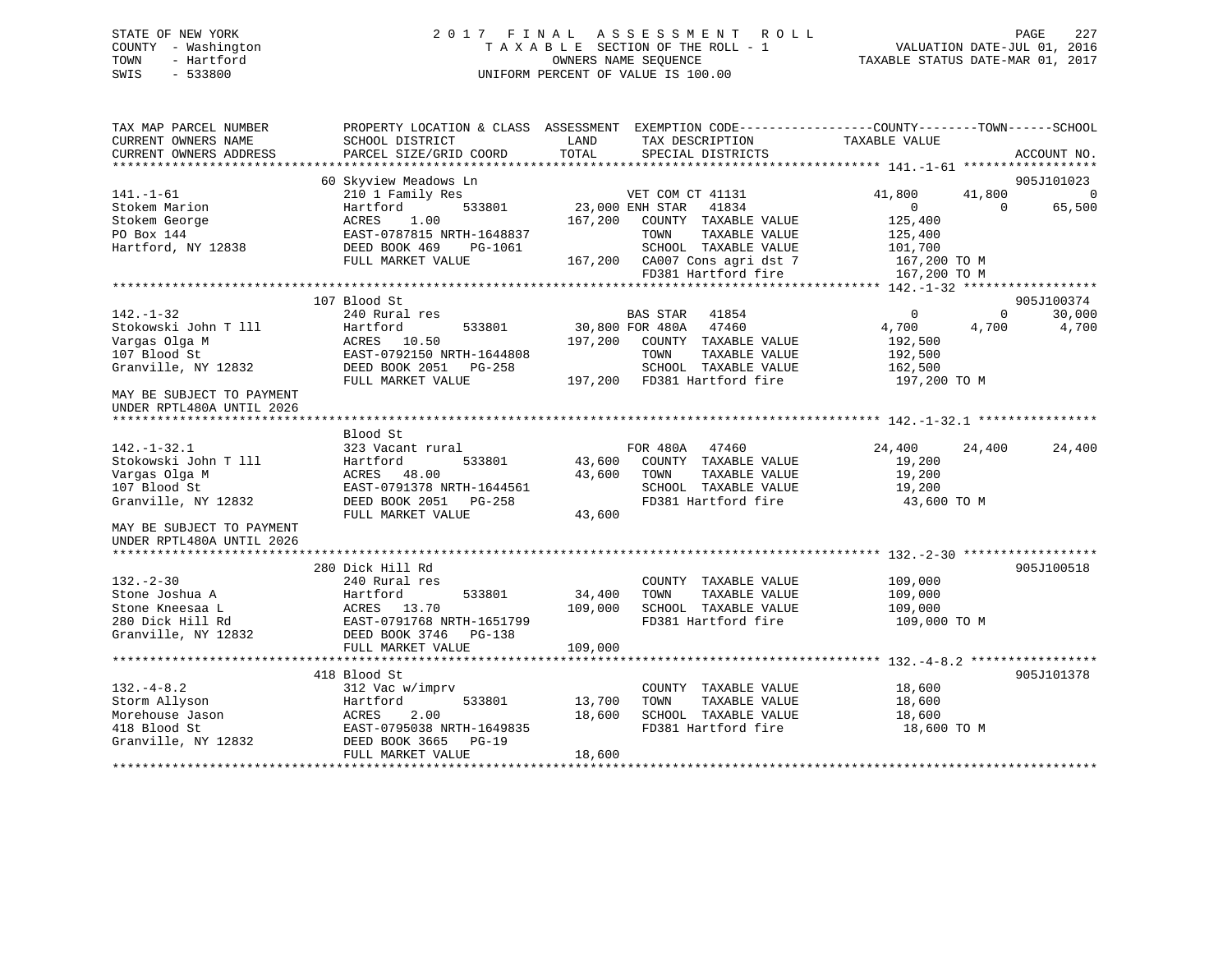# STATE OF NEW YORK 2 0 1 7 F I N A L A S S E S S M E N T R O L L PAGE 228 COUNTY - Washington T A X A B L E SECTION OF THE ROLL - 1 VALUATION DATE-JUL 01, 2016 TOWN - Hartford **TAXABLE STATUS DATE-MAR 01, 2017** SWIS - 533800 UNIFORM PERCENT OF VALUE IS 100.00

| TAX MAP PARCEL NUMBER<br>CURRENT OWNERS NAME<br>CURRENT OWNERS ADDRESS             | PROPERTY LOCATION & CLASS ASSESSMENT EXEMPTION CODE---------------COUNTY-------TOWN-----SCHOOL<br>SCHOOL DISTRICT<br>PARCEL SIZE/GRID COORD                                                                                                                                                                                                                                                                                                                                                                                                                                                                                                                                         | LAND<br>TOTAL           | TAX DESCRIPTION<br>SPECIAL DISTRICTS                                                                                                          | TAXABLE VALUE                                                                    | ACCOUNT NO.                                    |
|------------------------------------------------------------------------------------|-------------------------------------------------------------------------------------------------------------------------------------------------------------------------------------------------------------------------------------------------------------------------------------------------------------------------------------------------------------------------------------------------------------------------------------------------------------------------------------------------------------------------------------------------------------------------------------------------------------------------------------------------------------------------------------|-------------------------|-----------------------------------------------------------------------------------------------------------------------------------------------|----------------------------------------------------------------------------------|------------------------------------------------|
|                                                                                    |                                                                                                                                                                                                                                                                                                                                                                                                                                                                                                                                                                                                                                                                                     |                         |                                                                                                                                               |                                                                                  |                                                |
| $132. -4 - 8.7$                                                                    | Blood St OFF<br>311 Res vac land                                                                                                                                                                                                                                                                                                                                                                                                                                                                                                                                                                                                                                                    |                         | COUNTY TAXABLE VALUE<br>FD381 Hartford fire 2,900 TO M                                                                                        | 2,900                                                                            |                                                |
|                                                                                    | FULL MARKET VALUE                                                                                                                                                                                                                                                                                                                                                                                                                                                                                                                                                                                                                                                                   | 2,900                   |                                                                                                                                               |                                                                                  |                                                |
|                                                                                    |                                                                                                                                                                                                                                                                                                                                                                                                                                                                                                                                                                                                                                                                                     |                         |                                                                                                                                               |                                                                                  |                                                |
| $148. - 1 - 3$                                                                     | 3290 County Route 43<br>210 1 Family Res                                                                                                                                                                                                                                                                                                                                                                                                                                                                                                                                                                                                                                            |                         | 8<br>533801 17,550<br>533801 31,100 ENH STAR 41834<br>117,000 COUNTY TAXABLE VALUE<br>99,450                                                  |                                                                                  | 905J100618<br>0<br>65,500<br>$\overline{0}$    |
|                                                                                    |                                                                                                                                                                                                                                                                                                                                                                                                                                                                                                                                                                                                                                                                                     |                         |                                                                                                                                               |                                                                                  |                                                |
| $148. - 1 - 1.2$<br>Story M Alexander II                                           | $\begin{tabular}{lllllllllllll} \multicolumn{3}{c }{\begin{tabular}{l} \multicolumn{3}{c}{\begin{tabular}{l} \multicolumn{3}{c}{\begin{tabular}{l} \multicolumn{3}{c}{\begin{tabular}{l} \multicolumn{3}{c}{\begin{tabular}{l} \multicolumn{3}{c}{\begin{tabular}{l} \multicolumn{3}{c}{\begin{tabular}{l} \multicolumn{3}{c}{\begin{tabular}{l} \multicolumn{3}{c}{\begin{tabular}{l} \multicolumn{3}{c}{\begin{tabular}{l} \multicolumn{3}{c}{\begin{tabular}{l} \multicolumn{3}{c}{\begin{tabular}{l} \$<br>3292 County Route 43<br>$\begin{array}{llllll} 312 \text{ Vac } \text{w}/\text{imprv} & \text{COUNTY} \\ \text{Hartford} & 533801 & 1,200 & \text{TOWN} \end{array}$ |                         | TAXABLE VALUE<br>$\frac{1}{25,000}$ Toms agri dst 7 125,000 TO M<br>125,000 FD381 Hartford fire<br>COUNTY TAXABLE VALUE<br>TOWN TAXABLE VALUE | $\overline{0}$<br>125,000<br>125,000<br>95,000<br>125,000 TO M<br>2,200<br>2,200 | 905J100639<br>30,000<br>$\Omega$<br>905J101192 |
| 3294 County Route 43<br>Fort Ann, NY 12827                                         | unrecorded $t/s$ deed 2,200<br>FRNT 50.00 DPTH 165.00<br>EAST-0764799 NRTH-1641229<br>DEED BOOK 2838 PG-332<br>FULL MARKET VALUE                                                                                                                                                                                                                                                                                                                                                                                                                                                                                                                                                    | 2,200                   | SCHOOL TAXABLE VALUE 2,200<br>CA007 Cons agri dst 7<br>FD381 Hartford fire                                                                    | 2,200 TO M<br>2,200 TO M                                                         |                                                |
|                                                                                    |                                                                                                                                                                                                                                                                                                                                                                                                                                                                                                                                                                                                                                                                                     |                         |                                                                                                                                               |                                                                                  |                                                |
| $148. - 1 - 22$<br>Story Thomas F<br>2022 County Route 43<br>Fort Edward, NY 12828 | Mcdougal Rd<br>323 Vacant rural<br>Hartford<br>ACRES 42.50<br>ACRES 42.50 30,600<br>EAST-0766323 NRTH-1634109<br>DEED BOOK 910 PG-1<br>FULL MARKET VALUE 30,600                                                                                                                                                                                                                                                                                                                                                                                                                                                                                                                     | 533801 30,600<br>30,600 | COUNTY TAXABLE VALUE 30,600<br>TOWN<br>SCHOOL TAXABLE VALUE 30,600<br>CA006 Cons agri dst 6 30,600 TO M<br>FD381 Hartford fire 30,600 TO M    | TAXABLE VALUE 30,600                                                             | 905J100615                                     |
|                                                                                    |                                                                                                                                                                                                                                                                                                                                                                                                                                                                                                                                                                                                                                                                                     |                         |                                                                                                                                               |                                                                                  |                                                |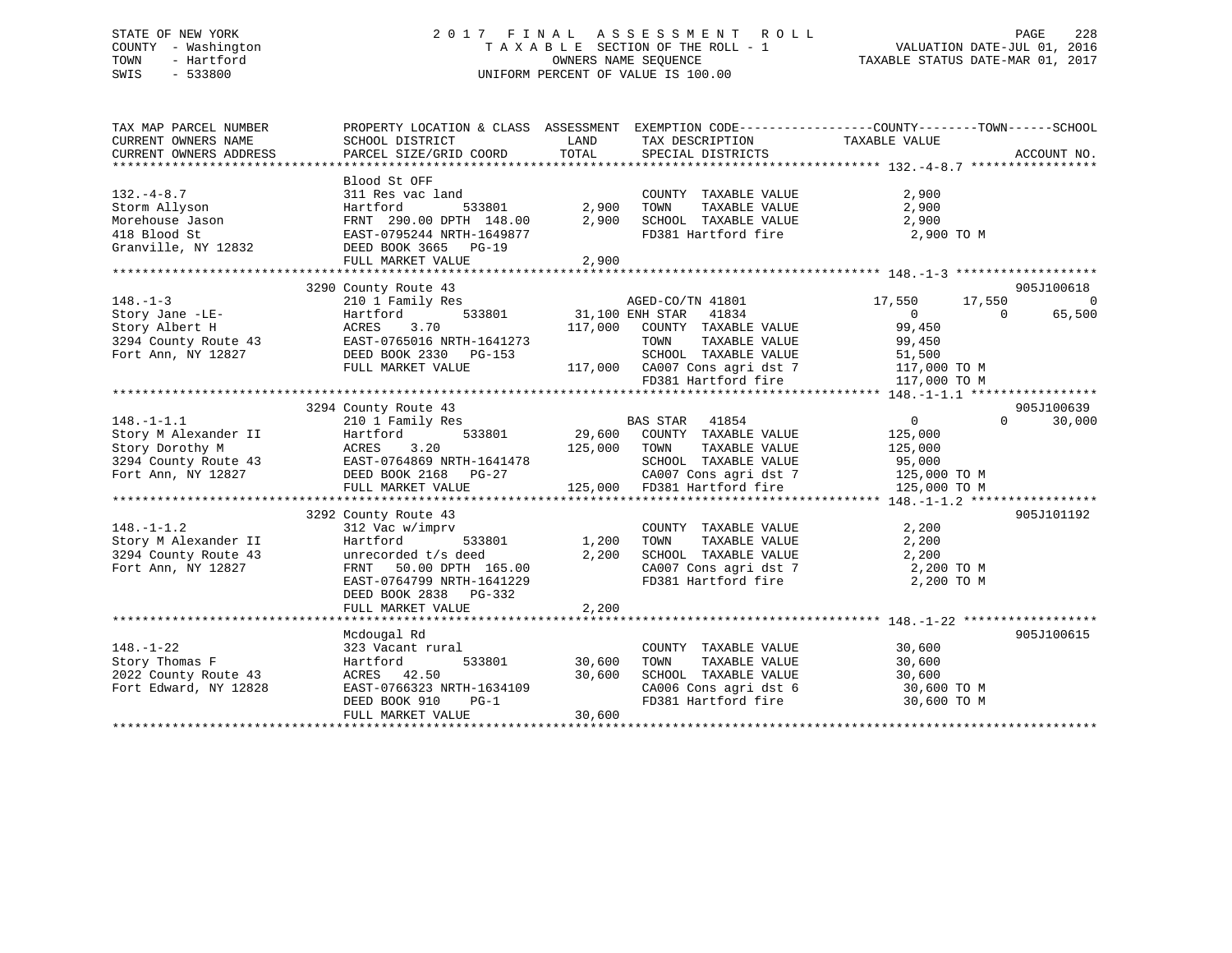# STATE OF NEW YORK 2 0 1 7 F I N A L A S S E S S M E N T R O L L PAGE 229 COUNTY - Washington T A X A B L E SECTION OF THE ROLL - 1 VALUATION DATE-JUL 01, 2016 TOWN - Hartford **TAXABLE STATUS DATE-MAR 01, 2017** SWIS - 533800 UNIFORM PERCENT OF VALUE IS 100.00

| TAX MAP PARCEL NUMBER<br>CURRENT OWNERS NAME<br>CURRENT OWNERS ADDRESS                                                                                 | SCHOOL DISTRICT<br>PARCEL SIZE/GRID COORD                                                                                                                                                   | PROPERTY LOCATION & CLASS ASSESSMENT EXEMPTION CODE---------------COUNTY-------TOWN------SCHOOL<br>LAND<br>TAX DESCRIPTION<br>TOTAL<br>SPECIAL DISTRICTS                                                  | TAXABLE VALUE<br>ACCOUNT NO.                                                                                                                                        |
|--------------------------------------------------------------------------------------------------------------------------------------------------------|---------------------------------------------------------------------------------------------------------------------------------------------------------------------------------------------|-----------------------------------------------------------------------------------------------------------------------------------------------------------------------------------------------------------|---------------------------------------------------------------------------------------------------------------------------------------------------------------------|
| $121. -4 - 5.12$<br>Stowhas Alejandro<br>Stowhas Elizabeth<br>1296 Baldwin Corners Rd<br>Fort Ann, NY 12827                                            | 1296 Baldwin Corners Rd<br>210 1 Family Res<br>Fort Ann<br>532802<br>5.00<br>ACRES<br>EAST-0766972 NRTH-1661626<br>DEED BOOK 3199 PG-134<br>FULL MARKET VALUE                               | VET WAR CT 41121<br>28,000 BAS STAR 41854<br>171,300<br>COUNTY TAXABLE VALUE<br>TOWN<br>TAXABLE VALUE<br>SCHOOL TAXABLE VALUE<br>171,300 CA007 Cons agri dst 7<br>FD381 Hartford fire                     | 25,695<br>25,695<br>$\Omega$<br>$\Omega$<br>30,000<br>$\Omega$<br>145,605<br>145,605<br>141,300<br>171,300 TO M<br>171,300 TO M                                     |
| $150. - 1 - 32.1$<br>Strainer Jeffrey<br>347 Pope Hill Rd<br>Granville, NY 12832                                                                       | 347 Pope Hill Rd<br>210 1 Family Res<br>Hartford<br>533801<br>Lot 2<br>Filed Survey 12398<br><b>ACRES</b><br>3.84<br>EAST-0784859 NRTH-1632619<br>DEED BOOK 3306 PG-74<br>FULL MARKET VALUE | COUNTY TAXABLE VALUE<br>31,500<br>TOWN<br>TAXABLE VALUE<br>SCHOOL TAXABLE VALUE<br>142,300<br>FD381 Hartford fire<br>142,300                                                                              | 142,300<br>142,300<br>142,300<br>142,300 TO M                                                                                                                       |
| $140. -1 - 3$<br>Strainer Stanley<br>Strainer Kelly<br>168 Eldridge Ln<br>Fort Ann, NY 12839<br>MAY BE SUBJECT TO PAYMENT<br>UNDER AGDIST LAW TIL 2024 | 168 Eldridge Ln<br>240 Rural res<br>Hartford<br>533801<br>ACRES 15.00<br>EAST-0772824 NRTH-1648593<br>DEED BOOK 703<br>PG-86<br>FULL MARKET VALUE                                           | BAS STAR 41854<br>39,600<br>COUNTY TAXABLE VALUE<br>175,000<br>TOWN<br>TAXABLE VALUE<br>SCHOOL TAXABLE VALUE<br>FD381 Hartford fire<br>175,000                                                            | 905J100382<br>0<br>$\Omega$<br>30,000<br>175,000<br>175,000<br>145,000<br>175,000 TO M                                                                              |
| $150. - 1 - 29.4$<br>Streit Peter L<br>Streit Theresa<br>131 Pope Hill Rd<br>Argyle, NY 12809                                                          | 131 Pope Hill Rd<br>210 1 Family Res<br>532001<br>Argyle<br>ACRES<br>5.00<br>EAST-0779967 NRTH-1633159<br>DEED BOOK 684<br>PG-267<br>FULL MARKET VALUE                                      | VETCOM CTS 41130<br>36,200 VETDIS CTS 41140<br>121,800 ENH STAR 41834<br>COUNTY TAXABLE VALUE<br>TAXABLE VALUE<br>TOWN<br>SCHOOL TAXABLE VALUE<br>121,800<br>CA006 Cons agri dst 6<br>FD381 Hartford fire | 905J101436<br>30,450<br>30,450<br>10,000<br>6,090<br>6,090<br>6,090<br>$\Omega$<br>65,500<br>$\Omega$<br>85,260<br>85,260<br>40,210<br>121,800 TO M<br>121,800 TO M |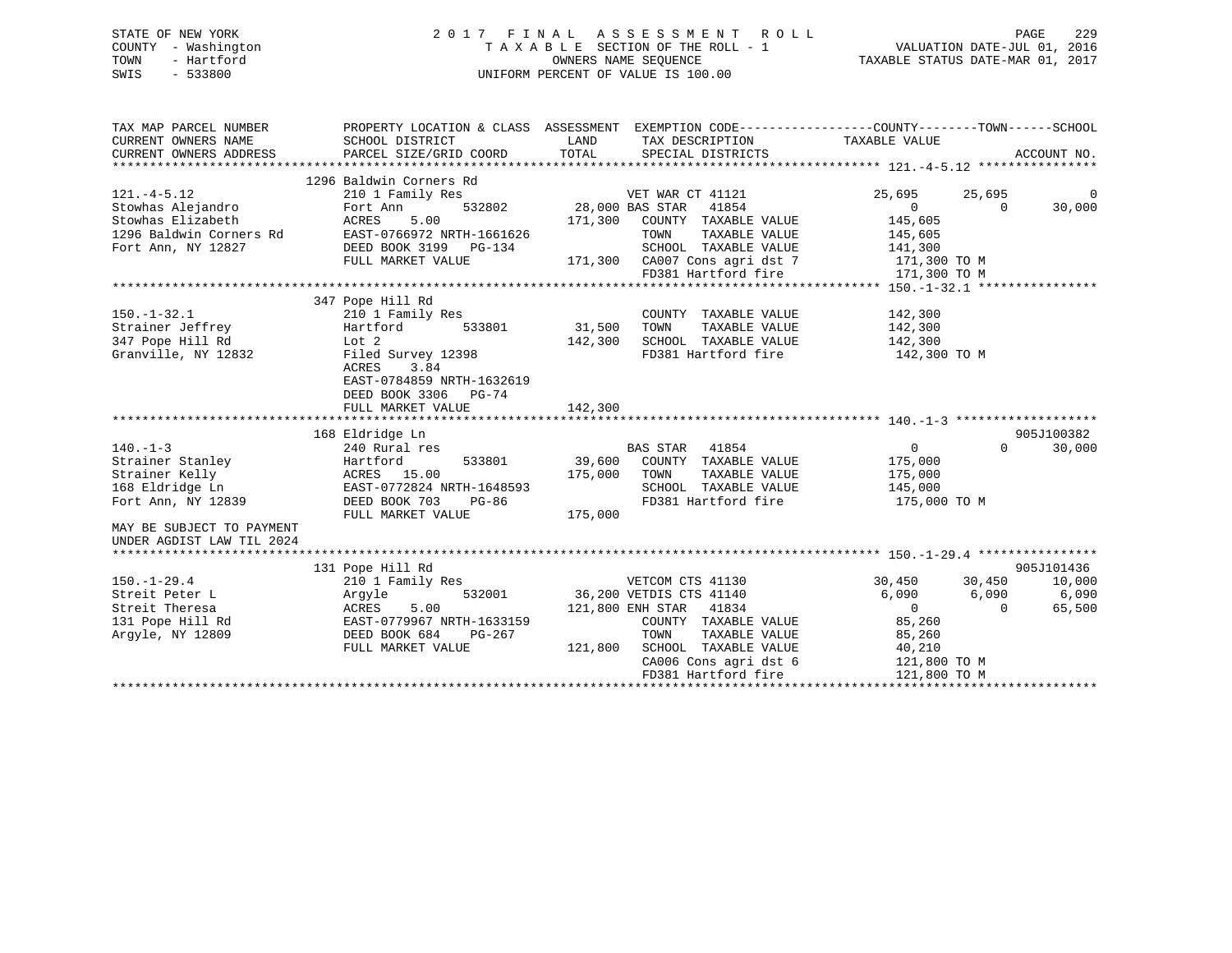# STATE OF NEW YORK 2 0 1 7 F I N A L A S S E S S M E N T R O L L PAGE 230 COUNTY - Washington T A X A B L E SECTION OF THE ROLL - 1 VALUATION DATE-JUL 01, 2016 TOWN - Hartford **TAXABLE STATUS DATE-MAR 01, 2017** SWIS - 533800 UNIFORM PERCENT OF VALUE IS 100.00

| TAX MAP PARCEL NUMBER<br>CURRENT OWNERS NAME | SCHOOL DISTRICT                            | PROPERTY LOCATION & CLASS ASSESSMENT EXEMPTION CODE----------------COUNTY-------TOWN------SCHOOL<br>LAND<br>TAX DESCRIPTION | TAXABLE VALUE                        |
|----------------------------------------------|--------------------------------------------|-----------------------------------------------------------------------------------------------------------------------------|--------------------------------------|
| CURRENT OWNERS ADDRESS                       | PARCEL SIZE/GRID COORD                     | TOTAL<br>SPECIAL DISTRICTS                                                                                                  | ACCOUNT NO.                          |
|                                              |                                            |                                                                                                                             |                                      |
|                                              | 66 Hastings Rd                             |                                                                                                                             | 905J100148                           |
| $132. - 1 - 10$                              | 240 Rural res                              | 41720<br>AG DIST                                                                                                            | 10,833<br>10,833<br>10,833           |
| Strong Geraldine                             | 533801<br>Hartford                         | 43,000 BAS STAR<br>41854                                                                                                    | $\Omega$<br>30,000<br>$\Omega$       |
| 66 Hastings Rd                               | BLA 764/233                                | 142,000<br>COUNTY TAXABLE VALUE                                                                                             | 131,167                              |
| Granville, NY 12832                          | ACRES 23.00                                | TOWN<br>TAXABLE VALUE                                                                                                       | 131,167                              |
|                                              | EAST-0787218 NRTH-1657557                  | SCHOOL TAXABLE VALUE                                                                                                        | 101,167                              |
| MAY BE SUBJECT TO PAYMENT                    | DEED BOOK 2901 PG-146                      | CA007 Cons agri dst 7                                                                                                       | 131,167 TO M                         |
| UNDER AGDIST LAW TIL 2021                    | FULL MARKET VALUE                          | 142,000<br>10,833 EX                                                                                                        |                                      |
|                                              |                                            | FD381 Hartford fire                                                                                                         | 142,000 TO M                         |
|                                              |                                            |                                                                                                                             |                                      |
|                                              | Mcdougal Rd                                |                                                                                                                             | 905J100022                           |
| $148. - 1 - 25$                              | 314 Rural vac<10                           | COUNTY TAXABLE VALUE                                                                                                        | 23,700                               |
| Sullivan Richard E                           | 533801<br>Hartford                         | 23,700<br>TAXABLE VALUE<br>TOWN                                                                                             | 23,700                               |
| Sullivan Elizabeth                           | LOT 6                                      | 23,700<br>SCHOOL TAXABLE VALUE                                                                                              | 23,700                               |
| 64 Mcdougal Rd                               | ACRES<br>3.81                              | CA006 Cons agri dst 6                                                                                                       | 23,700 TO M                          |
| Fort Ann, NY 12827                           | EAST-0766141 NRTH-1635685                  | FD381 Hartford fire                                                                                                         | 23,700 TO M                          |
|                                              | DEED BOOK 2224<br>PG-313                   |                                                                                                                             |                                      |
|                                              | FULL MARKET VALUE                          | 23,700                                                                                                                      |                                      |
|                                              |                                            |                                                                                                                             |                                      |
|                                              | 64 Mcdougal Rd                             |                                                                                                                             |                                      |
| $148. - 1 - 25.7$                            | 210 1 Family Res                           | VET COM CT 41131                                                                                                            | 55,000<br>$\mathbf 0$<br>45,000      |
| Sullivan Richard E                           | Hartford<br>533801                         | 35,100 ENH STAR<br>41834                                                                                                    | $\overline{0}$<br>65,500<br>$\Omega$ |
| Sullivan Elizabeth                           | LOT 5                                      | 230,700 COUNTY TAXABLE VALUE                                                                                                | 175,700                              |
| 64 Mcdougal Rd                               | ACRES<br>7.53                              | TAXABLE VALUE<br>TOWN                                                                                                       | 185,700                              |
| Fort Ann, NY 12827                           | EAST-0766384 NRTH-1635443                  | SCHOOL TAXABLE VALUE                                                                                                        | 165,200                              |
|                                              | DEED BOOK 2177 PG-1                        | CA006 Cons agri dst 6                                                                                                       | 230,700 TO M                         |
|                                              | FULL MARKET VALUE                          | 230,700 FD381 Hartford fire                                                                                                 | 230,700 TO M                         |
|                                              |                                            |                                                                                                                             |                                      |
|                                              | 1532 Baldwin Corners Rd                    |                                                                                                                             | 905J101179                           |
| $122. - 1 - 31.2$                            | 210 1 Family Res                           | BAS STAR 41854                                                                                                              | $\overline{0}$<br>$\Omega$<br>30,000 |
| Sullivan Steven T                            | 533801<br>Hartford                         | 35,100 COUNTY TAXABLE VALUE                                                                                                 | 170,200                              |
| Sullivan Ann                                 | ACRES 7.39                                 | 170,200 TOWN<br>TAXABLE VALUE                                                                                               | 170,200                              |
| 1532 Baldwin Corners Rd                      | EAST-0771818 NRTH-1663499                  | SCHOOL TAXABLE VALUE                                                                                                        | 140,200                              |
| Fort Ann, NY 12827                           | DEED BOOK 672<br>PG-258                    | CA007 Cons agri dst 7                                                                                                       | 170,200 TO M                         |
|                                              | FULL MARKET VALUE                          | 170,200 FD381 Hartford fire                                                                                                 | 170,200 TO M                         |
|                                              |                                            |                                                                                                                             |                                      |
|                                              | 164 Hartford Main St                       |                                                                                                                             | 905J100622                           |
| $132. - 1 - 25.2$                            | 210 1 Family Res                           | COUNTY TAXABLE VALUE                                                                                                        | 46,300                               |
| Sullivan Steven T                            | 533801<br>Hartford                         | 28,400<br>TAXABLE VALUE<br>TOWN                                                                                             | 46,300                               |
| Sullivan Ann M                               | 2.80<br>ACRES                              | 46,300<br>SCHOOL TAXABLE VALUE                                                                                              | 46,300                               |
| 1532 Baldwin Corners Rd                      | EAST-0787813 NRTH-1654991                  | CA007 Cons agri dst 7                                                                                                       | 46,300 TO M                          |
| Fort Ann, NY 12827                           |                                            |                                                                                                                             |                                      |
|                                              |                                            |                                                                                                                             |                                      |
|                                              | DEED BOOK 2684 PG-244<br>FULL MARKET VALUE | FD381 Hartford fire<br>46,300                                                                                               | 46,300 TO M                          |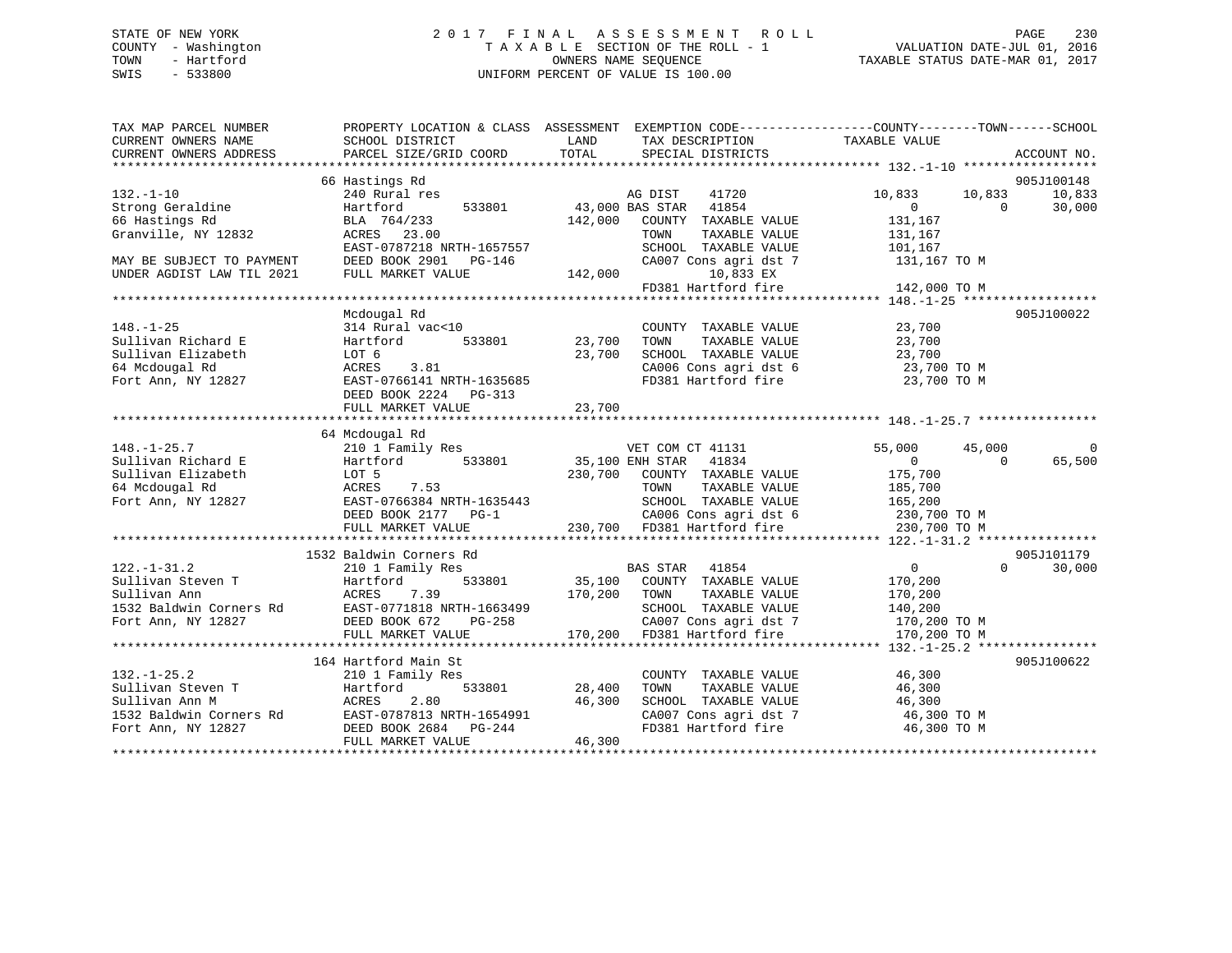# STATE OF NEW YORK 2 0 1 7 F I N A L A S S E S S M E N T R O L L PAGE 231 COUNTY - Washington T A X A B L E SECTION OF THE ROLL - 1 VALUATION DATE-JUL 01, 2016 TOWN - Hartford OWNERS NAME SEQUENCE TAXABLE STATUS DATE-MAR 01, 2017 SWIS - 533800 UNIFORM PERCENT OF VALUE IS 100.00UNIFORM PERCENT OF VALUE IS 100.00

| TAX MAP PARCEL NUMBER<br>CURRENT OWNERS NAME<br>CURRENT OWNERS ADDRESS                                                                                                | PROPERTY LOCATION & CLASS ASSESSMENT EXEMPTION CODE----------------COUNTY-------TOWN------SCHOOL<br>SCHOOL DISTRICT<br>PARCEL SIZE/GRID COORD                                                         | LAND<br>TOTAL              | TAX DESCRIPTION<br>SPECIAL DISTRICTS                                                                                                               | TAXABLE VALUE                                                             |                          | ACCOUNT NO.          |
|-----------------------------------------------------------------------------------------------------------------------------------------------------------------------|-------------------------------------------------------------------------------------------------------------------------------------------------------------------------------------------------------|----------------------------|----------------------------------------------------------------------------------------------------------------------------------------------------|---------------------------------------------------------------------------|--------------------------|----------------------|
|                                                                                                                                                                       |                                                                                                                                                                                                       |                            |                                                                                                                                                    |                                                                           |                          |                      |
| $141. - 3 - 47$<br>Sulzer Simon O<br>Sulzer Theresa<br>Attn: Simon Sulzer<br>PO Box 1<br>Hartford, NY 12838                                                           | 227 Gilchrist Hill Rd<br>210 1 Family Res<br>210 1 Family Res<br>Hartford 533801 25,800 COUNTY TAXABLE VALUE<br>3368/259,3368/242<br>ACRES 5.37<br>EAST-0785250 NRTH-1642045<br>DEED BOOK 2785 PG-207 | 142,600 TOWN               | TAXABLE VALUE<br>SCHOOL TAXABLE VALUE<br>FD381 Hartford fire                                                                                       | $\overline{0}$<br>142,600<br>142,600<br>77,100<br>142,600 TO M            | $\Omega$                 | 905J100623<br>65,500 |
|                                                                                                                                                                       | FULL MARKET VALUE                                                                                                                                                                                     | 142,600                    |                                                                                                                                                    |                                                                           |                          |                      |
|                                                                                                                                                                       |                                                                                                                                                                                                       |                            |                                                                                                                                                    |                                                                           |                          |                      |
|                                                                                                                                                                       | 1149 Baldwin Corners Rd                                                                                                                                                                               |                            |                                                                                                                                                    |                                                                           |                          | 905J100261           |
| $121. - 4 - 2$<br>Sutherland Peter W<br>Sutherland Nancy L<br>1139 Baldwin Corners Rd<br>Fort Ann, NY 12827<br>MAY BE SUBJECT TO PAYMENT<br>UNDER AGDIST LAW TIL 2024 | 240 Rural res<br>532802<br>Fort Ann<br>$Rd = \frac{557/244}{121. -1-2}$<br>121.-1-2<br>ACRES 81.50<br>EAST-0762744 NRTH-1662452<br>DEED BOOK 557 PG-241<br>FULL MARKET VALUE                          | 329,500                    | AGRI-D IND 41730<br>115,800 ENH STAR 41834<br>329,500 COUNTY TAXABLE VALUE<br>TOWN<br>TAXABLE VALUE<br>SCHOOL TAXABLE VALUE<br>FD381 Hartford fire | 48,446<br>$\overline{0}$<br>281,054<br>281,054<br>215,554<br>329,500 TO M | 48,446<br>$\overline{0}$ | 48,446<br>65,500     |
|                                                                                                                                                                       |                                                                                                                                                                                                       |                            |                                                                                                                                                    |                                                                           |                          |                      |
| $141. - 3 - 54$<br>Swears II Allie G Trustee<br>3606 State Route 22 Lot 74<br>Salem, NY 12865                                                                         | Gilchrist Hill Rd<br>314 Rural vac<10<br>Hartford<br>533801<br>LOT 5<br>ACRES 5.31<br>EAST-0783439 NRTH-1643589<br>DEED BOOK 3512 PG-331<br>FULL MARKET VALUE                                         | 15,800<br>15,800<br>15,800 | COUNTY TAXABLE VALUE<br>TOWN<br>TAXABLE VALUE<br>SCHOOL TAXABLE VALUE<br>FD381 Hartford fire                                                       | 15,800<br>15,800<br>15,800<br>15,800 TO M                                 |                          | 905J101346           |
|                                                                                                                                                                       | State Route 149                                                                                                                                                                                       |                            |                                                                                                                                                    |                                                                           |                          |                      |
| $131. - 1 - 5.6$<br>Sweeney Donald P<br>Sweeney Margaret A<br>38 Outatha Way<br>Fort Ann, NY 12827                                                                    | 322 Rural vac>10<br>533801<br>Hartford<br>LOT 1<br>ACRES 12.55<br>EAST-0776422 NRTH-1650824<br>DEED BOOK 1779 PG-167                                                                                  | 13,400 TOWN                | AG DIST 41720<br>13,400 COUNTY TAXABLE VALUE<br>TAXABLE VALUE<br>SCHOOL TAXABLE VALUE<br>CA007 Cons agri dst 7<br>5,649 EX                         | 5,649<br>7,751<br>7,751<br>7,751<br>7,751 TO M                            | 5,649                    | 5,649                |
| MAY BE SUBJECT TO PAYMENT<br>UNDER AGDIST LAW TIL 2021                                                                                                                | FULL MARKET VALUE                                                                                                                                                                                     |                            | 5,649 EX<br>13,400 FD381 Hartford fire                                                                                                             | 13,400 TO M                                                               |                          |                      |
|                                                                                                                                                                       | State Route 149                                                                                                                                                                                       |                            |                                                                                                                                                    |                                                                           |                          |                      |
| $131. -1 - 5.7$<br>Sweeney Donald P<br>Sweeney Margaret A<br>38 Outatha Way<br>Fort Ann, NY 12827                                                                     | 322 Rural vac>10<br>533801<br>Hartford<br>LOT 2<br>ACRES 10.00<br>EAST-0776706 NRTH-1650766<br>DEED BOOK 1885 PG-77                                                                                   | 10,300 TOWN                | AG DIST<br>41720<br>10,300 COUNTY TAXABLE VALUE<br>TAXABLE VALUE<br>SCHOOL TAXABLE VALUE<br>CA007 Cons agri dst 7<br>4,705 EX                      | 4,705<br>5,595<br>5,595<br>5,595<br>5,595 TO M                            | 4,705                    | 4,705                |
| MAY BE SUBJECT TO PAYMENT<br>UNDER AGDIST LAW TIL 2021                                                                                                                | FULL MARKET VALUE                                                                                                                                                                                     |                            | 10,300 FD381 Hartford fire                                                                                                                         | 10,300 TO M                                                               |                          |                      |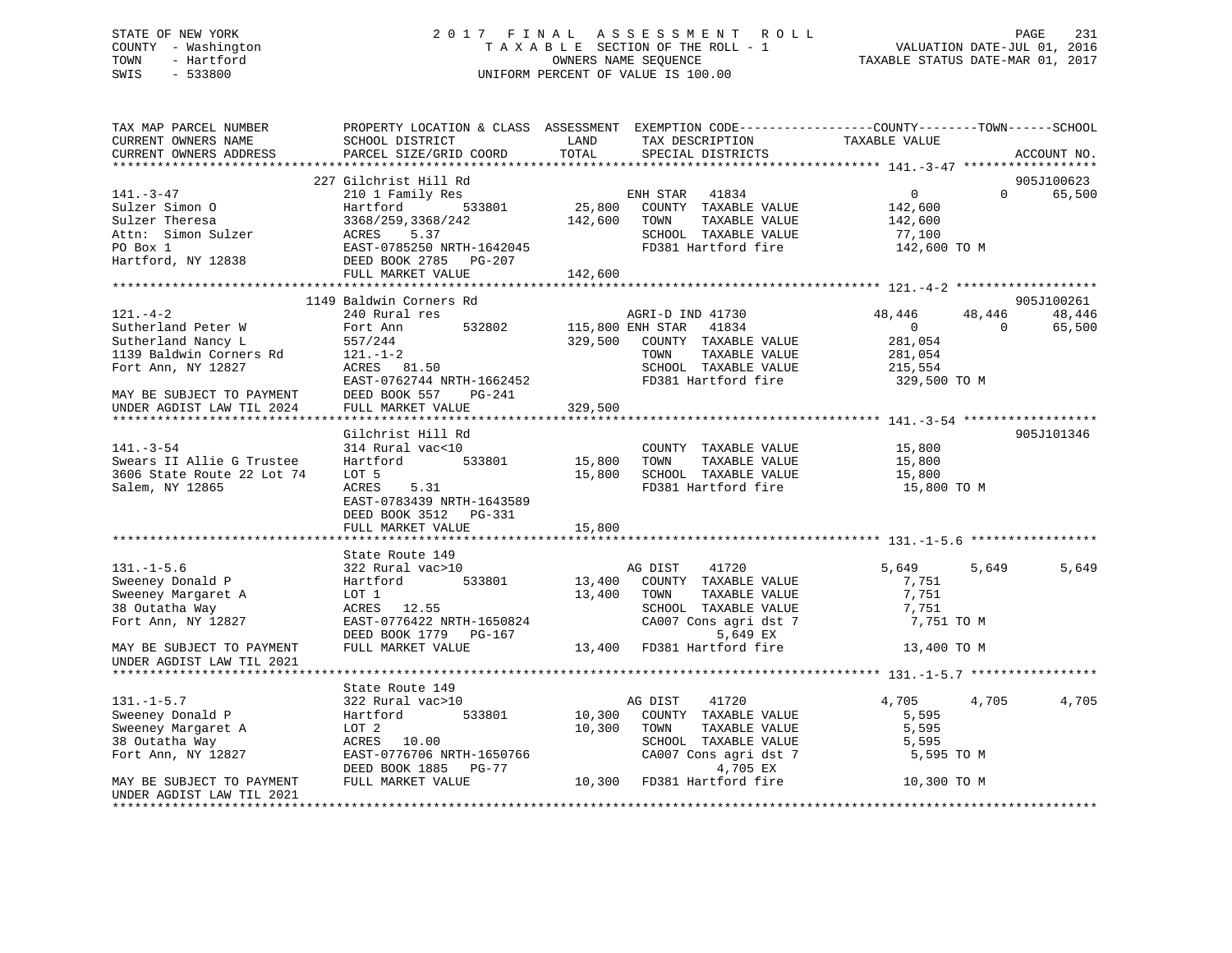# STATE OF NEW YORK 2 0 1 7 F I N A L A S S E S S M E N T R O L L PAGE 232 COUNTY - Washington T A X A B L E SECTION OF THE ROLL - 1 VALUATION DATE-JUL 01, 2016 TOWN - Hartford **TAXABLE STATUS DATE-MAR 01, 2017** SWIS - 533800 UNIFORM PERCENT OF VALUE IS 100.00

| TAX MAP PARCEL NUMBER<br>CURRENT OWNERS NAME<br>CURRENT OWNERS ADDRESS                                                                                      | PROPERTY LOCATION & CLASS ASSESSMENT EXEMPTION CODE---------------COUNTY-------TOWN------SCHOOL<br>SCHOOL DISTRICT<br>PARCEL SIZE/GRID COORD                   | LAND<br>TOTAL             | TAX DESCRIPTION<br>SPECIAL DISTRICTS                                                                                                                  | TAXABLE VALUE                                                             |                    | ACCOUNT NO.          |
|-------------------------------------------------------------------------------------------------------------------------------------------------------------|----------------------------------------------------------------------------------------------------------------------------------------------------------------|---------------------------|-------------------------------------------------------------------------------------------------------------------------------------------------------|---------------------------------------------------------------------------|--------------------|----------------------|
| $131. -1 - 5.8$<br>Sweeney Donald P<br>Sweeney Margaret A<br>38 Outatha Way<br>Fort Ann, NY 12827<br>MAY BE SUBJECT TO PAYMENT<br>UNDER AGDIST LAW TIL 2021 | State Route 149<br>322 Rural vac>10<br>Hartford<br>533801<br>LOT 3<br>ACRES<br>10.00<br>EAST-0776989 NRTH-1650835<br>DEED BOOK 1885 PG-77<br>FULL MARKET VALUE | 9,700<br>9,700<br>9,700   | 41720<br>AG DIST<br>COUNTY TAXABLE VALUE<br>TOWN<br>TAXABLE VALUE<br>SCHOOL TAXABLE VALUE<br>CA007 Cons agri dst 7<br>3,822 EX<br>FD381 Hartford fire | 3,822<br>5,878<br>5,878<br>5,878<br>5,878 TO M<br>9,700 TO M              | 3,822              | 3,822                |
|                                                                                                                                                             |                                                                                                                                                                |                           |                                                                                                                                                       |                                                                           |                    |                      |
| $131. - 1 - 9.1$<br>Sweeney Donald P<br>Sweeney Margaret A<br>38 Outatha Way<br>Fort Ann, NY 12827                                                          | State Route 149<br>323 Vacant rural<br>Hartford<br>ACRES 148.68<br>EAST-0774520 NRTH-1651306<br>DEED BOOK 2416<br>PG-140                                       | 533801 134,100<br>134,100 | AG DIST<br>41720<br>COUNTY TAXABLE VALUE<br>TOWN<br>TAXABLE VALUE<br>SCHOOL TAXABLE VALUE<br>CA007 Cons agri dst 7                                    | 46,079<br>88,021<br>88,021<br>88,021<br>88,021 TO M                       | 46,079             | 905J100551<br>46,079 |
| MAY BE SUBJECT TO PAYMENT<br>UNDER AGDIST LAW TIL 2021                                                                                                      | FULL MARKET VALUE                                                                                                                                              | 134,100                   | 46,079 EX<br>FD381 Hartford fire                                                                                                                      | 134,100 TO M                                                              |                    |                      |
|                                                                                                                                                             | 38 Outatha Way                                                                                                                                                 |                           |                                                                                                                                                       |                                                                           |                    |                      |
| $131. - 1 - 9.3$<br>Sweeney Donald P<br>Sweeney Margaret A<br>38 Outatha Way<br>Fort Ann, NY 12827                                                          | 240 Rural res<br>Hartford<br>533801<br>1702/242<br>ACRES 30.02<br>EAST-0775267 NRTH-1650482<br>DEED BOOK 1702<br>PG-242                                        | 197,400                   | AG DIST<br>41720<br>50,100 ENH STAR 41834<br>COUNTY TAXABLE VALUE<br>TOWN<br>TAXABLE VALUE<br>SCHOOL TAXABLE VALUE<br>CA007 Cons agri dst 7           | 11,103<br>$\overline{0}$<br>186,297<br>186,297<br>120,797<br>186,297 TO M | 11,103<br>$\Omega$ | 11,103<br>65,500     |
| MAY BE SUBJECT TO PAYMENT<br>UNDER AGDIST LAW TIL 2021                                                                                                      | FULL MARKET VALUE                                                                                                                                              | 197,400                   | 11,103 EX<br>FD381 Hartford fire                                                                                                                      | 197,400 TO M                                                              |                    |                      |
|                                                                                                                                                             |                                                                                                                                                                |                           |                                                                                                                                                       |                                                                           |                    |                      |
| $141. - 3 - 51$<br>Sweeney Family Nominee Trust<br>Sweeney Brian J Trustee<br>105 Lenox Ave<br>Pittsfield, MA 01201                                         | 164 Gilchrist Hill Rd<br>210 1 Family Res<br>Hartford<br>533801<br>LOT 2<br>ACRES<br>2.51<br>EAST-0784242 NRTH-1642818<br>DEED BOOK 2357<br>PG-178             | 27,500<br>117,200         | COUNTY TAXABLE VALUE<br>TOWN<br>TAXABLE VALUE<br>SCHOOL TAXABLE VALUE<br>FD381 Hartford fire                                                          | 117,200<br>117,200<br>117,200<br>117,200 TO M                             |                    | 905J101343           |
|                                                                                                                                                             | FULL MARKET VALUE                                                                                                                                              | 117,200                   |                                                                                                                                                       |                                                                           |                    |                      |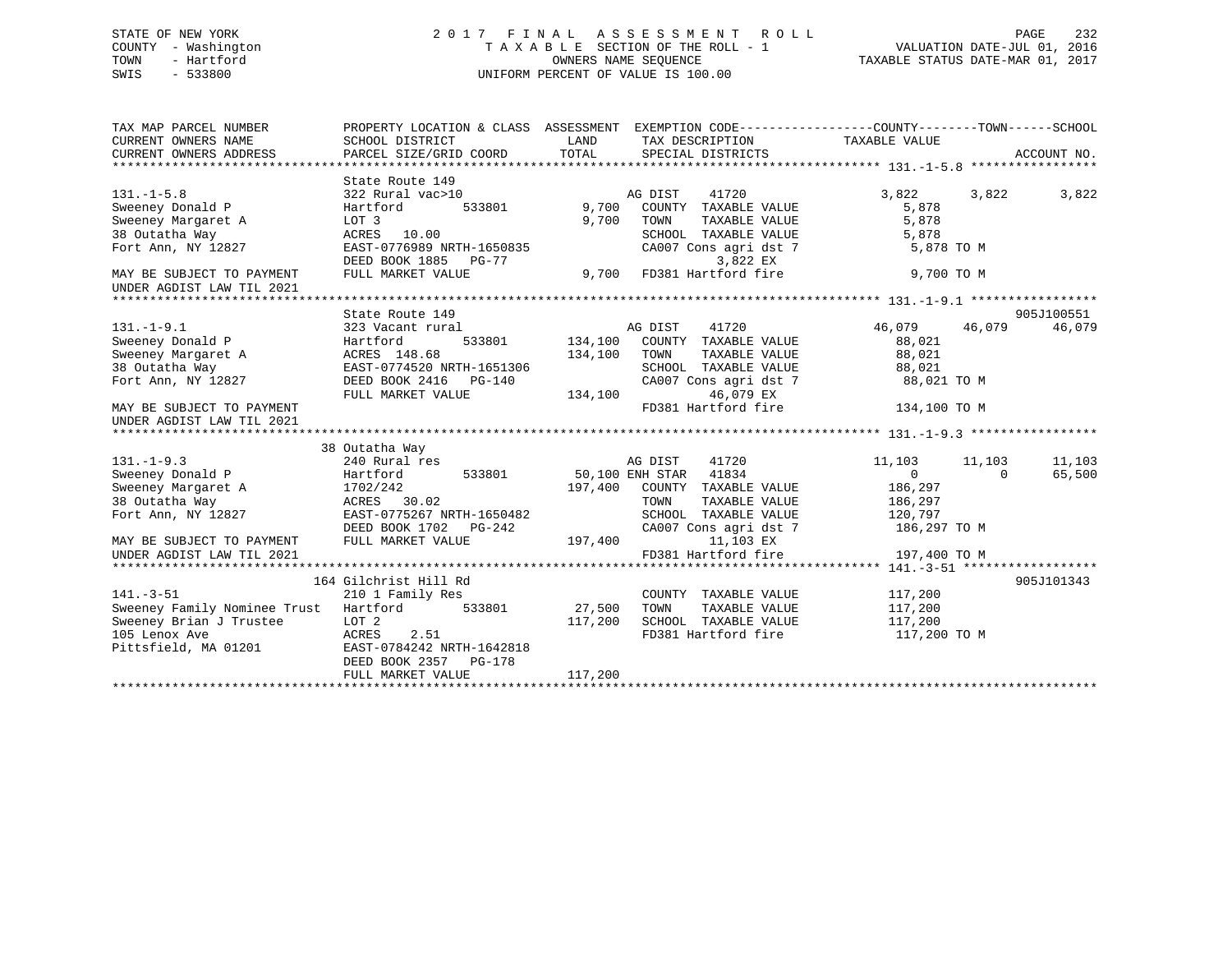# STATE OF NEW YORK 2 0 1 7 F I N A L A S S E S S M E N T R O L L PAGE 233 COUNTY - Washington T A X A B L E SECTION OF THE ROLL - 1 VALUATION DATE-JUL 01, 2016 TOWN - Hartford OWNERS NAME SEQUENCE TAXABLE STATUS DATE-MAR 01, 2017 SWIS - 533800 UNIFORM PERCENT OF VALUE IS 100.00UNIFORM PERCENT OF VALUE IS 100.00

| TAX MAP PARCEL NUMBER<br>CURRENT OWNERS NAME<br>CURRENT OWNERS ADDRESS | PROPERTY LOCATION & CLASS ASSESSMENT EXEMPTION CODE----------------COUNTY-------TOWN-----SCHOOL<br>SCHOOL DISTRICT<br>PARCEL SIZE/GRID COORD | LAND<br>TOTAL | TAX DESCRIPTION<br>SPECIAL DISTRICTS                                     | TAXABLE VALUE                                          | ACCOUNT NO.        |
|------------------------------------------------------------------------|----------------------------------------------------------------------------------------------------------------------------------------------|---------------|--------------------------------------------------------------------------|--------------------------------------------------------|--------------------|
|                                                                        |                                                                                                                                              |               |                                                                          |                                                        |                    |
|                                                                        | 301 Gibbs Rd                                                                                                                                 |               |                                                                          |                                                        | 905J100239         |
| $123. - 1 - 9$<br>Swezey David J                                       | 112 Dairy farm<br>533801<br>Hartford                                                                                                         |               | AG BUILD 41700<br>224,000 AG DIST<br>41720                               | 130,000<br>130,000<br>129,245<br>129,245               | 130,000<br>129,245 |
| 301 Gibbs Rd<br>Fort Ann, NY 12827                                     | ACRES 170.00<br>EAST-0789486 NRTH-1661479<br>DEED BOOK 3389 PG-156                                                                           |               | 535,500 B STAR MH 41864<br>COUNTY TAXABLE VALUE<br>TOWN<br>TAXABLE VALUE | $\overline{0}$<br>$\overline{0}$<br>276,255<br>276,255 | 30,000             |
| MAY BE SUBJECT TO PAYMENT<br>UNDER AGDIST LAW TIL 2026                 | FULL MARKET VALUE                                                                                                                            |               | 535,500 SCHOOL TAXABLE VALUE<br>CA007 Cons agri dst 7<br>129,245 EX      | 246,255<br>406,255 TO M                                |                    |
|                                                                        |                                                                                                                                              |               | FD381 Hartford fire                                                      | 535,500 TO M                                           |                    |
|                                                                        |                                                                                                                                              |               |                                                                          |                                                        |                    |
|                                                                        | 327 Gibbs Rd                                                                                                                                 |               |                                                                          |                                                        | 905J100240         |
| $123. - 1 - 16.1$                                                      | 112 Dairy farm                                                                                                                               |               | AG DIST<br>41720                                                         | 110,241<br>110,241                                     | 110,241            |
| Swezey Michael                                                         | 533801<br>Hartford                                                                                                                           |               | 210,000 BAS STAR 41854                                                   | $\overline{0}$                                         | $\Omega$<br>30,000 |
| Swezey Rita                                                            | ConsEas 3019/260                                                                                                                             | 276,000       | COUNTY TAXABLE VALUE                                                     | 165,759                                                |                    |
| 327 Gibbs Rd                                                           | ACRES 169.80                                                                                                                                 |               | TOWN<br>TAXABLE VALUE                                                    | 165,759                                                |                    |
| Fort Ann, NY 12827                                                     | EAST-0787115 NRTH-1660378                                                                                                                    |               | SCHOOL TAXABLE VALUE                                                     | 135,759                                                |                    |
|                                                                        | DEED BOOK 494<br>PG-801                                                                                                                      | 276,000       | CA007 Cons agri dst 7                                                    | 165,759 TO M                                           |                    |
| MAY BE SUBJECT TO PAYMENT<br>UNDER AGDIST LAW TIL 2021                 | FULL MARKET VALUE                                                                                                                            |               | 110,241 EX<br>FD381 Hartford fire                                        | 276,000 TO M                                           |                    |
|                                                                        |                                                                                                                                              |               |                                                                          |                                                        |                    |
|                                                                        | Halls Pond Rd                                                                                                                                |               |                                                                          |                                                        | 905J100710         |
| $158. - 2 - 10$                                                        | 322 Rural vac>10                                                                                                                             |               | COUNTY TAXABLE VALUE                                                     | 21,800                                                 |                    |
| Talmadge Brian R                                                       | 533801<br>Hartford                                                                                                                           | 21,800        | TOWN<br>TAXABLE VALUE                                                    | 21,800                                                 |                    |
| Talmadge Christina N                                                   | $158. - 1 - 10$                                                                                                                              | 21,800        | SCHOOL TAXABLE VALUE                                                     | 21,800                                                 |                    |
| 461 Halls Pond Rd                                                      | ACRES 11.10                                                                                                                                  |               |                                                                          | 21,800 TO M                                            |                    |
| Salem, NY 12865                                                        | EAST-0791203 NRTH-1631965<br>DEED BOOK 3631 PG-148<br>FULL MARKET VALUE                                                                      | 21,800        | CA008 Cons agri dst 8<br>CA008 Cons agri dst 8<br>FD381 Hartford fire    | 21,800 TO M                                            |                    |
|                                                                        |                                                                                                                                              |               |                                                                          |                                                        |                    |
|                                                                        | Halls Pond Rd OFF                                                                                                                            |               |                                                                          |                                                        | 905J101208         |
| $158. - 2 - 8.2$                                                       | 311 Res vac land                                                                                                                             |               | COUNTY TAXABLE VALUE                                                     | 500                                                    |                    |
| Taylor John                                                            | 533801<br>Hartford                                                                                                                           | 500           | TAXABLE VALUE<br>TOWN                                                    | 500                                                    |                    |
| Taylor Marjorie Johnson                                                | Ex & Res 488/977                                                                                                                             | 500           | SCHOOL TAXABLE VALUE                                                     | 500                                                    |                    |
| 301 Shine Hill Rd                                                      | $158. - 1 - 8.2$                                                                                                                             |               | CA008 Cons agri dst 8                                                    | 500 TO M                                               |                    |
| Fort Ann, NY 12827                                                     | FRNT 111.00 DPTH 194.00                                                                                                                      |               | FD381 Hartford fire                                                      | 500 TO M                                               |                    |
|                                                                        | EAST-0789481 NRTH-1631486                                                                                                                    |               |                                                                          |                                                        |                    |
|                                                                        | DEED BOOK 2331 PG-284                                                                                                                        |               |                                                                          |                                                        |                    |
|                                                                        | FULL MARKET VALUE                                                                                                                            | 500           |                                                                          |                                                        |                    |
|                                                                        |                                                                                                                                              |               |                                                                          |                                                        |                    |
|                                                                        | 301 County Route 19                                                                                                                          |               |                                                                          |                                                        | 905J101434         |
| $149. - 1 - 13.1$                                                      | 210 1 Family Res                                                                                                                             |               | COUNTY TAXABLE VALUE                                                     | 167,000                                                |                    |
|                                                                        | Taylor Joseph Trust<br>Taylor Betty Trust<br>29 Hills Rd<br>Loudonville, NY 12211<br>DEED BOOK 3269 PG-341                                   | 30,700        | TOWN<br>TAXABLE VALUE                                                    | 167,000                                                |                    |
|                                                                        |                                                                                                                                              | 167,000       | SCHOOL TAXABLE VALUE<br>CA007 Cons agri dst 7                            | 167,000                                                |                    |
|                                                                        |                                                                                                                                              |               | FD381 Hartford fire                                                      | 167,000 TO M<br>167,000 TO M                           |                    |
|                                                                        | FULL MARKET VALUE                                                                                                                            | 167,000       |                                                                          |                                                        |                    |
|                                                                        |                                                                                                                                              |               |                                                                          |                                                        |                    |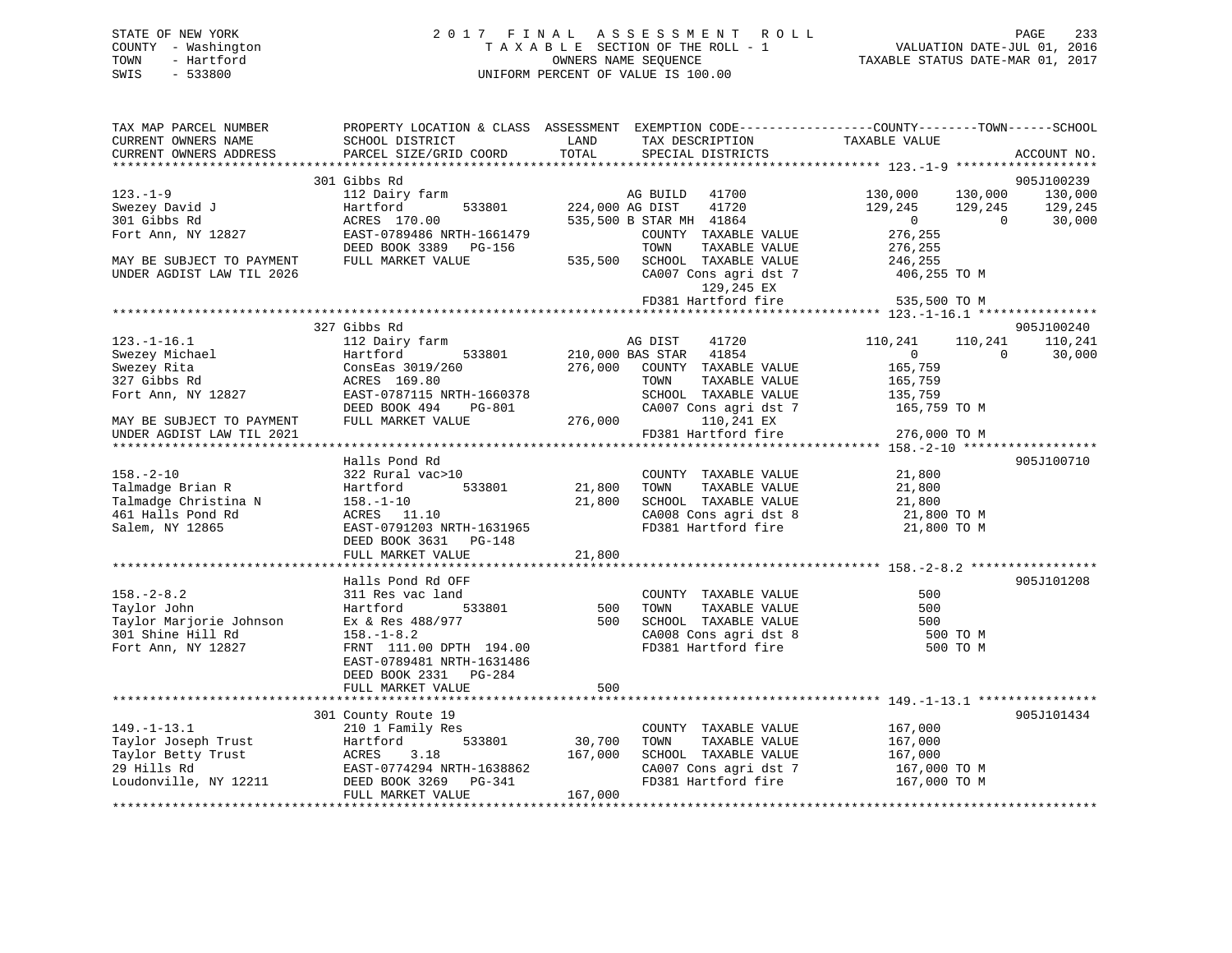# STATE OF NEW YORK 2 0 1 7 F I N A L A S S E S S M E N T R O L L PAGE 234 COUNTY - Washington T A X A B L E SECTION OF THE ROLL - 1 VALUATION DATE-JUL 01, 2016 TOWN - Hartford **TAXABLE STATUS DATE-MAR 01, 2017** SWIS - 533800 UNIFORM PERCENT OF VALUE IS 100.00

| TAX MAP PARCEL NUMBER     |                                                                                                                                                                                                                                         |                                                                                                                                                                                                                                                             | PROPERTY LOCATION & CLASS ASSESSMENT EXEMPTION CODE----------------COUNTY--------TOWN------SCHOOL |
|---------------------------|-----------------------------------------------------------------------------------------------------------------------------------------------------------------------------------------------------------------------------------------|-------------------------------------------------------------------------------------------------------------------------------------------------------------------------------------------------------------------------------------------------------------|---------------------------------------------------------------------------------------------------|
| CURRENT OWNERS NAME       | SCHOOL DISTRICT                                                                                                                                                                                                                         | TAX DESCRIPTION<br><b>LAND</b>                                                                                                                                                                                                                              | TAXABLE VALUE                                                                                     |
| CURRENT OWNERS ADDRESS    | PARCEL SIZE/GRID COORD                                                                                                                                                                                                                  | TOTAL<br>SPECIAL DISTRICTS                                                                                                                                                                                                                                  | ACCOUNT NO.                                                                                       |
|                           |                                                                                                                                                                                                                                         |                                                                                                                                                                                                                                                             |                                                                                                   |
|                           | 3359 State Route 196                                                                                                                                                                                                                    | 59 PCT OF VALUE USED FOR EXEMPTION PURPOSES                                                                                                                                                                                                                 | 905J100308                                                                                        |
| $148. - 1 - 6$            |                                                                                                                                                                                                                                         |                                                                                                                                                                                                                                                             | $16, 231$<br>39,489 39,489<br>$\overline{\phantom{0}}$                                            |
| Taylor Michael M          | Hartford                                                                                                                                                                                                                                |                                                                                                                                                                                                                                                             | 39,489                                                                                            |
|                           |                                                                                                                                                                                                                                         | Taylor Michael M acres 63.40<br>Taylor Ida M ACRES 63.40<br>3359 State Route 196 EAST-0767736 NRTH-1641090 COUNTY TAXABLE VALUE<br>Fort Ann, NY 12827 DEED BOOK 860 PG-7 TOWN TAXABLE VALUE 127,680<br>FULL MARKET VALUE 183,400 SCHOO                      | $\begin{array}{c}0 \ 0 \ 0\ \end{array}$ $\begin{array}{c} 0 \ 0 \end{array}$<br>65,500           |
|                           |                                                                                                                                                                                                                                         |                                                                                                                                                                                                                                                             |                                                                                                   |
|                           |                                                                                                                                                                                                                                         |                                                                                                                                                                                                                                                             |                                                                                                   |
|                           |                                                                                                                                                                                                                                         |                                                                                                                                                                                                                                                             |                                                                                                   |
|                           |                                                                                                                                                                                                                                         |                                                                                                                                                                                                                                                             |                                                                                                   |
| UNDER AGDIST LAW TIL 2021 |                                                                                                                                                                                                                                         |                                                                                                                                                                                                                                                             |                                                                                                   |
|                           |                                                                                                                                                                                                                                         |                                                                                                                                                                                                                                                             |                                                                                                   |
|                           | 626 Halls Pond Rd                                                                                                                                                                                                                       |                                                                                                                                                                                                                                                             | 905J100392                                                                                        |
|                           |                                                                                                                                                                                                                                         | 150.-1-16<br>Taylor Nancy J<br>EXECUTE: Taylor Nancy J<br>EXECUTE: Taylor Nancy J<br>EXECUTE: 1.70<br>ACRES 1.70<br>ACRES 1.70<br>TOWN TAXABLE VALUE<br>162,000 TOWN TAXABLE VALUE<br>TAXABLE VALUE<br>TAXABLE VALUE<br>TAXABLE VALUE                       | $\overline{0}$<br>$\Omega$<br>65,500                                                              |
|                           |                                                                                                                                                                                                                                         |                                                                                                                                                                                                                                                             | 162,000                                                                                           |
|                           |                                                                                                                                                                                                                                         |                                                                                                                                                                                                                                                             | TAXABLE VALUE 162,000                                                                             |
|                           |                                                                                                                                                                                                                                         |                                                                                                                                                                                                                                                             |                                                                                                   |
|                           |                                                                                                                                                                                                                                         |                                                                                                                                                                                                                                                             |                                                                                                   |
|                           |                                                                                                                                                                                                                                         | 626 Halls Pond Rd<br>Granville, NY 12832 EAST-0791450 NRTH-1634257 SCHOOL TAXABLE VALUE 96,500<br>DEED BOOK 723 PG-24 CA008 Cons agri dst 8 162,000 TO M<br>FULL MARKET VALUE 162,000 FD381 Hartford fire 160,000 TO M                                      |                                                                                                   |
|                           |                                                                                                                                                                                                                                         |                                                                                                                                                                                                                                                             |                                                                                                   |
|                           |                                                                                                                                                                                                                                         |                                                                                                                                                                                                                                                             |                                                                                                   |
|                           |                                                                                                                                                                                                                                         | COUNTY TAXABLE VALUE 161,700                                                                                                                                                                                                                                |                                                                                                   |
|                           |                                                                                                                                                                                                                                         |                                                                                                                                                                                                                                                             |                                                                                                   |
|                           |                                                                                                                                                                                                                                         |                                                                                                                                                                                                                                                             |                                                                                                   |
|                           |                                                                                                                                                                                                                                         |                                                                                                                                                                                                                                                             | CA006 Cons agri dst 6 161,700 TO M                                                                |
|                           |                                                                                                                                                                                                                                         | FD381 Hartford fire                                                                                                                                                                                                                                         | 161,700 TO M                                                                                      |
|                           |                                                                                                                                                                                                                                         |                                                                                                                                                                                                                                                             |                                                                                                   |
|                           |                                                                                                                                                                                                                                         |                                                                                                                                                                                                                                                             |                                                                                                   |
|                           | 363 Hall Rd                                                                                                                                                                                                                             |                                                                                                                                                                                                                                                             | 905J100233                                                                                        |
|                           |                                                                                                                                                                                                                                         |                                                                                                                                                                                                                                                             | $\Omega$                                                                                          |
|                           |                                                                                                                                                                                                                                         |                                                                                                                                                                                                                                                             | 30,000                                                                                            |
|                           |                                                                                                                                                                                                                                         |                                                                                                                                                                                                                                                             |                                                                                                   |
|                           |                                                                                                                                                                                                                                         | SCHOOL TAXABLE VALUE 53,300                                                                                                                                                                                                                                 |                                                                                                   |
|                           |                                                                                                                                                                                                                                         |                                                                                                                                                                                                                                                             |                                                                                                   |
|                           |                                                                                                                                                                                                                                         | CA007 Cons agri dst 7 83,300 TO M<br>83,300 FD381 Hartford fire 83,300 TO M                                                                                                                                                                                 |                                                                                                   |
|                           | 122.-1-29<br>Theusch Patricia A (10 minution) 123,3801 (22,300 COOM)<br>363 Hall Rd FRNT 200.00 DPTH 200.00 (83,300 TOWN<br>Fort Ann, NY 12827 (2000) DEED BOOK 2563 PG-320 (20007<br>DEED BOOK 2563 PG-320 (20007)<br>THULL MARKET VAL |                                                                                                                                                                                                                                                             |                                                                                                   |
|                           |                                                                                                                                                                                                                                         |                                                                                                                                                                                                                                                             |                                                                                                   |
|                           | 240 Hall Rd                                                                                                                                                                                                                             |                                                                                                                                                                                                                                                             | 905J101253                                                                                        |
| $122. - 1 - 16.1$         | 240 Rural res                                                                                                                                                                                                                           | BAS STAR 41854                                                                                                                                                                                                                                              | $\overline{0}$<br>$\Omega$<br>30,000                                                              |
|                           |                                                                                                                                                                                                                                         |                                                                                                                                                                                                                                                             |                                                                                                   |
|                           |                                                                                                                                                                                                                                         |                                                                                                                                                                                                                                                             |                                                                                                   |
|                           |                                                                                                                                                                                                                                         |                                                                                                                                                                                                                                                             |                                                                                                   |
|                           |                                                                                                                                                                                                                                         |                                                                                                                                                                                                                                                             | CA007 Cons agri dst 7 246,500 TO M                                                                |
|                           |                                                                                                                                                                                                                                         | $[122. -1-16.1$ Thomas Bruce A<br>Thomas Janine T<br>Thomas Janine T<br>PO Box 29<br>Hartford, NY 12838<br>Hartford, NY 12838<br>PO Box 29<br>EAST-0773397 NRTH-1660718<br>DEED BOOK 506<br>PG-219<br>FULL MARKET VALUE<br>PG-219<br>246,500<br>246,500<br> | 246,500 TO M                                                                                      |
|                           |                                                                                                                                                                                                                                         |                                                                                                                                                                                                                                                             |                                                                                                   |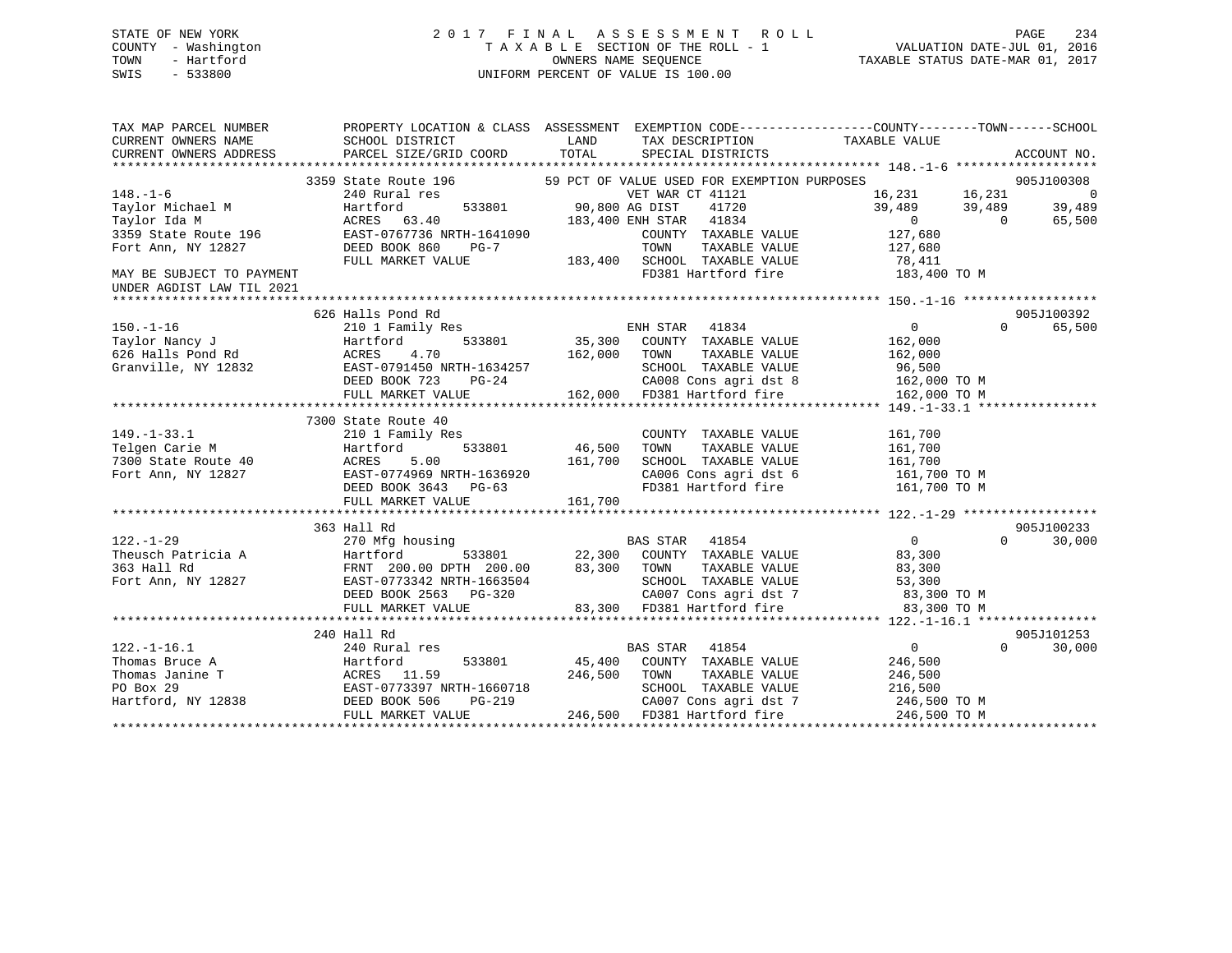# STATE OF NEW YORK 2 0 1 7 F I N A L A S S E S S M E N T R O L L PAGE 235 COUNTY - Washington T A X A B L E SECTION OF THE ROLL - 1 VALUATION DATE-JUL 01, 2016 TOWN - Hartford OWNERS NAME SEQUENCE TAXABLE STATUS DATE-MAR 01, 2017 SWIS - 533800 UNIFORM PERCENT OF VALUE IS 100.00

| TAX MAP PARCEL NUMBER                         |                                                                                                     |                                                                            | PROPERTY LOCATION & CLASS ASSESSMENT EXEMPTION CODE---------------COUNTY-------TOWN------SCHOOL |
|-----------------------------------------------|-----------------------------------------------------------------------------------------------------|----------------------------------------------------------------------------|-------------------------------------------------------------------------------------------------|
| CURRENT OWNERS NAME<br>CURRENT OWNERS ADDRESS | SCHOOL DISTRICT<br>PARCEL SIZE/GRID COORD                                                           | LAND<br>TAX DESCRIPTION<br>TOTAL<br>SPECIAL DISTRICTS                      | TAXABLE VALUE<br>ACCOUNT NO.                                                                    |
|                                               |                                                                                                     |                                                                            |                                                                                                 |
|                                               | 43 Rowe Hill Rd                                                                                     |                                                                            | 905J100606                                                                                      |
| $141. - 1 - 41$                               | 210 1 Family Res                                                                                    | VET COM CT 41131                                                           | 55,000 45,000<br>$\Omega$                                                                       |
| Thomas John W                                 | 533801<br>Hartford                                                                                  | 26,900 VET DIS CT 41141                                                    | 44,740<br>$\overline{0}$<br>44,740                                                              |
| Thomas Christine E                            | 2.30<br>ACRES                                                                                       | 223,700 ENH STAR 41834                                                     | 65,500<br>$\overline{0}$<br>$\Omega$                                                            |
| 43 Rowe Hill Rd                               | EAST-0785552 NRTH-1648912                                                                           | COUNTY TAXABLE VALUE                                                       | 123,960                                                                                         |
| Hartford, NY 12838 DEED BOOK 1716 PG-303      |                                                                                                     | TAXABLE VALUE<br>TOWN                                                      | 133,960                                                                                         |
|                                               | FULL MARKET VALUE                                                                                   | 223,700 SCHOOL TAXABLE VALUE                                               | 158,200                                                                                         |
|                                               |                                                                                                     | CA007 Cons agri dst 7 223,700 TO M                                         |                                                                                                 |
|                                               |                                                                                                     | FD381 Hartford fire                                                        | 223,700 TO M                                                                                    |
|                                               |                                                                                                     |                                                                            |                                                                                                 |
|                                               | 276 County Route 19                                                                                 |                                                                            | 905J100043                                                                                      |
| $149. - 1 - 53$                               | 240 Rural res<br>533801                                                                             | 41720<br>AG DIST<br>79,900 BAS STAR 41854                                  | 43,202<br>43,202<br>43,202<br>$\overline{0}$<br>$\Omega$                                        |
| Thorne Jacqlyn H B                            | Hartford<br>ACRES 41.10                                                                             | 247,000                                                                    | 30,000<br>203,798                                                                               |
| 276 County Route 19<br>Fort Ann, NY 12827     | EAST-0772776 NRTH-1638071                                                                           | COUNTY TAXABLE VALUE<br>TAXABLE VALUE                                      |                                                                                                 |
|                                               | DEED BOOK 3038 PG-86                                                                                | TOWN<br>SCHOOL TAXABLE VALUE                                               | 203,798<br>173,798                                                                              |
|                                               | FULL MARKET VALUE                                                                                   | 247,000 CA006 Cons agri dst 6                                              | 203,798 TO M                                                                                    |
| MAY BE SUBJECT TO PAYMENT                     |                                                                                                     |                                                                            |                                                                                                 |
| UNDER AGDIST LAW TIL 2021                     |                                                                                                     | 43,202 EX<br>FD381 Hartford fire                                           | 247,000 TO M                                                                                    |
|                                               |                                                                                                     |                                                                            |                                                                                                 |
|                                               | 93 Hartford Main St                                                                                 |                                                                            | 905J100654                                                                                      |
| $132.15 - 1 - 2$                              | 210 1 Family Res                                                                                    | BAS STAR<br>41854                                                          | $\overline{0}$<br>$\Omega$<br>30,000                                                            |
| Thornton Dawn                                 | Hartford<br>533801                                                                                  | 12,200 COUNTY TAXABLE VALUE                                                | 66,900                                                                                          |
|                                               | 93 Hartford Main St<br>Hartford, NY 12838<br>EAST-0786703 NRTH-1653788<br>EAST-0786703 NRTH-1653788 | 66,900<br>TAXABLE VALUE<br>TOWN                                            | 66,900                                                                                          |
|                                               |                                                                                                     | SCHOOL TAXABLE VALUE                                                       | 36,900                                                                                          |
|                                               | DEED BOOK 3434 PG-3                                                                                 |                                                                            |                                                                                                 |
|                                               | FULL MARKET VALUE                                                                                   |                                                                            |                                                                                                 |
|                                               |                                                                                                     |                                                                            |                                                                                                 |
|                                               | 109 Dick Hill Rd                                                                                    |                                                                            | 905J100591                                                                                      |
| $141. - 1 - 68$                               | 210 1 Family Res                                                                                    | COUNTY TAXABLE VALUE                                                       | 52,400                                                                                          |
| Thorpe Christopher S -LE-&1/ Hartford         | 533801                                                                                              | 24,100<br>TAXABLE VALUE<br>TOWN                                            | 52,400                                                                                          |
|                                               | Allen Barbara Decease 6 FRNT 400.00 DPTH 140.00<br>109 Dick Hill Rd 6 EAST-0788905 NRTH-1648487     | 52,400<br>SCHOOL TAXABLE VALUE 52,400<br>CA007 Cons agri dst 7 52,400 TO M |                                                                                                 |
|                                               |                                                                                                     |                                                                            |                                                                                                 |
| Granville, NY 12832 DEED BOOK 928             | PG-56                                                                                               | FD381 Hartford fire                                                        | 52,400 TO M                                                                                     |
|                                               | FULL MARKET VALUE                                                                                   | 52,400                                                                     |                                                                                                 |
|                                               |                                                                                                     |                                                                            |                                                                                                 |
|                                               | 124 Pope Hill Rd                                                                                    |                                                                            | 905J101424                                                                                      |
| $150. - 1 - 29.3$                             | 312 Vac w/imprv                                                                                     | COUNTY TAXABLE VALUE                                                       | 70,300                                                                                          |
| Townsend Glen S Jr                            | 532001<br>Argyle                                                                                    | TAXABLE VALUE<br>26,300<br>TOWN                                            | 70,300                                                                                          |
| 146 Academy St                                | 1.70<br>ACRES                                                                                       | 70,300<br>SCHOOL TAXABLE VALUE                                             | 70,300                                                                                          |
| Greenwich, NY 12834                           | EAST-0780083 NRTH-1632811                                                                           | CA006 Cons agri dst 6                                                      | 70,300 TO M                                                                                     |
|                                               | DEED BOOK 2901<br>$PG-33$                                                                           | FD381 Hartford fire                                                        | 70,300 TO M                                                                                     |
|                                               | FULL MARKET VALUE                                                                                   | 70,300                                                                     |                                                                                                 |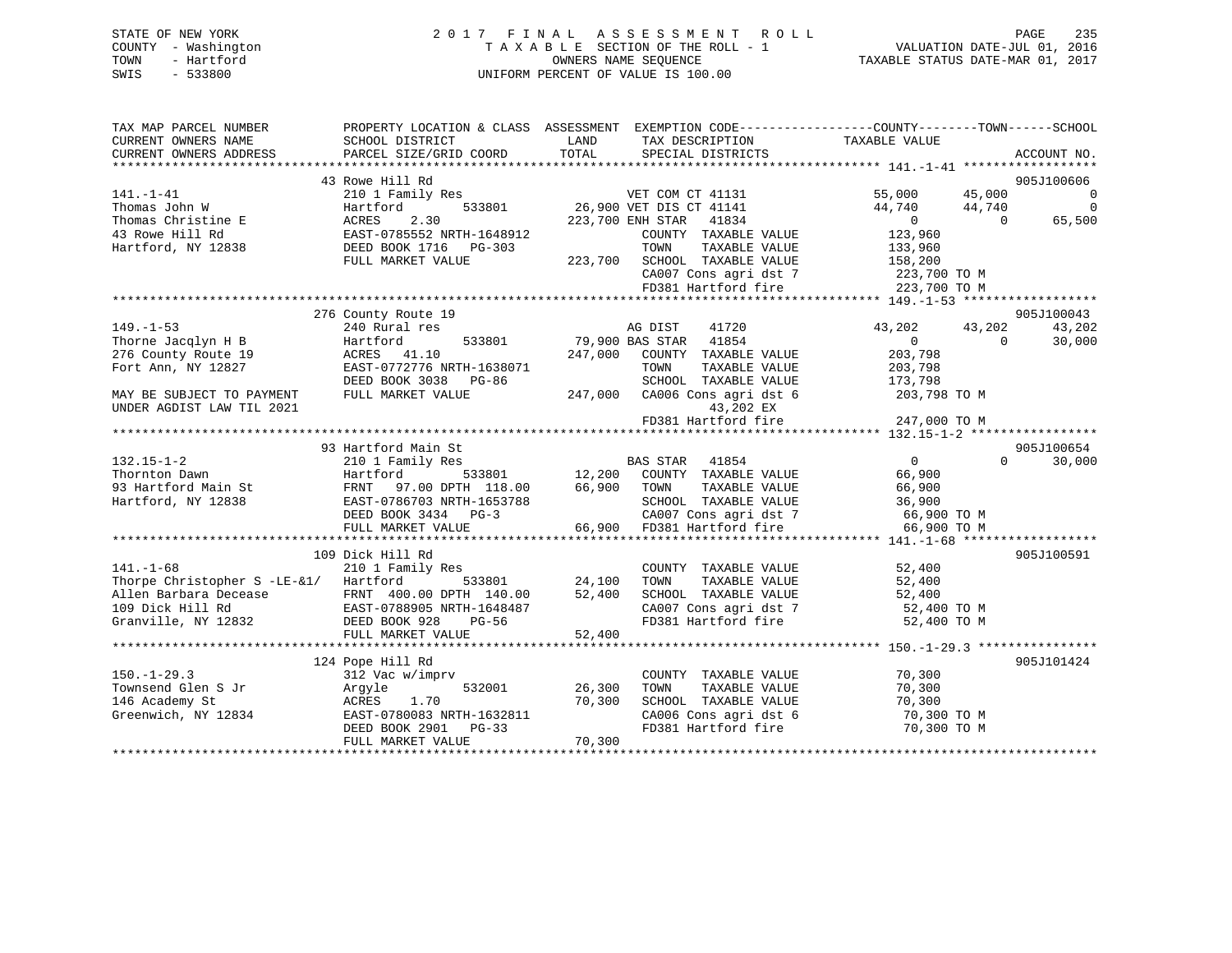# STATE OF NEW YORK 2 0 1 7 F I N A L A S S E S S M E N T R O L L PAGE 236COUNTY - Washington  $T A X A B L E$  SECTION OF THE ROLL - 1<br>TOWN - Hartford SWIS - 533800 UNIFORM PERCENT OF VALUE IS 100.00

| TAX MAP PARCEL NUMBER     | PROPERTY LOCATION & CLASS ASSESSMENT EXEMPTION CODE---------------COUNTY-------TOWN------SCHOOL                                                                                                                                                                        |              |                                                                                                                           |                                  |             |
|---------------------------|------------------------------------------------------------------------------------------------------------------------------------------------------------------------------------------------------------------------------------------------------------------------|--------------|---------------------------------------------------------------------------------------------------------------------------|----------------------------------|-------------|
| CURRENT OWNERS NAME       | SCHOOL DISTRICT                                                                                                                                                                                                                                                        | LAND         | TAX DESCRIPTION TAXABLE VALUE<br>TAX DESCALL ___<br>SPECIAL DISTRICTS<br>-----****************                            |                                  |             |
| CURRENT OWNERS ADDRESS    | PARCEL SIZE/GRID COORD                                                                                                                                                                                                                                                 | TOTAL        |                                                                                                                           |                                  | ACCOUNT NO. |
|                           |                                                                                                                                                                                                                                                                        |              |                                                                                                                           |                                  |             |
|                           | 132 Pope Hill Rd                                                                                                                                                                                                                                                       |              |                                                                                                                           |                                  |             |
| $150. - 1 - 29.20$        | 210 1 Family Res<br>210 1 Family Res<br>32001 27,200 COUNTY TAXABLE VALUE<br>27,700 COUNTY TAXABLE VALUE<br>2.40 127,700 TOWN TAXABLE VALUE<br>2.40 127,700 TOWN TAXABLE VALUE<br>2.40 127,700 COUNTY TAXABLE VALUE<br>2.40 127,700 COUNTY T                           |              |                                                                                                                           | $\Omega$                         | 30,000      |
|                           |                                                                                                                                                                                                                                                                        |              |                                                                                                                           |                                  |             |
|                           | Townsend Jessica D<br>132 Pope Hill Rd<br>132 Pope Hill Rd<br>127,700<br>Argyle, NY 12809<br>23802 DEED BOOK 2901 PG-29                                                                                                                                                |              |                                                                                                                           |                                  |             |
|                           |                                                                                                                                                                                                                                                                        |              |                                                                                                                           |                                  |             |
|                           |                                                                                                                                                                                                                                                                        |              | 633023 SCHOOL TAXABLE VALUE 97,700<br>3-29 CA006 Cons agri dst 6 127,700 TO M<br>127,700 FD381 Hartford fire 127,700 TO M |                                  |             |
|                           |                                                                                                                                                                                                                                                                        |              |                                                                                                                           |                                  |             |
|                           | FULL MARKET VALUE                                                                                                                                                                                                                                                      |              |                                                                                                                           |                                  |             |
|                           |                                                                                                                                                                                                                                                                        |              |                                                                                                                           |                                  |             |
|                           | 128 Townsend Rd                                                                                                                                                                                                                                                        |              |                                                                                                                           |                                  |             |
| $141. -1 - 1.3$           | 210 1 Family Res<br>Hartford 533801 32,100 COUNTY TAXABLE VALUE                                                                                                                                                                                                        |              |                                                                                                                           | $\overline{0}$<br>$\overline{0}$ | 30,000      |
|                           |                                                                                                                                                                                                                                                                        |              |                                                                                                                           |                                  |             |
|                           |                                                                                                                                                                                                                                                                        |              |                                                                                                                           |                                  |             |
|                           |                                                                                                                                                                                                                                                                        |              |                                                                                                                           |                                  |             |
|                           |                                                                                                                                                                                                                                                                        |              |                                                                                                                           |                                  |             |
|                           |                                                                                                                                                                                                                                                                        |              |                                                                                                                           |                                  |             |
|                           |                                                                                                                                                                                                                                                                        |              |                                                                                                                           |                                  |             |
|                           | 78 Townsend Rd                                                                                                                                                                                                                                                         |              |                                                                                                                           |                                  | 905J101052  |
|                           | -wns<br>240 Ru.<br>Hartford<br>770-319<br>ACRES F<br>EACT                                                                                                                                                                                                              |              |                                                                                                                           |                                  |             |
| $141. - 1 - 72$           | 240 Rural res                                                                                                                                                                                                                                                          |              | 41720<br>AG DIST                                                                                                          | 46,470<br>46,470                 | 46,470      |
| Townsend William M        |                                                                                                                                                                                                                                                                        |              | 533801 92,100 BAS STAR 41854                                                                                              | $\overline{0}$<br>$\bigcirc$     | 30,000      |
| Townsend Colleen M        |                                                                                                                                                                                                                                                                        |              | 256,300 SOL/WINDSY 49500                                                                                                  | 7,800<br>7,800                   | 7,800       |
| 78 Townsend Rd            | ACRES 50.90                                                                                                                                                                                                                                                            |              | COUNTY TAXABLE VALUE                                                                                                      | 202,030                          |             |
| Hartford, NY 12838        | EAST-0782262 NRTH-1648818                                                                                                                                                                                                                                              |              | TOWN<br>TAXABLE VALUE                                                                                                     | 202,030                          |             |
|                           | DEED BOOK 457                                                                                                                                                                                                                                                          |              | SCHOOL TAXABLE VALUE 172,030                                                                                              |                                  |             |
| MAY BE SUBJECT TO PAYMENT | FULL MARKET VALUE                                                                                                                                                                                                                                                      |              | PG-551 SCHOOL TAXABLE VALUE<br>LUE 256,300 CA007 Consequent 356 7                                                         | 209,830 TO M                     |             |
| UNDER AGDIST LAW TIL 2021 |                                                                                                                                                                                                                                                                        |              | 46,470 EX                                                                                                                 |                                  |             |
|                           |                                                                                                                                                                                                                                                                        |              | FD381 Hartford fire                                                                                                       | 256,300 TO M                     |             |
|                           |                                                                                                                                                                                                                                                                        |              |                                                                                                                           |                                  |             |
|                           | 3918 State Route 149                                                                                                                                                                                                                                                   |              |                                                                                                                           |                                  | 905J101411  |
| $131. - 1 - 13.6$         | 240 Rural res                                                                                                                                                                                                                                                          |              | COUNTY TAXABLE VALUE 188,200                                                                                              |                                  |             |
|                           |                                                                                                                                                                                                                                                                        |              |                                                                                                                           |                                  |             |
|                           |                                                                                                                                                                                                                                                                        |              | TOWN                                                                                                                      | TAXABLE VALUE 188,200            |             |
|                           |                                                                                                                                                                                                                                                                        |              | SCHOOL TAXABLE VALUE                                                                                                      | 188,200                          |             |
|                           |                                                                                                                                                                                                                                                                        |              | CA007 Cons agri dst 7 188,200 TO M                                                                                        |                                  |             |
|                           | 131.-1-15.0<br>Trapasso Nicholas J<br>39,200<br>39,200<br>39,200<br>39,200<br>533801<br>533801<br>533801<br>533801<br>533801<br>5348<br>188,200<br>Fort Ann, NY 12827<br>EAST-0768681 NRTH-1653816<br>DEED BOOK 3548<br>29,200<br>29,200<br>29,200<br>29,200<br>29,200 |              | FD381 Hartford fire 188,200 TO M                                                                                          |                                  |             |
|                           | FULL MARKET VALUE                                                                                                                                                                                                                                                      | 188,200      |                                                                                                                           |                                  |             |
|                           |                                                                                                                                                                                                                                                                        |              |                                                                                                                           |                                  |             |
|                           | State Route 149                                                                                                                                                                                                                                                        |              |                                                                                                                           |                                  |             |
| $131. - 1 - 13.9$         | 311 Res vac land                                                                                                                                                                                                                                                       |              | COUNTY TAXABLE VALUE                                                                                                      | 2,700                            |             |
|                           |                                                                                                                                                                                                                                                                        | 533801 2,700 | TAXABLE VALUE<br>TOWN                                                                                                     | 2,700                            |             |
|                           |                                                                                                                                                                                                                                                                        |              | SCHOOL TAXABLE VALUE 2,700                                                                                                |                                  |             |
| Fort Ann, NY 12827        | ACRES 0.68                                                                                                                                                                                                                                                             |              | SCHOOL TAAADDE WORDT CAOOT Cons agri dst 7<br>CAOOT Cons agri dst 7                                                       | 2,700 TO M                       |             |
|                           | EAST-0768509 NRTH-1654141                                                                                                                                                                                                                                              |              |                                                                                                                           | 2,700 TO M                       |             |
|                           |                                                                                                                                                                                                                                                                        |              |                                                                                                                           |                                  |             |
|                           | DEED BOOK 3548 PG-228                                                                                                                                                                                                                                                  |              |                                                                                                                           |                                  |             |
|                           | FULL MARKET VALUE                                                                                                                                                                                                                                                      | 2,700        |                                                                                                                           |                                  |             |
|                           |                                                                                                                                                                                                                                                                        |              |                                                                                                                           |                                  |             |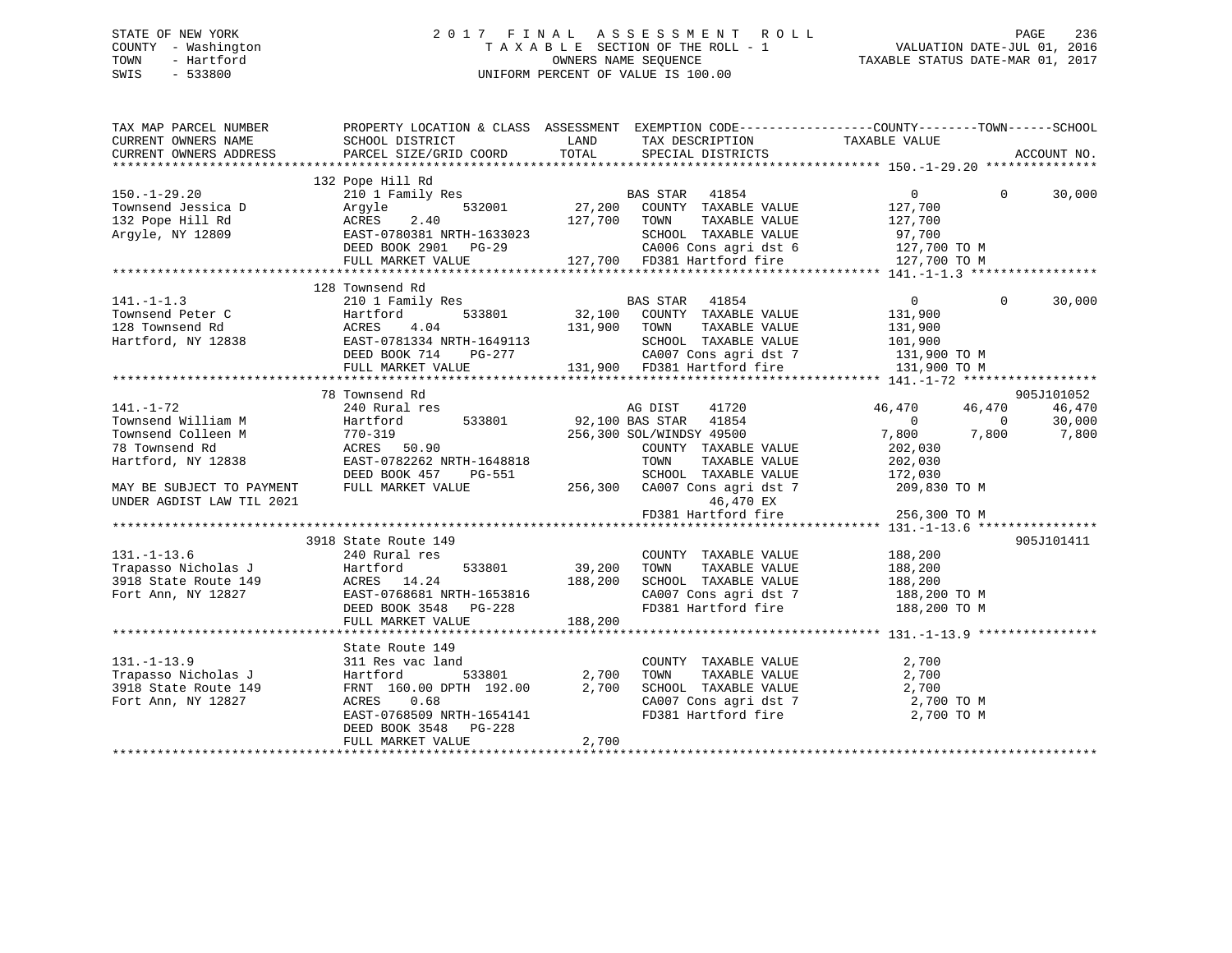# STATE OF NEW YORK 2 0 1 7 F I N A L A S S E S S M E N T R O L L PAGE 237 COUNTY - Washington T A X A B L E SECTION OF THE ROLL - 1 VALUATION DATE-JUL 01, 2016 TOWN - Hartford **TAXABLE STATUS DATE-MAR 01, 2017** SWIS - 533800 UNIFORM PERCENT OF VALUE IS 100.00

| TAX MAP PARCEL NUMBER<br>CURRENT OWNERS NAME<br>CURRENT OWNERS ADDRESS | PROPERTY LOCATION & CLASS ASSESSMENT<br>SCHOOL DISTRICT<br>PARCEL SIZE/GRID COORD | LAND<br>TAX DESCRIPTION<br>TOTAL<br>SPECIAL DISTRICTS | EXEMPTION CODE-----------------COUNTY-------TOWN------SCHOOL<br>TAXABLE VALUE<br>ACCOUNT NO. |
|------------------------------------------------------------------------|-----------------------------------------------------------------------------------|-------------------------------------------------------|----------------------------------------------------------------------------------------------|
|                                                                        |                                                                                   |                                                       |                                                                                              |
|                                                                        | Mcdougal Rd                                                                       |                                                       | 905J100474                                                                                   |
| $148. - 1 - 15$                                                        | 323 Vacant rural                                                                  | 41720<br>AG DIST                                      | 45,972<br>45,972<br>45,972                                                                   |
| Tripp Helene B                                                         | 533801<br>Hartford                                                                | 60,500<br>COUNTY TAXABLE VALUE                        | 14,528                                                                                       |
| 248 McDougal Rd                                                        | 34.62<br>ACRES                                                                    | 60,500<br>TOWN<br>TAXABLE VALUE                       | 14,528                                                                                       |
| Arqyle, NY 12809                                                       | EAST-0767324 NRTH-1635809                                                         | SCHOOL TAXABLE VALUE                                  | 14,528                                                                                       |
| MAY BE SUBJECT TO PAYMENT                                              | DEED BOOK W 477 PG-911<br>FULL MARKET VALUE                                       | CA006 Cons agri dst 6<br>60,500<br>45,972 EX          | 14,528 TO M                                                                                  |
| UNDER AGDIST LAW TIL 2021                                              |                                                                                   | FD381 Hartford fire                                   | 60,500 TO M                                                                                  |
|                                                                        |                                                                                   |                                                       |                                                                                              |
|                                                                        | 248 Mcdougal Rd                                                                   |                                                       | 905J100472                                                                                   |
| $148. - 1 - 18$                                                        | 240 Rural res                                                                     | AG DIST<br>41720                                      | 94,618<br>94,618<br>94,618                                                                   |
| Tripp Helene B                                                         | 533801<br>Hartford                                                                | 156,800 ENH STAR<br>41834                             | $\mathbf{0}$<br>$\Omega$<br>65,500                                                           |
| 248 Mcdougal Rd                                                        | W 477/911 Ref 249/502                                                             | 249,500<br>COUNTY TAXABLE VALUE                       | 154,882                                                                                      |
| Arqyle, NY 12809                                                       | ACRES 92.00                                                                       | TOWN<br>TAXABLE VALUE                                 | 154,882                                                                                      |
|                                                                        | EAST-0767963 NRTH-1631869                                                         | SCHOOL TAXABLE VALUE                                  | 89,382                                                                                       |
| MAY BE SUBJECT TO PAYMENT                                              | FULL MARKET VALUE                                                                 | CA006 Cons agri dst 6<br>249,500                      | 154,882 TO M                                                                                 |
| UNDER AGDIST LAW TIL 2021                                              |                                                                                   | 94,618 EX                                             |                                                                                              |
|                                                                        |                                                                                   | FD381 Hartford fire                                   | 249,500 TO M                                                                                 |
|                                                                        |                                                                                   |                                                       |                                                                                              |
|                                                                        | 3174 County Route 43                                                              |                                                       | 905J101433                                                                                   |
| $148. - 1 - 8.4$                                                       | 210 1 Family Res                                                                  | BAS STAR<br>41854                                     | 30,000<br>$\overline{0}$<br>$\Omega$                                                         |
| Tripp Philip L                                                         | Hartford<br>533801                                                                | 32,300<br>COUNTY TAXABLE VALUE                        | 191,500                                                                                      |
| Tripp Elizabeth A                                                      | 3.14<br>ACRES                                                                     | 191,500<br>TAXABLE VALUE<br>TOWN                      | 191,500                                                                                      |
| 3174 County Route 43                                                   | EAST-0765475 NRTH-1638247                                                         | SCHOOL TAXABLE VALUE                                  | 161,500                                                                                      |
| Fort Ann, NY 12827                                                     | DEED BOOK 635<br>$PG-170$                                                         | FD381 Hartford fire                                   | 191,500 TO M                                                                                 |
|                                                                        | FULL MARKET VALUE                                                                 | 191,500                                               |                                                                                              |
|                                                                        |                                                                                   |                                                       |                                                                                              |
| $141. - 3 - 24.7$                                                      | 143 Marlboro Country Rd                                                           |                                                       | 905J101225                                                                                   |
| Troumbley Raymond                                                      | 210 1 Family Res<br>533801                                                        | COUNTY TAXABLE VALUE<br>TAXABLE VALUE<br>TOWN         | 93,500                                                                                       |
| 143 Marlboro Country Rd                                                | Hartford                                                                          | 24,000<br>93,500<br>SCHOOL TAXABLE VALUE              | 93,500<br>93,500                                                                             |
| Hartford, NY 12838                                                     | Survey 12636<br>3466/219                                                          | FD381 Hartford fire                                   | 93,500 TO M                                                                                  |
|                                                                        | 2.57<br>ACRES                                                                     |                                                       |                                                                                              |
|                                                                        | EAST-0785751 NRTH-1643719                                                         |                                                       |                                                                                              |
|                                                                        | DEED BOOK 3693 PG-248                                                             |                                                       |                                                                                              |
|                                                                        | FULL MARKET VALUE                                                                 | 93,500                                                |                                                                                              |
|                                                                        |                                                                                   |                                                       |                                                                                              |
|                                                                        | 51 Harper Hill Rd                                                                 |                                                       |                                                                                              |
| $123. - 1 - 25.1$                                                      | 210 1 Family Res                                                                  | BAS STAR<br>41854                                     | 30,000<br>$\mathbf{0}$<br>$\mathbf{0}$                                                       |
| Truehart Anthony C                                                     | Hartford<br>533801                                                                | 24,600 DISAB-C/T 41931                                | 44,200<br>44,200<br>$\mathbf 0$                                                              |
| Truehart Patricia R                                                    | ACRES<br>1.12                                                                     | 88,400<br>COUNTY TAXABLE VALUE                        | 44,200                                                                                       |
| 51 Harper Hill Rd                                                      | EAST-0783926 NRTH-1658641                                                         | TOWN<br>TAXABLE VALUE                                 | 44,200                                                                                       |
| Granville, NY 12832                                                    | DEED BOOK 952<br>PG-87                                                            | SCHOOL TAXABLE VALUE                                  | 58,400                                                                                       |
|                                                                        | FULL MARKET VALUE                                                                 | 88,400<br>CA007 Cons agri dst 7                       | 88,400 TO M                                                                                  |
|                                                                        |                                                                                   | FD381 Hartford fire                                   | 88,400 TO M                                                                                  |
|                                                                        |                                                                                   |                                                       |                                                                                              |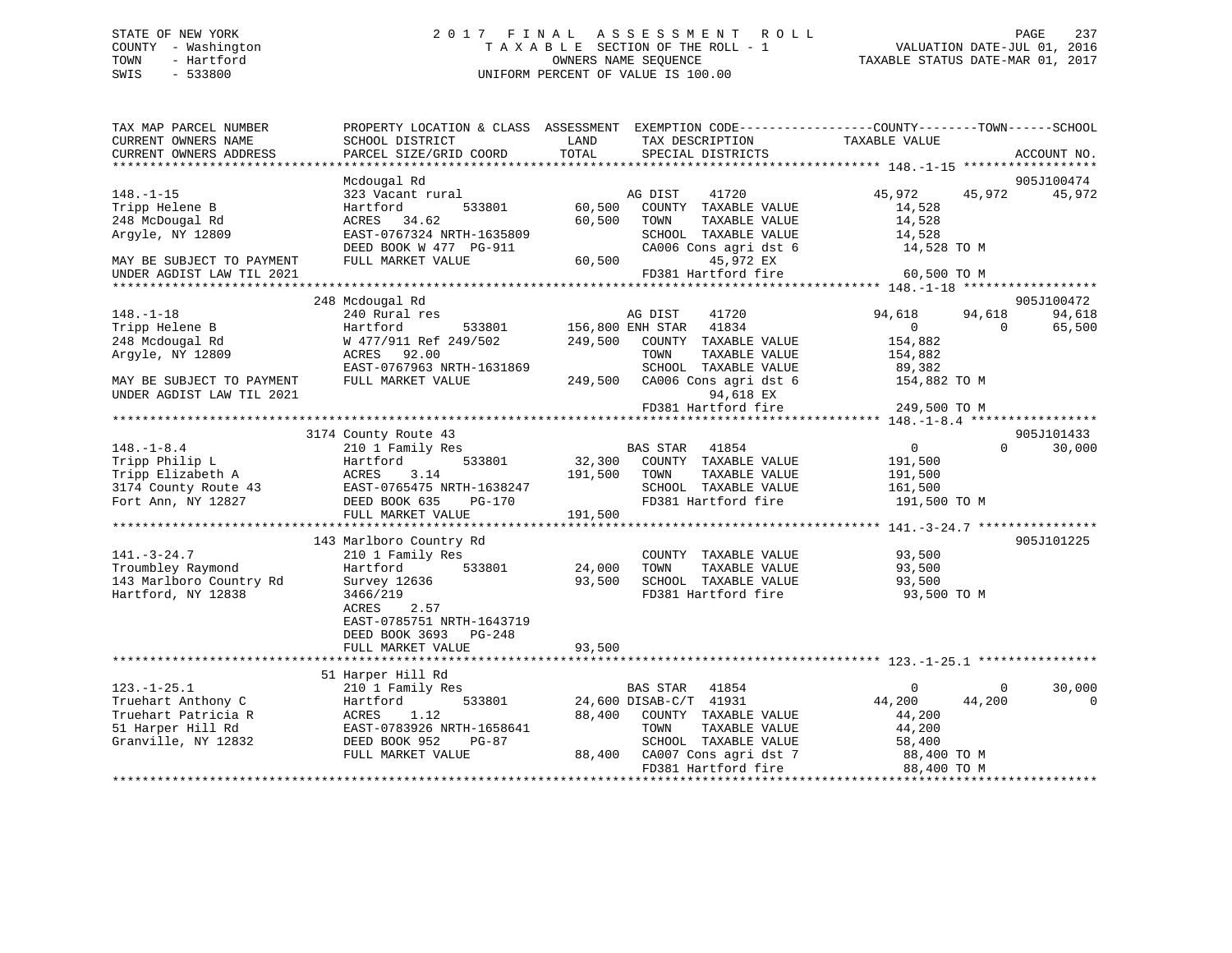# STATE OF NEW YORK 2 0 1 7 F I N A L A S S E S S M E N T R O L L PAGE 238 COUNTY - Washington T A X A B L E SECTION OF THE ROLL - 1 VALUATION DATE-JUL 01, 2016 TOWN - Hartford **TAXABLE STATUS DATE-MAR 01, 2017** SWIS - 533800 UNIFORM PERCENT OF VALUE IS 100.00

| TAX MAP PARCEL NUMBER<br>CURRENT OWNERS NAME<br>CURRENT OWNERS ADDRESS                    | SCHOOL DISTRICT<br>PARCEL SIZE/GRID COORD                                                                                                                       | LAND<br>TOTAL                       | PROPERTY LOCATION & CLASS ASSESSMENT EXEMPTION CODE----------------COUNTY-------TOWN------SCHOOL<br>TAX DESCRIPTION TAXABLE VALUE<br>SPECIAL DISTRICTS       |                                                                    | ACCOUNT NO.                      |
|-------------------------------------------------------------------------------------------|-----------------------------------------------------------------------------------------------------------------------------------------------------------------|-------------------------------------|--------------------------------------------------------------------------------------------------------------------------------------------------------------|--------------------------------------------------------------------|----------------------------------|
| $123. - 1 - 25.2$<br>Truehart Anthony Jr<br>75 Harper Hill Rd<br>Granville, NY 12832      | 75 Harper Hill Rd<br>210 1 Family Res<br>Hartford<br>ACRES<br>3.08<br>EAST-0783679 NRTH-1658782<br>DEED BOOK 2662<br>PG-339<br>FULL MARKET VALUE                | 533801 25,500<br>225,700            | BAS STAR 41854<br>COUNTY TAXABLE VALUE<br>TOWN<br>TAXABLE VALUE<br>SCHOOL TAXABLE VALUE<br>CA007 Cons agri dst 7 225,700 TO M<br>225,700 FD381 Hartford fire | $\Omega$<br>225,700<br>225,700<br>195,700<br>225,700 TO M          | $\Omega$<br>30,000               |
| $123. - 1 - 25.3$<br>Truehart Anthony Jr<br>75 Harper Hill Rd<br>Granville, NY 12832      | Harper Hill Rd W/off<br>311 Res vac land<br>533801<br>Hartford<br>2.40<br>ACRES<br>EAST-0783351 NRTH-1658633<br>DEED BOOK 3154 PG-252<br>FULL MARKET VALUE      | 1,600<br>1,600<br>1,600             | COUNTY TAXABLE VALUE<br>TAXABLE VALUE<br>TOWN<br>SCHOOL TAXABLE VALUE<br>CA007 Cons agri dst 7<br>FD381 Hartford fire                                        | 1,600<br>1,600<br>1,600<br>1,600 TO M<br>1,600 TO M                |                                  |
| $123. - 1 - 25.4$<br>Truehart Anthony Jr<br>75 Harper Rd<br>Granville, NY 12832           | Harper Rd<br>311 Res vac land<br>533801<br>Hartford<br>Survey 12907<br>ACRES<br>2.07<br>EAST-0783430 NRTH-1658954<br>DEED BOOK 3730 PG-226<br>FULL MARKET VALUE | 16,200<br>16,200<br>16,200          | COUNTY TAXABLE VALUE<br>TOWN      TAXABLE  VALUE<br>SCHOOL    TAXABLE  VALUE<br>CA007 Cons agri dst 7 16,200 TO M<br>FD381 Hartford fire                     | 16,200<br>16,200<br>16,200<br>16,200 TO M                          |                                  |
| $141. - 3 - 20$<br>Truehart Julia<br>187 Marlboro Country Rd<br>Hartford, NY 12838        | 187 Marlboro Country Rd<br>210 1 Family Res<br>Hartford<br>ACRES<br>1.15<br>EAST-0784896 NRTH-1643435<br>DEED BOOK 3649 PG-271<br>FULL MARKET VALUE             | 533801 23,500<br>120,600<br>120,600 | COUNTY TAXABLE VALUE<br>TAXABLE VALUE<br>TOWN<br>SCHOOL TAXABLE VALUE<br>FD381 Hartford fire 120,600 TO M                                                    | 120,600<br>120,600<br>120,600                                      | 905J100426                       |
| $140. - 1 - 20$<br>Tucker James P<br>Tucker Darlene K<br>173 North Rd<br>Ft Ann, NY 12827 | 173 North Rd<br>210 1 Family Res<br>533801<br>Hartford<br>ACRES<br>2.40<br>EAST-0772383 NRTH-1642833<br>DEED BOOK 469<br>PG-839<br>FULL MARKET VALUE            | 141,000<br>141,000                  | BAS STAR 41854<br>27,200 COUNTY TAXABLE VALUE<br>TOWN<br>TAXABLE VALUE<br>SCHOOL TAXABLE VALUE<br>FD381 Hartford fire                                        | $0 \qquad \qquad$<br>141,000<br>141,000<br>111,000<br>141,000 TO M | 905J100463<br>$\Omega$<br>30,000 |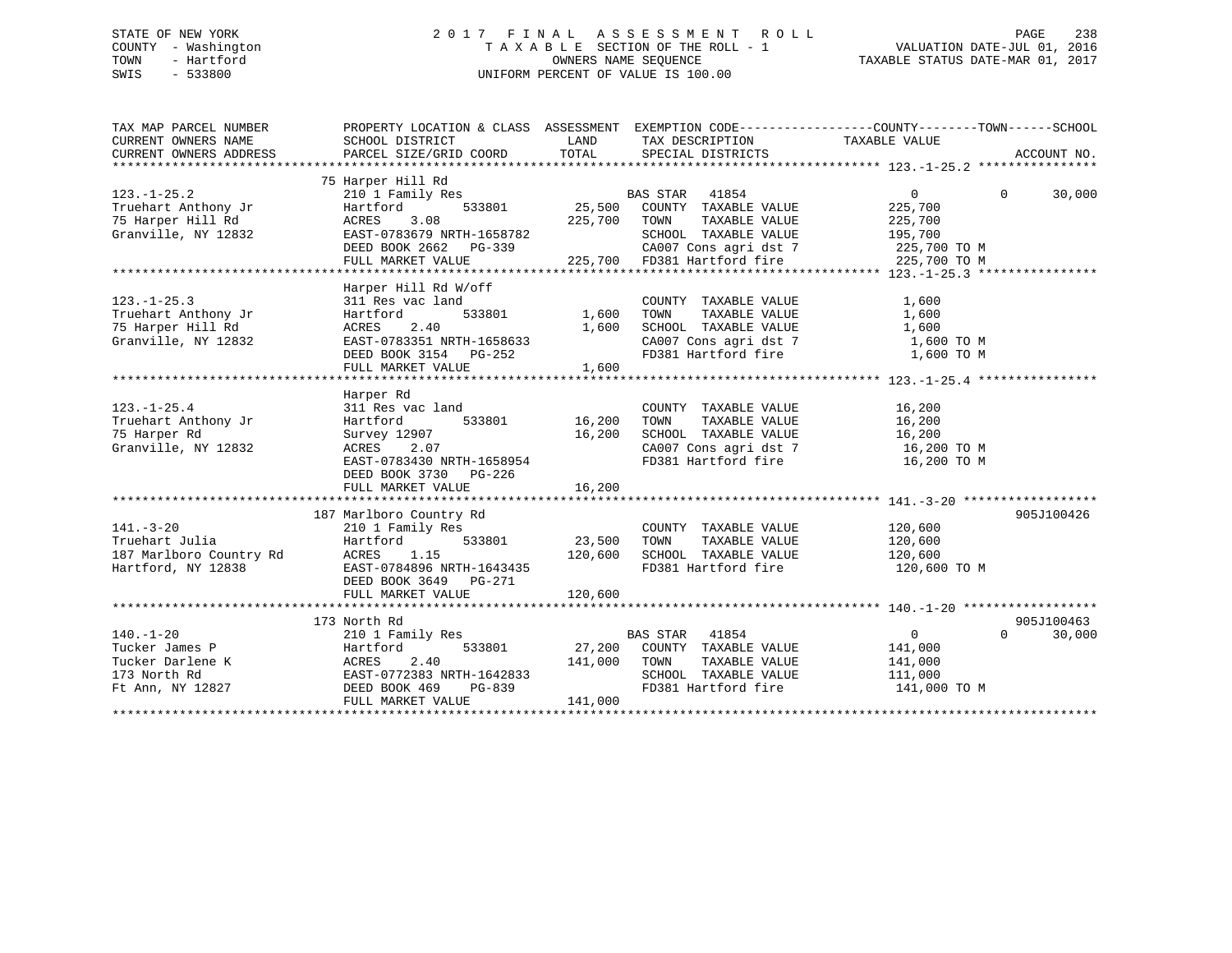# STATE OF NEW YORK 2 0 1 7 F I N A L A S S E S S M E N T R O L L PAGE 239 COUNTY - Washington T A X A B L E SECTION OF THE ROLL - 1 VALUATION DATE-JUL 01, 2016 TOWN - Hartford **TAXABLE STATUS DATE-MAR 01, 2017** SWIS - 533800 UNIFORM PERCENT OF VALUE IS 100.00

| TAX MAP PARCEL NUMBER<br>CURRENT OWNERS NAME | SCHOOL DISTRICT           | LAND    | TAX DESCRIPTION                                   | PROPERTY LOCATION & CLASS ASSESSMENT EXEMPTION CODE----------------COUNTY-------TOWN------SCHOOL<br>TAXABLE VALUE |             |
|----------------------------------------------|---------------------------|---------|---------------------------------------------------|-------------------------------------------------------------------------------------------------------------------|-------------|
| CURRENT OWNERS ADDRESS                       | PARCEL SIZE/GRID COORD    | TOTAL   | SPECIAL DISTRICTS                                 |                                                                                                                   | ACCOUNT NO. |
|                                              | 1494 Baldwin Corners Rd   |         |                                                   |                                                                                                                   | 905J101381  |
| $122. - 1 - 31.4$                            | 210 1 Family Res          |         | COUNTY TAXABLE VALUE                              | 140,300                                                                                                           |             |
| Tyler Darren H                               | 533801<br>Hartford        | 25,400  | TOWN<br>TAXABLE VALUE                             | 140,300                                                                                                           |             |
| Tyler Brenda                                 | ACRES<br>1.80             | 140,300 | SCHOOL TAXABLE VALUE                              | 140,300                                                                                                           |             |
| 331 Warren Rd                                | EAST-0771098 NRTH-1663504 |         | CA007 Cons agri dst 7                             | 140,300 TO M                                                                                                      |             |
| Fort Ann, NY 12827                           | DEED BOOK 905<br>PG-303   |         | FD381 Hartford fire                               | 140,300 TO M                                                                                                      |             |
|                                              | FULL MARKET VALUE         | 140,300 |                                                   |                                                                                                                   |             |
|                                              |                           |         |                                                   |                                                                                                                   |             |
|                                              | 8341&8343 State Route 40  |         |                                                   |                                                                                                                   | 905J101158  |
| $123. - 1 - 13.3$                            | 280 Res Multiple          |         | COUNTY TAXABLE VALUE                              | 112,300                                                                                                           |             |
| Tyler Darren H                               | Hartford<br>533801        | 38,000  | TOWN<br>TAXABLE VALUE                             | 112,300                                                                                                           |             |
| 331 Warren Rd                                | 1.40<br>ACRES             | 112,300 | SCHOOL TAXABLE VALUE                              | 112,300                                                                                                           |             |
| Fort Ann, NY 12827                           | EAST-0790107 NRTH-1657831 |         | CA007 Cons agri dst 7                             | 112,300 TO M                                                                                                      |             |
|                                              | DEED BOOK 3462 PG-46      |         | FD381 Hartford fire                               | 112,300 TO M                                                                                                      |             |
|                                              | FULL MARKET VALUE         | 112,300 |                                                   |                                                                                                                   |             |
|                                              |                           |         |                                                   |                                                                                                                   |             |
|                                              | 331 Warren Rd             |         |                                                   |                                                                                                                   |             |
| $123. - 1 - 19.1$                            | 240 Rural res             |         | AG DIST<br>41720                                  | 28,268<br>28,268                                                                                                  | 28,268      |
| Tyler Darren H                               | Hartford<br>533801        |         | 57,600 BAS STAR<br>41854                          | $\overline{0}$<br>$\Omega$                                                                                        | 30,000      |
| Tyler Brenda                                 | ACRES<br>25.74 BANK<br>40 | 134,600 | COUNTY TAXABLE VALUE                              | 106,332                                                                                                           |             |
| 331 Warren Rd                                | EAST-0785314 NRTH-1662827 |         | TOWN<br>TAXABLE VALUE                             | 106,332                                                                                                           |             |
| Fort Ann, NY 12827                           | DEED BOOK 2427 PG-201     |         | SCHOOL TAXABLE VALUE                              | 76,332                                                                                                            |             |
|                                              | FULL MARKET VALUE         | 134,600 | CA007 Cons agri dst 7                             | 106,332 TO M                                                                                                      |             |
| MAY BE SUBJECT TO PAYMENT                    |                           |         | 28,268 EX                                         |                                                                                                                   |             |
| UNDER AGDIST LAW TIL 2021                    |                           |         | FD381 Hartford fire                               | 134,600 TO M                                                                                                      |             |
|                                              |                           |         |                                                   | ***************** 122.-1-13.2 ****************                                                                    |             |
|                                              | Wright Rd                 |         |                                                   |                                                                                                                   | 905J101111  |
| $122. - 1 - 13.2$                            | 105 Vac farmland          |         | AG DIST<br>41720                                  | 17,255<br>17,255                                                                                                  | 17,255      |
| Tyler Jane                                   | Hartford<br>533801        | 19,900  | COUNTY TAXABLE VALUE                              | 2,645                                                                                                             |             |
| 188 Warren Rd                                | 8.10<br>ACRES             | 19,900  | TOWN<br>TAXABLE VALUE                             | 2,645                                                                                                             |             |
| Fort Ann, NY 12827                           | EAST-0781013 NRTH-1661013 |         | SCHOOL TAXABLE VALUE                              | 2,645                                                                                                             |             |
|                                              | DEED BOOK 499<br>PG-757   |         | CA007 Cons agri dst 7                             | 2,645 TO M                                                                                                        |             |
| MAY BE SUBJECT TO PAYMENT                    | FULL MARKET VALUE         | 19,900  | 17,255 EX                                         |                                                                                                                   |             |
| UNDER AGDIST LAW TIL 2021                    |                           |         | FD381 Hartford fire<br>************************** | 19,900 TO M<br>******* 123.-1-26 ************                                                                     |             |
|                                              | 188 Warren Rd             |         | 30 PCT OF VALUE USED FOR EXEMPTION PURPOSES       |                                                                                                                   | 905J100650  |
| $123. - 1 - 26$                              | 112 Dairy farm            |         | AG DIST<br>41720                                  | 143,689<br>143,689                                                                                                | 143,689     |
| Tyler Jane                                   | Hartford<br>533801        |         | 301,700 AGED-ALL<br>41800                         | 80,865<br>80,865                                                                                                  | 80,865      |
| 188 Warren Rd                                | ACRES 249.15              |         | 539,100 ENH STAR<br>41834                         | $\overline{0}$<br>$\Omega$                                                                                        | 65,500      |
| Fort Ann, NY 12827                           | EAST-0782819 NRTH-1661653 |         | COUNTY TAXABLE VALUE                              | 314,546                                                                                                           |             |
|                                              | DEED BOOK 358<br>PG-162   |         | TOWN<br>TAXABLE VALUE                             | 314,546                                                                                                           |             |
| MAY BE SUBJECT TO PAYMENT                    | FULL MARKET VALUE         | 539,100 | SCHOOL TAXABLE VALUE                              | 249,046                                                                                                           |             |
| UNDER AGDIST LAW TIL 2021                    |                           |         | CA007 Cons agri dst 7                             | 395,411 TO M                                                                                                      |             |
|                                              |                           |         | 143,689 EX                                        |                                                                                                                   |             |
|                                              |                           |         | FD381 Hartford fire                               | 539,100 TO M                                                                                                      |             |
|                                              |                           |         |                                                   |                                                                                                                   |             |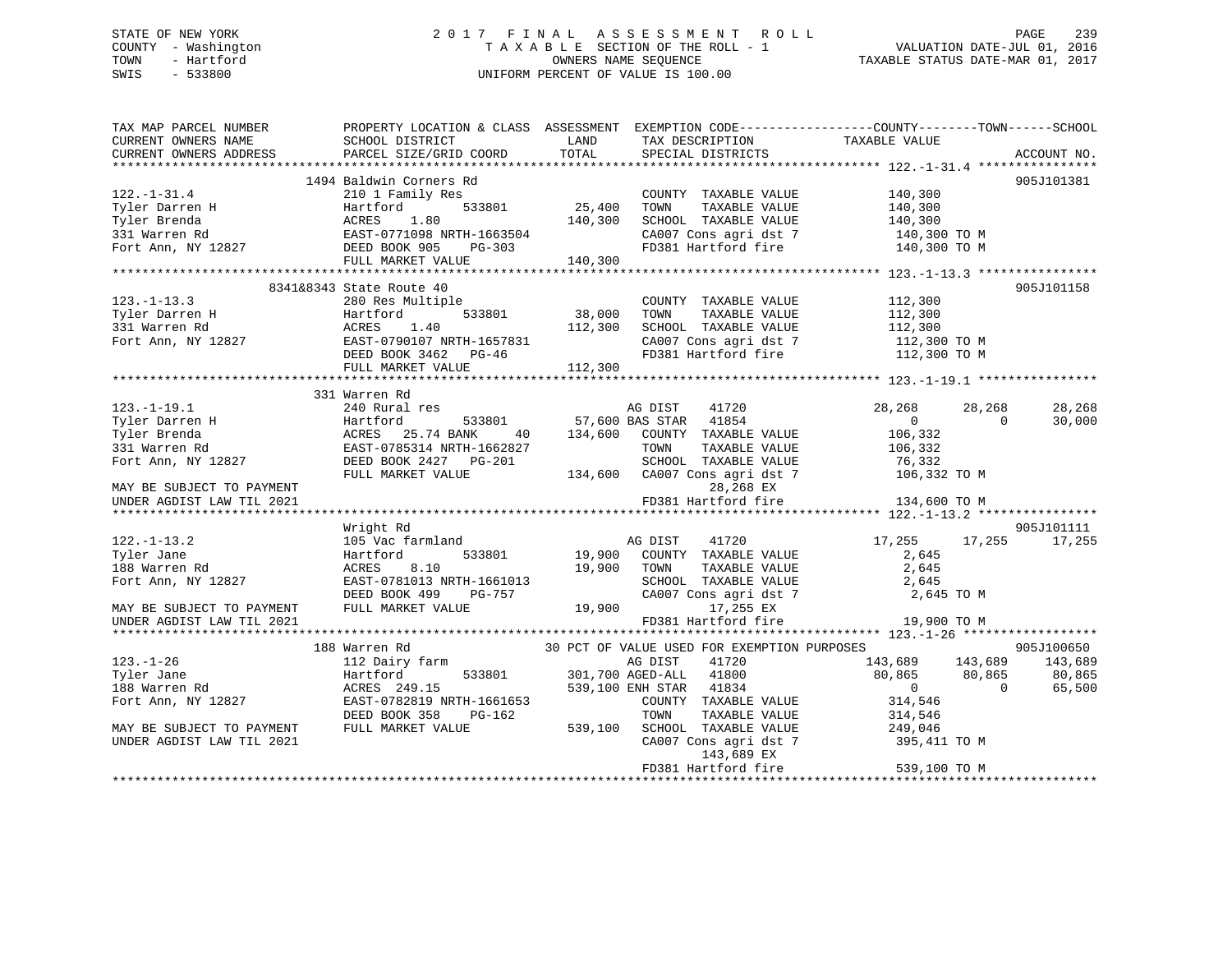# STATE OF NEW YORK 2 0 1 7 F I N A L A S S E S S M E N T R O L L PAGE 240 COUNTY - Washington T A X A B L E SECTION OF THE ROLL - 1 VALUATION DATE-JUL 01, 2016 TOWN - Hartford **TAXABLE STATUS DATE-MAR 01, 2017** SWIS - 533800 UNIFORM PERCENT OF VALUE IS 100.00

| TAX MAP PARCEL NUMBER                                                                                                                                                                                                                 | PROPERTY LOCATION & CLASS ASSESSMENT EXEMPTION CODE---------------COUNTY-------TOWN-----SCHOOL |              |                                                                      |                       |                    |
|---------------------------------------------------------------------------------------------------------------------------------------------------------------------------------------------------------------------------------------|------------------------------------------------------------------------------------------------|--------------|----------------------------------------------------------------------|-----------------------|--------------------|
| CURRENT OWNERS NAME                                                                                                                                                                                                                   | SCHOOL DISTRICT                                                                                |              | LAND TAX DESCRIPTION                                                 | TAXABLE VALUE         |                    |
| CURRENT OWNERS ADDRESS                                                                                                                                                                                                                | PARCEL SIZE/GRID COORD                                                                         |              | TOTAL SPECIAL DISTRICTS                                              |                       | ACCOUNT NO.        |
|                                                                                                                                                                                                                                       |                                                                                                |              |                                                                      |                       |                    |
|                                                                                                                                                                                                                                       | 104 Rowe Hill Rd                                                                               |              | BAS STAR 41854<br>33801 24,800 COUNTY TAXABLE VALUE                  |                       | 905J100444         |
| $141. - 1 - 46$                                                                                                                                                                                                                       | 210 1 Family Res                                                                               |              |                                                                      | $\overline{0}$        | 30,000<br>$\Omega$ |
|                                                                                                                                                                                                                                       |                                                                                                | 132,100 TOWN | TAXABLE VALUE                                                        | 132,100<br>132,100    |                    |
| Tyler Jared M Martford 533801<br>Tyler Stacey L ACRES 1.60<br>104 Rowe Hill Rd EAST-0786558 NRTH-1650387<br>Hartford, NY 12838 DEED BOOK 804 PG-194                                                                                   |                                                                                                |              |                                                                      |                       |                    |
| Hartford, NY 12838                                                                                                                                                                                                                    |                                                                                                |              | SCHOOL TAXABLE VALUE 102,100                                         |                       |                    |
|                                                                                                                                                                                                                                       | FULL MARKET VALUE                                                                              |              |                                                                      |                       |                    |
|                                                                                                                                                                                                                                       |                                                                                                |              |                                                                      |                       |                    |
|                                                                                                                                                                                                                                       | 3840 State Route 196                                                                           |              |                                                                      |                       |                    |
| $140.-2-41.3$                                                                                                                                                                                                                         | 710 Manufacture                                                                                |              | COUNTY TAXABLE VALUE 341,300                                         |                       |                    |
| Utopia Enterprises of Hartford Hartford                                                                                                                                                                                               | 533801 82,500                                                                                  |              | TOWN                                                                 | TAXABLE VALUE 341,300 |                    |
|                                                                                                                                                                                                                                       |                                                                                                |              |                                                                      |                       |                    |
| 7765 State Route 40 MCRES 5.50 341,300<br>Hartford, NY 12838 EAST-0778609 NRTH-1645234 DEED BOOK 811 PG-59                                                                                                                            |                                                                                                |              | SCHOOL TAXABLE VALUE 341,300<br>CA007 Cons agri dst 7 341,300 TO M   |                       |                    |
|                                                                                                                                                                                                                                       |                                                                                                |              | FD381 Hartford fire 341,300 TO M                                     |                       |                    |
|                                                                                                                                                                                                                                       |                                                                                                |              |                                                                      |                       |                    |
|                                                                                                                                                                                                                                       |                                                                                                |              |                                                                      |                       |                    |
|                                                                                                                                                                                                                                       | 3474 State Route 196                                                                           |              |                                                                      |                       | 905J100096         |
|                                                                                                                                                                                                                                       |                                                                                                |              | 3<br>BAS STAR 41854 (0)<br>533801 19,900 COUNTY TAXABLE VALUE 94,000 |                       | 30,000<br>$\Omega$ |
|                                                                                                                                                                                                                                       |                                                                                                |              |                                                                      |                       |                    |
|                                                                                                                                                                                                                                       |                                                                                                |              |                                                                      | TAXABLE VALUE 94,000  |                    |
|                                                                                                                                                                                                                                       |                                                                                                |              |                                                                      |                       |                    |
|                                                                                                                                                                                                                                       |                                                                                                |              |                                                                      |                       |                    |
| 140.-1-38 210 1 Family kes<br>Vanderwarker Jacqueline Hartford 533801 19,900 COUNT:<br>3474 State Route 196 FRNT 300.00 DPTH 295.00 94,000 TOWN<br>Fort Ann, NY 12827 EAST-0770313 NRTH-1644029 SCHOO DEED BOOK 2482 PG-141 FD381<br> |                                                                                                |              |                                                                      |                       |                    |
|                                                                                                                                                                                                                                       |                                                                                                |              |                                                                      |                       |                    |
|                                                                                                                                                                                                                                       | Mcdougal Rd                                                                                    |              |                                                                      |                       |                    |
| $148. - 1 - 25.9$                                                                                                                                                                                                                     | 311 Res vac land                                                                               |              | COUNTY TAXABLE VALUE                                                 | 500                   |                    |
| Vanderwarker Ronald L                                                                                                                                                                                                                 | 533801<br>Hartford                                                                             | 500          | TAXABLE VALUE<br>TOWN                                                | 500                   |                    |
| 30 McDougal Rd                                                                                                                                                                                                                        | LOT 3                                                                                          | 500          | SCHOOL TAXABLE VALUE                                                 | 500                   |                    |
| Fort Ann, NY 12827                                                                                                                                                                                                                    | FRNT 36.00 DPTH 221.00                                                                         |              | CA006 Cons agri dst 6 500 TO M                                       |                       |                    |
|                                                                                                                                                                                                                                       | EAST-0766551 NRTH-1636619                                                                      |              | FD381 Hartford fire                                                  | 500 TO M              |                    |
|                                                                                                                                                                                                                                       | DEED BOOK 2356 PG-247                                                                          | 500          |                                                                      |                       |                    |
|                                                                                                                                                                                                                                       | FULL MARKET VALUE                                                                              |              |                                                                      |                       |                    |
|                                                                                                                                                                                                                                       | 5659 County Route 30                                                                           |              |                                                                      |                       | 905J100635         |
| $141. - 3 - 26$                                                                                                                                                                                                                       | 210 1 Family Res                                                                               |              | ENH STAR 41834                                                       | $\overline{0}$        | $\Omega$<br>65,500 |
|                                                                                                                                                                                                                                       | 533801                                                                                         |              | 30,200 COUNTY TAXABLE VALUE                                          | 107,400               |                    |
| Vanek Frederick F<br>Vanek Pamela A<br>ACRES<br>ACRES                                                                                                                                                                                 | 8.11                                                                                           | 107,400 TOWN |                                                                      | TAXABLE VALUE 107,400 |                    |
| 5659 County Route 30 EAST-0787460 NRTH-1644730                                                                                                                                                                                        |                                                                                                |              | SCHOOL TAXABLE VALUE 41,900                                          |                       |                    |
| Granville, NY 12832 DEED BOOK 506                                                                                                                                                                                                     | IRTH-1644730<br>PG-409                                                                         |              | FD381 Hartford fire                                                  | 107,400 TO M          |                    |
|                                                                                                                                                                                                                                       | FULL MARKET VALUE                                                                              | 107,400      |                                                                      |                       |                    |
|                                                                                                                                                                                                                                       |                                                                                                |              |                                                                      |                       |                    |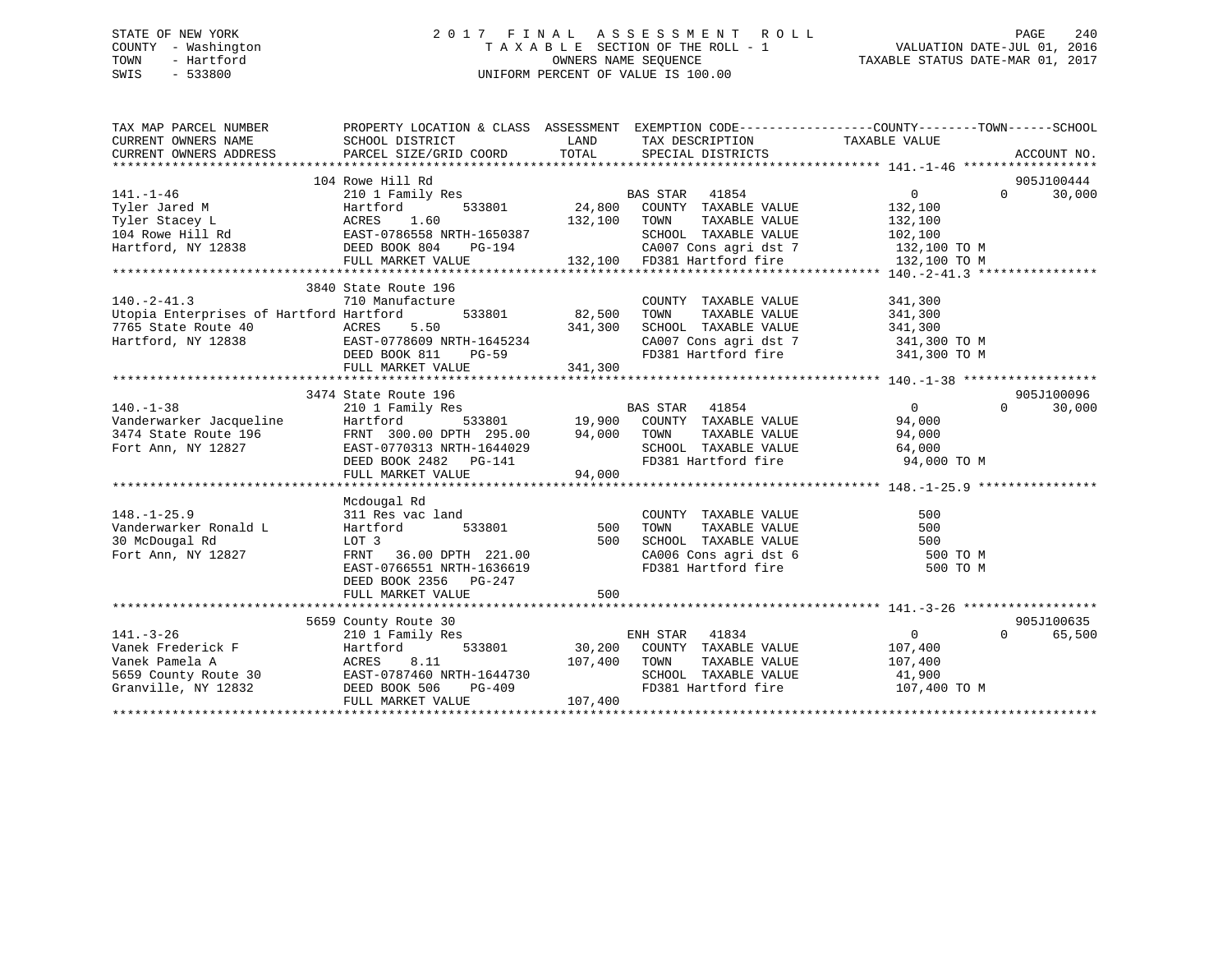# STATE OF NEW YORK 2 0 1 7 F I N A L A S S E S S M E N T R O L L PAGE 241 COUNTY - Washington T A X A B L E SECTION OF THE ROLL - 1 VALUATION DATE-JUL 01, 2016 TOWN - Hartford **TAXABLE STATUS DATE-MAR 01, 2017** SWIS - 533800 UNIFORM PERCENT OF VALUE IS 100.00

| TAX MAP PARCEL NUMBER                        | PROPERTY LOCATION & CLASS ASSESSMENT EXEMPTION CODE----------------COUNTY-------TOWN------SCHOOL                                                                                                                                                        |                 |                                                                                                                                                 |                |                    |  |
|----------------------------------------------|---------------------------------------------------------------------------------------------------------------------------------------------------------------------------------------------------------------------------------------------------------|-----------------|-------------------------------------------------------------------------------------------------------------------------------------------------|----------------|--------------------|--|
| CURRENT OWNERS NAME                          | SCHOOL DISTRICT                                                                                                                                                                                                                                         | <b>LAND</b>     | TAX DESCRIPTION                                                                                                                                 | TAXABLE VALUE  |                    |  |
| CURRENT OWNERS ADDRESS                       | PARCEL SIZE/GRID COORD                                                                                                                                                                                                                                  |                 | TOTAL SPECIAL DISTRICTS                                                                                                                         |                | ACCOUNT NO.        |  |
|                                              |                                                                                                                                                                                                                                                         |                 |                                                                                                                                                 |                |                    |  |
|                                              | 3817 State Route 149                                                                                                                                                                                                                                    |                 |                                                                                                                                                 |                | 905J101072         |  |
| $130. -1 - 6$                                |                                                                                                                                                                                                                                                         |                 |                                                                                                                                                 | $\overline{0}$ | 30,000<br>$\Omega$ |  |
|                                              | Vanlint Gordon R<br>Vanlint Joreen L<br>3817 State Route 149<br>Fort Ann, NY 12827<br>Fort Ann, NY 12827<br>Fort Ann, NY 12827<br>Fort Ann, NY 12827<br>Fort Ann, NY 12827<br>Fort Ann, NY 12827<br>Fort Ann, NY 12827<br>Fort Ann, NY 12827<br>Fort    |                 |                                                                                                                                                 | 115,000        |                    |  |
|                                              |                                                                                                                                                                                                                                                         | 40 115,000 TOWN | TAXABLE VALUE 115,000                                                                                                                           |                |                    |  |
|                                              |                                                                                                                                                                                                                                                         |                 | 32639 SCHOOL TAXABLE VALUE 85,000<br>102 CA007 Cons agri dst 7 115,000 TO M<br>115,000 FD381 Hartford fire 115,000 TO M                         |                |                    |  |
|                                              |                                                                                                                                                                                                                                                         |                 |                                                                                                                                                 |                |                    |  |
|                                              | FULL MARKET VALUE                                                                                                                                                                                                                                       |                 |                                                                                                                                                 |                |                    |  |
|                                              | 7764 State Route 40                                                                                                                                                                                                                                     |                 |                                                                                                                                                 |                | 905J100475         |  |
|                                              |                                                                                                                                                                                                                                                         |                 |                                                                                                                                                 |                |                    |  |
|                                              |                                                                                                                                                                                                                                                         |                 |                                                                                                                                                 |                |                    |  |
|                                              |                                                                                                                                                                                                                                                         |                 |                                                                                                                                                 |                |                    |  |
|                                              |                                                                                                                                                                                                                                                         |                 |                                                                                                                                                 |                |                    |  |
|                                              |                                                                                                                                                                                                                                                         |                 |                                                                                                                                                 |                |                    |  |
|                                              |                                                                                                                                                                                                                                                         |                 |                                                                                                                                                 |                |                    |  |
|                                              | $(10 + 2 - 23$ $(10 + 2 + 23)$ Vanness Arthur W<br>Vanness Arthur W<br>Vanness Diana<br>Vanness Diana<br>Vanness Diana<br>Vanness Diana<br>Sanger-0782424 NRTH-122.00<br>TAXABLE VALUE<br>TAXABLE VALUE<br>TAXABLE VALUE<br>TAXABLE VALUE<br>TAXABLE VA |                 |                                                                                                                                                 |                |                    |  |
|                                              | Swamp Ln                                                                                                                                                                                                                                                |                 |                                                                                                                                                 |                | 905J101277         |  |
| $149. - 1 - 30.19$                           |                                                                                                                                                                                                                                                         |                 | COUNTY TAXABLE VALUE                                                                                                                            | 28,500         |                    |  |
| 149.-1-30.19<br>VanNess Patrick              | 314 Rural vac<10 COUNT<br>Hartford 533801 28,500 TOWN                                                                                                                                                                                                   |                 | TAXABLE VALUE 28,500                                                                                                                            |                |                    |  |
| 3881 State Route 4<br>Hudson Falls, NY 12839 | LOT 19                                                                                                                                                                                                                                                  | 28,500          |                                                                                                                                                 |                |                    |  |
| Hudson Falls, NY 12839                       | ACRES 7.02                                                                                                                                                                                                                                              |                 | CA006 Cons agri dst 6<br>FD381 Hartford fire                                                                                                    |                |                    |  |
|                                              | EAST-0776164 NRTH-1635776                                                                                                                                                                                                                               |                 |                                                                                                                                                 | 28,500 TO M    |                    |  |
|                                              | DEED BOOK 3694 PG-344                                                                                                                                                                                                                                   |                 |                                                                                                                                                 |                |                    |  |
|                                              | FULL MARKET VALUE                                                                                                                                                                                                                                       | 28,500          |                                                                                                                                                 |                |                    |  |
|                                              |                                                                                                                                                                                                                                                         |                 |                                                                                                                                                 |                |                    |  |
|                                              | 3 Dick Hill Rd                                                                                                                                                                                                                                          |                 |                                                                                                                                                 |                |                    |  |
| $141. - 1 - 70.4$                            | $270$ Mfg housing                                                                                                                                                                                                                                       |                 | BAS STAR 41854                                                                                                                                  | $\overline{0}$ | $\Omega$<br>30,000 |  |
| Vaughn Linda A                               |                                                                                                                                                                                                                                                         |                 |                                                                                                                                                 | 60,100         |                    |  |
| 3 Dick Hill Rd                               |                                                                                                                                                                                                                                                         |                 |                                                                                                                                                 |                |                    |  |
| Granville, NY 12832                          | ACRES 1.40 60,100 TOWN TAXABLE VALUE 60,100<br>EAST-0786474 NRTH-1647703 60,100 SCHOOL TAXABLE VALUE 30,100<br>DEED BOOK 2314 PG-345 CA007 Cons agri dst 7 60,100 TO M                                                                                  |                 |                                                                                                                                                 |                |                    |  |
|                                              | FULL MARKET VALUE 60,100 FD381 Hartford fire                                                                                                                                                                                                            |                 |                                                                                                                                                 | 60,100 TO M    |                    |  |
|                                              |                                                                                                                                                                                                                                                         |                 |                                                                                                                                                 |                |                    |  |
|                                              | 68 Baker Rd                                                                                                                                                                                                                                             |                 |                                                                                                                                                 |                | 905J101044         |  |
| $132 - 2 - 19.2$                             | 210 1 Family Res                                                                                                                                                                                                                                        |                 |                                                                                                                                                 |                | $\Omega$<br>30,000 |  |
|                                              |                                                                                                                                                                                                                                                         |                 |                                                                                                                                                 |                |                    |  |
|                                              |                                                                                                                                                                                                                                                         |                 |                                                                                                                                                 |                |                    |  |
|                                              |                                                                                                                                                                                                                                                         |                 | BAS STAR 41854<br>31,000 COUNTY TAXABLE VALUE 157,800<br>157,800 TOWN TAXABLE VALUE 157,800<br>127,800 --------<br>SCHOOL TAXABLE VALUE 127,800 |                |                    |  |
|                                              | 132.-2-19.2<br>Venner William H<br>Venner Shirley P<br>68 Baker Rd<br>Granville, NY 12832<br>FRIST-0792163 NRTH-1653540<br>FILL MARKET VALUE<br>FILL MARKET VALUE<br>PILL MARKET VALUE                                                                  | 157,800         | FD381 Hartford fire                                                                                                                             | 157,800 TO M   |                    |  |
|                                              | FULL MARKET VALUE                                                                                                                                                                                                                                       | 157,800         |                                                                                                                                                 |                |                    |  |
|                                              |                                                                                                                                                                                                                                                         |                 |                                                                                                                                                 |                |                    |  |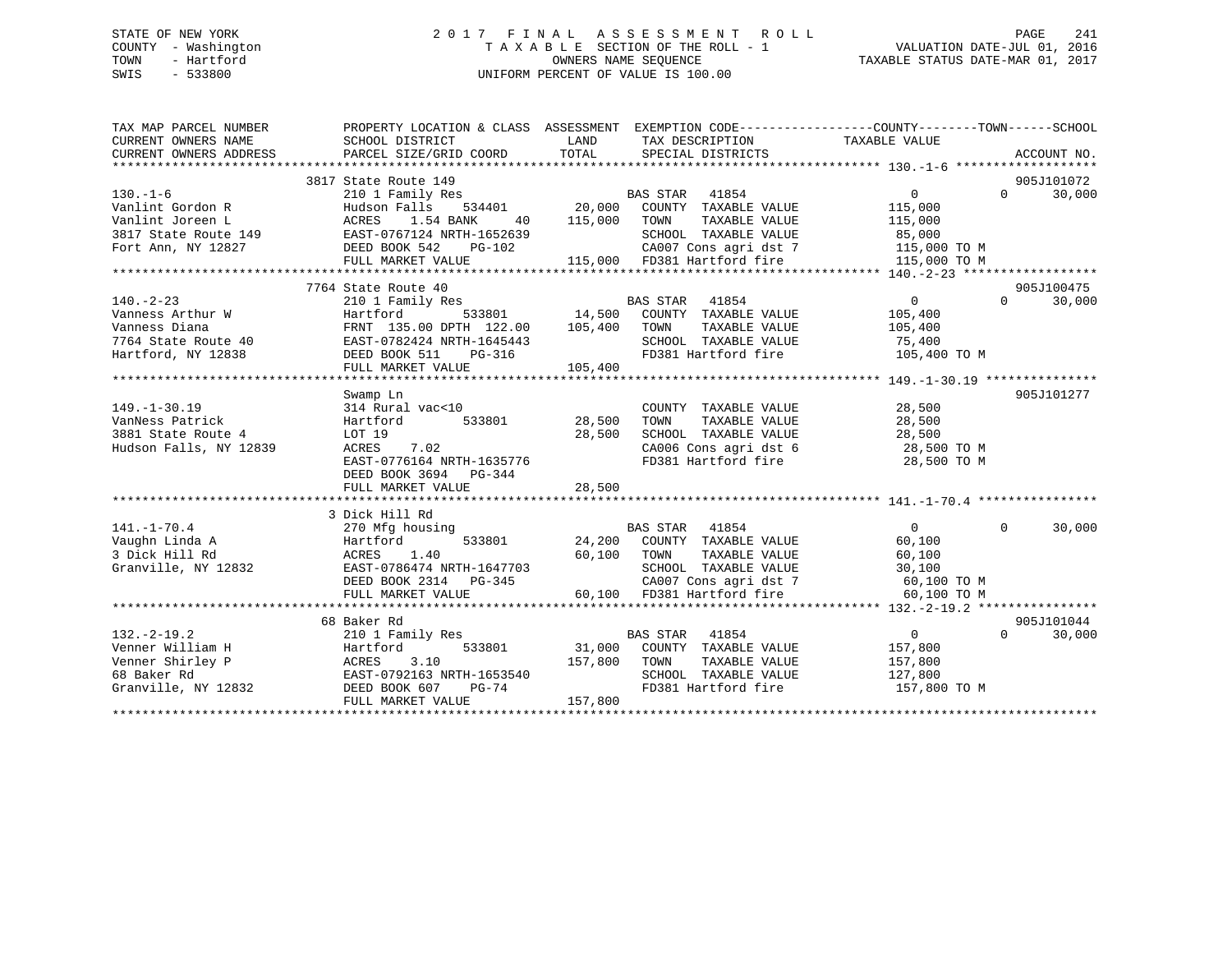# STATE OF NEW YORK 2 0 1 7 F I N A L A S S E S S M E N T R O L L PAGE 242 COUNTY - Washington T A X A B L E SECTION OF THE ROLL - 1 VALUATION DATE-JUL 01, 2016 TOWN - Hartford **TAXABLE STATUS DATE-MAR 01, 2017** SWIS - 533800 UNIFORM PERCENT OF VALUE IS 100.00

| TAX MAP PARCEL NUMBER<br>CURRENT OWNERS NAME<br>CURRENT OWNERS ADDRESS                                                                                                                                                                                 | PROPERTY LOCATION & CLASS ASSESSMENT EXEMPTION CODE----------------COUNTY-------TOWN-----SCHOOL<br>SCHOOL DISTRICT<br>PARCEL SIZE/GRID COORD | LAND<br>TOTAL | TAX DESCRIPTION TAXABLE VALUE<br>SPECIAL DISTRICTS                                                        |               | ACCOUNT NO. |
|--------------------------------------------------------------------------------------------------------------------------------------------------------------------------------------------------------------------------------------------------------|----------------------------------------------------------------------------------------------------------------------------------------------|---------------|-----------------------------------------------------------------------------------------------------------|---------------|-------------|
|                                                                                                                                                                                                                                                        |                                                                                                                                              |               |                                                                                                           |               |             |
|                                                                                                                                                                                                                                                        | Northrup Ln                                                                                                                                  |               |                                                                                                           |               | 905J101409  |
| $131. -1 - 5.1$                                                                                                                                                                                                                                        | 312 Vac w/imprv                                                                                                                              |               | COUNTY TAXABLE VALUE                                                                                      | 68,600        |             |
| Verdi John G                                                                                                                                                                                                                                           | Hartford                                                                                                                                     | 533801 40,800 | TAXABLE VALUE<br>TOWN                                                                                     | 68,600        |             |
| Verdi Ellen M                                                                                                                                                                                                                                          | ACRES<br>5.00                                                                                                                                | 68,600        |                                                                                                           |               |             |
| 50 Taber Knolls Dr                                                                                                                                                                                                                                     | EAST-0776729 NRTH-1652088                                                                                                                    |               | SCHOOL TAXABLE VALUE 68,600<br>CA007 Cons agri dst 7 68,600 TO M                                          |               |             |
| Pawling, NY 12504 DEED BOOK 2513 PG-142                                                                                                                                                                                                                |                                                                                                                                              |               | FD381 Hartford fire                                                                                       | 68,600 TO M   |             |
|                                                                                                                                                                                                                                                        | FULL MARKET VALUE                                                                                                                            | 68,600        |                                                                                                           |               |             |
|                                                                                                                                                                                                                                                        |                                                                                                                                              |               |                                                                                                           |               |             |
|                                                                                                                                                                                                                                                        | 18 Northrup Ln                                                                                                                               |               |                                                                                                           |               |             |
| $131. - 1 - 5.4$                                                                                                                                                                                                                                       | 314 Rural vac<10                                                                                                                             |               | COUNTY TAXABLE VALUE                                                                                      | 24,700        |             |
|                                                                                                                                                                                                                                                        |                                                                                                                                              | 533801 24,700 | TAXABLE VALUE<br>TOWN                                                                                     | 24,700        |             |
|                                                                                                                                                                                                                                                        |                                                                                                                                              |               |                                                                                                           |               |             |
|                                                                                                                                                                                                                                                        |                                                                                                                                              |               |                                                                                                           |               |             |
| Verdi John G<br>Verdi John G<br>Verdi Ellen M<br>So Taber Knolls Dr<br>EAST-0776983 NRTH-1652117<br>Pawling, NY 12504<br>DEED BOOK 2513<br>PG-142                                                                                                      |                                                                                                                                              |               | SCHOOL TAXABLE VALUE $24,700$<br>CA007 Cons agri dst 7 $24,700$ TO M<br>FD381 Hartford fire $24,700$ TO M |               |             |
|                                                                                                                                                                                                                                                        | FULL MARKET VALUE                                                                                                                            | 24,700        |                                                                                                           |               |             |
|                                                                                                                                                                                                                                                        |                                                                                                                                              |               |                                                                                                           |               |             |
|                                                                                                                                                                                                                                                        | Pope Hill Rd                                                                                                                                 |               |                                                                                                           |               |             |
| $150. - 1 - 30.5$                                                                                                                                                                                                                                      | 323 Vacant rural                                                                                                                             |               | COUNTY TAXABLE VALUE 45,700                                                                               |               |             |
| Vincini Robert                                                                                                                                                                                                                                         | 7 country:<br>533801 country<br>533801 45,700 TOWN                                                                                           |               |                                                                                                           |               |             |
| Vincini Denise                                                                                                                                                                                                                                         |                                                                                                                                              |               |                                                                                                           |               |             |
| 9 Karen Ct                                                                                                                                                                                                                                             |                                                                                                                                              |               | FD381 Hartford fire 50 45,700 TO M                                                                        |               |             |
| Rock Tavern, NY 12575                                                                                                                                                                                                                                  | EAST-0783352 NRTH-1634969                                                                                                                    |               |                                                                                                           |               |             |
|                                                                                                                                                                                                                                                        | DEED BOOK 2859 PG-150                                                                                                                        |               |                                                                                                           |               |             |
|                                                                                                                                                                                                                                                        | FULL MARKET VALUE                                                                                                                            | 45,700        |                                                                                                           |               |             |
|                                                                                                                                                                                                                                                        |                                                                                                                                              |               |                                                                                                           |               |             |
|                                                                                                                                                                                                                                                        | 9 Brodie Way                                                                                                                                 |               |                                                                                                           |               | 905J101085  |
| $132. - 2 - 35.2$                                                                                                                                                                                                                                      |                                                                                                                                              |               |                                                                                                           | 0<br>$\Omega$ | 65,500      |
|                                                                                                                                                                                                                                                        |                                                                                                                                              |               |                                                                                                           | 103,900       |             |
|                                                                                                                                                                                                                                                        |                                                                                                                                              |               | TAXABLE VALUE                                                                                             | 103,900       |             |
|                                                                                                                                                                                                                                                        |                                                                                                                                              |               | SCHOOL TAXABLE VALUE 38,400                                                                               |               |             |
| 132.-2-35.2<br>Wade Diane R<br>Wade Roy M<br>288 Dick Hill Rd<br>Granville, NY 12832<br>288 Dick Hill Rd<br>387-0791211 NRTH-1652405<br>288 Dick Hill Rd<br>387-0791211 NRTH-1652405<br>288 Dick Hill Rd<br>39801<br>288 Dick Hill Rd<br>3080000000000 |                                                                                                                                              |               | FD381 Hartford fire                                                                                       | 103,900 TO M  |             |
|                                                                                                                                                                                                                                                        | FULL MARKET VALUE                                                                                                                            | 103,900       |                                                                                                           |               |             |
|                                                                                                                                                                                                                                                        |                                                                                                                                              |               |                                                                                                           |               |             |
|                                                                                                                                                                                                                                                        | 197&199 County Route 19                                                                                                                      |               |                                                                                                           |               | 905J100085  |
| $149. - 1 - 6.1$                                                                                                                                                                                                                                       | 270 Mfg housing                                                                                                                              |               | COUNTY TAXABLE VALUE 58,300                                                                               |               |             |
| Wade Patricia A                                                                                                                                                                                                                                        | 533801                                                                                                                                       | 31,000        |                                                                                                           |               |             |
|                                                                                                                                                                                                                                                        |                                                                                                                                              | 58,300        |                                                                                                           |               |             |
|                                                                                                                                                                                                                                                        |                                                                                                                                              |               | FD381 Hartford fire                                                                                       | 58,300 TO M   |             |
| Fort Ann, NY 12827 DEED BOOK 3127 PG-95                                                                                                                                                                                                                |                                                                                                                                              |               |                                                                                                           |               |             |
|                                                                                                                                                                                                                                                        | FULL MARKET VALUE                                                                                                                            | 58,300        |                                                                                                           |               |             |
|                                                                                                                                                                                                                                                        |                                                                                                                                              |               |                                                                                                           |               |             |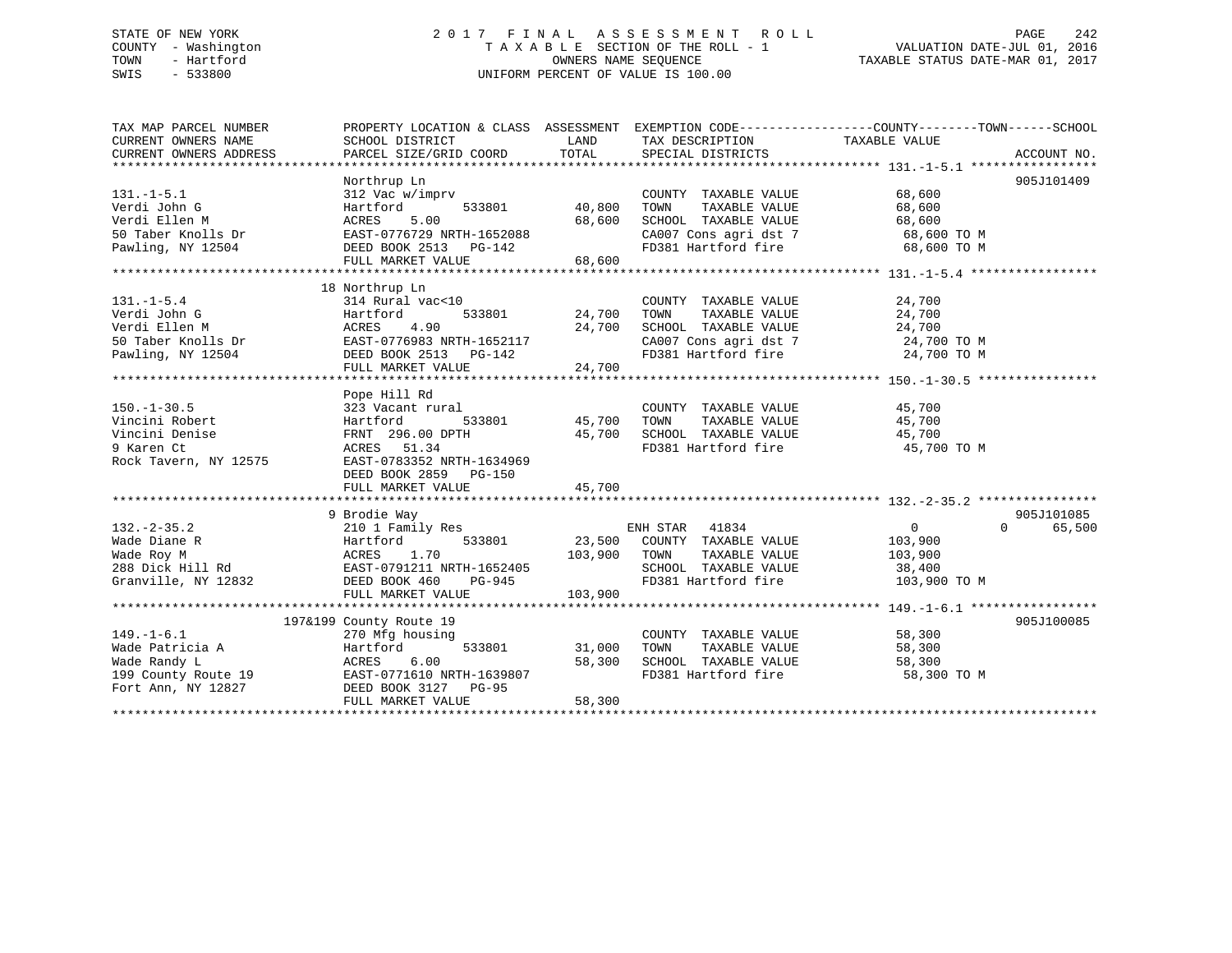# STATE OF NEW YORK 2 0 1 7 F I N A L A S S E S S M E N T R O L L PAGE 243 COUNTY - Washington T A X A B L E SECTION OF THE ROLL - 1 VALUATION DATE-JUL 01, 2016 TOWN - Hartford **TAXABLE STATUS DATE-MAR 01, 2017** SWIS - 533800 UNIFORM PERCENT OF VALUE IS 100.00

| TAX MAP PARCEL NUMBER<br>CURRENT OWNERS NAME<br>CURRENT OWNERS ADDRESS FORCEL SIZE/GRID COORD TOTAL SPECIAL DISTRICTS THE CONDUCT NO.<br>TORRENT OWNERS ADDRESS PARCEL SIZE/GRID COORD TOTAL SPECIAL DISTRICTS ACCOUNT NO.                           | PROPERTY LOCATION & CLASS ASSESSMENT EXEMPTION CODE---------------COUNTY-------TOWN-----SCHOOL<br>SCHOOL DISTRICT | <b>LAND</b> | TAX DESCRIPTION TAXABLE VALUE                                                                                                                |             |                    |
|------------------------------------------------------------------------------------------------------------------------------------------------------------------------------------------------------------------------------------------------------|-------------------------------------------------------------------------------------------------------------------|-------------|----------------------------------------------------------------------------------------------------------------------------------------------|-------------|--------------------|
|                                                                                                                                                                                                                                                      |                                                                                                                   |             |                                                                                                                                              |             |                    |
|                                                                                                                                                                                                                                                      | 194 County Route 19                                                                                               |             |                                                                                                                                              |             | 905J100146         |
| $149. - 1 - 54$                                                                                                                                                                                                                                      |                                                                                                                   |             |                                                                                                                                              |             | 30,000<br>$\Omega$ |
| Wade Rocky E Jr                                                                                                                                                                                                                                      |                                                                                                                   |             |                                                                                                                                              |             |                    |
|                                                                                                                                                                                                                                                      |                                                                                                                   |             |                                                                                                                                              |             |                    |
|                                                                                                                                                                                                                                                      |                                                                                                                   |             | TOWN TAXABLE VALUE<br>SCHOOL TAXABLE VALUE                                                                                                   | 30,200      |                    |
| Wade Desiree 60,200<br>194 County Route 19 EAST-0771422 NRTH-1638561<br>Fort Ann, NY 12827 DEED BOOK 1875 PG-106                                                                                                                                     | FULL MARKET VALUE                                                                                                 | 60, 200     | FD381 Hartford fire                                                                                                                          | 60,200 TO M |                    |
|                                                                                                                                                                                                                                                      |                                                                                                                   |             |                                                                                                                                              |             |                    |
|                                                                                                                                                                                                                                                      | County Route 19<br>te 19<br>vac>10<br>533801 23,300 TOWN<br>23,300 SCHOO<br>$23,300$ SCHOO                        |             |                                                                                                                                              |             |                    |
|                                                                                                                                                                                                                                                      | 322 Rural vac>10                                                                                                  |             | COUNTY TAXABLE VALUE 23,300                                                                                                                  |             |                    |
| 149.-1-54.1<br>Wade Rocky E Jr<br>Wade Desiree C                                                                                                                                                                                                     | Hartford                                                                                                          |             |                                                                                                                                              |             |                    |
|                                                                                                                                                                                                                                                      | ACRES 20.00                                                                                                       |             | $\begin{tabular}{lllllllllll} 23,300 & TOWN & TAXABLE VALUE & & & & 23,300 \\ 23,300 & SCHOOD & TAXABLE VALUE & & & 23,300 \\ \end{tabular}$ |             |                    |
| 194 County Route 19 EAST-0771322 NRTH-1637808                                                                                                                                                                                                        |                                                                                                                   |             | FD381 Hartford fire 23,300 TO M                                                                                                              |             |                    |
| Fort Ann, NY 12827                                                                                                                                                                                                                                   | DEED BOOK 1875 PG-69                                                                                              |             |                                                                                                                                              |             |                    |
|                                                                                                                                                                                                                                                      |                                                                                                                   |             |                                                                                                                                              |             |                    |
|                                                                                                                                                                                                                                                      |                                                                                                                   |             |                                                                                                                                              |             |                    |
|                                                                                                                                                                                                                                                      | Dick Hill Rd                                                                                                      |             |                                                                                                                                              |             |                    |
| $132 - 2 - 35.4$                                                                                                                                                                                                                                     | 311 Res vac land                                                                                                  |             | COUNTY TAXABLE VALUE 1,500                                                                                                                   |             |                    |
| VALUE VALUE<br>Wade Roy M<br>Wade Diane Bianchi Hammed B33801 1,500 TOWN TAXABLE VALUE 1,500<br>Wade Diane FRNT 385.00 DPTH 145.00 1,500 SCHOOL TAXABLE VALUE 1,500<br>288 Dick Hill Rd EAST-0791395 NRTH-1652719 FD381 Hartford fire                |                                                                                                                   |             |                                                                                                                                              |             |                    |
|                                                                                                                                                                                                                                                      |                                                                                                                   |             |                                                                                                                                              |             |                    |
|                                                                                                                                                                                                                                                      |                                                                                                                   |             |                                                                                                                                              | 1,500 TO M  |                    |
|                                                                                                                                                                                                                                                      |                                                                                                                   |             |                                                                                                                                              |             |                    |
|                                                                                                                                                                                                                                                      | FULL MARKET VALUE                                                                                                 | 1,500       |                                                                                                                                              |             |                    |
|                                                                                                                                                                                                                                                      |                                                                                                                   |             |                                                                                                                                              |             |                    |
|                                                                                                                                                                                                                                                      | Brodie Way                                                                                                        |             |                                                                                                                                              |             |                    |
| $132. -2 - 35.5$                                                                                                                                                                                                                                     | 314 Rural vac<10                                                                                                  |             | COUNTY TAXABLE VALUE 13,000                                                                                                                  |             |                    |
|                                                                                                                                                                                                                                                      |                                                                                                                   |             |                                                                                                                                              |             |                    |
|                                                                                                                                                                                                                                                      |                                                                                                                   |             | 533801 13,000 TOWN TAXABLE VALUE 13,000<br>13,000 SCHOOL TAXABLE VALUE 13,000<br>TH-1652130 FD381 Hartford fire 13,000 TO M                  |             |                    |
|                                                                                                                                                                                                                                                      |                                                                                                                   |             |                                                                                                                                              |             |                    |
| Granville, NY 12832 DEED BOOK 719 PG-134                                                                                                                                                                                                             |                                                                                                                   |             |                                                                                                                                              |             |                    |
|                                                                                                                                                                                                                                                      |                                                                                                                   |             |                                                                                                                                              |             |                    |
|                                                                                                                                                                                                                                                      | 4 Brodie Way                                                                                                      |             |                                                                                                                                              |             |                    |
|                                                                                                                                                                                                                                                      |                                                                                                                   |             |                                                                                                                                              | 35,500      |                    |
|                                                                                                                                                                                                                                                      |                                                                                                                   |             | COUNTY TAXABLE VALUE<br>TOWN       TAXABLE  VALUE                                                                                            | 35,500      |                    |
|                                                                                                                                                                                                                                                      |                                                                                                                   | 35,500      | SCHOOL TAXABLE VALUE                                                                                                                         | 35,500      |                    |
|                                                                                                                                                                                                                                                      |                                                                                                                   |             | FD381 Hartford fire                                                                                                                          | 35,500 TO M |                    |
|                                                                                                                                                                                                                                                      |                                                                                                                   |             |                                                                                                                                              |             |                    |
| 132.-2-35.6<br>Wade Roy M<br>Wade Diane<br>288 Dick Hill Rd<br>288 Dick Hill Rd<br>287-0791058 NRTH-1652078<br>287-0791058 NRTH-1652078<br>287-0791058 NRTH-1652078<br>287-0791058 NRTH-1652078<br>288 Dick Hill Rd<br>287-0791058 NRTH-1652078<br>2 |                                                                                                                   | 35,500      |                                                                                                                                              |             |                    |
|                                                                                                                                                                                                                                                      |                                                                                                                   |             |                                                                                                                                              |             |                    |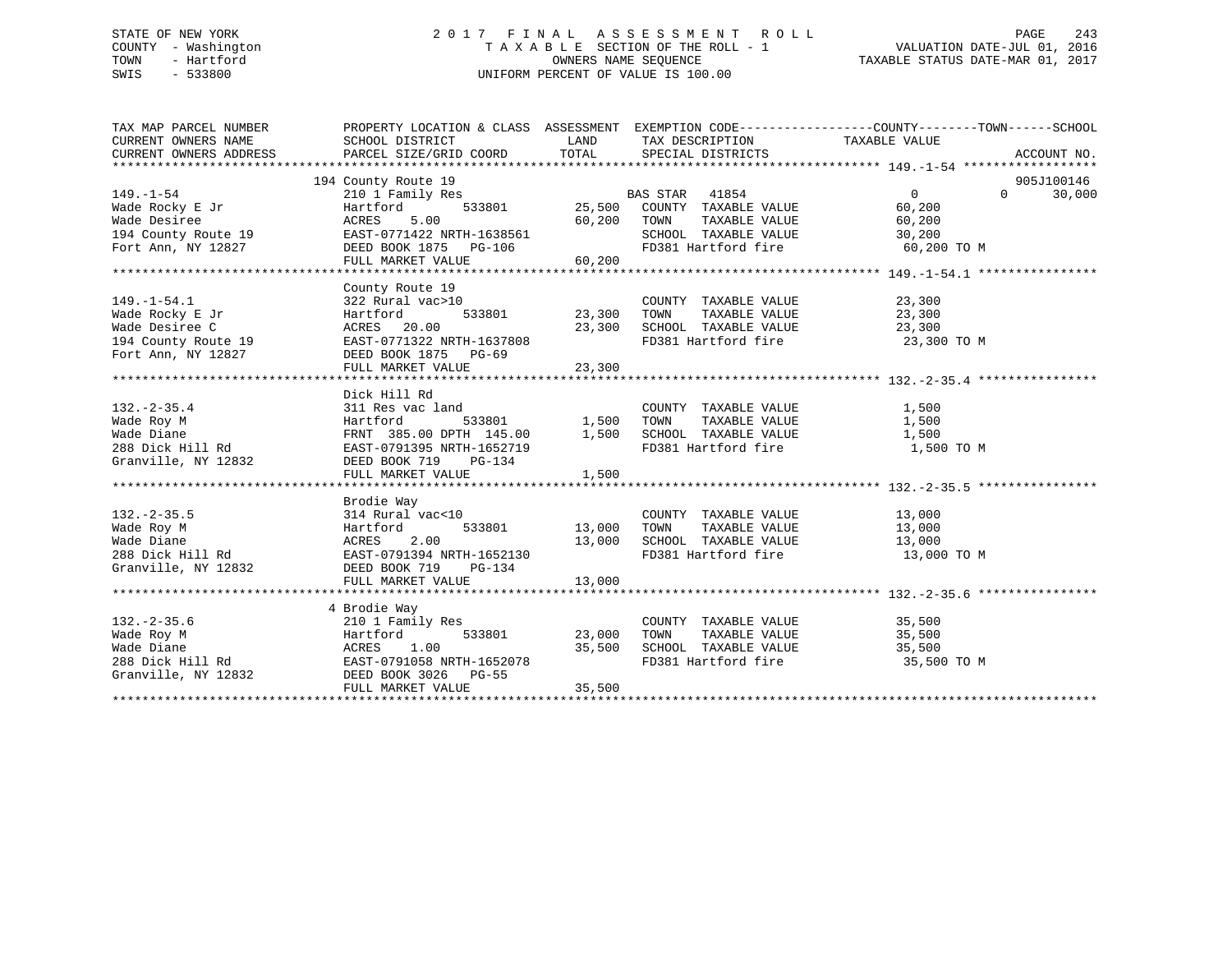# STATE OF NEW YORK 2 0 1 7 F I N A L A S S E S S M E N T R O L L PAGE 244 COUNTY - Washington T A X A B L E SECTION OF THE ROLL - 1 VALUATION DATE-JUL 01, 2016 TOWN - Hartford **TAXABLE STATUS DATE-MAR 01, 2017** SWIS - 533800 UNIFORM PERCENT OF VALUE IS 100.00

| TAX MAP PARCEL NUMBER<br>CURRENT OWNERS NAME<br>CURRENT OWNERS ADDRESS | PROPERTY LOCATION & CLASS ASSESSMENT EXEMPTION CODE----------------COUNTY-------TOWN-----SCHOOL<br>SCHOOL DISTRICT<br><b>EXAMPLE THE STATE OF STATE OF STATE</b><br>PARCEL SIZE/GRID COORD | TOTAL                    | TAX DESCRIPTION<br>SPECIAL DISTRICTS<br>SPECIAL DISTRICTS |                     | ACCOUNT NO.        |
|------------------------------------------------------------------------|--------------------------------------------------------------------------------------------------------------------------------------------------------------------------------------------|--------------------------|-----------------------------------------------------------|---------------------|--------------------|
|                                                                        |                                                                                                                                                                                            |                          |                                                           |                     |                    |
| $149. - 1 - 53.3$                                                      | 4 North Rd<br>210 1 Family Res                                                                                                                                                             |                          | BAS STAR 41854                                            | $0 \qquad \qquad$   | $\Omega$<br>30,000 |
| Wade Russell M<br>Wade Andrea L                                        | Hartford<br>LOT 2                                                                                                                                                                          | 533801 28,300<br>201,800 | COUNTY TAXABLE VALUE<br>TOWN<br>TAXABLE VALUE             | 201,800<br>201,800  |                    |
| 4 North Rd                                                             | 697/205 2327/233                                                                                                                                                                           |                          | SCHOOL TAXABLE VALUE                                      | 171,800             |                    |
| Fort Ann, NY 12827                                                     | 5.39<br>ACRES<br>EAST-0773799 NRTH-1639147<br>DEED BOOK 950<br>$PG-35$                                                                                                                     |                          | CA007 Cons agri dst 7<br>FD381 Hartford fire 201,800 TO M | 201,800 TO M        |                    |
|                                                                        | FULL MARKET VALUE                                                                                                                                                                          | 201,800                  |                                                           |                     |                    |
|                                                                        |                                                                                                                                                                                            |                          |                                                           |                     |                    |
|                                                                        | LOT 1 Provincial Pat                                                                                                                                                                       |                          |                                                           |                     | 905J101151         |
| $112. - 2 - 9$                                                         | 105 Vac farmland                                                                                                                                                                           |                          | AG DIST 41720                                             | 12,488              | 12,488<br>12,488   |
| Walker Farms LLC                                                       | Fort Ann<br>532802                                                                                                                                                                         | 19,600                   | COUNTY TAXABLE VALUE                                      | 7,112               |                    |
| 5565 State Route 4                                                     | $112,-1-9$                                                                                                                                                                                 | 19,600                   | TOWN<br>TAXABLE VALUE                                     | 7,112               |                    |
| Fort Ann, NY 12827                                                     | ACRES 14.00                                                                                                                                                                                |                          | SCHOOL TAXABLE VALUE                                      | 7,112               |                    |
|                                                                        |                                                                                                                                                                                            |                          | CA007 Cons agri dst 7                                     | 7,112 TO M          |                    |
| MAY BE SUBJECT TO PAYMENT                                              | DEED BOOK 822 I<br>FULL MARKET VALUE                                                                                                                                                       |                          |                                                           |                     |                    |
| UNDER AGDIST LAW TIL 2021                                              | ACRES 14.00<br>EAST-0761574 NRTH-1665779 CA007 Cons agri dst<br>DEED BOOK 822 PG-104 12,488 EX<br>FULL MARKET VALUE 19,600 FD381 Hartford fire                                             |                          |                                                           | 19,600 TO M         |                    |
|                                                                        |                                                                                                                                                                                            |                          |                                                           |                     |                    |
|                                                                        | Rojcewicz Ln                                                                                                                                                                               |                          |                                                           |                     | 905J101098         |
| $140. - 1 - 12$                                                        | 120 Field crops                                                                                                                                                                            |                          | AG DIST<br>41720                                          | 96,224 96,224       | 96,224             |
| Walker Farms LLC                                                       | Hartford<br>533801                                                                                                                                                                         | 202,000                  | COUNTY TAXABLE VALUE                                      | 107,776             |                    |
| 5565 State Route 4                                                     | ACRES 146.90                                                                                                                                                                               | 204,000                  | TAXABLE VALUE<br>TOWN                                     | 107,776             |                    |
| Fort Ann, NY 12827                                                     | EAST-0775369 NRTH-1643329                                                                                                                                                                  |                          | SCHOOL TAXABLE VALUE                                      | 107,776             |                    |
|                                                                        | DEED BOOK 822<br>PG-104                                                                                                                                                                    | 204,000                  | CA007 Cons agri dst 7 107,776 TO M                        |                     |                    |
| MAY BE SUBJECT TO PAYMENT                                              | FULL MARKET VALUE                                                                                                                                                                          |                          | 96,224 EX<br>FD381 Hartford fire                          |                     |                    |
| UNDER AGDIST LAW TIL 2021                                              |                                                                                                                                                                                            |                          |                                                           | 204,000 TO M        |                    |
|                                                                        | 9 Mcdougal Rd                                                                                                                                                                              |                          |                                                           |                     | 905J100269         |
| $148. - 1 - 14$                                                        | 241 Rural res&ag                                                                                                                                                                           |                          | AGRI-D IND 41730                                          | 93,536 93,536       | 93,536             |
| Walker Farms LLC                                                       | Hartford                                                                                                                                                                                   |                          | 533801 193,600 COUNTY TAXABLE VALUE                       | 179,064             |                    |
| 5565 State Route 4                                                     | ACRES 114.90                                                                                                                                                                               |                          | 272,600 TOWN<br>TAXABLE VALUE                             | 179,064             |                    |
| Fort Ann, NY 12827                                                     |                                                                                                                                                                                            |                          | SCHOOL TAXABLE VALUE 179,064                              |                     |                    |
|                                                                        | EAST-0768905 NRTH-1637263<br>DEED BOOK 876 PG-322                                                                                                                                          |                          | FD381 Hartford fire                                       | 272,600 ТО М        |                    |
| MAY BE SUBJECT TO PAYMENT<br>UNDER AGDIST LAW TIL 2024                 | FULL MARKET VALUE                                                                                                                                                                          | 272,600                  |                                                           |                     |                    |
|                                                                        |                                                                                                                                                                                            |                          |                                                           |                     |                    |
|                                                                        | Russell Ln OFF                                                                                                                                                                             |                          |                                                           |                     | 905J100617         |
| $149. - 1 - 50$                                                        | 322 Rural vac>10                                                                                                                                                                           |                          | AGRI-D IND 41730                                          | 3,028               | 3,028<br>3,028     |
| Walker Farms LLC                                                       | Hartford<br>533801                                                                                                                                                                         | 7,900                    | COUNTY TAXABLE VALUE                                      | 4,872               |                    |
| 5565 State Route 4                                                     | ACRES 12.18                                                                                                                                                                                | 7,900                    | TOWN                                                      | TAXABLE VALUE 4,872 |                    |
| Fort Ann, NY 12827                                                     | EAST-0771363 NRTH-1636928                                                                                                                                                                  |                          | SCHOOL TAXABLE VALUE                                      | 4,872               |                    |
|                                                                        | DEED BOOK 876<br>PG-322                                                                                                                                                                    |                          | FD381 Hartford fire                                       | 7,900 TO M          |                    |
| MAY BE SUBJECT TO PAYMENT                                              | FULL MARKET VALUE                                                                                                                                                                          | 7,900                    |                                                           |                     |                    |
| UNDER AGDIST LAW TIL 2024                                              |                                                                                                                                                                                            |                          |                                                           |                     |                    |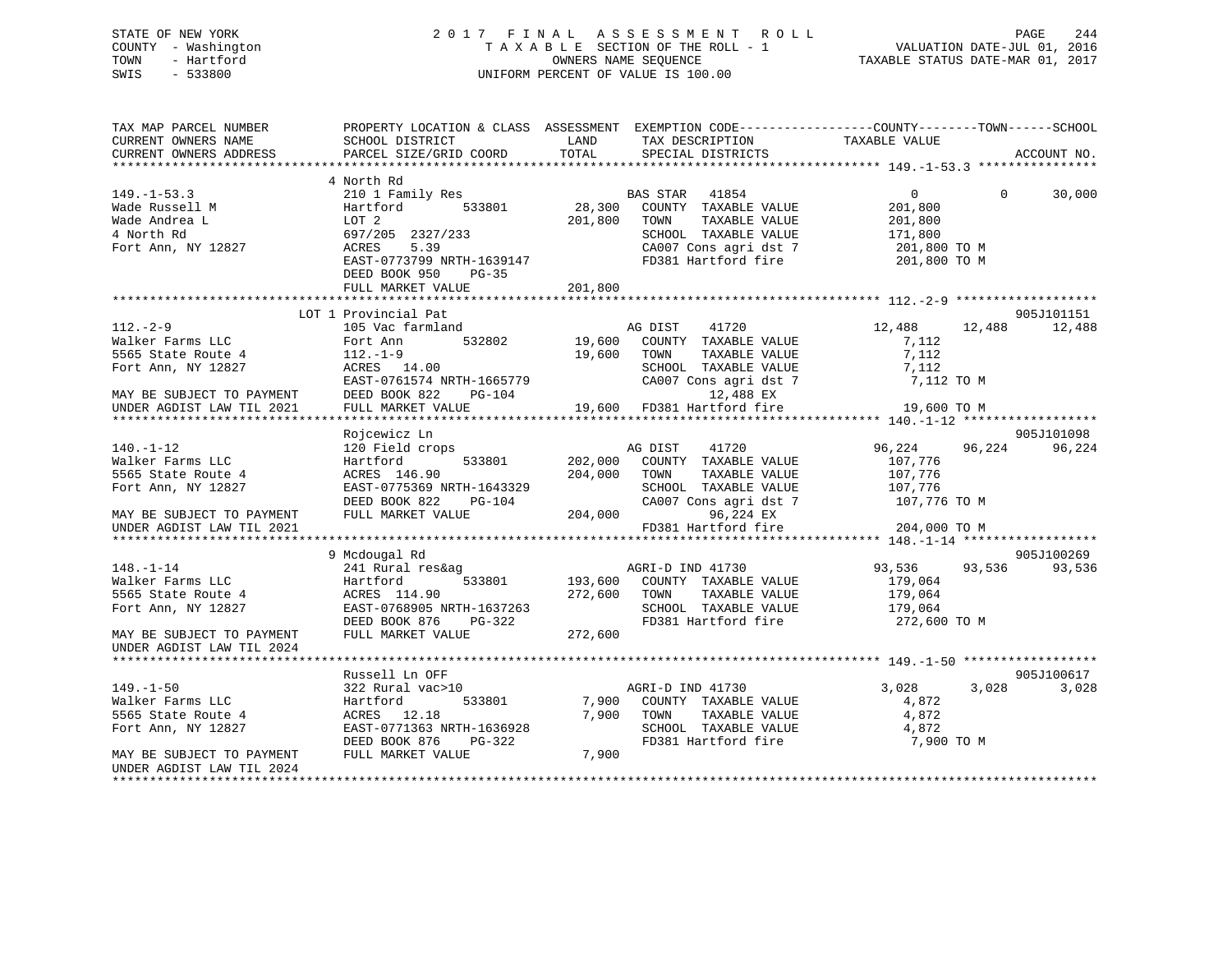# STATE OF NEW YORK 2 0 1 7 F I N A L A S S E S S M E N T R O L L PAGE 245 COUNTY - Washington T A X A B L E SECTION OF THE ROLL - 1 VALUATION DATE-JUL 01, 2016 TOWN - Hartford **TAXABLE STATUS DATE-MAR 01, 2017** SWIS - 533800 UNIFORM PERCENT OF VALUE IS 100.00

| CURRENT OWNERS NAME<br>SCHOOL DISTRICT<br>LAND<br>TAX DESCRIPTION TAXABLE VALUE<br>TOTAL<br>PARCEL SIZE/GRID COORD<br>SPECIAL DISTRICTS<br>CURRENT OWNERS ADDRESS<br>ACCOUNT NO.<br>320 Pope Hill Rd<br><b>BAS STAR</b><br>240 Rural res<br>41854<br>$\overline{0}$<br>$\Omega$<br>30,000<br>Walker James S<br>28,900<br>COUNTY TAXABLE VALUE<br>136,900<br>Hartford<br>533801<br>Walker Elaine A<br>LOT 2<br>136,900<br>TOWN<br>TAXABLE VALUE<br>136,900<br>SCHOOL TAXABLE VALUE<br>320 Pope Hill Rd<br>ACRES 10.01<br>106,900<br>Granville, NY 12832<br>CA006 Cons agri dst 6<br>EAST-0783700 NRTH-1633534<br>136,900 TO M<br>DEED BOOK 771<br>FD381 Hartford fire<br>PG-102<br>136,900 TO M<br>136,900<br>FULL MARKET VALUE<br>45 Baker Rd<br>905J100140<br>$132 - 2 - 9$<br>129,800<br>240 Rural res<br>COUNTY TAXABLE VALUE<br>Wall Walter J<br>533801<br>30,000<br>TAXABLE VALUE<br>129,800<br>Hartford<br>TOWN<br>Wall Melissa D<br>129,800<br>SCHOOL TAXABLE VALUE<br>129,800<br>Survey12758<br>FD381 Hartford fire<br>ACRES 11.16<br>129,800 TO M<br>EAST-0791312 NRTH-1654079<br>DEED BOOK 3756 PG-270<br>129,800<br>FULL MARKET VALUE<br>70 Gilchrist Hill Rd<br>905J100461<br>$141. - 3 - 1$<br><b>BAS STAR</b><br>41854<br>30,000<br>240 Rural res<br>$\overline{0}$<br>$\Omega$<br>Walldorff Andrew<br>42,200 COUNTY TAXABLE VALUE<br>Hartford<br>533801<br>146,400<br>70 Gilchrist Hill Rd<br>ACRES 15.23<br>146,400<br>TAXABLE VALUE<br>TOWN<br>146,400<br>Hartford, NY 12838<br>EAST-0783326 NRTH-1644194<br>SCHOOL TAXABLE VALUE<br>116,400<br>FD381 Hartford fire<br>DEED BOOK 804<br>PG-199<br>146,400 TO M<br>FULL MARKET VALUE<br>146,400<br>Baker Rd<br>905J101202<br>$132 - 2 - 18.1$<br>311 Res vac land<br>COUNTY TAXABLE VALUE<br>3,900<br>533801<br>3,900<br>TOWN<br>TAXABLE VALUE<br>3,900<br>Walls Larry A<br>Hartford<br>Smith Bonnie L<br>FRNT 360.00 DPTH 53.00<br>3,900<br>SCHOOL TAXABLE VALUE<br>3,900<br>0.30<br>FD381 Hartford fire<br>3,900 TO M<br>ACRES<br>EAST-0790916 NRTH-1653165<br>DEED BOOK 2625<br>PG-253<br>3,900<br>FULL MARKET VALUE<br>State Route 40<br>905J100610<br>$149. - 1 - 34$<br>314 Rural vac<10<br>COUNTY TAXABLE VALUE<br>14,300<br>Walsh Charles F<br>TAXABLE VALUE<br>Hartford<br>533801<br>14,300<br>TOWN<br>14,300<br>Walsh Vickie D<br>14,300<br>SCHOOL TAXABLE VALUE<br>Sub Div Lot 1<br>14,300<br>CA006 Cons agri dst 6<br>7280 State Route 40<br>1.53<br>14,300 TO M<br>ACRES<br>FD381 Hartford fire<br>Fort Ann, NY 12827<br>EAST-0774674 NRTH-1636782<br>14,300 TO M<br>DEED BOOK 843<br>$PG-210$<br>14,300<br>FULL MARKET VALUE | TAX MAP PARCEL NUMBER | PROPERTY LOCATION & CLASS ASSESSMENT EXEMPTION CODE----------------COUNTY-------TOWN------SCHOOL |  |  |
|------------------------------------------------------------------------------------------------------------------------------------------------------------------------------------------------------------------------------------------------------------------------------------------------------------------------------------------------------------------------------------------------------------------------------------------------------------------------------------------------------------------------------------------------------------------------------------------------------------------------------------------------------------------------------------------------------------------------------------------------------------------------------------------------------------------------------------------------------------------------------------------------------------------------------------------------------------------------------------------------------------------------------------------------------------------------------------------------------------------------------------------------------------------------------------------------------------------------------------------------------------------------------------------------------------------------------------------------------------------------------------------------------------------------------------------------------------------------------------------------------------------------------------------------------------------------------------------------------------------------------------------------------------------------------------------------------------------------------------------------------------------------------------------------------------------------------------------------------------------------------------------------------------------------------------------------------------------------------------------------------------------------------------------------------------------------------------------------------------------------------------------------------------------------------------------------------------------------------------------------------------------------------------------------------------------------------------------------------------------------------------------------------------------------------------------------------------------------------------------------------------------------------------------------------------------------------------------------------------|-----------------------|--------------------------------------------------------------------------------------------------|--|--|
|                                                                                                                                                                                                                                                                                                                                                                                                                                                                                                                                                                                                                                                                                                                                                                                                                                                                                                                                                                                                                                                                                                                                                                                                                                                                                                                                                                                                                                                                                                                                                                                                                                                                                                                                                                                                                                                                                                                                                                                                                                                                                                                                                                                                                                                                                                                                                                                                                                                                                                                                                                                                            |                       |                                                                                                  |  |  |
|                                                                                                                                                                                                                                                                                                                                                                                                                                                                                                                                                                                                                                                                                                                                                                                                                                                                                                                                                                                                                                                                                                                                                                                                                                                                                                                                                                                                                                                                                                                                                                                                                                                                                                                                                                                                                                                                                                                                                                                                                                                                                                                                                                                                                                                                                                                                                                                                                                                                                                                                                                                                            |                       |                                                                                                  |  |  |
|                                                                                                                                                                                                                                                                                                                                                                                                                                                                                                                                                                                                                                                                                                                                                                                                                                                                                                                                                                                                                                                                                                                                                                                                                                                                                                                                                                                                                                                                                                                                                                                                                                                                                                                                                                                                                                                                                                                                                                                                                                                                                                                                                                                                                                                                                                                                                                                                                                                                                                                                                                                                            |                       |                                                                                                  |  |  |
|                                                                                                                                                                                                                                                                                                                                                                                                                                                                                                                                                                                                                                                                                                                                                                                                                                                                                                                                                                                                                                                                                                                                                                                                                                                                                                                                                                                                                                                                                                                                                                                                                                                                                                                                                                                                                                                                                                                                                                                                                                                                                                                                                                                                                                                                                                                                                                                                                                                                                                                                                                                                            |                       |                                                                                                  |  |  |
|                                                                                                                                                                                                                                                                                                                                                                                                                                                                                                                                                                                                                                                                                                                                                                                                                                                                                                                                                                                                                                                                                                                                                                                                                                                                                                                                                                                                                                                                                                                                                                                                                                                                                                                                                                                                                                                                                                                                                                                                                                                                                                                                                                                                                                                                                                                                                                                                                                                                                                                                                                                                            | $150. - 1 - 31.1$     |                                                                                                  |  |  |
|                                                                                                                                                                                                                                                                                                                                                                                                                                                                                                                                                                                                                                                                                                                                                                                                                                                                                                                                                                                                                                                                                                                                                                                                                                                                                                                                                                                                                                                                                                                                                                                                                                                                                                                                                                                                                                                                                                                                                                                                                                                                                                                                                                                                                                                                                                                                                                                                                                                                                                                                                                                                            |                       |                                                                                                  |  |  |
|                                                                                                                                                                                                                                                                                                                                                                                                                                                                                                                                                                                                                                                                                                                                                                                                                                                                                                                                                                                                                                                                                                                                                                                                                                                                                                                                                                                                                                                                                                                                                                                                                                                                                                                                                                                                                                                                                                                                                                                                                                                                                                                                                                                                                                                                                                                                                                                                                                                                                                                                                                                                            |                       |                                                                                                  |  |  |
|                                                                                                                                                                                                                                                                                                                                                                                                                                                                                                                                                                                                                                                                                                                                                                                                                                                                                                                                                                                                                                                                                                                                                                                                                                                                                                                                                                                                                                                                                                                                                                                                                                                                                                                                                                                                                                                                                                                                                                                                                                                                                                                                                                                                                                                                                                                                                                                                                                                                                                                                                                                                            |                       |                                                                                                  |  |  |
|                                                                                                                                                                                                                                                                                                                                                                                                                                                                                                                                                                                                                                                                                                                                                                                                                                                                                                                                                                                                                                                                                                                                                                                                                                                                                                                                                                                                                                                                                                                                                                                                                                                                                                                                                                                                                                                                                                                                                                                                                                                                                                                                                                                                                                                                                                                                                                                                                                                                                                                                                                                                            |                       |                                                                                                  |  |  |
|                                                                                                                                                                                                                                                                                                                                                                                                                                                                                                                                                                                                                                                                                                                                                                                                                                                                                                                                                                                                                                                                                                                                                                                                                                                                                                                                                                                                                                                                                                                                                                                                                                                                                                                                                                                                                                                                                                                                                                                                                                                                                                                                                                                                                                                                                                                                                                                                                                                                                                                                                                                                            |                       |                                                                                                  |  |  |
|                                                                                                                                                                                                                                                                                                                                                                                                                                                                                                                                                                                                                                                                                                                                                                                                                                                                                                                                                                                                                                                                                                                                                                                                                                                                                                                                                                                                                                                                                                                                                                                                                                                                                                                                                                                                                                                                                                                                                                                                                                                                                                                                                                                                                                                                                                                                                                                                                                                                                                                                                                                                            |                       |                                                                                                  |  |  |
|                                                                                                                                                                                                                                                                                                                                                                                                                                                                                                                                                                                                                                                                                                                                                                                                                                                                                                                                                                                                                                                                                                                                                                                                                                                                                                                                                                                                                                                                                                                                                                                                                                                                                                                                                                                                                                                                                                                                                                                                                                                                                                                                                                                                                                                                                                                                                                                                                                                                                                                                                                                                            |                       |                                                                                                  |  |  |
|                                                                                                                                                                                                                                                                                                                                                                                                                                                                                                                                                                                                                                                                                                                                                                                                                                                                                                                                                                                                                                                                                                                                                                                                                                                                                                                                                                                                                                                                                                                                                                                                                                                                                                                                                                                                                                                                                                                                                                                                                                                                                                                                                                                                                                                                                                                                                                                                                                                                                                                                                                                                            |                       |                                                                                                  |  |  |
|                                                                                                                                                                                                                                                                                                                                                                                                                                                                                                                                                                                                                                                                                                                                                                                                                                                                                                                                                                                                                                                                                                                                                                                                                                                                                                                                                                                                                                                                                                                                                                                                                                                                                                                                                                                                                                                                                                                                                                                                                                                                                                                                                                                                                                                                                                                                                                                                                                                                                                                                                                                                            |                       |                                                                                                  |  |  |
|                                                                                                                                                                                                                                                                                                                                                                                                                                                                                                                                                                                                                                                                                                                                                                                                                                                                                                                                                                                                                                                                                                                                                                                                                                                                                                                                                                                                                                                                                                                                                                                                                                                                                                                                                                                                                                                                                                                                                                                                                                                                                                                                                                                                                                                                                                                                                                                                                                                                                                                                                                                                            |                       |                                                                                                  |  |  |
|                                                                                                                                                                                                                                                                                                                                                                                                                                                                                                                                                                                                                                                                                                                                                                                                                                                                                                                                                                                                                                                                                                                                                                                                                                                                                                                                                                                                                                                                                                                                                                                                                                                                                                                                                                                                                                                                                                                                                                                                                                                                                                                                                                                                                                                                                                                                                                                                                                                                                                                                                                                                            |                       |                                                                                                  |  |  |
|                                                                                                                                                                                                                                                                                                                                                                                                                                                                                                                                                                                                                                                                                                                                                                                                                                                                                                                                                                                                                                                                                                                                                                                                                                                                                                                                                                                                                                                                                                                                                                                                                                                                                                                                                                                                                                                                                                                                                                                                                                                                                                                                                                                                                                                                                                                                                                                                                                                                                                                                                                                                            |                       |                                                                                                  |  |  |
|                                                                                                                                                                                                                                                                                                                                                                                                                                                                                                                                                                                                                                                                                                                                                                                                                                                                                                                                                                                                                                                                                                                                                                                                                                                                                                                                                                                                                                                                                                                                                                                                                                                                                                                                                                                                                                                                                                                                                                                                                                                                                                                                                                                                                                                                                                                                                                                                                                                                                                                                                                                                            | 45 Baker Rd           |                                                                                                  |  |  |
|                                                                                                                                                                                                                                                                                                                                                                                                                                                                                                                                                                                                                                                                                                                                                                                                                                                                                                                                                                                                                                                                                                                                                                                                                                                                                                                                                                                                                                                                                                                                                                                                                                                                                                                                                                                                                                                                                                                                                                                                                                                                                                                                                                                                                                                                                                                                                                                                                                                                                                                                                                                                            | Granville, NY 12832   |                                                                                                  |  |  |
|                                                                                                                                                                                                                                                                                                                                                                                                                                                                                                                                                                                                                                                                                                                                                                                                                                                                                                                                                                                                                                                                                                                                                                                                                                                                                                                                                                                                                                                                                                                                                                                                                                                                                                                                                                                                                                                                                                                                                                                                                                                                                                                                                                                                                                                                                                                                                                                                                                                                                                                                                                                                            |                       |                                                                                                  |  |  |
|                                                                                                                                                                                                                                                                                                                                                                                                                                                                                                                                                                                                                                                                                                                                                                                                                                                                                                                                                                                                                                                                                                                                                                                                                                                                                                                                                                                                                                                                                                                                                                                                                                                                                                                                                                                                                                                                                                                                                                                                                                                                                                                                                                                                                                                                                                                                                                                                                                                                                                                                                                                                            |                       |                                                                                                  |  |  |
|                                                                                                                                                                                                                                                                                                                                                                                                                                                                                                                                                                                                                                                                                                                                                                                                                                                                                                                                                                                                                                                                                                                                                                                                                                                                                                                                                                                                                                                                                                                                                                                                                                                                                                                                                                                                                                                                                                                                                                                                                                                                                                                                                                                                                                                                                                                                                                                                                                                                                                                                                                                                            |                       |                                                                                                  |  |  |
|                                                                                                                                                                                                                                                                                                                                                                                                                                                                                                                                                                                                                                                                                                                                                                                                                                                                                                                                                                                                                                                                                                                                                                                                                                                                                                                                                                                                                                                                                                                                                                                                                                                                                                                                                                                                                                                                                                                                                                                                                                                                                                                                                                                                                                                                                                                                                                                                                                                                                                                                                                                                            |                       |                                                                                                  |  |  |
|                                                                                                                                                                                                                                                                                                                                                                                                                                                                                                                                                                                                                                                                                                                                                                                                                                                                                                                                                                                                                                                                                                                                                                                                                                                                                                                                                                                                                                                                                                                                                                                                                                                                                                                                                                                                                                                                                                                                                                                                                                                                                                                                                                                                                                                                                                                                                                                                                                                                                                                                                                                                            |                       |                                                                                                  |  |  |
|                                                                                                                                                                                                                                                                                                                                                                                                                                                                                                                                                                                                                                                                                                                                                                                                                                                                                                                                                                                                                                                                                                                                                                                                                                                                                                                                                                                                                                                                                                                                                                                                                                                                                                                                                                                                                                                                                                                                                                                                                                                                                                                                                                                                                                                                                                                                                                                                                                                                                                                                                                                                            |                       |                                                                                                  |  |  |
|                                                                                                                                                                                                                                                                                                                                                                                                                                                                                                                                                                                                                                                                                                                                                                                                                                                                                                                                                                                                                                                                                                                                                                                                                                                                                                                                                                                                                                                                                                                                                                                                                                                                                                                                                                                                                                                                                                                                                                                                                                                                                                                                                                                                                                                                                                                                                                                                                                                                                                                                                                                                            |                       |                                                                                                  |  |  |
|                                                                                                                                                                                                                                                                                                                                                                                                                                                                                                                                                                                                                                                                                                                                                                                                                                                                                                                                                                                                                                                                                                                                                                                                                                                                                                                                                                                                                                                                                                                                                                                                                                                                                                                                                                                                                                                                                                                                                                                                                                                                                                                                                                                                                                                                                                                                                                                                                                                                                                                                                                                                            |                       |                                                                                                  |  |  |
|                                                                                                                                                                                                                                                                                                                                                                                                                                                                                                                                                                                                                                                                                                                                                                                                                                                                                                                                                                                                                                                                                                                                                                                                                                                                                                                                                                                                                                                                                                                                                                                                                                                                                                                                                                                                                                                                                                                                                                                                                                                                                                                                                                                                                                                                                                                                                                                                                                                                                                                                                                                                            |                       |                                                                                                  |  |  |
|                                                                                                                                                                                                                                                                                                                                                                                                                                                                                                                                                                                                                                                                                                                                                                                                                                                                                                                                                                                                                                                                                                                                                                                                                                                                                                                                                                                                                                                                                                                                                                                                                                                                                                                                                                                                                                                                                                                                                                                                                                                                                                                                                                                                                                                                                                                                                                                                                                                                                                                                                                                                            |                       |                                                                                                  |  |  |
|                                                                                                                                                                                                                                                                                                                                                                                                                                                                                                                                                                                                                                                                                                                                                                                                                                                                                                                                                                                                                                                                                                                                                                                                                                                                                                                                                                                                                                                                                                                                                                                                                                                                                                                                                                                                                                                                                                                                                                                                                                                                                                                                                                                                                                                                                                                                                                                                                                                                                                                                                                                                            |                       |                                                                                                  |  |  |
|                                                                                                                                                                                                                                                                                                                                                                                                                                                                                                                                                                                                                                                                                                                                                                                                                                                                                                                                                                                                                                                                                                                                                                                                                                                                                                                                                                                                                                                                                                                                                                                                                                                                                                                                                                                                                                                                                                                                                                                                                                                                                                                                                                                                                                                                                                                                                                                                                                                                                                                                                                                                            |                       |                                                                                                  |  |  |
|                                                                                                                                                                                                                                                                                                                                                                                                                                                                                                                                                                                                                                                                                                                                                                                                                                                                                                                                                                                                                                                                                                                                                                                                                                                                                                                                                                                                                                                                                                                                                                                                                                                                                                                                                                                                                                                                                                                                                                                                                                                                                                                                                                                                                                                                                                                                                                                                                                                                                                                                                                                                            |                       |                                                                                                  |  |  |
|                                                                                                                                                                                                                                                                                                                                                                                                                                                                                                                                                                                                                                                                                                                                                                                                                                                                                                                                                                                                                                                                                                                                                                                                                                                                                                                                                                                                                                                                                                                                                                                                                                                                                                                                                                                                                                                                                                                                                                                                                                                                                                                                                                                                                                                                                                                                                                                                                                                                                                                                                                                                            |                       |                                                                                                  |  |  |
|                                                                                                                                                                                                                                                                                                                                                                                                                                                                                                                                                                                                                                                                                                                                                                                                                                                                                                                                                                                                                                                                                                                                                                                                                                                                                                                                                                                                                                                                                                                                                                                                                                                                                                                                                                                                                                                                                                                                                                                                                                                                                                                                                                                                                                                                                                                                                                                                                                                                                                                                                                                                            |                       |                                                                                                  |  |  |
|                                                                                                                                                                                                                                                                                                                                                                                                                                                                                                                                                                                                                                                                                                                                                                                                                                                                                                                                                                                                                                                                                                                                                                                                                                                                                                                                                                                                                                                                                                                                                                                                                                                                                                                                                                                                                                                                                                                                                                                                                                                                                                                                                                                                                                                                                                                                                                                                                                                                                                                                                                                                            |                       |                                                                                                  |  |  |
|                                                                                                                                                                                                                                                                                                                                                                                                                                                                                                                                                                                                                                                                                                                                                                                                                                                                                                                                                                                                                                                                                                                                                                                                                                                                                                                                                                                                                                                                                                                                                                                                                                                                                                                                                                                                                                                                                                                                                                                                                                                                                                                                                                                                                                                                                                                                                                                                                                                                                                                                                                                                            | 85 Baker Rd           |                                                                                                  |  |  |
|                                                                                                                                                                                                                                                                                                                                                                                                                                                                                                                                                                                                                                                                                                                                                                                                                                                                                                                                                                                                                                                                                                                                                                                                                                                                                                                                                                                                                                                                                                                                                                                                                                                                                                                                                                                                                                                                                                                                                                                                                                                                                                                                                                                                                                                                                                                                                                                                                                                                                                                                                                                                            | Granville, NY 12832   |                                                                                                  |  |  |
|                                                                                                                                                                                                                                                                                                                                                                                                                                                                                                                                                                                                                                                                                                                                                                                                                                                                                                                                                                                                                                                                                                                                                                                                                                                                                                                                                                                                                                                                                                                                                                                                                                                                                                                                                                                                                                                                                                                                                                                                                                                                                                                                                                                                                                                                                                                                                                                                                                                                                                                                                                                                            |                       |                                                                                                  |  |  |
|                                                                                                                                                                                                                                                                                                                                                                                                                                                                                                                                                                                                                                                                                                                                                                                                                                                                                                                                                                                                                                                                                                                                                                                                                                                                                                                                                                                                                                                                                                                                                                                                                                                                                                                                                                                                                                                                                                                                                                                                                                                                                                                                                                                                                                                                                                                                                                                                                                                                                                                                                                                                            |                       |                                                                                                  |  |  |
|                                                                                                                                                                                                                                                                                                                                                                                                                                                                                                                                                                                                                                                                                                                                                                                                                                                                                                                                                                                                                                                                                                                                                                                                                                                                                                                                                                                                                                                                                                                                                                                                                                                                                                                                                                                                                                                                                                                                                                                                                                                                                                                                                                                                                                                                                                                                                                                                                                                                                                                                                                                                            |                       |                                                                                                  |  |  |
|                                                                                                                                                                                                                                                                                                                                                                                                                                                                                                                                                                                                                                                                                                                                                                                                                                                                                                                                                                                                                                                                                                                                                                                                                                                                                                                                                                                                                                                                                                                                                                                                                                                                                                                                                                                                                                                                                                                                                                                                                                                                                                                                                                                                                                                                                                                                                                                                                                                                                                                                                                                                            |                       |                                                                                                  |  |  |
|                                                                                                                                                                                                                                                                                                                                                                                                                                                                                                                                                                                                                                                                                                                                                                                                                                                                                                                                                                                                                                                                                                                                                                                                                                                                                                                                                                                                                                                                                                                                                                                                                                                                                                                                                                                                                                                                                                                                                                                                                                                                                                                                                                                                                                                                                                                                                                                                                                                                                                                                                                                                            |                       |                                                                                                  |  |  |
|                                                                                                                                                                                                                                                                                                                                                                                                                                                                                                                                                                                                                                                                                                                                                                                                                                                                                                                                                                                                                                                                                                                                                                                                                                                                                                                                                                                                                                                                                                                                                                                                                                                                                                                                                                                                                                                                                                                                                                                                                                                                                                                                                                                                                                                                                                                                                                                                                                                                                                                                                                                                            |                       |                                                                                                  |  |  |
|                                                                                                                                                                                                                                                                                                                                                                                                                                                                                                                                                                                                                                                                                                                                                                                                                                                                                                                                                                                                                                                                                                                                                                                                                                                                                                                                                                                                                                                                                                                                                                                                                                                                                                                                                                                                                                                                                                                                                                                                                                                                                                                                                                                                                                                                                                                                                                                                                                                                                                                                                                                                            |                       |                                                                                                  |  |  |
|                                                                                                                                                                                                                                                                                                                                                                                                                                                                                                                                                                                                                                                                                                                                                                                                                                                                                                                                                                                                                                                                                                                                                                                                                                                                                                                                                                                                                                                                                                                                                                                                                                                                                                                                                                                                                                                                                                                                                                                                                                                                                                                                                                                                                                                                                                                                                                                                                                                                                                                                                                                                            |                       |                                                                                                  |  |  |
|                                                                                                                                                                                                                                                                                                                                                                                                                                                                                                                                                                                                                                                                                                                                                                                                                                                                                                                                                                                                                                                                                                                                                                                                                                                                                                                                                                                                                                                                                                                                                                                                                                                                                                                                                                                                                                                                                                                                                                                                                                                                                                                                                                                                                                                                                                                                                                                                                                                                                                                                                                                                            |                       |                                                                                                  |  |  |
|                                                                                                                                                                                                                                                                                                                                                                                                                                                                                                                                                                                                                                                                                                                                                                                                                                                                                                                                                                                                                                                                                                                                                                                                                                                                                                                                                                                                                                                                                                                                                                                                                                                                                                                                                                                                                                                                                                                                                                                                                                                                                                                                                                                                                                                                                                                                                                                                                                                                                                                                                                                                            |                       |                                                                                                  |  |  |
|                                                                                                                                                                                                                                                                                                                                                                                                                                                                                                                                                                                                                                                                                                                                                                                                                                                                                                                                                                                                                                                                                                                                                                                                                                                                                                                                                                                                                                                                                                                                                                                                                                                                                                                                                                                                                                                                                                                                                                                                                                                                                                                                                                                                                                                                                                                                                                                                                                                                                                                                                                                                            |                       |                                                                                                  |  |  |
|                                                                                                                                                                                                                                                                                                                                                                                                                                                                                                                                                                                                                                                                                                                                                                                                                                                                                                                                                                                                                                                                                                                                                                                                                                                                                                                                                                                                                                                                                                                                                                                                                                                                                                                                                                                                                                                                                                                                                                                                                                                                                                                                                                                                                                                                                                                                                                                                                                                                                                                                                                                                            |                       |                                                                                                  |  |  |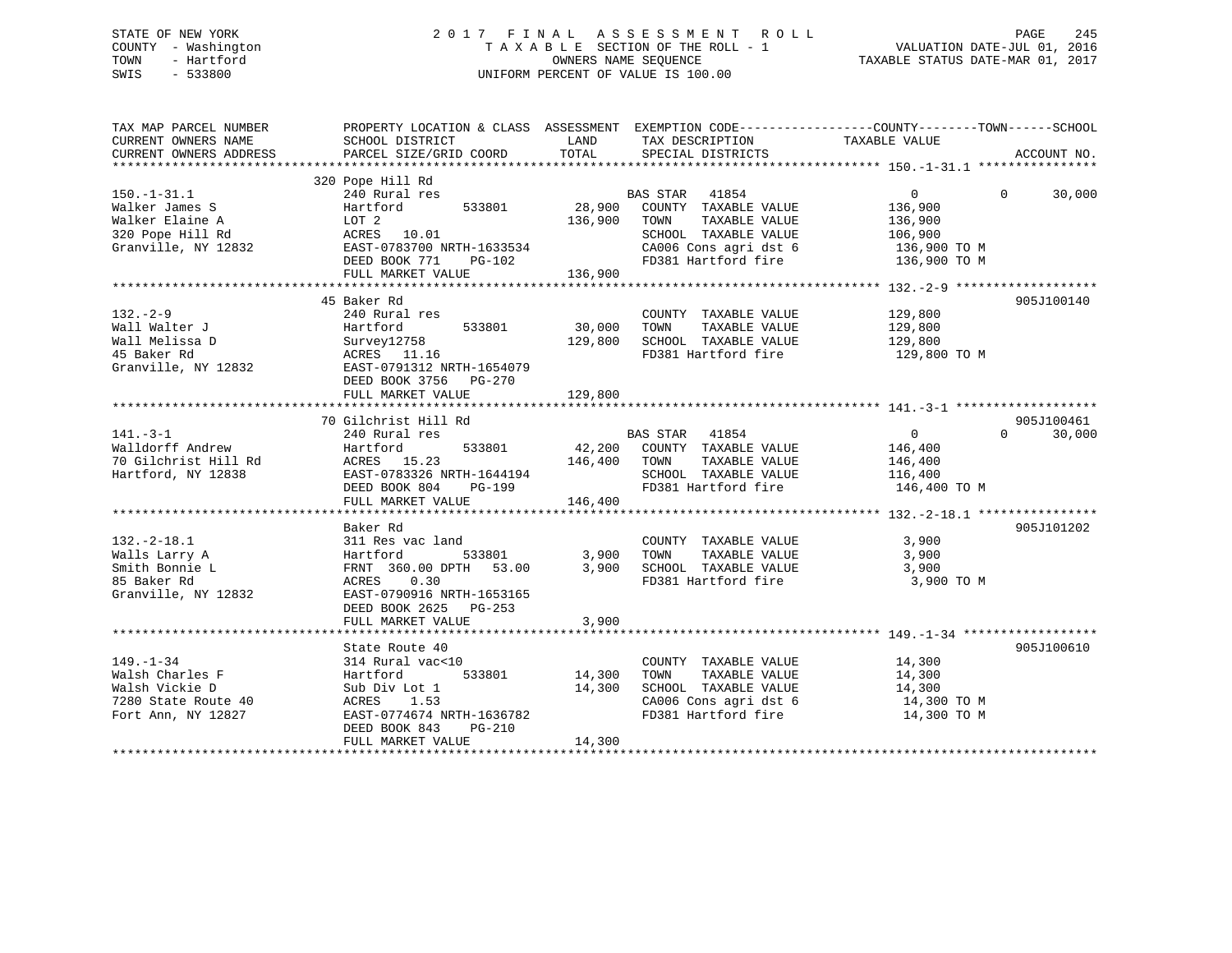# STATE OF NEW YORK 2 0 1 7 F I N A L A S S E S S M E N T R O L L PAGE 246 COUNTY - Washington T A X A B L E SECTION OF THE ROLL - 1 VALUATION DATE-JUL 01, 2016 TOWN - Hartford **TAXABLE STATUS DATE-MAR 01, 2017** SWIS - 533800 UNIFORM PERCENT OF VALUE IS 100.00

| TAX MAP PARCEL NUMBER<br>CURRENT OWNERS NAME<br>CURRENT OWNERS ADDRESS                                                                                                                                                                                                 | PROPERTY LOCATION & CLASS ASSESSMENT EXEMPTION CODE---------------COUNTY-------TOWN-----SCHOOL<br>SCHOOL DISTRICT<br>PARCEL SIZE/GRID COORD | LAND                | TAX DESCRIPTION TAXABLE VALUE SPECIAL DISTRICTS<br>TOTAL SPECIAL DISTRICTS                                                                                                                                                                                                                                                                                                                                                                                   |                                  | ACCOUNT NO.        |
|------------------------------------------------------------------------------------------------------------------------------------------------------------------------------------------------------------------------------------------------------------------------|---------------------------------------------------------------------------------------------------------------------------------------------|---------------------|--------------------------------------------------------------------------------------------------------------------------------------------------------------------------------------------------------------------------------------------------------------------------------------------------------------------------------------------------------------------------------------------------------------------------------------------------------------|----------------------------------|--------------------|
|                                                                                                                                                                                                                                                                        |                                                                                                                                             |                     |                                                                                                                                                                                                                                                                                                                                                                                                                                                              |                                  |                    |
|                                                                                                                                                                                                                                                                        | 7280 State Route 40                                                                                                                         |                     |                                                                                                                                                                                                                                                                                                                                                                                                                                                              |                                  | 905J100610         |
| $149. - 1 - 34.1$                                                                                                                                                                                                                                                      | 210 1 Family Res                                                                                                                            |                     |                                                                                                                                                                                                                                                                                                                                                                                                                                                              | 6,850                            | $\overline{0}$     |
| 149.-1-34.1<br>Walsh Charles F<br>Walsh Vickie D<br>7280 State Route 40<br>And Array MY 12827                                                                                                                                                                          | Hartford                                                                                                                                    |                     |                                                                                                                                                                                                                                                                                                                                                                                                                                                              | $\overline{0}$                   | 65,500             |
|                                                                                                                                                                                                                                                                        | Sub Div Lot 2                                                                                                                               |                     |                                                                                                                                                                                                                                                                                                                                                                                                                                                              |                                  |                    |
|                                                                                                                                                                                                                                                                        |                                                                                                                                             |                     |                                                                                                                                                                                                                                                                                                                                                                                                                                                              |                                  |                    |
| 7280 State Route 40<br>Fort Ann, NY 12827 EAST-0774492 NRTH-1636585<br>Fort Ann, NY 12827 EAST-0774492 NRTH-1636585<br>EED BOOK 2723 PG-48 CA006 Cons agri dst 6 137,000 TO M<br>FULL MARKET VALUE 137,000 FD381 Hartford fire 137,000                                 |                                                                                                                                             |                     |                                                                                                                                                                                                                                                                                                                                                                                                                                                              |                                  |                    |
|                                                                                                                                                                                                                                                                        |                                                                                                                                             |                     |                                                                                                                                                                                                                                                                                                                                                                                                                                                              |                                  |                    |
|                                                                                                                                                                                                                                                                        |                                                                                                                                             |                     |                                                                                                                                                                                                                                                                                                                                                                                                                                                              |                                  |                    |
|                                                                                                                                                                                                                                                                        |                                                                                                                                             |                     |                                                                                                                                                                                                                                                                                                                                                                                                                                                              |                                  |                    |
|                                                                                                                                                                                                                                                                        | East Starbuck Ln OFF                                                                                                                        |                     |                                                                                                                                                                                                                                                                                                                                                                                                                                                              |                                  | 905J100629         |
| $113. - 2 - 2$                                                                                                                                                                                                                                                         | 322 Rural vac>10                                                                                                                            |                     | COUNTY TAXABLE VALUE                                                                                                                                                                                                                                                                                                                                                                                                                                         | 8,600                            |                    |
|                                                                                                                                                                                                                                                                        | 533801 8,600                                                                                                                                |                     |                                                                                                                                                                                                                                                                                                                                                                                                                                                              | 8,600                            |                    |
|                                                                                                                                                                                                                                                                        |                                                                                                                                             | 8,600               | TOWN      TAXABLE VALUE<br>SCHOOL   TAXABLE VALUE                                                                                                                                                                                                                                                                                                                                                                                                            | 8,600                            |                    |
| Fort Ann, NY 12827                                                                                                                                                                                                                                                     |                                                                                                                                             |                     |                                                                                                                                                                                                                                                                                                                                                                                                                                                              | CA007 Cons agri dst 7 8,600 TO M |                    |
|                                                                                                                                                                                                                                                                        | $113. -1-2$<br>ACRES 15.50<br>EAST-0775031 NRTH-1669271                                                                                     |                     | FD381 Hartford fire                                                                                                                                                                                                                                                                                                                                                                                                                                          | 8,600 TO M                       |                    |
|                                                                                                                                                                                                                                                                        | DEED BOOK 455 PG-185                                                                                                                        |                     |                                                                                                                                                                                                                                                                                                                                                                                                                                                              |                                  |                    |
|                                                                                                                                                                                                                                                                        | FULL MARKET VALUE                                                                                                                           | 8,600               |                                                                                                                                                                                                                                                                                                                                                                                                                                                              |                                  |                    |
|                                                                                                                                                                                                                                                                        |                                                                                                                                             |                     |                                                                                                                                                                                                                                                                                                                                                                                                                                                              |                                  |                    |
|                                                                                                                                                                                                                                                                        | 671 County Route 17                                                                                                                         |                     |                                                                                                                                                                                                                                                                                                                                                                                                                                                              |                                  | 905J100661         |
| $113. - 2 - 4$                                                                                                                                                                                                                                                         | 210 1 Family Res                                                                                                                            |                     |                                                                                                                                                                                                                                                                                                                                                                                                                                                              | 22,660<br>22,660                 | $\Omega$           |
| 113.-2-4<br>Ward Charles S<br>671 County Route 17<br>Fort Ann, NY 12827<br>FRNT 150.00 DPTH 200.00                                                                                                                                                                     |                                                                                                                                             |                     | AGED-CO/TN 41801<br>FNH STAR 41834<br>3<br>533801 19,900 ENH STAR 41834                                                                                                                                                                                                                                                                                                                                                                                      | $\overline{0}$<br>$\bigcirc$     |                    |
|                                                                                                                                                                                                                                                                        |                                                                                                                                             |                     |                                                                                                                                                                                                                                                                                                                                                                                                                                                              |                                  | 65,500             |
|                                                                                                                                                                                                                                                                        |                                                                                                                                             |                     |                                                                                                                                                                                                                                                                                                                                                                                                                                                              |                                  |                    |
|                                                                                                                                                                                                                                                                        |                                                                                                                                             |                     |                                                                                                                                                                                                                                                                                                                                                                                                                                                              |                                  |                    |
|                                                                                                                                                                                                                                                                        |                                                                                                                                             |                     |                                                                                                                                                                                                                                                                                                                                                                                                                                                              |                                  |                    |
|                                                                                                                                                                                                                                                                        |                                                                                                                                             |                     |                                                                                                                                                                                                                                                                                                                                                                                                                                                              |                                  |                    |
|                                                                                                                                                                                                                                                                        |                                                                                                                                             |                     |                                                                                                                                                                                                                                                                                                                                                                                                                                                              |                                  |                    |
|                                                                                                                                                                                                                                                                        |                                                                                                                                             |                     |                                                                                                                                                                                                                                                                                                                                                                                                                                                              |                                  |                    |
|                                                                                                                                                                                                                                                                        | 80 Rowe Hill Rd                                                                                                                             |                     |                                                                                                                                                                                                                                                                                                                                                                                                                                                              |                                  | 905J100626         |
|                                                                                                                                                                                                                                                                        |                                                                                                                                             |                     | $\begin{tabular}{lllllllll} \multicolumn{2}{c}{\texttt{BAS STAR}} & \multicolumn{2}{c}{\texttt{41854}}\\ \multicolumn{2}{c}{\texttt{BAS STAR}} & \multicolumn{2}{c}{\texttt{41854}}\\ \multicolumn{2}{c}{\texttt{533801}} & \multicolumn{2}{c}{\texttt{32,600}} & \multicolumn{2}{c}{\texttt{COUNTY}} & \multicolumn{2}{c}{\texttt{TAXABLE VALUE}}\\ \multicolumn{2}{c}{\texttt{533801}} & \multicolumn{2}{c}{\texttt{32,600}} & \multicolumn{2}{c}{\texttt$ | $\overline{0}$<br>$\Omega$       | 30,000             |
| 141.-1-44<br>280 Res Multiple<br>Ward Edward S<br>280 Res Multiple<br>333801<br>280 Res Multiple<br>533801<br>280 Res Multiple<br>533801<br>280 Res Multiple<br>533801<br>280 Res Multiple<br>533801<br>280 ROKES<br>2.80<br>2.80<br>2.80<br>2.80<br>2.80<br>2.80<br>2 |                                                                                                                                             |                     |                                                                                                                                                                                                                                                                                                                                                                                                                                                              | 290,600                          |                    |
|                                                                                                                                                                                                                                                                        |                                                                                                                                             | 290,600 TOWN        | TAXABLE VALUE                                                                                                                                                                                                                                                                                                                                                                                                                                                | 290,600                          |                    |
|                                                                                                                                                                                                                                                                        |                                                                                                                                             |                     |                                                                                                                                                                                                                                                                                                                                                                                                                                                              |                                  |                    |
|                                                                                                                                                                                                                                                                        |                                                                                                                                             | H-1649808<br>PG-141 |                                                                                                                                                                                                                                                                                                                                                                                                                                                              |                                  |                    |
|                                                                                                                                                                                                                                                                        | FULL MARKET VALUE                                                                                                                           |                     | 649808 SCHOOL TAXABLE VALUE 260,600<br>-141 CA007 Cons agri dst 7 290,600 TO M<br>290,600 FD381 Hartford fire 290,600 TO M                                                                                                                                                                                                                                                                                                                                   |                                  |                    |
|                                                                                                                                                                                                                                                                        |                                                                                                                                             |                     |                                                                                                                                                                                                                                                                                                                                                                                                                                                              |                                  |                    |
|                                                                                                                                                                                                                                                                        | 71 Gilchrist Hill Ext                                                                                                                       |                     |                                                                                                                                                                                                                                                                                                                                                                                                                                                              |                                  | 905J100228         |
|                                                                                                                                                                                                                                                                        |                                                                                                                                             |                     | <b>BAS STAR</b> 41854                                                                                                                                                                                                                                                                                                                                                                                                                                        | $\sim$ 0 $\sim$ 0                | $\Omega$<br>30,000 |
|                                                                                                                                                                                                                                                                        |                                                                                                                                             |                     | 533801 33,000 COUNTY TAXABLE VALUE 173,000                                                                                                                                                                                                                                                                                                                                                                                                                   |                                  |                    |
|                                                                                                                                                                                                                                                                        |                                                                                                                                             |                     |                                                                                                                                                                                                                                                                                                                                                                                                                                                              |                                  |                    |
|                                                                                                                                                                                                                                                                        |                                                                                                                                             |                     |                                                                                                                                                                                                                                                                                                                                                                                                                                                              |                                  |                    |
|                                                                                                                                                                                                                                                                        |                                                                                                                                             |                     |                                                                                                                                                                                                                                                                                                                                                                                                                                                              | FD381 Hartford fire 173,000 TO M |                    |
| 141.-3-10.2<br>Ward Elizabeth Mary Hartford 533801 33,000 COONSINGLES 173,000 TOWN<br>71 Gilchrist Hill Ext ACRES 3.96 173,000 TOWN SCHOOL<br>Hartford, NY 12838 EAST-0784843 NRTH-1644609 SCHOOL<br>DEED BOOK 3558 PG-232 173,000 FD                                  |                                                                                                                                             |                     |                                                                                                                                                                                                                                                                                                                                                                                                                                                              |                                  |                    |
|                                                                                                                                                                                                                                                                        |                                                                                                                                             |                     |                                                                                                                                                                                                                                                                                                                                                                                                                                                              |                                  |                    |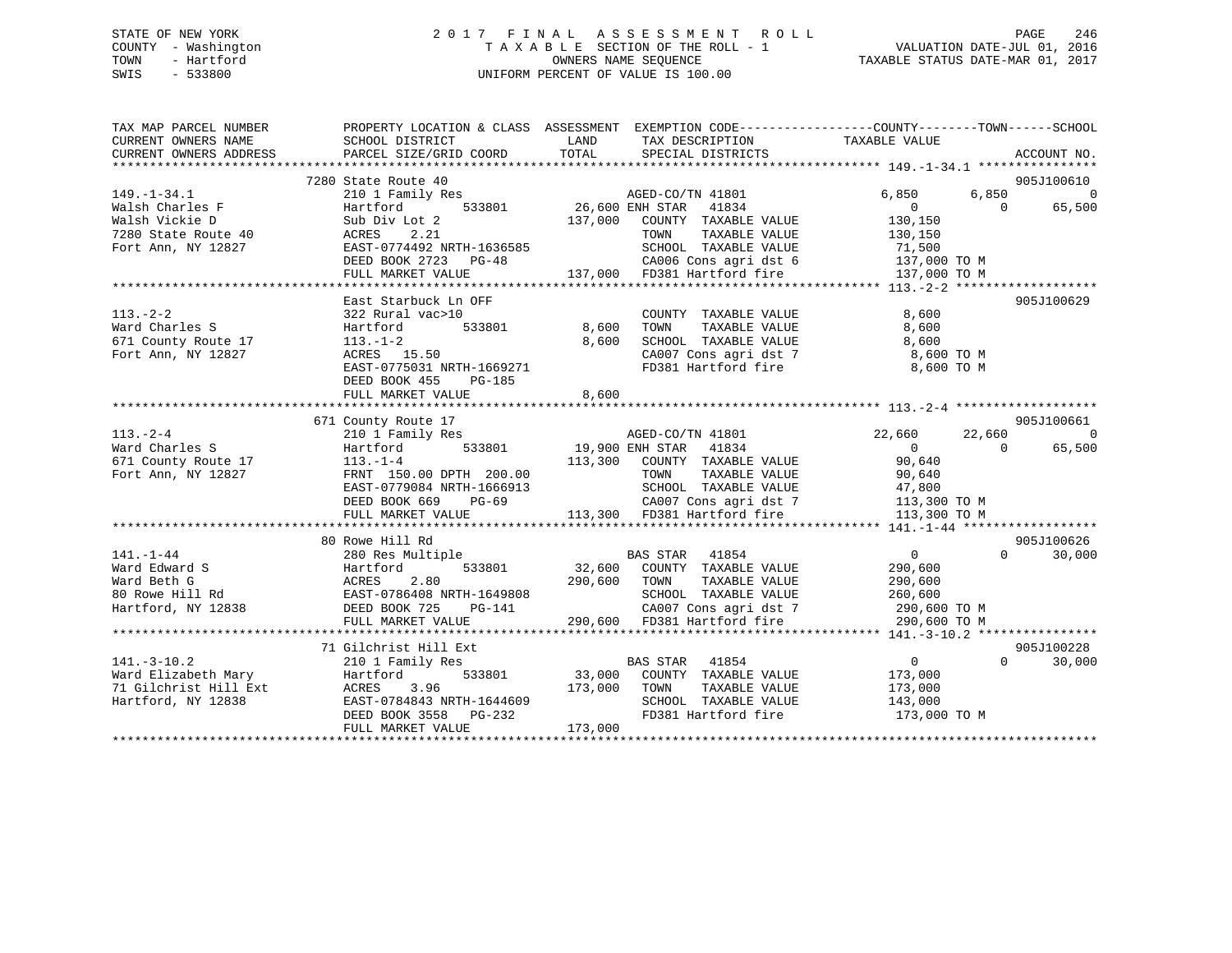# STATE OF NEW YORK 2 0 1 7 F I N A L A S S E S S M E N T R O L L PAGE 247 COUNTY - Washington T A X A B L E SECTION OF THE ROLL - 1 VALUATION DATE-JUL 01, 2016 TOWN - Hartford **TAXABLE STATUS DATE-MAR 01, 2017** SWIS - 533800 UNIFORM PERCENT OF VALUE IS 100.00

| TAX MAP PARCEL NUMBER                                                                                                                                              |                                                              |              | PROPERTY LOCATION & CLASS ASSESSMENT EXEMPTION CODE-----------------COUNTY-------TOWN------SCHOOL |                                                            |                    |
|--------------------------------------------------------------------------------------------------------------------------------------------------------------------|--------------------------------------------------------------|--------------|---------------------------------------------------------------------------------------------------|------------------------------------------------------------|--------------------|
| CURRENT OWNERS NAME                                                                                                                                                | SCHOOL DISTRICT                                              | LAND         | TAX DESCRIPTION TAXABLE VALUE                                                                     |                                                            |                    |
| CURRENT OWNERS ADDRESS                                                                                                                                             | PARCEL SIZE/GRID COORD                                       | TOTAL        | SPECIAL DISTRICTS                                                                                 |                                                            | ACCOUNT NO.        |
|                                                                                                                                                                    |                                                              |              |                                                                                                   |                                                            |                    |
|                                                                                                                                                                    | 392 Wright Rd                                                |              |                                                                                                   |                                                            | 905J100704         |
| 122.-1-13.1                                                                                                                                                        | 240 Rural res                                                |              | AG DIST 41720                                                                                     | 166,740 166,740<br>$\begin{array}{c}\n0 \\ 0\n\end{array}$ | 166,740            |
| Ward Hiram                                                                                                                                                         | Hartford                                                     |              | 533801 304,800 BAS STAR 41854                                                                     |                                                            | 30,000<br>$\Omega$ |
| 392 Wright Rd                                                                                                                                                      | ACRES 257.00                                                 |              | 338,700 COUNTY TAXABLE VALUE                                                                      |                                                            |                    |
| Fort Ann, NY 12827 EAST-0779404 NRTH-1660377                                                                                                                       |                                                              |              | TAXABLE VALUE<br>TOWN                                                                             | 171,960                                                    |                    |
|                                                                                                                                                                    | DEED BOOK 499<br>PG-1061                                     |              |                                                                                                   | 141,960<br>171,960 TO M                                    |                    |
| MAY BE SUBJECT TO PAYMENT<br>UNDER AGDIST LAW TIL 2021                                                                                                             | FULL MARKET VALUE                                            |              | SURVILLE TRAABLE VALUE<br>338,700 CA007 Cons agri dst 7<br>166,740 EX                             |                                                            |                    |
|                                                                                                                                                                    |                                                              |              | FD381 Hartford fire                                                                               | 338,700 TO M                                               |                    |
|                                                                                                                                                                    |                                                              |              |                                                                                                   |                                                            |                    |
|                                                                                                                                                                    | Wright Rd                                                    |              |                                                                                                   |                                                            | 905J101314         |
|                                                                                                                                                                    | 322 Rural vac>10                                             |              | COUNTY TAXABLE VALUE 21,500                                                                       |                                                            |                    |
|                                                                                                                                                                    |                                                              | 21,500 TOWN  |                                                                                                   |                                                            |                    |
|                                                                                                                                                                    |                                                              |              |                                                                                                   |                                                            |                    |
|                                                                                                                                                                    |                                                              |              |                                                                                                   |                                                            |                    |
|                                                                                                                                                                    |                                                              |              | CA007 Cons agri dst 7 21,500 TO M<br>FD381 Hartford fire 21,500 TO M                              |                                                            |                    |
|                                                                                                                                                                    |                                                              |              |                                                                                                   |                                                            |                    |
|                                                                                                                                                                    |                                                              |              |                                                                                                   |                                                            |                    |
|                                                                                                                                                                    | 300 Wright Rd                                                |              |                                                                                                   |                                                            | 905J101228         |
| $122. - 1 - 15.1$                                                                                                                                                  | 270 Mfg housing                                              |              | ENH STAR 41834                                                                                    | $\overline{0}$                                             | 65,500<br>$\Omega$ |
|                                                                                                                                                                    |                                                              |              | 533801 25,900 COUNTY TAXABLE VALUE 74,100                                                         |                                                            |                    |
|                                                                                                                                                                    |                                                              | 74,100 TOWN  | TAXABLE VALUE 74,100<br>TAXABLE VALUE 8,600                                                       |                                                            |                    |
|                                                                                                                                                                    |                                                              |              | SCHOOL TAXABLE VALUE                                                                              |                                                            |                    |
|                                                                                                                                                                    |                                                              |              | CA007 Cons agri dst 7 74,100 TO M                                                                 |                                                            |                    |
| % Mard Hiram S Jr<br>% Mard Carol Mard Carol (4,100)<br>300 Wright Rd (4,100) ACRES 1.77<br>Granville, NY 12832 (583T-0781447 NRTH-1657887<br>DEED BOOK 500 PG-582 |                                                              |              | FD381 Hartford fire                                                                               | 74,100 TO M                                                |                    |
|                                                                                                                                                                    | FULL MARKET VALUE                                            | 74,100       |                                                                                                   |                                                            |                    |
|                                                                                                                                                                    | wright Rd<br>270 Mfg housing<br>Hartford 5.<br>LOT 2<br>ACPP |              |                                                                                                   |                                                            |                    |
|                                                                                                                                                                    |                                                              |              |                                                                                                   |                                                            |                    |
|                                                                                                                                                                    |                                                              |              | COUNTY TAXABLE VALUE<br>TAXABLE VALUE<br>TAXABLE VALUE                                            | 30,000                                                     |                    |
|                                                                                                                                                                    | 533801 13,000                                                |              | TOWN                                                                                              | 30,000                                                     |                    |
| 122.-1-15.3<br>Ward Hiram S Jr<br>^^^ Wricht Rd                                                                                                                    |                                                              | 30,000       | SCHOOL TAXABLE VALUE                                                                              | 30,000                                                     |                    |
| Granville, NY 12832                                                                                                                                                |                                                              |              | CA007 Cons agri dst 7<br>FD381 Hartford fire                                                      | 30,000 TO M                                                |                    |
|                                                                                                                                                                    | EAST-0781625 NRTH-1657959                                    |              |                                                                                                   | 30,000 TO M                                                |                    |
|                                                                                                                                                                    | DEED BOOK 761<br>PG-84                                       |              |                                                                                                   |                                                            |                    |
|                                                                                                                                                                    | FULL MARKET VALUE                                            | 30,000       |                                                                                                   |                                                            |                    |
|                                                                                                                                                                    |                                                              |              |                                                                                                   |                                                            |                    |
|                                                                                                                                                                    | 50 Christian Hill Rd                                         |              |                                                                                                   |                                                            | 905J101414         |
| $132. - 1 - 27.1$                                                                                                                                                  | 210 1 Family Res                                             |              | ENH STAR<br>41834                                                                                 | $\overline{0}$                                             | $\Omega$<br>65,500 |
| Ward Irrevoc Trust Richard K Hartford                                                                                                                              |                                                              |              | 533801 27,900 COUNTY TAXABLE VALUE                                                                | 151,000                                                    |                    |
|                                                                                                                                                                    |                                                              | 151,000 TOWN | TAXABLE VALUE 151,000                                                                             |                                                            |                    |
|                                                                                                                                                                    |                                                              |              | SCHOOL TAXABLE VALUE 85,500<br>CA007 Cons agri dst 7 151,000 TO M                                 |                                                            |                    |
|                                                                                                                                                                    | DEED BOOK 3663 PG-112<br>FIILL MADVES VALUE                  |              |                                                                                                   |                                                            |                    |
|                                                                                                                                                                    | FULL MARKET VALUE                                            |              | 151,000 FD381 Hartford fire                                                                       | 151,000 TO M                                               |                    |
|                                                                                                                                                                    |                                                              |              |                                                                                                   |                                                            |                    |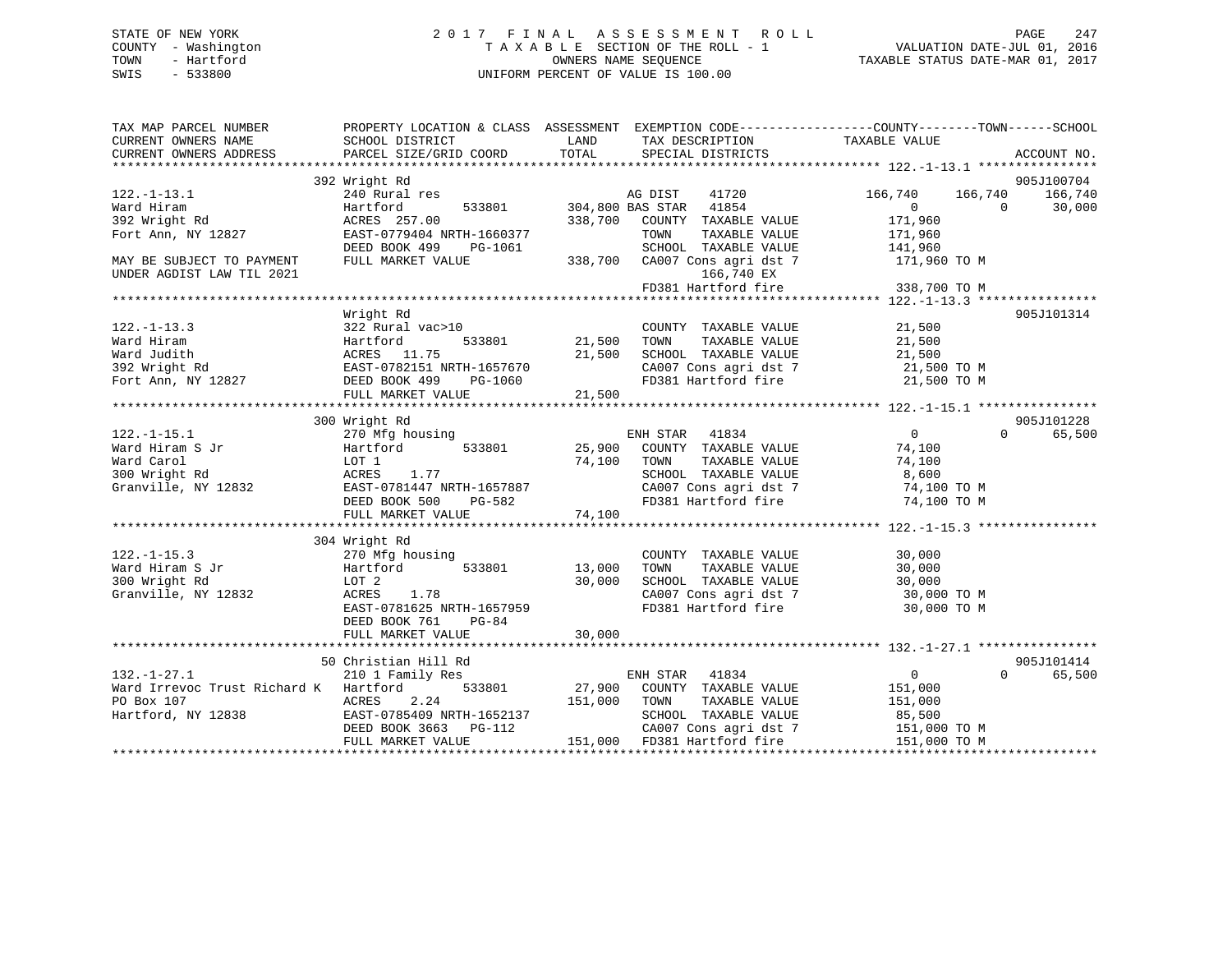# STATE OF NEW YORK 2 0 1 7 F I N A L A S S E S S M E N T R O L L PAGE 248 COUNTY - Washington T A X A B L E SECTION OF THE ROLL - 1 VALUATION DATE-JUL 01, 2016 TOWN - Hartford **TAXABLE STATUS DATE-MAR 01, 2017** SWIS - 533800 UNIFORM PERCENT OF VALUE IS 100.00

| TAX MAP PARCEL NUMBER<br>CURRENT OWNERS NAME                                                                                                                                                                                                                           | SCHOOL DISTRICT                                                                                                                                                                                           | LAND          | TAX DESCRIPTION                                              | PROPERTY LOCATION & CLASS ASSESSMENT EXEMPTION CODE---------------COUNTY-------TOWN------SCHOOL<br>TAXABLE VALUE |                          |
|------------------------------------------------------------------------------------------------------------------------------------------------------------------------------------------------------------------------------------------------------------------------|-----------------------------------------------------------------------------------------------------------------------------------------------------------------------------------------------------------|---------------|--------------------------------------------------------------|------------------------------------------------------------------------------------------------------------------|--------------------------|
| CURRENT OWNERS ADDRESS                                                                                                                                                                                                                                                 | PARCEL SIZE/GRID COORD                                                                                                                                                                                    | TOTAL         | SPECIAL DISTRICTS                                            |                                                                                                                  | ACCOUNT NO.              |
|                                                                                                                                                                                                                                                                        |                                                                                                                                                                                                           |               |                                                              |                                                                                                                  |                          |
|                                                                                                                                                                                                                                                                        |                                                                                                                                                                                                           |               |                                                              |                                                                                                                  |                          |
| $121. -4-7$                                                                                                                                                                                                                                                            | 1397 208,700 EXEMPTION PURPOSES<br>240 Rural res Rd 58 PCT OF VALUE USED FOR EXEMPTION PURPOSES<br>240 Rural res and 533801<br>208,700 EXH STAR 41834<br>208,700 EXH STAR 41834<br>208,700 EXH STAR 41834 |               |                                                              |                                                                                                                  |                          |
| Ward Marilyn                                                                                                                                                                                                                                                           |                                                                                                                                                                                                           |               |                                                              |                                                                                                                  |                          |
| 1397 Baldwin Corners Rd                                                                                                                                                                                                                                                |                                                                                                                                                                                                           |               |                                                              |                                                                                                                  |                          |
| Fort Ann, NY 12827                                                                                                                                                                                                                                                     | ACRES 63.00                                                                                                                                                                                               |               | COUNTY TAXABLE VALUE                                         | 115,493                                                                                                          |                          |
|                                                                                                                                                                                                                                                                        | EAST-0768522 NRTH-1663947                                                                                                                                                                                 |               | TAXABLE VALUE<br>TOWN                                        | 115,493                                                                                                          |                          |
| MAY BE SUBJECT TO PAYMENT                                                                                                                                                                                                                                              | DEED BOOK 406<br>PG-575                                                                                                                                                                                   |               |                                                              |                                                                                                                  |                          |
| UNDER AGDIST LAW TIL 2021                                                                                                                                                                                                                                              | FULL MARKET VALUE                                                                                                                                                                                         |               | 9G-575 SCHOOL TAXABLE VALUE<br>208,700 CA007 Cons agri dst 7 | 49,993<br>176,016 TO M                                                                                           |                          |
|                                                                                                                                                                                                                                                                        |                                                                                                                                                                                                           |               | 32,684 EX                                                    |                                                                                                                  |                          |
|                                                                                                                                                                                                                                                                        |                                                                                                                                                                                                           |               | FD381 Hartford fire                                          | 208,700 TO M                                                                                                     |                          |
|                                                                                                                                                                                                                                                                        |                                                                                                                                                                                                           |               |                                                              |                                                                                                                  |                          |
|                                                                                                                                                                                                                                                                        | 186 Marlboro Country Rd                                                                                                                                                                                   |               |                                                              |                                                                                                                  | 905J100181               |
| $141. - 3 - 21$                                                                                                                                                                                                                                                        | 210 1 Family Res                                                                                                                                                                                          |               | COUNTY TAXABLE VALUE                                         | 167,000                                                                                                          |                          |
|                                                                                                                                                                                                                                                                        |                                                                                                                                                                                                           | 533801 24,400 | TOWN<br>TAXABLE VALUE                                        | 167,000                                                                                                          |                          |
|                                                                                                                                                                                                                                                                        |                                                                                                                                                                                                           |               | SCHOOL TAXABLE VALUE                                         | 167,000                                                                                                          |                          |
|                                                                                                                                                                                                                                                                        |                                                                                                                                                                                                           |               |                                                              | FD381 Hartford fire 167,000 TO M                                                                                 |                          |
| Warner Ida M<br>Warner Anthony J Sr<br>Marre Anthony J Sr<br>167,000<br>186 Marlboro Country Rd<br>167,000<br>186 Martford, NY 12838<br>167,000<br>167,000<br>167,000<br>167,000<br>167,000<br>167,000<br>2010<br>2010<br>2010<br>2010<br>2010<br>2010<br>2010<br>2010 |                                                                                                                                                                                                           |               |                                                              |                                                                                                                  |                          |
|                                                                                                                                                                                                                                                                        |                                                                                                                                                                                                           |               |                                                              |                                                                                                                  |                          |
|                                                                                                                                                                                                                                                                        |                                                                                                                                                                                                           |               |                                                              |                                                                                                                  |                          |
|                                                                                                                                                                                                                                                                        | 23 Deer Run Way                                                                                                                                                                                           |               |                                                              |                                                                                                                  | 905J101349               |
|                                                                                                                                                                                                                                                                        | 240 Rural res                                                                                                                                                                                             |               | COUNTY TAXABLE VALUE                                         | 118,400                                                                                                          |                          |
| 141.-3-58<br>Warner Seth D                                                                                                                                                                                                                                             | Hartford 533801                                                                                                                                                                                           | 31,000        | TAXABLE VALUE<br>TOWN                                        | 118,400                                                                                                          |                          |
| 330 Lang Hill Rd                                                                                                                                                                                                                                                       |                                                                                                                                                                                                           |               | 118,400 SCHOOL TAXABLE VALUE 118,400                         |                                                                                                                  |                          |
| Granville, NY 12832                                                                                                                                                                                                                                                    | LOT 9<br>ACRES<br>ACRES 10.15                                                                                                                                                                             |               | FD381 Hartford fire                                          | 118,400 TO M                                                                                                     |                          |
|                                                                                                                                                                                                                                                                        | EAST-0783648 NRTH-1642047                                                                                                                                                                                 |               |                                                              |                                                                                                                  |                          |
|                                                                                                                                                                                                                                                                        | DEED BOOK 3753<br>$PG-90$                                                                                                                                                                                 |               |                                                              |                                                                                                                  |                          |
|                                                                                                                                                                                                                                                                        | FULL MARKET VALUE                                                                                                                                                                                         | 118,400       |                                                              |                                                                                                                  |                          |
|                                                                                                                                                                                                                                                                        |                                                                                                                                                                                                           |               |                                                              |                                                                                                                  |                          |
|                                                                                                                                                                                                                                                                        | 3499 State Route 196                                                                                                                                                                                      |               |                                                              |                                                                                                                  | 905J100001               |
| $140. - 1 - 36$                                                                                                                                                                                                                                                        | 270 Mfg housing<br>26,000 CW_DISBLD_ 41171 6,940<br>26,000 CW_DISBLD_ 41171 3,470<br>270 Mfg housing<br>3.3801 26,000 CW_DISBLD_ 41171 3,470<br>23,596<br>23,596                                          |               |                                                              | 6,940                                                                                                            | $\sim$ 0                 |
| Washburn Gerald W Sr                                                                                                                                                                                                                                                   |                                                                                                                                                                                                           |               |                                                              | 3,470<br>3,470                                                                                                   | $\overline{\phantom{0}}$ |
| Washburn Marilla                                                                                                                                                                                                                                                       |                                                                                                                                                                                                           |               |                                                              |                                                                                                                  | $\overline{0}$           |
| 3499 State Route 196                                                                                                                                                                                                                                                   | 270 Mrg nousing<br>Hartford 533801<br>ACRES 3.00<br>EAST-0770665 NRTH-1644717                                                                                                                             |               | AGED-TOWN 41803<br>ENH STAR 41834                            | $23,596$ 0<br>0 17,697                                                                                           | $\overline{0}$           |
| Fort Ann, NY 12827                                                                                                                                                                                                                                                     | DEED BOOK 683 PG-90                                                                                                                                                                                       |               |                                                              | $\overline{0}$<br>$\sim$ 0                                                                                       | 65,500                   |
|                                                                                                                                                                                                                                                                        | FULL MARKET VALUE                                                                                                                                                                                         |               | 69,400 COUNTY TAXABLE VALUE                                  | 35,394                                                                                                           |                          |
|                                                                                                                                                                                                                                                                        |                                                                                                                                                                                                           |               | TOWN<br>TAXABLE VALUE                                        | 41,293                                                                                                           |                          |
|                                                                                                                                                                                                                                                                        |                                                                                                                                                                                                           |               | SCHOOL TAXABLE VALUE                                         | 3,900                                                                                                            |                          |
|                                                                                                                                                                                                                                                                        |                                                                                                                                                                                                           |               | FD381 Hartford fire                                          | 69,400 TO M                                                                                                      |                          |
|                                                                                                                                                                                                                                                                        |                                                                                                                                                                                                           |               |                                                              |                                                                                                                  |                          |
|                                                                                                                                                                                                                                                                        | 7401 State Route 40                                                                                                                                                                                       |               |                                                              |                                                                                                                  | 905J100111               |
| $149. - 1 - 21$                                                                                                                                                                                                                                                        | 210 1 Family Res                                                                                                                                                                                          |               | BAS STAR 41854<br>19,900 COUNTY TAXABLE VALUE                | $\overline{0}$<br>$\Omega$                                                                                       | 30,000                   |
|                                                                                                                                                                                                                                                                        |                                                                                                                                                                                                           |               |                                                              | 128,100                                                                                                          |                          |
|                                                                                                                                                                                                                                                                        |                                                                                                                                                                                                           | 128,100 TOWN  | TAXABLE VALUE                                                |                                                                                                                  |                          |
| 149.-1-21<br>Washburn Michael Hartford 533801 19,900<br>7401 State Route 40 744/286 556/183 128,100<br>Fort Ann, NY 12827 FRNT 200.00 DPTH 150.00<br>EAST-0776131 NRTH-1639313                                                                                         |                                                                                                                                                                                                           |               | SCHOOL TAXABLE VALUE                                         | 128,100<br>98,100                                                                                                |                          |
|                                                                                                                                                                                                                                                                        |                                                                                                                                                                                                           |               | FD381 Hartford fire                                          | 128,100 TO M                                                                                                     |                          |
|                                                                                                                                                                                                                                                                        | DEED BOOK 721<br>PG-80                                                                                                                                                                                    |               |                                                              |                                                                                                                  |                          |
|                                                                                                                                                                                                                                                                        | FULL MARKET VALUE                                                                                                                                                                                         | 128,100       |                                                              |                                                                                                                  |                          |
|                                                                                                                                                                                                                                                                        |                                                                                                                                                                                                           |               |                                                              |                                                                                                                  |                          |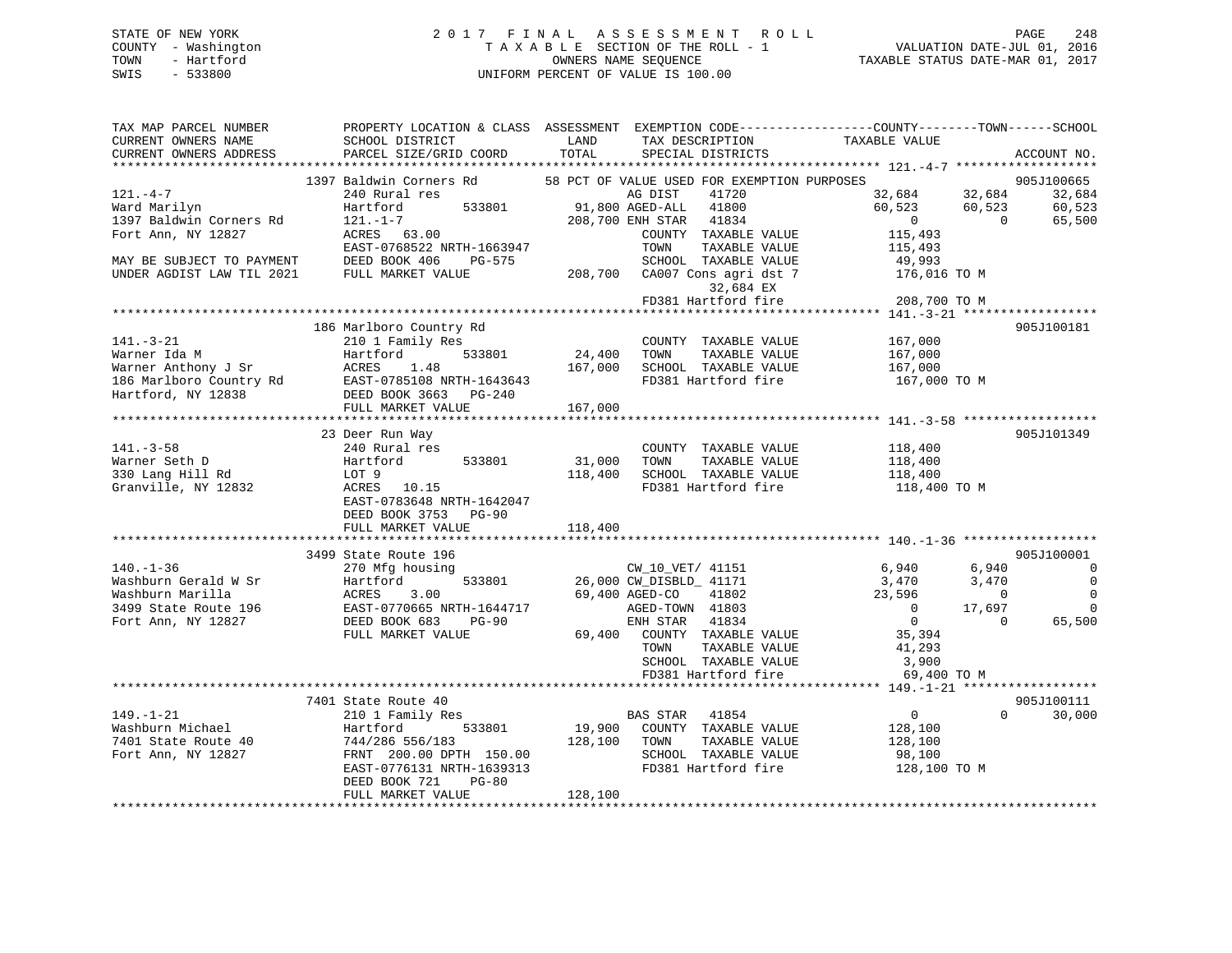# STATE OF NEW YORK 2 0 1 7 F I N A L A S S E S S M E N T R O L L PAGE 249 COUNTY - Washington T A X A B L E SECTION OF THE ROLL - 1 VALUATION DATE-JUL 01, 2016 TOWN - Hartford **TAXABLE STATUS DATE-MAR 01, 2017** SWIS - 533800 UNIFORM PERCENT OF VALUE IS 100.00

| TAX MAP PARCEL NUMBER                                                                           | PROPERTY LOCATION & CLASS ASSESSMENT EXEMPTION CODE----------------COUNTY-------TOWN------SCHOOL |               |                                                                                        |                        |                    |
|-------------------------------------------------------------------------------------------------|--------------------------------------------------------------------------------------------------|---------------|----------------------------------------------------------------------------------------|------------------------|--------------------|
| CURRENT OWNERS NAME                                                                             | SCHOOL DISTRICT                                                                                  | LAND          | TAX DESCRIPTION                                                                        | TAXABLE VALUE          |                    |
| CURRENT OWNERS ADDRESS                                                                          | PARCEL SIZE/GRID COORD                                                                           | TOTAL         | SPECIAL DISTRICTS                                                                      |                        | ACCOUNT NO.        |
|                                                                                                 |                                                                                                  |               |                                                                                        |                        |                    |
|                                                                                                 | Mcdougal Rd OFF                                                                                  |               |                                                                                        |                        | 905J100437         |
| $148. - 1 - 20$                                                                                 | 314 Rural vac<10                                                                                 |               | COUNTY TAXABLE VALUE                                                                   | 3,600                  |                    |
| Washington County                                                                               | 533801<br>Hartford                                                                               | 3,600         | TOWN<br>TAXABLE VALUE                                                                  | 3,600                  |                    |
| C/O Mary Jean Frazer                                                                            | ACRES<br>5.50                                                                                    | 3,600         | SCHOOL TAXABLE VALUE<br>SCHOOL TAXABLE VALUE 3,600<br>CA006 Cons agri dst 6 3,600 TO M | 3,600                  |                    |
| 1930 County Route 43                                                                            | EAST-0766293 NRTH-1632365                                                                        |               |                                                                                        |                        |                    |
| Fort Edward, NY 12828                                                                           | DEED BOOK 2712 PG-95                                                                             |               | FD381 Hartford fire 3,600 TO M                                                         |                        |                    |
|                                                                                                 | FULL MARKET VALUE                                                                                | 3,600         |                                                                                        |                        |                    |
|                                                                                                 |                                                                                                  |               |                                                                                        |                        |                    |
|                                                                                                 | Swamp Ln                                                                                         |               |                                                                                        |                        | 905J100335         |
| $149. - 1 - 32.1$                                                                               | 323 Vacant rural                                                                                 |               | COUNTY TAXABLE VALUE                                                                   | 45,500                 |                    |
| Weatherwax Tyler J<br>847 West River Rd                                                         | Hartford                                                                                         | 533801 45,500 | TAXABLE VALUE<br>TOWN                                                                  | 45,500                 |                    |
| 847 West River Rd                                                                               | ACRES 61.70                                                                                      | 45,500        | SCHOOL TAXABLE VALUE                                                                   | 45,500                 |                    |
| Gansevoort, NY 12831                                                                            | EAST-0776921 NRTH-1636828                                                                        |               | CA006 Cons agri dst 6 45,500 TO M                                                      |                        |                    |
|                                                                                                 | DEED BOOK 3491    PG-118                                                                         |               | FD381 Hartford fire                                                                    | 45,500 TO M            |                    |
|                                                                                                 | FULL MARKET VALUE                                                                                | 45,500        |                                                                                        |                        |                    |
|                                                                                                 |                                                                                                  |               |                                                                                        |                        |                    |
|                                                                                                 | 3876 State Route 196                                                                             |               |                                                                                        |                        |                    |
| $140.-2-41.1$                                                                                   | 210 1 Family Res                                                                                 |               | <b>BAS STAR</b><br>41854                                                               | $\overline{0}$         | $\Omega$<br>30,000 |
|                                                                                                 | 533801<br>Hartford                                                                               |               | 23,800 COUNTY TAXABLE VALUE                                                            | 110,600                |                    |
| $\begin{array}{cc}\n 3876 \text{ State Route 196} \\  \text{Font } 1 \text{--} \\  \end{array}$ | 785/207                                                                                          | 110,600       | TOWN<br>TAXABLE VALUE                                                                  | 110,600                |                    |
| Fort Ann, NY 12827                                                                              | 1.20<br>ACRES                                                                                    |               | SCHOOL TAXABLE VALUE                                                                   |                        |                    |
|                                                                                                 | EAST-0779465 NRTH-1645430                                                                        |               | CA007 Cons agri dst 7                                                                  | 80,600<br>110,600 TO M |                    |
|                                                                                                 | DEED BOOK 2372 PG-310                                                                            |               | FD381 Hartford fire                                                                    | 110,600 TO M           |                    |
|                                                                                                 | FULL MARKET VALUE                                                                                | 110,600       |                                                                                        |                        |                    |
|                                                                                                 |                                                                                                  |               |                                                                                        |                        |                    |
|                                                                                                 | 164 Pope Hill Rd                                                                                 |               |                                                                                        |                        |                    |
| $150. - 1 - 29.15$                                                                              | 210 1 Family Res                                                                                 |               | COUNTY TAXABLE VALUE                                                                   | 268,700                |                    |
| Weller Neil B                                                                                   | 532001 44,000<br>Argyle                                                                          |               | TOWN<br>TAXABLE VALUE                                                                  | 268,700                |                    |
| Weller Nicole L                                                                                 | 843-327                                                                                          | 268,700       |                                                                                        |                        |                    |
| 164 Pope Hill Rd                                                                                | 7.60<br>ACRES                                                                                    |               | SCHOOL TAXABLE VALUE 268,700<br>CA006 Cons agri dst 6 268,700 TO M                     |                        |                    |
| Argyle, NY 12809                                                                                | EAST-0780762 NRTH-1633145                                                                        |               | FD381 Hartford fire                                                                    | 268,700 TO M           |                    |
|                                                                                                 | DEED BOOK 3580 PG-274                                                                            |               |                                                                                        |                        |                    |
|                                                                                                 | FULL MARKET VALUE                                                                                | 268,700       |                                                                                        |                        |                    |
|                                                                                                 |                                                                                                  |               |                                                                                        |                        |                    |
|                                                                                                 | 78 Skyview Meadows Ln                                                                            |               |                                                                                        |                        |                    |
| $132. - 2 - 39.1$                                                                               | 240 Rural res                                                                                    |               | VET WAR CT 41121                                                                       | 33,000<br>27,000       |                    |
| Wensley Thomas E                                                                                | Hartford                                                                                         |               | 533801 35,400 BAS STAR 41854                                                           | $\overline{0}$         | 30,000<br>$\Omega$ |
| 78 Skyview Meadows Ln                                                                           | SUBJ TO EASEMENT 2417/211 232,100 COUNTY TAXABLE VALUE 199,100                                   |               |                                                                                        |                        |                    |
| Granville, NY 12832                                                                             | ACRES 11.23                                                                                      |               | TOWN<br>TAXABLE VALUE                                                                  | 205,100                |                    |
|                                                                                                 | EAST-0788674 NRTH-1649364                                                                        |               | SCHOOL TAXABLE VALUE 202,100                                                           |                        |                    |
|                                                                                                 |                                                                                                  |               |                                                                                        |                        |                    |
|                                                                                                 | DEED BOOK 3377 PG-20                                                                             | 232,100       | FD381 Hartford fire 232,100 TO M                                                       |                        |                    |
|                                                                                                 | FULL MARKET VALUE                                                                                |               |                                                                                        |                        |                    |
|                                                                                                 |                                                                                                  |               |                                                                                        |                        |                    |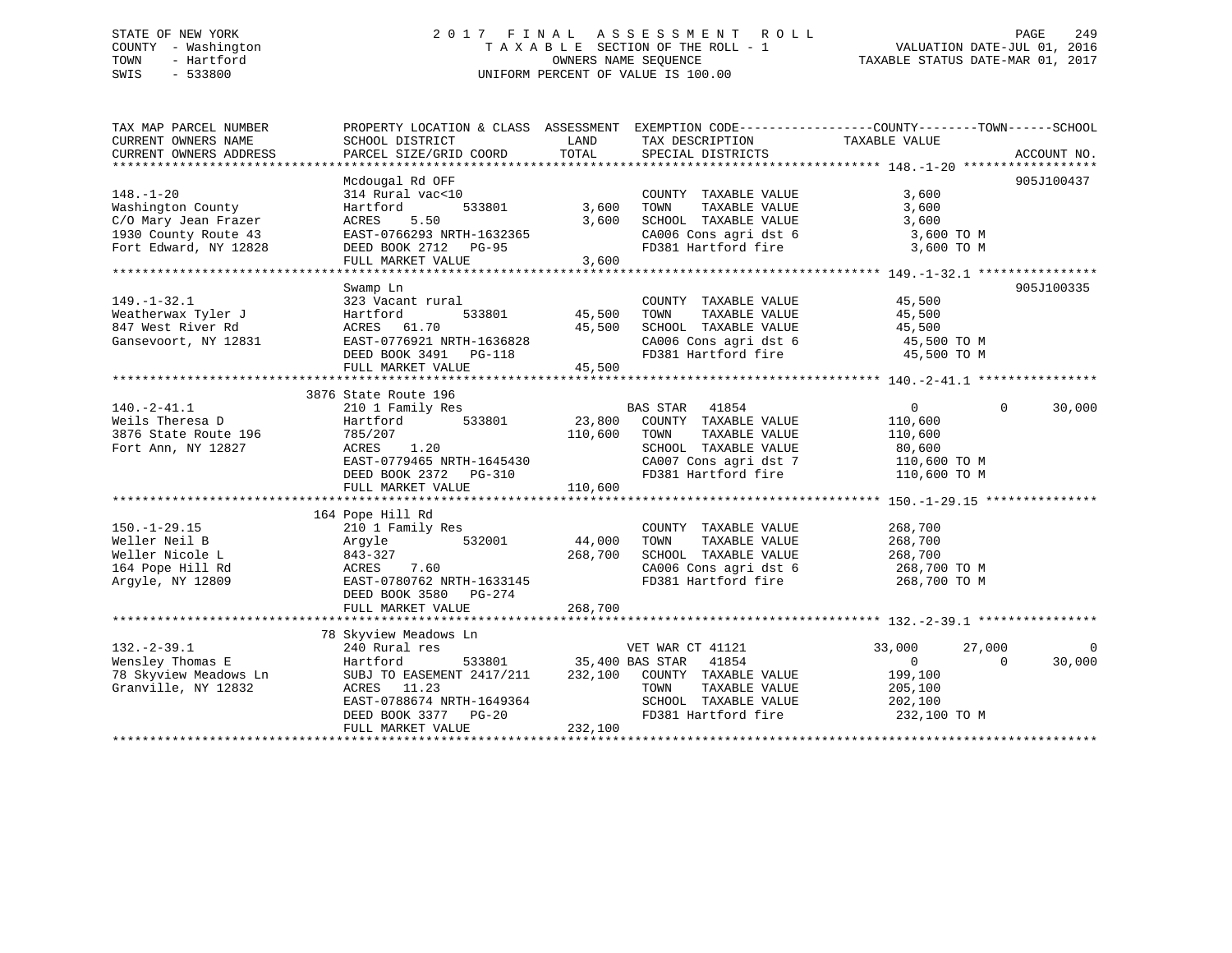# STATE OF NEW YORK 2 0 1 7 F I N A L A S S E S S M E N T R O L L PAGE 250 COUNTY - Washington T A X A B L E SECTION OF THE ROLL - 1 VALUATION DATE-JUL 01, 2016 TOWN - Hartford **TAXABLE STATUS DATE-MAR 01, 2017** SWIS - 533800 UNIFORM PERCENT OF VALUE IS 100.00

| TAX MAP PARCEL NUMBER                                                                                                                                                                              | PROPERTY LOCATION & CLASS ASSESSMENT EXEMPTION CODE----------------COUNTY-------TOWN------SCHOOL                                      |               |                                                                                                           |                |                    |
|----------------------------------------------------------------------------------------------------------------------------------------------------------------------------------------------------|---------------------------------------------------------------------------------------------------------------------------------------|---------------|-----------------------------------------------------------------------------------------------------------|----------------|--------------------|
|                                                                                                                                                                                                    | 8192 State Route 40                                                                                                                   |               |                                                                                                           |                | 905J101429         |
| $132 - 2 - 1.2$                                                                                                                                                                                    | 210 1 Family Res                                                                                                                      |               | COUNTY TAXABLE VALUE 158,600                                                                              |                |                    |
|                                                                                                                                                                                                    |                                                                                                                                       | 533801 26,000 | TOWN<br>TAXABLE VALUE                                                                                     | 158,600        |                    |
|                                                                                                                                                                                                    |                                                                                                                                       | 158,600       | SCHOOL TAXABLE VALUE                                                                                      | 158,600        |                    |
| Nescoat Jason K<br>Wescoat Jason K<br>Mescoat Kristen<br>8192 State Route 40<br>Granville, NY 12832<br>DEED BOOK 3552 PG-35                                                                        |                                                                                                                                       |               | FD381 Hartford fire 158,600 TO M                                                                          |                |                    |
|                                                                                                                                                                                                    |                                                                                                                                       |               |                                                                                                           |                |                    |
|                                                                                                                                                                                                    | FULL MARKET VALUE                                                                                                                     | 158,600       |                                                                                                           |                |                    |
|                                                                                                                                                                                                    |                                                                                                                                       |               |                                                                                                           |                |                    |
|                                                                                                                                                                                                    | 8808 State Route 40                                                                                                                   |               |                                                                                                           |                | 905J100372         |
| $114. - 1 - 10$                                                                                                                                                                                    |                                                                                                                                       |               |                                                                                                           | $\overline{0}$ | 30,000<br>$\Omega$ |
| West Paul D Jr                                                                                                                                                                                     |                                                                                                                                       |               |                                                                                                           | 165,600        |                    |
|                                                                                                                                                                                                    | FRNT 196.00 DPTH 180.00 165,600 TOWN                                                                                                  |               |                                                                                                           |                |                    |
| 8808 State Route 40<br>Fort Ann, NY 12827                                                                                                                                                          |                                                                                                                                       |               | TAXABLE VALUE 165,600                                                                                     | 135,600        |                    |
|                                                                                                                                                                                                    | BANK 26<br>EAST-0791525 NRTH-1667561                                                                                                  |               | SCHOOL TAXABLE VALUE<br>CA007 Cons agri dst 7 165,600 TO M                                                |                |                    |
|                                                                                                                                                                                                    |                                                                                                                                       |               |                                                                                                           |                |                    |
|                                                                                                                                                                                                    | DEED BOOK 2526 PG-285<br>FULL MARKET VALUE 165,600                                                                                    |               | FD381 Hartford fire 165,600 TO M                                                                          |                |                    |
|                                                                                                                                                                                                    |                                                                                                                                       |               |                                                                                                           |                |                    |
|                                                                                                                                                                                                    |                                                                                                                                       |               |                                                                                                           |                |                    |
|                                                                                                                                                                                                    | 172 Hartford Main St                                                                                                                  |               |                                                                                                           |                |                    |
| $132. - 1 - 15.3$                                                                                                                                                                                  | $\frac{1}{2}$ 1 and 533801 14,800<br>311 Res vac land                                                                                 |               | COUNTY TAXABLE VALUE 14,800                                                                               |                |                    |
| Vest Paul D Sr<br>West Paul D Sr<br>West Jacklyn K<br>PO Box 293<br>North Creek, NY 12853<br>North Creek, NY 12853<br>DEED BOOK 3635<br>DEED BOOK 3635<br>PO Box 293<br>DEED BOOK 3635<br>PO B-344 |                                                                                                                                       |               | TAXABLE VALUE 14,800<br>TOWN                                                                              |                |                    |
|                                                                                                                                                                                                    |                                                                                                                                       |               | SCHOOL TAXABLE VALUE $14,800$<br>CA007 Cons agri dst 7 $14,800$ TO M<br>FD381 Hartford fire $14,800$ TO M |                |                    |
|                                                                                                                                                                                                    |                                                                                                                                       |               |                                                                                                           |                |                    |
|                                                                                                                                                                                                    |                                                                                                                                       |               |                                                                                                           |                |                    |
|                                                                                                                                                                                                    | FULL MARKET VALUE                                                                                                                     | 14,800        |                                                                                                           |                |                    |
|                                                                                                                                                                                                    |                                                                                                                                       |               |                                                                                                           |                |                    |
|                                                                                                                                                                                                    | 20 Country Ln Ext<br>Country Ln Ext<br>210 1 Family Res<br>Hartford 533801 26,800 COUNTY TAXABLE VALUE<br>22,800 COUNTY TAXABLE VALUE |               |                                                                                                           |                |                    |
| $122. - 1 - 35.3$                                                                                                                                                                                  |                                                                                                                                       |               |                                                                                                           | $\overline{0}$ | $\Omega$<br>30,000 |
|                                                                                                                                                                                                    |                                                                                                                                       |               |                                                                                                           | 127,000        |                    |
| 122.-1-35.3<br>West Ronald Mest Hartford 533801 26,800<br>West Rarin ACRES 2.00 127,000<br>20 Country Ln Ext EAST-0770315 NRTH-1659839<br>Fort Ann, NY 12827 DEED BOOK 1886 PG-349                 | 127,000 TOWN                                                                                                                          |               | TAXABLE VALUE 127,000                                                                                     |                |                    |
|                                                                                                                                                                                                    |                                                                                                                                       |               | SCHOOL TAXABLE VALUE 97,000<br>CA007 Cons agri dst 7 127,000 TO M                                         |                |                    |
|                                                                                                                                                                                                    |                                                                                                                                       |               |                                                                                                           |                |                    |
|                                                                                                                                                                                                    | FULL MARKET VALUE                                                                                                                     |               | 127,000 FD381 Hartford fire                                                                               | 127,000 TO M   |                    |
|                                                                                                                                                                                                    |                                                                                                                                       |               |                                                                                                           |                |                    |
|                                                                                                                                                                                                    | 3142 County Route 43                                                                                                                  |               |                                                                                                           |                | 905J100093         |
|                                                                                                                                                                                                    |                                                                                                                                       |               |                                                                                                           | $\overline{0}$ | $\Omega$<br>30,000 |
| 148.-1-9<br>Wever Nancy LE 210 1 Family Res<br>Mever Nancy LE Hartford 533801 14,000 COUNTY TAXABLE VALUE<br>3142 County Route 43 FRNT 115.00 DPTH 135.00 70,200 TOWN TAXABLE VALUE                |                                                                                                                                       |               |                                                                                                           | 70,200         |                    |
|                                                                                                                                                                                                    |                                                                                                                                       |               |                                                                                                           | 70,200         |                    |
| Fort Ann, NY 12827                                                                                                                                                                                 | EAST-0765356 NRTH-1637442                                                                                                             |               |                                                                                                           |                |                    |
|                                                                                                                                                                                                    | DEED BOOK 2917 PG-24                                                                                                                  |               | SCHOOL TAXABLE VALUE 40,200<br>FD381 Hartford fire 70,200 TO M                                            |                |                    |
|                                                                                                                                                                                                    | FULL MARKET VALUE                                                                                                                     | 70,200        |                                                                                                           |                |                    |
|                                                                                                                                                                                                    |                                                                                                                                       |               |                                                                                                           |                |                    |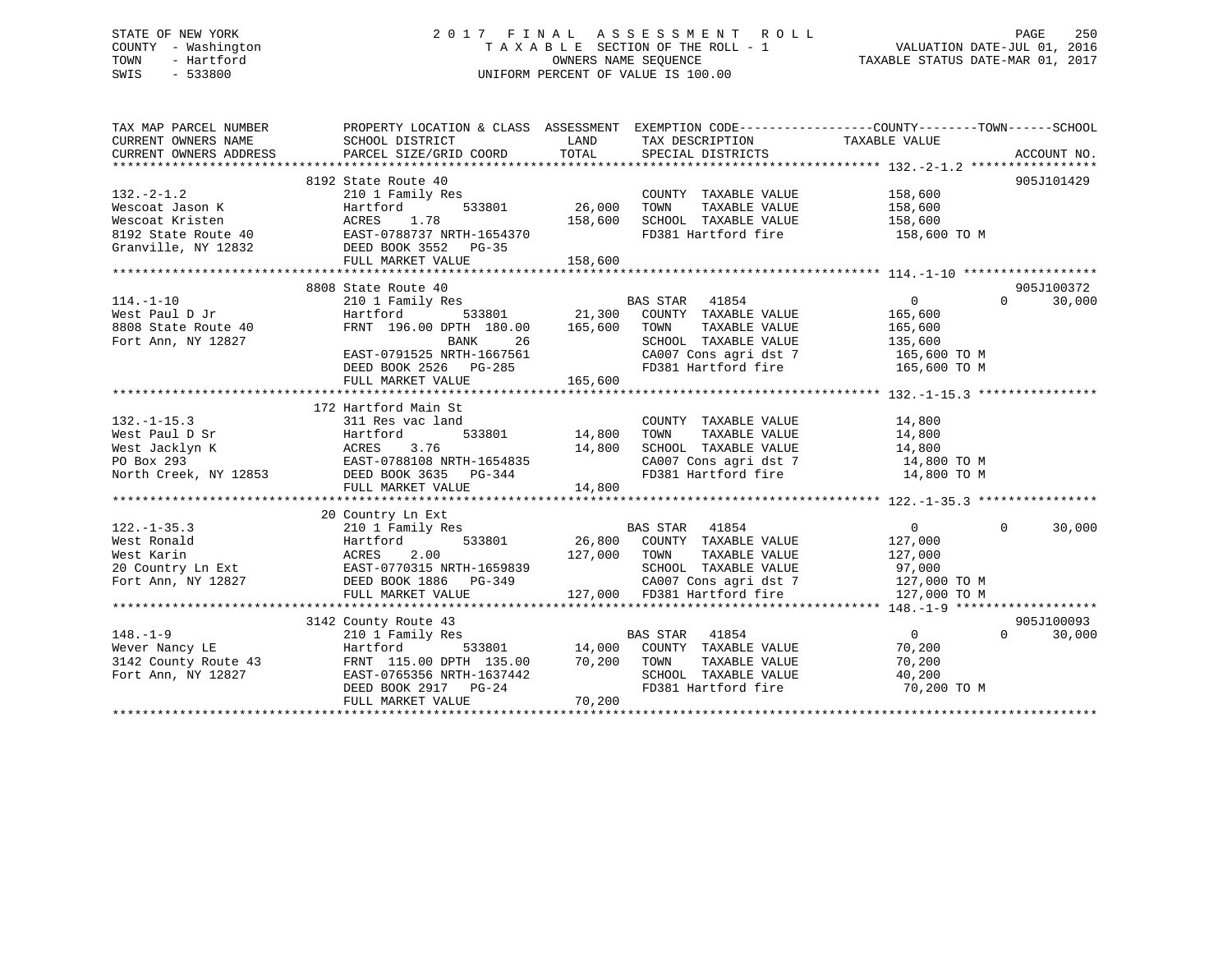# STATE OF NEW YORK 2 0 1 7 F I N A L A S S E S S M E N T R O L L PAGE 251 COUNTY - Washington T A X A B L E SECTION OF THE ROLL - 1 VALUATION DATE-JUL 01, 2016 TOWN - Hartford **TAXABLE STATUS DATE-MAR 01, 2017** SWIS - 533800 UNIFORM PERCENT OF VALUE IS 100.00

| TAX MAP PARCEL NUMBER                                                                                                                                                                                                                                                                                                                                                                                   |                                                                                                                                             |        | PROPERTY LOCATION & CLASS ASSESSMENT EXEMPTION CODE----------------COUNTY-------TOWN------SCHOOL |                |                    |
|---------------------------------------------------------------------------------------------------------------------------------------------------------------------------------------------------------------------------------------------------------------------------------------------------------------------------------------------------------------------------------------------------------|---------------------------------------------------------------------------------------------------------------------------------------------|--------|--------------------------------------------------------------------------------------------------|----------------|--------------------|
| CURRENT OWNERS NAME SCHOOL DISTRICT TAND LAND TAX DESCRIPTION TAXABLE VALUE                                                                                                                                                                                                                                                                                                                             |                                                                                                                                             |        |                                                                                                  |                |                    |
| CURRENT OWNERS ADDRESS                                                                                                                                                                                                                                                                                                                                                                                  | PARCEL SIZE/GRID COORD TOTAL SPECIAL DISTRICTS                                                                                              |        |                                                                                                  |                | ACCOUNT NO.        |
|                                                                                                                                                                                                                                                                                                                                                                                                         |                                                                                                                                             |        |                                                                                                  |                |                    |
|                                                                                                                                                                                                                                                                                                                                                                                                         | 85 North Rd                                                                                                                                 |        |                                                                                                  |                | 905J100526         |
|                                                                                                                                                                                                                                                                                                                                                                                                         |                                                                                                                                             |        |                                                                                                  |                |                    |
|                                                                                                                                                                                                                                                                                                                                                                                                         |                                                                                                                                             |        |                                                                                                  |                |                    |
|                                                                                                                                                                                                                                                                                                                                                                                                         |                                                                                                                                             |        |                                                                                                  |                |                    |
|                                                                                                                                                                                                                                                                                                                                                                                                         |                                                                                                                                             |        |                                                                                                  |                |                    |
|                                                                                                                                                                                                                                                                                                                                                                                                         |                                                                                                                                             |        |                                                                                                  |                |                    |
|                                                                                                                                                                                                                                                                                                                                                                                                         |                                                                                                                                             |        |                                                                                                  |                |                    |
| $\begin{tabular}{lllllllllllll} 149.-1-8 & 85&\mbox{North Rd} & 210&1 Family Res & \mbox{BAS STAR} & 41854 & 0 & 905J100526 \\ & 210&1 Family Res & 533801 & 23,300 & \mbox{COUNTY TAXABLE VALUE} & 118,700 & 30,000 \\ & 30,000 & 30,000 & 30,000 & 118,700 & \mbox{TWXABLE VALUE} & 118,700 \\ & 85 &\mbox{North Rd} & 23,300 & \mbox{COUNTY TAXABLE VALUE} & 11$                                     |                                                                                                                                             |        |                                                                                                  |                |                    |
|                                                                                                                                                                                                                                                                                                                                                                                                         | North Rd                                                                                                                                    |        |                                                                                                  |                |                    |
|                                                                                                                                                                                                                                                                                                                                                                                                         | 311 Res vac land                                                                                                                            |        | COUNTY TAXABLE VALUE 13,700                                                                      |                |                    |
|                                                                                                                                                                                                                                                                                                                                                                                                         |                                                                                                                                             |        | TAXABLE VALUE 13,700<br>TAXABLE VALUE 13,700                                                     |                |                    |
|                                                                                                                                                                                                                                                                                                                                                                                                         |                                                                                                                                             |        |                                                                                                  |                |                    |
| 149.-1-9.3<br>Wheeler Randy L<br>85 North Rd<br>Fort Ann, NY 12827<br>2.03<br>2.03<br>2.03                                                                                                                                                                                                                                                                                                              | All Res vac Tanu<br>Hartford 533801 13,700 TOWN TAXABLE VALUE<br>Survey 12506 13,700 SCHOOL TAXABLE VALUE<br>ACRES 2.03 FD381 Hartford fire |        | FD381 Hartford fire 13,700 TO M                                                                  |                |                    |
|                                                                                                                                                                                                                                                                                                                                                                                                         | EAST-0773743 NRTH-1639791                                                                                                                   |        |                                                                                                  |                |                    |
|                                                                                                                                                                                                                                                                                                                                                                                                         | DEED BOOK 3417 PG-79                                                                                                                        |        |                                                                                                  |                |                    |
|                                                                                                                                                                                                                                                                                                                                                                                                         |                                                                                                                                             |        |                                                                                                  |                |                    |
|                                                                                                                                                                                                                                                                                                                                                                                                         |                                                                                                                                             |        |                                                                                                  |                |                    |
| $\begin{tabular}{lllllllllllllllllll} \hline & 205 & \hbox{Townsend Rd} & \hbox{BAS STAR} & 41854 & 0 \\ & 210 & 1 & \hbox{Family Res} & \hbox{BAS STAR} & 41854 & 0 \\ & 210 & 1 & \hbox{Family Res} & 24,300 & \hbox{COUNTY} & \hbox{TXABLE VALUE} & 209,200 \\ & 205 & \hbox{Tomsend Rd} & \hbox{ACRES} & 1.05 & 209,200 & \hbox{TownN} & \hbox{TXABLE VALUE} & 209,200 \\ & 205 & \hbox{Tomsend Rd$ | 205 Townsend Rd                                                                                                                             |        |                                                                                                  |                |                    |
|                                                                                                                                                                                                                                                                                                                                                                                                         |                                                                                                                                             |        |                                                                                                  | $\overline{0}$ | $\Omega$<br>30,000 |
|                                                                                                                                                                                                                                                                                                                                                                                                         |                                                                                                                                             |        |                                                                                                  |                |                    |
|                                                                                                                                                                                                                                                                                                                                                                                                         |                                                                                                                                             |        |                                                                                                  |                |                    |
|                                                                                                                                                                                                                                                                                                                                                                                                         |                                                                                                                                             |        |                                                                                                  |                |                    |
|                                                                                                                                                                                                                                                                                                                                                                                                         |                                                                                                                                             |        |                                                                                                  |                |                    |
|                                                                                                                                                                                                                                                                                                                                                                                                         |                                                                                                                                             |        |                                                                                                  |                |                    |
|                                                                                                                                                                                                                                                                                                                                                                                                         |                                                                                                                                             |        |                                                                                                  |                |                    |
| 212 Warren Rd 212 Warren Rd 212 Warren Rd 212 Warren Rd 212 Warren Rd 212 Warren Rd 212 Warren Rd 212 Warren Rd 212 Warren Rd 212 Warren Rd 212 Warren Rd 212 Warren Rd 212 Warren Rd 212 Warren Rd 212 Warren Rd 212 Warren R                                                                                                                                                                          | 212 Warren Rd                                                                                                                               |        |                                                                                                  |                | 905J100675         |
|                                                                                                                                                                                                                                                                                                                                                                                                         |                                                                                                                                             |        |                                                                                                  |                |                    |
|                                                                                                                                                                                                                                                                                                                                                                                                         |                                                                                                                                             |        |                                                                                                  |                |                    |
|                                                                                                                                                                                                                                                                                                                                                                                                         |                                                                                                                                             |        |                                                                                                  |                |                    |
|                                                                                                                                                                                                                                                                                                                                                                                                         |                                                                                                                                             |        |                                                                                                  |                |                    |
|                                                                                                                                                                                                                                                                                                                                                                                                         |                                                                                                                                             |        |                                                                                                  |                |                    |
|                                                                                                                                                                                                                                                                                                                                                                                                         |                                                                                                                                             |        |                                                                                                  |                |                    |
|                                                                                                                                                                                                                                                                                                                                                                                                         | FULL MARKET VALUE                                                                                                                           | 86,000 |                                                                                                  |                |                    |
|                                                                                                                                                                                                                                                                                                                                                                                                         |                                                                                                                                             |        |                                                                                                  |                |                    |
|                                                                                                                                                                                                                                                                                                                                                                                                         | Blood St                                                                                                                                    |        |                                                                                                  |                |                    |
|                                                                                                                                                                                                                                                                                                                                                                                                         | 311 Res vac land                                                                                                                            |        |                                                                                                  |                |                    |
|                                                                                                                                                                                                                                                                                                                                                                                                         |                                                                                                                                             |        |                                                                                                  |                |                    |
|                                                                                                                                                                                                                                                                                                                                                                                                         |                                                                                                                                             |        |                                                                                                  |                |                    |
| 132.-4-5.1<br>White Deb Hartford 533801<br>Gyori Liz P/O Lot 3 P/O Lot 3 P/O Lot 3 P/O Lot 3 P/O Lot 3 P/O Lot 3 P/O Lot 3 P/O Lot 3 P/O Lot 3 P/O Lot 3 P/O Lot 3 P/O Box 494 PRNT 266.00 DPTH 58.00 PTH 58.00 PTB 2653302 PO B                                                                                                                                                                        |                                                                                                                                             |        |                                                                                                  | 1,000 TO M     |                    |
|                                                                                                                                                                                                                                                                                                                                                                                                         |                                                                                                                                             |        |                                                                                                  |                |                    |
|                                                                                                                                                                                                                                                                                                                                                                                                         | DEED BOOK 2527 PG-342                                                                                                                       |        |                                                                                                  |                |                    |
|                                                                                                                                                                                                                                                                                                                                                                                                         | FULL MARKET VALUE                                                                                                                           | 1,000  |                                                                                                  |                |                    |
|                                                                                                                                                                                                                                                                                                                                                                                                         |                                                                                                                                             |        |                                                                                                  |                |                    |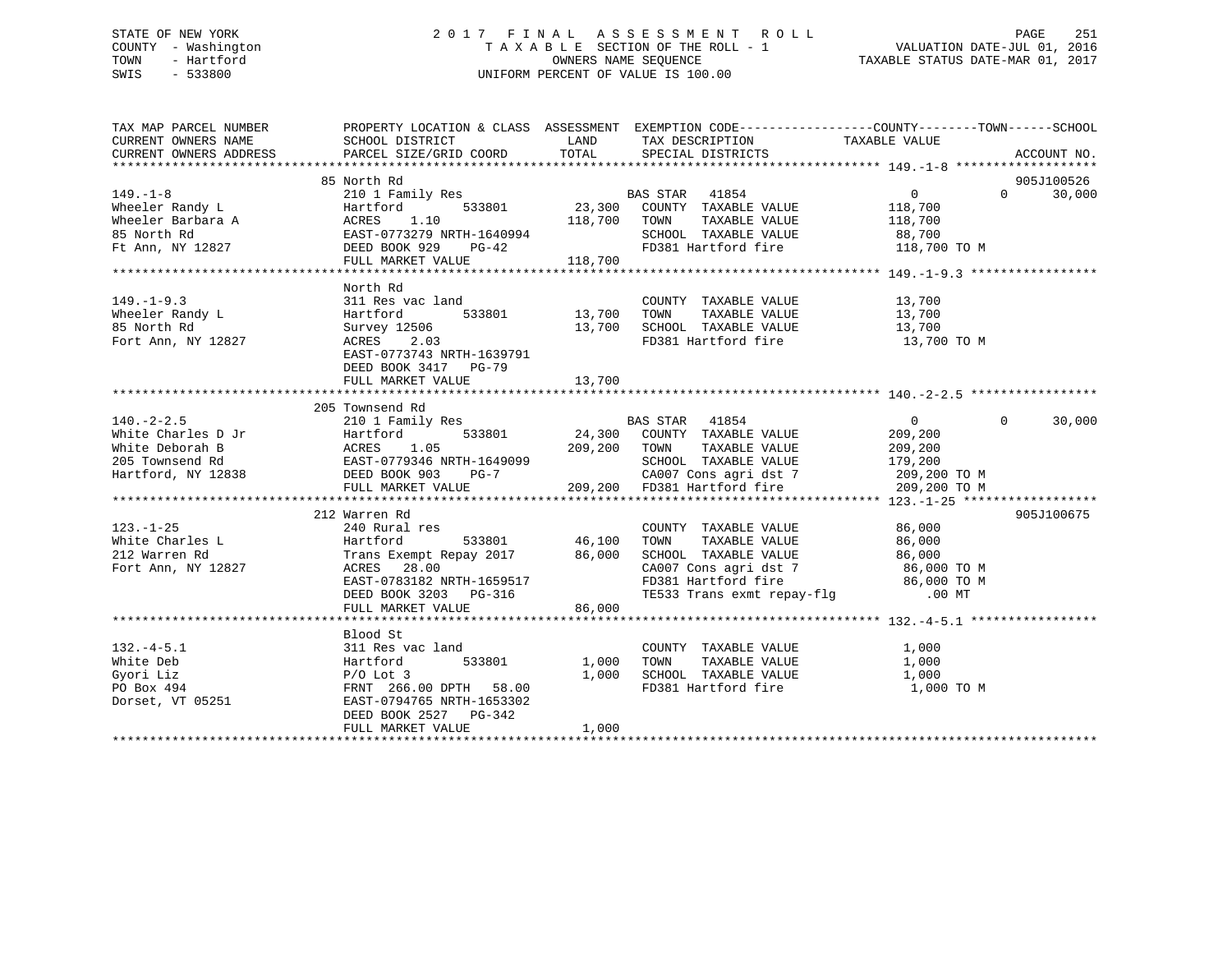# STATE OF NEW YORK 2 0 1 7 F I N A L A S S E S S M E N T R O L L PAGE 252 COUNTY - Washington T A X A B L E SECTION OF THE ROLL - 1 VALUATION DATE-JUL 01, 2016 TOWN - Hartford **TAXABLE STATUS DATE-MAR 01, 2017** SWIS - 533800 UNIFORM PERCENT OF VALUE IS 100.00

| TAX MAP PARCEL NUMBER<br>CURRENT OWNERS NAME<br>CURRENT OWNERS ADDRESS                                                                                                                 | PROPERTY LOCATION & CLASS ASSESSMENT EXEMPTION CODE---------------COUNTY-------TOWN-----SCHOOL<br>SCHOOL DISTRICT<br>PARCEL SIZE/GRID COORD | LAND<br>TOTAL | TAX DESCRIPTION<br>SPECIAL DISTRICTS                                                                    | TAXABLE VALUE                    | ACCOUNT NO.        |
|----------------------------------------------------------------------------------------------------------------------------------------------------------------------------------------|---------------------------------------------------------------------------------------------------------------------------------------------|---------------|---------------------------------------------------------------------------------------------------------|----------------------------------|--------------------|
|                                                                                                                                                                                        |                                                                                                                                             |               |                                                                                                         |                                  |                    |
|                                                                                                                                                                                        | 7952 State Route 40                                                                                                                         |               |                                                                                                         |                                  | 905J101239         |
| $141. - 1 - 34.1$                                                                                                                                                                      | 484 1 use sm bld                                                                                                                            |               | COUNTY TAXABLE VALUE                                                                                    | $\frac{111}{111}$ , 200          |                    |
| White Debora B                                                                                                                                                                         | 533801<br>Hartford                                                                                                                          | 24,800        | TOWN<br>TAXABLE VALUE                                                                                   | 111,200                          |                    |
| 205 Townsend Rd                                                                                                                                                                        | Ease 937/305                                                                                                                                | 111,200       | SCHOOL TAXABLE VALUE                                                                                    | 111,200                          |                    |
| Hartford, NY 12838                                                                                                                                                                     | FRNT 375.00 DPTH 203.00                                                                                                                     |               |                                                                                                         |                                  |                    |
|                                                                                                                                                                                        | EAST-0785033 NRTH-1649453<br>DEED BOOK 775 PG-13                                                                                            |               | $\texttt{CA007}$ Cons agri dst 7 $\texttt{111,200}$ TO M<br>FD381 Hartford fire $\texttt{111,200}$ TO M |                                  |                    |
|                                                                                                                                                                                        |                                                                                                                                             |               |                                                                                                         |                                  |                    |
|                                                                                                                                                                                        |                                                                                                                                             |               |                                                                                                         |                                  |                    |
|                                                                                                                                                                                        | 62 Cedar Ridge Way                                                                                                                          |               |                                                                                                         |                                  |                    |
| $122.-1-50.1$                                                                                                                                                                          | 210 1 Family Res                                                                                                                            |               | COUNTY TAXABLE VALUE                                                                                    | 132,300                          |                    |
|                                                                                                                                                                                        | $533801$ $29,000$<br>Hartford                                                                                                               |               | TOWN<br>TAXABLE VALUE                                                                                   | 132,300                          |                    |
|                                                                                                                                                                                        | 3.00                                                                                                                                        | 132,300       | SCHOOL TAXABLE VALUE                                                                                    | 132,300                          |                    |
| Fort Ann, NY 12827                                                                                                                                                                     | EAST-0768364 NRTH-1659305                                                                                                                   |               | CA007 Cons agri dst 7 132,300 TO M                                                                      |                                  |                    |
|                                                                                                                                                                                        |                                                                                                                                             |               | FD381 Hartford fire                                                                                     | 132,300 TO M                     |                    |
|                                                                                                                                                                                        | DEED BOOK 3696 PG-136<br>PEED BOOK 3696 PG-136<br>FULL MARKET VALUE                                                                         | 132,300       |                                                                                                         |                                  |                    |
|                                                                                                                                                                                        |                                                                                                                                             |               |                                                                                                         |                                  |                    |
|                                                                                                                                                                                        | 57 Cedar Ridge Way                                                                                                                          |               |                                                                                                         |                                  | 905J101154         |
| $122. - 1 - 53$                                                                                                                                                                        | 210 1 Family Res                                                                                                                            |               |                                                                                                         | $\overline{0}$                   | $\Omega$<br>30,000 |
| 122.-1-53<br>White Michael A III Hartford 533801 28,600<br>White Erin A ACRES 9.56 187,400<br>57 Cedar Ridge Way EAST-0768803 NRTH-1658141<br>Fort Ann, NY 12827 DEED BOOK 2123 PG-232 |                                                                                                                                             |               | BAS STAR 41854<br>28,600 COUNTY TAXABLE VALUE                                                           | 187,400                          |                    |
|                                                                                                                                                                                        |                                                                                                                                             | 187,400 TOWN  | TAXABLE VALUE                                                                                           | 187,400                          |                    |
|                                                                                                                                                                                        |                                                                                                                                             |               | SCHOOL TAXABLE VALUE                                                                                    | 157,400                          |                    |
|                                                                                                                                                                                        |                                                                                                                                             |               | $\frac{1}{2}$ CA007 Cons agri dst 7 187,400 TO M                                                        |                                  |                    |
|                                                                                                                                                                                        | FULL MARKET VALUE                                                                                                                           |               | 187,400 FD381 Hartford fire                                                                             |                                  |                    |
|                                                                                                                                                                                        |                                                                                                                                             |               |                                                                                                         | 187,400 TO M                     |                    |
|                                                                                                                                                                                        |                                                                                                                                             |               |                                                                                                         |                                  | 905J100366         |
|                                                                                                                                                                                        | State Route 40                                                                                                                              |               |                                                                                                         |                                  |                    |
| $132 - 2 - 1$                                                                                                                                                                          | 322 Rural vac>10                                                                                                                            |               | COUNTY TAXABLE VALUE 41,200                                                                             |                                  |                    |
| White Orin Jr                                                                                                                                                                          | Hartford<br>533801                                                                                                                          | 41,200        | TAXABLE VALUE<br>TOWN                                                                                   | 41,200                           |                    |
| 8642 State Route 40                                                                                                                                                                    | ACRES 16.72                                                                                                                                 | 41,200        | SCHOOL TAXABLE VALUE 41,200                                                                             |                                  |                    |
| Granville, NY 12832                                                                                                                                                                    | EAST-0789258 NRTH-1654910                                                                                                                   |               | FD381 Hartford fire                                                                                     | 41,200 TO M                      |                    |
|                                                                                                                                                                                        | DEED BOOK 651<br>PG-178                                                                                                                     |               |                                                                                                         |                                  |                    |
|                                                                                                                                                                                        | FULL MARKET VALUE 41,200                                                                                                                    |               |                                                                                                         |                                  |                    |
|                                                                                                                                                                                        |                                                                                                                                             |               |                                                                                                         |                                  |                    |
|                                                                                                                                                                                        | 90 Rowe Hill Rd                                                                                                                             |               |                                                                                                         |                                  | 905J100494         |
| $141. - 1 - 45$                                                                                                                                                                        | 210 1 Family Res                                                                                                                            |               | VET COM CT 41131                                                                                        | 40,725<br>40,725                 | $\overline{0}$     |
| White Randy A                                                                                                                                                                          | Hartford                                                                                                                                    |               | 533801 25,600 VET DIS CT 41141                                                                          | 24,435<br>24,435                 | $\Omega$           |
| White Suzanne M                                                                                                                                                                        | 1.88<br>AURES 1.00<br>EAST-0786482 NRTH-1650200<br>COMPASS DOLD03                                                                           |               | 162,900 BAS STAR 41854                                                                                  | $\overline{0}$<br>$\overline{0}$ | 30,000             |
| 90 Rowe Hill Rd                                                                                                                                                                        |                                                                                                                                             |               | COUNTY TAXABLE VALUE                                                                                    | 97,740                           |                    |
| Hartford, NY 12838                                                                                                                                                                     | DEED BOOK 1924 PG-203                                                                                                                       |               | TOWN TAXABLE VALUE 97,740<br>162,900 SCHOOL TAXABLE VALUE 132,900                                       |                                  |                    |
|                                                                                                                                                                                        | FULL MARKET VALUE                                                                                                                           |               |                                                                                                         |                                  |                    |
|                                                                                                                                                                                        |                                                                                                                                             |               | CA007 Cons agri dst 7                                                                                   | 162,900 TO M                     |                    |
|                                                                                                                                                                                        |                                                                                                                                             |               | FD381 Hartford fire                                                                                     | 162,900 ТО М                     |                    |
|                                                                                                                                                                                        |                                                                                                                                             |               |                                                                                                         |                                  |                    |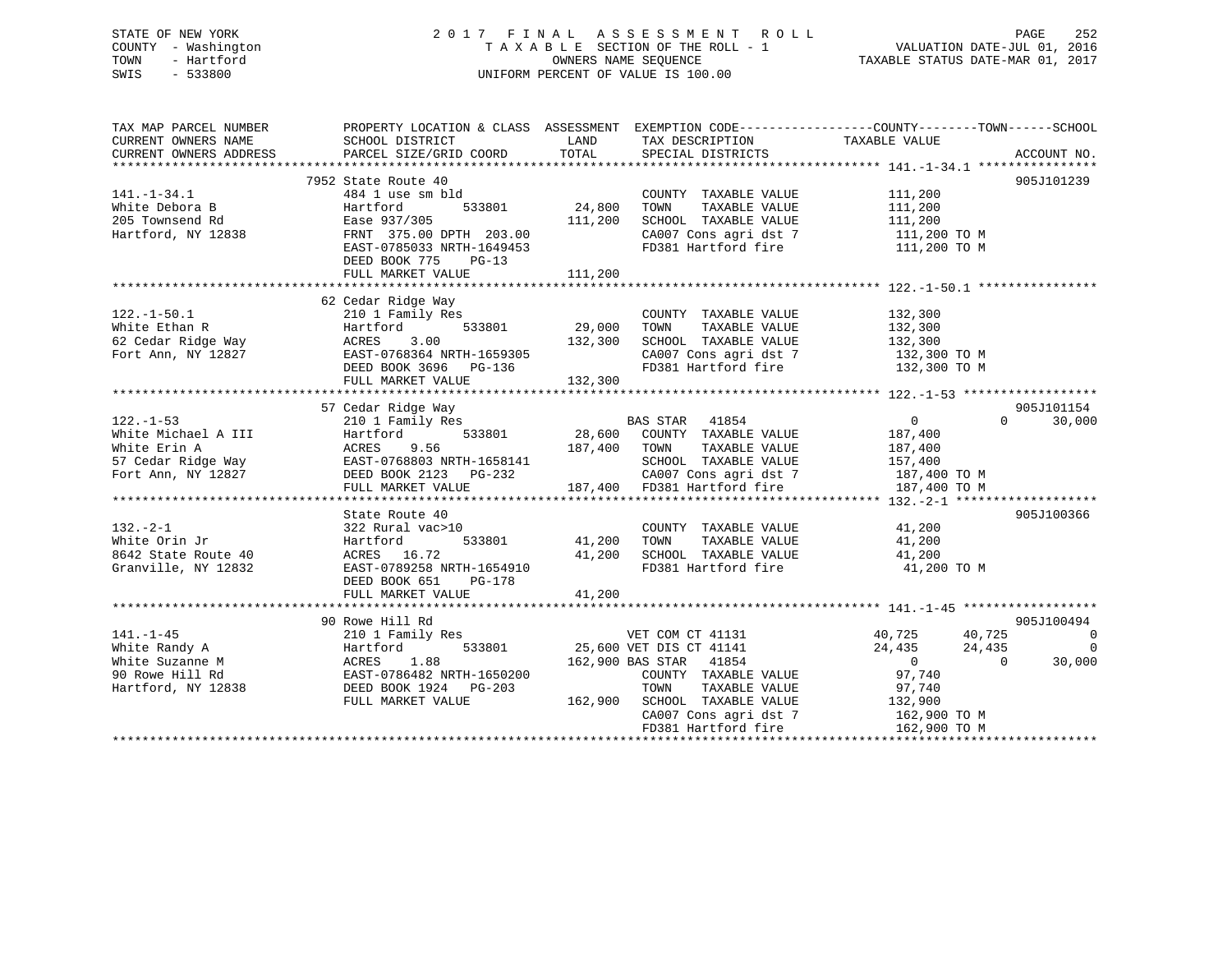# STATE OF NEW YORK 2 0 1 7 F I N A L A S S E S S M E N T R O L L PAGE 253 COUNTY - Washington T A X A B L E SECTION OF THE ROLL - 1 VALUATION DATE-JUL 01, 2016 TOWN - Hartford OWNERS NAME SEQUENCE TAXABLE STATUS DATE-MAR 01, 2017 SWIS - 533800 UNIFORM PERCENT OF VALUE IS 100.00

| TAX MAP PARCEL NUMBER<br>CURRENT OWNERS NAME | PROPERTY LOCATION & CLASS ASSESSMENT EXEMPTION CODE---------------COUNTY-------TOWN-----SCHOOL<br>SCHOOL DISTRICT | LAND    | TAX DESCRIPTION                              | TAXABLE VALUE |                    |
|----------------------------------------------|-------------------------------------------------------------------------------------------------------------------|---------|----------------------------------------------|---------------|--------------------|
| CURRENT OWNERS ADDRESS                       | PARCEL SIZE/GRID COORD                                                                                            | TOTAL   | SPECIAL DISTRICTS                            |               | ACCOUNT NO.        |
|                                              |                                                                                                                   |         |                                              |               |                    |
|                                              | 27 Swamp Ln                                                                                                       |         |                                              |               |                    |
| $149. - 1 - 32.11$                           | 240 Rural res                                                                                                     |         | <b>BAS STAR</b><br>41854                     | $\Omega$      | 30,000<br>$\Omega$ |
| White Scott A                                | Hartford<br>533801                                                                                                | 61,400  | COUNTY TAXABLE VALUE                         | 209,800       |                    |
| White Billie Jo                              | ACRES<br>18.00                                                                                                    | 209,800 | TOWN<br>TAXABLE VALUE                        | 209,800       |                    |
| 27 Swamp Ln                                  | EAST-0775699 NRTH-1637181                                                                                         |         | SCHOOL TAXABLE VALUE                         | 179,800       |                    |
| Argyle, NY 12809                             | DEED BOOK 840<br>PG-345                                                                                           |         | CA006 Cons agri dst 6                        | 209,800 TO M  |                    |
|                                              | FULL MARKET VALUE                                                                                                 | 209,800 | CAUU6 Cons agri dst 6<br>FD381 Hartford fire | 209,800 TO M  |                    |
|                                              |                                                                                                                   |         |                                              |               |                    |
|                                              | 7711 State Route 40                                                                                               |         |                                              |               | 905J100038         |
| $140. - 2 - 35$                              | 230 3 Family Res                                                                                                  |         | COUNTY TAXABLE VALUE                         | 102,400       |                    |
| Whitney Carolyn G                            | 533801<br>Hartford                                                                                                | 7,900   | TOWN<br>TAXABLE VALUE                        | 102,400       |                    |
| Whitney James                                | FRNT 100.00 DPTH 100.00                                                                                           | 102,400 | SCHOOL TAXABLE VALUE                         | 102,400       |                    |
| 1177 County Route 23                         | EAST-0781537 NRTH-1644595                                                                                         |         | FD381 Hartford fire                          | 102,400 TO M  |                    |
| Granville, NY 12832                          | DEED BOOK 672<br>PG-216                                                                                           |         |                                              |               |                    |
|                                              | FULL MARKET VALUE                                                                                                 | 102,400 |                                              |               |                    |
|                                              |                                                                                                                   |         |                                              |               |                    |
|                                              | 278 Eldridge Ln                                                                                                   |         |                                              |               |                    |
| $140. - 1 - 1.5$                             | 210 1 Family Res                                                                                                  |         | CW_10_VET/ 41151                             | 8,000         | 8,000<br>0         |
| Whitney Keith Allen                          | 533801<br>Hartford                                                                                                |         | 24,200 BAS STAR 41854                        | $\Omega$      | 30,000<br>$\Omega$ |
| White Cheryl                                 | ACRES<br>1.00 BANK<br>6                                                                                           | 197,000 | COUNTY TAXABLE VALUE                         | 189,000       |                    |
| 278 Eldridge Ln                              | EAST-0770139 NRTH-1649993                                                                                         |         | TOWN<br>TAXABLE VALUE                        | 189,000       |                    |
| Fort Ann, NY 12827                           | DEED BOOK 830<br>PG-82                                                                                            |         | SCHOOL TAXABLE VALUE                         | 167,000       |                    |
|                                              | FULL MARKET VALUE                                                                                                 |         | 197,000 FD381 Hartford fire                  | 197,000 TO M  |                    |
|                                              |                                                                                                                   |         |                                              |               |                    |
|                                              | 1264 Baldwin Corners Rd                                                                                           |         |                                              |               | 905J101223         |
| $121. -4 - 5.4$                              | 240 Rural res                                                                                                     |         | COUNTY TAXABLE VALUE                         | 199,000       |                    |
| Whitney Kenneth C                            | 532802<br>Fort Ann                                                                                                | 41,700  | TOWN<br>TAXABLE VALUE                        | 199,000       |                    |
| Whitney Dawn A                               | BLA 867-285                                                                                                       | 199,000 | SCHOOL TAXABLE VALUE                         | 199,000       |                    |
| 1264 Baldwin Corners Rd                      | $121. - 1 - 5.4$                                                                                                  |         | CA007 Cons agri dst 7                        | 199,000 TO M  |                    |
| Fort Ann, NY 12827                           | ACRES 22.80                                                                                                       |         | FD381 Hartford fire                          | 199,000 TO M  |                    |
|                                              | EAST-0765750 NRTH-1661126                                                                                         |         |                                              |               |                    |
| MAY BE SUBJECT TO PAYMENT                    | DEED BOOK 3665<br>PG-85                                                                                           |         |                                              |               |                    |
| UNDER AGDIST LAW TIL 2021                    | FULL MARKET VALUE                                                                                                 | 199,000 |                                              |               |                    |
|                                              |                                                                                                                   |         |                                              |               |                    |
|                                              | State Route 40                                                                                                    |         |                                              |               | 905J100238         |
| $114. - 1 - 13$                              | 314 Rural vac<10                                                                                                  |         | COUNTY TAXABLE VALUE                         | 15,200        |                    |
| Whitney Richard                              | 533801<br>Hartford                                                                                                | 15,200  | TAXABLE VALUE<br>TOWN                        | 15,200        |                    |
| Whitney Shirley                              | ACRES<br>4.38                                                                                                     | 15,200  | SCHOOL TAXABLE VALUE                         | 15,200        |                    |
| Box 140                                      | EAST-0792720 NRTH-1666044                                                                                         |         | CA007 Cons agri dst 7                        | 15,200 TO M   |                    |
| North Granville, NY 12854                    | DEED BOOK 765<br>PG-67                                                                                            |         | FD381 Hartford fire                          | 15,200 TO M   |                    |
|                                              | FULL MARKET VALUE                                                                                                 | 15,200  |                                              |               |                    |
|                                              |                                                                                                                   |         |                                              |               |                    |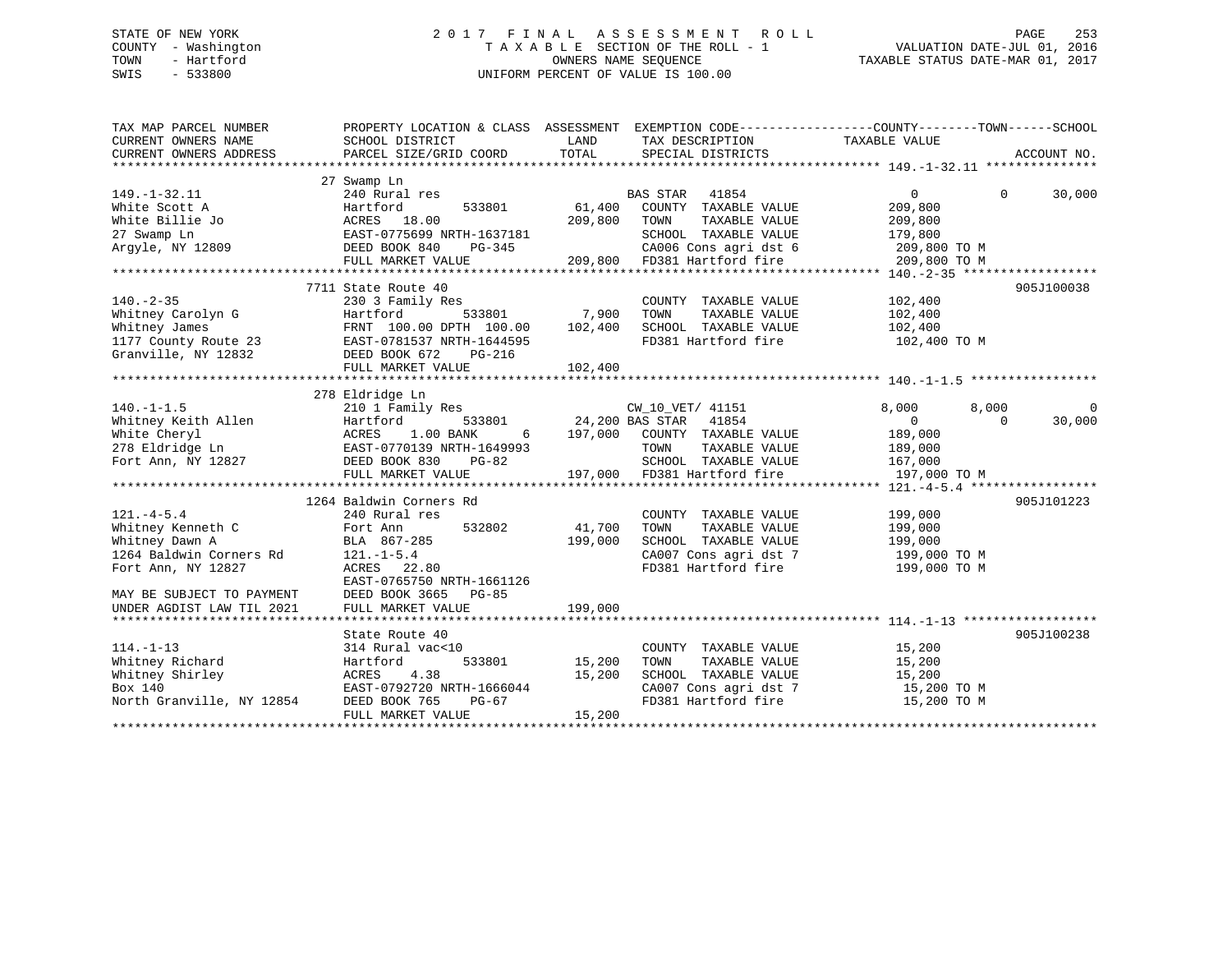# STATE OF NEW YORK 2 0 1 7 F I N A L A S S E S S M E N T R O L L PAGE 254 COUNTY - Washington T A X A B L E SECTION OF THE ROLL - 1 VALUATION DATE-JUL 01, 2016 TOWN - Hartford **TAXABLE STATUS DATE-MAR 01, 2017** SWIS - 533800 UNIFORM PERCENT OF VALUE IS 100.00

| TAX MAP PARCEL NUMBER<br>CURRENT OWNERS NAME           | PROPERTY LOCATION & CLASS ASSESSMENT EXEMPTION CODE---------------COUNTY-------TOWN-----SCHOOL<br>SCHOOL DISTRICT | LAND    | TAX DESCRIPTION             | TAXABLE VALUE                 |             |
|--------------------------------------------------------|-------------------------------------------------------------------------------------------------------------------|---------|-----------------------------|-------------------------------|-------------|
| CURRENT OWNERS ADDRESS                                 | PARCEL SIZE/GRID COORD                                                                                            | TOTAL   | SPECIAL DISTRICTS           |                               | ACCOUNT NO. |
|                                                        |                                                                                                                   |         |                             |                               |             |
|                                                        | 8909 State Route 40                                                                                               |         |                             |                               | 905J100295  |
| $114. - 1 - 6$                                         | 113 Cattle farm                                                                                                   |         | AG DIST<br>41720            | 29,769<br>29,769              | 29,769      |
| Whitney Robert F                                       | 533801<br>Hartford                                                                                                | 71,400  | COUNTY TAXABLE VALUE        | 116,531                       |             |
| Reynolds Vicki                                         | ACRES 44.80                                                                                                       | 146,300 | TOWN<br>TAXABLE VALUE       | 116,531                       |             |
| 8909 State Route 40                                    | EAST-0790404 NRTH-1669819                                                                                         |         | SCHOOL TAXABLE VALUE        | 116,531                       |             |
| Hartford, NY 12838                                     | DEED BOOK 3742 PG-132                                                                                             |         | CA007 Cons agri dst 7       | 116,531 TO M                  |             |
|                                                        | FULL MARKET VALUE                                                                                                 | 146,300 | 29,769 EX                   |                               |             |
| MAY BE SUBJECT TO PAYMENT<br>UNDER AGDIST LAW TIL 2021 |                                                                                                                   |         | FD381 Hartford fire         | 146,300 TO M                  |             |
|                                                        |                                                                                                                   |         |                             |                               |             |
|                                                        | 73 Christian Hill Rd                                                                                              |         |                             |                               | 905J100080  |
| $132.15 - 1 - 29$                                      | 210 1 Family Res                                                                                                  |         | COUNTY TAXABLE VALUE        | 35,900                        |             |
| Whitney Robert F                                       | 533801<br>Hartford                                                                                                | 15,900  | TOWN<br>TAXABLE VALUE       | 35,900                        |             |
| 8007 State Route 40                                    | FRNT 95.00 DPTH 200.00                                                                                            | 35,900  | SCHOOL TAXABLE VALUE        | 35,900                        |             |
| Hartford, NY 12838                                     | EAST-0785948 NRTH-1652509                                                                                         |         | CA007 Cons agri dst 7       | $35,900$ TO M                 |             |
|                                                        | DEED BOOK 827<br>PG-181                                                                                           |         | FD381 Hartford fire         | 35,900 TO M                   |             |
|                                                        | FULL MARKET VALUE                                                                                                 | 35,900  |                             |                               |             |
|                                                        |                                                                                                                   |         |                             |                               |             |
|                                                        | State Route 40                                                                                                    |         |                             |                               |             |
| $141. - 1 - 4.1$                                       | 314 Rural vac<10                                                                                                  |         | AG DIST<br>41720            | 4,551<br>4,551                | 4,551       |
| Whitney Robert F                                       | 533801<br>Hartford                                                                                                |         | 7,500 COUNTY TAXABLE VALUE  | 2,949                         |             |
| 8007 State Route 40                                    | 6.23<br>ACRES                                                                                                     | 7,500   | TOWN<br>TAXABLE VALUE       | 2,949                         |             |
| Hartford, NY 12838                                     | EAST-0786013 NRTH-1650475                                                                                         |         | SCHOOL TAXABLE VALUE        | 2,949                         |             |
|                                                        | DEED BOOK 1727 PG-332                                                                                             |         | CA007 Cons agri dst 7       | 2,949 TO M                    |             |
| MAY BE SUBJECT TO PAYMENT                              | FULL MARKET VALUE                                                                                                 | 7,500   | 4,551 EX                    |                               |             |
| UNDER AGDIST LAW TIL 2021                              |                                                                                                                   |         | FD381 Hartford fire         | 7,500 TO M                    |             |
|                                                        |                                                                                                                   |         |                             |                               |             |
|                                                        | 8009 State Route 40                                                                                               |         |                             |                               | 905J100653  |
| $141. - 1 - 6$                                         | 411 Apartment                                                                                                     |         | <b>BAS STAR</b><br>41854    | $0 \qquad \qquad$<br>$\Omega$ | 30,000      |
| Whitney Robert F                                       | 533801<br>Hartford                                                                                                |         | 39,300 COUNTY TAXABLE VALUE | 298,300                       |             |
| 8007 State Route 40                                    | 10 Apts                                                                                                           | 298,300 | TOWN<br>TAXABLE VALUE       | 298,300                       |             |
| Hartford, NY 12838                                     | 385/47 470/361                                                                                                    |         | SCHOOL TAXABLE VALUE        | 268,300                       |             |
|                                                        | ACRES<br>1.50                                                                                                     |         | CA007 Cons agri dst 7       | 298,300 TO M                  |             |
|                                                        | EAST-0785620 NRTH-1650487                                                                                         |         | FD381 Hartford fire         | 298,300 TO M                  |             |
|                                                        | DEED BOOK 506<br>$PG-122$                                                                                         |         |                             |                               |             |
|                                                        | FULL MARKET VALUE                                                                                                 | 298,300 |                             |                               |             |
|                                                        |                                                                                                                   |         |                             |                               |             |
|                                                        | 18 Pope Hill Rd                                                                                                   |         |                             |                               | 905J101055  |
| $149. - 1 - 29.2$                                      | 210 1 Family Res                                                                                                  |         | <b>BAS STAR</b><br>41854    | $\overline{0}$<br>$\Omega$    | 30,000      |
| Wicks Leslie                                           | 533801<br>Hartford                                                                                                |         | 28,100 COUNTY TAXABLE VALUE | 159,700                       |             |
| Wicks Nicole                                           | ACRES<br>2.70                                                                                                     | 159,700 | TOWN<br>TAXABLE VALUE       | 159,700                       |             |
| 18 Pope Hill Rd                                        | EAST-0778087 NRTH-1633534                                                                                         |         | SCHOOL TAXABLE VALUE        | 129,700                       |             |
| Argyle, NY 12809                                       |                                                                                                                   |         | CA006 Cons agri dst 6       | 159,700 TO M                  |             |
|                                                        | FULL MARKET VALUE                                                                                                 |         | 159,700 FD381 Hartford fire | 159,700 TO M                  |             |
|                                                        |                                                                                                                   |         |                             |                               |             |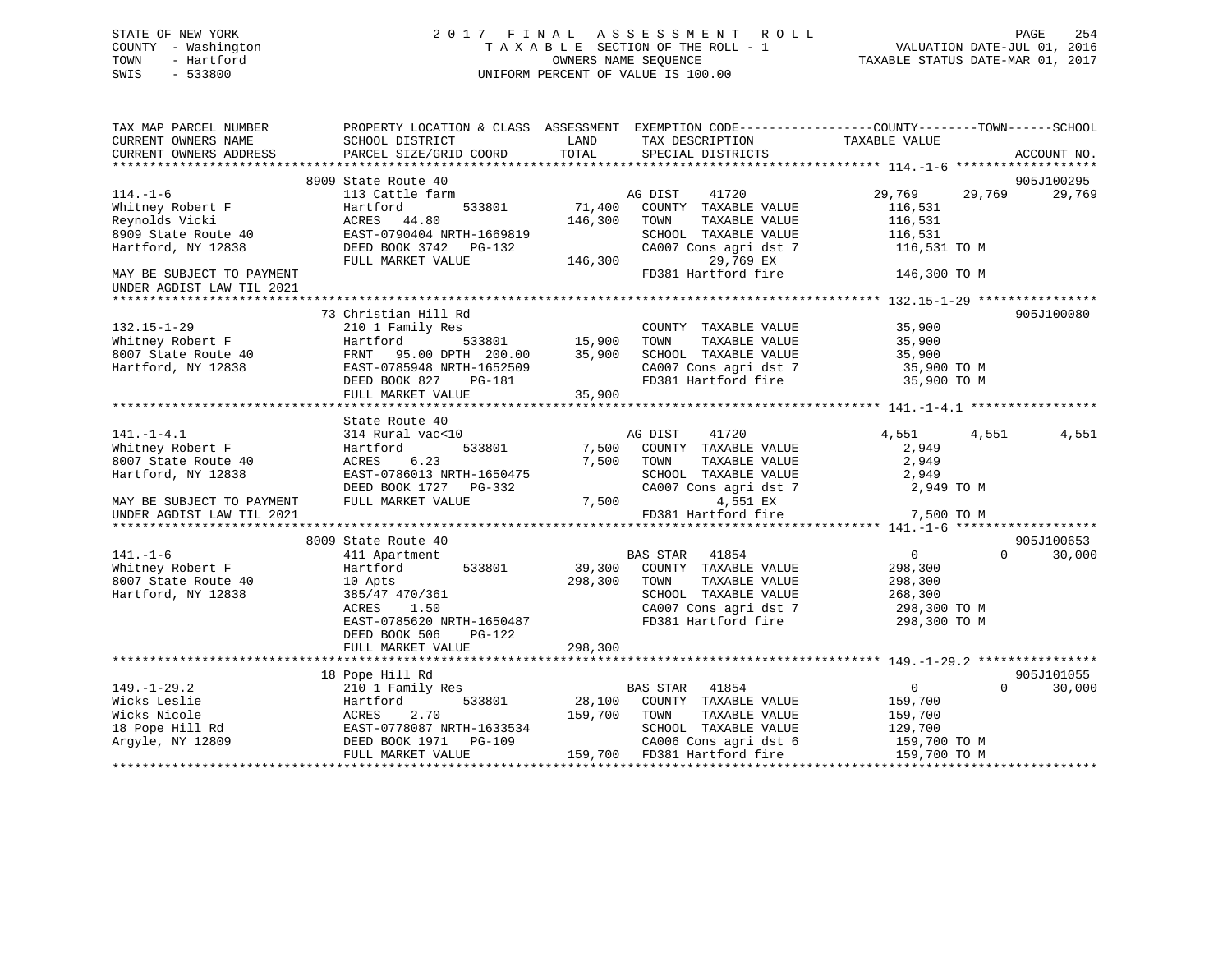# STATE OF NEW YORK 2 0 1 7 F I N A L A S S E S S M E N T R O L L PAGE 255 COUNTY - Washington T A X A B L E SECTION OF THE ROLL - 1 VALUATION DATE-JUL 01, 2016 TOWN - Hartford OWNERS NAME SEQUENCE TAXABLE STATUS DATE-MAR 01, 2017 SWIS - 533800 UNIFORM PERCENT OF VALUE IS 100.00

| TAX MAP PARCEL NUMBER<br>CURRENT OWNERS NAME<br>CURRENT OWNERS ADDRESS                  | SCHOOL DISTRICT<br>PARCEL SIZE/GRID COORD                                                                           | LAND<br>TOTAL                    | TAX DESCRIPTION TAXABLE VALUE<br>SPECIAL DISTRICTS                                                                    | PROPERTY LOCATION & CLASS ASSESSMENT EXEMPTION CODE----------------COUNTY-------TOWN-----SCHOOL | ACCOUNT NO.                      |
|-----------------------------------------------------------------------------------------|---------------------------------------------------------------------------------------------------------------------|----------------------------------|-----------------------------------------------------------------------------------------------------------------------|-------------------------------------------------------------------------------------------------|----------------------------------|
|                                                                                         |                                                                                                                     |                                  |                                                                                                                       |                                                                                                 |                                  |
| $132.15 - 2 - 18$<br>Wilkins Robert W<br>PO Box 102                                     | 16 Hartford Main St<br>210 1 Family Res<br>Hartford<br>84.00 DPTH 190.00<br>FRNT                                    | 533801 14,300 ENH STAR<br>85,700 | VET WAR CT 41121<br>41834<br>COUNTY TAXABLE VALUE                                                                     | 12,855<br>12,855<br>$\overline{0}$<br>$\Omega$<br>72,845                                        | 905J100679<br>$\Omega$<br>65,500 |
| Hartford, NY 12838                                                                      | EAST-0786207 NRTH-1651872<br>DEED BOOK 387<br>PG-691<br>FULL MARKET VALUE                                           |                                  | TOWN<br>TAXABLE VALUE<br>SCHOOL TAXABLE VALUE<br>85,700 CA007 Cons agri dst 7                                         | 72,845<br>20,200<br>85,700 TO M                                                                 |                                  |
|                                                                                         |                                                                                                                     |                                  | FD381 Hartford fire                                                                                                   | 85,700 TO M                                                                                     |                                  |
|                                                                                         | 177 Townsend Rd                                                                                                     |                                  |                                                                                                                       |                                                                                                 |                                  |
| $141. - 1 - 1.4$<br>Willary Enterprises, LLC<br>78 Townsend Rd<br>Hartford, NY 12838    | 210 1 Family Res<br>Hartford<br>533801<br>756/177<br>ACRES<br>1.40<br>EAST-0779958 NRTH-1649125                     | 25,400<br>106,000                | COUNTY TAXABLE VALUE<br>TOWN<br>TAXABLE VALUE<br>SCHOOL TAXABLE VALUE<br>CA007 Cons agri dst 7<br>FD381 Hartford fire | 106,000<br>106,000<br>106,000<br>106,000 TO M<br>106,000 TO M                                   |                                  |
|                                                                                         | DEED BOOK 3518<br>PG-124                                                                                            |                                  |                                                                                                                       |                                                                                                 |                                  |
|                                                                                         | FULL MARKET VALUE                                                                                                   | 106,000                          |                                                                                                                       |                                                                                                 |                                  |
|                                                                                         |                                                                                                                     |                                  |                                                                                                                       |                                                                                                 |                                  |
| $142. - 1 - 12$<br>Willary Enterprises, LLC<br>78 Townsend Rd                           | 291 Blood St<br>270 Mfg housing<br>533801<br>Hartford<br>495/541                                                    | 34,000<br>41,700                 | COUNTY TAXABLE VALUE<br>TAXABLE VALUE<br>TOWN<br>SCHOOL TAXABLE VALUE                                                 | 41,700<br>41,700<br>41,700                                                                      | 905J100500                       |
| Hartford, NY 12838                                                                      | $142. - 1 - 12. - 1$<br>ACRES<br>3.90<br>EAST-0794162 NRTH-1647379<br>DEED BOOK 3451<br>PG-147<br>FULL MARKET VALUE | 41,700                           | FD381 Hartford fire                                                                                                   | 41,700 TO M                                                                                     |                                  |
|                                                                                         |                                                                                                                     |                                  |                                                                                                                       |                                                                                                 |                                  |
|                                                                                         | 69 Washburn Hill Rd                                                                                                 |                                  |                                                                                                                       |                                                                                                 | 905J100356                       |
| $150. - 1 - 18$<br>Willary Enterprises, LLC<br>78 Townsend Rd<br>Hartford, NY 12838     | 240 Rural res<br>Hartford<br>533801<br>ACRES<br>21.13<br>EAST-0791008 NRTH-1637647                                  | 46,000<br>108,900                | 41720<br>AG DIST<br>COUNTY TAXABLE VALUE<br>TOWN<br>TAXABLE VALUE<br>SCHOOL TAXABLE VALUE                             | 15,433<br>15,433<br>93,467<br>93,467<br>93,467                                                  | 15,433                           |
| MAY BE SUBJECT TO PAYMENT<br>UNDER AGDIST LAW TIL 2021                                  | DEED BOOK 3451 PG-143<br>FULL MARKET VALUE                                                                          | 108,900                          | CA008 Cons agri dst 8<br>15,433 EX<br>FD381 Hartford fire                                                             | 93,467 TO M<br>108,900 TO M                                                                     |                                  |
|                                                                                         |                                                                                                                     |                                  |                                                                                                                       |                                                                                                 |                                  |
|                                                                                         | 90 Camp A Way                                                                                                       |                                  |                                                                                                                       |                                                                                                 | 905J100026                       |
| $142. - 1 - 44$<br>Williams Bonnie E<br>13 Dayton Hill Rd<br>Middle Granville, NY 12849 | 260 Seasonal res<br>Hartford<br>533801<br>2.36<br>ACRES<br>EAST-0791026 NRTH-1646229                                | 8,700<br>8,700                   | COUNTY TAXABLE VALUE<br>TAXABLE VALUE<br>TOWN<br>SCHOOL TAXABLE VALUE<br>FD381 Hartford fire                          | 8,700<br>8,700<br>8,700<br>8,700 TO M                                                           |                                  |
|                                                                                         | DEED BOOK 752<br>$PG-204$<br>FULL MARKET VALUE                                                                      | 8,700                            |                                                                                                                       |                                                                                                 |                                  |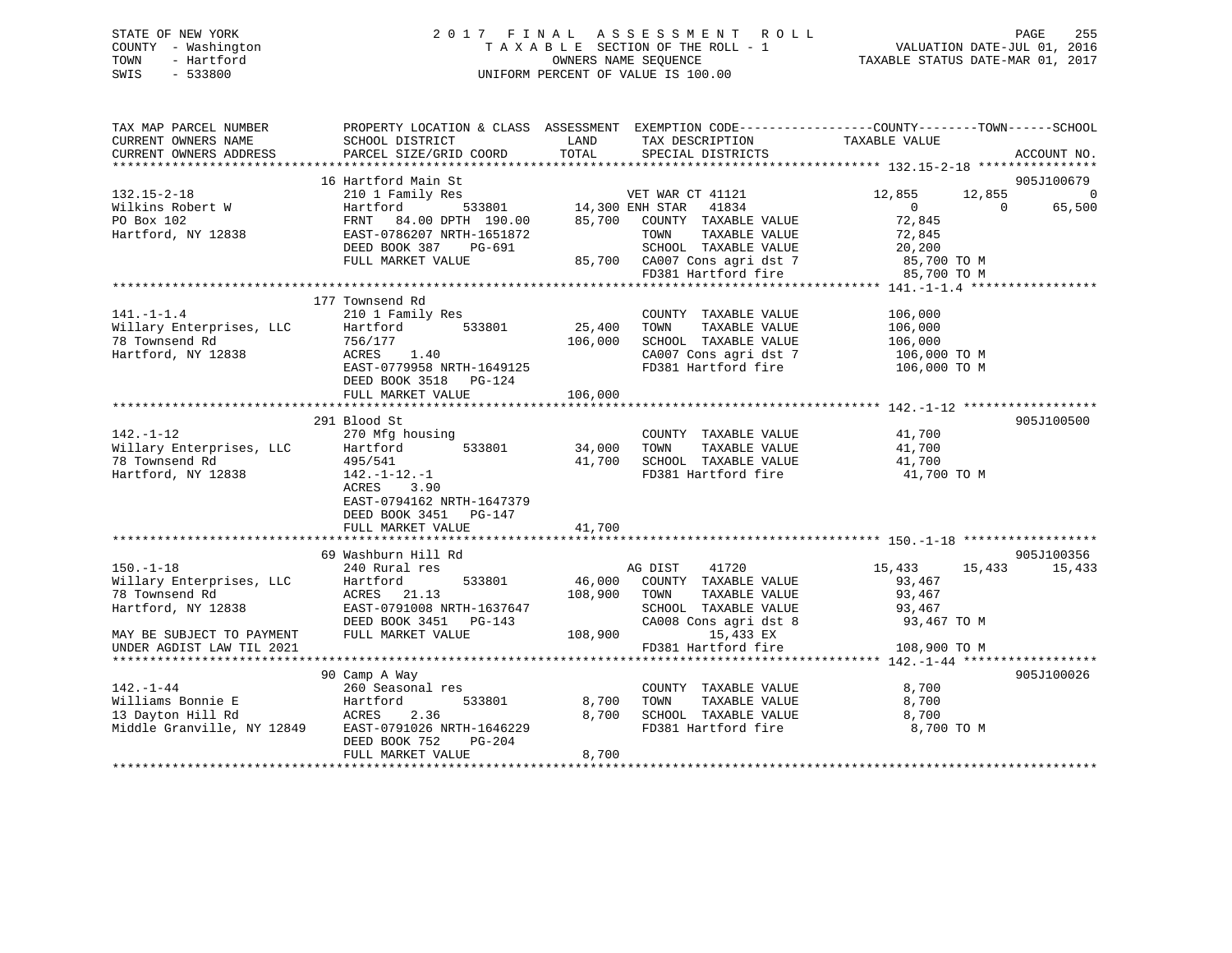# STATE OF NEW YORK 2 0 1 7 F I N A L A S S E S S M E N T R O L L PAGE 256 COUNTY - Washington T A X A B L E SECTION OF THE ROLL - 1 VALUATION DATE-JUL 01, 2016 TOWN - Hartford **TAXABLE STATUS DATE-MAR 01, 2017** SWIS - 533800 UNIFORM PERCENT OF VALUE IS 100.00

| TAX MAP PARCEL NUMBER<br>CURRENT OWNERS NAME<br>CURRENT OWNERS ADDRESS                                                                                 | SCHOOL DISTRICT<br>PARCEL SIZE/GRID COORD                                                                                                                                                                        | PROPERTY LOCATION & CLASS ASSESSMENT EXEMPTION CODE----------------COUNTY-------TOWN-----SCHOOL<br>LAND<br>TAX DESCRIPTION<br>TOTAL<br>SPECIAL DISTRICTS                                                                                                                                                                                                                     | TAXABLE VALUE                                                                                                                                                                                                                | ACCOUNT NO.                                                             |
|--------------------------------------------------------------------------------------------------------------------------------------------------------|------------------------------------------------------------------------------------------------------------------------------------------------------------------------------------------------------------------|------------------------------------------------------------------------------------------------------------------------------------------------------------------------------------------------------------------------------------------------------------------------------------------------------------------------------------------------------------------------------|------------------------------------------------------------------------------------------------------------------------------------------------------------------------------------------------------------------------------|-------------------------------------------------------------------------|
| $132 - 2 - 38.5$<br>Williams Kristi<br>Williams Michael G<br>8311 State Route 40<br>Granville, NY 12832                                                | 28 Hayes Way<br>210 1 Family Res<br>$533801$ $34,400$<br>Hartford 533801<br>ACRES 4.00 BANK 185<br>EAST-0789021 NRTH-1652067<br>DEED BOOK 2665 PG-346<br>FULL MARKET VALUE<br>FULL MARKET VALUE                  | COUNTY TAXABLE VALUE 86,000<br>TOWN<br>TAXABLE VALUE<br>86,000<br>86,000                                                                                                                                                                                                                                                                                                     | 86,000<br>86,000<br>SCHOOL TAXABLE VALUE                     86,000<br>FD381 Hartford fire                     86,000 TO M                                                                                                   | 905J101238                                                              |
| $123. - 1 - 17$<br>Williams Michael G<br>Williams Tami<br>379 Gibbs Rd<br>Fort Ann, NY 12827<br>MAY BE SUBJECT TO PAYMENT<br>UNDER AGDIST LAW TIL 2021 | 379 Gibbs Rd<br>240 Rural res<br>Hartford<br>ACRES 11.19 BANK<br>$\begin{tabular}{lcccc} EAST-0788068 NRTH-1663389 & SOL-CO/\\ DEED BOOK 589 & PG-8 & COUNT \\ FULL MARKET VALUE & 175,300 & TOWN \end{tabular}$ | 85 PCT OF VALUE USED FOR EXEMPTION PURPOSES<br>VET COM CT 41131<br>533801 37,600 VET DIS CT 41141<br>59 175,300 BAS STAR 41854<br>663389 SOL-CO/TWN 49501<br>SOL-CO/TWN 49501<br>COUNTY TAXABLE VALUE<br>TAXABLE VALUE                                                                                                                                                       | 34,344<br>34,344<br>20,607<br>20,607<br>$\overline{0}$<br>$\overline{0}$<br>13,680<br>13,680<br>106,669<br>106,669<br>SCHOOL TAXABLE VALUE 145,300<br>CA007 Cons agri dst 7 175,300 TO M<br>FD381 Hartford fire 175,300 TO M | 905J100630<br>$\overline{0}$<br>$\overline{0}$<br>30,000<br>$\mathbf 0$ |
| $123.-1-23.1$                                                                                                                                          | 28 Harper Hill Rd<br>240 Rural res                                                                                                                                                                               | BAS STAR 41854<br>123.-1-23.1<br>Williams Michael P Hartford 533801<br>Williams Tina L Survey 12626, Lot 1 205,400 TOWN TAXABLE VALUE 205,400<br>28 Harper Rd ACRES 31.55<br>28 Harper Rd ACRES 31.55<br>205,400 CA007 Cons agri dst 7 205,400 TO M PD                                                                                                                       | $\Omega$<br>$\sim$ 0                                                                                                                                                                                                         | 30,000                                                                  |
| $141.-3-18.1$<br>Williams Ruth<br>16 Gilchrist Hill Ext<br>Hartford, NY 12838                                                                          | 16 Gilchrist Hill Ext<br>210 1 Family Res<br>Hartford<br>FRNT 395.00 DPTH 138.00<br>2001-0704464 NKTH-1643289<br>DEED BOOK 3586 PG-46<br>EHIJ MARICE<br>FULL MARKET VALUE                                        | 11 Ext<br>7 Res<br>533801 21,200 CW_DISBLD_ 41171<br>7 DPTH 138.00 170,000 COUNTY TAXABLE VALUE<br>7 TAXABLE VALUE<br>TOWN TAXABLE VALUE 122,000<br>SCHOOL TAXABLE VALUE 170,000<br>170,000 FD381 Hartford fire                                                                                                                                                              | 8,000<br>8,000<br>40,000<br>40,000<br>122,000<br>170,000 TO M                                                                                                                                                                | $\Omega$                                                                |
| $132.15 - 1 - 22$<br>Williamson Bonnie L<br>23 Hartford Main St<br>Hartford, NY 12838                                                                  | 23 Hartford Main St<br>EAST-0786006 NRTH-1652185<br><b>PG-58</b><br>DEED BOOK 746<br>FULL MARKET VALUE                                                                                                           | Hartford Main St 90 PCT OF VALUE USED FOR EXEMPTION PURPOSES<br>210 1 Family Res VET WAR CT 41121 17,577 1<br>Hartford 533801 18,500 ENH STAR 41834 0<br>FRNT 78.00 DPTH 332.00 130,200 COUNTY TAXABLE VALUE 112,623<br>552185<br>58 SCHOOL TAXABLE VALUE<br>58 SCHOOL TAXABLE VALUE<br>130,200 TO M<br>FD381 Hartford fire 130,200 TO M<br>FD381 Hartford fire 130,200 TO M | 17,577 17,577<br>$\overline{0}$                                                                                                                                                                                              | 905J100486<br>$\Omega$<br>65,500                                        |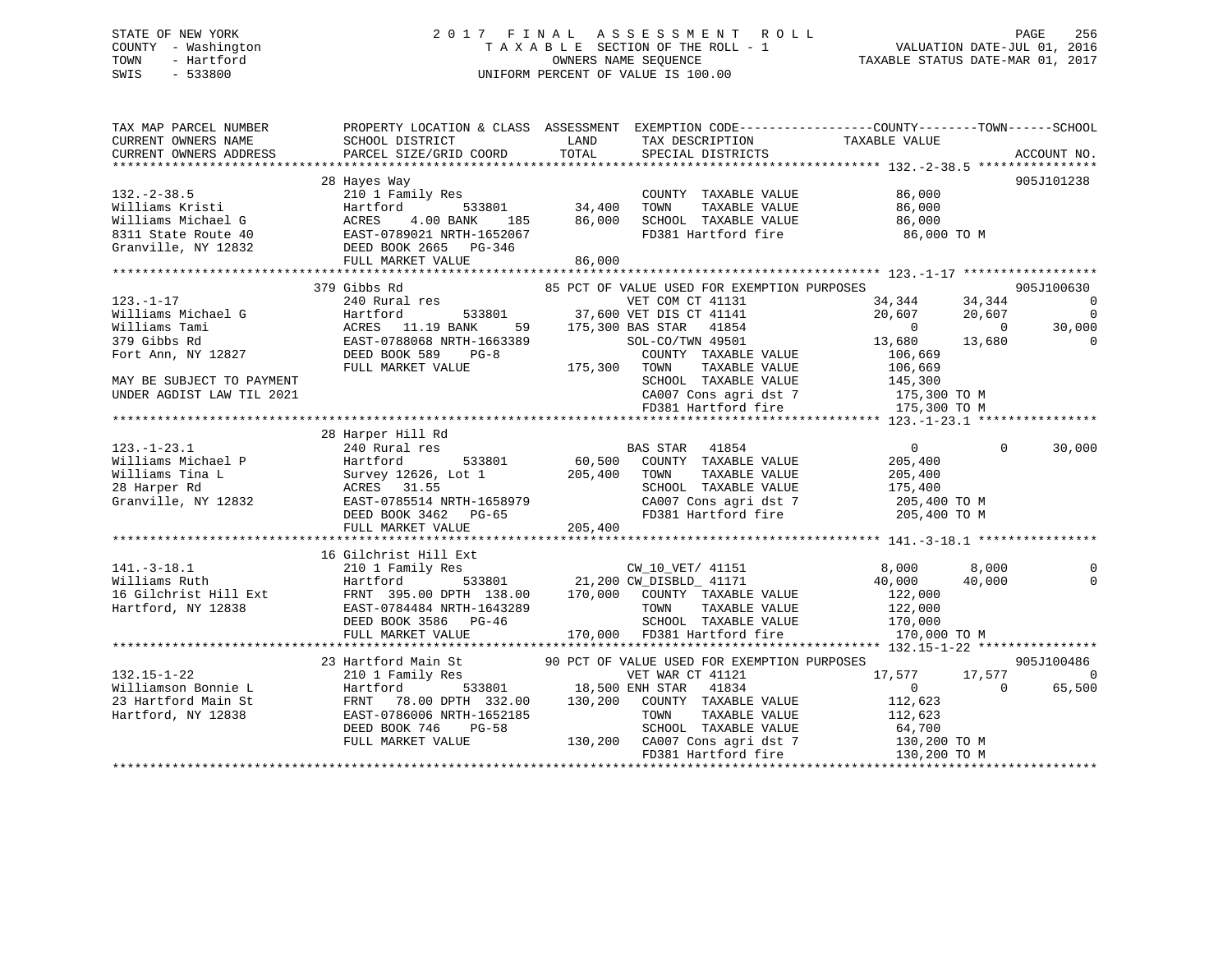STATE OF NEW YORK 2 0 1 7 F I N A L A S S E S S M E N T R O L L PAGE 257 COUNTY - Washington T A X A B L E SECTION OF THE ROLL - 1 VALUATION DATE-JUL 01, 2016 TOWN - Hartford OWNERS NAME SEQUENCE TAXABLE STATUS DATE-MAR 01, 2017 SWIS - 533800 UNIFORM PERCENT OF VALUE IS 100.00

| TAX MAP PARCEL NUMBER                                                                         | PROPERTY LOCATION & CLASS ASSESSMENT EXEMPTION CODE----------------COUNTY-------TOWN------SCHOOL |         |                               |                |          |             |
|-----------------------------------------------------------------------------------------------|--------------------------------------------------------------------------------------------------|---------|-------------------------------|----------------|----------|-------------|
| CURRENT OWNERS NAME                                                                           | SCHOOL DISTRICT                                                                                  | LAND    | TAX DESCRIPTION               | TAXABLE VALUE  |          |             |
| CURRENT OWNERS ADDRESS                                                                        | PARCEL SIZE/GRID COORD                                                                           | TOTAL   | SPECIAL DISTRICTS             |                |          | ACCOUNT NO. |
|                                                                                               |                                                                                                  |         |                               |                |          |             |
|                                                                                               | 1661 Burch Rd                                                                                    |         |                               |                |          |             |
| $151. - 2 - 4.7$                                                                              | 240 Rural res                                                                                    |         | COUNTY TAXABLE VALUE          | 247,100        |          |             |
|                                                                                               |                                                                                                  |         |                               |                |          |             |
| Willis Richard                                                                                | Hartford<br>533801                                                                               | 110,600 | TAXABLE VALUE<br>TOWN         | 247,100        |          |             |
| State Rte 4                                                                                   | ACRES 75.80                                                                                      | 247,100 | SCHOOL TAXABLE VALUE          | 247,100        |          |             |
| PO Box 164                                                                                    | EAST-0794632 NRTH-1640032                                                                        |         | CA008 Cons agri dst 8         | 247,100 TO M   |          |             |
| Hartford, NY 12838                                                                            | DEED BOOK 3073 PG-96                                                                             |         | FD381 Hartford fire           | 247,100 TO M   |          |             |
|                                                                                               | FULL MARKET VALUE                                                                                | 247,100 |                               |                |          |             |
| MAY BE SUBJECT TO PAYMENT                                                                     |                                                                                                  |         |                               |                |          |             |
| UNDER AGDIST LAW TIL 2021                                                                     |                                                                                                  |         |                               |                |          |             |
|                                                                                               |                                                                                                  |         |                               |                |          |             |
|                                                                                               | Russell Ln OFF                                                                                   |         |                               |                |          | 905J100682  |
| $149. - 1 - 49$                                                                               | 314 Rural vac<10                                                                                 |         | COUNTY TAXABLE VALUE          | 3,300          |          |             |
| Wilson Guy R                                                                                  | 533801<br>Hartford                                                                               | 3,300   | TOWN<br>TAXABLE VALUE         | 3,300          |          |             |
| Wilson Shaun M                                                                                |                                                                                                  | 3,300   | SCHOOL TAXABLE VALUE          | 3,300          |          |             |
|                                                                                               |                                                                                                  |         |                               |                |          |             |
| 54 Parker Hill Rd                                                                             |                                                                                                  |         | FD381 Hartford fire           | 3,300 TO M     |          |             |
| Granville, NY 12832                                                                           | DEED BOOK 560<br>PG-286                                                                          |         |                               |                |          |             |
|                                                                                               | FULL MARKET VALUE                                                                                | 3,300   |                               |                |          |             |
|                                                                                               |                                                                                                  |         |                               |                |          |             |
|                                                                                               | 8311 State Route 40                                                                              |         |                               |                |          | 905J100625  |
| $123. - 1 - 14$                                                                               | 210 1 Family Res                                                                                 |         | BAS STAR 41854                | $\overline{0}$ | $\Omega$ | 30,000      |
| Wilson Kristi L                                                                               | 533801<br>Hartford                                                                               | 24,100  | COUNTY TAXABLE VALUE          | 129,500        |          |             |
| 8311 State Route 40                                                                           | Sub Div Lot 3                                                                                    | 129,500 | TAXABLE VALUE<br>TOWN         | 129,500        |          |             |
| Granville, NY 12832                                                                           | 3133/293                                                                                         |         | SCHOOL TAXABLE VALUE          | 99,500         |          |             |
|                                                                                               | <b>ACRES</b><br>1.33                                                                             |         | CA007 Cons agri dst 7         | 129,500 TO M   |          |             |
|                                                                                               | EAST-0789652 NRTH-1657075                                                                        |         | FD381 Hartford fire           | 129,500 TO M   |          |             |
|                                                                                               | DEED BOOK 3425 PG-278                                                                            |         |                               |                |          |             |
|                                                                                               |                                                                                                  |         |                               |                |          |             |
|                                                                                               | FULL MARKET VALUE                                                                                | 129,500 |                               |                |          |             |
|                                                                                               |                                                                                                  |         |                               |                |          |             |
|                                                                                               | 587 Warren Rd                                                                                    |         |                               |                |          | 905J100480  |
| $114. - 1 - 15$                                                                               | 112 Dairy farm                                                                                   |         | 41720<br>AG DIST              | 137,977        | 137,977  | 137,977     |
| Wilson Lee M                                                                                  | Hartford<br>533801                                                                               |         | 262,700 ENH STAR 41834        | $\overline{0}$ | $\Omega$ | 65,500      |
| Wilson Kitty                                                                                  | ACRES 213.40                                                                                     |         | 355,900 COUNTY TAXABLE VALUE  | 217,923        |          |             |
| 587 Warren Rd                                                                                 | EAST-0790945 NRTH-1666109                                                                        |         | TAXABLE VALUE<br>TOWN         | 217,923        |          |             |
| Fort Ann, NY 12827                                                                            | DEED BOOK 3544 PG-264                                                                            |         | SCHOOL TAXABLE VALUE          | 152,423        |          |             |
|                                                                                               | FULL MARKET VALUE                                                                                |         | 355,900 CA007 Cons agri dst 7 | 217,923 TO M   |          |             |
| MAY BE SUBJECT TO PAYMENT                                                                     |                                                                                                  |         | 137,977 EX                    |                |          |             |
| UNDER AGDIST LAW TIL 2021                                                                     |                                                                                                  |         | FD381 Hartford fire           | 355,900 TO M   |          |             |
|                                                                                               |                                                                                                  |         |                               |                |          |             |
|                                                                                               |                                                                                                  |         |                               |                |          | 905J100077  |
|                                                                                               | 78 Winch Way                                                                                     |         |                               |                |          |             |
| $149. - 1 - 26.1$                                                                             | 210 1 Family Res                                                                                 |         | COUNTY TAXABLE VALUE          | 38,100         |          |             |
| Winch Charles Estate                                                                          | 533801<br>Hartford                                                                               | 27,000  | TAXABLE VALUE<br>TOWN         | 38,100         |          |             |
| Boucher Brian D                                                                               | ACRES<br>7.80                                                                                    | 38,100  | SCHOOL TAXABLE VALUE          | 38,100         |          |             |
| CO Brian Boucher<br>The EAST-0780490 NRTH-1636463<br>T785 State Route 40 DEED BOOK 931 PG-238 |                                                                                                  |         | FD381 Hartford fire           | 38,100 TO M    |          |             |
|                                                                                               |                                                                                                  |         |                               |                |          |             |
| Hartford, NY 12838                                                                            | FULL MARKET VALUE                                                                                | 38,100  |                               |                |          |             |
|                                                                                               |                                                                                                  |         |                               |                |          |             |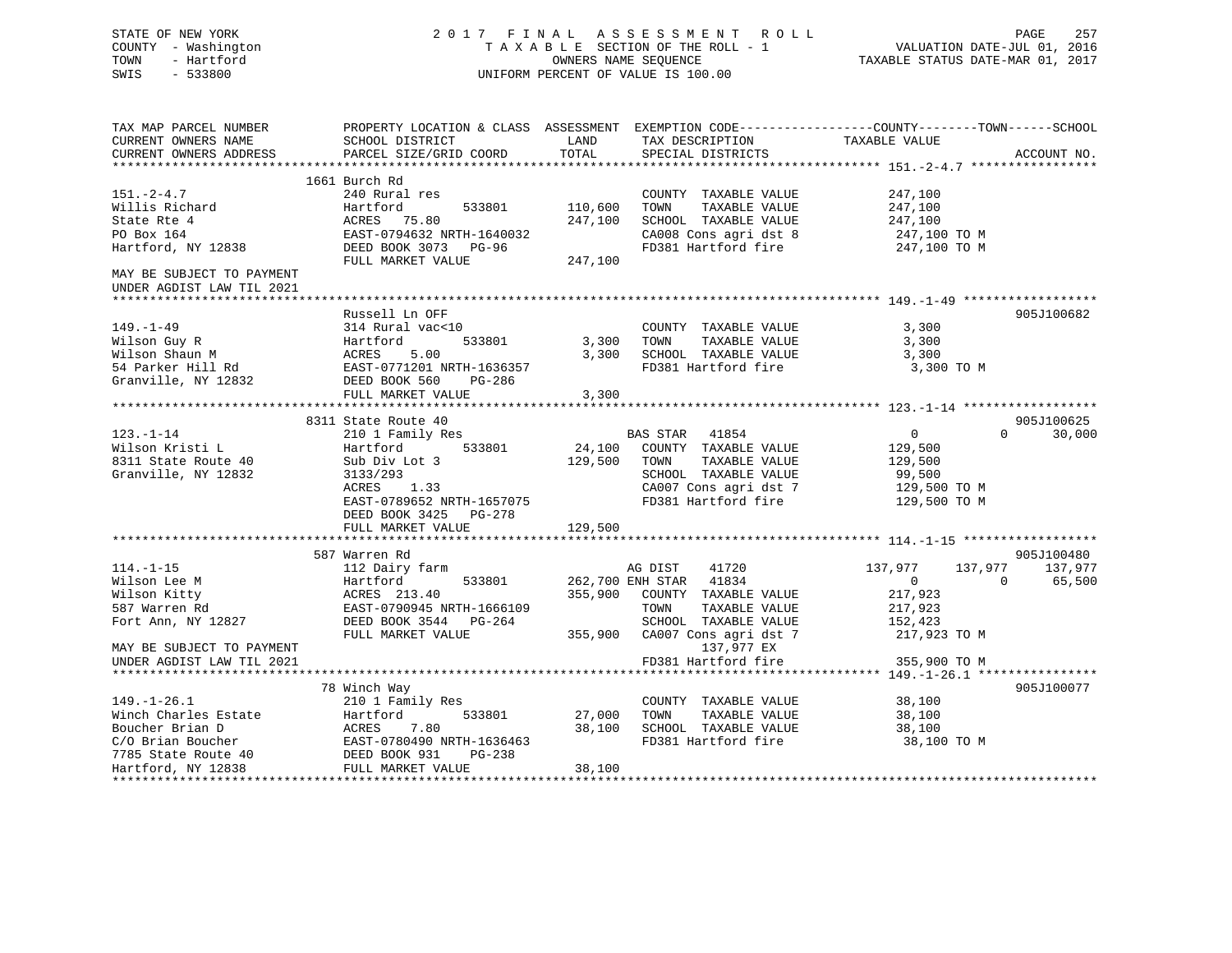# STATE OF NEW YORK 2 0 1 7 F I N A L A S S E S S M E N T R O L L PAGE 258 COUNTY - Washington T A X A B L E SECTION OF THE ROLL - 1 VALUATION DATE-JUL 01, 2016 TOWN - Hartford **TAXABLE STATUS DATE-MAR 01, 2017** SWIS - 533800 UNIFORM PERCENT OF VALUE IS 100.00

| TAX MAP PARCEL NUMBER<br>CURRENT OWNERS NAME | SCHOOL DISTRICT                                                                                         | PROPERTY LOCATION & CLASS ASSESSMENT EXEMPTION CODE---------------COUNTY-------TOWN------SCHOOL<br>LAND<br>TAX DESCRIPTION | TAXABLE VALUE                        |
|----------------------------------------------|---------------------------------------------------------------------------------------------------------|----------------------------------------------------------------------------------------------------------------------------|--------------------------------------|
| CURRENT OWNERS ADDRESS                       | PARCEL SIZE/GRID COORD                                                                                  | TOTAL<br>SPECIAL DISTRICTS                                                                                                 | ACCOUNT NO.                          |
|                                              | Gilchrist Hill Ext                                                                                      |                                                                                                                            | 905J100195                           |
| $141. - 3 - 18$                              | 311 Res vac land                                                                                        | COUNTY TAXABLE VALUE                                                                                                       | 1,000                                |
| Winchell George                              | Hartford<br>533801                                                                                      | 1,000<br>TOWN<br>TAXABLE VALUE                                                                                             | 1,000                                |
| 1335 County Route 23                         |                                                                                                         | SCHOOL TAXABLE VALUE                                                                                                       | 1,000                                |
| Granville, NY 12832                          | FRNT 167.00 DPTH 138.00 1,000<br>EAST-0784628 NRTH-1643513                                              | FD381 Hartford fire                                                                                                        | 1,000 TO M                           |
|                                              | DEED BOOK 749<br>PG-292                                                                                 |                                                                                                                            |                                      |
|                                              | FULL MARKET VALUE                                                                                       | 1,000                                                                                                                      |                                      |
|                                              |                                                                                                         |                                                                                                                            |                                      |
|                                              | 319 County Route 19                                                                                     |                                                                                                                            | 905J100683                           |
| $149. - 1 - 14$                              | 210 1 Family Res                                                                                        | 41834<br>ENH STAR                                                                                                          | $\overline{0}$<br>65,500<br>$\Omega$ |
| Winchell Harold L                            | 533801                                                                                                  | 24,000<br>COUNTY TAXABLE VALUE                                                                                             | 123,600                              |
| Winchell Beatrice E                          |                                                                                                         | 123,600<br>TOWN<br>TAXABLE VALUE                                                                                           | 123,600                              |
| 319 County Route 19                          |                                                                                                         | SCHOOL TAXABLE VALUE                                                                                                       | 58,100                               |
| Fort Ann, NY 12827                           |                                                                                                         | CA007 Cons agri dst 7                                                                                                      | 123,600 TO M                         |
|                                              |                                                                                                         | 123,600 FD381 Hartford fire                                                                                                | 123,600 TO M                         |
|                                              | Hartler<br>463/216 480/459<br>FRNT 250.00 DPTH 170.00<br>EAST-0774616 NRTH-1638618<br>THIL MARKET VALUE |                                                                                                                            |                                      |
|                                              | 1355 Baldwin Corners Rd                                                                                 |                                                                                                                            |                                      |
| $121. -4 - 5.6$                              | 240 Rural res                                                                                           | BAS STAR<br>41854                                                                                                          | 30,000<br>$\Omega$<br>$\Omega$       |
| Winfield Peter M                             | 532802<br>Fort Ann                                                                                      | 13,900 FOR 480A<br>47460                                                                                                   | 52,000<br>52,000<br>52,000           |
| Winfield Alice H                             | 928/225                                                                                                 | 352,500<br>COUNTY TAXABLE VALUE                                                                                            | 300,500                              |
| PO Box 464                                   | Forest Tax 2305/134(1/200                                                                               | TAXABLE VALUE<br>TOWN                                                                                                      | 300,500                              |
| Fort Ann, NY 12827                           | $121. - 1 - 5.6$                                                                                        | SCHOOL TAXABLE VALUE                                                                                                       | 270,500                              |
|                                              | ACRES 145.87                                                                                            | FD381 Hartford fire                                                                                                        | 352,500 TO M                         |
| MAY BE SUBJECT TO PAYMENT                    | EAST-0766141 NRTH-1663234                                                                               |                                                                                                                            |                                      |
| UNDER RPTL480A UNTIL 2026                    | DEED BOOK 922<br>PG-204                                                                                 |                                                                                                                            |                                      |
|                                              | FULL MARKET VALUE                                                                                       | 352,500                                                                                                                    |                                      |
|                                              |                                                                                                         |                                                                                                                            |                                      |
|                                              | 241 County Route 19                                                                                     |                                                                                                                            |                                      |
| $149. - 1 - 10.1$                            | 240 Rural res                                                                                           | <b>BAS STAR</b><br>41854                                                                                                   | 30,000<br>$\overline{0}$<br>$\Omega$ |
| Winn Stephen C                               | Hartford<br>533801                                                                                      | 48,600<br>COUNTY TAXABLE VALUE                                                                                             | 160,000                              |
| Winn Sandra A                                | 850/10                                                                                                  | 160,000<br>TAXABLE VALUE<br>TOWN                                                                                           | 160,000                              |
| 241 County Route 19                          | ACRES 19.70                                                                                             | SCHOOL TAXABLE VALUE                                                                                                       | 130,000                              |
| Fort Ann, NY 12827                           | EAST-0773134 NRTH-1639448                                                                               | FD381 Hartford fire                                                                                                        | 160,000 TO M                         |
|                                              | DEED BOOK 902<br>PG-36                                                                                  |                                                                                                                            |                                      |
|                                              | FULL MARKET VALUE                                                                                       | 160,000                                                                                                                    |                                      |
|                                              |                                                                                                         |                                                                                                                            |                                      |
|                                              | Warren Rd                                                                                               |                                                                                                                            | 905J101426                           |
| $123. - 1 - 11.8$                            | 322 Rural vac>10                                                                                        | COUNTY TAXABLE VALUE                                                                                                       | 28,300                               |
| Withrow Ronald L Jr                          | Hartford<br>533801                                                                                      | 28,300<br>TAXABLE VALUE<br>TOWN                                                                                            | 28,300                               |
| Withrow Shalene M                            | ACRES 10.00                                                                                             | 28,300<br>SCHOOL TAXABLE VALUE                                                                                             | 28,300                               |
| 10 Cardinal Ln                               | EAST-0791763 NRTH-1663910                                                                               | CA007 Cons agri dst 7                                                                                                      | 28,300 TO M                          |
| Gales Ferry, CT 06335                        | DEED BOOK 2097 PG-70                                                                                    | FD381 Hartford fire                                                                                                        | 28,300 TO M                          |
|                                              | FULL MARKET VALUE                                                                                       | 28,300                                                                                                                     |                                      |
|                                              |                                                                                                         |                                                                                                                            |                                      |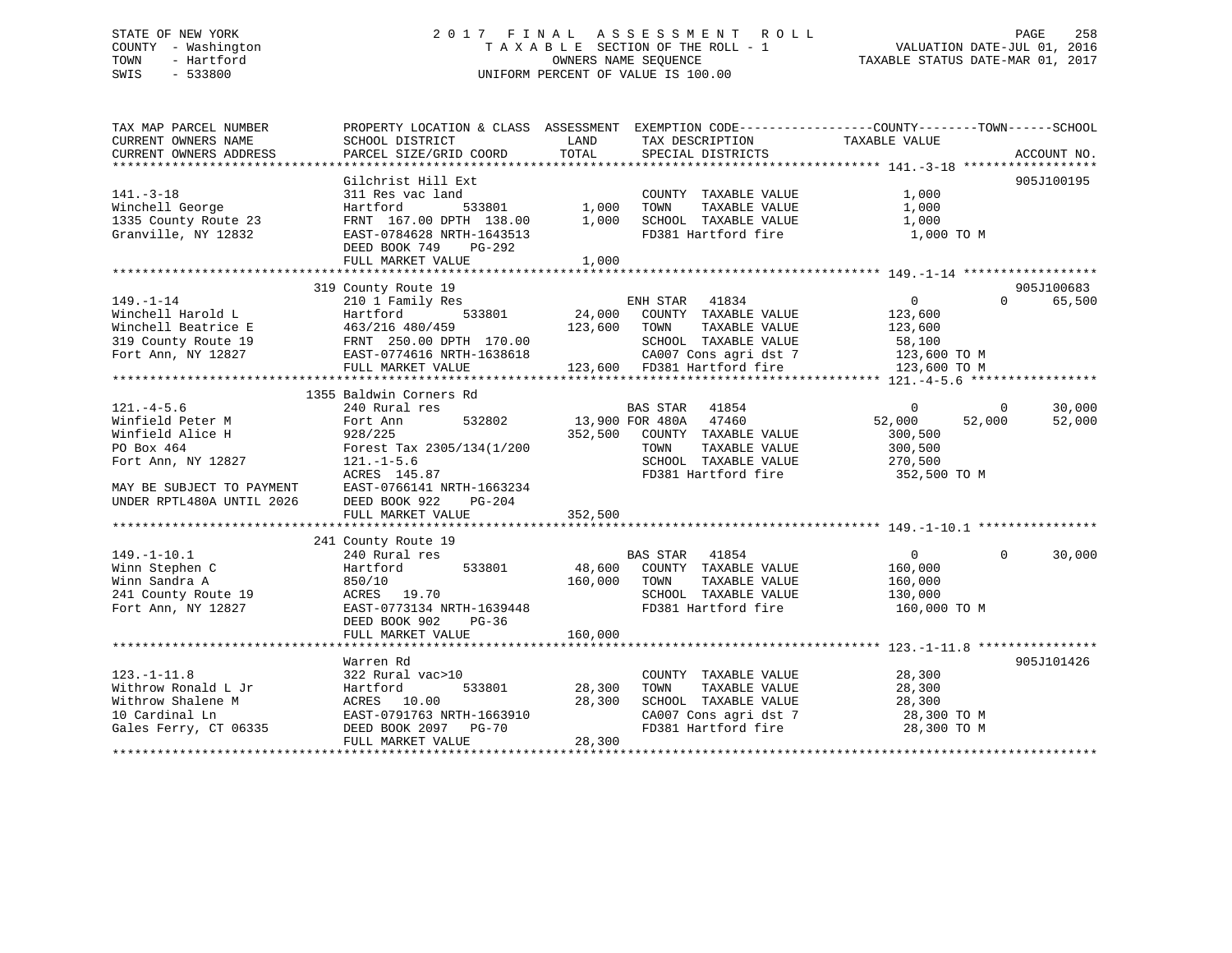# STATE OF NEW YORK 2 0 1 7 F I N A L A S S E S S M E N T R O L L PAGE 259 COUNTY - Washington T A X A B L E SECTION OF THE ROLL - 1 VALUATION DATE-JUL 01, 2016 TOWN - Hartford OWNERS NAME SEQUENCE TAXABLE STATUS DATE-MAR 01, 2017 SWIS - 533800 UNIFORM PERCENT OF VALUE IS 100.00

| TAX MAP PARCEL NUMBER<br>CURRENT OWNERS NAME<br>CURRENT OWNERS ADDRESS                            | SCHOOL DISTRICT<br>PARCEL SIZE/GRID COORD                                                                                                                    | LAND<br>TOTAL              | TAX DESCRIPTION<br>SPECIAL DISTRICTS                                                                                             | PROPERTY LOCATION & CLASS ASSESSMENT EXEMPTION CODE-----------------COUNTY-------TOWN------SCHOOL<br>TAXABLE VALUE | ACCOUNT NO. |
|---------------------------------------------------------------------------------------------------|--------------------------------------------------------------------------------------------------------------------------------------------------------------|----------------------------|----------------------------------------------------------------------------------------------------------------------------------|--------------------------------------------------------------------------------------------------------------------|-------------|
|                                                                                                   |                                                                                                                                                              |                            |                                                                                                                                  |                                                                                                                    |             |
| $140. - 1 - 27.1$<br>Woodcock James E<br>3572 State Route 196<br>Fort Ann, NY 12827               | 3572 State Route 196<br>210 1 Family Res<br>Hartford<br>FRNT 150.00 DPTH 250.00<br>EAST-0772440 NRTH-1644852<br>DEED BOOK 826<br>PG-273<br>FULL MARKET VALUE | 123,600 TOWN<br>123,600    | 3<br>533801 21,700 COUNTY TAXABLE VALUE<br>TAXABLE VALUE<br>SCHOOL TAXABLE VALUE<br>FD381 Hartford fire                          | $\overline{0}$<br>$\Omega$<br>123,600<br>123,600<br>58,100<br>123,600 TO M                                         | 65,500      |
|                                                                                                   |                                                                                                                                                              |                            |                                                                                                                                  |                                                                                                                    |             |
| $140. - 1 - 27.2$<br>Woodcock James E<br>3572 State Route 196<br>Fort Ann, NY 12827               | State Route 196<br>312 Vac w/imprv<br>533801<br>Hartford<br>2.32<br>ACRES<br>EAST-0772579 NRTH-1644844<br>DEED BOOK 826<br>PG-270                            | 18,000<br>42,700<br>42,700 | COUNTY TAXABLE VALUE<br>TOWN<br>TAXABLE VALUE<br>SCHOOL TAXABLE VALUE<br>FD381 Hartford fire                                     | 42,700<br>42,700<br>42,700<br>42,700 TO M                                                                          |             |
|                                                                                                   | FULL MARKET VALUE                                                                                                                                            |                            |                                                                                                                                  |                                                                                                                    |             |
|                                                                                                   | 5 Durkee Ln                                                                                                                                                  |                            |                                                                                                                                  |                                                                                                                    | 905J100696  |
| $114. - 1 - 17$<br>Wooddell Michael D<br>Wooddell Louise<br>406 Warren Rd<br>Fort Ann, NY 12827   | 112 Dairy farm<br>533801<br>Hartford<br>ACRES 165.90<br>EAST-0786731 NRTH-1665359<br>DEED BOOK 829<br>PG-123                                                 | 361,400                    | AG DIST 41720<br>218,100 COUNTY TAXABLE VALUE<br>TOWN<br>TAXABLE VALUE<br>SCHOOL TAXABLE VALUE<br>CA007 Cons agri dst 7          | 140,042<br>140,042<br>221,358<br>221,358<br>221,358<br>221,358 TO M                                                | 140,042     |
| MAY BE SUBJECT TO PAYMENT<br>UNDER AGDIST LAW TIL 2021                                            | FULL MARKET VALUE                                                                                                                                            | 361,400                    | 140,042 EX<br>FD381 Hartford fire                                                                                                | 361,400 TO M                                                                                                       |             |
|                                                                                                   | Warren Rd                                                                                                                                                    |                            |                                                                                                                                  |                                                                                                                    |             |
| $114. - 1 - 17.1$<br>Wooddell Michael D<br>Wooddell Louise<br>406 Warren Rd<br>Fort Ann, NY 12827 | 105 Vac farmland<br>533801<br>Hartford<br>1800/67<br>ACRES 145.20<br>EAST-0788887 NRTH-1665699<br>DEED BOOK 1800 PG-81                                       | 197,200<br>199,200         | AG DIST<br>41720<br>COUNTY TAXABLE VALUE<br>TAXABLE VALUE<br>TOWN<br>SCHOOL TAXABLE VALUE<br>CA007 Cons agri dst 7<br>137,188 EX | 137,188<br>137,188<br>62,012<br>62,012<br>62,012<br>62,012 TO M                                                    | 137,188     |
| MAY BE SUBJECT TO PAYMENT<br>UNDER AGDIST LAW TIL 2021                                            | FULL MARKET VALUE                                                                                                                                            |                            | 199,200 FD381 Hartford fire                                                                                                      | 199,200 TO M                                                                                                       |             |
|                                                                                                   |                                                                                                                                                              |                            |                                                                                                                                  |                                                                                                                    |             |
| $123. - 1 - 16.4$<br>Wooddell Michael D<br>Wooddell Louise<br>406 Warren Rd<br>Fort Ann, NY 12827 | 368 Warren Rd<br>120 Field crops<br>Hartford<br>533801<br>ACRES 21.13<br>EAST-0786356 NRTH-1663016<br>DEED BOOK 1800 PG-77<br>FULL MARKET VALUE              | 37,200<br>92,200<br>92,200 | AG DIST<br>41720<br>COUNTY TAXABLE VALUE<br>TOWN<br>TAXABLE VALUE<br>SCHOOL TAXABLE VALUE<br>CA007 Cons agri dst 7<br>18,558 EX  | 18,558 18,558<br>73,642<br>73,642<br>73,642<br>73,642 TO M                                                         | 18,558      |
| MAY BE SUBJECT TO PAYMENT<br>UNDER AGDIST LAW TIL 2021                                            |                                                                                                                                                              |                            | FD381 Hartford fire                                                                                                              | 92,200 TO M                                                                                                        |             |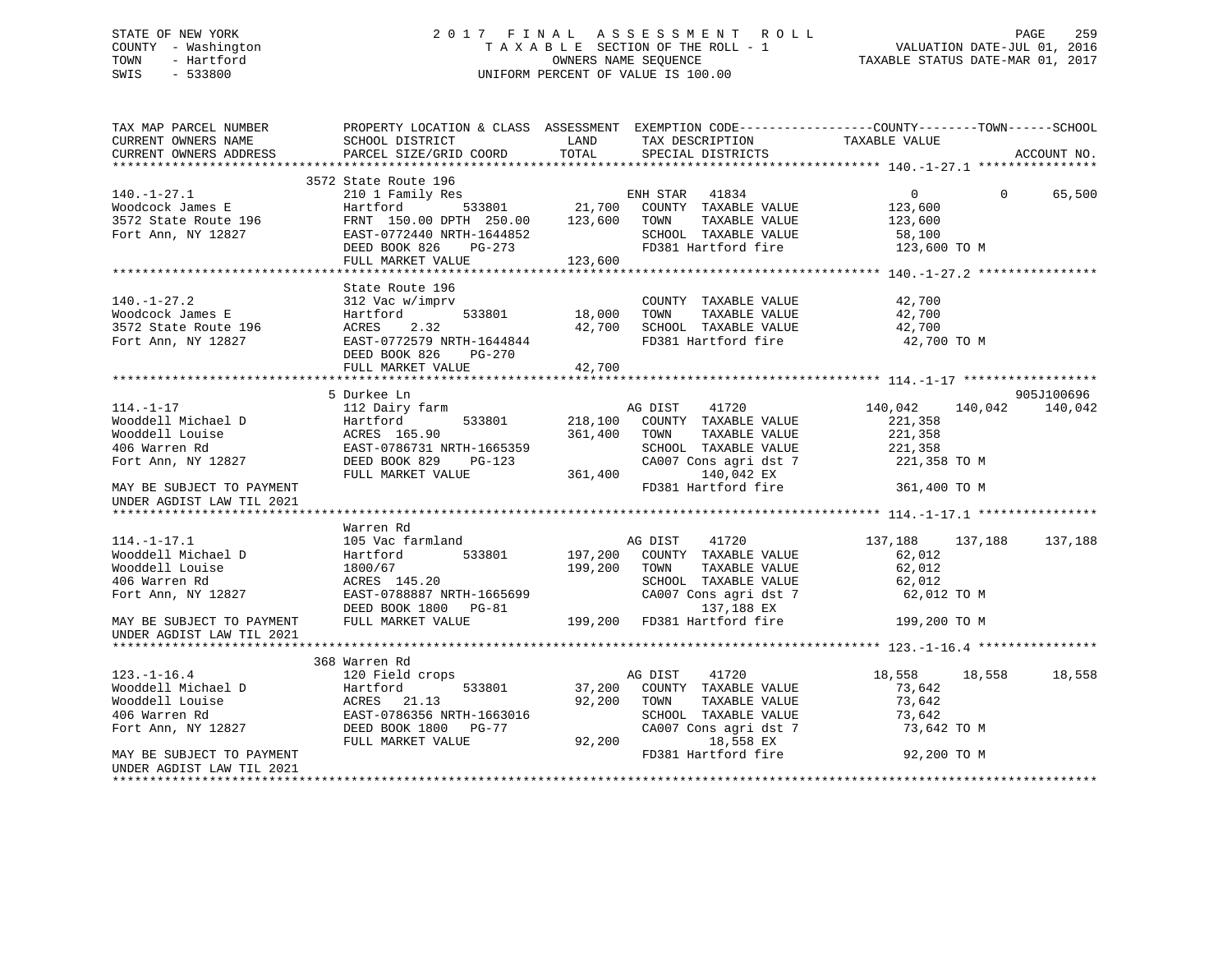# STATE OF NEW YORK 2 0 1 7 F I N A L A S S E S S M E N T R O L L PAGE 260 COUNTY - Washington T A X A B L E SECTION OF THE ROLL - 1 VALUATION DATE-JUL 01, 2016 TOWN - Hartford **TAXABLE STATUS DATE-MAR 01, 2017** SWIS - 533800 UNIFORM PERCENT OF VALUE IS 100.00

| TAX MAP PARCEL NUMBER<br>CURRENT OWNERS NAME                                                                                                                                                                                            | PROPERTY LOCATION & CLASS ASSESSMENT EXEMPTION CODE---------------COUNTY-------TOWN-----SCHOOL<br>SCHOOL DISTRICT | <b>LAND</b> | TAX DESCRIPTION TAXABLE VALUE SPECIAL DISTRICTS |                                                                                                                                                                                                                                                       |                    |
|-----------------------------------------------------------------------------------------------------------------------------------------------------------------------------------------------------------------------------------------|-------------------------------------------------------------------------------------------------------------------|-------------|-------------------------------------------------|-------------------------------------------------------------------------------------------------------------------------------------------------------------------------------------------------------------------------------------------------------|--------------------|
| CURRENT OWNERS ADDRESS                                                                                                                                                                                                                  | PARCEL SIZE/GRID COORD                                                                                            | TOTAL       |                                                 |                                                                                                                                                                                                                                                       | ACCOUNT NO.        |
|                                                                                                                                                                                                                                         |                                                                                                                   |             |                                                 |                                                                                                                                                                                                                                                       |                    |
|                                                                                                                                                                                                                                         | 406 Warren Rd                                                                                                     |             |                                                 |                                                                                                                                                                                                                                                       | 65,500<br>$\Omega$ |
|                                                                                                                                                                                                                                         |                                                                                                                   |             |                                                 |                                                                                                                                                                                                                                                       |                    |
|                                                                                                                                                                                                                                         |                                                                                                                   |             |                                                 |                                                                                                                                                                                                                                                       |                    |
|                                                                                                                                                                                                                                         |                                                                                                                   |             |                                                 |                                                                                                                                                                                                                                                       |                    |
|                                                                                                                                                                                                                                         |                                                                                                                   |             |                                                 |                                                                                                                                                                                                                                                       |                    |
|                                                                                                                                                                                                                                         |                                                                                                                   |             |                                                 |                                                                                                                                                                                                                                                       |                    |
|                                                                                                                                                                                                                                         |                                                                                                                   |             |                                                 |                                                                                                                                                                                                                                                       |                    |
|                                                                                                                                                                                                                                         |                                                                                                                   |             |                                                 |                                                                                                                                                                                                                                                       |                    |
| $123. - 1 - 16.6$                                                                                                                                                                                                                       | 210 1 Family Res                                                                                                  |             | COUNTY TAXABLE VALUE                            | 111,700                                                                                                                                                                                                                                               |                    |
| Wooddell Paul E<br>5 Durkee Ln                                                                                                                                                                                                          | Hartford 533801 23,100                                                                                            |             | TAXABLE VALUE<br>TOWN                           | 111,700<br>111,700                                                                                                                                                                                                                                    |                    |
|                                                                                                                                                                                                                                         | LOT B                                                                                                             | 111,700     | SCHOOL TAXABLE VALUE                            |                                                                                                                                                                                                                                                       |                    |
| Fort Ann, NY 12827                                                                                                                                                                                                                      |                                                                                                                   |             |                                                 | CA007 Cons agri dst 7 111,700 TO M<br>FD381 Hartford fire 111,700 TO M                                                                                                                                                                                |                    |
|                                                                                                                                                                                                                                         | ACAAS 1.02<br>EAST-0785950 NRTH-1662976<br>PERS POST 1011                                                         |             |                                                 |                                                                                                                                                                                                                                                       |                    |
|                                                                                                                                                                                                                                         | DEED BOOK 1941 PG-232                                                                                             |             |                                                 |                                                                                                                                                                                                                                                       |                    |
|                                                                                                                                                                                                                                         |                                                                                                                   |             |                                                 |                                                                                                                                                                                                                                                       |                    |
|                                                                                                                                                                                                                                         |                                                                                                                   |             |                                                 |                                                                                                                                                                                                                                                       |                    |
|                                                                                                                                                                                                                                         | 114 Swamp Ln                                                                                                      |             |                                                 |                                                                                                                                                                                                                                                       | 905J101265         |
|                                                                                                                                                                                                                                         |                                                                                                                   |             |                                                 |                                                                                                                                                                                                                                                       | 30,000<br>$\Omega$ |
|                                                                                                                                                                                                                                         |                                                                                                                   |             |                                                 |                                                                                                                                                                                                                                                       |                    |
|                                                                                                                                                                                                                                         |                                                                                                                   |             |                                                 |                                                                                                                                                                                                                                                       |                    |
|                                                                                                                                                                                                                                         |                                                                                                                   |             |                                                 |                                                                                                                                                                                                                                                       |                    |
|                                                                                                                                                                                                                                         |                                                                                                                   |             |                                                 |                                                                                                                                                                                                                                                       |                    |
| 149.-1-30.6<br>Mooddell Stephanie A Hartford 533801<br>Mooddell Stephanie A Hartford 533801<br>LOT 6 179,100 TOWN TAXABLE VALUE 179,100<br>114 Swamp Ln Argyle, NY 12809<br>Argyle, NY 12809<br>DEED BOOK 2156 PG-76 179.100<br>DEED BO |                                                                                                                   |             |                                                 | CA006 Cons agri dst 6 179,100 TO M<br>FD381 Hartford fire 179,100 TO M                                                                                                                                                                                |                    |
|                                                                                                                                                                                                                                         | FULL MARKET VALUE                                                                                                 | 179,100     |                                                 |                                                                                                                                                                                                                                                       |                    |
|                                                                                                                                                                                                                                         |                                                                                                                   |             |                                                 |                                                                                                                                                                                                                                                       |                    |
|                                                                                                                                                                                                                                         | 1939 Burch Rd                                                                                                     |             |                                                 |                                                                                                                                                                                                                                                       | 905J100698         |
|                                                                                                                                                                                                                                         | ry kes<br>533801 20,300<br>10 DPTH 170.00                                                                         |             | COUNTY TAXABLE VALUE                            | 95,300                                                                                                                                                                                                                                                |                    |
|                                                                                                                                                                                                                                         |                                                                                                                   |             | TOWN                                            |                                                                                                                                                                                                                                                       |                    |
|                                                                                                                                                                                                                                         |                                                                                                                   |             |                                                 | TAXABLE VALUE 95,300<br>TAXABLE VALUE 95,300                                                                                                                                                                                                          |                    |
|                                                                                                                                                                                                                                         |                                                                                                                   |             |                                                 | SCHOOL TAXABLE VALUE 95,300<br>CA008 Cons agri dst 8 95,300 TO M                                                                                                                                                                                      |                    |
| 150.-1-7<br>Woodell Edna T<br>Woodell George H Jr. FRNT 185.00 DPTH 170.00 95,300<br>1939 Burch Rd EAST-0789329 NRTH-1641591<br>Granville, NY 12832 DEED BOOK 1704 PG-91<br>FINT MARKET VALUE PG-91<br>FINT MARKET VALUE 95.300         |                                                                                                                   |             | FD381 Hartford fire                             | 95,300 TO M                                                                                                                                                                                                                                           |                    |
|                                                                                                                                                                                                                                         | FULL MARKET VALUE                                                                                                 | 95,300      |                                                 |                                                                                                                                                                                                                                                       |                    |
|                                                                                                                                                                                                                                         |                                                                                                                   |             |                                                 |                                                                                                                                                                                                                                                       |                    |
|                                                                                                                                                                                                                                         | 114 Hartford Main St                                                                                              |             |                                                 |                                                                                                                                                                                                                                                       | 905J100700         |
|                                                                                                                                                                                                                                         | 312 Vac w/imprv                                                                                                   |             | COUNTY TAXABLE VALUE                            | 6,400                                                                                                                                                                                                                                                 |                    |
|                                                                                                                                                                                                                                         | 533801<br>Hartford                                                                                                | 6,400       | TOWN<br>TAXABLE VALUE                           | 6,400                                                                                                                                                                                                                                                 |                    |
| Woods Donald N<br>Woods Bonnie L<br>104 Hartford Main St<br>110 NY 12832                                                                                                                                                                | BLA 876/190                                                                                                       | 6,400       | SCHOOL TAXABLE VALUE 6,400                      |                                                                                                                                                                                                                                                       |                    |
|                                                                                                                                                                                                                                         | $132 - 3 - 3$                                                                                                     |             |                                                 |                                                                                                                                                                                                                                                       |                    |
|                                                                                                                                                                                                                                         | FRNT 137.00 DPTH 156.00                                                                                           |             |                                                 | $\begin{array}{lllllll} \texttt{CA007} & \texttt{Cons}\ \texttt{agri}\ \texttt{dst}\ \texttt{7} & \texttt{6,400}\ \texttt{TO}\ \texttt{M} & \texttt{FD381}\ \texttt{Hartford}\ \texttt{fire} & \texttt{6,400}\ \texttt{TO}\ \texttt{M} & \end{array}$ |                    |
|                                                                                                                                                                                                                                         | EAST-0787061 NRTH-1654232                                                                                         |             |                                                 |                                                                                                                                                                                                                                                       |                    |
|                                                                                                                                                                                                                                         | DEED BOOK 3004 PG-342                                                                                             |             |                                                 |                                                                                                                                                                                                                                                       |                    |
|                                                                                                                                                                                                                                         | FULL MARKET VALUE                                                                                                 | 6,400       |                                                 |                                                                                                                                                                                                                                                       |                    |
|                                                                                                                                                                                                                                         |                                                                                                                   |             |                                                 |                                                                                                                                                                                                                                                       |                    |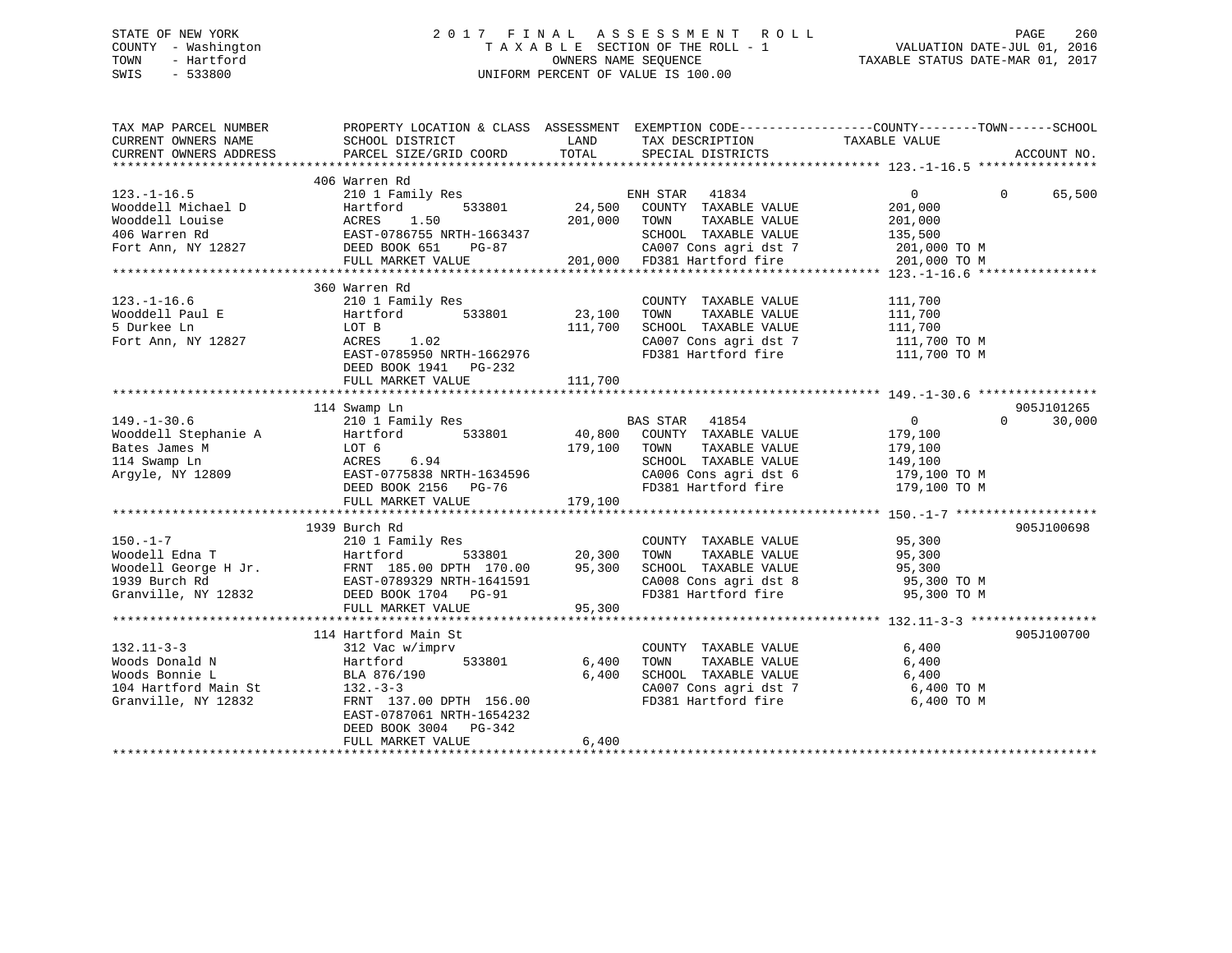# STATE OF NEW YORK 2 0 1 7 F I N A L A S S E S S M E N T R O L L PAGE 261 COUNTY - Washington T A X A B L E SECTION OF THE ROLL - 1 VALUATION DATE-JUL 01, 2016 TOWN - Hartford **TAXABLE STATUS DATE-MAR 01, 2017** SWIS - 533800 UNIFORM PERCENT OF VALUE IS 100.00

| TAX MAP PARCEL NUMBER  |                                                                                                                                                                                                                                                            |        |                                                                                                                                                                                                                                                                  | PROPERTY LOCATION & CLASS ASSESSMENT EXEMPTION CODE----------------COUNTY-------TOWN------SCHOOL |        |
|------------------------|------------------------------------------------------------------------------------------------------------------------------------------------------------------------------------------------------------------------------------------------------------|--------|------------------------------------------------------------------------------------------------------------------------------------------------------------------------------------------------------------------------------------------------------------------|--------------------------------------------------------------------------------------------------|--------|
| CURRENT OWNERS NAME    | SCHOOL DISTRICT                                                                                                                                                                                                                                            |        | LAND TAX DESCRIPTION TAXABLE VALUE                                                                                                                                                                                                                               |                                                                                                  |        |
| CURRENT OWNERS ADDRESS | PARCEL SIZE/GRID COORD                                                                                                                                                                                                                                     |        | TOTAL SPECIAL DISTRICTS                                                                                                                                                                                                                                          | ACCOUNT NO.                                                                                      |        |
|                        |                                                                                                                                                                                                                                                            |        |                                                                                                                                                                                                                                                                  |                                                                                                  |        |
|                        | Hartford Main St                                                                                                                                                                                                                                           |        | A<br>A<br>A<br>A<br>COUNTY TAXABLE VALUE<br>533801<br>100 TOWN TAXABLE VALUE<br>100 SCHOOL TAXABLE VALUE<br>2007 CONS agri dst 7<br>100 TOWN CA007 Cons agri dst 7<br>100 TO M<br>100 TO M<br>100 TO M<br>100 TO M<br>100 TO M<br>100 TO M<br>100 TO M<br>100 TO |                                                                                                  |        |
| $132.11 - 3 - 4.1$     | 311 Res vac land                                                                                                                                                                                                                                           |        |                                                                                                                                                                                                                                                                  |                                                                                                  |        |
|                        |                                                                                                                                                                                                                                                            |        |                                                                                                                                                                                                                                                                  |                                                                                                  |        |
|                        |                                                                                                                                                                                                                                                            |        |                                                                                                                                                                                                                                                                  |                                                                                                  |        |
|                        | Voods Donald N<br>Woods Bonnie L<br>Woods Bonnie L<br>BLA 876/186+190<br>104 Hartford Main St<br>132.-3-4.1                                                                                                                                                |        |                                                                                                                                                                                                                                                                  |                                                                                                  |        |
|                        | Granville, NY 12832 FRNT 10.00 DPTH 156.00                                                                                                                                                                                                                 |        |                                                                                                                                                                                                                                                                  |                                                                                                  |        |
|                        | EAST-0787058 NRTH-1654159                                                                                                                                                                                                                                  |        |                                                                                                                                                                                                                                                                  |                                                                                                  |        |
|                        | DEED BOOK 3004 PG-342                                                                                                                                                                                                                                      |        |                                                                                                                                                                                                                                                                  |                                                                                                  |        |
|                        | FULL MARKET VALUE                                                                                                                                                                                                                                          | 100    |                                                                                                                                                                                                                                                                  |                                                                                                  |        |
|                        |                                                                                                                                                                                                                                                            |        |                                                                                                                                                                                                                                                                  |                                                                                                  |        |
|                        | 132.11-3-5<br>Woods Donald N<br>Woods Bonnie L<br>Woods Bonnie L<br>14 Hartford Main St<br>210 1 Family Res<br>58,000<br>Hartford 533801<br>233.00<br>210 1 Family Res<br>58,000<br>210 1 Family Res<br>233801<br>27,500 TOWN TAXABLE VALUE<br>27,500 TOWN |        |                                                                                                                                                                                                                                                                  | 905J100457                                                                                       |        |
|                        |                                                                                                                                                                                                                                                            |        |                                                                                                                                                                                                                                                                  |                                                                                                  |        |
|                        |                                                                                                                                                                                                                                                            |        |                                                                                                                                                                                                                                                                  |                                                                                                  |        |
|                        |                                                                                                                                                                                                                                                            |        |                                                                                                                                                                                                                                                                  |                                                                                                  |        |
|                        |                                                                                                                                                                                                                                                            |        |                                                                                                                                                                                                                                                                  |                                                                                                  |        |
|                        |                                                                                                                                                                                                                                                            |        |                                                                                                                                                                                                                                                                  |                                                                                                  |        |
|                        | DEED BOOK 3539 PG-51                                                                                                                                                                                                                                       |        |                                                                                                                                                                                                                                                                  |                                                                                                  |        |
|                        | FULL MARKET VALUE 58,000                                                                                                                                                                                                                                   |        |                                                                                                                                                                                                                                                                  |                                                                                                  |        |
|                        |                                                                                                                                                                                                                                                            |        |                                                                                                                                                                                                                                                                  |                                                                                                  |        |
|                        | 122.-1-1<br>122.-1-1<br>283 Res w/Comuse<br>283 Res w/Comuse<br>21,700 COUNTY TAXABLE VALUE<br>21,700 COUNTY TAXABLE VALUE<br>21,700 COUNTY TAXABLE VALUE<br>21,700 COUNTY TAXABLE VALUE<br>21,700 COUNTY TAXABLE VALUE<br>21,700 COUNTY TAXABLE           |        |                                                                                                                                                                                                                                                                  | 905J100492                                                                                       |        |
|                        |                                                                                                                                                                                                                                                            |        |                                                                                                                                                                                                                                                                  | $\Omega$ and $\Omega$                                                                            | 30,000 |
|                        |                                                                                                                                                                                                                                                            |        |                                                                                                                                                                                                                                                                  |                                                                                                  |        |
|                        |                                                                                                                                                                                                                                                            |        |                                                                                                                                                                                                                                                                  |                                                                                                  |        |
|                        |                                                                                                                                                                                                                                                            |        |                                                                                                                                                                                                                                                                  |                                                                                                  |        |
|                        |                                                                                                                                                                                                                                                            |        |                                                                                                                                                                                                                                                                  |                                                                                                  |        |
|                        |                                                                                                                                                                                                                                                            |        |                                                                                                                                                                                                                                                                  |                                                                                                  |        |
|                        |                                                                                                                                                                                                                                                            |        |                                                                                                                                                                                                                                                                  |                                                                                                  |        |
|                        | 1460 Baldwin Corners Rd                                                                                                                                                                                                                                    |        |                                                                                                                                                                                                                                                                  |                                                                                                  |        |
|                        |                                                                                                                                                                                                                                                            |        |                                                                                                                                                                                                                                                                  |                                                                                                  |        |
|                        |                                                                                                                                                                                                                                                            |        |                                                                                                                                                                                                                                                                  |                                                                                                  |        |
|                        |                                                                                                                                                                                                                                                            |        | 15,000 SCHOOL TAXABLE VALUE 15,000<br>FD381 Hartford fire 15,000 TO M                                                                                                                                                                                            |                                                                                                  |        |
|                        | 122.-1-33.5<br>Woodward Randy S<br>Moodward Randy S<br>Bassett Lisa M<br>15,000<br>1461 Baldwin Corners Rd<br>25,000<br>1461 Baldwin Corners Rd<br>2600<br>2600<br>27 DEED DOOK 180 15,000<br>27 DEED DOOK<br>27 DEED DOOK<br>27 DEED DOOK<br>27 DEED DOO  |        |                                                                                                                                                                                                                                                                  |                                                                                                  |        |
|                        |                                                                                                                                                                                                                                                            |        |                                                                                                                                                                                                                                                                  |                                                                                                  |        |
|                        | FULL MARKET VALUE                                                                                                                                                                                                                                          | 15,000 |                                                                                                                                                                                                                                                                  |                                                                                                  |        |
|                        |                                                                                                                                                                                                                                                            |        |                                                                                                                                                                                                                                                                  |                                                                                                  |        |
|                        | Baldwin Corners Rd                                                                                                                                                                                                                                         |        |                                                                                                                                                                                                                                                                  |                                                                                                  |        |
| $122. - 1 - 33.8$      | 314 Rural vac<10                                                                                                                                                                                                                                           |        | COUNTY TAXABLE VALUE 15,600                                                                                                                                                                                                                                      |                                                                                                  |        |
|                        |                                                                                                                                                                                                                                                            |        |                                                                                                                                                                                                                                                                  |                                                                                                  |        |
|                        |                                                                                                                                                                                                                                                            |        |                                                                                                                                                                                                                                                                  |                                                                                                  |        |
|                        |                                                                                                                                                                                                                                                            |        |                                                                                                                                                                                                                                                                  |                                                                                                  |        |
|                        | Voodward Randy S<br>Woodward Randy S<br>Bassett Lisa M<br>26.00 EAST-0770213 NRTH-1663944<br>Fort Ann, NY 12827 DEED BOOK 2463 POSTS 15,600 FOR PD381 Hartford fire<br>Fort Ann, NY 12827 DEED BOOK 2463 PG-257<br>THE MONET MORTH MANUS P                 |        |                                                                                                                                                                                                                                                                  |                                                                                                  |        |
|                        | FULL MARKET VALUE                                                                                                                                                                                                                                          | 15,600 |                                                                                                                                                                                                                                                                  |                                                                                                  |        |
|                        |                                                                                                                                                                                                                                                            |        |                                                                                                                                                                                                                                                                  |                                                                                                  |        |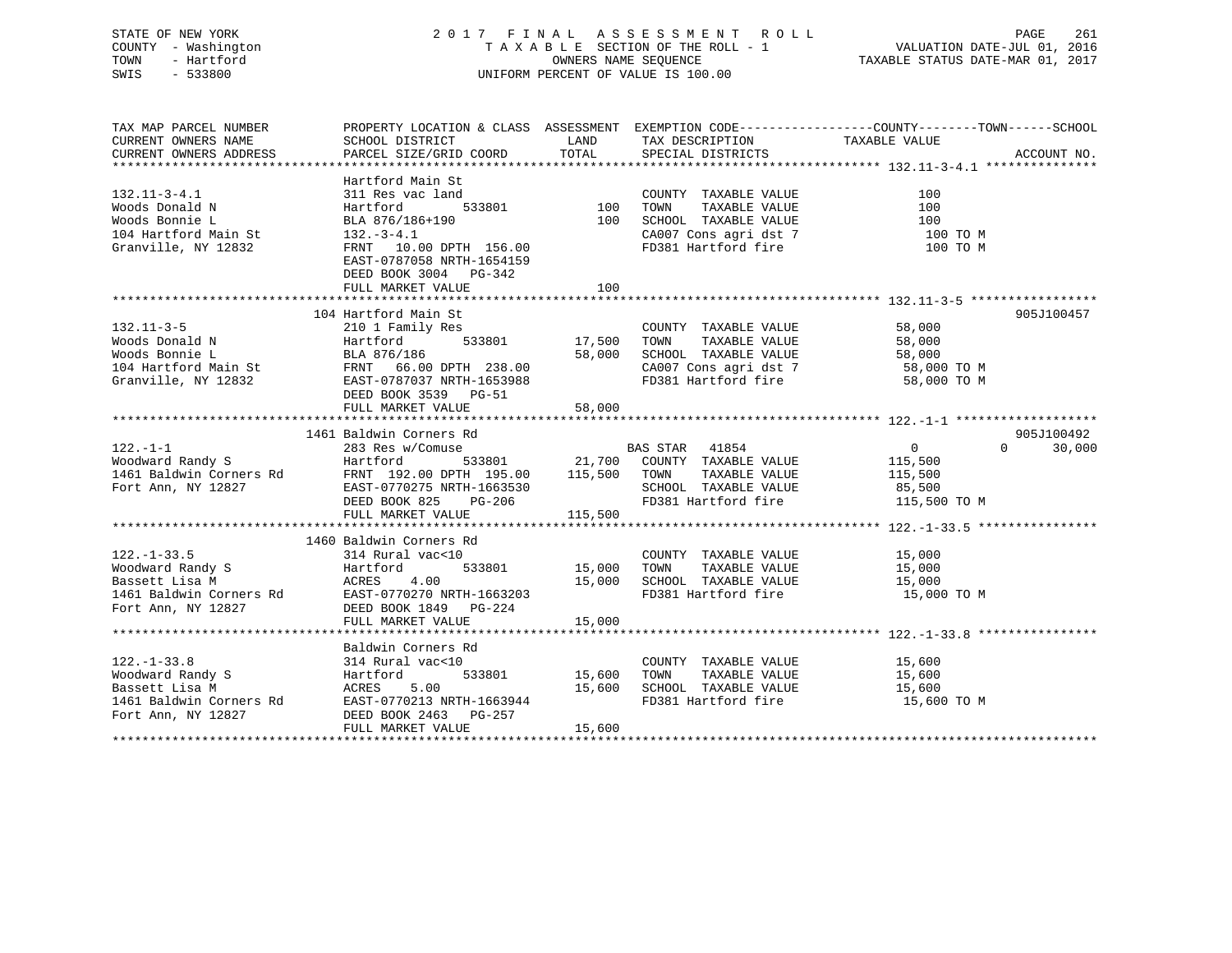STATE OF NEW YORK 2 0 1 7 F I N A L A S S E S S M E N T R O L L PAGE 262 COUNTY - Washington T A X A B L E SECTION OF THE ROLL - 1 VALUATION DATE-JUL 01, 2016 TOWN - Hartford OWNERS NAME SEQUENCE TAXABLE STATUS DATE-MAR 01, 2017 SWIS - 533800 UNIFORM PERCENT OF VALUE IS 100.00

TAX MAP PARCEL NUMBER PROPERTY LOCATION & CLASS ASSESSMENT EXEMPTION CODE------------------COUNTY--------TOWN------SCHOOL CURRENT OWNERS NAME SCHOOL DISTRICT LAND TAX DESCRIPTION TAXABLE VALUE CURRENT OWNERS ADDRESS PARCEL SIZE/GRID COORD TOTAL SPECIAL DISTRICTS ACCOUNT NO. \*\*\*\*\*\*\*\*\*\*\*\*\*\*\*\*\*\*\*\*\*\*\*\*\*\*\*\*\*\*\*\*\*\*\*\*\*\*\*\*\*\*\*\*\*\*\*\*\*\*\*\*\*\*\*\*\*\*\*\*\*\*\*\*\*\*\*\*\*\*\*\*\*\*\*\*\*\*\*\*\*\*\*\*\*\*\*\*\*\*\*\*\*\*\*\*\*\*\*\*\*\*\* 122.-1-33.9 \*\*\*\*\*\*\*\*\*\*\*\*\*\*\*\* 1443 Baldwin Corners Rd 122.-1-33.9 311 Res vac land COUNTY TAXABLE VALUE 14,200 Woodward Randy S Hartford 533801 14,200 TOWN TAXABLE VALUE 14,200 Bassett Lisa M Subdivision: Lot 2 14,200 SCHOOL TAXABLE VALUE 14,200 1461 Baldwin Corners Rd ACRES 2.90 FD381 Hartford fire 14,200 TO M Fort Ann, NY 12827 EAST-0769870 NRTH-1663120 DEED BOOK 3394 PG-259 FULL MARKET VALUE 14,200 \*\*\*\*\*\*\*\*\*\*\*\*\*\*\*\*\*\*\*\*\*\*\*\*\*\*\*\*\*\*\*\*\*\*\*\*\*\*\*\*\*\*\*\*\*\*\*\*\*\*\*\*\*\*\*\*\*\*\*\*\*\*\*\*\*\*\*\*\*\*\*\*\*\*\*\*\*\*\*\*\*\*\*\*\*\*\*\*\*\*\*\*\*\*\*\*\*\*\*\*\*\*\* 122.-1-14 \*\*\*\*\*\*\*\*\*\*\*\*\*\*\*\*\*\* 263 Wright Rd 905J100048 122.-1-14 210 1 Family Res COUNTY TAXABLE VALUE 91,900 Wordelmann Mary Estate Hartford 533801 13,500 TOWN TAXABLE VALUE 91,900 263 Wright Rd FRNT 150.00 DPTH 160.00 91,900 SCHOOL TAXABLE VALUE 91,900 Granville, NY 12832 EAST-0781467 NRTH-1656938 CA007 Cons agri dst 7 91,900 TO M DEED BOOK 684 PG-98 FD381 Hartford fire 91,900 TO M FULL MARKET VALUE 91,900 \*\*\*\*\*\*\*\*\*\*\*\*\*\*\*\*\*\*\*\*\*\*\*\*\*\*\*\*\*\*\*\*\*\*\*\*\*\*\*\*\*\*\*\*\*\*\*\*\*\*\*\*\*\*\*\*\*\*\*\*\*\*\*\*\*\*\*\*\*\*\*\*\*\*\*\*\*\*\*\*\*\*\*\*\*\*\*\*\*\*\*\*\*\*\*\*\*\*\*\*\*\*\* 141.-3-13 \*\*\*\*\*\*\*\*\*\*\*\*\*\*\*\*\*\* 109 Gilchrist Hill Ext 905J100701 $0 \t 30,000$ 141.-3-13 210 1 Family Res BAS STAR 41854 0 0 30,000 Wright Bruce Hartford 533801 26,900 COUNTY TAXABLE VALUE 186,000 109 Gilchrist Hill Ext 513/206 186,000 TOWN TAXABLE VALUE 186,000 Hartford, NY 12838 ACRES 1.92 BANK 165 SCHOOL TAXABLE VALUE 156,000 EAST-0785488 NRTH-1645476 FD381 Hartford fire 186,000 TO M DEED BOOK 429 PG-761FULL MARKET VALUE 186,000 \*\*\*\*\*\*\*\*\*\*\*\*\*\*\*\*\*\*\*\*\*\*\*\*\*\*\*\*\*\*\*\*\*\*\*\*\*\*\*\*\*\*\*\*\*\*\*\*\*\*\*\*\*\*\*\*\*\*\*\*\*\*\*\*\*\*\*\*\*\*\*\*\*\*\*\*\*\*\*\*\*\*\*\*\*\*\*\*\*\*\*\*\*\*\*\*\*\*\*\*\*\*\* 150.-1-57.3 \*\*\*\*\*\*\*\*\*\*\*\*\*\*\*\* 365 Gilchrist Hill Rd 150.-1-57.3 311 Res vac land COUNTY TAXABLE VALUE 32,100 Wynn Raymond Hartford 533801 32,100 TOWN TAXABLE VALUE 32,100 Wynn Ethel LOT 3 32,100 SCHOOL TAXABLE VALUE 32,100 1 Garrison Rd ACRES 3.39 FD381 Hartford fire 32,100 TO M Queensbury, NY 12804 EAST-0784009 NRTH-1639487 DEED BOOK 3011 PG-21 FULL MARKET VALUE 32,100 \*\*\*\*\*\*\*\*\*\*\*\*\*\*\*\*\*\*\*\*\*\*\*\*\*\*\*\*\*\*\*\*\*\*\*\*\*\*\*\*\*\*\*\*\*\*\*\*\*\*\*\*\*\*\*\*\*\*\*\*\*\*\*\*\*\*\*\*\*\*\*\*\*\*\*\*\*\*\*\*\*\*\*\*\*\*\*\*\*\*\*\*\*\*\*\*\*\*\*\*\*\*\* 150.-1-57.4 \*\*\*\*\*\*\*\*\*\*\*\*\*\*\*\* 363 Gilchrist Hill Rd 150.-1-57.4 314 Rural vac<10 COUNTY TAXABLE VALUE 20,000 Wynn Raymond Hartford 533801 20,000 TOWN TAXABLE VALUE 20,000 Wynn Ethel LOT 4 20,000 SCHOOL TAXABLE VALUE 20,000

1 Garrison Rd ACRES 3.19 FD381 Hartford fire 20,000 TO M Queensbury, NY 12804 EAST-0784182 NRTH-1639647 DEED BOOK 3011 PG-21 FULL MARKET VALUE 20,000

\*\*\*\*\*\*\*\*\*\*\*\*\*\*\*\*\*\*\*\*\*\*\*\*\*\*\*\*\*\*\*\*\*\*\*\*\*\*\*\*\*\*\*\*\*\*\*\*\*\*\*\*\*\*\*\*\*\*\*\*\*\*\*\*\*\*\*\*\*\*\*\*\*\*\*\*\*\*\*\*\*\*\*\*\*\*\*\*\*\*\*\*\*\*\*\*\*\*\*\*\*\*\*\*\*\*\*\*\*\*\*\*\*\*\*\*\*\*\*\*\*\*\*\*\*\*\*\*\*\*\*\*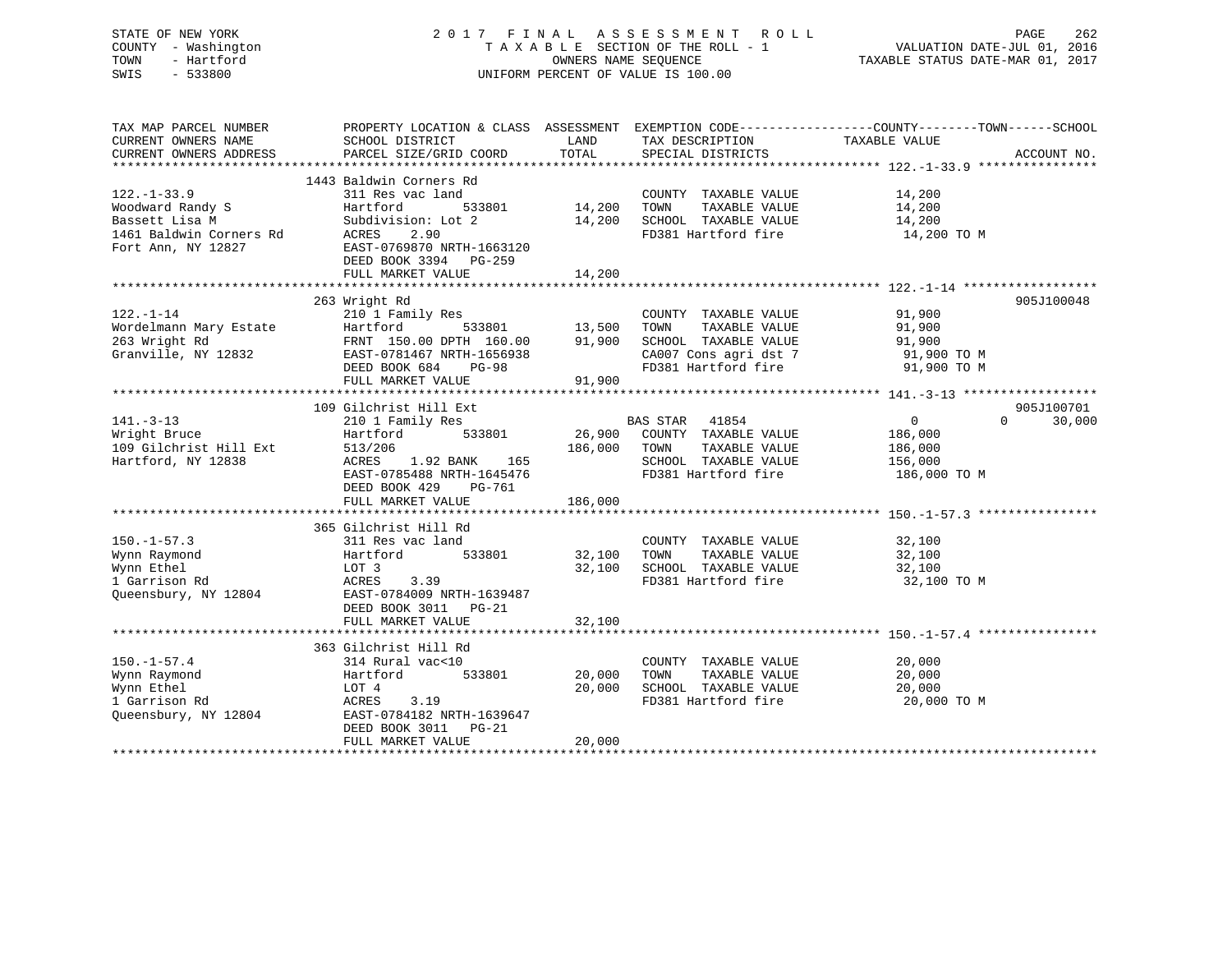# STATE OF NEW YORK 2 0 1 7 F I N A L A S S E S S M E N T R O L L PAGE 263 COUNTY - Washington T A X A B L E SECTION OF THE ROLL - 1 VALUATION DATE-JUL 01, 2016 TOWN - Hartford **TAXABLE STATUS DATE-MAR 01, 2017** SWIS - 533800 UNIFORM PERCENT OF VALUE IS 100.00

| TAX MAP PARCEL NUMBER<br>CURRENT OWNERS NAME<br>CURRENT OWNERS ADDRESS                                 | PROPERTY LOCATION & CLASS ASSESSMENT EXEMPTION CODE---------------COUNTY-------TOWN-----SCHOOL<br>SCHOOL DISTRICT<br>PARCEL SIZE/GRID COORD                                                                                                                            | LAND<br>TOTAL                     | TAX DESCRIPTION<br>SPECIAL DISTRICTS                                                                                                                  | TAXABLE VALUE                                                                      | ACCOUNT NO.              |
|--------------------------------------------------------------------------------------------------------|------------------------------------------------------------------------------------------------------------------------------------------------------------------------------------------------------------------------------------------------------------------------|-----------------------------------|-------------------------------------------------------------------------------------------------------------------------------------------------------|------------------------------------------------------------------------------------|--------------------------|
| $158. - 2 - 8.1$<br>Yarish Theodore M<br>Yarish Diane L<br>50 Wolfe Ln<br>Salem, NY 12865              | Halls Pond Rd OFF<br>322 Rural vac>10<br>533801<br>Hartford<br>$158. - 1 - 8.1$<br>ACRES 11.90<br>EAST-0789114 NRTH-1631571<br>DEED BOOK 921<br>PG-198<br>FULL MARKET VALUE                                                                                            | 7,700<br>7,700<br>7,700           | COUNTY TAXABLE VALUE<br>TOWN<br>TAXABLE VALUE<br>SCHOOL TAXABLE VALUE<br>CA008 Cons agri dst 8 7,700 TO M<br>FD381 Hartford fire                      | 7,700<br>7,700<br>7,700<br>7,700 TO M                                              | 905J100685               |
| $149. - 1 - 30.20$<br>Yarter Harold S<br>Yarter Debra L<br>305B Lindsay Rd<br>Gansevoort, NY 12831     | Swamp Ln<br>314 Rural vac<10<br>Hartford<br>LOT 20<br>6.32<br>ACRES<br>EAST-0776319 NRTH-1635566<br>DEED BOOK 802<br>PG-103<br>FULL MARKET VALUE                                                                                                                       | 533801 27,500<br>27,500<br>27,500 | COUNTY TAXABLE VALUE<br>TOWN<br>TAXABLE VALUE<br>SCHOOL TAXABLE VALUE<br>CA006 Cons agri dst 6<br>FD381 Hartford fire 27,500 TO M                     | 27,500<br>27,500<br>27,500 TO M<br>27,500 TO M                                     | 905J101278               |
| $149. - 1 - 30.21$<br>Yarter Harold S<br>Yarter Debra L<br>305B Lindsay Rd<br>Gansevoort, NY 12831     | Swamp Ln<br>314 Rural vac<10<br>Hartford<br>LOT 21<br>5.23<br>ACRES<br>EAST-0776480 NRTH-1635411<br>DEED BOOK 802<br>$PG-103$<br>FULL MARKET VALUE                                                                                                                     | 533801 26,500<br>26,500<br>26,500 | COUNTY TAXABLE VALUE<br>TOWN<br>TAXABLE VALUE<br>SCHOOL TAXABLE VALUE<br>CA006 Cons agri dst 6<br>FD381 Hartford fire 26,500 TO M                     | 26,500<br>26,500<br>26,500<br>26,500 TO M                                          | 905J101279               |
| $149. - 1 - 32.14$<br>Yattaw Jeffrey A<br>Yattaw Vickie L<br>326 County Route 19<br>Fort Ann, NY 12827 | 326 County Route 19<br>210 1 Family Res<br>Hartford 533801 23,000 COUNTY TAXABLE VALUE<br>$\begin{array}{cccc}\n & & \text{P/O } \text{LOT } 2\text{B} \\ \text{ACRES} & & 1.00\n\end{array}$<br>EAST-0774654 NRTH-1638334<br>DEED BOOK 831 PG-62<br>FULL MARKET VALUE | 154,200 TOWN<br>154,200           | BAS STAR 41854<br>TAXABLE VALUE<br>SCHOOL TAXABLE VALUE<br>CA006 Cons agri dst 6 154,200 TO M<br>FD381 Hartford fire                                  | $\overline{0}$<br>154,200<br>154,200<br>124,200<br>154,200 TO M                    | 30,000<br>$\Omega$       |
| $122. - 1 - 5.1$<br>Yole James<br>Yole Sandra<br>1604 Baldwin Corners Rd<br>Fort Ann, NY 12827         | 1604 Baldwin Corners Rd<br>210 1 Family Res<br>Hartford<br>2.00<br>ACRES<br>$PG-349$<br>FULL MARKET VALUE                                                                                                                                                              | 150,700 TOWN                      | BAS STAR 41854<br>533801 26,000 COUNTY TAXABLE VALUE<br>TAXABLE VALUE<br>SCHOOL TAXABLE VALUE<br>CA007 Cons agri dst 7<br>150,700 FD381 Hartford fire | $0 \qquad \qquad$<br>150,700<br>150,700<br>120,700<br>150,700 TO M<br>150,700 TO M | $\overline{0}$<br>30,000 |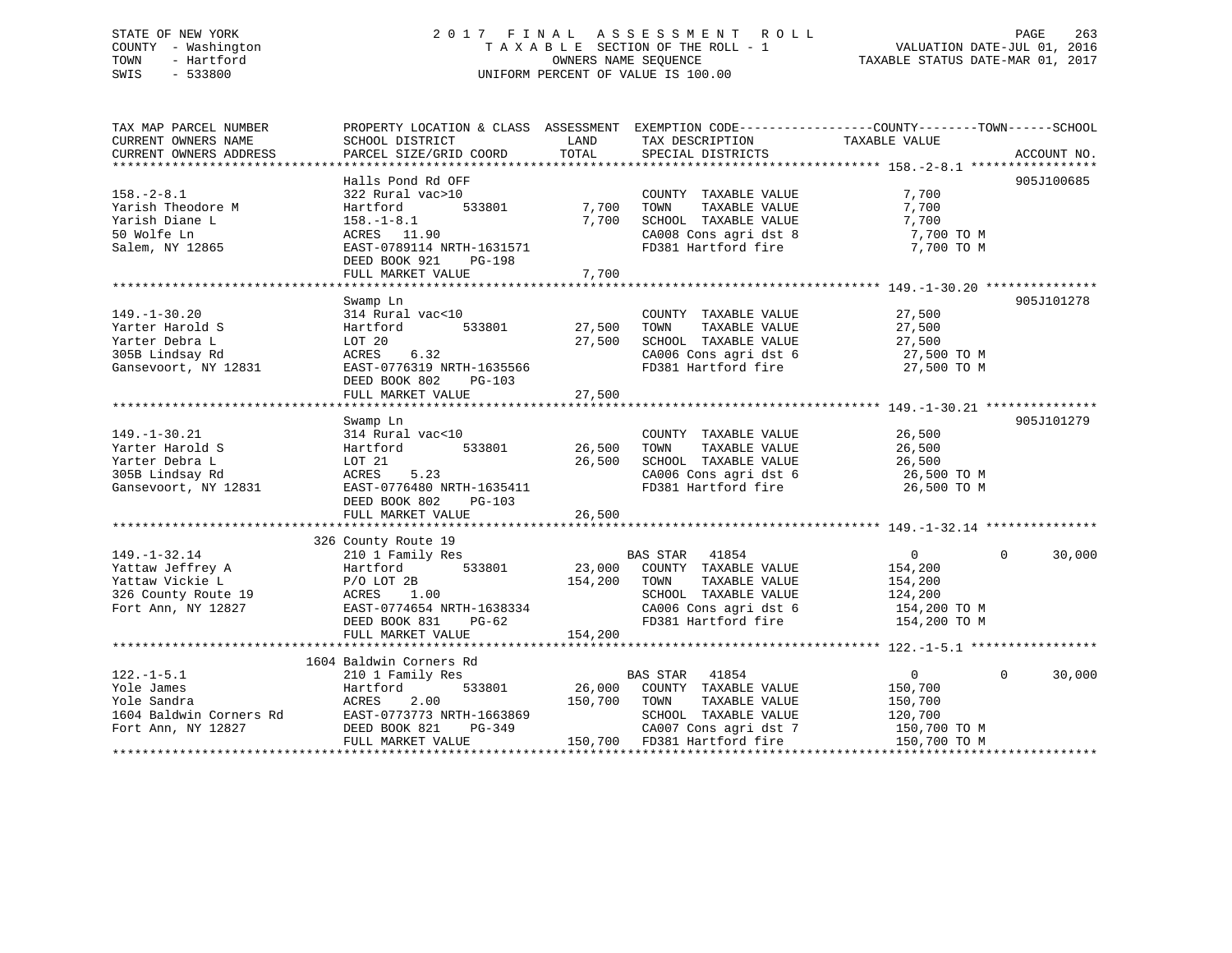# STATE OF NEW YORK 2 0 1 7 F I N A L A S S E S S M E N T R O L L PAGE 264 COUNTY - Washington T A X A B L E SECTION OF THE ROLL - 1 VALUATION DATE-JUL 01, 2016 TOWN - Hartford **TAXABLE STATUS DATE-MAR 01, 2017** SWIS - 533800 UNIFORM PERCENT OF VALUE IS 100.00

| TAX MAP PARCEL NUMBER<br>CURRENT OWNERS NAME<br>CURRENT OWNERS ADDRESS                                             | PROPERTY LOCATION & CLASS ASSESSMENT EXEMPTION CODE----------------COUNTY-------TOWN------SCHOOL<br>SCHOOL DISTRICT<br>PARCEL SIZE/GRID COORD                       | LAND<br>TOTAL                       | TAX DESCRIPTION TAXABLE VALUE<br>SPECIAL DISTRICTS                                                                                                                                                                                                                                                                     |                                               | ACCOUNT NO. |
|--------------------------------------------------------------------------------------------------------------------|---------------------------------------------------------------------------------------------------------------------------------------------------------------------|-------------------------------------|------------------------------------------------------------------------------------------------------------------------------------------------------------------------------------------------------------------------------------------------------------------------------------------------------------------------|-----------------------------------------------|-------------|
| $122. - 1 - 5$<br>Yole Sandra<br>1604 Baldwin Corners Rd<br>Fort Ann, NY 12827                                     | 1610 Baldwin Corners Rd<br>270 Mfg housing<br>Hartford<br>ACRES<br>3.60<br>EAST-0773940 NRTH-1663993<br>DEED BOOK 3007 PG-190<br>FULL MARKET VALUE                  | 533801 30,800<br>58,800<br>58,800   | COUNTY TAXABLE VALUE<br>TOWN<br>TAXABLE VALUE<br>SCHOOL TAXABLE VALUE<br>CA007 Cons agri dst 7 58,800 TO M<br>FD381 Hartford fire                                                                                                                                                                                      | 58,800<br>58,800<br>58,800<br>58,800 TO M     | 905J100385  |
| $150.-1-5.1$<br>Young Robert A<br>1343 Big Burch Hill Rd<br>FRNT 180.00 DPTH 147.00 118,800<br>Granville, NY 12832 | 5526 County Route 30<br>210 1 Family Res<br>Hartford<br>EAST-0789136 NRTH-1641960<br>DEED BOOK 3632 PG-117<br>FULL MARKET VALUE                                     | 533801 18,800<br>118,800            | COUNTY TAXABLE VALUE<br>TOWN<br>TAXABLE VALUE<br>SCHOOL TAXABLE VALUE<br>$\begin{array}{llllll} \texttt{CA008} & \texttt{Cons}\ \texttt{agri}\ \texttt{dst}\ 8 & & & 118,800\ \texttt{TO} & \texttt{M} & & \texttt{FD381}\ \texttt{Hartford}\ \texttt{fire} & & & 118,800\ \texttt{TO} & \texttt{M} & & & \end{array}$ | 118,800<br>118,800<br>118,800                 |             |
|                                                                                                                    | 567 Blood St<br>FULL MARKET VALUE                                                                                                                                   | 23,000<br>56,100<br>56,100          | COUNTY TAXABLE VALUE<br>TOWN<br>TAXABLE VALUE<br>SCHOOL TAXABLE VALUE 56,100<br>FD381 Hartford fire                                                                                                                                                                                                                    | 56,100<br>56,100<br>56,100 TO M               | 905J100658  |
| $132.15 - 1 - 23$<br>Zaffo Barbara J<br>De Deur 154<br>Hartford, NY 12838                                          | 19 Hartford Main St<br>210 1 Family Res<br>Hartford<br>FRNT 50.00 DPTH 324.00<br>COSCOLET NETH-1652119<br>DEED BOOK 3544 PG-210<br>FULL MARKET VALUE                | 533801 14,300<br>112,500<br>112,500 | COUNTY TAXABLE VALUE<br>TAXABLE VALUE<br>TOWN<br>SCHOOL TAXABLE VALUE<br>CA007 Cons agri dst 7 112,500 TO M<br>FD381 Hartford fire                                                                                                                                                                                     | 112,500<br>112,500<br>112,500<br>112,500 TO M | 905J100632  |
| $150. - 1 - 21$<br>Zayachek Peter M<br>67 Lake Nebo Rd<br>Fort Ann, NY 12827                                       | 5106 County Route 30<br>314 Rural vac<10<br>Hartford<br>BLA 1963-180<br>8.54<br>ACRES<br>EAST-0785608 NRTH-1632931<br>DEED BOOK 1782    PG-282<br>FULL MARKET VALUE | 533801 17,900<br>17,900<br>17,900   | COUNTY TAXABLE VALUE 17,900<br>TOWN<br>TAXABLE VALUE 17,900<br>SCHOOL TAXABLE VALUE 17,900<br>CA008 Cons agri dst 8 17,900 TO M<br>FD381 Hartford fire                                                                                                                                                                 | 17,900 TO M                                   | 905J100586  |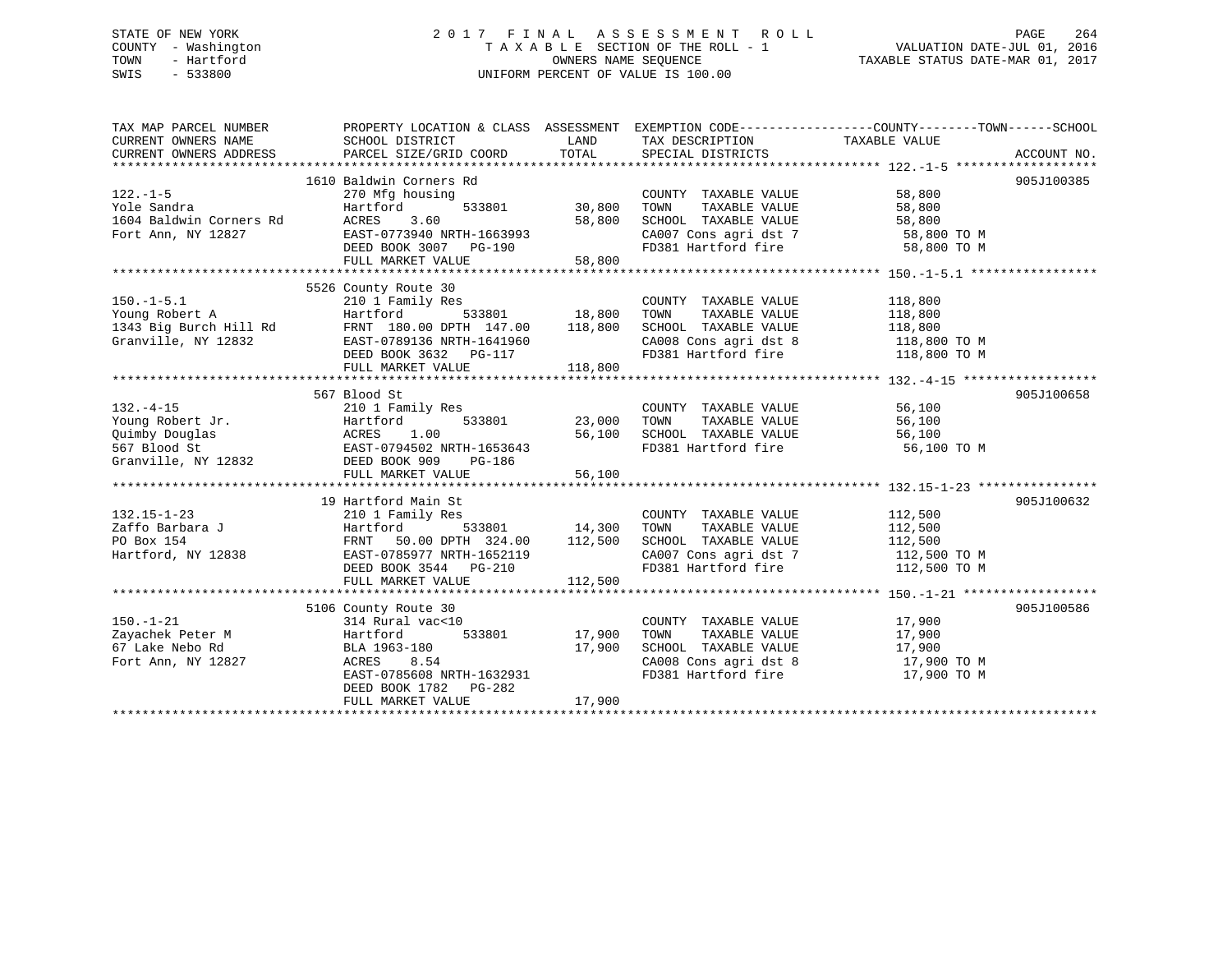| STATE OF NEW YORK   | 2017 FINAL ASSESSMENT ROLL         | - 265<br>PAGE                    |
|---------------------|------------------------------------|----------------------------------|
| COUNTY - Washington | TAXABLE SECTION OF THE ROLL - 1    | VALUATION DATE-JUL 01, 2016      |
| TOWN<br>- Hartford  | OWNERS NAME SEOUENCE               | TAXABLE STATUS DATE-MAR 01, 2017 |
| $-533800$<br>SWIS   | UNIFORM PERCENT OF VALUE IS 100.00 |                                  |
|                     |                                    |                                  |

| TAX MAP PARCEL NUMBER                                                             | PROPERTY LOCATION & CLASS ASSESSMENT |                                                                                                                        | EXEMPTION CODE-----------------COUNTY-------TOWN------SCHOOL |               |          |             |
|-----------------------------------------------------------------------------------|--------------------------------------|------------------------------------------------------------------------------------------------------------------------|--------------------------------------------------------------|---------------|----------|-------------|
| CURRENT OWNERS NAME                                                               | SCHOOL DISTRICT                      | <b>EXAMPLE SERVICE SERVICE SERVICE SERVICE SERVICE SERVICE SERVICE SERVICE SERVICE SERVICE SERVICE SERVICE SERVICE</b> | TAX DESCRIPTION TAXABLE VALUE                                |               |          |             |
| CURRENT OWNERS ADDRESS     PARCEL SIZE/GRID COORD     TOTAL     SPECIAL DISTRICTS |                                      |                                                                                                                        |                                                              |               |          | ACCOUNT NO. |
|                                                                                   |                                      |                                                                                                                        |                                                              |               |          |             |
|                                                                                   | 7781 State Route 40                  |                                                                                                                        |                                                              |               |          | 905J100226  |
| $140.-2-14$                                                                       | 210 1 Family Res                     | <b>EXAMPLE STAR</b>                                                                                                    | 41854                                                        |               | $\Omega$ | 30,000      |
| Zeller April                                                                      | Hartford                             | 533801 12,900 COUNTY                                                                                                   | TAXABLE VALUE                                                | 53,000        |          |             |
| Keyser Sandra K Mark FRNT 71.00 DPTH 191.00                                       |                                      | 53,000                                                                                                                 | TOWN<br>TAXABLE VALUE                                        | 53,000        |          |             |
| 7781 State Route 40                                                               | EAST-0782546 NRTH-1645975            |                                                                                                                        | SCHOOL<br>TAXABLE VALUE                                      | 23,000        |          |             |
| Hartford, NY 12838                                                                | DEED BOOK 2120 PG-297                |                                                                                                                        | FD381 Hartford fire                                          | 53,000 TO M   |          |             |
|                                                                                   | FULL MARKET VALUE                    | 53,000                                                                                                                 |                                                              |               |          |             |
|                                                                                   |                                      |                                                                                                                        |                                                              |               |          |             |
|                                                                                   | 65 Skyview Meadows Ln                |                                                                                                                        |                                                              |               |          | 905J100709  |
| $141. -1 - 51$                                                                    | 210 1 Family Res                     |                                                                                                                        | VET COM CT 41131                                             | 20,800 20,800 |          | $\sim$ 0    |
| Zmitrovitch Charles                                                               | Hartford                             |                                                                                                                        | 533801 24,600 ENH STAR 41834                                 |               | $\Omega$ | 65,500      |
| Zmitrovitch Mary                                                                  | 423/477                              | 83,200                                                                                                                 | COUNTY<br>TAXABLE VALUE                                      | 62,400        |          |             |
| 65 Skyview Meadows Ln                                                             | ACRES 1.53                           |                                                                                                                        | TOWN<br>TAXABLE VALUE                                        | 62,400        |          |             |
| Granville, NY 12832                                                               | EAST-0787654 NRTH-1649143            |                                                                                                                        | TAXABLE VALUE<br>SCHOOL                                      | 17,700        |          |             |
|                                                                                   | DEED BOOK 417<br>PG-585              |                                                                                                                        | CA007 Cons agri dst 7 83,200 TO M                            |               |          |             |
|                                                                                   |                                      |                                                                                                                        | FULL MARKET VALUE 63,200 FD381 Hartford fire                 | 83,200 TO M   |          |             |
|                                                                                   |                                      |                                                                                                                        |                                                              |               |          |             |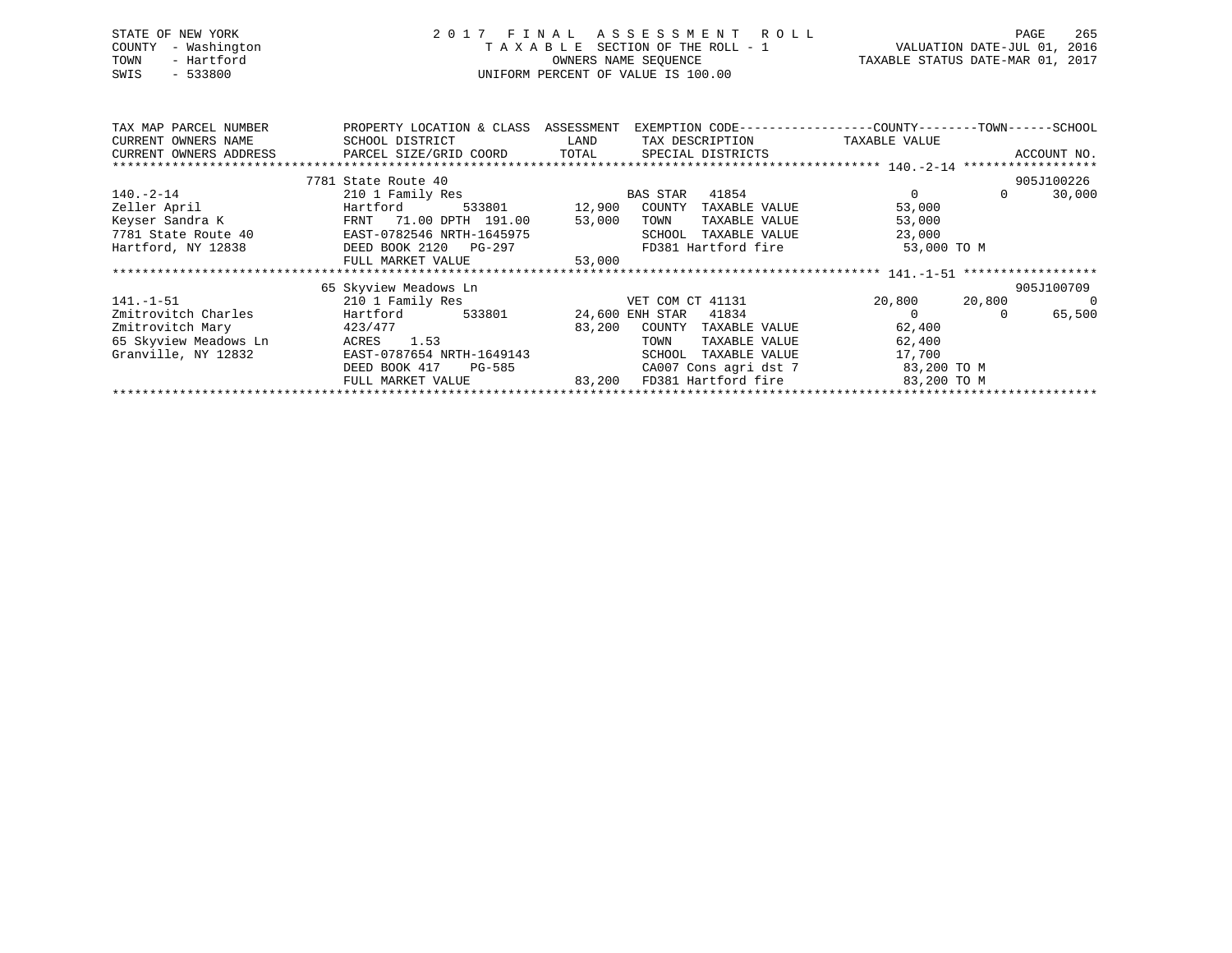TOWN - Hartford TAXABLE STATUS DATE-MAR 01, 2017 SWIS - 533800 RPS150/V04/L015 UNIFORM PERCENT OF VALUE IS 100.00 CURRENT DATE 6/14/2017

R O L L S U B S E C T I O N - - T O T A L S

#### \*\*\* S P E C I A L D I S T R I C T S U M M A R Y \*\*\*

| CODE | DISTRICT NAME        | TOTAL<br>PARCELS | EXTENSION<br>TYPE | EXTENSION<br>VALUE | AD VALOREM<br>VALUE | EXEMPT<br>AMOUNT | TAXABLE<br>VALUE |
|------|----------------------|------------------|-------------------|--------------------|---------------------|------------------|------------------|
|      | TE533 Trans exmt rep |                  | 6 MOVTAX          |                    |                     |                  |                  |
|      | EZ014 Empire Zone-Si |                  | 1 TOTAL           |                    | 527,800             |                  | 527,800          |
|      | CA006 Cons agri dst  |                  | 139 TOTAL M       |                    | 13522,900           | 401,747          | 13121, 153       |
|      | CA007 Cons agri dst  |                  | 581 TOTAL M       |                    | 75395,000           | 6734,126         | 68660,874        |
|      | CA008 Cons agri dst  |                  | 95 TOTAL M        |                    | 11495,700           | 1128,598         | 10367,102        |
|      | FD381 Hartford fire  |                  | 1,324 TOTAL M     |                    | 153202,800          | 113,201          | 153089,599       |

# \*\*\* S C H O O L D I S T R I C T S U M M A R Y \*\*\*

| CODE             | DISTRICT NAME            | TOTAL<br>PARCELS | ASSESSED<br>LAND      | ASSESSED<br>TOTAL      | EXEMPT<br>AMOUNT     | TOTAL<br>TAXABLE        | <b>STAR</b><br>AMOUNT | STAR<br>TAXABLE        |
|------------------|--------------------------|------------------|-----------------------|------------------------|----------------------|-------------------------|-----------------------|------------------------|
| 532001<br>532802 | Arqyle<br>Fort Ann       | 23<br>37         | 675,500<br>2396,800   | 2594,500<br>4758,000   | 254,184<br>742,259   | 2340,316<br>4015,741    | 436,500<br>482,924    | 1903,816<br>3532,817   |
| 533801<br>534401 | Hartford<br>Hudson Falls | 1,255<br>10      | 48878,300<br>1209,100 | 143800,800<br>2064,500 | 11010,129<br>174,385 | 132790,671<br>1890, 115 | 24962,310<br>120,000  | 107828,361<br>1770,115 |
|                  | SUB-TOTAL                | 1,325            | 53159,700             | 153217,800             | 12180,957            | 141036,843              | 26001,734             | 115035,109             |
|                  | TOTAL                    | 1,325            | 53159,700             | 153217,800             | 12180,957            | 141036,843              | 26001,734             | 115035,109             |

#### \*\*\* S Y S T E M C O D E S S U M M A R Y \*\*\*

# NO SYSTEM EXEMPTIONS AT THIS LEVEL

# \*\*\* E X E M P T I O N S U M M A R Y \*\*\*

| CODE  | DESCRIPTION | TOTAL<br>PARCELS | COUNTY  | TOWN    | SCHOOL |
|-------|-------------|------------------|---------|---------|--------|
| 29700 | RPTL1138    |                  | 3,200   | 3,200   | 3,200  |
| 41003 | EFVET CL/T  |                  |         | 173,435 |        |
| 41102 | ELG FVT/CO  |                  | 10,350  |         |        |
| 41120 | VETWAR CTS  |                  | 33,000  | 27,000  | 6,000  |
| 41121 | VET WAR CT  | 50               | 934,852 | 924,607 |        |
| 41130 | VETCOM CTS  |                  | 30,450  | 30,450  | 10,000 |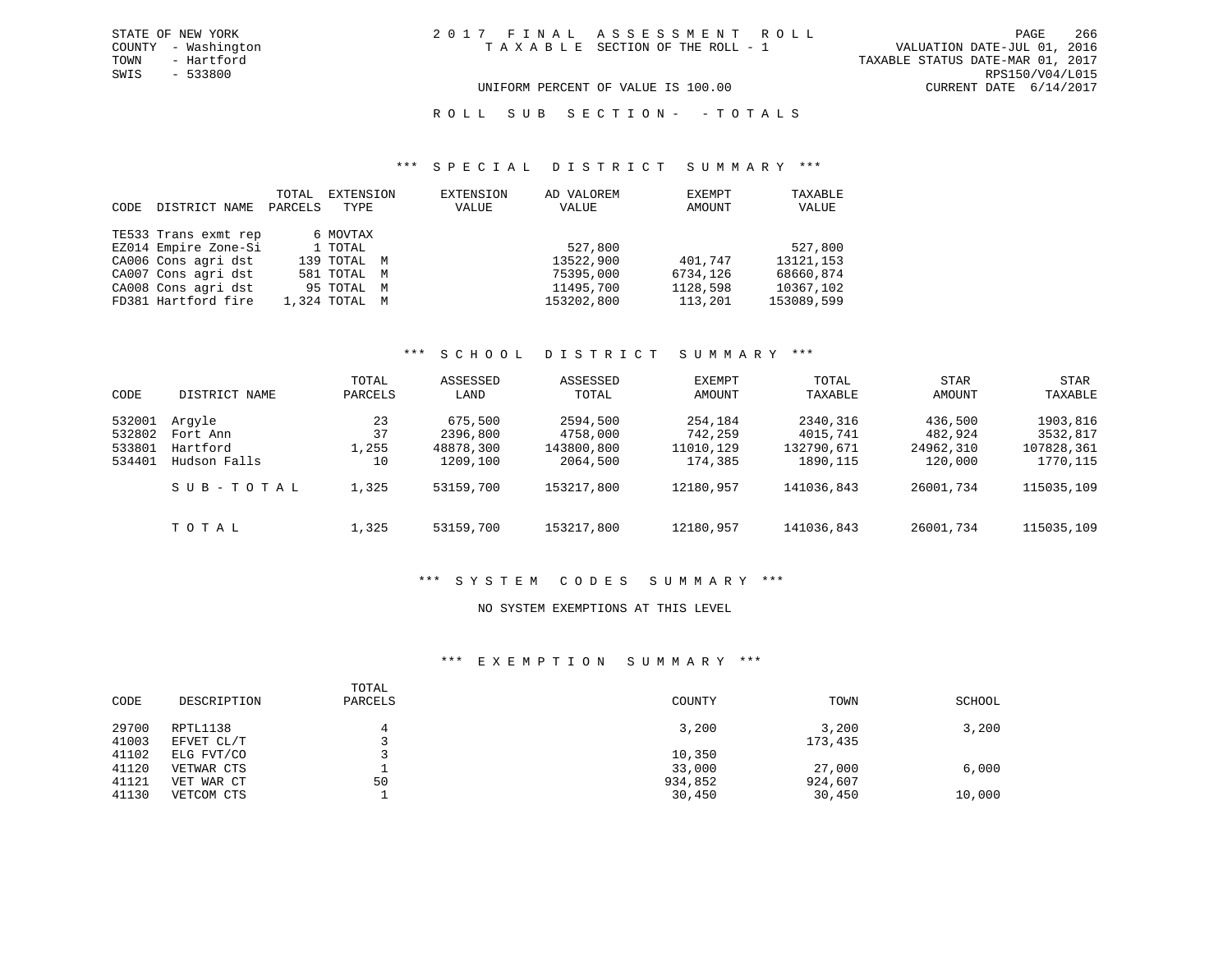ROLL SUB SECTION - - TOTALS

#### \*\*\* E X E M P T I O N S U M M A R Y \*\*\*

|       |                  | TOTAL          |           |           |               |
|-------|------------------|----------------|-----------|-----------|---------------|
| CODE  | DESCRIPTION      | PARCELS        | COUNTY    | TOWN      | <b>SCHOOL</b> |
| 41131 | VET COM CT       | 46             | 1601,201  | 1548,376  |               |
| 41140 | VETDIS CTS       | 2              | 60,390    | 60,390    | 26,090        |
| 41141 | VET DIS CT       | 22             | 1124,261  | 1089,180  |               |
| 41151 | $CW_10_VET/$     |                | 62,940    | 62,940    |               |
| 41171 | CW DISBLD        | 2              | 43,470    | 43,470    |               |
| 41400 | CLERGY           | $\overline{2}$ | 3,000     | 3,000     | 3,000         |
| 41700 | AG BUILD         | 13             | 670,500   | 670,500   | 670,500       |
| 41720 | AG DIST          | 136            | 8377,742  | 8377,742  | 8377,742      |
| 41730 | AGRI-D IND       | 15             | 677,395   | 677,395   | 677,395       |
| 41800 | AGED-ALL         | 18             | 1000,987  | 1000,987  | 1000,987      |
| 41801 | AGED-CO/TN       | 43             | 1820,958  | 1755,244  |               |
| 41802 | AGED-CO          | 2              | 40,634    |           |               |
| 41803 | AGED-TOWN        |                |           | 17,697    |               |
| 41804 | AGED-SCH         | 13             |           |           | 493,842       |
| 41834 | ENH STAR         | 213            |           |           | 13493,734     |
| 41854 | <b>BAS STAR</b>  | 415            |           |           | 12450,000     |
| 41864 | <b>B STAR MH</b> | 2              |           |           | 58,000        |
| 41931 | DISAB-C/T        | 5              | 245,500   | 245,500   |               |
| 42120 | TEMP GRHSE       | $\overline{3}$ | 110,001   | 110,001   | 110,001       |
| 47460 | <b>FOR 480A</b>  | 17             | 740,560   | 740,560   | 740,560       |
| 49500 | SOL/WINDSY       | 6              | 61,640    | 61,640    | 61,640        |
| 49501 | SOL-CO/TWN       |                | 24,780    | 24,780    |               |
|       | TOTAL            | 1,047          | 17677,811 | 17648,094 | 38182,691     |

| ROLL<br>SEC | DESCRIPTION | TOTAL<br>PARCELS | ASSESSED<br>LAND | ASSESSED<br>TOTAL | TAXABLE<br>COUNTY | TAXABLE<br>TOWN | TAXABLE<br>SCHOOL | STAR<br>TAXABLE |
|-------------|-------------|------------------|------------------|-------------------|-------------------|-----------------|-------------------|-----------------|
|             | TAXABLE     | $\pm 0.325$      | 53159,700        | 153217,800        | 135539,989        | 135569,706      | 141036,843        | 115035,109      |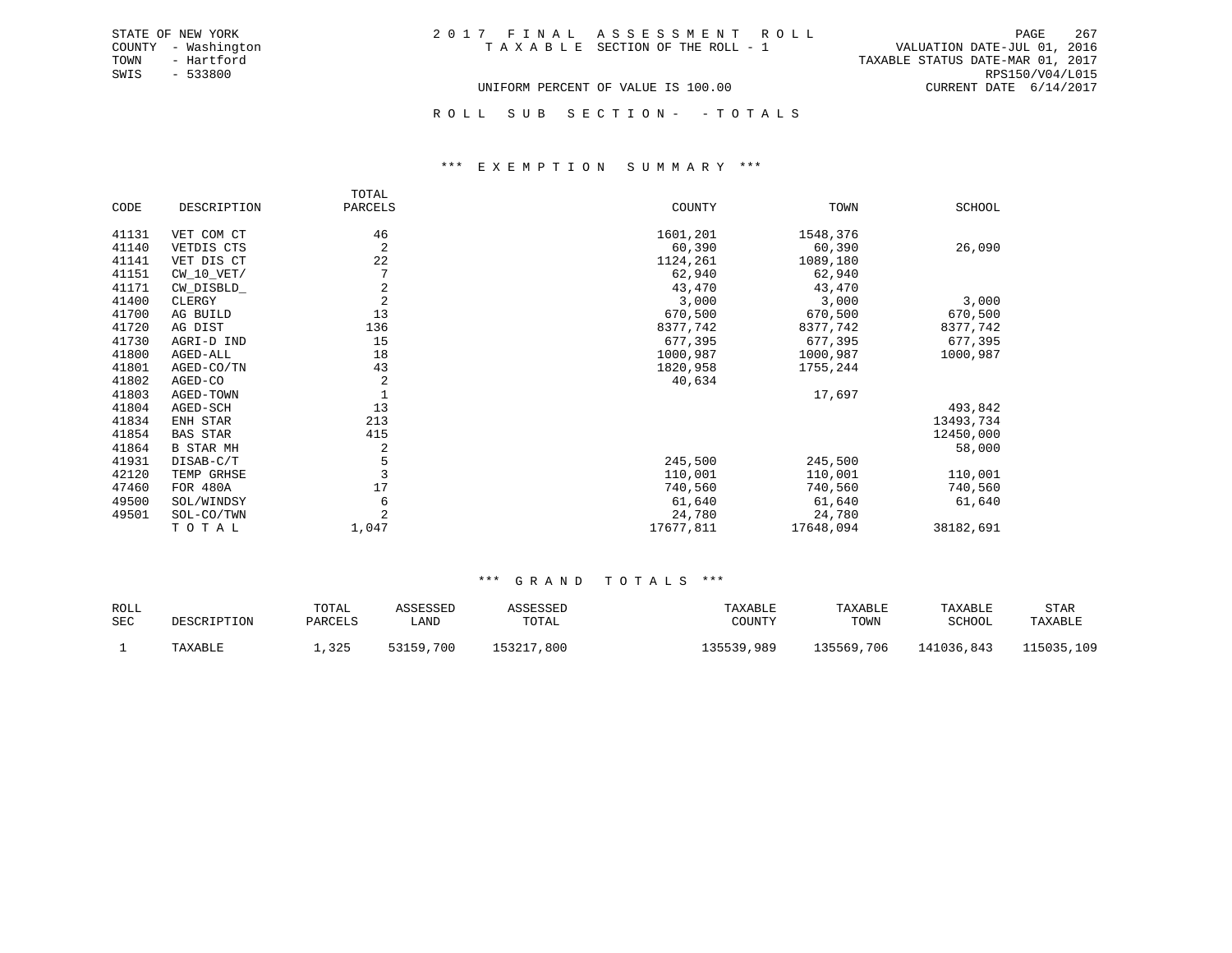|      | STATE OF NEW YORK   | 2017 FINAL ASSESSMENT ROLL |                                    |                                  |                        | PAGE | 268 |
|------|---------------------|----------------------------|------------------------------------|----------------------------------|------------------------|------|-----|
|      | COUNTY - Washington |                            | TAXABLE SECTION OF THE ROLL - 1    | VALUATION DATE-JUL 01, 2016      |                        |      |     |
| TOWN | - Hartford          |                            |                                    | TAXABLE STATUS DATE-MAR 01, 2017 |                        |      |     |
| SWIS | $-533800$           |                            | UNIFORM PERCENT OF VALUE IS 100.00 |                                  | RPS150/V04/L015        |      |     |
|      |                     |                            |                                    |                                  | CURRENT DATE 6/14/2017 |      |     |

# ROLL SECTION TOTALS

#### \*\*\* S P E C I A L D I S T R I C T S U M M A R Y \*\*\*

|      |                      | TOTAL   | EXTENSION     | EXTENSION | AD VALOREM | EXEMPT   | TAXABLE    |
|------|----------------------|---------|---------------|-----------|------------|----------|------------|
| CODE | DISTRICT NAME        | PARCELS | TYPE          | VALUE     | VALUE      | AMOUNT   | VALUE      |
|      |                      |         |               |           |            |          |            |
|      | TE533 Trans exmt rep |         | 6 MOVTAX      |           |            |          |            |
|      | EZ014 Empire Zone-Si |         | 1 TOTAL       |           | 527,800    |          | 527,800    |
|      | CA006 Cons agri dst  |         | 139 TOTAL M   |           | 13522,900  | 401,747  | 13121, 153 |
|      | CA007 Cons agri dst  |         | 581 TOTAL M   |           | 75395,000  | 6734,126 | 68660,874  |
|      | CA008 Cons agri dst  |         | 95 TOTAL M    |           | 11495,700  | 1128,598 | 10367,102  |
|      | FD381 Hartford fire  |         | 1,324 TOTAL M |           | 153202,800 | 113,201  | 153089,599 |

# \*\*\* S C H O O L D I S T R I C T S U M M A R Y \*\*\*

| CODE   | DISTRICT NAME | TOTAL<br>PARCELS | ASSESSED<br>LAND | ASSESSED<br>TOTAL | EXEMPT<br>AMOUNT | TOTAL<br>TAXABLE | <b>STAR</b><br>AMOUNT | STAR<br>TAXABLE |
|--------|---------------|------------------|------------------|-------------------|------------------|------------------|-----------------------|-----------------|
| 532001 | Arqyle        | 23               | 675,500          | 2594,500          | 254,184          | 2340,316         | 436,500               | 1903,816        |
| 532802 | Fort Ann      | 37               | 2396,800         | 4758,000          | 742,259          | 4015,741         | 482,924               | 3532,817        |
| 533801 | Hartford      | 1,255            | 48878,300        | 143800,800        | 11010,129        | 132790,671       | 24962,310             | 107828,361      |
| 534401 | Hudson Falls  | 10               | 1209,100         | 2064,500          | 174,385          | 1890, 115        | 120,000               | 1770,115        |
|        | SUB-TOTAL     | 1,325            | 53159,700        | 153217,800        | 12180,957        | 141036,843       | 26001,734             | 115035,109      |
|        | TOTAL         | 1,325            | 53159,700        | 153217,800        | 12180.957        | 141036,843       | 26001,734             | 115035,109      |

#### \*\*\* S Y S T E M C O D E S S U M M A R Y \*\*\*

## NO SYSTEM EXEMPTIONS AT THIS LEVEL

## \*\*\* E X E M P T I O N S U M M A R Y \*\*\*

| CODE  | DESCRIPTION | TOTAL<br>PARCELS | COUNTY  | TOWN    | SCHOOL |
|-------|-------------|------------------|---------|---------|--------|
| 29700 | RPTL1138    | 4                | 3,200   | 3,200   | 3,200  |
| 41003 | EFVET CL/T  |                  |         | 173,435 |        |
| 41102 | ELG FVT/CO  |                  | 10,350  |         |        |
| 41120 | VETWAR CTS  |                  | 33,000  | 27,000  | 6,000  |
| 41121 | VET WAR CT  | 50               | 934,852 | 924,607 |        |
| 41130 | VETCOM CTS  |                  | 30,450  | 30,450  | 10,000 |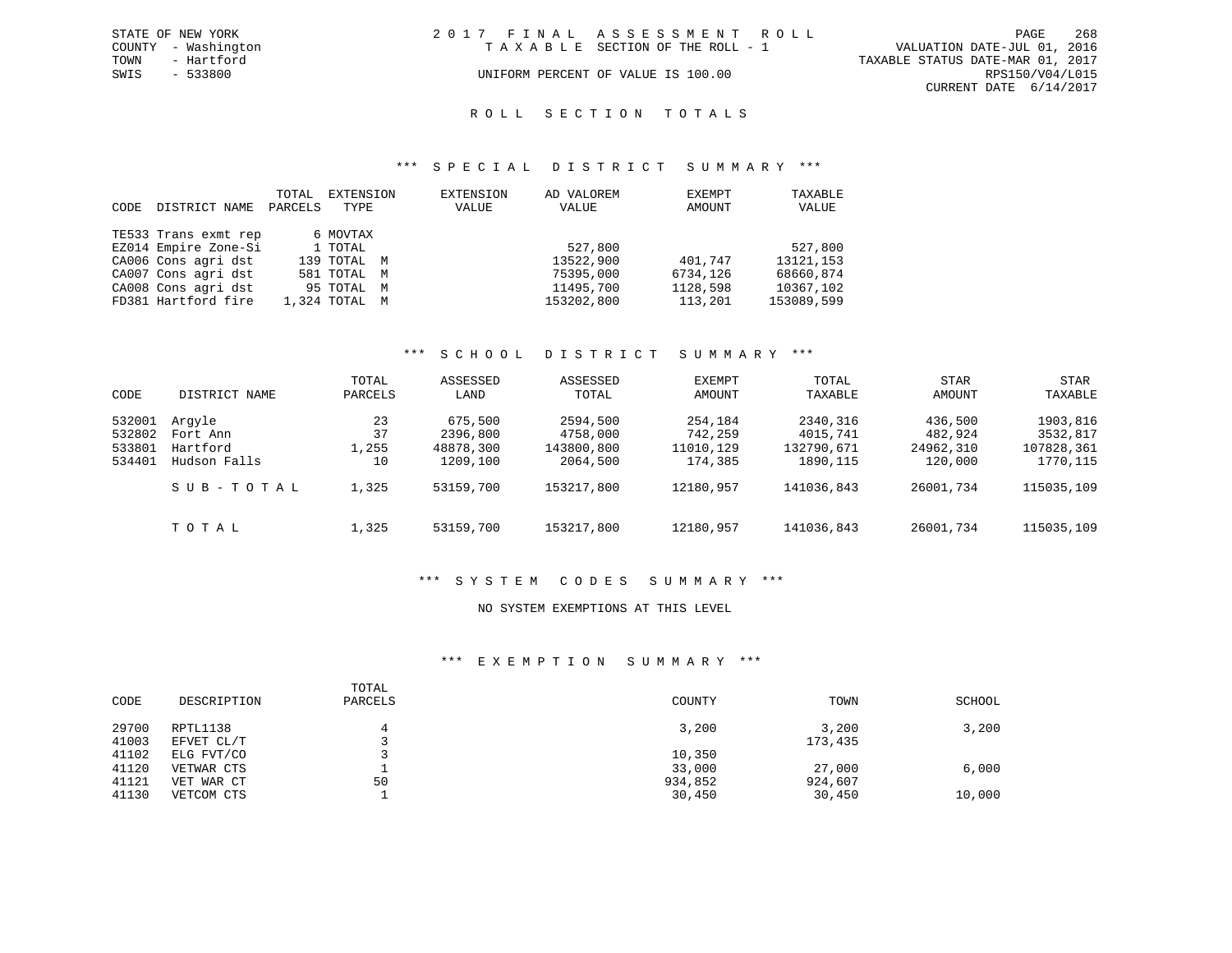|      | STATE OF NEW YORK   | 2017 FINAL ASSESSMENT ROLL         |                                  | PAGE            | 269 |
|------|---------------------|------------------------------------|----------------------------------|-----------------|-----|
|      | COUNTY - Washington | TAXABLE SECTION OF THE ROLL - 1    | VALUATION DATE-JUL 01, 2016      |                 |     |
| TOWN | - Hartford          |                                    | TAXABLE STATUS DATE-MAR 01, 2017 |                 |     |
| SWIS | - 533800            | UNIFORM PERCENT OF VALUE IS 100.00 |                                  | RPS150/V04/L015 |     |
|      |                     |                                    | CURRENT DATE $6/14/2017$         |                 |     |
|      |                     |                                    |                                  |                 |     |

#### R O L L S E C T I O N T O T A L S

#### \*\*\* E X E M P T I O N S U M M A R Y \*\*\*

|       |                  | TOTAL          |           |           |               |
|-------|------------------|----------------|-----------|-----------|---------------|
| CODE  | DESCRIPTION      | PARCELS        | COUNTY    | TOWN      | <b>SCHOOL</b> |
| 41131 | VET COM CT       | 46             | 1601,201  | 1548,376  |               |
| 41140 | VETDIS CTS       | $\overline{2}$ | 60,390    | 60,390    | 26,090        |
| 41141 | VET DIS CT       | 22             | 1124,261  | 1089,180  |               |
| 41151 | $CW_10_VET/$     | 7              | 62,940    | 62,940    |               |
| 41171 | CW DISBLD        | 2              | 43,470    | 43,470    |               |
| 41400 | CLERGY           | $\overline{a}$ | 3,000     | 3,000     | 3,000         |
| 41700 | AG BUILD         | 13             | 670,500   | 670,500   | 670,500       |
| 41720 | AG DIST          | 136            | 8377,742  | 8377,742  | 8377,742      |
| 41730 | AGRI-D IND       | 15             | 677,395   | 677,395   | 677,395       |
| 41800 | AGED-ALL         | 18             | 1000,987  | 1000,987  | 1000,987      |
| 41801 | AGED-CO/TN       | 43             | 1820,958  | 1755,244  |               |
| 41802 | AGED-CO          | $\overline{2}$ | 40,634    |           |               |
| 41803 | AGED-TOWN        |                |           | 17,697    |               |
| 41804 | AGED-SCH         | 13             |           |           | 493,842       |
| 41834 | ENH STAR         | 213            |           |           | 13493,734     |
| 41854 | <b>BAS STAR</b>  | 415            |           |           | 12450,000     |
| 41864 | <b>B STAR MH</b> | 2              |           |           | 58,000        |
| 41931 | DISAB-C/T        | 5              | 245,500   | 245,500   |               |
| 42120 | TEMP GRHSE       | 3              | 110,001   | 110,001   | 110,001       |
| 47460 | <b>FOR 480A</b>  | 17             | 740,560   | 740,560   | 740,560       |
| 49500 | SOL/WINDSY       | 6              | 61,640    | 61,640    | 61,640        |
| 49501 | SOL-CO/TWN       |                | 24,780    | 24,780    |               |
|       | TOTAL            | 1,047          | 17677,811 | 17648,094 | 38182,691     |

| ROLL<br>SEC | DESCRIPTION | TOTAL<br>PARCELS | ASSESSED<br>LAND | ASSESSED<br>TOTAL | TAXABLE<br>COUNTY | TAXABLE<br>TOWN | TAXABLE<br>SCHOOL | <b>STAR</b><br>TAXABLE |
|-------------|-------------|------------------|------------------|-------------------|-------------------|-----------------|-------------------|------------------------|
|             | TAXABLE     | ,325             | 53159,700        | 153217,800        | 135539,989        | 135569,706      | 141036,843        | 115035,109             |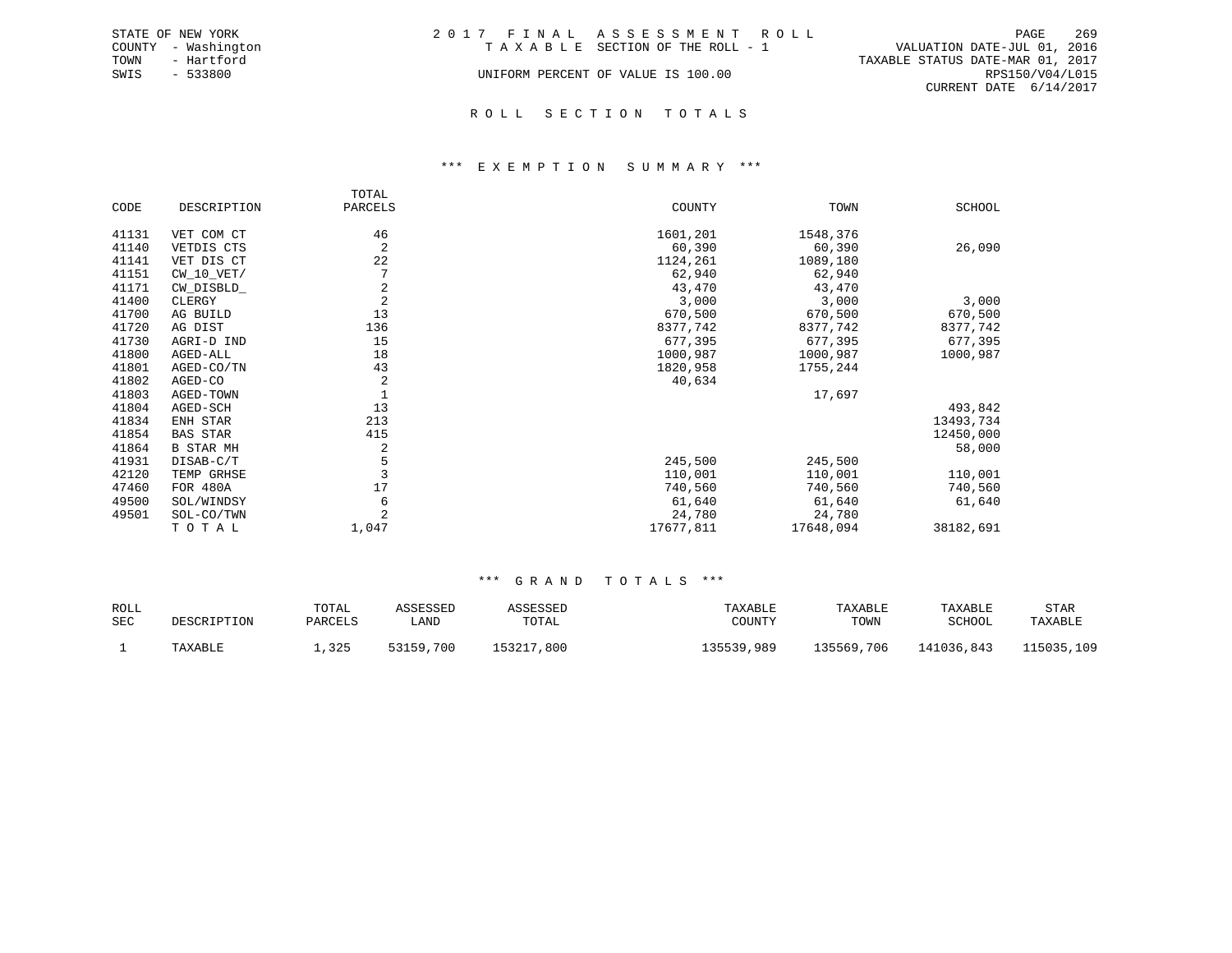| STATE OF NEW YORK<br>- Washington<br>COUNTY<br>- Hartford<br>TOWN<br>$-533800$<br>SWIS | 2017                                           | STATE OWNED LAND SECTION OF THE ROLL - 3<br>OWNERS NAME SEQUENCE<br>UNIFORM PERCENT OF VALUE IS 100.00 |                 | FINAL ASSESSMENT ROLL | VALUATION DATE-JUL 01, 2016<br>TAXABLE STATUS DATE-MAR 01, 2017 | PAGE   | 270         |
|----------------------------------------------------------------------------------------|------------------------------------------------|--------------------------------------------------------------------------------------------------------|-----------------|-----------------------|-----------------------------------------------------------------|--------|-------------|
| TAX MAP PARCEL NUMBER                                                                  | PROPERTY LOCATION & CLASS ASSESSMENT           |                                                                                                        |                 |                       | EXEMPTION CODE-----------------COUNTY-------TOWN------SCHOOL    |        |             |
| CURRENT OWNERS NAME                                                                    | SCHOOL DISTRICT                                | LAND                                                                                                   | TAX DESCRIPTION |                       | TAXABLE VALUE                                                   |        |             |
| CURRENT OWNERS ADDRESS                                                                 | PARCEL SIZE/GRID COORD TOTAL SPECIAL DISTRICTS |                                                                                                        |                 |                       |                                                                 |        | ACCOUNT NO. |
|                                                                                        |                                                |                                                                                                        |                 |                       |                                                                 |        |             |
|                                                                                        | Parcel 429, 425, 427, 423, 42                  |                                                                                                        |                 |                       |                                                                 |        | 0150001     |
| $112. - 2 - 8$                                                                         | 972 Underwater                                 |                                                                                                        | NY STATE        | 32301                 | 71,300                                                          | 71,300 | 0           |
| New York State                                                                         | 532802<br>Fort Ann                             | 71,300                                                                                                 | COUNTY          | TAXABLE VALUE         |                                                                 |        |             |
| Bailey Franklin Estate           Canal Lands                                           |                                                | 71,300                                                                                                 | TOWN            | TAXABLE VALUE         |                                                                 |        |             |
| Attn: Washington County Treas                                                          | $112. - 1 - 8. - 8801$                         |                                                                                                        | SCHOOL          | TAXABLE VALUE         | 71,300                                                          |        |             |
| 383 Broadway                                                                           | ACRES 71.95                                    |                                                                                                        |                 |                       |                                                                 |        |             |
| Fort Edward, NY 12828 EAST-0762011 NRTH-1664689                                        |                                                |                                                                                                        |                 |                       |                                                                 |        |             |

\*\*\*\*\*\*\*\*\*\*\*\*\*\*\*\*\*\*\*\*\*\*\*\*\*\*\*\*\*\*\*\*\*\*\*\*\*\*\*\*\*\*\*\*\*\*\*\*\*\*\*\*\*\*\*\*\*\*\*\*\*\*\*\*\*\*\*\*\*\*\*\*\*\*\*\*\*\*\*\*\*\*\*\*\*\*\*\*\*\*\*\*\*\*\*\*\*\*\*\*\*\*\*\*\*\*\*\*\*\*\*\*\*\*\*\*\*\*\*\*\*\*\*\*\*\*\*\*\*\*\*\*

FULL MARKET VALUE 71,300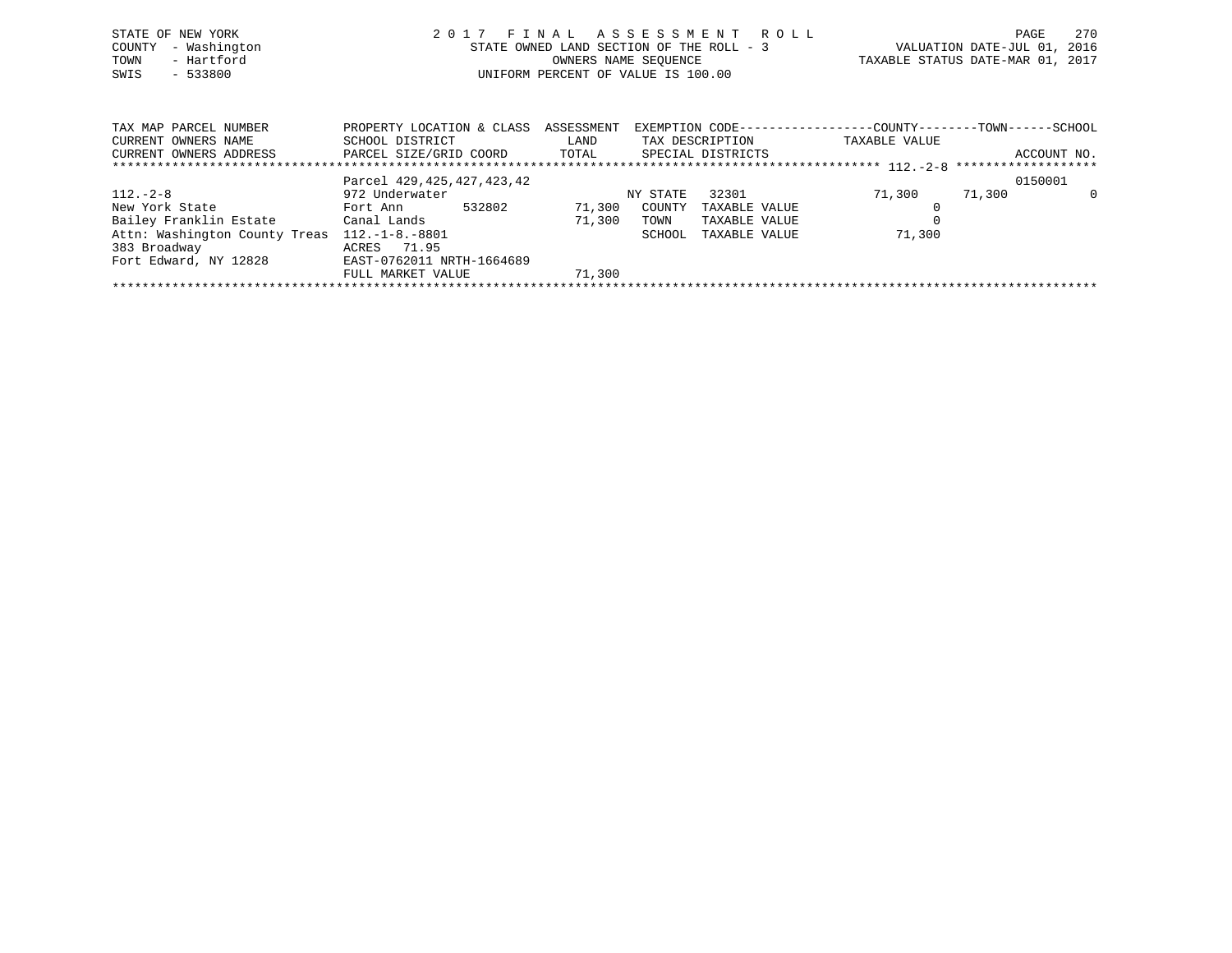| 2017 FINAL ASSESSMENT ROLL               |                                  | PAGE            | 2.71 |
|------------------------------------------|----------------------------------|-----------------|------|
| STATE OWNED LAND SECTION OF THE ROLL - 3 | VALUATION DATE-JUL 01, 2016      |                 |      |
|                                          | TAXABLE STATUS DATE-MAR 01, 2017 |                 |      |
|                                          |                                  | RPS150/V04/L015 |      |
| UNIFORM PERCENT OF VALUE IS 100.00       | CURRENT DATE 6/14/2017           |                 |      |

ROLL SUB SECTION - - TOTALS

#### \*\*\* S P E C I A L D I S T R I C T S U M M A R Y \*\*\*

|                    |    | זור<br>вv. | $\cdots$<br>-- |  |
|--------------------|----|------------|----------------|--|
| חר<br>,,,,,,<br>ľМ | m. |            |                |  |

STATE OF NEW YORK COUNTY - Washington TOWN - Hartford SWIS - 533800

# NO SPECIAL DISTRICTS AT THIS LEVEL

# \*\*\* S C H O O L D I S T R I C T S U M M A R Y \*\*\*

| CODE   | DISTRICT NAME | TOTAL<br>PARCELS | ASSESSED<br>LAND | ASSESSED<br>TOTAL | <b>EXEMPT</b><br>AMOUNT | TOTAL<br>TAXABLE | <b>STAR</b><br>AMOUNT | STAR<br>TAXABLE |
|--------|---------------|------------------|------------------|-------------------|-------------------------|------------------|-----------------------|-----------------|
| 532802 | Fort Ann      |                  | 71,300           | 71,300            |                         | 71,300           |                       | 71,300          |
|        | SUB-TOTAL     |                  | 71,300           | 71,300            |                         | 71,300           |                       | 71,300          |
|        | TOTAL         |                  | 71,300           | 71,300            |                         | 71,300           |                       | 71,300          |

# \*\*\* S Y S T E M C O D E S S U M M A R Y \*\*\*

# NO SYSTEM EXEMPTIONS AT THIS LEVEL

# \*\*\* E X E M P T I O N S U M M A R Y \*\*\*

| CODE  | DESCRIPTION          | TOTAL<br>PARCELS | <b>COUNTY</b>         | TOWN             | SCHOOL |
|-------|----------------------|------------------|-----------------------|------------------|--------|
| 32301 | NY<br>STATE<br>TOTAL |                  | 71,300<br>, 300<br>71 | 71,300<br>71,300 |        |

| ROLL |                  | TOTAL   | <i><b>\SSESSED</b></i> | ASSESSED    | TAXABLE | TAXABLE | TAXABLE       | <b>STAR</b> |
|------|------------------|---------|------------------------|-------------|---------|---------|---------------|-------------|
| SEC  | DESCRIPTION      | PARCELS | "JAND                  | TOTAL       | TOUNTY  | TOWN    | <b>SCHOOL</b> | TAXABLE     |
|      | STATE OWNED LAND |         | 71<br>,300             | 71<br>1,300 |         |         | 71<br>1,300   | 1,300       |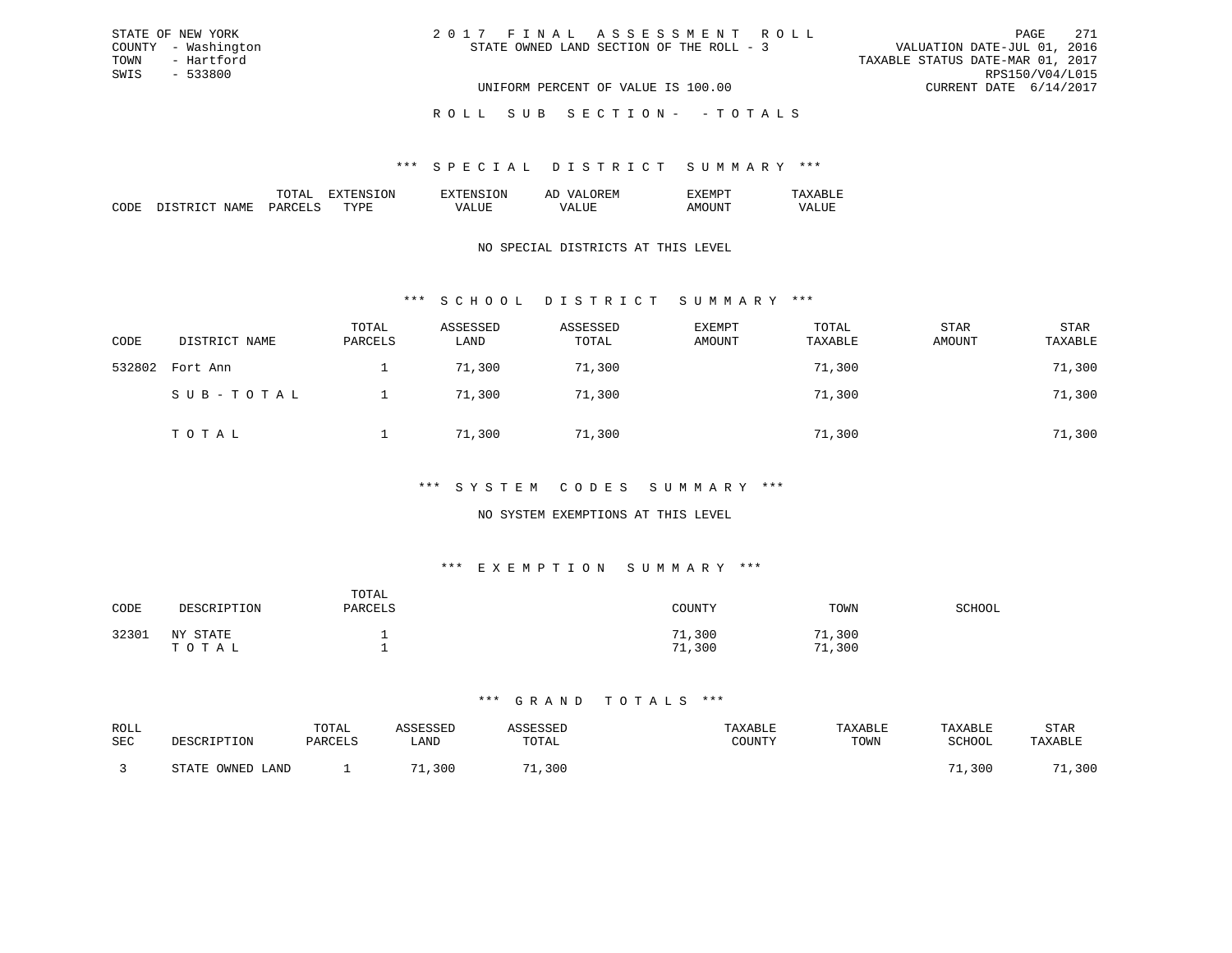| STATE OF NEW YORK   | 2017 FINAL ASSESSMENT ROLL               | - 272<br>PAGE                    |
|---------------------|------------------------------------------|----------------------------------|
| COUNTY - Washington | STATE OWNED LAND SECTION OF THE ROLL - 3 | VALUATION DATE-JUL 01, 2016      |
| - Hartford<br>TOWN  |                                          | TAXABLE STATUS DATE-MAR 01, 2017 |
| SWIS<br>- 533800    | UNIFORM PERCENT OF VALUE IS 100.00       | RPS150/V04/L015                  |
|                     |                                          | CURRENT DATE 6/14/2017           |
|                     |                                          |                                  |

R O L L S E C T I O N T O T A L S

### \*\*\* S P E C I A L D I S T R I C T S U M M A R Y \*\*\*

|                                                                                                                               |                      |    | $\cdots$ | . IVI<br>-- |  |
|-------------------------------------------------------------------------------------------------------------------------------|----------------------|----|----------|-------------|--|
| ┓<br>1 V I<br>the contract of the contract of the contract of the contract of the contract of the contract of the contract of | $\sim$ $\sim$ $\sim$ | m. |          |             |  |

# NO SPECIAL DISTRICTS AT THIS LEVEL

# \*\*\* S C H O O L D I S T R I C T S U M M A R Y \*\*\*

| CODE   | DISTRICT NAME | TOTAL<br>PARCELS | ASSESSED<br>LAND | ASSESSED<br>TOTAL | EXEMPT<br>AMOUNT | TOTAL<br>TAXABLE | <b>STAR</b><br>AMOUNT | <b>STAR</b><br>TAXABLE |
|--------|---------------|------------------|------------------|-------------------|------------------|------------------|-----------------------|------------------------|
| 532802 | Fort Ann      |                  | 71,300           | 71,300            |                  | 71,300           |                       | 71,300                 |
|        | SUB-TOTAL     |                  | 71,300           | 71,300            |                  | 71,300           |                       | 71,300                 |
|        | TOTAL         |                  | 71,300           | 71,300            |                  | 71,300           |                       | 71,300                 |

## \*\*\* S Y S T E M C O D E S S U M M A R Y \*\*\*

# NO SYSTEM EXEMPTIONS AT THIS LEVEL

# \*\*\* E X E M P T I O N S U M M A R Y \*\*\*

| CODE  | DESCRIPTION          | TOTAL<br>PARCELS | <b>COUNTY</b>         | TOWN             | SCHOOL |
|-------|----------------------|------------------|-----------------------|------------------|--------|
| 32301 | NY<br>STATE<br>TOTAL |                  | 71,300<br>, 300<br>71 | 71,300<br>71,300 |        |

| ROLL<br>SEC | DESCRIPTION                    | TOTAL<br>PARCELS | SSESSED<br>LAND | <b>SSESSED</b><br>TOTAL | TAXABLE<br>COUNTY | TAXABLE<br>TOWN | TAXABLE<br>SCHOOL | STAR<br>TAXABLE |
|-------------|--------------------------------|------------------|-----------------|-------------------------|-------------------|-----------------|-------------------|-----------------|
|             | OWNED.<br><b>CTATF</b><br>LAND |                  | 300             | .,300                   |                   |                 | 1,300             | 300             |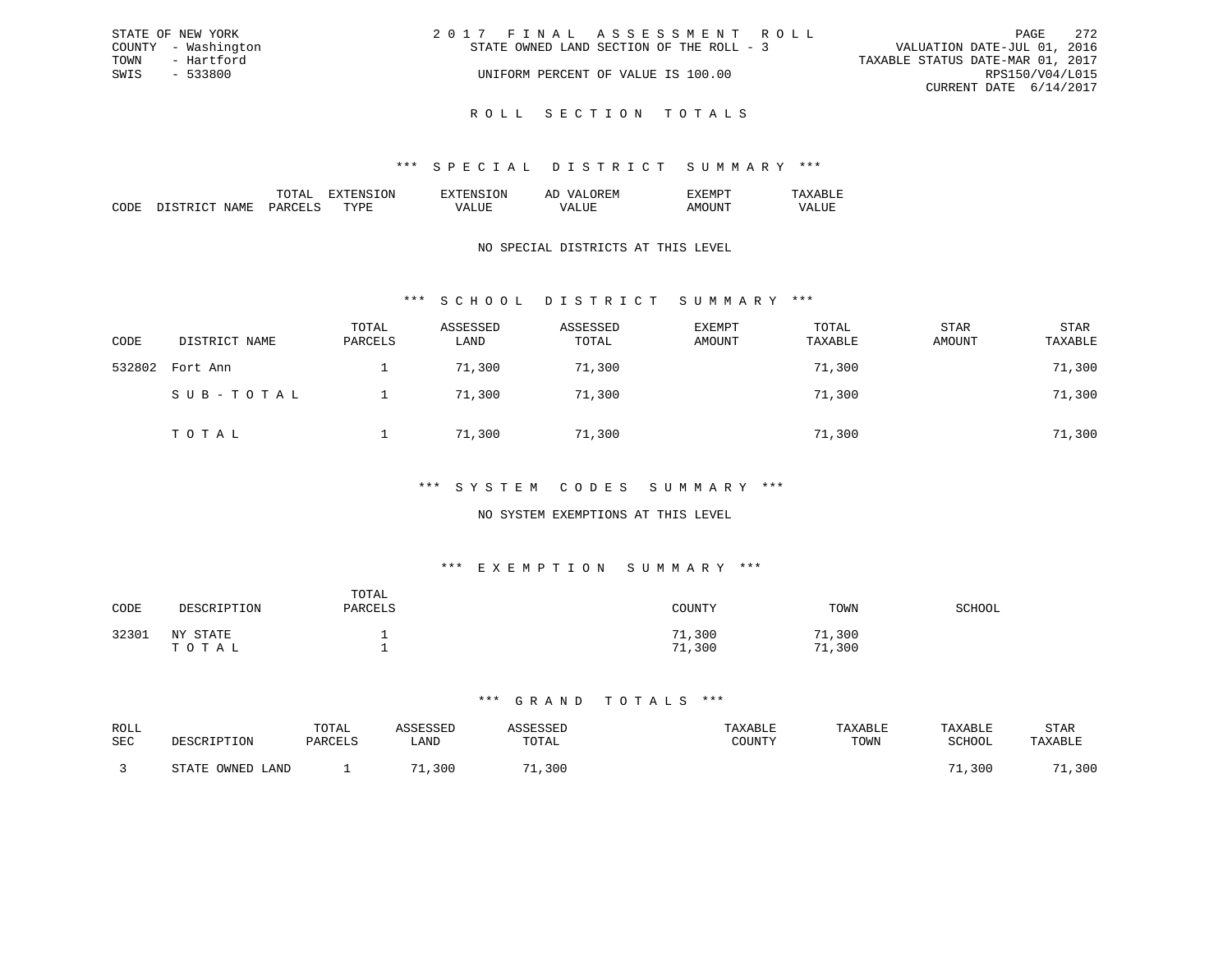# STATE OF NEW YORK 2 0 1 7 F I N A L A S S E S S M E N T R O L L PAGE 273 COUNTY - Washington SPECIAL FRANCHISE SECTION OF THE ROLL - 5 VALUATION DATE-JUL 01, 2016 TOWN - Hartford OWNERS NAME SEQUENCE TAXABLE STATUS DATE-MAR 01, 2017 SWIS - 533800 UNIFORM PERCENT OF VALUE IS 100.00

| TAX MAP PARCEL NUMBER<br>CURRENT OWNERS NAME | PROPERTY LOCATION & CLASS ASSESSMENT<br>SCHOOL DISTRICT | LAND           | TAX DESCRIPTION       | EXEMPTION CODE-----------------COUNTY-------TOWN------SCHOOL<br>TAXABLE VALUE |             |
|----------------------------------------------|---------------------------------------------------------|----------------|-----------------------|-------------------------------------------------------------------------------|-------------|
| CURRENT OWNERS ADDRESS                       | PARCEL SIZE/GRID COORD                                  | TOTAL          | SPECIAL DISTRICTS     |                                                                               | ACCOUNT NO. |
|                                              |                                                         |                |                       |                                                                               |             |
|                                              | Special Franchise Propert                               |                |                       |                                                                               | 9050300718  |
| $500. -15 - 2. -1$                           | 861 Elec & gas                                          |                | COUNTY TAXABLE VALUE  | 1790,785                                                                      |             |
| National Grid                                | Hartford<br>533801                                      | $\mathbf 0$    | TOWN<br>TAXABLE VALUE | 1790,785                                                                      |             |
| Real Estate Tax Dept                         | Apport For Sch 96.3%                                    | 1790,785       | SCHOOL TAXABLE VALUE  | 1790,785                                                                      |             |
| 300 Erie Boulevard West                      | Parcel 1 Of 3                                           |                | FD381 Hartford fire   | 1790,785 TO M                                                                 |             |
| Syracuse, NY 13202                           | FULL MARKET VALUE                                       | 1790,785       |                       |                                                                               |             |
| ***********************                      | **********************                                  |                |                       |                                                                               |             |
|                                              | Special Franchise Propert                               |                |                       |                                                                               | 9076300765  |
| $500. -15 - 2. -2$                           | 861 Elec & gas                                          |                | COUNTY TAXABLE VALUE  | 57,610                                                                        |             |
| National Grid                                | Fort Ann<br>532802                                      | 0              | TOWN<br>TAXABLE VALUE | 57,610                                                                        |             |
| Real Estate Tax Dept                         | Apport For Sch 3.098%                                   | 57,610         | SCHOOL TAXABLE VALUE  | 57,610                                                                        |             |
| 300 Erie Boulevard West                      | Parcel 2 Of 3                                           |                | FD381 Hartford fire   | 57,610 TO M                                                                   |             |
| Syracuse, NY 13202                           | FULL MARKET VALUE                                       | 57,610         |                       |                                                                               |             |
| *******************                          |                                                         |                |                       |                                                                               |             |
|                                              | Special Franchise Propert                               |                |                       |                                                                               | 9076300766  |
| $500. -15 - 2. -3$                           | 861 Elec & gas                                          |                | COUNTY TAXABLE VALUE  | 11,195                                                                        |             |
| National Grid                                | Hudson Falls<br>534401                                  | 0              | TOWN<br>TAXABLE VALUE | 11,195                                                                        |             |
| Real Estate Tax Dept                         | Apport For Sch. 602%                                    | 11,195         | SCHOOL TAXABLE VALUE  | 11,195                                                                        |             |
| 300 Erie Boulevard West                      | Parcel 3 Of 3                                           |                | FD381 Hartford fire   | 11,195 TO M                                                                   |             |
| Syracuse, NY 13202                           | FULL MARKET VALUE                                       | 11,195         |                       |                                                                               |             |
|                                              |                                                         |                |                       |                                                                               |             |
|                                              | Special Franchise Prop                                  |                |                       |                                                                               |             |
| $500. - 51 - 1$                              | 869 Television                                          |                | COUNTY TAXABLE VALUE  | 59,055                                                                        |             |
| Time Warner                                  | Hartford<br>533801                                      | 0              | TAXABLE VALUE<br>TOWN | 59,055                                                                        |             |
| Adirondack 994                               |                                                         | 59,055         | SCHOOL TAXABLE VALUE  | 59,055                                                                        |             |
| PO Box 7467                                  | FULL MARKET VALUE                                       | 59,055         | FD381 Hartford fire   | 59,055 TO M                                                                   |             |
| Charlotte, NC 28241-7467                     |                                                         |                |                       |                                                                               |             |
|                                              |                                                         |                |                       |                                                                               |             |
|                                              | Special Franchise Propert                               |                |                       |                                                                               | 9050300717  |
| $500. -60 - 5. -1$                           | 866 Telephone                                           |                | COUNTY TAXABLE VALUE  | 224,445                                                                       |             |
| Verizon New York Inc                         | Hartford<br>533801                                      | $\overline{0}$ | TAXABLE VALUE<br>TOWN | 224,445                                                                       |             |
| PO Box 2749                                  | Apport For Sch 97.002%                                  | 224,445        | SCHOOL TAXABLE VALUE  | 224,445                                                                       |             |
| Addison, TX 75001                            | Parcel 1 Of 3                                           |                | FD381 Hartford fire   | 224,445 TO M                                                                  |             |
|                                              | FULL MARKET VALUE                                       | 224,445        |                       |                                                                               |             |
|                                              |                                                         |                |                       |                                                                               |             |
|                                              | Special Franchise Propert                               |                |                       |                                                                               | 9076300762  |
| $500. -60 - 5. - 2$                          | 866 Telephone                                           |                | COUNTY TAXABLE VALUE  | 6,016                                                                         |             |
| Verizon New York Inc                         | Fort Ann<br>532802                                      | 0              | TOWN<br>TAXABLE VALUE | 6,016                                                                         |             |
| PO Box 2749                                  | Apport For Sch 2.6%                                     | 6,016          | SCHOOL TAXABLE VALUE  | 6,016                                                                         |             |
| Addison, TX 75001                            | Parcel 2 Of 3                                           |                | FD381 Hartford fire   | 6,016 TO M                                                                    |             |
|                                              | FULL MARKET VALUE                                       | 6,016          |                       |                                                                               |             |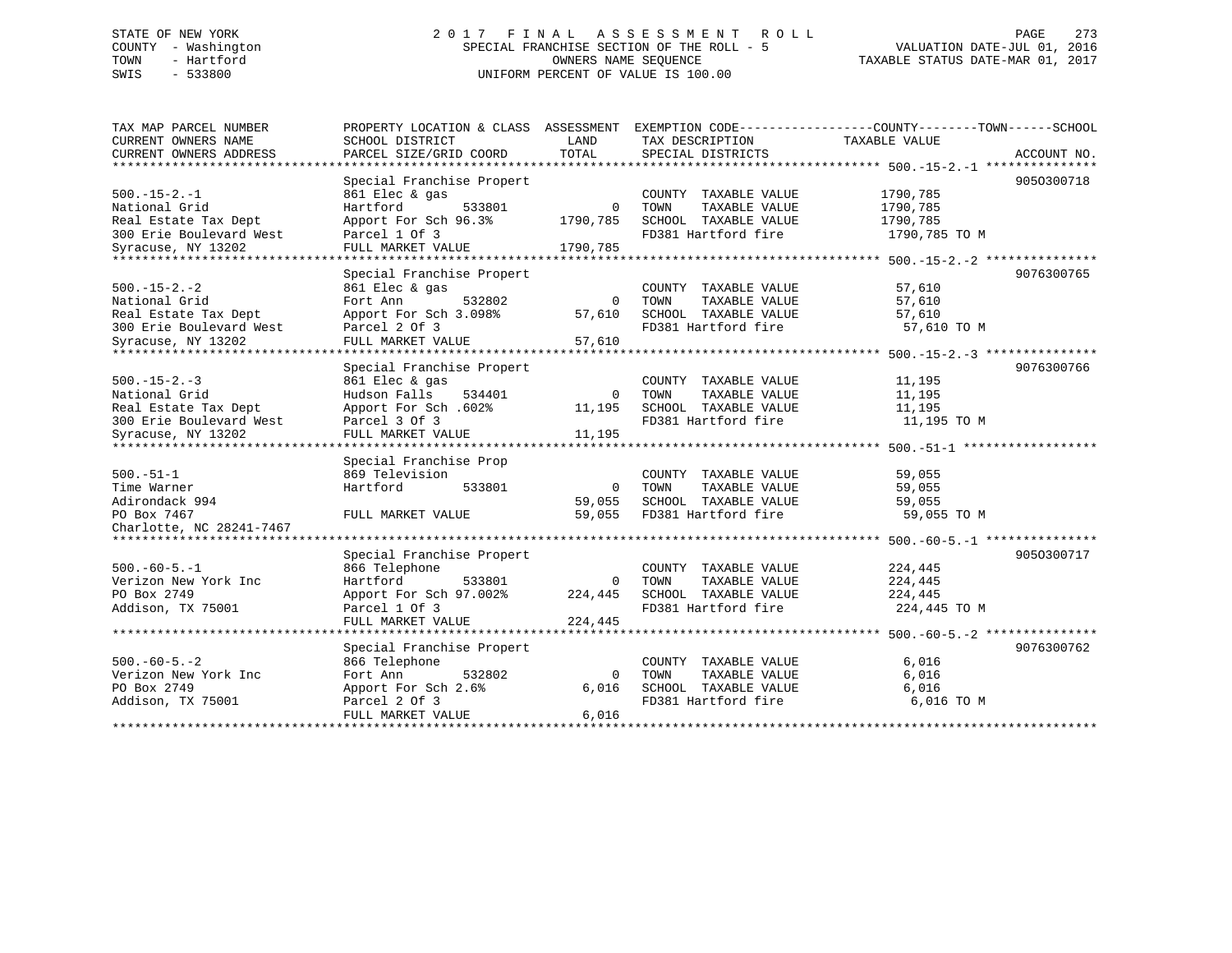| STATE OF NEW YORK   | 2017 FINAL ASSESSMENT ROLL                | 2.74<br>PAGE                     |
|---------------------|-------------------------------------------|----------------------------------|
| COUNTY - Washington | SPECIAL FRANCHISE SECTION OF THE ROLL - 5 | VALUATION DATE-JUL 01, 2016      |
| - Hartford<br>TOWN  | OWNERS NAME SEOUENCE                      | TAXABLE STATUS DATE-MAR 01, 2017 |
| SWIS<br>- 533800    | UNIFORM PERCENT OF VALUE IS 100.00        |                                  |
|                     |                                           |                                  |
|                     |                                           |                                  |
|                     |                                           |                                  |

| TAX MAP PARCEL NUMBER  | PROPERTY LOCATION & CLASS ASSESSMENT |          | EXEMPTION CODE----------------- | -COUNTY--------TOWN------SCHOOL |             |
|------------------------|--------------------------------------|----------|---------------------------------|---------------------------------|-------------|
| CURRENT OWNERS NAME    | SCHOOL DISTRICT                      | LAND     | TAX DESCRIPTION                 | TAXABLE VALUE                   |             |
| CURRENT OWNERS ADDRESS | PARCEL SIZE/GRID COORD               | TOTAL    | SPECIAL DISTRICTS               |                                 | ACCOUNT NO. |
|                        |                                      |          |                                 |                                 |             |
|                        | Special Franchise Propert            |          |                                 |                                 | 9076300763  |
| $500. -60 - 5. -3$     | 866 Telephone                        |          | TAXABLE VALUE<br>COUNTY         | 921                             |             |
| Verizon New York Inc   | Hudson Falls<br>534401               | $\Omega$ | TAXABLE VALUE<br>TOWN           | 921                             |             |
| PO Box 2749            | Apport For Sch.398%                  | 921      | TAXABLE VALUE<br>SCHOOL         | 921                             |             |
| Addison, TX 75001      | Parcel 3 Of 3                        |          | FD381 Hartford fire             | 921 TO M                        |             |
|                        | FULL MARKET VALUE                    | 921      |                                 |                                 |             |
|                        |                                      |          |                                 |                                 |             |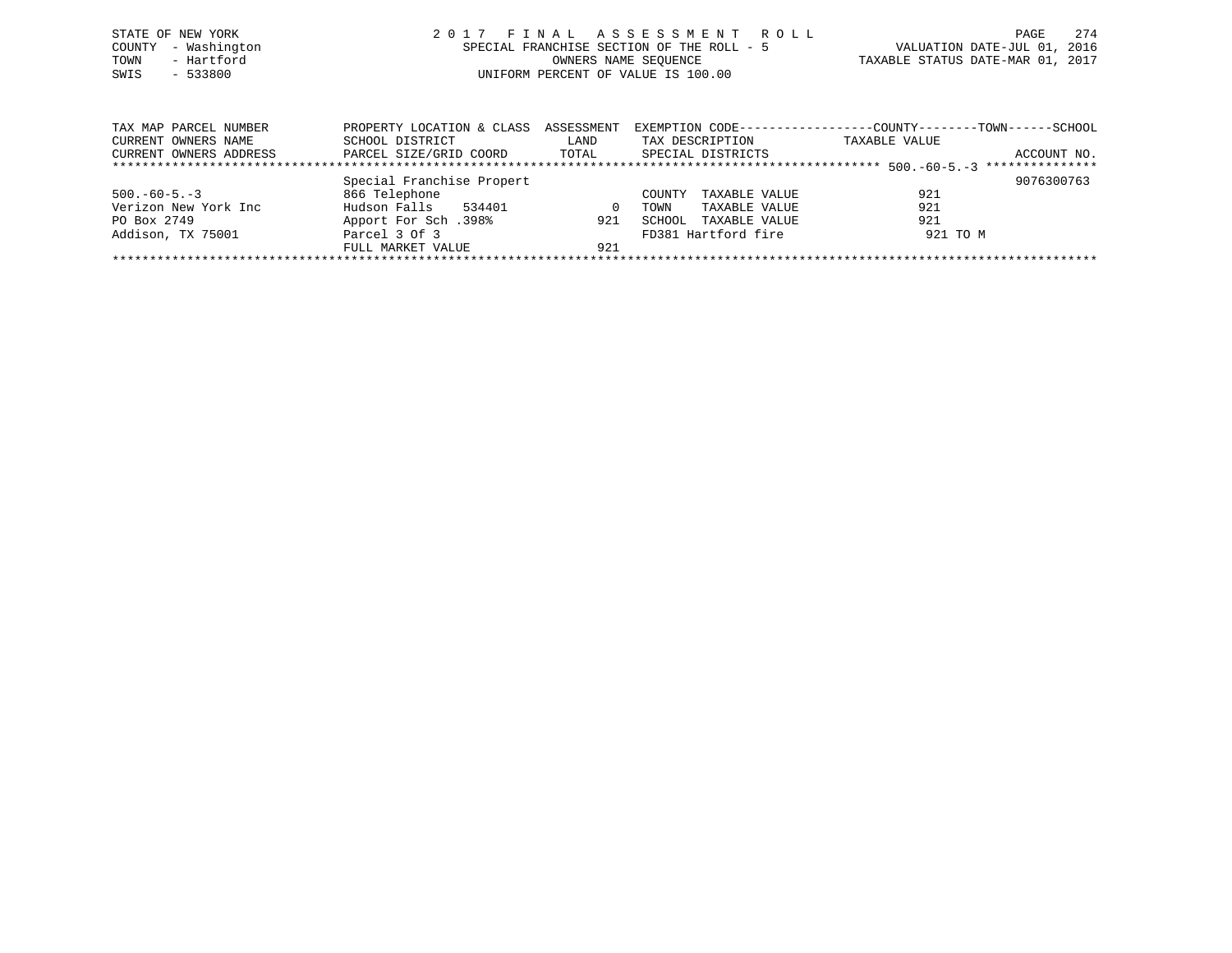| 2017 FINAL ASSESSMENT ROLL |                                           |                                  |                             | PAGE 275 |
|----------------------------|-------------------------------------------|----------------------------------|-----------------------------|----------|
|                            | SPECIAL FRANCHISE SECTION OF THE ROLL - 5 |                                  | VALUATION DATE-JUL 01, 2016 |          |
|                            |                                           | TAXABLE STATUS DATE-MAR 01, 2017 |                             |          |
|                            |                                           |                                  | RPS150/V04/L015             |          |
|                            | UNIFORM PERCENT OF VALUE IS 100.00        |                                  | CURRENT DATE 6/14/2017      |          |

ROLL SUB SECTION - - TOTALS

#### \*\*\* S P E C I A L D I S T R I C T S U M M A R Y \*\*\*

|      |                     | TOTAL   | EXTENSION    | EXTENSION | AD VALOREM | EXEMPT | TAXABLE  |
|------|---------------------|---------|--------------|-----------|------------|--------|----------|
| CODE | DISTRICT NAME       | PARCELS | TYPE.        | VALUE     | VALUE      | AMOUNT | VALUE    |
|      | FD381 Hartford fire |         | 7 TOTAL<br>M |           | 2150,027   |        | 2150,027 |

STATE OF NEW YORK COUNTY - Washington TOWN - Hartford SWIS - 533800

#### \*\*\* S C H O O L D I S T R I C T S U M M A R Y \*\*\*

| CODE                       | DISTRICT NAME                        | TOTAL<br>PARCELS | ASSESSED<br>LAND | ASSESSED<br>TOTAL            | EXEMPT<br>AMOUNT | TOTAL<br>TAXABLE             | <b>STAR</b><br>AMOUNT | STAR<br>TAXABLE              |
|----------------------------|--------------------------------------|------------------|------------------|------------------------------|------------------|------------------------------|-----------------------|------------------------------|
| 532802<br>533801<br>534401 | Fort Ann<br>Hartford<br>Hudson Falls | ∠<br>∠           |                  | 63,626<br>2074,285<br>12,116 |                  | 63,626<br>2074,285<br>12,116 |                       | 63,626<br>2074,285<br>12,116 |
|                            | SUB-TOTAL                            |                  |                  | 2150,027                     |                  | 2150,027                     |                       | 2150,027                     |
|                            | TOTAL                                |                  |                  | 2150,027                     |                  | 2150,027                     |                       | 2150,027                     |

## \*\*\* S Y S T E M C O D E S S U M M A R Y \*\*\*

### NO SYSTEM EXEMPTIONS AT THIS LEVEL

#### \*\*\* E X E M P T I O N S U M M A R Y \*\*\*

# NO EXEMPTIONS AT THIS LEVEL

| ROLL<br><b>SEC</b> | DESCRIPTION                 | TOTAL<br>PARCELS | SSESSEI<br>. AND | SSESSED<br>TOTAL | TAXABLE<br>COUNTY | TAXABLE<br>TOWN | TAXABLE<br>SCHOOL | <b>STAR</b><br>TAXABLE |
|--------------------|-----------------------------|------------------|------------------|------------------|-------------------|-----------------|-------------------|------------------------|
|                    | <b>FRANCHISE</b><br>SPECTAL |                  |                  | ∩ິດ⊏<br>، ب _    | .027              | 2150<br>,027    | 150,027           | $\cap$ $\cap$<br>. UZ  |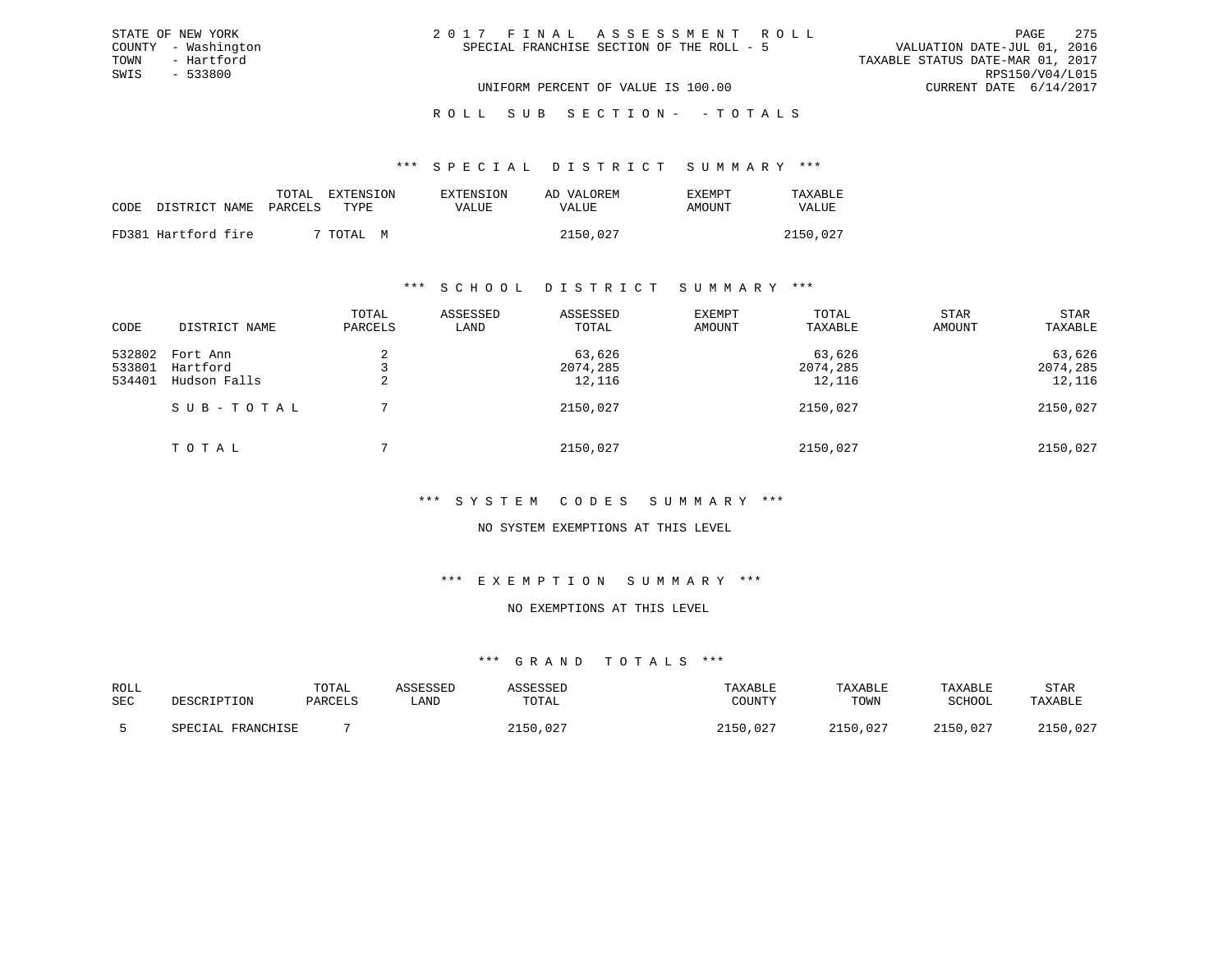|      | STATE OF NEW YORK   | 2017 FINAL ASSESSMENT ROLL                                               | PAGE            | - 276 |
|------|---------------------|--------------------------------------------------------------------------|-----------------|-------|
|      | COUNTY - Washington | VALUATION DATE-JUL 01, 2016<br>SPECIAL FRANCHISE SECTION OF THE ROLL - 5 |                 |       |
| TOWN | - Hartford          | TAXABLE STATUS DATE-MAR 01, 2017                                         |                 |       |
| SWIS | $-533800$           | UNIFORM PERCENT OF VALUE IS 100.00                                       | RPS150/V04/L015 |       |
|      |                     | CURRENT DATE 6/14/2017                                                   |                 |       |
|      |                     |                                                                          |                 |       |

ROLL SECTION TOTALS

### \*\*\* S P E C I A L D I S T R I C T S U M M A R Y \*\*\*

|                     | TOTAL   | EXTENSION<br>TYPE. | <b>EXTENSION</b> | AD VALOREM | EXEMPT | TAXABLE      |
|---------------------|---------|--------------------|------------------|------------|--------|--------------|
| CODE DISTRICT NAME  | PARCELS |                    | VALUE            | VALUE      | AMOUNT | <b>VALUE</b> |
| FD381 Hartford fire |         | 7 TOTAL<br>M       |                  | 2150,027   |        | 2150,027     |

### \*\*\* S C H O O L D I S T R I C T S U M M A R Y \*\*\*

| CODE                       | DISTRICT NAME                        | TOTAL<br>PARCELS | ASSESSED<br>LAND | ASSESSED<br>TOTAL            | EXEMPT<br>AMOUNT | TOTAL<br>TAXABLE             | <b>STAR</b><br>AMOUNT | STAR<br>TAXABLE              |
|----------------------------|--------------------------------------|------------------|------------------|------------------------------|------------------|------------------------------|-----------------------|------------------------------|
| 532802<br>533801<br>534401 | Fort Ann<br>Hartford<br>Hudson Falls |                  |                  | 63,626<br>2074,285<br>12,116 |                  | 63,626<br>2074,285<br>12,116 |                       | 63,626<br>2074,285<br>12,116 |
|                            | SUB-TOTAL                            |                  |                  | 2150,027                     |                  | 2150,027                     |                       | 2150,027                     |
|                            | TOTAL                                |                  |                  | 2150,027                     |                  | 2150,027                     |                       | 2150,027                     |

## \*\*\* S Y S T E M C O D E S S U M M A R Y \*\*\*

### NO SYSTEM EXEMPTIONS AT THIS LEVEL

#### \*\*\* E X E M P T I O N S U M M A R Y \*\*\*

## NO EXEMPTIONS AT THIS LEVEL

| ROLL<br>SEC | DESCRIPTION                 | TOTAL<br>PARCELS | SSESSEL<br>∟AND | <sup>~</sup> SESSED<br>TOTAL | TAXABLE<br><b>IOTTATTLY</b><br>UUNI | TAXABLE<br>TOWN | TAXABLE<br>SCHOOL | <b>STAR</b><br>TAXABLE |
|-------------|-----------------------------|------------------|-----------------|------------------------------|-------------------------------------|-----------------|-------------------|------------------------|
|             | FRANCHICF<br><b>SDRCTAL</b> |                  |                 | $\cap$<br>.50<br>. U 4       | .027<br>2150                        | 2150.<br>,027   | 2150,027          | $\cap$<br>. UZ         |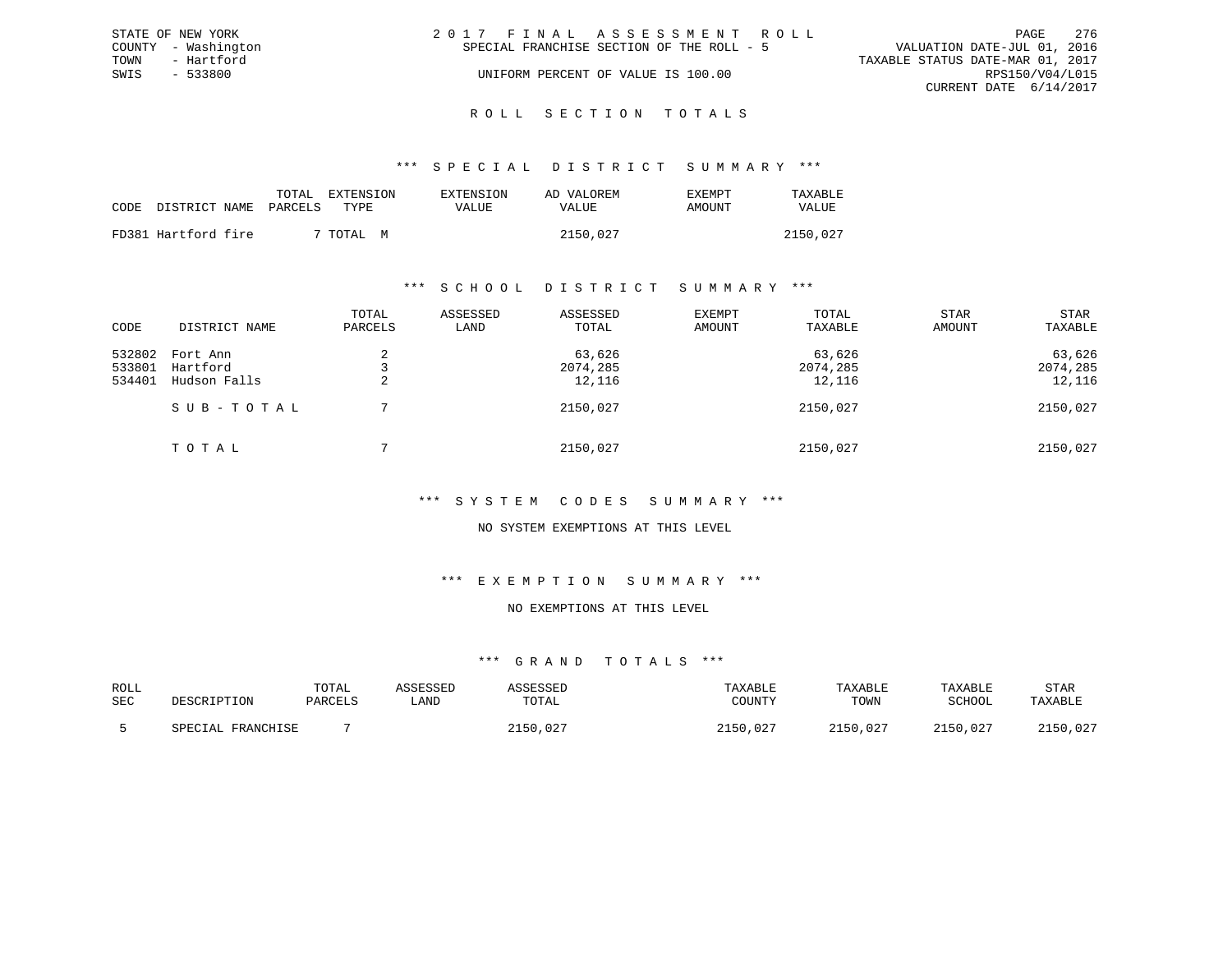# STATE OF NEW YORK 2 0 1 7 F I N A L A S S E S S M E N T R O L L PAGE 277 COUNTY - Washington UTILITY & R.R. SECTION OF THE ROLL - 6 VALUATION DATE-JUL 01, 2016 TOWN - Hartford OWNERS NAME SEQUENCE TAXABLE STATUS DATE-MAR 01, 2017 SWIS - 533800 UNIFORM PERCENT OF VALUE IS 100.00

| TAX MAP PARCEL NUMBER<br>CURRENT OWNERS NAME<br>CURRENT OWNERS ADDRESS | PROPERTY LOCATION & CLASS ASSESSMENT<br>SCHOOL DISTRICT<br>PARCEL SIZE/GRID COORD | LAND<br>TOTAL  | TAX DESCRIPTION<br>SPECIAL DISTRICTS | EXEMPTION CODE-----------------COUNTY--------TOWN------SCHOOL<br>TAXABLE VALUE | ACCOUNT NO. |
|------------------------------------------------------------------------|-----------------------------------------------------------------------------------|----------------|--------------------------------------|--------------------------------------------------------------------------------|-------------|
|                                                                        |                                                                                   |                |                                      |                                                                                |             |
|                                                                        | 217 Dick Hill Rd                                                                  |                |                                      |                                                                                |             |
| $132. -2 - 38.6 - 8801$                                                | 837 Cell Tower                                                                    |                | COUNTY TAXABLE VALUE                 | $\mathbf 0$                                                                    |             |
| Horvath Communications, Inc.                                           | Hartford<br>533801                                                                | $\Omega$       | TAXABLE VALUE<br>TOWN                | $\Omega$                                                                       |             |
| Attn: Jessica Geers                                                    |                                                                                   | $\Omega$       | SCHOOL TAXABLE VALUE                 | $\Omega$                                                                       |             |
| 312 W Colfax Ave                                                       | FULL MARKET VALUE                                                                 | $\mathbf 0$    |                                      |                                                                                |             |
| South Bend, IN 46601                                                   |                                                                                   |                |                                      |                                                                                |             |
|                                                                        |                                                                                   |                |                                      |                                                                                |             |
|                                                                        | Outside Plant                                                                     |                |                                      |                                                                                | 9075200759  |
| 638.000-9999-132.350-1882                                              | 884 Elec Dist Out                                                                 |                | COUNTY TAXABLE VALUE                 | 33,444                                                                         |             |
| National Grid                                                          | Fort Ann<br>532802                                                                | $\overline{0}$ | TOWN<br>TAXABLE VALUE                | 33,444                                                                         |             |
| Real Estate Tax Dept                                                   | Poles Wires Cables                                                                | 33,444         | SCHOOL TAXABLE VALUE                 | 33,444                                                                         |             |
| 300 Erie Boulevard West                                                | FULL MARKET VALUE                                                                 | 33,444         | FD381 Hartford fire                  | 33,444 TO M                                                                    |             |
| Syracuse, NY 13202                                                     |                                                                                   |                |                                      |                                                                                |             |
|                                                                        |                                                                                   |                |                                      |                                                                                |             |
|                                                                        | Outside Plant                                                                     |                |                                      |                                                                                | 905N200716  |
| 638.000-9999-132.350-1883                                              | 884 Elec Dist Out                                                                 |                | COUNTY TAXABLE VALUE                 | 1026,363                                                                       |             |
| National Grid                                                          | Hartford<br>533801                                                                | $\mathbf 0$    | TAXABLE VALUE<br>TOWN                | 1026,363                                                                       |             |
| Real Estate Tax Dept                                                   | Poles Wires Cables                                                                | 1026,363       | SCHOOL TAXABLE VALUE                 | 1026,363                                                                       |             |
| 300 Erie Boulevard West                                                | FULL MARKET VALUE                                                                 | 1026,363       | FD381 Hartford fire                  | 1026,363 TO M                                                                  |             |
| Syracuse, NY 13202                                                     |                                                                                   |                |                                      |                                                                                |             |
|                                                                        |                                                                                   |                |                                      |                                                                                |             |
|                                                                        | Outside Plant                                                                     |                |                                      |                                                                                | 9075200760  |
| 638.000-9999-132.350-1884                                              | 884 Elec Dist Out                                                                 |                | COUNTY TAXABLE VALUE                 | 12,113                                                                         |             |
| National Grid                                                          | Hudson Falls<br>534401                                                            | $\mathbf 0$    | TOWN<br>TAXABLE VALUE                | 12,113                                                                         |             |
| Real Estate Tax Dept                                                   | App For Sch 1.13%                                                                 | 12,113         | SCHOOL TAXABLE VALUE                 | 12,113                                                                         |             |
| 300 Erie Boulevard West                                                | FULL MARKET VALUE                                                                 | 12,113         | FD381 Hartford fire                  | 12,113 TO M                                                                    |             |
| Syracuse, NY 13202                                                     |                                                                                   |                |                                      |                                                                                |             |
|                                                                        |                                                                                   |                |                                      |                                                                                |             |
|                                                                        | 5900 County Route 30                                                              |                |                                      |                                                                                | 905N200712  |
| $141. - 1 - 31$                                                        | 831 Tele Comm                                                                     |                | COUNTY TAXABLE VALUE                 | 95,500                                                                         |             |
| Verizon New York Inc                                                   | Hartford<br>533801                                                                | 10,600         | TOWN<br>TAXABLE VALUE                | 95,500                                                                         |             |
| PO Box 2749                                                            | 456/69 221/422                                                                    | 95,500         | SCHOOL TAXABLE VALUE                 | 95,500                                                                         |             |
| Addison, TX 75001                                                      | FRNT 100.00 DPTH 103.00                                                           |                | CA007 Cons agri dst 7                | 95,500 TO M                                                                    |             |
|                                                                        | EAST-0783963 NRTH-1647888                                                         |                | FD381 Hartford fire                  | 95,500 TO M                                                                    |             |
|                                                                        | FULL MARKET VALUE                                                                 | 95,500         |                                      |                                                                                |             |
|                                                                        |                                                                                   |                |                                      |                                                                                |             |
|                                                                        | Tel Communications                                                                |                |                                      |                                                                                |             |
| 638.000-0000-631.900-1881                                              | 836 Telecom. eq.                                                                  |                | COUNTY TAXABLE VALUE                 | 1,732                                                                          |             |
| Verizon New York Inc                                                   | 532001<br>Argyle                                                                  | $\mathbf 0$    | TOWN<br>TAXABLE VALUE                | 1,732                                                                          |             |
| Property Tax Department                                                |                                                                                   | 1,732          | SCHOOL TAXABLE VALUE                 | 1,732                                                                          |             |
| PO Box 2749                                                            | FULL MARKET VALUE                                                                 | 1,732          |                                      |                                                                                |             |
| Addison, TX 75001                                                      |                                                                                   |                |                                      |                                                                                |             |
|                                                                        |                                                                                   |                |                                      |                                                                                |             |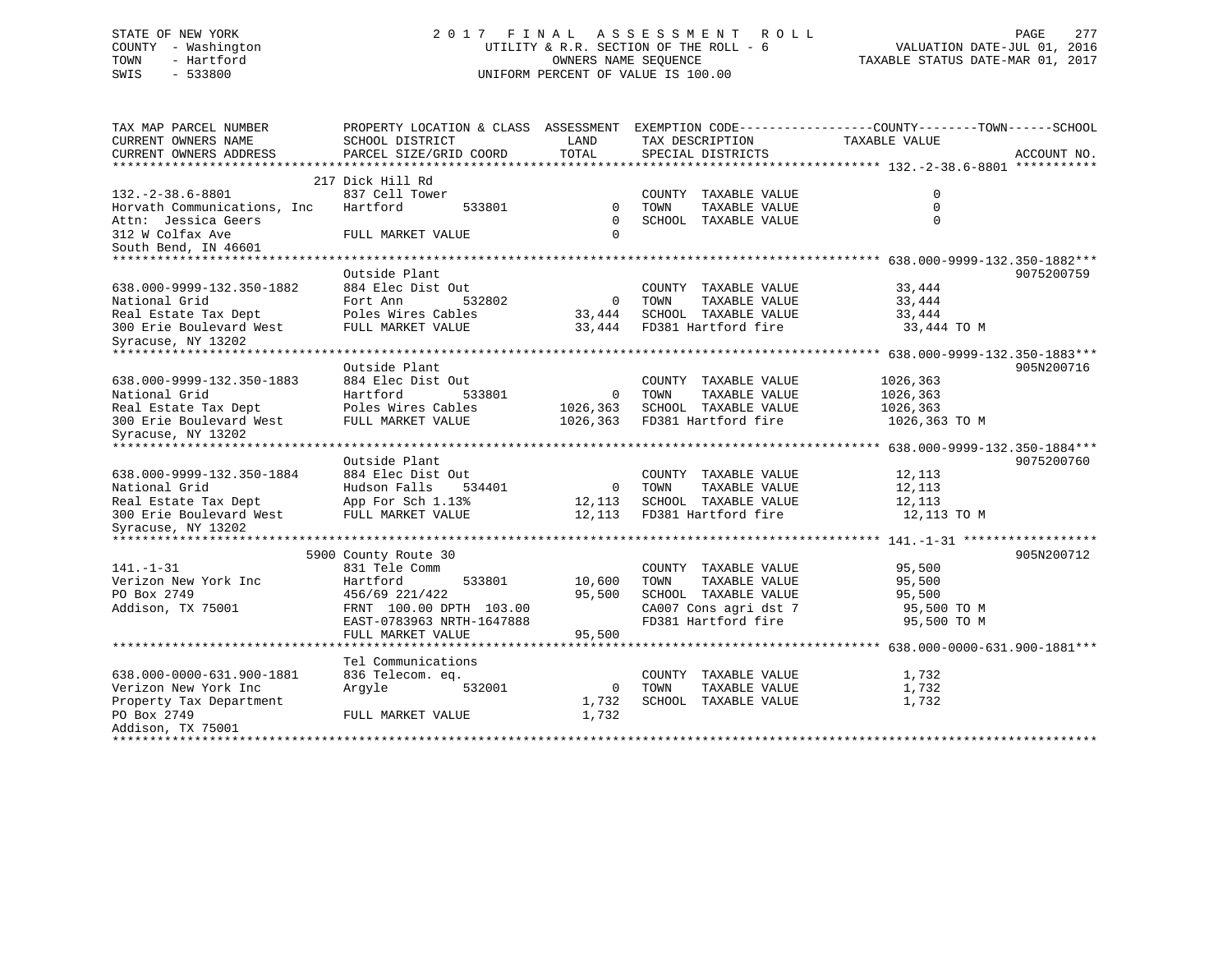# STATE OF NEW YORK 2 0 1 7 F I N A L A S S E S S M E N T R O L L PAGE 278 COUNTY - Washington UTILITY & R.R. SECTION OF THE ROLL - 6 VALUATION DATE-JUL 01, 2016 TOWN - Hartford **TAXABLE STATUS DATE-MAR 01, 2017** SWIS - 533800 UNIFORM PERCENT OF VALUE IS 100.00

| TAX MAP PARCEL NUMBER                                                             | PROPERTY LOCATION & CLASS | ASSESSMENT                        |                                      | EXEMPTION CODE-----------------COUNTY-------TOWN------SCHOOL |             |
|-----------------------------------------------------------------------------------|---------------------------|-----------------------------------|--------------------------------------|--------------------------------------------------------------|-------------|
| CURRENT OWNERS NAME                                                               | SCHOOL DISTRICT           | <b>LAND</b>                       | TAX DESCRIPTION                      | TAXABLE VALUE                                                |             |
| CURRENT OWNERS ADDRESS     PARCEL SIZE/GRID COORD     TOTAL     SPECIAL DISTRICTS |                           |                                   |                                      |                                                              | ACCOUNT NO. |
|                                                                                   |                           |                                   |                                      |                                                              |             |
|                                                                                   | Outside Plant             |                                   |                                      |                                                              | 9075200756  |
| 638.000-9999-631.900-1882                                                         | 836 Telecom. eq.          |                                   | COUNTY<br>TAXABLE VALUE              | 3,246                                                        |             |
| Verizon New York Inc                                                              | Fort Ann<br>532802        | $\sim$ 0 $\sim$ 0 $\sim$ 0 $\sim$ | TOWN<br>TAXABLE VALUE                | 3,246                                                        |             |
| PO Box 2749                                                                       | Poles Wires Cables        |                                   | 3,246 SCHOOL TAXABLE VALUE           | 3,246                                                        |             |
| Addison, TX 75001 TULL MARKET VALUE                                               |                           |                                   | 3,246 FD381 Hartford fire 3,246 TO M |                                                              |             |
|                                                                                   |                           |                                   |                                      |                                                              |             |
|                                                                                   | Outside Plant             |                                   |                                      |                                                              | 905N200711  |
| 638.000-9999-631.900-1883                                                         | 836 Telecom. eq.          |                                   | COUNTY<br>TAXABLE VALUE              | 114,823                                                      |             |
| Verizon New York Inc                                                              | Hartford                  | 533801 0                          | TOWN<br>TAXABLE VALUE                | 114,823                                                      |             |
| PO Box 2749                                                                       |                           |                                   |                                      | 114,823                                                      |             |
| Addison, TX 75001 FULL MARKET VALUE 114,823 FD381 Hartford fire 114,823 TO M      |                           |                                   |                                      |                                                              |             |
|                                                                                   |                           |                                   |                                      |                                                              |             |
|                                                                                   | Outside Plant             |                                   |                                      |                                                              | 9075200757  |
| 638.000-9999-631.900-1884                                                         | 836 Telecom. eq.          |                                   | TAXABLE VALUE<br>COUNTY              | 1,308                                                        |             |
| Verizon New York Inc                                                              | Hudson Falls<br>534401 0  |                                   | TAXABLE VALUE<br>TOWN                | 1,308                                                        |             |
| PO Box 2749                                                                       | Apport For Sch .399%      | 1,308                             | TAXABLE VALUE<br>SCHOOL              | 1,308                                                        |             |
| Addison, TX 75001                                                                 | Poles Wires Cables        |                                   | FD381 Hartford fire                  | 1,308 TO M                                                   |             |
|                                                                                   | FULL MARKET VALUE         | 1,308                             |                                      |                                                              |             |
|                                                                                   |                           |                                   |                                      |                                                              |             |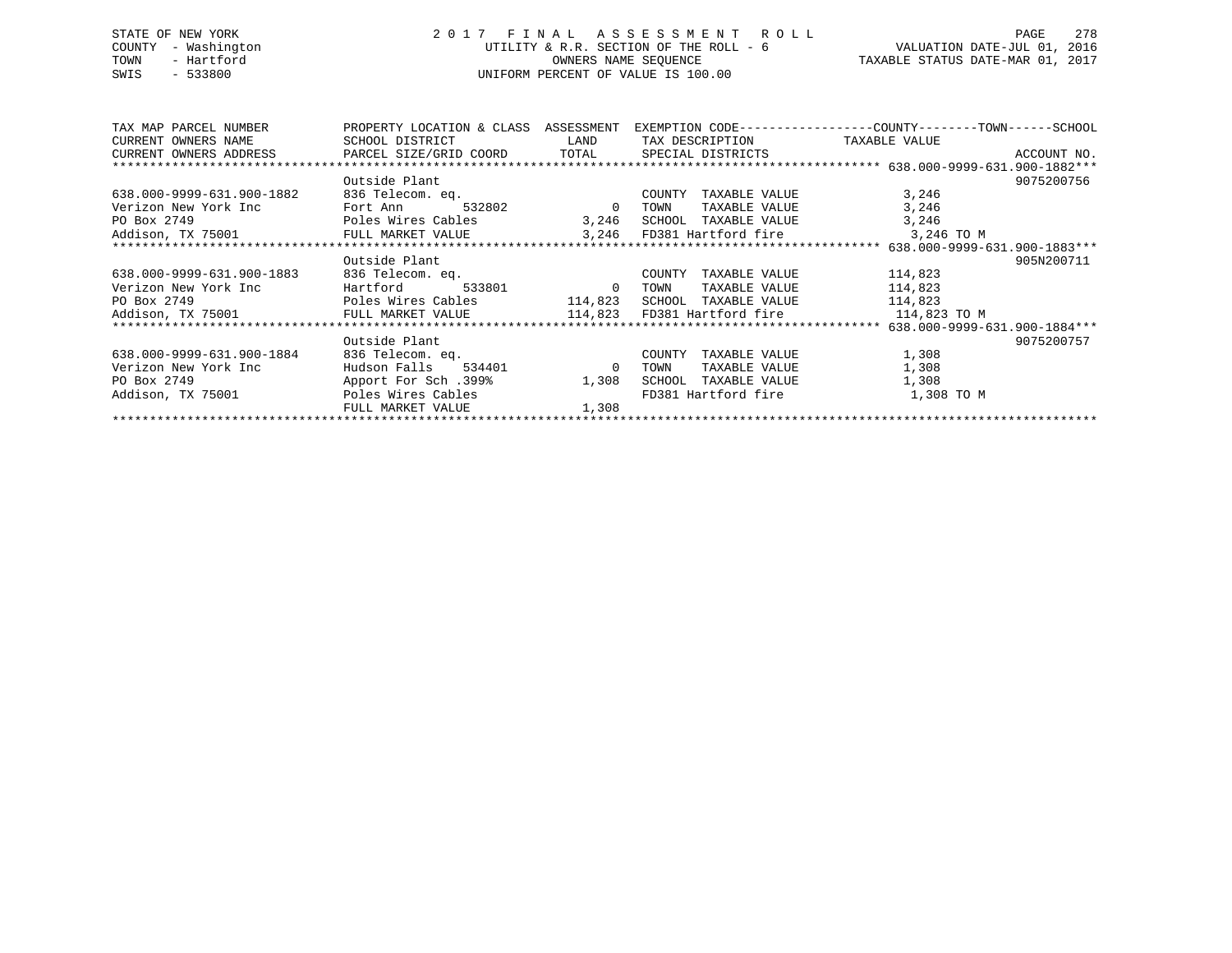ROLL SUB SECTION - - TOTALS

#### \*\*\* S P E C I A L D I S T R I C T S U M M A R Y \*\*\*

| CODE | DISTRICT NAME                              | TOTAL.<br>PARCELS | EXTENSION<br>TYPE.     | EXTENSION<br><b>VALUE</b> | AD VALOREM<br><b>VALUE</b> | <b>EXEMPT</b><br>AMOUNT | TAXABLE<br>VALUE   |
|------|--------------------------------------------|-------------------|------------------------|---------------------------|----------------------------|-------------------------|--------------------|
|      | CA007 Cons agri dst<br>FD381 Hartford fire |                   | 1 TOTAL M<br>7 TOTAL M |                           | 95,500<br>1286,797         |                         | 95,500<br>1286,797 |

## \*\*\* S C H O O L D I S T R I C T S U M M A R Y \*\*\*

|        |               | TOTAL   | ASSESSED | ASSESSED | <b>EXEMPT</b> | TOTAL    | <b>STAR</b> | <b>STAR</b> |
|--------|---------------|---------|----------|----------|---------------|----------|-------------|-------------|
| CODE   | DISTRICT NAME | PARCELS | LAND     | TOTAL    | AMOUNT        | TAXABLE  | AMOUNT      | TAXABLE     |
| 532001 | Arqyle        |         |          | 1,732    |               | 1,732    |             | 1,732       |
| 532802 | Fort Ann      | 2       |          | 36,690   |               | 36,690   |             | 36,690      |
| 533801 | Hartford      | 4       | 10,600   | 1236,686 |               | 1236,686 |             | 1236,686    |
| 534401 | Hudson Falls  | 2       |          | 13,421   |               | 13,421   |             | 13,421      |
|        | SUB-TOTAL     | 9       | 10,600   | 1288,529 |               | 1288,529 |             | 1288,529    |
|        | TOTAL         | 9       | 10,600   | 1288,529 |               | 1288,529 |             | 1288,529    |

# \*\*\* S Y S T E M C O D E S S U M M A R Y \*\*\*

#### NO SYSTEM EXEMPTIONS AT THIS LEVEL

# \*\*\* E X E M P T I O N S U M M A R Y \*\*\*

## NO EXEMPTIONS AT THIS LEVEL

| ROLL<br>SEC | DESCRIPTION      | TOTAL<br>PARCELS | SSESSEL<br>LAND | SSESSED<br>TOTAL | TAXABLE<br>COUNTY | TAXABLE<br>TOWN | TAXABLE<br>SCHOOL | STAR<br>TAXABLE |
|-------------|------------------|------------------|-----------------|------------------|-------------------|-----------------|-------------------|-----------------|
|             | UTILITIES & N.C. |                  | 0,600.          | 1288,529         | 1288,529          | 1288,529        | 1288,529          | 1288,529        |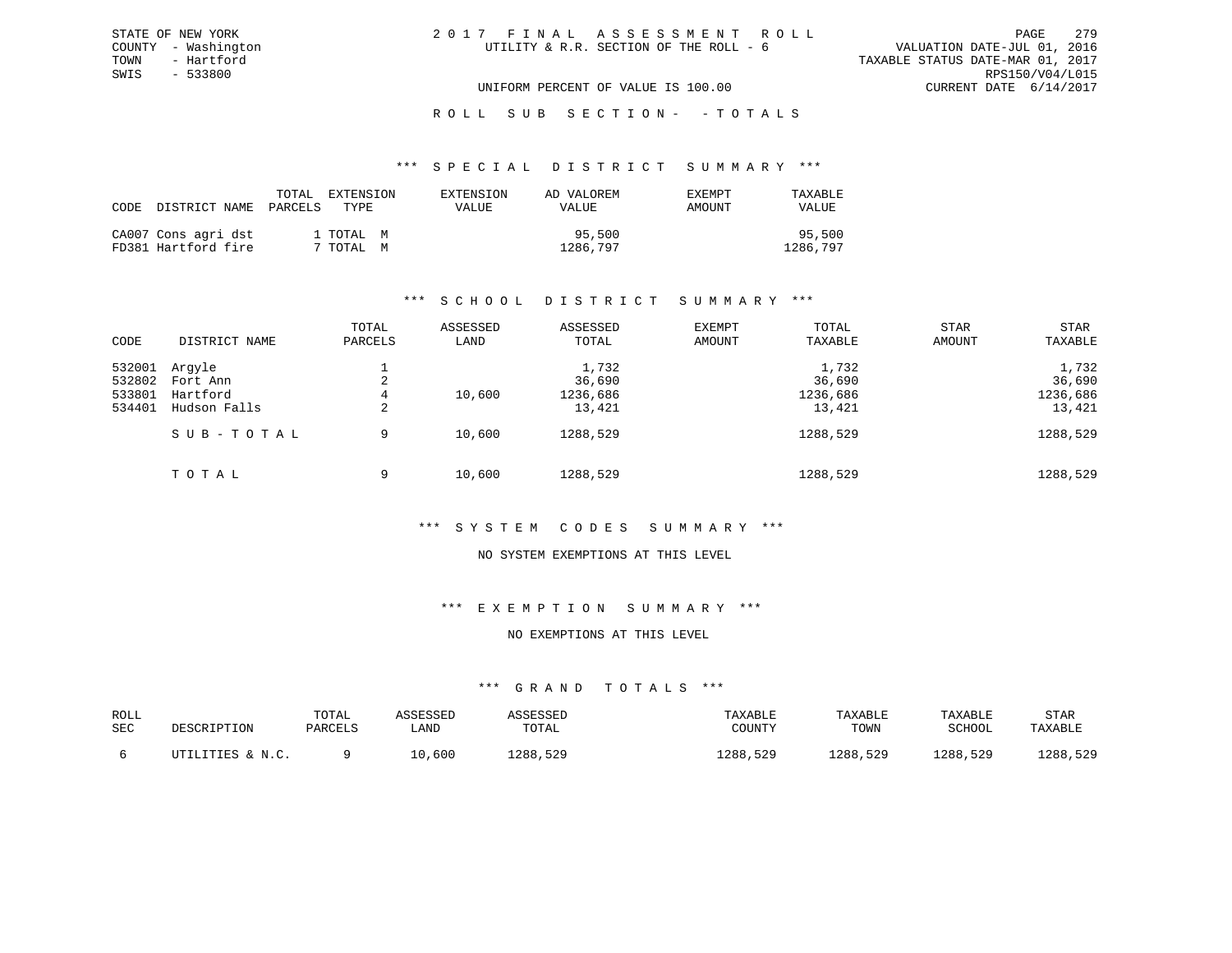|      | STATE OF NEW YORK   | 2017 FINAL ASSESSMENT ROLL |                                        |                                  |                        | PAGE | -280 |
|------|---------------------|----------------------------|----------------------------------------|----------------------------------|------------------------|------|------|
|      | COUNTY - Washington |                            | UTILITY & R.R. SECTION OF THE ROLL - 6 | VALUATION DATE-JUL 01, 2016      |                        |      |      |
| TOWN | - Hartford          |                            |                                        | TAXABLE STATUS DATE-MAR 01, 2017 |                        |      |      |
| SWIS | - 533800            |                            | UNIFORM PERCENT OF VALUE IS 100.00     |                                  | RPS150/V04/L015        |      |      |
|      |                     |                            |                                        |                                  | CURRENT DATE 6/14/2017 |      |      |
|      |                     |                            |                                        |                                  |                        |      |      |

# ROLL SECTION TOTALS

### \*\*\* S P E C I A L D I S T R I C T S U M M A R Y \*\*\*

| CODE DISTRICT NAME                         | TOTAL<br>PARCELS | EXTENSION<br>TYPE.     | EXTENSION<br>VALUE | AD VALOREM<br>VALUE | EXEMPT<br>AMOUNT | TAXABLE<br><b>VALUE</b> |
|--------------------------------------------|------------------|------------------------|--------------------|---------------------|------------------|-------------------------|
| CA007 Cons agri dst<br>FD381 Hartford fire |                  | 1 TOTAL M<br>7 TOTAL M |                    | 95,500<br>1286,797  |                  | 95,500<br>1286,797      |

# \*\*\* S C H O O L D I S T R I C T S U M M A R Y \*\*\*

|        |               | TOTAL   | ASSESSED | ASSESSED | <b>EXEMPT</b> | TOTAL    | <b>STAR</b> | <b>STAR</b> |
|--------|---------------|---------|----------|----------|---------------|----------|-------------|-------------|
| CODE   | DISTRICT NAME | PARCELS | LAND     | TOTAL    | AMOUNT        | TAXABLE  | AMOUNT      | TAXABLE     |
| 532001 | Arqyle        |         |          | 1,732    |               | 1,732    |             | 1,732       |
| 532802 | Fort Ann      | 2       |          | 36,690   |               | 36,690   |             | 36,690      |
| 533801 | Hartford      | 4       | 10,600   | 1236,686 |               | 1236,686 |             | 1236,686    |
| 534401 | Hudson Falls  | 2       |          | 13,421   |               | 13,421   |             | 13,421      |
|        | SUB-TOTAL     | 9       | 10,600   | 1288,529 |               | 1288,529 |             | 1288,529    |
|        | TOTAL         | 9       | 10,600   | 1288,529 |               | 1288,529 |             | 1288,529    |

### \*\*\* S Y S T E M C O D E S S U M M A R Y \*\*\*

#### NO SYSTEM EXEMPTIONS AT THIS LEVEL

# \*\*\* E X E M P T I O N S U M M A R Y \*\*\*

# NO EXEMPTIONS AT THIS LEVEL

| ROLL<br>SEC | DESCRIPTION      | TOTAL<br>PARCELS | <b><i>ASSESSED</i></b><br>LAND | ASSESSED<br>TOTAL | TAXABLE<br>COUNTY | TAXABLE<br>TOWN | TAXABLE<br>SCHOOL | <b>STAR</b><br>TAXABLE |
|-------------|------------------|------------------|--------------------------------|-------------------|-------------------|-----------------|-------------------|------------------------|
|             | UTILITIES & N.C. |                  | 10,600                         | 1288,529          | 1288,529          | 1288,529        | 1288,529          | 1288,529               |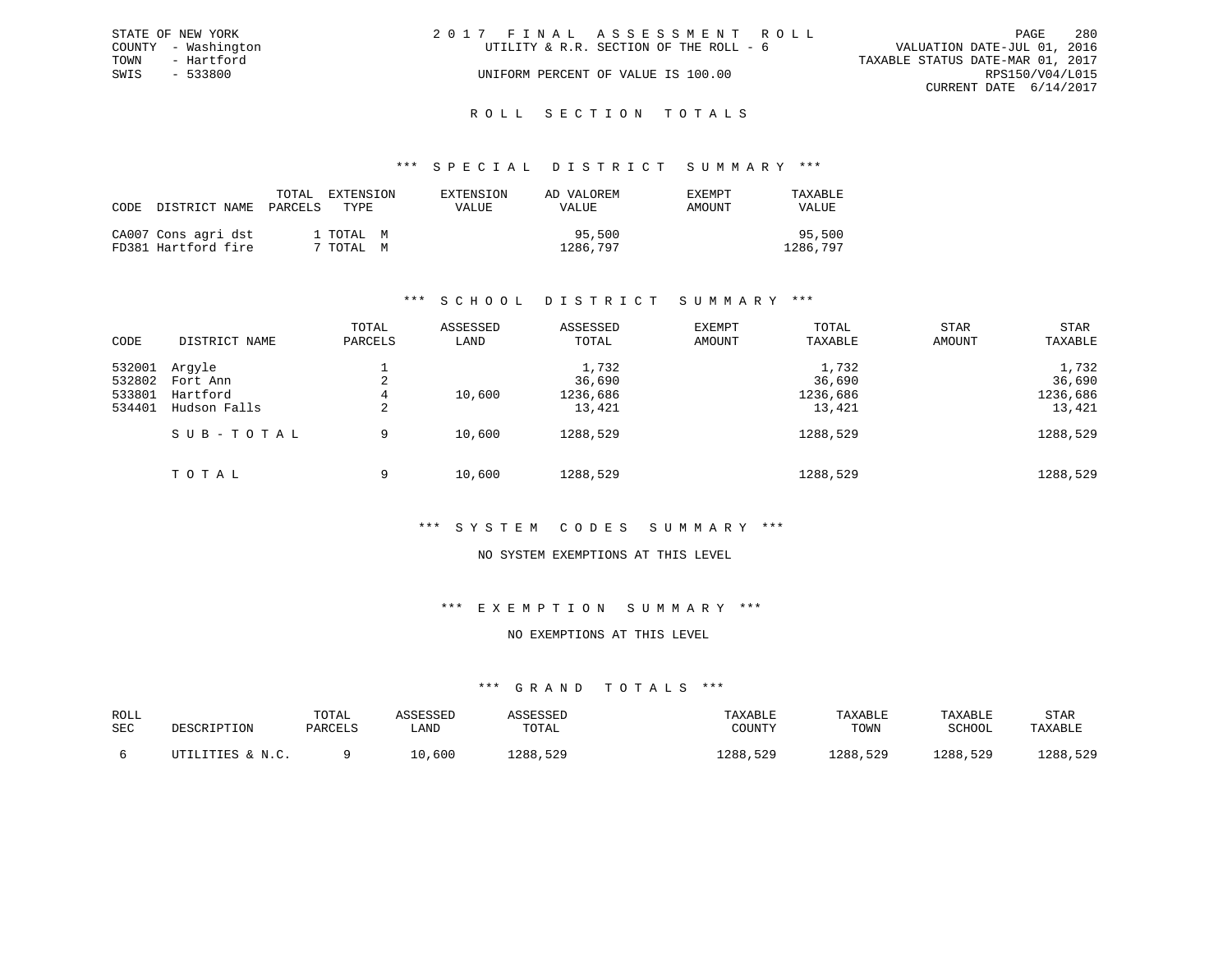| STATE OF NEW YORK<br>- Washington<br>COUNTY<br>- Hartford<br>TOWN<br>$-533800$<br>SWIS | 2017                                         | OWNERS NAME SEOUENCE | FINAL ASSESSMENT ROLL<br>CEILING RAILROAD SECTION OF THE ROLL - 7<br>UNIFORM PERCENT OF VALUE IS 100.00 | VALUATION DATE-JUL 01, 2016<br>TAXABLE STATUS DATE-MAR 01, 2017 | 281<br>PAGE |
|----------------------------------------------------------------------------------------|----------------------------------------------|----------------------|---------------------------------------------------------------------------------------------------------|-----------------------------------------------------------------|-------------|
| TAX MAP PARCEL NUMBER<br>CURRENT OWNERS NAME                                           | PROPERTY LOCATION & CLASS<br>SCHOOL DISTRICT | ASSESSMENT<br>LAND   | EXEMPTION CODE-----------------COUNTY-------TOWN------SCHOOL<br>TAX DESCRIPTION                         | TAXABLE VALUE                                                   |             |
| CURRENT OWNERS ADDRESS                                                                 | PARCEL SIZE/GRID COORD TOTAL                 |                      | SPECIAL DISTRICTS                                                                                       |                                                                 | ACCOUNT NO. |
|                                                                                        | Fort Ann Town Line                           |                      |                                                                                                         |                                                                 | 905N201144  |
| 112.-2-10                                                                              | 842 Ceiling rr                               |                      | TAXABLE VALUE<br>COUNTY                                                                                 | 25,810                                                          |             |
| Delaware & Hudson Railway Corp Fort Ann                                                | 532802                                       | 13,550               | TOWN<br>TAXABLE VALUE                                                                                   | 25,810                                                          |             |
| Tax Department                                                                         | Land/.22 Mi Main Tr                          | 25,810               | SCHOOL<br>TAXABLE VALUE                                                                                 | 25,810                                                          |             |
| 7th Floor                                                                              | $112.-1-10$                                  |                      | CA007 Cons agri dst 7                                                                                   | 25,810 TO M                                                     |             |
| 120 S 6th St                                                                           | 4.50<br>ACRES                                |                      | FD381 Hartford fire                                                                                     | 25,810 TO M                                                     |             |
| Minneapolis, MN 55402-1201 EAST-0761440 NRTH-1666053                                   |                                              |                      |                                                                                                         |                                                                 |             |

FULL MARKET VALUE 25,810 \*\*\*\*\*\*\*\*\*\*\*\*\*\*\*\*\*\*\*\*\*\*\*\*\*\*\*\*\*\*\*\*\*\*\*\*\*\*\*\*\*\*\*\*\*\*\*\*\*\*\*\*\*\*\*\*\*\*\*\*\*\*\*\*\*\*\*\*\*\*\*\*\*\*\*\*\*\*\*\*\*\*\*\*\*\*\*\*\*\*\*\*\*\*\*\*\*\*\*\*\*\*\*\*\*\*\*\*\*\*\*\*\*\*\*\*\*\*\*\*\*\*\*\*\*\*\*\*\*\*\*\*

DEED BOOK 639 PG-168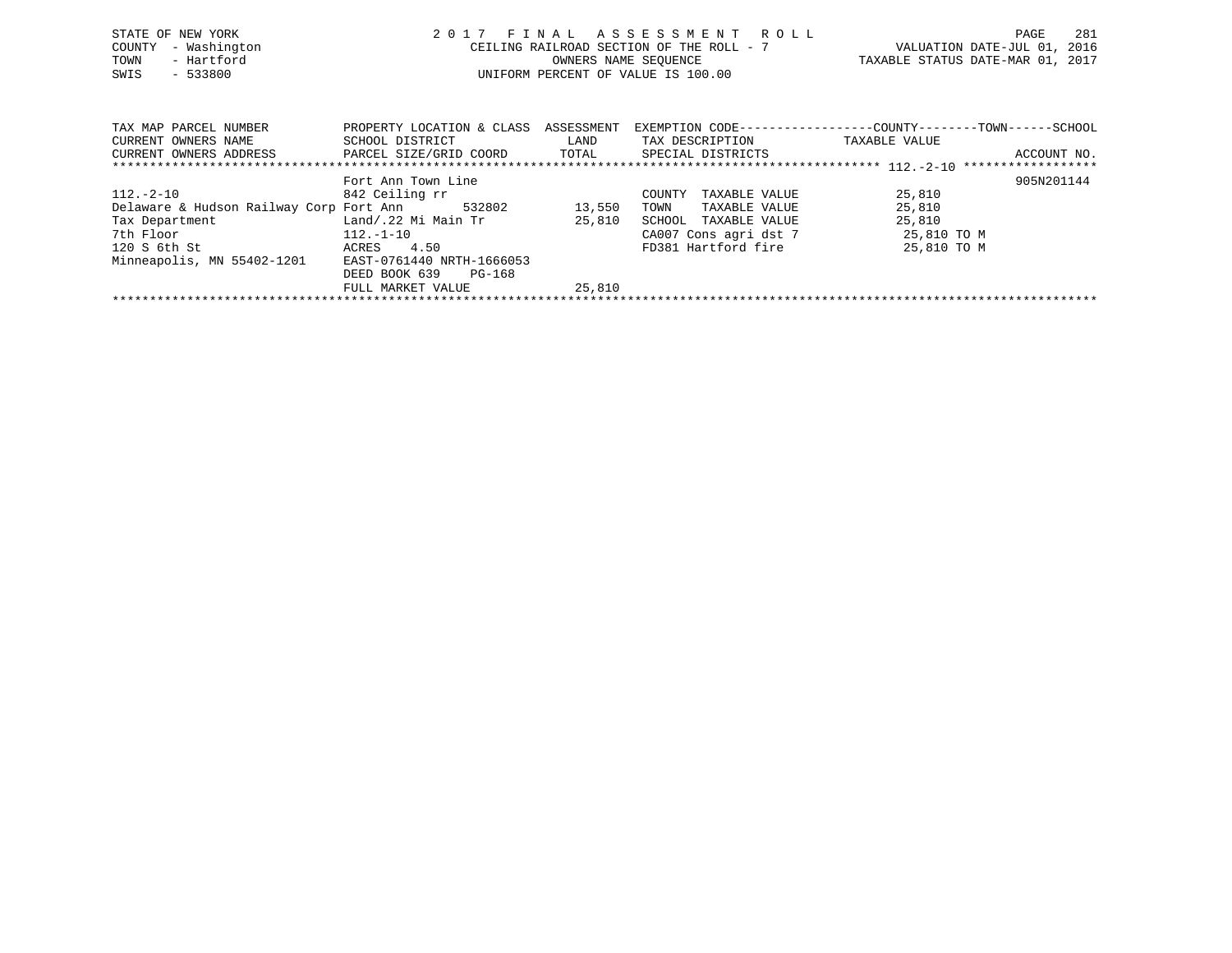| 2017 FINAL ASSESSMENT ROLL               |                                  | PAGE                        | 282 |
|------------------------------------------|----------------------------------|-----------------------------|-----|
| CEILING RAILROAD SECTION OF THE ROLL - 7 |                                  | VALUATION DATE-JUL 01, 2016 |     |
|                                          | TAXABLE STATUS DATE-MAR 01, 2017 |                             |     |
|                                          |                                  | RPS150/V04/L015             |     |
| UNIFORM PERCENT OF VALUE IS 100.00       |                                  | CURRENT DATE 6/14/2017      |     |

ROLL SUB SECTION - - TOTALS

#### \*\*\* S P E C I A L D I S T R I C T S U M M A R Y \*\*\*

| CODE DISTRICT NAME                         | TOTAL<br>PARCELS | EXTENSION<br>TYPE      | EXTENSION<br><b>VALUE</b> | AD VALOREM<br><b>VALUE</b> | <b>EXEMPT</b><br>AMOUNT | TAXABLE<br><b>VALUE</b> |
|--------------------------------------------|------------------|------------------------|---------------------------|----------------------------|-------------------------|-------------------------|
| CA007 Cons agri dst<br>FD381 Hartford fire |                  | 1 TOTAL M<br>1 TOTAL M |                           | 25,810<br>25,810           |                         | 25,810<br>25,810        |

STATE OF NEW YORK COUNTY - Washington TOWN - Hartford SWIS - 533800

# \*\*\* S C H O O L D I S T R I C T S U M M A R Y \*\*\*

| CODE   | DISTRICT NAME | TOTAL<br>PARCELS | ASSESSED<br>LAND | ASSESSED<br>TOTAL | <b>EXEMPT</b><br>AMOUNT | TOTAL<br>TAXABLE | <b>STAR</b><br>AMOUNT | STAR<br>TAXABLE |
|--------|---------------|------------------|------------------|-------------------|-------------------------|------------------|-----------------------|-----------------|
| 532802 | Fort Ann      |                  | 13,550           | 25,810            |                         | 25,810           |                       | 25,810          |
|        | SUB-TOTAL     |                  | 13,550           | 25,810            |                         | 25,810           |                       | 25,810          |
|        | TOTAL         |                  | 13,550           | 25,810            |                         | 25,810           |                       | 25,810          |

## \*\*\* S Y S T E M C O D E S S U M M A R Y \*\*\*

# NO SYSTEM EXEMPTIONS AT THIS LEVEL

## \*\*\* E X E M P T I O N S U M M A R Y \*\*\*

#### NO EXEMPTIONS AT THIS LEVEL

| ROLL |       | TOTAl  |      |       |               | ART.F          | ART.         | STAR           |
|------|-------|--------|------|-------|---------------|----------------|--------------|----------------|
| SEC  |       | דסומתח | ∟AND | 1 A I | CCTINTEM      | TOWN           | COUOOT       |                |
|      |       |        |      |       |               |                |              |                |
|      | T NTA |        | 55C  | ົດ -  | ◡∸◡<br>$\sim$ | O <sub>1</sub> | <b>R</b> 1 L | 01C<br>, U L U |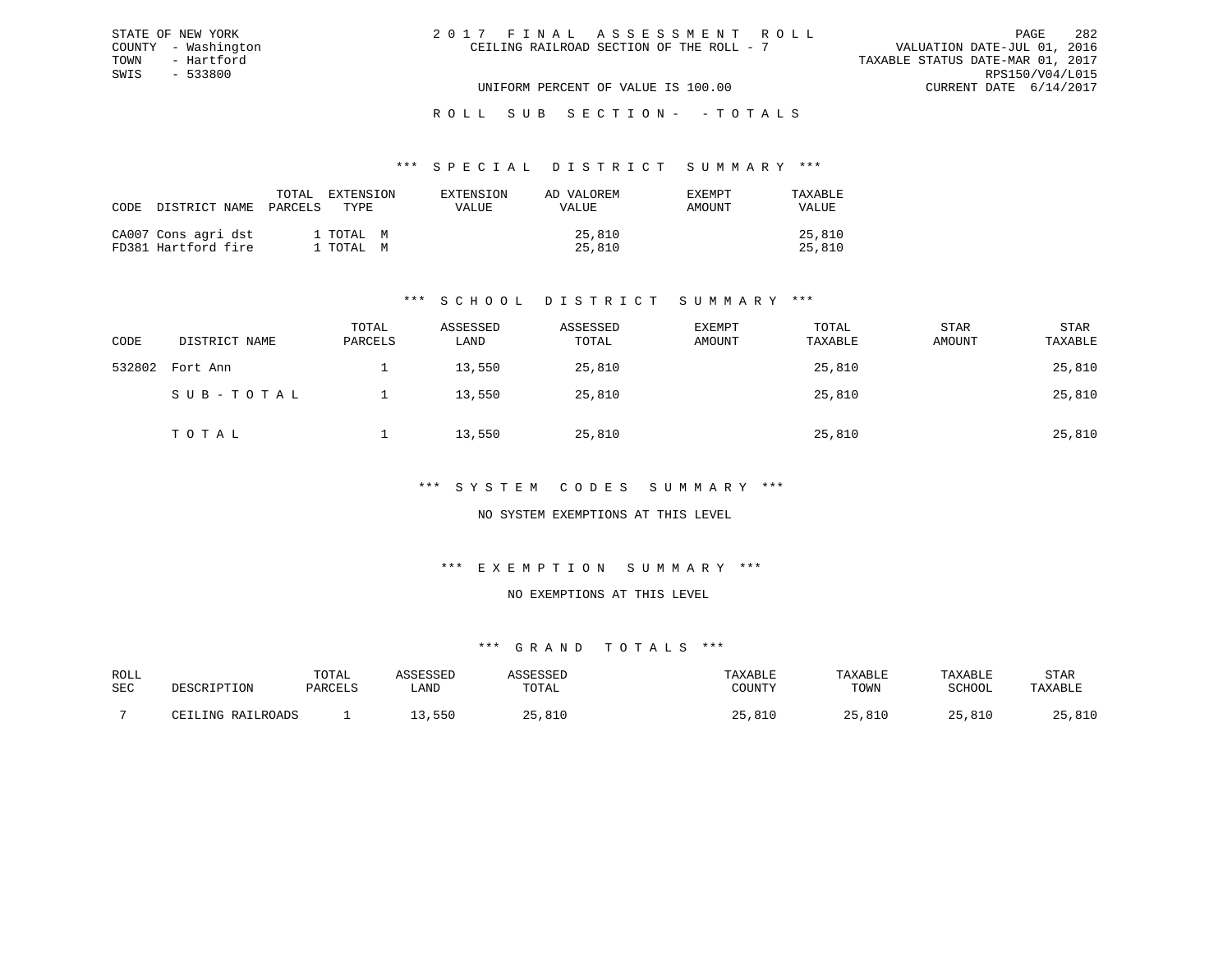| STATE OF NEW YORK   | 283<br>2017 FINAL ASSESSMENT ROLL<br>PAGE                               |
|---------------------|-------------------------------------------------------------------------|
| COUNTY - Washington | VALUATION DATE-JUL 01, 2016<br>CEILING RAILROAD SECTION OF THE ROLL - 7 |
| TOWN<br>- Hartford  | TAXABLE STATUS DATE-MAR 01, 2017                                        |
| $-533800$<br>SWIS   | RPS150/V04/L015<br>UNIFORM PERCENT OF VALUE IS 100.00                   |
|                     | CURRENT DATE 6/14/2017                                                  |
|                     |                                                                         |

#### R O L L S E C T I O N T O T A L S

### \*\*\* S P E C I A L D I S T R I C T S U M M A R Y \*\*\*

| CODE DISTRICT NAME                         | EXTENSION<br>TOTAL<br>PARCELS<br>TYPE. | EXTENSION<br><b>VALUE</b> | AD VALOREM<br>VALUE | EXEMPT<br>AMOUNT | TAXABLE<br>VALUE |
|--------------------------------------------|----------------------------------------|---------------------------|---------------------|------------------|------------------|
| CA007 Cons agri dst<br>FD381 Hartford fire | 1 TOTAL M<br>1 TOTAL M                 |                           | 25,810<br>25,810    |                  | 25,810<br>25,810 |

# \*\*\* S C H O O L D I S T R I C T S U M M A R Y \*\*\*

| CODE   | DISTRICT NAME | TOTAL<br>PARCELS | ASSESSED<br>LAND | ASSESSED<br>TOTAL | <b>EXEMPT</b><br>AMOUNT | TOTAL<br>TAXABLE | <b>STAR</b><br>AMOUNT | STAR<br>TAXABLE |
|--------|---------------|------------------|------------------|-------------------|-------------------------|------------------|-----------------------|-----------------|
| 532802 | Fort Ann      |                  | 13,550           | 25,810            |                         | 25,810           |                       | 25,810          |
|        | SUB-TOTAL     |                  | 13,550           | 25,810            |                         | 25,810           |                       | 25,810          |
|        | TOTAL         |                  | 13,550           | 25,810            |                         | 25,810           |                       | 25,810          |

## \*\*\* S Y S T E M C O D E S S U M M A R Y \*\*\*

# NO SYSTEM EXEMPTIONS AT THIS LEVEL

# \*\*\* E X E M P T I O N S U M M A R Y \*\*\*

#### NO EXEMPTIONS AT THIS LEVEL

| ROLL |       | TOTAl  |      |       |               | ART.F          | ART.         | STAR           |
|------|-------|--------|------|-------|---------------|----------------|--------------|----------------|
| SEC  |       | דסומתח | ∟AND | 1 A I | CCTINTEM      | TOWN           | COUOOT       |                |
|      |       |        |      |       |               |                |              |                |
|      | T NTA |        | 55C  | ົດ -  | ◡∸◡<br>$\sim$ | O <sub>1</sub> | <b>R</b> 1 L | 01C<br>, U L U |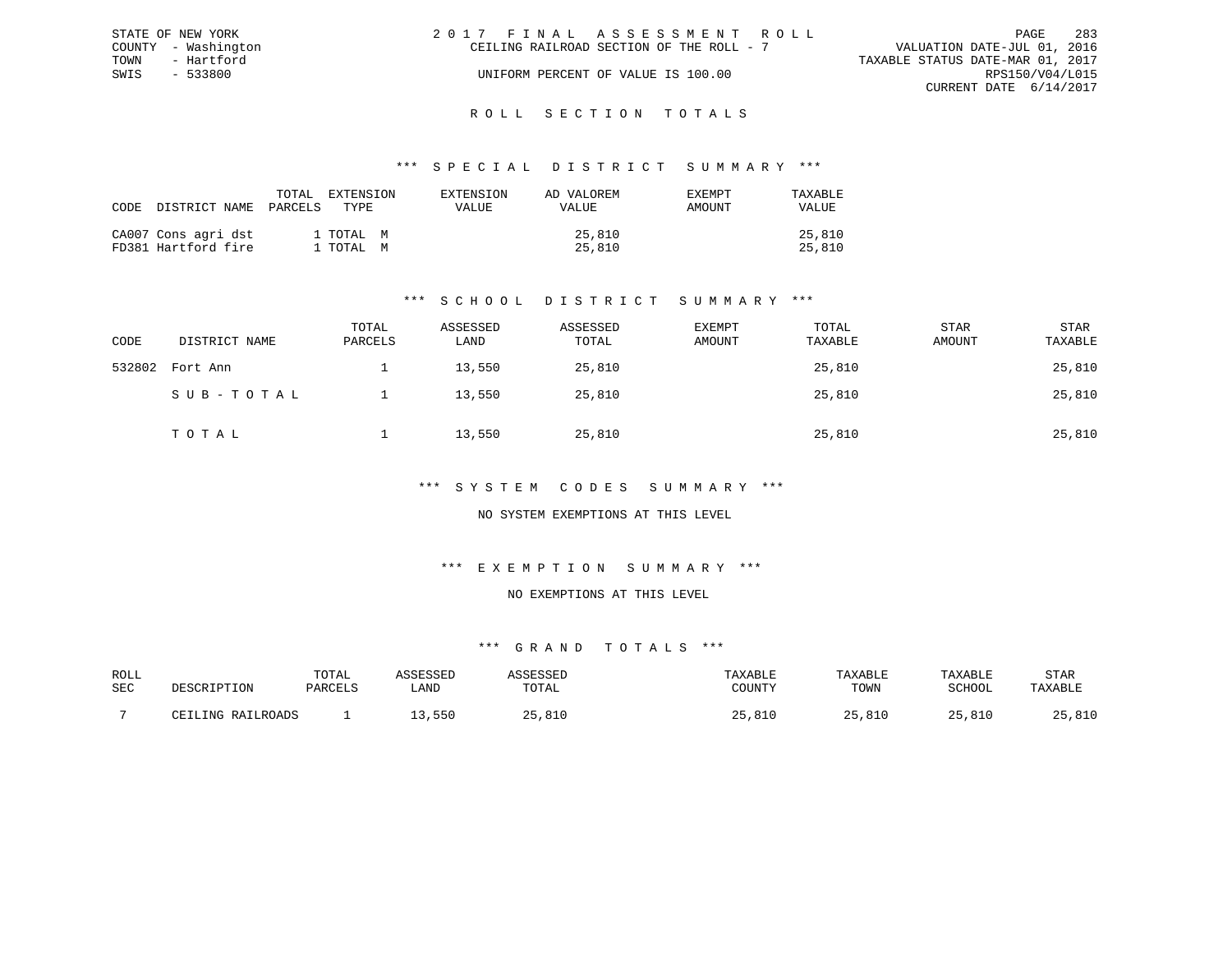| STATE OF NEW YORK<br>COUNTY - Washington<br>TOWN<br>- Hartford<br>$-533800$<br>SWIS | 2017 FINAL ASSESSMENT ROLL<br>WHOLLY EXEMPT SECTION OF THE ROLL - 8<br>OWNERS NAME SEOUENCE<br>UNIFORM PERCENT OF VALUE IS 100.00 |               |                                                                                                 | VALUATION DATE-JUL 01, 2016<br>TAXABLE STATUS DATE-MAR 01, 2017 |         | PAGE<br>284           |
|-------------------------------------------------------------------------------------|-----------------------------------------------------------------------------------------------------------------------------------|---------------|-------------------------------------------------------------------------------------------------|-----------------------------------------------------------------|---------|-----------------------|
| TAX MAP PARCEL NUMBER                                                               |                                                                                                                                   |               | PROPERTY LOCATION & CLASS ASSESSMENT EXEMPTION CODE----------------COUNTY-------TOWN-----SCHOOL |                                                                 |         |                       |
| CURRENT OWNERS NAME<br>CURRENT OWNERS ADDRESS                                       | SCHOOL DISTRICT<br>PARCEL SIZE/GRID COORD                                                                                         | LAND<br>TOTAL | TAX DESCRIPTION TAXABLE VALUE<br>SPECIAL DISTRICTS                                              |                                                                 |         | ACCOUNT NO.           |
|                                                                                     | 56 Hartford Main St                                                                                                               |               |                                                                                                 |                                                                 |         | 9079900720            |
| $132.15 - 2 - 30$                                                                   | 620 Religious                                                                                                                     |               | NON-PR REL 25110                                                                                | 246,300                                                         | 246,300 | 246,300               |
| Baptist Church                                                                      | Hartford                                                                                                                          | 533801 18,900 | COUNTY TAXABLE VALUE                                                                            | $\mathbf{0}$                                                    |         |                       |
| Hartford, NY 12838                                                                  | FRNT 119.00 DPTH 248.00                                                                                                           | 246,300       | TAXABLE VALUE<br>TOWN                                                                           | $\Omega$                                                        |         |                       |
|                                                                                     | EAST-0786663 NRTH-1652879<br>DEED BOOK DD<br>PG-544                                                                               |               | SCHOOL TAXABLE VALUE<br>CA007 Cons agri dst 7                                                   | $\Omega$                                                        | 0 TO M  |                       |
|                                                                                     | FULL MARKET VALUE                                                                                                                 | 246,300       | 246,300 EX                                                                                      |                                                                 |         |                       |
|                                                                                     |                                                                                                                                   |               | FD381 Hartford fire                                                                             |                                                                 | 0 TO M  |                       |
|                                                                                     |                                                                                                                                   |               | 246,300 EX                                                                                      |                                                                 |         |                       |
|                                                                                     |                                                                                                                                   |               |                                                                                                 |                                                                 |         |                       |
| $141. - 1 - 18$                                                                     | 7788 State Route 40<br>620 Religious                                                                                              |               | NON-PR REL 25110                                                                                | 173,000                                                         | 173,000 | 9079900724<br>173,000 |
| Cong Church                                                                         | 533801<br>Hartford                                                                                                                | 7,500         | COUNTY TAXABLE VALUE                                                                            | $\mathbf{0}$                                                    |         |                       |
| Hartford, NY 12838                                                                  | 108/192                                                                                                                           | 173,000       | TOWN<br>TAXABLE VALUE                                                                           | $\Omega$                                                        |         |                       |
|                                                                                     | FRNT<br>50.00 DPTH 105.00                                                                                                         |               | SCHOOL TAXABLE VALUE                                                                            |                                                                 |         |                       |
|                                                                                     | 0.12<br>ACRES<br>EAST-0782782 NRTH-1645937                                                                                        |               | FD381 Hartford fire<br>173,000 EX                                                               |                                                                 | 0 TO M  |                       |
|                                                                                     | DEED BOOK 107<br>PG-569                                                                                                           |               |                                                                                                 |                                                                 |         |                       |
|                                                                                     | FULL MARKET VALUE                                                                                                                 | 173,000       |                                                                                                 |                                                                 |         |                       |
|                                                                                     |                                                                                                                                   |               |                                                                                                 |                                                                 |         |                       |
|                                                                                     | Warren Rd                                                                                                                         |               |                                                                                                 |                                                                 |         | 9079900725            |
| $114. - 1 - 19$<br>District No 9                                                    | 330 Vacant comm<br>533801<br>Hartford                                                                                             | 300           | SCH DIST 13800<br>COUNTY TAXABLE VALUE                                                          | 300<br>$\Omega$                                                 | 300     | 300                   |
| Hartford, NY 12838                                                                  | FRNT 50.00 DPTH 80.00                                                                                                             |               | 300 TOWN<br>TAXABLE VALUE                                                                       | $\Omega$                                                        |         |                       |
|                                                                                     | EAST-0787329 NRTH-1663815                                                                                                         |               | SCHOOL TAXABLE VALUE                                                                            | $\cap$                                                          |         |                       |
|                                                                                     | DEED BOOK 19<br>PG-287                                                                                                            |               | CA007 Cons agri dst 7                                                                           |                                                                 | 0 TO M  |                       |
|                                                                                     | FULL MARKET VALUE                                                                                                                 | 300           | 300 EX                                                                                          |                                                                 |         |                       |
|                                                                                     |                                                                                                                                   |               | FD381 Hartford fire<br>300 EX                                                                   |                                                                 | 0 TO M  |                       |
|                                                                                     |                                                                                                                                   |               |                                                                                                 |                                                                 |         |                       |
|                                                                                     | Blood St                                                                                                                          |               |                                                                                                 |                                                                 |         | 9079900726            |
| $142. - 1 - 29$                                                                     | 695 Cemetery                                                                                                                      |               | TN CEM<br>13510                                                                                 | 10,700                                                          | 10,700  | 10,700                |
| East Hartford Cemetery                                                              | Hartford<br>533801                                                                                                                | 10,700        | COUNTY TAXABLE VALUE                                                                            | $\mathbf 0$                                                     |         |                       |
| Hartford, NY 12838                                                                  | FRNT 115.00 DPTH 120.00<br>EAST-0790547 NRTH-1642446                                                                              | 10,700        | TAXABLE VALUE<br>TOWN<br>SCHOOL TAXABLE VALUE                                                   | $\Omega$                                                        |         |                       |
|                                                                                     | DEED BOOK O<br>$PG-250$                                                                                                           |               | CA008 Cons agri dst 8                                                                           |                                                                 | 0 TO M  |                       |
|                                                                                     | FULL MARKET VALUE                                                                                                                 | 10,700        | 10,700 EX                                                                                       |                                                                 |         |                       |

10,700 EX \*\*\*\*\*\*\*\*\*\*\*\*\*\*\*\*\*\*\*\*\*\*\*\*\*\*\*\*\*\*\*\*\*\*\*\*\*\*\*\*\*\*\*\*\*\*\*\*\*\*\*\*\*\*\*\*\*\*\*\*\*\*\*\*\*\*\*\*\*\*\*\*\*\*\*\*\*\*\*\*\*\*\*\*\*\*\*\*\*\*\*\*\*\*\*\*\*\*\*\*\*\*\*\*\*\*\*\*\*\*\*\*\*\*\*\*\*\*\*\*\*\*\*\*\*\*\*\*\*\*\*\*

FD381 Hartford fire 0 TO M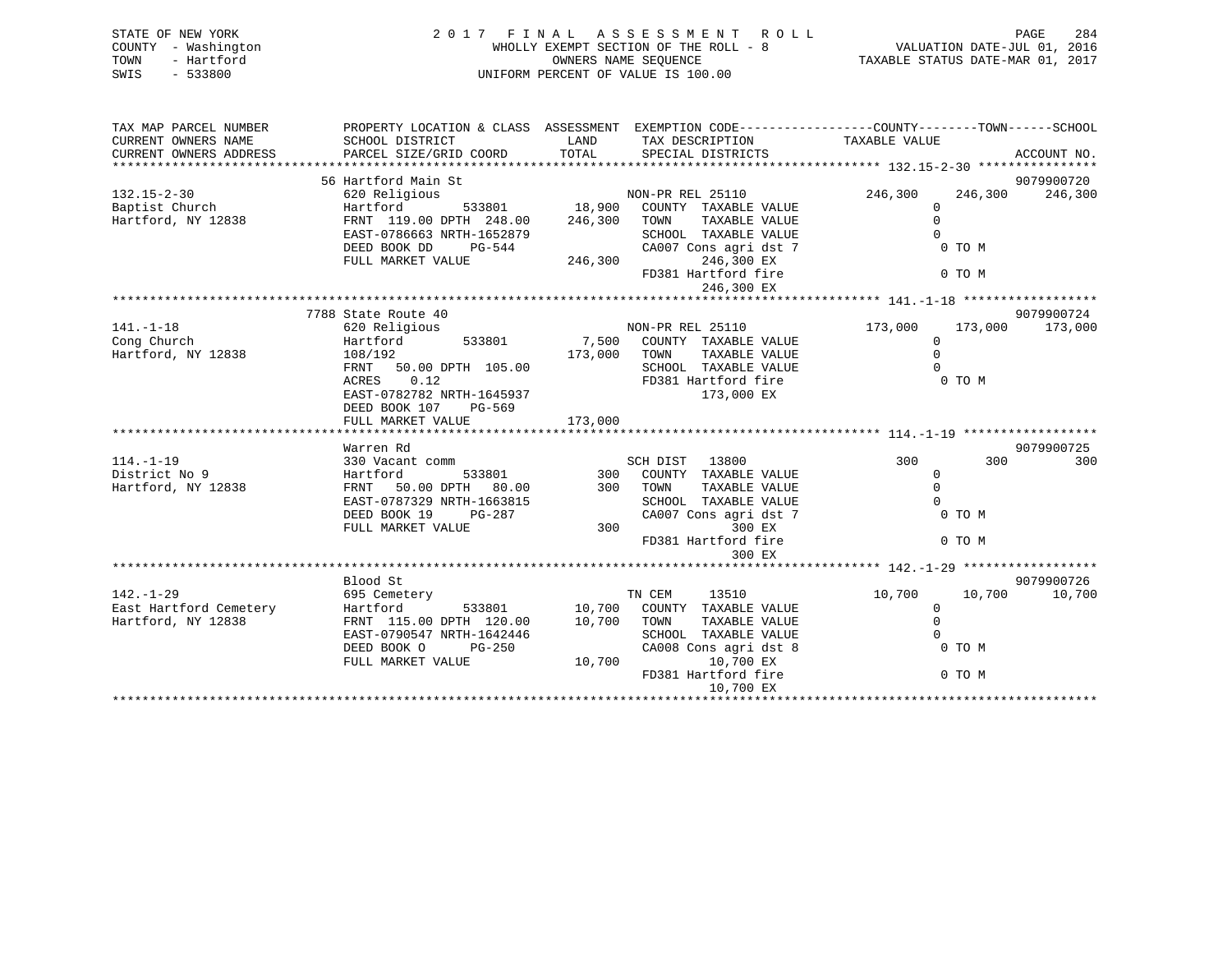| STATE OF NEW YORK<br>- Washington<br>COUNTY<br>- Hartford<br>TOWN<br>$-533800$<br>SWIS                                                                          | 2 0 1 7 F I N A L A S S E S S M E N T<br>WHOLLY EXEMPT SECTION OF THE ROLL<br>OWNERS NAME SEQUENCE<br>UNIFORM PERCENT OF VALUE IS 100.00 |        | PAGE 285 A S S E S S M E N T R O L L PAGE 285 A E N T C L L PAGE 285 A E N T C ROLL TO L L |          | TAXABLE STATUS DATE-MAR 01, 2017 |
|-----------------------------------------------------------------------------------------------------------------------------------------------------------------|------------------------------------------------------------------------------------------------------------------------------------------|--------|--------------------------------------------------------------------------------------------|----------|----------------------------------|
| TAX MAP PARCEL NUMBER THE PROPERTY LOCATION & CLASS ASSESSMENT EXEMPTION CODE---------------COUNTY-------TOWN------SCHOOL                                       |                                                                                                                                          |        | TAX DESCRIPTION TAXABLE VALUE                                                              |          |                                  |
| CURRENT OWNERS NAME<br>CURRENT OWNERS ADDRESS PARCEL SIZE/GRID COORD TOTAL                                                                                      |                                                                                                                                          |        | SPECIAL DISTRICTS                                                                          |          | ACCOUNT NO.                      |
|                                                                                                                                                                 |                                                                                                                                          |        |                                                                                            |          |                                  |
|                                                                                                                                                                 | State Route 149                                                                                                                          |        |                                                                                            |          | 905J100125                       |
|                                                                                                                                                                 |                                                                                                                                          |        | 13800                                                                                      |          | 76,700 76,700<br>76,700          |
| 141.-1-3 612 School SCH DIST<br>Hartford Central School Hartford 533801 76,700 COUNTY<br>4704 State Route 149 ACRES 5.46 76,700 TOWN 76,700 TOWN<br>167100 TOWN |                                                                                                                                          |        | TAXABLE VALUE                                                                              | $\Omega$ |                                  |
|                                                                                                                                                                 | 76,700 TOWN<br>RTH-1651261 SCHOOL                                                                                                        |        | TAXABLE VALUE                                                                              | $\Omega$ |                                  |
| Hartford, NY 12838 EAST-0785026 NRTH-1651261                                                                                                                    |                                                                                                                                          |        | SCHOOL TAXABLE VALUE                                                                       |          |                                  |
|                                                                                                                                                                 | DEED BOOK 2348 PG-19                                                                                                                     |        | CA007 Cons agri dst 7                                                                      |          | 0 TO M                           |
|                                                                                                                                                                 | FULL MARKET VALUE                                                                                                                        | 76,700 | 76,700 EX                                                                                  |          |                                  |
|                                                                                                                                                                 |                                                                                                                                          |        | FD381 Hartford fire                                                                        |          | $0$ TO M                         |
|                                                                                                                                                                 |                                                                                                                                          |        | 76,700 EX                                                                                  |          |                                  |
|                                                                                                                                                                 |                                                                                                                                          |        |                                                                                            |          |                                  |
|                                                                                                                                                                 | 4704 State Route 149                                                                                                                     |        |                                                                                            |          | 9079900722                       |
| $141. -1 - 4$                                                                                                                                                   | 612 School                                                                                                                               |        | SCH DIST 13800                                                                             |          | 26833,100 26833,100 26833,100    |
| Hartford Central School Martford 533801 91,300 COUNTY                                                                                                           |                                                                                                                                          |        | TAXABLE VALUE                                                                              |          |                                  |
| Hartford, NY 12838                                                                                                                                              | 213/57 411/121 413/411 26833,100                                                                                                         |        | TAXABLE VALUE<br>TOWN                                                                      | $\Omega$ |                                  |
|                                                                                                                                                                 | ACRES 14.30                                                                                                                              |        | TAXABLE VALUE<br>SCHOOL                                                                    |          |                                  |
|                                                                                                                                                                 | EAST-0785582 NRTH-1651233                                                                                                                |        | CA007 Cons agri dst 7                                                                      |          | 0 TO M                           |
|                                                                                                                                                                 | DEED BOOK 406<br>PG-164                                                                                                                  |        | 26833,100 EX                                                                               |          |                                  |
|                                                                                                                                                                 | FULL MARKET VALUE                                                                                                                        |        | 26833,100 FD381 Hartford fire                                                              |          | 0 TO M                           |
|                                                                                                                                                                 |                                                                                                                                          |        | 26833,100 EX                                                                               |          |                                  |
|                                                                                                                                                                 |                                                                                                                                          |        |                                                                                            |          |                                  |

|                                         | 3867 State Route 196      |        |         |                  |                       |         |         | 905J100600 |
|-----------------------------------------|---------------------------|--------|---------|------------------|-----------------------|---------|---------|------------|
| $140. - 2 - 3$                          | 612 School                |        |         | SCH DIST         | 13800                 | 211,000 | 211,000 | 211,000    |
| Hartford Central School Distri Hartford |                           | 533801 | 60,600  | COUNTY           | TAXABLE VALUE         |         |         |            |
| 4704 State Route 149                    | 3.57<br>ACRES             |        | 211,000 | TOWN             | TAXABLE VALUE         |         |         |            |
| Hartford, NY 12838                      | EAST-0779310 NRTH-1645797 |        |         | SCHOOL           | TAXABLE VALUE         |         |         |            |
|                                         | DEED BOOK 2614 PG-142     |        |         |                  | CA007 Cons agri dst 7 |         | 0 TO M  |            |
|                                         | FULL MARKET VALUE         |        | 211,000 |                  | 211,000 EX            |         |         |            |
|                                         |                           |        |         |                  | FD381 Hartford fire   |         | 0 TO M  |            |
|                                         |                           |        |         |                  | 211,000 EX            |         |         |            |
|                                         |                           |        |         |                  |                       |         |         |            |
|                                         | 3556 State Route 196      |        |         |                  |                       |         |         | 905J100657 |
| $140. - 1 - 24$                         | 620 Religious             |        |         | NON-PR REL 25110 |                       | 203,000 | 203,000 | 203,000    |
| Hartford Christian Fellowship           | Hartford                  | 533801 | 24,400  | COUNTY           | TAXABLE VALUE         |         |         |            |
| Attn: Assemblies of God                 | 677/199                   |        | 203,000 | TOWN             | TAXABLE VALUE         |         |         |            |
| PO Box 146                              | 1.16<br>ACRES             |        |         | SCHOOL           | TAXABLE VALUE         |         |         |            |
|                                         |                           |        |         |                  |                       |         |         |            |
| Hartford, NY 12838                      | EAST-0772111 NRTH-1644507 |        |         |                  | FD381 Hartford fire   |         | 0 TO M  |            |
|                                         | DEED BOOK 605             | PG-94  |         |                  | 203,000 EX            |         |         |            |
|                                         | FULL MARKET VALUE         |        | 203,000 |                  |                       |         |         |            |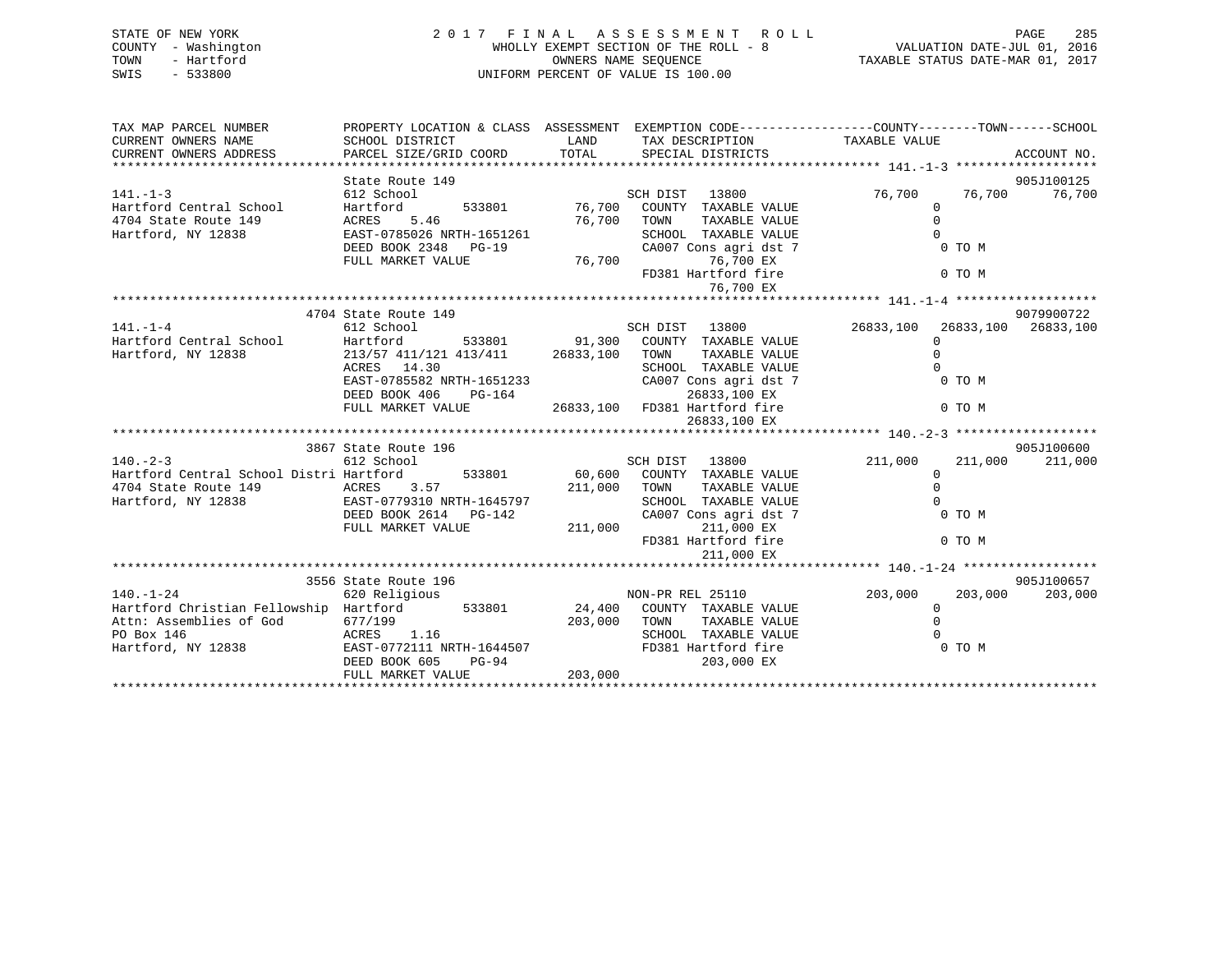| STATE OF NEW YORK<br>COUNTY - Washington<br>- Hartford<br>TOWN<br>$-533800$<br>SWIS |                                                                                                                     |             | 2017 FINAL ASSESSMENT ROLL<br>WHOLLY EXEMPT SECTION OF THE ROLL - 8<br>OWNERS NAME SEQUENCE<br>UNIFORM PERCENT OF VALUE IS 100.00 | N T ROLL - PAGE 286<br>ROLL - 8<br>TAXABLE STATUS DATE-MAR 01, 2017 |         | PAGE<br>286 |
|-------------------------------------------------------------------------------------|---------------------------------------------------------------------------------------------------------------------|-------------|-----------------------------------------------------------------------------------------------------------------------------------|---------------------------------------------------------------------|---------|-------------|
| TAX MAP PARCEL NUMBER<br>CURRENT OWNERS NAME                                        | PROPERTY LOCATION & CLASS ASSESSMENT EXEMPTION CODE----------------COUNTY-------TOWN------SCHOOL<br>SCHOOL DISTRICT | LAND        | TAX DESCRIPTION TAXABLE VALUE                                                                                                     |                                                                     |         |             |
| CURRENT OWNERS ADDRESS                                                              | PARCEL SIZE/GRID COORD                                                                                              | TOTAL       | SPECIAL DISTRICTS                                                                                                                 |                                                                     |         | ACCOUNT NO. |
|                                                                                     | 165 Hartford Main St                                                                                                |             |                                                                                                                                   |                                                                     |         | 9079900743  |
| $132. - 1 - 5$                                                                      | 651 Highway gar                                                                                                     |             | OTHER TOWN 13500                                                                                                                  | 232,300                                                             | 232,300 | 232,300     |
| Hartford Town Highway                                                               | 533801<br>Hartford                                                                                                  |             | 34,900 COUNTY TAXABLE VALUE                                                                                                       | $\mathbf 0$                                                         |         |             |
| PO Box 214                                                                          | 1.86<br>ACRES                                                                                                       |             | 232,300 TOWN<br>TAXABLE VALUE                                                                                                     | $\Omega$                                                            |         |             |
| Hartford, NY 12838                                                                  | EAST-0787620 NRTH-1655414                                                                                           |             | SCHOOL TAXABLE VALUE                                                                                                              | $\cap$                                                              |         |             |
|                                                                                     | DEED BOOK 350<br>PG-371                                                                                             |             | CA007 Cons agri dst 7                                                                                                             |                                                                     | 0 TO M  |             |
|                                                                                     | FULL MARKET VALUE                                                                                                   | 232,300     | 232,300 EX                                                                                                                        |                                                                     |         |             |
|                                                                                     |                                                                                                                     |             | FD381 Hartford fire                                                                                                               |                                                                     | 0 TO M  |             |
|                                                                                     |                                                                                                                     |             | 232,300 EX                                                                                                                        |                                                                     |         |             |
|                                                                                     | 97 Hartford Main St                                                                                                 |             |                                                                                                                                   |                                                                     |         | 9079900741  |
| $132.15 - 1 - 1$                                                                    | 651 Highway gar                                                                                                     |             | OTHER TOWN 13500                                                                                                                  | 16,400                                                              | 16,400  | 16,400      |
| Hartford Town Highway                                                               | Hartford                                                                                                            |             | 533801 11,400 COUNTY TAXABLE VALUE                                                                                                | $\mathbf 0$                                                         |         |             |
| PO Box 214                                                                          | FRNT 180.00 DPTH 65.00 16,400 TOWN                                                                                  |             | TAXABLE VALUE                                                                                                                     | $\mathbf 0$                                                         |         |             |
| Hartford, NY 12838                                                                  | EAST-0786771 NRTH-1653894                                                                                           |             | SCHOOL TAXABLE VALUE                                                                                                              | $\Omega$                                                            |         |             |
|                                                                                     | DEED BOOK 379 PG-580                                                                                                |             | CA007 Cons agri dst 7                                                                                                             |                                                                     | 0 TO M  |             |
|                                                                                     | FULL MARKET VALUE                                                                                                   |             | 16,400 EX<br>16,400                                                                                                               |                                                                     |         |             |
|                                                                                     |                                                                                                                     |             | FD381 Hartford fire                                                                                                               |                                                                     | 0 TO M  |             |
|                                                                                     |                                                                                                                     |             | 16,400 EX                                                                                                                         |                                                                     |         |             |
|                                                                                     | 52 Hartford Main St                                                                                                 |             |                                                                                                                                   |                                                                     |         | 9079900731  |
| $132.15 - 2 - 29$                                                                   | 695 Cemetery                                                                                                        |             | TN CEM<br>13510                                                                                                                   | 41,400                                                              | 41,400  | 41,400      |
| Hartford Village Cemetery                                                           | Hartford<br>533801                                                                                                  |             | 41,400 COUNTY TAXABLE VALUE                                                                                                       | $\overline{0}$                                                      |         |             |
| Hartford, NY 12838                                                                  | 3.14<br>ACRES                                                                                                       | 41,400 TOWN | TAXABLE VALUE                                                                                                                     | $\Omega$                                                            |         |             |
|                                                                                     | EAST-0786765 NRTH-1652771                                                                                           |             | SCHOOL TAXABLE VALUE                                                                                                              | $\Omega$                                                            |         |             |
|                                                                                     | DEED BOOK 41<br>PG-576                                                                                              |             | CA007 Cons agri dst 7                                                                                                             |                                                                     | 0 TO M  |             |
|                                                                                     | FULL MARKET VALUE                                                                                                   |             | 41,400 EX<br>41,400                                                                                                               |                                                                     |         |             |
|                                                                                     |                                                                                                                     |             | FD381 Hartford fire                                                                                                               |                                                                     | 0 TO M  |             |
|                                                                                     |                                                                                                                     |             | 41,400 EX                                                                                                                         |                                                                     |         |             |
|                                                                                     | 8118 State Route 40                                                                                                 |             |                                                                                                                                   |                                                                     |         |             |
| $132.15 - 2 - 4.2$                                                                  | 662 Police/fire                                                                                                     |             | 26400<br>VOL FIRE                                                                                                                 | 459,400                                                             | 459,400 | 459,400     |

| 134.13 4 T.4             | UUZ FUIILE/IIIE           |         | VULLILL | ムしエリし                 | ュリン,ユいい<br>ュリノ,ユリリ | ュリン,ユいい |
|--------------------------|---------------------------|---------|---------|-----------------------|--------------------|---------|
| Hartford Vol Fire Co Inc | 533801<br>Hartford        | 69,100  | COUNTY  | TAXABLE VALUE         |                    |         |
| PO Box 121               | 3230/40                   | 459,400 | TOWN    | TAXABLE VALUE         |                    |         |
| Hartford, NY 12838       | 11.48<br>ACRES            |         | SCHOOL  | TAXABLE VALUE         |                    |         |
|                          | EAST-0788067 NRTH-1652426 |         |         | CA007 Cons agri dst 7 | 0 TO M             |         |
|                          | DEED BOOK 871<br>PG-166   |         |         | 459,400 EX            |                    |         |
|                          | FULL MARKET VALUE         | 459,400 |         | FD381 Hartford fire   | 0 TO M             |         |
|                          |                           |         |         | 459,400 EX            |                    |         |
|                          |                           |         |         |                       |                    |         |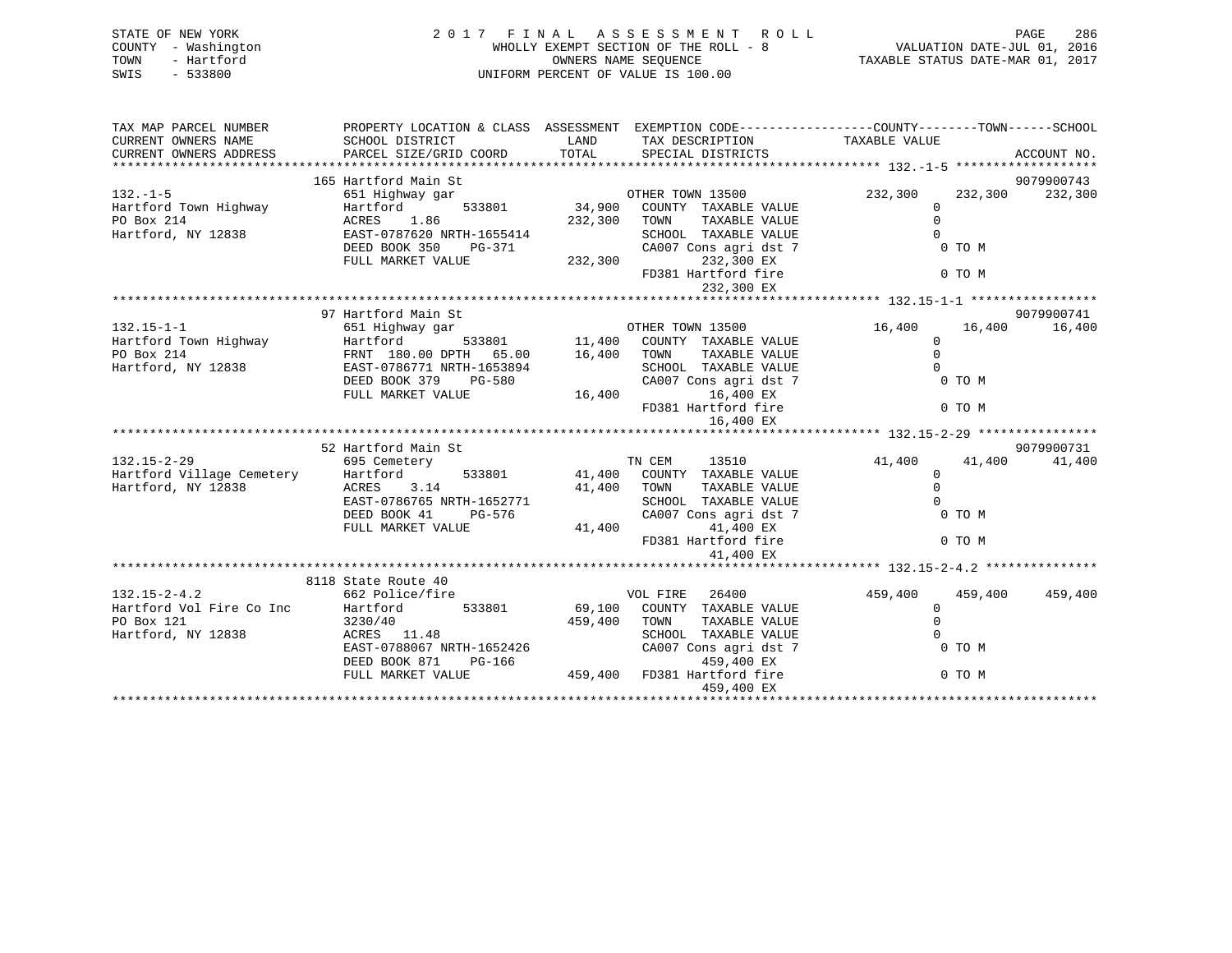| STATE OF NEW YORK<br>COUNTY - Washington<br>TOWN<br>- Hartford<br>$-533800$<br>SWIS |                                                                                                                                             |                | 2017 FINAL ASSESSMENT<br><b>ROLL</b><br>WHOLLY EXEMPT SECTION OF THE ROLL - 8<br>OWNERS NAME SEQUENCE<br>UNIFORM PERCENT OF VALUE IS 100.00 | 287 / VALUATION DATE-JUL<br>2016 / VALUATION DATE-JUL<br>2017 TAXABLE STATUS DATE-MAR |                  | PAGE<br>287 |
|-------------------------------------------------------------------------------------|---------------------------------------------------------------------------------------------------------------------------------------------|----------------|---------------------------------------------------------------------------------------------------------------------------------------------|---------------------------------------------------------------------------------------|------------------|-------------|
| TAX MAP PARCEL NUMBER<br>CURRENT OWNERS NAME<br>CURRENT OWNERS ADDRESS              | PROPERTY LOCATION & CLASS ASSESSMENT EXEMPTION CODE---------------COUNTY-------TOWN-----SCHOOL<br>SCHOOL DISTRICT<br>PARCEL SIZE/GRID COORD | LAND<br>TOTAL  | TAX DESCRIPTION<br>SPECIAL DISTRICTS                                                                                                        | TAXABLE VALUE                                                                         |                  | ACCOUNT NO. |
|                                                                                     |                                                                                                                                             |                |                                                                                                                                             |                                                                                       |                  |             |
|                                                                                     | State Route 149                                                                                                                             |                |                                                                                                                                             |                                                                                       |                  | 9079900732  |
| $141. - 1 - 5$                                                                      | 662 Police/fire                                                                                                                             |                | 26400<br>VOL FIRE                                                                                                                           | 3,000                                                                                 | 3,000            | 3,000       |
| Hartford Vol Fire Co Inc<br>PO Box 121<br>Hartford, NY 12838                        | Hartford<br>533801<br>ACRES<br>2.00<br>EAST-0786113 NRTH-1651268                                                                            | 3,000<br>3,000 | COUNTY TAXABLE VALUE<br>TOWN<br>TAXABLE VALUE<br>SCHOOL TAXABLE VALUE                                                                       | 0<br>$\Omega$<br>$\Omega$                                                             |                  |             |
|                                                                                     | DEED BOOK 397<br>PG-901<br>FULL MARKET VALUE                                                                                                | 3,000          | CA007 Cons agri dst 7<br>3,000 EX<br>FD381 Hartford fire<br>3,000 EX                                                                        |                                                                                       | 0 TO M<br>0 TO M |             |
|                                                                                     |                                                                                                                                             |                |                                                                                                                                             |                                                                                       |                  |             |
|                                                                                     | 47 Hartford Main St                                                                                                                         |                |                                                                                                                                             |                                                                                       |                  | 9079900735  |
| $132.15 - 1 - 13$<br>M E Church                                                     | 620 Religious<br>Hartford<br>533801                                                                                                         |                | NON-PR REL 25110<br>14,500 COUNTY TAXABLE VALUE                                                                                             | 209,800<br>$\Omega$                                                                   | 209,800          | 209,800     |
| Hartford, NY 12838                                                                  | BLA 589/69 1701/215<br>FRNT 87.00 DPTH 206.00                                                                                               | 209,800 TOWN   | TAXABLE VALUE<br>SCHOOL TAXABLE VALUE                                                                                                       | $\Omega$<br>$\cap$                                                                    |                  |             |
|                                                                                     | EAST-0786282 NRTH-1652692<br>DEED BOOK 11<br>PG-126                                                                                         |                | CA007 Cons agri dst 7<br>209,800 EX                                                                                                         |                                                                                       | 0 TO M           |             |
|                                                                                     | FULL MARKET VALUE                                                                                                                           |                | 209,800 FD381 Hartford fire<br>209,800 EX                                                                                                   |                                                                                       | 0 TO M           |             |
|                                                                                     |                                                                                                                                             |                |                                                                                                                                             |                                                                                       |                  |             |
|                                                                                     | 142 Hartford Main St                                                                                                                        |                |                                                                                                                                             |                                                                                       |                  | 9079900737  |
| $132. - 1 - 25.3$                                                                   | 695 Cemetery                                                                                                                                |                | TN CEM<br>13510                                                                                                                             | 91,300                                                                                | 91,300           | 91,300      |
| Morning Side Cemetery                                                               | Hartford<br>533801                                                                                                                          |                | 91,300 COUNTY TAXABLE VALUE                                                                                                                 | $\mathbf{0}$                                                                          |                  |             |
| Hartford, NY 12838                                                                  | 105/211                                                                                                                                     | 91,300 TOWN    | TAXABLE VALUE                                                                                                                               | $\Omega$                                                                              |                  |             |
|                                                                                     | ACRES 14.29<br>EAST-0787454 NRTH-1654376                                                                                                    |                | SCHOOL TAXABLE VALUE<br>CA007 Cons agri dst 7                                                                                               | $\Omega$                                                                              | 0 TO M           |             |
|                                                                                     | DEED BOOK 763<br>$PG-13$                                                                                                                    |                | 91,300 EX                                                                                                                                   |                                                                                       |                  |             |
|                                                                                     | FULL MARKET VALUE                                                                                                                           |                | 91,300 FD381 Hartford fire                                                                                                                  |                                                                                       | 0 TO M           |             |
|                                                                                     |                                                                                                                                             |                | 91,300 EX                                                                                                                                   |                                                                                       |                  |             |
|                                                                                     | 7790 State Route 40                                                                                                                         |                |                                                                                                                                             |                                                                                       |                  | 9079900738  |
| $141. - 1 - 17$                                                                     | 620 Religious                                                                                                                               |                | NON-PR REL 25110                                                                                                                            | 95,500                                                                                | 95,500           | 95,500      |
| Phillips Memorial Church House Hartford                                             |                                                                                                                                             |                | 533801 7,500 COUNTY TAXABLE VALUE                                                                                                           | $\mathbf 0$                                                                           |                  |             |
| Hartford, NY 12838                                                                  | FRNT $48.00$ DPTH $142.00$                                                                                                                  | 95,500 TOWN    | TAXABLE VALUE                                                                                                                               | $\mathbf 0$                                                                           |                  |             |
|                                                                                     | EAST-0782823 NRTH-1645971                                                                                                                   |                | SCHOOL TAXABLE VALUE                                                                                                                        | $\Omega$                                                                              |                  |             |
|                                                                                     | FULL MARKET VALUE                                                                                                                           |                | 95,500 FD381 Hartford fire<br>95,500 EX                                                                                                     |                                                                                       | $0$ TO M         |             |
|                                                                                     |                                                                                                                                             |                |                                                                                                                                             |                                                                                       |                  |             |

\*\*\*\*\*\*\*\*\*\*\*\*\*\*\*\*\*\*\*\*\*\*\*\*\*\*\*\*\*\*\*\*\*\*\*\*\*\*\*\*\*\*\*\*\*\*\*\*\*\*\*\*\*\*\*\*\*\*\*\*\*\*\*\*\*\*\*\*\*\*\*\*\*\*\*\*\*\*\*\*\*\*\*\*\*\*\*\*\*\*\*\*\*\*\*\*\*\*\*\*\*\*\* 141.-1-19 \*\*\*\*\*\*\*\*\*\*\*\*\*\*\*\*\*\*9079900739 State Route 40 OFF 11,400 11,400 11,400 141.-1-19 695 Cemetery TN CEM 13510 11,400 11,400 11,400 South Hartford Cemetery Hartford 533801 11,400 COUNTY TAXABLE VALUE 0 Hartford, NY 12838 FRNT 150.00 DPTH 100.00 11,400 TOWN TAXABLE VALUE 0 EAST-0782910 NRTH-1645883 SCHOOL TAXABLE VALUE 0 $0$  TO  $M$  FULL MARKET VALUE 11,400 FD381 Hartford fire 0 TO M 11,400 EX \*\*\*\*\*\*\*\*\*\*\*\*\*\*\*\*\*\*\*\*\*\*\*\*\*\*\*\*\*\*\*\*\*\*\*\*\*\*\*\*\*\*\*\*\*\*\*\*\*\*\*\*\*\*\*\*\*\*\*\*\*\*\*\*\*\*\*\*\*\*\*\*\*\*\*\*\*\*\*\*\*\*\*\*\*\*\*\*\*\*\*\*\*\*\*\*\*\*\*\*\*\*\*\*\*\*\*\*\*\*\*\*\*\*\*\*\*\*\*\*\*\*\*\*\*\*\*\*\*\*\*\*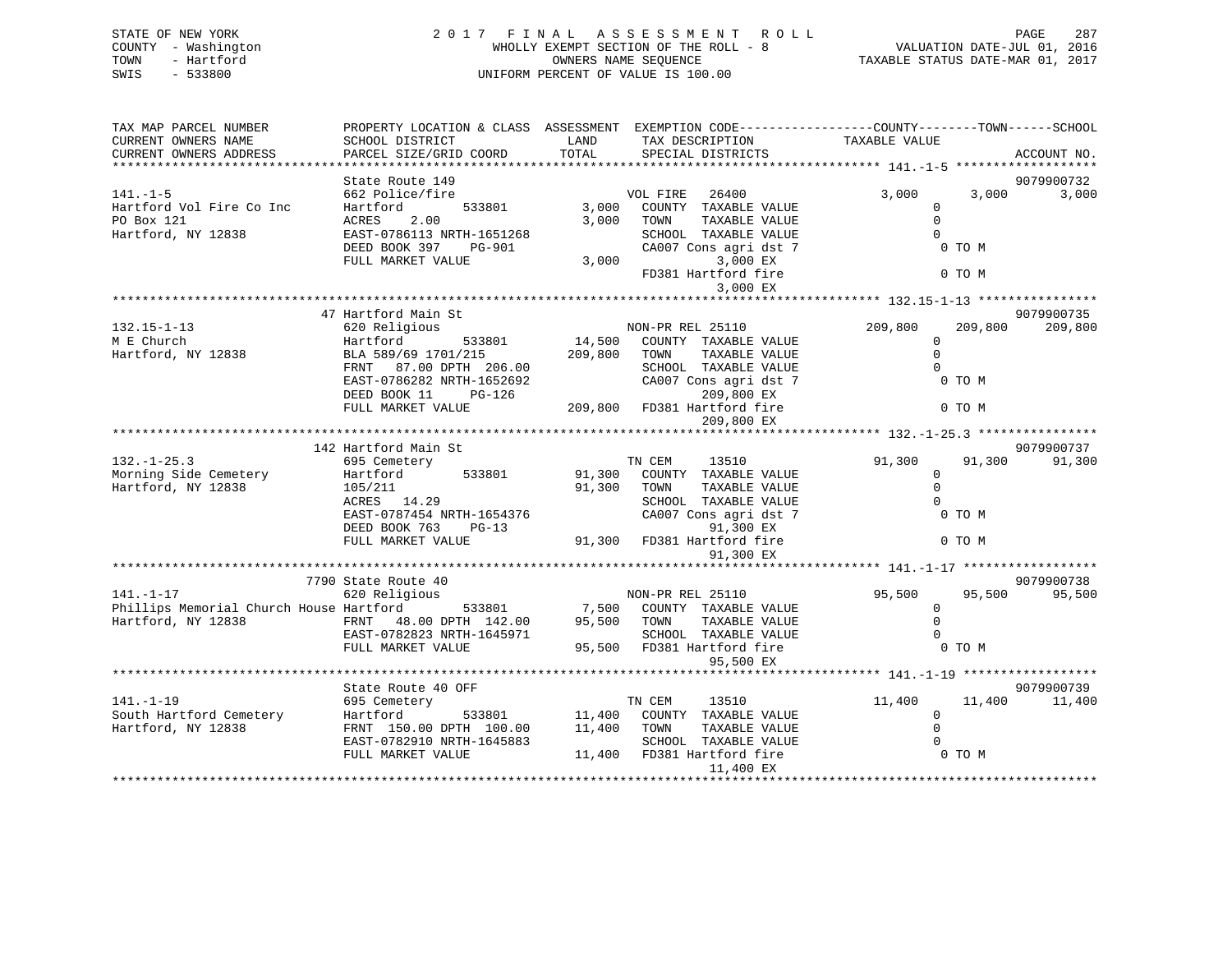|      | STATE OF NEW YORK   | 2017 FINAL ASSESSMENT ROLL            |                                  | PAGE | 288 |
|------|---------------------|---------------------------------------|----------------------------------|------|-----|
|      | COUNTY - Washington | WHOLLY EXEMPT SECTION OF THE ROLL - 8 | VALUATION DATE-JUL 01, 2016      |      |     |
| TOWN | - Hartford          | OWNERS NAME SEOUENCE                  | TAXABLE STATUS DATE-MAR 01, 2017 |      |     |
| SWIS | $-533800$           | UNIFORM PERCENT OF VALUE IS 100.00    |                                  |      |     |
|      |                     |                                       |                                  |      |     |
|      |                     |                                       |                                  |      |     |

| TAX MAP PARCEL NUMBER                         | PROPERTY LOCATION & CLASS ASSESSMENT EXEMPTION CODE----------------COUNTY-------TOWN-----SCHOOL |               |                                      |               |        |             |
|-----------------------------------------------|-------------------------------------------------------------------------------------------------|---------------|--------------------------------------|---------------|--------|-------------|
| CURRENT OWNERS NAME<br>CURRENT OWNERS ADDRESS | SCHOOL DISTRICT<br>PARCEL SIZE/GRID COORD                                                       | LAND<br>TOTAL | TAX DESCRIPTION<br>SPECIAL DISTRICTS | TAXABLE VALUE |        |             |
| ***********************                       |                                                                                                 |               |                                      |               |        | ACCOUNT NO. |
| 9079900740<br>County Route 43 OFF             |                                                                                                 |               |                                      |               |        |             |
| $148. - 1 - 2$                                | 695 Cemetery                                                                                    |               | 13510<br>TN CEM                      | 12,000        | 12,000 | 12,000      |
| Storey Cemetery                               | 533801<br>Hartford                                                                              | 12,000        | COUNTY TAXABLE VALUE                 | $\mathbf 0$   |        |             |
| Attn: Town of Hartford                        | Ref 374/706 Par 5 Except                                                                        | 12,000        | TAXABLE VALUE<br>TOWN                | $\Omega$      |        |             |
| Hartford, NY 12838                            | FRNT 110.00 DPTH 150.00                                                                         |               | SCHOOL TAXABLE VALUE                 | $\Omega$      |        |             |
|                                               | EAST-0765090 NRTH-1640795                                                                       |               | CA007 Cons agri dst 7                |               | 0 TO M |             |
|                                               | FULL MARKET VALUE                                                                               | 12,000        | 12,000 EX                            |               |        |             |
|                                               |                                                                                                 |               | FD381 Hartford fire                  |               | 0 TO M |             |
|                                               |                                                                                                 |               | 12,000 EX                            |               |        |             |
|                                               |                                                                                                 |               |                                      |               |        |             |
|                                               | Hastings Rd                                                                                     |               |                                      |               |        | 9079901028  |
| $132. - 1 - 12$                               | 852 Landfill                                                                                    |               | OTHER TOWN 13500                     | 18,900        | 18,900 | 18,900      |
| Town of Hartford                              | Hartford<br>533801                                                                              | 18,900        | COUNTY TAXABLE VALUE                 | $\mathbf 0$   |        |             |
| Hartford, NY 12838                            | 780/334                                                                                         | 18,900        | TAXABLE VALUE<br>TOWN                | $\Omega$      |        |             |
|                                               | 2.05<br>ACRES                                                                                   |               | SCHOOL TAXABLE VALUE                 | $\Omega$      |        |             |
|                                               | EAST-0787817 NRTH-1656736                                                                       |               | CA007 Cons agri dst 7                |               | 0 TO M |             |
|                                               | DEED BOOK 291<br>PG-297                                                                         |               | 18,900 EX                            |               |        |             |
|                                               | FULL MARKET VALUE                                                                               | 18,900        | FD381 Hartford fire                  |               | 0 TO M |             |
|                                               |                                                                                                 |               | 18,900 EX                            |               |        |             |
|                                               |                                                                                                 |               |                                      |               |        |             |
|                                               | 55 Hartford Main St                                                                             |               |                                      |               |        | 9079901108  |
| $132.15 - 1 - 10.2$                           | 681 Culture bldg                                                                                |               | OTHER TOWN 13500                     | 48,000        | 48,000 | 48,000      |
| Town of Hartford                              | Hartford<br>533801                                                                              | 6,900         | COUNTY TAXABLE VALUE                 | $\mathbf 0$   |        |             |
| Hartford, NY 12838                            | FRNT 70.00 DPTH 92.00                                                                           | 48,000        | TOWN<br>TAXABLE VALUE                | $\Omega$      |        |             |
|                                               | EAST-0786404 NRTH-1652873                                                                       |               | SCHOOL TAXABLE VALUE                 | $\Omega$      |        |             |
|                                               | DEED BOOK 470<br>$PG-18$                                                                        |               | CA007 Cons agri dst 7                |               | 0 TO M |             |
|                                               | FULL MARKET VALUE                                                                               | 48,000        | 48,000 EX                            | 0 TO M        |        |             |
|                                               |                                                                                                 |               | FD381 Hartford fire                  |               |        |             |
|                                               |                                                                                                 |               | 48,000 EX                            |               |        |             |
|                                               | State Route 196                                                                                 |               |                                      |               |        | 9079900719  |
| $148. - 1 - 11$                               | 695 Cemetery                                                                                    |               | TN CEM<br>13510                      | 13,000        | 13,000 | 13,000      |
| Town of Hartford                              | 533801<br>Hartford                                                                              | 13,000        | COUNTY TAXABLE VALUE                 | 0             |        |             |
| C/O Adamsville Cemetery                       | FRNT 100.00 DPTH 200.00                                                                         | 13,000        | TOWN<br>TAXABLE VALUE                | $\Omega$      |        |             |
| Hartford, NY 12838                            | EAST-0765764 NRTH-1636721                                                                       |               | SCHOOL TAXABLE VALUE                 | $\Omega$      |        |             |
|                                               | FULL MARKET VALUE                                                                               |               | 13,000 FD381 Hartford fire           |               | 0 TO M |             |
|                                               |                                                                                                 |               | 13,000 EX                            |               |        |             |
|                                               |                                                                                                 |               |                                      |               |        |             |
|                                               | State Route 40                                                                                  |               |                                      |               |        | 9079900744  |
| $140. - 2 - 17$                               | 695 Cemetery                                                                                    |               | 13510<br>TN CEM                      | 9,500         | 9,500  | 9,500       |
| Townsend Cemetery                             | 533801<br>Hartford                                                                              | 9,500         | COUNTY TAXABLE VALUE                 | $\mathbf 0$   |        |             |
| Hartford, NY 12838                            | 50.00 DPTH 150.00<br>FRNT                                                                       | 9,500         | TOWN<br>TAXABLE VALUE                | $\Omega$      |        |             |
|                                               | EAST-0782740 NRTH-1645801                                                                       |               | SCHOOL TAXABLE VALUE                 |               |        |             |
|                                               | FULL MARKET VALUE                                                                               | 9,500         | FD381 Hartford fire                  |               | 0 TO M |             |
|                                               |                                                                                                 |               | 9,500 EX                             |               |        |             |
|                                               |                                                                                                 |               |                                      |               |        |             |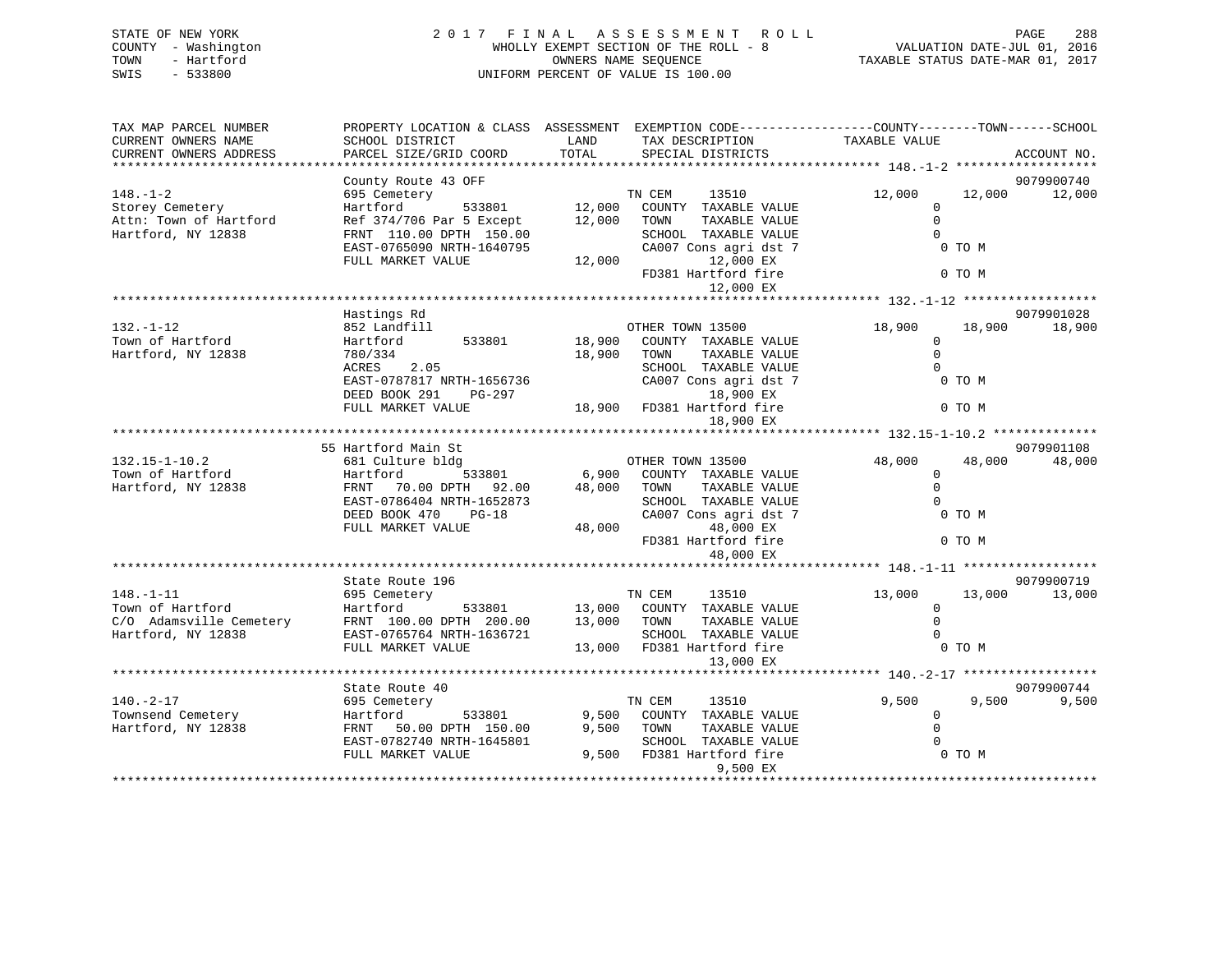| STATE OF NEW YORK<br>- Washington<br>COUNTY<br>- Hartford<br>TOWN<br>$-533800$<br>SWIS |                                                                        | WHOLLY EXEMPT SECTION OF THE ROLL - 8<br>UNIFORM PERCENT OF VALUE IS 100.00 | OWNERS NAME SEOUENCE | 2017 FINAL ASSESSMENT ROLL                                                        | VALUATION DATE-JUL 01, 2016<br>TAXABLE STATUS DATE-MAR 01, 2017 | PAGE   | 289         |
|----------------------------------------------------------------------------------------|------------------------------------------------------------------------|-----------------------------------------------------------------------------|----------------------|-----------------------------------------------------------------------------------|-----------------------------------------------------------------|--------|-------------|
| TAX MAP PARCEL NUMBER<br>CURRENT OWNERS NAME<br>CURRENT OWNERS ADDRESS                 | PROPERTY LOCATION & CLASS<br>SCHOOL DISTRICT<br>PARCEL SIZE/GRID COORD | ASSESSMENT<br>LAND<br>TOTAL                                                 | TAX DESCRIPTION      | EXEMPTION CODE-----------------COUNTY-------TOWN------SCHOOL<br>SPECIAL DISTRICTS | TAXABLE VALUE                                                   |        | ACCOUNT NO. |
|                                                                                        |                                                                        |                                                                             |                      |                                                                                   |                                                                 |        |             |
|                                                                                        | County Route 17                                                        |                                                                             |                      |                                                                                   |                                                                 |        | 9079900746  |
| 122.-1-20                                                                              | 695 Cemetery                                                           |                                                                             | TN CEM               | 13510                                                                             | 21,000                                                          | 21,000 | 21,000      |

\*\*\*\*\*\*\*\*\*\*\*\*\*\*\*\*\*\*\*\*\*\*\*\*\*\*\*\*\*\*\*\*\*\*\*\*\*\*\*\*\*\*\*\*\*\*\*\*\*\*\*\*\*\*\*\*\*\*\*\*\*\*\*\*\*\*\*\*\*\*\*\*\*\*\*\*\*\*\*\*\*\*\*\*\*\*\*\*\*\*\*\*\*\*\*\*\*\*\*\*\*\*\*\*\*\*\*\*\*\*\*\*\*\*\*\*\*\*\*\*\*\*\*\*\*\*\*\*\*\*\*\*

 EAST-0772257 NRTH-1657713 SCHOOL TAXABLE VALUE 0FULL MARKET VALUE  $21,000$  CA007 Cons agri dst 7 0 TO M

21,000 EX

21,000 EX

FD381 Hartford fire 0 TO M

West Hartford Cemetery Hartford 533801 21,000 COUNTY TAXABLE VALUE 0 Hartford, NY 12838 ACRES 1.10 21,000 TOWN TAXABLE VALUE 0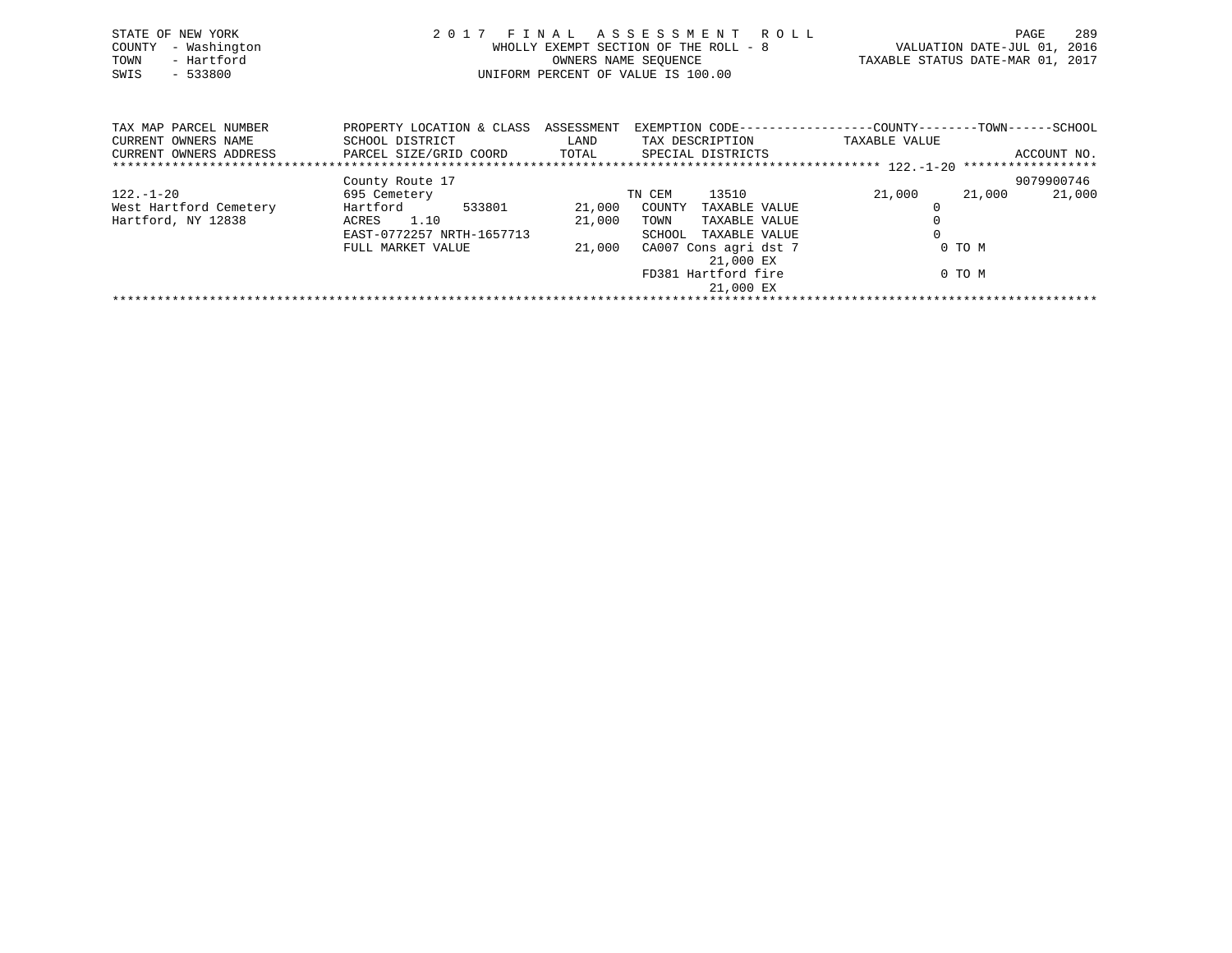# R O L L S U B S E C T I O N - - T O T A L S

### \*\*\* S P E C I A L D I S T R I C T S U M M A R Y \*\*\*

| CODE | DISTRICT NAME       | PARCELS | TOTAL EXTENSION<br>TYPE | EXTENSION<br>VALUE | AD VALOREM<br>VALUE | EXEMPT<br>AMOUNT | TAXABLE<br>VALUE |
|------|---------------------|---------|-------------------------|--------------------|---------------------|------------------|------------------|
|      | CA007 Cons agri dst |         | 16 TOTAL M              |                    | 28520,900           | 28520,900        |                  |
|      | CA008 Cons agri dst |         | 1 TOTAL M               |                    | 10,700              | 10,700           |                  |
|      | FD381 Hartford fire |         | 23 TOTAL M              |                    | 29037,000           | 29037,000        |                  |

### \*\*\* S C H O O L D I S T R I C T S U M M A R Y \*\*\*

| CODE   | DISTRICT NAME | TOTAL<br>PARCELS | ASSESSED<br>LAND | ASSESSED<br>TOTAL | EXEMPT<br>AMOUNT | TOTAL<br>TAXABLE | <b>STAR</b><br>AMOUNT | <b>STAR</b><br>TAXABLE |
|--------|---------------|------------------|------------------|-------------------|------------------|------------------|-----------------------|------------------------|
| 533801 | Hartford      | 23               | 656,200          | 29037,000         | 29037,000        |                  |                       |                        |
|        | SUB-TOTAL     | 23               | 656,200          | 29037,000         | 29037,000        |                  |                       |                        |
|        | TOTAL         | 23               | 656,200          | 29037,000         | 29037,000        |                  |                       |                        |

# \*\*\* S Y S T E M C O D E S S U M M A R Y \*\*\*

## NO SYSTEM EXEMPTIONS AT THIS LEVEL

| CODE  | DESCRIPTION | TOTAL<br>PARCELS | COUNTY    | TOWN      | SCHOOL    |
|-------|-------------|------------------|-----------|-----------|-----------|
| 13500 | OTHER TOWN  |                  | 315,600   | 315,600   | 315,600   |
| 13510 | TN CEM      |                  | 210,300   | 210,300   | 210,300   |
| 13800 | SCH DIST    |                  | 27121,100 | 27121,100 | 27121,100 |
| 25110 | NON-PR REL  |                  | 927,600   | 927,600   | 927,600   |
| 26400 | VOL FIRE    |                  | 462,400   | 462,400   | 462,400   |
|       | тотаь       | 23               | 29037,000 | 29037,000 | 29037,000 |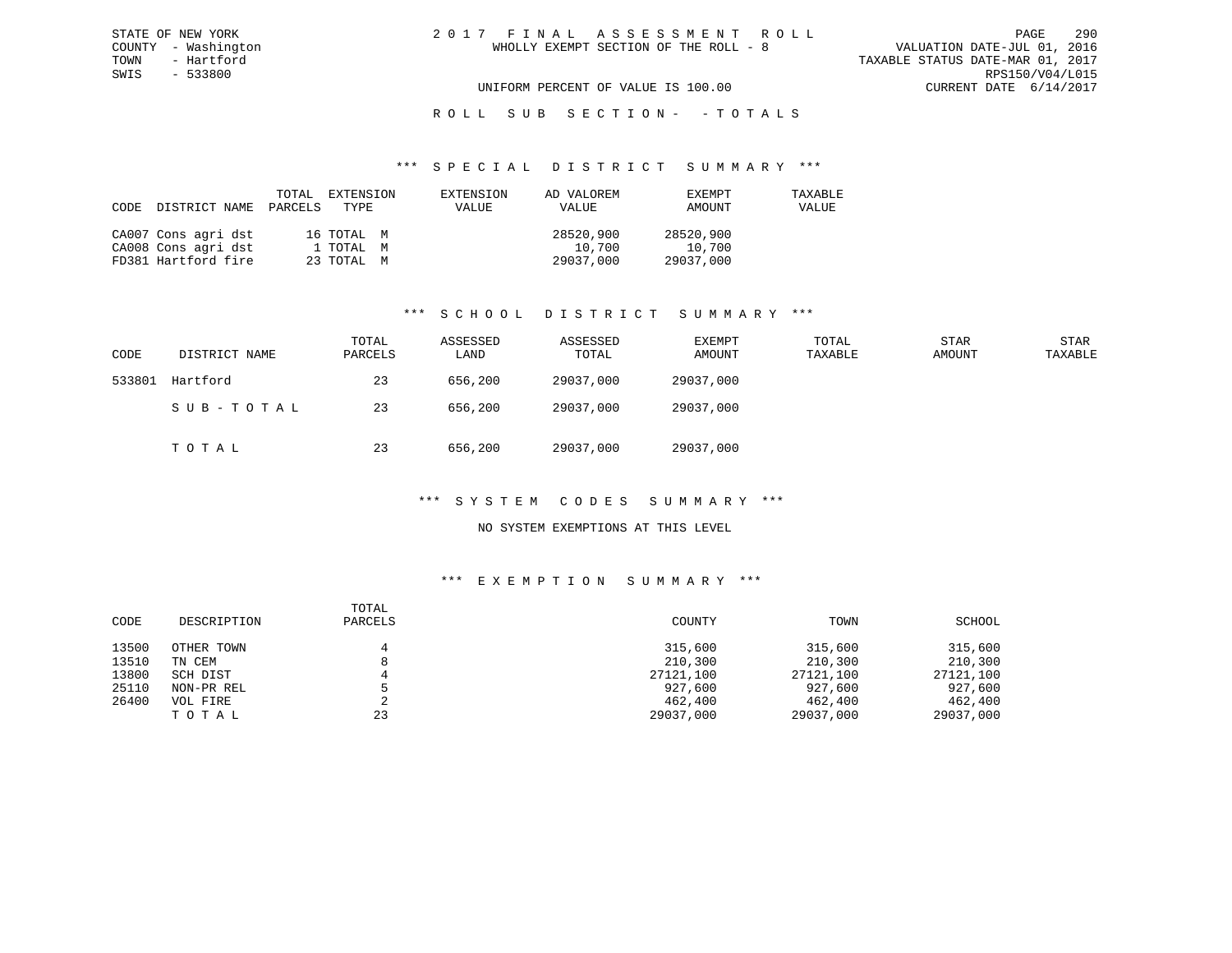| STATE OF NEW YORK   | 2017 FINAL ASSESSMENT ROLL            | 291<br>PAGE                      |
|---------------------|---------------------------------------|----------------------------------|
| COUNTY - Washington | WHOLLY EXEMPT SECTION OF THE ROLL - 8 | VALUATION DATE-JUL 01, 2016      |
| TOWN<br>- Hartford  |                                       | TAXABLE STATUS DATE-MAR 01, 2017 |
| SWIS<br>- 533800    |                                       | RPS150/V04/L015                  |
|                     | UNIFORM PERCENT OF VALUE IS 100.00    | CURRENT DATE 6/14/2017           |
|                     |                                       |                                  |

R O L L S U B S E C T I O N - - T O T A L S

### \*\*\* G R A N D T O T A L S \*\*\*

| ROLL |        | TOTAL          | <b>SSESSED</b> |               | AXABLE | TAXABLE | TAXABLE       | STAR    |
|------|--------|----------------|----------------|---------------|--------|---------|---------------|---------|
| SEC  |        | <b>DARCTIC</b> | ∟AND           | TOTAL         | COUNTY | TOWN    | <b>SCHOOL</b> | TAXABLE |
|      | FYFMDT |                | , 200          | 29037<br>,000 |        |         |               |         |
|      |        |                |                |               |        |         |               |         |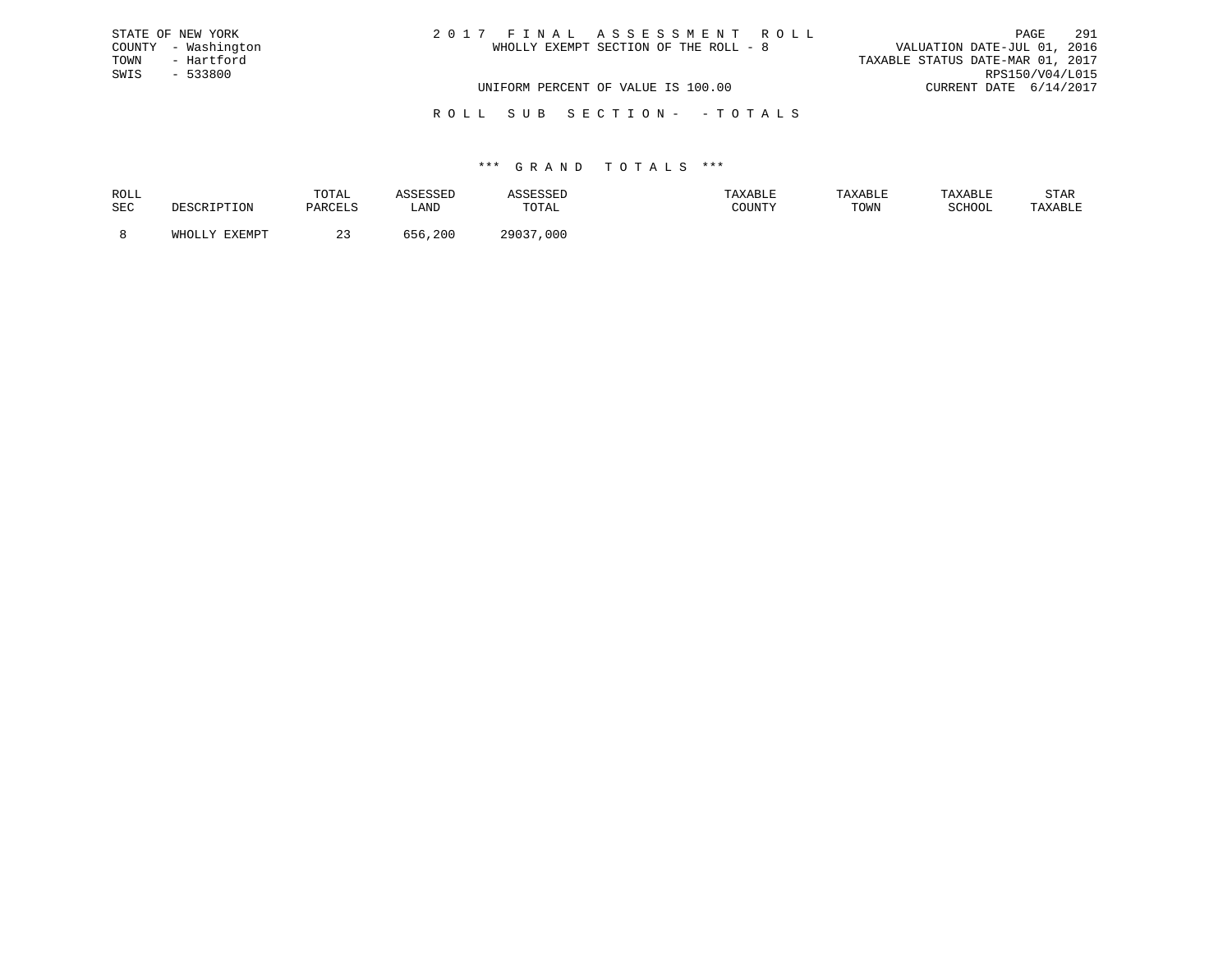| STATE OF NEW YORK   | 2017 FINAL ASSESSMENT ROLL            | -292<br><b>PAGE</b>              |
|---------------------|---------------------------------------|----------------------------------|
| COUNTY - Washington | WHOLLY EXEMPT SECTION OF THE ROLL - 8 | VALUATION DATE-JUL 01, 2016      |
| TOWN<br>- Hartford  |                                       | TAXABLE STATUS DATE-MAR 01, 2017 |
| SWIS<br>- 533800    | UNIFORM PERCENT OF VALUE IS 100.00    | RPS150/V04/L015                  |
|                     |                                       | CURRENT DATE $6/14/2017$         |
|                     |                                       |                                  |

# ROLL SECTION TOTALS

### \*\*\* S P E C I A L D I S T R I C T S U M M A R Y \*\*\*

| CODE | DISTRICT NAME PARCELS TYPE | TOTAL | EXTENSION  | EXTENSION<br><b>VALUE</b> | AD VALOREM<br>VALUE | EXEMPT<br>AMOUNT | TAXABLE<br>VALUE |
|------|----------------------------|-------|------------|---------------------------|---------------------|------------------|------------------|
|      | CA007 Cons agri dst        |       | 16 ТОТАЬ М |                           | 28520,900           | 28520,900        |                  |
|      | CA008 Cons agri dst        |       | 1 ТОТАL М  |                           | 10,700              | 10,700           |                  |
|      | FD381 Hartford fire        |       | 23 TOTAL M |                           | 29037,000           | 29037,000        |                  |

### \*\*\* S C H O O L D I S T R I C T S U M M A R Y \*\*\*

| CODE   | DISTRICT NAME | TOTAL<br>PARCELS | ASSESSED<br>LAND | ASSESSED<br>TOTAL | EXEMPT<br>AMOUNT | TOTAL<br>TAXABLE | <b>STAR</b><br>AMOUNT | STAR<br>TAXABLE |
|--------|---------------|------------------|------------------|-------------------|------------------|------------------|-----------------------|-----------------|
| 533801 | Hartford      | 23               | 656,200          | 29037,000         | 29037,000        |                  |                       |                 |
|        | SUB-TOTAL     | 23               | 656,200          | 29037,000         | 29037,000        |                  |                       |                 |
|        | тотаь         | 23               | 656,200          | 29037,000         | 29037,000        |                  |                       |                 |

### \*\*\* S Y S T E M C O D E S S U M M A R Y \*\*\*

### NO SYSTEM EXEMPTIONS AT THIS LEVEL

| CODE  | DESCRIPTION | TOTAL<br>PARCELS | COUNTY    | TOWN      | SCHOOL    |
|-------|-------------|------------------|-----------|-----------|-----------|
| 13500 | OTHER TOWN  |                  | 315,600   | 315,600   | 315,600   |
| 13510 | TN CEM      |                  | 210,300   | 210,300   | 210,300   |
| 13800 | SCH DIST    |                  | 27121,100 | 27121,100 | 27121,100 |
| 25110 | NON-PR REL  |                  | 927,600   | 927,600   | 927,600   |
| 26400 | VOL FIRE    | ∠                | 462,400   | 462,400   | 462,400   |
|       | TOTAL       | 23               | 29037,000 | 29037,000 | 29037,000 |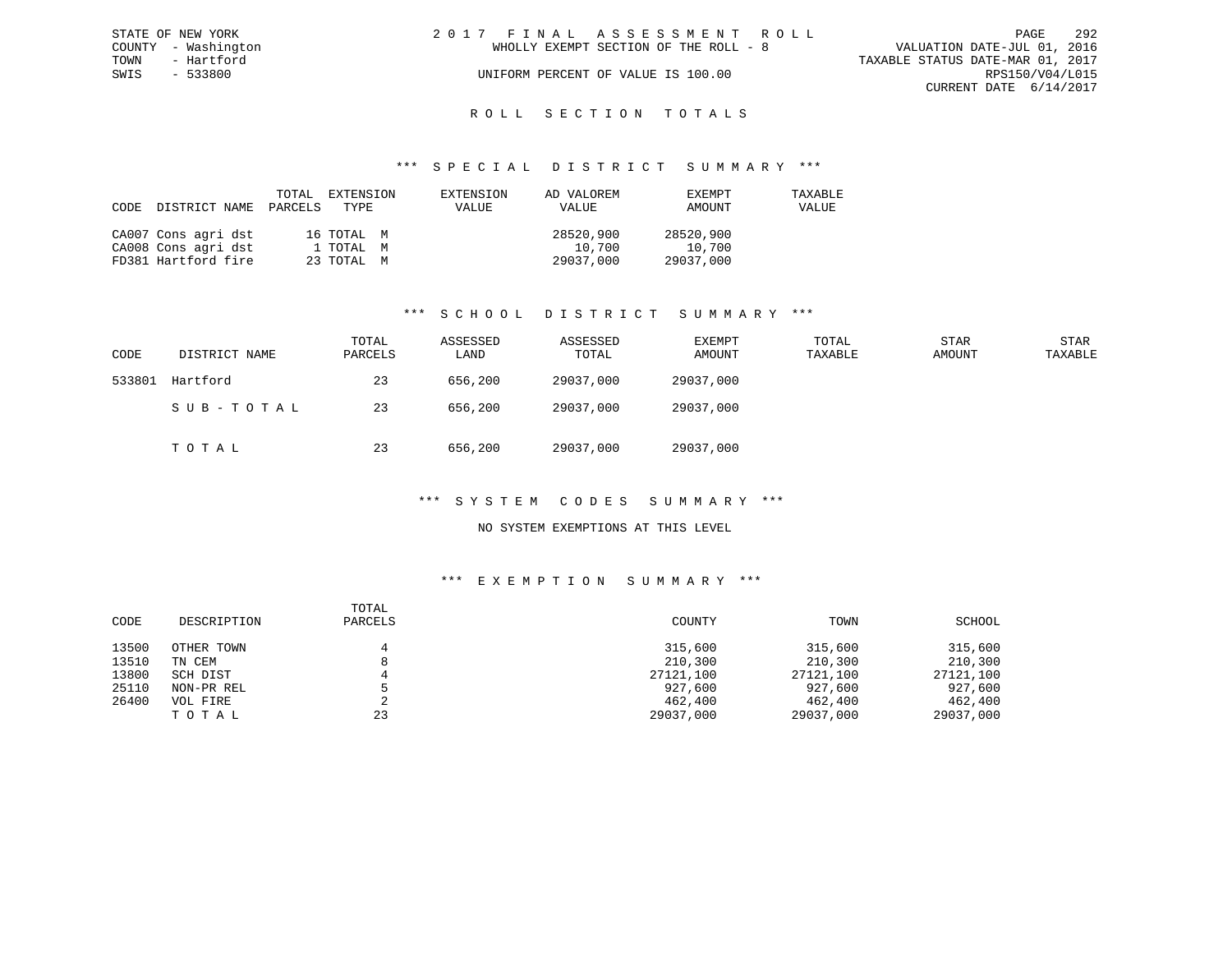|      | STATE OF NEW YORK   | 2017 FINAL ASSESSMENT ROLL            | 293<br>PAGE                      |
|------|---------------------|---------------------------------------|----------------------------------|
|      | COUNTY - Washington | WHOLLY EXEMPT SECTION OF THE ROLL - 8 | VALUATION DATE-JUL 01, 2016      |
| TOWN | - Hartford          |                                       | TAXABLE STATUS DATE-MAR 01, 2017 |
| SWIS | - 533800            | UNIFORM PERCENT OF VALUE IS 100.00    | RPS150/V04/L015                  |
|      |                     |                                       | CURRENT DATE 6/14/2017           |
|      |                     |                                       |                                  |

R O L L S E C T I O N T O T A L S

### \*\*\* G R A N D T O T A L S \*\*\*

| ROLL |        | TOTAL           |      | the company of the company of the company of the company of the company of the company of the company of the company of the company of the company of the company of the company of the company of the company of the company | AXABLE                                  | TAXABL |        | STAR    |
|------|--------|-----------------|------|-------------------------------------------------------------------------------------------------------------------------------------------------------------------------------------------------------------------------------|-----------------------------------------|--------|--------|---------|
| SEC  |        | <b>DARCEL</b> C | ≒AND | TOTAL                                                                                                                                                                                                                         | $C$ $C$ $T$ $T$ $T$ $T$ $T$ $T$ $T$ $T$ | TOWN   | SCHOOL | TAXABLE |
|      | FYFMDT |                 | 200  | 20027<br>000                                                                                                                                                                                                                  |                                         |        |        |         |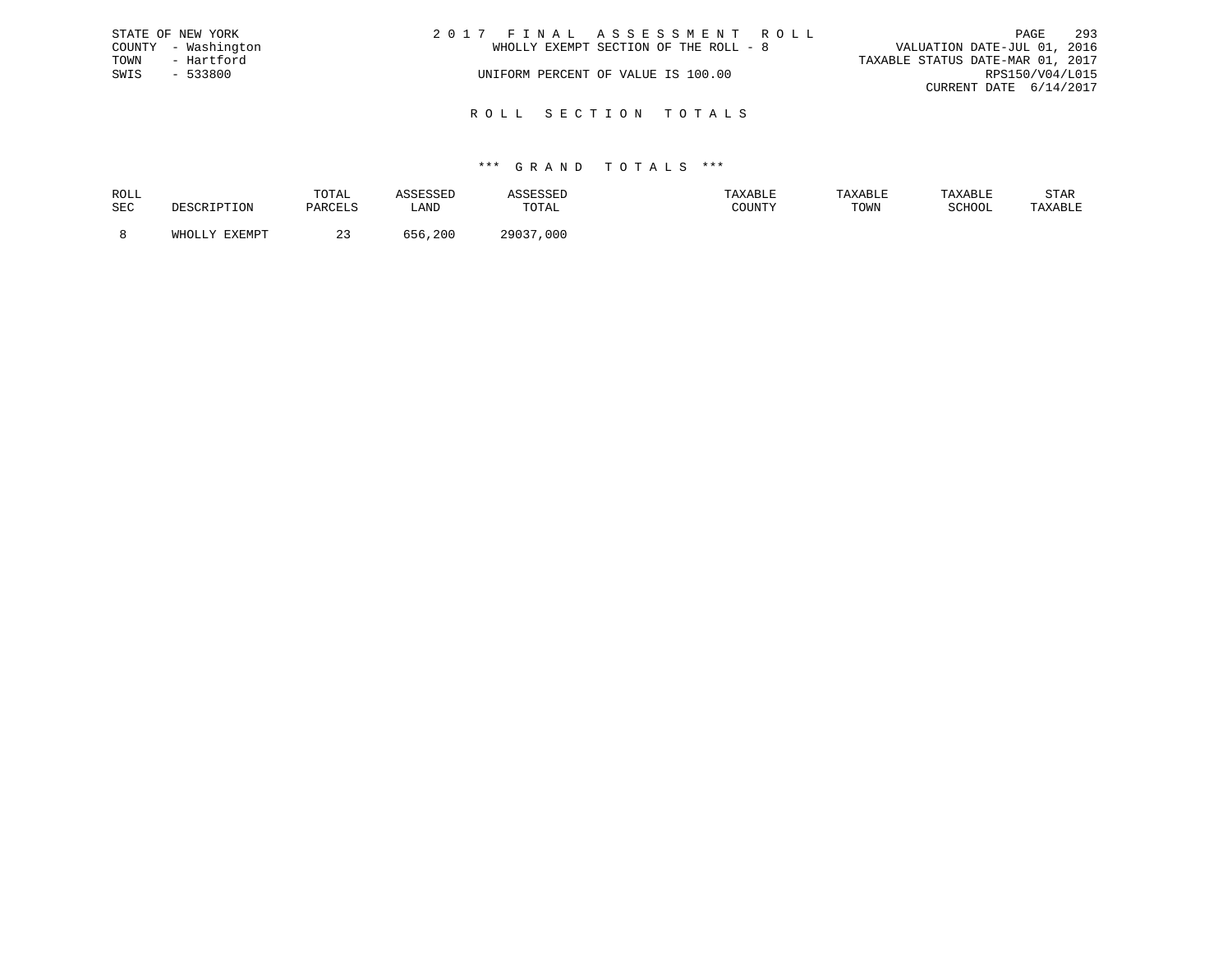SWIS - 533800 UNIFORM PERCENT OF VALUE IS 100.00 RPS150/V04/L015 CURRENT DATE 6/14/2017

# TOWN - Hartford S W I S T O T A L S TO T A L S TAXABLE STATUS DATE-MAR 01, 2017

\*\*\* S P E C I A L D I S T R I C T S U M M A R Y \*\*\*

| CODE. | DISTRICT NAME        | TOTAL<br>PARCELS | EXTENSION<br>TYPE |   | EXTENSION<br>VALUE | AD VALOREM<br>VALUE | EXEMPT<br>AMOUNT | TAXABLE<br>VALUE |
|-------|----------------------|------------------|-------------------|---|--------------------|---------------------|------------------|------------------|
|       | TE533 Trans exmt rep |                  | 6 MOVTAX          |   |                    |                     |                  |                  |
|       | EZ014 Empire Zone-Si |                  | 1 TOTAL           |   |                    | 527,800             |                  | 527,800          |
|       | CA006 Cons agri dst  |                  | 139 TOTAL M       |   |                    | 13522,900           | 401,747          | 13121, 153       |
|       | CA007 Cons agri dst  |                  | 599 TOTAL M       |   |                    | 104037,210          | 35255,026        | 68782,184        |
|       | CA008 Cons agri dst  |                  | 96 TOTAL          | M |                    | 11506,400           | 1139,298         | 10367,102        |
|       | FD381 Hartford fire  |                  | 1,362 TOTAL M     |   |                    | 185702,434          | 29150,201        | 156552,233       |

# \*\*\* S C H O O L D I S T R I C T S U M M A R Y \*\*\*

| CODE   | DISTRICT NAME | TOTAL<br>PARCELS | ASSESSED<br>LAND | ASSESSED<br>TOTAL | EXEMPT<br>AMOUNT | TOTAL<br>TAXABLE | STAR<br>AMOUNT | STAR<br>TAXABLE |
|--------|---------------|------------------|------------------|-------------------|------------------|------------------|----------------|-----------------|
| 532001 | Arqyle        | 24               | 675,500          | 2596,232          | 254,184          | 2342,048         | 436,500        | 1905,548        |
| 532802 | Fort Ann      | 43               | 2481,650         | 4955,426          | 742,259          | 4213,167         | 482,924        | 3730,243        |
| 533801 | Hartford      | 1,285            | 49545,100        | 176148,771        | 40047,129        | 136101,642       | 24962,310      | 111139,332      |
| 534401 | Hudson Falls  | 14               | 1209,100         | 2090,037          | 174,385          | 1915,652         | 120,000        | 1795,652        |
|        | SUB-TOTAL     | 1,366            | 53911,350        | 185790,466        | 41217,957        | 144572,509       | 26001,734      | 118570,775      |
|        | TOTAL         | 1,366            | 53911,350        | 185790,466        | 41217,957        | 144572,509       | 26001,734      | 118570,775      |

# \*\*\* S Y S T E M C O D E S S U M M A R Y \*\*\*

### NO SYSTEM EXEMPTIONS AT THIS LEVEL

| CODE  | DESCRIPTION | TOTAL<br>PARCELS | COUNTY    | TOWN      | SCHOOL    |
|-------|-------------|------------------|-----------|-----------|-----------|
| 13500 | OTHER TOWN  |                  | 315,600   | 315,600   | 315,600   |
| 13510 | TN CEM      |                  | 210,300   | 210,300   | 210,300   |
| 13800 | SCH DIST    |                  | 27121,100 | 27121,100 | 27121,100 |
| 25110 | NON-PR REL  |                  | 927,600   | 927,600   | 927,600   |
| 26400 | VOL FIRE    |                  | 462,400   | 462,400   | 462,400   |
| 29700 | RPTL1138    |                  | 3,200     | 3,200     | 3,200     |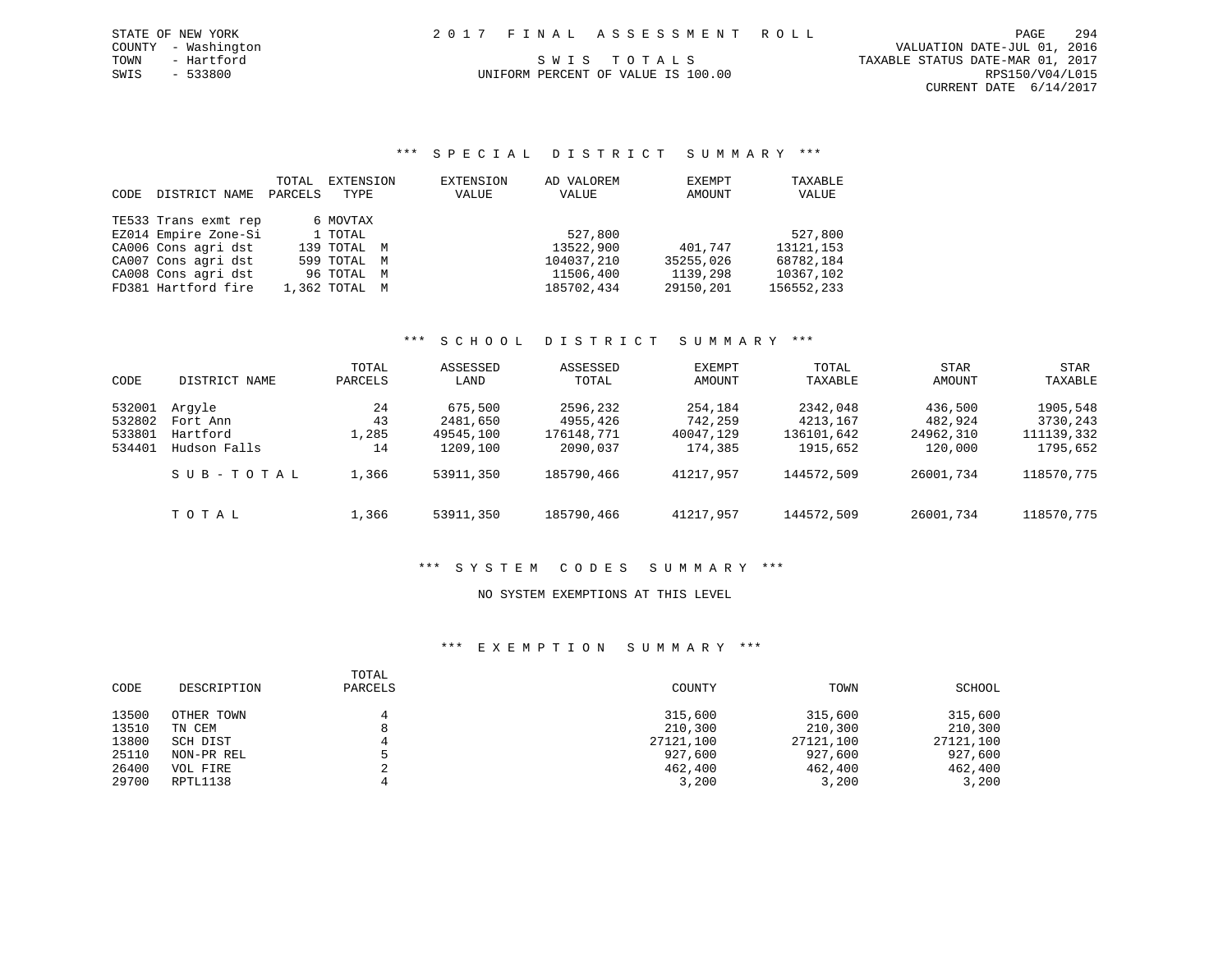SWIS - 533800 UNIFORM PERCENT OF VALUE IS 100.00 RPS150/V04/L015

 COUNTY - Washington VALUATION DATE-JUL 01, 2016 TOWN - Hartford SWIS TO TALS THE STATUS DATE-MAR 01, 2017 CURRENT DATE 6/14/2017

|       |                  | TOTAL          |           |           |               |
|-------|------------------|----------------|-----------|-----------|---------------|
| CODE  | DESCRIPTION      | PARCELS        | COUNTY    | TOWN      | <b>SCHOOL</b> |
| 32301 | NY STATE         | 1              | 71,300    | 71,300    |               |
| 41003 | EFVET CL/T       | 3              |           | 173,435   |               |
| 41102 | ELG FVT/CO       | 3              | 10,350    |           |               |
| 41120 | VETWAR CTS       | $\mathbf{1}$   | 33,000    | 27,000    | 6,000         |
| 41121 | VET WAR CT       | 50             | 934,852   | 924,607   |               |
| 41130 | VETCOM CTS       | 1              | 30,450    | 30,450    | 10,000        |
| 41131 | VET COM CT       | 46             | 1601,201  | 1548,376  |               |
| 41140 | VETDIS CTS       | $\overline{2}$ | 60,390    | 60,390    | 26,090        |
| 41141 | VET DIS CT       | 22             | 1124,261  | 1089,180  |               |
| 41151 | $CW_10_VET/$     |                | 62,940    | 62,940    |               |
| 41171 | CW DISBLD        | $\overline{2}$ | 43,470    | 43,470    |               |
| 41400 | CLERGY           | 2              | 3,000     | 3,000     | 3,000         |
| 41700 | AG BUILD         | 13             | 670,500   | 670,500   | 670,500       |
| 41720 | AG DIST          | 136            | 8377,742  | 8377,742  | 8377,742      |
| 41730 | AGRI-D IND       | 15             | 677,395   | 677,395   | 677,395       |
| 41800 | AGED-ALL         | 18             | 1000,987  | 1000,987  | 1000,987      |
| 41801 | AGED-CO/TN       | 43             | 1820,958  | 1755,244  |               |
| 41802 | AGED-CO          | 2              | 40,634    |           |               |
| 41803 | AGED-TOWN        |                |           | 17,697    |               |
| 41804 | AGED-SCH         | 13             |           |           | 493,842       |
| 41834 | ENH STAR         | 213            |           |           | 13493,734     |
| 41854 | <b>BAS STAR</b>  | 415            |           |           | 12450,000     |
| 41864 | <b>B STAR MH</b> | 2              |           |           | 58,000        |
| 41931 | DISAB-C/T        | 5              | 245,500   | 245,500   |               |
| 42120 | TEMP GRHSE       | 3              | 110,001   | 110,001   | 110,001       |
| 47460 | FOR 480A         | 17             | 740,560   | 740,560   | 740,560       |
| 49500 | SOL/WINDSY       | 6              | 61,640    | 61,640    | 61,640        |
| 49501 | SOL-CO/TWN       | 2              | 24,780    | 24,780    |               |
|       | TOTAL            | 1,071          | 46786,111 | 46756,394 | 67219,691     |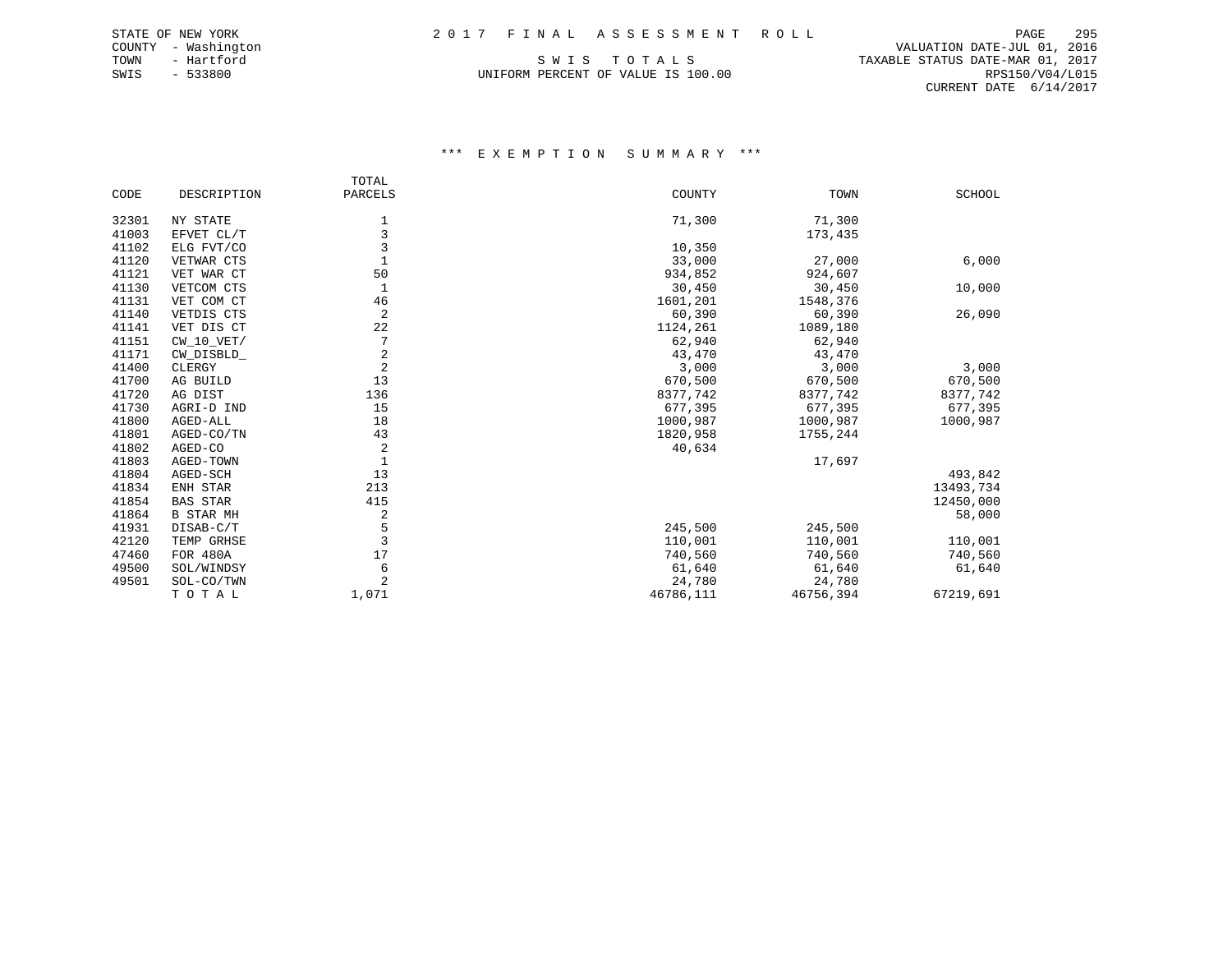| 2017 FINAL ASSESSMENT ROLL<br>STATE OF NEW YORK | PAGE | 296 |
|-------------------------------------------------|------|-----|
|-------------------------------------------------|------|-----|

 COUNTY - Washington VALUATION DATE-JUL 01, 2016 TOWN - Hartford S W I S T O T A L S TAXABLE STATUS DATE-MAR 01, 2017 UNIFORM PERCENT OF VALUE IS 100.00 RPS150/V04/L015 CURRENT DATE 6/14/2017

# \*\*\* G R A N D T O T A L S \*\*\*

| <b>ROLL</b><br>SEC | DESCRIPTION         | TOTAL<br>PARCELS | ASSESSED<br>LAND | ASSESSED<br>TOTAL | TAXABLE<br>COUNTY | TAXABLE<br>TOWN | TAXABLE<br>SCHOOL | <b>STAR</b><br>TAXABLE |
|--------------------|---------------------|------------------|------------------|-------------------|-------------------|-----------------|-------------------|------------------------|
| $\mathbf{1}$       | TAXABLE             | 1,325            | 53159,700        | 153217,800        | 135539,989        | 135569,706      | 141036,843        | 115035,109             |
| 3                  | STATE OWNED LAND    | 1                | 71,300           | 71,300            |                   |                 | 71,300            | 71,300                 |
| 5                  | SPECIAL FRANCHISE   | 7                |                  | 2150,027          | 2150,027          | 2150,027        | 2150,027          | 2150,027               |
| 6                  | UTILITIES & N.C.    | 9                | 10,600           | 1288,529          | 1288,529          | 1288,529        | 1288,529          | 1288,529               |
| 7                  | CEILING RAILROADS   |                  | 13,550           | 25,810            | 25,810            | 25,810          | 25,810            | 25,810                 |
| 8                  | WHOLLY EXEMPT       | 23               | 656,200          | 29037,000         |                   |                 |                   |                        |
| $\star$            | TOTAL<br><b>SUB</b> | 1,366            | 53911,350        | 185790,466        | 139004,355        | 139034,072      | 144572,509        | 118570,775             |
| $***$              | GRAND TOTAL         | 1,366            | 53911,350        | 185790,466        | 139004,355        | 139034,072      | 144572,509        | 118570,775             |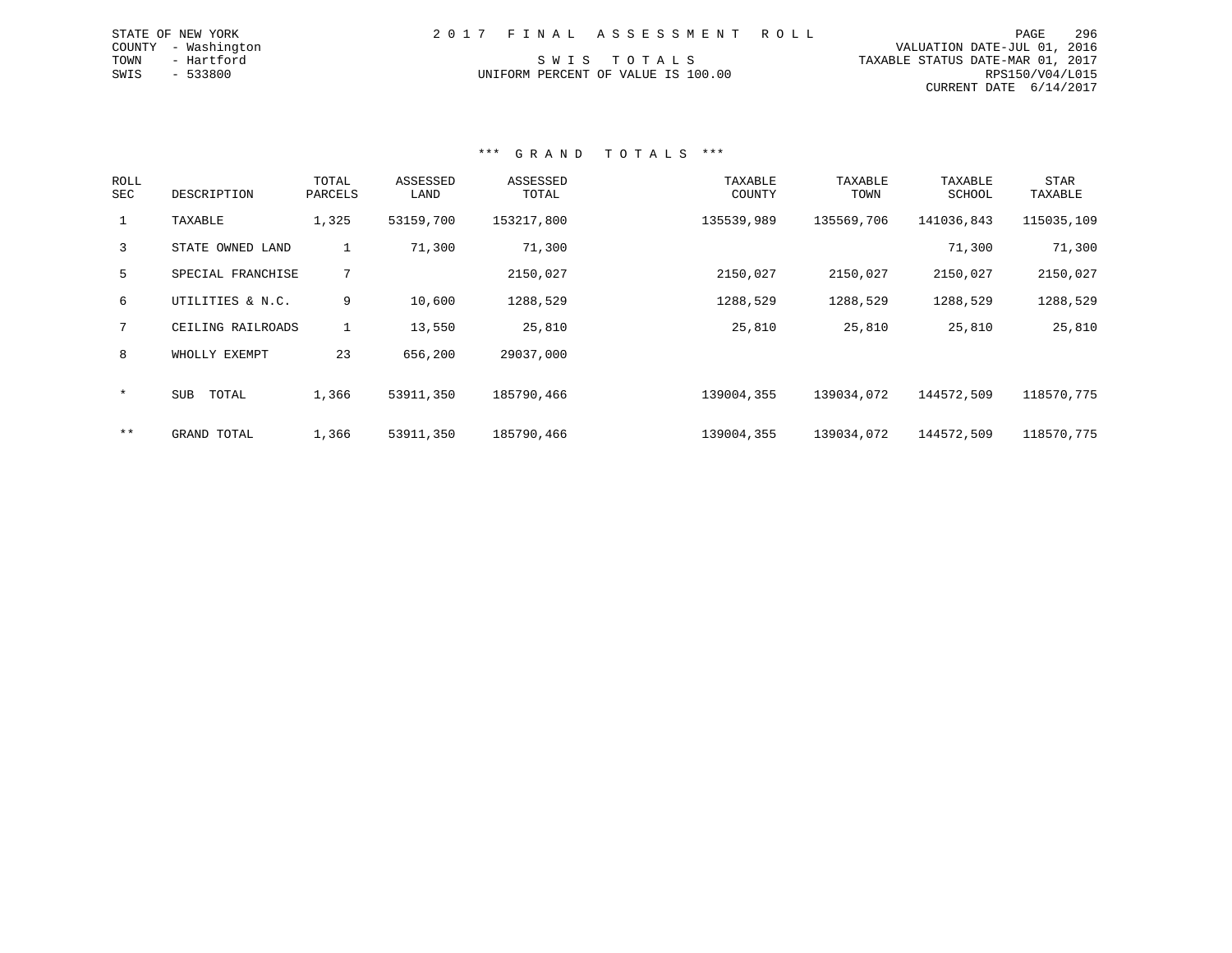| STATE OF NEW YORK   |  | 2017 FINAL ASSESSMENT ROLL         |                                  | PAGE                   | 297 |
|---------------------|--|------------------------------------|----------------------------------|------------------------|-----|
| COUNTY - Washington |  | TOWN TOTALS                        | VALUATION DATE-JUL 01, 2016      |                        |     |
| TOWN<br>- Hartford  |  |                                    | TAXABLE STATUS DATE-MAR 01, 2017 |                        |     |
| SWIS<br>- 5338      |  | UNIFORM PERCENT OF VALUE IS 100.00 |                                  | RPS150/V04/L015        |     |
|                     |  |                                    |                                  | CURRENT DATE 6/14/2017 |     |

### \*\*\* S P E C I A L D I S T R I C T S U M M A R Y \*\*\*

| CODE | DISTRICT NAME        | TOTAL<br>PARCELS | EXTENSION<br>TYPE | EXTENSION<br>VALUE | AD VALOREM<br>VALUE | EXEMPT<br>AMOUNT | TAXABLE<br>VALUE |
|------|----------------------|------------------|-------------------|--------------------|---------------------|------------------|------------------|
|      | TE533 Trans exmt rep |                  | 6 MOVTAX          |                    |                     |                  |                  |
|      | EZ014 Empire Zone-Si |                  | 1 TOTAL           |                    | 527,800             |                  | 527,800          |
|      | CA006 Cons agri dst  |                  | 139 TOTAL M       |                    | 13522,900           | 401,747          | 13121, 153       |
|      | CA007 Cons agri dst  |                  | 599 TOTAL M       |                    | 104037,210          | 35255,026        | 68782,184        |
|      | CA008 Cons agri dst  |                  | 96 TOTAL M        |                    | 11506,400           | 1139,298         | 10367,102        |
|      | FD381 Hartford fire  |                  | 1,362 TOTAL M     |                    | 185702,434          | 29150,201        | 156552,233       |

### \*\*\* S C H O O L D I S T R I C T S U M M A R Y \*\*\*

| CODE             | DISTRICT NAME        | TOTAL<br>PARCELS | ASSESSED<br>LAND      | ASSESSED<br>TOTAL      | EXEMPT<br>AMOUNT     | TOTAL<br>TAXABLE       | STAR<br>AMOUNT       | STAR<br>TAXABLE        |
|------------------|----------------------|------------------|-----------------------|------------------------|----------------------|------------------------|----------------------|------------------------|
| 532001           | Arqyle               | 24               | 675,500               | 2596,232               | 254,184              | 2342,048               | 436,500              | 1905,548               |
| 532802<br>533801 | Fort Ann<br>Hartford | 43<br>1,285      | 2481,650<br>49545,100 | 4955,426<br>176148,771 | 742,259<br>40047,129 | 4213,167<br>136101,642 | 482,924<br>24962,310 | 3730,243<br>111139,332 |
| 534401           | Hudson Falls         | 14               | 1209,100              | 2090,037               | 174,385              | 1915,652               | 120,000              | 1795,652               |
|                  | SUB-TOTAL            | 1,366            | 53911,350             | 185790,466             | 41217,957            | 144572,509             | 26001,734            | 118570,775             |
|                  | TOTAL                | 1,366            | 53911,350             | 185790,466             | 41217,957            | 144572,509             | 26001,734            | 118570,775             |

# \*\*\* S Y S T E M C O D E S S U M M A R Y \*\*\*

### NO SYSTEM EXEMPTIONS AT THIS LEVEL

| CODE  | DESCRIPTION | TOTAL<br>PARCELS | COUNTY    | TOWN      | SCHOOL    |
|-------|-------------|------------------|-----------|-----------|-----------|
| 13500 | OTHER TOWN  |                  | 315,600   | 315,600   | 315,600   |
| 13510 | TN CEM      | 8                | 210,300   | 210,300   | 210,300   |
| 13800 | SCH DIST    |                  | 27121,100 | 27121,100 | 27121,100 |
| 25110 | NON-PR REL  |                  | 927,600   | 927,600   | 927,600   |
| 26400 | VOL FIRE    |                  | 462,400   | 462,400   | 462,400   |
| 29700 | RPTL1138    |                  | 3,200     | 3,200     | 3,200     |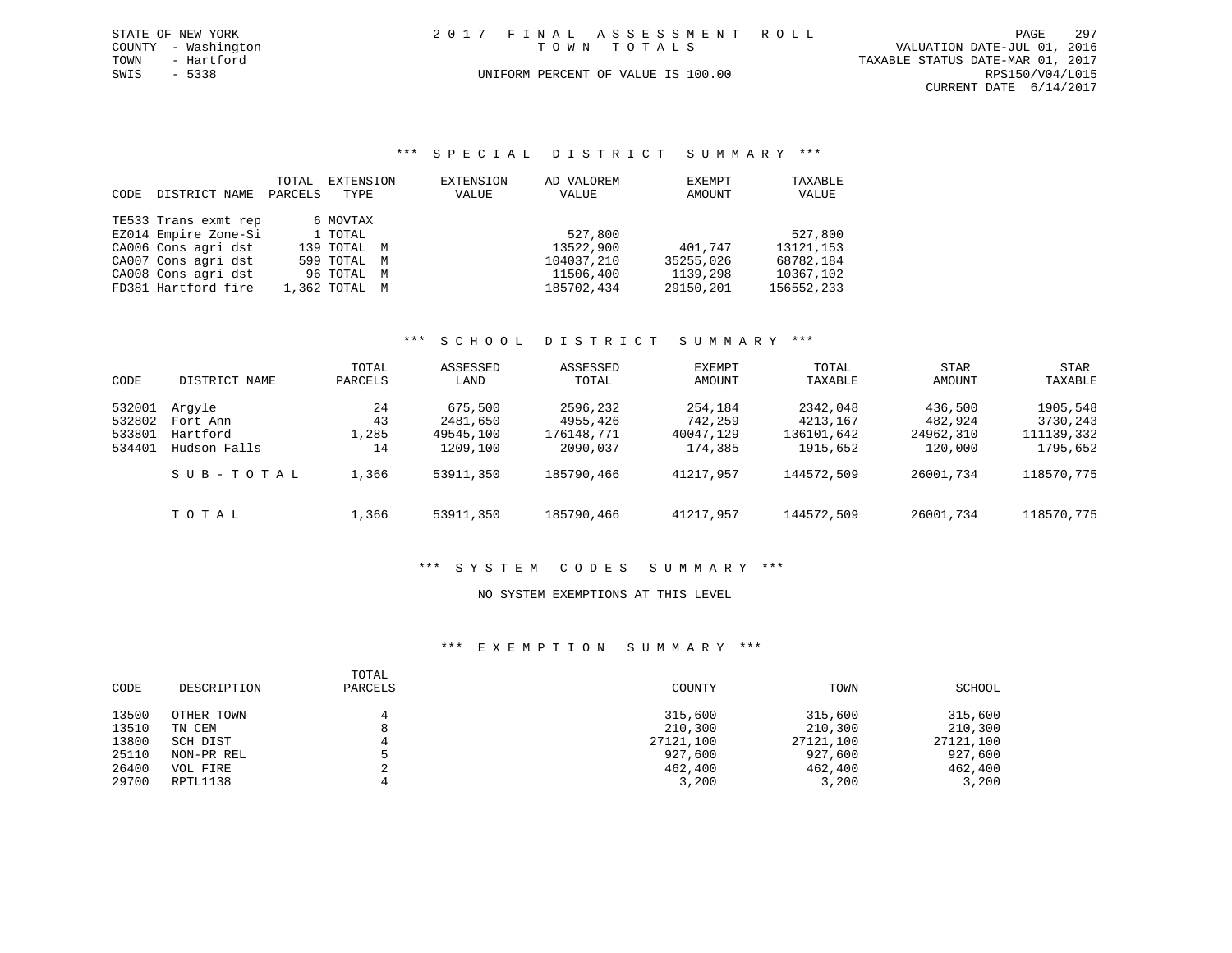| STATE OF NEW YORK   | 2017 FINAL ASSESSMENT ROLL         | 298<br>PAGE                      |
|---------------------|------------------------------------|----------------------------------|
| COUNTY - Washington | TOWN TOTALS                        | VALUATION DATE-JUL 01, 2016      |
| TOWN<br>- Hartford  |                                    | TAXABLE STATUS DATE-MAR 01, 2017 |
| SWIS<br>- 5338      | UNIFORM PERCENT OF VALUE IS 100.00 | RPS150/V04/L015                  |
|                     |                                    | CURRENT DATE 6/14/2017           |

|       |                  | TOTAL          |           |           |               |
|-------|------------------|----------------|-----------|-----------|---------------|
| CODE  | DESCRIPTION      | PARCELS        | COUNTY    | TOWN      | <b>SCHOOL</b> |
| 32301 | NY STATE         | 1              | 71,300    | 71,300    |               |
| 41003 | EFVET CL/T       | 3              |           | 173,435   |               |
| 41102 | ELG FVT/CO       | 3              | 10,350    |           |               |
| 41120 | VETWAR CTS       |                | 33,000    | 27,000    | 6,000         |
| 41121 | VET WAR CT       | 50             | 934,852   | 924,607   |               |
| 41130 | VETCOM CTS       | 1              | 30,450    | 30,450    | 10,000        |
| 41131 | VET COM CT       | 46             | 1601,201  | 1548,376  |               |
| 41140 | VETDIS CTS       | 2              | 60,390    | 60,390    | 26,090        |
| 41141 | VET DIS CT       | 22             | 1124,261  | 1089,180  |               |
| 41151 | $CW_10_VET/$     | 7              | 62,940    | 62,940    |               |
| 41171 | CW_DISBLD_       | 2              | 43,470    | 43,470    |               |
| 41400 | CLERGY           | $\overline{2}$ | 3,000     | 3,000     | 3,000         |
| 41700 | AG BUILD         | 13             | 670,500   | 670,500   | 670,500       |
| 41720 | AG DIST          | 136            | 8377,742  | 8377,742  | 8377,742      |
| 41730 | AGRI-D IND       | 15             | 677,395   | 677,395   | 677,395       |
| 41800 | AGED-ALL         | 18             | 1000,987  | 1000,987  | 1000,987      |
| 41801 | AGED-CO/TN       | 43             | 1820,958  | 1755,244  |               |
| 41802 | AGED-CO          | $\overline{2}$ | 40,634    |           |               |
| 41803 | AGED-TOWN        | $\mathbf{1}$   |           | 17,697    |               |
| 41804 | AGED-SCH         | 13             |           |           | 493,842       |
| 41834 | ENH STAR         | 213            |           |           | 13493,734     |
| 41854 | <b>BAS STAR</b>  | 415            |           |           | 12450,000     |
| 41864 | <b>B STAR MH</b> | 2              |           |           | 58,000        |
| 41931 | DISAB-C/T        | 5              | 245,500   | 245,500   |               |
| 42120 | TEMP GRHSE       | $\overline{3}$ | 110,001   | 110,001   | 110,001       |
| 47460 | FOR 480A         | 17             | 740,560   | 740,560   | 740,560       |
| 49500 | SOL/WINDSY       | 6              | 61,640    | 61,640    | 61,640        |
| 49501 | SOL-CO/TWN       | $\overline{2}$ | 24,780    | 24,780    |               |
|       | TOTAL            | 1,071          | 46786,111 | 46756,394 | 67219,691     |